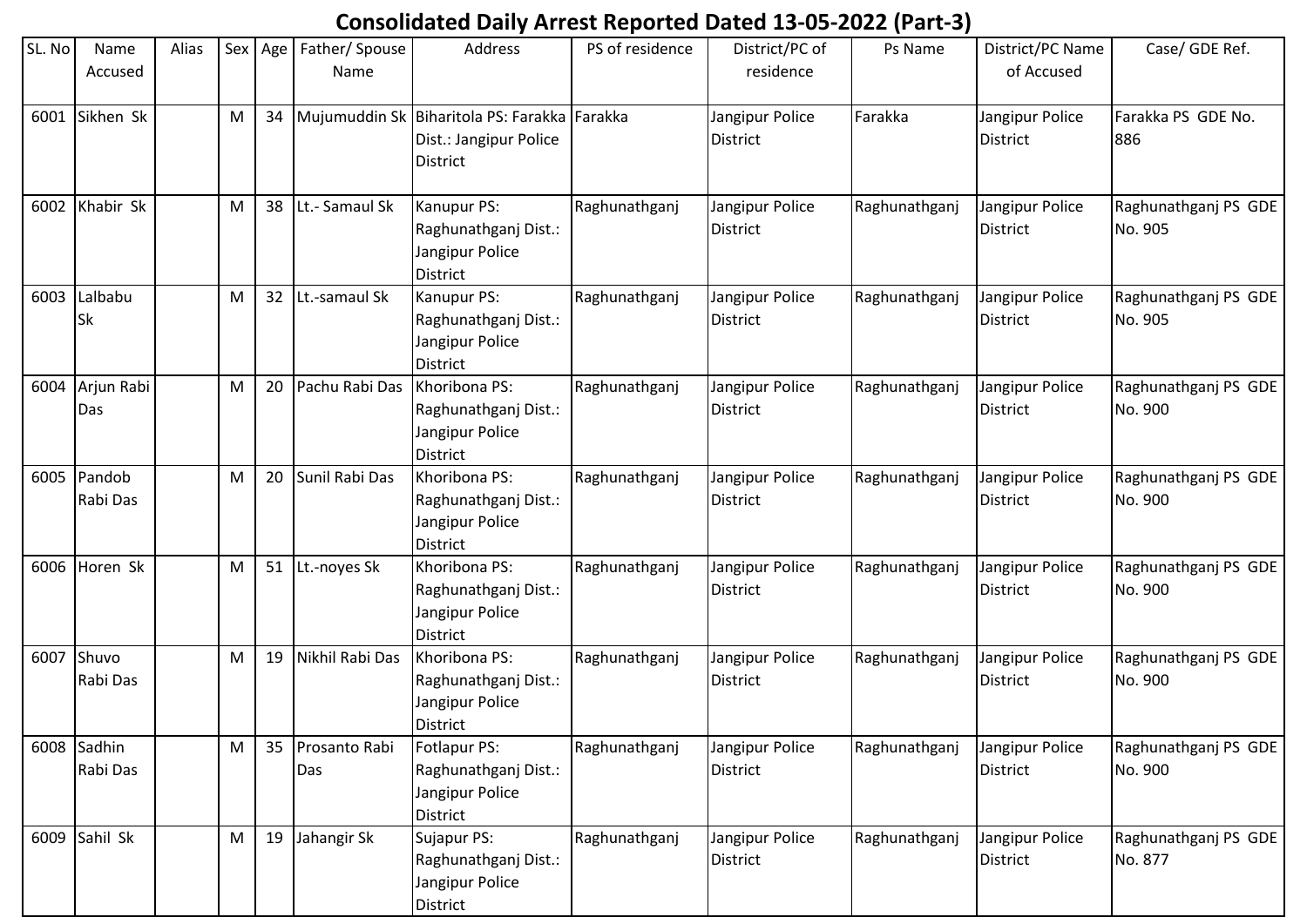|      | 6010 Sanatan<br><b>Sk</b> | М | 45 | Lt.- Asgar Sk         | Sujapur PS:<br>Raghunathganj Dist.:<br>Jangipur Police<br><b>District</b>                        | Raghunathganj | Jangipur Police<br><b>District</b> | Raghunathganj | Jangipur Police<br><b>District</b> | Raghunathganj PS GDE<br>No. 877 |
|------|---------------------------|---|----|-----------------------|--------------------------------------------------------------------------------------------------|---------------|------------------------------------|---------------|------------------------------------|---------------------------------|
| 6011 | Emaz Sk                   | M | 45 | Sk                    | Lt.- Keramuddin Pacshim Charka PS:<br>Raghunathganj Dist.:<br>Jangipur Police<br><b>District</b> | Raghunathganj | Jangipur Police<br><b>District</b> | Raghunathganj | Jangipur Police<br>District        | Raghunathganj PS GDE<br>No. 877 |
| 6012 | Tinku Sk                  | M | 40 | Lt.-abdul Salam       | Pacshim Charka PS:<br>Raghunathganj Dist.:<br>Jangipur Police<br><b>District</b>                 | Raghunathganj | Jangipur Police<br><b>District</b> | Raghunathganj | Jangipur Police<br><b>District</b> | Raghunathganj PS GDE<br>No. 877 |
| 6013 | Kisim Sk                  | M | 28 | Harud Sk              | Kanupur PS:<br>Raghunathganj Dist.:<br>Jangipur Police<br><b>District</b>                        | Raghunathganj | Jangipur Police<br><b>District</b> | Raghunathganj | Jangipur Police<br><b>District</b> | Raghunathganj PS GDE<br>No. 641 |
| 6014 | Samnur<br><b>Sk</b>       | M | 52 | Lt.-umer Sk           | Kanupur PS:<br>Raghunathganj Dist.:<br>Jangipur Police<br><b>District</b>                        | Raghunathganj | Jangipur Police<br><b>District</b> | Raghunathganj | Jangipur Police<br><b>District</b> | Raghunathganj PS GDE<br>No. 641 |
| 6015 | Badsa Sk                  | M | 28 | Ejabul Sk             | Kanupur PS:<br>Raghunathganj Dist.:<br>Jangipur Police<br><b>District</b>                        | Raghunathganj | Jangipur Police<br><b>District</b> | Raghunathganj | Jangipur Police<br><b>District</b> | Raghunathganj PS GDE<br>No. 641 |
|      | 6016 Anar Sk              | M | 37 | Lt.- Sayem Sk         | Kanupur PS:<br>Raghunathganj Dist.:<br>Jangipur Police<br><b>District</b>                        | Raghunathganj | Jangipur Police<br><b>District</b> | Raghunathganj | Jangipur Police<br><b>District</b> | Raghunathganj PS GDE<br>No. 641 |
| 6017 | Anirul Sk                 | M | 37 | Lt.-murshed Sk        | Kanupur PS:<br>Raghunathganj Dist.:<br>Jangipur Police<br>District                               | Raghunathganj | Jangipur Police<br>District        | Raghunathganj | Jangipur Police<br>District        | Raghunathganj PS GDE<br>No. 641 |
|      | 6018 Asgar Ali            | M | 18 | Esrafil Sk            | Gangaprasad PS:<br>Raghunathganj Dist.:<br>Jangipur Police<br><b>District</b>                    | Raghunathganj | Jangipur Police<br><b>District</b> | Raghunathganj | Jangipur Police<br><b>District</b> | Raghunathganj PS GDE<br>No. 567 |
|      | 6019 Humayun<br>Kabir     | M | 42 | Late Joynal<br>Abedin | Kadikola Bandh PS:<br>Raghunathganj Dist.:<br>Jangipur Police<br>District                        | Raghunathganj | Jangipur Police<br><b>District</b> | Raghunathganj | Jangipur Police<br><b>District</b> | Raghunathganj PS GDE<br>No. 575 |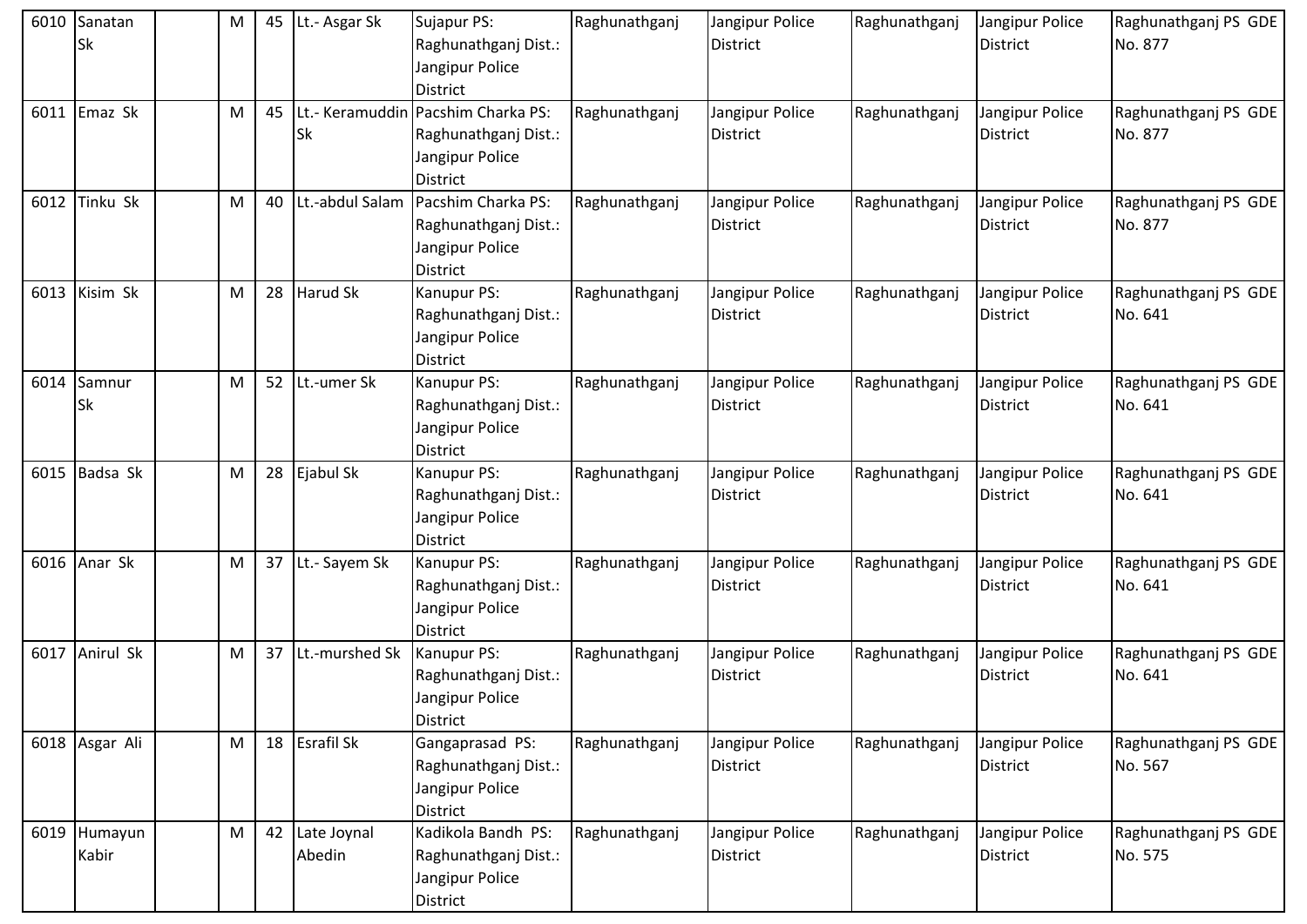| 6020 | Najibul Sk            | M | 42 | Late Lutfal Sk        | Gofurpur Mathpara<br>PS: Raghunathganj<br>Dist.: Jangipur Police<br><b>District</b>   | Raghunathganj | Jangipur Police<br><b>District</b> | Raghunathganj | Jangipur Police<br><b>District</b> | Raghunathganj PS GDE<br>No. 575 |
|------|-----------------------|---|----|-----------------------|---------------------------------------------------------------------------------------|---------------|------------------------------------|---------------|------------------------------------|---------------------------------|
| 6021 | Sulchand<br><b>Sk</b> | M | 32 | Esrail Sk             | Jagunpara PS:<br>Raghunathganj Dist.:<br>Jangipur Police<br><b>District</b>           | Raghunathganj | Jangipur Police<br><b>District</b> | Raghunathganj | Jangipur Police<br><b>District</b> | Raghunathganj PS GDE<br>No. 575 |
| 6022 | Saidul Sk             | M | 34 | Lt.- Abdul Goni<br>Sk | Hatibandha PS:<br>Raghunathganj Dist.:<br>Jangipur Police<br><b>District</b>          | Raghunathganj | Jangipur Police<br><b>District</b> | Raghunathganj | Jangipur Police<br><b>District</b> | Raghunathganj PS GDE<br>No. 577 |
| 6023 | Sabir Ali             | M | 50 | Montu Biswas          | Lalkhandiar PS:<br>Raghunathganj Dist.:<br>Jangipur Police<br><b>District</b>         | Raghunathganj | Jangipur Police<br><b>District</b> | Raghunathganj | Jangipur Police<br><b>District</b> | Raghunathganj PS GDE<br>No. 616 |
| 6024 | Nursad Sk             | M | 26 | <b>Kased Sk</b>       | Barjumla Colony PS:<br>Raghunathganj Dist.:<br>Jangipur Police<br><b>District</b>     | Raghunathganj | Jangipur Police<br><b>District</b> | Raghunathganj | Jangipur Police<br><b>District</b> | Raghunathganj PS GDE<br>No. 622 |
| 6025 | Maidul Sk             | M | 22 | Muklesh Sk            | Chandpur Krishnasal<br>PS: Raghunathganj<br>Dist.: Jangipur Police<br><b>District</b> | Raghunathganj | Jangipur Police<br><b>District</b> | Raghunathganj | Jangipur Police<br><b>District</b> | Raghunathganj PS GDE<br>No. 622 |
| 6026 | Yousuf Sk             | M | 35 | Joynal Sk             | Piyarapur Kalitala PS:<br>Raghunathganj Dist.:<br>Jangipur Police<br><b>District</b>  | Raghunathganj | Jangipur Police<br><b>District</b> | Raghunathganj | Jangipur Police<br><b>District</b> | Raghunathganj PS GDE<br>No. 622 |
| 6027 | Rabbil Sk             | M | 25 | Kajem Sk              | Kismat gadi PS:<br>Sagardighi Dist.:<br>Jangipur Police<br>District                   | Sagardighi    | Jangipur Police<br><b>District</b> | Raghunathganj | Jangipur Police<br><b>District</b> | Raghunathganj PS GDE<br>No. 622 |
|      | $6028$ Farid Sk       | M | 27 | Lt.- Abdul<br>Rahaman | Joyrampur PS:<br>Raghunathganj Dist.:<br>Jangipur Police<br>District                  | Raghunathganj | Jangipur Police<br><b>District</b> | Raghunathganj | Jangipur Police<br>District        | Raghunathganj PS GDE<br>No. 622 |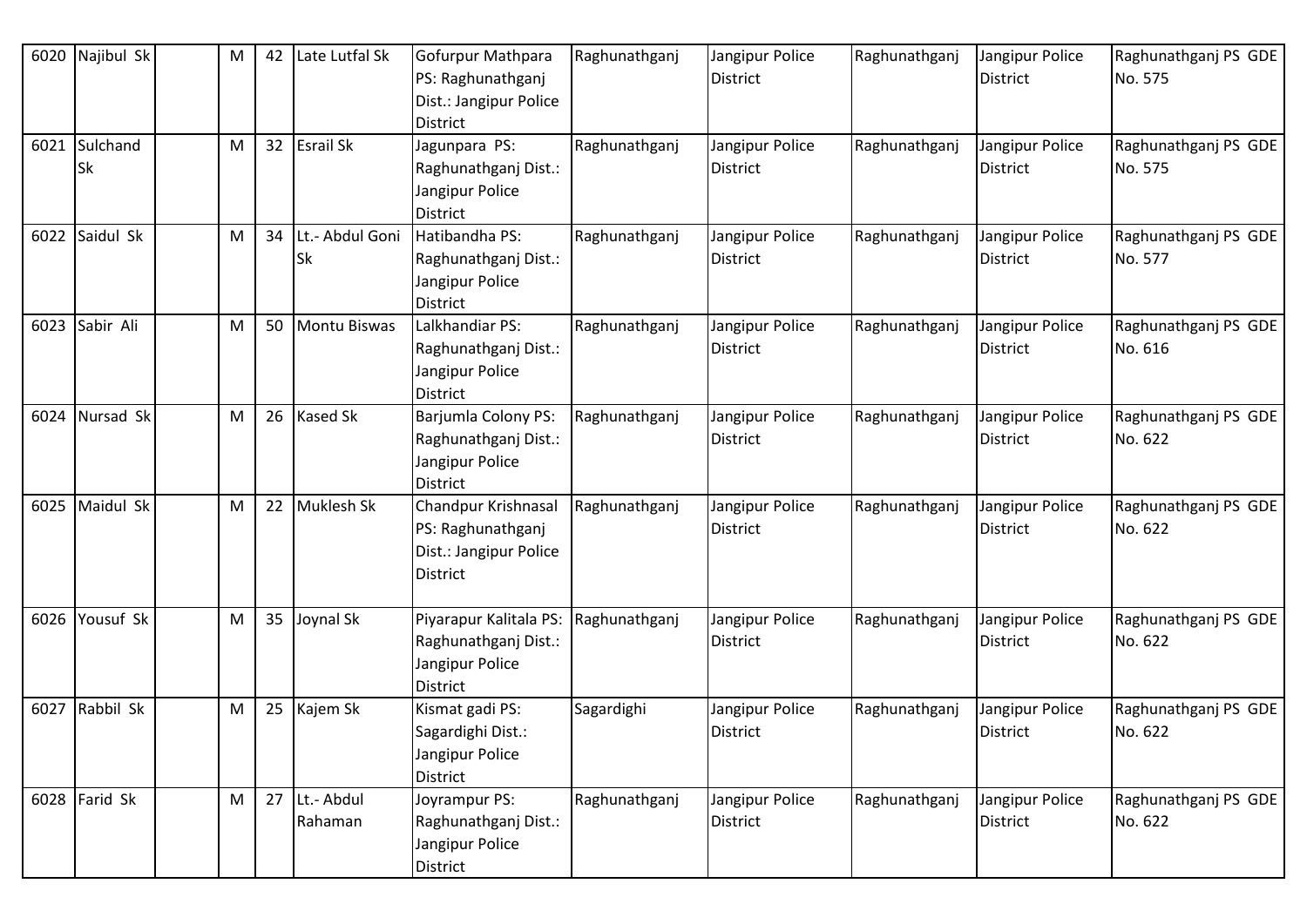| 6029 | Asim<br>Pramanik       | М | 50 | Late<br>Surendranath<br>Pramanik | Saheb Bajar Tantipara Raghunathganj<br>PS: Raghunathganj<br>Dist.: Jangipur Police<br><b>District</b> |               | Jangipur Police<br><b>District</b> | Raghunathganj | Jangipur Police<br><b>District</b> | Raghunathganj PS GDE<br>No. 622 |
|------|------------------------|---|----|----------------------------------|-------------------------------------------------------------------------------------------------------|---------------|------------------------------------|---------------|------------------------------------|---------------------------------|
| 6030 | Sufian Sk              | M | 35 | Magnu Shekh                      | Saheb Bajar Tantipara Raghunathganj<br>PS: Raghunathganj<br>Dist.: Jangipur Police<br><b>District</b> |               | Jangipur Police<br><b>District</b> | Raghunathganj | Jangipur Police<br><b>District</b> | Raghunathganj PS GDE<br>No. 622 |
| 6031 | Tapan<br>Saha          | M | 40 | <b>Binoy Saha</b>                | Miapur PS:<br>Raghunathganj Dist.:<br>Jangipur Police<br><b>District</b>                              | Raghunathganj | Jangipur Police<br><b>District</b> | Raghunathganj | Jangipur Police<br><b>District</b> | Raghunathganj PS GDE<br>No. 622 |
|      | 6032 Arun Das          | M | 50 | Satyaban Das                     | Gopalnagar PS:<br>Raghunathganj Dist.:<br>Jangipur Police<br>District                                 | Raghunathganj | Jangipur Police<br><b>District</b> | Raghunathganj | Jangipur Police<br><b>District</b> | Raghunathganj PS GDE<br>No. 622 |
| 6033 | Sahadeb<br>Mondal      | M | 29 | Shibratan<br>Mondal              | Khuripara PS:<br>Raghunathganj Dist.:<br>Jangipur Police<br><b>District</b>                           | Raghunathganj | Jangipur Police<br><b>District</b> | Raghunathganj | Jangipur Police<br>District        | Raghunathganj PS GDE<br>No. 622 |
| 6034 | Sanjay<br>Majhi        | M | 35 | Madan Majhi                      | Miapur PS:<br>Raghunathganj Dist.:<br>Jangipur Police<br><b>District</b>                              | Raghunathganj | Jangipur Police<br><b>District</b> | Raghunathganj | Jangipur Police<br><b>District</b> | Raghunathganj PS GDE<br>No. 622 |
| 6035 | Sofukul<br>Sk          | M | 35 | Alauddin Sk                      | Mirdhapara PS:<br>Raghunathganj Dist.:<br>Jangipur Police<br><b>District</b>                          | Raghunathganj | Jangipur Police<br><b>District</b> | Raghunathganj | Jangipur Police<br><b>District</b> | Raghunathganj PS GDE<br>No. 622 |
|      | 6036 Sumanta<br>Das    | M |    | 33 Sukumar Das                   | Kumrapur PS: Suti<br>Dist.: Jangipur Police<br><b>District</b>                                        | Suti          | Jangipur Police<br><b>District</b> | Samsherganj   | Jangipur Police<br><b>District</b> | Samsherganj PS GDE<br>No. 789   |
|      | 6037 Chandan<br>Singha | M | 35 | Manoj Singha                     | Jaladipur PS:<br>Samsherganj Dist.:<br>Jangipur Police<br>District                                    | Samsherganj   | Jangipur Police<br><b>District</b> | Samsherganj   | Jangipur Police<br><b>District</b> | Samsherganj PS GDE<br>No. 789   |
|      | $6038$ Sahed<br>Jaman  | M |    | 20 Hajikul Sk                    | Jigri PS: Farakka Dist.: Farakka<br>Jangipur Police<br><b>District</b>                                |               | Jangipur Police<br><b>District</b> | Samsherganj   | Jangipur Police<br>District        | Samsherganj PS GDE<br>No. 813   |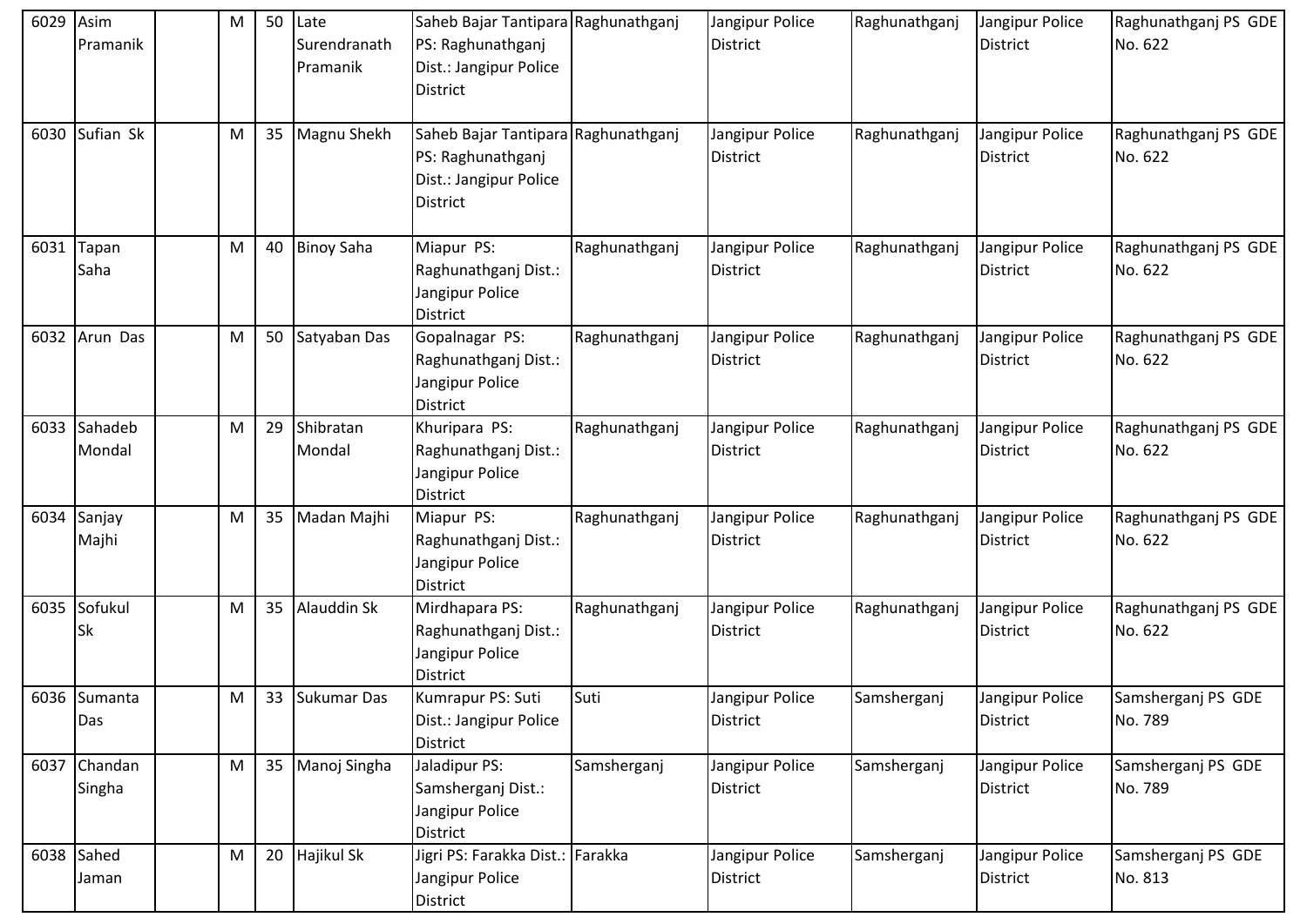| 6039 | <b>Abdul Sk</b>   |       | M | 20              | Amrul Sk                      | Lalpur PS:             | Samsherganj   | Jangipur Police | Samsherganj | Jangipur Police | Samsherganj PS GDE  |
|------|-------------------|-------|---|-----------------|-------------------------------|------------------------|---------------|-----------------|-------------|-----------------|---------------------|
|      |                   |       |   |                 |                               | Samsherganj Dist.:     |               | <b>District</b> |             | <b>District</b> | No. 813             |
|      |                   |       |   |                 |                               | Jangipur Police        |               |                 |             |                 |                     |
|      |                   |       |   |                 |                               | <b>District</b>        |               |                 |             |                 |                     |
| 6040 | Samir             |       | M | 32 <sub>2</sub> | Lt Rabi Singha                | Lalpur PS:             | Samsherganj   | Jangipur Police | Samsherganj | Jangipur Police | Samsherganj PS GDE  |
|      | Sinfgha           |       |   |                 |                               | Samsherganj Dist.:     |               | <b>District</b> |             | <b>District</b> | No. 813             |
|      |                   |       |   |                 |                               | Jangipur Police        |               |                 |             |                 |                     |
|      |                   |       |   |                 |                               | District               |               |                 |             |                 |                     |
|      | 6041 Sajahan Sk   |       | M | 40              | Jahangir Sk                   | Deonapur PS:           | Baishnabnagar | Malda           | Samsherganj | Jangipur Police | Samsherganj PS GDE  |
|      |                   |       |   |                 |                               | Baishnabnagar Dist.:   |               |                 |             | <b>District</b> | No. 813             |
|      |                   |       |   |                 |                               | Malda                  |               |                 |             |                 |                     |
|      | 6042 Md Babul     |       | M | 35              | Lt Abdus Samad Sahebnagar PS: |                        | Samsherganj   | Jangipur Police | Samsherganj | Jangipur Police | Samsherganj PS GDE  |
|      | Hoque             |       |   |                 |                               | Samsherganj Dist.:     |               | <b>District</b> |             | <b>District</b> | No. 813             |
|      |                   |       |   |                 |                               | Jangipur Police        |               |                 |             |                 |                     |
|      |                   |       |   |                 |                               | <b>District</b>        |               |                 |             |                 |                     |
| 6043 | Rinku Sk          |       | M |                 | 30 Emamul Sk                  | Kadua PS: Suti Dist.:  | Suti          | Jangipur Police | Suti        | Jangipur Police | Suti PS GDE No. 232 |
|      |                   |       |   |                 |                               | Jangipur Police        |               | <b>District</b> |             | <b>District</b> |                     |
|      |                   |       |   |                 |                               | <b>District</b>        |               |                 |             |                 |                     |
| 6044 | Mithun            |       | M | 32              | Nagen Mandal                  | Sobhapur PS:           | Baishnabnagar | Malda           | Suti        | Jangipur Police | Suti PS GDE No. 232 |
|      | Mandal            |       |   |                 |                               | Baishnabnagar Dist.:   |               |                 |             | <b>District</b> |                     |
|      |                   |       |   |                 |                               | Malda                  |               |                 |             |                 |                     |
| 6045 | <b>Dibakar</b>    |       | M | 24              | Lt Mahabir                    | Umrapur PS: Suti       | Suti          | Jangipur Police | Suti        | Jangipur Police | Suti PS GDE No. 232 |
|      | Mandal            |       |   |                 | Mandal                        | Dist.: Jangipur Police |               | <b>District</b> |             | <b>District</b> |                     |
|      |                   |       |   |                 |                               | District               |               |                 |             |                 |                     |
| 6046 | Daibar            |       | M |                 | 25 Jhakshu Mandal             | Umrapur PS: Suti       | Suti          | Jangipur Police | Suti        | Jangipur Police | Suti PS GDE No. 232 |
|      | Mandal            |       |   |                 |                               | Dist.: Jangipur Police |               | <b>District</b> |             | <b>District</b> |                     |
|      |                   |       |   |                 |                               | <b>District</b>        |               |                 |             |                 |                     |
| 6047 | Asraful Sk Dendar |       | M |                 | 35 Nureman Sk                 | PS: Suti Dist.:        | Suti          | Jangipur Police | Suti        | Jangipur Police | Suti PS GDE No. 232 |
|      |                   |       |   |                 |                               | Jangipur Police        |               | <b>District</b> |             | <b>District</b> |                     |
|      |                   |       |   |                 |                               | District               |               |                 |             |                 |                     |
|      | 6048 Raisuddin    |       | M |                 | 18 Samsul Sk                  | Rajgram PS: Murarai    | Murarai       | <b>Birbhum</b>  | Suti        | Jangipur Police | Suti PS GDE No. 238 |
|      | Sk                |       |   |                 |                               | Dist.: Birbhum         |               |                 |             | <b>District</b> |                     |
|      |                   |       |   |                 |                               |                        |               |                 |             |                 |                     |
|      | 6049 Momin Sk     |       | M |                 | 18 Asmaul Sk                  | Gorsha PS: Murarai     | Murarai       | Birbhum         | Suti        | Jangipur Police | Suti PS GDE No. 238 |
|      |                   |       |   |                 |                               | Dist.: Birbhum         |               |                 |             | <b>District</b> |                     |
| 6050 | Dipendu           | Pappu | M |                 | 20 Bishnu                     | Kadua PS: Suti Dist.:  | Suti          | Jangipur Police | Suti        | Jangipur Police | Suti PS GDE No. 232 |
|      | Rajbanshi         |       |   |                 | Rajbanshi                     | Jangipur Police        |               | <b>District</b> |             | <b>District</b> |                     |
|      |                   |       |   |                 |                               | District               |               |                 |             |                 |                     |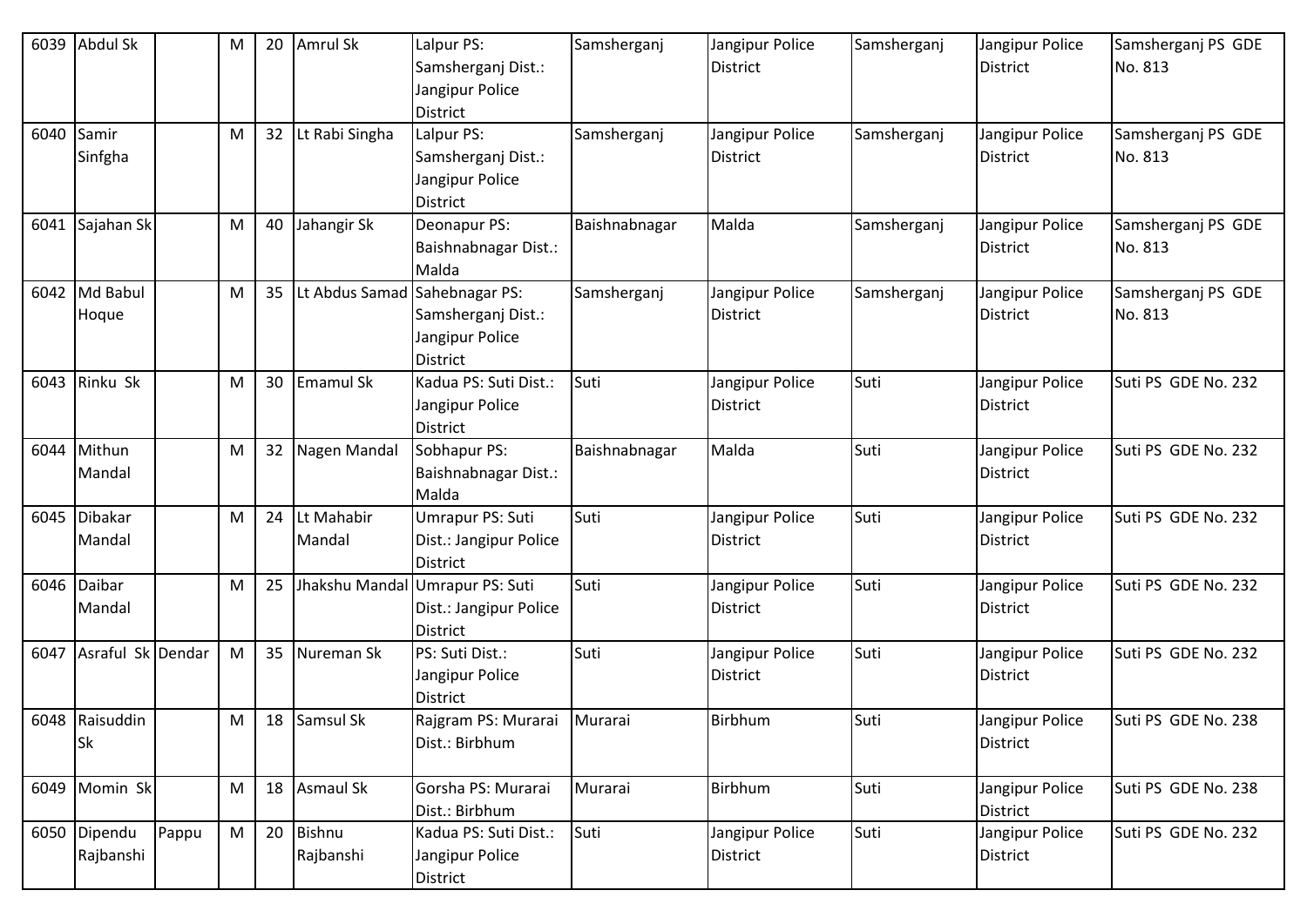| 6051      | Mamta<br><b>Bibi</b>    | M |    | 32 Kabirul Sk    | Middhyapara PS:<br>Raghunathganj Dist.:<br>Jangipur Police<br>District        | Raghunathganj | Jangipur Police<br><b>District</b> | Suti | Jangipur Police<br><b>District</b> | Suti PS GDE No. 420 |
|-----------|-------------------------|---|----|------------------|-------------------------------------------------------------------------------|---------------|------------------------------------|------|------------------------------------|---------------------|
|           | 6052 Kashidan<br>Khatun | M |    | <b>Anarul Sk</b> | Ahiran Futanimore<br>PS: Suti Dist.:<br>Jangipur Police<br>District           | Suti          | Jangipur Police<br><b>District</b> | Suti | Jangipur Police<br><b>District</b> | Suti PS GDE No. 420 |
| 6053      | Asha Bibi               | M | 38 | Nashir Kha       | Dafarpur PS:<br>Raghunathganj Dist.:<br>Jangipur Police<br><b>District</b>    | Raghunathganj | Jangipur Police<br><b>District</b> | Suti | Jangipur Police<br><b>District</b> | Suti PS GDE No. 420 |
| 6054      | Goria Bibi              | M | 25 | Rahul Khan       | Middhyapara PS:<br>Raghunathganj Dist.:<br>Jangipur Police<br><b>District</b> | Raghunathganj | Jangipur Police<br><b>District</b> | Suti | Jangipur Police<br><b>District</b> | Suti PS GDE No. 420 |
| 6055      | Kausar Sk               | M |    | 25 Shyam Sk      | Ahiran Khottapara<br>PS: Suti Dist.:<br>Jangipur Police<br>District           | Suti          | Jangipur Police<br><b>District</b> | Suti | Jangipur Police<br><b>District</b> | Suti PS GDE No. 420 |
|           | 6056 Anarul Sk          | M |    | 22 Shyam Sk      | Ahiran Khottapara<br>PS: Suti Dist.:<br>Jangipur Police<br>District           | Suti          | Jangipur Police<br><b>District</b> | Suti | Jangipur Police<br><b>District</b> | Suti PS GDE No. 420 |
| 6057      | Lalchand<br><b>Sk</b>   | M |    | 36 Kuran Sk      | Nayagram PS: Suti<br>Dist.: Jangipur Police<br>District                       | Suti          | Jangipur Police<br><b>District</b> | Suti | Jangipur Police<br><b>District</b> | Suti PS GDE No. 443 |
|           | 6058 Ali Haidar         | M |    | 65 Lt Esrail     | Nayagram PS: Suti<br>Dist.: Jangipur Police<br>District                       | Suti          | Jangipur Police<br><b>District</b> | Suti | Jangipur Police<br><b>District</b> | Suti PS GDE No. 423 |
|           | 6059 Rabiul Sk          | M |    | Shyem Sk         | Ahiran Khottapara<br>PS: Suti Dist.:<br>Jangipur Police<br>District           | Suti          | Jangipur Police<br>District        | Suti | Jangipur Police<br><b>District</b> | Suti PS GDE No. 420 |
| 6060 Ajit | Mondal                  | M |    | Naren Mondal     | Panchabati PS:<br>Raghunathganj Dist.:<br>Jangipur Police<br>District         | Raghunathganj | Jangipur Police<br><b>District</b> | Suti | Jangipur Police<br><b>District</b> | Suti PS GDE No. 399 |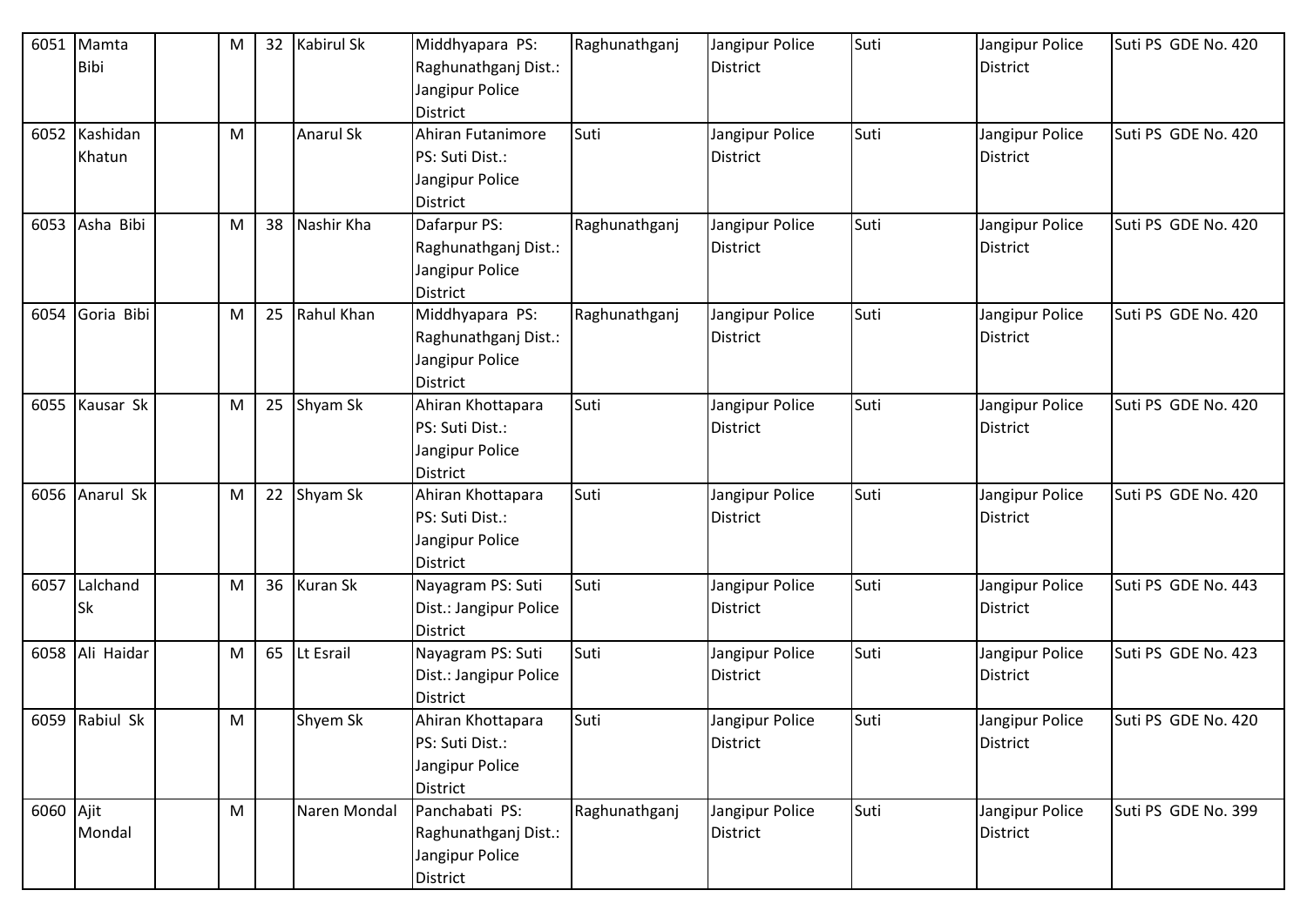| 6061 | Hamid Sk                 | M | 18 | <b>Halim Sk</b>       | <b>Chandrasu PS: Suti</b><br>Dist.: Jangipur Police<br><b>District</b>     | Suti | Jangipur Police<br><b>District</b> | Suti | Jangipur Police<br><b>District</b> | Suti PS GDE No. 879 |
|------|--------------------------|---|----|-----------------------|----------------------------------------------------------------------------|------|------------------------------------|------|------------------------------------|---------------------|
| 6062 | Abhiram<br>Ghosh         | M |    | 66 Raghunath<br>Ghosh | Ahiran PS: Suti Dist.:<br>Jangipur Police<br><b>District</b>               | Suti | Jangipur Police<br><b>District</b> | Suti | Jangipur Police<br>District        | Suti PS GDE No. 879 |
| 6063 | Sanot<br>Ghosh           | M | 29 |                       | Abhiram Ghosh Ahiran PS: Suti Dist.:<br>Jangipur Police<br><b>District</b> | Suti | Jangipur Police<br>District        | Suti | Jangipur Police<br><b>District</b> | Suti PS GDE No. 879 |
| 6064 | Jakir<br>Hossain         | M |    | 41 Saiful Hoque       | Hassanpur PS: Suti<br>Dist.: Jangipur Police<br><b>District</b>            | Suti | Jangipur Police<br><b>District</b> | Suti | Jangipur Police<br><b>District</b> | Suti PS GDE No. 920 |
| 6065 | Seikh<br>Alam Sk         | M | 45 | Keratulla             | Hassanpur PS: Suti<br>Dist.: Jangipur Police<br><b>District</b>            | Suti | Jangipur Police<br><b>District</b> | Suti | Jangipur Police<br><b>District</b> | Suti PS GDE No. 920 |
| 6066 | Md. Badal<br>Sk          | M |    | 38 Abul Hossain       | Hasanpur PS: Suti<br>Dist.: Jangipur Police<br><b>District</b>             | Suti | Jangipur Police<br>District        | Suti | Jangipur Police<br>District        | Suti PS GDE No. 920 |
| 6067 | Nijam<br>Mahaldar        | M | 19 | Kashim                | Chhabghati PS: Suti<br>Dist.: Jangipur Police<br><b>District</b>           | Suti | Jangipur Police<br>District        | Suti | Jangipur Police<br>District        | Suti PS GDE No. 920 |
| 6068 | Rabi                     | M | 28 | Anesur<br>Rahaman     | Chhabghati PS: Suti<br>Dist.: Jangipur Police<br><b>District</b>           | Suti | Jangipur Police<br><b>District</b> | Suti | Jangipur Police<br><b>District</b> | Suti PS GDE No. 920 |
| 6069 | Rahul<br>Mahaldar        | M | 23 | Tajjamul Hoque        | Chhabghati PS: Suti<br>Dist.: Jangipur Police<br><b>District</b>           | Suti | Jangipur Police<br><b>District</b> | Suti | Jangipur Police<br><b>District</b> | Suti PS GDE No. 920 |
| 6070 | <b>Bablu</b><br>Mahaldar | M |    | 24 Rejaul<br>Mahaldar | Sultanpur PS: Suti<br>Dist.: Jangipur Police<br><b>District</b>            | Suti | Jangipur Police<br><b>District</b> | Suti | Jangipur Police<br>District        | Suti PS GDE No. 24  |
|      | 6071 Tarikul<br>Islam    | M |    | 18 Hossain Ali        | Hasanpur PS: Suti<br>Dist.: Jangipur Police<br><b>District</b>             | Suti | Jangipur Police<br>District        | Suti | Jangipur Police<br><b>District</b> | Suti PS GDE No. 920 |
|      | 6072 Milan Sk            | M |    | 33 Mustafa<br>Hossain | Hassanpur915 PS:<br>Suti Dist.: Jangipur<br><b>Police District</b>         | Suti | Jangipur Police<br>District        | Suti | Jangipur Police<br><b>District</b> | Suti PS GDE No. 915 |
|      | 6073 Abdul<br>Bari       | M |    | 31 Mafijul Sk         | Hassanpur PS: Suti<br>Dist.: Jangipur Police<br>District                   | Suti | Jangipur Police<br>District        | Suti | Jangipur Police<br><b>District</b> | Suti PS GDE No. 915 |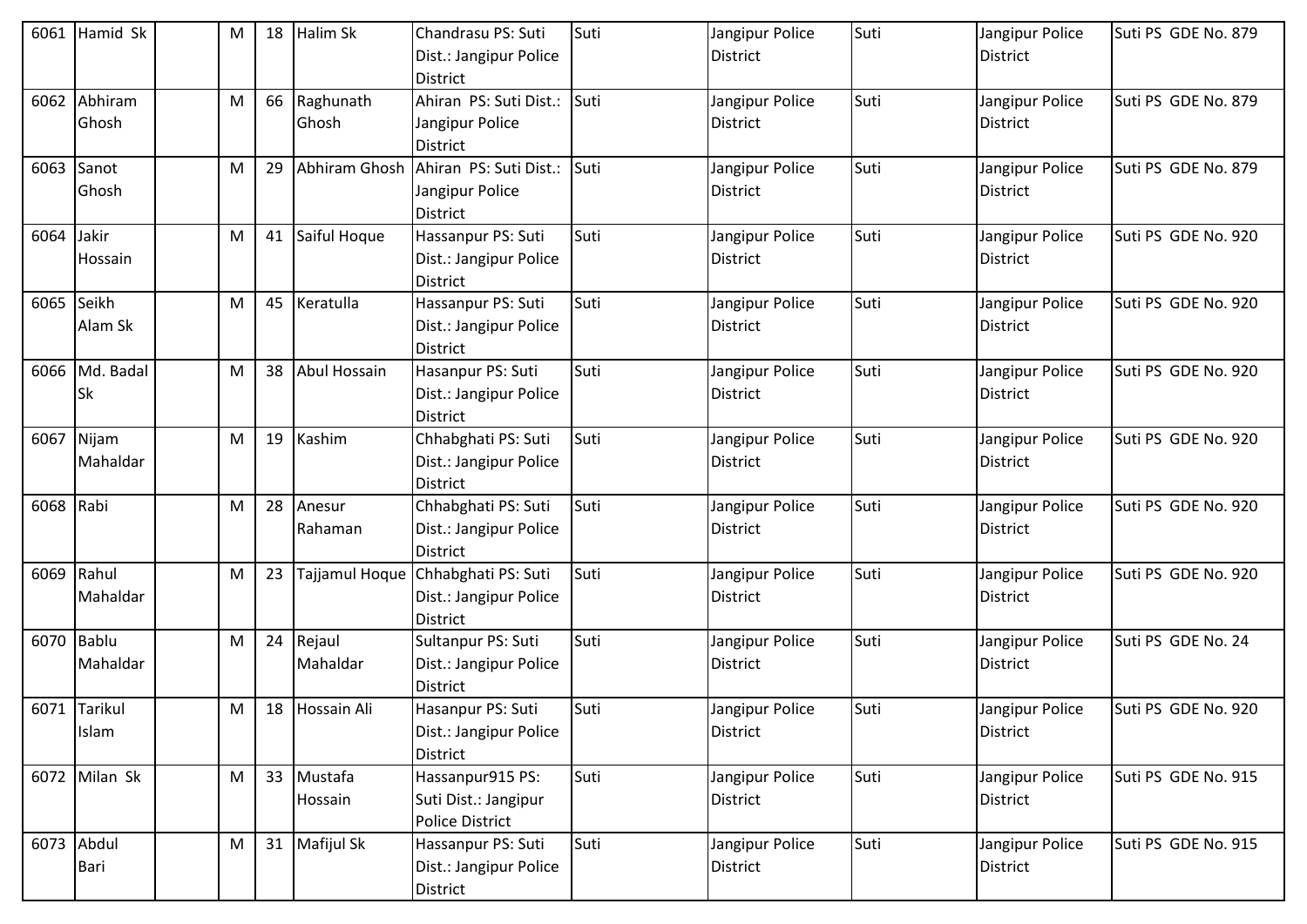| 6074      | Badsha<br>Mahaldar          | M | 27 |                       | Based Mahaldar Chhabghati PS: Suti<br>Dist.: Jangipur Police<br><b>District</b> | Suti             | Jangipur Police<br><b>District</b> | Suti             | Jangipur Police<br><b>District</b> | Suti PS GDE No. 920         |
|-----------|-----------------------------|---|----|-----------------------|---------------------------------------------------------------------------------|------------------|------------------------------------|------------------|------------------------------------|-----------------------------|
| 6075      | Hemanta<br><b>Bera</b>      | M |    | Sri Anil Bera         | Vill-Itamara, PO-<br>Balidiha, PS: Jamboni<br>Dist.: Jhargram                   | Jamboni          | Jhargram                           | Beliabera        | Jhargram                           | Beliabera PS GDE No.<br>553 |
| 6076      | Shibaji<br>Khilari          | M |    | Patitpaban<br>Khilari | Vill+PO- Fulboni, PS:<br>Nayagram Dist.:<br>Jhargram                            | Nayagram         | Jhargram                           | <b>Beliabera</b> | Jhargram                           | Beliabera PS GDE No.<br>556 |
| 6077      | Suklal<br>Hembram           | M |    | Lt. Anam<br>Hembram   | Vill- Paikirasole, PO-<br>Mahulboni, PS:<br>Gopiballavpur Dist.:<br>Jhargram    | Gopiballavpur    | Jhargram                           | Beliabera        | Jhargram                           | Beliabera PS GDE No.<br>598 |
| 6078 Rabi | <b>Beshra</b>               | M |    | Lt. Hapna<br>Beshra   | Vill-Salgeria PS:<br>Gopiballavpur Dist.:<br>Jhargram                           | Gopiballavpur    | Jhargram                           | Beliabera        | Jhargram                           | Beliabera PS GDE No.<br>598 |
|           | 6079 Kangsha<br>Nayek       | M |    | Lt. Satrugna<br>Nayek | Vill-Sansasole, PO-<br>Ophalgeria, PS-<br>Suliapada,                            |                  | <b>Basirhat</b>                    | Beliabera        | Jhargram                           | Beliabera PS GDE No.<br>598 |
|           | 6080 Jayanta<br>Dolai       | M |    | Harish Dolai          | Vill-Taradiha PS:<br>Beliabera Dist.:<br>Jhargram                               | <b>Beliabera</b> | Jhargram                           | Beliabera        | Jhargram                           | Beliabera PS GDE No.<br>598 |
| 6081      | Guina<br>Dolai              | M |    | Lt. Netra Dolai       | Vill- Chorchita PS:<br>Beliabera Dist.:<br>Jhargram                             | <b>Beliabera</b> | Jhargram                           | Beliabera        | Jhargram                           | Beliabera PS GDE No.<br>608 |
| 6082      | Kachia<br>Dolai             | M |    | Lt. Kali Dolai        | Vill- Chorchita PS:<br>Beliabera Dist.:<br>Jhargram                             | <b>Beliabera</b> | Jhargram                           | Beliabera        | Jhargram                           | Beliabera PS GDE No.<br>608 |
|           | 6083 Angad<br><b>Badhuk</b> | M |    | Ashok Bdhuk           | Vill-Kirtaniasole,<br>Bhamal PS: Beliabera<br>Dist.: Jhargram                   | Beliabera        | Jhargram                           | Beliabera        | Jhargram                           | Beliabera PS GDE No.<br>608 |
|           | 6084 Bablu<br>Mahali        | M |    | Lt. Bokaram<br>Mahali | Vill- Bhamal PS:<br>Beliabera Dist.:<br>Jhargram                                | Beliabera        | Jhargram                           | Beliabera        | Jhargram                           | Beliabera PS GDE No.<br>608 |
|           | 6085 Prabir<br>Nayek        | M |    |                       | Narendra Nayek Vill- Nakipara, PS:<br>Beliabera Dist.:<br>Jhargram              | Beliabera        | Jhargram                           | Beliabera        | Jhargram                           | Beliabera PS GDE No.<br>610 |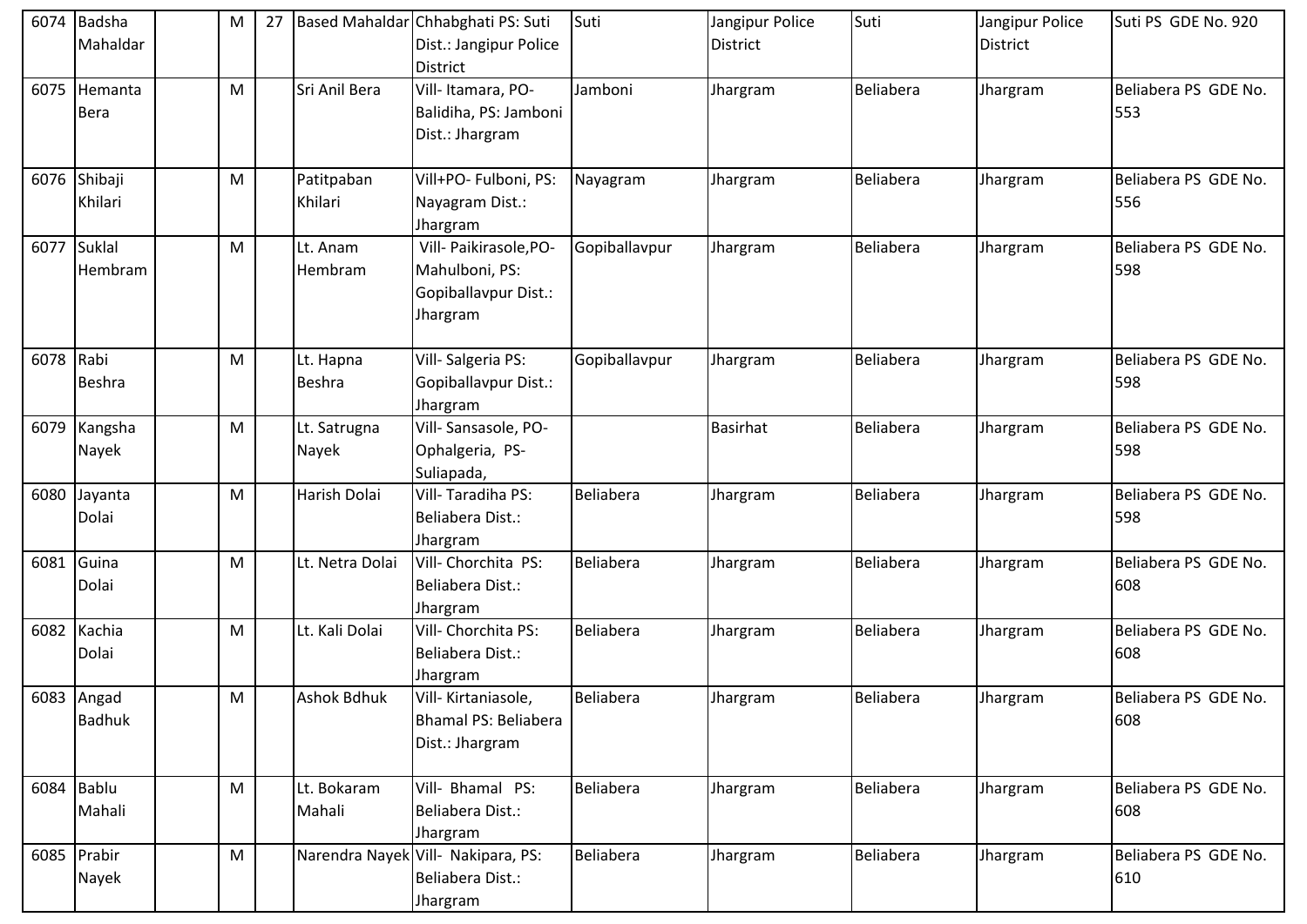| 6086 | Pintu<br>Debnath        | M | Janmenjoy<br>Debnath         | Sangohua, PS:<br>Narayangarh Dist.:<br>Paschim Mednipore                     | Narayangarh      | Paschim<br>Mednipore | <b>Beliabera</b> | Jhargram | Beliabera PS GDE No.<br>610 |
|------|-------------------------|---|------------------------------|------------------------------------------------------------------------------|------------------|----------------------|------------------|----------|-----------------------------|
| 6087 | Nirmal<br>Khilari       | M | Atul Khilari                 | Vill- Tapsia PS:<br>Beliabera Dist.:<br>Jhargram                             | <b>Beliabera</b> | Jhargram             | Beliabera        | Jhargram | Beliabera PS GDE No.<br>610 |
| 6088 | Jharen<br>Mallick       | M | Surya Mallick                | Vill- Talgram PS:<br>Beliabera Dist.:<br>Jhargram                            | <b>Beliabera</b> | Jhargram             | <b>Beliabera</b> | Jhargram | Beliabera PS GDE No.<br>610 |
| 6089 | Chittaranj<br>an Dolai  | M | Sudhir Dolai                 | Vill- Rantua PS:<br>Beliabera Dist.:<br>Jhargram                             | <b>Beliabera</b> | Jhargram             | Beliabera        | Jhargram | Beliabera PS GDE No.<br>614 |
| 6090 | <b>Bablu</b><br>Sing    | M | #NAME?                       | Vill- Malincha PS:<br>Beliabera Dist.:<br>Jhargram                           | <b>Beliabera</b> | Jhargram             | <b>Beliabera</b> | Jhargram | Beliabera PS GDE No.<br>614 |
| 6091 | Kamal<br>Nayek          | M | Nemai Nayek                  | Vill- Ghutia PS:<br>Jamboni Dist.:<br>Jhargram                               | Jamboni          | Jhargram             | <b>Beliabera</b> | Jhargram | Beliabera PS GDE No.<br>618 |
| 6092 | Lakhindar<br>Dandapat   | M | Lt. Chittaranjan<br>Dandapat | Nakipara PS:<br>Beliabera Dist.:<br>Jhargram                                 | Beliabera        | Jhargram             | <b>Beliabera</b> | Jhargram | Beliabera PS GDE No.<br>618 |
| 6093 | Sunil<br>Dandapat       | M | Lt. Dashabathi<br>Dandapat   | Vill- Nakipara PS:<br>Beliabera Dist.:<br>Jhargram                           | Beliabera        | Jhargram             | Beliabera        | Jhargram | Beliabera PS GDE No.<br>618 |
| 6094 | Dasu<br>Nayek           | M | Lt. Padu Nayek               | Vill- Parshana PS:<br>Beliabera Dist.:<br>Jhargram                           | Beliabera        | Jhargram             | Beliabera        | Jhargram | Beliabera PS GDE No.<br>623 |
| 6095 | Makhan<br>Pal           | M | Lt.fakir Pal                 | Vill- Anandapur PS:<br>Beliabera Dist.:<br>Jhargram                          | Beliabera        | Jhargram             | <b>Beliabera</b> | Jhargram | Beliabera PS GDE No.<br>623 |
|      | 6096 Sudip<br>Chetyal   | M | <b>Gopal Chetyal</b>         | Vill- Neturia, PO-<br>Aguiboni PS:<br>Jhargram Dist.:<br>Jhargram            | Jhargram         | Jhargram             | Beliabera        | Jhargram | Beliabera PS GDE No.<br>626 |
|      | 6097 Prahalad<br>Mahata | M | Chanchal<br>Mahata           | Vill- Madhabpur, PO- Jhargram<br>Jugdiha, PS:<br>Jhargram Dist.:<br>Jhargram |                  | Jhargram             | <b>Beliabera</b> | Jhargram | Beliabera PS GDE No.<br>626 |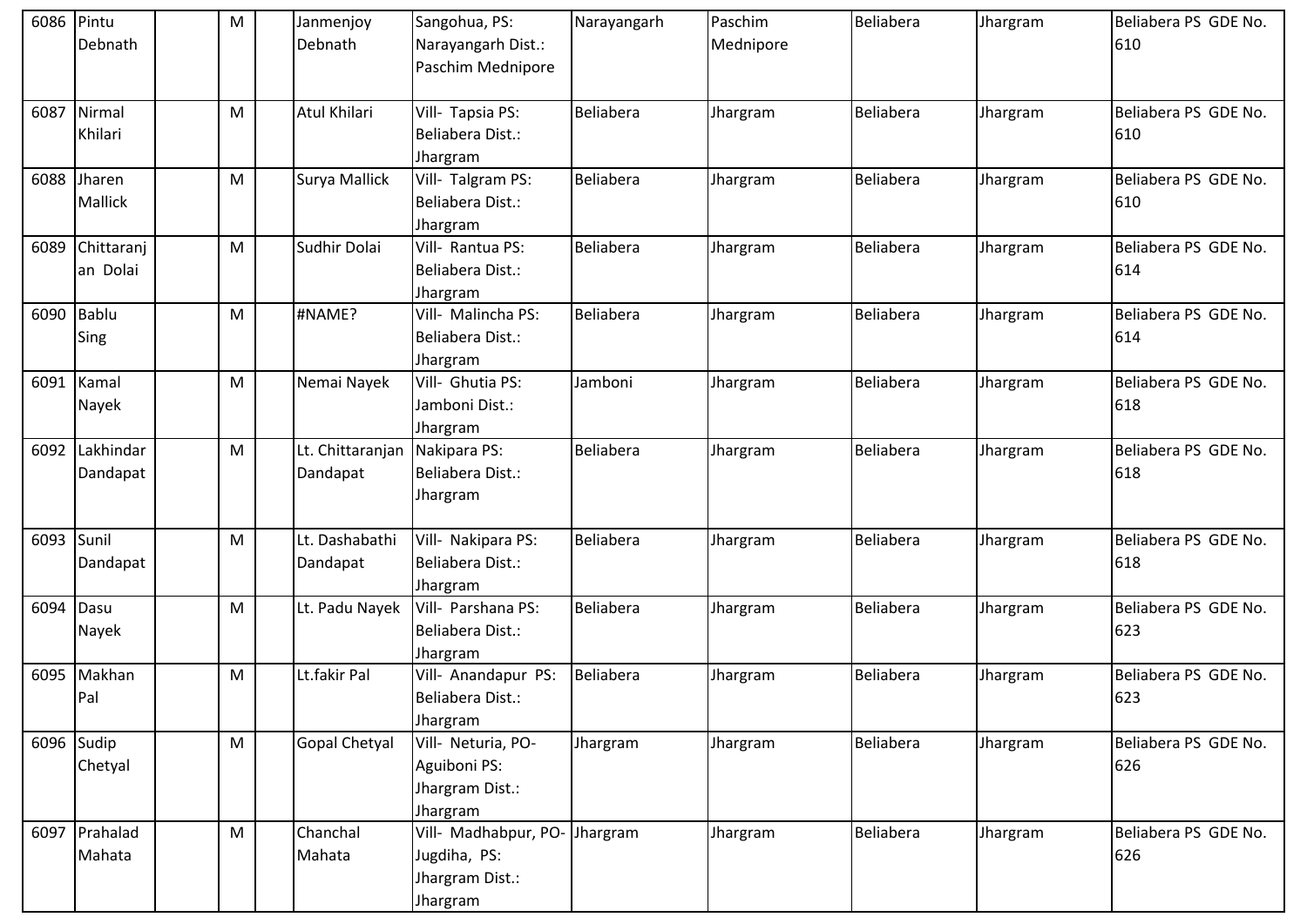| 6098      | Sanat        | M |    | Lt. Gunadhar | Vill- Morakhuti PO-             | Jhargram    | Jhargram | Beliabera | Jhargram | Beliabera PS GDE No.  |
|-----------|--------------|---|----|--------------|---------------------------------|-------------|----------|-----------|----------|-----------------------|
|           | Dolai        |   |    | Dolai        | Chandri PS: Jhargram            |             |          |           |          | 626                   |
|           |              |   |    |              | Dist.: Jhargram                 |             |          |           |          |                       |
|           |              |   |    |              |                                 |             |          |           |          |                       |
| 6099      | Rabin        | M |    | Arjun Hansda | Vill- Chanaberia, PO-           | Beliabera   | Jhargram | Beliabera | Jhargram | Beliabera PS GDE No.  |
|           | Hansda       |   |    |              | Dhadangri PS:                   |             |          |           |          | 626                   |
|           |              |   |    |              | Beliabera Dist.:                |             |          |           |          |                       |
|           |              |   |    |              | Jhargram                        |             |          |           |          |                       |
| 6100      | Dilip        | M | 41 | Lt. Jayanta  | Naynagora PS:                   | Belpahari   | Jhargram | Belpahari | Jhargram | Belpahari PS GDE No.  |
|           | Mahata       |   |    |              | Belpahari Dist.:                |             |          |           |          | 570                   |
|           |              |   |    |              | Jhargram                        |             |          |           |          |                       |
| 6101 Sibu |              | M | 39 | Kanai        | Naynagora PS:                   | Belpahari   | Jhargram | Belpahari | Jhargram | Belpahari PS GDE No.  |
|           | Mahata       |   |    |              | Belpahari Dist.:                |             |          |           |          | 570                   |
|           |              |   |    |              | Jhargram                        |             |          |           |          |                       |
| 6102      | Priyaranja   | M | 24 | Lt Suklal    | Chotoranga PS: Bora             | <b>Bora</b> | Purulia  | Belpahari | Jhargram | Belpahari PS Outpost  |
|           | n Tudu       |   |    |              | Dist.: Purulia                  |             |          |           |          | Banspahari OP GDE No. |
|           |              |   |    |              |                                 |             |          |           |          | 483                   |
| 6103      | Sukumar      | M | 19 | Lt. Bibhuti  | Pachapani PS:                   | Belpahari   | Jhargram | Belpahari | Jhargram | Belpahari PS Outpost  |
|           | Sardar       |   |    |              | Belpahari Dist.:                |             |          |           |          | Banspahari OP GDE No. |
|           |              |   |    |              | Jhargram                        |             |          |           |          | 474                   |
| 6104      | Buddhade     | M | 30 | Lt. Ram      | Dulki PS: Belpahari             | Belpahari   | Jhargram | Belpahari | Jhargram | Belpahari PS GDE No.  |
|           | b Mahali     |   |    |              | Dist.: Jhargram                 |             |          |           |          | 612                   |
|           |              |   |    |              |                                 |             |          |           |          |                       |
| 6105      | Sagun        | M |    | Laxmiram     | Jamboni PS:                     | Belpahari   | Jhargram | Belpahari | Jhargram | Belpahari PS GDE No.  |
|           | Hembram      |   |    |              | Belpahari Dist.:                |             |          |           |          | 611                   |
|           |              |   |    |              | Jhargram                        |             |          |           |          |                       |
| 6106      | Manajit      | M |    | Thakurdas    | <b>Gandapal PS:</b>             | Belpahari   | Jhargram | Belpahari | Jhargram | Belpahari PS GDE No.  |
|           | Mahata       |   |    |              | Belpahari Dist.:                |             |          |           |          | 615                   |
|           |              |   |    |              | Jhargram                        |             |          |           |          |                       |
| 6107      | Srinath      | M | 26 | Bisewanath   | Jambani PS: Belpahari Belpahari |             | Jhargram | Belpahari | Jhargram | Belpahari PS GDE No.  |
|           | Murmu        |   |    |              | Dist.: Jhargram                 |             |          |           |          | 615                   |
|           |              |   |    |              |                                 |             |          |           |          |                       |
|           | $6108$ Subal | M | 63 | Lt. Mangal   | Banspahari PS:                  | Belpahari   | Jhargram | Belpahari | Jhargram | Belpahari PS Outpost  |
|           | Chandra      |   |    |              | Belpahari Dist.:                |             |          |           |          | Banspahari OP GDE No. |
|           | Mura         |   |    |              | Jhargram                        |             |          |           |          | 473                   |
| 6109      | Jatadhari    | M | 23 | Rameswar     | Banspahari PS:                  | Belpahari   | Jhargram | Belpahari | Jhargram | Belpahari PS Outpost  |
|           | Sardar       |   |    |              | Belpahari Dist.:                |             |          |           |          | Banspahari OP GDE No. |
|           |              |   |    |              | Jhargram                        |             |          |           |          | 474                   |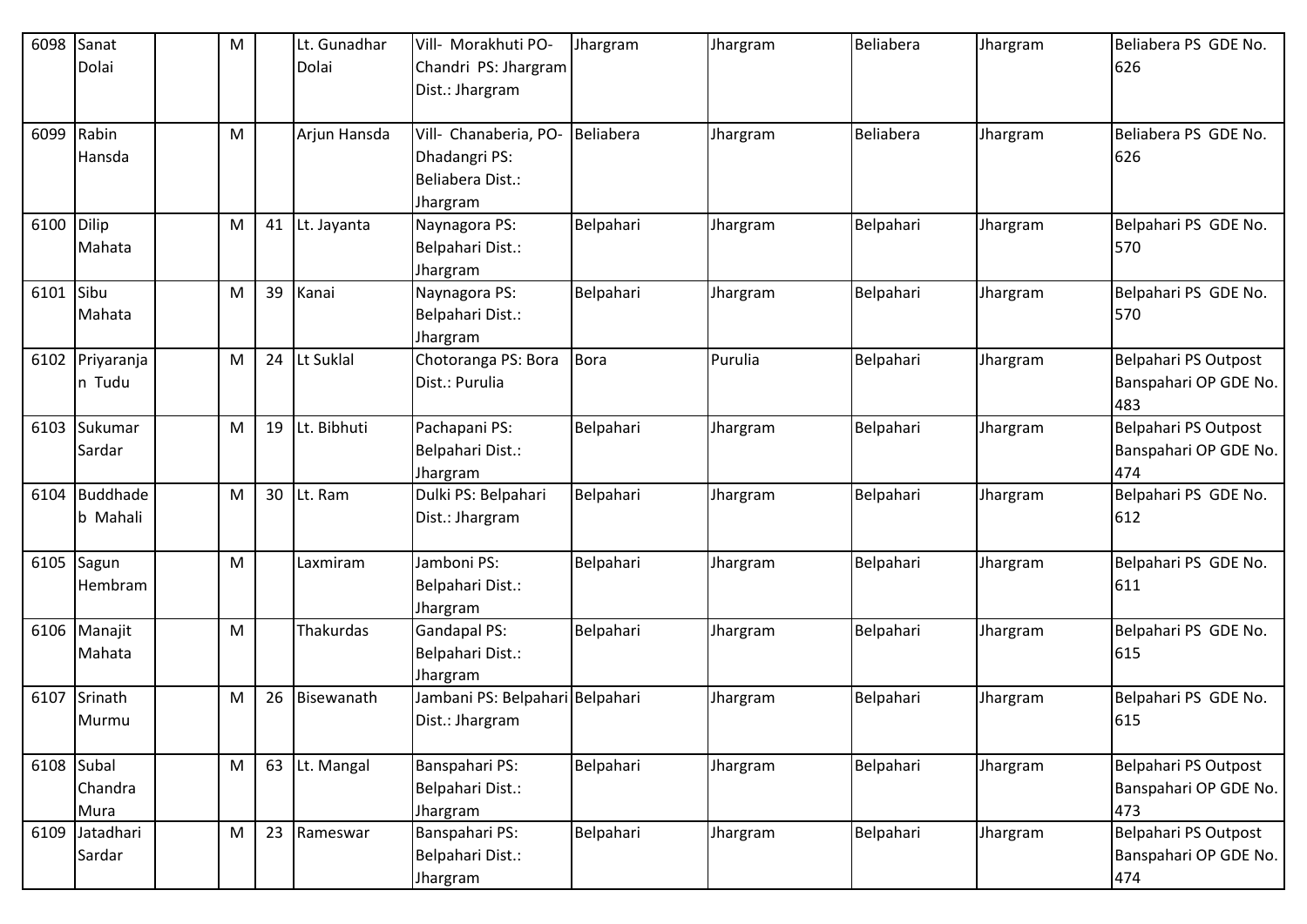| 6110      | Amar         | M | 37 | <b>Bidyut Pratihar</b> | Sriyarketa, PS- Binpur Binpur     |        | Jhargram | Binpur | Jhargram | Binpur PS GDE No. 566 |
|-----------|--------------|---|----|------------------------|-----------------------------------|--------|----------|--------|----------|-----------------------|
|           | Pratihar     |   |    |                        | PS: Binpur Dist.:                 |        |          |        |          |                       |
|           |              |   |    |                        | Jhargram                          |        |          |        |          |                       |
| 6111      | Laxman       | M |    | 27 Mritynjay           | Sriyarketa, PS- Binpur Binpur     |        | Jhargram | Binpur | Jhargram | Binpur PS GDE No. 566 |
|           | Pratihar     |   |    | Pratihar               | PS: Binpur Dist.:                 |        |          |        |          |                       |
|           |              |   |    |                        | Jhargram                          |        |          |        |          |                       |
| 6112      | Ananda       | M |    | 34 Nagen Murmu         | Jyotsna, PS- Binpur               | Binpur | Jhargram | Binpur | Jhargram | Binpur PS GDE No. 566 |
|           | Murmu        |   |    |                        | PS: Binpur Dist.:                 |        |          |        |          |                       |
|           | Subhankar    |   | 26 | <b>Alok Mandal</b>     | Jhargram<br>Harda, PS- Binpur PS: |        |          |        |          |                       |
| 6113      |              | M |    |                        |                                   | Binpur | Jhargram | Binpur | Jhargram | Binpur PS GDE No. 566 |
|           | Mandal       |   |    |                        | Binpur Dist.:                     |        |          |        |          |                       |
| 6114      | Anil Duley   | M | 34 | Lt. Gour Duley         | Jhargram<br>Kanko, PS-Binpur      | Binpur | Jhargram | Binpur | Jhargram | Binpur PS GDE No. 568 |
|           |              |   |    |                        | PS: Binpur Dist.:                 |        |          |        |          |                       |
|           |              |   |    |                        | Jhargram                          |        |          |        |          |                       |
| 6115      | Sadanand     | M |    | 27 Hiren Shit          | Kanko, PS-Binpur                  | Binpur | Jhargram | Binpur | Jhargram | Binpur PS GDE No. 568 |
|           | a Shit       |   |    |                        | PS: Binpur Dist.:                 |        |          |        |          |                       |
|           |              |   |    |                        | Jhargram                          |        |          |        |          |                       |
| 6116      | Bholanath    | M | 23 | Mathur Mandal          | Kanko, PS-Binpur                  | Binpur | Jhargram | Binpur | Jhargram | Binpur PS GDE No. 568 |
|           | Mandal       |   |    |                        | PS: Binpur Dist.:                 |        |          |        |          |                       |
|           |              |   |    |                        | Jhargram                          |        |          |        |          |                       |
| 6117      | Kamal        | M | 47 | Khetramohan            | Kanko, PS- Binpur PS:             | Binpur | Jhargram | Binpur | Jhargram | Binpur PS GDE No. 568 |
|           | Ahir         |   |    | Ahir                   | Binpur Dist.:                     |        |          |        |          |                       |
|           |              |   |    |                        | Jhargram                          |        |          |        |          |                       |
| 6118      | Apurba       | M |    | 22 Babulal Tudu        | Jagannathpur, PO-                 | Binpur | Jhargram | Binpur | Jhargram | Binpur PS GDE No. 574 |
|           | Tudu         |   |    |                        | Harda PS: Binpur                  |        |          |        |          |                       |
|           |              |   |    |                        | Dist.: Jhargram                   |        |          |        |          |                       |
| 6119 Ajit |              | M |    | 25 Babulal Murmu       | Panchiyara, PS-                   | Binpur | Jhargram | Binpur | Jhargram | Binpur PS GDE No. 574 |
|           | Murmu        |   |    |                        | Binpur PS: Binpur                 |        |          |        |          |                       |
|           |              |   |    |                        | Dist.: Jhargram                   |        |          |        |          |                       |
|           | 6120 Uttam   | M |    | 37 Abani Mandal        | Vill+PS- Binpur PS:               | Binpur | Jhargram | Binpur | Jhargram | Binpur PS GDE No. 622 |
|           | Mandal       |   |    |                        | Binpur Dist.:                     |        |          |        |          |                       |
|           |              |   |    |                        | Jhargram                          |        |          |        |          |                       |
|           | 6121 Debnath | M |    | 22 Chandan             | Vill+PS- Binpur PS:               | Binpur | Jhargram | Binpur | Jhargram | Binpur PS GDE No. 622 |
|           | Goswami      |   |    | Goswami                | <b>Binpur Dist.:</b>              |        |          |        |          |                       |
|           |              |   |    |                        | Jhargram                          |        |          |        |          |                       |
|           | 6122 Prabir  | M | 23 | Tapan Mahata           | Satbaki, PS- Binpur               | Binpur | Jhargram | Binpur | Jhargram | Binpur PS GDE No. 626 |
|           | Mahata       |   |    |                        | PS: Binpur Dist.:                 |        |          |        |          |                       |
|           |              |   |    |                        | Jhargram                          |        |          |        |          |                       |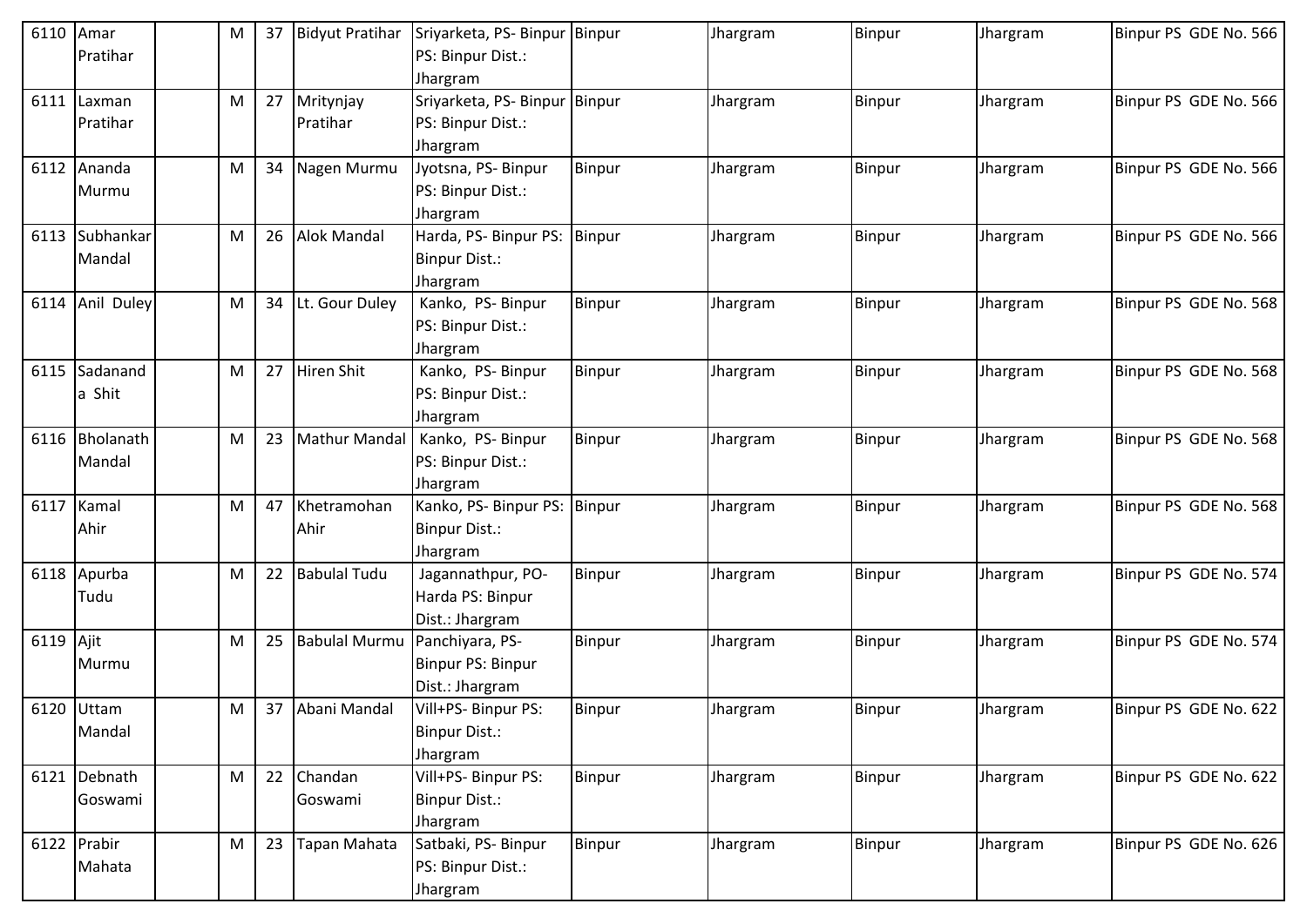| 6123      | Kanti         | M | 38 | Lt. Gour           | Satbaki, PS- Binpur   | Binpur        | Jhargram | <b>Binpur</b> | Jhargram | Binpur PS GDE No. 626 |
|-----------|---------------|---|----|--------------------|-----------------------|---------------|----------|---------------|----------|-----------------------|
|           | Mahata        |   |    | Mahata             | PS: Binpur Dist.:     |               |          |               |          |                       |
|           |               |   |    |                    | Jhargram              |               |          |               |          |                       |
| 6124      | Nadu          | M | 29 | Sudhir Mahata      | Satbaki, PS- Binpur   | Binpur        | Jhargram | <b>Binpur</b> | Jhargram | Binpur PS GDE No. 626 |
|           | Mahata        |   |    |                    | PS: Binpur Dist.:     |               |          |               |          |                       |
|           |               |   |    |                    | Jhargram              |               |          |               |          |                       |
|           | 6125 Dayal    | M | 22 | Biren Mahata       | Satbaki, PS- Binpur   | Binpur        | Jhargram | <b>Binpur</b> | Jhargram | Binpur PS GDE No. 627 |
|           | Mahata        |   |    |                    | PS: Binpur Dist.:     |               |          |               |          |                       |
|           |               |   |    |                    | Jhargram              |               |          |               |          |                       |
|           | 6126 Subhas   | M | 55 | Lt. Mathur         | Harda, PS- Binpur PS: | Binpur        | Jhargram | Binpur        | Jhargram | Binpur PS GDE No. 624 |
|           | Singal        |   |    | Singal             | <b>Binpur Dist.:</b>  |               |          |               |          |                       |
|           |               |   |    |                    | Jhargram              |               |          |               |          |                       |
| 6127      | Nemai         | M |    | 61 Lt. Amulya      | Harda, PS- Binpur PS: | Binpur        | Jhargram | <b>Binpur</b> | Jhargram | Binpur PS GDE No. 624 |
|           | <b>Duley</b>  |   |    | <b>Duley</b>       | <b>Binpur Dist.:</b>  |               |          |               |          |                       |
|           |               |   |    |                    | Jhargram              |               |          |               |          |                       |
| 6128      | Debraj        | M | 29 | Santu Bej          | Vill+PS- Binpur PS:   | Binpur        | Jhargram | Binpur        | Jhargram | Binpur PS GDE No. 624 |
|           | Bej           |   |    |                    | <b>Binpur Dist.:</b>  |               |          |               |          |                       |
|           |               |   |    |                    | Jhargram              |               |          |               |          |                       |
| 6129      | Sadanand      | M |    | 47 Netai Pal       | Kanko PS: Binpur      | Binpur        | Jhargram | <b>Binpur</b> | Jhargram | Binpur PS GDE No. 624 |
|           | a Pal         |   |    |                    | Dist.: Jhargram       |               |          |               |          |                       |
|           | 6130 Nimai    | M |    | 45 Prafullya       | Kanko PS: Binpur      | Binpur        | Jhargram | <b>Binpur</b> | Jhargram | Binpur PS GDE No. 632 |
|           | Namata        |   |    | Namata             | Dist.: Jhargram       |               |          |               |          |                       |
| 6131      | Methar        | M | 30 | <b>Sridam Sing</b> | Kanko PS: Binpur      | Binpur        | Jhargram | <b>Binpur</b> | Jhargram | Binpur PS GDE No. 632 |
|           | Sing          |   |    |                    | Dist.: Jhargram       |               |          |               |          |                       |
| 6132      | Gopal         | M | 38 | Lt. Bhakti Roy     | Murkhuniuya PS:       | Binpur        | Jhargram | Binpur        | Jhargram | Binpur PS GDE No. 632 |
|           | Roy           |   |    |                    | Binpur Dist.:         |               |          |               |          |                       |
|           |               |   |    |                    | Jhargram              |               |          |               |          |                       |
|           | 6133 Khepa    | M |    | 32 Natabar         | Papatpur PS: Binpur   | Binpur        | Jhargram | <b>Binpur</b> | Jhargram | Binpur PS GDE No. 632 |
|           | Shyamli       |   |    | Shyamli            | Dist.: Jhargram       |               |          |               |          |                       |
| 6134 Mana |               | M |    | 38 Lt. Sambhu      | Kanko PS: Binpur      | <b>Binpur</b> | Jhargram | Binpur        | Jhargram | Binpur PS GDE No. 632 |
|           | Sardar        |   |    | Sardar             | Dist.: Jhargram       |               |          |               |          |                       |
|           | 6135 Prasanta | M | 18 | Haren Mahata       | Satbaki PS: Binpur    | Binpur        | Jhargram | Binpur        | Jhargram | Binpur PS GDE No. 627 |
|           | Mahata        |   |    |                    | Dist.: Jhargram       |               |          |               |          |                       |
|           | 6136 Abhijit  | M | 28 | Gopal Dolai        | Nayabasan PS:         | Gopiballavpur | Jhargram | Gopiballavpur | Jhargram | Gopiballavpur PS GDE  |
|           | Dolai         |   |    |                    | Gopiballavpur Dist.:  |               |          |               |          | No. 492               |
|           |               |   |    |                    | Jhargram              |               |          |               |          |                       |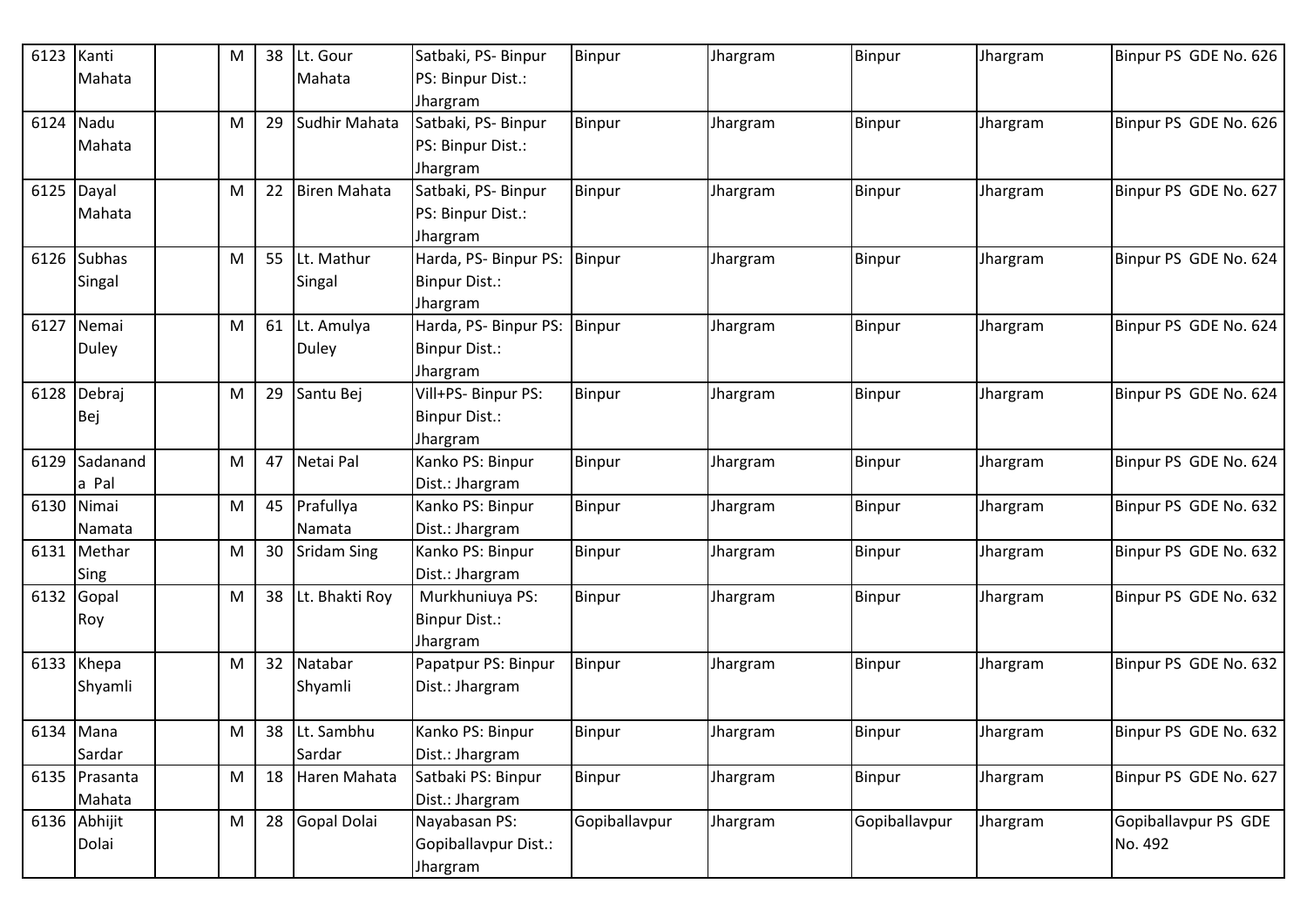| 6137 | Sambhu<br>Dehuri               | M | 40 | Dilip Dehuri                     | Vill - Fulberia, PO -<br><b>Alampur PS:</b><br>Gopiballavpur Dist.:<br>Jhargram | Gopiballavpur | Jhargram | Gopiballavpur | Jhargram | Gopiballavpur PS GDE<br>No. 526 |
|------|--------------------------------|---|----|----------------------------------|---------------------------------------------------------------------------------|---------------|----------|---------------|----------|---------------------------------|
|      | 6138 Nirmal<br>Routh           | M | 41 | Bhagirathi<br>Routh              | Nayabasan PS:<br>Gopiballavpur Dist.:<br>Jhargram                               | Gopiballavpur | Jhargram | Gopiballavpur | Jhargram | Gopiballavpur PS GDE<br>No. 526 |
| 6139 | Dilip Giri                     | M | 60 | Lt. Iswar<br><b>Bhandra Giri</b> | Vill - Tikayetpur, PO -<br>Chhatinasole PS:<br>Gopiballavpur Dist.:<br>Jhargram | Gopiballavpur | Jhargram | Gopiballavpur | Jhargram | Gopiballavpur PS GDE<br>No. 536 |
| 6140 | Shibu<br>Routh                 | M | 50 | Lt. Umesh<br>Routh               | Vill - Tikayetpur, PO -<br>Chhatinasole PS:<br>Gopiballavpur Dist.:<br>Jhargram | Gopiballavpur | Jhargram | Gopiballavpur | Jhargram | Gopiballavpur PS GDE<br>No. 536 |
|      | 6141 Nabaranja<br>n Kamilya    | M | 25 | Hemanta<br>Kamilya               | <b>Bhattagopalpur PS:</b><br>Gopiballavpur Dist.:<br>Jhargram                   | Gopiballavpur | Jhargram | Gopiballavpur | Jhargram | Gopiballavpur PS GDE<br>No. 538 |
| 6142 | Dulal<br>Nayek                 | M | 52 |                                  | Lt. Harilal Nayek Rantua PS: Beliabera<br>Dist.: Jhargram                       | Beliabera     | Jhargram | Gopiballavpur | Jhargram | Gopiballavpur PS GDE<br>No. 538 |
| 6143 | Jiten Sahu                     | M | 47 | Kaliprasana<br>Sahu              | Gopiballavpur PS:<br>Beliabera Dist.:<br>Jhargram                               | Beliabera     | Jhargram | Gopiballavpur | Jhargram | Gopiballavpur PS GDE<br>No. 538 |
| 6144 | Nishit<br><b>Bhakat</b>        | M |    | Sambhunath<br><b>Bhakat</b>      | Sasara PS:<br>Gopiballavpur Dist.:<br>Jhargram                                  | Gopiballavpur | Jhargram | Gopiballavpur | Jhargram | Gopiballavpur PS GDE<br>No. 544 |
| 6145 | Asit<br><b>Bhakat</b>          | M | 45 | Sambhunath<br><b>Bhakat</b>      | Vill - Sasara PS:<br>Gopiballavpur Dist.:<br>Jhargram                           | Gopiballavpur | Jhargram | Gopiballavpur | Jhargram | Gopiballavpur PS GDE<br>No. 544 |
|      | 6146 Swapan<br>Sahu            | M | 47 | Debakar Sahu                     | Dharampur PS:<br>Gopiballavpur Dist.:<br>Jhargram                               | Gopiballavpur | Jhargram | Gopiballavpur | Jhargram | Gopiballavpur PS GDE<br>No. 544 |
|      | 6147 Nabin<br>Nayek            | M | 25 | Sabir Nayek                      | Vill - Sasara PS:<br>Gopiballavpur Dist.:<br>Jhargram                           | Gopiballavpur | Jhargram | Gopiballavpur | Jhargram | Gopiballavpur PS GDE<br>No. 544 |
|      | 6148 Biswadeb<br>Mahapatr<br>a | M | 46 | Lt. Akul<br>Mahapatra            | Vill - Tikayetpur PS:<br>Gopiballavpur Dist.:<br>Jhargram                       | Gopiballavpur | Jhargram | Gopiballavpur | Jhargram | Gopiballavpur PS GDE<br>No. 545 |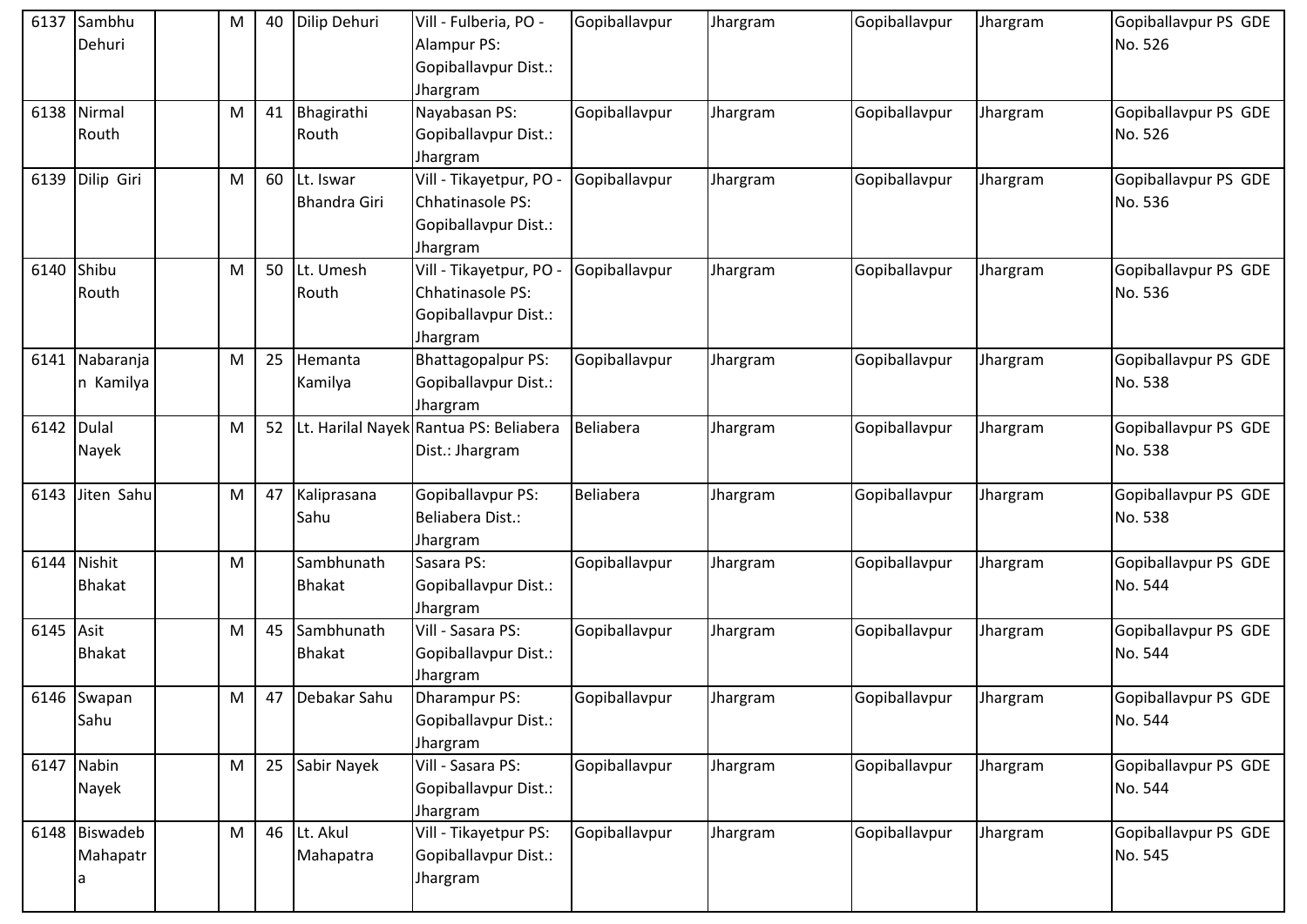| 6149       | Buddhade       | M | 38 | Lt. Akul                 | Vill - Tikayetpor, PO - | Gopiballavpur | Jhargram | Gopiballavpur | Jhargram | Gopiballavpur PS GDE |
|------------|----------------|---|----|--------------------------|-------------------------|---------------|----------|---------------|----------|----------------------|
|            | b              |   |    | Mahapatra                | Asanbani PS:            |               |          |               |          | No. 545              |
|            | Mahapatr       |   |    |                          | Gopiballavpur Dist.:    |               |          |               |          |                      |
|            |                |   |    |                          | Jhargram                |               |          |               |          |                      |
| 6150       | Jata Dolai     | M | 48 | Lt. Ballav Dolai         | Vill - Sasara PS:       | Gopiballavpur | Jhargram | Gopiballavpur | Jhargram | Gopiballavpur PS GDE |
|            |                |   |    |                          | Gopiballavpur Dist.:    |               |          |               |          | No. 545              |
|            |                |   |    |                          | Jhargram                |               |          |               |          |                      |
| 6151       | Rahim          | M | 36 | Megnath Ghosh Sasara PS: |                         | Gopiballavpur | Jhargram | Gopiballavpur | Jhargram | Gopiballavpur PS GDE |
|            | Ghosh          |   |    |                          | Gopiballavpur Dist.:    |               |          |               |          | No. 545              |
|            |                |   |    |                          | Jhargram                |               |          |               |          |                      |
| 6152 Rudra |                | M | 38 | Lt. Gayaprasad           | Sasara PS:              | Gopiballavpur | Jhargram | Gopiballavpur | Jhargram | Gopiballavpur PS GDE |
|            | Patra          |   |    | Patra                    | Gopiballavpur Dist.:    |               |          |               |          | No. 545              |
|            |                |   |    |                          | Jhargram                |               |          |               |          |                      |
|            | 6153 Gurudeb   | M | 29 | Kanai Khamri             | Vill - Ashui PS:        | Gopiballavpur | Jhargram | Gopiballavpur | Jhargram | Gopiballavpur PS GDE |
|            | Khamri         |   |    |                          | Gopiballavpur Dist.:    |               |          |               |          | No. 549              |
|            |                |   |    |                          | Jhargram                |               |          |               |          |                      |
| 6154       | <b>Bibek</b>   | M | 35 | <b>Bhandu Nayek</b>      | Vill - Ashui PS:        | Gopiballavpur | Jhargram | Gopiballavpur | Jhargram | Gopiballavpur PS GDE |
|            | Nayek          |   |    |                          | Gopiballavpur Dist.:    |               |          |               |          | No. 549              |
|            |                |   |    |                          | Jhargram                |               |          |               |          |                      |
|            | 6155 Suraj Das | M | 21 | Dipak Das                | Vill-Balaramdihi PS:    | Jhargram      | Jhargram | Jhargram      | Jhargram | Jhargram PS GDE No.  |
|            |                |   |    |                          | Jhargram Dist.:         |               |          |               |          | 325                  |
|            |                |   |    |                          | Jhargram                |               |          |               |          |                      |
| 6156       | Duddhade       | M | 30 | Dulal Jana               | Vill-Ghoradhora both    | Jhargram      | Jhargram | Jhargram      | Jhargram | Jhargram PS GDE No.  |
|            | b Jana         |   |    |                          | of PO+PS+dist-          |               |          |               |          | 325                  |
|            |                |   |    |                          | Jhargram PS:            |               |          |               |          |                      |
|            |                |   |    |                          | Jhargram Dist.:         |               |          |               |          |                      |
|            |                |   |    |                          | Jhargram                |               |          |               |          |                      |
| 6157       | Ajoy           | M | 19 | <b>Amal Biswas</b>       | Vill-Chunapara PO-      | Jhargram      | Jhargram | Jhargram      | Jhargram | Jhargram PS GDE No.  |
|            | <b>Biswas</b>  |   |    |                          | Nischinta PS-Sankrail   |               |          |               |          | 326                  |
|            |                |   |    |                          | Dist-Jharg PS:          |               |          |               |          |                      |
|            |                |   |    |                          | Jhargram Dist.:         |               |          |               |          |                      |
|            |                |   |    |                          | Jhargram                |               |          |               |          |                      |
|            | 6158 Chandan   | M |    | 26 Sunil Khilar          | Vill+PO-Silda PS-       | Jhargram      | Jhargram | Jhargram      | Jhargram | Jhargram PS GDE No.  |
|            | (26/m)         |   |    |                          | Binpur Dist-Jhargram    |               |          |               |          | 327                  |
|            | $S/O-$         |   |    |                          | PS: Jhargram Dist.:     |               |          |               |          |                      |
|            | Khilar         |   |    |                          | Jhargram                |               |          |               |          |                      |
|            |                |   |    |                          |                         |               |          |               |          |                      |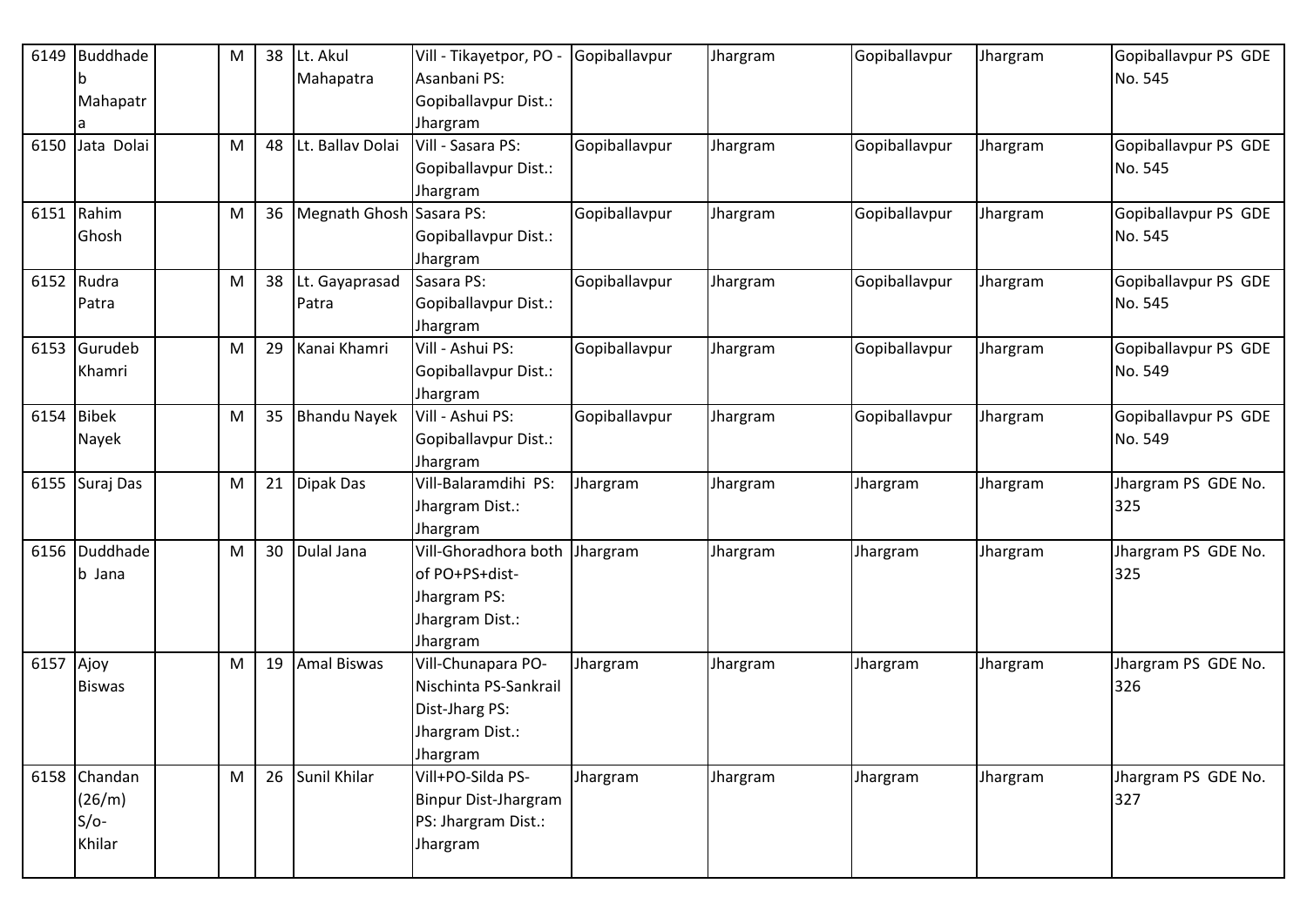|            | 6159 Sandip<br>Gope     | M | 20 | Dhananjoy<br>Gope  | Vill-Satyabanpally<br>PO+PS+Dist-Jhargram<br>PS: Jhargram Dist.:<br>Jhargram               | Jhargram | Jhargram | Jhargram | Jhargram | Jhargram PS GDE No.<br>328 |
|------------|-------------------------|---|----|--------------------|--------------------------------------------------------------------------------------------|----------|----------|----------|----------|----------------------------|
|            | 6160 Sanjib<br>Banerjee | M | 20 | Prabir Banerjee    | vill-Satyabanpally<br>PO+PS+Dist-Jhargram<br>PS: Jhargram Dist.:<br>Jhargram               | Jhargram | Jhargram | Jhargram | Jhargram | Jhargram PS GDE No.<br>329 |
| 6161 Sunil | Ghosh                   | M |    | 52 Lt.nitai Ghosh  | Vill-Raj Collage<br>Collony PO+PS+Dist-<br>Jhargram PS:<br>Jhargram Dist.:<br>Jhargram     | Jhargram | Jhargram | Jhargram | Jhargram | Jhargram PS GDE No.<br>330 |
|            | 6162 Mangal<br>Hembram  | M | 28 |                    | Biren Hembram Vill- Sara PO-Pukuria<br>PS+Dist-Jhargram PS:<br>Jhargram Dist.:<br>Jhargram | Jhargram | Jhargram | Jhargram | Jhargram | Jhargram PS GDE No.<br>331 |
| 6163       | Gobinda<br>Ghorai       | M | 45 | Maheswer<br>Ghorai | Vill- Nripenpally<br>PO+PS+dist-Jhargram<br>PS: Jhargram Dist.:<br>Jhargram                | Jhargram | Jhargram | Jhargram | Jhargram | Jhargram PS GDE No.<br>332 |
| 6164       | <b>Dilip</b><br>Gayen   | M | 40 | Gostha Gayen       | Vill- Kadamkanan<br>PO+PS+dist-Jhargram<br>PS: Jhargram Dist.:<br>Jhargram                 | Jhargram | Jhargram | Jhargram | Jhargram | Jhargram PS GDE No.<br>333 |
| 6165       | Bhabani<br>Pal          | M |    | 60 Lt.bijoy Pal    | Vill- Radhanagar PO-<br>Sevayatan PS+Dist-<br>Jhargram PS:<br>Jhargram Dist.:<br>Jhargram  | Jhargram | Jhargram | Jhargram | Jhargram | Jhargram PS GDE No.<br>333 |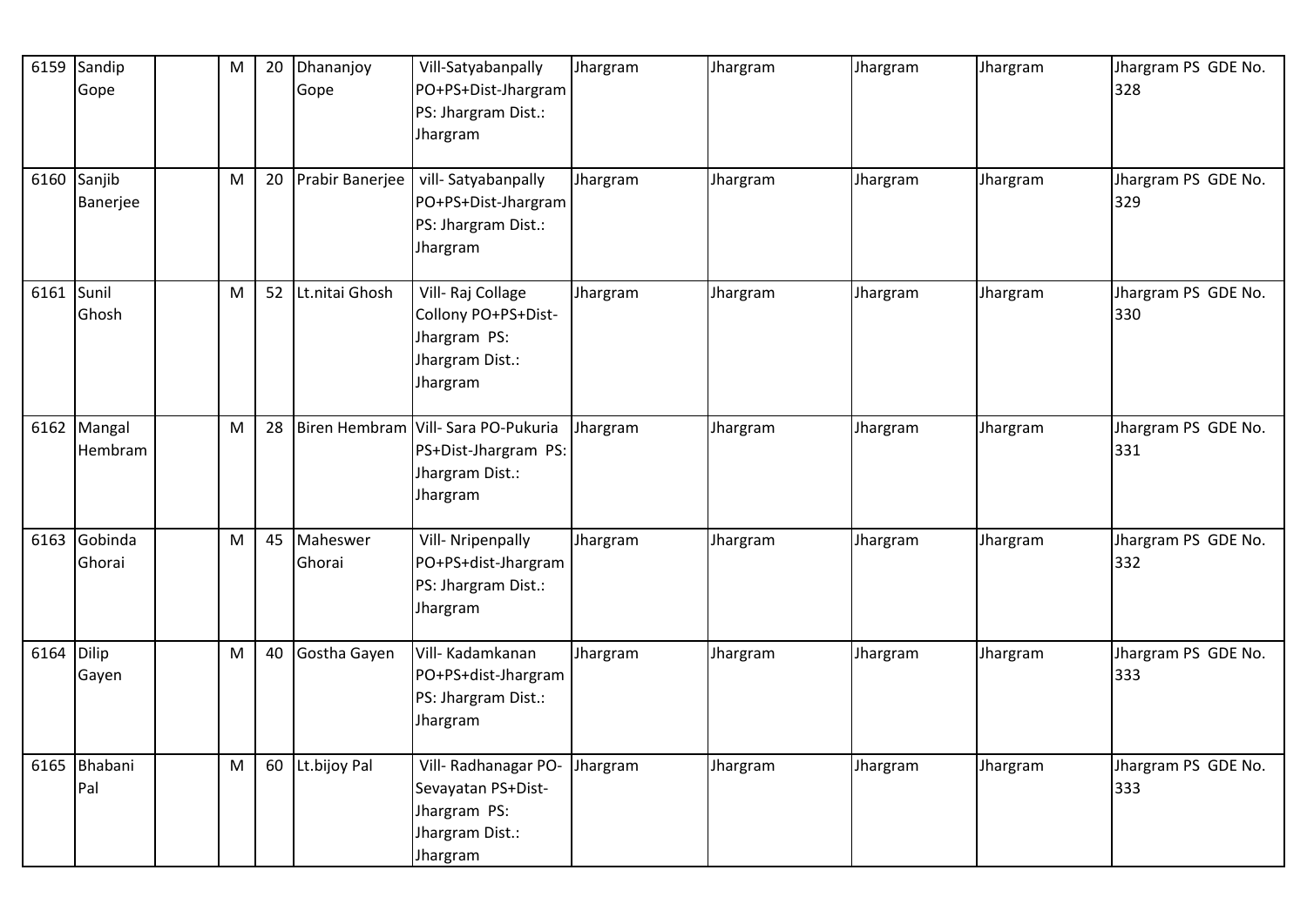| 6166      | Banamali       | M | 35 |               | Nabakanta Sing   Vill-Dihibadina, PO- | Jhargram | Jhargram | Jhargram | Jhargram | Jhargram PS Outpost   |
|-----------|----------------|---|----|---------------|---------------------------------------|----------|----------|----------|----------|-----------------------|
|           | Sing           |   |    |               | Dudhkundi, PS+Dist-                   |          |          |          |          | Manickpara Beat House |
|           |                |   |    |               | Jhargram. PS:                         |          |          |          |          | GDE No. 553           |
|           |                |   |    |               | Jhargram Dist.:                       |          |          |          |          |                       |
|           |                |   |    |               | Jhargram                              |          |          |          |          |                       |
| 6167      | Paltan         | M | 34 | Janardan      | Of Vill-Dhaniapara, PS-Jhargram       |          | Jhargram | Jhargram | Jhargram | Jhargram PS Outpost   |
|           | Mahata         |   |    | Mahata        | Kharagpur(L), Dist-                   |          |          |          |          | Manickpara Beat House |
|           |                |   |    |               | Paschim PS:                           |          |          |          |          | <b>GDE No. 553</b>    |
|           |                |   |    |               | Jhargram Dist.:                       |          |          |          |          |                       |
|           |                |   |    |               | Jhargram                              |          |          |          |          |                       |
| 6168      | Ujjwal         | M | 20 | Satrughan     | Vill-Birbhasa, PO-                    | Jhargram | Jhargram | Jhargram | Jhargram | Jhargram PS GDE No.   |
|           | Mahata         |   |    | Mahata        | Chunpara, PS-                         |          |          |          |          | 553                   |
|           |                |   |    |               | Sankrail, Dist-Jhar PS:               |          |          |          |          |                       |
|           |                |   |    |               | Jhargram Dist.:                       |          |          |          |          |                       |
|           |                |   |    |               | Jhargram                              |          |          |          |          |                       |
| 6169      | Lalit          | M | 25 | Punka Mahata  | Vill-Balibhasa, PO-                   | Jhargram | Jhargram | Jhargram | Jhargram | Jhargram PS GDE No.   |
|           | Mahata         |   |    |               | Chunpara, PS-                         |          |          |          |          | 553                   |
|           |                |   |    |               | Sankrail, Dist-Jha PS:                |          |          |          |          |                       |
|           |                |   |    |               | Jhargram Dist.:                       |          |          |          |          |                       |
|           |                |   |    |               | Jhargram                              |          |          |          |          |                       |
| 6170 Bapi |                | M | 23 | Saktipada     | Vill-Birbhasa, PO-                    | Jhargram | Jhargram | Jhargram | Jhargram | Jhargram PS Outpost   |
|           | Mahata         |   |    | Mahata        | Chunpara, PS-                         |          |          |          |          | Manickpara Beat House |
|           |                |   |    |               | Sankrail, Dist-Jharg                  |          |          |          |          | GDE No. 553           |
|           |                |   |    |               | PS: Jhargram Dist.:                   |          |          |          |          |                       |
|           |                |   |    |               | Jhargram                              |          |          |          |          |                       |
| 6171      | Chandan        | M | 21 | Keshab Mahata | Vill-Birbhasa, PO-                    | Jhargram | Jhargram | Jhargram | Jhargram | Jhargram PS Outpost   |
|           | Mahata         |   |    |               | Chunpara, PS-                         |          |          |          |          | Manickpara Beat House |
|           |                |   |    |               | Sankrail, Dist-Jhar PS:               |          |          |          |          | GDE No. 553           |
|           |                |   |    |               | Jhargram Dist.:                       |          |          |          |          |                       |
|           |                |   |    |               | Jhargram                              |          |          |          |          |                       |
|           | 6172 Bhabatosh | M | 17 | Himangshu     | Vill-Chandabila, PO-                  | Jhargram | Jhargram | Jhargram | Jhargram | Jhargram PS Outpost   |
|           | Mahata         |   |    | Mahata        | Dhaniapara, PS-                       |          |          |          |          | Manickpara Beat House |
|           |                |   |    |               | Kharagpur(L), D PS:                   |          |          |          |          | <b>GDE No. 548</b>    |
|           |                |   |    |               | Jhargram Dist.:                       |          |          |          |          |                       |
|           |                |   |    |               | Jhargram                              |          |          |          |          |                       |
|           | 6173 Shibu     | M | 18 |               | Dharani Mahata Vill-Chandabila, PO-   | Jhargram | Jhargram | Jhargram | Jhargram | Jhargram PS Outpost   |
|           | Mahata         |   |    |               | Dhaniapara, PS-                       |          |          |          |          | Manickpara Beat House |
|           |                |   |    |               | Kharagpur(L), D PS:                   |          |          |          |          | <b>GDE No. 548</b>    |
|           |                |   |    |               | Jhargram Dist.:                       |          |          |          |          |                       |
|           |                |   |    |               | Jhargram                              |          |          |          |          |                       |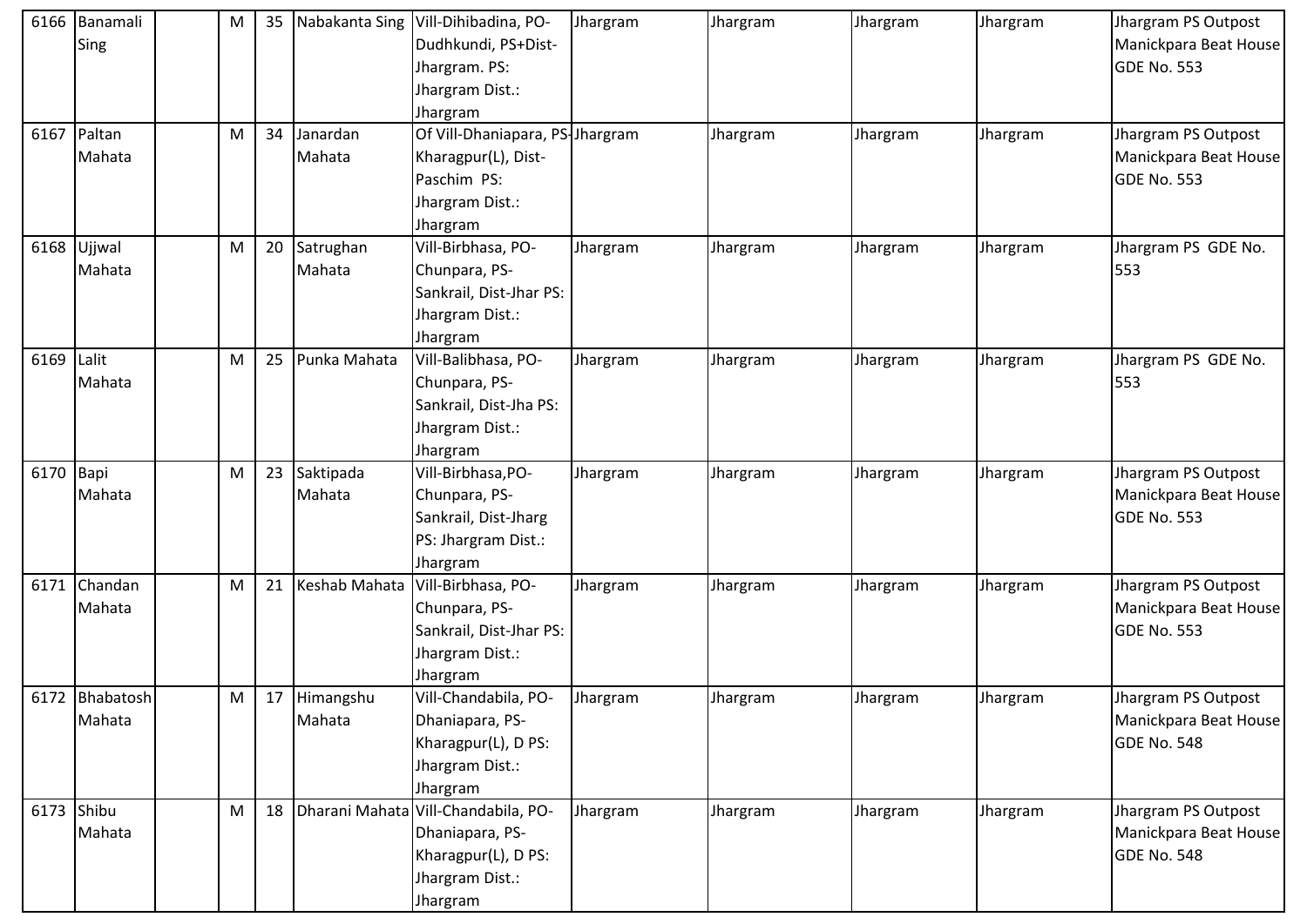|      | 6174 Mintu<br>Bagrai  |       | M         | 30 | #NAME?                 | Of Vill- Belatikri, PS-<br>Lalgarh, Dist-<br>Jhargram PS: Lalgarh<br>Dist.: Jhargram | Lalgarh | Jhargram | Lalgarh | Jhargram | Lalgarh PS GDE No.<br>541 |
|------|-----------------------|-------|-----------|----|------------------------|--------------------------------------------------------------------------------------|---------|----------|---------|----------|---------------------------|
|      | 6175 Bikash<br>Dey    |       | M         | 25 | Debdulal Dey           | Vill-, PO+PS-Lalgarh<br>Dist-Jhargram PS:<br>Lalgarh Dist.:<br>Jhargram              | Lalgarh | Jhargram | Lalgarh | Jhargram | Lalgarh PS GDE No.<br>562 |
|      | 6176 Tarith<br>Mahata |       | M         | 22 | Lt. Dilip Mahata       | Vill-Domahani, PS-<br>Lalgarh, Dist-<br>Jhargram PS: Lalgarh<br>Dist.: Jhargram      | Lalgarh | Jhargram | Lalgarh | Jhargram | Lalgarh PS GDE No.<br>562 |
|      | 6177 Milan<br>Chalak  |       | M         | 25 | Niranjan Chalak        | Vill-, PO+PS-Lalgarh<br>Dist-Jhargram PS:<br>Lalgarh Dist.:<br>Jhargram              | Lalgarh | Jhargram | Lalgarh | Jhargram | Lalgarh PS GDE No.<br>562 |
|      | $6178$ Himan<br>Dey   |       | ${\sf M}$ | 25 | Chabilal Dey           | Vill- Belatikri, PS-<br>Lalgarh, Dist-<br>Jhargram PS: Lalgarh<br>Dist.: Jhargram    | Lalgarh | Jhargram | Lalgarh | Jhargram | Lalgarh PS GDE No.<br>562 |
| 6179 | Shymal<br>Roy         |       | M         | 35 | Pasupati Roy           | Of Vill-Bankati, PS-<br>Binpur, Dist-Jhargram<br>PS: Binpur Dist.:<br>Jhargram       | Binpur  | Jhargram | Lalgarh | Jhargram | Lalgarh PS GDE No.<br>562 |
|      | 6180 Bhuban<br>Murmu  |       | M         |    | 55 Lt. Kartik<br>Murmu | Vill-Tilaboni,<br>PS_Lalgarh, Dist-<br>Jhargram PS: Lalgarh<br>Dist.: Jhargram       | Lalgarh | Jhargram | Lalgarh | Jhargram | Lalgarh PS GDE No.<br>562 |
|      | 6181 Amrit<br>Mahata  | Konka | M         | 22 | Gopinath<br>Mahata     | Vill-Amliya .PS-<br>Lalgarh, Dist-<br>Jhargram. PS: Lalgarh<br>Dist.: Jhargram       | Lalgarh | Jhargram | Lalgarh | Jhargram | Lalgarh PS GDE No.<br>568 |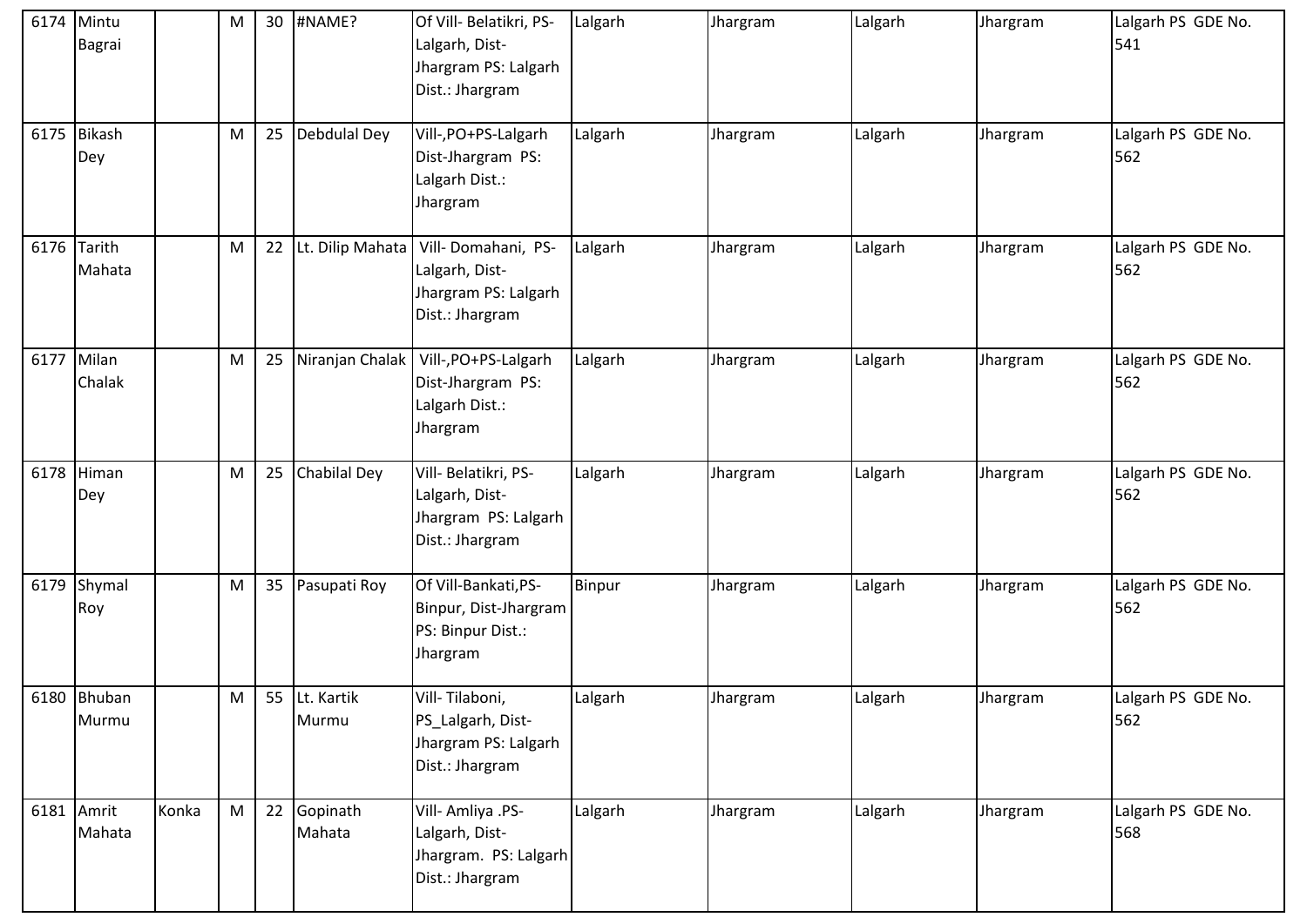| 6182 | Khokon<br>Mahata               | M | 21 | Anadi Mahata                     | Vill-Bara pelia,<br>PS_Lalgarh, Dist-<br>Jhargram PS: Lalgarh<br>Dist.: Jhargram            | Lalgarh     | Jhargram | Lalgarh | Jhargram | Lalgarh PS GDE No.<br>568                       |
|------|--------------------------------|---|----|----------------------------------|---------------------------------------------------------------------------------------------|-------------|----------|---------|----------|-------------------------------------------------|
| 6183 | Dipu Sing                      | M |    | 37 Rohit Sing                    | Vill-Netai,<br>PS_Lalgarh, Dist-<br>Jhargram PS: Lalgarh<br>Dist.: Jhargram                 | Lalgarh     | Jhargram | Lalgarh | Jhargram | Lalgarh PS GDE No.<br>568                       |
|      | 6184 Sristidhar<br>Mahali      | M |    | 30 Mathan Mahali                 | Vill-Jamira PO-<br>Borakadam PS- Boro,<br>Dist-Purulia PS: Bora<br>Dist.: Purulia           | <b>Bora</b> | Purulia  | Lalgarh | Jhargram | Lalgarh PS Outpost<br>Ramgarh OP GDE No.<br>316 |
|      | 6185 Bharat<br>Barai           | M |    | 38 Lt. Nanda Barai               | Vill-Ramgarh PO-<br>Ramgarh, PS-Lalgarh<br>Dist-Jhargra PS:<br>Lalgarh Dist.:<br>Jhargram   | Lalgarh     | Jhargram | Lalgarh | Jhargram | Lalgarh PS Outpost<br>Ramgarh OP GDE No.<br>316 |
|      | 6186 Gopal<br>Baskey           | M | 26 | Lt. Sughi Baskey Vill-Aulia, PO- | Ramgarh PS-<br>Lalgarh, Dist-Jhargram<br>PS: Lalgarh Dist.:<br>Jhargram                     | Lalgarh     | Jhargram | Lalgarh | Jhargram | Lalgarh PS Outpost<br>Ramgarh OP GDE No.<br>316 |
| 6187 | Laltu<br><b>Duley</b>          | M |    | 50 Gurupoda<br>Duley             | Vill-Chandabila PO-<br>Ramgarh, PS- Lalgarh<br>Dist-Jhar PS: Lalgarh<br>Dist.: Jhargram     | Lalgarh     | Jhargram | Lalgarh | Jhargram | Lalgarh PS Outpost<br>Ramgarh OP GDE No.<br>325 |
|      | 6188 Bimal<br>Hansda<br>Hansda | M |    | 32 Laxmikanta<br>Hansda          | Vill-Parulia, PO-<br>Gargaria PS-<br>Sarenga, Dist-Bankura<br>PS: Sarenga Dist.:<br>Bankura | Sarenga     | Bankura  | Lalgarh | Jhargram | Lalgarh PS Outpost<br>Ramgarh OP GDE No.<br>325 |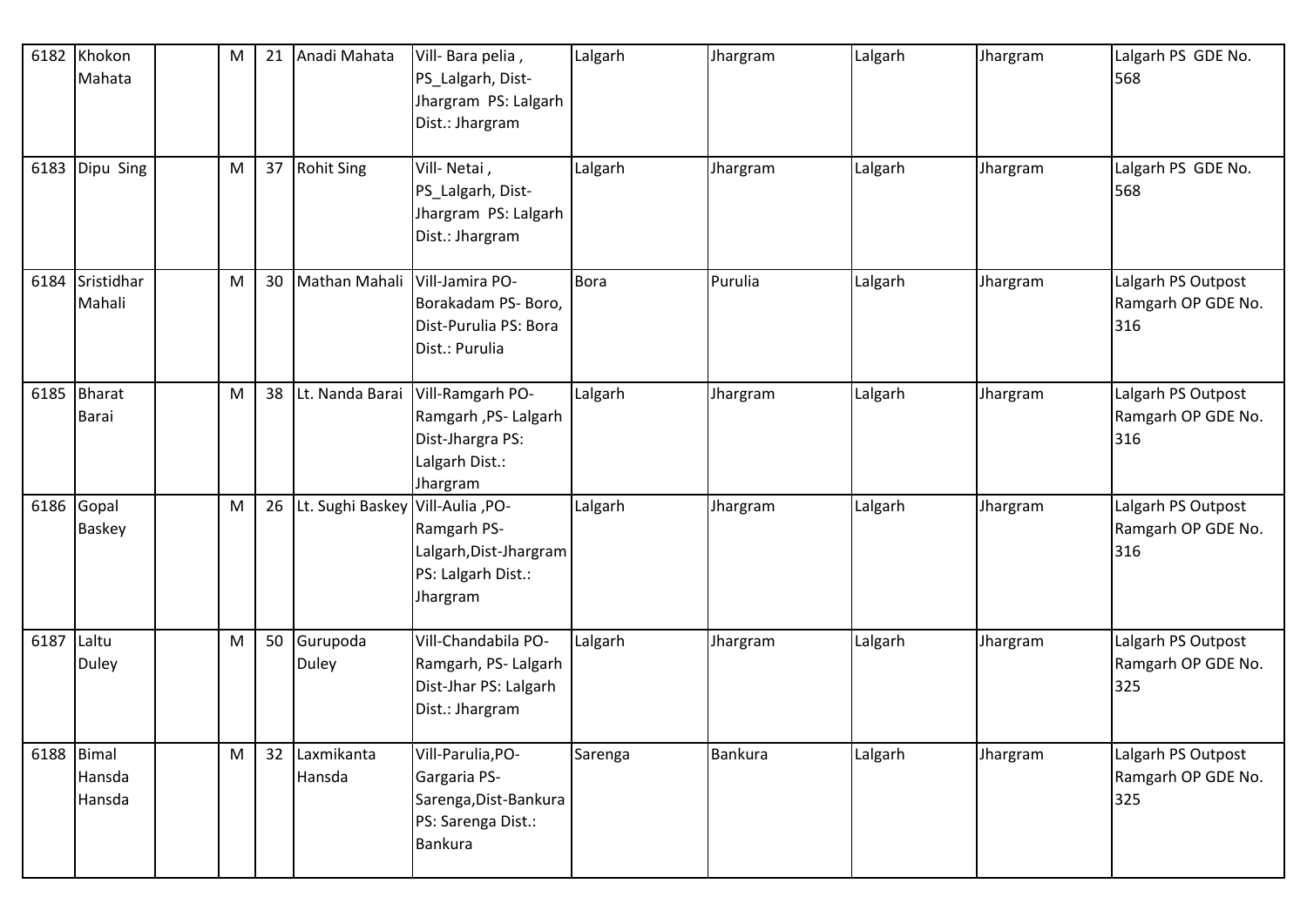| 6189       | Sumanta<br>Khiladi      | M |    | 30 Hiren Khiladi         | Vill-Indabinda PO-<br>Gargaria, PS-Sarenga<br>Dist-Bankura PS:<br>Sarenga Dist.:<br>Bankura                 | Sarenga  | Bankura                                 | Lalgarh  | Jhargram                                | Lalgarh PS Outpost<br>Ramgarh OP GDE No.<br>325 |
|------------|-------------------------|---|----|--------------------------|-------------------------------------------------------------------------------------------------------------|----------|-----------------------------------------|----------|-----------------------------------------|-------------------------------------------------|
| 6190       | Soumen<br>Tanti         | M | 18 | Kirsto Tanti             | Vill-Gopinathpur, PO-<br>Ramgarh PS-<br>Lalgarh, Dist-Jha PS:<br>Lalgarh Dist.:<br>Jhargram                 | Lalgarh  | Jhargram                                | Lalgarh  | Jhargram                                | Lalgarh PS Outpost<br>Ramgarh OP GDE No.<br>325 |
|            | 6191 Gurupada<br>Duely  | M |    | 35 Ratan Duely           | Vill-Chandrapur,<br>PS_Lalgarh, Dist-<br>Jhargram PS: Lalgarh<br>Dist.: Jhargram                            | Lalgarh  | Jhargram                                | Lalgarh  | Jhargram                                | Lalgarh PS GDE No.<br>578                       |
| 6192 Mihir | Jana                    | M |    | Lt. Haguri Jana          | PACHAGERIA PS:<br>Nayagram Dist.:<br>Jhargram                                                               | Nayagram | Jhargram                                | Nayagram | Jhargram                                | Nayagram PS GDE No.<br>562                      |
| 6193 Sk    | Mafijuddi<br>n          | M |    | 22 Sk. Mukbul<br>Hossain | Unsani, Notun Sana<br>para Jagacha Howrah<br>PS: Sankrail Dist.:<br><b>Howrah Police</b><br>Commissionerate | Sankrail | <b>Howrah Police</b><br>Commissionerate | Sankrail | <b>Howrah Police</b><br>Commissionerate | Sankrail PS GDE No.<br>482                      |
| 6194       | Rahit<br>Khan           | M | 22 | Lt. Ananrul<br>Khan      | Unsani, sardar para<br>Jagacha Howrah PS:<br>Sankrail Dist.:<br><b>Howrah Police</b><br>Commissionerate     | Sankrail | <b>Howrah Police</b><br>Commissionerate | Sankrail | <b>Howrah Police</b><br>Commissionerate | Sankrail PS GDE No.<br>482                      |
|            | 6195 Jaruddin<br>Laskar | M | 18 | Jalil Laskar             | Unsani, Laskar para<br>Jagacha Howrah PS:<br>Sankrail Dist.:<br><b>Howrah Police</b><br>Commissionerate     | Sankrail | <b>Howrah Police</b><br>Commissionerate | Sankrail | <b>Howrah Police</b><br>Commissionerate | Sankrail PS GDE No.<br>482                      |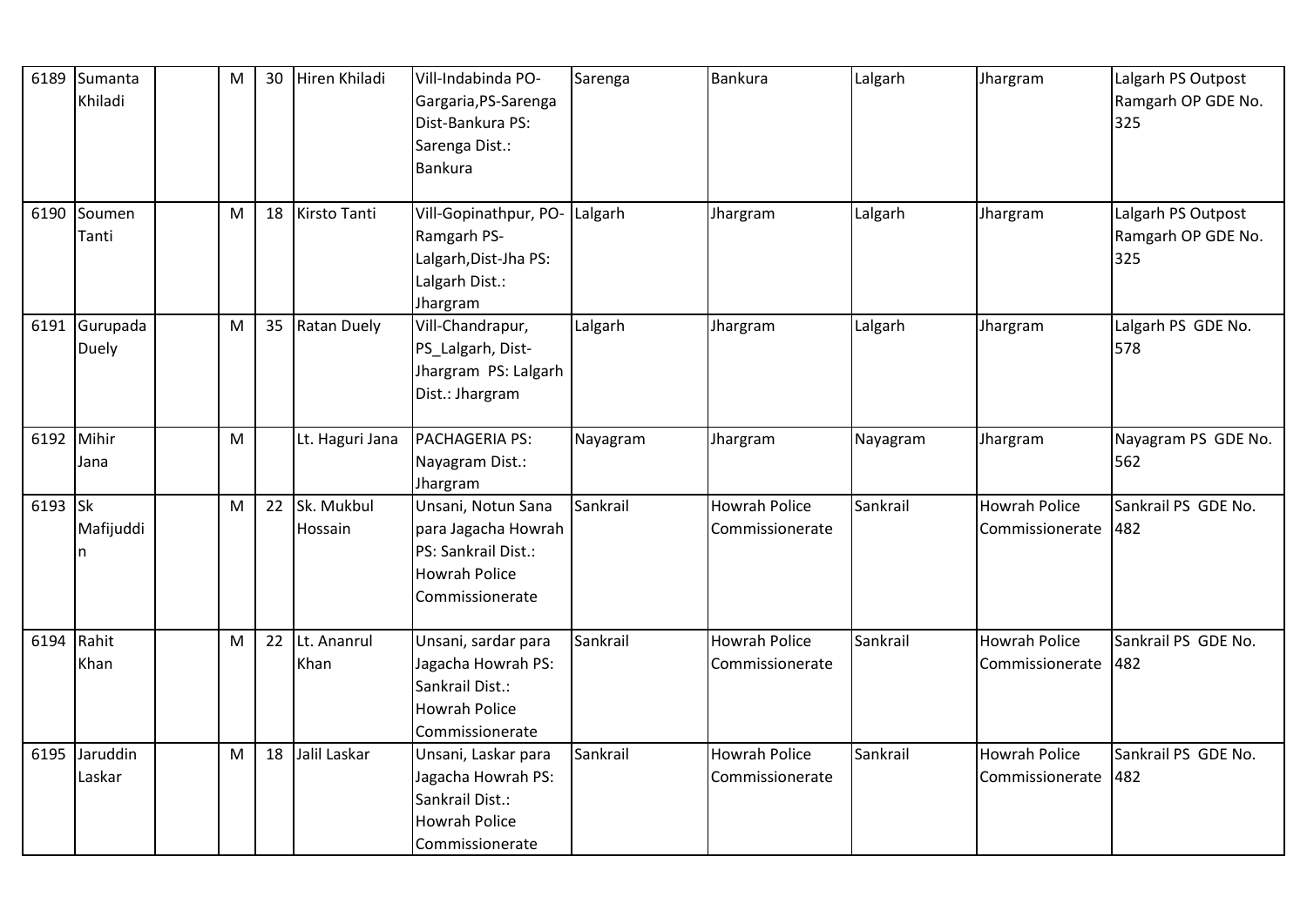|           | 6196 Soheb    | M | 19 Kalim Uddin  | New basti lichubagan                | Sankrail | <b>Howrah Police</b> | Sankrail | <b>Howrah Police</b> | Sankrail PS GDE No. |
|-----------|---------------|---|-----------------|-------------------------------------|----------|----------------------|----------|----------------------|---------------------|
|           | Akter         |   |                 | Sankrail Howrah PS:                 |          | Commissionerate      |          | Commissionerate      | 482                 |
|           |               |   |                 | Sankrail Dist.:                     |          |                      |          |                      |                     |
|           |               |   |                 | <b>Howrah Police</b>                |          |                      |          |                      |                     |
|           |               |   |                 | Commissionerate                     |          |                      |          |                      |                     |
|           | 6197 Sukumar  | M | 32 Badal Naskar | <b>Manikpur Ghosal</b>              | Sankrail | <b>Howrah Police</b> | Sankrail | <b>Howrah Police</b> | Sankrail PS GDE No. |
|           | Naskar        |   |                 | Para Sankrail Howrah                |          | Commissionerate      |          | Commissionerate      | 497                 |
|           |               |   |                 | PS: Sankrail Dist.:                 |          |                      |          |                      |                     |
|           |               |   |                 | <b>Howrah Police</b>                |          |                      |          |                      |                     |
|           |               |   |                 | Commissionerate                     |          |                      |          |                      |                     |
| 6198      | Anower        | M | 40 Bahar Ali    | <b>Nalpur Station Para</b>          | Sankrail | <b>Howrah Police</b> | Sankrail | <b>Howrah Police</b> | Sankrail PS GDE No. |
|           | Molla         |   | Mollah          | Sankrail Howrah PS:                 |          | Commissionerate      |          | Commissionerate      | 497                 |
|           |               |   |                 | Sankrail Dist.:                     |          |                      |          |                      |                     |
|           |               |   |                 | <b>Howrah Police</b>                |          |                      |          |                      |                     |
|           |               |   |                 | Commissionerate                     |          |                      |          |                      |                     |
| 6199      | Biswanath     | M |                 | 58 Lt. Tulshicharan Manikpur Ghosal | Sankrail | <b>Howrah Police</b> | Sankrail | <b>Howrah Police</b> | Sankrail PS GDE No. |
|           | Naskar        |   | Naskar          | Para Sankrail Howrah                |          | Commissionerate      |          | Commissionerate      | 497                 |
|           |               |   |                 | PS: Sankrail Dist.:                 |          |                      |          |                      |                     |
|           |               |   |                 | <b>Howrah Police</b>                |          |                      |          |                      |                     |
|           |               |   |                 | Commissionerate                     |          |                      |          |                      |                     |
| 6200 Asto |               | M | 40 Lt. Chunilal | Manikpur Madhyeam                   | Sankrail | Howrah Police        | Sankrail | <b>Howrah Police</b> | Sankrail PS GDE No. |
|           | Ghosh         |   | Ghosh           | Para Sankrail Howrah                |          | Commissionerate      |          | Commissionerate      | 515                 |
|           |               |   |                 | PS: Sankrail Dist.:                 |          |                      |          |                      |                     |
|           |               |   |                 | <b>Howrah Police</b>                |          |                      |          |                      |                     |
|           |               |   |                 | Commissionerate                     |          |                      |          |                      |                     |
|           | 6201 Sk Sayed | M | 46 Lt Tahir Sk  | Manikpur Parda Line                 | Sankrail | <b>Howrah Police</b> | Sankrail | <b>Howrah Police</b> | Sankrail PS GDE No. |
|           |               |   |                 | Sankrail Howrah PS:                 |          | Commissionerate      |          | Commissionerate      | 515                 |
|           |               |   |                 | Sankrail Dist.:                     |          |                      |          |                      |                     |
|           |               |   |                 | <b>Howrah Police</b>                |          |                      |          |                      |                     |
|           |               |   |                 | Commissionerate                     |          |                      |          |                      |                     |
|           |               |   |                 |                                     |          |                      |          |                      |                     |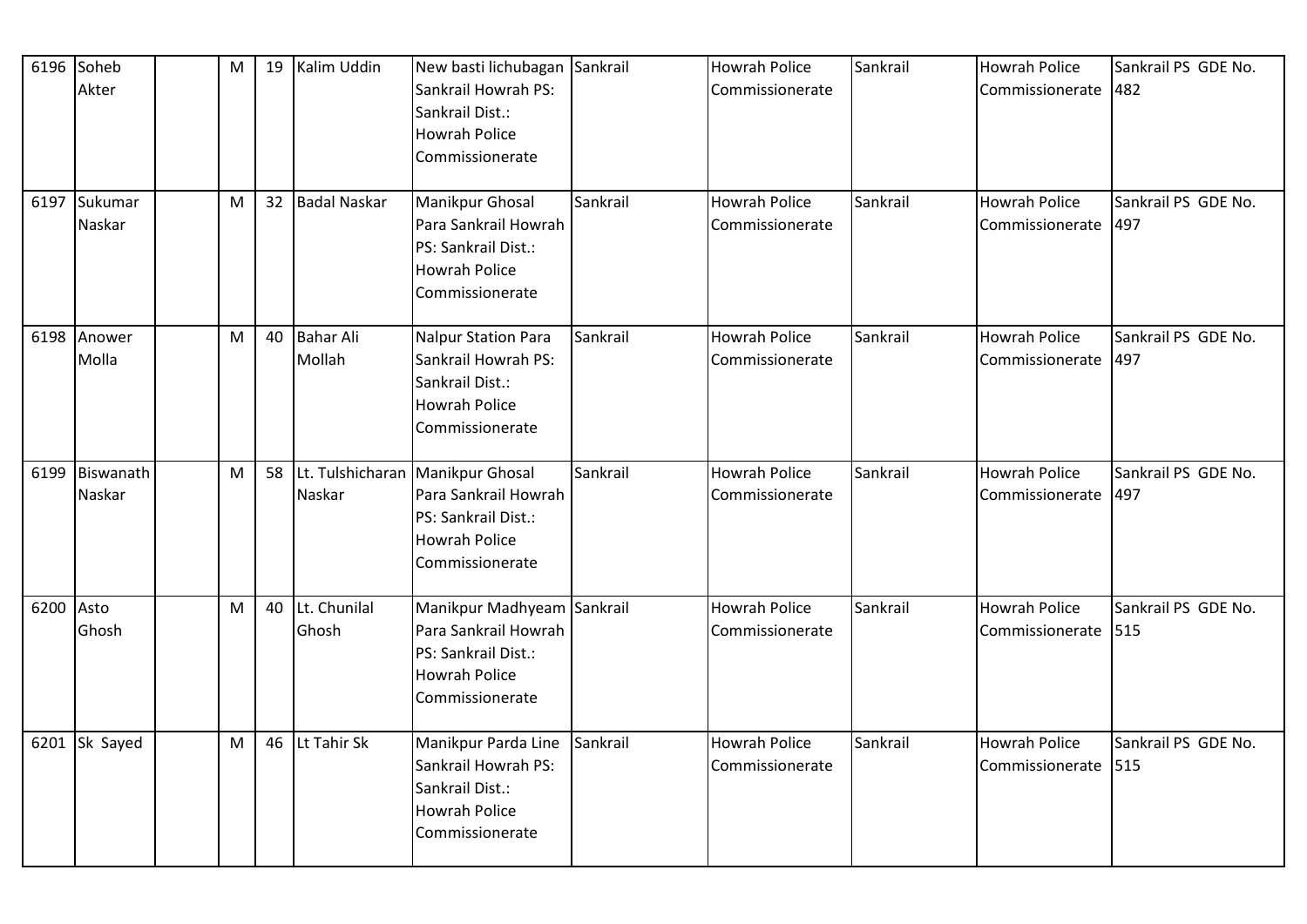| 6202 Sk   |                | M |    | 22 Noor            | Manikpur Gorai         | Sankrail | <b>Howrah Police</b> | Sankrail | <b>Howrah Police</b> | Sankrail PS GDE No. |
|-----------|----------------|---|----|--------------------|------------------------|----------|----------------------|----------|----------------------|---------------------|
|           | Soleman        |   |    | Mahammed Sk        | Molla Line Sankrail    |          | Commissionerate      |          | Commissionerate      | 515                 |
|           |                |   |    |                    | Howrah PS: Sankrail    |          |                      |          |                      |                     |
|           |                |   |    |                    | Dist.: Howrah Police   |          |                      |          |                      |                     |
|           |                |   |    |                    | Commissionerate        |          |                      |          |                      |                     |
| 6203      | Asto           | M |    | 45 Lt Sotal Majhi  | Manikpur Gormonia      | Sankrail | <b>Howrah Police</b> | Sankrail | <b>Howrah Police</b> | Sankrail PS GDE No. |
|           | Majhi          |   |    |                    | Sankrail Howrah PS:    |          | Commissionerate      |          | Commissionerate      | 515                 |
|           |                |   |    |                    | Sankrail Dist.:        |          |                      |          |                      |                     |
|           |                |   |    |                    | <b>Howrah Police</b>   |          |                      |          |                      |                     |
|           |                |   |    |                    | Commissionerate        |          |                      |          |                      |                     |
|           |                |   |    |                    |                        |          |                      |          |                      |                     |
| 6204 Amir |                | M |    | 20 Lt Rohit Kuresi | Manikpur Goyel Para    | Sankrail | <b>Howrah Police</b> | Sankrail | <b>Howrah Police</b> | Sankrail PS GDE No. |
|           | Kuresi         |   |    |                    | Sankrail Howrah PS:    |          | Commissionerate      |          | Commissionerate      | 515                 |
|           |                |   |    |                    | Sankrail Dist.:        |          |                      |          |                      |                     |
|           |                |   |    |                    | <b>Howrah Police</b>   |          |                      |          |                      |                     |
|           |                |   |    |                    | Commissionerate        |          |                      |          |                      |                     |
| 6205      | Tara Sk        | M |    | 22 Lt Anawar Sk    | Manikpur Goyel Para    | Sankrail | <b>Howrah Police</b> | Sankrail | <b>Howrah Police</b> | Sankrail PS GDE No. |
|           |                |   |    |                    | Sankrail Howrah PS:    |          | Commissionerate      |          | Commissionerate      | 515                 |
|           |                |   |    |                    | Sankrail Dist.:        |          |                      |          |                      |                     |
|           |                |   |    |                    | <b>Howrah Police</b>   |          |                      |          |                      |                     |
|           |                |   |    |                    | Commissionerate        |          |                      |          |                      |                     |
|           |                |   |    |                    |                        |          |                      |          |                      |                     |
|           | 6206 Atsar Sk  | M | 24 | Jabbar Sk          | Mankpur Durgha         | Sankrail | <b>Howrah Police</b> | Sankrail | <b>Howrah Police</b> | Sankrail PS GDE No. |
|           |                |   |    |                    | <b>Mandir Sankrail</b> |          | Commissionerate      |          | Commissionerate      | 515                 |
|           |                |   |    |                    | Howrah PS: Sankrail    |          |                      |          |                      |                     |
|           |                |   |    |                    | Dist.: Howrah Police   |          |                      |          |                      |                     |
|           |                |   |    |                    | Commissionerate        |          |                      |          |                      |                     |
|           | 6207 ljajul Sk | M |    | 19 Sk Sujal        | Sarenga Jattala        | Sankrail | <b>Howrah Police</b> | Sankrail | <b>Howrah Police</b> | Sankrail PS GDE No. |
|           |                |   |    |                    | Sankrail Howrah PS:    |          | Commissionerate      |          | Commissionerate      | 515                 |
|           |                |   |    |                    | Sankrail Dist.:        |          |                      |          |                      |                     |
|           |                |   |    |                    | <b>Howrah Police</b>   |          |                      |          |                      |                     |
|           |                |   |    |                    | Commissionerate        |          |                      |          |                      |                     |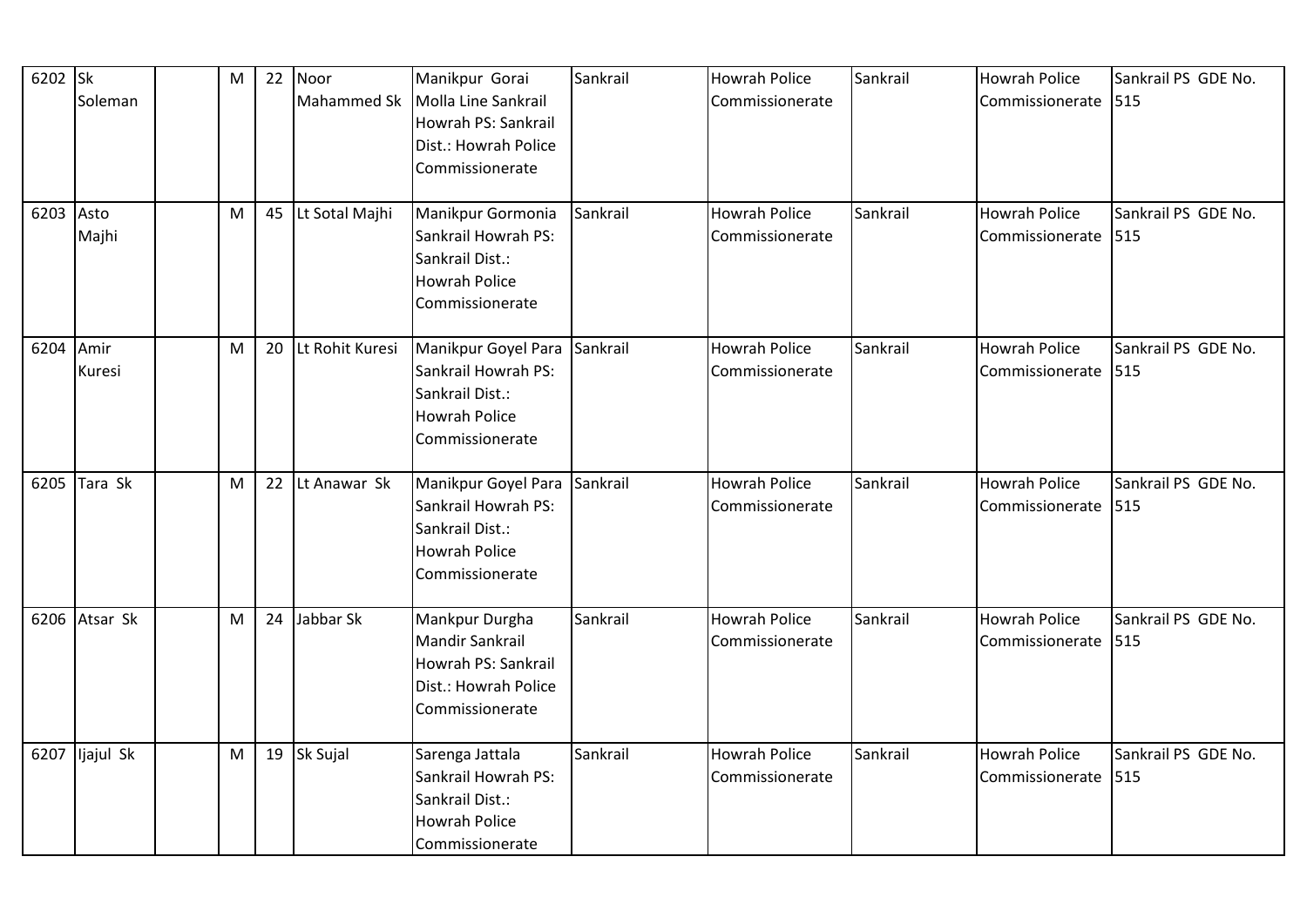| 6208        | Ajoy           | M | 21 Lt Gurba Sobar | Manikpur Rajkhola            | Sankrail | <b>Howrah Police</b> | Sankrail | <b>Howrah Police</b>  | Sankrail PS GDE No. |
|-------------|----------------|---|-------------------|------------------------------|----------|----------------------|----------|-----------------------|---------------------|
|             | Sobar          |   |                   | Sankrail Howrah PS:          |          | Commissionerate      |          | Commissionerate       | 515                 |
|             |                |   |                   | Sankrail Dist.:              |          |                      |          |                       |                     |
|             |                |   |                   | <b>Howrah Police</b>         |          |                      |          |                       |                     |
|             |                |   |                   | Commissionerate              |          |                      |          |                       |                     |
| 6209        | <b>Bikiram</b> | M | 25 Soma Sobar     | Manikpur Rajkhola            | Sankrail | <b>Howrah Police</b> | Sankrail | <b>Howrah Police</b>  | Sankrail PS GDE No. |
|             | Sobar          |   |                   | Sankrail Howrah PS:          |          | Commissionerate      |          | Commissionerate       | 515                 |
|             |                |   |                   | Sankrail Dist.:              |          |                      |          |                       |                     |
|             |                |   |                   | <b>Howrah Police</b>         |          |                      |          |                       |                     |
|             |                |   |                   | Commissionerate              |          |                      |          |                       |                     |
| 6210        | Jitu Singh     | M | 35 Banamali Singh | "Balesar Orrisa A/P          | Sankrail | <b>Howrah Police</b> | Sankrail | <b>Howrah Police</b>  | Sankrail PS GDE No. |
|             |                |   |                   | Manikpur Vakur               |          | Commissionerate      |          | Commissionerate       | 515                 |
|             |                |   |                   | Khola" Sankrail PS:          |          |                      |          |                       |                     |
|             |                |   |                   | Sankrail Dist.:              |          |                      |          |                       |                     |
|             |                |   |                   | <b>Howrah Police</b>         |          |                      |          |                       |                     |
|             |                |   |                   | Commissionerate              |          |                      |          |                       |                     |
|             | 6211 Sanjoy    | M | 35 Lt Volu Singh  | Mankpur Vakur Khola Sankrail |          | <b>Howrah Police</b> | Sankrail | <b>Howrah Police</b>  | Sankrail PS GDE No. |
|             | Singh          |   |                   | Sankrail Howrah PS:          |          | Commissionerate      |          | Commissionerate       | 515                 |
|             |                |   |                   | Sankrail Dist.:              |          |                      |          |                       |                     |
|             |                |   |                   | <b>Howrah Police</b>         |          |                      |          |                       |                     |
|             |                |   |                   | Commissionerate              |          |                      |          |                       |                     |
|             |                |   |                   |                              |          |                      |          |                       |                     |
|             | 6212 Sk Salim  | M | 26 Sk Safik       | Sarenga Jattala              | Sankrail | <b>Howrah Police</b> | Sankrail | Howrah Police         | Sankrail PS GDE No. |
|             |                |   |                   | Sankrail Howrah PS:          |          | Commissionerate      |          | Commissionerate       | 526                 |
|             |                |   |                   | Sankrail Dist.:              |          |                      |          |                       |                     |
|             |                |   |                   | <b>Howrah Police</b>         |          |                      |          |                       |                     |
|             |                |   |                   | Commissionerate              |          |                      |          |                       |                     |
| 6213        | Sadhu          | M | 32 Lt. Arjun      | Rajganj Sankrail             | Sankrail | <b>Howrah Police</b> | Sankrail | <b>Howrah Police</b>  | Sankrail PS GDE No. |
|             | Chowdhur       |   | Chowdhury         | Howrah PS: Sankrail          |          | Commissionerate      |          | Commissionerate       | 726                 |
|             | Iy             |   |                   | Dist.: Howrah Police         |          |                      |          |                       |                     |
|             |                |   |                   | Commissionerate              |          |                      |          |                       |                     |
| 6214 Sanjay |                | M | 26 Rajkumar       | Rajganj Sankrail             | Sankrail | <b>Howrah Police</b> | Sankrail | <b>Howrah Police</b>  | Sankrail PS GDE No. |
|             | Ghosh          |   | Ghosh             | Howrah PS: Sankrail          |          | Commissionerate      |          | Commissionerate   726 |                     |
|             |                |   |                   | Dist.: Howrah Police         |          |                      |          |                       |                     |
|             |                |   |                   | Commissionerate              |          |                      |          |                       |                     |
|             |                |   |                   |                              |          |                      |          |                       |                     |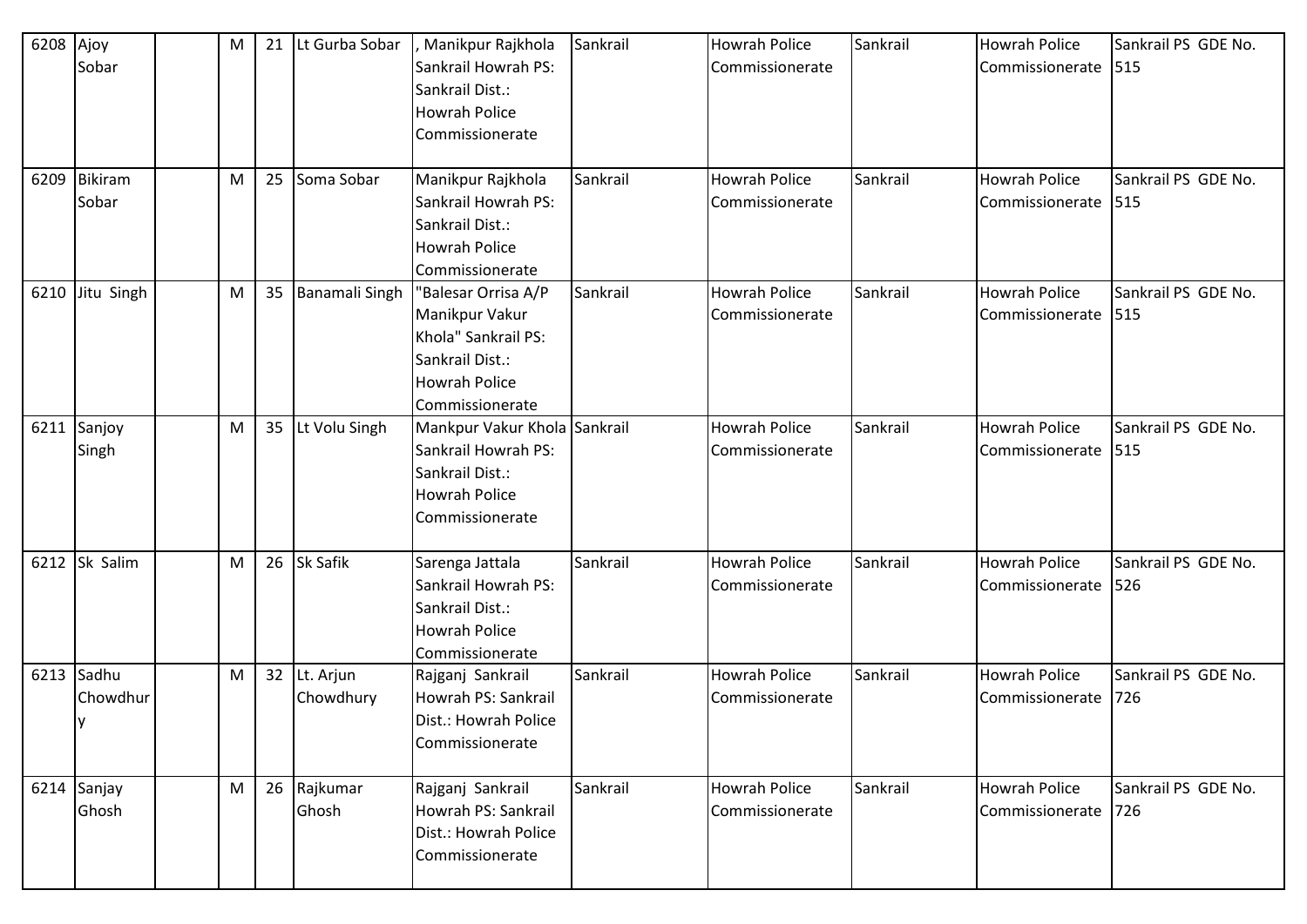| 6215     | Siraj                     | M | 38 | Lal Mallick              | Sankrail Mallick Para                                                                | Sankrail     | <b>Howrah Police</b>                    | Sankrail      | <b>Howrah Police</b>                    | Sankrail PS Outpost             |
|----------|---------------------------|---|----|--------------------------|--------------------------------------------------------------------------------------|--------------|-----------------------------------------|---------------|-----------------------------------------|---------------------------------|
|          | Mallick                   |   |    |                          | Sankrail Howrah PS:<br>Sankrail Dist.:<br><b>Howrah Police</b>                       |              | Commissionerate                         |               | Commissionerate                         | <b>GDE No. 726</b>              |
|          |                           |   |    |                          | Commissionerate                                                                      |              |                                         |               |                                         |                                 |
| 6216 Md  | Wasim                     | M |    | 25 Md. Yusuf             | Do Sankrail Howrah<br>PS: Sankrail Dist.:<br><b>Howrah Police</b><br>Commissionerate | Sankrail     | <b>Howrah Police</b><br>Commissionerate | Sankrail      | <b>Howrah Police</b><br>Commissionerate | Sankrail PS GDE No.<br>726      |
| 6217     | Biswanath<br>Guchait      | M |    | 41 Bistu Pada<br>Guchait | Jhorehat Sankrail<br>Howrah PS: Sankrail<br>Dist.: Howrah Police<br>Commissionerate  | Sankrail     | <b>Howrah Police</b><br>Commissionerate | Sankrail      | <b>Howrah Police</b><br>Commissionerate | Sankrail PS GDE No.<br>726      |
| 6218     | <b>Bikash</b><br>Prasad   | M | 23 | Shivajee Prasad          | Odlabari bazar PS:<br>Malbazar Dist.:<br>Jalpaiguri                                  | Malbazar     | Jalpaiguri                              | Garubathan    | Kalimpong                               | Garubathan PS GDE<br>No. 370    |
| 6219 Raj | Prasad                    | M |    | 22 Manoj Prasad          | Odlabari bazar PS:<br>Malbazar Dist.:<br>Jalpaiguri                                  | Malbazar     | Jalpaiguri                              | Garubathan    | Kalimpong                               | Garubathan PS GDE<br>No. 370    |
| 6220     | Mohamad<br>Arman          | M |    | 19 Md. Alam              | Odlabari bazar PS:<br>Malbazar Dist.:<br>Jalpaiguri                                  | Malbazar     | Jalpaiguri                              | Garubathan    | Kalimpong                               | Garubathan PS GDE<br>No. 370    |
| 6221     | Bilam Rai                 | M |    | Prati Kr. Rai            | Noam forest busty<br>PS: Garubathan Dist.:<br>Kalimpong                              | Garubathan   | Kalimpong                               | Garubathan    | Kalimpong                               | Garubathan PS GDE<br>No. 378    |
| 6222     | Sonam<br>Tamang           | M |    | 23 Ramsing<br>Tamang     | Nimbusty PS:<br>Garubathan Dist.:<br>Kalimpong                                       | Garubathan   | Kalimpong                               | Garubathan    | Kalimpong                               | Garubathan PS GDE<br>No. 378    |
|          | 6223 Bikesh<br>Gorai      | M | 22 | Madhu Gorai              | Vill-Sakra PS: Para<br>Dist.: Purulia                                                | Para         | Purulia                                 | Adra g.r.p.s. | Kharagpur G.R.P.                        | Adra g.r.p.s. PS GDE<br>No. 491 |
|          | 6224 Durga Das<br>Bauri   | M |    | 20 Haru Bauri            | Vill-Paschim Bero PS:<br>Raghunathpur Dist.:<br>Purulia                              | Raghunathpur | Purulia                                 | Adra g.r.p.s. | Kharagpur G.R.P.                        | Adra g.r.p.s. PS GDE<br>No. 491 |
| 6225     | <b>Dhananjay</b><br>Bauri | M |    | 40 Shamapada<br>Bauri    | Vill- Beko PS: Adra<br>Dist.: Purulia                                                | Adra         | Purulia                                 | Adra g.r.p.s. | Kharagpur G.R.P.                        | Adra g.r.p.s. PS GDE<br>No. 502 |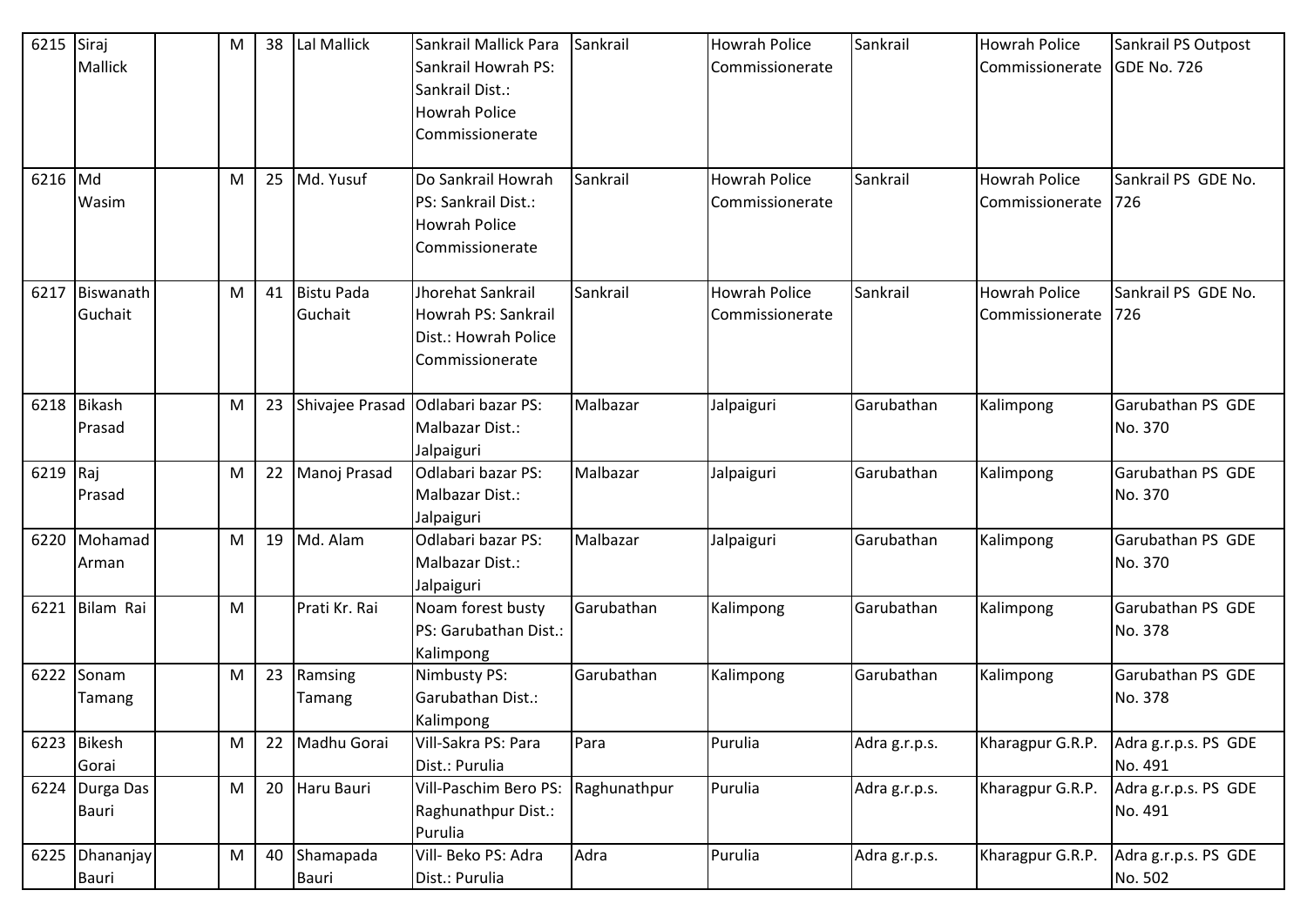| 6226 | Dharmend                      | M | 19 | <b>Bharat Mudi</b>           | Vill-Dhatara, P.O-                                                                 | Raghunathpur    | Purulia                                        | Adra g.r.p.s.    | Kharagpur G.R.P. | Adra g.r.p.s. PS GDE                                                    |
|------|-------------------------------|---|----|------------------------------|------------------------------------------------------------------------------------|-----------------|------------------------------------------------|------------------|------------------|-------------------------------------------------------------------------|
|      | ra Mudi                       |   |    |                              | Agaibari PS:<br>Raghunathpur Dist.:<br>Purulia                                     |                 |                                                |                  |                  | No. 502                                                                 |
| 6227 | <b>Tarak</b><br><b>Bauri</b>  | M | 19 | Madan Bauri                  | Vill-Kumsugora, P.O-<br>Agaibari PS:<br>Raghunathpur Dist.:<br>Purulia             | Raghunathpur    | Purulia                                        | Adra g.r.p.s.    | Kharagpur G.R.P. | Adra g.r.p.s. PS GDE<br>No. 502                                         |
|      | 6228 Swapan<br>Murmu          | M | 20 | Satish Murmu                 | Digreepur PS: Raina<br>Dist.: Purba Burdwan                                        | Raina           | Purba Burdwan                                  | Bankura g.r.p.s. | Kharagpur G.R.P. | Bankura g.r.p.s. PS GDE<br>No. 450                                      |
|      | 6229 Akash<br><b>Barua</b>    | M |    | 19 Nepal Barua               | Barjora PS: Barjora<br>Dist.: Bankura                                              | Barjora         | Bankura                                        | Bankura g.r.p.s. | Kharagpur G.R.P. | Bankura g.r.p.s. PS GDE<br>No. 450                                      |
|      | 6230 Rocky<br>Bauri           | M |    | 24 Rajendra Bauri            | Rajpara PS: Bankura<br>Dist.: Bankura                                              | Bankura         | Bankura                                        | Bankura g.r.p.s. | Kharagpur G.R.P. | Bankura g.r.p.s. PS GDE<br>No. 464                                      |
|      | 6231 Mohan<br><b>Bauri</b>    | M |    | 36 Badan Bauri               | Ashram Para PS:<br>Bankura Dist.:<br><b>Bankura</b>                                | <b>Bankura</b>  | <b>Bankura</b>                                 | Bankura g.r.p.s. | Kharagpur G.R.P. | Bankura g.r.p.s. PS GDE<br>No. 464                                      |
|      | 6232 Kartick<br><b>Bhunia</b> | M | 19 | Bishu Bhunia                 | Talchara PS:<br>Anandapur Dist.:<br>Paschim Mednipore                              | Anandapur       | Paschim<br>Mednipore                           | Bankura g.r.p.s. | Kharagpur G.R.P. | Bankura g.r.p.s. PS<br>Outpost Chandra Kona<br>Road GRPP GDE No.<br>209 |
| 6233 | Abani Pal                     | M | 48 | Muchiram Pal                 | Dundar PS: Raipur<br>Dist.: Bankura                                                | Raipur          | <b>Bankura</b>                                 | Bankura g.r.p.s. | Kharagpur G.R.P. | Bankura g.r.p.s. PS<br>Outpost Chandra Kona<br>Road GRPP GDE No.<br>209 |
| 6234 | Chayan<br>Mondal              | M |    |                              | 18   Krishna Mondal   PS: Tehatta Dist.:<br>Krishnanagar Police<br><b>District</b> | Tehatta         | Krishnanagar Police Digha g.r.p.s.<br>District |                  | Kharagpur G.R.P. | Digha g.r.p.s. PS GDE<br>No. 336                                        |
|      | $6235$ Sanoj<br>Kumar         | M |    | 32 Ragunath Yadav            |                                                                                    |                 | <b>Basirhat</b>                                | Digha g.r.p.s.   | Kharagpur G.R.P. | Digha g.r.p.s. PS GDE<br>No. 336                                        |
|      | 6236 Sukhamay<br>Das          | M |    | 25 Ramesh Das                | PS: Haldia g.r.p.s.<br>Dist.: Kharagpur<br>G.R.P.                                  | Haldia g.r.p.s. | Kharagpur G.R.P.                               | Haldia g.r.p.s.  | Kharagpur G.R.P. | Haldia g.r.p.s. PS GDE<br>No. 326                                       |
|      | 6237 Ashok<br>Patra           | M |    | 48 Lakshman<br>Chandra Patra | PS: Haldia g.r.p.s.<br>Dist.: Kharagpur<br>G.R.P.                                  | Haldia g.r.p.s. | Kharagpur G.R.P.                               | Haldia g.r.p.s.  | Kharagpur G.R.P. | Haldia g.r.p.s. PS GDE<br>No. 326                                       |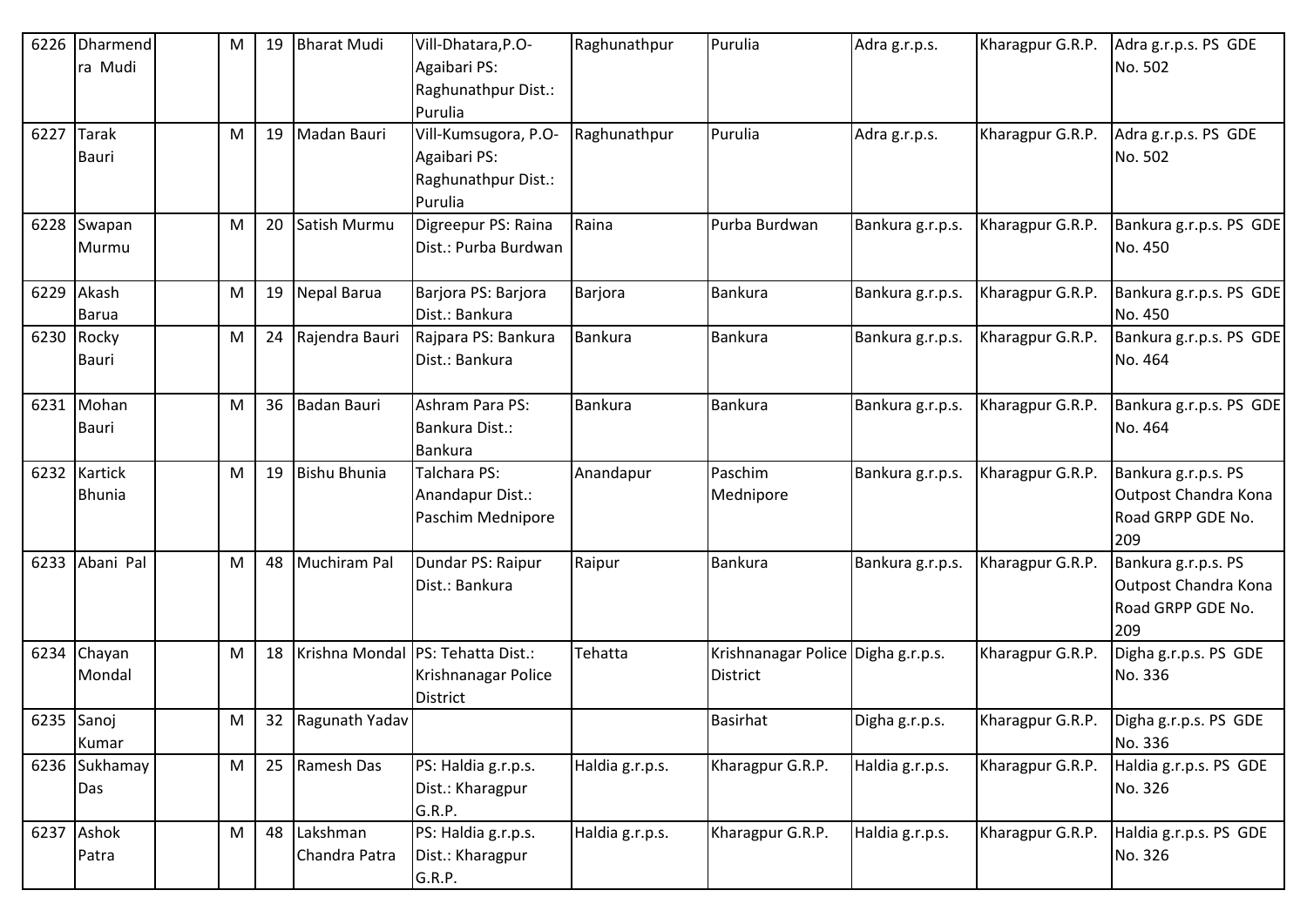| 6238 Suraj  | Saha                   | M | 22              | Taleb Saha          | PS: Haldia g.r.p.s.<br>Dist.: Kharagpur<br>G.R.P.                                      | Haldia g.r.p.s. | Kharagpur G.R.P.     | Haldia g.r.p.s.       | Kharagpur G.R.P.                   | Haldia g.r.p.s. PS GDE<br>No. 326           |
|-------------|------------------------|---|-----------------|---------------------|----------------------------------------------------------------------------------------|-----------------|----------------------|-----------------------|------------------------------------|---------------------------------------------|
| 6239        | Sonu<br>Mahakur        | М | 19              | Sambhu<br>Mahakur   | Vill-Chakulia, P.S.-<br>Chakulia, Dist.-East<br>Singbhum                               |                 | Basirhat             | Jhargram g.r.p.s.     | Kharagpur G.R.P.                   | Jhargram g.r.p.s. PS<br><b>GDE No. 536</b>  |
| 6240        | Sunil Dolai            | M | 19              | Subodh Dolai        | Vill- Chakulia, P.S.-<br>Chakulia, Dist.-East<br>Singbhu                               |                 | <b>Basirhat</b>      |                       | Jhargram g.r.p.s. Kharagpur G.R.P. | Jhargram g.r.p.s. PS<br><b>GDE No. 536</b>  |
| 6241 Rabi   | Murmu                  | M | 47              | Lt. Laso<br>Hembram | Vill- Baitalpur, PS-<br>Ghatsila, Dist-East<br>Singhbhu                                |                 | <b>Basirhat</b>      |                       | Jhargram g.r.p.s. Kharagpur G.R.P. | Jhargram g.r.p.s. PS<br><b>GDE No. 536</b>  |
|             | 6242 Sk. Akhtar        | M |                 | 18 Sk Anwar         | Vill-Nipen Pally,<br>P.S+Dist.-Jhargram<br>PS: Jhargram Dist.:<br>Jhargram             | Jhargram        | Jhargram             | Jhargram g.r.p.s.     | Kharagpur G.R.P.                   | Jhargram g.r.p.s. PS<br>GDE No. 536         |
| 6243        | Mir Arbaz<br>Ali       | M |                 | 18 Mir Ainul Ali    | Vill-Dahijuri, P.S.-<br>Binpur, Dist.-<br>Jhargram. PS:<br>Jhargram Dist.:<br>Jhargram | Jhargram        | Jhargram             |                       | Jhargram g.r.p.s. Kharagpur G.R.P. | Jhargram g.r.p.s. PS<br><b>GDE No. 536</b>  |
| $6244$ Jeet | Pramanik               | M | 20              |                     | Tapanpramanik Dantiara PS: Ghatal<br>Dist.: Paschim<br>Mednipore                       | Ghatal          | Paschim<br>Mednipore | Kharagpur<br>g.r.p.s. | Kharagpur G.R.P.                   | Kharagpur g.r.p.s. PS<br><b>GDE No. 553</b> |
| 6245        | Jaleswar<br>Maity      | M | 30 <sub>o</sub> | <b>Satish Maity</b> | Panskura PS:<br>Panskura Dist.: Purba<br>Mednipore                                     | Panskura        | Purba Mednipore      | Kharagpur<br>g.r.p.s. | Kharagpur G.R.P.                   | Kharagpur g.r.p.s. PS<br><b>GDE No. 553</b> |
| 6246        | Bidyut<br>Nayak        | M | 40              | Lt Jaura Nayak      | Barkola PS:<br>Kharagpur local Dist.:<br>Paschim Mednipore                             | Kharagpur local | Paschim<br>Mednipore | Kharagpur<br>g.r.p.s. | Kharagpur G.R.P.                   | Kharagpur g.r.p.s. PS<br><b>GDE No. 553</b> |
|             | 6247 Moshiar<br>Molla  | M |                 | 26 Ratik Molla      | Damodarpur PS:<br>Shyampur Dist.:<br>Howrah Rural                                      | Shyampur        | Howrah Rural         | Kharagpur<br>g.r.p.s. | Kharagpur G.R.P.                   | Kharagpur g.r.p.s. PS<br>GDE No. 553        |
|             | 6248 Nasim<br>Alam     | M |                 | 18 Md Hosain        | Damodarpur PS:<br>Shyampur Dist.:<br>Howrah Rural                                      | Shyampur        | <b>Howrah Rural</b>  | Kharagpur<br>g.r.p.s. | Kharagpur G.R.P.                   | Kharagpur g.r.p.s. PS<br><b>GDE No. 553</b> |
|             | 6249 Matiur<br>Rahaman | M |                 | 22 Ajijul Rahaman   | <b>Islampur PS:</b><br>Murshidabad Dist.:<br>Murshidabad                               | Murshidabad     | Murshidabad          | Kharagpur<br>g.r.p.s. | Kharagpur G.R.P.                   | Kharagpur g.r.p.s. PS<br>GDE No. 553        |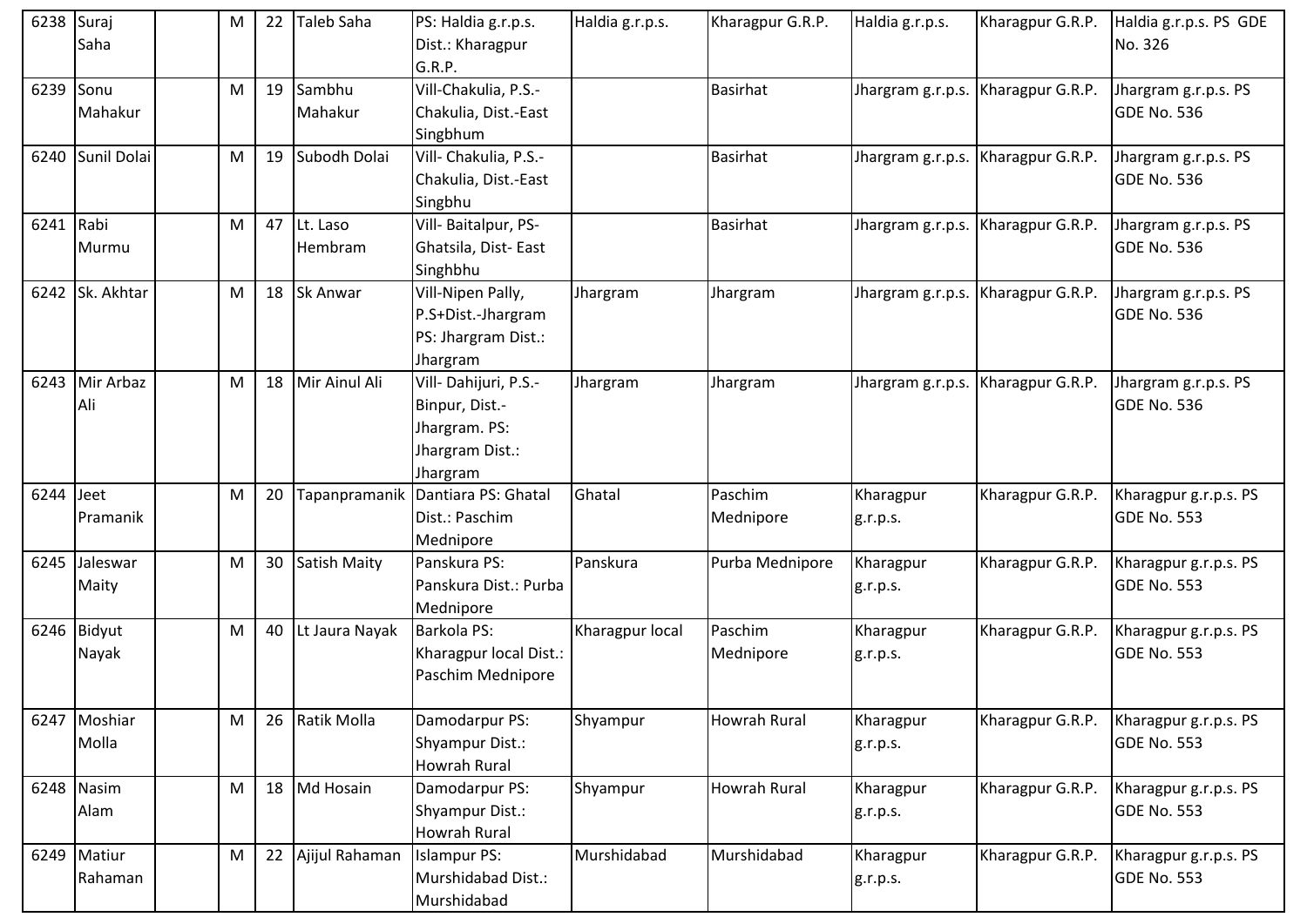|           | 6250 Fekarul   | M | 42 | Julla Rahaman    | <b>Islampur PS:</b>            | Murshidabad  | Murshidabad                   | Kharagpur | Kharagpur G.R.P. | Kharagpur g.r.p.s. PS |
|-----------|----------------|---|----|------------------|--------------------------------|--------------|-------------------------------|-----------|------------------|-----------------------|
|           | Rahaman        |   |    |                  | Murshidabad Dist.:             |              |                               | g.r.p.s.  |                  | GDE No. 553           |
|           |                |   |    |                  | Murshidabad                    |              |                               |           |                  |                       |
| 6251      | Sarikul Sk     | M | 22 | Lokman Sk        | Patimari PS:                   | Murshidabad  | Murshidabad                   | Kharagpur | Kharagpur G.R.P. | Kharagpur g.r.p.s. PS |
|           |                |   |    |                  | Murshidabad Dist.:             |              |                               | g.r.p.s.  |                  | GDE No. 553           |
|           |                |   |    |                  | Murshidabad                    |              |                               |           |                  |                       |
|           | 6252 Yeadul Sk | M | 20 | <b>Abu Taher</b> | <b>Islampur PS:</b>            | Murshidabad  | Murshidabad                   | Kharagpur | Kharagpur G.R.P. | Kharagpur g.r.p.s. PS |
|           |                |   |    |                  | Murshidabad Dist.:             |              |                               | g.r.p.s.  |                  | <b>GDE No. 553</b>    |
|           |                |   |    |                  | Murshidabad                    |              |                               |           |                  |                       |
| 6253      | Asim Sk        | M | 20 | Raisuddin Sk     | <b>Islampur PS:</b>            | Rejinagar    | Murshidabad                   | Kharagpur | Kharagpur G.R.P. | Kharagpur g.r.p.s. PS |
|           |                |   |    |                  | Rejinagar Dist.:               |              |                               | g.r.p.s.  |                  | <b>GDE No. 553</b>    |
|           |                |   |    |                  | Murshidabad                    |              |                               |           |                  |                       |
| 6254      | Surya          | M | 20 | Yudhistir Routh  | Khaipara PS: Keshiary Keshiary |              | Paschim                       | Kharagpur | Kharagpur G.R.P. | Kharagpur g.r.p.s. PS |
|           | Kanta          |   |    |                  | Dist.: Paschim                 |              | Mednipore                     | g.r.p.s.  |                  | GDE No. 576           |
|           | Routh          |   |    |                  | Mednipore                      |              |                               |           |                  |                       |
|           |                |   |    |                  |                                |              |                               |           |                  |                       |
| 6255 Arun |                | M | 24 | Chamru Tiriya    | Sankhadia PS: Sabang Sabang    |              | Paschim                       | Kharagpur | Kharagpur G.R.P. | Kharagpur g.r.p.s. PS |
|           | Tiriya         |   |    |                  | Dist.: Paschim                 |              | Mednipore                     | g.r.p.s.  |                  | <b>GDE No. 576</b>    |
|           |                |   |    |                  | Mednipore                      |              |                               |           |                  |                       |
|           |                |   |    |                  |                                |              |                               |           |                  |                       |
| 6256      | Saiman         | M | 19 | Chandan          | Deula PS: Belda Dist.:         | Belda        | Paschim                       | Kharagpur | Kharagpur G.R.P. | Kharagpur g.r.p.s. PS |
|           | Murmu          |   |    | Murmu            | Paschim Mednipore              |              | Mednipore                     | g.r.p.s.  |                  | GDE No. 576           |
|           |                |   |    |                  |                                |              |                               |           |                  |                       |
| 6257 Sk   |                | M | 19 | Sk Tahiruddin    | Hatibandh PS:                  | Pataspur     | Purba Mednipore               | Kharagpur | Kharagpur G.R.P. | Kharagpur g.r.p.s. PS |
|           | Mejarul        |   |    |                  | Pataspur Dist.: Purba          |              |                               | g.r.p.s.  |                  | <b>GDE No. 576</b>    |
|           |                |   |    |                  | Mednipore                      |              |                               |           |                  |                       |
| 6258      | Gour           | M | 20 | Radhashyam       | Kheyari PS: Belda              | <b>Belda</b> | Paschim                       | Kharagpur | Kharagpur G.R.P. | Kharagpur g.r.p.s. PS |
|           | Pradhan        |   |    | Pradhan          | Dist.: Paschim                 |              | Mednipore                     | g.r.p.s.  |                  | GDE No. 576           |
|           |                |   |    |                  | Mednipore                      |              |                               |           |                  |                       |
| 6259      | Ujjal          | M | 21 | Niranjan Bapari  | Sambhunagar PS:                | Krishnanagar | Krishnanagar Police Kharagpur |           | Kharagpur G.R.P. | Kharagpur g.r.p.s. PS |
|           | Bapari         |   |    |                  | Krishnanagar Dist.:            |              | <b>District</b>               | g.r.p.s.  |                  | GDE No. 576           |
|           |                |   |    |                  | Krishnanagar Police            |              |                               |           |                  |                       |
|           |                |   |    |                  | <b>District</b>                |              |                               |           |                  |                       |
| 6260 Ajoy |                | M | 21 | Aditya Mandal    | Srikrisnanagar PS:             | Palashipara  | Krishnanagar Police Kharagpur |           | Kharagpur G.R.P. | Kharagpur g.r.p.s. PS |
|           | Mandal         |   |    |                  | Palashipara Dist.:             |              | <b>District</b>               | g.r.p.s.  |                  | GDE No. 576           |
|           |                |   |    |                  | Krishnanagar Police            |              |                               |           |                  |                       |
|           |                |   |    |                  | <b>District</b>                |              |                               |           |                  |                       |
|           | 6261 Budhadev  | M |    | 27 Prabir Paik   | Jhatihari PS: Khejuri          | Khejuri      | Purba Mednipore               | Kharagpur | Kharagpur G.R.P. | Kharagpur g.r.p.s. PS |
|           | Paik           |   |    |                  | Dist.: Purba                   |              |                               | g.r.p.s.  |                  | GDE No. 576           |
|           |                |   |    |                  | Mednipore                      |              |                               |           |                  |                       |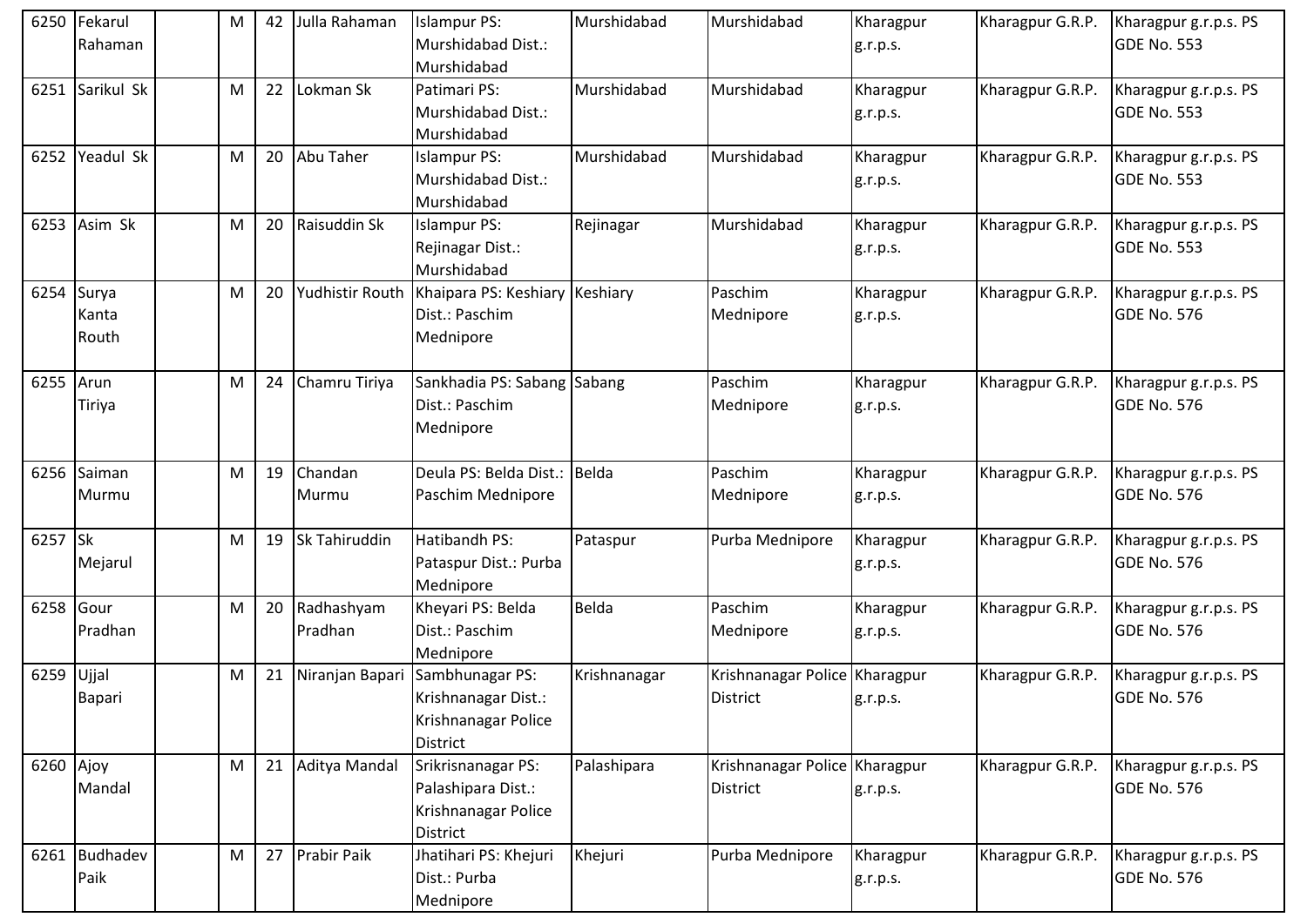| 6262 | Suvendu<br>Paik               | М | 25 | Sukdev Paik                            | Jhatihari PS: Khejuri<br>Dist.: Purba<br>Mednipore                     | Khejuri                  | Purba Mednipore                     | Kharagpur<br>g.r.p.s. | Kharagpur G.R.P. | Kharagpur g.r.p.s. PS<br>GDE No. 576                                   |
|------|-------------------------------|---|----|----------------------------------------|------------------------------------------------------------------------|--------------------------|-------------------------------------|-----------------------|------------------|------------------------------------------------------------------------|
| 6263 | Debendra<br>Paik              | M | 25 | Banabihari Paik                        | Jhatihari PS: Khejuri<br>Dist.: Purba<br>Mednipore                     | Khejuri                  | Purba Mednipore                     | Kharagpur<br>g.r.p.s. | Kharagpur G.R.P. | Kharagpur g.r.p.s. PS<br><b>GDE No. 576</b>                            |
| 6264 | Chandan<br>Das                | M | 22 | <b>Brajagopal Das</b>                  | Uttarbarh PS: Pingla<br>Dist.: Paschim<br>Mednipore                    | Pingla                   | Paschim<br>Mednipore                | Kharagpur<br>g.r.p.s. | Kharagpur G.R.P. | Kharagpur g.r.p.s. PS<br><b>GDE No. 577</b>                            |
| 6265 | Pratik<br>Dandapat            | M | 21 | <b>Bijay Dandapat</b>                  | Saktinagar PS:<br>Jhargram Dist.:<br>Jhargram                          | Jhargram                 | Jhargram                            | Kharagpur<br>g.r.p.s. | Kharagpur G.R.P. | Kharagpur g.r.p.s. PS<br><b>GDE No. 577</b>                            |
| 6266 | Sk Sakil                      | M | 32 | Sk Sahir                               | Mathuri PS: Tamluk<br>Dist.: Purba<br>Mednipore                        | Tamluk                   | Purba Mednipore                     | Kharagpur<br>g.r.p.s. | Kharagpur G.R.P. | Kharagpur g.r.p.s. PS<br><b>GDE No. 577</b>                            |
|      | 6267 Sayed<br>Abdul<br>Safik  | M | 21 | Sayed Abadul<br>Karim                  | Malihati PS: Debra<br>Dist.: Paschim<br>Mednipore                      | Debra                    | Paschim<br>Mednipore                | Kharagpur<br>g.r.p.s. | Kharagpur G.R.P. | Kharagpur g.r.p.s. PS<br><b>GDE No. 577</b>                            |
| 6268 | Sudipta<br>Kayal              | M | 28 | Lt Prasanta<br>Kayal                   | Gadiara PS:<br>Shyampur Dist.:<br><b>Howrah Rural</b>                  | Shyampur                 | Howrah Rural                        | Kharagpur<br>g.r.p.s. | Kharagpur G.R.P. | Kharagpur g.r.p.s. PS<br><b>GDE No. 577</b>                            |
| 6269 | <b>Sk</b><br>Mofidul          | M | 39 | Sk Abul                                | Panikotor PS:<br>Garbeta Dist.:<br>Paschim Mednipore                   | Garbeta                  | Paschim<br>Mednipore                | Kharagpur<br>g.r.p.s. | Kharagpur G.R.P. | Kharagpur g.r.p.s. PS<br>Outpost Medinipur<br>Road GRPP GDE No.<br>305 |
| 6270 | Sanjay<br>Jana                | M | 21 | Uttam Jana                             | Patna PS: Khejuri<br>Dist.: Purba<br>Mednipore                         | Khejuri                  | Purba Mednipore                     | Kharagpur<br>g.r.p.s. | Kharagpur G.R.P. | Kharagpur g.r.p.s. PS<br><b>GDE No. 584</b>                            |
| 6271 | Dipankar<br>Mandal            | M | 23 | Maheswar<br>Mandal                     | Jhaugeria PS:<br>Mandermani Dist.:<br>Purba Mednipore                  | Mandermani               | Purba Mednipore                     | Kharagpur<br>g.r.p.s. | Kharagpur G.R.P. | Kharagpur g.r.p.s. PS<br>GDE No. 584                                   |
|      | 6272 Dibakar<br>Maity         | M | 56 | Dhirendra Nath Begnahhali PS:<br>Maity | Harwood point<br>coastal Dist.:<br>Sundarban Police<br><b>District</b> | Harwood point<br>coastal | Sundarban Police<br><b>District</b> | Kharagpur<br>g.r.p.s. | Kharagpur G.R.P. | Kharagpur g.r.p.s. PS<br><b>GDE No. 584</b>                            |
|      | 6273 Prem Kr<br><b>Bhakta</b> | M | 18 | Radhakanta<br><b>Bhakta</b>            | Patna PS: Khejuri<br>Dist.: Purba<br>Mednipore                         | Khejuri                  | Purba Mednipore                     | Kharagpur<br>g.r.p.s. | Kharagpur G.R.P. | Kharagpur g.r.p.s. PS<br>GDE No. 584                                   |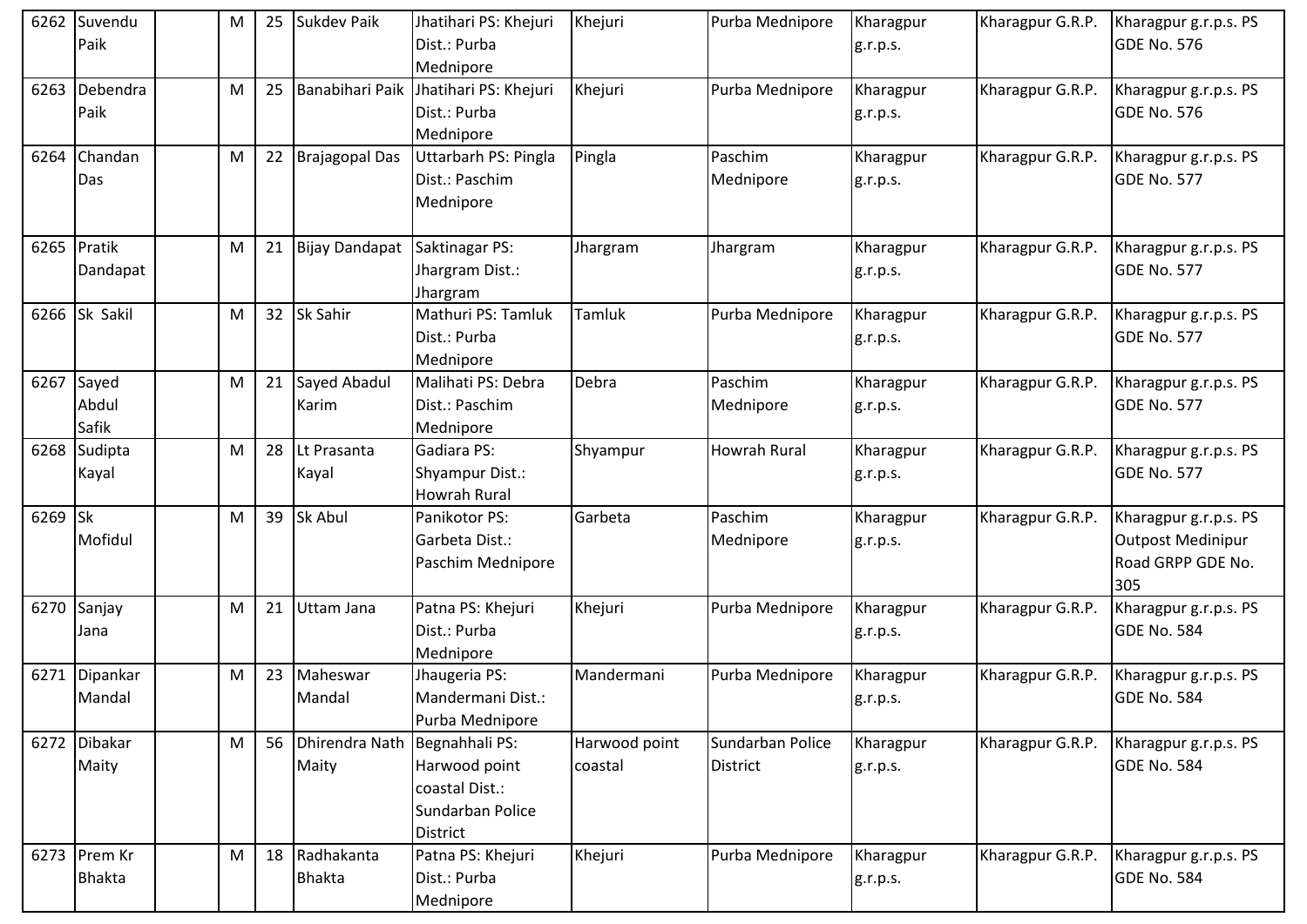| 6274 | Jitendra        | M | 34 | Gajendra          | Nekurseni PS: Dantan Dantan                    |                 | Paschim         | Kharagpur         | Kharagpur G.R.P.                   | Kharagpur g.r.p.s. PS |
|------|-----------------|---|----|-------------------|------------------------------------------------|-----------------|-----------------|-------------------|------------------------------------|-----------------------|
|      | Pradhan         |   |    | Pradhan           | Dist.: Paschim<br>Mednipore                    |                 | Mednipore       | g.r.p.s.          |                                    | GDE No. 584           |
| 6275 | Jalandhar       | M | 33 | Daitari Rout      | Nekurseni PS: Dantan Dantan                    |                 | Paschim         | Kharagpur         | Kharagpur G.R.P.                   | Kharagpur g.r.p.s. PS |
|      | Rout            |   |    |                   | Dist.: Paschim<br>Mednipore                    |                 | Mednipore       | g.r.p.s.          |                                    | GDE No. 584           |
|      | 6276 Hemanta    | M |    | 24 Radhakrishna   | Nekurseni PS: Dantan Dantan                    |                 | Paschim         | Kharagpur         | Kharagpur G.R.P.                   | Kharagpur g.r.p.s. PS |
|      | <b>Behera</b>   |   |    | Behera            | Dist.: Paschim<br>Mednipore                    |                 | Mednipore       | g.r.p.s.          |                                    | GDE No. 586           |
| 6277 | Tapas           | M |    | 40 Siraj Behera   | Nekurseni PS: Dantan                           | Dantan          | Paschim         | Kharagpur         | Kharagpur G.R.P.                   | Kharagpur g.r.p.s. PS |
|      | <b>Behera</b>   |   |    |                   | Dist.: Paschim<br>Mednipore                    |                 | Mednipore       | g.r.p.s.          |                                    | GDE No. 586           |
| 6278 | Niranjan        | M | 22 | Ananta Andia      | Nekurseni PS: Dantan Dantan                    |                 | Paschim         | Kharagpur         | Kharagpur G.R.P.                   | Kharagpur g.r.p.s. PS |
|      | Andia           |   |    |                   | Dist.: Paschim<br>Mednipore                    |                 | Mednipore       | g.r.p.s.          |                                    | GDE No. 586           |
|      | 6279 Goutam     | M |    | 36 Lt. Shibsankar | Koushalya PS:                                  | Kharagpore town | Paschim         | Panskura g.r.p.s. | Kharagpur G.R.P.                   | Panskura g.r.p.s. PS  |
|      | Maity           |   |    | Maity             | Kharagpore town<br>Dist.: Paschim<br>Mednipore |                 | Mednipore       |                   |                                    | <b>GDE No. 407</b>    |
| 6280 | Malay Kr.       | M |    | 25 Lakshman       | Chaksonadhar PS:                               | Kharagpur local | Paschim         | Panskura g.r.p.s. | Kharagpur G.R.P.                   | Panskura g.r.p.s. PS  |
|      | Hemram          |   |    | Hemram            | Kharagpur local Dist.:<br>Paschim Mednipore    |                 | Mednipore       |                   |                                    | GDE No. 407           |
| 6281 | Srikanta        | M |    | 34 Lt. Navadip    | Chaksonadhar PS:                               | Kharagpur local | Paschim         | Panskura g.r.p.s. | Kharagpur G.R.P.                   | Panskura g.r.p.s. PS  |
|      | Hemram          |   |    | Hemram            | Kharagpur local Dist.:<br>Paschim Mednipore    |                 | Mednipore       |                   |                                    | GDE No. 407           |
|      | 6282 Kartik Ch. | M |    | 34 Ranjan Das     | Raina PS: Raina Dist.:                         | Raina           | Purba Burdwan   |                   | Panskura g.r.p.s. Kharagpur G.R.P. | Panskura g.r.p.s. PS  |
|      | Das             |   |    |                   | Purba Burdwan                                  |                 |                 |                   |                                    | GDE No. 407           |
|      | 6283 Soumitra   | M |    | 19 Nitai Bhowmik  | Srikrishnapur PS:                              | Panskura        | Purba Mednipore |                   | Panskura g.r.p.s. Kharagpur G.R.P. | Panskura g.r.p.s. PS  |
|      | Bhowmik         |   |    |                   | Panskura Dist.: Purba<br>Mednipore             |                 |                 |                   |                                    | GDE No. 407           |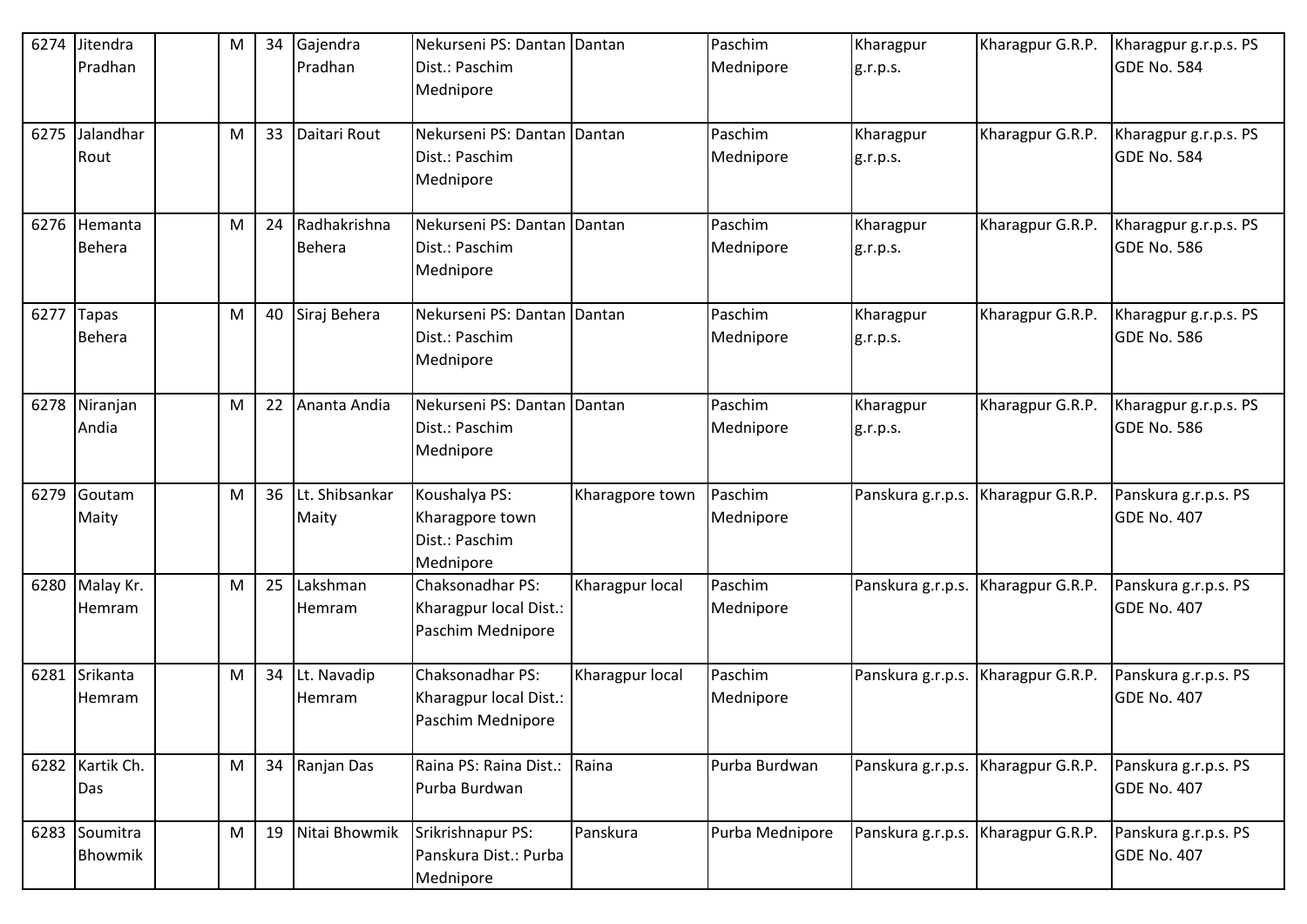| 6284 | Soumen<br>Bhowmik       | M | 22 | Nitai Bhowmik          | Srikrishnapur PS:<br>Panskura Dist.: Purba<br>Mednipore          | Panskura        | Purba Mednipore      | Panskura g.r.p.s.                  | Kharagpur G.R.P. | Panskura g.r.p.s. PS<br><b>GDE No. 407</b>                                 |
|------|-------------------------|---|----|------------------------|------------------------------------------------------------------|-----------------|----------------------|------------------------------------|------------------|----------------------------------------------------------------------------|
| 6285 | Jayanta<br>Kr. Adak     | M | 55 | Lt. Pankaj Kr.<br>Adak | Jhapetapur PS:<br>Kharagpore town<br>Dist.: Paschim<br>Mednipore | Kharagpore town | Paschim<br>Mednipore | Panskura g.r.p.s.                  | Kharagpur G.R.P. | Panskura g.r.p.s. PS<br><b>GDE No. 440</b>                                 |
| 6286 | Sk Golam<br>Rosul       | M | 19 | Sk Sarafat Ali         | Naun PS: Shyampur<br>Dist.: Howrah Rural                         | Shyampur        | <b>Howrah Rural</b>  | Panskura g.r.p.s.                  | Kharagpur G.R.P. | Panskura g.r.p.s. PS<br><b>GDE No. 440</b>                                 |
| 6287 | Santanu<br>Mal          | M | 40 | Prasanta Mal           | Dingikhola PS:<br>Shyampur Dist.:<br><b>Howrah Rural</b>         | Shyampur        | Howrah Rural         | Panskura g.r.p.s.                  | Kharagpur G.R.P. | Panskura g.r.p.s. PS<br><b>GDE No. 440</b>                                 |
| 6288 | Rabin Paul              | M | 23 | Lt. Hrisikesh<br>Paul  | Mahisrekha PS:<br>Rajapur Dist.: Howrah<br>Rural                 | Rajapur         | <b>Howrah Rural</b>  | Panskura g.r.p.s. Kharagpur G.R.P. |                  | Panskura g.r.p.s. PS<br><b>Outpost Kolaghat GRPP</b><br><b>GDE No. 144</b> |
| 6289 | Somnath<br>Maity        | M | 32 | Sontosh Maity          | Machinan PS:<br>Kolaghat Dist.: Purba<br>Mednipore               | Kolaghat        | Purba Mednipore      | Panskura g.r.p.s.                  | Kharagpur G.R.P. | Panskura g.r.p.s. PS<br><b>Outpost Kolaghat GRPP</b><br><b>GDE No. 144</b> |
| 6290 | Subhasish<br>Maji       | M | 25 | <b>Baldev Maji</b>     | Jothghanashyam PS:<br>Daspur Dist.: Paschim<br>Mednipore         | Daspur          | Paschim<br>Mednipore | Panskura g.r.p.s.                  | Kharagpur G.R.P. | Panskura g.r.p.s. PS<br><b>Outpost Kolaghat GRPP</b><br><b>GDE No. 144</b> |
| 6291 | Somnath<br>Bar          | М | 35 | Rabindranath<br>Bar    | Paniara PS: Bagnan<br>Dist.: Howrah Rural                        | Bagnan          | <b>Howrah Rural</b>  | Panskura g.r.p.s. Kharagpur G.R.P. |                  | Panskura g.r.p.s. PS<br><b>Outpost Kolaghat GRPP</b><br><b>GDE No. 144</b> |
| 6292 | Nandan<br>Das           | M | 19 | Lalu Das               | Khejurtala PS: Moyna Moyna<br>Dist.: Purba<br>Mednipore          |                 | Purba Mednipore      | Panskura g.r.p.s.                  | Kharagpur G.R.P. | Panskura g.r.p.s. PS<br><b>GDE No. 412</b>                                 |
| 6293 | Pranab<br>Pandit        | M | 25 | Prafulla Pandit        | Mohanpur PS:<br>Mohanpur Dist.:<br>Paschim Mednipore             | Mohanpur        | Paschim<br>Mednipore | Panskura g.r.p.s.                  | Kharagpur G.R.P. | Panskura g.r.p.s. PS<br><b>GDE No. 412</b>                                 |
|      | 6294 Monotsh<br>Sing    | M | 18 | <b>Haren Sing</b>      | Chirakuti PS: Keshiary Keshiary<br>Dist.: Paschim<br>Mednipore   |                 | Paschim<br>Mednipore | Panskura g.r.p.s.                  | Kharagpur G.R.P. | Panskura g.r.p.s. PS<br><b>GDE No. 412</b>                                 |
|      | 6295 Paritosh<br>Mahata | M | 23 | Rupnarayan<br>Mahata   | Chattri PS: Sankrail<br>Dist.: Jhargram                          | Sankrail        | Jhargram             | Panskura g.r.p.s.                  | Kharagpur G.R.P. | Panskura g.r.p.s. PS<br><b>GDE No. 412</b>                                 |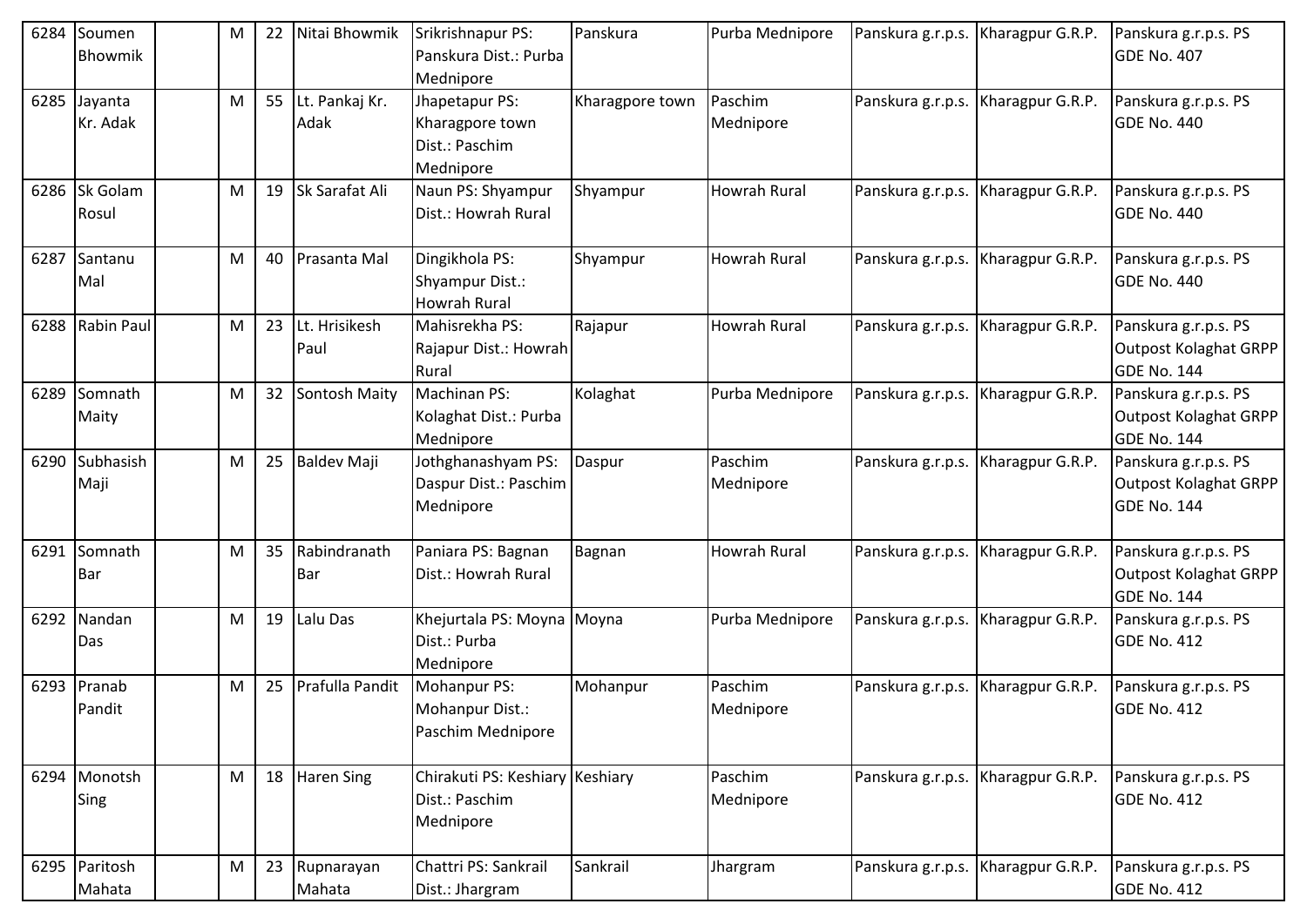| 6296       | <b>Dipak</b><br>Mahato         | M | 26 | Padmalochan<br>Mahato       | Pathakdih PS: Para<br>Dist.: Purulia                       | Para     | Purulia             | Purulia g.r.p.s.  | Kharagpur G.R.P. | Purulia g.r.p.s. PS GDE<br>No. 464                              |
|------------|--------------------------------|---|----|-----------------------------|------------------------------------------------------------|----------|---------------------|-------------------|------------------|-----------------------------------------------------------------|
|            | 6297 Sanjib<br>Kumar<br>Mahato | M |    | 42 Lt Anand Kumar<br>Mahato | Kalajhar PS: Kashipur<br>Dist.: Purulia                    | Kashipur | Purulia             | Purulia g.r.p.s.  | Kharagpur G.R.P. | Purulia g.r.p.s. PS GDE<br>No. 468                              |
|            | 6298 Amit Kr.<br>Rajak         | M | 30 | Kalindar Kumar              | Ramgarh Ramgarh<br>Ramgarh (JKD)                           |          | <b>Basirhat</b>     | Purulia g.r.p.s.  | Kharagpur G.R.P. | Purulia g.r.p.s. PS GDE<br>No. 468                              |
|            | 6299 Mumtaj<br>Ansari          | M |    | 44 Khalit Miya              | Mahatodih<br><b>Bhagabandh Giridih</b><br>(JKD)            |          | <b>Basirhat</b>     | Purulia g.r.p.s.  | Kharagpur G.R.P. | Purulia g.r.p.s. PS GDE<br>No. 479                              |
| 6300       | Jagannath<br>Kaibarta          | M |    | 40 Lt Madan<br>Kaibarta     | Rajnowagarh PS:<br>Kenda Dist.: Purulia                    | Kenda    | Purulia             | Purulia g.r.p.s.  | Kharagpur G.R.P. | Purulia g.r.p.s. PS GDE<br>No. 479                              |
| 6301 Aftab | Khan                           | M | 29 | Latib Khan                  | Chunavati PS: Adra<br>Dist.: Purulia                       | Adra     | Purulia             | Purulia g.r.p.s.  | Kharagpur G.R.P. | Purulia g.r.p.s. PS<br><b>Outpost Anara GRPP</b><br>GDE No. 206 |
| 6302       | Jainul<br>Ansari               | M | 41 | Kadir Ansari                | Kuldih PS: Kashipur<br>Dist.: Purulia                      | Kashipur | Purulia             | Purulia g.r.p.s.  | Kharagpur G.R.P. | Purulia g.r.p.s. PS<br>Outpost Anara GRPP<br><b>GDE No. 206</b> |
| 6303       | Tafajul<br>Haque               | M | 29 | Lt-sk Sirajul<br>Haque      | OF Birkhand, PS-<br>Haripal, Dist-Hooghly                  |          | <b>Basirhat</b>     | Shalimar g.r.p.s. | Kharagpur G.R.P. | Shalimar g.r.p.s. PS<br>Outpost Santragachi<br>GRPP GDE No. 358 |
| 6304       | Lakhiram<br>Tudu               | M |    | 19 Rabin Tudu               | Of Pandua Jibantala,<br>PS-Pandua, Dist-<br>Hooghly        |          | <b>Basirhat</b>     | Shalimar g.r.p.s. | Kharagpur G.R.P. | Shalimar g.r.p.s. PS<br>Outpost Santragachi<br>GRPP GDE No. 358 |
| 6305       | Mofiz<br>Raman Sk              | M |    | 19 Alam Sk                  | Of Sagarpur Multi, PS-<br>Katwa, Dist-Purba<br>Burdwan     |          | <b>Basirhat</b>     | Shalimar g.r.p.s. | Kharagpur G.R.P. | Shalimar g.r.p.s. PS<br>Outpost Santragachi<br>GRPP GDE No. 358 |
| 6306       | Sohel<br>Midda                 | M | 18 | Annarul Midda               | Of Multi, PS-Katwa,<br>Dist-Purba Burdwan                  |          | <b>Basirhat</b>     | Shalimar g.r.p.s. | Kharagpur G.R.P. | Shalimar g.r.p.s. PS<br>Outpost Santragachi<br>GRPP GDE No. 358 |
| 6307 Asta  | Maity                          | M |    | 50 Lt.nabin Maity           | Chaitanyapur PS:<br>Shyampur Dist.:<br><b>Howrah Rural</b> | Shyampur | <b>Howrah Rural</b> | Uluberia g.r.p.s. | Kharagpur G.R.P. | Uluberia g.r.p.s. PS<br><b>GDE No. 355</b>                      |
|            | 6308 Mannan<br>Khan            | M |    | 35 Khaliur<br>Rahaman Khan  | Kanakpur PS:<br>Panskura Dist.: Purba<br>Mednipore         | Panskura | Purba Mednipore     | Uluberia g.r.p.s. | Kharagpur G.R.P. | Uluberia g.r.p.s. PS<br><b>GDE No. 355</b>                      |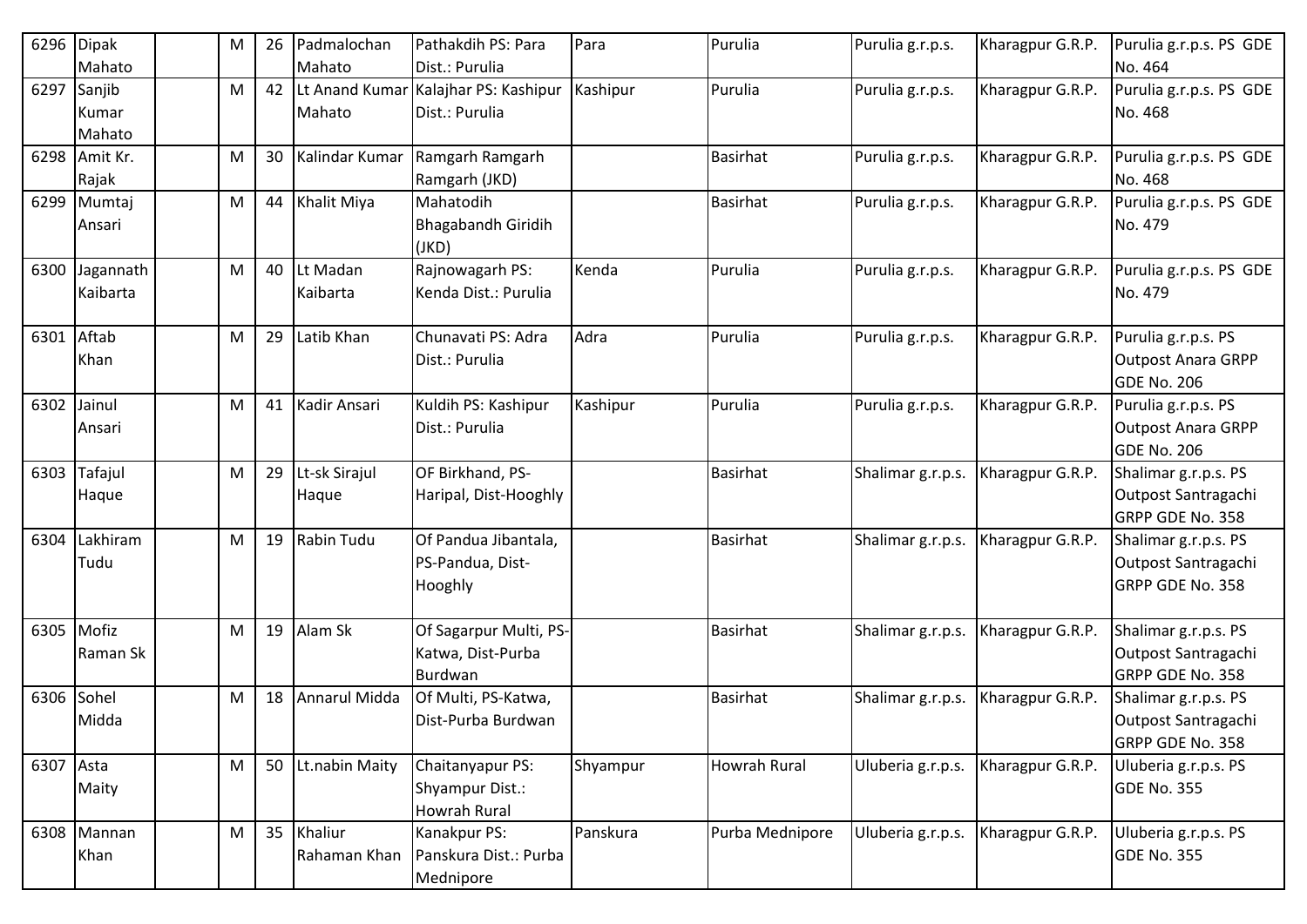|            | 6309 Biplab<br>Saha       | M | 35 | Srikanta Saha           | Paschim Parijit PS:<br>Uluberia Dist.:<br><b>Howrah Rural</b>                                    | Uluberia        | <b>Howrah Rural</b>                       | Uluberia g.r.p.s. | Kharagpur G.R.P. | Uluberia g.r.p.s. PS<br><b>GDE No. 355</b>                        |
|------------|---------------------------|---|----|-------------------------|--------------------------------------------------------------------------------------------------|-----------------|-------------------------------------------|-------------------|------------------|-------------------------------------------------------------------|
| 6310       | Sk Ramjan<br>Ali          | M |    | 39 Lt.sk Ismail         | Balarampota, Beltala<br>PS: Rajapur Dist.:<br><b>Howrah Rural</b>                                | Rajapur         | <b>Howrah Rural</b>                       | Uluberia g.r.p.s. | Kharagpur G.R.P. | Uluberia g.r.p.s. PS<br><b>GDE No. 355</b>                        |
|            | 6311 Badsha<br>Mollah     | M |    | 40 Lt.rafik Mollah      | Balarampota, Beltala<br>PS: Rajapur Dist.:<br>Howrah Rural                                       | Rajapur         | <b>Howrah Rural</b>                       | Uluberia g.r.p.s. | Kharagpur G.R.P. | Uluberia g.r.p.s. PS<br><b>GDE No. 355</b>                        |
|            | 6312 Abhishak<br>Nayak    | M |    | 24 Ratan Nayak          | 29 Mondal Street, PS.-Rajapur<br>Barobazar, Kol.-06<br>PS: Rajapur Dist.:<br><b>Howrah Rural</b> |                 | <b>Howrah Rural</b>                       | Uluberia g.r.p.s. | Kharagpur G.R.P. | Uluberia g.r.p.s. PS<br><b>GDE No. 355</b>                        |
|            | 6313 Dibyajit<br>Sen      | M | 34 |                         | Lt.prasanta Sen   148 Bansdroni Place<br>PS: Bansdroni Dist.:<br>Kolkata                         | Bansdroni       | Kolkata                                   | Uluberia g.r.p.s. | Kharagpur G.R.P. | Uluberia g.r.p.s. PS<br><b>GDE No. 355</b>                        |
| 6314       | Samsuddi<br>n Mollah      | M | 36 | Abdul Mollah            | Chandra PS: Joynagar<br>Dist.: Baruipur Police<br><b>District</b>                                | Joynagar        | <b>Baruipur Police</b><br><b>District</b> | Uluberia g.r.p.s. | Kharagpur G.R.P. | Uluberia g.r.p.s. PS<br><b>GDE No. 355</b>                        |
|            | 6315 Sandipan<br>Khatua   | M |    | 30 Saktipada<br>Khatua  | Jadupur PS:<br>Bhagawanpur Dist.:<br>Purba Mednipore                                             | Bhagawanpur     | Purba Mednipore                           | Uluberia g.r.p.s. | Kharagpur G.R.P. | Uluberia g.r.p.s. PS<br><b>GDE No. 355</b>                        |
|            | 6316 Gabinda<br>Kumar     | M | 22 | Joyram Roy              | Pacharia, PS.-<br>Doriganj. Dist.-<br>Saran(Bihar)                                               |                 | <b>Basirhat</b>                           | Uluberia g.r.p.s. | Kharagpur G.R.P. | Uluberia g.r.p.s. PS<br><b>GDE No. 355</b>                        |
|            | 6317 Dibyendu<br>Maity    | M |    | 45 Lt.mohanlal<br>Maity | Kalikapur PS: Bagnan<br>Dist.: Howrah Rural                                                      | Bagnan          | <b>Howrah Rural</b>                       | Uluberia g.r.p.s. | Kharagpur G.R.P. | Uluberia g.r.p.s. PS<br><b>GDE No. 355</b>                        |
|            | 6318 Kartick Kr.<br>Chand | M |    | 32 Muruhidhar<br>Chand  | Inda Goyalpara PS:<br>Kharagpore town<br>Dist.: Paschim<br>Mednipore                             | Kharagpore town | Paschim<br>Mednipore                      | Uluberia g.r.p.s. | Kharagpur G.R.P. | Uluberia g.r.p.s. PS<br>Outpost Bagnan GRPP<br><b>GDE No. 275</b> |
| 6319 Rajib | Jadav                     | M |    | 40 Varun Jadav          | Prem Bazar PS:<br>Kharagpore town<br>Dist.: Paschim<br>Mednipore                                 | Kharagpore town | Paschim<br>Mednipore                      | Uluberia g.r.p.s. | Kharagpur G.R.P. | Uluberia g.r.p.s. PS<br>Outpost Bagnan GRPP<br><b>GDE No. 275</b> |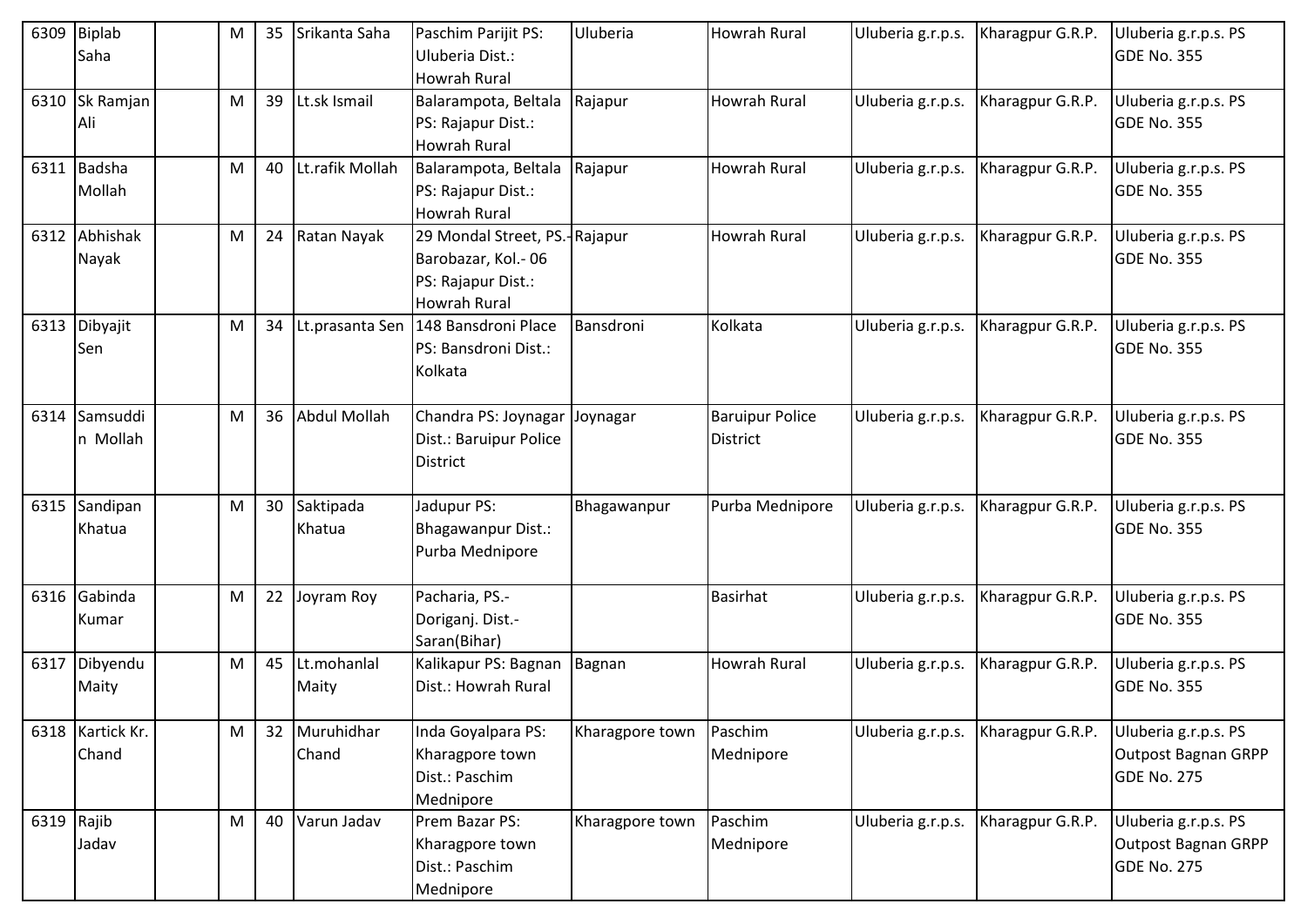| 6320 | Akram<br>Khan           | M | 22              | Alauddin Khan                 | Sarda PS: Amta Dist.:<br>Howrah Rural                                                               | Amta     | <b>Howrah Rural</b>                             | Uluberia g.r.p.s. | Kharagpur G.R.P.                       | Uluberia g.r.p.s. PS<br><b>Outpost Bagnan GRPP</b><br><b>GDE No. 275</b> |
|------|-------------------------|---|-----------------|-------------------------------|-----------------------------------------------------------------------------------------------------|----------|-------------------------------------------------|-------------------|----------------------------------------|--------------------------------------------------------------------------|
| 6321 | Vaskar<br>Ganguly       | M | 38              | Gopal Kr.<br>Ganguly          | Hatgara Rd., PS.-<br>Baghutihati Dist.:<br>Kolkata                                                  |          | Kolkata                                         | Uluberia g.r.p.s. | Kharagpur G.R.P.                       | Uluberia g.r.p.s. PS<br><b>Outpost Bagnan GRPP</b><br><b>GDE No. 275</b> |
|      | 6322 Sudip<br>Mitra     | M | 31              | Purusattam<br>Mitra           | Adhar Das Rd., PS.-<br>Maheshtala, Dist.-<br>Kol.                                                   |          | <b>Basirhat</b>                                 | Uluberia g.r.p.s. | Kharagpur G.R.P.                       | Uluberia g.r.p.s. PS<br><b>Outpost Bagnan GRPP</b><br><b>GDE No. 275</b> |
| 6323 | Nitesh<br>Singh         | M | 35              | Rajendra Singh                | South Subhashpur PS: Dankuni<br>Dankuni Dist.:<br>Chandannagar Police<br>Commissionerate            |          | Chandannagar<br>Police<br>Commissionerate       | Uluberia g.r.p.s. | Kharagpur G.R.P.                       | Uluberia g.r.p.s. PS<br><b>Outpost Bagnan GRPP</b><br><b>GDE No. 275</b> |
| 6324 | Monotosh<br>Sarkar      | M | 28              | Subal Ch. Sardar Dubepara PS: | Habibpur Dist.: Malda                                                                               | Habibpur | Malda                                           | Uluberia g.r.p.s. | Kharagpur G.R.P.                       | Uluberia g.r.p.s. PS<br><b>Outpost Bagnan GRPP</b><br><b>GDE No. 275</b> |
| 6325 | Nitkhartha<br>Sarkar    | M | 27              | Nishik Sarkar                 | Kochupukur PS:<br>Habibpur Dist.: Malda                                                             | Habibpur | Malda                                           | Uluberia g.r.p.s. | Kharagpur G.R.P.                       | Uluberia g.r.p.s. PS<br><b>Outpost Bagnan GRPP</b><br><b>GDE No. 275</b> |
|      | 6326 Samruk<br>Chowdhur | M | 25              | Tofijul<br>Chowdhury          | 26, Dant Mission Rd.<br>PS: Ekbalpur Dist.:<br>Kolkata                                              | Ekbalpur | Kolkata                                         | Uluberia g.r.p.s. | Kharagpur G.R.P.                       | Uluberia g.r.p.s. PS<br><b>Outpost Bagnan GRPP</b><br><b>GDE No. 275</b> |
| 6327 | Sukanta<br>Ghosh        | M | 33              | Kanai Ghosh                   | Arobindapally PS:<br>Dhubulia Dist.:<br>Krishnanagar Police<br><b>District</b>                      | Dhubulia | Krishnanagar Police Dhubulia<br><b>District</b> |                   | Krishnanagar<br><b>Police District</b> | Dhubulia PS GDE No.<br>729                                               |
| 6328 | Dilip Roy               | M | 34              | Haripada Roy                  | Santinagar PS:<br>Dhubulia Dist.:<br>Krishnanagar Police<br><b>District</b>                         | Dhubulia | Krishnanagar Police Dhubulia<br><b>District</b> |                   | Krishnanagar<br><b>Police District</b> | Dhubulia PS GDE No.<br>729                                               |
|      | 6329 Dipen<br>Sarkar    | М | 20              | Subodh Sarkar                 | Dharmada Sardarpara Nakashipara<br>PS: Nakashipara Dist.:<br>Krishnanagar Police<br><b>District</b> |          | Krishnanagar Police Dhubulia<br><b>District</b> |                   | Krishnanagar<br>Police District        | Dhubulia PS GDE No.<br>732                                               |
|      | 6330 Ramja<br>Ansari    | M | 30 <sup>1</sup> | Badruddin<br>Ansari           | Gurda, PS Looky,<br>Bihar PS: Dhubulia<br>Dist.: Krishnanagar<br><b>Police District</b>             | Dhubulia | Krishnanagar Police Dhubulia<br><b>District</b> |                   | Krishnanagar<br>Police District        | Dhubulia PS GDE No.<br>732                                               |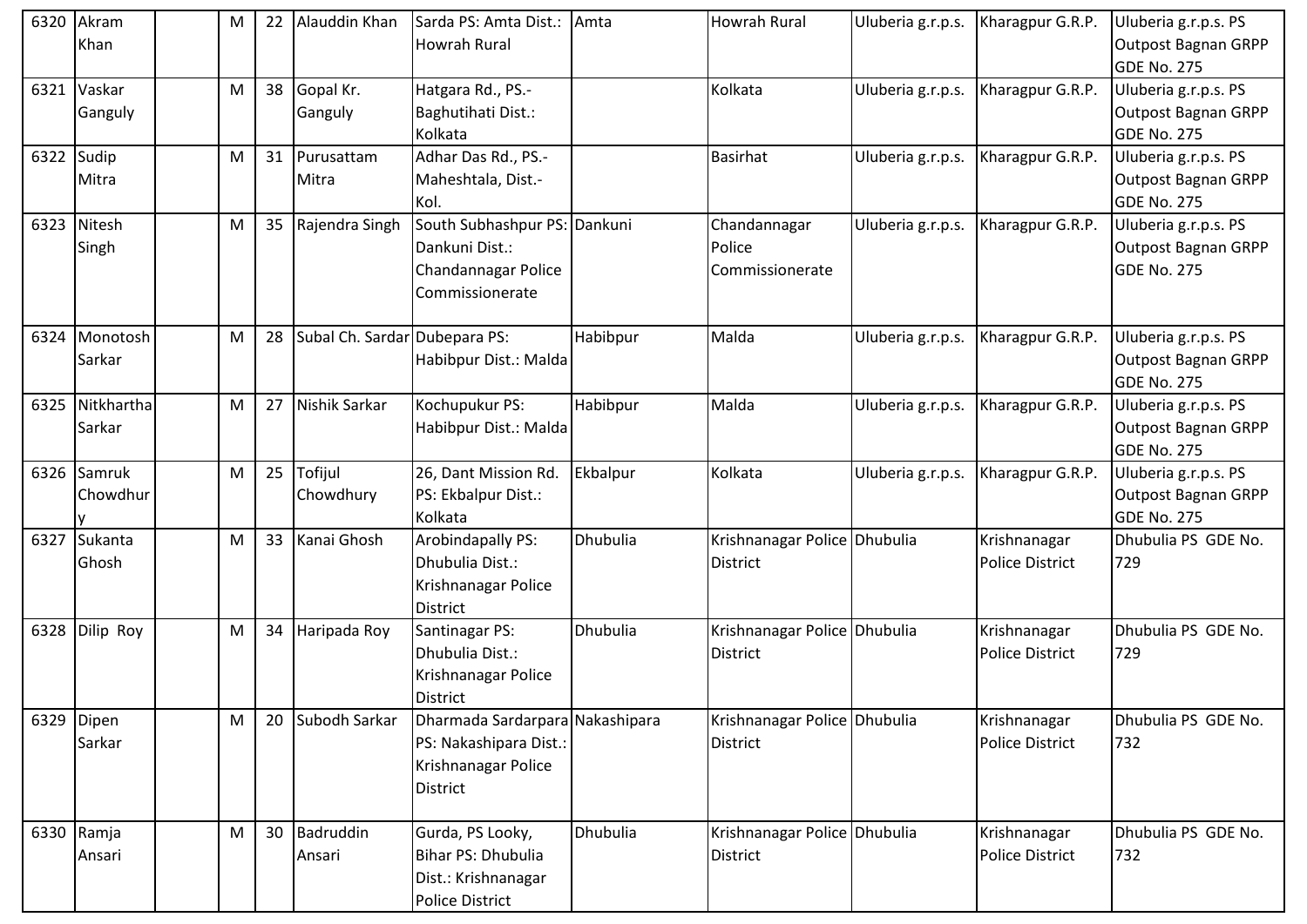|           | 6331 Md Ali Sk | M | 50 | Late Naskar Sk    | Bahadurpur                             | Dhubulia        | Krishnanagar Police Dhubulia |          | Krishnanagar           | Dhubulia PS GDE No. |
|-----------|----------------|---|----|-------------------|----------------------------------------|-----------------|------------------------------|----------|------------------------|---------------------|
|           |                |   |    |                   | Mallickpara PS:                        |                 | District                     |          | Police District        | 732                 |
|           |                |   |    |                   | Dhubulia Dist.:                        |                 |                              |          |                        |                     |
|           |                |   |    |                   | Krishnanagar Police                    |                 |                              |          |                        |                     |
|           |                |   |    |                   | <b>District</b>                        |                 |                              |          |                        |                     |
| 6332 Rabi |                | M | 23 | Yogeswar          | Barrackpore Sitala                     | Titagarh        | <b>Barrackpore Police</b>    | Dhubulia | Krishnanagar           | Dhubulia PS GDE No. |
|           | Mallick        |   |    | <b>Mallick</b>    | Mandir PS: Titagarh                    |                 | Commissionerate              |          | <b>Police District</b> | 732                 |
|           |                |   |    |                   | Dist.: Barrackpore                     |                 |                              |          |                        |                     |
|           |                |   |    |                   | Police                                 |                 |                              |          |                        |                     |
|           |                |   |    |                   | Commissionerate                        |                 |                              |          |                        |                     |
| 6333      | Nibash         | M | 18 | Liton Sarkar      | <b>Bhaktanagar PS:</b>                 | Dhubulia        | Krishnanagar Police Dhubulia |          | Krishnanagar           | Dhubulia PS GDE No. |
|           | Sarkar         |   |    |                   | Dhubulia Dist.:                        |                 | <b>District</b>              |          | <b>Police District</b> | 731                 |
|           |                |   |    |                   | Krishnanagar Police                    |                 |                              |          |                        |                     |
|           |                |   |    |                   | <b>District</b>                        |                 |                              |          |                        |                     |
|           | 6334 Biswajit  | M | 31 | Haru Barik        | Dhubulia 19 No                         | Dhubulia        | Krishnanagar Police Dhubulia |          | Krishnanagar           | Dhubulia PS GDE No. |
|           | <b>Barik</b>   |   |    |                   | Group PS: Dhubulia                     |                 | District                     |          | <b>Police District</b> | 731                 |
|           |                |   |    |                   | Dist.: Krishnanagar                    |                 |                              |          |                        |                     |
|           |                |   |    |                   | <b>Police District</b>                 |                 |                              |          |                        |                     |
|           |                |   |    |                   |                                        |                 |                              |          |                        |                     |
| 6335      | Subrata        | M | 23 | Subhas Ghosh      | Mayakol PS: Dhubulia Dhubulia          |                 | Krishnanagar Police Dhubulia |          | Krishnanagar           | Dhubulia PS GDE No. |
|           | Ghosh          |   |    |                   | Dist.: Krishnanagar                    |                 | District                     |          | <b>Police District</b> | 728                 |
|           |                |   |    |                   | <b>Police District</b>                 |                 |                              |          |                        |                     |
|           | Nur Islam      |   |    | 18 Anarul Sk      |                                        |                 |                              |          |                        | Dhubulia PS GDE No. |
| 6336      |                | М |    |                   | Patpukur PS:                           | Nakashipara     | Krishnanagar Police Dhubulia |          | Krishnanagar           |                     |
|           | <b>Sk</b>      |   |    |                   | Nakashipara Dist.:                     |                 | District                     |          | <b>Police District</b> | 728                 |
|           |                |   |    |                   | Krishnanagar Police<br><b>District</b> |                 |                              |          |                        |                     |
| 6337      | Swapan         | M |    | Late Sudhir       | Dhubulia ¼ No                          | <b>Dhubulia</b> | Krishnanagar Police Dhubulia |          | Krishnanagar           | Dhubulia PS GDE No. |
|           | Ghosh          |   |    | Ghosh             | Group PS: Dhubulia                     |                 | <b>District</b>              |          | <b>Police District</b> | 728                 |
|           |                |   |    |                   | Dist.: Krishnanagar                    |                 |                              |          |                        |                     |
|           |                |   |    |                   | Police District                        |                 |                              |          |                        |                     |
|           |                |   |    |                   |                                        |                 |                              |          |                        |                     |
| 6338      | Lalchand       | M | 55 | Late Ramkaran     | 81 No Narkeldanga                      | Phoolbagan      | Kolkata                      | Dhubulia | Krishnanagar           | Dhubulia PS GDE No. |
|           | Ram            |   |    | Ram               | Road PS: Phoolbagan                    |                 |                              |          | <b>Police District</b> | 7428                |
|           |                |   |    |                   | Dist.: Kolkata                         |                 |                              |          |                        |                     |
|           |                |   |    |                   |                                        |                 |                              |          |                        |                     |
|           | 6339 Abdul     | M |    | 18 Late Rejaul Sk | Patpukur PS:                           | Nakashipara     | Krishnanagar Police Dhubulia |          | Krishnanagar           | Dhubulia PS GDE No. |
|           | Kader          |   |    |                   | Nakashipara Dist.:                     |                 | <b>District</b>              |          | <b>Police District</b> | 735                 |
|           |                |   |    |                   | Krishnanagar Police                    |                 |                              |          |                        |                     |
|           |                |   |    |                   | <b>District</b>                        |                 |                              |          |                        |                     |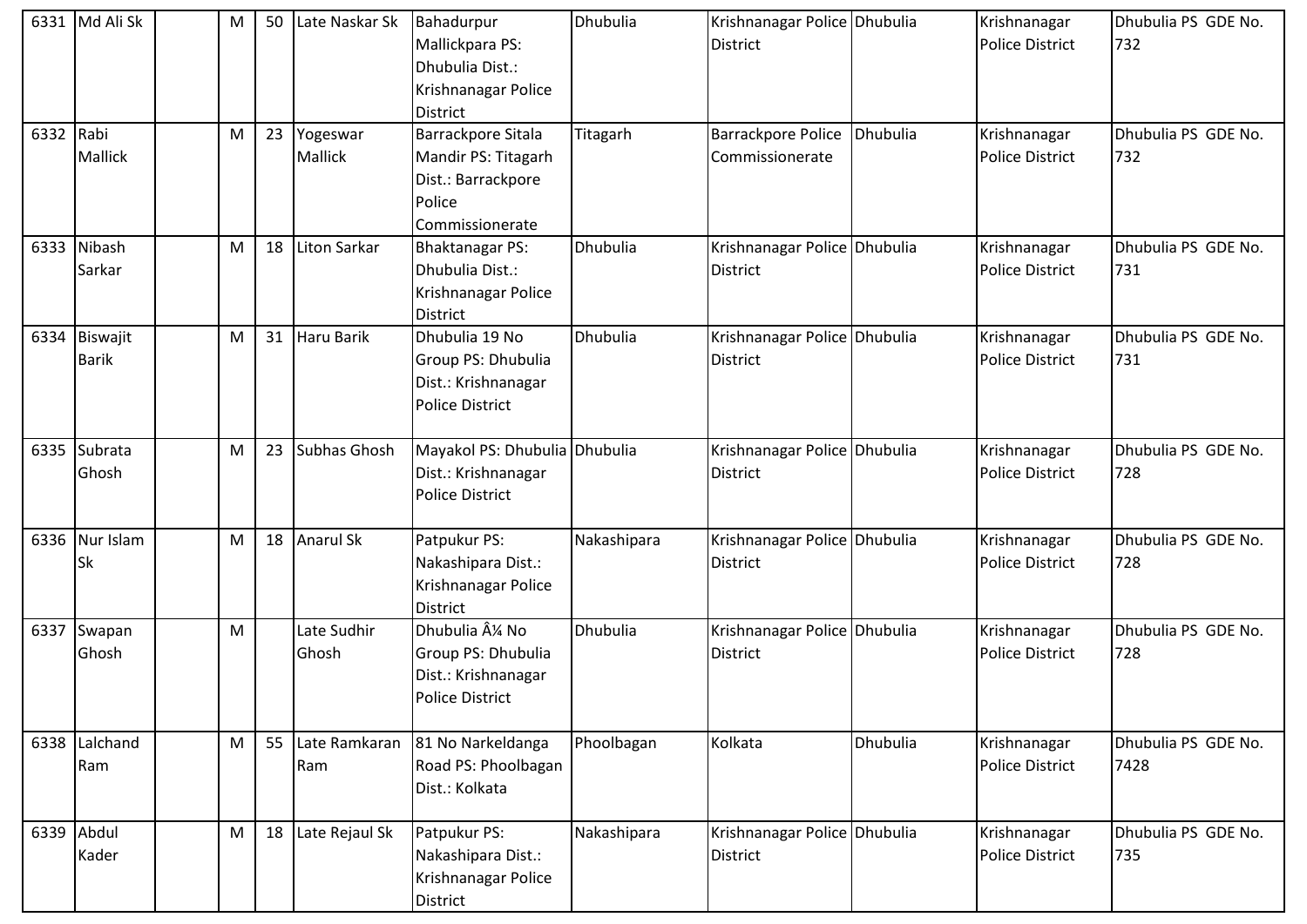| 6340       | Abdul          | м | 19 | Akbar Sk      | Patradaha PS:                 | <b>Dhubulia</b> | Krishnanagar Police Dhubulia   | Krishnanagar           | Dhubulia PS GDE No.   |
|------------|----------------|---|----|---------------|-------------------------------|-----------------|--------------------------------|------------------------|-----------------------|
|            | Samad          |   |    |               | Dhubulia Dist.:               |                 | <b>District</b>                | <b>Police District</b> | 735                   |
|            |                |   |    |               | Krishnanagar Police           |                 |                                |                        |                       |
|            |                |   |    |               | <b>District</b>               |                 |                                |                        |                       |
|            | 6341 Sujit Roy | M | 30 |               | Narayan Ch Roy Mobarakpur PS: | Tehatta         | Krishnanagar Police Dhubulia   | Krishnanagar           | Dhubulia PS GDE No.   |
|            |                |   |    |               | Tehatta Dist.:                |                 | <b>District</b>                | <b>Police District</b> | 735                   |
|            |                |   |    |               | Krishnanagar Police           |                 |                                |                        |                       |
|            |                |   |    |               | <b>District</b>               |                 |                                |                        |                       |
| 6342       | Sukchand       | M | 18 | Munajat Khan  | Patpukur PS:                  | Nakashipara     | Krishnanagar Police Dhubulia   | Krishnanagar           | Dhubulia PS GDE No.   |
|            | Khan           |   |    |               | Nakashipara Dist.:            |                 | <b>District</b>                | <b>Police District</b> | 735                   |
|            |                |   |    |               | Krishnanagar Police           |                 |                                |                        |                       |
|            |                |   |    |               | <b>District</b>               |                 |                                |                        |                       |
| 6343       | Niranjan       | M | 20 | Subrata       | Tatla 1 No Group PS:          | Dhubulia        | Krishnanagar Police Dhubulia   | Krishnanagar           | Dhubulia PS GDE No.   |
|            | Chowdhur       |   |    | Chowdhury     | Dhubulia Dist.:               |                 | <b>District</b>                | <b>Police District</b> | 730                   |
|            |                |   |    |               | Krishnanagar Police           |                 |                                |                        |                       |
|            |                |   |    |               | <b>District</b>               |                 |                                |                        |                       |
| 6344       | Subhajit       | M | 21 | Subhas Biswas | Tatla 1 No Group PS:          | Dhubulia        | Krishnanagar Police Dhubulia   | Krishnanagar           | Dhubulia PS GDE No.   |
|            | <b>Biswas</b>  |   |    |               | Dhubulia Dist.:               |                 | District                       | <b>Police District</b> | 730                   |
|            |                |   |    |               | Krishnanagar Police           |                 |                                |                        |                       |
|            |                |   |    |               | <b>District</b>               |                 |                                |                        |                       |
|            | 6345 Probir    | M | 38 | Late Binod    | Ambagan PS:                   | Dhubulia        | Krishnanagar Police Dhubulia   | Krishnanagar           | Dhubulia PS GDE No.   |
|            | Mondal         |   |    | Mondal        | Dhubulia Dist.:               |                 | <b>District</b>                | <b>Police District</b> | 730                   |
|            |                |   |    |               | Krishnanagar Police           |                 |                                |                        |                       |
|            |                |   |    |               | <b>District</b>               |                 |                                |                        |                       |
|            | 6346 Swapan    | M | 46 | Lt. Sonatan   | Durlavpur PS:                 | Hogalberia      | Krishnanagar Police Hogalberia | Krishnanagar           | Hogalberia PS GDE No. |
|            | Sardar         |   |    | Sardar        | Hogalberia Dist.:             |                 | <b>District</b>                | <b>Police District</b> | 461                   |
|            |                |   |    |               | Krishnanagar Police           |                 |                                |                        |                       |
|            |                |   |    |               | <b>District</b>               |                 |                                |                        |                       |
|            | 6347 Nasir Sk  | M | 40 | Mujam Sk      | Muktadaha PS:                 | Hogalberia      | Krishnanagar Police Hogalberia | Krishnanagar           | Hogalberia PS GDE No. |
|            |                |   |    |               | Hogalberia Dist.:             |                 | District                       | <b>Police District</b> | 461                   |
|            |                |   |    |               | Krishnanagar Police           |                 |                                |                        |                       |
|            |                |   |    |               | <b>District</b>               |                 |                                |                        |                       |
|            | 6348 Bikash    | M | 34 | Jitendranath  | Natna Mondalpara              | Karimpore       | Krishnanagar Police Hogalberia | Krishnanagar           | Hogalberia PS GDE No. |
|            | Pramanick      |   |    | Pramanick     | PS: Karimpore Dist.:          |                 | <b>District</b>                | <b>Police District</b> | 461                   |
|            |                |   |    |               | Krishnanagar Police           |                 |                                |                        |                       |
|            |                |   |    |               | <b>District</b>               |                 |                                |                        |                       |
| 6349 Nasir |                | M | 39 | Harun Khan    | Kuchaidanga PS:               | Hogalberia      | Krishnanagar Police Hogalberia | Krishnanagar           | Hogalberia PS GDE No. |
|            | Khan           |   |    |               | Hogalberia Dist.:             |                 | <b>District</b>                | Police District        | 464                   |
|            |                |   |    |               | Krishnanagar Police           |                 |                                |                        |                       |
|            |                |   |    |               | District                      |                 |                                |                        |                       |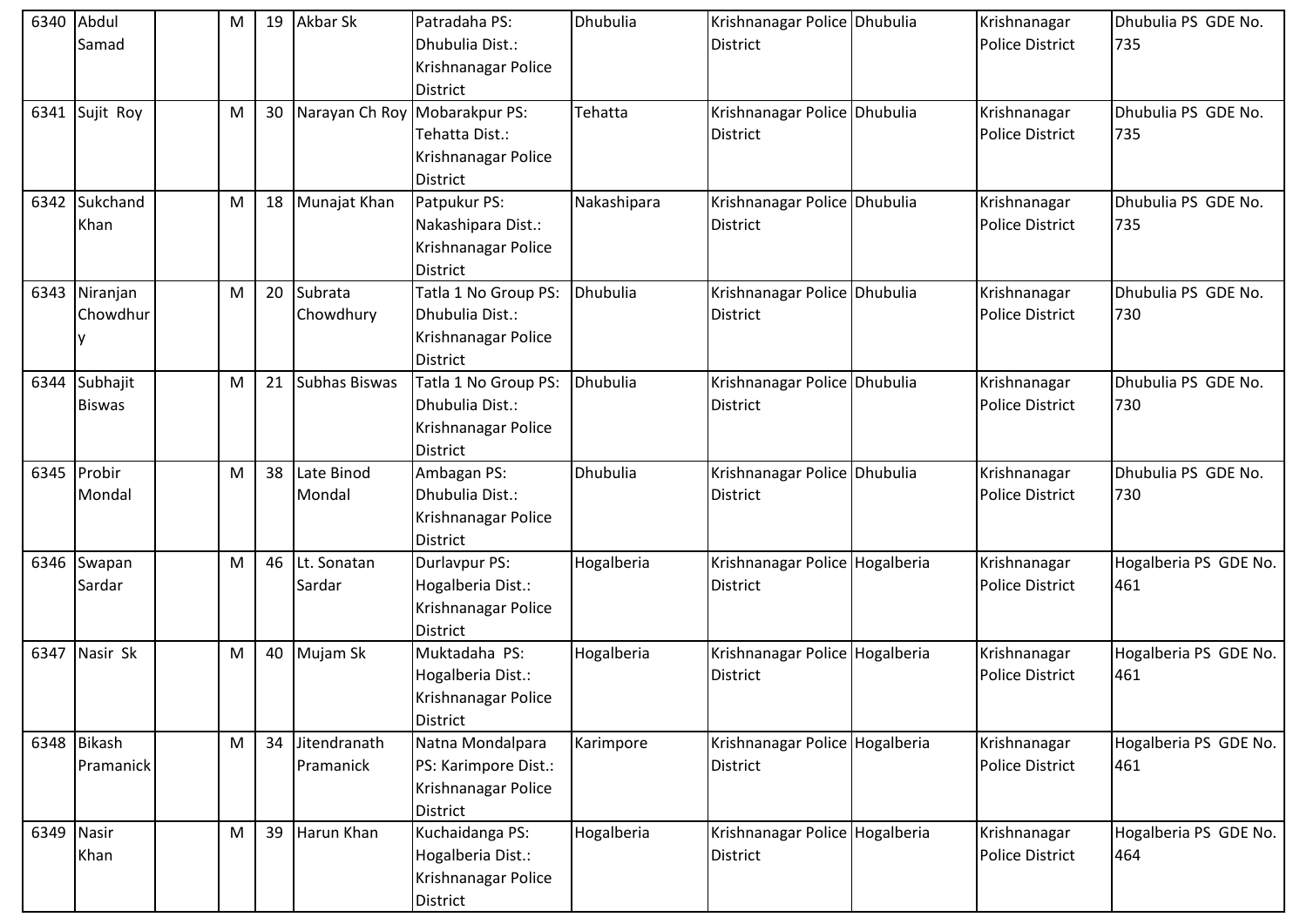| 6350 | Sujon Sk                       | M | 24     | Mujammel Sk                    | Muktadaha PS:<br>Hogalberia Dist.:<br>Krishnanagar Police<br><b>District</b>              | Hogalberia | Krishnanagar Police Hogalberia<br><b>District</b> | Krishnanagar<br><b>Police District</b> | Hogalberia PS GDE No.<br>464 |
|------|--------------------------------|---|--------|--------------------------------|-------------------------------------------------------------------------------------------|------------|---------------------------------------------------|----------------------------------------|------------------------------|
|      | 6351 Bikash<br>Mondal          | M | 59     | Lt. Ashwani<br>Mondal          | New Chamna PS:<br>Hogalberia Dist.:<br>Krishnanagar Police<br>District                    | Hogalberia | Krishnanagar Police Hogalberia<br><b>District</b> | Krishnanagar<br><b>Police District</b> | Hogalberia PS GDE No.<br>464 |
| 6352 | Mahabur<br>Khan                | M | 39     | Lt. Rustam Khan Sundalpur PS:  | Hogalberia Dist.:<br>Krishnanagar Police<br>District                                      | Hogalberia | Krishnanagar Police Hogalberia<br><b>District</b> | Krishnanagar<br><b>Police District</b> | Hogalberia PS GDE No.<br>465 |
| 6353 | Sadhan<br>Sihi                 | M | 47 Lt. | Monindranath<br>Sihi           | Kaligangi PS:<br>Hogalberia Dist.:<br>Krishnanagar Police<br><b>District</b>              | Hogalberia | Krishnanagar Police Hogalberia<br><b>District</b> | Krishnanagar<br><b>Police District</b> | Hogalberia PS GDE No.<br>465 |
|      | 6354 Dipankar<br><b>Biswas</b> | M |        |                                | 23 Shyamal Biswas Char Meghna PS:<br>Hogalberia Dist.:<br>Krishnanagar Police<br>District | Hogalberia | Krishnanagar Police Hogalberia<br><b>District</b> | Krishnanagar<br><b>Police District</b> | Hogalberia PS GDE No.<br>466 |
| 6355 | Kumaresh<br><b>Biswas</b>      | M |        | 38 Bisseswar<br><b>Biswas</b>  | Char Meghna PS:<br>Hogalberia Dist.:<br>Krishnanagar Police<br>District                   | Hogalberia | Krishnanagar Police Hogalberia<br>District        | Krishnanagar<br><b>Police District</b> | Hogalberia PS GDE No.<br>466 |
| 6356 | Sudeb<br><b>Biswas</b>         | M |        | 46 Lt. Sudhir<br><b>Biswas</b> | Durlavpur Dist.:<br>Krishnanagar Police<br>District                                       |            | Krishnanagar Police Hogalberia<br><b>District</b> | Krishnanagar<br><b>Police District</b> | Hogalberia PS GDE No.<br>466 |
| 6357 | Mihir<br>Mondal                | M | 62     | Jaminikanta<br><b>Biswas</b>   | Durlavpur Dist.:<br>Krishnanagar Police<br><b>District</b>                                |            | Krishnanagar Police Hogalberia<br>District        | Krishnanagar<br><b>Police District</b> | Hogalberia PS GDE No.<br>466 |
|      | 6358 Kawsar Ali<br>Mallick     | M |        | 40 Yasin Mallick               | Raipur PS: Kaligunj<br>Dist.: Krishnanagar<br>Police District                             | Kaligunj   | Krishnanagar Police Kaligunj<br>District          | Krishnanagar<br><b>Police District</b> | Kaligunj PS GDE No.<br>482   |
|      | 6359 Sahidul<br>Mallick        | M |        | 30 Yasin Mallick               | Raipur PS: Kaligunj<br>Dist.: Krishnanagar<br><b>Police District</b>                      | Kaligunj   | Krishnanagar Police Kaligunj<br><b>District</b>   | Krishnanagar<br><b>Police District</b> | Kaligunj PS GDE No.<br>482   |
|      | 6360 Bablu<br>Mallick          | M | 38     | Yasin Mallick                  | Raipur PS: Kaligunj<br>Dist.: Krishnanagar<br>Police District                             | Kaligunj   | Krishnanagar Police Kaligunj<br>District          | Krishnanagar<br>Police District        | Kaligunj PS GDE No.<br>482   |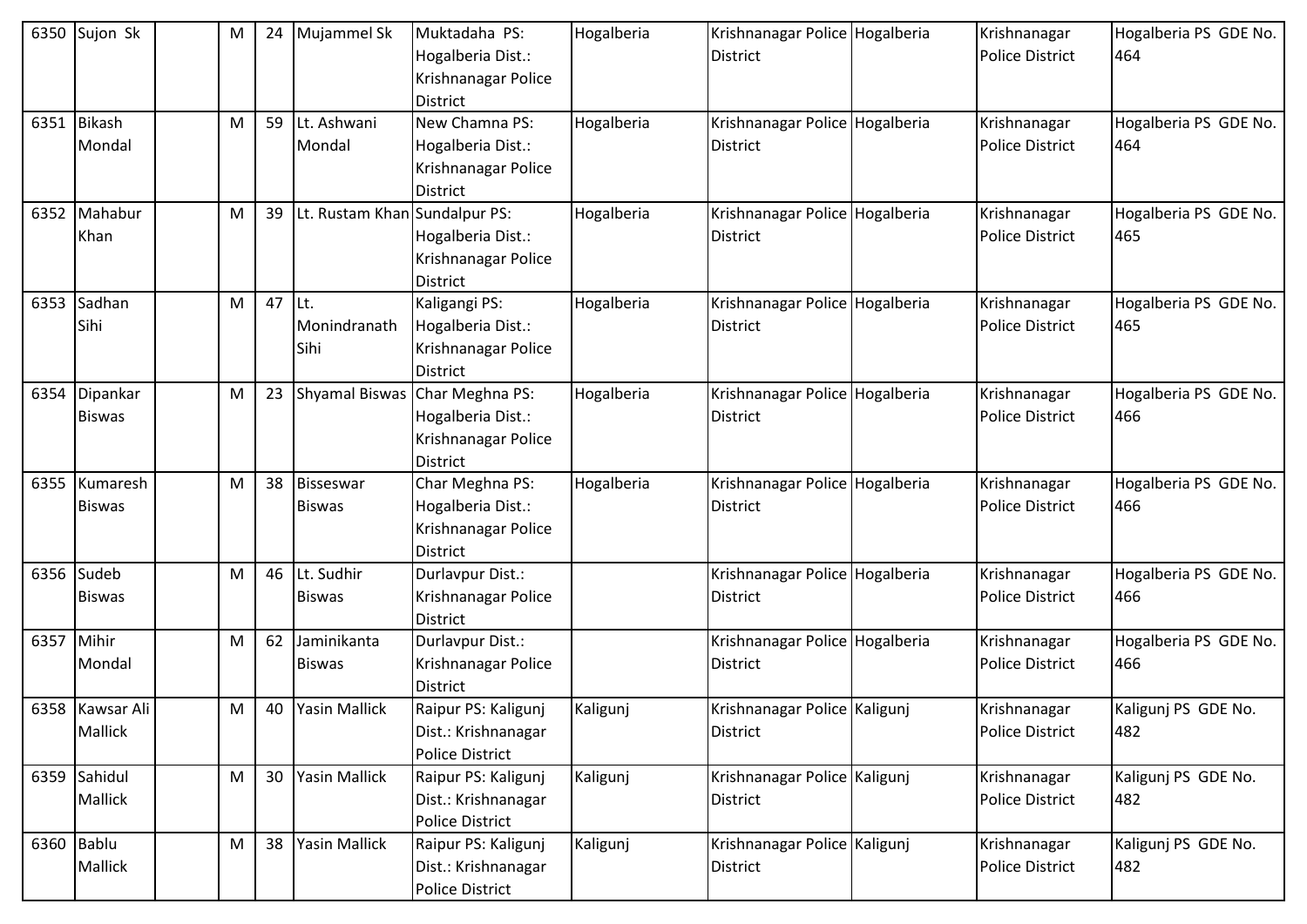| 6361       | Faruk           | M |    | <b>Yasin Mallick</b> | Raipur PS: Kaligunj                  | Kaligunj | Krishnanagar Police Kaligunj | Krishnanagar           | Kaligunj PS GDE No.    |
|------------|-----------------|---|----|----------------------|--------------------------------------|----------|------------------------------|------------------------|------------------------|
|            | Mallick         |   |    |                      | Dist.: Krishnanagar                  |          | <b>District</b>              | <b>Police District</b> | 482                    |
|            |                 |   |    |                      | <b>Police District</b>               |          |                              |                        |                        |
| 6362       | Asish           | M | 22 |                      | Sukumar Ruidas Kanralia PS: Kaligunj | Kaligunj | Krishnanagar Police Kaligunj | Krishnanagar           | Kaligunj PS GDE No.    |
|            | Ruidas          |   |    |                      | Dist.: Krishnanagar                  |          | <b>District</b>              | <b>Police District</b> | 484                    |
|            |                 |   |    |                      | <b>Police District</b>               |          |                              |                        |                        |
|            |                 |   |    |                      |                                      |          |                              |                        |                        |
| 6363       | Balaram         | M | 39 | Naru Ruidas          | Akandaberia PS:                      | Kaligunj | Krishnanagar Police Kaligunj | Krishnanagar           | Kaligunj PS GDE No.    |
|            | Ruidas          |   |    |                      | Kaligunj Dist.:                      |          | <b>District</b>              | <b>Police District</b> | 484                    |
|            |                 |   |    |                      | Krishnanagar Police                  |          |                              |                        |                        |
|            |                 |   |    |                      | <b>District</b>                      |          |                              |                        |                        |
| 6364       | Martush         | M | 22 | Hasem Sk             | Barachandghor PS:                    | Kaligunj | Krishnanagar Police Kaligunj | Krishnanagar           | Kaligunj PS GDE No.    |
|            | Sk              |   |    |                      | Kaligunj Dist.:                      |          | <b>District</b>              | <b>Police District</b> | 491                    |
|            |                 |   |    |                      | Krishnanagar Police                  |          |                              |                        |                        |
|            |                 |   |    |                      | <b>District</b>                      |          |                              |                        |                        |
| 6365       | <b>Faruk Sk</b> | M | 34 | <b>Hazrat Sk</b>     | Dhajapukuriya PS:                    | Kaligunj | Krishnanagar Police Kaligunj | Krishnanagar           | Kaligunj PS GDE No.    |
|            |                 |   |    |                      | Kaligunj Dist.:                      |          | <b>District</b>              | <b>Police District</b> | 491                    |
|            |                 |   |    |                      | Krishnanagar Police                  |          |                              |                        |                        |
|            |                 |   |    |                      | <b>District</b>                      |          |                              |                        |                        |
| 6366       | Nasir Sk        | M | 22 | Ahad Ali Sk          | Matiari Muslimpara                   | Kaligunj | Krishnanagar Police Kaligunj | Krishnanagar           | Kaligunj PS GDE No.    |
|            |                 |   |    |                      | PS: Kaligunj Dist.:                  |          | <b>District</b>              | <b>Police District</b> | 491                    |
|            |                 |   |    |                      | Krishnanagar Police                  |          |                              |                        |                        |
|            |                 |   |    |                      | <b>District</b>                      |          |                              |                        |                        |
| 6367       | Ramesh          | M | 42 | Lt. Krishnapada      | Debagram PS:                         | Kaligunj | Krishnanagar Police Kaligunj | Krishnanagar           | Kaligunj PS GDE No.    |
|            | <b>Biswas</b>   |   |    | Das                  | Kaligunj Dist.:                      |          | <b>District</b>              | <b>Police District</b> | 491                    |
|            |                 |   |    |                      | Krishnanagar Police                  |          |                              |                        |                        |
|            |                 |   |    |                      | <b>District</b>                      |          |                              |                        |                        |
| 6368 Asish |                 | M | 50 | Lt. Hari Mohan       | Juranpur PS: Kaligunj                | Kaligunj | Krishnanagar Police Kaligunj | Krishnanagar           | Kaligunj PS Outpost    |
|            | Mistri          |   |    | Mistri               | Dist.: Krishnanagar                  |          | <b>District</b>              | <b>Police District</b> | Juranpur Investigation |
|            |                 |   |    |                      | <b>Police District</b>               |          |                              |                        | Center GDE No. 294     |
|            |                 |   |    |                      |                                      |          |                              |                        |                        |
|            | 6369 Abu Taher  | M |    | 35 Buniad Sk         | Akandaberia PS:                      | Kaligunj | Krishnanagar Police Kaligunj | Krishnanagar           | Kaligunj PS Outpost    |
|            | <b>Sk</b>       |   |    |                      | Kaligunj Dist.:                      |          | <b>District</b>              | <b>Police District</b> | Juranpur Investigation |
|            |                 |   |    |                      | Krishnanagar Police                  |          |                              |                        | Center GDE No. 294     |
|            |                 |   |    |                      | <b>District</b>                      |          |                              |                        |                        |
|            | 6370 Mahabul    | M | 38 | Mostafa Mallick      | Bara Itna PS: Kaligunj Kaligunj      |          | Krishnanagar Police Kaligunj | Krishnanagar           | Kaligunj PS Outpost    |
|            | Mallick         |   |    |                      | Dist.: Krishnanagar                  |          | <b>District</b>              | Police District        | Juranpur Investigation |
|            |                 |   |    |                      | <b>Police District</b>               |          |                              |                        | Center GDE No. 294     |
|            |                 |   |    |                      |                                      |          |                              |                        |                        |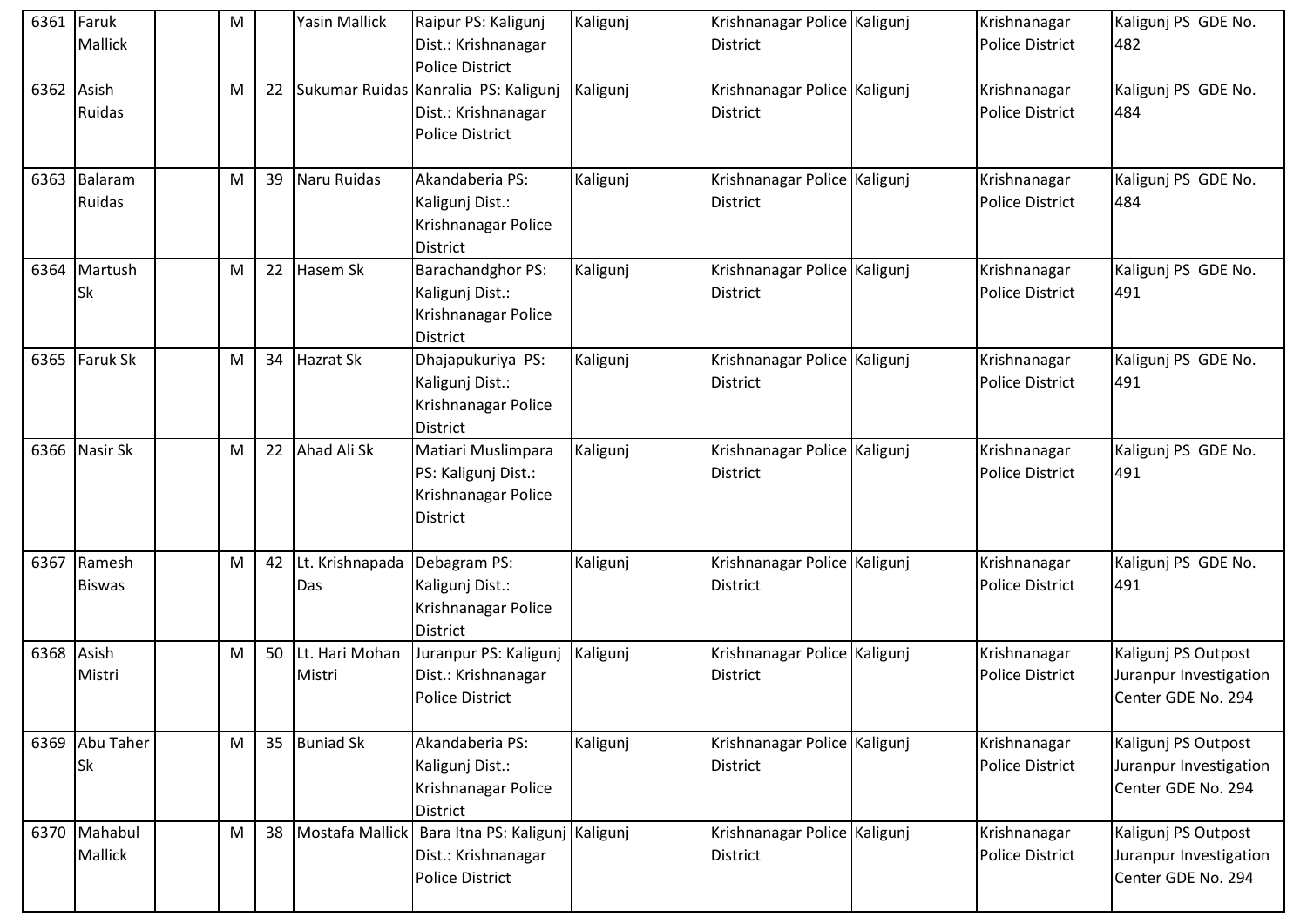| 6371     | Saifuddin       | M | 52 | Nawzauddin Sk        | Akandaberia PS:                | Kaligunj     | Krishnanagar Police Kaligunj  |          | Krishnanagar           | Kaligunj PS Outpost    |
|----------|-----------------|---|----|----------------------|--------------------------------|--------------|-------------------------------|----------|------------------------|------------------------|
|          | Mallick         |   |    |                      | Kaligunj Dist.:                |              | <b>District</b>               |          | <b>Police District</b> | Juranpur Investigation |
|          |                 |   |    |                      | Krishnanagar Police            |              |                               |          |                        | Center GDE No. 294     |
|          |                 |   |    |                      | <b>District</b>                |              |                               |          |                        |                        |
|          | 6372 Sanjiban   | M | 21 | <b>Biswanath Das</b> | Akandaberia PS:                | Kaligunj     | Krishnanagar Police Kaligunj  |          | Krishnanagar           | Kaligunj PS Outpost    |
|          | Das             |   |    |                      | Kaligunj Dist.:                |              | <b>District</b>               |          | <b>Police District</b> | Juranpur Investigation |
|          |                 |   |    |                      | Krishnanagar Police            |              |                               |          |                        | Center GDE No. 283     |
|          |                 |   |    |                      | <b>District</b>                |              |                               |          |                        |                        |
|          | 6373 Hapijul Sk | M |    | 20 Ajmat Sk          | Nasipur PS: Kaligunj           | Kaligunj     | Krishnanagar Police Kaligunj  |          | Krishnanagar           | Kaligunj PS Outpost    |
|          |                 |   |    |                      | Dist.: Krishnanagar            |              | District                      |          | <b>Police District</b> | Juranpur Investigation |
|          |                 |   |    |                      | Police District                |              |                               |          |                        | Center GDE No. 283     |
|          |                 |   |    |                      |                                |              |                               |          |                        |                        |
| 6374     | Alauddin        | M | 48 | Lt. Lachar Sk        | Nasipur PS: Kaligunj           | Kaligunj     | Krishnanagar Police Kaligunj  |          | Krishnanagar           | Kaligunj PS Outpost    |
|          | Sk              |   |    |                      | Dist.: Krishnanagar            |              | District                      |          | <b>Police District</b> | Juranpur Investigation |
|          |                 |   |    |                      | Police District                |              |                               |          |                        | Center GDE No. 283     |
|          |                 |   |    |                      |                                |              |                               |          |                        |                        |
|          | 6375 Faraj Ali  | M | 28 | Lt. Najor Ali        | Chandpur PS: Kaligunj Kaligunj |              | Krishnanagar Police Kaligunj  |          | Krishnanagar           | Kaligunj PS Outpost    |
|          | Khan            |   |    | Khan                 | Dist.: Krishnanagar            |              | <b>District</b>               |          | <b>Police District</b> | Debogram OP GDE No.    |
|          |                 |   |    |                      | <b>Police District</b>         |              |                               |          |                        | 381                    |
| 6376 Nur |                 | M | 31 | Tahatul              | Ramba Ghatpara, PS             | Bhagawangola | Murshidabad                   | Kaligunj | Krishnanagar           | Kaligunj PS Outpost    |
|          | Hossain         |   |    | Mahalder             | Bhagabangola, MSD              |              |                               |          | <b>Police District</b> | Debogram OP GDE No.    |
|          | Mahalder        |   |    |                      | PS: Bhagawangola               |              |                               |          |                        | 381                    |
|          |                 |   |    |                      | Dist.: Murshidabad             |              |                               |          |                        |                        |
|          |                 |   |    |                      |                                |              |                               |          |                        |                        |
| 6377     | Yamin Sk        | M |    | Ead Ali Sk           | Protapnagar                    | Tehatta      | Krishnanagar Police Karimpore |          | Krishnanagar           | Karimpore PS GDE No.   |
|          |                 |   |    |                      | Mathpara, PS                   |              | District                      |          | <b>Police District</b> | 472                    |
|          |                 |   |    |                      | Tehatta, Nadia PS:             |              |                               |          |                        |                        |
|          |                 |   |    |                      | Tehatta Dist.:                 |              |                               |          |                        |                        |
|          |                 |   |    |                      | Krishnanagar Police            |              |                               |          |                        |                        |
|          |                 |   |    |                      | <b>District</b>                |              |                               |          |                        |                        |
|          | 6378 $Raju Sk$  | M |    | Mahabul Sk           | Protapnagar                    | Tehatta      | Krishnanagar Police Karimpore |          | Krishnanagar           | Karimpore PS GDE No.   |
|          |                 |   |    |                      | Dakshinpara, PS                |              | <b>District</b>               |          | Police District        | 472                    |
|          |                 |   |    |                      | Tehatta, Nadia PS:             |              |                               |          |                        |                        |
|          |                 |   |    |                      | Tehatta Dist.:                 |              |                               |          |                        |                        |
|          |                 |   |    |                      | Krishnanagar Police            |              |                               |          |                        |                        |
|          |                 |   |    |                      | District                       |              |                               |          |                        |                        |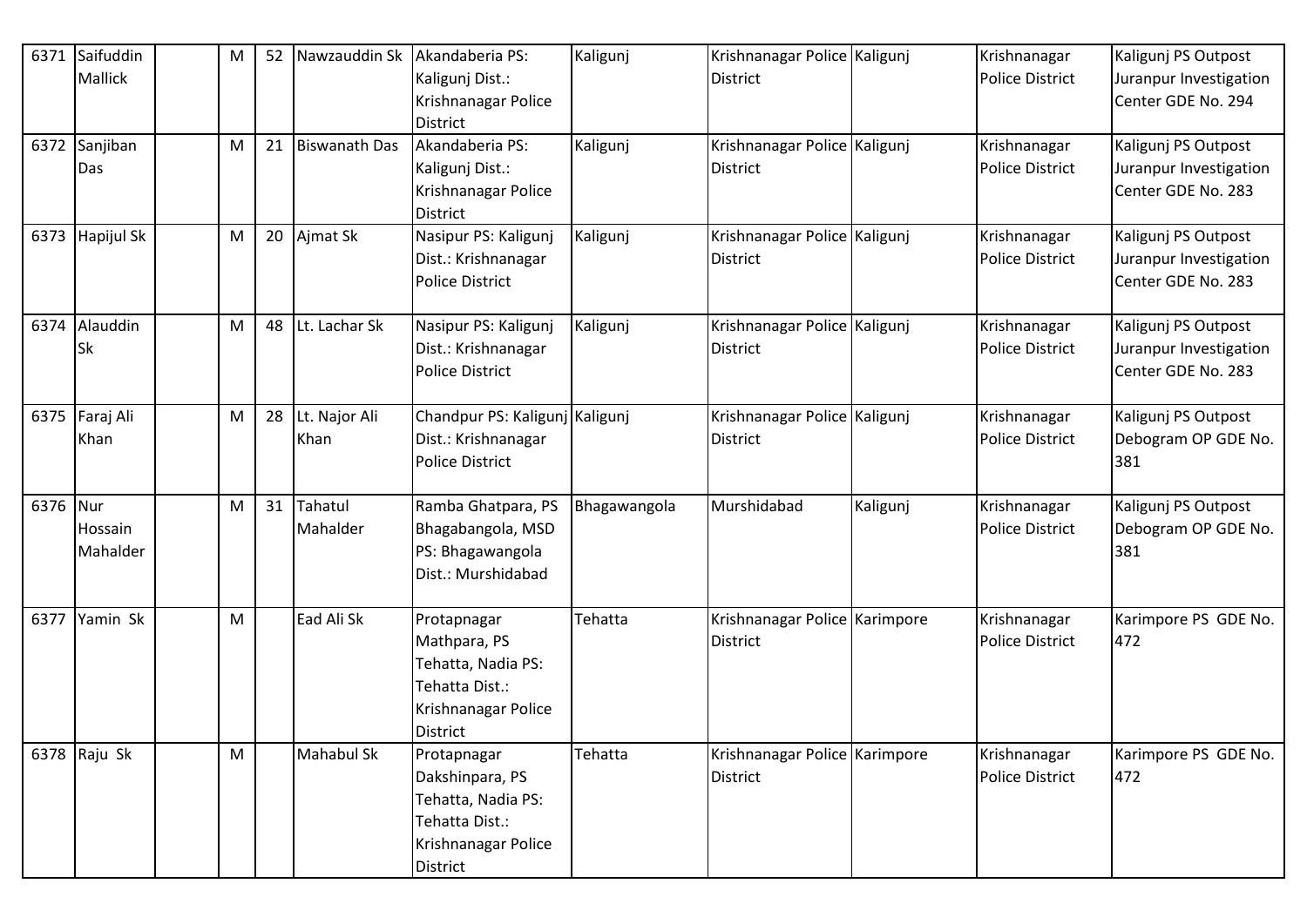| 6379 | Goutam         | M | Ganesh Biswas         | Joynabad, PS         | Tehatta   | Krishnanagar Police Karimpore | Krishnanagar           | Karimpore PS GDE No. |
|------|----------------|---|-----------------------|----------------------|-----------|-------------------------------|------------------------|----------------------|
|      | <b>Biswas</b>  |   |                       | Karimpur, Nadia PS:  |           | District                      | <b>Police District</b> | 496                  |
|      |                |   |                       | Tehatta Dist.:       |           |                               |                        |                      |
|      |                |   |                       | Krishnanagar Police  |           |                               |                        |                      |
|      |                |   |                       | <b>District</b>      |           |                               |                        |                      |
|      | 6380 Biswanath | M | Suresh                | Joynabad, PS         | Tehatta   | Krishnanagar Police Karimpore | Krishnanagar           | Karimpore PS GDE No. |
|      | Pattandar      |   | Pattandar             | Karimpur, Nadia. PS: |           | <b>District</b>               | <b>Police District</b> | 496                  |
|      |                |   |                       | Tehatta Dist.:       |           |                               |                        |                      |
|      |                |   |                       | Krishnanagar Police  |           |                               |                        |                      |
|      |                |   |                       | <b>District</b>      |           |                               |                        |                      |
|      | 6381 Sayan     | M | Joydeb Halder         | Ramkrishnapally, PS  | Karimpore | Krishnanagar Police Karimpore | Krishnanagar           | Karimpore PS GDE No. |
|      | Halder         |   |                       | Karimpur, Nadia PS:  |           | <b>District</b>               | <b>Police District</b> | 496                  |
|      |                |   |                       | Karimpore Dist.:     |           |                               |                        |                      |
|      |                |   |                       | Krishnanagar Police  |           |                               |                        |                      |
|      |                |   |                       | <b>District</b>      |           |                               |                        |                      |
| 6382 | <b>Tarak</b>   | M | Shyamchand            | Pattabuka, PS        | Karimpore | Krishnanagar Police Karimpore | Krishnanagar           | Karimpore PS GDE No. |
|      | Halder         |   | Halder                | Karimpur, Nadia. PS: |           | <b>District</b>               | <b>Police District</b> | 496                  |
|      |                |   |                       | Karimpore Dist.:     |           |                               |                        |                      |
|      |                |   |                       | Krishnanagar Police  |           |                               |                        |                      |
|      |                |   |                       | <b>District</b>      |           |                               |                        |                      |
| 6383 | Akash          | M | Chinmoy               | Kanthalia, PS        | Karimpore | Krishnanagar Police Karimpore | Krishnanagar           | Karimpore PS GDE No. |
|      | Mondal         |   | Mondal                | Karimpur, Nadia PS:  |           | <b>District</b>               | <b>Police District</b> | 496                  |
|      |                |   |                       | Karimpore Dist.:     |           |                               |                        |                      |
|      |                |   |                       | Krishnanagar Police  |           |                               |                        |                      |
|      |                |   |                       | District             |           |                               |                        |                      |
| 6384 | Rupak Pal      | M | Sunil Pal             | Ramkrishnapally, PS  | Karimpore | Krishnanagar Police Karimpore | Krishnanagar           | Karimpore PS GDE No. |
|      |                |   |                       | Karimpur, Nadia PS:  |           | <b>District</b>               | <b>Police District</b> | 496                  |
|      |                |   |                       | Karimpore Dist.:     |           |                               |                        |                      |
|      |                |   |                       | Krishnanagar Police  |           |                               |                        |                      |
|      |                |   |                       | <b>District</b>      |           |                               |                        |                      |
|      | 6385 Pintu     | M | <b>Biswajit Dutta</b> | Charmokttarpur       | Thanapara | Krishnanagar Police Karimpore | Krishnanagar           | Karimpore PS GDE No. |
|      | Dutta          |   |                       | Duttapara, PS        |           | <b>District</b>               | <b>Police District</b> | 470                  |
|      |                |   |                       | Thanarpara, Nadia.   |           |                               |                        |                      |
|      |                |   |                       | PS: Thanapara Dist.: |           |                               |                        |                      |
|      |                |   |                       | Krishnanagar Police  |           |                               |                        |                      |
|      |                |   |                       | District             |           |                               |                        |                      |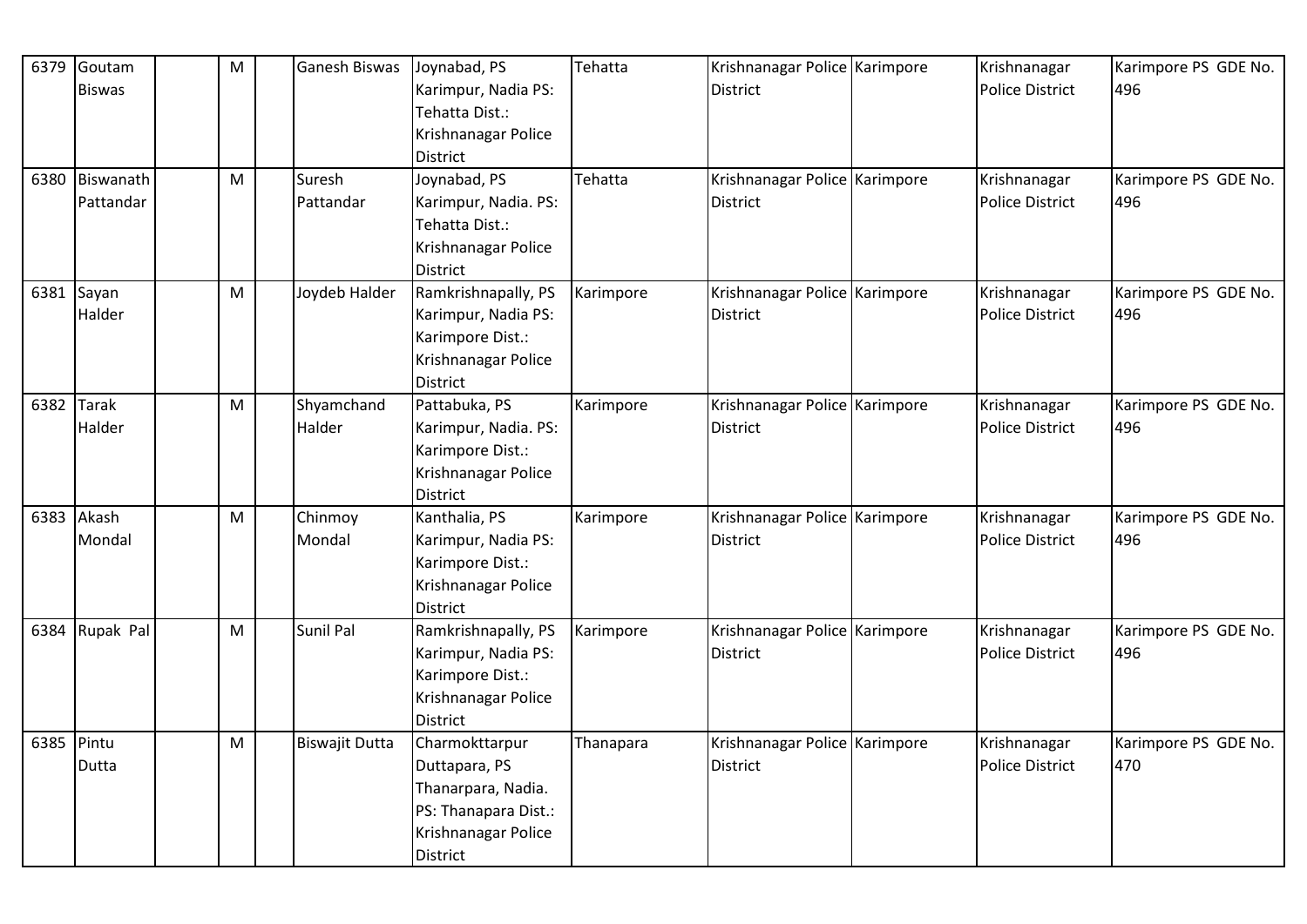|      | 6386 Dipak<br>Dutta            | M | <b>Dilip Dutta</b>             | Charmokttarpur<br>Duttapara, PS<br>Thanarpara, Nadia.<br>PS: Thanapara Dist.:<br>Krishnanagar Police<br><b>District</b> | Thanapara | Krishnanagar Police Karimpore<br><b>District</b> |             | Krishnanagar<br><b>Police District</b> | Karimpore PS GDE No.<br>470   |
|------|--------------------------------|---|--------------------------------|-------------------------------------------------------------------------------------------------------------------------|-----------|--------------------------------------------------|-------------|----------------------------------------|-------------------------------|
| 6387 | Mosud<br>Hosan                 | M | Sentu Mondal                   | Kamurdiar Ghatpara,<br>PS Domkol,<br>Murshidabad. PS:<br>Domkal Dist.:<br>Murshidabad                                   | Domkal    | Murshidabad                                      | Karimpore   | Krishnanagar<br><b>Police District</b> | Karimpore PS GDE No.<br>470   |
| 6388 | Subhamoy<br><b>Biswas</b>      | M | Solen Biswas                   | Dogachi Halderpara,<br>PS Thanarpara, Nadia<br>PS: Thanapara Dist.:<br>Krishnanagar Police<br><b>District</b>           | Thanapara | Krishnanagar Police Karimpore<br><b>District</b> |             | Krishnanagar<br><b>Police District</b> | Karimpore PS GDE No.<br>470   |
|      | 6389 Parimal<br><b>Bor</b>     | M | Lt Khettra<br>Chandra Bor      |                                                                                                                         |           | <b>Basirhat</b>                                  | Krishnaganj | Krishnanagar<br><b>Police District</b> | Krishnaganj PS GDE<br>No. 516 |
|      | 6390 Probir Jan                | M | Krtick Jan                     |                                                                                                                         |           | <b>Basirhat</b>                                  | Krishnaganj | Krishnanagar<br><b>Police District</b> | Krishnaganj PS GDE<br>No. 516 |
| 6391 | Bholanath<br><b>Biswas</b>     | M | Lt Makhanlala<br><b>Biswas</b> |                                                                                                                         |           | <b>Basirhat</b>                                  | Krishnaganj | Krishnanagar<br>Police District        | Krishnaganj PS GDE<br>No. 516 |
|      | 6392 Kalidas<br>Majumder       | M | Tarapada<br>Majumder           |                                                                                                                         |           | <b>Basirhat</b>                                  | Krishnaganj | Krishnanagar<br><b>Police District</b> | Krishnaganj PS GDE<br>No. 516 |
|      | 6393 Biswajit<br><b>Biswas</b> | M | Lt Jaganath<br><b>Biswas</b>   |                                                                                                                         |           | <b>Basirhat</b>                                  | Krishnaganj | Krishnanagar<br><b>Police District</b> | Krishnaganj PS GDE<br>No. 516 |
| 6394 | <b>Bharat</b><br><b>Biswas</b> | M | <b>Bhana Biswas</b>            |                                                                                                                         |           | <b>Basirhat</b>                                  | Krishnaganj | Krishnanagar<br><b>Police District</b> | Krishnaganj PS GDE<br>No. 516 |
|      | 6395 Kalidas<br>Midha          | M | Narayan Midha                  |                                                                                                                         |           | <b>Basirhat</b>                                  | Krishnaganj | Krishnanagar<br><b>Police District</b> | Krishnaganj PS GDE<br>No. 516 |
|      | 6396 Dipankar<br>Roy           | M | Lt Sadhan Roy                  |                                                                                                                         |           | <b>Basirhat</b>                                  | Krishnaganj | Krishnanagar<br><b>Police District</b> | Krishnaganj PS GDE<br>No. 516 |
|      | 6397 Ramesh<br>Ghosh           | M | Ramesh Ghosh                   |                                                                                                                         |           | <b>Basirhat</b>                                  | Krishnaganj | Krishnanagar<br><b>Police District</b> | Krishnaganj PS GDE<br>No. 516 |
|      | 6398 Subhajit<br><b>Biswas</b> | M | Sadhan Biswas                  |                                                                                                                         |           | <b>Basirhat</b>                                  | Krishnaganj | Krishnanagar<br><b>Police District</b> | Krishnaganj PS GDE<br>No. 516 |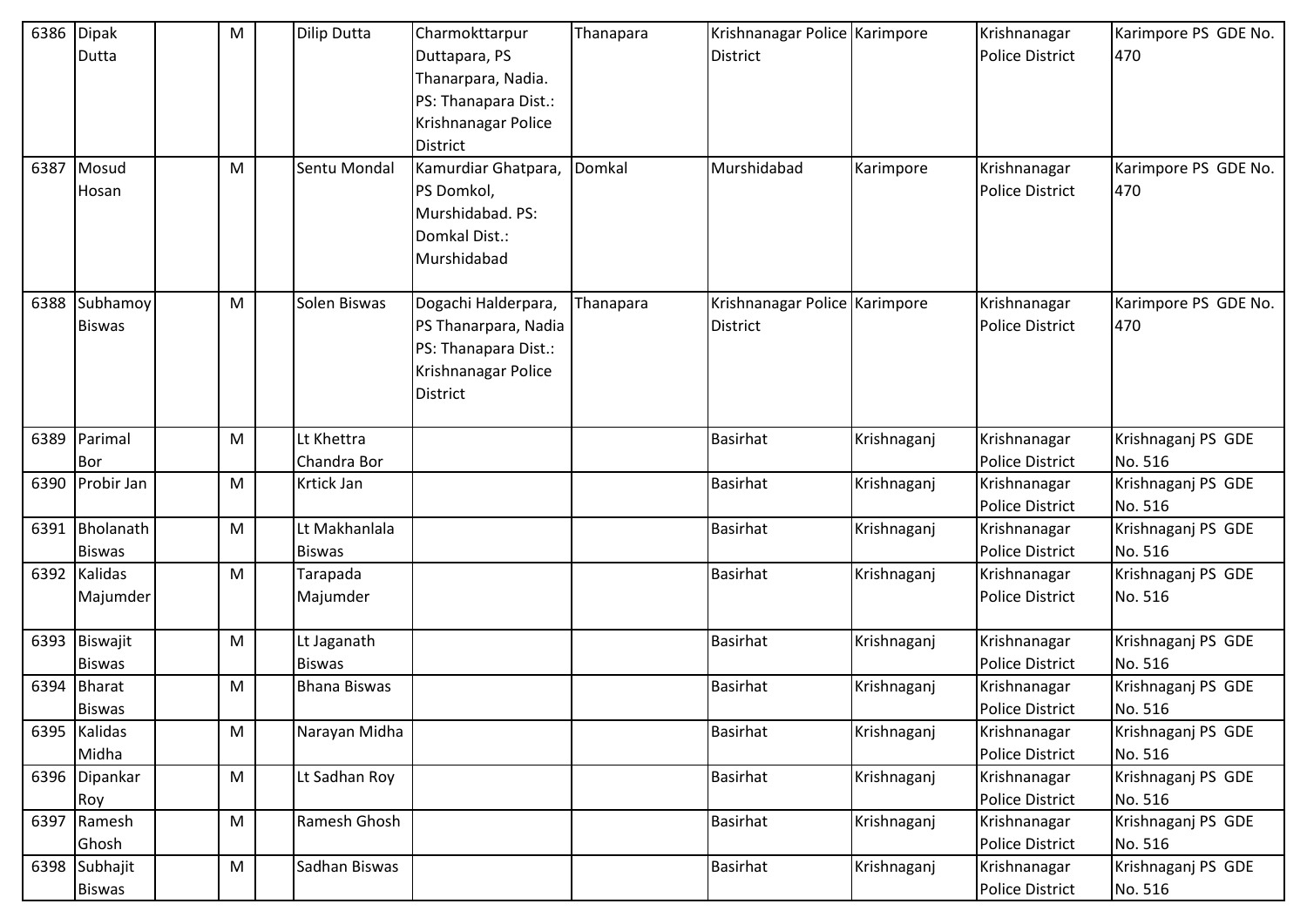| 6399 | Jayanta         | M | Jagasish Biswas     |                                     |         | <b>Basirhat</b>             | Krishnaganj | Krishnanagar           | Krishnaganj PS GDE |
|------|-----------------|---|---------------------|-------------------------------------|---------|-----------------------------|-------------|------------------------|--------------------|
|      | <b>Biswas</b>   |   |                     |                                     |         |                             |             | <b>Police District</b> | No. 516            |
| 6400 | Hamid           | M | Rumjan Mondal       |                                     |         | <b>Basirhat</b>             | Krishnaganj | Krishnanagar           | Krishnaganj PS GDE |
|      | Mondal          |   |                     |                                     |         |                             |             | <b>Police District</b> | No. 516            |
| 6401 | Ismail          | M | Lt Ummat Ali        |                                     |         | <b>Basirhat</b>             | Krishnaganj | Krishnanagar           | Krishnaganj PS GDE |
|      | Sekh            |   | Sekh                |                                     |         |                             |             | <b>Police District</b> | No. 516            |
| 6402 | Bhakta          | M | Lt Tarapada Das     |                                     |         | <b>Basirhat</b>             | Krishnaganj | Krishnanagar           | Krishnaganj PS GDE |
|      | Das             |   |                     |                                     |         |                             |             | <b>Police District</b> | No. 516            |
| 6403 | <b>Buddhade</b> | M | Ganga Ghosh         |                                     |         | <b>Basirhat</b>             | Krishnaganj | Krishnanagar           | Krishnaganj PS GDE |
|      | b Ghosh         |   |                     |                                     |         |                             |             | <b>Police District</b> | No. 516            |
|      |                 |   |                     |                                     |         |                             |             |                        |                    |
| 6404 | Ajay Das        | M | Ajit Das            |                                     |         | <b>Basirhat</b>             | Krishnaganj | Krishnanagar           | Krishnaganj PS GDE |
|      |                 |   |                     |                                     |         |                             |             | <b>Police District</b> | No. 516            |
| 6405 | Gusai Roy       | M | Juran Roy           |                                     |         | <b>Basirhat</b>             | Krishnaganj | Krishnanagar           | Krishnaganj PS GDE |
|      |                 |   |                     |                                     |         |                             |             | <b>Police District</b> | No. 516            |
|      | 6406 Swapan     | M | Swapan Mondal       |                                     |         | <b>Basirhat</b>             | Krishnaganj | Krishnanagar           | Krishnaganj PS GDE |
|      | Mondal          |   |                     |                                     |         |                             |             | <b>Police District</b> | No. 516            |
| 6407 | Gour            | M | Gobinda Sarkar      |                                     |         | <b>Basirhat</b>             | Krishnaganj | Krishnanagar           | Krishnaganj PS GDE |
|      | Sundar          |   |                     |                                     |         |                             |             | <b>Police District</b> | No. 516            |
|      | Sarkar          |   |                     |                                     |         |                             |             |                        |                    |
|      | 6408 Viktar     | M | Joydeb Biswas       |                                     |         | <b>Basirhat</b>             | Krishnaganj | Krishnanagar           | Krishnaganj PS GDE |
|      | <b>Biswas</b>   |   |                     |                                     |         |                             |             | <b>Police District</b> | No. 516            |
| 6409 | Rahul           | M | Rabi Bansfore       |                                     |         | Basirhat                    | Krishnaganj | Krishnanagar           | Krishnaganj PS GDE |
|      | Bansfore        |   |                     |                                     |         |                             |             | <b>Police District</b> | No. 516            |
| 6410 | Krishna         | M | Shambhu             |                                     |         | <b>Basirhat</b>             | Krishnaganj | Krishnanagar           | Krishnaganj PS GDE |
|      | <b>Biswas</b>   |   | <b>Biswas</b>       |                                     |         |                             |             | <b>Police District</b> | No. 516            |
| 6411 | Surajit         | M | Narayan Biswas      |                                     |         | <b>Basirhat</b>             | Krishnaganj | Krishnanagar           | Krishnaganj PS GDE |
|      | <b>Biswas</b>   |   |                     |                                     |         |                             |             | <b>Police District</b> | No. 516            |
| 6412 | <b>Badal</b>    | M | Lt Khudiram         |                                     |         | <b>Basirhat</b>             | Krishnaganj | Krishnanagar           | Krishnaganj PS GDE |
|      | <b>Biswas</b>   |   | <b>Biswas</b>       |                                     |         |                             |             | <b>Police District</b> | No. 516            |
|      | 6413 Prasenjit  | M | <b>Badal Biswas</b> |                                     |         | <b>Basirhat</b>             | Krishnaganj | Krishnanagar           | Krishnaganj PS GDE |
|      | <b>Biswas</b>   |   |                     |                                     |         |                             |             | <b>Police District</b> | No. 516            |
|      | 6414 Sabuddin   | M | Alauddin Sk         | PS: Murutia Dist.:                  | Murutia | Krishnanagar Police Murutia |             | Krishnanagar           | Murutia PS GDE No. |
|      | <b>Sk</b>       |   |                     | Krishnanagar Police                 |         | <b>District</b>             |             | <b>Police District</b> | 453                |
|      |                 |   |                     | District                            |         |                             |             |                        |                    |
|      | 6415 Bidyan     | M |                     | Lt. Ranjit Ghosh PS: Murutia Dist.: | Murutia | Krishnanagar Police Murutia |             | Krishnanagar           | Murutia PS GDE No. |
|      | Ghosh           |   |                     | Krishnanagar Police                 |         | <b>District</b>             |             | <b>Police District</b> | 453                |
|      |                 |   |                     | District                            |         |                             |             |                        |                    |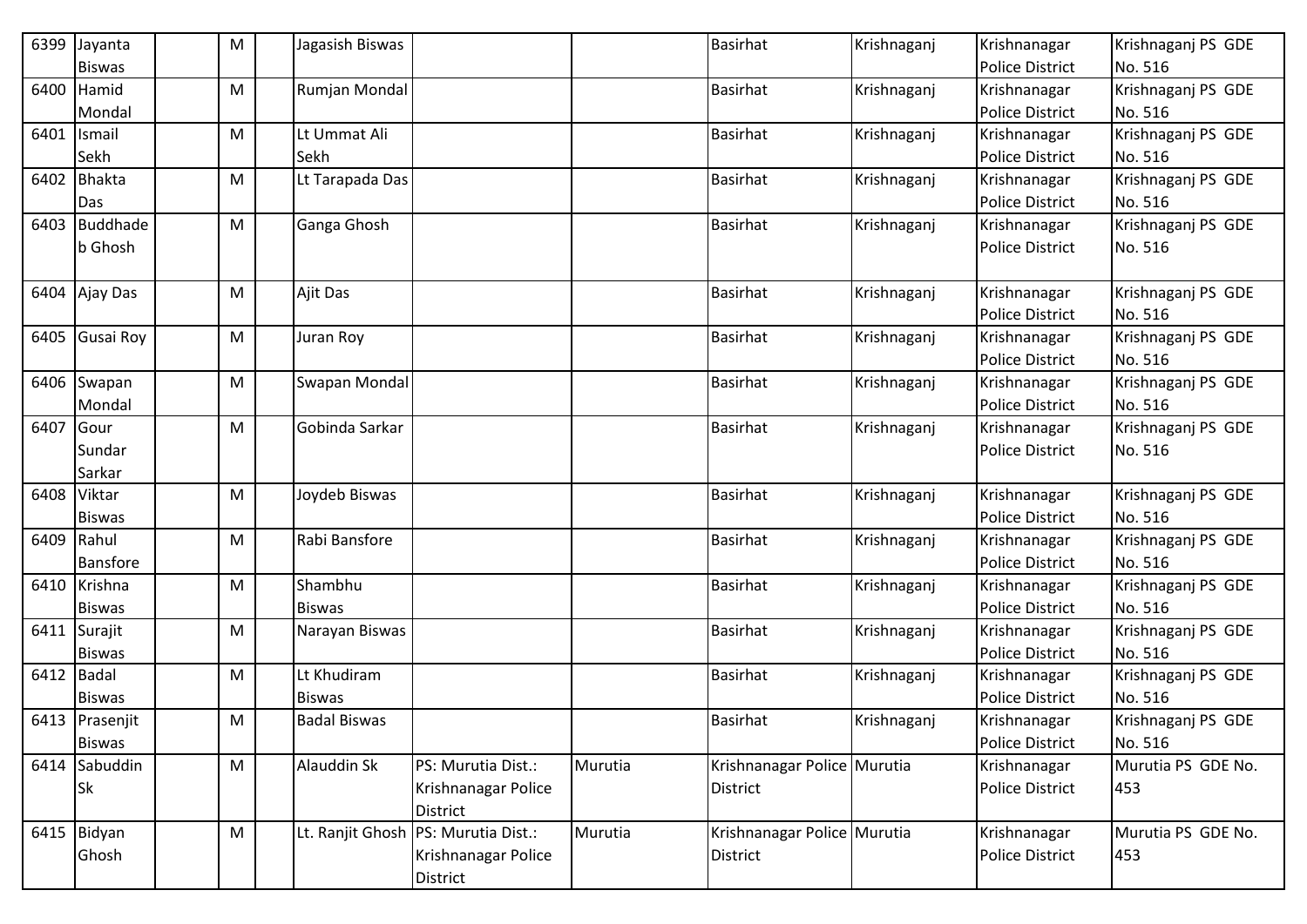| 6416       | Bijoy            | м | Lt. Ananda        | PS: Murutia Dist.:                                    | Murutia | Krishnanagar Police Murutia | Krishnanagar           | Murutia PS GDE No. |
|------------|------------------|---|-------------------|-------------------------------------------------------|---------|-----------------------------|------------------------|--------------------|
|            | Mondal           |   | Mondall           | Krishnanagar Police                                   |         | <b>District</b>             | <b>Police District</b> | 453                |
|            |                  |   |                   | <b>District</b>                                       |         |                             |                        |                    |
| 6417       | Sanjit           | M | Sadhan Haldar     | PS: Murutia Dist.:                                    | Murutia | Krishnanagar Police Murutia | Krishnanagar           | Murutia PS GDE No. |
|            | Haldar           |   |                   | Krishnanagar Police                                   |         | District                    | <b>Police District</b> | 453                |
|            |                  |   |                   | <b>District</b>                                       |         |                             |                        |                    |
|            | 6418 Bapi Das    | м | Sanat Das         | PS: Murutia Dist.:                                    | Murutia | Krishnanagar Police Murutia | Krishnanagar           | Murutia PS GDE No. |
|            |                  |   |                   | Krishnanagar Police                                   |         | <b>District</b>             | <b>Police District</b> | 453                |
|            |                  |   |                   | <b>District</b>                                       |         |                             |                        |                    |
| 6419       | Somnath          | M | Sibu Das          | PS: Murutia Dist.:                                    | Murutia | Krishnanagar Police Murutia | Krishnanagar           | Murutia PS GDE No. |
|            | Das              |   |                   | Krishnanagar Police                                   |         | <b>District</b>             | <b>Police District</b> | 458                |
|            |                  |   |                   | <b>District</b>                                       |         |                             |                        |                    |
| 6420       | Biswajit         | M | Kartick           | PS: Murutia Dist.:                                    | Murutia | Krishnanagar Police Murutia | Krishnanagar           | Murutia PS GDE No. |
|            | Chattarjee       |   | Chatarjee         | Krishnanagar Police                                   |         | <b>District</b>             | <b>Police District</b> | 458                |
|            |                  |   |                   | <b>District</b>                                       |         |                             |                        |                    |
| 6421       | <b>Tinku Pal</b> | M | Mirtunjoy Pal     | PS: Murutia Dist.:                                    | Murutia | Krishnanagar Police Murutia | Krishnanagar           | Murutia PS GDE No. |
|            |                  |   |                   | Krishnanagar Police                                   |         | District                    | <b>Police District</b> | 458                |
|            |                  |   |                   | <b>District</b>                                       |         |                             |                        |                    |
| 6422       | Suman            | M | <b>Nitish</b>     | PS: Murutia Dist.:                                    | Murutia | Krishnanagar Police Murutia | Krishnanagar           | Murutia PS GDE No. |
|            | Pramanick        |   | Pramanick         | Krishnanagar Police                                   |         | <b>District</b>             | <b>Police District</b> | 458                |
|            |                  |   |                   | <b>District</b>                                       |         |                             |                        |                    |
| 6423       | Tusar            | M | Dhananjoy         | PS: Murutia Dist.:                                    | Murutia | Krishnanagar Police Murutia | Krishnanagar           | Murutia PS GDE No. |
|            | Mujamdar         |   | Mondal            | Krishnanagar Police                                   |         | <b>District</b>             | <b>Police District</b> | 460                |
| 6424       | Balaram          |   |                   | <b>District</b><br>PS: Murutia Dist.:                 | Murutia |                             | Krishnanagar           | Murutia PS GDE No. |
|            |                  | M | Narayan<br>Mondal |                                                       |         | Krishnanagar Police Murutia |                        |                    |
|            | Mondal           |   |                   | Krishnanagar Police                                   |         | <b>District</b>             | <b>Police District</b> | 460                |
| 6425       | <b>Subhas</b>    | м |                   | <b>District</b><br>Lt.manidra Nath PS: Murutia Dist.: | Murutia | Krishnanagar Police Murutia | Krishnanagar           | Murutia PS GDE No. |
|            | Mondal           |   | Mondaal           | Krishnanagar Police                                   |         | District                    | <b>Police District</b> | 462                |
|            |                  |   |                   | <b>District</b>                                       |         |                             |                        |                    |
|            | 6426 Probhash    | M | Biswanath         | PS: Murutia Dist.:                                    | Murutia | Krishnanagar Police Murutia | Krishnanagar           | Murutia PS GDE No. |
|            | <b>Biswas</b>    |   | <b>Biswas</b>     | Krishnanagar Police                                   |         | <b>District</b>             | <b>Police District</b> | 462                |
|            |                  |   |                   | <b>District</b>                                       |         |                             |                        |                    |
| 6427 Hipaj |                  | M | Faratulla         | PS: Murutia Dist.:                                    | Murutia | Krishnanagar Police Murutia | Krishnanagar           | Murutia PS GDE No. |
|            | Mondal           |   | Mondal            | Krishnanagar Police                                   |         | <b>District</b>             | <b>Police District</b> | 462                |
|            |                  |   |                   | <b>District</b>                                       |         |                             |                        |                    |
|            | 6428 Sukesh      | M | Sukhen Mondal     | PS: Murutia Dist.:                                    | Murutia | Krishnanagar Police Murutia | Krishnanagar           | Murutia PS GDE No. |
|            | Mondal           |   |                   | Krishnanagar Police                                   |         | <b>District</b>             | <b>Police District</b> | 462                |
|            |                  |   |                   | <b>District</b>                                       |         |                             |                        |                    |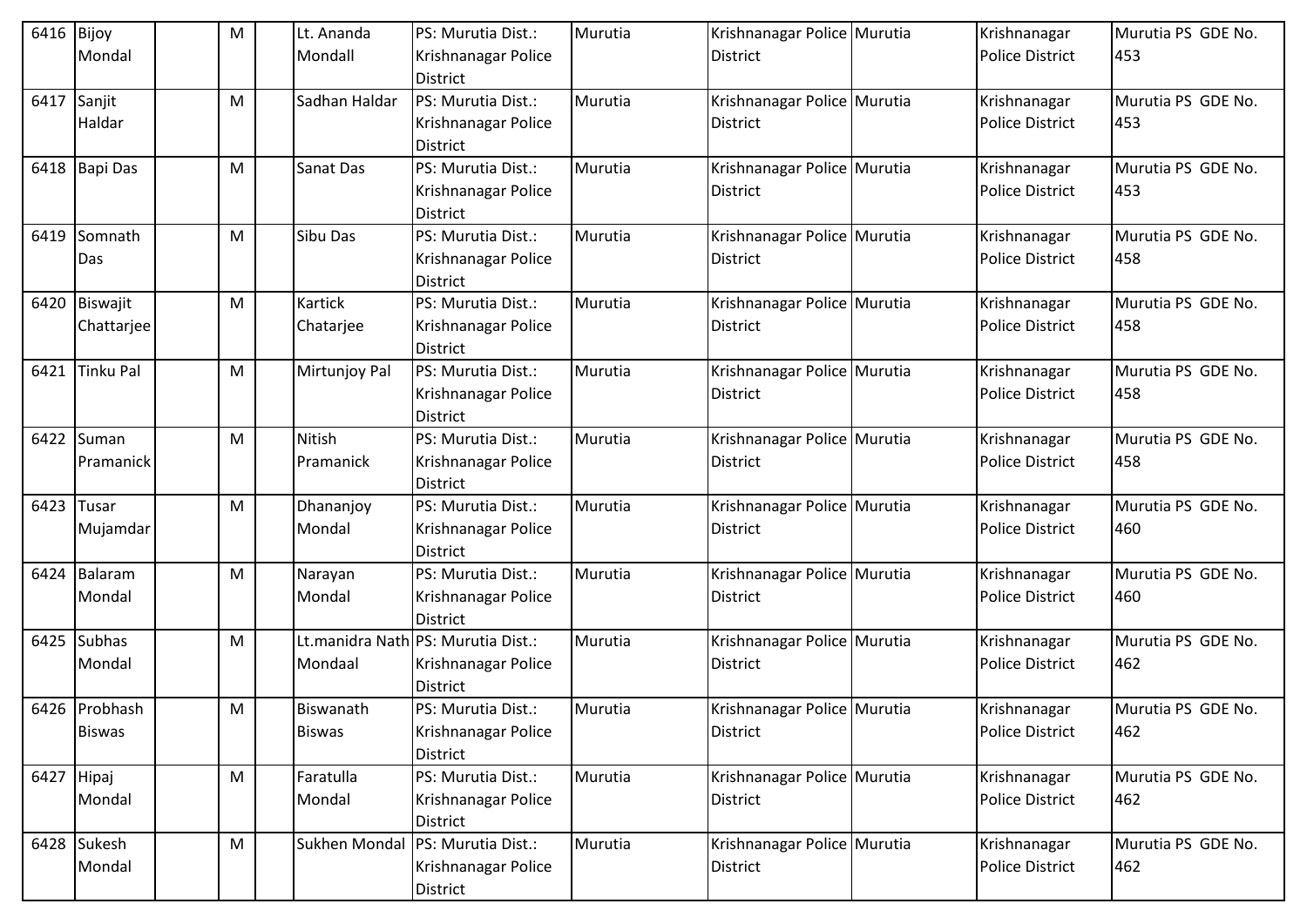| 6429 | Gopal Rai         | M | Uttam Rai           | PS: Murutia Dist.:                     | Murutia | Krishnanagar Police Murutia |          | Krishnanagar           | Murutia PS GDE No.  |
|------|-------------------|---|---------------------|----------------------------------------|---------|-----------------------------|----------|------------------------|---------------------|
|      |                   |   |                     | Krishnanagar Police<br><b>District</b> |         | District                    |          | <b>Police District</b> | 436                 |
| 6430 | Ram               | M | Lt. Bakul Rai       | PS: Murutia Dist.:                     | Murutia | Krishnanagar Police Murutia |          | Krishnanagar           | Murutia PS GDE No.  |
|      | <b>Prasad Rai</b> |   |                     | Krishnanagar Police                    |         | District                    |          | <b>Police District</b> | 436                 |
|      |                   |   |                     | <b>District</b>                        |         |                             |          |                        |                     |
|      | 6431 Gour Rai     | M | Chaitannya Rai      | PS: Murutia Dist.:                     | Murutia | Krishnanagar Police Murutia |          | Krishnanagar           | Murutia PS GDE No.  |
|      |                   |   |                     | Krishnanagar Police                    |         | District                    |          | <b>Police District</b> | 436                 |
|      |                   |   |                     | <b>District</b>                        |         |                             |          |                        |                     |
|      | 6432 Biswajit     | M | Anil Rai            | PS: Murutia Dist.:                     | Murutia | Krishnanagar Police Murutia |          | Krishnanagar           | Murutia PS GDE No.  |
|      | Rai               |   |                     | Krishnanagar Police                    |         | <b>District</b>             |          | <b>Police District</b> | 436                 |
|      |                   |   |                     | <b>District</b>                        |         |                             |          |                        |                     |
| 6433 | Dipankar          | M | Mahadev             | Bhlidanga, PS Chapra,                  |         | <b>Basirhat</b>             | Nabadwip | Krishnanagar           | Nabadwip PS GDE No. |
|      | Ghosh             |   | Ghosh               | Nadia                                  |         |                             |          | <b>Police District</b> | 1217                |
| 6434 | Prallad           | M | Sonnaswi            | Bablari Pachim para,                   |         | <b>Basirhat</b>             | Nabadwip | Krishnanagar           | Nabadwip PS GDE No. |
|      | Bairgya           |   | <b>Bairgya</b>      | PS Nabadwip, Nadia                     |         |                             |          | <b>Police District</b> | 1217                |
|      | 6435 Sudeb        | м | <b>Mohan Santra</b> | Baki para, PS                          |         | <b>Basirhat</b>             | Nabadwip | Krishnanagar           | Nabadwip PS GDE No. |
|      | Santra            |   |                     | Nadanghat, Purbo                       |         |                             |          | <b>Police District</b> | 1217                |
|      |                   |   |                     | Burdwan                                |         |                             |          |                        |                     |
|      | 6436 Debarun      | M | Jogendra            | Prachin Mayapur                        |         | <b>Basirhat</b>             | Nabadwip | Krishnanagar           | Nabadwip PS GDE No. |
|      | Adhikary          |   | Adhikary            | Srichaitanya Colony,                   |         |                             |          | <b>Police District</b> | 1217                |
|      |                   |   |                     | PS Nabadwip,                           |         |                             |          |                        |                     |
| 6437 | Madhu             | M | Sunil Sutradhar     | Prachin Mayapur                        |         | <b>Basirhat</b>             | Nabadwip | Krishnanagar           | Nabadwip PS GDE No. |
|      | Sudhan            |   |                     | Basak para, PS                         |         |                             |          | <b>Police District</b> | 1217                |
|      | Sutradhar         |   |                     | Nabadwip, Nadia                        |         |                             |          |                        |                     |
| 6438 | Taraknath         | M | <b>Bholanath</b>    | Kaparhati, PO                          |         | <b>Basirhat</b>             | Nabadwip | Krishnanagar           | Nabadwip PS GDE No. |
|      | Sutradhar         |   | Sutradhar           | Mongalganj, PS                         |         |                             |          | <b>Police District</b> | 1217                |
|      |                   |   |                     | Bagda, North 24                        |         |                             |          |                        |                     |
|      |                   |   |                     | Porgo                                  |         |                             |          |                        |                     |
|      | 6439 Ratan        | M | Lt. Pratap          | Prachin Mayapur                        |         | <b>Basirhat</b>             | Nabadwip | Krishnanagar           | Nabadwip PS GDE No. |
|      | Sutradhar         |   | Sutradhar           | Adyanagar, PS                          |         |                             |          | <b>Police District</b> | 1217                |
|      |                   |   |                     | Nabadwip, Nadia                        |         |                             |          |                        |                     |
|      | 6440 Khodabok     | M | Lt. Mojamber        | Mayapur Post office                    |         | <b>Basirhat</b>             | Nabadwip | Krishnanagar           | Nabadwip PS Outpost |
|      | <b>Sk</b>         |   | <b>Sk</b>           | More, PS Nabadwip,                     |         |                             |          | <b>Police District</b> | Mayapur OP GDE No.  |
|      |                   |   |                     | Nadia                                  |         |                             |          |                        | 346                 |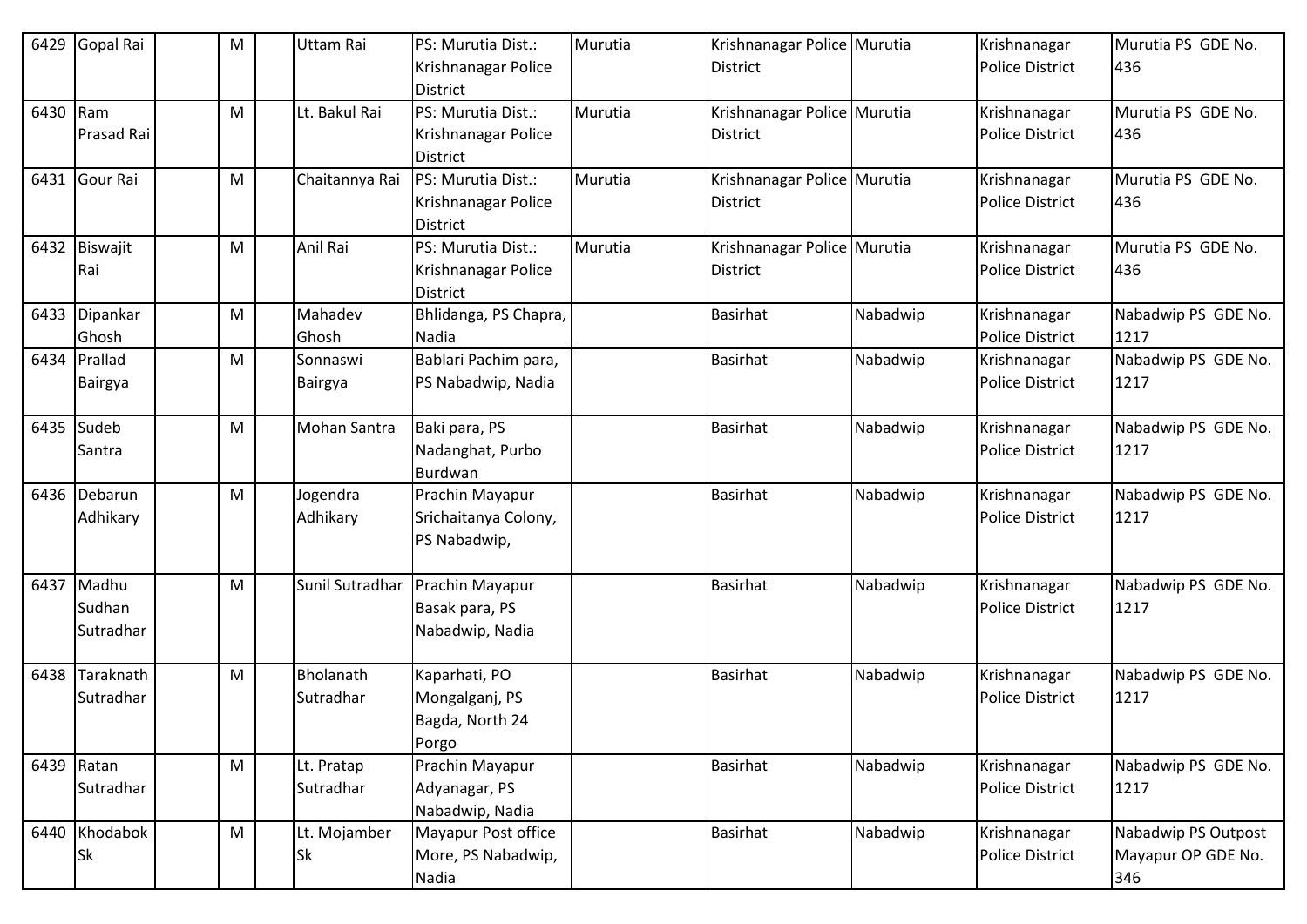|      | 6441 Firoj Sk               | M |                 | Lt. Sahajan Sk                   | Mayapur Hospital<br>More, PS Nabadwip,<br>Nadia                                       |             | <b>Basirhat</b>                                    | Nabadwip | Krishnanagar<br><b>Police District</b> | Nabadwip PS Outpost<br>Mayapur OP GDE No.<br>346 |
|------|-----------------------------|---|-----------------|----------------------------------|---------------------------------------------------------------------------------------|-------------|----------------------------------------------------|----------|----------------------------------------|--------------------------------------------------|
| 6442 | Mithun<br><b>Sk</b>         | M |                 | Ranjan Sk                        | Ghumaghat, PS<br>Nabadwip, Nadia                                                      |             | <b>Basirhat</b>                                    | Nabadwip | Krishnanagar<br><b>Police District</b> | Nabadwip PS Outpost<br>Mayapur OP GDE No.<br>354 |
| 6443 | Tarjul Sk                   | M |                 | Lt. Didaruddin<br><b>Sk</b>      |                                                                                       |             | <b>Basirhat</b>                                    | Nabadwip | Krishnanagar<br><b>Police District</b> | Nabadwip PS Outpost<br>Mayapur OP GDE No.<br>354 |
| 6444 | <b>Badal</b><br>Majhi       | M |                 | Lt. Khudiram<br>Majhi            | Sordanga, PS<br>Nabadwia, Nadia                                                       |             | <b>Basirhat</b>                                    | Nabadwip | Krishnanagar<br><b>Police District</b> | Nabadwip PS Outpost<br>Mayapur OP GDE No.<br>354 |
| 6445 | <b>Tapas</b><br>Halder      | M | 21              | Jagannath<br>Halder              | Bhagha PS: Kaligunj<br>Dist.: Krishnanagar<br><b>Police District</b>                  | Kaligunj    | Krishnanagar Police Nakashipara<br><b>District</b> |          | Krishnanagar<br><b>Police District</b> | Nakashipara PS GDE<br>No. 877                    |
| 6446 | Saddam<br>Sk                | M | 30              | Basharuddin Sk                   | Bargachhi PS: Kaligunj Kaligunj<br>Dist.: Krishnanagar<br><b>Police District</b>      |             | Krishnanagar Police Nakashipara<br><b>District</b> |          | Krishnanagar<br><b>Police District</b> | Nakashipara PS GDE<br>No. 877                    |
| 6447 | Ajoy<br>Sarkar              | M | 30 <sup>°</sup> | Kalipada Sarkar                  | Khidirpur PS:<br>Nakashipara Dist.:<br>Krishnanagar Police<br><b>District</b>         | Nakashipara | Krishnanagar Police Nakashipara<br><b>District</b> |          | Krishnanagar<br><b>Police District</b> | Nakashipara PS GDE<br>No. 877                    |
| 6448 | Samir<br>Mondal             | M | 25              | Gonesh Mondal                    | Dogachhi PS:<br>Nakashipara Dist.:<br>Krishnanagar Police<br><b>District</b>          | Nakashipara | Krishnanagar Police Nakashipara<br><b>District</b> |          | Krishnanagar<br><b>Police District</b> | Nakashipara PS GDE<br>No. 877                    |
| 6449 | Dipankar<br>Das             | M |                 | <b>Bhagga Das</b>                | Kalibas PS:<br>Nakashipara Dist.:<br>Krishnanagar Police<br><b>District</b>           | Nakashipara | Krishnanagar Police Nakashipara<br><b>District</b> |          | Krishnanagar<br><b>Police District</b> | Nakashipara PS GDE<br>No. 877                    |
|      | 6450 Arjun<br><b>Biswas</b> | M |                 | 55 Lt. Lalchand<br><b>Biswas</b> | Jugpur PS:<br>Nakashipara Dist.:<br>Krishnanagar Police<br><b>District</b>            | Nakashipara | Krishnanagar Police Nakashipara<br>District        |          | Krishnanagar<br><b>Police District</b> | Nakashipara PS GDE<br>No. 877                    |
|      | 6451 Shyamal<br>Sarkar      | M |                 | 28 Lt. Kumadh<br>Ch.sarkar       | <b>Billowgram PS:</b><br>Nakashipara Dist.:<br>Krishnanagar Police<br><b>District</b> | Nakashipara | Krishnanagar Police Nakashipara<br><b>District</b> |          | Krishnanagar<br>Police District        | Nakashipara PS GDE<br>No. 877                    |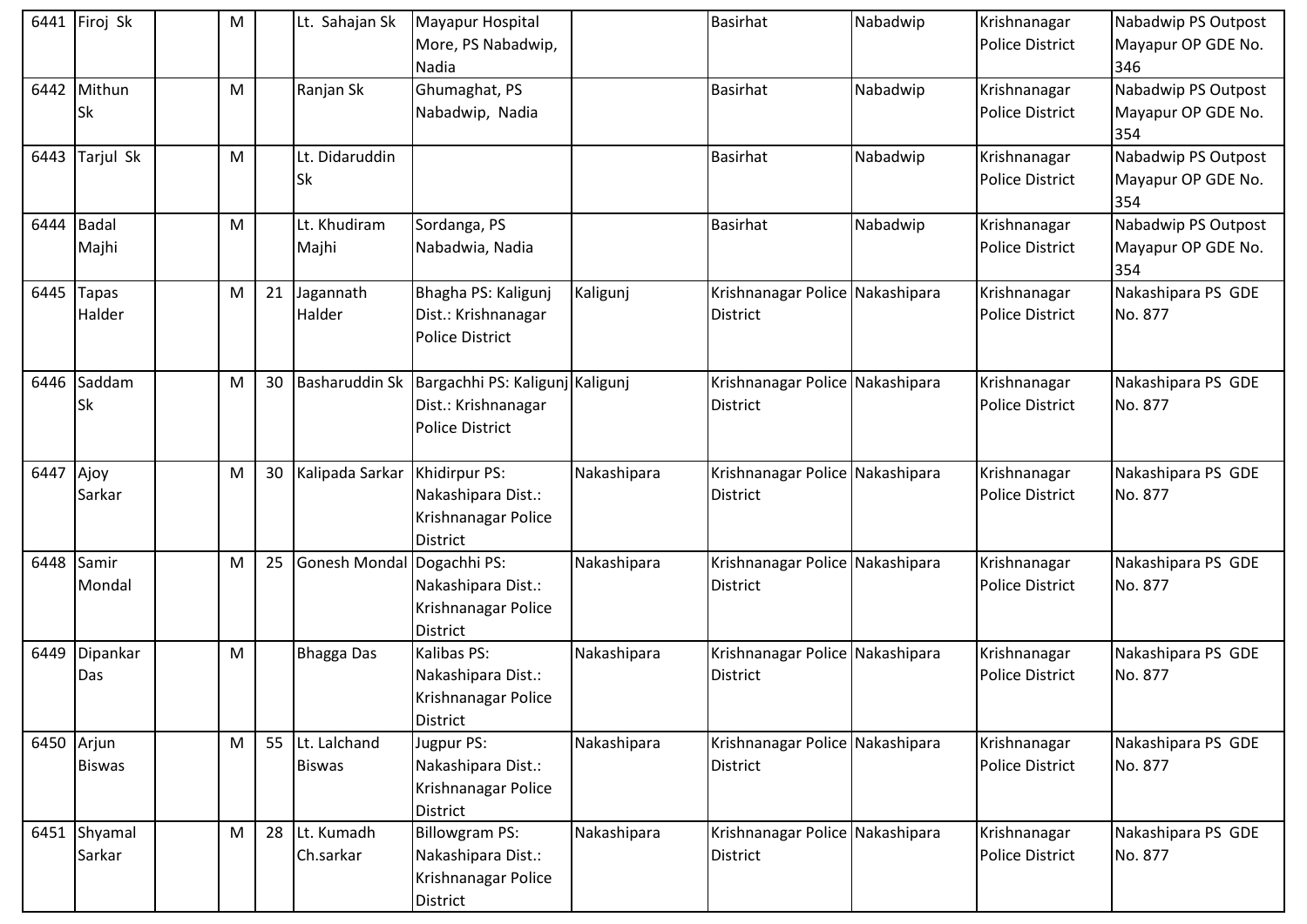| 6452      | Prashanta<br>Sarkar            | M | 41 | Sudhir Sarkar        | Billowgram PS:<br>Nakashipara Dist.:<br>Krishnanagar Police<br><b>District</b>                          | Nakashipara | Krishnanagar Police Nakashipara<br><b>District</b> |             | Krishnanagar<br><b>Police District</b> | Nakashipara PS GDE<br>No. 877 |
|-----------|--------------------------------|---|----|----------------------|---------------------------------------------------------------------------------------------------------|-------------|----------------------------------------------------|-------------|----------------------------------------|-------------------------------|
| 6453      | Biswanath<br>Pal               | М |    | Madhab Pal           | Jugpur PS:<br>Nakashipara Dist.:<br>Krishnanagar Police<br><b>District</b>                              | Nakashipara | Krishnanagar Police Nakashipara<br><b>District</b> |             | Krishnanagar<br><b>Police District</b> | Nakashipara PS GDE<br>No. 877 |
| 6454      | <b>Bikram</b><br><b>Biswas</b> | M |    | Sishir Biswas        | Jugpur 7 no colony<br>PS: Nakashipara Dist.:<br>Krishnanagar Police<br><b>District</b>                  | Nakashipara | Krishnanagar Police Nakashipara<br><b>District</b> |             | Krishnanagar<br><b>Police District</b> | Nakashipara PS GDE<br>No. 877 |
| 6455      | Minajul<br>Mondal              | M | 30 | <b>Billal Mondal</b> | Paschim Chunari PS:<br>Hanskhli Dist.:<br>Ranaghat Police<br><b>District</b>                            | Hanskhli    | Ranaghat Police<br><b>District</b>                 | Nakashipara | Krishnanagar<br><b>Police District</b> | Nakashipara PS GDE<br>No. 878 |
|           | 6456 Subhojit<br>Roy           | M | 23 | <b>Kartick Roy</b>   | Bogula PS: Hanskhli<br>Dist.: Ranaghat Police<br><b>District</b>                                        | Hanskhli    | Ranaghat Police<br><b>District</b>                 | Nakashipara | Krishnanagar<br><b>Police District</b> | Nakashipara PS GDE<br>No. 878 |
| 6457 Ram  | Krishna<br>Ghosh               | M | 24 |                      | Chandan Ghosh Super Market pal<br>Para PS: Nakashipara<br>Dist.: Krishnanagar<br><b>Police District</b> | Nakashipara | Krishnanagar Police Nakashipara<br><b>District</b> |             | Krishnanagar<br><b>Police District</b> | Nakashipara PS GDE<br>No. 825 |
| 6458 Babi | Mondal                         | M |    | Dinesh Mondal        | Super Market pal<br>Para PS: Nakashipara<br>Dist.: Krishnanagar<br><b>Police District</b>               | Nakashipara | Krishnanagar Police Nakashipara<br><b>District</b> |             | Krishnanagar<br><b>Police District</b> | Nakashipara PS GDE<br>No. 825 |
|           | 6459 Santosh<br>Das            | M | 30 | Indra Prashad<br>Das | Super Market pal<br>Para PS: Nakashipara<br>Dist.: Krishnanagar<br><b>Police District</b>               | Nakashipara | Krishnanagar Police Nakashipara<br><b>District</b> |             | Krishnanagar<br><b>Police District</b> | Nakashipara PS GDE<br>No. 825 |
|           | 6460 Sarajit<br>Sarkar         | M |    | Lt. Swapan<br>Sarkar | Paschim<br>Jagadanandapur PS:<br>Nakashipara Dist.:<br>Krishnanagar Police<br>District                  | Nakashipara | Krishnanagar Police Nakashipara<br><b>District</b> |             | Krishnanagar<br><b>Police District</b> | Nakashipara PS GDE<br>No. 821 |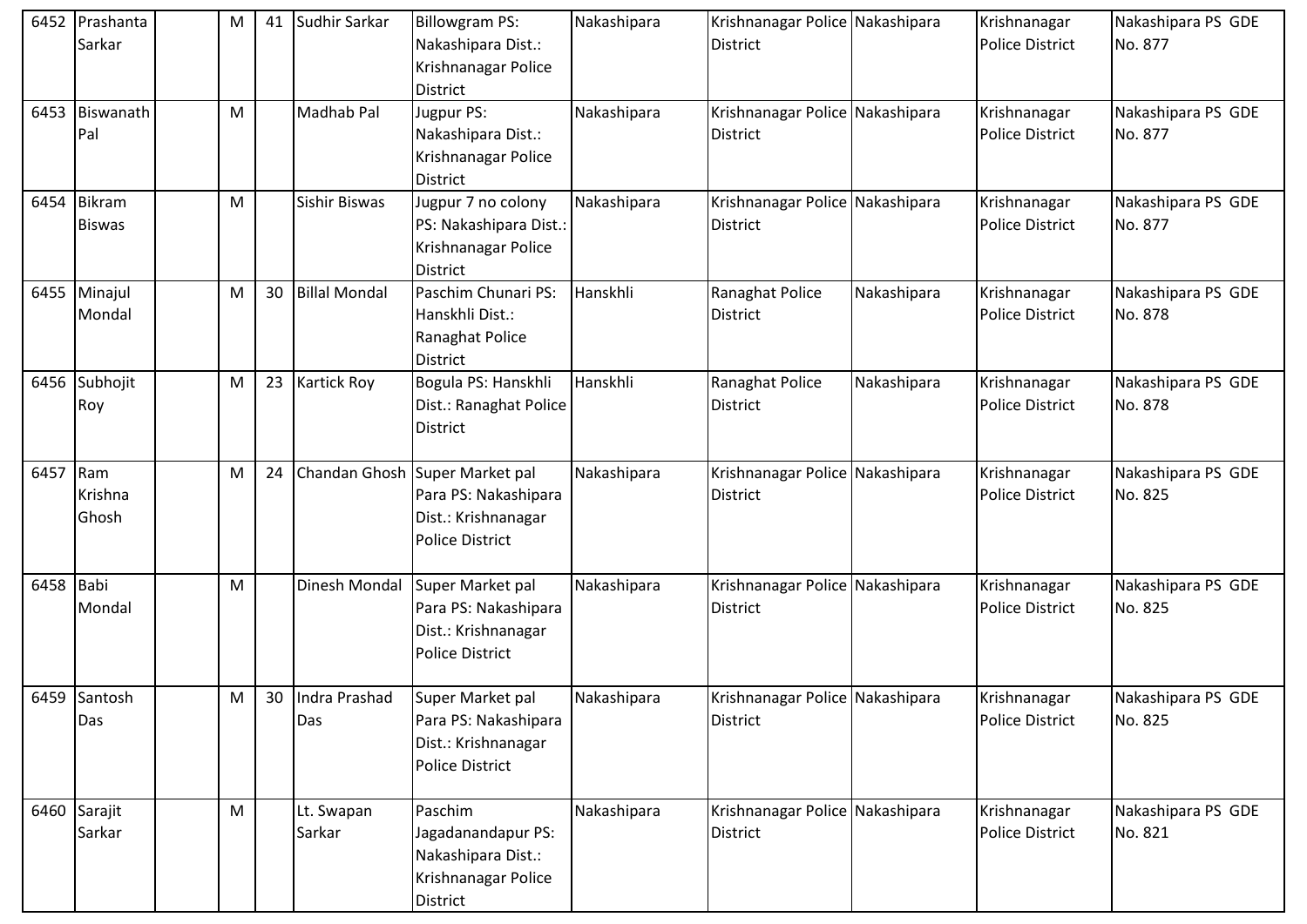| Nakashipara Dist.:<br>Police District<br>No. 821<br>Majumdar<br>Majumdar<br><b>District</b><br>Krishnanagar Police<br><b>District</b><br>6462 Utpal Das<br>30 Prokash Das<br>Kanthalberia PS:<br>Nakashipara<br>Krishnanagar Police Nakashipara<br>Nakashipara PS GDE<br>Krishnanagar<br>M<br>Nakashipara Dist.:<br>District<br><b>Police District</b><br>No. 821<br>Krishnanagar Police<br><b>District</b><br>Tusar Adhikari<br>Dumdum<br>6463<br>Happy<br>M<br>Dum Dum Nager<br><b>Barrackpore Police</b><br>Nakashipara<br>Krishnanagar<br>Nakashipara PS GDE<br>No. 821<br>Adhikari<br>Bazar Satgachhi, Dum<br><b>Police District</b><br>Commissionerate<br>Dum PS: Dumdum<br>Dist.: Barrackpore<br>Police<br>Commissionerate<br>Soikat<br>6464<br>Shambhu Das<br>Belghoria<br>Nakashipara<br>M<br><b>Barrackpore Police</b><br>Krishnanagar<br>Nakashipara PS GDE<br>92/B Prafullanagar,<br>PS: Belghoria Dist.:<br><b>Police District</b><br>No. 821<br>Das<br>Commissionerate<br>Barrackpore Police<br>Commissionerate<br>Palashipara PS GDE No.<br>6465<br>Sukumar<br>40 Lt. Panchu<br>Kalna Baro Mitra Para Kalna<br>Purba Burdwan<br>Palashipara<br>M<br>Krishnanagar<br>Gopal Bag<br>PS Kanla Dist<br><b>Police District</b><br>567<br><b>Bag</b><br>Bardhman PS: Kalna<br>Dist.: Purba Burdwan<br>6466<br>Husain Sk<br>27 Hazarat Sk<br>Kamad Pur PS Nowda Nawda<br>Murshidabad<br>Palashipara PS GDE No.<br>Palashipara<br>м<br>Krishnanagar<br>Dist MSD PS: Nawda<br><b>Police District</b><br>567<br>Dist.: Murshidabad<br>Kamad Pur PS Nowda Nawda<br>Murshidabad<br>Palashipara<br>Palashipara PS GDE No.<br>6467<br>Iliyas<br>19 Sumajul<br>м<br>Krishnanagar<br>Mondal<br>Dist MSD PS: Nawda<br><b>Police District</b><br>567<br>Kanchan<br>Mandal<br>Dist.: Murshidabad<br>6468 Firoj Sk<br>32 Laltu Sk<br>Beldanga<br>Murshidabad<br>Beldanga Majhpara<br>Palashipara<br>M<br>Krishnanagar<br>PS Beldanga MSD PS:<br><b>Police District</b><br>706<br>Beldanga Dist.:<br>Murshidabad<br>19 Sabir Sk<br>6469 Sk Abdul<br>Char Sujapur PS<br>Purba Burdwan<br>Palashipara<br>Palashipara PS GDE No.<br>Krishnanagar<br>M<br>Ketugram<br>Ketugram Bardhman<br>Halim<br><b>Police District</b><br>706<br>PS: Ketugram Dist.:<br>Purba Burdwan | 6461 Rabi |  | M | 35 Baburam | Lankapara PS: | Nakashipara | Krishnanagar Police Nakashipara | Krishnanagar | Nakashipara PS GDE |
|----------------------------------------------------------------------------------------------------------------------------------------------------------------------------------------------------------------------------------------------------------------------------------------------------------------------------------------------------------------------------------------------------------------------------------------------------------------------------------------------------------------------------------------------------------------------------------------------------------------------------------------------------------------------------------------------------------------------------------------------------------------------------------------------------------------------------------------------------------------------------------------------------------------------------------------------------------------------------------------------------------------------------------------------------------------------------------------------------------------------------------------------------------------------------------------------------------------------------------------------------------------------------------------------------------------------------------------------------------------------------------------------------------------------------------------------------------------------------------------------------------------------------------------------------------------------------------------------------------------------------------------------------------------------------------------------------------------------------------------------------------------------------------------------------------------------------------------------------------------------------------------------------------------------------------------------------------------------------------------------------------------------------------------------------------------------------------------------------------------------------------------------------------------------------------------------------------------------------------------------------------------|-----------|--|---|------------|---------------|-------------|---------------------------------|--------------|--------------------|
|                                                                                                                                                                                                                                                                                                                                                                                                                                                                                                                                                                                                                                                                                                                                                                                                                                                                                                                                                                                                                                                                                                                                                                                                                                                                                                                                                                                                                                                                                                                                                                                                                                                                                                                                                                                                                                                                                                                                                                                                                                                                                                                                                                                                                                                                |           |  |   |            |               |             |                                 |              |                    |
| Palashipara PS GDE No.                                                                                                                                                                                                                                                                                                                                                                                                                                                                                                                                                                                                                                                                                                                                                                                                                                                                                                                                                                                                                                                                                                                                                                                                                                                                                                                                                                                                                                                                                                                                                                                                                                                                                                                                                                                                                                                                                                                                                                                                                                                                                                                                                                                                                                         |           |  |   |            |               |             |                                 |              |                    |
|                                                                                                                                                                                                                                                                                                                                                                                                                                                                                                                                                                                                                                                                                                                                                                                                                                                                                                                                                                                                                                                                                                                                                                                                                                                                                                                                                                                                                                                                                                                                                                                                                                                                                                                                                                                                                                                                                                                                                                                                                                                                                                                                                                                                                                                                |           |  |   |            |               |             |                                 |              |                    |
|                                                                                                                                                                                                                                                                                                                                                                                                                                                                                                                                                                                                                                                                                                                                                                                                                                                                                                                                                                                                                                                                                                                                                                                                                                                                                                                                                                                                                                                                                                                                                                                                                                                                                                                                                                                                                                                                                                                                                                                                                                                                                                                                                                                                                                                                |           |  |   |            |               |             |                                 |              |                    |
|                                                                                                                                                                                                                                                                                                                                                                                                                                                                                                                                                                                                                                                                                                                                                                                                                                                                                                                                                                                                                                                                                                                                                                                                                                                                                                                                                                                                                                                                                                                                                                                                                                                                                                                                                                                                                                                                                                                                                                                                                                                                                                                                                                                                                                                                |           |  |   |            |               |             |                                 |              |                    |
|                                                                                                                                                                                                                                                                                                                                                                                                                                                                                                                                                                                                                                                                                                                                                                                                                                                                                                                                                                                                                                                                                                                                                                                                                                                                                                                                                                                                                                                                                                                                                                                                                                                                                                                                                                                                                                                                                                                                                                                                                                                                                                                                                                                                                                                                |           |  |   |            |               |             |                                 |              |                    |
|                                                                                                                                                                                                                                                                                                                                                                                                                                                                                                                                                                                                                                                                                                                                                                                                                                                                                                                                                                                                                                                                                                                                                                                                                                                                                                                                                                                                                                                                                                                                                                                                                                                                                                                                                                                                                                                                                                                                                                                                                                                                                                                                                                                                                                                                |           |  |   |            |               |             |                                 |              |                    |
|                                                                                                                                                                                                                                                                                                                                                                                                                                                                                                                                                                                                                                                                                                                                                                                                                                                                                                                                                                                                                                                                                                                                                                                                                                                                                                                                                                                                                                                                                                                                                                                                                                                                                                                                                                                                                                                                                                                                                                                                                                                                                                                                                                                                                                                                |           |  |   |            |               |             |                                 |              |                    |
|                                                                                                                                                                                                                                                                                                                                                                                                                                                                                                                                                                                                                                                                                                                                                                                                                                                                                                                                                                                                                                                                                                                                                                                                                                                                                                                                                                                                                                                                                                                                                                                                                                                                                                                                                                                                                                                                                                                                                                                                                                                                                                                                                                                                                                                                |           |  |   |            |               |             |                                 |              |                    |
|                                                                                                                                                                                                                                                                                                                                                                                                                                                                                                                                                                                                                                                                                                                                                                                                                                                                                                                                                                                                                                                                                                                                                                                                                                                                                                                                                                                                                                                                                                                                                                                                                                                                                                                                                                                                                                                                                                                                                                                                                                                                                                                                                                                                                                                                |           |  |   |            |               |             |                                 |              |                    |
|                                                                                                                                                                                                                                                                                                                                                                                                                                                                                                                                                                                                                                                                                                                                                                                                                                                                                                                                                                                                                                                                                                                                                                                                                                                                                                                                                                                                                                                                                                                                                                                                                                                                                                                                                                                                                                                                                                                                                                                                                                                                                                                                                                                                                                                                |           |  |   |            |               |             |                                 |              |                    |
|                                                                                                                                                                                                                                                                                                                                                                                                                                                                                                                                                                                                                                                                                                                                                                                                                                                                                                                                                                                                                                                                                                                                                                                                                                                                                                                                                                                                                                                                                                                                                                                                                                                                                                                                                                                                                                                                                                                                                                                                                                                                                                                                                                                                                                                                |           |  |   |            |               |             |                                 |              |                    |
|                                                                                                                                                                                                                                                                                                                                                                                                                                                                                                                                                                                                                                                                                                                                                                                                                                                                                                                                                                                                                                                                                                                                                                                                                                                                                                                                                                                                                                                                                                                                                                                                                                                                                                                                                                                                                                                                                                                                                                                                                                                                                                                                                                                                                                                                |           |  |   |            |               |             |                                 |              |                    |
|                                                                                                                                                                                                                                                                                                                                                                                                                                                                                                                                                                                                                                                                                                                                                                                                                                                                                                                                                                                                                                                                                                                                                                                                                                                                                                                                                                                                                                                                                                                                                                                                                                                                                                                                                                                                                                                                                                                                                                                                                                                                                                                                                                                                                                                                |           |  |   |            |               |             |                                 |              |                    |
|                                                                                                                                                                                                                                                                                                                                                                                                                                                                                                                                                                                                                                                                                                                                                                                                                                                                                                                                                                                                                                                                                                                                                                                                                                                                                                                                                                                                                                                                                                                                                                                                                                                                                                                                                                                                                                                                                                                                                                                                                                                                                                                                                                                                                                                                |           |  |   |            |               |             |                                 |              |                    |
|                                                                                                                                                                                                                                                                                                                                                                                                                                                                                                                                                                                                                                                                                                                                                                                                                                                                                                                                                                                                                                                                                                                                                                                                                                                                                                                                                                                                                                                                                                                                                                                                                                                                                                                                                                                                                                                                                                                                                                                                                                                                                                                                                                                                                                                                |           |  |   |            |               |             |                                 |              |                    |
|                                                                                                                                                                                                                                                                                                                                                                                                                                                                                                                                                                                                                                                                                                                                                                                                                                                                                                                                                                                                                                                                                                                                                                                                                                                                                                                                                                                                                                                                                                                                                                                                                                                                                                                                                                                                                                                                                                                                                                                                                                                                                                                                                                                                                                                                |           |  |   |            |               |             |                                 |              |                    |
|                                                                                                                                                                                                                                                                                                                                                                                                                                                                                                                                                                                                                                                                                                                                                                                                                                                                                                                                                                                                                                                                                                                                                                                                                                                                                                                                                                                                                                                                                                                                                                                                                                                                                                                                                                                                                                                                                                                                                                                                                                                                                                                                                                                                                                                                |           |  |   |            |               |             |                                 |              |                    |
|                                                                                                                                                                                                                                                                                                                                                                                                                                                                                                                                                                                                                                                                                                                                                                                                                                                                                                                                                                                                                                                                                                                                                                                                                                                                                                                                                                                                                                                                                                                                                                                                                                                                                                                                                                                                                                                                                                                                                                                                                                                                                                                                                                                                                                                                |           |  |   |            |               |             |                                 |              |                    |
|                                                                                                                                                                                                                                                                                                                                                                                                                                                                                                                                                                                                                                                                                                                                                                                                                                                                                                                                                                                                                                                                                                                                                                                                                                                                                                                                                                                                                                                                                                                                                                                                                                                                                                                                                                                                                                                                                                                                                                                                                                                                                                                                                                                                                                                                |           |  |   |            |               |             |                                 |              |                    |
|                                                                                                                                                                                                                                                                                                                                                                                                                                                                                                                                                                                                                                                                                                                                                                                                                                                                                                                                                                                                                                                                                                                                                                                                                                                                                                                                                                                                                                                                                                                                                                                                                                                                                                                                                                                                                                                                                                                                                                                                                                                                                                                                                                                                                                                                |           |  |   |            |               |             |                                 |              |                    |
|                                                                                                                                                                                                                                                                                                                                                                                                                                                                                                                                                                                                                                                                                                                                                                                                                                                                                                                                                                                                                                                                                                                                                                                                                                                                                                                                                                                                                                                                                                                                                                                                                                                                                                                                                                                                                                                                                                                                                                                                                                                                                                                                                                                                                                                                |           |  |   |            |               |             |                                 |              |                    |
|                                                                                                                                                                                                                                                                                                                                                                                                                                                                                                                                                                                                                                                                                                                                                                                                                                                                                                                                                                                                                                                                                                                                                                                                                                                                                                                                                                                                                                                                                                                                                                                                                                                                                                                                                                                                                                                                                                                                                                                                                                                                                                                                                                                                                                                                |           |  |   |            |               |             |                                 |              |                    |
|                                                                                                                                                                                                                                                                                                                                                                                                                                                                                                                                                                                                                                                                                                                                                                                                                                                                                                                                                                                                                                                                                                                                                                                                                                                                                                                                                                                                                                                                                                                                                                                                                                                                                                                                                                                                                                                                                                                                                                                                                                                                                                                                                                                                                                                                |           |  |   |            |               |             |                                 |              |                    |
|                                                                                                                                                                                                                                                                                                                                                                                                                                                                                                                                                                                                                                                                                                                                                                                                                                                                                                                                                                                                                                                                                                                                                                                                                                                                                                                                                                                                                                                                                                                                                                                                                                                                                                                                                                                                                                                                                                                                                                                                                                                                                                                                                                                                                                                                |           |  |   |            |               |             |                                 |              |                    |
|                                                                                                                                                                                                                                                                                                                                                                                                                                                                                                                                                                                                                                                                                                                                                                                                                                                                                                                                                                                                                                                                                                                                                                                                                                                                                                                                                                                                                                                                                                                                                                                                                                                                                                                                                                                                                                                                                                                                                                                                                                                                                                                                                                                                                                                                |           |  |   |            |               |             |                                 |              |                    |
|                                                                                                                                                                                                                                                                                                                                                                                                                                                                                                                                                                                                                                                                                                                                                                                                                                                                                                                                                                                                                                                                                                                                                                                                                                                                                                                                                                                                                                                                                                                                                                                                                                                                                                                                                                                                                                                                                                                                                                                                                                                                                                                                                                                                                                                                |           |  |   |            |               |             |                                 |              |                    |
|                                                                                                                                                                                                                                                                                                                                                                                                                                                                                                                                                                                                                                                                                                                                                                                                                                                                                                                                                                                                                                                                                                                                                                                                                                                                                                                                                                                                                                                                                                                                                                                                                                                                                                                                                                                                                                                                                                                                                                                                                                                                                                                                                                                                                                                                |           |  |   |            |               |             |                                 |              |                    |
|                                                                                                                                                                                                                                                                                                                                                                                                                                                                                                                                                                                                                                                                                                                                                                                                                                                                                                                                                                                                                                                                                                                                                                                                                                                                                                                                                                                                                                                                                                                                                                                                                                                                                                                                                                                                                                                                                                                                                                                                                                                                                                                                                                                                                                                                |           |  |   |            |               |             |                                 |              |                    |
|                                                                                                                                                                                                                                                                                                                                                                                                                                                                                                                                                                                                                                                                                                                                                                                                                                                                                                                                                                                                                                                                                                                                                                                                                                                                                                                                                                                                                                                                                                                                                                                                                                                                                                                                                                                                                                                                                                                                                                                                                                                                                                                                                                                                                                                                |           |  |   |            |               |             |                                 |              |                    |
|                                                                                                                                                                                                                                                                                                                                                                                                                                                                                                                                                                                                                                                                                                                                                                                                                                                                                                                                                                                                                                                                                                                                                                                                                                                                                                                                                                                                                                                                                                                                                                                                                                                                                                                                                                                                                                                                                                                                                                                                                                                                                                                                                                                                                                                                |           |  |   |            |               |             |                                 |              |                    |
|                                                                                                                                                                                                                                                                                                                                                                                                                                                                                                                                                                                                                                                                                                                                                                                                                                                                                                                                                                                                                                                                                                                                                                                                                                                                                                                                                                                                                                                                                                                                                                                                                                                                                                                                                                                                                                                                                                                                                                                                                                                                                                                                                                                                                                                                |           |  |   |            |               |             |                                 |              |                    |
|                                                                                                                                                                                                                                                                                                                                                                                                                                                                                                                                                                                                                                                                                                                                                                                                                                                                                                                                                                                                                                                                                                                                                                                                                                                                                                                                                                                                                                                                                                                                                                                                                                                                                                                                                                                                                                                                                                                                                                                                                                                                                                                                                                                                                                                                |           |  |   |            |               |             |                                 |              |                    |
|                                                                                                                                                                                                                                                                                                                                                                                                                                                                                                                                                                                                                                                                                                                                                                                                                                                                                                                                                                                                                                                                                                                                                                                                                                                                                                                                                                                                                                                                                                                                                                                                                                                                                                                                                                                                                                                                                                                                                                                                                                                                                                                                                                                                                                                                |           |  |   |            |               |             |                                 |              |                    |
|                                                                                                                                                                                                                                                                                                                                                                                                                                                                                                                                                                                                                                                                                                                                                                                                                                                                                                                                                                                                                                                                                                                                                                                                                                                                                                                                                                                                                                                                                                                                                                                                                                                                                                                                                                                                                                                                                                                                                                                                                                                                                                                                                                                                                                                                |           |  |   |            |               |             |                                 |              |                    |
|                                                                                                                                                                                                                                                                                                                                                                                                                                                                                                                                                                                                                                                                                                                                                                                                                                                                                                                                                                                                                                                                                                                                                                                                                                                                                                                                                                                                                                                                                                                                                                                                                                                                                                                                                                                                                                                                                                                                                                                                                                                                                                                                                                                                                                                                |           |  |   |            |               |             |                                 |              |                    |
|                                                                                                                                                                                                                                                                                                                                                                                                                                                                                                                                                                                                                                                                                                                                                                                                                                                                                                                                                                                                                                                                                                                                                                                                                                                                                                                                                                                                                                                                                                                                                                                                                                                                                                                                                                                                                                                                                                                                                                                                                                                                                                                                                                                                                                                                |           |  |   |            |               |             |                                 |              |                    |
|                                                                                                                                                                                                                                                                                                                                                                                                                                                                                                                                                                                                                                                                                                                                                                                                                                                                                                                                                                                                                                                                                                                                                                                                                                                                                                                                                                                                                                                                                                                                                                                                                                                                                                                                                                                                                                                                                                                                                                                                                                                                                                                                                                                                                                                                |           |  |   |            |               |             |                                 |              |                    |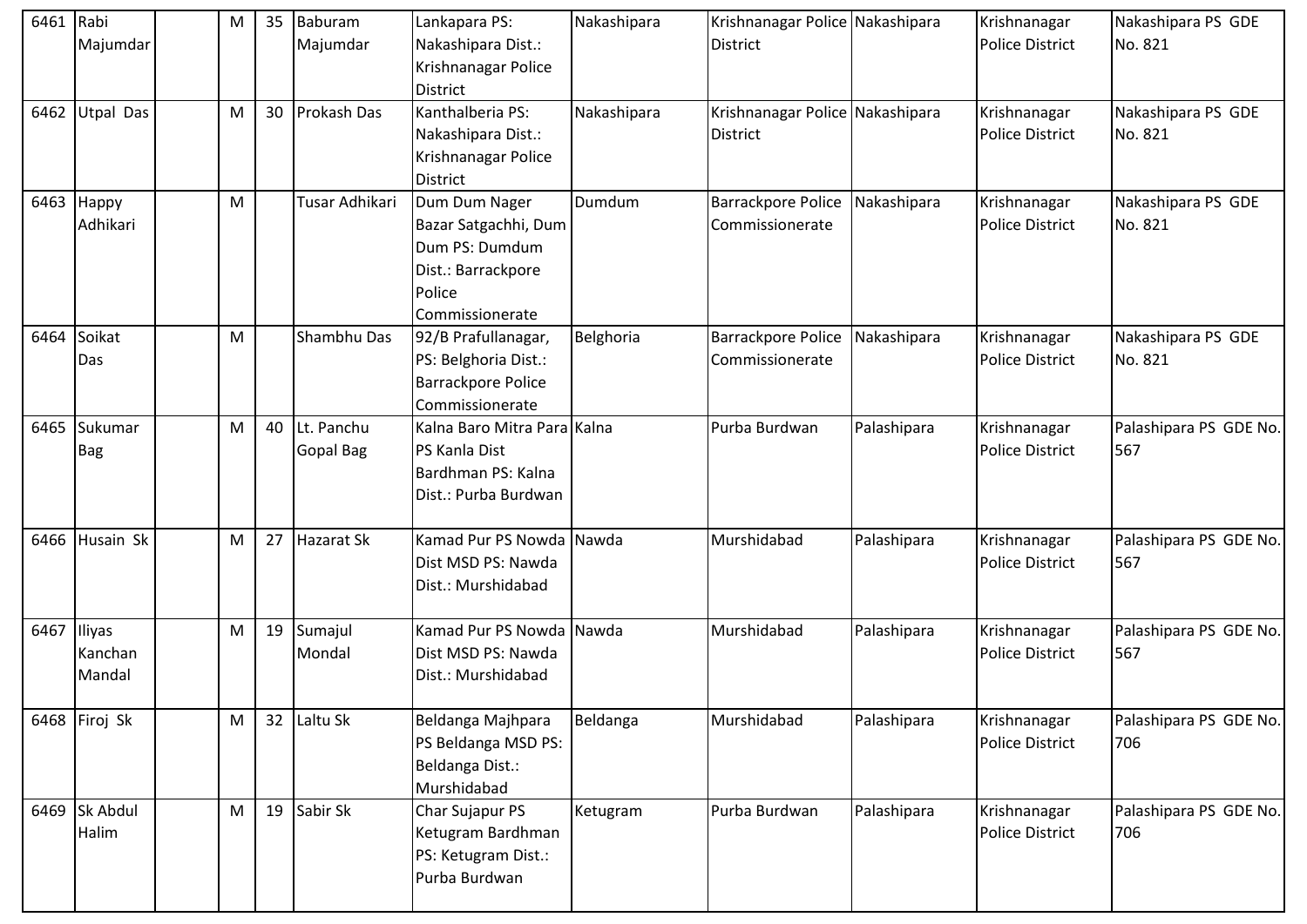| 6470       | Sanarul       |       | M | 22 | Jibril Sk       | Chhatumar PS Nowda Nawda           |         | Murshidabad                 | Palashipara | Krishnanagar           | Palashipara PS GDE No. |
|------------|---------------|-------|---|----|-----------------|------------------------------------|---------|-----------------------------|-------------|------------------------|------------------------|
|            | Sk            |       |   |    |                 | MSD PS: Nawda Dist.:               |         |                             |             | <b>Police District</b> | 706                    |
|            |               |       |   |    |                 | Murshidabad                        |         |                             |             |                        |                        |
|            |               |       |   |    |                 |                                    |         |                             |             |                        |                        |
| 6471       | Surojit       |       | M |    | 19 Sahadeb Roy  | Kakinara Jagaddal                  |         | <b>Basirhat</b>             | Tehatta     | Krishnanagar           | Tehatta PS GDE No.     |
|            | Roy           |       |   |    |                 | North 24 pgs                       |         |                             |             | <b>Police District</b> | 606                    |
|            |               |       |   |    |                 | Jagaddal North                     |         |                             |             |                        |                        |
| 6472       | Prosenjit     |       | M | 34 | Kumaresh        | Chakdaha Nadia PS:                 | Tehatta | Krishnanagar Police Tehatta |             | Krishnanagar           | Tehatta PS GDE No.     |
|            | Sharma        |       |   |    | Sharma          | Tehatta Dist.:                     |         | <b>District</b>             |             | <b>Police District</b> | 606                    |
|            |               |       |   |    |                 | Krishnanagar Police                |         |                             |             |                        |                        |
|            |               |       |   |    |                 | <b>District</b>                    |         |                             |             |                        |                        |
| 6473 Sudip |               |       | M | 21 |                 | Sukumar Biswas Bagula Station Para | Tehatta | Krishnanagar Police Tehatta |             | Krishnanagar           | Tehatta PS GDE No.     |
|            | <b>Biswas</b> |       |   |    |                 | PS Hanskhali Nadia                 |         | <b>District</b>             |             | <b>Police District</b> | 606                    |
|            |               |       |   |    |                 | PS: Tehatta Dist.:                 |         |                             |             |                        |                        |
|            |               |       |   |    |                 | Krishnanagar Police                |         |                             |             |                        |                        |
|            |               |       |   |    |                 | <b>District</b>                    |         |                             |             |                        |                        |
| 6474 Patit |               |       | M | 19 | Biswanath       | Khaspur PS Tehatta                 | Tehatta | Krishnanagar Police Tehatta |             | Krishnanagar           | Tehatta PS GDE No.     |
|            | Ghosh         |       |   |    | Ghosh           | Nadia PS: Tehatta                  |         | <b>District</b>             |             | <b>Police District</b> | 606                    |
|            |               |       |   |    |                 | Dist.: Krishnanagar                |         |                             |             |                        |                        |
|            |               |       |   |    |                 | <b>Police District</b>             |         |                             |             |                        |                        |
| 6475       | Panna         |       | M |    | 53 Lt Madan Roy | Tehatta Chatarpara                 | Tehatta | Krishnanagar Police Tehatta |             | Krishnanagar           | Tehatta PS GDE No.     |
|            | Roy           |       |   |    |                 | PS: Tehatta Dist.:                 |         | <b>District</b>             |             | <b>Police District</b> | 606                    |
|            |               |       |   |    |                 | Krishnanagar Police                |         |                             |             |                        |                        |
|            |               |       |   |    |                 | <b>District</b>                    |         |                             |             |                        |                        |
| 6476 Kajal |               |       | M |    | 48 Nitya Gopal  | Tehatta Chatarpara                 | Tehatta | Krishnanagar Police Tehatta |             | Krishnanagar           | Tehatta PS GDE No.     |
|            | Ghosh         |       |   |    | Ghosh           | PS: Tehatta Dist.:                 |         | <b>District</b>             |             | <b>Police District</b> | 606                    |
|            |               |       |   |    |                 | Krishnanagar Police                |         |                             |             |                        |                        |
|            |               |       |   |    |                 | <b>District</b>                    |         |                             |             |                        |                        |
| 6477       | Partha        | Tutul | M |    | 48 Santosh      | Tehatta Tripurapara                | Tehatta | Krishnanagar Police Tehatta |             | Krishnanagar           | Tehatta PS GDE No.     |
|            | Debnath       |       |   |    | Debnath         | PS: Tehatta Dist.:                 |         | <b>District</b>             |             | <b>Police District</b> | 606                    |
|            |               |       |   |    |                 | Krishnanagar Police                |         |                             |             |                        |                        |
|            |               |       |   |    |                 | <b>District</b>                    |         |                             |             |                        |                        |
|            |               |       |   |    |                 |                                    |         |                             |             |                        |                        |
| 6478 Sakti |               |       | M | 27 | Mihir Tikadar   | Ilshamari PS Tehatta               | Tehatta | Krishnanagar Police Tehatta |             | Krishnanagar           | Tehatta PS GDE No.     |
|            | Tikadar       |       |   |    |                 | Nadia PS: Tehatta                  |         | <b>District</b>             |             | <b>Police District</b> | 172                    |
|            |               |       |   |    |                 | Dist.: Krishnanagar                |         |                             |             |                        |                        |
|            |               |       |   |    |                 | <b>Police District</b>             |         |                             |             |                        |                        |
|            |               |       |   |    |                 |                                    |         |                             |             |                        |                        |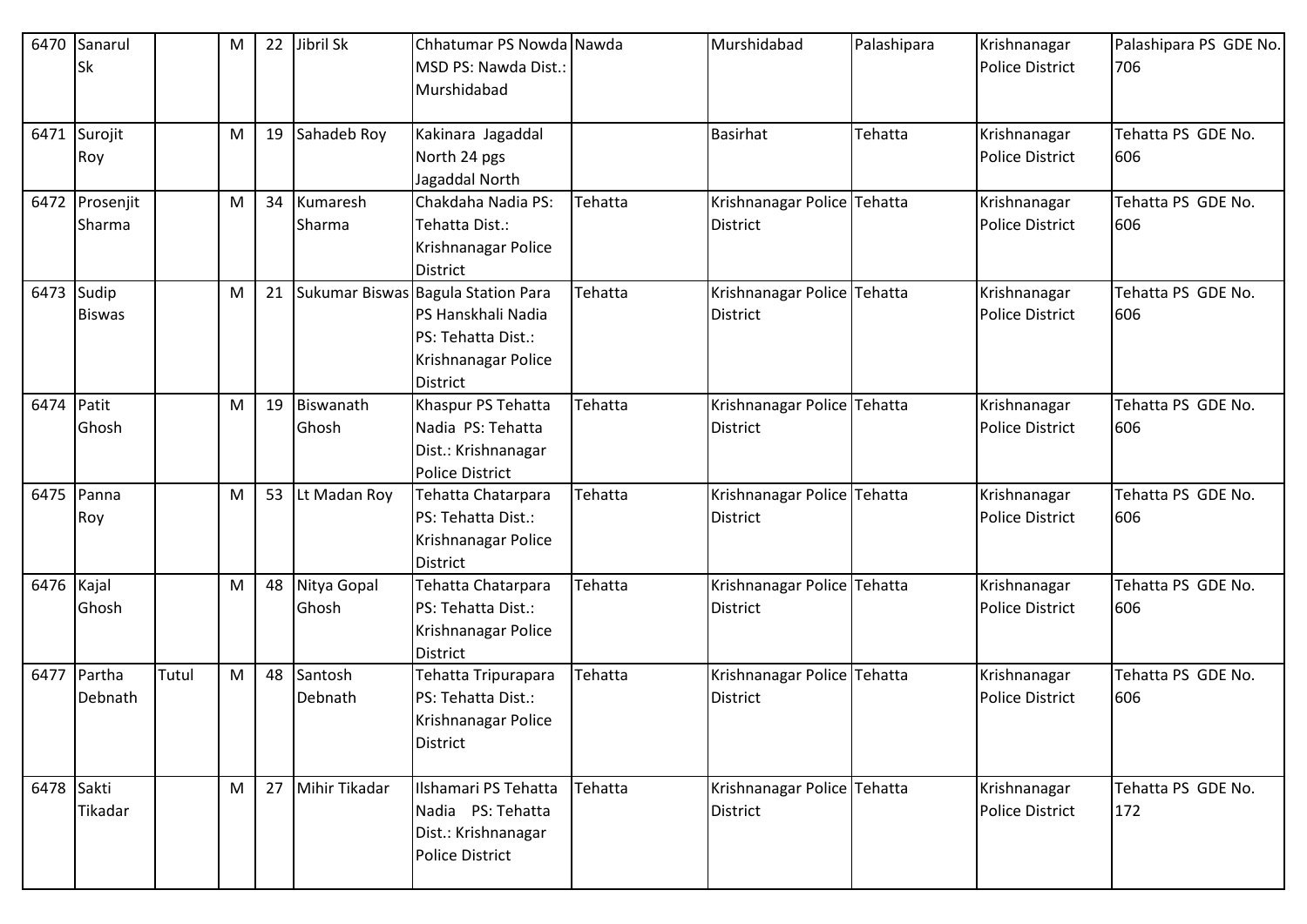| 6479 | Bittu<br><b>Biswas</b>       | M | 18 | Kapil Biswas           | <b>Astullangar PS:</b><br>Tehatta Dist.:<br>Krishnanagar Police<br><b>District</b>                | Tehatta   | Krishnanagar Police Tehatta<br><b>District</b> | Krishnanagar<br><b>Police District</b> | Tehatta PS Outpost<br>Najirpur OP GDE No.<br>172 |
|------|------------------------------|---|----|------------------------|---------------------------------------------------------------------------------------------------|-----------|------------------------------------------------|----------------------------------------|--------------------------------------------------|
| 6480 | Ganesh<br>Tikader            | M | 27 | Lt Monmotha<br>Tikader | Mohisakhola PS:<br>Karimpore Dist.:<br>Krishnanagar Police<br><b>District</b>                     | Karimpore | Krishnanagar Police Tehatta<br><b>District</b> | Krishnanagar<br><b>Police District</b> | Tehatta PS Outpost<br>Najirpur OP GDE No.<br>172 |
| 6481 | Rajababu<br>Ghosh            | M | 22 | <b>Tarun Ghosh</b>     | Joyrampur PS:<br>Karimpore Dist.:<br>Krishnanagar Police<br><b>District</b>                       | Karimpore | Krishnanagar Police Tehatta<br><b>District</b> | Krishnanagar<br><b>Police District</b> | Tehatta PS Outpost<br>Najirpur OP GDE No.<br>172 |
| 6482 | Abdul Ali<br>Mondal          | M | 34 | Atar Ali Mondal        | Chhitka Chakpara PS:<br>Tehatta Dist.:<br>Krishnanagar Police<br><b>District</b>                  | Tehatta   | Krishnanagar Police Tehatta<br><b>District</b> | Krishnanagar<br><b>Police District</b> | Tehatta PS Outpost<br>Najirpur OP GDE No.<br>169 |
| 6483 | Mrityunja<br>y Das           | M | 20 | Dukhiram Das           | Topla Daspara PS<br>Tehatta Nadia PS:<br>Tehatta Dist.:<br>Krishnanagar Police<br><b>District</b> | Tehatta   | Krishnanagar Police Tehatta<br><b>District</b> | Krishnanagar<br><b>Police District</b> | Tehatta PS Outpost<br>Najirpur OP GDE No.<br>169 |
| 6484 | Rahul<br>Shaikh              | М | 24 | <b>Mubir Shaikh</b>    | Topla Hindupara PS:<br>Thanapara Dist.:<br>Krishnanagar Police<br><b>District</b>                 | Thanapara | Krishnanagar Police Tehatta<br>District        | Krishnanagar<br><b>Police District</b> | Tehatta PS Outpost<br>Najirpur OP GDE No.<br>169 |
| 6485 | Selim Sk                     | M |    | Jalal Sk               | PS: Karimpore Dist.:<br>Krishnanagar Police<br><b>District</b>                                    | Karimpore | Krishnanagar Police Thanapara<br>District      | Krishnanagar<br>Police District        | Thanapara PS GDE No.<br>412                      |
| 6486 | Safikul Sk                   | M |    | Ezel Sk                | PS: Karimpore Dist.:<br>Krishnanagar Police<br><b>District</b>                                    | Karimpore | Krishnanagar Police Thanapara<br>District      | Krishnanagar<br><b>Police District</b> | Thanapara PS GDE No.<br>412                      |
|      | 6487 Ajabul<br><b>Biswas</b> | M |    |                        | Jahangir Biswas   PS: Thanapara Dist.:<br>Krishnanagar Police<br><b>District</b>                  | Thanapara | Krishnanagar Police Thanapara<br>District      | Krishnanagar<br><b>Police District</b> | Thanapara PS GDE No.<br>412                      |
|      | 6488 Vadu Sk                 | M |    | Akali Sk               | PS: Thanapara Dist.:<br>Krishnanagar Police<br>District                                           | Thanapara | Krishnanagar Police Thanapara<br>District      | Krishnanagar<br><b>Police District</b> | Thanapara PS GDE No.<br>413                      |
|      | 6489 Rakesh Sk               | M |    | Habu Sk                | PS: Karimpore Dist.:<br>Krishnanagar Police<br>District                                           | Karimpore | Krishnanagar Police Thanapara<br>District      | Krishnanagar<br><b>Police District</b> | Thanapara PS GDE No.<br>413                      |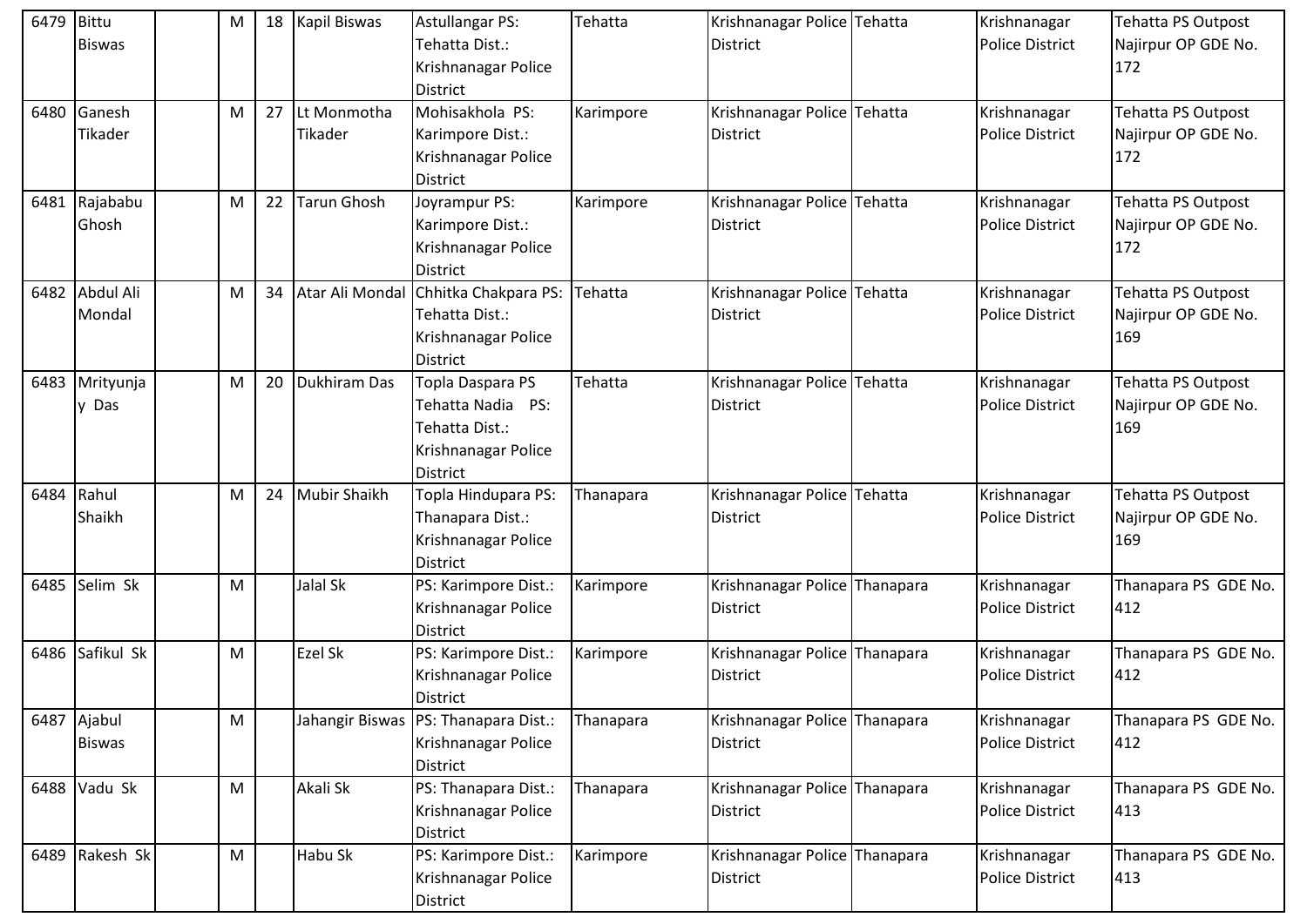| 6490 | <b>Titon Sk</b>          | M | Minadh Sk          | PS: Karimpore Dist.:<br>Krishnanagar Police<br><b>District</b>                  | Karimpore     | Krishnanagar Police Thanapara<br>District        |               | Krishnanagar<br><b>Police District</b> | Thanapara PS GDE No.<br>413     |
|------|--------------------------|---|--------------------|---------------------------------------------------------------------------------|---------------|--------------------------------------------------|---------------|----------------------------------------|---------------------------------|
| 6491 | Ebrahim<br>Sardar        | M |                    | Abutaleb Sardar PS: Thanapara Dist.:<br>Krishnanagar Police<br><b>District</b>  | Thanapara     | Krishnanagar Police Thanapara<br>District        |               | Krishnanagar<br><b>Police District</b> | Thanapara PS GDE No.<br>413     |
|      | 6492 Kalam<br>Dartri     | M |                    | Lt- Toyob Dartri PS: Thanapara Dist.:<br>Krishnanagar Police<br><b>District</b> | Thanapara     | Krishnanagar Police Thanapara<br>District        |               | Krishnanagar<br><b>Police District</b> | Thanapara PS GDE No.<br>420     |
|      | 6493 Kiyamat<br>Molla    | M | Lt-Maksed<br>Molla | PS: Karimpore Dist.:<br>Krishnanagar Police<br><b>District</b>                  | Karimpore     | Krishnanagar Police Thanapara<br><b>District</b> |               | Krishnanagar<br><b>Police District</b> | Thanapara PS GDE No.<br>420     |
|      | 6494 Asraf Sk            | M | <b>Hanif Sk</b>    | PS: Karimpore Dist.:<br>Krishnanagar Police<br><b>District</b>                  | Karimpore     | Krishnanagar Police Thanapara<br>District        |               | Krishnanagar<br><b>Police District</b> | Thanapara PS GDE No.<br>420     |
| 6495 | Robiul Sk                | M | Lt-Sattan Sk       | PS: Karimpore Dist.:<br>Krishnanagar Police<br><b>District</b>                  | Karimpore     | Krishnanagar Police Thanapara<br><b>District</b> |               | Krishnanagar<br><b>Police District</b> | Thanapara PS GDE No.<br>420     |
|      | 6496 Hasen Sk            | M | Naskar Sk          | PS: Thanapara Dist.:<br>Krishnanagar Police<br><b>District</b>                  | Thanapara     | Krishnanagar Police Thanapara<br><b>District</b> |               | Krishnanagar<br><b>Police District</b> | Thanapara PS GDE No.<br>420     |
|      | 6497 Sukbul<br>Naskar Sk | м | Naskar Sk          | PS: Thanapara Dist.:<br>Krishnanagar Police<br><b>District</b>                  | Thanapara     | Krishnanagar Police Thanapara<br><b>District</b> |               | Krishnanagar<br><b>Police District</b> | Thanapara PS GDE No.<br>420     |
|      | 6498 Anarul Sk           | M | Ahamed Ali Sk      | PS: Thanapara Dist.:<br>Krishnanagar Police<br><b>District</b>                  | Thanapara     | Krishnanagar Police Thanapara<br><b>District</b> |               | Krishnanagar<br><b>Police District</b> | Thanapara PS GDE No.<br>420     |
| 6499 | Rinku<br>Sarkar          | м | Riyajul Sarkar     | PS: Thanapara Dist.:<br>Krishnanagar Police<br><b>District</b>                  | Thanapara     | Krishnanagar Police Thanapara<br>District        |               | Krishnanagar<br><b>Police District</b> | Thanapara PS GDE No.<br>420     |
|      | 6500 Sairul Sk           | M | <b>Esahak Sk</b>   | Bhagabanpur<br>Sekhpara PS:<br>Baishnabnagar Dist.:<br>Malda                    | Baishnabnagar | Malda                                            | Baishnabnagar | Malda                                  | Baishnabnagar PS GDE<br>No. 543 |
|      | 6501 Okib Sk             | M | Fajlu Sk           | Bhagabanpur Sk Para<br>PS: Baishnabnagar<br>Dist.: Malda                        | Baishnabnagar | Malda                                            | Baishnabnagar | Malda                                  | Baishnabnagar PS GDE<br>No. 543 |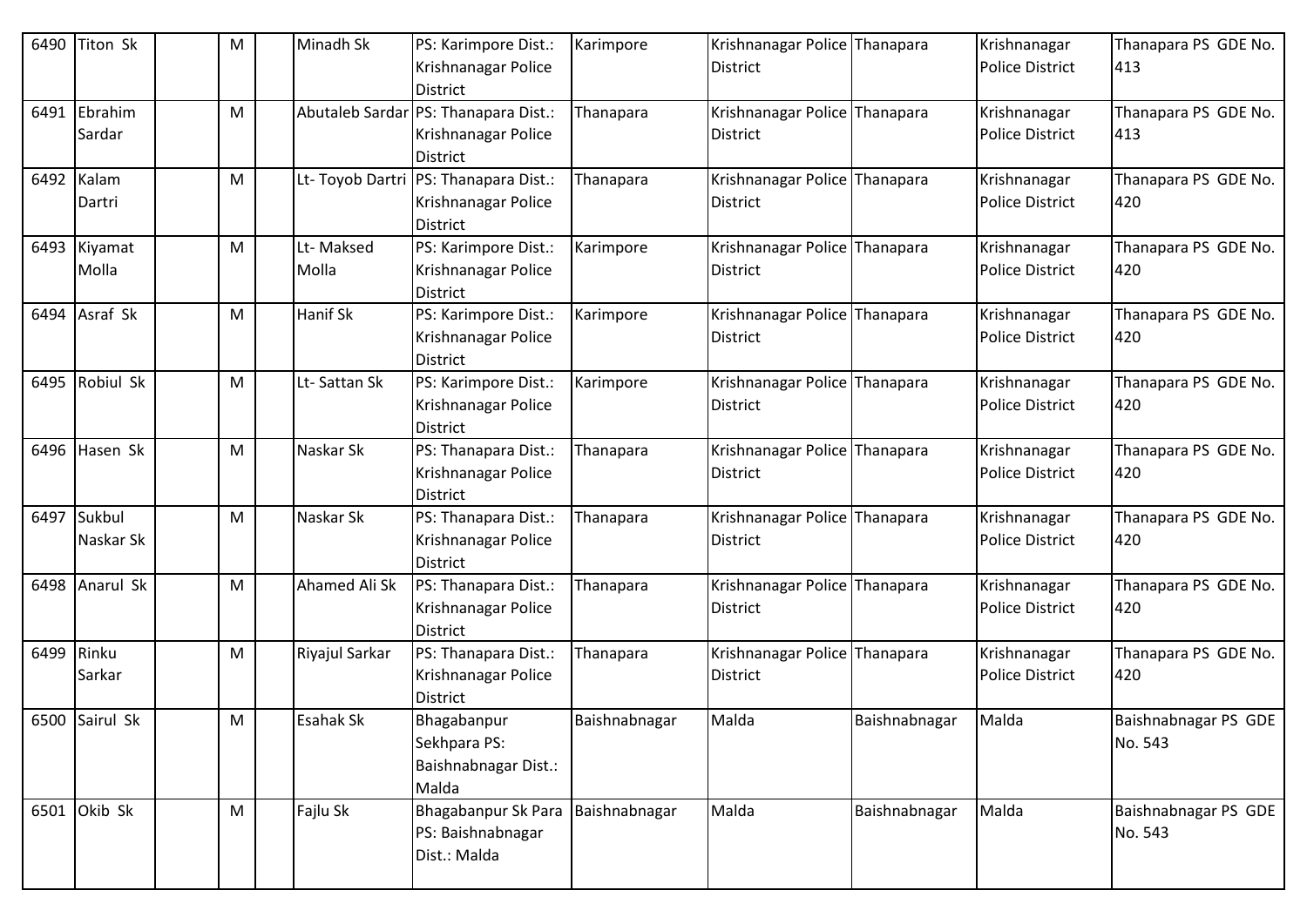| 6502      | Tafajul<br>Mia         | M |    | Torafdi Mia               | Elahitola PS:<br>Baishnabnagar Dist.:                    | Baishnabnagar | Malda | Baishnabnagar | Malda | Baishnabnagar PS GDE<br>No. 543 |
|-----------|------------------------|---|----|---------------------------|----------------------------------------------------------|---------------|-------|---------------|-------|---------------------------------|
|           |                        |   |    |                           | Malda                                                    |               |       |               |       |                                 |
| 6503      | Golok<br>Mandal        | M |    | Proson Mandal             | <b>BNC More PS:</b><br>Baishnabnagar Dist.:<br>Malda     | Baishnabnagar | Malda | Baishnabnagar | Malda | Baishnabnagar PS GDE<br>No. 543 |
| 6504      | Anarul<br>Momin        | М |    | Farijuddin<br>Momin       | Marupur PS:<br>Kaliachak Dist.: Malda                    | Kaliachak     | Malda | Baishnabnagar | Malda | Baishnabnagar PS GDE<br>No. 553 |
| 6505      | Babar Ali              | M |    | Ejabul Ali                | Shersahi PS:<br>Kaliachak Dist.: Malda                   | Kaliachak     | Malda | Baishnabnagar | Malda | Baishnabnagar PS GDE<br>No. 553 |
| 6506      | Md Safi<br>Aktar       | M |    | Md Eliyas Ali             | Alipur PS: Kaliachak<br>Dist.: Malda                     | Kaliachak     | Malda | Baishnabnagar | Malda | Baishnabnagar PS GDE<br>No. 553 |
| 6507      | Babu Sk                | M |    | Rafikul Islam             | Nandalalpur PS:<br>Baishnabnagar Dist.:<br>Malda         | Baishnabnagar | Malda | Baishnabnagar | Malda | Baishnabnagar PS GDE<br>No. 365 |
| 6508      | Krishna<br>Mandal      | M | 37 | <b>Ganesh Mandal</b>      | Colony PS:<br>Bamangola Dist.:<br>Malda                  | Bamangola     | Malda | Bamangola     | Malda | Bamangola PS GDE No.<br>274     |
| 6509      | Anup<br>Mandal         | M | 24 | Ratan Mandal              | Mahinagar PS:<br>Bamangola Dist.:<br>Malda               | Bamangola     | Malda | Bamangola     | Malda | Bamangola PS GDE No.<br>274     |
| 6510 Alim | Mandal                 | M | 20 | <b>Anarul Mandal</b>      | Nayaoara<br>(Madnabati) PS:<br>Bamangola Dist.:<br>Malda | Bamangola     | Malda | Bamangola     | Malda | Bamangola PS GDE No.<br>274     |
|           | 6511 Mantu<br>Roy      | M | 51 | Shishu Roy                | Gobindapur PS:<br>Bamangola Dist.:<br>Malda              | Bamangola     | Malda | Bamangola     | Malda | Bamangola PS GDE No.<br>274     |
|           | 6512 Gojen<br>Halder   | M |    | 52 Lt. Goyeswar<br>Halder | Mohanpur PS:<br>Bamangola Dist.:<br>Malda                | Bamangola     | Malda | Bamangola     | Malda | Bamangola PS GDE No.<br>274     |
|           | $6513$ Tapan<br>Sarkar | M | 32 | Mahindranath<br>Sarkar    | Uttar Kalibari PS:<br>Oldmalda Dist.:<br>Malda           | Oldmalda      | Malda | Bamangola     | Malda | Bamangola PS GDE No.<br>377     |
| 6514 Bapi | Mandal                 | М | 22 | Swapan Mandal Domhat PS:  | Manickchak Dist.:<br>Malda                               | Manickchak    | Malda | Bhutni        | Malda | Bhutni PS GDE No. 359           |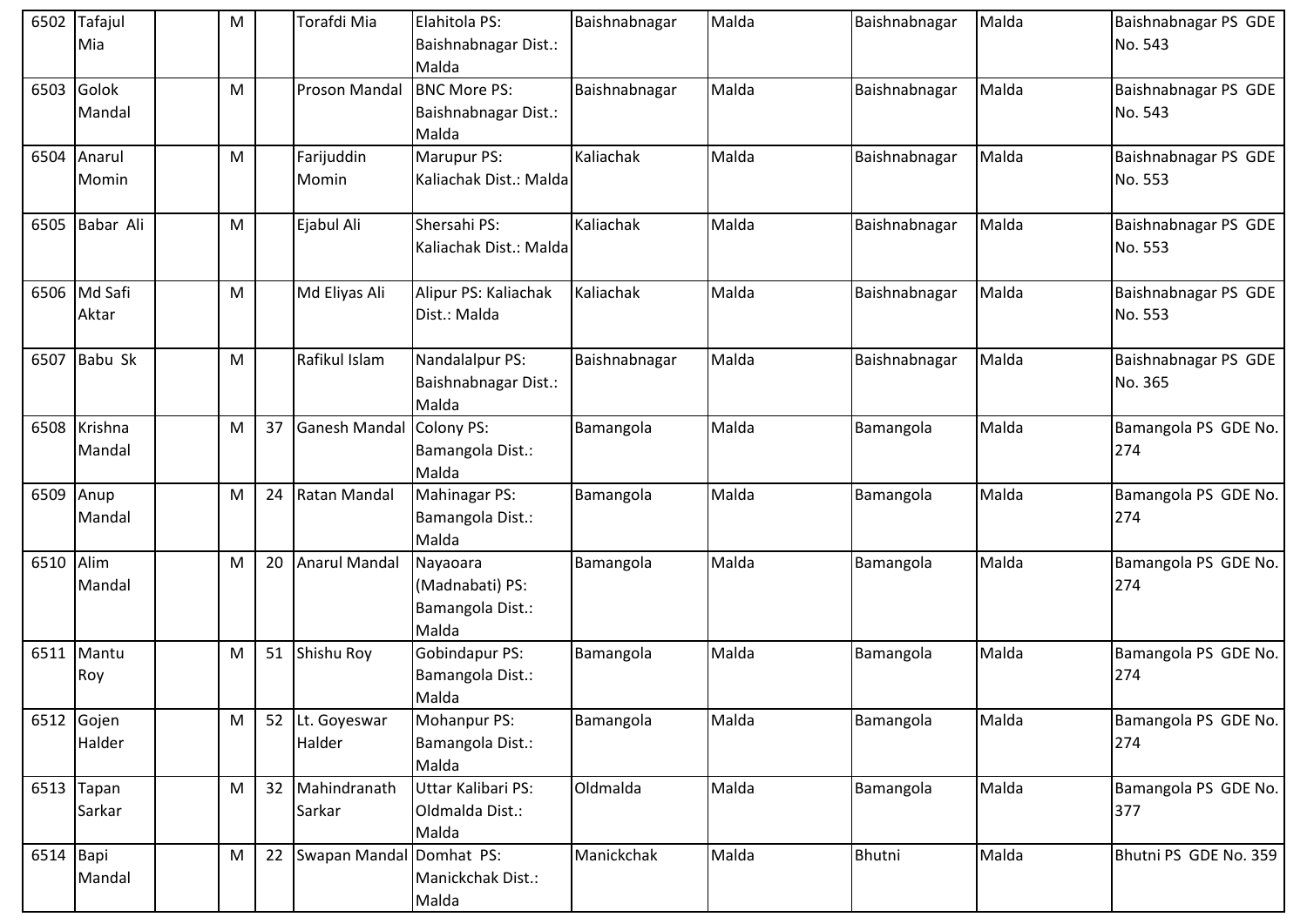| 6515 | Situ           | M | 22 | Jiten Pramanik      | Ramchandtola PS:             | Manickchak             | Malda | Bhutni        | Malda | Bhutni PS GDE No. 359 |
|------|----------------|---|----|---------------------|------------------------------|------------------------|-------|---------------|-------|-----------------------|
|      | Pramanik       |   |    |                     | Manickchak Dist.:            |                        |       |               |       |                       |
|      |                |   |    |                     | Malda                        |                        |       |               |       |                       |
| 6516 | Goutam         | M |    | 18 Naresh           | Aladia PS: Bhutni            | <b>Bhutni</b>          | Malda | Bhutni        | Malda | Bhutni PS GDE No. 359 |
|      | Chowdhur       |   |    | Chowdhury           | Dist.: Malda                 |                        |       |               |       |                       |
|      |                |   |    |                     |                              |                        |       |               |       |                       |
| 6517 | Karan          | M | 19 | Moti                | Santinagar PS: Bhutni Bhutni |                        | Malda | Bhutni        | Malda | Bhutni PS GDE No. 359 |
|      | Kumar          |   |    | Chowdhury           | Dist.: Malda                 |                        |       |               |       |                       |
| 6518 | Jotish         | M |    | Jalu Mandal         | Premahagas PS:               | Bhutni                 | Malda | <b>Bhutni</b> | Malda | Bhutni PS GDE No. 359 |
|      | Mandal         |   |    |                     | Bhutni Dist.: Malda          |                        |       |               |       |                       |
|      | 6519 Helal Ali | M | 35 | Mahabur Ali         | Najiruddintola PS:           | Bhutni                 | Malda | Bhutni        | Malda | Bhutni PS GDE No. 359 |
|      |                |   |    |                     | <b>Bhutni Dist.: Malda</b>   |                        |       |               |       |                       |
| 6520 | Royel Sk       | M |    | 26 Aisuddin Sk      | Maniruddintola PS:           | Bhutni                 | Malda | <b>Bhutni</b> | Malda | Bhutni PS GDE No. 359 |
|      |                |   |    |                     | Bhutni Dist.: Malda          |                        |       |               |       |                       |
|      |                |   |    |                     |                              |                        |       |               |       |                       |
| 6521 | Royel Ali      | M |    | 25 Safiqul Sk       | Setabtola PS: Bhutni         | <b>Bhutni</b>          | Malda | Bhutni        | Malda | Bhutni PS GDE No. 359 |
|      |                |   |    |                     | Dist.: Malda                 |                        |       |               |       |                       |
|      | 6522 Rajib Sk  | M |    | 26 Mansur Sk        | Borobagan PS:                | Manickchak             | Malda | <b>Bhutni</b> | Malda | Bhutni PS GDE No. 359 |
|      |                |   |    |                     | Manickchak Dist.:            |                        |       |               |       |                       |
|      |                |   |    |                     | Malda                        |                        |       |               |       |                       |
|      | 6523 Biplab    | M |    | 28 Dipak Mandal     | Kedartola PS: Bhutni         | <b>Bhutni</b>          | Malda | Bhutni        | Malda | Bhutni PS GDE No. 359 |
|      | Mandal         |   |    |                     | Dist.: Malda                 |                        |       |               |       |                       |
| 6524 | Samar          | M |    | 21 Sambhu           | Kedartola PS: Bhutni         | Bhutni                 | Malda | Bhutni        | Malda | Bhutni PS GDE No. 359 |
|      | Mandal         |   |    | Mandal              | Dist.: Malda                 |                        |       |               |       |                       |
| 6525 | Srimanta       | M | 21 | Bhibhisan           | Domantola PS:                | Bhutni                 | Malda | Bhutni        | Malda | Bhutni PS GDE No. 359 |
|      | Mandal         |   |    | Mandal              | <b>Bhutni Dist.: Malda</b>   |                        |       |               |       |                       |
| 6526 | Sachin         | M | 45 | Lt. Kalu Mahato     | Kalutantola PS:              | Bhutni                 | Malda | Bhutni        | Malda | Bhutni PS GDE No. 359 |
|      | Mahato         |   |    |                     | <b>Bhutni Dist.: Malda</b>   |                        |       |               |       |                       |
|      | 6527 Jhattu    | M | 34 | Gonesh Mandal       | Gobardhantola PS:            | Bhutni                 | Malda | Bhutni        | Malda | Bhutni PS GDE No. 359 |
|      | Mandal         |   |    |                     | <b>Bhutni Dist.: Malda</b>   |                        |       |               |       |                       |
|      | 6528 Situn Roy | M |    | 32 Satan Ray        | <b>DHANGI PS:</b>            | Harishchandrapur Malda |       | Chanchal      | Malda | Chanchal PS GDE No.   |
|      |                |   |    |                     | Harishchandrapur             |                        |       |               |       | 784                   |
|      |                |   |    |                     | Dist.: Malda                 |                        |       |               |       |                       |
| 6529 | Uttam          | M |    | 46 Lt. Birbal Ghosh | <b>CHANCHAL</b>              | Chanchal               | Malda | Chanchal      | Malda | Chanchal PS GDE No.   |
|      | Ghosh          |   |    |                     | <b>GHOSHPARA PS:</b>         |                        |       |               |       | 784                   |
|      |                |   |    |                     | Chanchal Dist.: Malda        |                        |       |               |       |                       |
|      |                |   |    |                     |                              |                        |       |               |       |                       |
| 6530 | Jibendu        | M |    | 52 Lt. Jatindranath | <b>BHARATINAGAR PS:</b>      | Chanchal               | Malda | Chanchal      | Malda | Chanchal PS GDE No.   |
|      | Paul           |   |    | Paul                | Chanchal Dist.: Malda        |                        |       |               |       | 784                   |
|      |                |   |    |                     |                              |                        |       |               |       |                       |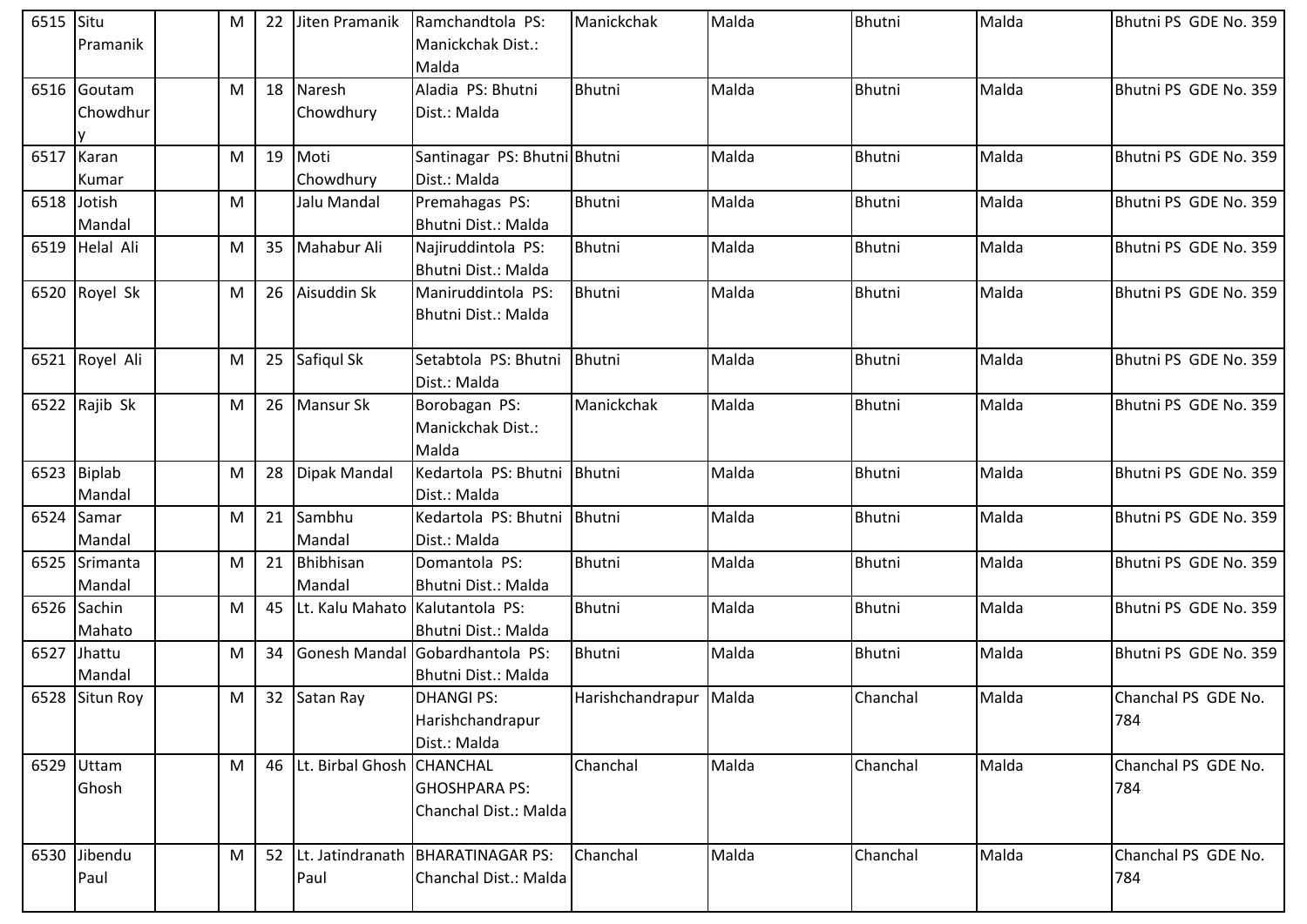| 6531       | Bimal<br>Saha            | M |    | 55 Anil Singha | <b>BHAGABATIPUR PS:</b><br>Chanchal Dist.: Malda           | Chanchal  | Malda            | Chanchal | Malda | Chanchal PS GDE No.<br>784 |
|------------|--------------------------|---|----|----------------|------------------------------------------------------------|-----------|------------------|----------|-------|----------------------------|
| 6532       | Md Selim                 | M |    | 40 Serafuddin  | <b>SONTOSHPUR PS:</b><br>Chanchal Dist.: Malda             | Chanchal  | Malda            | Chanchal | Malda | Chanchal PS GDE No.<br>784 |
|            | 6533 Ranajit<br>Roy      | M |    | 23 Dhani Ray   | <b>JANIRAY PS:</b><br>Kushmandi Dist.:<br>Dakshin Dinajpur | Kushmandi | Dakshin Dinajpur | Chanchal | Malda | Chanchal PS GDE No.<br>784 |
| 6534 Sabir | Islam                    | M |    | 27 Sultan Ali  | <b>NEHALPUR PS:</b><br>Chanchal Dist.: Malda               | Chanchal  | Malda            | Chanchal | Malda | Chanchal PS GDE No.<br>766 |
|            | 6535 Amjad Ali           | M |    | 32 Jahangir    | <b>NEHALPUR PS:</b><br>Chanchal Dist.: Malda               | Chanchal  | Malda            | Chanchal | Malda | Chanchal PS GDE No.<br>766 |
|            | 6536 Mebarul<br>Hossain  | M |    | 35 Banijuddin  | <b>NEHALPUR PS:</b><br>Chanchal Dist.: Malda               | Chanchal  | Malda            | Chanchal | Malda | Chanchal PS GDE No.<br>766 |
|            | 6537 Md. Reja            | M | 34 | Lal Mohammad   | <b>NEHALPUR PS:</b><br>Chanchal Dist.: Malda               | Chanchal  | Malda            | Chanchal | Malda | Chanchal PS GDE No.<br>766 |
| 6538       | Robiul<br>Alam           | M |    | 32 Sokimuddin  | <b>NEHALPUR PS:</b><br>Chanchal Dist.: Malda               | Chanchal  | Malda            | Chanchal | Malda | Chanchal PS GDE No.<br>766 |
| 6539       | Saikul<br>Islam          | M | 21 | Jamiluddin     | <b>ATGHARA PS:</b><br>Chanchal Dist.: Malda                | Chanchal  | Malda            | Chanchal | Malda | Chanchal PS GDE No.<br>788 |
| 6540       | Muktar Ali               | M |    | 25 Aptabuddin  | <b>DAMAIPUR PS:</b><br>Chanchal Dist.: Malda               | Chanchal  | Malda            | Chanchal | Malda | Chanchal PS GDE No.<br>788 |
|            | 6541 Rabbul Ali          | M |    | 32 Kasim Ali   | <b>ATGHARA PS:</b><br>Chanchal Dist.: Malda                | Chanchal  | Malda            | Chanchal | Malda | Chanchal PS GDE No.<br>788 |
|            | $6542$ Badal<br>Swananka | M |    | 48 Sharkar     | <b>ATGHARA PS:</b><br>Chanchal Dist.: Malda                | Chanchal  | Malda            | Chanchal | Malda | Chanchal PS GDE No.<br>788 |
|            | 6543 Halaluddin          | M |    | 36 Nurul       | <b>KRISHNAGANJ PS:</b><br>Chanchal Dist.: Malda            | Chanchal  | Malda            | Chanchal | Malda | Chanchal PS GDE No.<br>788 |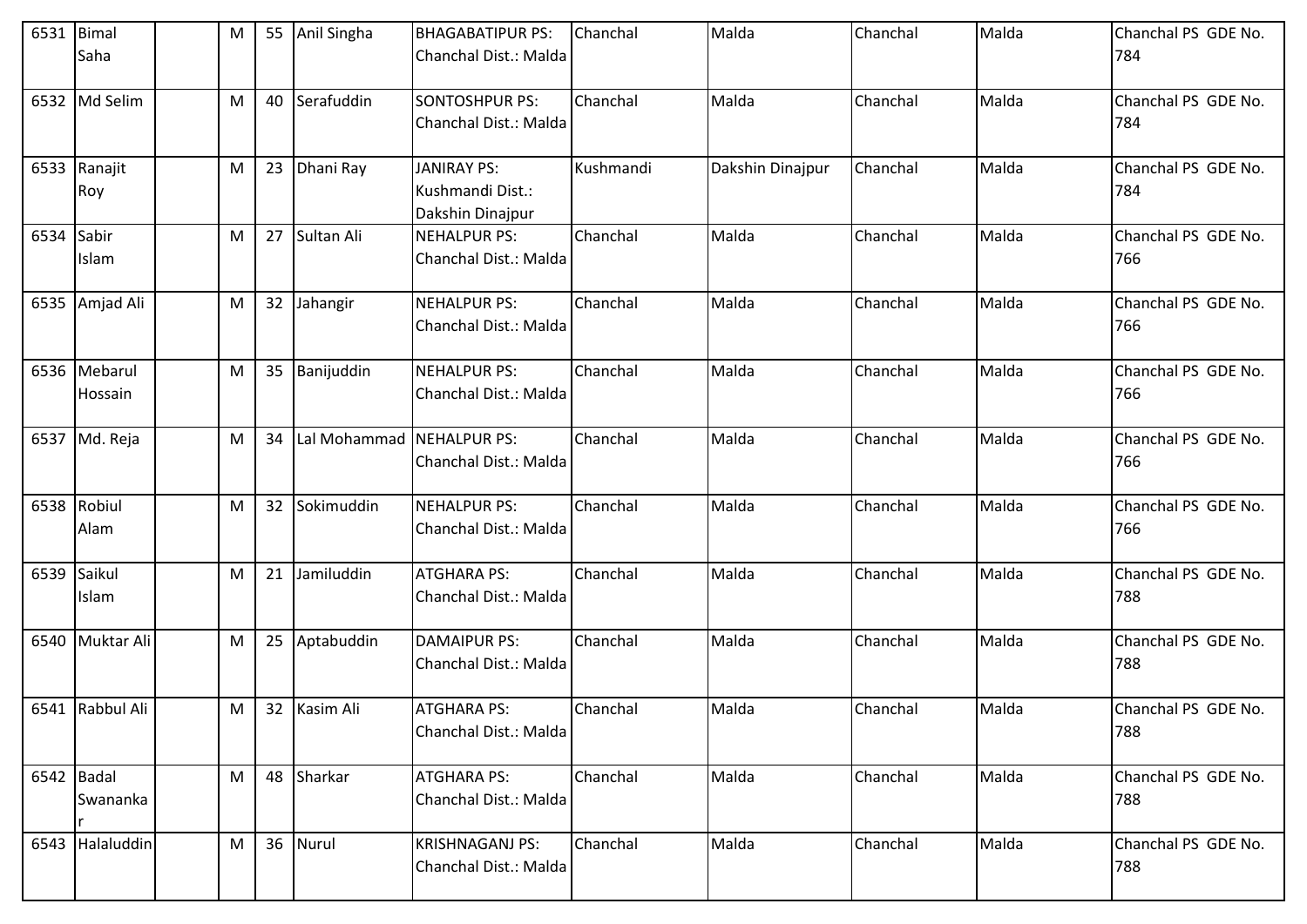| 6544       | Hossain                  | М | 33 | Lt. Musaraf Ali     | <b>KALIGRAM PS:</b><br>Chanchal Dist.: Malda                    | Chanchal      | Malda | Chanchal      | Malda | Chanchal PS GDE No.<br>788      |
|------------|--------------------------|---|----|---------------------|-----------------------------------------------------------------|---------------|-------|---------------|-------|---------------------------------|
| 6545       | Sekh<br>Sariful          | M | 34 | Sk Julus            | Salabatganj, P.O<br>Dharampur PS:<br>Manickchak Dist.:<br>Malda | Manickchak    | Malda | English bazar | Malda | English bazar PS GDE<br>No. 264 |
| 6546       | Md Reja<br>Ahamaed       | M | 18 | Md Mojibar          | Amrity Mominpara<br>PS: English bazar<br>Dist.: Malda           | English bazar | Malda | English bazar | Malda | English bazar PS GDE<br>No. 264 |
| 6547       | Sk Moula                 | M | 24 | Abdul Rahaman       | Satghoria PS: English<br>bazar Dist.: Malda                     | English bazar | Malda | English bazar | Malda | English bazar PS GDE<br>No. 264 |
| 6548       | Kalam<br>Momin           | M | 33 | Lt Rahaman<br>Momin | Amrity Hatpara PS:<br>English bazar Dist.:<br>Malda             | English bazar | Malda | English bazar | Malda | English bazar PS GDE<br>No. 264 |
| 6549 Dulal | Ghosh                    | M | 35 | Lt Jogi Ghosh       | Fulbaria PS: English<br>bazar Dist.: Malda                      | English bazar | Malda | English bazar | Malda | English bazar PS GDE<br>No. 264 |
|            | 6550 Sk Astarul          | M | 24 | Sk Sahid            | Atgama PS: English<br>bazar Dist.: Malda                        | English bazar | Malda | English bazar | Malda | English bazar PS GDE<br>No. 264 |
| 6551       | Balaram<br>Mandal        | M | 22 | <b>Biren Mandal</b> | Sattari PS: English<br>bazar Dist.: Malda                       | English bazar | Malda | English bazar | Malda | English bazar PS GDE<br>No. 264 |
|            | 6552 Gopal<br>Rabidas    | M | 45 | Lt Deben<br>Rabidas | Paschim Betaha, P.O<br>Ekborna PS: Pukhuria<br>Dist.: Malda     | Pukhuria      | Malda | English bazar | Malda | English bazar PS GDE<br>No. 264 |
| 6553       | Hasimuddi<br>n Momin     | M | 20 | Sariful Momin       | <b>Bhabanipur PS:</b><br>English bazar Dist.:<br>Malda          | English bazar | Malda | English bazar | Malda | English bazar PS GDE<br>No. 264 |
|            | 6554 Bishambh<br>ar Saha | M | 27 | Subodh Saha         | Sahabattola, P.O-<br>Gopalpur PS:<br>Manickchak Dist.:<br>Malda | Manickchak    | Malda | English bazar | Malda | English bazar PS GDE<br>No. 264 |
|            | 6555 Jaganath<br>Ghosh   | M | 26 | Tapash Ghosh        | Ramkeli PS: English<br>bazar Dist.: Malda                       | English bazar | Malda | English bazar | Malda | English bazar PS GDE<br>No. 975 |
|            | 6556 Sanjay<br>Ghosh     | M | 40 | Lt Jiten Ghosh      | Ramkeli PS: English<br>bazar Dist.: Malda                       | English bazar | Malda | English bazar | Malda | English bazar PS GDE<br>No. 975 |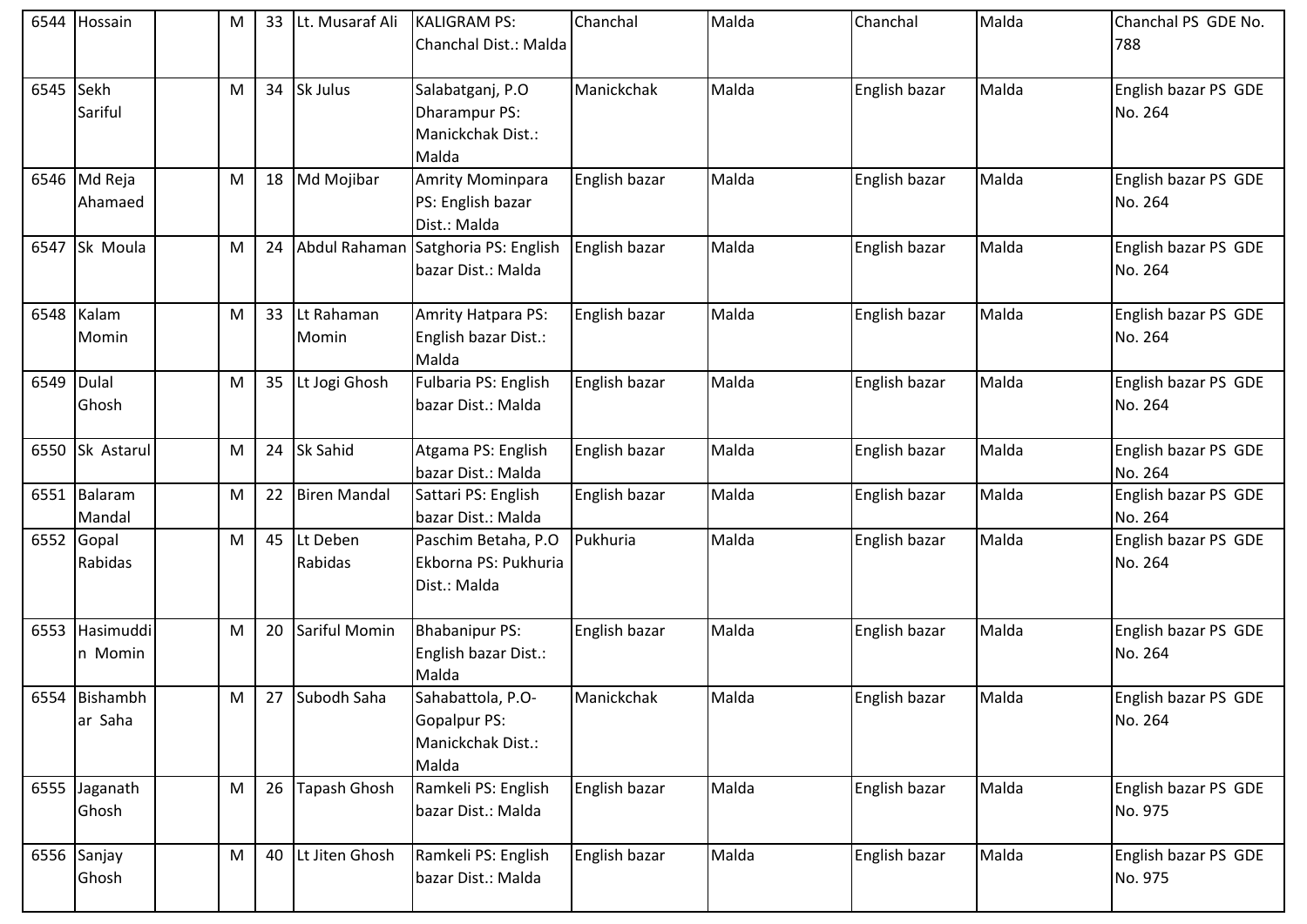| 6557       | Koushik<br>Das                | м            | 30              | Kanai Das                    | Ramkeli PS: English<br>bazar Dist.: Malda                     | English bazar | Malda | English bazar | Malda | English bazar PS GDE<br>No. 975  |
|------------|-------------------------------|--------------|-----------------|------------------------------|---------------------------------------------------------------|---------------|-------|---------------|-------|----------------------------------|
| 6558       | Sanjay<br>Mandal              | м            | 38              | Lt Nagen<br>Mandal           | Rameswarpur PS:<br>English bazar Dist.:<br>Malda              | English bazar | Malda | English bazar | Malda | English bazar PS GDE<br>No. 976  |
|            | 6559 Babita<br>Mandal         | $\mathsf{F}$ | 27 <sup>1</sup> | Sadhan Mandal                | Rameswarpur PS:<br>English bazar Dist.:<br>Malda              | English bazar | Malda | English bazar | Malda | English bazar PS GDE<br>No. 976  |
|            | 6560 Asraful Sk               | M            | 28              | Abbas Sk                     | Badhapukur PS:<br>English bazar Dist.:<br>Malda               | English bazar | Malda | English bazar | Malda | English bazar PS GDE<br>No. 1011 |
| 6561       | Mukaddar<br><b>Sk</b>         | M            | 28              | Samser Sk                    | Badhapukur PS:<br>English bazar Dist.:<br>Malda               | English bazar | Malda | English bazar | Malda | English bazar PS GDE<br>No. 1011 |
| 6562       | Situ Sk                       | M            | 28              | Jamsed Sk                    | Badhapukur PS:<br>English bazar Dist.:<br>Malda               | English bazar | Malda | English bazar | Malda | English bazar PS GDE<br>No. 1011 |
| 6563       | Ganesh<br>Choudhur            | м            | 24              | Lt Debicharan<br>Choudhury   | Uttar Baluchar PS:<br>English bazar Dist.:<br>Malda           | English bazar | Malda | English bazar | Malda | English bazar PS GDE<br>No. 1011 |
| 6564       | Rajdeep<br>Mandal             | м            | 24              | Narayan<br>Mandal            | Gayeshpur PS: English English bazar<br>bazar Dist.: Malda     |               | Malda | English bazar | Malda | English bazar PS GDE<br>No. 976  |
| 6565 Bivan | Sindhu<br>Das                 | м            |                 | 25 Balaram Das               | North Baluchar PS:<br>English bazar Dist.:<br>Malda           | English bazar | Malda | English bazar | Malda | English bazar PS GDE<br>No. 976  |
| 6566       | Jagindar<br>Chowdhur          | M            | 50              | Lt Moti<br>Chowdhury         | Telipukur PS: English<br>bazar Dist.: Malda                   | English bazar | Malda | English bazar | Malda | English bazar PS GDE<br>No. 976  |
|            | 6567 Raja Roy                 | М            |                 | 20 Shibu Roy                 | Mangalbari PS:<br>English bazar Dist.:<br>Malda               | English bazar | Malda | English bazar | Malda | English bazar PS GDE<br>No. 875  |
|            | 6568 Rony Shil                | M            |                 | 18 Ratan Shil                | Mangal bari Bulbuli<br>More PS: English<br>bazar Dist.: Malda | English bazar | Malda | English bazar | Malda | English bazar PS GDE<br>No. 875  |
|            | 6569 Srinjay<br><b>Bhadra</b> | м            |                 | 24 Soumitra<br><b>Bhadra</b> | Green Park PS:<br>English bazar Dist.:<br>Malda               | English bazar | Malda | English bazar | Malda | English bazar PS GDE<br>No. 875  |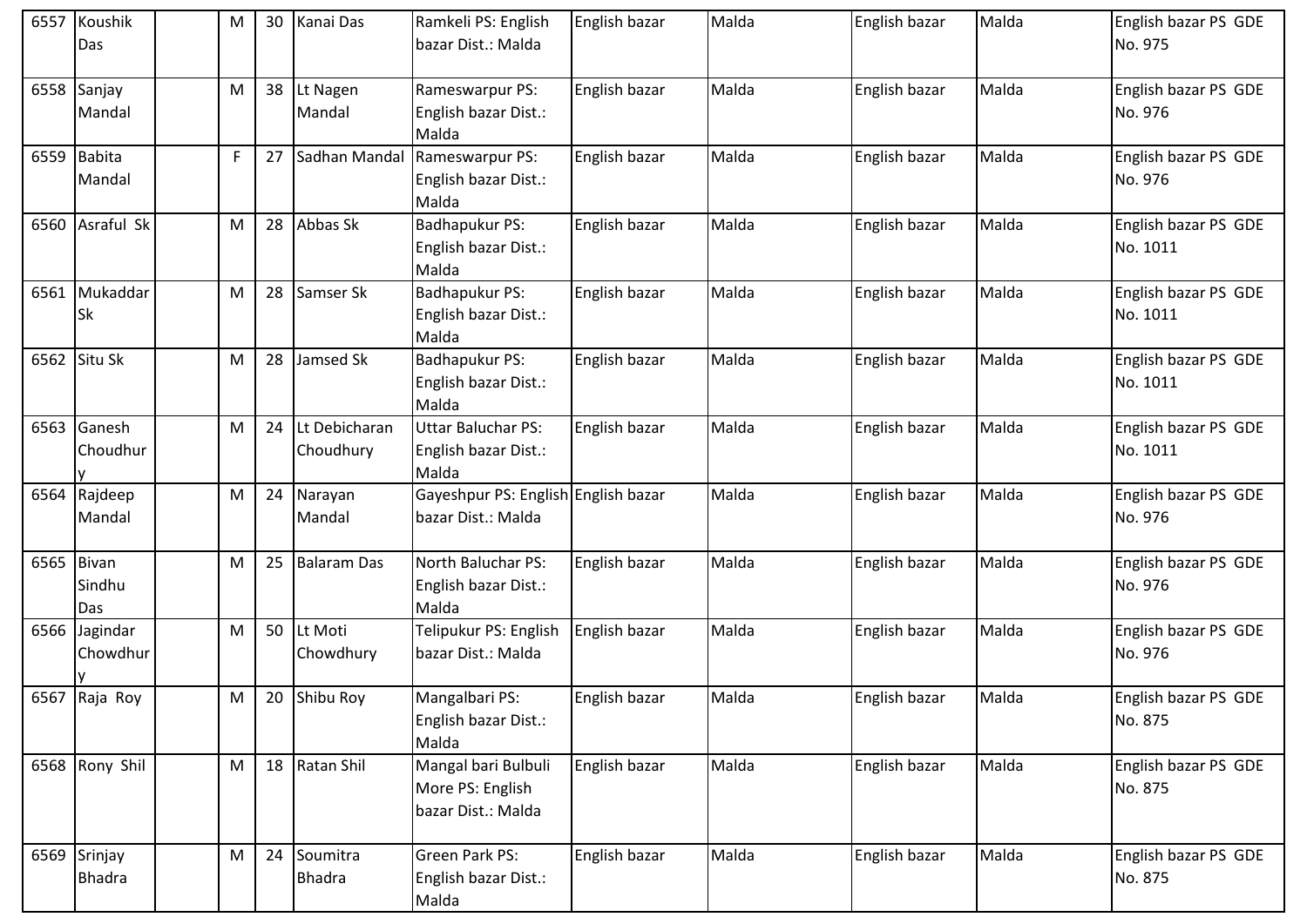| 6570       | Senaul<br>Hoque        | М | 36 | Lt Sarifuddi Sk    | Mirchak PS: English<br>bazar Dist.: Malda                    | English bazar | Malda | English bazar | Malda | English bazar PS GDE<br>No. 875  |
|------------|------------------------|---|----|--------------------|--------------------------------------------------------------|---------------|-------|---------------|-------|----------------------------------|
|            | 6571 Sariyat Sk        | M | 27 | <b>Khairul Sk</b>  | Laxmipur PS: English<br>bazar Dist.: Malda                   | English bazar | Malda | English bazar | Malda | English bazar PS GDE<br>No. 875  |
|            | 6572 Rajesh Sk         | M | 31 | Nausad Sk          | Mirchak Supribari PS:<br>English bazar Dist.:<br>Malda       | English bazar | Malda | English bazar | Malda | English bazar PS GDE<br>No. 875  |
| 6573       | <b>Babul Sk</b>        | M | 33 | Jinnat Sk          | New Gayeshpur<br>Kothabari PS: English<br>bazar Dist.: Malda | English bazar | Malda | English bazar | Malda | English bazar PS GDE<br>No. 875  |
| 6574       | Liton Sk               | M | 33 | Yeasin Sk          | New Gayeshpur<br>Kothabari PS: English<br>bazar Dist.: Malda | English bazar | Malda | English bazar | Malda | English bazar PS GDE<br>No. 875  |
| 6575       | Jahangir<br>Sabji      | M | 34 | Taleb Sabji        | New Gayeshpur<br>Kothabari PS: English<br>bazar Dist.: Malda | English bazar | Malda | English bazar | Malda | English bazar PS GDE<br>No. 875  |
| 6576 Ajmir | Sabji                  | M | 38 | Lt Abul Sabji      | New Gayeshpur<br>Kothabari PS: English<br>bazar Dist.: Malda | English bazar | Malda | English bazar | Malda | English bazar PS GDE<br>No. 875  |
| 6577       | Khosbur<br>Sk          | M | 52 | Horjuj             | Jadupur Kamlabari<br>PS: English bazar<br>Dist.: Malda       | English bazar | Malda | English bazar | Malda | English bazar PS GDE<br>No. 1011 |
| 6578       | Sujit<br>Singha        | M | 31 | Sufal Singha       | Lakhipur Colony PS:<br>English bazar Dist.:<br>Malda         | English bazar | Malda | English bazar | Malda | English bazar PS GDE<br>No. 1011 |
|            | 6579 Kartick<br>Mandal | M |    | 35 Amit Mandal     | Malanchapally PS:<br>English bazar Dist.:<br>Malda           | English bazar | Malda | English bazar | Malda | English bazar PS GDE<br>No. 1011 |
|            | 6580 Gopal Das         | M | 45 | Naresh Das         | Katagarh PS: English<br>bazar Dist.: Malda                   | English bazar | Malda | English bazar | Malda | English bazar PS GDE<br>No. 1011 |
|            | 6581 Sushanta<br>Ghosh | M | 34 | Lt Naresh<br>Ghosh | Shyamdaspur PS:<br>Mothabari Dist.:<br>Malda                 | Mothabari     | Malda | English bazar | Malda | English bazar PS GDE<br>No. 1011 |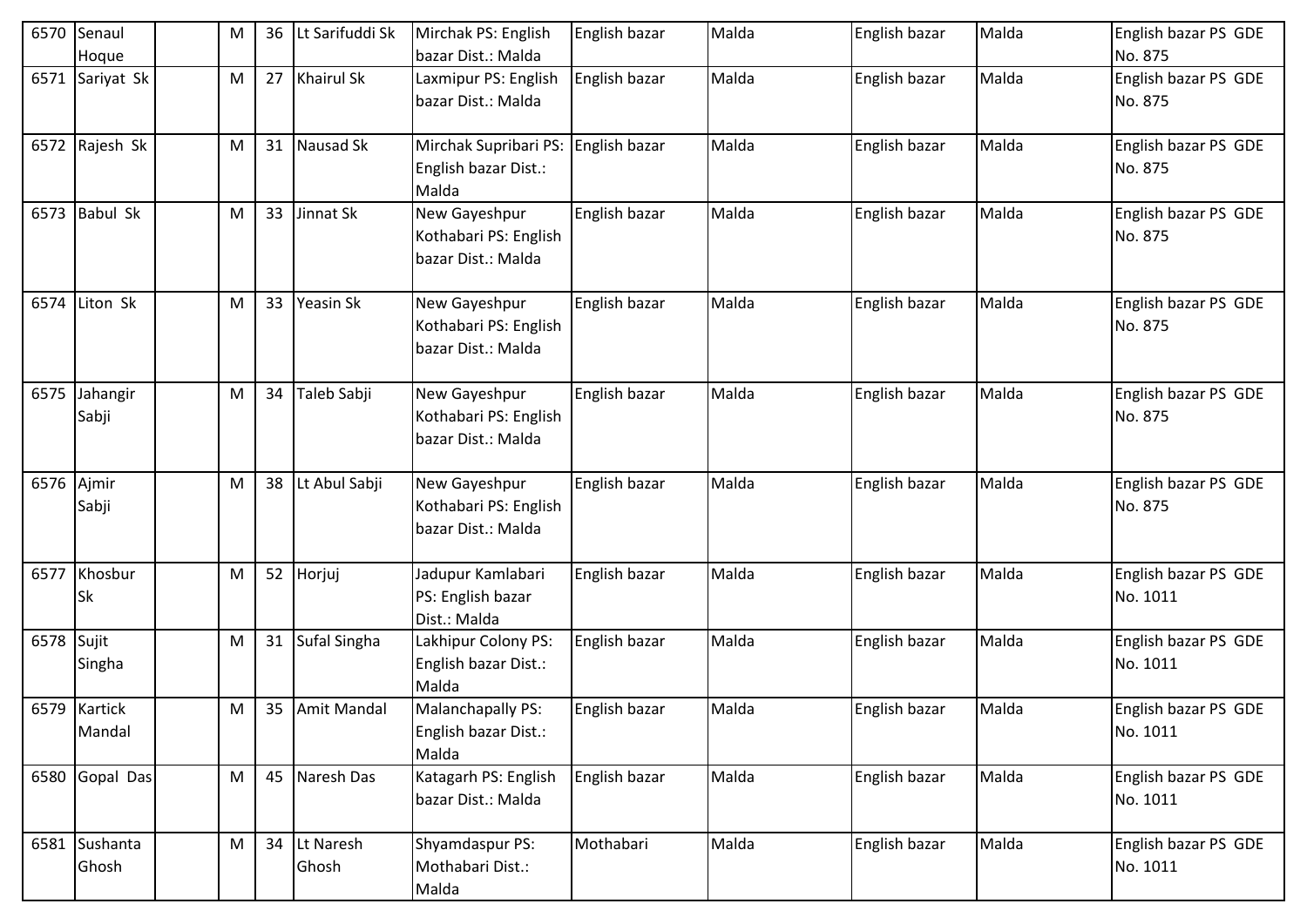| 6582    | Jagannath<br>Singha    | M         | 28      |                        | Lt Chittu Singha Laxmipur Colony PS:<br>English bazar Dist.:                    | English bazar | Malda | English bazar | Malda | English bazar PS GDE<br>No. 1011 |
|---------|------------------------|-----------|---------|------------------------|---------------------------------------------------------------------------------|---------------|-------|---------------|-------|----------------------------------|
|         |                        |           |         |                        | Malda                                                                           |               |       |               |       |                                  |
| 6583    | Ganesh<br>Singh        | M         | 40      | Mantu Singha           | Laxmipur Colony PS:<br>English bazar Dist.:<br>Malda                            | English bazar | Malda | English bazar | Malda | English bazar PS GDE<br>No. 1011 |
| 6584    | Sanatan<br>Rabidas     | M         | 55      | Lt - Shishu<br>Rabidas | Khaskole PS: English<br>bazar Dist.: Malda                                      | English bazar | Malda | English bazar | Malda | English bazar PS GDE<br>No. 315  |
| 6585    | Sumanta<br>Singha      | M         | 30      | Jiten Singha           | Laxmipur Colony PS:<br>English bazar Dist.:<br>Malda                            | English bazar | Malda | English bazar | Malda | English bazar PS GDE<br>No. 1011 |
| 6586 Sk | Imdadul                | M         | 20      | <b>Abdul Based</b>     | Chandpara PS:<br>Pukhuria Dist.: Malda                                          | Pukhuria      | Malda | English bazar | Malda | English bazar PS GDE<br>No. 315  |
| 6587    | Sk Sadikul             | ${\sf M}$ | 25      | Sk Turaf               | Munshi Para PS:<br>English bazar Dist.:<br>Malda                                | English bazar | Malda | English bazar | Malda | English bazar PS GDE<br>No. 315  |
|         | 6588 Seraj Ali         | M         | 35      | Nowsad Ali             | Rajnagar P. O-<br><b>Dharampur PS:</b><br>Manickchak Dist.:<br>Malda            | Manickchak    | Malda | English bazar | Malda | English bazar PS GDE<br>No. 315  |
| 6589    | Sekh<br>Serajul        | M         | 23      | Sekh Kuddus            | Badhagach P. O-<br>Sovanagar PS: English<br>bazar Dist.: Malda                  | English bazar | Malda | English bazar | Malda | English bazar PS GDE<br>No. 315  |
| 6590    | Sekh Tajul             | M         | 35      | Sekh Kuddus            | Badhagach P.O -<br>Sovanagar PS: English<br>bazar Dist.: Malda                  | English bazar | Malda | English bazar | Malda | English bazar PS GDE<br>No. 315  |
|         | 6591 Bharat<br>Sarkar  | M         | $24$ 24 |                        | Ananda Mohanpur P. English bazar<br>O- Atgama PS: English<br>bazar Dist.: Malda |               | Malda | English bazar | Malda | English bazar PS GDE<br>No. 315  |
| 6592 Sk | Manglu                 | M         | 42      | Lt - Sk Sahid          | Atgama PO-Atgama<br>PS: English bazar<br>Dist.: Malda                           | English bazar | Malda | English bazar | Malda | English bazar PS GDE<br>No. 315  |
|         | 6593 Prodip<br>Rabidas | M         | 34      | <b>Banu Rabidas</b>    | Najirpara P. O- Milki<br>PS: English bazar<br>Dist.: Malda                      | English bazar | Malda | English bazar | Malda | English bazar PS GDE<br>No. 315  |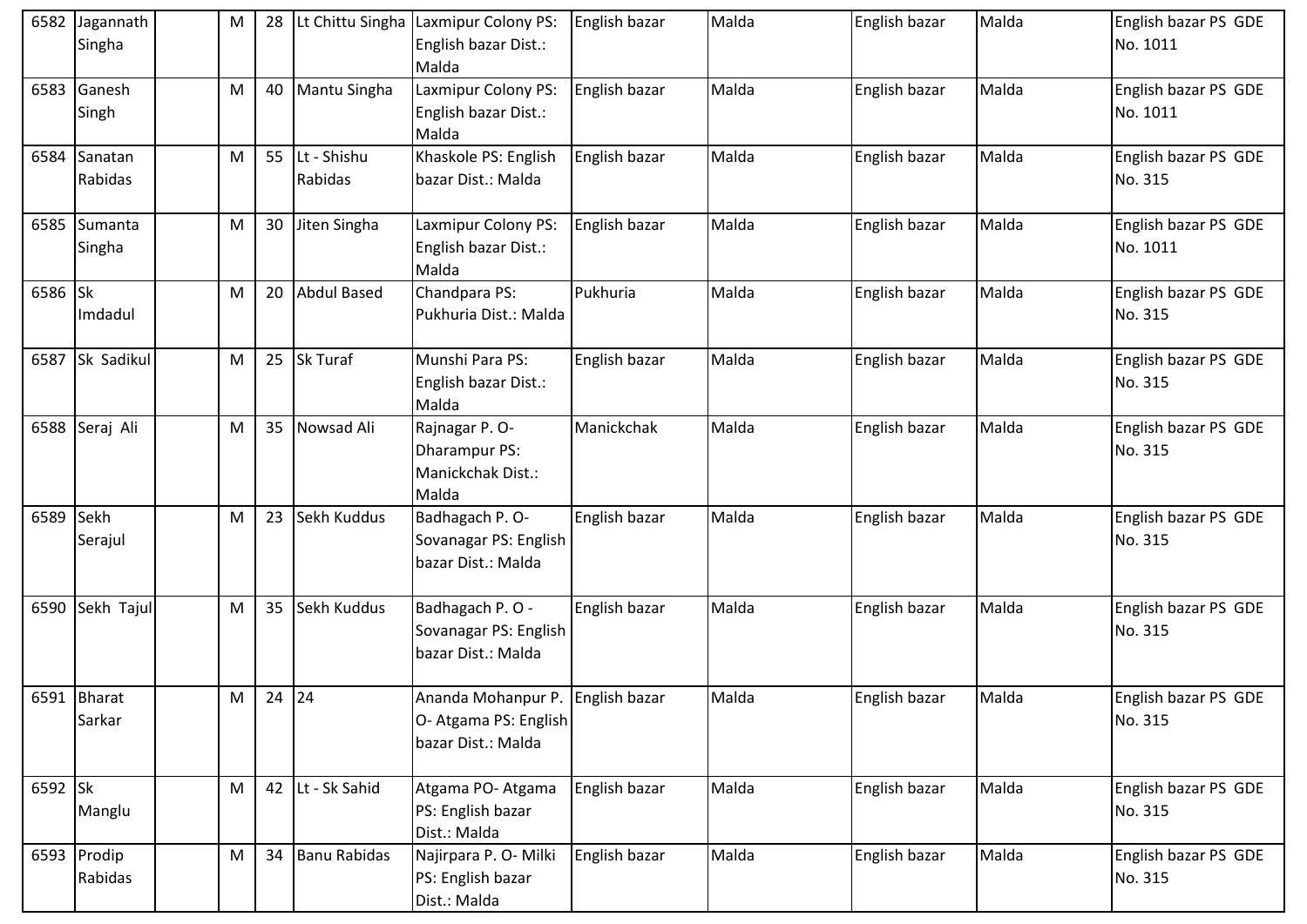| 6594 | Kamlesh                    | M | 34 | Dulal Sarkar                     | Buraburitala PS:                                                        | English bazar    | Malda | English bazar | Malda | English bazar PS GDE             |
|------|----------------------------|---|----|----------------------------------|-------------------------------------------------------------------------|------------------|-------|---------------|-------|----------------------------------|
|      | Sarkar                     |   |    |                                  | English bazar Dist.:<br>Malda                                           |                  |       |               |       | No. 875                          |
| 6595 | Choton<br>Das              | M | 34 | Kripasindhu Das Buraburitala PS: | English bazar Dist.:<br>Malda                                           | English bazar    | Malda | English bazar | Malda | English bazar PS GDE<br>No. 875  |
|      | 6596 Mantu<br>Choudhur     | M | 31 | Chanru<br>Choudhury              | Bhaluka Bazar PS:<br>Harishchandrapur<br>Dist.: Malda                   | Harishchandrapur | Malda | English bazar | Malda | English bazar PS GDE<br>No. 875  |
| 6597 | Prasanta<br>Saha           | M | 37 | Lt Kamalakanta<br>Saha           | <b>Buraburitala PS:</b><br>English bazar Dist.:<br>Malda                | English bazar    | Malda | English bazar | Malda | English bazar PS GDE<br>No. 875  |
| 6598 | Amrit<br>Choudhur          | M | 36 | <b>Bhaban</b><br>Choudhury       | <b>Bhatal PS:</b><br>Harishchandrapur<br>Dist.: Malda                   | Harishchandrapur | Malda | English bazar | Malda | English bazar PS GDE<br>No. 875  |
| 6599 | Khusibur<br>Sk             | M |    | 62 Ormich Hoque                  | Jadupur High School<br>PS: English bazar<br>Dist.: Malda                | English bazar    | Malda | English bazar | Malda | English bazar PS GDE<br>No. 1011 |
| 6600 | Pintu<br>Karmakar          | M |    | 42 Lt Sukdeb<br>Karmakar         | Balasahapur PS:<br>Oldmalda Dist.:<br>Malda                             | Oldmalda         | Malda | English bazar | Malda | English bazar PS GDE<br>No. 1011 |
| 6601 | Shyamlal<br>Singh          | M | 34 | <b>Birendar Singh</b>            | <b>Gour Road</b><br>Krishnakalital PS:<br>English bazar Dist.:<br>Malda | English bazar    | Malda | English bazar | Malda | English bazar PS GDE<br>No. 1011 |
| 6602 | Samiran<br>Mandal          | M |    | 32 Ashutosh<br>Mandal            | Ramkrishna Mission<br>road PS: English bazar<br>Dist.: Malda            | English bazar    | Malda | English bazar | Malda | English bazar PS GDE<br>No. 1011 |
| 6603 | Nonigopal<br>Mandal        | M | 54 | Lt Bibhuti<br>Mandal             | Barosankho PS:<br>English bazar Dist.:<br>Malda                         | English bazar    | Malda | English bazar | Malda | English bazar PS GDE<br>No. 1011 |
|      | 6604 Rafikul Sk            | M |    | 36 Samiul Sk                     | Sujapur School Para<br>PS: Kaliachak Dist.:<br>Malda                    | Kaliachak        | Malda | English bazar | Malda | English bazar PS GDE<br>No. 1011 |
|      | 6605 Dipak<br><b>Basak</b> | M |    | 21 Rasik Basak                   | Lokhra Gobardhan<br>PS: Pukhuria Dist.:<br>Malda                        | Pukhuria         | Malda | English bazar | Malda | English bazar PS GDE<br>No. 154  |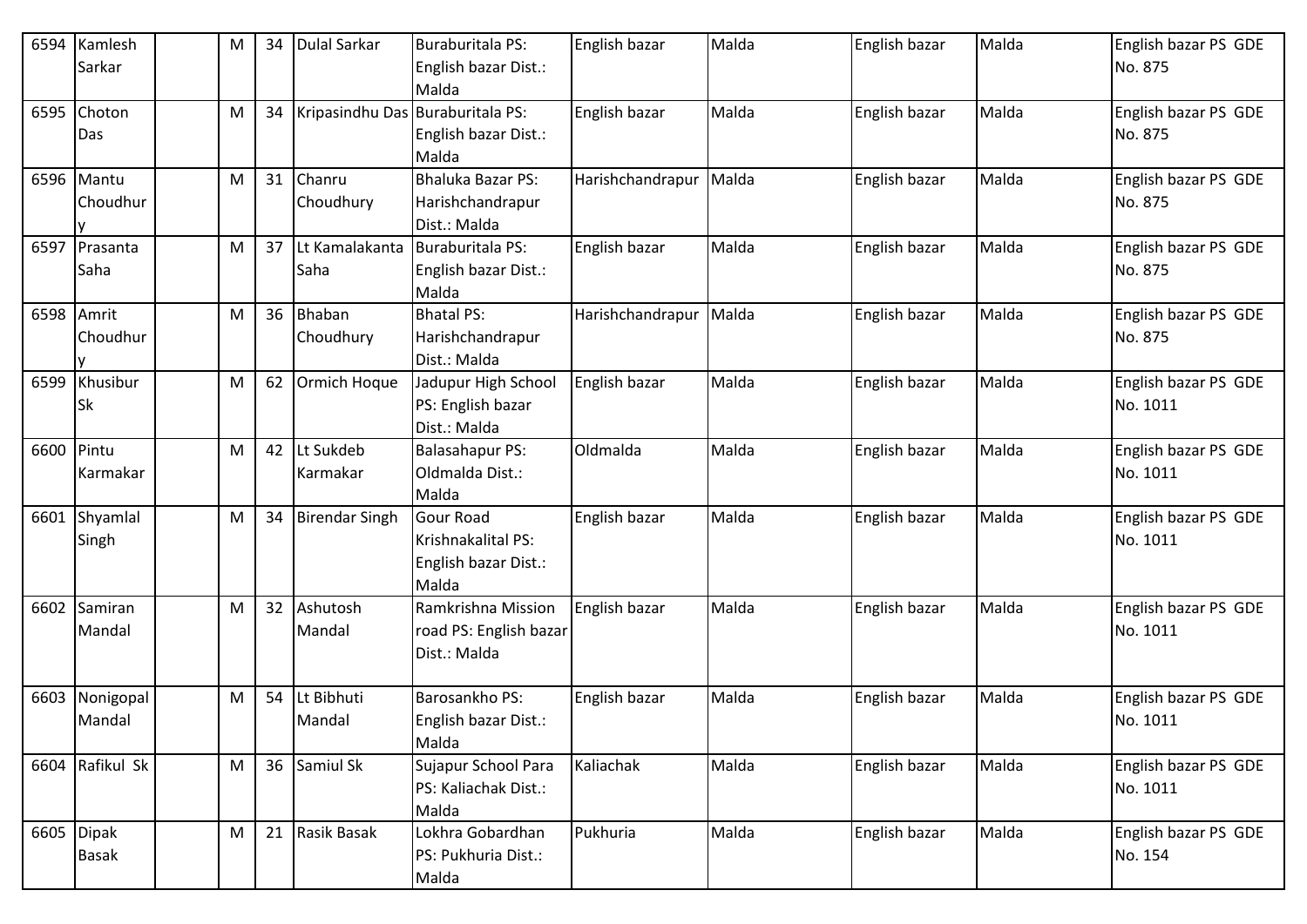| 6606 | Jubail Sk             | M |    | 21 Julla Sk               | Sujapur Chamagram<br>PS: Kaliachak Dist.:<br>Malda         | Kaliachak     | Malda | English bazar | Malda | English bazar PS GDE<br>No. 1011 |
|------|-----------------------|---|----|---------------------------|------------------------------------------------------------|---------------|-------|---------------|-------|----------------------------------|
|      | 6607 Dulal Pal        | M | 62 | Late Jatindra<br>Nath Pal | Mahanandapally PS:<br>English bazar Dist.:<br>Malda        | English bazar | Malda | English bazar | Malda | English bazar PS GDE<br>No. 154  |
| 6608 | Rubel Sk              | M |    | 22 Aminul Sk              | Sujapur Barmattar PS: Kaliachak<br>Kaliachak Dist.: Malda  |               | Malda | English bazar | Malda | English bazar PS GDE<br>No. 1011 |
| 6609 | Anil Das              | M | 54 | Late Bijay Das            | Goramari PS:<br>Habibpur Dist.: Malda                      | Habibpur      | Malda | English bazar | Malda | English bazar PS GDE<br>No. 154  |
|      | 6610 Sayem<br>Nadap   | M | 28 | <b>Masidur Nadap</b>      | Sujapur Schoolpara<br>PS: Kaliachak Dist.:<br>Malda        | Kaliachak     | Malda | English bazar | Malda | English bazar PS GDE<br>No. 1011 |
|      | 6611 Marup Sk         | M |    | 30 Sabiul Sk              | Sujapur Biswas Para<br>PS: Kaliachak Dist.:<br>Malda       | Kaliachak     | Malda | English bazar | Malda | English bazar PS GDE<br>No. 1011 |
| 6612 | Anup<br>Saha          | M |    | 46 Karuna Kanta<br>Saha   | Nimaisara PS: English<br>bazar Dist.: Malda                | English bazar | Malda | English bazar | Malda | English bazar PS GDE<br>No. 154  |
| 6613 | Sohim Sk              | M |    | 32 Abdul Sk               | Sujapur PS: Kaliachak Kaliachak<br>Dist.: Malda            |               | Malda | English bazar | Malda | English bazar PS GDE<br>No. 1011 |
|      | 6614 Tohid<br>Hossain | M | 19 |                           | Kabbul Hossain Kothabari PS: English<br>bazar Dist.: Malda | English bazar | Malda | English bazar | Malda | English bazar PS GDE<br>No. 154  |
|      | 6615 Ajim Sk          | M |    | 29 Bilal Sk               | Sujapur PS: Kaliachak Kaliachak<br>Dist.: Malda            |               | Malda | English bazar | Malda | English bazar PS GDE<br>No. 1011 |
|      | 6616 Ekbal<br>Hossain | M |    | 31 Abdul Khalek           | Mirchak PS: English<br>bazar Dist.: Malda                  | English bazar | Malda | English bazar | Malda | English bazar PS GDE<br>No. 154  |
|      | 6617 Rohit Sk         | M |    | 20 Safik Sk               | Mirchak PS: English<br>bazar Dist.: Malda                  | English bazar | Malda | English bazar | Malda | English bazar PS GDE<br>No. 154  |
|      | 6618 Md Talir<br>Ali  | M |    | 18 Anamul Hoque           | Kothabari PS: English<br>bazar Dist.: Malda                | English bazar | Malda | English bazar | Malda | English bazar PS GDE<br>No. 154  |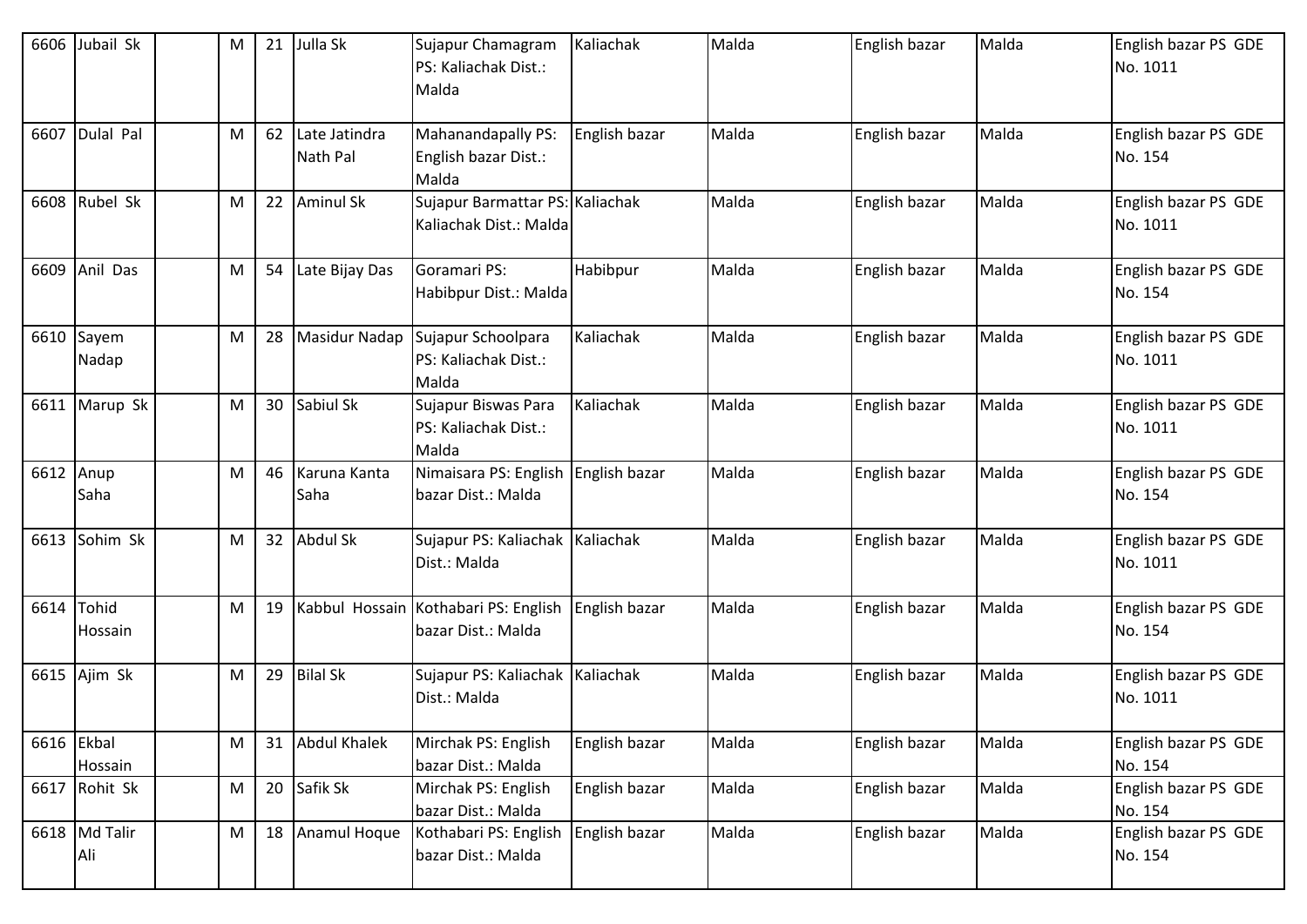| 6619    | Chandan        | M | 25 | Nabin Mandal       | Jahaj Field PS: English English bazar                   |               | Malda | English bazar | Malda | English bazar PS GDE |
|---------|----------------|---|----|--------------------|---------------------------------------------------------|---------------|-------|---------------|-------|----------------------|
|         | Mandal         |   |    |                    | bazar Dist.: Malda                                      |               |       |               |       | No. 152              |
|         |                |   |    |                    |                                                         |               |       |               |       |                      |
| 6620    | Sabrati        | M | 26 | Janowar Sabji      | Simla PS: English                                       | English bazar | Malda | English bazar | Malda | English bazar PS GDE |
|         | Singha         |   |    |                    | bazar Dist.: Malda                                      |               |       |               |       | No. 152              |
| 6621    | Moni           | M |    | 46 Radhika         | Bagbari 52 bigha PS:                                    | English bazar | Malda | English bazar | Malda | English bazar PS GDE |
|         | Karmakar       |   |    | Karmakar           | English bazar Dist.:<br>Malda                           |               |       |               |       | No. 1011             |
| 6622 Sk |                | M |    | 36 Sk Ezahar       | Chandpara PS:                                           | English bazar | Malda | English bazar | Malda | English bazar PS GDE |
|         | Menatul        |   |    |                    | English bazar Dist.:                                    |               |       |               |       | No. 152              |
|         |                |   |    |                    | Malda                                                   |               |       |               |       |                      |
|         | 6623 Sk Rajjak | M |    | 42 Sk Nemasu       | Simla PS: English                                       | English bazar | Malda | English bazar | Malda | English bazar PS GDE |
|         | Ali            |   |    |                    | bazar Dist.: Malda                                      |               |       |               |       | No. 152              |
| 6624 Sk |                | M |    | 19 Sk Jamal        | Nainagar PS:                                            | Manickchak    | Malda | English bazar | Malda | English bazar PS GDE |
|         | Sajahan        |   |    |                    | Manickchak Dist.:                                       |               |       |               |       | No. 1011             |
|         |                |   |    |                    | Malda                                                   |               |       |               |       |                      |
| 6625    | Sambhu         | M | 25 | Subhas Mandal      | Jaharatola PS: English English bazar                    |               | Malda | English bazar | Malda | English bazar PS GDE |
|         | Mandal         |   |    |                    | bazar Dist.: Malda                                      |               |       |               |       | No. 152              |
|         |                |   |    |                    |                                                         |               |       |               |       |                      |
| 6626    | Samiul Sk      | M |    | 35 Yeasin Sk       | 320 more Kothabari                                      | English bazar | Malda | English bazar | Malda | English bazar PS GDE |
|         |                |   |    |                    | PS: English bazar                                       |               |       |               |       | No. 1011             |
|         |                |   |    |                    | Dist.: Malda                                            |               |       |               |       |                      |
|         |                |   |    |                    |                                                         |               |       |               |       |                      |
|         | 6627 Tapan     | M | 26 | Late Bhodeb        | Pirpur PS: English                                      | English bazar | Malda | English bazar | Malda | English bazar PS GDE |
|         | Ghosh          |   |    | Ghosh              | bazar Dist.: Malda                                      |               |       |               |       | No. 152              |
| 6628    | Sukumar        | M |    |                    | 53   Lt Debu Mandal Aam Bazar PS: English English bazar |               | Malda | English bazar | Malda | English bazar PS GDE |
|         | Mandal         |   |    |                    | bazar Dist.: Malda                                      |               |       |               |       | No. 1011             |
|         |                |   |    |                    |                                                         |               |       |               |       |                      |
|         | 6629 Bablu     | M | 36 | Islam Sabji        | Simla PS: English                                       | English bazar | Malda | English bazar | Malda | English bazar PS GDE |
|         | Sabji          |   |    |                    | bazar Dist.: Malda                                      |               |       |               |       | No. 152              |
|         | 6630 Muktar    | M |    | 25 Altap Sk        | Shyamdaspur PS:                                         | Mothabari     | Malda | English bazar | Malda | English bazar PS GDE |
|         | Sk             |   |    |                    | Mothabari Dist.:<br>Malda                               |               |       |               |       | No. 1011             |
|         | 6631 Sk Raju   | M |    | 27 Sk Nousad       | Pukhuria PS: Pukhuria Pukhuria                          |               | Malda | English bazar | Malda | English bazar PS GDE |
|         |                |   |    |                    | Dist.: Malda                                            |               |       |               |       | No. 152              |
|         |                |   |    |                    |                                                         |               |       |               |       |                      |
|         | 6632 Dipak     | M |    | 45 Lt Dinesh Gupta | Malanchapally PS:                                       | English bazar | Malda | English bazar | Malda | English bazar PS GDE |
|         | Gupta          |   |    |                    | English bazar Dist.:                                    |               |       |               |       | No. 1011             |
|         |                |   |    |                    | Malda                                                   |               |       |               |       |                      |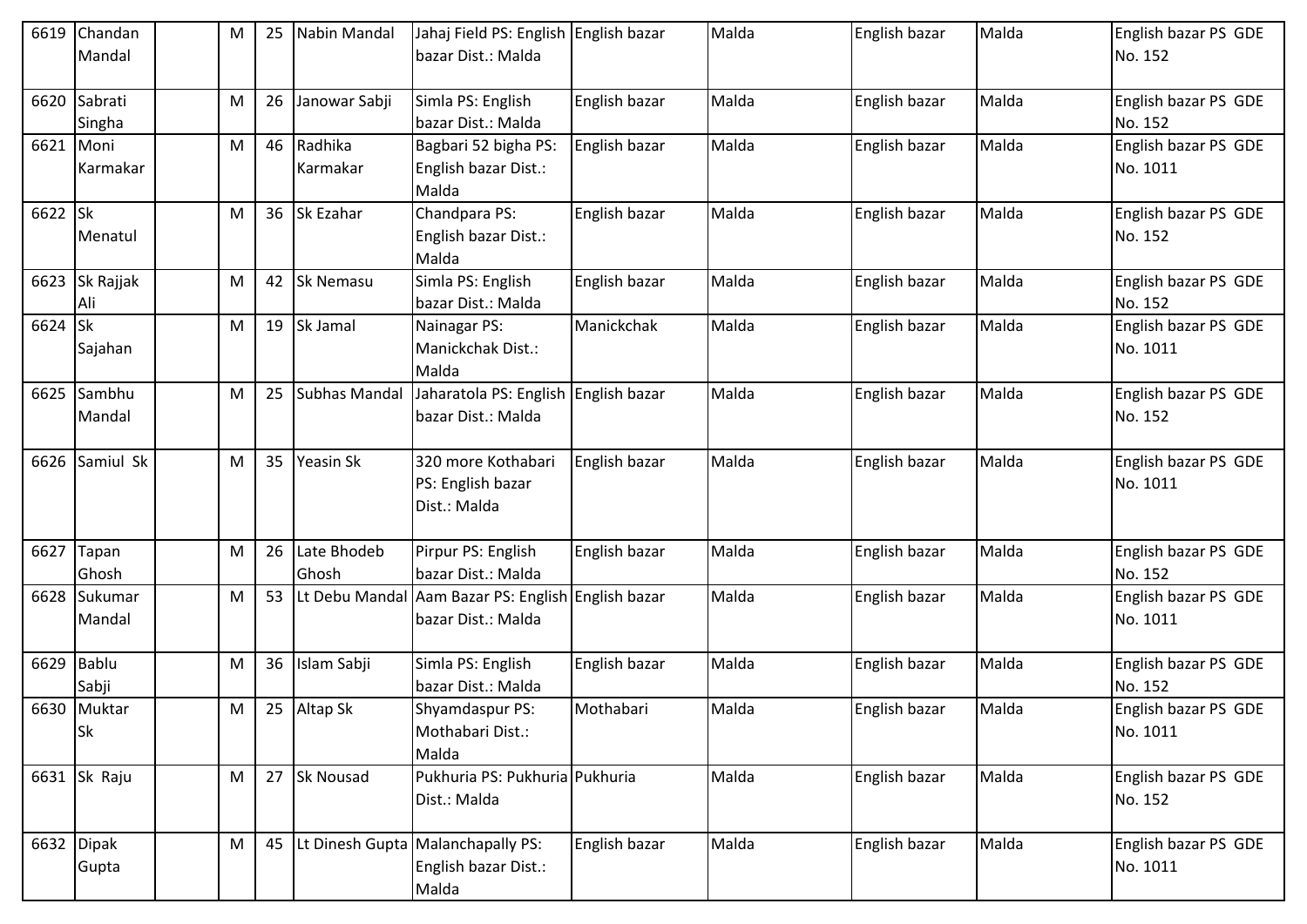| 6633 | Parimal                   | M | 34 | <b>Subhas</b>            | Mokdumpur PS:                                                           | English bazar | Malda | English bazar | Malda | English bazar PS GDE             |
|------|---------------------------|---|----|--------------------------|-------------------------------------------------------------------------|---------------|-------|---------------|-------|----------------------------------|
|      | Chowdhur                  |   |    | Chowdhury                | English bazar Dist.:<br>Malda                                           |               |       |               |       | No. 152                          |
| 6634 | Suva<br>Gupta             | M | 47 |                          | Lt Dinesh Gupta Malanchapally PS:<br>English bazar Dist.:<br>Malda      | English bazar | Malda | English bazar | Malda | English bazar PS GDE<br>No. 1011 |
|      | 6635 Rejaul<br>Chesti     | M |    | 28 Sk Bari               | Mirjatpur PS: English<br>bazar Dist.: Malda                             | English bazar | Malda | English bazar | Malda | English bazar PS GDE<br>No. 152  |
|      | 6636 Kartick<br>Mondal    | M |    | 35 Anil Mandal           | Malanchapally PS:<br>English bazar Dist.:<br>Malda                      | English bazar | Malda | English bazar | Malda | English bazar PS GDE<br>No. 1011 |
| 6637 | Krishna<br>Mandal         | M |    | 25 Bijan Mandal          | Telipukur PS: English<br>bazar Dist.: Malda                             | English bazar | Malda | English bazar | Malda | English bazar PS GDE<br>No. 152  |
|      | 6638 Sumit<br>Sarkar      | M | 26 |                          | Hemonta Sarkar Chakla PS: Pukhuria<br>Dist.: Malda                      | Pukhuria      | Malda | English bazar | Malda | English bazar PS GDE<br>No. 1011 |
| 6639 | Abhimany<br>a Mandal      | M | 26 | Ratan Mandal             | Kuldip Misra Colony<br>PS: English bazar<br>Dist.: Malda                | English bazar | Malda | English bazar | Malda | English bazar PS GDE<br>No. 152  |
| 6640 | Nipen<br>Sarkar           | M | 62 | Lt Indrabhusan<br>Sarkar | Kuldeep Misra Colony English bazar<br>PS: English bazar<br>Dist.: Malda |               | Malda | English bazar | Malda | English bazar PS GDE<br>No. 1011 |
| 6641 | Suraj Sk                  | M |    | 21 Bhadu Sk              | Jagannath Colony PS:<br>English bazar Dist.:<br>Malda                   | English bazar | Malda | English bazar | Malda | English bazar PS GDE<br>No. 1011 |
| 6642 | Dulal<br>Ghosh            | M |    | 22 Gurupada<br>Ghosh     | Sahilapur Ghosh Para Kaliachak<br>PS: Kaliachak Dist.:<br>Malda         |               | Malda | English bazar | Malda | English bazar PS GDE<br>No. 1011 |
|      | 6643 Debadity<br>Roy      | M |    | 21 Bappa Roy             | PS: English bazar<br>Dist.: Malda                                       | English bazar | Malda | English bazar | Malda | English bazar PS GDE<br>No. 1011 |
|      | 6644 Biswajit<br>Karmakar | M |    | 19 Ram Karmakar          | Telipukur PS: English<br>bazar Dist.: Malda                             | English bazar | Malda | English bazar | Malda | English bazar PS GDE<br>No. 1011 |
|      | 6645 Koushik<br>Das       | M |    | 18 Santosh Das           | Netaji Colony PS:<br>English bazar Dist.:<br>Malda                      | English bazar | Malda | English bazar | Malda | English bazar PS GDE<br>No. 1011 |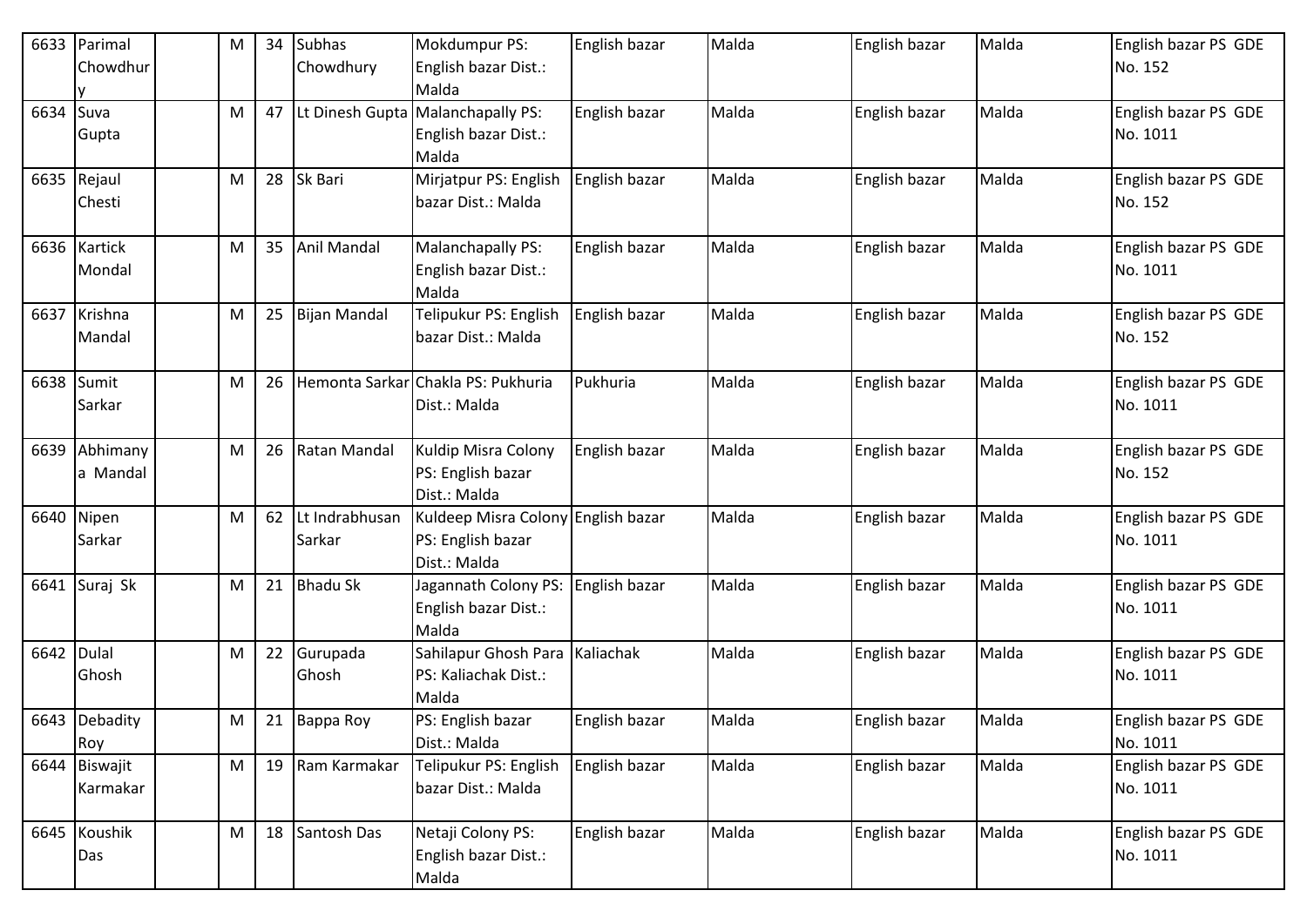| 6646 | Samir         | M | 22 | Raj Kumar           | Mahadipur                         | English bazar | Malda            | English bazar | Malda | English bazar PS GDE  |
|------|---------------|---|----|---------------------|-----------------------------------|---------------|------------------|---------------|-------|-----------------------|
|      | Mandal        |   |    | Mandal              | Hathatpara PS:                    |               |                  |               |       | No. 1011              |
|      |               |   |    |                     | English bazar Dist.:              |               |                  |               |       |                       |
|      |               |   |    |                     | Malda                             |               |                  |               |       |                       |
| 6647 | Jayanta       | M | 38 | <b>Biren Mandal</b> | Mahadipur Hatatpara English bazar |               | Malda            | English bazar | Malda | English bazar PS GDE  |
|      | Mandal        |   |    |                     | PS: English bazar                 |               |                  |               |       | No. 1011              |
|      |               |   |    |                     | Dist.: Malda                      |               |                  |               |       |                       |
|      |               |   |    |                     |                                   |               |                  |               |       |                       |
| 6648 | Samir         | M |    | Late Sadan          | Mangalbari,                       | Oldmalda      | Malda            | English bazar | Malda | English bazar PS GDE  |
|      | Ghosh         |   |    | Ghosh               | <b>Adarshapally PS:</b>           |               |                  |               |       | No. 1011              |
|      |               |   |    |                     | Oldmalda Dist.:                   |               |                  |               |       |                       |
|      |               |   |    |                     | Malda                             |               |                  |               |       |                       |
| 6649 | Shavankar     | M | 22 | Poritosh            | Gopalbati, Baniakuri              | Balurghat     | Dakshin Dinajpur | English bazar | Malda | English bazar PS GDE  |
|      | Mandal        |   |    | Mandal              | PS: Balurghat Dist.:              |               |                  |               |       | No. 1011              |
|      |               |   |    |                     | Dakshin Dinajpur                  |               |                  |               |       |                       |
|      |               |   |    |                     |                                   |               |                  |               |       |                       |
|      | 6650 Sambhu   | M | 26 | <b>Angad Mandal</b> | Mahadebpur,                       | Oldmalda      | Malda            | English bazar | Malda | English bazar PS GDE  |
|      | Mandal        |   |    |                     | Najirpur PS:                      |               |                  |               |       | No. 1011              |
|      |               |   |    |                     | Oldmalda Dist.:                   |               |                  |               |       |                       |
|      |               |   |    |                     | Malda                             |               |                  |               |       |                       |
|      | 6651 Shyamal  | M | 34 | Jaharlal Ghosh      | Mahadipur PS:                     | English bazar | Malda            | English bazar | Malda | English bazar PS GDE  |
|      | Ghosh         |   |    |                     | English bazar Dist.:              |               |                  |               |       | No. 1011              |
|      |               |   |    |                     | Malda                             |               |                  |               |       |                       |
|      | 6652 Sadagar  | M | 22 | Soukat Momin        | Mahadipur PS:                     | English bazar | Malda            | English bazar | Malda | English bazar PS GDE  |
|      | Momin         |   |    |                     | English bazar Dist.:              |               |                  |               |       | No. 1011              |
|      |               |   |    |                     | Malda                             |               |                  |               |       |                       |
| 6653 | Atabul        | M | 40 | Erajul Khan         | Mahadipur PS:                     | English bazar | Malda            | English bazar | Malda | English bazar PS GDE  |
|      | Khan          |   |    |                     | English bazar Dist.:              |               |                  |               |       | No. 1011              |
|      |               |   |    |                     | Malda                             |               |                  |               |       |                       |
| 6654 | Maniruddi     | M | 39 | Nasiruddin Sk       | Mahadipur PS:                     | English bazar | Malda            | English bazar | Malda | English bazar PS GDE  |
|      | n Sk          |   |    |                     | English bazar Dist.:              |               |                  |               |       | No. 1011              |
|      |               |   |    |                     | Malda                             |               |                  |               |       |                       |
|      | 6655 Rahul Sk | M |    | 27 Badiruddin Sk    | Madrashapara PS:                  | Baishnabnagar | Malda            | English bazar | Malda | English bazar PS GDE  |
|      |               |   |    |                     | Baishnabnagar Dist.:              |               |                  |               |       | No. 1011              |
|      |               |   |    |                     | Malda                             |               |                  |               |       |                       |
|      | 6656 Sanua    | M | 46 | Jagandra Mudi       | Malikpur PS Gazole                |               | <b>Basirhat</b>  | Gajole        | Malda | Gajole PS GDE No. 778 |
|      | Mudi          |   |    |                     | District Malda                    |               |                  |               |       |                       |
|      | 6657 Biplab   | M |    | 24 Gobinda          | Netajipally PS Gazole             |               | Basirhat         | Gajole        | Malda | Gajole PS GDE No. 778 |
|      | Mahara        |   |    | Mahara              | District Malda                    |               |                  |               |       |                       |
|      |               |   |    |                     |                                   |               |                  |               |       |                       |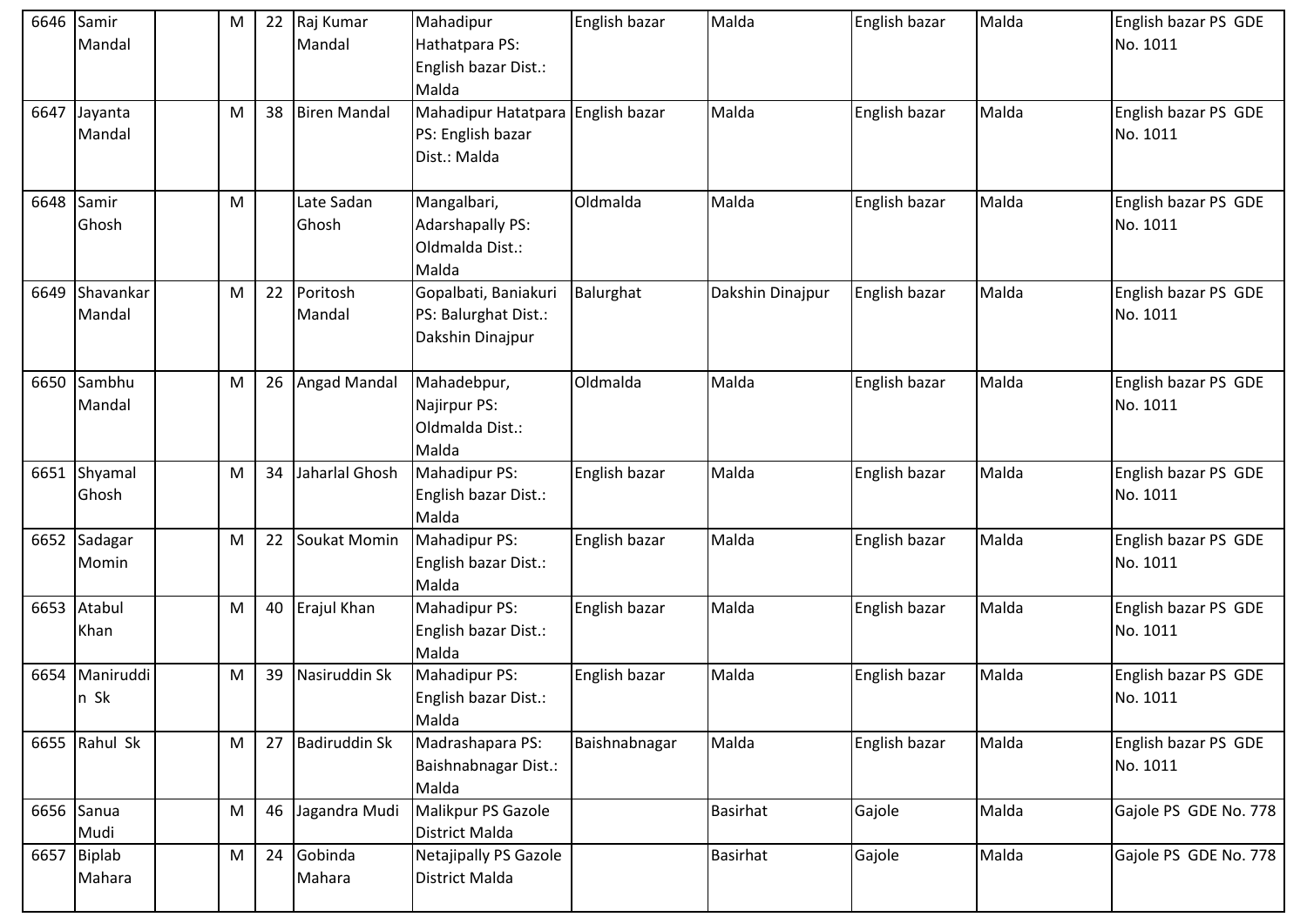| 6658 | Swapan<br>Sarkar             | M | 45 | Chitya Sarkar         | Moyna PS Gazole<br>District Malda                       |          | <b>Basirhat</b> | Gajole   | Malda | Gajole PS GDE No. 778      |
|------|------------------------------|---|----|-----------------------|---------------------------------------------------------|----------|-----------------|----------|-------|----------------------------|
| 6659 | Sumit<br>Debnath             | M |    | 28 Sudhir Debnath     | Badabangi PS<br>Balurghat, Dakshin<br>Dinajpur          |          | <b>Basirhat</b> | Gajole   | Malda | Gajole PS GDE No. 778      |
| 6660 | Joy<br>Ghosh                 | M | 24 | <b>Tapan Ghosh</b>    | Haridas PS Gazole<br>District Malda                     |          | <b>Basirhat</b> | Gajole   | Malda | Gajole PS GDE No. 778      |
| 6661 | Gobinda<br>Roy               | M | 29 | Narandra Roy          | Shyamnagar PS<br>Gazole District Malda                  |          | <b>Basirhat</b> | Gajole   | Malda | Gajole PS GDE No. 778      |
|      | 6662 Lakshiram<br>Kisku      | M | 35 | Gachal Kisku          | Bomka PS Gazole<br>District Malda                       |          | <b>Basirhat</b> | Gajole   | Malda | Gajole PS GDE No. 778      |
|      | 6663 Musnhi<br>Soren         | M |    | 31 Dhena Soren        | Mushidhap PS Gazole<br>District Malda                   |          | <b>Basirhat</b> | Gajole   | Malda | Gajole PS GDE No. 778      |
| 6664 | <b>Bishnu</b><br><b>Basu</b> | M | 39 | Dejaban Basu          | <b>Bujrukbadhail PS</b><br>Gazole District Malda        |          | <b>Basirhat</b> | Gajole   | Malda | Gajole PS GDE No. 778      |
| 6665 | Sukumar<br>Barman            | M |    | 20 Rabi Barman        | Haridas PS Gazole<br>District Malda                     |          | <b>Basirhat</b> | Gajole   | Malda | Gajole PS GDE No. 778      |
|      | 6666 Rakash<br>Ramani        | M | 31 | Sukdebramani          | Jampur PS Baharwa                                       |          | <b>Basirhat</b> | Gajole   | Malda | Gajole PS GDE No. 778      |
| 6667 | Tahisana<br>Bibi             | M |    |                       | 34 Lt Muktar Alam Ramnagar PS Gazole<br>District Malda  |          | <b>Basirhat</b> | Gajole   | Malda | Gajole PS GDE No. 778      |
| 6668 | Manirul<br>Islam             | M |    | 38 Mujibur<br>Rahaman | Ramnagar PS Gazole<br><b>District Malda</b>             |          | <b>Basirhat</b> | Gajole   | Malda | Gajole PS GDE No. 778      |
| 6669 | Sajhahan                     | M | 21 | Wajed Ali             | Katlamari PS Gazole<br><b>District Malda</b>            |          | <b>Basirhat</b> | Gajole   | Malda | Gajole PS GDE No. 778      |
|      | 6670 Mithun<br>Pramanik      | M |    |                       | 32 Habal Pramanik Sasani PS Kaliachak<br>District Malda |          | <b>Basirhat</b> | Gajole   | Malda | Gajole PS GDE No. 778      |
|      | 6671 Ranjan<br>Mandal        | M | 33 | <b>Manik Mandal</b>   | PS: Habibpur Dist.:<br>Malda                            | Habibpur | Malda           | Habibpur | Malda | Habibpur PS GDE No.<br>457 |
|      | 6672 Haren<br>Oraw           | M |    | 31 Gobra Oraw         | PS: Habibpur Dist.:<br>Malda                            | Habibpur | Malda           | Habibpur | Malda | Habibpur PS GDE No.<br>457 |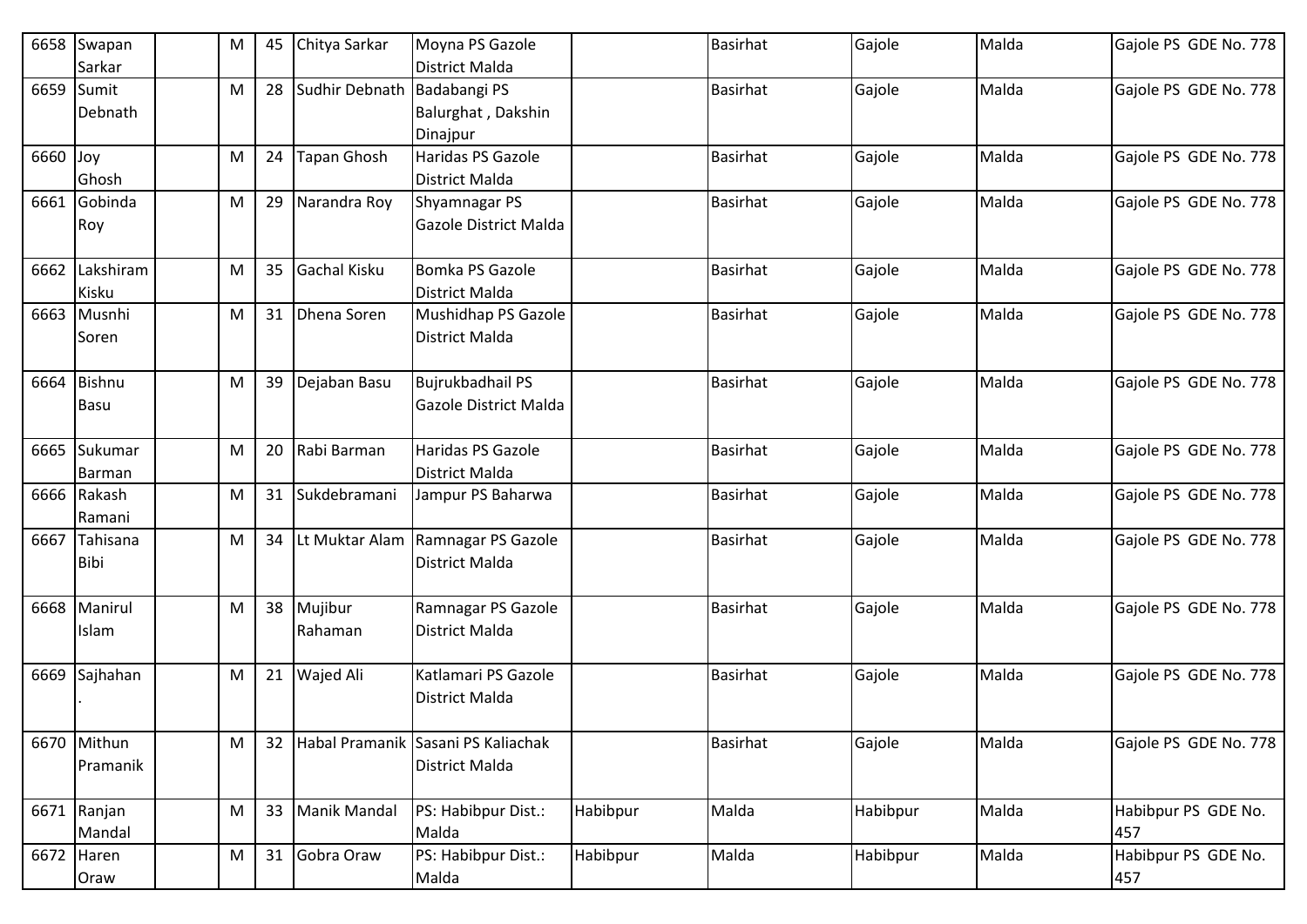| 6673        | Chhton<br>Nag             | M | Subrata Nag               | Daily Market PS:<br>Harishchandrapur<br>Dist.: Malda  | Harishchandrapur | Malda | Harishchandrapu Malda | Harishchandrapur PS<br>GDE No. 726        |
|-------------|---------------------------|---|---------------------------|-------------------------------------------------------|------------------|-------|-----------------------|-------------------------------------------|
| 6674        | Suren Das                 | M | <b>Chandan Das</b>        | Haldibari PS:<br>Harishchandrapur<br>Dist.: Malda     | Harishchandrapur | Malda | Harishchandrapu Malda | Harishchandrapur PS<br>GDE No. 726        |
|             | 6675 Niranjan<br>Orao     | M | Ghina Orao                | <b>Baisha PS:</b><br>Harishchandrapur<br>Dist.: Malda | Harishchandrapur | Malda | Harishchandrapu Malda | Harishchandrapur PS<br>GDE No. 726        |
|             | 6676 Aajmal<br>Hoque      | M | Mahatab Ali               | Barnahi PS:<br>Harishchandrapur<br>Dist.: Malda       | Harishchandrapur | Malda | Harishchandrapu Malda | Harishchandrapur PS<br>GDE No. 726        |
| 6677        | $\mathsf{M}$ d<br>Mortuja | M | Md Isha                   | Bornahi PS:<br>Harishchandrapur<br>Dist.: Malda       | Harishchandrapur | Malda | Harishchandrapu Malda | Harishchandrapur PS<br>GDE No. 726        |
| 6678 Jiyaul | Hoque                     | M | Samshul Hoque Barnahi PS: | Harishchandrapur<br>Dist.: Malda                      | Harishchandrapur | Malda | Harishchandrapu Malda | Harishchandrapur PS<br>GDE No. 726        |
| 6679 Md     | Hasanuzza<br>man          | M | Lt Najrul Islam           | Barnahi PS:<br>Harishchandrapur<br>Dist.: Malda       | Harishchandrapur | Malda | Harishchandrapu Malda | Harishchandrapur PS<br><b>GDE No. 726</b> |
| 6680        | Prosanjit<br>Das          | M | Sanjoy Das                | Barodanga PS:<br>Harishchandrapur<br>Dist.: Malda     | Harishchandrapur | Malda | Harishchandrapu Malda | Harishchandrapur PS<br>GDE No. 726        |
| 6681        | Robiul<br>Islam           | M | Lt Azahar Ali             | Kawamari PS:<br>Harishchandrapur<br>Dist.: Malda      | Harishchandrapur | Malda | Harishchandrapu Malda | Harishchandrapur PS<br>GDE No. 726        |
| 6682        | <b>Birbal Bin</b>         | M | Ram Rajan Bin             | Sadlichak PS:<br>Harishchandrapur<br>Dist.: Malda     | Harishchandrapur | Malda | Harishchandrapu Malda | Harishchandrapur PS<br><b>GDE No. 726</b> |
|             | 6683 Mano Das             | M | <b>Topa Das</b>           | Debiganj PS:<br>Chanchal Dist.: Malda                 | Chanchal         | Malda | Harishchandrapu Malda | Harishchandrapur PS<br>GDE No. 726        |
|             | 6684 Panchu<br><b>Bin</b> | M | Lt Ram Bin                | Sadlichak PS:<br>Harishchandrapur<br>Dist.: Malda     | Harishchandrapur | Malda | Harishchandrapu Malda | Harishchandrapur PS<br>GDE No. 726        |
|             | 6685 Harihar<br>Mandal    | M | Kinkar Mandal             | Kushida PS:<br>Harishchandrapur<br>Dist.: Malda       | Harishchandrapur | Malda | Harishchandrapu Malda | Harishchandrapur PS<br><b>GDE No. 726</b> |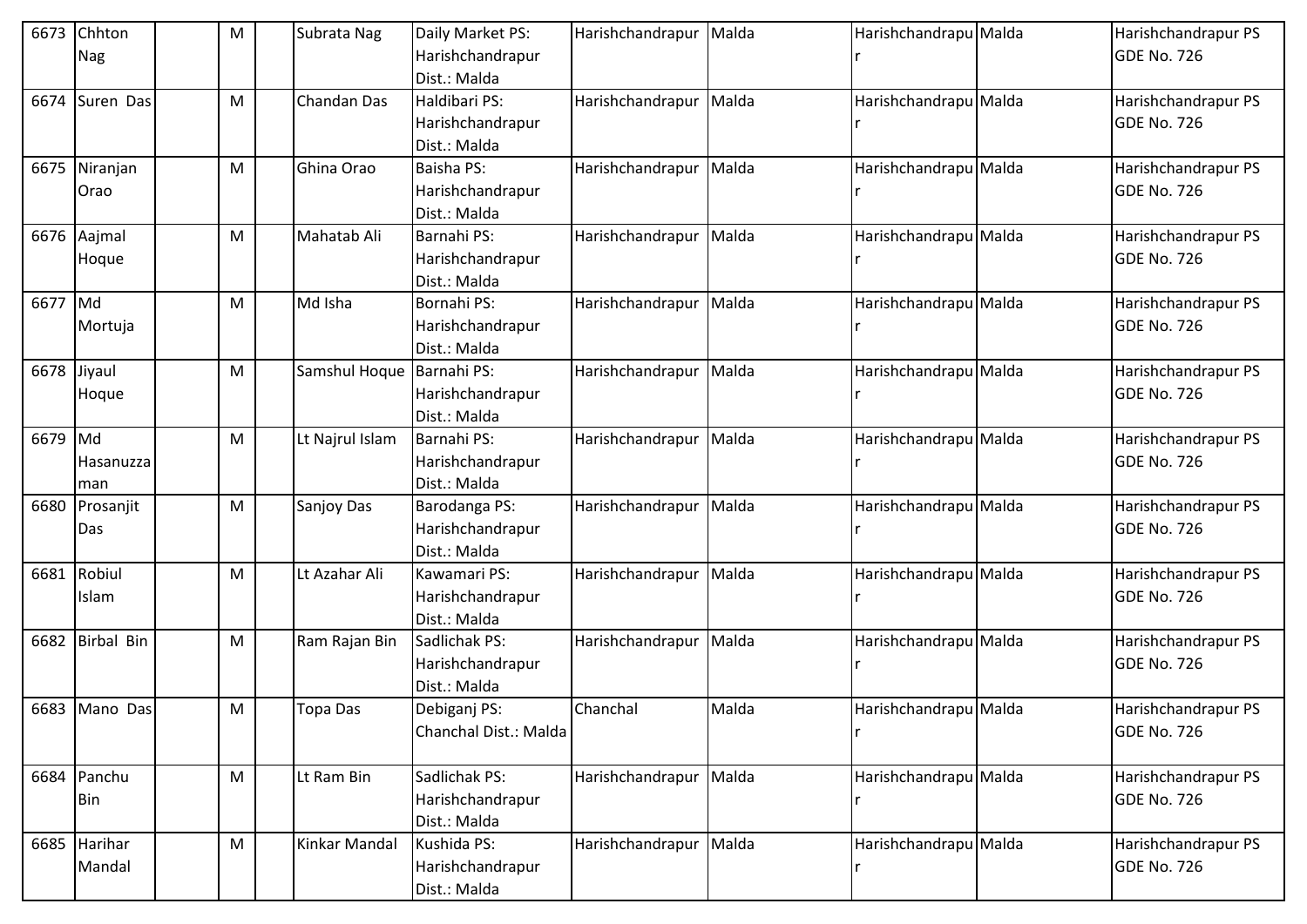| 6686       | Bolai Das               | M |    | Rabi Das                       | Kushida PS:<br>Harishchandrapur                            | Harishchandrapur | Malda | Harishchandrapu Malda |       | Harishchandrapur PS<br>GDE No. 726        |
|------------|-------------------------|---|----|--------------------------------|------------------------------------------------------------|------------------|-------|-----------------------|-------|-------------------------------------------|
|            |                         |   |    |                                | Dist.: Malda                                               |                  |       |                       |       |                                           |
| 6687       | Abu Taleb               | M |    | Lt Ajijul Hoque                | Khopakati PS:<br>Harishchandrapur                          | Harishchandrapur | Malda | Harishchandrapu Malda |       | Harishchandrapur PS<br>GDE No. 700        |
|            |                         |   |    |                                | Dist.: Malda                                               |                  |       |                       |       |                                           |
| 6688       | Jainal<br>Abedin        | M |    | Lt Ajijul Hoque                | Khopakati PS:<br>Harishchandrapur<br>Dist.: Malda          | Harishchandrapur | Malda | Harishchandrapu Malda |       | Harishchandrapur PS<br><b>GDE No. 700</b> |
| 6689 Rudal | Chowdhur                | M |    | Chedilal<br>Chowdhury          | Katiganj PS:<br>Harishchandrapur<br>Dist.: Malda           | Harishchandrapur | Malda | Harishchandrapu Malda |       | Harishchandrapur PS<br>GDE No. 700        |
| 6690       | Shymal<br>Mandal        | M |    | Anil Mandal                    | <b>Bholaichak PS:</b><br>Kaliachak Dist.: Malda            | Kaliachak        | Malda | Kaliachak             | Malda | Kaliachak PS GDE No.<br>453               |
|            | 6691 Ajmal<br>Hossain   | M |    |                                | Lt. Raisuddin Sk   BAMUNTOLA PS:<br>Kaliachak Dist.: Malda | Kaliachak        | Malda | Kaliachak             | Malda | Kaliachak PS GDE No.<br>453               |
|            | 6692 Anup Kr.<br>Mandal | M |    | Buddhu Mandal Duisatabighi PS: | Kaliachak Dist.: Malda                                     | Kaliachak        | Malda | Kaliachak             | Malda | Kaliachak PS GDE No.<br>453               |
| 6693       | Shyamal<br>Manjhi       | M | 24 | Lt-kulesh<br>Mandal            | Kamalpur Bandh PS:<br>Manickchak Dist.:<br>Malda           | Manickchak       | Malda | Manickchak            | Malda | Manickchak PS GDE<br>No. 516              |
| 6694       | Utpal<br>Mandal         | M | 24 | Subhash<br>Mandal              | Kamalpur Bandh PS:<br>Manickchak Dist.:<br>Malda           | Manickchak       | Malda | Manickchak            | Malda | Manickchak PS GDE<br>No. 516              |
|            | 6695 Sukanta<br>Mandal  | M | 22 | <b>Akhil Mandal</b>            | Kamalpur Bandh PS:<br>Manickchak Dist.:<br>Malda           | Manickchak       | Malda | Manickchak            | Malda | Manickchak PS GDE<br>No. 516              |
|            | 6696 Rubel Sk           | M |    | 21 Mokbul                      | <b>Uttar Chandipur PS:</b><br>Bhutni Dist.: Malda          | Bhutni           | Malda | Manickchak            | Malda | Manickchak PS GDE<br>No. 516              |
|            | 6697 Sk Ajju            | M |    | 62 Lt-sk Ghisu                 | Salabatganj PS:<br>Manickchak Dist.:<br>Malda              | Manickchak       | Malda | Manickchak            | Malda | Manickchak PS GDE<br>No. 516              |
|            | 6698 Rohan Sk           | M | 22 | Taffazul Sk                    | Majarditola PS:<br>Bhutni Dist.: Malda                     | Bhutni           | Malda | Manickchak            | Malda | Manickchak PS GDE<br>No. 516              |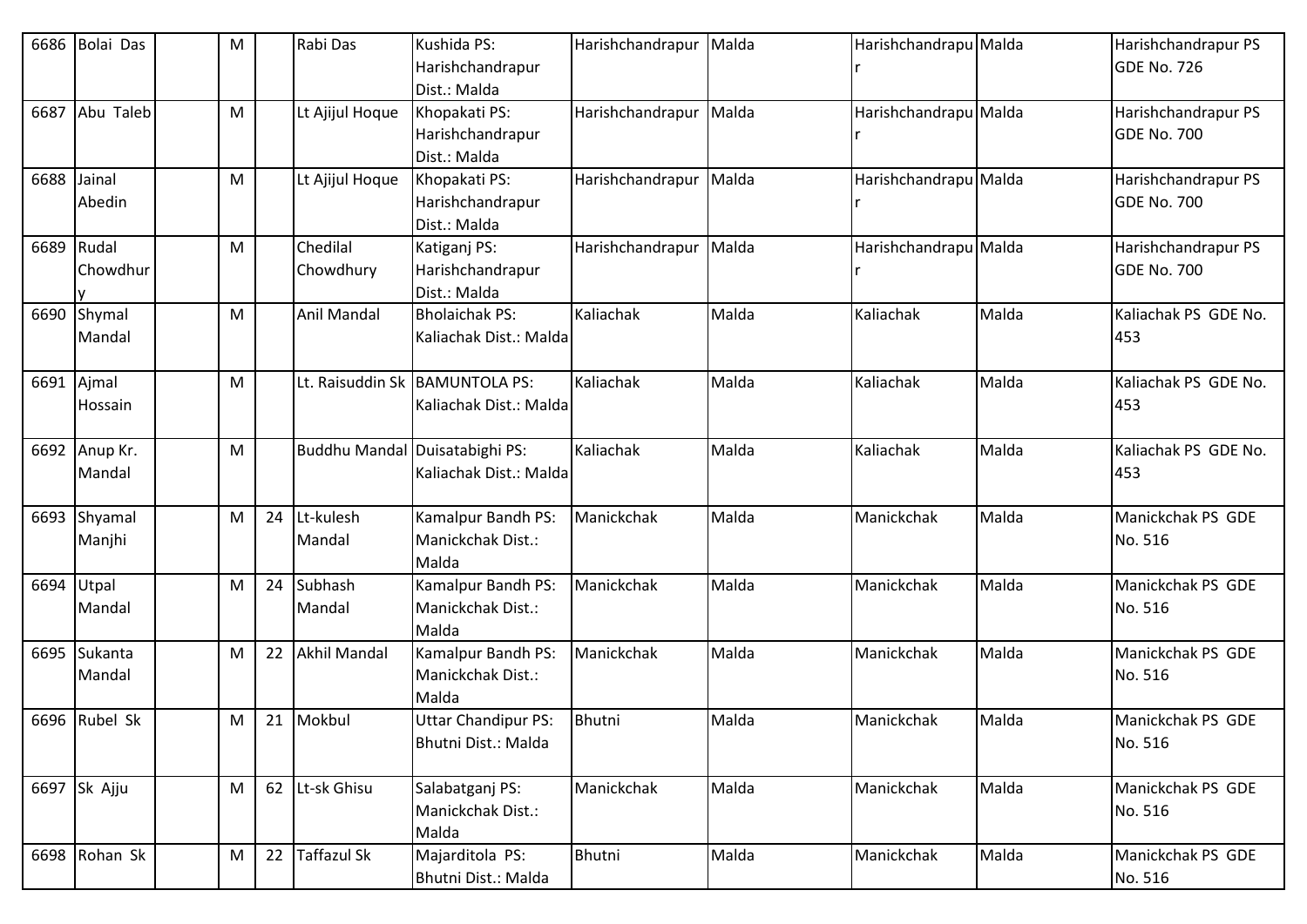| 6699 | Paritosh             | M | 37 | Sudhir Chandra           | Bagbari 52 Bigha PS:                                                 | English bazar | Malda | Oldmalda | Malda | Oldmalda PS GDE No.        |
|------|----------------------|---|----|--------------------------|----------------------------------------------------------------------|---------------|-------|----------|-------|----------------------------|
|      | Chandra              |   |    | Mandal                   | English bazar Dist.:                                                 |               |       |          |       | 557                        |
|      | Mandal               |   |    |                          | Malda                                                                |               |       |          |       |                            |
| 6700 | Ram Paul             | M | 35 | <b>Upen Paul</b>         | Mangalbari Gandhi<br>Colony PS: Oldmalda<br>Dist.: Malda             | Oldmalda      | Malda | Oldmalda | Malda | Oldmalda PS GDE No.<br>557 |
| 6701 | <b>Bhim</b><br>Ghosh | M | 34 | Lt Tapesh<br>Ghosh       | Gour Road Taltola PS: English bazar<br>English bazar Dist.:<br>Malda |               | Malda | Oldmalda | Malda | Oldmalda PS GDE No.<br>557 |
| 6702 | Somnath<br>Adhikari  | M | 36 | Lt Ashim<br>Adhikari     | North Baluchar PS:<br>English bazar Dist.:<br>Malda                  | English bazar | Malda | Oldmalda | Malda | Oldmalda PS GDE No.<br>557 |
| 6703 | Mantu<br>Mishra      | M | 26 | Manu Mishra              | Puratuli PS: English<br>bazar Dist.: Malda                           | English bazar | Malda | Oldmalda | Malda | Oldmalda PS GDE No.<br>557 |
| 6704 | Chandan<br>Roy       | M | 38 | Nirmal Roy               | <b>Uttar Baluchar PS:</b><br>English bazar Dist.:<br>Malda           | English bazar | Malda | Oldmalda | Malda | Oldmalda PS GDE No.<br>557 |
| 6705 | Sukumar<br>Mandal    | M | 35 | Niranjan<br>Mandal       | <b>Bala Sahapur PS:</b><br>Oldmalda Dist.:<br>Malda                  | Oldmalda      | Malda | Oldmalda | Malda | Oldmalda PS GDE No.<br>557 |
| 6706 | Chandan<br>Das       | M | 38 | Lt Narayan Das           | Narayanpur PS:<br>Oldmalda Dist.:<br>Malda                           | Oldmalda      | Malda | Oldmalda | Malda | Oldmalda PS GDE No.<br>557 |
| 6707 | Priyas<br>Sarkar     | M | 18 | Kajol Sarkar             | Sahapur Shibmandir<br>PS: Oldmalda Dist.:<br>Malda                   | Oldmalda      | Malda | Oldmalda | Malda | Oldmalda PS GDE No.<br>557 |
| 6708 | Shruti<br>Gupta      | F | 18 | Lt Bhambal<br>Gupta      | Sahapur Shibmandir<br>PS: Oldmalda Dist.:<br>Malda                   | Oldmalda      | Malda | Oldmalda | Malda | Oldmalda PS GDE No.<br>557 |
|      | 6709 Abhijit<br>Das  | M |    | 27 Krishnapada<br>Sarkar | Najarpur, PO-<br>Mahadebpur PS:<br>Oldmalda Dist.:<br>Malda          | Oldmalda      | Malda | Oldmalda | Malda | Oldmalda PS GDE No.<br>557 |
|      | 6710 Ashis Das       | M | 32 | Lt Krishnapada<br>Sarkar | Najarpur, PO-<br>Mahadebpur PS:<br>Oldmalda Dist.:<br>Malda          | Oldmalda      | Malda | Oldmalda | Malda | Oldmalda PS GDE No.<br>557 |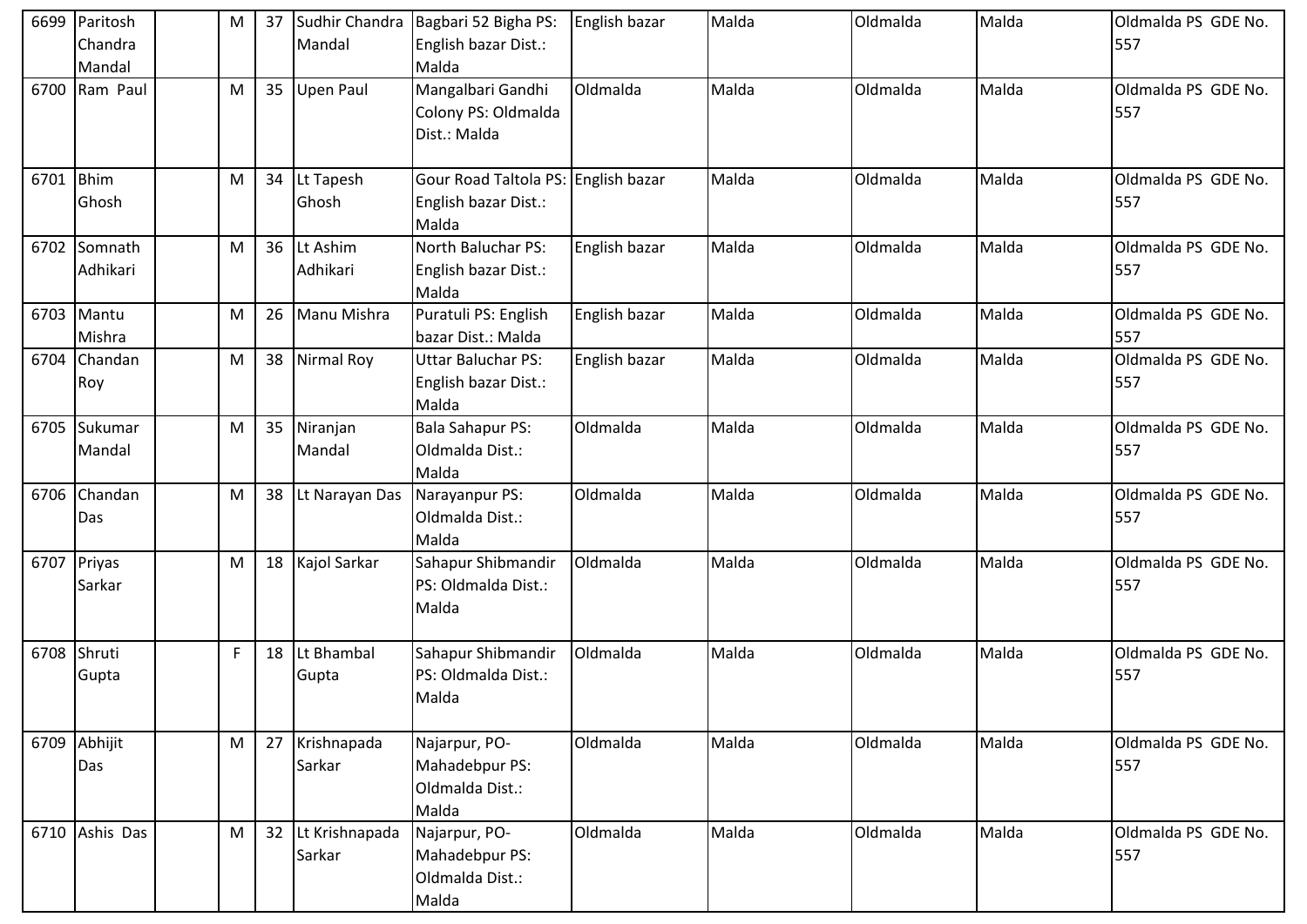| 6711       | Sanjoy<br>Mandal             | M | 38      |                               | Lt Kanti Mandal Chhoto Kadirpur PS:<br>Oldmalda Dist.:<br>Malda   | Oldmalda      | Malda | Oldmalda | Malda | Oldmalda PS GDE No.<br>557 |
|------------|------------------------------|---|---------|-------------------------------|-------------------------------------------------------------------|---------------|-------|----------|-------|----------------------------|
|            | 6712 Roket<br>Mandal         | M | 40      | <b>Bishnu Mandal</b>          | Char Kadirpur PS:<br>Oldmalda Dist.:<br>Malda                     | Oldmalda      | Malda | Oldmalda | Malda | Oldmalda PS GDE No.<br>569 |
|            | 6713 Madan<br>Mandal         | M | 38      | Jogesh Mandal                 | Balasahapur PS:<br>Oldmalda Dist.:<br>Malda                       | Oldmalda      | Malda | Oldmalda | Malda | Oldmalda PS GDE No.<br>569 |
| 6714       | Joyenta<br>Karmakar          | M | 25      | Uday Karmakar                 | Bhado, Ratua PS:<br>Ratua Dist.: Malda                            | Ratua         | Malda | Oldmalda | Malda | Oldmalda PS GDE No.<br>569 |
| 6715       | Akash<br>Mandal              | M | 22      | Sachin Mandal                 | South Baluchar PS:<br>English bazar Dist.:<br>Malda               | English bazar | Malda | Oldmalda | Malda | Oldmalda PS GDE No.<br>569 |
|            | 6716 Budhu Sk                | M | $55$ Lt | Lalmohammad                   | Mahishbathani<br><b>Baluatola PS:</b><br>Oldmalda Dist.:<br>Malda | Oldmalda      | Malda | Oldmalda | Malda | Oldmalda PS GDE No.<br>572 |
| 6717 Najir | Hossain                      | м | 35      | <b>Lt Samsher Sk</b>          | Rahamatnagar PS:<br>Oldmalda Dist.:<br>Malda                      | Oldmalda      | Malda | Oldmalda | Malda | Oldmalda PS GDE No.<br>572 |
| 6718       | Ejabul<br>Hossain            | M | $60$ Lt | Lalmohammad                   | Mahishbatani<br>Baluatola PS:<br>Oldmalda Dist.:<br>Malda         | Oldmalda      | Malda | Oldmalda | Malda | Oldmalda PS GDE No.<br>572 |
| 6719       | Nitai<br>Pandey              | Μ | 53      | Lt Nagen<br>Pandey            | Arabinda Colony PS:<br>English bazar Dist.:<br>Malda              | English bazar | Malda | Oldmalda | Malda | Oldmalda PS GDE No.<br>572 |
| 6720       | <b>Biren</b><br>Rajbanshi    | м | 42      | Lt Kheru<br>Rajbanshi         | <b>Adina Station PS:</b><br>Oldmalda Dist.:<br>Malda              | Oldmalda      | Malda | Oldmalda | Malda | Oldmalda PS GDE No.<br>557 |
|            | 6721 Krishna<br><b>Basak</b> | M |         | 26 Lt Basudeb<br><b>Basak</b> | Balasahapur PS:<br>Oldmalda Dist.:<br>Malda                       | Oldmalda      | Malda | Oldmalda | Malda | Oldmalda PS GDE No.<br>557 |
|            | 6722 Nisith<br>Mandal        | M | 25      | Niranjan<br>Mandal            | <b>Balasahapur PS:</b><br>Oldmalda Dist.:<br>Malda                | Oldmalda      | Malda | Oldmalda | Malda | Oldmalda PS GDE No.<br>557 |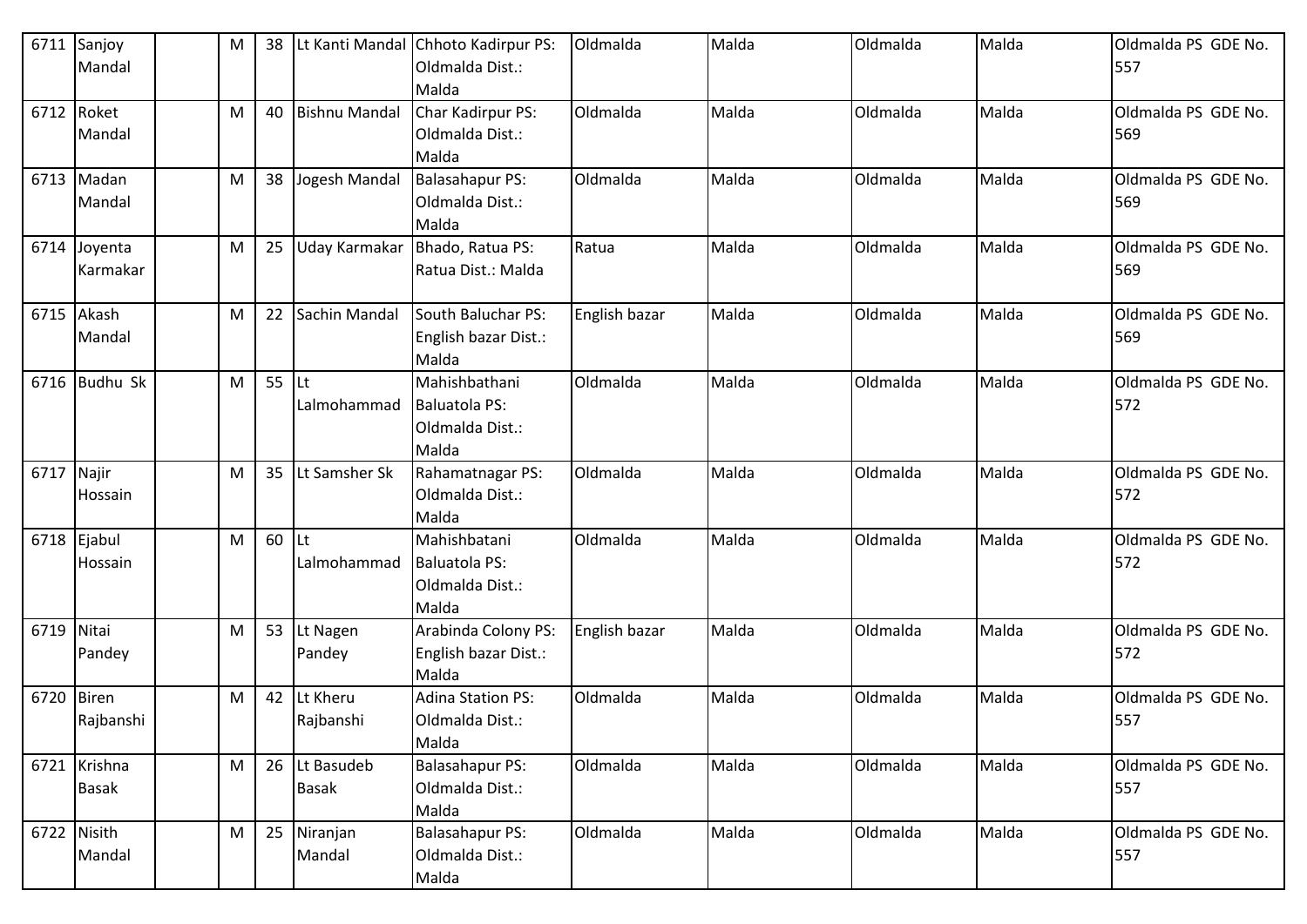| 6723        | Ujjwal<br>Mandal      | M | 33 | Lt Ganapati<br>Mandal     | Goshanibag, PO-<br>Modapur PS: Gajole<br>Dist.: Malda     | Gajole    | Malda | Oldmalda | Malda | Oldmalda PS GDE No.<br>557 |
|-------------|-----------------------|---|----|---------------------------|-----------------------------------------------------------|-----------|-------|----------|-------|----------------------------|
| 6724        | Pachu<br>Mandal       | M |    | 28 Sufal Mandal           | <b>Bala Sahapur PS:</b><br>Oldmalda Dist.:<br>Malda       | Oldmalda  | Malda | Oldmalda | Malda | Oldmalda PS GDE No.<br>557 |
|             | 6725 Bikram<br>Mandal | M |    | 25 Arjun Mandal           | Charkadirpur PS:<br>Oldmalda Dist.:<br>Malda              | Oldmalda  | Malda | Oldmalda | Malda | Oldmalda PS GDE No.<br>557 |
| 6726        | Samir<br>Nadap        | M |    | 21 Lt Mansur<br>Nadap     | Kaliachak PS:<br>Kaliachak Dist.: Malda                   | Kaliachak | Malda | Oldmalda | Malda | Oldmalda PS GDE No.<br>363 |
| 6727        | Md Asadul<br>Sekh     | M |    | 32 Md Anowar<br>Sekh      | Khaschandpur PS:<br>Kaliachak Dist.: Malda                | Kaliachak | Malda | Oldmalda | Malda | Oldmalda PS GDE No.<br>363 |
|             | 6728 Babua<br>Mandal  | M |    | 34 Lt Ramani<br>Mandal    | Krishtapur PS: Gajole<br>Dist.: Malda                     | Gajole    | Malda | Oldmalda | Malda | Oldmalda PS GDE No.<br>363 |
| 6729        | Biswajit<br>Ghosh     | M |    | 29 Lt Narayan<br>Ghosh    | Ghoshpara<br>Mangalbari PS:<br>Oldmalda Dist.:<br>Malda   | Oldmalda  | Malda | Oldmalda | Malda | Oldmalda PS GDE No.<br>363 |
| 6730        | Samiran<br>Saha       | M | 46 | Dinesh Saha               | <b>Court Station PS:</b><br>Oldmalda Dist.:<br>Malda      | Oldmalda  | Malda | Oldmalda | Malda | Oldmalda PS GDE No.<br>363 |
| 6731        | Sujit Saha            | M | 52 | Lt Anil Chandra<br>Mandal | Khaihatta,<br>Mangalbari PS:<br>Oldmalda Dist.:<br>Malda  | Oldmalda  | Malda | Oldmalda | Malda | Oldmalda PS GDE No.<br>363 |
| 6732        | Shib<br>Ghosh         | M |    | 27 Lt Subhash<br>Ghosh    | Popra PS: Oldmalda<br>Dist.: Malda                        | Oldmalda  | Malda | Oldmalda | Malda | Oldmalda PS GDE No.<br>363 |
| 6733 Nikhil | Sarkar                | M |    | 33 Sunil Sarkar           | Railgate Baganpara<br>PS: Oldmalda Dist.:<br>Malda        | Oldmalda  | Malda | Oldmalda | Malda | Oldmalda PS GDE No.<br>363 |
|             | 6734 Prabir<br>Mandal | M |    | 42 Niranjan<br>Mandal     | Schoolpara,<br>Mangalbari PS:<br>Oldmalda Dist.:<br>Malda | Oldmalda  | Malda | Oldmalda | Malda | Oldmalda PS GDE No.<br>351 |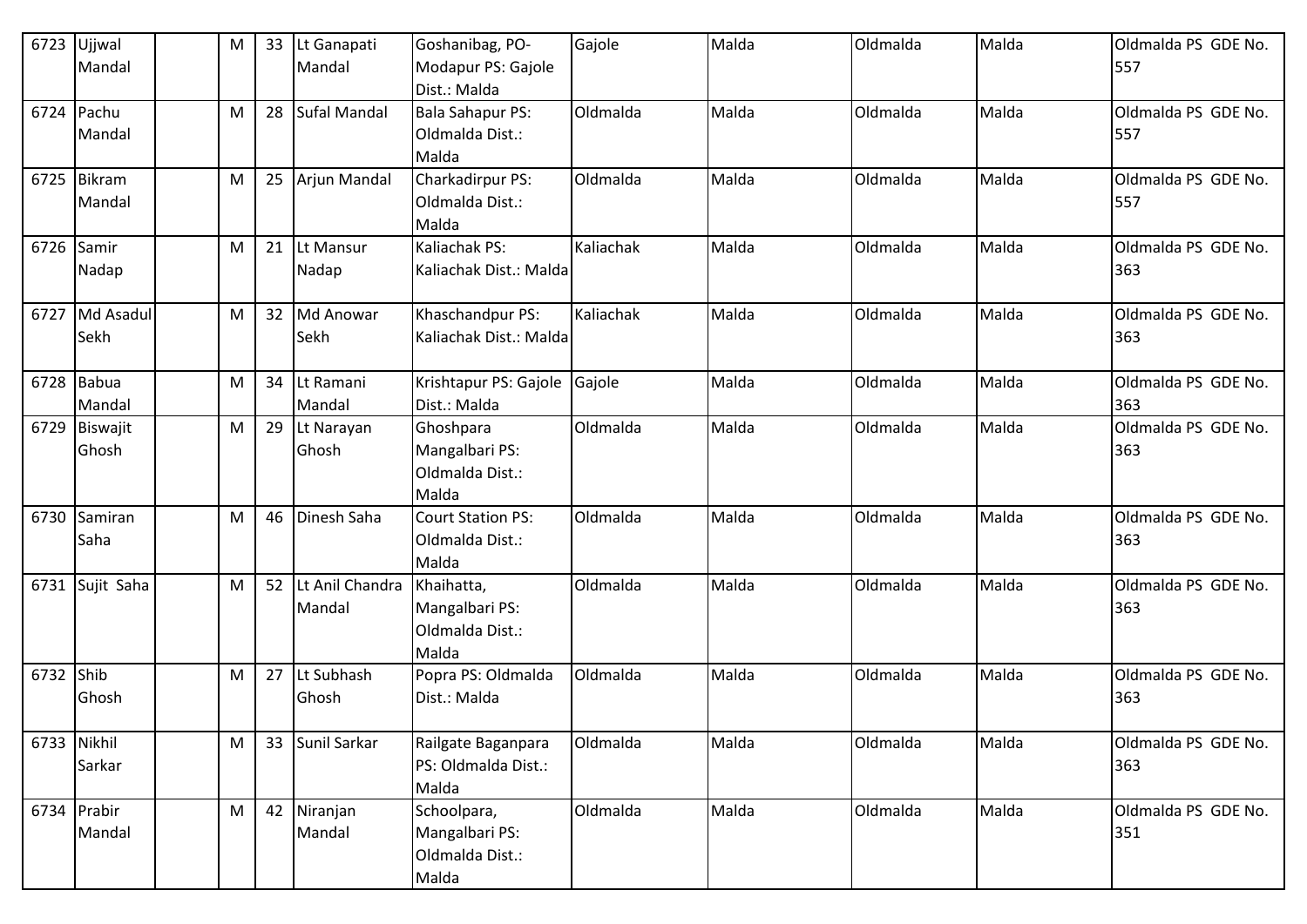| 6735 | Mithu<br>Das            | M | 38 | Lt Goyanath<br>Das                       | Samundai Colony,<br>Mangalbari PS:<br>Oldmalda Dist.:<br>Malda | Oldmalda      | Malda | Oldmalda | Malda | Oldmalda PS GDE No.<br>351 |
|------|-------------------------|---|----|------------------------------------------|----------------------------------------------------------------|---------------|-------|----------|-------|----------------------------|
| 6736 | Sushanta<br>Ghosh       | M | 42 | Lt Amulya<br>Ghosh                       | Railgate Baganpara<br>PS: Oldmalda Dist.:<br>Malda             | Oldmalda      | Malda | Oldmalda | Malda | Oldmalda PS GDE No.<br>351 |
| 6737 | Chitta<br>Ranjan<br>Das | M | 72 | Lt Radha Kanta<br>Das                    | Schoolpara,<br>Mangalbari PS:<br>Oldmalda Dist.:<br>Malda      | Oldmalda      | Malda | Oldmalda | Malda | Oldmalda PS GDE No.<br>351 |
|      | 6738 Keshab<br>Mandal   | M |    | 45 Lt Dhiren<br>Mandal                   | Schoolpara,<br>Mangalbari PS:<br>Oldmalda Dist.:<br>Malda      | Oldmalda      | Malda | Oldmalda | Malda | Oldmalda PS GDE No.<br>351 |
| 6739 | Durjadhan<br>Singha     | M | 30 | Girten Singha                            | Sibaji Nagar, Adina<br>PS: Gajole Dist.:<br>Malda              | Gajole        | Malda | Oldmalda | Malda | Oldmalda PS GDE No.<br>351 |
|      | 6740 Pratap<br>Mandal   | M |    | 42 Lt Niranjan<br>Mandal                 | Schoolpara,<br>Mangalbari PS:<br>Oldmalda Dist.:<br>Malda      | Oldmalda      | Malda | Oldmalda | Malda | Oldmalda PS GDE No.<br>351 |
| 6741 | Swapan<br>Das           | M | 51 | Lt Sudhir Das                            | Mirjapur Nichupara<br>PS: Oldmalda Dist.:<br>Malda             | Oldmalda      | Malda | Oldmalda | Malda | Oldmalda PS GDE No.<br>367 |
| 6742 | Gopal<br>Singha         | M |    | 36 Lt Mangal<br>Singha                   | Mangalbari,<br>Bridgepara PS:<br>Oldmalda Dist.:<br>Malda      | Oldmalda      | Malda | Oldmalda | Malda | Oldmalda PS GDE No.<br>367 |
|      | 6743 Nikhil<br>Saha     | M |    | 40 Lt Karuna Kanta Ghoshpara PS:<br>Saha | Oldmalda Dist.:<br>Malda                                       | Oldmalda      | Malda | Oldmalda | Malda | Oldmalda PS GDE No.<br>367 |
|      | 6744 Noyon<br>Sekh      | M |    | 28 Lt Ajijul Sekh                        | Mirchak Karbala PS:<br>English bazar Dist.:<br>Malda           | English bazar | Malda | Oldmalda | Malda | Oldmalda PS GDE No.<br>367 |
|      | $6745$ Dulal<br>Sarkar  | M |    | 54 Lt Rishipada<br>Sarkar                | Rabindrapally PS:<br>Oldmalda Dist.:<br>Malda                  | Oldmalda      | Malda | Oldmalda | Malda | Oldmalda PS GDE No.<br>367 |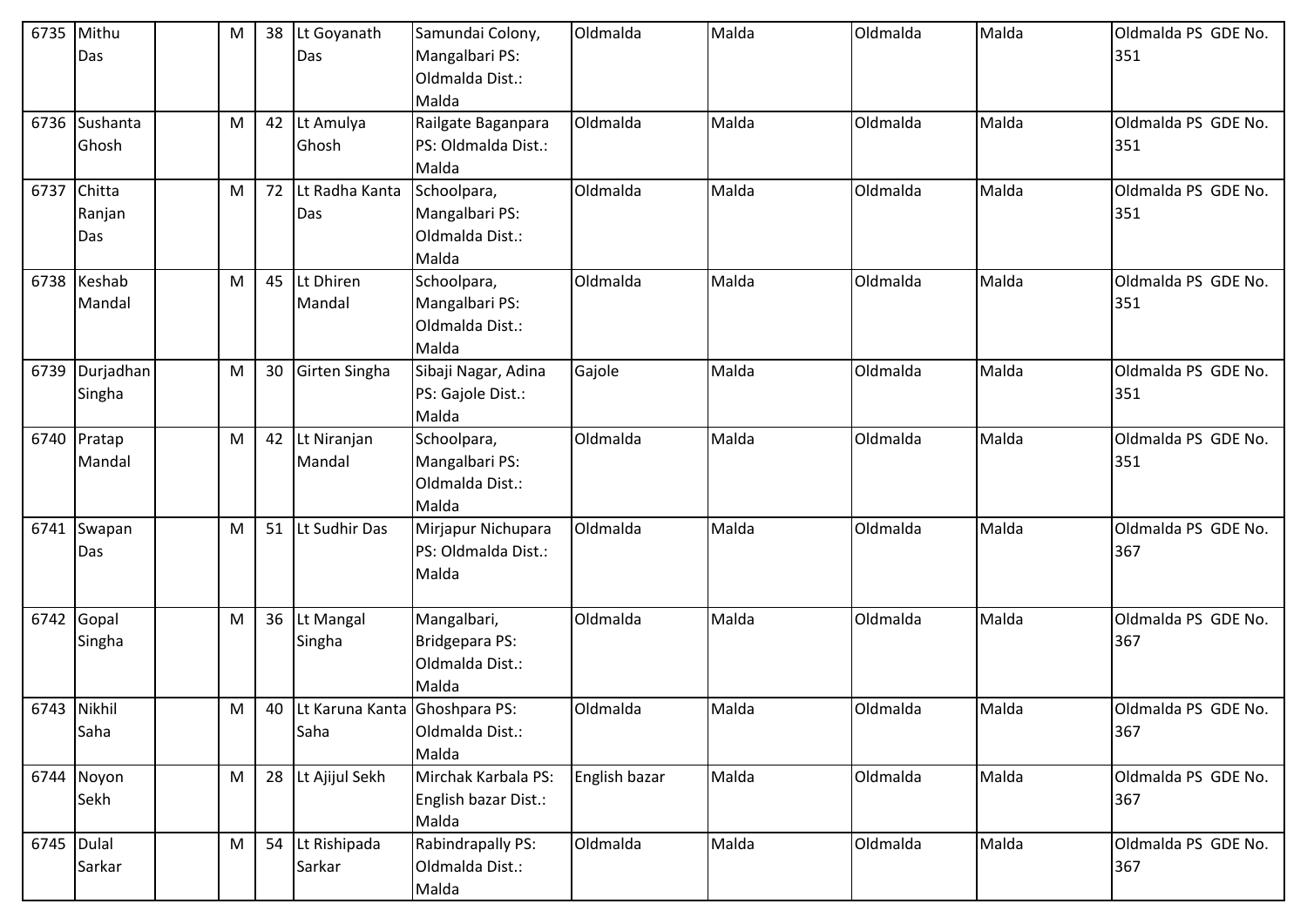|         | 6746 Bapi Roy           | M |                 | 32 Bilto Roy           | Rabindrapally PS:<br>Oldmalda Dist.:<br>Malda                 | Oldmalda | Malda | Oldmalda | Malda | Oldmalda PS GDE No.<br>367 |
|---------|-------------------------|---|-----------------|------------------------|---------------------------------------------------------------|----------|-------|----------|-------|----------------------------|
| 6747    | Nikhil<br>Ghosh         | M |                 | 57 Lt Ramnath<br>Ghosh | Rabindrapally PS:<br>Oldmalda Dist.:<br>Malda                 | Oldmalda | Malda | Oldmalda | Malda | Oldmalda PS GDE No.<br>367 |
|         | 6748 Ranjit<br>Karmakar | M |                 | 32 Lt Asim<br>Karmakar | Khaihatta,<br>Karmakarpara PS:<br>Oldmalda Dist.:<br>Malda    | Oldmalda | Malda | Oldmalda | Malda | Oldmalda PS GDE No.<br>367 |
| 6749    | Palash<br>Sarkar        | M | 32 <sup>2</sup> | Lt Bidhu Sarkar        | Mangalbari Sarada<br>Colony PS: Oldmalda<br>Dist.: Malda      | Oldmalda | Malda | Oldmalda | Malda | Oldmalda PS GDE No.<br>367 |
|         | 6750 Md Imran<br>Khan   | M |                 | 34 Lt Ejaj Ali Khan    | Old Malda, Kajidwara Oldmalda<br>PS: Oldmalda Dist.:<br>Malda |          | Malda | Oldmalda | Malda | Oldmalda PS GDE No.<br>367 |
| 6751    | Subhan Ali<br>Sekh      | M |                 | 28 Lt Serajul Sekh     | Balia Nawabganj,<br>Rangamati PS:<br>Oldmalda Dist.:<br>Malda | Oldmalda | Malda | Oldmalda | Malda | Oldmalda PS GDE No.<br>367 |
|         | 6752 Rojdar<br>Hossain  | M |                 | 19 Sk Jamal            | Sultanganj PS:<br>Pukhuria Dist.: Malda                       | Pukhuria | Malda | Pukhuria | Malda | Pukhuria PS GDE No.<br>563 |
|         | 6753 Md Idrish<br>Ali   | M |                 | 22 Mojahar Ali         | Kutubganj PS:<br>Pukhuria Dist.: Malda                        | Pukhuria | Malda | Pukhuria | Malda | Pukhuria PS GDE No.<br>563 |
|         | 6754 Washim<br>Akram    | M | 21              | Gaisuddin              | Sambalpur PS:<br>Pukhuria Dist.: Malda                        | Pukhuria | Malda | Pukhuria | Malda | Pukhuria PS GDE No.<br>563 |
|         | 6755 Abdul<br>Rakib     | M |                 | 22 Muslem Ali          | Sambalpur PS:<br>Pukhuria Dist.: Malda                        | Pukhuria | Malda | Pukhuria | Malda | Pukhuria PS GDE No.<br>563 |
|         | 6756 Selim<br>Hoque     | M |                 | 35 Patanu              | Maharajpur PS:<br>Pukhuria Dist.: Malda                       | Pukhuria | Malda | Pukhuria | Malda | Pukhuria PS GDE No.<br>563 |
| 6757 Md | Sahenur<br>Rahaman      | M |                 | 33 Khaledur<br>Rahaman | Raninagar PS:<br>Pukhuria Dist.: Malda                        | Pukhuria | Malda | Pukhuria | Malda | Pukhuria PS GDE No.<br>563 |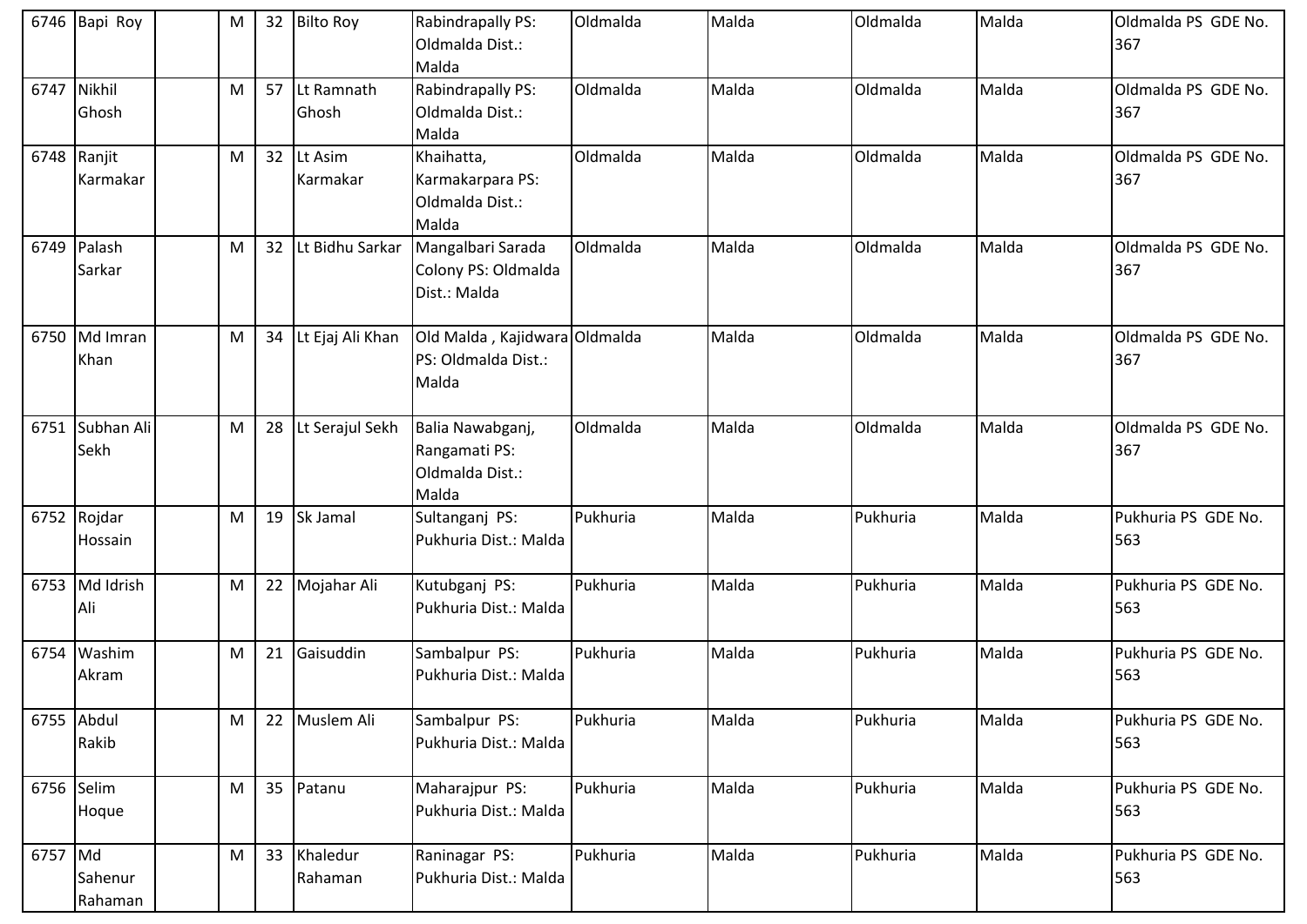|           | 6758 Asraful   |        | М | 39 | Motiur          | Chatar PS: Pukhuria                | Pukhuria   | Malda | Pukhuria | Malda | Pukhuria PS GDE No.  |
|-----------|----------------|--------|---|----|-----------------|------------------------------------|------------|-------|----------|-------|----------------------|
|           |                |        |   |    |                 | Dist.: Malda                       |            |       |          |       | 563                  |
|           |                |        |   |    |                 |                                    |            |       |          |       |                      |
| 6759      | Taijul         |        | M | 22 | Lt. Wajed Khan  | Mirjatpur PS:                      | Pukhuria   | Malda | Pukhuria | Malda | Pukhuria PS GDE No.  |
|           | Khan           |        |   |    |                 | Pukhuria Dist.: Malda              |            |       |          |       | 563                  |
|           |                |        |   |    |                 |                                    |            |       |          |       |                      |
|           | 6760 Amdadul   |        | M |    | 21 Sk Seraj     | Mirjatpur PS:                      | Pukhuria   | Malda | Pukhuria | Malda | Pukhuria PS GDE No.  |
|           |                |        |   |    |                 | Pukhuria Dist.: Malda              |            |       |          |       | 563                  |
|           |                |        |   |    |                 |                                    |            |       |          |       |                      |
|           | 6761 Sk Sahed  |        | M | 21 | Sk Arif         | Mirjatpur PS:                      | Pukhuria   | Malda | Pukhuria | Malda | Pukhuria PS GDE No.  |
|           |                |        |   |    |                 | Pukhuria Dist.: Malda              |            |       |          |       | 563                  |
| 6762 Ali  |                |        | M | 23 | Abdul Wahab     | Shibnagar PS:                      | Pukhuria   | Malda | Pukhuria | Malda | Pukhuria PS GDE No.  |
|           | Mohamm         |        |   |    |                 | Pukhuria Dist.: Malda              |            |       |          |       | 563                  |
|           | ad             |        |   |    |                 |                                    |            |       |          |       |                      |
| 6763      | Sunil          |        | M | 33 | Lt. Sukumar     | Sahidpur PS:                       | Manickchak | Malda | Pukhuria | Malda | Pukhuria PS GDE No.  |
|           | Mahara         |        |   |    | Mahara          | Manickchak Dist.:                  |            |       |          |       | 563                  |
|           |                |        |   |    |                 | Malda                              |            |       |          |       |                      |
| 6764      | Obaidulla      | Abdul  | M | 18 | Alkesh          | Polasbona PS:                      | Pukhuria   | Malda | Pukhuria | Malda | Pukhuria PS GDE No.  |
|           |                | Rahama |   |    |                 | Pukhuria Dist.: Malda              |            |       |          |       | 563                  |
|           |                | In     |   |    |                 |                                    |            |       |          |       |                      |
| 6765 Ajay |                |        | M | 25 | Krishna Mandal  | Dhammutola PS:                     | Manickchak | Malda | Pukhuria | Malda | Pukhuria PS GDE No.  |
|           | Mandal         |        |   |    |                 | Manickchak Dist.:                  |            |       |          |       | 563                  |
|           |                |        |   |    |                 | Malda                              |            |       |          |       |                      |
|           | 6766 Samir     |        | M | 25 | Kashinath       | Dhammutola PS:                     | Manickchak | Malda | Pukhuria | Malda | Pukhuria PS GDE No.  |
|           | Mandal         |        |   |    | Mandal          | Manickchak Dist.:                  |            |       |          |       | 563                  |
|           |                |        |   |    |                 | Malda                              |            |       |          |       |                      |
|           | 6767 Rahul     |        | M | 25 | Ramen Ghosh     | Araidanga PS:                      | Pukhuria   | Malda | Pukhuria | Malda | Pukhuria PS GDE No.  |
|           | Ghosh          |        |   |    |                 | Pukhuria Dist.: Malda              |            |       |          |       | 563                  |
|           | 6768 Masud     |        | M |    |                 |                                    | Ratua      | Malda | Ratua    | Malda | Ratua PS GDE No. 625 |
|           | Alam           |        |   |    | 26 Amir Hossain | Ashutola PS: Ratua<br>Dist.: Malda |            |       |          |       |                      |
| 6769      | Jahangir       |        | M | 27 | Tahasan Ali     | Ashutola PS: Ratua                 | Ratua      | Malda | Ratua    | Malda | Ratua PS GDE No. 625 |
|           | Alam           |        |   |    |                 | Dist.: Malda                       |            |       |          |       |                      |
|           | 6770 Nobed Ali |        | M | 35 | Late Momtaj     | Ashutola PS: Ratua                 | Ratua      | Malda | Ratua    | Malda | Ratua PS GDE No. 625 |
|           |                |        |   |    | Ali             | Dist.: Malda                       |            |       |          |       |                      |
|           | 6771 Aniqul    |        | M | 24 | Late Md Abdul   | Ashutola PS: Ratua                 | Ratua      | Malda | Ratua    | Malda | Ratua PS GDE No. 625 |
|           | Islam          |        |   |    | Kashim          | Dist.: Malda                       |            |       |          |       |                      |
| 6772      | Makim Ali      |        | M | 22 | Akman Ali       | Ashutola PS: Ratua                 | Ratua      | Malda | Ratua    | Malda | Ratua PS GDE No. 625 |
|           |                |        |   |    |                 | Dist.: Malda                       |            |       |          |       |                      |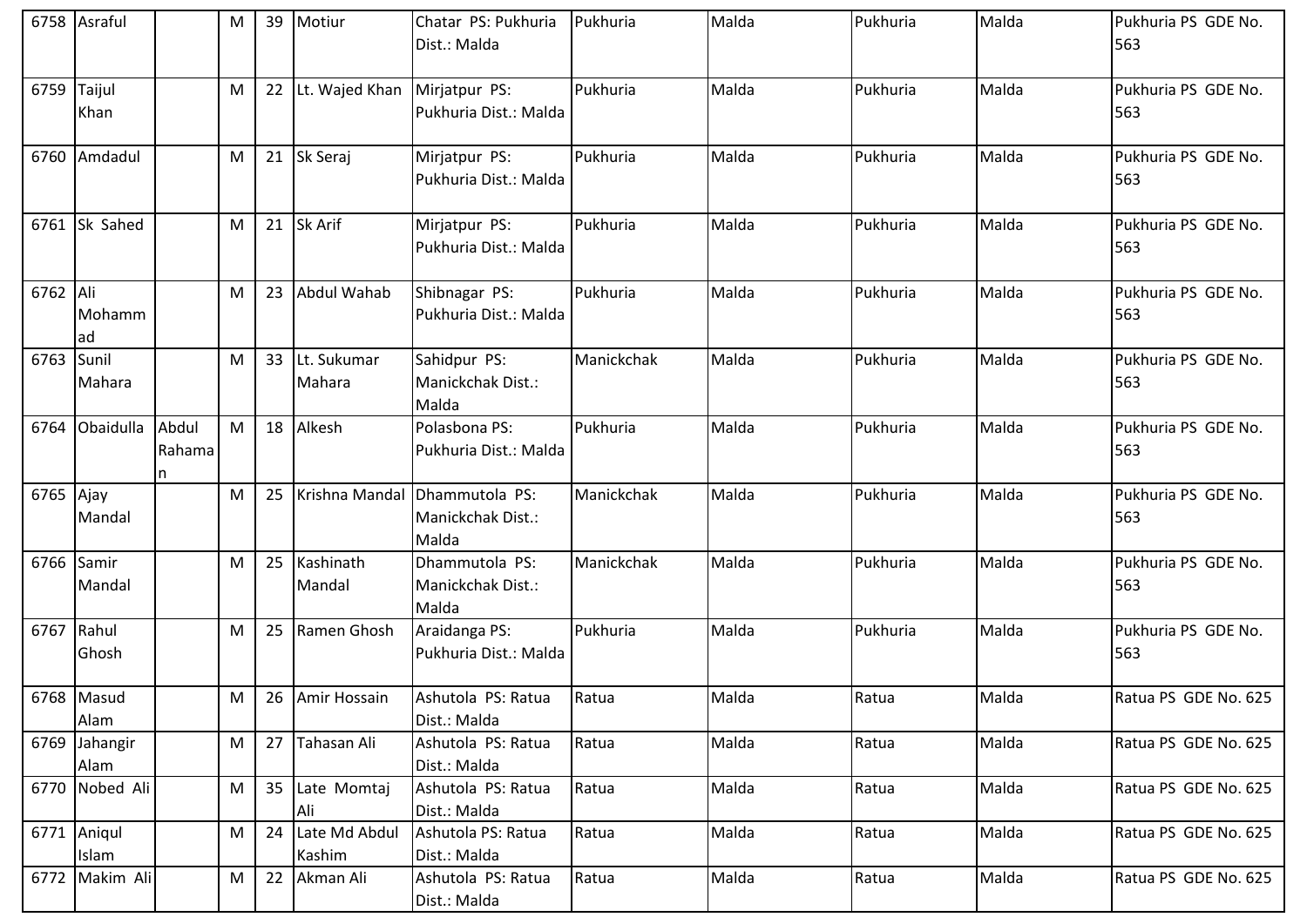|            | 6773 Ebrahim                | M |    | 51 Late Nes                              | Battola PS: Chanchal Chanchal               |          | Malda           | Ratua | Malda | Ratua PS GDE No. 417 |
|------------|-----------------------------|---|----|------------------------------------------|---------------------------------------------|----------|-----------------|-------|-------|----------------------|
|            |                             |   |    | Mahammad                                 | Dist.: Malda                                |          |                 |       |       |                      |
| 6774       | Anarul                      | M |    |                                          | 35   Md Younush Ali   Balia Binodpur PS:    | Ratua    | Malda           | Ratua | Malda | Ratua PS GDE No. 417 |
|            | Hoque                       |   |    |                                          | Ratua Dist.: Malda                          |          |                 |       |       |                      |
|            | 6775 Eslam                  | M |    | 50 Late Sayed Ali                        | Ajimgar colony PS:<br>Pukhuria Dist.: Malda | Pukhuria | Malda           | Ratua | Malda | Ratua PS GDE No. 417 |
|            | 6776 Md Ujir                | M |    | 40 Alkesh                                | Kumarganj PS:<br>Pukhuria Dist.: Malda      | Pukhuria | Malda           | Ratua | Malda | Ratua PS GDE No. 417 |
|            | 6777 Afajuddin              | M | 45 | Late Osimuddin Palashbana PS:            | Pukhuria Dist.: Malda                       | Pukhuria | Malda           | Ratua | Malda | Ratua PS GDE No. 417 |
| 6778       | Nazirul<br>Hoque            | M |    | 31 Asraf Ali                             | Arbara PS: Chanchal<br>Dist.: Malda         | Chanchal | Malda           | Ratua | Malda | Ratua PS GDE No. 417 |
| 6779       | Imdal<br>Reshi              | M | 29 |                                          | Pamchalal Reshi Gorgama PS: Baduria Baduria |          | <b>Basirhat</b> | Ratua | Malda | Ratua PS GDE No. 417 |
| 6780       | Sudhir<br>Malik             | M |    | Malik                                    | 27 Late Chhoto Lal Baghwa Mirganj           |          | <b>Basirhat</b> | Ratua | Malda | Ratua PS GDE No. 417 |
|            | 6781 Mukesh<br>Kumar<br>Das | M | 29 | <b>Mahesh Das</b>                        | Garabazi Basti                              |          | <b>Basirhat</b> | Ratua | Malda | Ratua PS GDE No. 417 |
| 6782 Dilip | Kumar                       | M | 28 | Gangaram                                 | Basgara Karha                               |          | <b>Basirhat</b> | Ratua | Malda | Ratua PS GDE No. 417 |
| 6783 Kara  | Reshi                       | M |    | 58 Late Vishumdev Gargama Korha<br>Reshi |                                             |          | <b>Basirhat</b> | Ratua | Malda | Ratua PS GDE No. 417 |
| 6784       | Goutam<br>Reshi             | M |    | 37 Lt Arun Reshi                         | Gargama Karha                               |          | <b>Basirhat</b> | Ratua | Malda | Ratua PS GDE No. 417 |
|            | 6785 Promad<br>Kumar        | M |    | 31 Badari Reshi                          | Gargama korha                               |          | Basirhat        | Ratua | Malda | Ratua PS GDE No. 417 |
|            | 6786 Chamaslal<br>a Reshi   | M |    | 31 Lt Mehadev<br>Reshi                   | Gargama                                     |          | <b>Basirhat</b> | Ratua | Malda | Ratua PS GDE No. 417 |
|            | 6787 Md Alim                | M |    | 26 Rejjak Ali                            | Ailpara PS: Ratua<br>Dist.: Malda           | Ratua    | Malda           | Ratua | Malda | Ratua PS GDE No. 417 |
|            | 6788 Md Abu<br>Bakkar       | M |    | 25 Md Sukuruddin                         | Battola PS: Ratua<br>Dist.: Malda           | Ratua    | Malda           | Ratua | Malda | Ratua PS GDE No. 625 |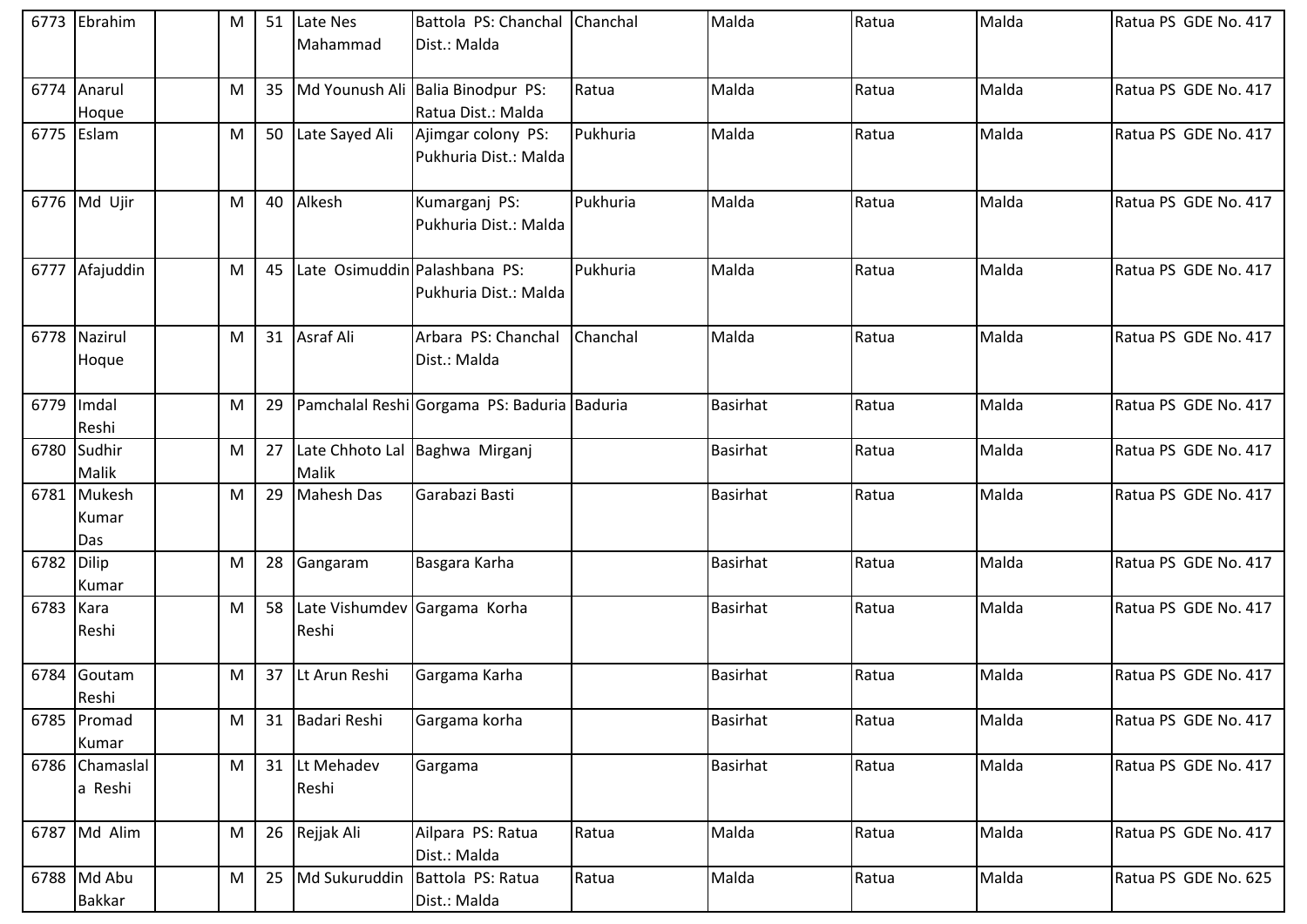| 6789      | Munsur            | M | 40 | Md Dulal             | Bhado PS: Ratua                   | Ratua    | Malda       | Ratua    | Malda       | Ratua PS GDE No. 625 |
|-----------|-------------------|---|----|----------------------|-----------------------------------|----------|-------------|----------|-------------|----------------------|
|           | Ali               |   |    | Hossain              | Dist.: Malda                      |          |             |          |             |                      |
| 6790      | Enamul            | M | 22 | Johor Ali            | Bhado PS: Ratua                   | Ratua    | Malda       | Ratua    | Malda       | Ratua PS GDE No. 625 |
|           | Hoque             |   |    |                      | Dist.: Malda                      |          |             |          |             |                      |
| 6791      | Minarul           | M |    | 24 $S$ /o Ibrahim Sk | Debkundu Baganpara Beldanga       |          | Murshidabad | Beldanga | Murshidabad | Beldanga PS GDE No.  |
|           | Hossion           |   |    |                      | PS: Beldanga Dist.:               |          |             |          |             | 749                  |
|           |                   |   |    |                      | Murshidabad                       |          |             |          |             |                      |
|           |                   |   |    |                      |                                   |          |             |          |             |                      |
| 6792 Abir |                   | M |    | 20 S/o Mustak Sk     | Janakinagar PS:                   | Beldanga | Murshidabad | Beldanga | Murshidabad | Beldanga PS GDE No.  |
|           | Ahamed            |   |    |                      | Beldanga Dist.:                   |          |             |          |             | 749                  |
|           |                   |   |    |                      | Murshidabad                       |          |             |          |             |                      |
| 6793      | <b>Year Box</b>   | M | 21 | S/o Yeakub           | Janakinagar PS:                   | Beldanga | Murshidabad | Beldanga | Murshidabad | Beldanga PS GDE No.  |
|           |                   |   |    | Hossion              | Beldanga Dist.:                   |          |             |          |             | 749                  |
|           |                   |   |    |                      | Murshidabad                       |          |             |          |             |                      |
| 6794      | Fulser            | M |    | 20 S/o Kurman        | Benadha Mallickpara               | Beldanga | Murshidabad | Beldanga | Murshidabad | Beldanga PS GDE No.  |
|           | Mallick           |   |    | <b>Mallick</b>       | PS: Beldanga Dist.:               |          |             |          |             | 749                  |
|           |                   |   |    |                      | Murshidabad                       |          |             |          |             |                      |
|           |                   |   |    |                      |                                   |          |             |          |             |                      |
| 6795      | Altab             | M |    | 28 S/o Amanulla      | Hareknagar PS:                    | Beldanga | Murshidabad | Beldanga | Murshidabad | Beldanga PS GDE No.  |
|           | Mondal            |   |    | Mondal               | Beldanga Dist.:                   |          |             |          |             | 748                  |
|           |                   |   |    |                      | Murshidabad                       |          |             |          |             |                      |
| 6796      | Md.               | M |    | 30 S/o Md.           | Hareknagar                        | Beldanga | Murshidabad | Beldanga | Murshidabad | Beldanga PS GDE No.  |
|           | <b>Khairul Sk</b> |   |    | <b>Minarul Sk</b>    | Dighirpara PS:                    |          |             |          |             | 748                  |
|           |                   |   |    |                      | Beldanga Dist.:                   |          |             |          |             |                      |
|           |                   |   |    |                      | Murshidabad                       |          |             |          |             |                      |
|           | 6797 Mithun       | M | 29 |                      | S/o Mohananda Andiran Daspara PS: | Beldanga | Murshidabad | Beldanga | Murshidabad | Beldanga PS GDE No.  |
|           | Das               |   |    | Das                  | Beldanga Dist.:                   |          |             |          |             | 755                  |
|           |                   |   |    |                      | Murshidabad                       |          |             |          |             |                      |
| 6798      | Asit              | M |    | 52 S/o Lt.           | Andiran PS: Beldanga              | Beldanga | Murshidabad | Beldanga | Murshidabad | Beldanga PS GDE No.  |
|           | Kumar             |   |    | Raghunath Das        | Dist.: Murshidabad                |          |             |          |             | 755                  |
|           | Das               |   |    |                      |                                   |          |             |          |             |                      |
| 6799      | Ajijul            | M |    | 43 S/o Lokman Sk     | Kapasdanga                        | Beldanga | Murshidabad | Beldanga | Murshidabad | Beldanga PS GDE No.  |
|           | Hoque             |   |    |                      | Natunpara PS:                     |          |             |          |             | 749                  |
|           |                   |   |    |                      | Beldanga Dist.:                   |          |             |          |             |                      |
|           |                   |   |    |                      | Murshidabad                       |          |             |          |             |                      |
|           | 6800 Allarakha    | M |    | 31 S/o Ali Hossion   | Kapasdanga                        | Beldanga | Murshidabad | Beldanga | Murshidabad | Beldanga PS GDE No.  |
|           | Sk                |   |    |                      | Natunpara PS:                     |          |             |          |             | 755                  |
|           |                   |   |    |                      | Beldanga Dist.:                   |          |             |          |             |                      |
|           |                   |   |    |                      | Murshidabad                       |          |             |          |             |                      |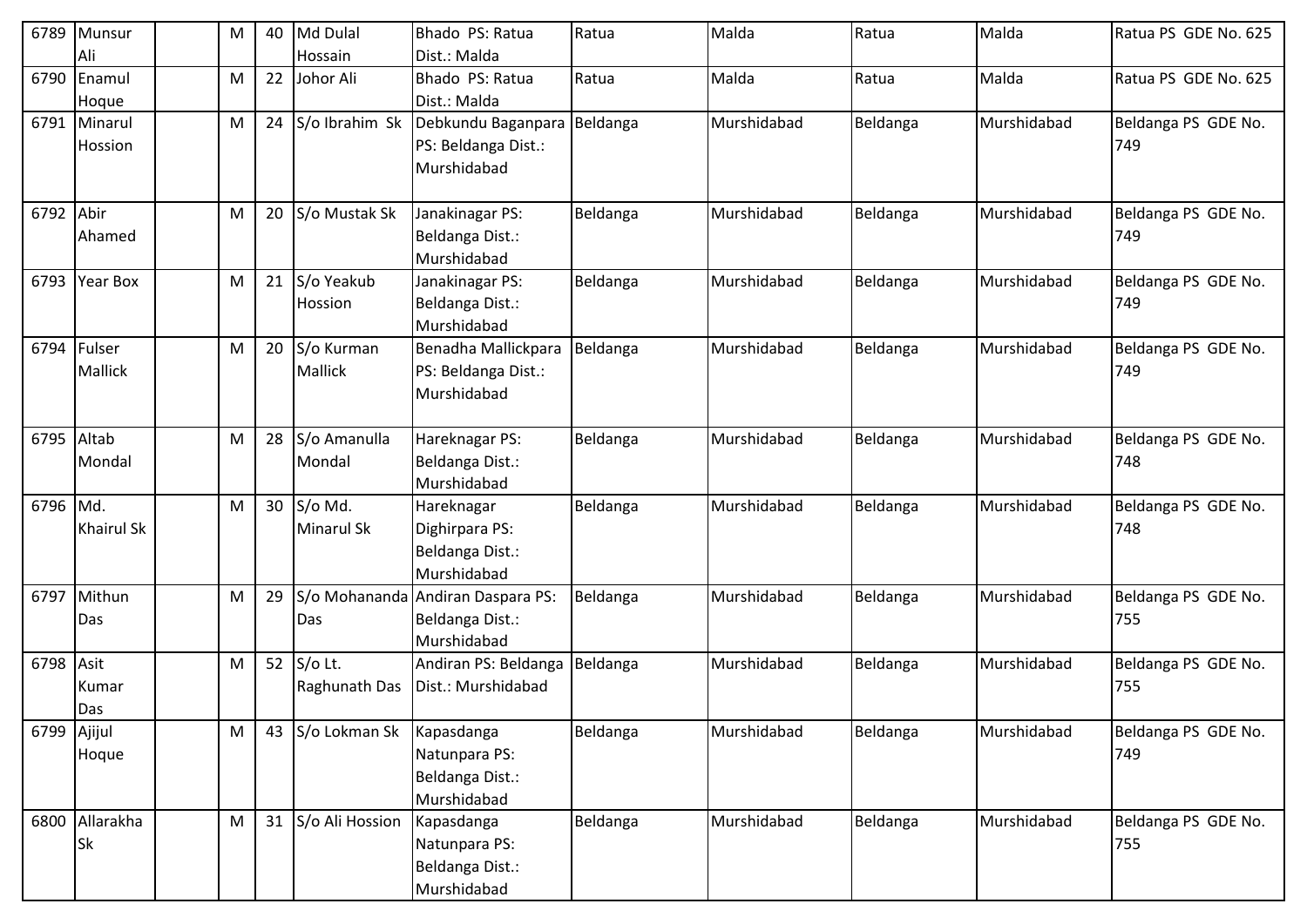| 6801       | <b>Anarul Sk</b>             | M |    | 18 S/o Jul Hoque<br>lSk            | Harekanagar<br>Mathpara PS:<br>Beldanga Dist.:<br>Murshidabad                   | Beldanga | Murshidabad | Beldanga   | Murshidabad | Beldanga PS GDE No.<br>755    |
|------------|------------------------------|---|----|------------------------------------|---------------------------------------------------------------------------------|----------|-------------|------------|-------------|-------------------------------|
| 6802       | <b>Asraful Sk</b>            | M | 21 | S/o Kamal Sk                       | Benadaha Seurapara<br>PS: Beldanga Dist.:<br>Murshidabad                        | Beldanga | Murshidabad | Beldanga   | Murshidabad | Beldanga PS GDE No.<br>755    |
| 6803       | Selim Sk                     | M |    |                                    | 19   S/o Jalauddin Sk Benadaha Seurapara<br>PS: Beldanga Dist.:<br>Murshidabad  | Beldanga | Murshidabad | Beldanga   | Murshidabad | Beldanga PS GDE No.<br>755    |
| 6804       | Umar Sk                      | M |    |                                    | 19   S/o Alauddin Sk   Benadaha Seurapara<br>PS: Beldanga Dist.:<br>Murshidabad | Beldanga | Murshidabad | Beldanga   | Murshidabad | Beldanga PS GDE No.<br>755    |
| 6805       | Minarul<br>Hoque             | M |    | 38 S/o Jullu<br>Rahaman            | Bhabta Sankarapara<br>PS: Beldanga Dist.:<br>Murshidabad                        | Beldanga | Murshidabad | Beldanga   | Murshidabad | Beldanga PS GDE No.<br>754    |
|            | 6806 Nabi Sk                 | M |    | 31 S/o Rahim Sk                    | <b>Bahbta Colony PS:</b><br>Beldanga Dist.:<br>Murshidabad                      | Beldanga | Murshidabad | Beldanga   | Murshidabad | Beldanga PS GDE No.<br>754    |
|            | 6807 Musta<br>Samim<br>Molla | M |    | 30 S/o Abdul Jalim                 | Bhabta Sankarpara<br>PS: Beldanga Dist.:<br>Murshidabad                         | Beldanga | Murshidabad | Beldanga   | Murshidabad | Beldanga PS GDE No.<br>754    |
|            | 6808 Sipan Sk                | M |    | 33 S/o Sanaulla Sk                 | Gangapur<br>Dakshinpara PS:<br>Beldanga Dist.:<br>Murshidabad                   | Beldanga | Murshidabad | Beldanga   | Murshidabad | Beldanga PS GDE No.<br>754    |
|            | 6809 Osman<br>Goni           | M |    | 40 S/o Talukdar Sk Janakinagar PS: | Beldanga Dist.:<br>Murshidabad                                                  | Beldanga | Murshidabad | Beldanga   | Murshidabad | Beldanga PS GDE No.<br>755    |
|            | 6810 Biman<br>Karmakar       | M |    | Lt. Biren<br>Karmakar              | PS: Berhampore Dist.: Berhampore<br>Murshidabad                                 |          | Murshidabad | Berhampore | Murshidabad | Berhampore PS GDE<br>No. 1091 |
| 6811 Chiru | Bhowmik                      | M |    | Romendro<br>Kumar<br>Bhowmik       | PS: Berhampore Dist.: Berhampore<br>Murshidabad                                 |          | Murshidabad | Berhampore | Murshidabad | Berhampore PS GDE<br>No. 1091 |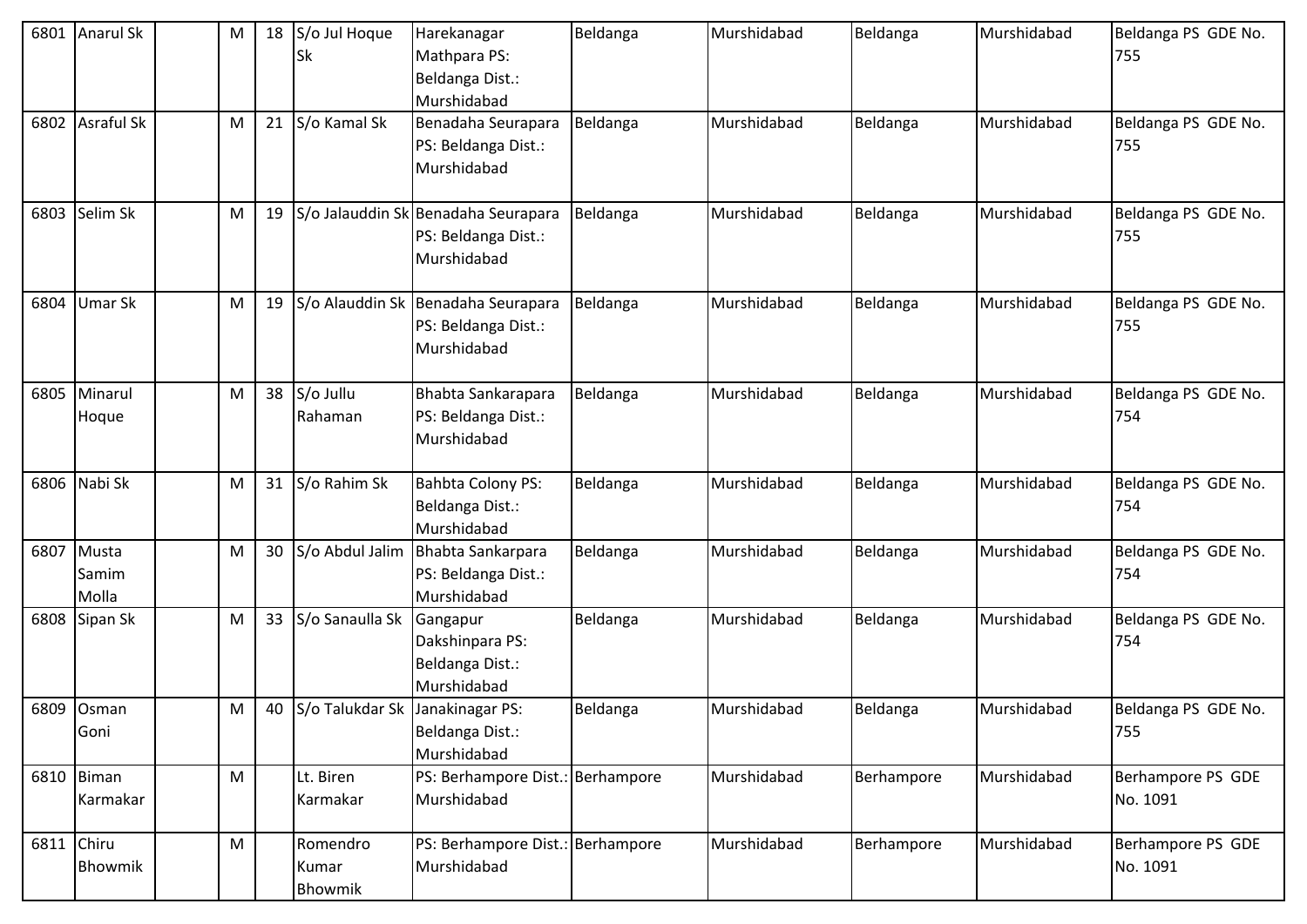| 6812       | Pijush<br>Acharya      | M | Prodip Acharya                  | PS: Berhampore Dist.: Berhampore<br>Murshidabad | Murshidabad | Berhampore | Murshidabad | Berhampore PS GDE<br>No. 1091 |
|------------|------------------------|---|---------------------------------|-------------------------------------------------|-------------|------------|-------------|-------------------------------|
| 6813       | Sonaton<br>Mondal      | M | <b>Hridoy Mondal</b>            | PS: Berhampore Dist.: Berhampore<br>Murshidabad | Murshidabad | Berhampore | Murshidabad | Berhampore PS GDE<br>No. 1091 |
| 6814       | Biswajit<br>Das        | м | <b>Dilip Das</b>                | PS: Berhampore Dist.: Berhampore<br>Murshidabad | Murshidabad | Berhampore | Murshidabad | Berhampore PS GDE<br>No. 1091 |
| 6815       | Gonesh<br>Sarkar       | M | Chridam<br>Chandro Sarkar       | PS: Berhampore Dist.: Berhampore<br>Murshidabad | Murshidabad | Berhampore | Murshidabad | Berhampore PS GDE<br>No. 1091 |
| 6816       | Shasanka<br>Das        | M | Samar Das                       | PS: Berhampore Dist.: Berhampore<br>Murshidabad | Murshidabad | Berhampore | Murshidabad | Berhampore PS GDE<br>No. 1091 |
| 6817       | Sentu<br><b>Bilter</b> | M | Sanjoy Bilter                   | PS: Berhampore Dist.: Berhampore<br>Murshidabad | Murshidabad | Berhampore | Murshidabad | Berhampore PS GDE<br>No. 1091 |
| 6818       | Jibon<br>Halder        | м | Narugopal<br>Halder             | PS: Berhampore Dist.: Berhampore<br>Murshidabad | Murshidabad | Berhampore | Murshidabad | Berhampore PS GDE<br>No. 1091 |
| 6819       | Ashish<br>Mondal       | M | <b>Bojlu Mondal</b>             | PS: Berhampore Dist.: Berhampore<br>Murshidabad | Murshidabad | Berhampore | Murshidabad | Berhampore PS GDE<br>No. 1091 |
| 6820       | <b>Basudeb</b><br>Das  | M | Lt. Mohendro<br><b>Nath Das</b> | PS: Berhampore Dist.: Berhampore<br>Murshidabad | Murshidabad | Berhampore | Murshidabad | Berhampore PS GDE<br>No. 1091 |
| 6821       | Tuhin Das              | M | Sukhen Das                      | PS: Berhampore Dist.: Berhampore<br>Murshidabad | Murshidabad | Berhampore | Murshidabad | Berhampore PS GDE<br>No. 1091 |
| 6822       | Bikkram<br>Mondal      | M | <b>Bijoy Mondal</b>             | PS: Berhampore Dist.: Berhampore<br>Murshidabad | Murshidabad | Berhampore | Murshidabad | Berhampore PS GDE<br>No. 1091 |
| 6823       | Joyee Das              | F | <b>Ashok Das</b>                | PS: Berhampore Dist.: Berhampore<br>Murshidabad | Murshidabad | Berhampore | Murshidabad | Berhampore PS GDE<br>No. 1091 |
| 6824       | Viswa<br>Debnath       | M | Sam Sundar<br>Debnath           | PS: Berhampore Dist.: Berhampore<br>Murshidabad | Murshidabad | Berhampore | Murshidabad | Berhampore PS GDE<br>No. 1091 |
| 6825       | Kamrul Sk              | M | <b>Abdus Sattar</b>             | PS: Berhampore Dist.: Berhampore<br>Murshidabad | Murshidabad | Berhampore | Murshidabad | Berhampore PS GDE<br>No. 1091 |
| 6826       | Sunil<br>Debnath       | M | Shyam Sundar<br>Debnath         | PS: Berhampore Dist.: Berhampore<br>Murshidabad | Murshidabad | Berhampore | Murshidabad | Berhampore PS GDE<br>No. 1091 |
| 6827       | Anarul<br>Hoque        | M | Lt. Khodadil<br>Hoque           | PS: Berhampore Dist.: Berhampore<br>Murshidabad | Murshidabad | Berhampore | Murshidabad | Berhampore PS GDE<br>No. 1091 |
|            | 6828 Sujoy<br>Sarkar   | M | Anil Sarkar                     | PS: Berhampore Dist.: Berhampore<br>Murshidabad | Murshidabad | Berhampore | Murshidabad | Berhampore PS GDE<br>No. 1091 |
| 6829 Surja | Chakrabor<br>ty        | M | Tapan<br>Chakraborty            | PS: Berhampore Dist.: Berhampore<br>Murshidabad | Murshidabad | Berhampore | Murshidabad | Berhampore PS GDE<br>No. 1091 |
| 6830       | Sonarul<br>Sk          | M | Intajul Sk                      | PS: Berhampore Dist.: Berhampore<br>Murshidabad | Murshidabad | Berhampore | Murshidabad | Berhampore PS GDE<br>No. 1091 |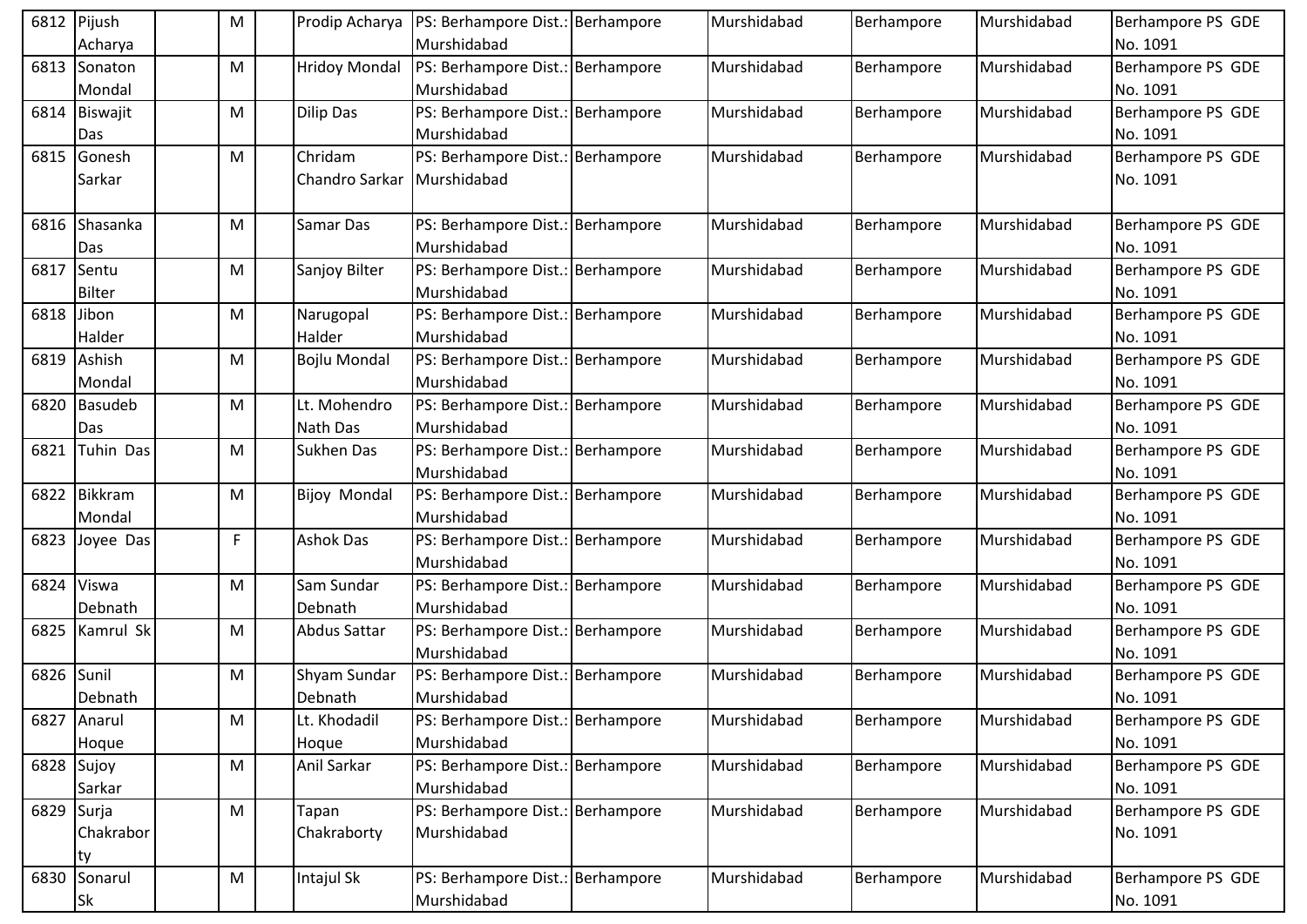| 6831 | Monirul          | M |    | Abdul Salam Sk      | PS: Berhampore Dist.: Berhampore                 |               | Murshidabad     | Berhampore   | Murshidabad | Berhampore PS GDE             |
|------|------------------|---|----|---------------------|--------------------------------------------------|---------------|-----------------|--------------|-------------|-------------------------------|
|      | Sk               |   |    |                     | Murshidabad                                      |               |                 |              |             | No. 1091                      |
| 6832 | Sabbar Ali<br>Sk | м |    | Kalam Sk            | PS: Berhampore Dist.: Berhampore<br>Murshidabad  |               | Murshidabad     | Berhampore   | Murshidabad | Berhampore PS GDE<br>No. 1091 |
| 6833 | Ajirul Sk        | M |    | Dasbari Sk          | PS: Berhampore Dist.: Berhampore                 |               | Murshidabad     | Berhampore   | Murshidabad | Berhampore PS GDE             |
|      |                  |   |    |                     | Murshidabad                                      |               |                 |              |             | No. 1091                      |
| 6834 | Saddam           | M |    | Jahir Sk            | PS: Berhampore Dist.: Berhampore                 |               | Murshidabad     | Berhampore   | Murshidabad | Berhampore PS GDE             |
|      | Hossain          |   |    |                     | Murshidabad                                      |               |                 |              |             | No. 1091                      |
| 6835 | Mamud            | M |    | Mohid Ali           | PS: Berhampore Dist.: Berhampore                 |               | Murshidabad     | Berhampore   | Murshidabad | Berhampore PS GDE             |
|      | Haji             |   |    |                     | Murshidabad                                      |               |                 |              |             | No. 1091                      |
|      | 6836 Sanjib      | M |    | Mostfa Mondal       | PS: Berhampore Dist.: Berhampore                 |               | Murshidabad     | Berhampore   | Murshidabad | Berhampore PS GDE             |
|      | Mondal           |   |    |                     | Murshidabad                                      |               |                 |              |             | No. 1091                      |
| 6837 | Raju Paul        | M |    | Ramdaras Paul       | PS: Berhampore Dist.: Berhampore                 |               | Murshidabad     | Berhampore   | Murshidabad | Berhampore PS GDE             |
|      |                  |   |    |                     | Murshidabad                                      |               |                 |              |             | No. 1091                      |
| 6838 | Debraj           | м |    |                     | Debakar Mollick PS: Berhampore Dist.: Berhampore |               | Murshidabad     | Berhampore   | Murshidabad | Berhampore PS GDE             |
|      | Mollick          |   |    |                     | Murshidabad                                      |               |                 |              |             | No. 1090                      |
| 6839 | Anup             | M |    | <b>Modon Mandal</b> | PS: Berhampore Dist.: Berhampore                 |               | Murshidabad     | Berhampore   | Murshidabad | Berhampore PS GDE             |
|      | Mandal           |   |    |                     | Murshidabad                                      |               |                 |              |             | No. 1090                      |
| 6840 | Avijit Das       | M |    | <b>Kamal Das</b>    | PS: Berhampore Dist.: Berhampore                 |               | Murshidabad     | Berhampore   | Murshidabad | Berhampore PS GDE             |
|      |                  |   |    |                     | Murshidabad                                      |               |                 |              |             | No. 1090                      |
| 6841 | Somnath          | M |    | <b>Dilip Das</b>    | PS: Berhampore Dist.: Berhampore                 |               | Murshidabad     | Berhampore   | Murshidabad | Berhampore PS GDE             |
|      | Das              |   |    |                     | Murshidabad                                      |               |                 |              |             | No. 1090                      |
| 6842 | <b>Debasis</b>   | M |    | 37 Gurupada         | Fadilpur PS:                                     | Raghunathganj | Jangipur Police | Bhagawangola | Murshidabad | Bhagawangola PS GDE           |
|      | Ghosh            |   |    | Ghosh               | Raghunathganj Dist.:                             |               | District        |              |             | No. 804                       |
|      |                  |   |    |                     | Jangipur Police                                  |               |                 |              |             |                               |
|      |                  |   |    |                     | District                                         |               |                 |              |             |                               |
| 6843 | Md Tufan         | M |    | 22 Md Lutur         | <b>Balipara PS:</b>                              | Bhagawangola  | Murshidabad     | Bhagawangola | Murshidabad | Bhagawangola PS GDE           |
|      |                  |   |    | Rahaman             | Bhagawangola Dist.:<br>Murshidabad               |               |                 |              |             | No. 804                       |
| 6844 | Pekai            | M | 29 | Bidyasagar          | Balutungi PS: Lalgola                            | Lalgola       | Murshidabad     | Bhagawangola | Murshidabad | Bhagawangola PS GDE           |
|      | Singha           |   |    | Singha              | Dist.: Murshidabad                               |               |                 |              |             | No. 804                       |
|      |                  |   |    |                     |                                                  |               |                 |              |             |                               |
|      | 6845 Md Sabir    | M |    | 40 Abdul Mannan     | Liakatanagar PS:                                 | Bhagawangola  | Murshidabad     | Bhagawangola | Murshidabad | Bhagawangola PS GDE           |
|      | Rahaman          |   |    |                     | Bhagawangola Dist.:                              |               |                 |              |             | No. 804                       |
|      |                  |   |    |                     | Murshidabad                                      |               |                 |              |             |                               |
|      | 6846 Gourchan    | M |    | 48 Poritos Singha   | Balutungi PS: Lalgola                            | Lalgola       | Murshidabad     | Bhagawangola | Murshidabad | Bhagawangola PS GDE           |
|      | d Singha         |   |    |                     | Dist.: Murshidabad                               |               |                 |              |             | No. 804                       |
|      |                  |   |    |                     |                                                  |               |                 |              |             |                               |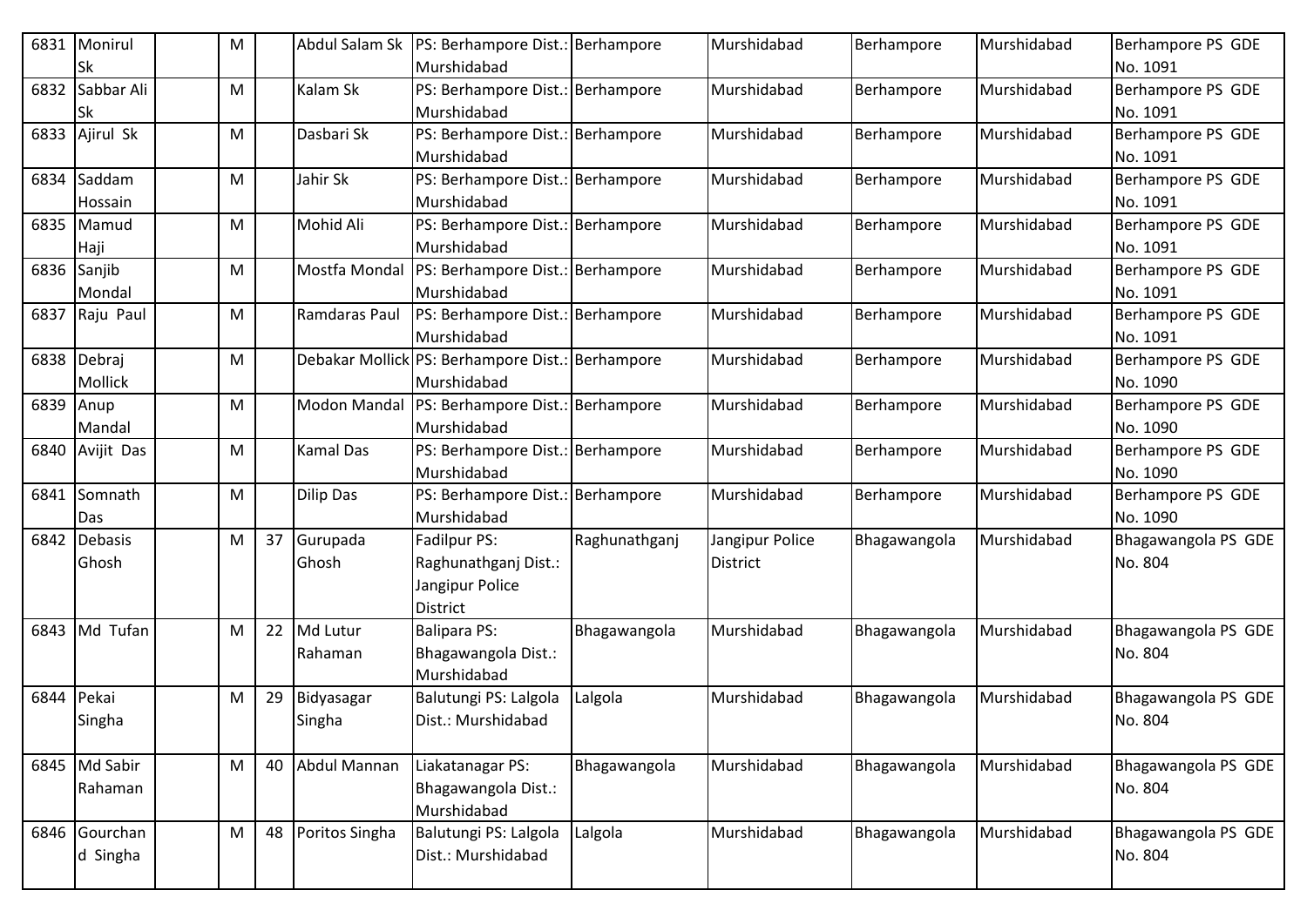| 6847        | Alim Shah               | M | 23 | <b>Arfing Chand</b> | Kupkandi PS:<br>Bhagawangola Dist.:<br>Murshidabad       | Bhagawangola | Murshidabad | Bhagawangola  | Murshidabad | Bhagawangola PS GDE<br>No. 804 |
|-------------|-------------------------|---|----|---------------------|----------------------------------------------------------|--------------|-------------|---------------|-------------|--------------------------------|
| 6848        | Entekad<br>Alam         | M | 23 | Seikh<br>Samsuzzoha | Kupkandi PS:<br>Bhagawangola Dist.:<br>Murshidabad       | Bhagawangola | Murshidabad | Bhagawangola  | Murshidabad | Bhagawangola PS GDE<br>No. 804 |
| 6849 Babu   | Halder                  | M | 22 | <b>Asir Halder</b>  | Kadamatal PS: Jiaganj Jiaganj<br>Dist.: Murshidabad      |              | Murshidabad | Bhagawangola  | Murshidabad | Bhagawangola PS GDE<br>No. 804 |
|             | 6850 Md Nujrul<br>Islam | M | 35 | Jullur Rahaman      | Natungram PS:<br>Lalgola Dist.:<br>Murshidabad           | Lalgola      | Murshidabad | Bhagawangola  | Murshidabad | Bhagawangola PS GDE<br>No. 804 |
| 6851        | Rahidull<br><b>Sk</b>   | M | 26 | Nayab Ali           | Dayanagar PS:<br>Bhagawangola Dist.:<br>Murshidabad      | Bhagawangola | Murshidabad | Bhagawangola  | Murshidabad | Bhagawangola PS GDE<br>No. 804 |
|             | 6852 Ujjal Sk           | M | 29 | Rejaul Karim        | Belia Shyampur PS:<br>Bhagawangola Dist.:<br>Murshidabad | Bhagawangola | Murshidabad | Bhagawangola  | Murshidabad | Bhagawangola PS GDE<br>No. 804 |
|             | 6853 Amirul<br>Hossain  | M | 27 | Mojibor<br>Rahaman  | Liakatanagar PS:<br>Bhagawangola Dist.:<br>Murshidabad   | Bhagawangola | Murshidabad | Bhagawangola  | Murshidabad | Bhagawangola PS GDE<br>No. 804 |
| 6854        | Mukul Sk                | M | 31 | Nastar Ali          | C PS: Bhagawangola<br>Dist.: Murshidabad                 | Bhagawangola | Murshidabad | Bhagawangola  | Murshidabad | Bhagawangola PS GDE<br>No. 804 |
| 6855        | Mustakim<br><b>Sk</b>   | M | 36 | Yasin Sk            | Budhar Kismat PS:<br>Bhagawangola Dist.:<br>Murshidabad  | Bhagawangola | Murshidabad | Bhagawangola  | Murshidabad | Bhagawangola PS GDE<br>No. 804 |
| 6856        | Sonarul<br><b>Sk</b>    | M | 28 | Abdul Bari          | Budhar Kismat PS:<br>Bhagawangola Dist.:<br>Murshidabad  | Bhagawangola | Murshidabad | Bhagawangola  | Murshidabad | Bhagawangola PS GDE<br>No. 804 |
| 6857 Jiarul | Rahaman                 | M |    | 35 Abdul Rasid      | Budhar Kismat PS:<br>Bhagawangola Dist.:<br>Murshidabad  | Bhagawangola | Murshidabad | Bhagawangola  | Murshidabad | Bhagawangola PS GDE<br>No. 804 |
|             | 6858 Najibur Sk         | M |    | 28 Jafar Sk         | Budhar Kismat PS:<br>Bhagawangola Dist.:<br>Murshidabad  | Bhagawangola | Murshidabad | Bhagawangola  | Murshidabad | Bhagawangola PS GDE<br>No. 804 |
|             | 6859 Mithun<br>Bayen    |   |    | Nemai Bayen         | Kalyanpur PS: Burwan Burwan<br>Dist.: Murshidabad        |              | Murshidabad | <b>Burwan</b> | Murshidabad | Burwan PS GDE No.<br>689       |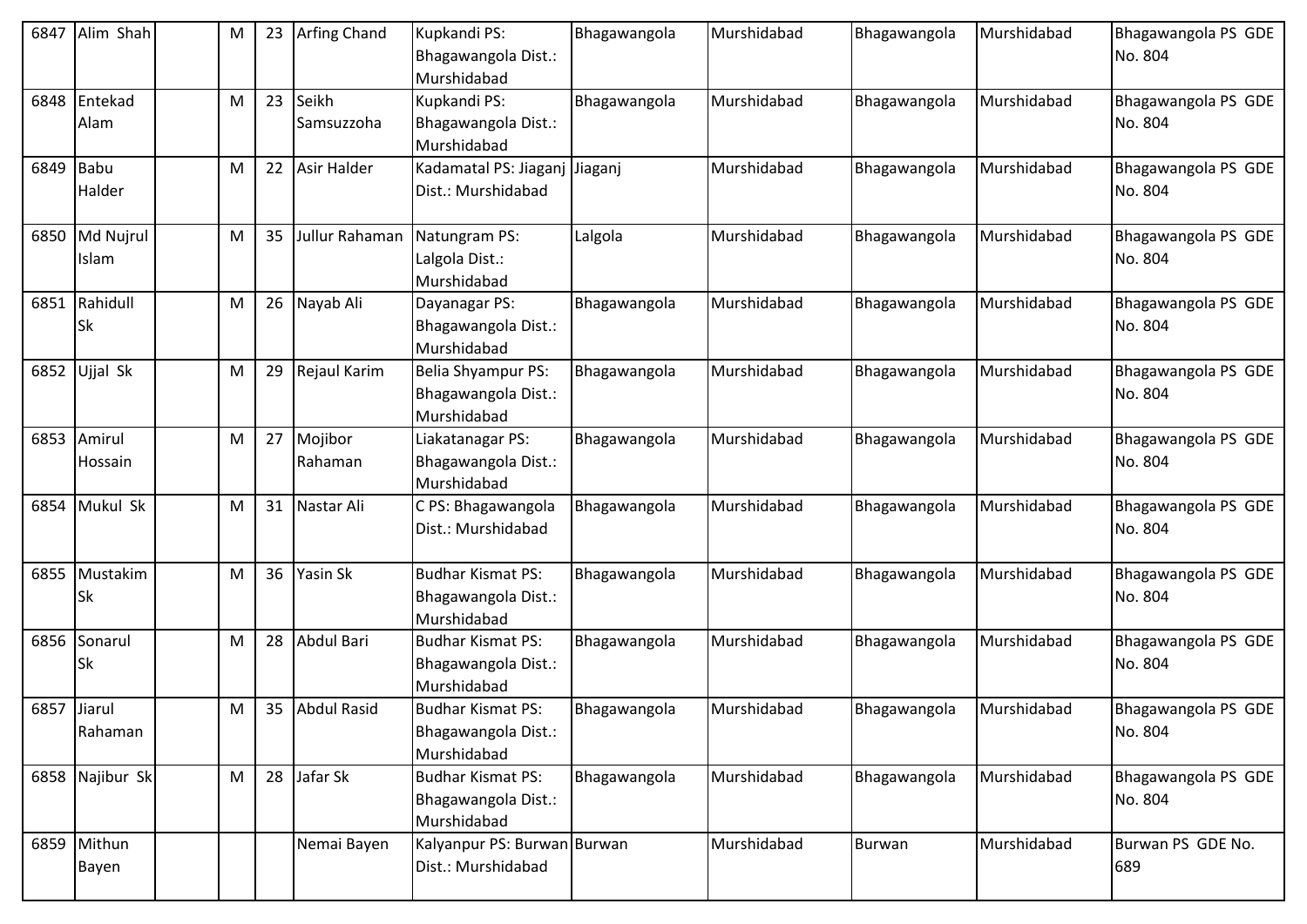| 6860 | Sanjib                  |   |    | Satyanarayan           | Suri Bunepukur PS:                                            | Burwan      | Murshidabad    | Burwan        | Murshidabad | Burwan PS GDE No.            |
|------|-------------------------|---|----|------------------------|---------------------------------------------------------------|-------------|----------------|---------------|-------------|------------------------------|
|      | Thakur                  |   |    | Thakur                 | <b>Burwan Dist.:</b><br>Murshidabad                           |             |                |               |             | 696                          |
| 6861 | <b>Baskinath</b><br>Das |   |    | Lt. Laxman Ch<br>Das   | Suri Bunepukur PS:<br><b>Burwan Dist.:</b><br>Murshidabad     | Burwan      | Murshidabad    | Burwan        | Murshidabad | Burwan PS GDE No.<br>696     |
| 6862 | Karun<br>Mukhrjee       |   |    | Lt. Susil<br>Mukherjee | Suri Bunepukur PS:<br>Suri Dist.: Birbhum                     | Suri        | <b>Birbhum</b> | <b>Burwan</b> | Murshidabad | Burwan PS GDE No.<br>696     |
| 6863 | Nawsad<br>Sk            |   |    | Rasul Box Sk           | Babarpur PS: Suri<br>Dist.: Birbhum                           | Suri        | Birbhum        | <b>Burwan</b> | Murshidabad | Burwan PS GDE No.<br>711     |
| 6864 | <b>Habidul Sk</b>       |   |    | Samsul Sk              | Satitara PS: Suri Dist.: Suri<br>Birbhum                      |             | <b>Birbhum</b> | <b>Burwan</b> | Murshidabad | Burwan PS GDE No.<br>711     |
| 6865 | Alam Sk                 | M |    | Anarul Sk              | Herampore<br>Panchraha PS:<br>Islampore Dist.:<br>Murshidabad | Islampore   | Murshidabad    | Daulatabad    | Murshidabad | Daulatabad PS GDE No.<br>536 |
| 6866 | Sakib Sk                | M | 20 | Muktar Hossain         | Nalbata PS:<br>Islampore Dist.:<br>Murshidabad                | Islampore   | Murshidabad    | Daulatabad    | Murshidabad | Daulatabad PS GDE No.<br>536 |
| 6867 | Rasikul Sk              | M | 30 | Kalam Sk               | Goas Kalikapur PS:<br>Islampore Dist.:<br>Murshidabad         | Islampore   | Murshidabad    | Daulatabad    | Murshidabad | Daulatabad PS GDE No.<br>536 |
| 6868 | Alam Sekh               |   |    | 22 Raisuddin Sk        | Kasimnagar PS:<br>Islampore Dist.:<br>Murshidabad             | Islampore   | Murshidabad    | Daulatabad    | Murshidabad | Daulatabad PS GDE No.<br>536 |
| 6869 | Samiul<br>Hossain       |   | 27 | Manaruddin Sk          | Goas Sarkarpara PS:<br>Islampore Dist.:<br>Murshidabad        | Islampore   | Murshidabad    | Daulatabad    | Murshidabad | Daulatabad PS GDE No.<br>536 |
| 6870 | <b>Asabul Sk</b>        | M |    | 25 Sadek Sk            | Goas Sarkarpara PS:<br>Islampore Dist.:<br>Murshidabad        | Islampore   | Murshidabad    | Daulatabad    | Murshidabad | Daulatabad PS GDE No.<br>536 |
|      | 6871 Firoj Sha          | M |    | 31 Sadek Sha           | <b>Hulaspur PS:</b><br>Murshidabad Dist.:<br>Murshidabad      | Murshidabad | Murshidabad    | Daulatabad    | Murshidabad | Daulatabad PS GDE No.<br>536 |
|      | 6872 Habibul<br>Sha     | M |    | 26 Sadek Sha           | <b>Hulaspur PS:</b><br>Murshidabad Dist.:<br>Murshidabad      | Murshidabad | Murshidabad    | Daulatabad    | Murshidabad | Daulatabad PS GDE No.<br>536 |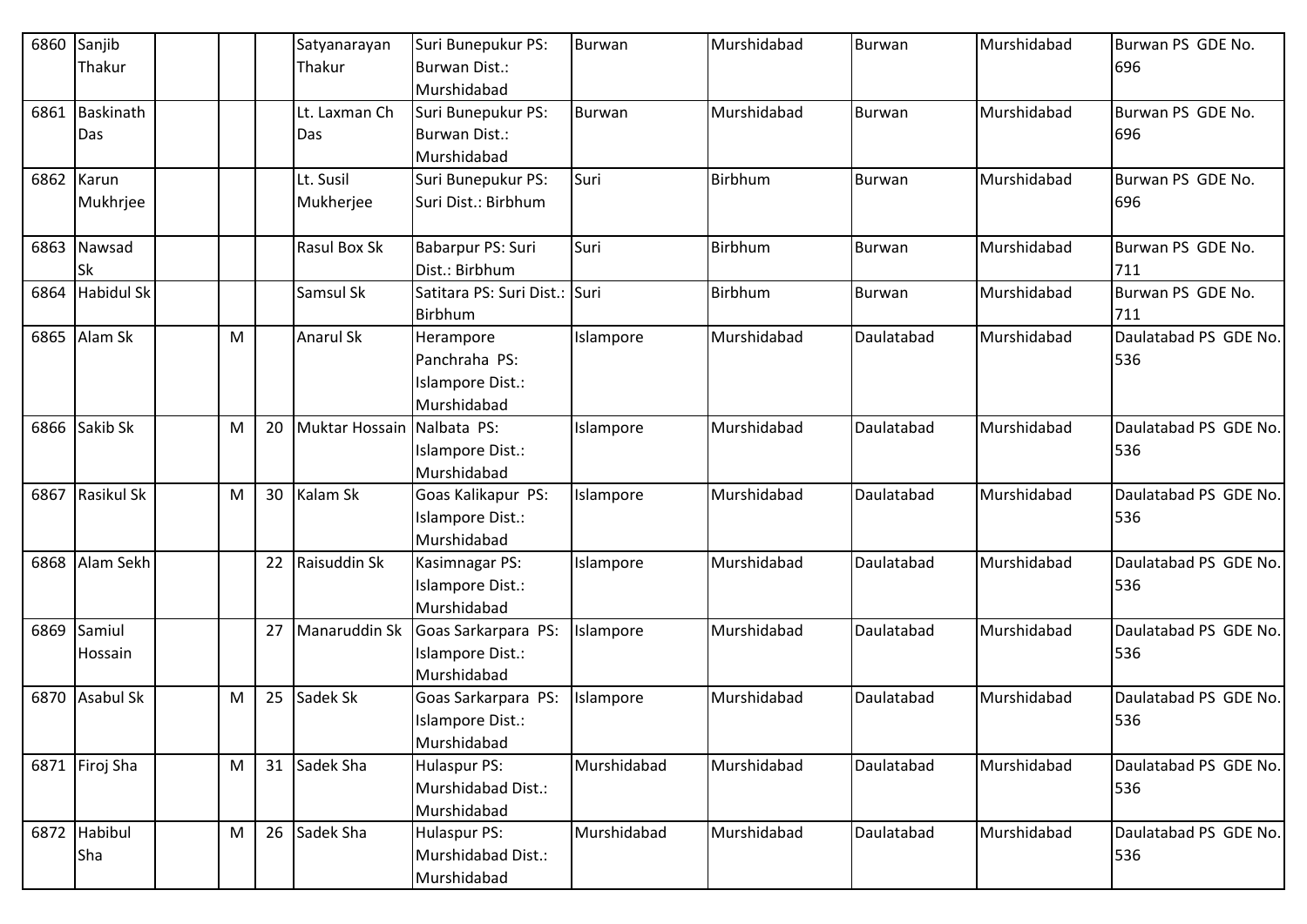|      | 6873 Praksh       | M | 32              | Pradip              | Doulatabad Thanar                  | Daulatabad    | Murshidabad     | Daulatabad | Murshidabad | Daulatabad PS GDE No. |
|------|-------------------|---|-----------------|---------------------|------------------------------------|---------------|-----------------|------------|-------------|-----------------------|
|      | Pramanik          |   |                 | Pramanik            | More PS: Daulatabad                |               |                 |            |             | 549                   |
|      |                   |   |                 |                     | Dist.: Murshidabad                 |               |                 |            |             |                       |
|      |                   |   |                 |                     |                                    |               |                 |            |             |                       |
| 6874 | Asik Ikbal        | M | 30              | Ansarul Sarkar      | Mirjapur PS:                       | Daulatabad    | Murshidabad     | Daulatabad | Murshidabad | Daulatabad PS GDE No. |
|      | Sarkar            |   |                 |                     | Daulatabad Dist.:                  |               |                 |            |             | 549                   |
|      |                   |   |                 |                     | Murshidabad                        |               |                 |            |             |                       |
|      | 6875 Abbas Ali    | M | 38              | Niamat Ali          | Domkal Muslimpara                  | Domkal        | Murshidabad     | Daulatabad | Murshidabad | Daulatabad PS GDE No. |
|      |                   |   |                 |                     | PS: Domkal Dist.:                  |               |                 |            |             | 549                   |
|      |                   |   |                 |                     | Murshidabad                        |               |                 |            |             |                       |
|      |                   |   |                 |                     |                                    |               |                 |            |             |                       |
|      | 6876 Mustafijur   | M | 22              |                     | Lutfar Rahaman Jitpur Hariduba PS: | Domkal        | Murshidabad     | Daulatabad | Murshidabad | Daulatabad PS GDE No. |
|      | Rahaman           |   |                 | Mandal              | Domkal Dist.:                      |               |                 |            |             | 549                   |
|      |                   |   |                 |                     | Murshidabad                        |               |                 |            |             |                       |
| 6877 | <b>Aktarul Sk</b> | M | 30              | <b>Istar Sk</b>     | Char Bajitpur PS:                  | Raghunathganj | Jangipur Police | Daulatabad | Murshidabad | Daulatabad PS GDE No. |
|      |                   |   |                 |                     | Raghunathganj Dist.:               |               | <b>District</b> |            |             | 549                   |
|      |                   |   |                 |                     | Jangipur Police                    |               |                 |            |             |                       |
|      |                   |   |                 |                     | <b>District</b>                    |               |                 |            |             |                       |
|      | 6878 Rentu        | M | 31              | <b>Abdul Rajjak</b> | Sundalpur PS:                      | Hariharpara   | Murshidabad     | Daulatabad | Murshidabad | Daulatabad PS GDE No. |
|      |                   |   |                 | Mandal              | Hariharpara Dist.:                 |               |                 |            |             | 549                   |
|      |                   |   |                 |                     | Murshidabad                        |               |                 |            |             |                       |
|      | 6879 Asarul Sk    | M | 32 <sup>2</sup> | Dubur Sk            | Domkal Bus stand PS: Domkal        |               | Murshidabad     | Domkal     | Murshidabad | Domkal PS GDE No.     |
|      |                   |   |                 |                     | Domkal Dist.:                      |               |                 |            |             | 844                   |
|      |                   |   |                 |                     | Murshidabad                        |               |                 |            |             |                       |
|      | 6880 Rabiul Sk    | M | 26              | Rejaul Sk           | PS: Domkal Dist.:                  | Domkal        | Murshidabad     | Domkal     | Murshidabad | Domkal PS GDE No.     |
|      |                   |   |                 |                     | Murshidabad                        |               |                 |            |             | 844                   |
|      | 6881 Piarul       | M | 28              | Mojibor             | PS: Domkal Dist.:                  | Domkal        | Murshidabad     | Domkal     | Murshidabad | Domkal PS GDE No.     |
|      | Mondal            |   |                 | Mondal              | Murshidabad                        |               |                 |            |             | 844                   |
|      | 6882 Mehebub      | M | 32 <sup>2</sup> | <b>Kuddus Sk</b>    | PS: Domkal Dist.:                  | Domkal        | Murshidabad     | Domkal     | Murshidabad | Domkal PS GDE No.     |
|      | Sk                |   |                 |                     | Murshidabad                        |               |                 |            |             | 844                   |
|      | 6883 Murselim     | M |                 | 32 Mojam Sk         | PS: Domkal Dist.:                  | Domkal        | Murshidabad     | Domkal     | Murshidabad | Domkal PS GDE No.     |
|      | <b>Sk</b>         |   |                 |                     | Murshidabad                        |               |                 |            |             | 844                   |
|      | 6884 Yusub Ali    | M | 31              | Ummar Ali           | PS: Domkal Dist.:                  | Domkal        | Murshidabad     | Domkal     | Murshidabad | Domkal PS GDE No.     |
|      |                   |   |                 |                     | Murshidabad                        |               |                 |            |             | 821                   |
|      | 6885 Tarikh Ajij  | M | 22              | Alim Mondal         | PS: Domkal Dist.:                  | Domkal        | Murshidabad     | Domkal     | Murshidabad | Domkal PS GDE No.     |
|      | Mondal            |   |                 |                     | Murshidabad                        |               |                 |            |             | 821                   |
|      |                   |   |                 |                     |                                    |               |                 |            |             |                       |
|      | 6886 Nitai Ch.    | M | 50              | Dhirendranath       | PS: Domkal Dist.:                  | Domkal        | Murshidabad     | Domkal     | Murshidabad | Domkal PS GDE No.     |
|      | Mondal            |   |                 | Mondal              | Murshidabad                        |               |                 |            |             | 821                   |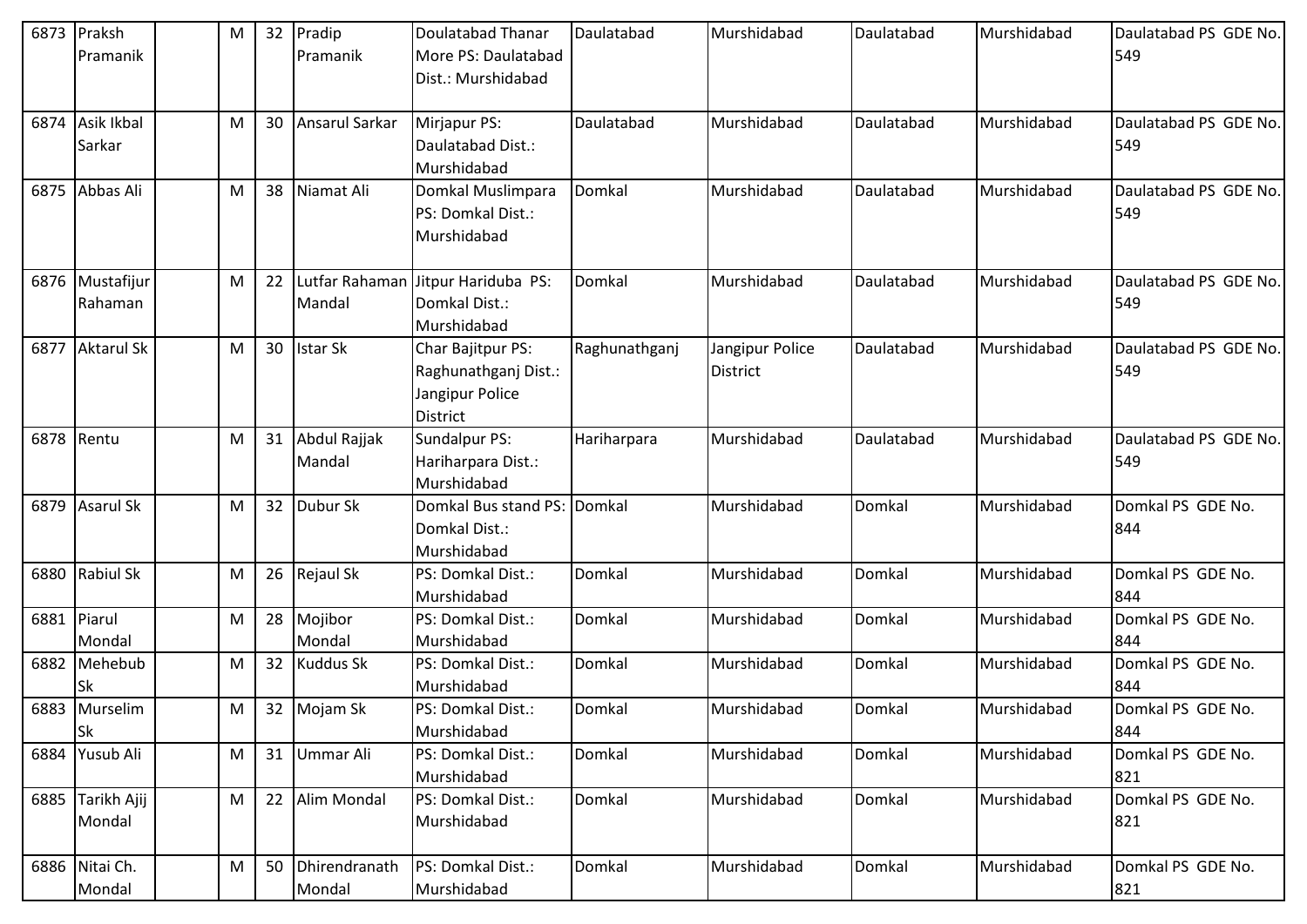| 6887                      | Jasodanan       | М | 62 | Lt. Rakhal Ch.   | PS: Domkal Dist.:      | Domkal      | Murshidabad                     | Domkal      | Murshidabad | Domkal PS GDE No.  |
|---------------------------|-----------------|---|----|------------------|------------------------|-------------|---------------------------------|-------------|-------------|--------------------|
|                           | dan             |   |    | Mondal           | Murshidabad            |             |                                 |             |             | 821                |
|                           | Mondal          |   |    |                  |                        |             |                                 |             |             |                    |
| 6888                      | Pronay          | M | 29 | Chinmay Haldar   | PS: Domkal Dist.:      | Domkal      | Murshidabad                     | Domkal      | Murshidabad | Domkal PS GDE No.  |
|                           | Halder          |   |    |                  | Murshidabad            |             |                                 |             |             | 854                |
| 6889                      | Saheb Sk        | M | 26 | Samsul Huda      | PS: Domkal Dist.:      | Domkal      | Murshidabad                     | Domkal      | Murshidabad | Domkal PS GDE No.  |
|                           |                 |   |    |                  | Murshidabad            |             |                                 |             |             | 854                |
| 6890                      | Abu Taleb       | М | 20 | <b>Billal Sk</b> | PS: Domkal Dist.:      | Domkal      | Murshidabad                     | Domkal      | Murshidabad | Domkal PS GDE No.  |
|                           | <b>Sk</b>       |   |    |                  | Murshidabad            |             |                                 |             |             | 854                |
| 6891                      | Saddam          | М | 20 | Sadek Sk         | PS: Domkal Dist.:      | Domkal      | Murshidabad                     | Domkal      | Murshidabad | Domkal PS GDE No.  |
|                           | Hossain         |   |    |                  | Murshidabad            |             |                                 |             |             | 854                |
| 6892                      | Mirajul         | M | 32 | Faju Sardar      | PS: Domkal Dist.:      | Domkal      | Murshidabad                     | Domkal      | Murshidabad | Domkal PS GDE No.  |
|                           | Sardar          |   |    |                  | Murshidabad            |             |                                 |             |             | 846                |
| 6893                      | Mejarul         | M | 35 | Faju Sardar      | PS: Domkal Dist.:      | Domkal      | Murshidabad                     | Domkal      | Murshidabad | Domkal PS GDE No.  |
|                           | Sardar          |   |    |                  | Murshidabad            |             |                                 |             |             | 846                |
| 6894                      | Habibur         | M |    | Mujam Sk         | Mirjapur PS:           | Beldanga    | Murshidabad                     | Hariharpara | Murshidabad | Hariharpara PS GDE |
|                           | <b>Sk</b>       |   |    |                  | Beldanga Dist.:        |             |                                 |             |             | No. 91             |
|                           |                 |   |    |                  | Murshidabad            |             |                                 |             |             |                    |
| 6895                      | <b>Ektar Sk</b> | М |    | Lt. Muktar Sk    | <b>Baruipara PS:</b>   | Hariharpara | Murshidabad                     | Hariharpara | Murshidabad | Hariharpara PS GDE |
|                           |                 |   |    |                  | Hariharpara Dist.:     |             |                                 |             |             | No. 679            |
|                           |                 |   |    |                  | Murshidabad            |             |                                 |             |             |                    |
| 6896                      | Rajesh Sk       | M |    | Rohim Sk         | Noeda PS: Nawda        | Nawda       | Murshidabad                     | Hariharpara | Murshidabad | Hariharpara PS GDE |
|                           |                 |   |    |                  | Dist.: Murshidabad     |             |                                 |             |             | No. 694            |
| 6897                      | Saddam          | M |    | Haran Sk         | Sannayasidanga PS:     | Nawda       | Murshidabad                     | Hariharpara | Murshidabad | Hariharpara PS GDE |
|                           | Sk              |   |    |                  | Nawda Dist.:           |             |                                 |             |             | No. 694            |
|                           |                 |   |    |                  | Murshidabad            |             |                                 |             |             |                    |
| 6898                      | Arman           | M |    | Kabatulla        | Goyas PS: Karimpore    | Karimpore   | Krishnanagar Police Hariharpara |             | Murshidabad | Hariharpara PS GDE |
|                           | Karikar         |   |    | Karikar          | Dist.: Krishnanagar    |             | <b>District</b>                 |             |             | No. 696            |
|                           |                 |   |    |                  | <b>Police District</b> |             |                                 |             |             |                    |
|                           |                 |   |    |                  |                        |             |                                 |             |             |                    |
|                           | 6899 Sahabul    | M |    | Yeasin Karikar   | Goyas PS: Karimpore    | Karimpore   | Krishnanagar Police Hariharpara |             | Murshidabad | Hariharpara PS GDE |
|                           | Karikar         |   |    |                  | Dist.: Krishnanagar    |             | <b>District</b>                 |             |             | No. 696            |
|                           |                 |   |    |                  | Police District        |             |                                 |             |             |                    |
|                           |                 |   |    |                  |                        |             |                                 |             |             |                    |
|                           | 6900 Rahul      | M |    | Sanarul          | Dilalpur PS:           | Hariharpara | Murshidabad                     | Hariharpara | Murshidabad | Hariharpara PS GDE |
|                           | Malithya        |   |    | Malithya         | Hariharpara Dist.:     |             |                                 |             |             | No. 696            |
|                           |                 |   |    |                  | Murshidabad            |             |                                 |             |             |                    |
| 6901 $\sqrt{\frac{3}{1}}$ |                 | M |    | Sahajaml         | Durlavpur PS: Nawda    | Nawda       | Murshidabad                     | Hariharpara | Murshidabad | Hariharpara PS GDE |
|                           | Islam           |   |    | Mondal           | Dist.: Murshidabad     |             |                                 |             |             | No. 696            |
|                           |                 |   |    |                  |                        |             |                                 |             |             |                    |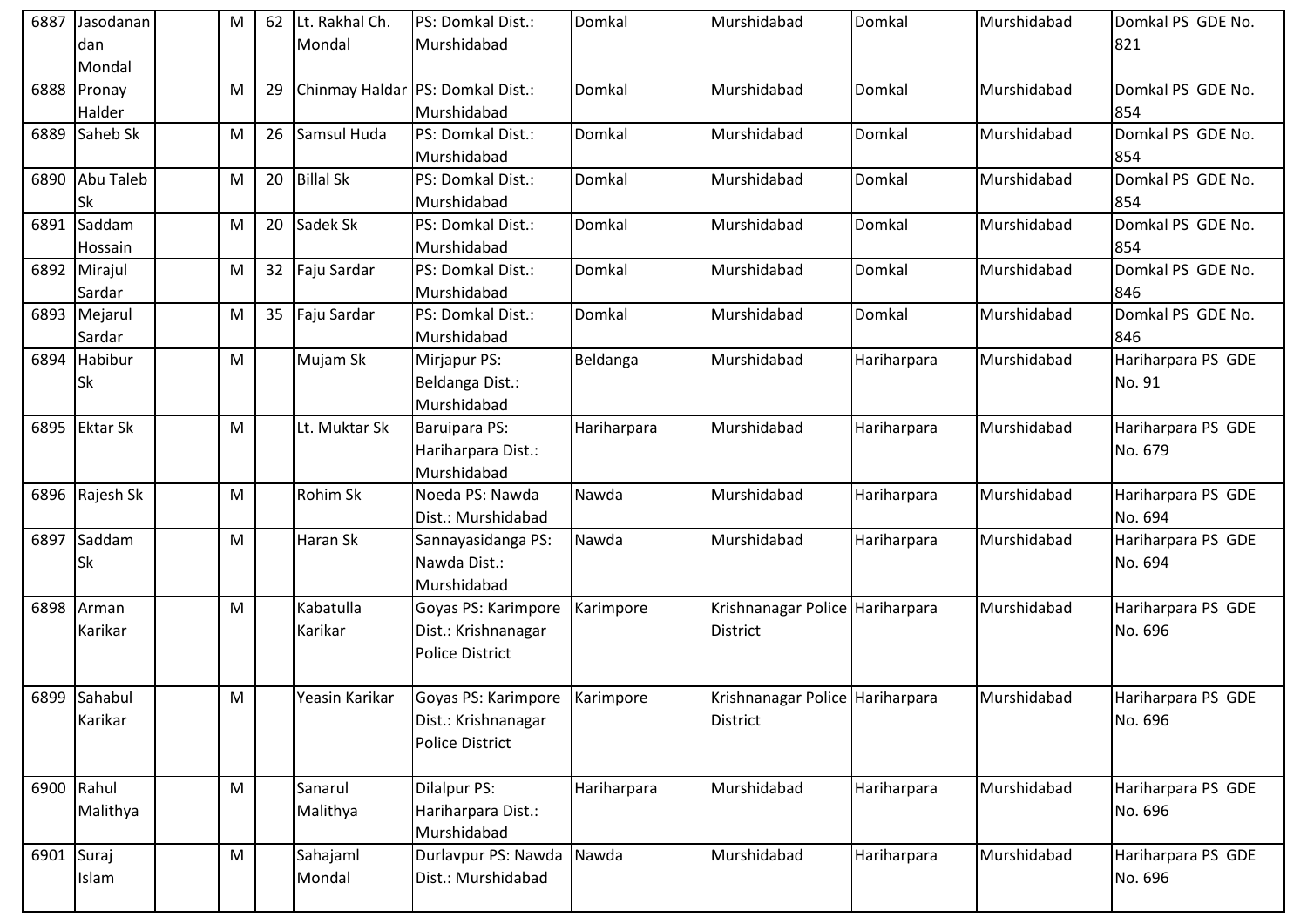| 6902 | Krishna<br>Barman      | M | Nirmal Barman        | Uttar Satalia, PS-<br><b>Islampur PS:</b><br>Islampore Dist.:<br><b>Islampur Police</b><br><b>District</b>             | Islampore | <b>Islampur Police</b><br><b>District</b> | Islampore | <b>Islampur Police</b><br><b>District</b> | Islampore PS GDE No.<br>145 |
|------|------------------------|---|----------------------|------------------------------------------------------------------------------------------------------------------------|-----------|-------------------------------------------|-----------|-------------------------------------------|-----------------------------|
| 6903 | Sha Badrul<br>Islam    | M | Sha Pasiruddin       | Buhujagaon, PS-<br><b>Islampur PS:</b><br>Islampore Dist.:<br><b>Islampur Police</b><br><b>District</b>                | Islampore | <b>Islampur Police</b><br><b>District</b> | Islampore | <b>Islampur Police</b><br><b>District</b> | Islampore PS GDE No.<br>145 |
| 6904 | Tamij                  | M | Rafijuddin           | Nanda laru Khawa, PS-Islampore<br><b>Islampur PS:</b><br>Islampore Dist.:<br><b>Islampur Police</b><br><b>District</b> |           | <b>Islampur Police</b><br>District        | Islampore | <b>Islampur Police</b><br><b>District</b> | Islampore PS GDE No.<br>145 |
| 6905 | Saharab<br>Ansar       | M | Lt. Askali           | Puthia, PS- Islampur<br>PS: Islampore Dist.:<br><b>Islampur Police</b><br><b>District</b>                              | Islampore | <b>Islampur Police</b><br>District        | Islampore | <b>Islampur Police</b><br><b>District</b> | Islampore PS GDE No.<br>145 |
|      | 6906 Md Sabir          | M | Lt. Yousuf Ali       | Islampur, U/D PS:<br>Islampore Dist.:<br><b>Islampur Police</b><br><b>District</b>                                     | Islampore | <b>Islampur Police</b><br><b>District</b> | Islampore | <b>Islampur Police</b><br><b>District</b> | Islampore PS GDE No.<br>145 |
| 6907 | Suman<br>Haldar        | M | Lt. Subhas<br>Haldar | Raghugachh, PO+PS-<br><b>Islampur PS:</b><br>Islampore Dist.:<br><b>Islampur Police</b><br><b>District</b>             | Islampore | <b>Islampur Police</b><br><b>District</b> | Islampore | <b>Islampur Police</b><br><b>District</b> | Islampore PS GDE No.<br>147 |
| 6908 | Subho<br>Singha        | M | Aghan Lal<br>Singha  | Gannabari, PS-<br><b>Islampur PS:</b><br>Islampore Dist.:<br><b>Islampur Police</b><br>District                        | Islampore | <b>Islampur Police</b><br><b>District</b> | Islampore | <b>Islampur Police</b><br><b>District</b> | Islampore PS GDE No.<br>147 |
|      | 6909 Prakash<br>Singha | M | Fagu Singha          | Kamarvita, PS-<br><b>Islampur PS:</b><br>Islampore Dist.:<br><b>Islampur Police</b><br>District                        | Islampore | <b>Islampur Police</b><br>District        | Islampore | <b>Islampur Police</b><br><b>District</b> | Islampore PS GDE No.<br>147 |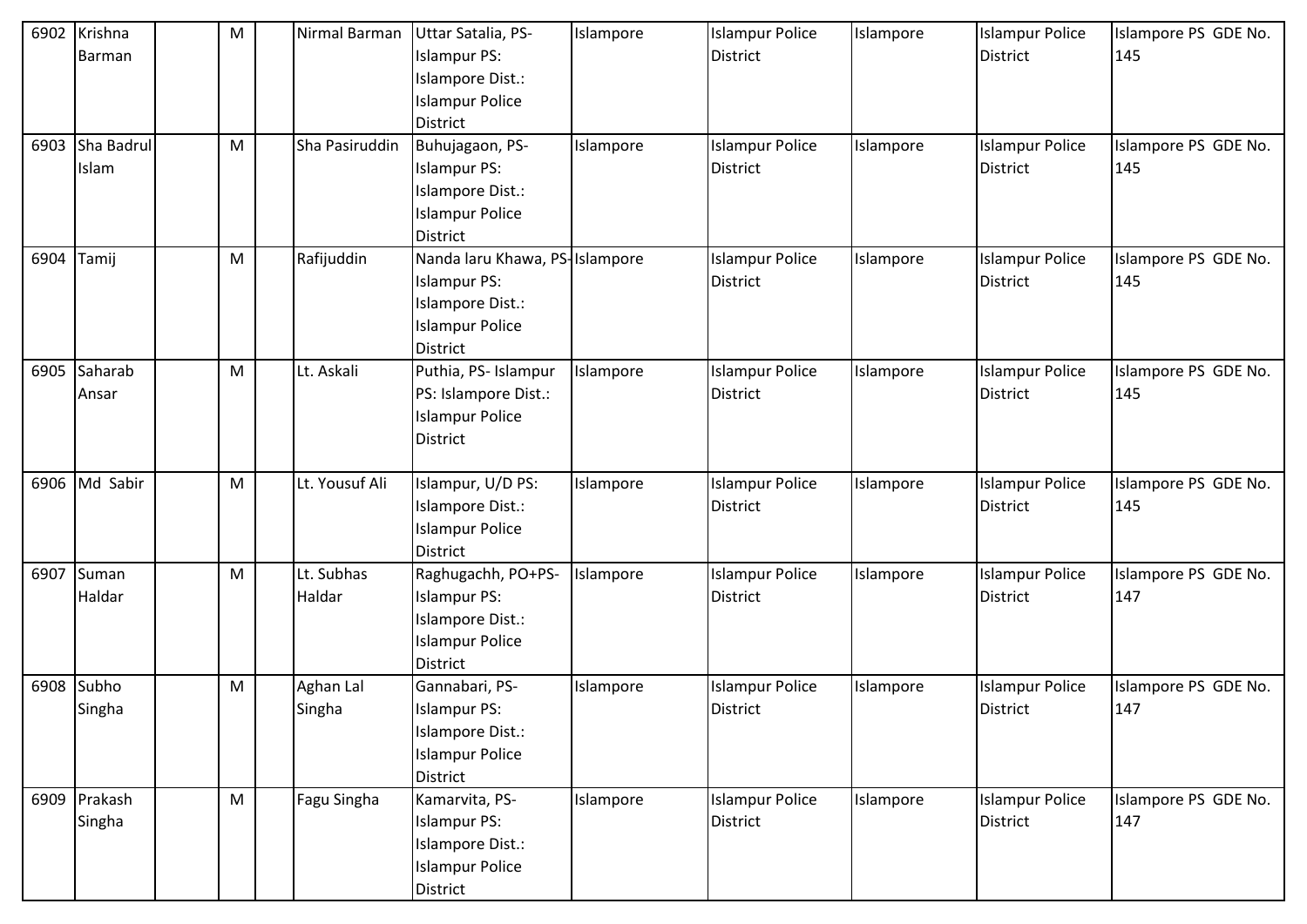| 6910 | Sanjib        | M                                                                                                          | <b>Bhabun Singha</b> | Sonahara, PO-                   | Islampore | <b>Islampur Police</b> | Islampore | <b>Islampur Police</b> | Islampore PS GDE No. |
|------|---------------|------------------------------------------------------------------------------------------------------------|----------------------|---------------------------------|-----------|------------------------|-----------|------------------------|----------------------|
|      | Singha        |                                                                                                            |                      | Jagtagaon, PS-                  |           | District               |           | <b>District</b>        | 147                  |
|      |               |                                                                                                            |                      | <b>Islampur PS:</b>             |           |                        |           |                        |                      |
|      |               |                                                                                                            |                      | Islampore Dist.:                |           |                        |           |                        |                      |
|      |               |                                                                                                            |                      | <b>Islampur Police</b>          |           |                        |           |                        |                      |
|      |               |                                                                                                            |                      | District                        |           |                        |           |                        |                      |
| 6911 | Shambhu       | M                                                                                                          | Ashupi Singha        | Chikanmati, PS-                 | Islampore | <b>Islampur Police</b> | Islampore | <b>Islampur Police</b> | Islampore PS GDE No. |
|      | Singha        |                                                                                                            |                      | Phasidewa, Dist-                |           | <b>District</b>        |           | <b>District</b>        | 147                  |
|      |               |                                                                                                            |                      | Darjeeling PS:                  |           |                        |           |                        |                      |
|      |               |                                                                                                            |                      | Islampore Dist.:                |           |                        |           |                        |                      |
|      |               |                                                                                                            |                      | <b>Islampur Police</b>          |           |                        |           |                        |                      |
|      |               |                                                                                                            |                      | District                        |           |                        |           |                        |                      |
|      | 6912 Rajesh   | M                                                                                                          | Lt. Goria            | Sastrinagar, PO-                | Islampore | <b>Islampur Police</b> | Islampore | <b>Islampur Police</b> | Islampore PS GDE No. |
|      | Horizone      |                                                                                                            | Horizone             | Ramganj, PS-                    |           | <b>District</b>        |           | <b>District</b>        | 147                  |
|      |               |                                                                                                            |                      | <b>Islampur PS:</b>             |           |                        |           |                        |                      |
|      |               |                                                                                                            |                      | Islampore Dist.:                |           |                        |           |                        |                      |
|      |               |                                                                                                            |                      | <b>Islampur Police</b>          |           |                        |           |                        |                      |
|      |               |                                                                                                            |                      | <b>District</b>                 |           |                        |           |                        |                      |
|      | 6913 Pradum   | M                                                                                                          | <b>Hiralal Basak</b> | Basakpara, PO-                  | Islampore | <b>Islampur Police</b> | Islampore | <b>Islampur Police</b> | Islampore PS GDE No. |
|      | <b>Basak</b>  |                                                                                                            |                      | Ramganj, PS- Islampur           |           | District               |           | <b>District</b>        | 147                  |
|      |               |                                                                                                            |                      | PS: Islampore Dist.:            |           |                        |           |                        |                      |
|      |               |                                                                                                            |                      | <b>Islampur Police</b>          |           |                        |           |                        |                      |
|      |               |                                                                                                            |                      | <b>District</b>                 |           |                        |           |                        |                      |
|      |               |                                                                                                            |                      |                                 |           |                        |           |                        |                      |
| 6914 | <b>Bishnu</b> | $\mathsf{M}% _{T}=\mathsf{M}_{T}\!\left( a,b\right) ,\ \mathsf{M}_{T}=\mathsf{M}_{T}\!\left( a,b\right) ,$ | Lt. Bhanglu          | Basakpara, PO-                  | Islampore | <b>Islampur Police</b> | Islampore | <b>Islampur Police</b> | Islampore PS GDE No. |
|      | <b>Basak</b>  |                                                                                                            | <b>Basak</b>         | Ramganj, PS-                    |           | <b>District</b>        |           | <b>District</b>        | 147                  |
|      |               |                                                                                                            |                      | <b>Islampur PS:</b>             |           |                        |           |                        |                      |
|      |               |                                                                                                            |                      | Islampore Dist.:                |           |                        |           |                        |                      |
|      |               |                                                                                                            |                      | <b>Islampur Police</b>          |           |                        |           |                        |                      |
|      |               |                                                                                                            |                      | <b>District</b>                 |           |                        |           |                        |                      |
|      | 6915 Joydev   | M                                                                                                          | Lt. Alain Roy        | Kalagachh, PS- Chopra Islampore |           | <b>Islampur Police</b> | Islampore | <b>Islampur Police</b> | Islampore PS GDE No. |
|      | Roy           |                                                                                                            |                      | PS: Islampore Dist.:            |           | <b>District</b>        |           | District               | 147                  |
|      |               |                                                                                                            |                      | <b>Islampur Police</b>          |           |                        |           |                        |                      |
|      |               |                                                                                                            |                      | <b>District</b>                 |           |                        |           |                        |                      |
|      |               |                                                                                                            |                      |                                 |           |                        |           |                        |                      |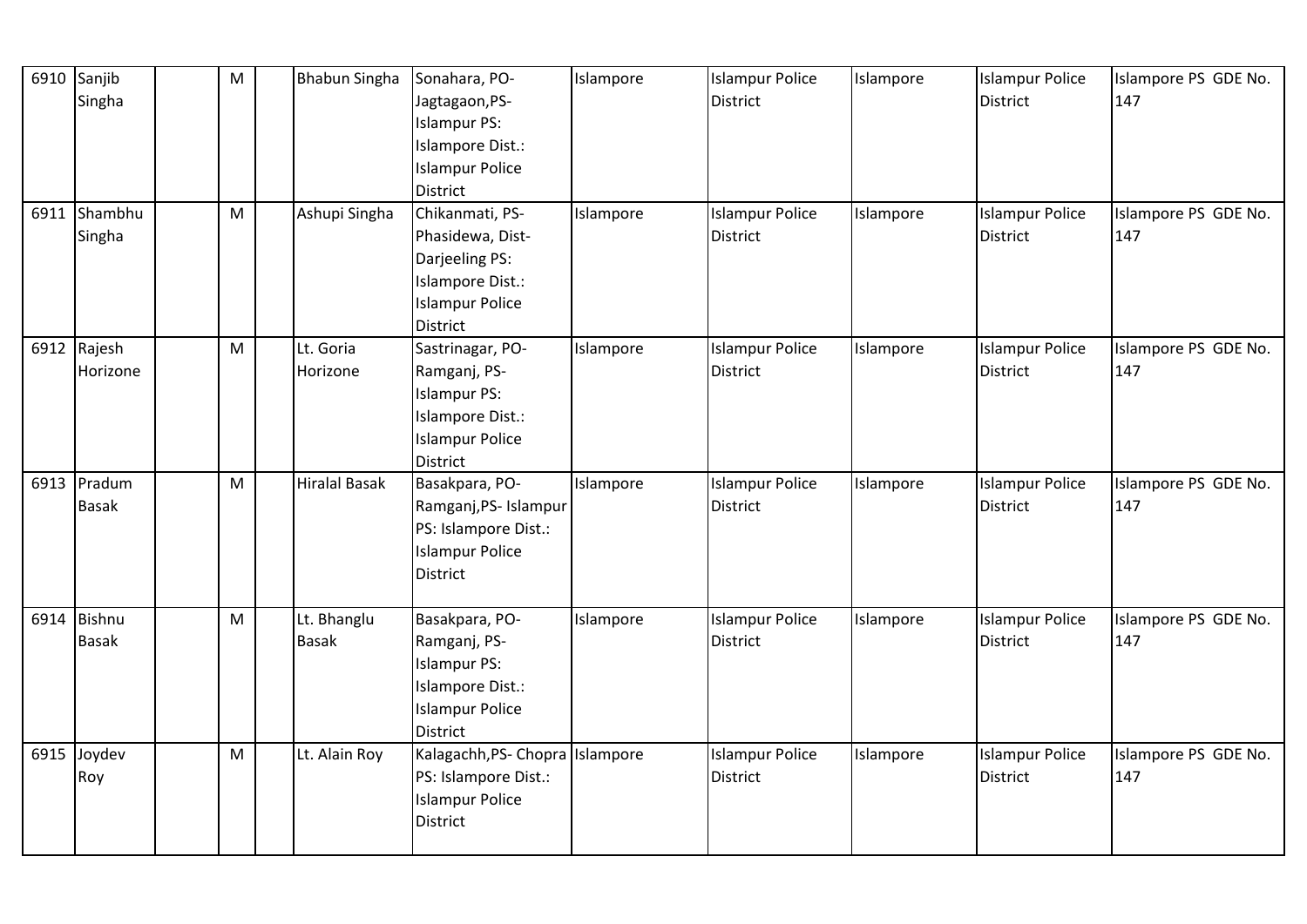| 6916 | Jiban<br>Saha         | M         | Lt. Prabir Saha                       | Sahapara, PO-<br>Ramganj, PS-<br><b>Islampur PS:</b><br>Islampore Dist.:<br><b>Islampur Police</b><br><b>District</b>     | Islampore | <b>Islampur Police</b><br><b>District</b> | Islampore | <b>Islampur Police</b><br><b>District</b> | Islampore PS GDE No.<br>147 |
|------|-----------------------|-----------|---------------------------------------|---------------------------------------------------------------------------------------------------------------------------|-----------|-------------------------------------------|-----------|-------------------------------------------|-----------------------------|
| 6917 | Dibakar<br>Roy        | ${\sf M}$ | Dipu Roy                              | Collegemore, PS-<br><b>Islampur PS:</b><br>Islampore Dist.:<br><b>Islampur Police</b><br><b>District</b>                  | Islampore | <b>Islampur Police</b><br><b>District</b> | Islampore | <b>Islampur Police</b><br><b>District</b> | Islampore PS GDE No.<br>150 |
| 6918 | Sonu Ram              | M         | Ramesh Ram                            | Collegepara, PS-<br><b>Islampur PS:</b><br>Islampore Dist.:<br><b>Islampur Police</b><br><b>District</b>                  | Islampore | <b>Islampur Police</b><br><b>District</b> | Islampore | <b>Islampur Police</b><br><b>District</b> | Islampore PS GDE No.<br>150 |
| 6919 | Prem Kr<br>Paul       | M         | Morali Madhob<br>Paul                 | Chotrish Pal Para, PS-<br><b>Islampur PS:</b><br>Islampore Dist.:<br><b>Islampur Police</b><br><b>District</b>            | Islampore | <b>Islampur Police</b><br><b>District</b> | Islampore | <b>Islampur Police</b><br><b>District</b> | Islampore PS GDE No.<br>150 |
| 6920 | Kalu<br><b>Biswas</b> | ${\sf M}$ | <b>Birendra Nath</b><br><b>Biswas</b> | chopra, PS- Chopra<br>PS: Islampore Dist.:<br><b>Islampur Police</b><br><b>District</b>                                   | Islampore | <b>Islampur Police</b><br><b>District</b> | Islampore | <b>Islampur Police</b><br><b>District</b> | Islampore PS GDE No.<br>150 |
| 6921 | Hazrat                | ${\sf M}$ |                                       | Anisul Rahaman Birpara, PO- Dhalu<br>Hat, PS- Pothia PS:<br>Islampore Dist.:<br><b>Islampur Police</b><br><b>District</b> | Islampore | <b>Islampur Police</b><br><b>District</b> | Islampore | <b>Islampur Police</b><br><b>District</b> | Islampore PS GDE No.<br>150 |
|      | 6922 Manjur<br>Alam   | M         | Tafijul Alam                          | Bhaispitua, Ps- Chopra Islampore<br>PS: Islampore Dist.:<br><b>Islampur Police</b><br><b>District</b>                     |           | <b>Islampur Police</b><br><b>District</b> | Islampore | <b>Islampur Police</b><br><b>District</b> | Islampore PS GDE No.<br>150 |
|      | 6923 Faruk<br>Alam    | M         | Labaluddin                            | Tikramgachh, PS-<br><b>Islampur PS:</b><br>Islampore Dist.:<br><b>Islampur Police</b><br>District                         | Islampore | <b>Islampur Police</b><br>District        | Islampore | <b>Islampur Police</b><br><b>District</b> | Islampore PS GDE No.<br>150 |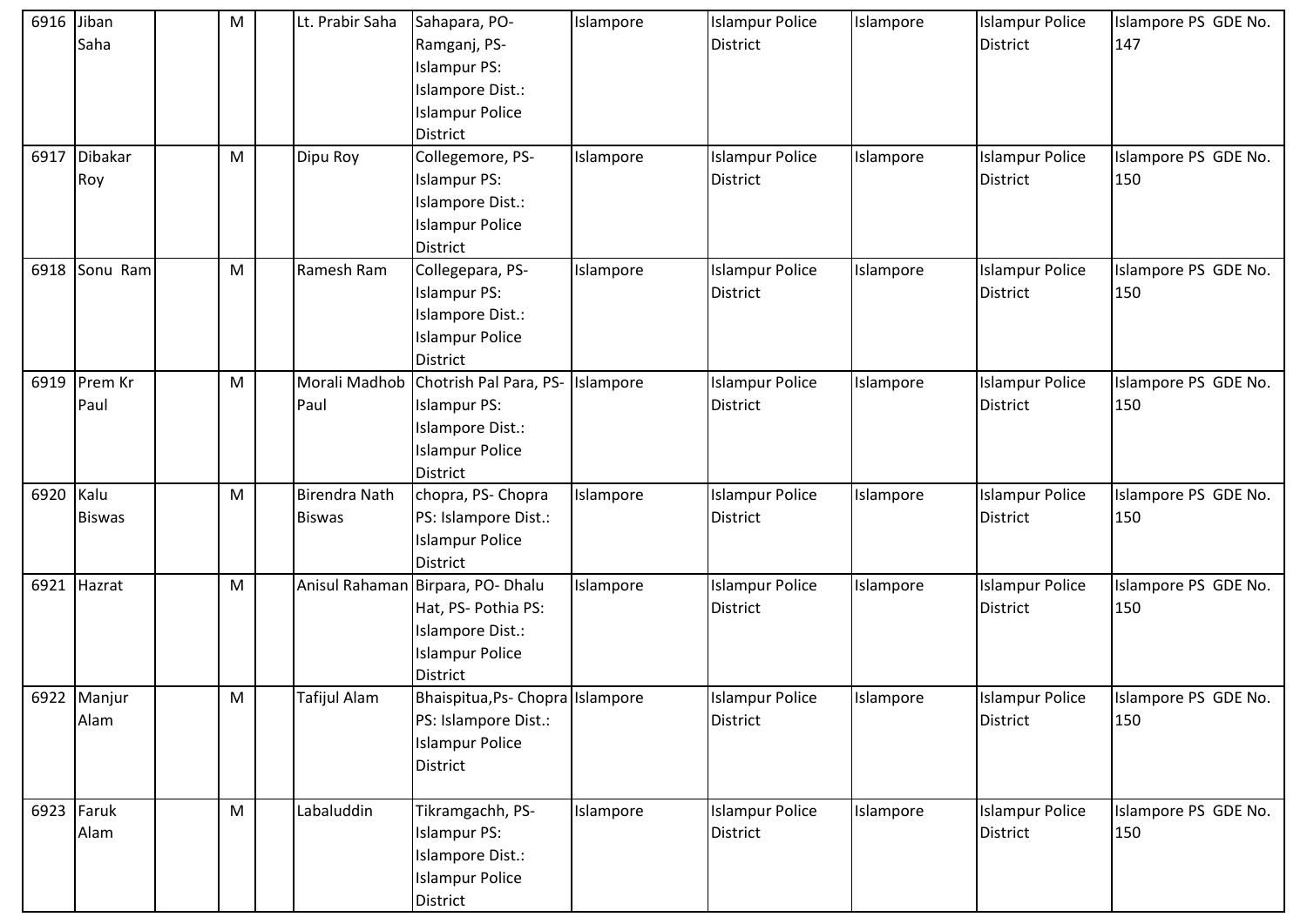| 6924      | Saddam<br>Hussain    | ${\sf M}$ | Anamul Haque        | Durgapur, Kathalbari, Islampore<br>PS- Islampur PS:<br>Islampore Dist.:<br><b>Islampur Police</b><br><b>District</b> |           | <b>Islampur Police</b><br><b>District</b> | Islampore | <b>Islampur Police</b><br><b>District</b> | Islampore PS GDE No.<br>150 |
|-----------|----------------------|-----------|---------------------|----------------------------------------------------------------------------------------------------------------------|-----------|-------------------------------------------|-----------|-------------------------------------------|-----------------------------|
|           | 6925 Isarul<br>Haque | M         | Mafijuddin          | Durgapur, Kathalbari,<br>PS- Islampur PS:<br>Islampore Dist.:<br><b>Islampur Police</b><br><b>District</b>           | Islampore | <b>Islampur Police</b><br><b>District</b> | Islampore | <b>Islampur Police</b><br><b>District</b> | Islampore PS GDE No.<br>150 |
| 6926 Arun | Singh                | M         | Baduriya Singh      | Ojhapokhor, PS-<br><b>Islampur PS:</b><br>Islampore Dist.:<br><b>Islampur Police</b><br><b>District</b>              | Islampore | <b>Islampur Police</b><br><b>District</b> | Islampore | <b>Islampur Police</b><br><b>District</b> | Islampore PS GDE No.<br>150 |
| 6927      | Jainuddin            | M         | Maijiruddin         | Jodagachh, PS-<br><b>Islampur PS:</b><br>Islampore Dist.:<br><b>Islampur Police</b><br><b>District</b>               | Islampore | <b>Islampur Police</b><br><b>District</b> | Islampore | <b>Islampur Police</b><br><b>District</b> | Islampore PS GDE No.<br>151 |
| 6928 Azad |                      | M         | Mafil               | PO+PS- Chopra PS:<br>Islampore Dist.:<br><b>Islampur Police</b><br><b>District</b>                                   | Islampore | <b>Islampur Police</b><br>District        | Islampore | <b>Islampur Police</b><br>District        | Islampore PS GDE No.<br>151 |
|           | 6929 Monna<br>Muktar | M         | Ahesin Afak<br>Alam | Berasthan Bazar, PS-<br>Goalpokhor PS:<br>Islampore Dist.:<br><b>Islampur Police</b><br><b>District</b>              | Islampore | <b>Islampur Police</b><br>District        | Islampore | <b>Islampur Police</b><br><b>District</b> | Islampore PS GDE No.<br>150 |
| 6930      | Ansar Ali            | ${\sf M}$ | Yunush Ali          | Kalikapur, PO- Sujali,<br>PS- Islampur PS:<br>Islampore Dist.:<br><b>Islampur Police</b><br>District                 | Islampore | <b>Islampur Police</b><br>District        | Islampore | <b>Islampur Police</b><br><b>District</b> | Islampore PS GDE No.<br>151 |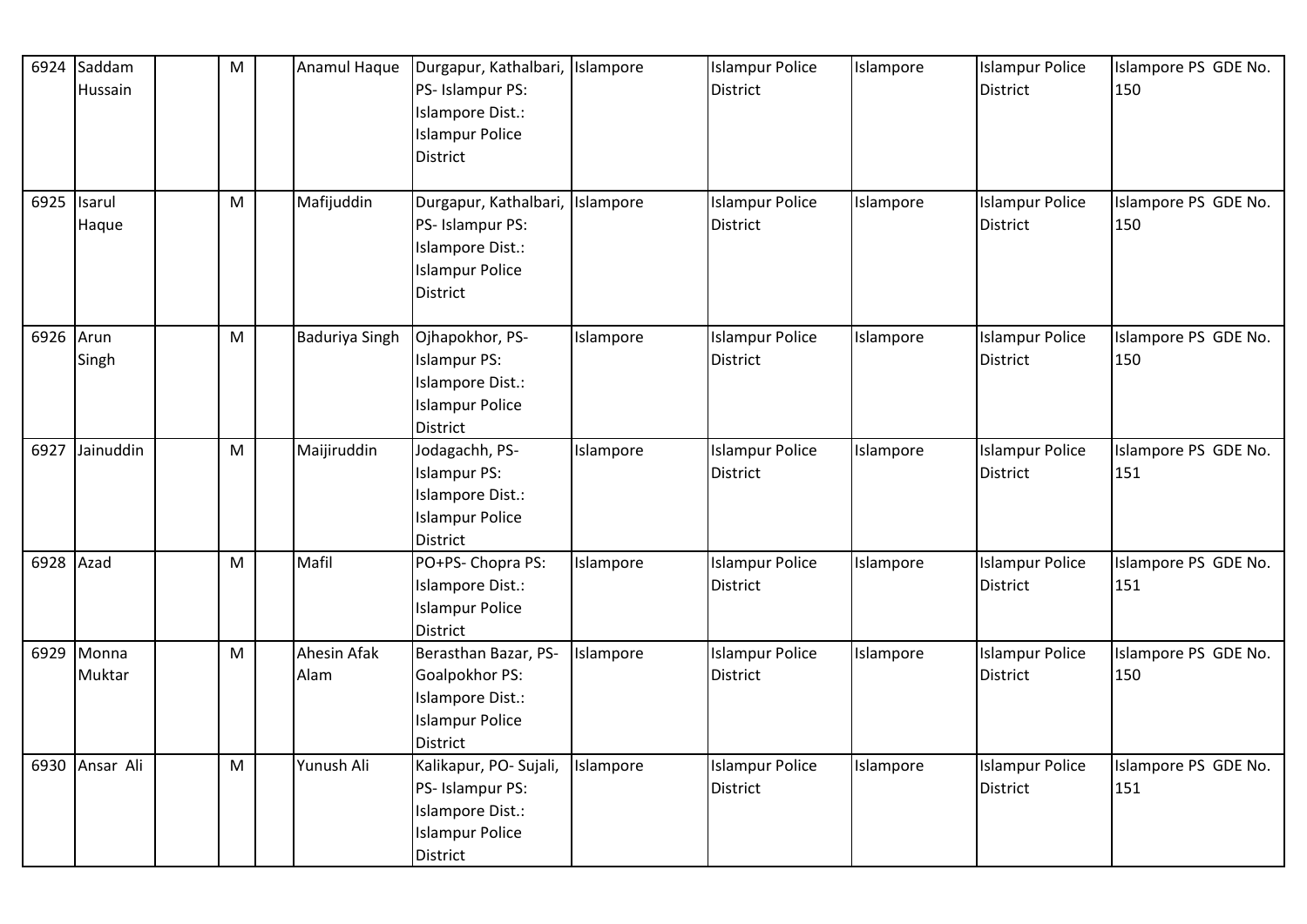| 6931 | Dinesh           | M |           | Gopinath Sarkar Ramganj, PS- |                        | Islampore | <b>Islampur Police</b> | Islampore | <b>Islampur Police</b> | Islampore PS GDE No. |
|------|------------------|---|-----------|------------------------------|------------------------|-----------|------------------------|-----------|------------------------|----------------------|
|      | Sarkar           |   |           |                              | <b>Islampur PS:</b>    |           | <b>District</b>        |           | <b>District</b>        | 151                  |
|      |                  |   |           |                              | Islampore Dist.:       |           |                        |           |                        |                      |
|      |                  |   |           |                              | <b>Islampur Police</b> |           |                        |           |                        |                      |
|      |                  |   |           |                              | <b>District</b>        |           |                        |           |                        |                      |
| 6932 | Anisur           | M | 20        | <b>Kurman Sk</b>             | <b>PAHARPUR PS:</b>    | Islampore | Murshidabad            | Islampore | Murshidabad            | Islampore PS GDE No. |
|      | Rahaman          |   |           |                              | Islampore Dist.:       |           |                        |           |                        | 785                  |
|      |                  |   |           |                              | Murshidabad            |           |                        |           |                        |                      |
| 6933 | Iman Sk          | M | 26        | Rejaul Islam                 | <b>PAHARPUR PS:</b>    | Islampore | Murshidabad            | Islampore | Murshidabad            | Islampore PS GDE No. |
|      |                  |   |           |                              | Islampore Dist.:       |           |                        |           |                        | 785                  |
|      |                  |   |           |                              | Murshidabad            |           |                        |           |                        |                      |
| 6934 | Raju Sk          | M | 27        | <b>Ersad Sk</b>              | <b>GOPALPUR PS:</b>    | Islampore | Murshidabad            | Islampore | Murshidabad            | Islampore PS GDE No. |
|      |                  |   |           |                              | Islampore Dist.:       |           |                        |           |                        | 785                  |
|      |                  |   |           |                              | Murshidabad            |           |                        |           |                        |                      |
| 6935 | Selim Sk         | M | 33        | Nowsad Sk                    | <b>HERAMPUR PS:</b>    | Islampore | Murshidabad            | Islampore | Murshidabad            | Islampore PS GDE No. |
|      |                  |   |           |                              | Islampore Dist.:       |           |                        |           |                        | 783                  |
|      |                  |   |           |                              | Murshidabad            |           |                        |           |                        |                      |
| 6936 | Nowsad           | M | 57        | Samser Ali                   | <b>HERAMPUR PS:</b>    | Islampore | Murshidabad            | Islampore | Murshidabad            | Islampore PS GDE No. |
|      | Ali              |   |           |                              | Islampore Dist.:       |           |                        |           |                        | 783                  |
|      |                  |   |           |                              | Murshidabad            |           |                        |           |                        |                      |
| 6937 | Amsur Sk         | M | 37        | Gofur Sk                     | <b>HERAMPUR PS:</b>    | Islampore | Murshidabad            | Islampore | Murshidabad            | Islampore PS GDE No. |
|      |                  |   |           |                              | Islampore Dist.:       |           |                        |           |                        | 783                  |
|      |                  |   |           |                              | Murshidabad            |           |                        |           |                        |                      |
| 6938 | Saidul           | M | 60        | <b>Aredul Mondal</b>         | <b>HERAMPUR PS:</b>    | Islampore | Murshidabad            | Islampore | Murshidabad            | Islampore PS GDE No. |
|      | Mondal           |   |           |                              | Islampore Dist.:       |           |                        |           |                        | 783                  |
|      |                  |   |           |                              | Murshidabad            |           |                        |           |                        |                      |
| 6939 | Nasiruddi        | M | 34        | Mustafa Sarkar               | <b>HERAMPUR PS:</b>    | Islampore | Murshidabad            | Islampore | Murshidabad            | Islampore PS GDE No. |
|      | n Sarkar         |   |           |                              | Islampore Dist.:       |           |                        |           |                        | 783                  |
|      |                  |   |           |                              | Murshidabad            |           |                        |           |                        |                      |
| 6940 | <b>Asadul Sk</b> | M | 50        | Abdur Rashid                 | <b>DIGHALKANDI PS:</b> | Islampore | Murshidabad            | Islampore | Murshidabad            | Islampore PS GDE No. |
|      |                  |   |           |                              | Islampore Dist.:       |           |                        |           |                        | 790                  |
|      |                  |   |           |                              | Murshidabad            |           |                        |           |                        |                      |
|      | 6941 Abdul       | M | 50        | Refatulla Sk                 | <b>DIGHALKANDI PS:</b> | Islampore | Murshidabad            | Islampore | Murshidabad            | Islampore PS GDE No. |
|      | Hasan            |   |           |                              | Islampore Dist.:       |           |                        |           |                        | 790                  |
|      |                  |   |           |                              | Murshidabad            |           |                        |           |                        |                      |
|      | 6942 Amirul      | M | $27 \mid$ | Mojibur                      | <b>DIGHALKANDI PS:</b> | Islampore | Murshidabad            | Islampore | Murshidabad            | Islampore PS GDE No. |
|      | Islam            |   |           | Rahaman                      | Islampore Dist.:       |           |                        |           |                        | 790                  |
|      |                  |   |           |                              | Murshidabad            |           |                        |           |                        |                      |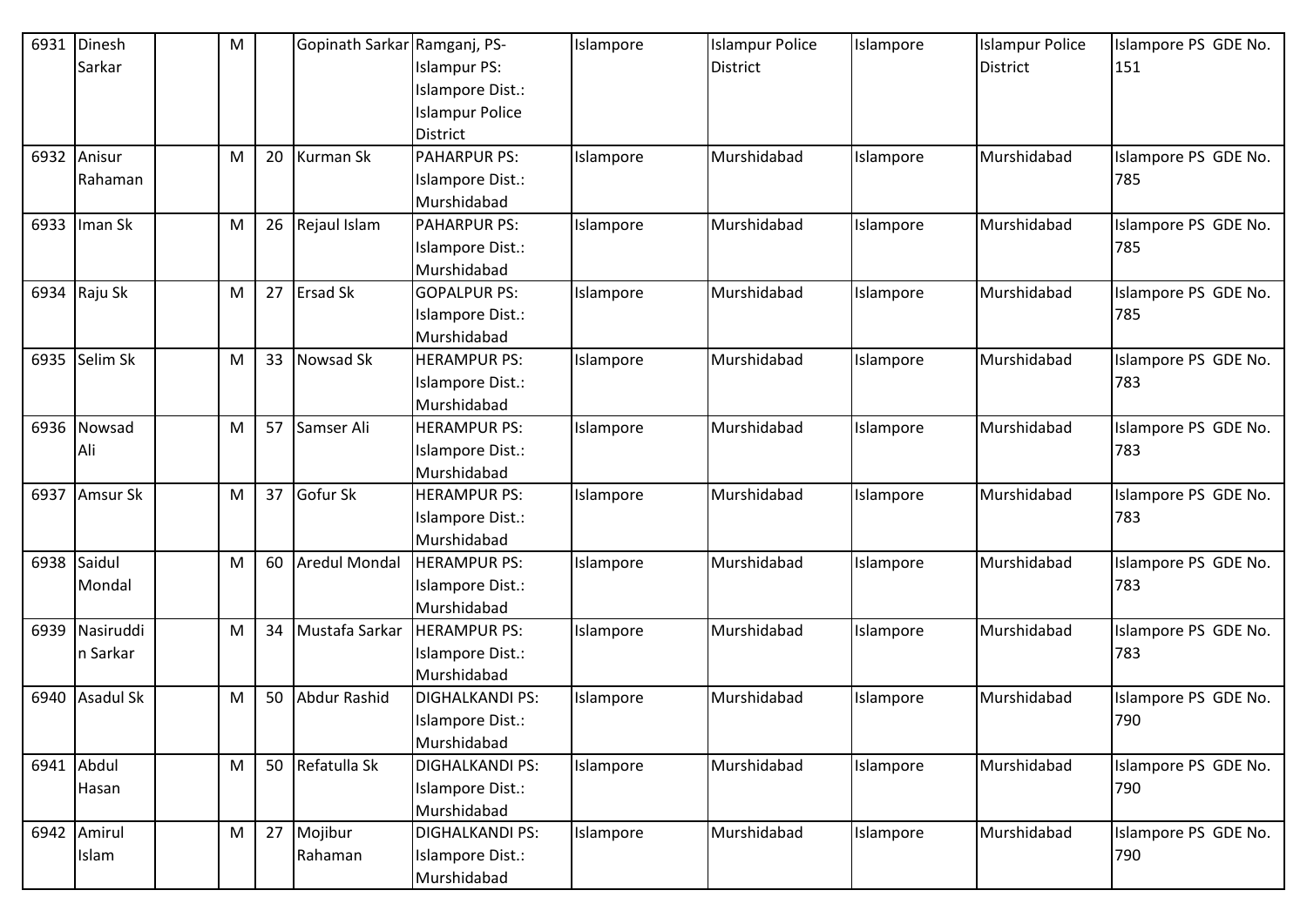| 6943       | <b>Rabiul Sk</b> | M |                 | 48 Kadir Sk     | <b>DIGHALKANDI PS:</b> | Islampore  | Murshidabad | Islampore | Murshidabad | Islampore PS GDE No. |
|------------|------------------|---|-----------------|-----------------|------------------------|------------|-------------|-----------|-------------|----------------------|
|            |                  |   |                 |                 | Islampore Dist.:       |            |             |           |             | 790                  |
|            |                  |   |                 |                 | Murshidabad            |            |             |           |             |                      |
| 6944       | <b>Matin Sk</b>  | M |                 | 32 Wayaj Sk     | <b>DIGHALKANDI PS:</b> | Islampore  | Murshidabad | Islampore | Murshidabad | Islampore PS GDE No. |
|            |                  |   |                 |                 | Islampore Dist.:       |            |             |           |             | 790                  |
|            |                  |   |                 |                 | Murshidabad            |            |             |           |             |                      |
|            | 6945 Sayed Sk    | M | 29              | Anish Sk        | <b>HERAMPUR PS:</b>    | Islampore  | Murshidabad | Islampore | Murshidabad | Islampore PS GDE No. |
|            |                  |   |                 |                 | Islampore Dist.:       |            |             |           |             | 785                  |
|            |                  |   |                 |                 | Murshidabad            |            |             |           |             |                      |
| 6946       | <b>Bablu Sk</b>  | M | 27              | Julfikakar Sk   | <b>MAJIRPUR PS:</b>    | Islampore  | Murshidabad | Islampore | Murshidabad | Islampore PS GDE No. |
|            |                  |   |                 |                 | Islampore Dist.:       |            |             |           |             | 785                  |
|            |                  |   |                 |                 | Murshidabad            |            |             |           |             |                      |
| 6947       | <b>Ismail Sk</b> | M | 58              | Naimuddin Sk    | <b>THANAPARA PS:</b>   | Islampore  | Murshidabad | Islampore | Murshidabad | Islampore PS GDE No. |
|            |                  |   |                 |                 | Islampore Dist.:       |            |             |           |             | 785                  |
|            |                  |   |                 |                 | Murshidabad            |            |             |           |             |                      |
| 6948       | Kabalulla        | M | 30 <sup>°</sup> | Iman Sk         | <b>GIRINAGAR PS:</b>   | Daulatabad | Murshidabad | Islampore | Murshidabad | Islampore PS GDE No. |
|            | Smondal          |   |                 |                 | Daulatabad Dist.:      |            |             |           |             | 785                  |
|            |                  |   |                 |                 | Murshidabad            |            |             |           |             |                      |
| 6949       | Morjem           | M |                 | 55 Sayed Sk     | <b>GIRINAGAR PS:</b>   | Daulatabad | Murshidabad | Islampore | Murshidabad | Islampore PS GDE No. |
|            | Sk               |   |                 |                 | Daulatabad Dist.:      |            |             |           |             | 785                  |
|            |                  |   |                 |                 | Murshidabad            |            |             |           |             |                      |
| 6950       | Mustakim         | M |                 | 27 Bablu Sk     | <b>HULASHPUR PS:</b>   | Daulatabad | Murshidabad | Islampore | Murshidabad | Islampore PS GDE No. |
|            | <b>Sk</b>        |   |                 |                 | Daulatabad Dist.:      |            |             |           |             | 785                  |
|            |                  |   |                 |                 | Murshidabad            |            |             |           |             |                      |
| 6951       | Aminul           | M |                 | 62 Samser Ali   | <b>GOBINDAPUR PS:</b>  | Daulatabad | Murshidabad | Islampore | Murshidabad | Islampore PS GDE No. |
|            | Islam            |   |                 | Mondal          | Daulatabad Dist.:      |            |             |           |             | 785                  |
|            |                  |   |                 |                 | Murshidabad            |            |             |           |             |                      |
| 6952       | Abdul            | M | 28              | Nowsad Ali      | <b>GOBINDAPUR PS:</b>  | Daulatabad | Murshidabad | Islampore | Murshidabad | Islampore PS GDE No. |
|            | Alem             |   |                 |                 | Daulatabad Dist.:      |            |             |           |             | 785                  |
|            |                  |   |                 |                 | Murshidabad            |            |             |           |             |                      |
|            | 6953 Muklesur    | M |                 | 33 Abdul Majit  | <b>CHHAIGHARI PS:</b>  | Daulatabad | Murshidabad | Islampore | Murshidabad | Islampore PS GDE No. |
|            | Rahaman          |   |                 |                 | Daulatabad Dist.:      |            |             |           |             | 791                  |
|            |                  |   |                 |                 | Murshidabad            |            |             |           |             |                      |
|            | 6954 Baharul     | M |                 | 30 Hasan Ali    | <b>KALADANGA PS:</b>   | Daulatabad | Murshidabad | Islampore | Murshidabad | Islampore PS GDE No. |
|            | Islam            |   |                 | Mondal          | Daulatabad Dist.:      |            |             |           |             | 791                  |
|            |                  |   |                 |                 | Murshidabad            |            |             |           |             |                      |
| 6955 Fasal |                  | M |                 | 22 Hanif Mondal | <b>HITANPUR PS:</b>    | Domkal     | Murshidabad | Islampore | Murshidabad | Islampore PS GDE No. |
|            | Mondal           |   |                 |                 | Domkal Dist.:          |            |             |           |             | 791                  |
|            |                  |   |                 |                 | Murshidabad            |            |             |           |             |                      |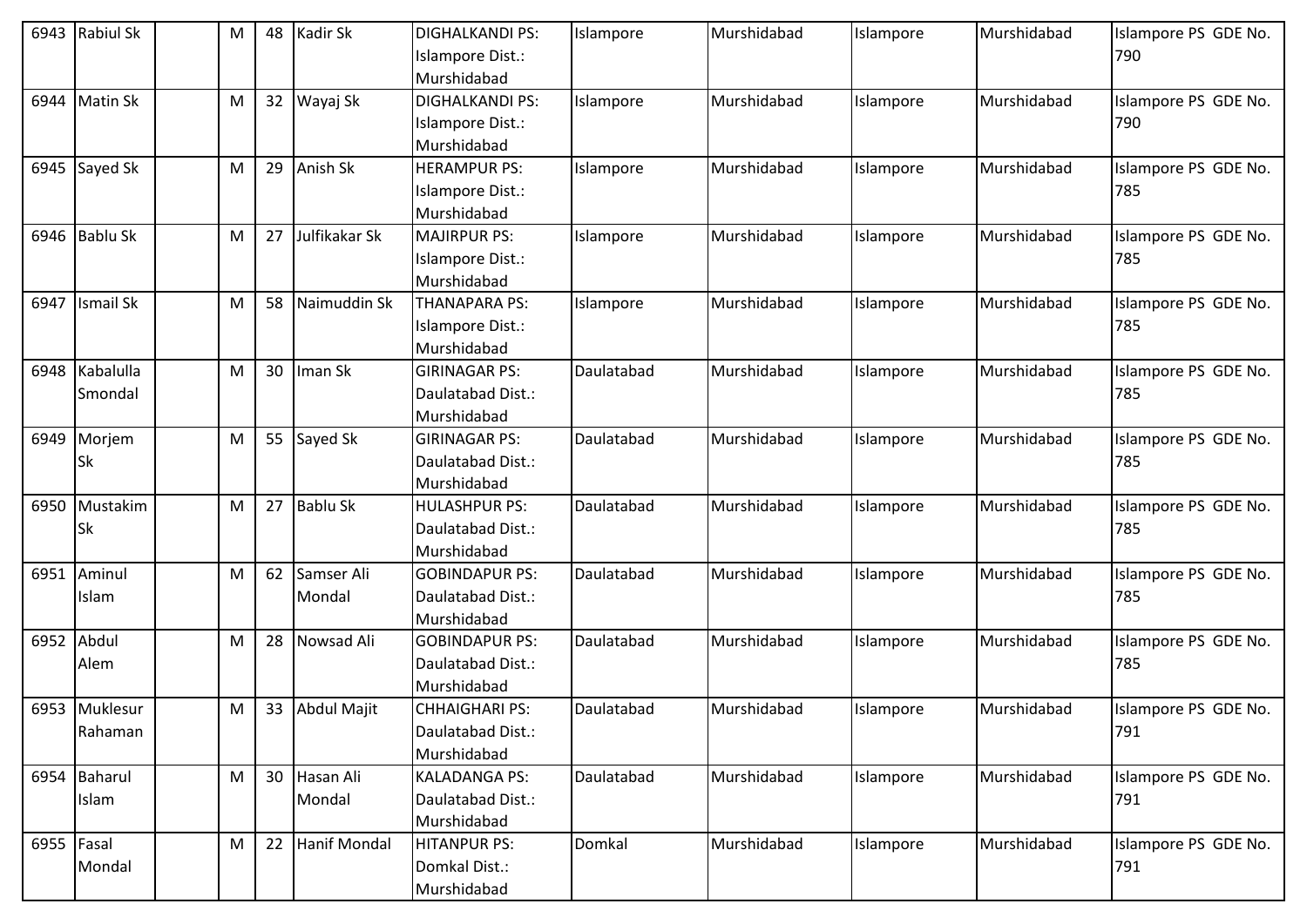| 6956     | Sushanta        | M | 21              | Nepal Pramanik BHARSALA PS: |                           | Domkal    | Murshidabad | Islampore | Murshidabad | Islampore PS GDE No. |
|----------|-----------------|---|-----------------|-----------------------------|---------------------------|-----------|-------------|-----------|-------------|----------------------|
|          | Pramanik        |   |                 |                             | Domkal Dist.:             |           |             |           |             | 791                  |
|          |                 |   |                 |                             | Murshidabad               |           |             |           |             |                      |
| 6957     | Farik           | M | 21              | Fajlul Hoque                | HITANPUR PS:              | Domkal    | Murshidabad | Islampore | Murshidabad | Islampore PS GDE No. |
|          | Ahamed          |   |                 |                             | Domkal Dist.:             |           |             |           |             | 791                  |
|          |                 |   |                 |                             | Murshidabad               |           |             |           |             |                      |
| 6958     | Rabiul          | M | 23              | Sattar Mondal               | <b>ETBARNAGAR PS:</b>     | Domkal    | Murshidabad | Islampore | Murshidabad | Islampore PS GDE No. |
|          | Mondal          |   |                 |                             | Domkal Dist.:             |           |             |           |             | 791                  |
|          |                 |   |                 |                             | Murshidabad               |           |             |           |             |                      |
| 6959     | Noor Nabi       | M | 25              | <b>Allal Sk</b>             | <b>GANGADASPARA PS:</b>   | Domkal    | Murshidabad | Islampore | Murshidabad | Islampore PS GDE No. |
|          |                 |   |                 |                             | Domkal Dist.:             |           |             |           |             | 791                  |
|          |                 |   |                 |                             | Murshidabad               |           |             |           |             |                      |
| 6960     | Mafijul         | M |                 | 21 Sajed Ali                | <b>GOPALPUR PS:</b>       | Islampore | Murshidabad | Islampore | Murshidabad | Islampore PS GDE No. |
|          | Islam           |   |                 |                             | Islampore Dist.:          |           |             |           |             | 791                  |
|          |                 |   |                 |                             | Murshidabad               |           |             |           |             |                      |
| 6961     | Samjat Ali      | M | 24              | Mahatab Ali                 | <b>GOPALPUR PS:</b>       | Islampore | Murshidabad | Islampore | Murshidabad | Islampore PS GDE No. |
|          |                 |   |                 |                             | Islampore Dist.:          |           |             |           |             | 791                  |
|          |                 |   |                 |                             | Murshidabad               |           |             |           |             |                      |
| 6962     | Rana Sha        | M | 21              | Ansar Sha                   | <b>NASHIPUR PS:</b>       | Islampore | Murshidabad | Islampore | Murshidabad | Islampore PS GDE No. |
|          |                 |   |                 |                             | Islampore Dist.:          |           |             |           |             | 791                  |
|          |                 |   |                 |                             | Murshidabad               |           |             |           |             |                      |
| 6963     | Koyes Sk        | M | 22              | Jolil Sk                    | <b>GOAS PS: Islampore</b> | Islampore | Murshidabad | Islampore | Murshidabad | Islampore PS GDE No. |
|          |                 |   |                 |                             | Dist.: Murshidabad        |           |             |           |             | 791                  |
|          |                 |   |                 |                             |                           |           |             |           |             |                      |
| 6964     | <b>Buddhade</b> | M |                 | 31 Sukhen Ranu              | <b>CHAK PS: Islampore</b> | Islampore | Murshidabad | Islampore | Murshidabad | Islampore PS GDE No. |
|          | b Ranu          |   |                 |                             | Dist.: Murshidabad        |           |             |           |             | 791                  |
|          |                 |   |                 |                             |                           |           |             |           |             |                      |
| 6965     | Raskil Sk       | M | 32 <sup>2</sup> | <b>Babar Ali</b>            | <b>RANINAGAR PS:</b>      | Raninagar | Murshidabad | Islampore | Murshidabad | Islampore PS GDE No. |
|          |                 |   |                 |                             | Raninagar Dist.:          |           |             |           |             | 791                  |
|          |                 |   |                 |                             | Murshidabad               |           |             |           |             |                      |
| 6966 Ali |                 | M | 22              | Wajimuddin Sk               | JITPUR PS: Jalangi        | Jalangi   | Murshidabad | Islampore | Murshidabad | Islampore PS GDE No. |
|          | Hossain         |   |                 |                             | Dist.: Murshidabad        |           |             |           |             | 791                  |
|          | 6967 Mobarak    | M |                 | 22 Safiuddin Khan           | KALIGANJ PS: Jalangi      | Jalangi   | Murshidabad | Islampore | Murshidabad | Islampore PS GDE No. |
|          | Khan            |   |                 |                             | Dist.: Murshidabad        |           |             |           |             | 791                  |
|          |                 |   |                 |                             |                           |           |             |           |             |                      |
|          | 6968 Manik      | M |                 | 21 Sarafat Sk               | KALIGANJ PS: Jalangi      | Jalangi   | Murshidabad | Islampore | Murshidabad | Islampore PS GDE No. |
|          | Mondal          |   |                 |                             | Dist.: Murshidabad        |           |             |           |             | 791                  |
|          |                 |   |                 |                             |                           |           |             |           |             |                      |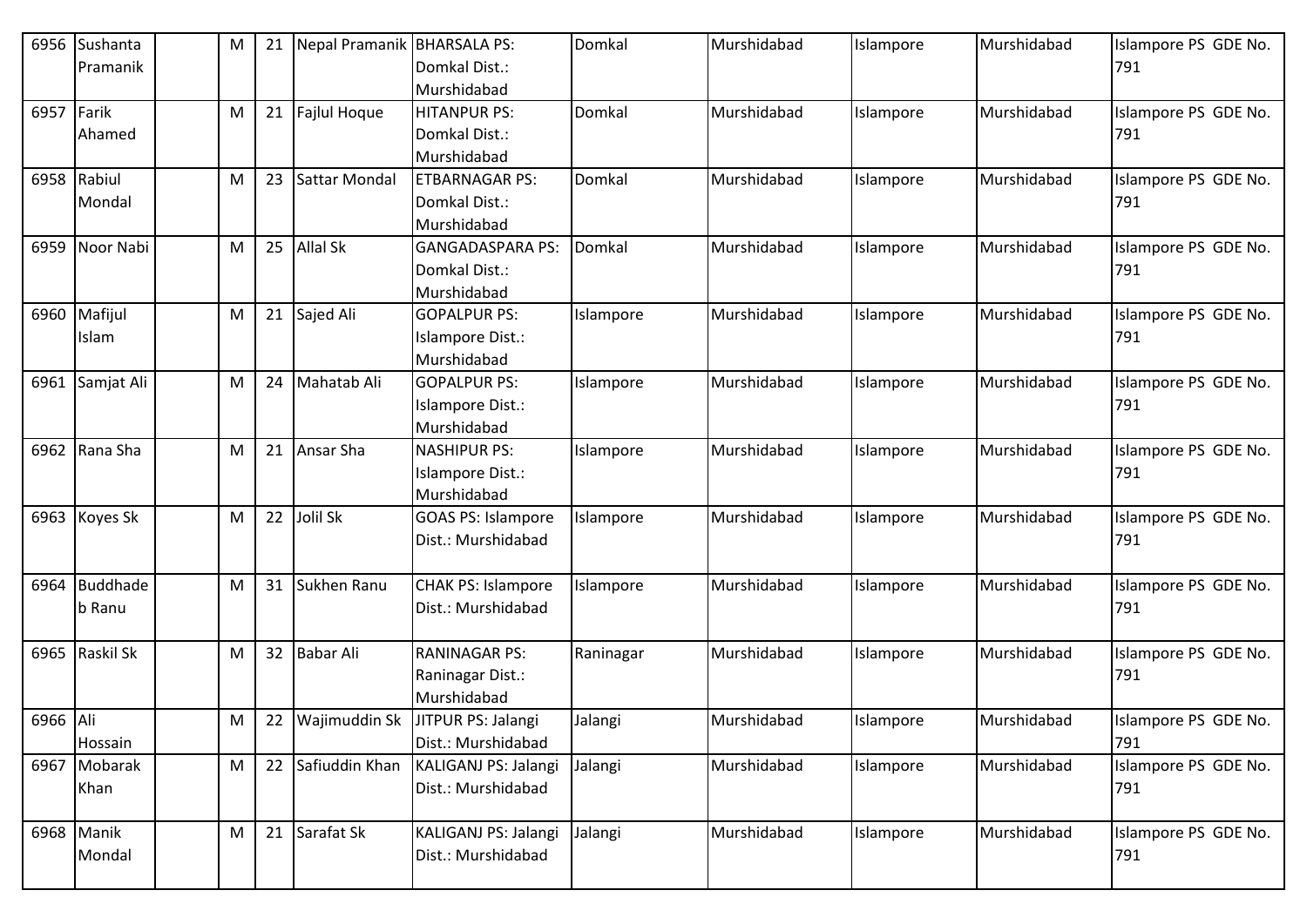| 6969       | Rasid         | M | 32 | Afajuddin            | <b>Biswaspara PS:</b>         | Jalangi   | Murshidabad | Jalangi | Murshidabad | Jalangi PS GDE No. 483 |
|------------|---------------|---|----|----------------------|-------------------------------|-----------|-------------|---------|-------------|------------------------|
|            | Sarkar        |   |    | Sarkar               | Jalangi Dist.:                |           |             |         |             |                        |
|            |               |   |    |                      | Murshidabad                   |           |             |         |             |                        |
| 6970 Noor  |               | M | 18 | Noor Islam           | Dakshin Ghoshpara             | Jalangi   | Murshidabad | Jalangi | Murshidabad | Jalangi PS GDE No. 496 |
|            | Selim Sk      |   |    |                      | PS: Jalangi Dist.:            |           |             |         |             |                        |
|            |               |   |    |                      | Murshidabad                   |           |             |         |             |                        |
|            | 6971 Samiul   | M | 18 | Sirajul Mondal       | Muradpur PS: Jalangi          | Jalangi   | Murshidabad | Jalangi | Murshidabad | Jalangi PS GDE No. 496 |
|            | Mondal        |   |    |                      | Dist.: Murshidabad            |           |             |         |             |                        |
|            |               |   |    |                      |                               |           |             |         |             |                        |
|            | 6972 Hasibul  | M | 18 | Rajjak Mondal        | Muradpur PS: Jalangi          | Jalangi   | Murshidabad | Jalangi | Murshidabad | Jalangi PS GDE No. 496 |
|            | <b>Mondal</b> |   |    |                      | Dist.: Murshidabad            |           |             |         |             |                        |
|            |               |   |    |                      |                               |           |             |         |             |                        |
|            | 6973 Rafikul  | M | 18 | Kabir Mondal         | Muradpur PS: Jalangi          | Jalangi   | Murshidabad | Jalangi | Murshidabad | Jalangi PS GDE No. 496 |
|            | Mondal        |   |    |                      | Dist.: Murshidabad            |           |             |         |             |                        |
|            |               |   |    |                      |                               |           |             |         |             |                        |
| 6974 Elias |               | M | 24 | Sirajul Sk           | Inatpur PS: Jalangi           | Jalangi   | Murshidabad | Jalangi | Murshidabad | Jalangi PS GDE No. 496 |
|            | Kanchan       |   |    |                      | Dist.: Murshidabad            |           |             |         |             |                        |
|            | 6975 Choton   | M | 33 | <b>Unus Mondal</b>   | <b>Biswaspara PS:</b>         | Jalangi   | Murshidabad | Jalangi | Murshidabad | Jalangi PS GDE No. 496 |
|            | Mondal        |   |    |                      | Jalangi Dist.:                |           |             |         |             |                        |
|            |               |   |    |                      | Murshidabad                   |           |             |         |             |                        |
|            | 6976 Protap   | M | 32 | <b>Provas Haldar</b> | Joykrishnapur PS:             | Jalangi   | Murshidabad | Jalangi | Murshidabad | Jalangi PS GDE No. 496 |
|            | Haldar        |   |    |                      | Jalangi Dist.:<br>Murshidabad |           |             |         |             |                        |
|            | 6977 Prosanta | M | 24 | Mahadeb              | Kaliganj PS: Jalangi          | Jalangi   | Murshidabad | Jalangi | Murshidabad | Jalangi PS GDE No. 496 |
|            | Haldar        |   |    | Haldar               | Dist.: Murshidabad            |           |             |         |             |                        |
|            | 6978 Koushik  | M | 23 | Mahadeb Das          | Debipur PS:                   | Sagarpara | Murshidabad | Jalangi | Murshidabad | Jalangi PS GDE No. 496 |
|            | Das           |   |    |                      | Sagarpara Dist.:              |           |             |         |             |                        |
|            |               |   |    |                      | Murshidabad                   |           |             |         |             |                        |
|            | 6979 Rahul    | M | 47 | <b>Bochir Mondal</b> | Sarkarpara PS: Jalangi        | Jalangi   | Murshidabad | Jalangi | Murshidabad | Jalangi PS GDE No. 483 |
|            | <b>Mondal</b> |   |    |                      | Dist.: Murshidabad            |           |             |         |             |                        |
|            |               |   |    |                      |                               |           |             |         |             |                        |
| 6980 Kalu  |               | M | 50 | <b>Bochir Mondal</b> | Sarkarpara PS: Jalangi        | Jalangi   | Murshidabad | Jalangi | Murshidabad | Jalangi PS GDE No. 483 |
|            | Mondal        |   |    |                      | Dist.: Murshidabad            |           |             |         |             |                        |
|            |               |   |    |                      |                               |           |             |         |             |                        |
|            | 6981 Jahangir | M |    | 18 Soriful Sk        | Kirtaniapara PS:              | Jalangi   | Murshidabad | Jalangi | Murshidabad | Jalangi PS GDE No. 496 |
|            | <b>Sk</b>     |   |    |                      | Jalangi Dist.:                |           |             |         |             |                        |
|            |               |   |    |                      | Murshidabad                   |           |             |         |             |                        |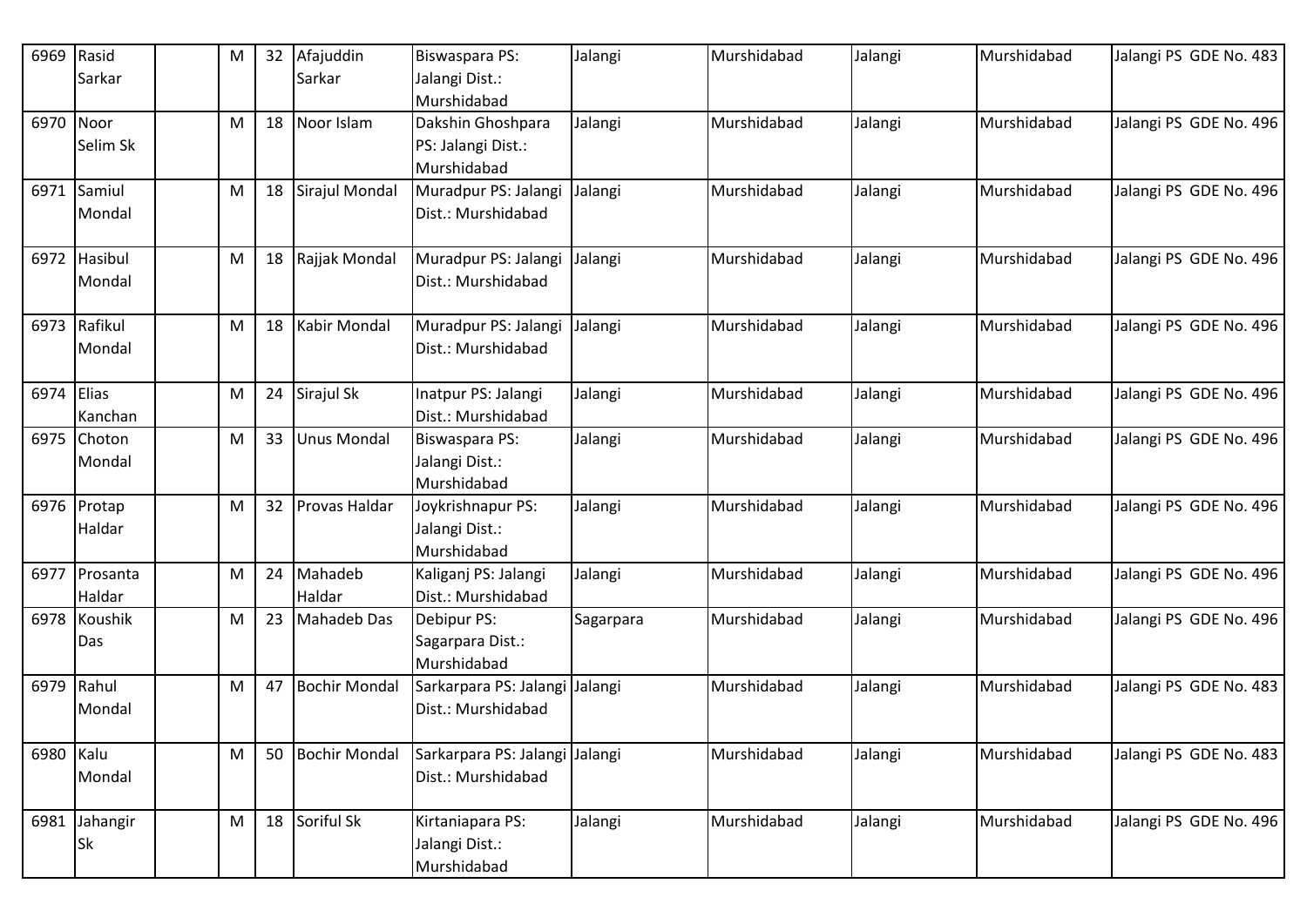| 6982       | Bgagirath<br><b>Bhumali</b> | M  | Lt Baidanath<br>Bhumali | Azimganj Ghoshpara<br>PS: Jiaganj Dist.:<br>Murshidabad                            | Jiaganj      | Murshidabad                        | Jiaganj | Murshidabad | Jiaganj PS GDE No. 463 |
|------------|-----------------------------|----|-------------------------|------------------------------------------------------------------------------------|--------------|------------------------------------|---------|-------------|------------------------|
| 6983 Dilip | Mandal                      | M  | Lt Kurhan<br>Mandal     | Haldipara PS: Jiaganj<br>Dist.: Murshidabad                                        | Jiaganj      | Murshidabad                        | Jiaganj | Murshidabad | Jiaganj PS GDE No. 463 |
| 6984       | <b>Bisnu</b><br>Mandal      | M  | Sonapoti<br>Mandal      | Baranagar Pulpara PS: Jiaganj<br>Jiaganj Dist.:<br>Murshidabad                     |              | Murshidabad                        | Jiaganj | Murshidabad | Jiaganj PS GDE No. 463 |
| 6985 Ajoy  | Mandal                      | M  | Haren Mandal            | Baranagar Pulpara PS: Jiaganj<br>Jiaganj Dist.:<br>Murshidabad                     |              | Murshidabad                        | Jiaganj | Murshidabad | Jiaganj PS GDE No. 463 |
| 6986 Raju  | Kundu                       | M  | Manoj Kundu             | Nehaliyapara PS:<br>Jiaganj Dist.:<br>Murshidabad                                  | Jiaganj      | Murshidabad                        | Jiaganj | Murshidabad | Jiaganj PS GDE No. 463 |
| 6987       | Nasim Sk                    | M  | Habibur Sk              | <b>Basantpur PS:</b><br>Bhagawangola Dist.:<br>Murshidabad                         | Bhagawangola | Murshidabad                        | Jiaganj | Murshidabad | Jiaganj PS GDE No. 463 |
|            | 6988 Goutam<br>Kundu        | M  | Radheshyam<br>Kundu     | Velladanga PS: Jiaganj Jiaganj<br>Dist.: Murshidabad                               |              | Murshidabad                        | Jiaganj | Murshidabad | Jiaganj PS GDE No. 463 |
| 6989       | Amar<br>Rabidas             | M  | Lt. Santi<br>Rabidas    | Kalikup PS: Jiaganj<br>Dist.: Murshidabad                                          | Jiaganj      | Murshidabad                        | Jiaganj | Murshidabad | Jiaganj PS GDE No. 463 |
| 6990       | Manoj<br>Chowdhur           | M  | Joyprakash<br>Chowdhury | <b>Biswanathpur PS:</b><br>Sagardighi Dist.:<br>Jangipur Police<br><b>District</b> | Sagardighi   | Jangipur Police<br><b>District</b> | Jiaganj | Murshidabad | Jiaganj PS GDE No. 450 |
| 6991       | Gitarani<br>Mandal          | M  | Nikhil Mandal           | <b>Biswanathpur PS:</b><br>Sagardighi Dist.:<br>Jangipur Police<br>District        | Sagardighi   | Jangipur Police<br>District        | Jiaganj | Murshidabad | Jiaganj PS GDE No. 450 |
|            | 6992 Mayna<br>Das           | F. | <b>Sushen Das</b>       | Bagdahar<br>Raichandpur PS:<br>Jiaganj Dist.:<br>Murshidabad                       | Jiaganj      | Murshidabad                        | Jiaganj | Murshidabad | Jiaganj PS GDE No. 450 |
|            | 6993 Mamoni<br>Majhi        | F  | Ananda Majhi            | Bagdahar<br>Raichandpur PS:<br>Jiaganj Dist.:<br>Murshidabad                       | Jiaganj      | Murshidabad                        | Jiaganj | Murshidabad | Jiaganj PS GDE No. 450 |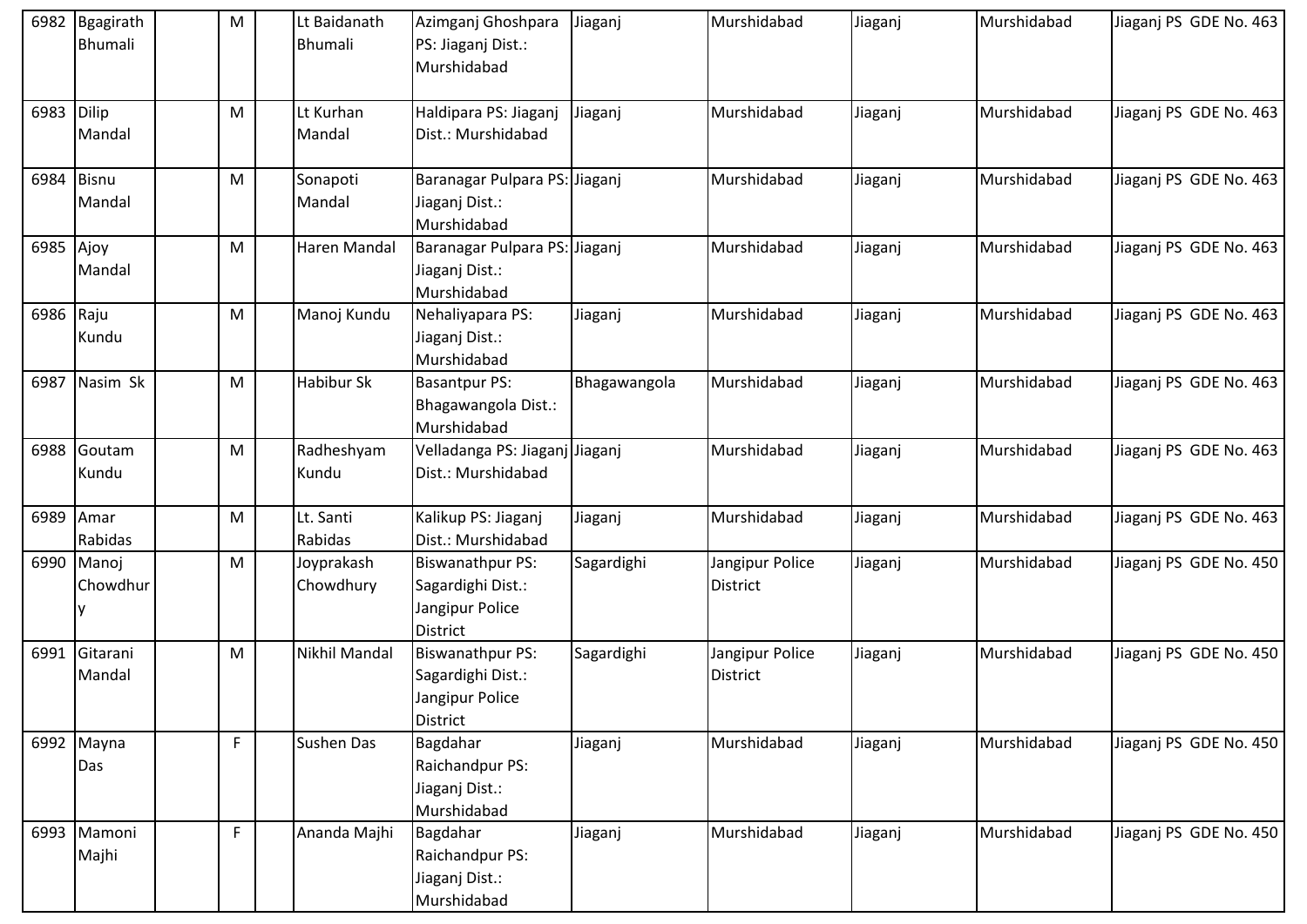| 6994       | Payel<br>Mandal          | F | Prosenjit<br>Mandal    | Bagdahar<br>Raichandpur PS:<br>Jiaganj Dist.:                          | Jiaganj | Murshidabad | Jiaganj | Murshidabad | Jiaganj PS GDE No. 450 |
|------------|--------------------------|---|------------------------|------------------------------------------------------------------------|---------|-------------|---------|-------------|------------------------|
| 6995       | Sourav<br>Das            | M | Debranjan Das          | Murshidabad<br>Dhakapara PS: Jiaganj Jiaganj<br>Dist.: Murshidabad     |         | Murshidabad | Jiaganj | Murshidabad | Jiaganj PS GDE No. 464 |
| 6996       | Biswajit                 | M | Lt. Bidyut Roy         | Bagdahar PS: Jiaganj                                                   | Jiaganj | Murshidabad | Jiaganj | Murshidabad | Jiaganj PS GDE No. 464 |
|            | Roy                      |   |                        | Dist.: Murshidabad                                                     |         |             |         |             |                        |
|            | 6997 Choton<br>Mandal    | M | Ananda Mandal          | Amaipara PS: Jiaganj<br>Dist.: Murshidabad                             | Jiaganj | Murshidabad | Jiaganj | Murshidabad | Jiaganj PS GDE No. 464 |
| 6998       | Kamal<br>Mandal          | M |                        | Santosh Mandal Bagdahar Chandipur<br>PS: Jiaganj Dist.:<br>Murshidabad | Jiaganj | Murshidabad | Jiaganj | Murshidabad | Jiaganj PS GDE No. 464 |
| 6999       | Nirmal<br>Hembram        | M | Bimal Hembram Amaipara | Kathalbagan PS:<br>Jiaganj Dist.:<br>Murshidabad                       | Jiaganj | Murshidabad | Jiaganj | Murshidabad | Jiaganj PS GDE No. 462 |
| 7000       | Swapan<br>Mandal         | M | Niranjan<br>Mandal     | Amaipara<br>Kathalbagan PS:<br>Jiaganj Dist.:<br>Murshidabad           | Jiaganj | Murshidabad | Jiaganj | Murshidabad | Jiaganj PS GDE No. 462 |
|            | 7001 Nischinta<br>Mandal | M | Muliram<br>Mandal      | Joyenpur PS: Jiaganj<br>Dist.: Murshidabad                             | Jiaganj | Murshidabad | Jiaganj | Murshidabad | Jiaganj PS GDE No. 463 |
| 7002       | Pradip<br>Mandal         | M | Nitai Mandal           | Bagdahar PS: Jiaganj<br>Dist.: Murshidabad                             | Jiaganj | Murshidabad | Jiaganj | Murshidabad | Jiaganj PS GDE No. 463 |
| 7003       | Ratikanta<br>Mandal      | M | Lt. Biren<br>Mandal    | Sibir PS: Jiaganj Dist.:<br>Murshidabad                                | Jiaganj | Murshidabad | Jiaganj | Murshidabad | Jiaganj PS GDE No. 463 |
|            | 7004 Mithun<br>Mandal    | M | 31 Lt. Debu<br>Mandal  | Bagdahar 03 No.<br>Colony PS: Jiaganj<br>Dist.: Murshidabad            | Jiaganj | Murshidabad | Jiaganj | Murshidabad | Jiaganj PS GDE No. 463 |
| 7005 Sasti | Konai                    | M | 41 Dulal Konai         | Chhatinakandi PS:<br>Kandi Dist.:<br>Murshidabad                       | Kandi   | Murshidabad | Kandi   | Murshidabad | Kandi PS GDE No. 791   |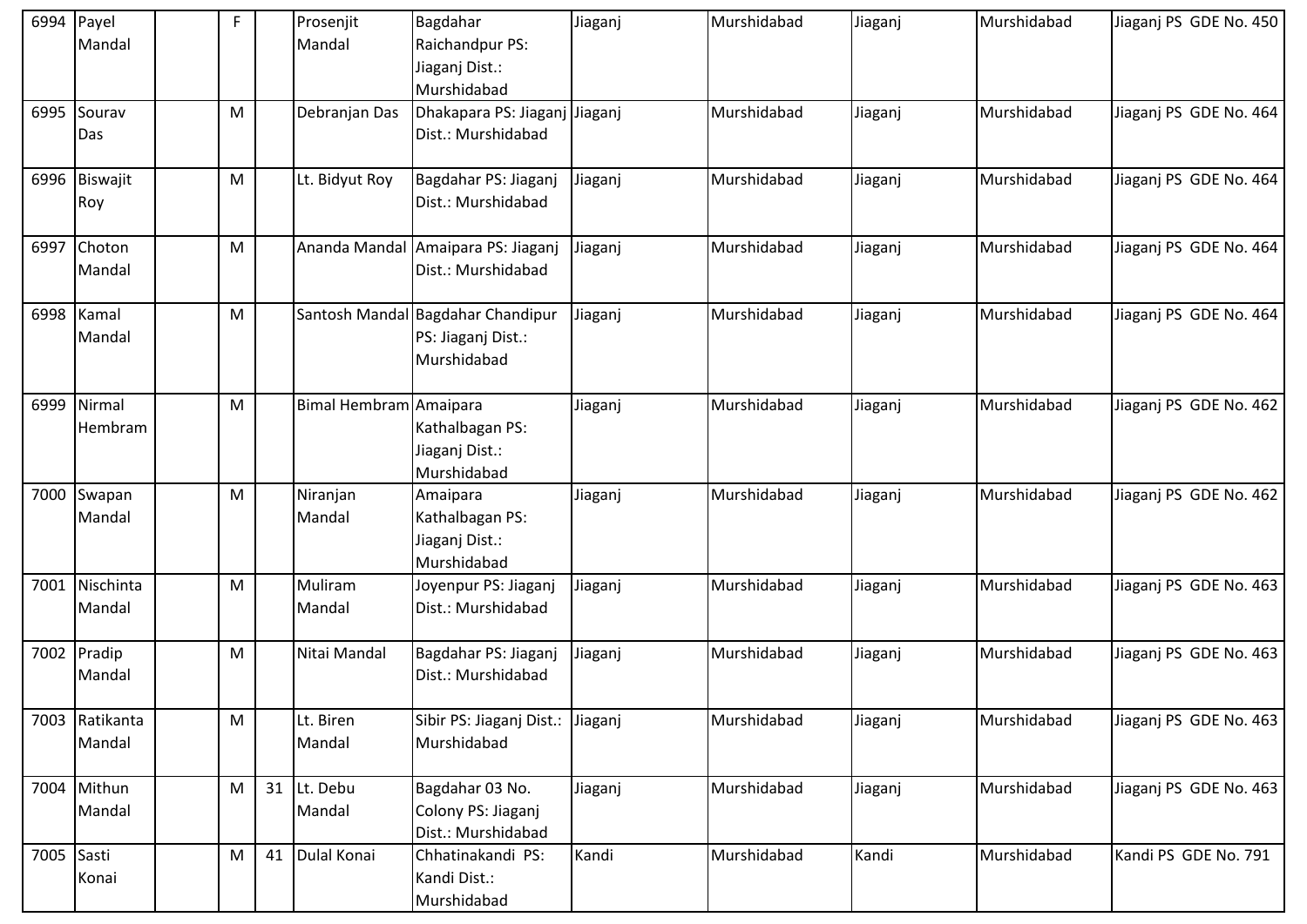| 7006 | Sunil          | M | 51 | Lt. Sudhakar        | Chhatinakandi PS:          | Kandi         | Murshidabad   | Kandi | Murshidabad | Kandi PS GDE No. 798 |
|------|----------------|---|----|---------------------|----------------------------|---------------|---------------|-------|-------------|----------------------|
|      | Konai          |   |    | Konai               | Kandi Dist.:               |               |               |       |             |                      |
|      |                |   |    |                     | Murshidabad                |               |               |       |             |                      |
| 7007 | Tamal          | M |    | 36 Agradeb Konai    | Chhatinakandi PS:          | Kandi         | Murshidabad   | Kandi | Murshidabad | Kandi PS GDE No. 798 |
|      | Konai          |   |    |                     | Kandi Dist.:               |               |               |       |             |                      |
|      |                |   |    |                     | Murshidabad                |               |               |       |             |                      |
| 7008 | Totan          | M | 29 | Khitun Konai        | Chhatinakandi PS:          | Kandi         | Murshidabad   | Kandi | Murshidabad | Kandi PS GDE No. 798 |
|      | Konai          |   |    |                     | Kandi Dist.:               |               |               |       |             |                      |
|      |                |   |    |                     | Murshidabad                |               |               |       |             |                      |
| 7009 | Animesh        | M |    | 18 Bhagyadhar       | Saktipur PS:               | Bharatpur     | Murshidabad   | Kandi | Murshidabad | Kandi PS GDE No. 827 |
|      | Ghosh          |   |    | Ghosh               | <b>Bharatpur Dist.:</b>    |               |               |       |             |                      |
|      |                |   |    |                     | Murshidabad                |               |               |       |             |                      |
| 7010 | Palash         | M | 30 | Uttam Ghosh         | Sahapur PS:                | Bharatpur     | Murshidabad   | Kandi | Murshidabad | Kandi PS GDE No. 827 |
|      | Ghosh          |   |    |                     | <b>Bharatpur Dist.:</b>    |               |               |       |             |                      |
|      |                |   |    |                     | Murshidabad                |               |               |       |             |                      |
| 7011 | Arijit         | M |    | 30 Sujit Prasanna   | Ghosh Khora PS:            | <b>Bhatar</b> | Purba Burdwan | Kandi | Murshidabad | Kandi PS GDE No. 827 |
|      | Sarkar         |   |    | Sarkar              | <b>Bhatar Dist.: Purba</b> |               |               |       |             |                      |
|      |                |   |    |                     | Burdwan                    |               |               |       |             |                      |
| 7012 | Totan          | M | 28 | <b>Dilip Mondal</b> | Harinagarpur PS:           | Kandi         | Murshidabad   | Kandi | Murshidabad | Kandi PS GDE No. 827 |
|      | Mondal         |   |    |                     | Kandi Dist.:               |               |               |       |             |                      |
|      |                |   |    |                     | Murshidabad                |               |               |       |             |                      |
| 7013 | Hasmatull      | M |    | 30 Alam Sk          | Purandarpur PS:            | Kandi         | Murshidabad   | Kandi | Murshidabad | Kandi PS GDE No. 827 |
|      | a Sk           |   |    |                     | Kandi Dist.:               |               |               |       |             |                      |
|      |                |   |    |                     | Murshidabad                |               |               |       |             |                      |
| 7014 | Kamal Sk       | M |    | 39 Lt. Naju Sk      | Mondalpur PS:              | Khargram      | Murshidabad   | Kandi | Murshidabad | Kandi PS GDE No. 828 |
|      |                |   |    |                     | Khargram Dist.:            |               |               |       |             |                      |
|      |                |   |    |                     | Murshidabad                |               |               |       |             |                      |
| 7015 | Srimanta       | M | 35 | <b>Tilok Ghosh</b>  | <b>Bhandera PS:</b>        | Khargram      | Murshidabad   | Kandi | Murshidabad | Kandi PS GDE No. 825 |
|      | Ghosh          |   |    |                     | Khargram Dist.:            |               |               |       |             |                      |
|      |                |   |    |                     | Murshidabad                |               |               |       |             |                      |
|      | 7016 Nur Salim | M |    | 31 Kalam Sk         | Basabari PS:               | Berhampore    | Murshidabad   | Kandi | Murshidabad | Kandi PS GDE No. 825 |
|      | <b>Sk</b>      |   |    |                     | Berhampore Dist.:          |               |               |       |             |                      |
|      |                |   |    |                     | Murshidabad                |               |               |       |             |                      |
|      | 7017 Sukanta   | M |    | 20 Jiban Kr.        | Laharpara PS: Kandi        | Kandi         | Murshidabad   | Kandi | Murshidabad | Kandi PS GDE No. 825 |
|      | Mondal         |   |    | Mondal              | Dist.: Murshidabad         |               |               |       |             |                      |
|      |                |   |    |                     |                            |               |               |       |             |                      |
|      | 7018 Srinath   | M | 21 | Amrita Ghosh        | Bhandara PS: Kandi         | Kandi         | Murshidabad   | Kandi | Murshidabad | Kandi PS GDE No. 825 |
|      | Ghosh          |   |    |                     | Dist.: Murshidabad         |               |               |       |             |                      |
| 7019 | <b>Dipak</b>   | M |    | 20 Anil Dalui       | Bagachra PS: Kandi         | Kandi         | Murshidabad   | Kandi | Murshidabad | Kandi PS GDE No. 825 |
|      | Dalui          |   |    |                     | Dist.: Murshidabad         |               |               |       |             |                      |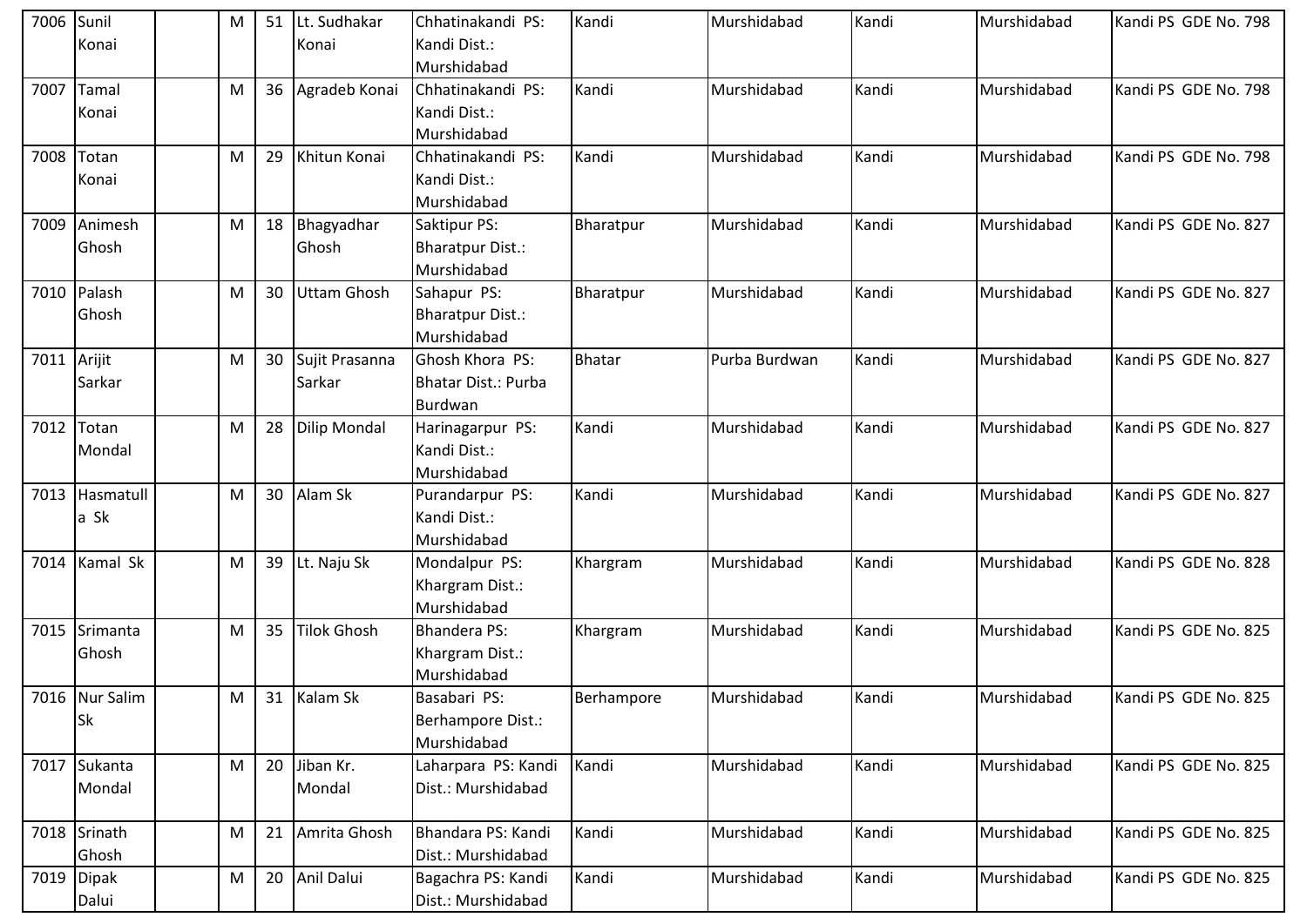| 7020 | Anupam         | M |    |                     | 18 Lt. Tapas Ghosh Bhandara PS: Kandi | Kandi    | Murshidabad | Kandi    | Murshidabad | Kandi PS GDE No. 824 |
|------|----------------|---|----|---------------------|---------------------------------------|----------|-------------|----------|-------------|----------------------|
|      | Ghosh          |   |    |                     | Dist.: Murshidabad                    |          |             |          |             |                      |
| 7021 | Rick Pal       | M |    | 20 Sudhakar Pal     | Bhandara PS: Kandi                    | Kandi    | Murshidabad | Kandi    | Murshidabad | Kandi PS GDE No. 824 |
|      |                |   |    |                     | Dist.: Murshidabad                    |          |             |          |             |                      |
| 7022 | Manik          | M |    |                     | 35 Lt. Dibakar Rooj Kandi Puratan Hat | Kandi    | Murshidabad | Kandi    | Murshidabad | Kandi PS GDE No. 824 |
|      | Rooj           |   |    |                     | PS: Kandi Dist.:                      |          |             |          |             |                      |
|      |                |   |    |                     | Murshidabad                           |          |             |          |             |                      |
| 7023 | Chandbari      | M | 48 | Lt. Haru Sk         | Kandi Block More PS: Kandi            |          | Murshidabad | Kandi    | Murshidabad | Kandi PS GDE No. 824 |
|      | Sk             |   |    |                     | Kandi Dist.:                          |          |             |          |             |                      |
|      |                |   |    |                     | Murshidabad                           |          |             |          |             |                      |
| 7024 | Tutul          | M |    | 35 Lt. Bambehari    | Gokarna PS: Kandi                     | Kandi    | Murshidabad | Kandi    | Murshidabad | Kandi PS GDE No. 824 |
|      | Singha         |   |    | Singha              | Dist.: Murshidabad                    |          |             |          |             |                      |
| 7025 | Chatan         | M |    | 30 Prasanta         | Jhowbari PS: Kandi                    | Kandi    | Murshidabad | Kandi    | Murshidabad | Kandi PS GDE No. 203 |
|      | Pramanik       |   |    | Pramanik            | Dist.: Murshidabad                    |          |             |          |             |                      |
|      |                |   |    |                     |                                       |          |             |          |             |                      |
| 7026 | Arbinda        | M |    | 43 Basudeb          | Laxminarayanpur PS: Kandi             |          | Murshidabad | Kandi    | Murshidabad | Kandi PS GDE No. 203 |
|      | Mondal         |   |    | Mondal              | Kandi Dist.:                          |          |             |          |             |                      |
|      |                |   |    |                     | Murshidabad                           |          |             |          |             |                      |
| 7027 | Babu Sk        | M |    | 40 Habal Sk         | Khidirpur PS: Kandi                   | Kandi    | Murshidabad | Kandi    | Murshidabad | Kandi PS GDE No. 203 |
|      |                |   |    |                     | Dist.: Murshidabad                    |          |             |          |             |                      |
|      | 7028 Prosenjit | M | 20 | <b>Tapan Mondal</b> | Khidirpur PS: Kandi                   | Kandi    | Murshidabad | Kandi    | Murshidabad | Kandi PS GDE No. 206 |
|      | Mondal         |   |    |                     | Dist.: Murshidabad                    |          |             |          |             |                      |
| 7029 | Megnath        | M |    | 23 Sunil Hazra      | Sherpur PS:                           | Khargram | Murshidabad | Kandi    | Murshidabad | Kandi PS GDE No. 206 |
|      | Hazra          |   |    |                     | Khargram Dist.:                       |          |             |          |             |                      |
|      |                |   |    |                     | Murshidabad                           |          |             |          |             |                      |
| 7030 | Jena Tudu      | M | 19 | Dukhuni Tudu        | Sherpur PS:                           | Khargram | Murshidabad | Kandi    | Murshidabad | Kandi PS GDE No. 206 |
|      |                |   |    |                     | Khargram Dist.:                       |          |             |          |             |                      |
|      |                |   |    |                     | Murshidabad                           |          |             |          |             |                      |
| 7031 | Rafikul Sk     | M |    | 24 Salam Sk @       | Jibanti Balimathpara                  | Kandi    | Murshidabad | Kandi    | Murshidabad | Kandi PS GDE No. 206 |
|      |                |   |    | Samat Sk            | PS: Kandi Dist.:                      |          |             |          |             |                      |
|      |                |   |    |                     | Murshidabad                           |          |             |          |             |                      |
|      |                |   |    |                     |                                       |          |             |          |             |                      |
|      | 7032 Kajal Sk  | M |    | 26 Anowar Sk        | Sundarpur PS:                         | Khargram | Murshidabad | Khargram | Murshidabad | Khargram PS GDE No.  |
|      |                |   |    |                     | Khargram Dist.:                       |          |             |          |             | 687                  |
|      |                |   |    |                     | Murshidabad                           |          |             |          |             |                      |
|      | 7033 Moklish   | M |    | 30 Farman Sk        | Murcha PS: Khargram Khargram          |          | Murshidabad | Khargram | Murshidabad | Khargram PS GDE No.  |
|      | Sk             |   |    |                     | Dist.: Murshidabad                    |          |             |          |             | 687                  |
|      |                |   |    |                     |                                       |          |             |          |             |                      |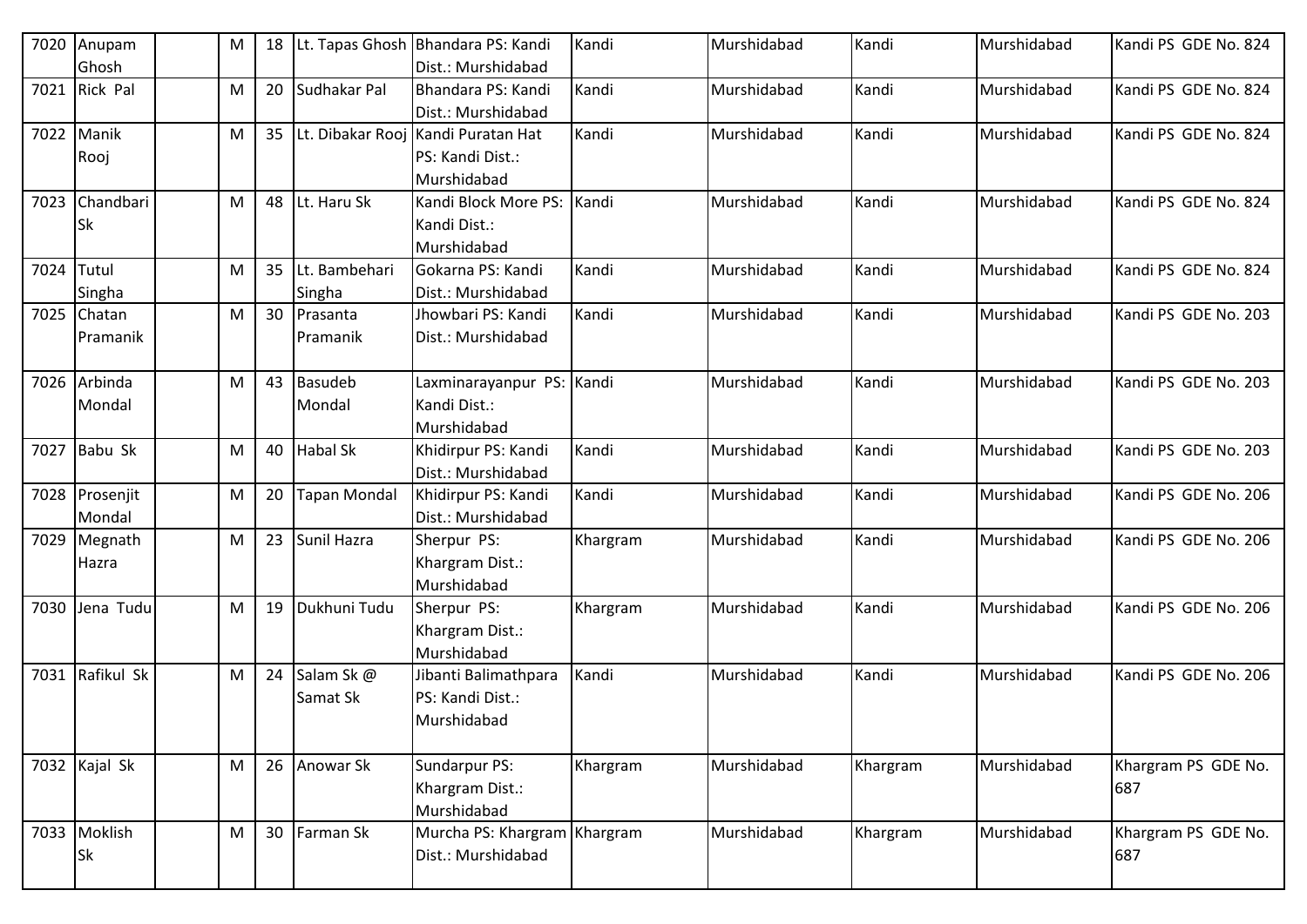| 7034        | Sarikul Sk                   | м | 32              | Mojammel Sk          | Murcha PS: Khargram Khargram<br>Dist.: Murshidabad                         |               | Murshidabad                        | Khargram | Murshidabad | Khargram PS GDE No.<br>687 |
|-------------|------------------------------|---|-----------------|----------------------|----------------------------------------------------------------------------|---------------|------------------------------------|----------|-------------|----------------------------|
| 7035        | Umar Ali                     | M |                 | 24 Lt. Alauddin Sk   | Kurbannagar PS:<br>Khargram Dist.:<br>Murshidabad                          | Khargram      | Murshidabad                        | Khargram | Murshidabad | Khargram PS GDE No.<br>693 |
|             | 7036 Jahiruddin<br><b>Sk</b> | M | 26              | Jiaruddin Sk         | Kurbannagar PS:<br>Khargram Dist.:<br>Murshidabad                          | Khargram      | Murshidabad                        | Khargram | Murshidabad | Khargram PS GDE No.<br>693 |
|             | 7037 Sujan Sk                | м | 25              | Sofikul Sk           | Hatpara PS: Khargram Khargram<br>Dist.: Murshidabad                        |               | Murshidabad                        | Khargram | Murshidabad | Khargram PS GDE No.<br>693 |
|             | 7038 Niyamat<br>Sk           | M |                 | 28 Helal Sk          | Khargram PS:<br>Khargram Dist.:<br>Murshidabad                             | Khargram      | Murshidabad                        | Khargram | Murshidabad | Khargram PS GDE No.<br>693 |
| 7039 Fakur  | Hossain                      | M | 31              | Abu Bakkar           | Nagar PS: Khargram<br>Dist.: Murshidabad                                   | Khargram      | Murshidabad                        | Khargram | Murshidabad | Khargram PS GDE No.<br>693 |
| 7040 Farjel | Momin                        | M | 29              | Lt. Astakim<br>Momin | Nagar PS: Khargram<br>Dist.: Murshidabad                                   | Khargram      | Murshidabad                        | Khargram | Murshidabad | Khargram PS GDE No.<br>693 |
|             | 7041 Sahin Sk                | м | 27              | Kismat Sk            | Kanduri PS: Khargram Khargram<br>Dist.: Murshidabad                        |               | Murshidabad                        | Khargram | Murshidabad | Khargram PS GDE No.<br>693 |
|             | 7042 Josimuddi<br>n Sk       | м | 20 <sub>2</sub> | <b>Abdul Mannan</b>  | Miyapur PS: Lalgola<br>Dist.: Murshidabad                                  | Lalgola       | Murshidabad                        | Lalgola  | Murshidabad | Lalgola PS GDE No. 716     |
| 7043        | Monirul<br>Islam             | M | 42              | Lt Nafar Sk          | Hosnabad PS: Lalgola<br>Dist.: Murshidabad                                 | Lalgola       | Murshidabad                        | Lalgola  | Murshidabad | Lalgola PS GDE No. 716     |
|             | 7044 Budhu Sk                | м |                 | 39 Atabur Sk         | Saidapur PS:<br>Raghunathganj Dist.:<br>Jangipur Police<br><b>District</b> | Raghunathganj | Jangipur Police<br><b>District</b> | Lalgola  | Murshidabad | Lalgola PS GDE No. 716     |
| 7045 Abu    | Taher                        | M |                 | 20 Abdul Rosid       | Chamakpur PS:<br>Lalgola Dist.:<br>Murshidabad                             | Lalgola       | Murshidabad                        | Lalgola  | Murshidabad | Lalgola PS GDE No. 731     |
|             | 7046 Manjarul<br>Islam       | м | 22              | Jamaluddin Sk        | Chamakpur PS:<br>Lalgola Dist.:<br>Murshidabad                             | Lalgola       | Murshidabad                        | Lalgola  | Murshidabad | Lalgola PS GDE No. 731     |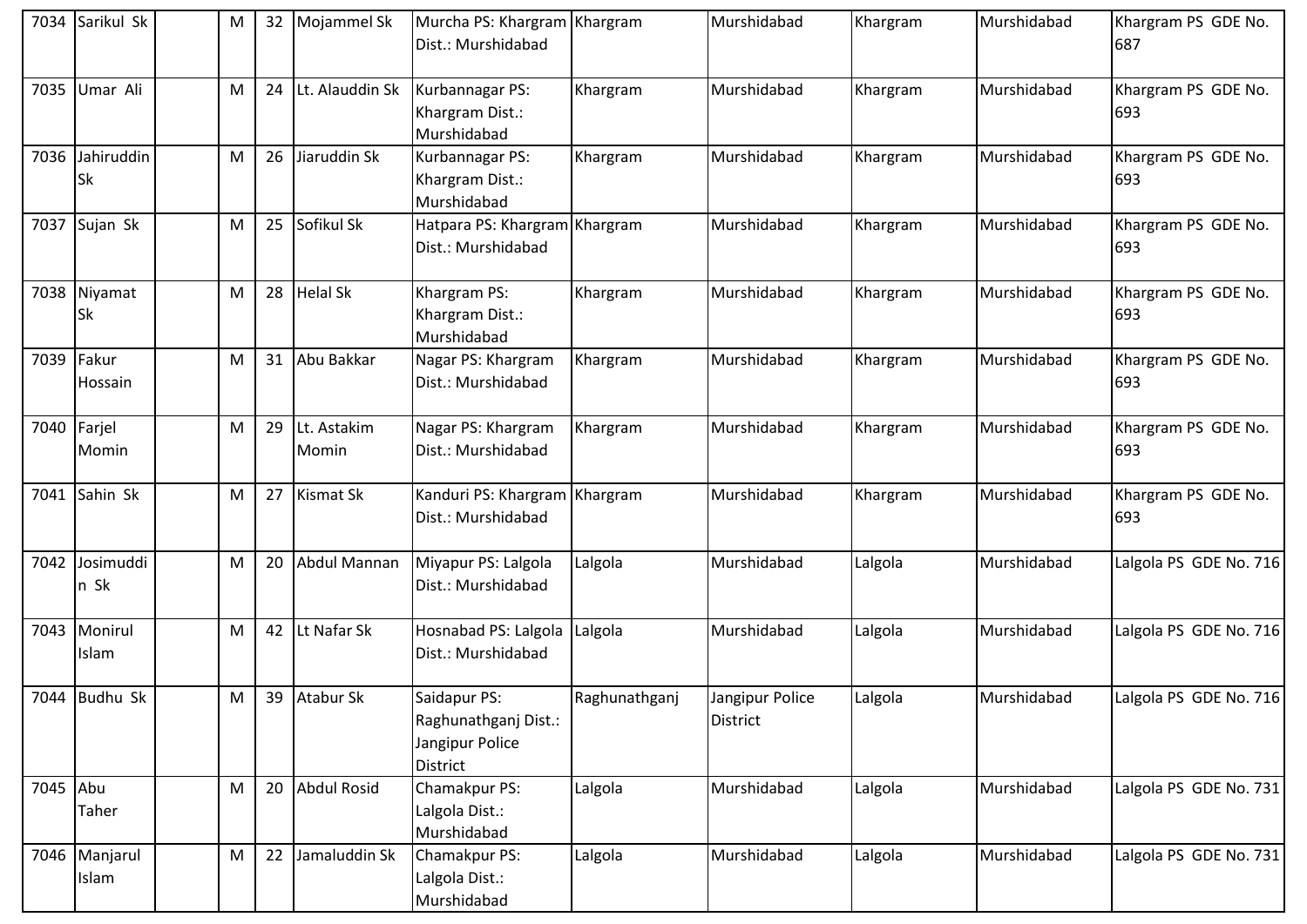| 7047        | Ikbal                   | Rabiul<br>Islam | M | 19 | Mukbul Sk               | Chamakpur PS:<br>Lalgola Dist.:<br>Murshidabad                    | Lalgola | Murshidabad | Lalgola | Murshidabad | Lalgola PS GDE No. 731 |
|-------------|-------------------------|-----------------|---|----|-------------------------|-------------------------------------------------------------------|---------|-------------|---------|-------------|------------------------|
| 7048 Ajijur | Rahaman                 |                 | M | 28 | <b>Abdul Rakib</b>      | Janardanpur Dihipara Lalgola<br>PS: Lalgola Dist.:<br>Murshidabad |         | Murshidabad | Lalgola | Murshidabad | Lalgola PS GDE No. 731 |
| 7049        | Aktarul<br>Hoque        |                 | M | 29 | Abul Hossain            | Durgapur PS: Lalgola<br>Dist.: Murshidabad                        | Lalgola | Murshidabad | Lalgola | Murshidabad | Lalgola PS GDE No. 731 |
|             | 7050 Hasanuzza<br>man   |                 | M | 24 | Abul Hasan              | Durgapur PS: Lalgola<br>Dist.: Murshidabad                        | Lalgola | Murshidabad | Lalgola | Murshidabad | Lalgola PS GDE No. 731 |
|             | 7051 Asraful Ali        |                 | M | 35 | Numan Ali               | Kalmegha PS: Lalgola<br>Dist.: Murshidabad                        | Lalgola | Murshidabad | Lalgola | Murshidabad | Lalgola PS GDE No. 756 |
| 7052        | Kobirul<br>Islam        |                 | M |    | 32 Md Jullar<br>Rahaman | Dakshin Latiberpara<br>PS: Lalgola Dist.:<br>Murshidabad          | Lalgola | Murshidabad | Lalgola | Murshidabad | Lalgola PS GDE No. 756 |
| 7053 Nur    | Hossain                 |                 | M | 22 | Munsur Ali              | Bakharpur PS: Lalgola Lalgola<br>Dist.: Murshidabad               |         | Murshidabad | Lalgola | Murshidabad | Lalgola PS GDE No. 756 |
|             | 7054 Saidul<br>Islam    |                 | M | 21 | Habibur<br>Rahaman      | Bakharpur PS: Lalgola Lalgola<br>Dist.: Murshidabad               |         | Murshidabad | Lalgola | Murshidabad | Lalgola PS GDE No. 756 |
| 7055        | Dalim Sk                | Rakesh          | M | 25 | Serajul Hoque           | Bakharpur PS: Lalgola Lalgola<br>Dist.: Murshidabad               |         | Murshidabad | Lalgola | Murshidabad | Lalgola PS GDE No. 756 |
|             | 7056 Motibur<br>Rahaman |                 | M | 37 | Lt Sohan Sk             | Babupur PS: Lalgola<br>Dist.: Murshidabad                         | Lalgola | Murshidabad | Lalgola | Murshidabad | Lalgola PS GDE No. 756 |
|             | 7057 Al Asil Sk         |                 | M |    | 19 Naimuddin<br>Hoque   | Shisaramjanpur PS:<br>Lalgola Dist.:<br>Murshidabad               | Lalgola | Murshidabad | Lalgola | Murshidabad | Lalgola PS GDE No. 756 |
|             | 7058 Nasibur<br>Ali     |                 | M |    | 35 Isfan Ali            | Shisaramjanpur PS:<br>Lalgola Dist.:<br>Murshidabad               | Lalgola | Murshidabad | Lalgola | Murshidabad | Lalgola PS GDE No. 756 |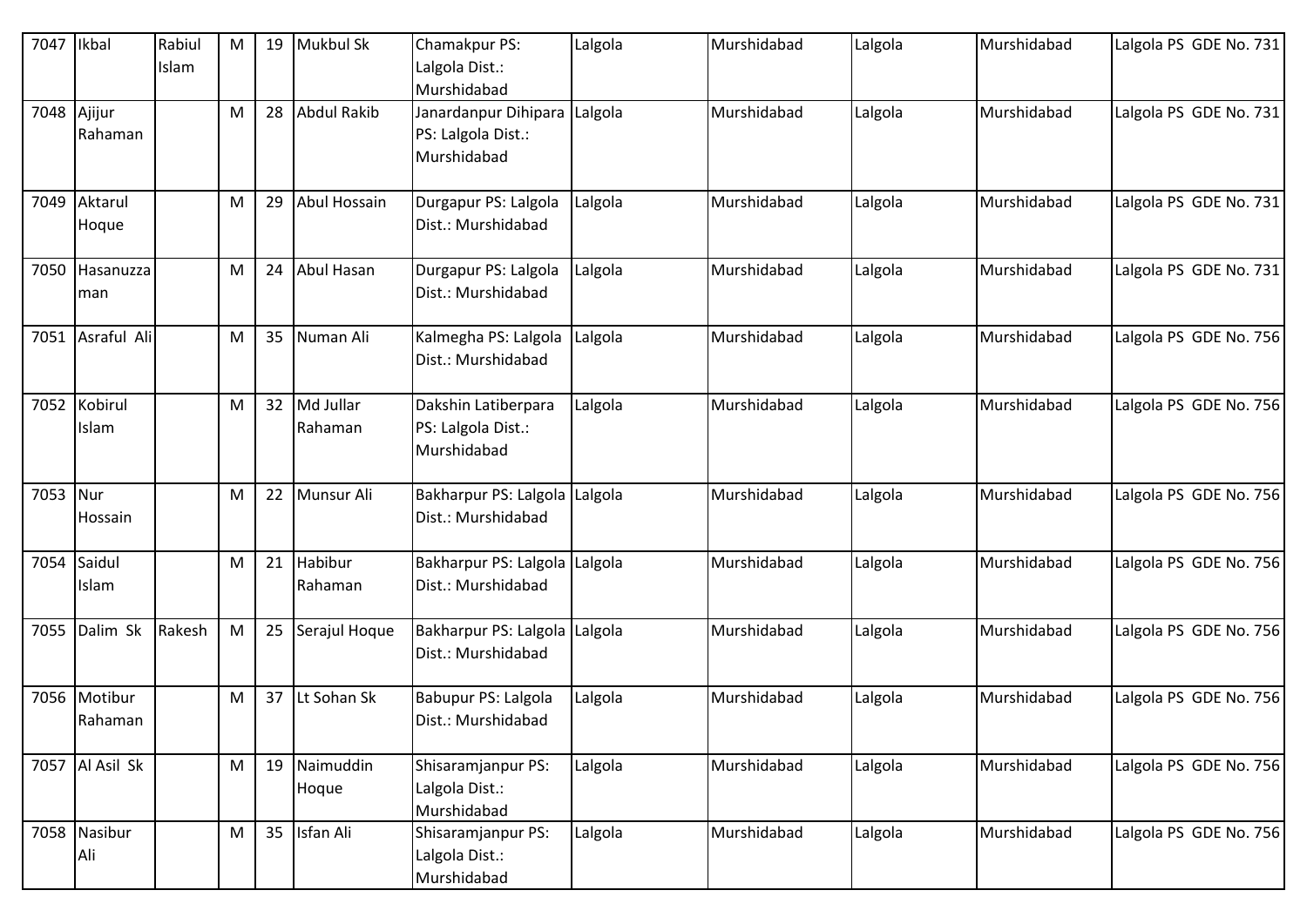|            | 7059 Asha Sk          | M | 24   | Naimul Hoque                          | Amar Kunda PS:<br>Lalgola Dist.:<br>Murshidabad          | Lalgola     | Murshidabad | Lalgola     | Murshidabad | Lalgola PS GDE No. 756        |
|------------|-----------------------|---|------|---------------------------------------|----------------------------------------------------------|-------------|-------------|-------------|-------------|-------------------------------|
| 7060       | Jiarul Sk             | M |      | 27 Nur Islam @<br>Rabu                | Amar Kunda PS:<br>Lalgola Dist.:<br>Murshidabad          | Lalgola     | Murshidabad | Lalgola     | Murshidabad | Lalgola PS GDE No. 756        |
|            | 7061 Jahangir<br>Sk   | M |      | 40 Abdus Salam                        | Hosnabad PS: Lalgola<br>Dist.: Murshidabad               | Lalgola     | Murshidabad | Lalgola     | Murshidabad | Lalgola PS GDE No. 756        |
| 7062 Md    | Maidul<br>Hoque       | M |      | 40 Badauddin Sk                       | Dakshin Latiberpara<br>PS: Lalgola Dist.:<br>Murshidabad | Lalgola     | Murshidabad | Lalgola     | Murshidabad | Lalgola PS GDE No. 756        |
| 7063       | Jahangir<br>Sk        | M |      | 25 Nurul Sk                           | Kalmegha PS: Lalgola<br>Dist.: Murshidabad               | Lalgola     | Murshidabad | Lalgola     | Murshidabad | Lalgola PS GDE No. 756        |
| 7064       | Kamal Sk              | M | 39   | Riajuddin<br><b>Biswas</b>            | Maidapara PS: Lalgola Lalgola<br>Dist.: Murshidabad      |             | Murshidabad | Lalgola     | Murshidabad | Lalgola PS GDE No. 756        |
| 7065       | Md Jainal<br>Sk       | M |      | 30 Azahar Ali                         | Natungram PS:<br>Lalgola Dist.:<br>Murshidabad           | Lalgola     | Murshidabad | Lalgola     | Murshidabad | Lalgola PS GDE No. 756        |
| 7066       | Sohel Sk              | M | 26   | Habibur<br>Rahaman                    | <b>Bhabanipur PS:</b><br>Lalgola Dist.:<br>Murshidabad   | Lalgola     | Murshidabad | Lalgola     | Murshidabad | Lalgola PS GDE No. 756        |
| 7067 Javed | Mondal                | M | $40$ | Lt Satya Mondal Navichandi PS:        | Murshidabad Dist.:<br>Murshidabad                        | Murshidabad | Murshidabad | Murshidabad | Murshidabad | Murshidabad PS GDE<br>No. 827 |
|            | 7068 Mithun<br>Mondal | M | 29   | Lt Madon<br>Mondal                    | Gobindapur PS:<br>Murshidabad Dist.:<br>Murshidabad      | Murshidabad | Murshidabad | Murshidabad | Murshidabad | Murshidabad PS GDE<br>No. 827 |
|            | 7069 Praban<br>Mondal | M |      | 35   Lt Satis Mondal   Gobindapur PS: | Murshidabad Dist.:<br>Murshidabad                        | Murshidabad | Murshidabad | Murshidabad | Murshidabad | Murshidabad PS GDE<br>No. 827 |
|            | 7070 Amir Ali         | M |      | 30 Aslem Mondal                       | Lalbagh PS:<br>Murshidabad Dist.:<br>Murshidabad         | Murshidabad | Murshidabad | Murshidabad | Murshidabad | Murshidabad PS GDE<br>No. 827 |
|            | 7071 Salehi Sk        | M |      | 20 Miraj Sk                           | Lalbagh PS:<br>Murshidabad Dist.:<br>Murshidabad         | Murshidabad | Murshidabad | Murshidabad | Murshidabad | Murshidabad PS GDE<br>No. 827 |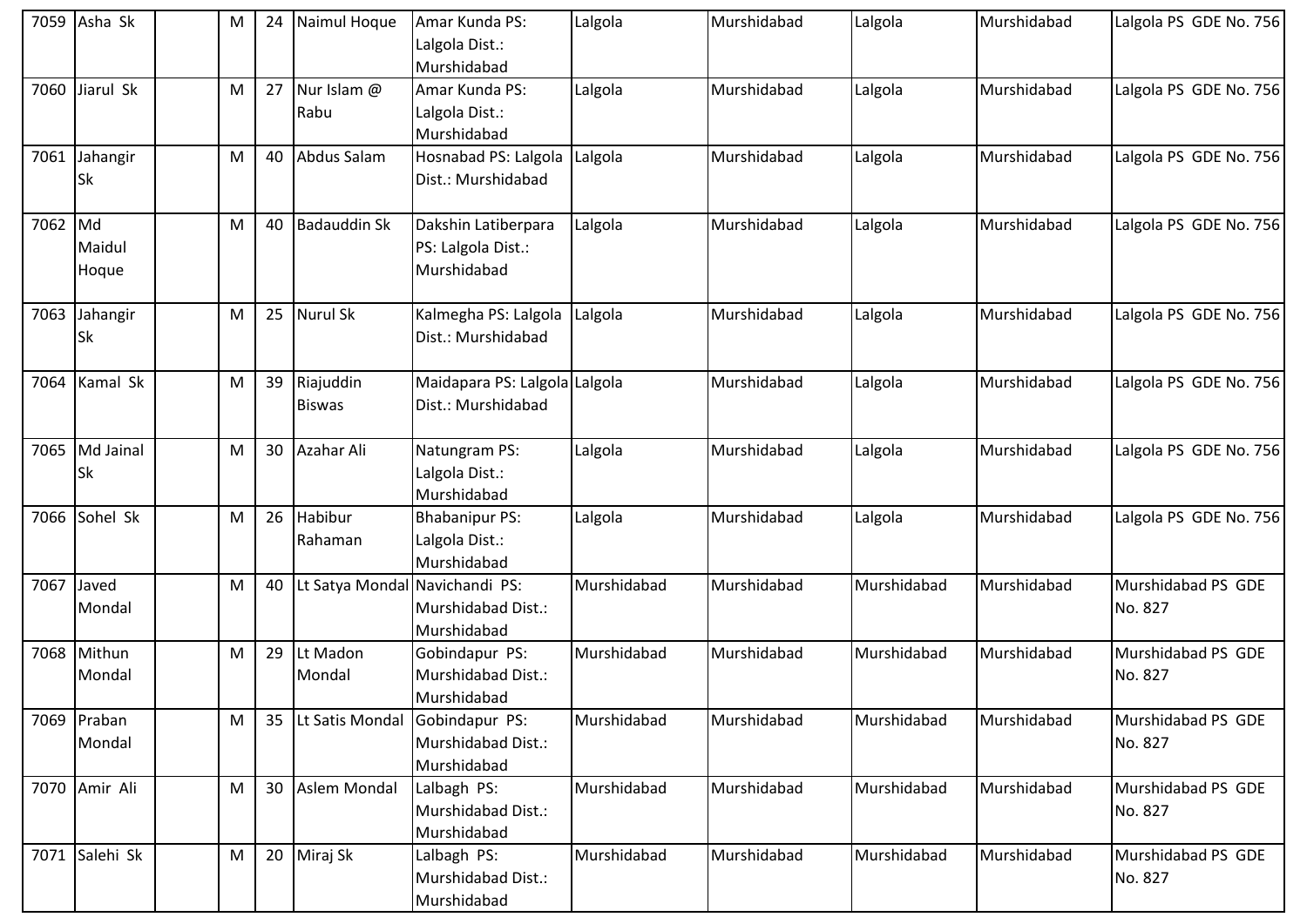| 7072 | Sahin<br>Kadir      | M | 24 | Najmul Islam          | Lalbagh PS:<br>Murshidabad Dist.:<br>Murshidabad                              | Murshidabad | Murshidabad | Murshidabad | Murshidabad | Murshidabad PS GDE<br>No. 827 |
|------|---------------------|---|----|-----------------------|-------------------------------------------------------------------------------|-------------|-------------|-------------|-------------|-------------------------------|
| 7073 | Rahul Sk            | M | 18 | <b>Moikibul Sk</b>    | Lalbagh PS:<br>Murshidabad Dist.:<br>Murshidabad                              | Murshidabad | Murshidabad | Murshidabad | Murshidabad | Murshidabad PS GDE<br>No. 827 |
| 7074 | Gumon<br>Sk         | M | 26 | Sarikul Sk            | Salbagan PS:<br>Murshidabad Dist.:<br>Murshidabad                             | Murshidabad | Murshidabad | Murshidabad | Murshidabad | Murshidabad PS GDE<br>No. 827 |
| 7075 | Ashabul<br>Sk       | M | 22 | <b>Masibul Sk</b>     | Lalbagh PS:<br>Murshidabad Dist.:<br>Murshidabad                              | Murshidabad | Murshidabad | Murshidabad | Murshidabad | Murshidabad PS GDE<br>No. 827 |
| 7076 | Swadhin<br>Mondal   | M | 26 | Baidyanath<br>Mondal  | Salbagan PS:<br>Murshidabad Dist.:<br>Murshidabad                             | Murshidabad | Murshidabad | Murshidabad | Murshidabad | Murshidabad PS GDE<br>No. 806 |
| 7077 | Mintu<br>Das        | M |    | 49 Ratan Das          | Naginabagh PS:<br>Murshidabad Dist.:<br>Murshidabad                           | Murshidabad | Murshidabad | Murshidabad | Murshidabad | Murshidabad PS GDE<br>No. 806 |
| 7078 | Rakesh<br>Mondal    | M | 22 | Nitai Mondal          | Naginabagh PS:<br>Murshidabad Dist.:<br>Murshidabad                           | Murshidabad | Murshidabad | Murshidabad | Murshidabad | Murshidabad PS GDE<br>No. 806 |
| 7079 | Soumen<br>Mondal    | M |    | 35 Sannyasi<br>Mondal | Naginabagh PS:<br>Murshidabad Dist.:<br>Murshidabad                           | Murshidabad | Murshidabad | Murshidabad | Murshidabad | Murshidabad PS GDE<br>No. 806 |
| 7080 | Alok Sk             | M |    | 32 Ruhul Amin Sk      | <b>Binodpur PS:</b><br>Rampurhat Dist.:<br>Birbhum                            | Rampurhat   | Birbhum     | Nabagram    | Murshidabad | Nabagram PS GDE No.<br>608    |
| 7081 | Jamirul Sk          | M |    | 28 Ruhul Amin Sk      | <b>Binodpur PS:</b><br>Rampurhat Dist.:<br>Birbhum                            | Rampurhat   | Birbhum     | Nabagram    | Murshidabad | Nabagram PS GDE No.<br>608    |
|      | 7082 Fojol Sk       | M |    | 60 Lt. Saijor Sk      | Tentulia PS:<br>Nabagram Dist.:<br>Murshidabad                                | Nabagram    | Murshidabad | Nabagram    | Murshidabad | Nabagram PS GDE No.<br>608    |
|      | 7083 Anarul Sk      | M |    | @ Dola                | 48 Lt. Abdul Aziz Sk Nabagram Fakirpara<br>PS: Nabagram Dist.:<br>Murshidabad | Nabagram    | Murshidabad | Nabagram    | Murshidabad | Nabagram PS GDE No.<br>579    |
|      | 7084 Nurislam<br>Sk | M |    | 30 Sadsalim Sk        | Hazrapur PS: Kandi<br>Dist.: Murshidabad                                      | Kandi       | Murshidabad | Nabagram    | Murshidabad | Nabagram PS GDE No.<br>566    |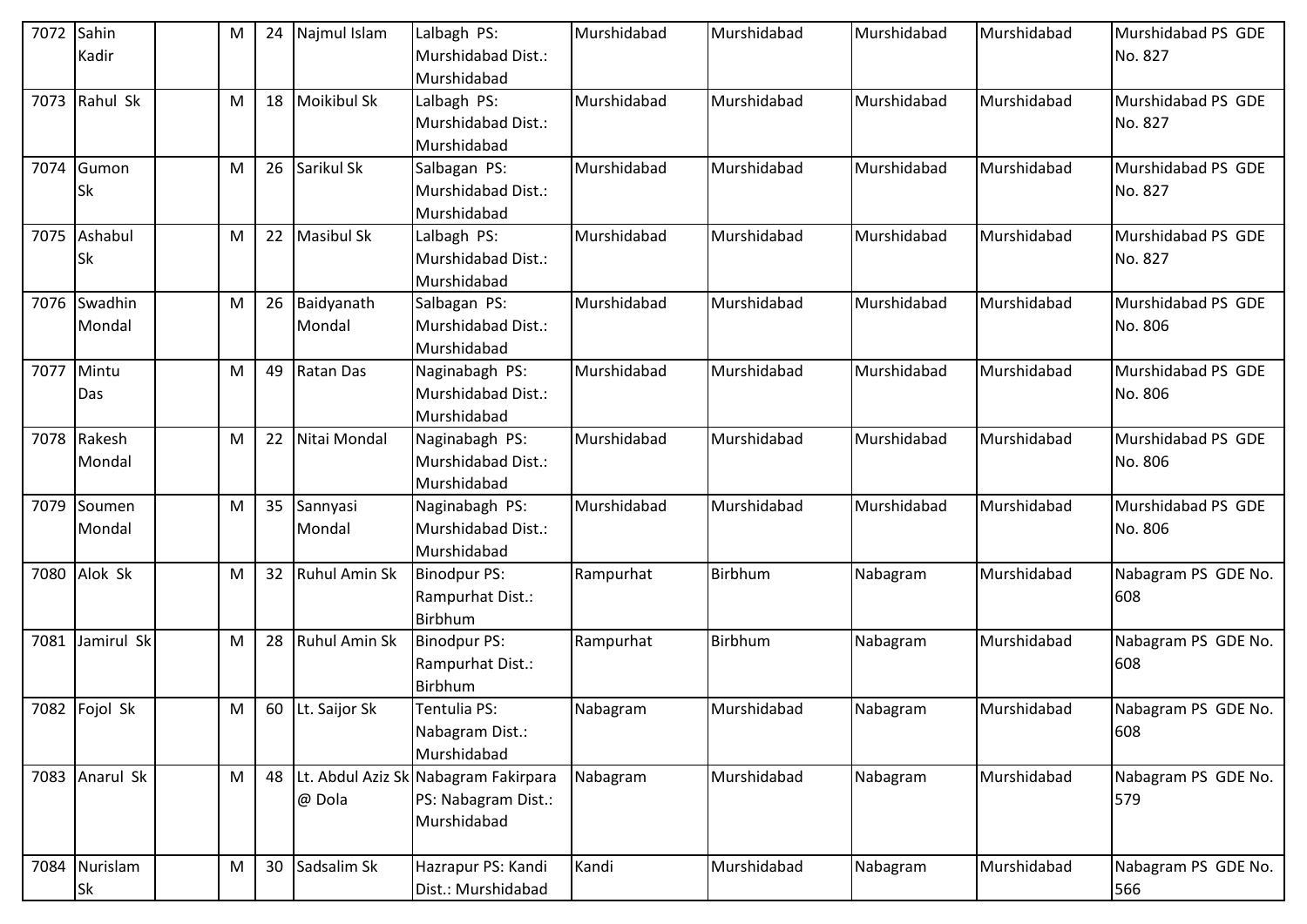|            | 7085 Sourab   | M | 21 | Nibaran Das         | Benepara PS:        | Nabagram | Murshidabad | Nabagram | Murshidabad | Nabagram PS GDE No. |
|------------|---------------|---|----|---------------------|---------------------|----------|-------------|----------|-------------|---------------------|
|            | Das           |   |    |                     | Nabagram Dist.:     |          |             |          |             | 630                 |
|            |               |   |    |                     | Murshidabad         |          |             |          |             |                     |
|            | 7086 Jintu Sk | M | 23 | Rejuan Sk           | Suki PS: Nabagram   | Nabagram | Murshidabad | Nabagram | Murshidabad | Nabagram PS GDE No. |
|            |               |   |    |                     | Dist.: Murshidabad  |          |             |          |             | 630                 |
| 7087       | Rahul Sk      | M | 20 | Mir Nurul Islam     | Mobarakpur PS:      | Nabagram | Murshidabad | Nabagram | Murshidabad | Nabagram PS GDE No. |
|            |               |   |    |                     | Nabagram Dist.:     |          |             |          |             | 619                 |
|            |               |   |    |                     | Murshidabad         |          |             |          |             |                     |
|            | 7088 Rajendra | M | 27 | Joydeb Bahara       | Panchgram PS:       | Nabagram | Murshidabad | Nabagram | Murshidabad | Nabagram PS GDE No. |
|            | <b>Bahara</b> |   |    |                     | Nabagram Dist.:     |          |             |          |             | 619                 |
|            |               |   |    |                     | Murshidabad         |          |             |          |             |                     |
|            | 7089 Ronojoy  | M | 35 | <b>Gopal Marjit</b> | Kalikadanga PS:     | Nabagram | Murshidabad | Nabagram | Murshidabad | Nabagram PS GDE No. |
|            | Marjit        |   |    |                     | Nabagram Dist.:     |          |             |          |             | 629                 |
|            |               |   |    |                     | Murshidabad         |          |             |          |             |                     |
|            | 7090 Mahasin  | M | 35 | Lobin Sk            | Digridanga PS:      | Nabagram | Murshidabad | Nabagram | Murshidabad | Nabagram PS GDE No. |
|            | <b>Sk</b>     |   |    |                     | Nabagram Dist.:     |          |             |          |             | 629                 |
|            |               |   |    |                     | Murshidabad         |          |             |          |             |                     |
| 7091       | Osman Sk      | M | 28 | Sohim Sk            | Anantapur PS:       | Nabagram | Murshidabad | Nabagram | Murshidabad | Nabagram PS GDE No. |
|            |               |   |    |                     | Nabagram Dist.:     |          |             |          |             | 624                 |
|            |               |   |    |                     | Murshidabad         |          |             |          |             |                     |
|            | 7092 Abhi Sk  | M | 20 | <b>Dulal Sk</b>     | Acchra PS: Nabagram | Nabagram | Murshidabad | Nabagram | Murshidabad | Nabagram PS GDE No. |
|            |               |   |    |                     | Dist.: Murshidabad  |          |             |          |             | 624                 |
|            |               |   |    |                     |                     |          |             |          |             |                     |
| 7093 Subir |               | M | 27 | <b>Subal Mondal</b> | Koregram PS:        | Nabagram | Murshidabad | Nabagram | Murshidabad | Nabagram PS GDE No. |
|            | Mondal        |   |    |                     | Nabagram Dist.:     |          |             |          |             | 637                 |
|            |               |   |    |                     | Murshidabad         |          |             |          |             |                     |
|            | 7094 Prabir   | M | 29 | <b>Subal Mondal</b> | Koregram PS:        | Nabagram | Murshidabad | Nabagram | Murshidabad | Nabagram PS GDE No. |
|            | Mondal        |   |    |                     | Nabagram Dist.:     |          |             |          |             | 637                 |
|            |               |   |    |                     | Murshidabad         |          |             |          |             |                     |
| 7095 Surja |               | M | 45 | Jhoru Marjit        | Koregram PS:        | Nabagram | Murshidabad | Nabagram | Murshidabad | Nabagram PS GDE No. |
|            | Marjit        |   |    |                     | Nabagram Dist.:     |          |             |          |             | 637                 |
|            |               |   |    |                     | Murshidabad         |          |             |          |             |                     |
|            | 7096 Biswajit | M | 27 | Pulin Oraw          | Suki PS: Nabagram   | Nabagram | Murshidabad | Nabagram | Murshidabad | Nabagram PS GDE No. |
|            | Oraw          |   |    |                     | Dist.: Murshidabad  |          |             |          |             | 637                 |
|            | 7097 Premsund | M | 24 | Pulin Oraw          | Suki PS: Nabagram   | Nabagram | Murshidabad | Nabagram | Murshidabad | Nabagram PS GDE No. |
|            | ar Oraw       |   |    |                     | Dist.: Murshidabad  |          |             |          |             | 637                 |
|            |               |   |    |                     |                     |          |             |          |             |                     |
|            | 7098 Ashis    | M | 27 | Ratan Oraw          | Suki PS: Nabagram   | Nabagram | Murshidabad | Nabagram | Murshidabad | Nabagram PS GDE No. |
|            | Oraw          |   |    |                     | Dist.: Murshidabad  |          |             |          |             | 637                 |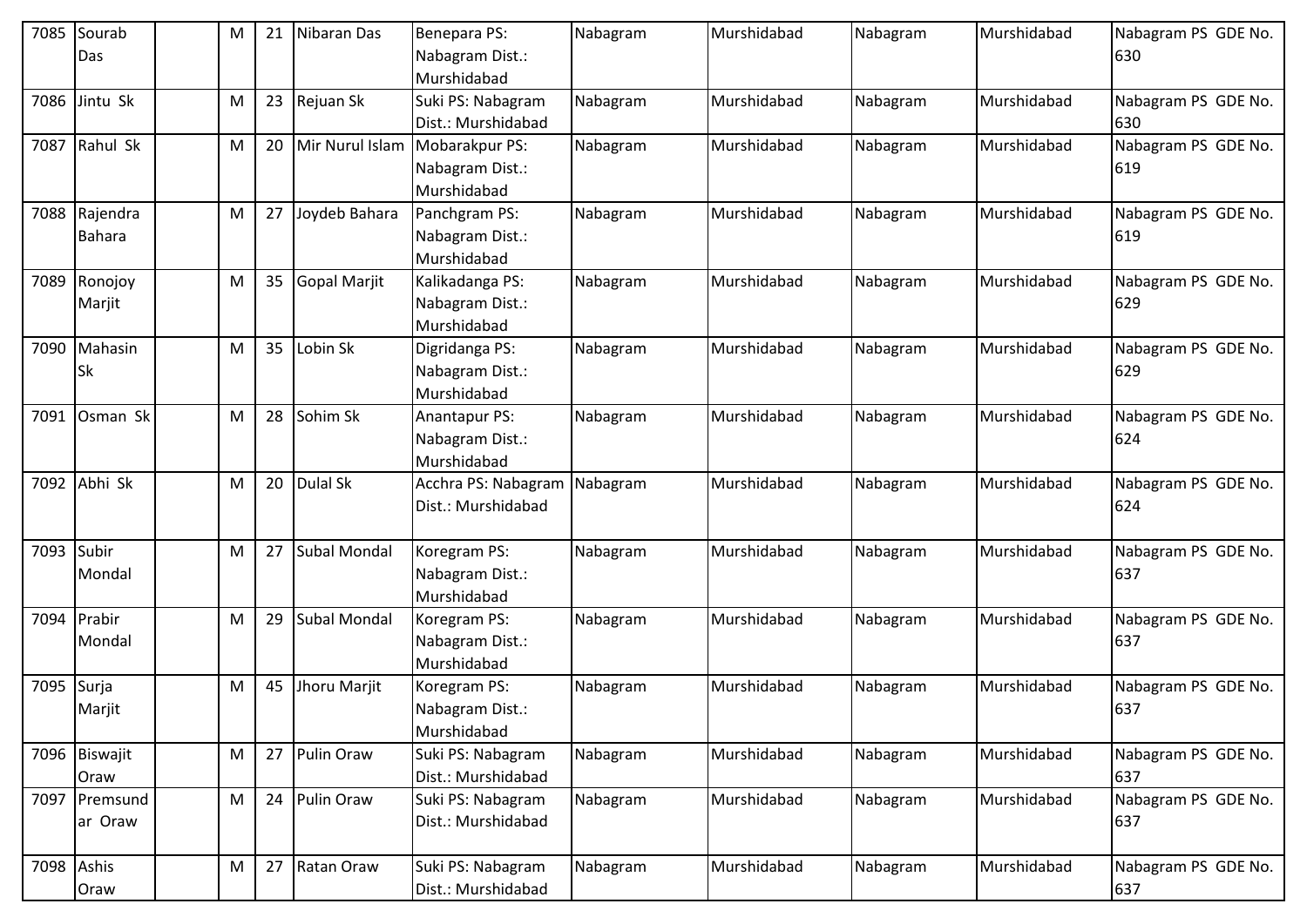| 7099 | Jiarul                     |  | Ijarul Malitya<br>25 | Goghata PS: Nawda                                                                             | Nawda   | Murshidabad                                  | Nawda | Murshidabad | Nawda PS GDE No. 453 |
|------|----------------------------|--|----------------------|-----------------------------------------------------------------------------------------------|---------|----------------------------------------------|-------|-------------|----------------------|
|      | Malitya                    |  |                      | Dist.: Murshidabad                                                                            |         |                                              |       |             |                      |
|      | 7100 Rajbir                |  | Kabatulla<br>21      | Shyamnagar PS:                                                                                | Nawda   | Murshidabad                                  | Nawda | Murshidabad | Nawda PS GDE No. 453 |
|      | Mondal                     |  | Mondal               | Nawda Dist.:                                                                                  |         |                                              |       |             |                      |
|      |                            |  | Motaleb Molla<br>22  | Murshidabad                                                                                   |         | Murshidabad                                  | Nawda | Murshidabad | Nawda PS GDE No. 453 |
|      | 7101 Sujon<br>Molla        |  |                      | Kamadpur PS: Nawda Nawda<br>Dist.: Murshidabad                                                |         |                                              |       |             |                      |
|      | 7102 Md. Selim<br>Mondal   |  | 26<br>Jamrul Mondal  | Kanainagar High<br>Schoolpara PS:<br>Tehatta Dist.:<br>Krishnanagar Police<br><b>District</b> | Tehatta | Krishnanagar Police Nawda<br><b>District</b> |       | Murshidabad | Nawda PS GDE No. 453 |
|      | 7103 Rajesh Sk             |  | Mohadesh Sk<br>20    | Bonchadanga<br>Mollapara PS: Nawda<br>Dist.: Murshidabad                                      | Nawda   | Murshidabad                                  | Nawda | Murshidabad | Nawda PS GDE No. 577 |
|      | 7104 Sarjad Sk             |  | Akkash Ali Sk<br>21  | Amtala Kanapara PS:<br>Nawda Dist.:<br>Murshidabad                                            | Nawda   | Murshidabad                                  | Nawda | Murshidabad | Nawda PS GDE No. 577 |
| 7105 | Sahin Sk                   |  | Firdosh Sk<br>21     | Bonchadanga<br>Mollapara PS: Nawda<br>Dist.: Murshidabad                                      | Nawda   | Murshidabad                                  | Nawda | Murshidabad | Nawda PS GDE No. 577 |
|      | 7106 Jahangir<br><b>Sk</b> |  | Ali Hoque Sk<br>40   | Raipur Bhowmikpara<br>PS: Nawda Dist.:<br>Murshidabad                                         | Nawda   | Murshidabad                                  | Nawda | Murshidabad | Nawda PS GDE No. 577 |
|      | 7107 Rofik Sk              |  | 55 Mijat Sk          | Raipur Bhowmikpara<br>PS: Nawda Dist.:<br>Murshidabad                                         | Nawda   | Murshidabad                                  | Nawda | Murshidabad | Nawda PS GDE No. 577 |
|      | 7108 Sofikul<br>Saha       |  | 35 Miraj Saha        | Raipur Bhowmikpara<br>PS: Nawda Dist.:<br>Murshidabad                                         | Nawda   | Murshidabad                                  | Nawda | Murshidabad | Nawda PS GDE No. 577 |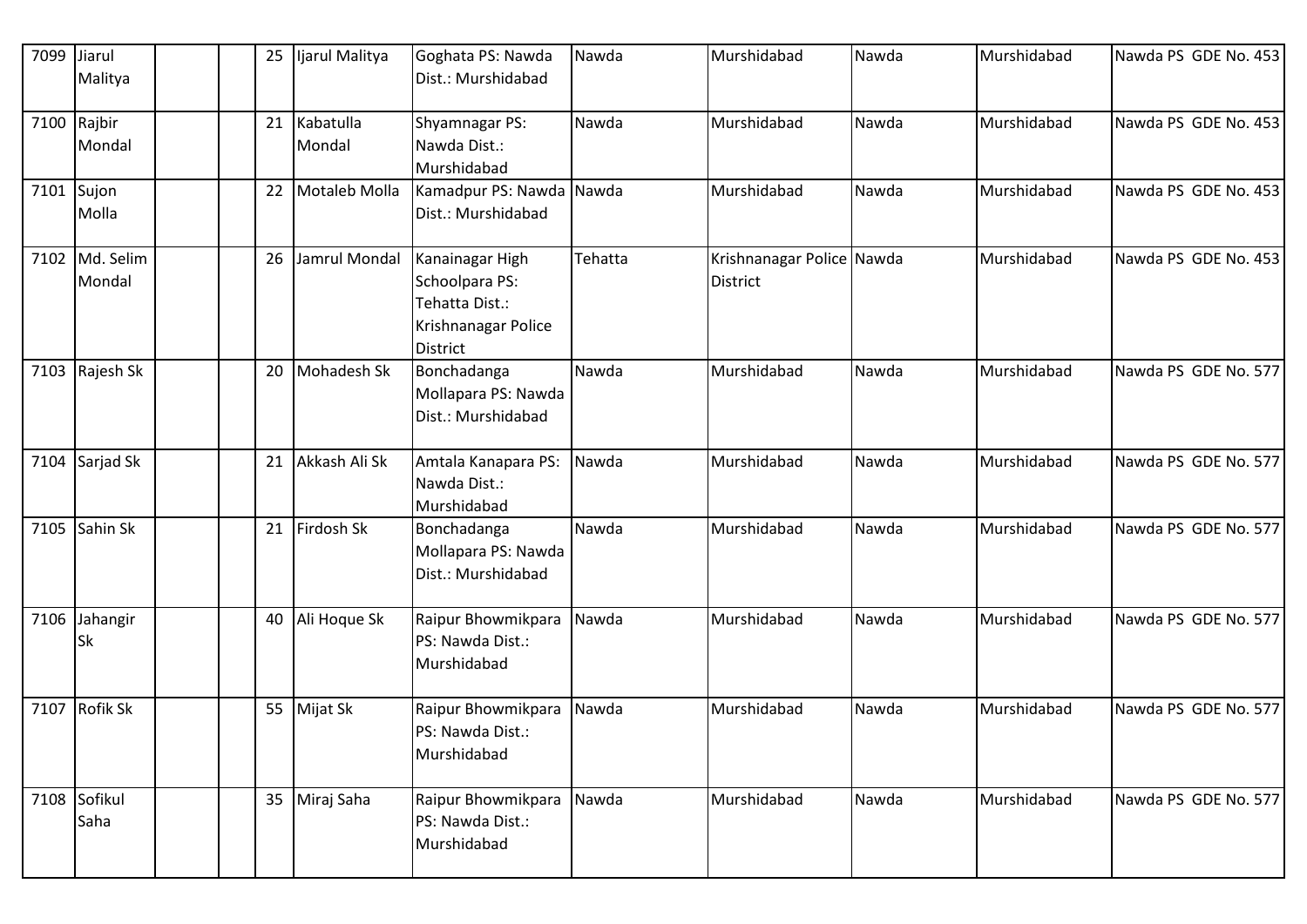| 7109 | Goutam<br>Dutta  |       |   | 28 | Dibakar Dutta                | Patikabari Bazarpara<br>PS: Nawda Dist.: | Nawda     | Murshidabad     | Nawda     | Murshidabad | Nawda PS GDE No. 578        |
|------|------------------|-------|---|----|------------------------------|------------------------------------------|-----------|-----------------|-----------|-------------|-----------------------------|
|      |                  |       |   |    |                              | Murshidabad                              |           |                 |           |             |                             |
| 7110 | Ashadul          |       |   |    | 55 Alal Sk                   | Shibnagar Uttarpara                      | Nawda     | Murshidabad     | Nawda     | Murshidabad | Nawda PS GDE No. 578        |
|      | Sk               |       |   |    |                              | PS: Nawda Dist.:                         |           |                 |           |             |                             |
|      |                  |       |   |    |                              | Murshidabad                              |           |                 |           |             |                             |
| 7111 | Hasibur          | Pintu | M | 42 | Lt Kuddus Molla Komnagar PS: |                                          | Raninagar | Murshidabad     | Raninagar | Murshidabad | Raninagar PS GDE No.        |
|      | Rahaman          |       |   |    |                              | Raninagar Dist.:                         |           |                 |           |             | 512                         |
|      |                  |       |   |    |                              | Murshidabad                              |           |                 |           |             |                             |
|      | 7112 Liton Sk    |       | M |    | 25 Ajijul Sk                 | Katlamari PS:                            | Raninagar | Murshidabad     | Raninagar | Murshidabad | Raninagar PS GDE No.        |
|      |                  |       |   |    |                              | Raninagar Dist.:                         |           |                 |           |             | 557                         |
| 7113 | Atul             |       | M | 40 | Dharani Mondal               | Murshidabad                              | Raninagar | Murshidabad     | Raninagar | Murshidabad | Raninagar PS GDE No.        |
|      | Mondal           |       |   |    |                              | Laxminarayenpur PS:<br>Raninagar Dist.:  |           |                 |           |             | 548                         |
|      |                  |       |   |    |                              | Murshidabad                              |           |                 |           |             |                             |
| 7114 | Poltu            |       | M | 37 | Khoka Mondal                 | Loxminarayenpur PS:                      | Raninagar | Murshidabad     | Raninagar | Murshidabad | Raninagar PS GDE No.        |
|      | Mondal           |       |   |    |                              | Raninagar Dist.:                         |           |                 |           |             | 548                         |
|      |                  |       |   |    |                              | Murshidabad                              |           |                 |           |             |                             |
| 7115 | Gopal            |       | M |    | 36 Rishioada                 | Laxzminarayenpur                         | Raninagar | Murshidabad     | Raninagar | Murshidabad | Raninagar PS GDE No.        |
|      | Mondal           |       |   |    | Mondal                       | PS: Raninagar Dist.:                     |           |                 |           |             | 548                         |
|      |                  |       |   |    |                              | Murshidabad                              |           |                 |           |             |                             |
| 7116 | Bisnupada        |       | M |    | 38 Anil Mondal               | Laxminarayenpur PS:                      | Raninagar | Murshidabad     | Raninagar | Murshidabad | Raninagar PS GDE No.        |
|      | Mondal           |       |   |    |                              | Raninagar Dist.:                         |           |                 |           |             | 548                         |
|      |                  |       |   |    |                              | Murshidabad                              |           |                 |           |             |                             |
| 7117 | Golam<br>Mostafa | Kalu  | M | 35 | Late Saiful Sk               | Senpara PS:<br>Raninagar Dist.:          | Raninagar | Murshidabad     | Raninagar | Murshidabad | Raninagar PS GDE No.<br>536 |
|      |                  |       |   |    |                              | Murshidabad                              |           |                 |           |             |                             |
| 7118 | Munjur           |       | M | 40 | Foroj Hossain                | Kalunagar PS:                            | Raninagar | Murshidabad     | Raninagar | Murshidabad | Raninagar PS GDE No.        |
|      | Hossain          |       |   |    |                              | Raninagar Dist.:                         |           |                 |           |             | 536                         |
|      |                  |       |   |    |                              | Murshidabad                              |           |                 |           |             |                             |
|      | 7119 Anarul      |       | M |    | 30 Somiruddin                | PS: Raninagar Dist.:                     | Raninagar | Murshidabad     | Raninagar | Murshidabad | Raninagar PS GDE No.        |
|      | Islam            |       |   |    | Mondal                       | Murshidabad                              |           |                 |           |             | 536                         |
| 7120 | Fukrul           |       | M |    | 30 Firoj Sk                  | Senpara PS:                              | Raninagar | Murshidabad     | Raninagar | Murshidabad | Raninagar PS GDE No.        |
|      | Islam            |       |   |    |                              | Raninagar Dist.:                         |           |                 |           |             | 536                         |
|      |                  |       |   |    |                              | Murshidabad                              |           |                 |           |             |                             |
| 7121 | Somirul<br>Sk    |       | M | 24 | <b>Ekamuddin Sk</b>          | Laxminarayanpur                          |           | <b>Basirhat</b> | Ranitala  | Murshidabad | Ranitala PS GDE No.<br>600  |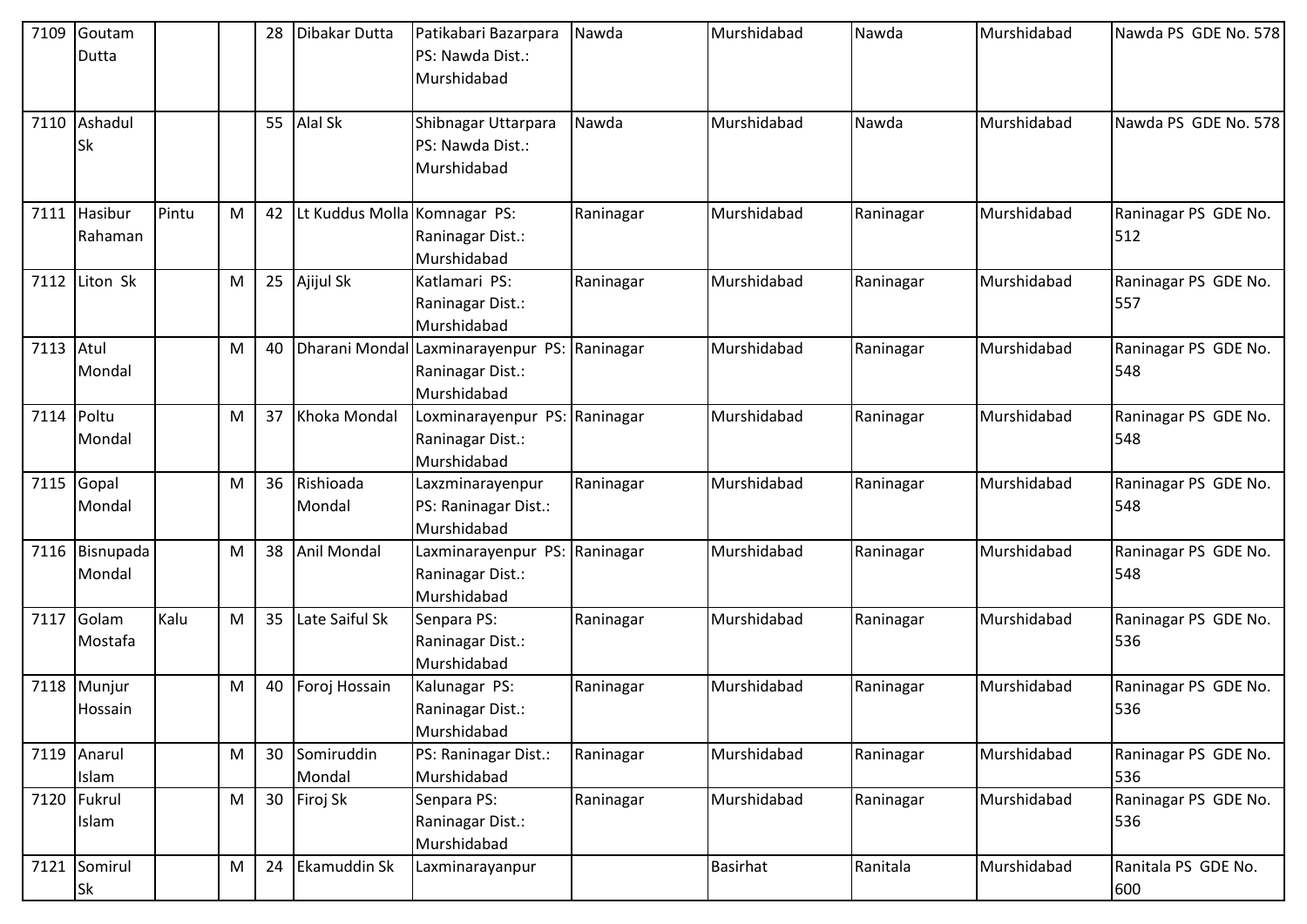| 7122 | Abdul             | M |    | 28 Harej Sk        | Chandpur Purba PS: | Ranitala  | Murshidabad     | Ranitala  | Murshidabad | Ranitala PS GDE No.  |
|------|-------------------|---|----|--------------------|--------------------|-----------|-----------------|-----------|-------------|----------------------|
|      | Jabbar            |   |    |                    | Ranitala Dist.:    |           |                 |           |             | 606                  |
|      |                   |   |    |                    | Murshidabad        |           |                 |           |             |                      |
| 7123 | Rejaul            | M |    | 50 Lt Wajed Sk     | Chandpur Purba PS: | Ranitala  | Murshidabad     | Ranitala  | Murshidabad | Ranitala PS GDE No.  |
|      | Hoque             |   |    |                    | Ranitala Dist.:    |           |                 |           |             | 600                  |
|      |                   |   |    |                    | Murshidabad        |           |                 |           |             |                      |
| 7124 | Tonick            | M | 19 | Minarul Islam      | Jhikra Natun       | Ranitala  | Murshidabad     | Ranitala  | Murshidabad | Ranitala PS GDE No.  |
|      | Islam             |   |    |                    | Kharibona PS:      |           |                 |           |             | 600                  |
|      |                   |   |    |                    | Ranitala Dist.:    |           |                 |           |             |                      |
|      |                   |   |    |                    | Murshidabad        |           |                 |           |             |                      |
| 7125 | Mintu Sk          | M | 20 | Minarul Islam      | Jhikra Natun       | Ranitala  | Murshidabad     | Ranitala  | Murshidabad | Ranitala PS GDE No.  |
|      |                   |   |    |                    | Kharibona PS:      |           |                 |           |             | 600                  |
|      |                   |   |    |                    | Ranitala Dist.:    |           |                 |           |             |                      |
|      |                   |   |    |                    | Murshidabad        |           |                 |           |             |                      |
| 7126 | Robiul Sk         | M |    | 38 Rejanul Haque   | Khardikipara PS:   | Ranitala  | Murshidabad     | Ranitala  | Murshidabad | Ranitala PS GDE No.  |
|      |                   |   |    |                    | Ranitala Dist.:    |           |                 |           |             | 600                  |
|      |                   |   |    |                    | Murshidabad        |           |                 |           |             |                      |
| 7127 | Najimuddi         | M | 40 | Giasuddin Sk       | Khardikipara PS:   | Ranitala  | Murshidabad     | Ranitala  | Murshidabad | Ranitala PS GDE No.  |
|      | n Sk              |   |    |                    | Ranitala Dist.:    |           |                 |           |             | 606                  |
|      |                   |   |    |                    | Murshidabad        |           |                 |           |             |                      |
| 7128 | <b>Tiyarul Sk</b> | M | 28 | Johur Sk           | Khardikipara PS:   | Ranitala  | Murshidabad     | Ranitala  | Murshidabad | Ranitala PS GDE No.  |
|      |                   |   |    |                    | Ranitala Dist.:    |           |                 |           |             | 600                  |
|      |                   |   |    |                    | Murshidabad        |           |                 |           |             |                      |
| 7129 | <b>Khalil Sk</b>  | M | 25 | Kader Sk           | Kashipur PS:       | Rejinagar | Murshidabad     | Rejinagar | Murshidabad | Rejinagar PS GDE No. |
|      |                   |   |    |                    | Rejinagar Dist.:   |           |                 |           |             | 567                  |
|      |                   |   |    |                    | Murshidabad        |           |                 |           |             |                      |
| 7130 | Sattar Sk         | M | 28 | Meher Ali Sk       | Kashipur PS:       | Rejinagar | Murshidabad     | Rejinagar | Murshidabad | Rejinagar PS GDE No. |
|      |                   |   |    |                    | Rejinagar Dist.:   |           |                 |           |             | 567                  |
|      |                   |   |    |                    | Murshidabad        |           |                 |           |             |                      |
| 7131 | Majibar           | M |    | 48 Sabed Ali Sk    | Nazirpur PS:       | Rejinagar | Murshidabad     | Rejinagar | Murshidabad | Rejinagar PS GDE No. |
|      | Rahaman           |   |    |                    | Rejinagar Dist.:   |           |                 |           |             | 575                  |
|      | <b>Sk</b>         |   |    |                    | Murshidabad        |           |                 |           |             |                      |
|      | 7132 Badal Sk     | M |    | 45 Sabed Ali Sk    | Nazirpur PS:       | Rejinagar | Murshidabad     | Rejinagar | Murshidabad | Rejinagar PS GDE No. |
|      |                   |   |    |                    | Rejinagar Dist.:   |           |                 |           |             | 575                  |
|      |                   |   |    |                    | Murshidabad        |           |                 |           |             |                      |
|      | 7133 Basudeb      | M |    | 32 Lt. Probhas Roy | Taherpur PS:       | Taherpur  | Ranaghat Police | Rejinagar | Murshidabad | Rejinagar PS GDE No. |
|      | Roy               |   |    |                    | Taherpur Dist.:    |           | <b>District</b> |           |             | 590                  |
|      |                   |   |    |                    | Ranaghat Police    |           |                 |           |             |                      |
|      |                   |   |    |                    | District           |           |                 |           |             |                      |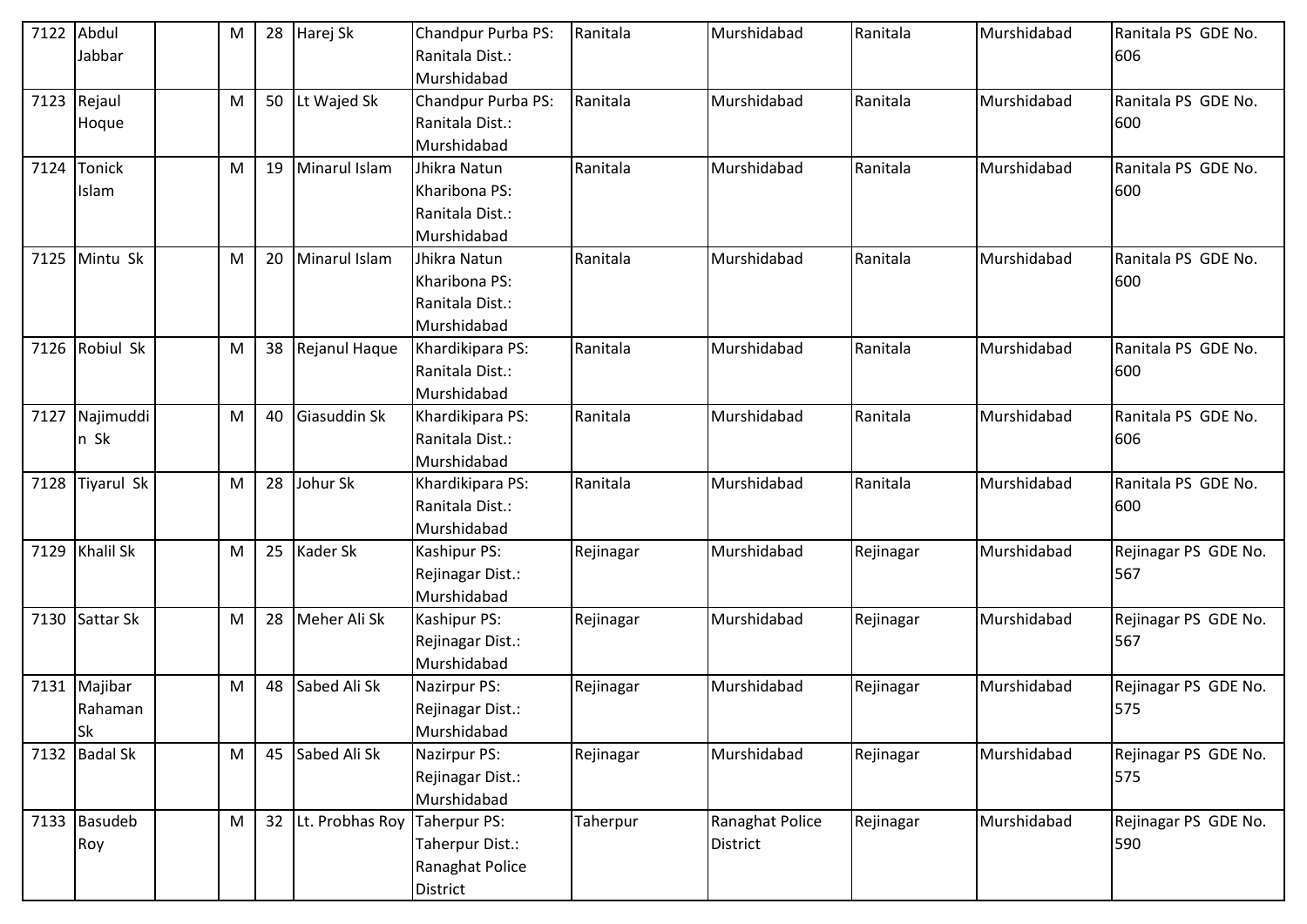| 7134      | Sourav        | M | 19 | Milan             | Taherpur PS:           | Taherpur  | Ranaghat Police | Rejinagar | Murshidabad | Rejinagar PS GDE No. |
|-----------|---------------|---|----|-------------------|------------------------|-----------|-----------------|-----------|-------------|----------------------|
|           | Majumder      |   |    | Majumder          | Taherpur Dist.:        |           | <b>District</b> |           |             | 590                  |
|           |               |   |    |                   | Ranaghat Police        |           |                 |           |             |                      |
|           |               |   |    |                   | District               |           |                 |           |             |                      |
| 7135      | Rajkumar      | M |    | 30 Lt. Bidhan     | Taherpur PS:           | Taherpur  | Ranaghat Police | Rejinagar | Murshidabad | Rejinagar PS GDE No. |
|           | Mondal        |   |    | Mondal            | Taherpur Dist.:        |           | <b>District</b> |           |             | 590                  |
|           |               |   |    |                   | Ranaghat Police        |           |                 |           |             |                      |
|           |               |   |    |                   | District               |           |                 |           |             |                      |
|           | 7136 Kalu Sk  | M |    | 22 Ayub Sk        | Rejinagar PS:          | Rejinagar | Murshidabad     | Rejinagar | Murshidabad | Rejinagar PS GDE No. |
|           |               |   |    |                   | Rejinagar Dist.:       |           |                 |           |             | 590                  |
|           |               |   |    |                   | Murshidabad            |           |                 |           |             |                      |
| 7137      | Basudeb       | M |    | <b>Hriday Roy</b> | Saktipur PS: Saktipur  | Saktipur  | Murshidabad     | Saktipur  | Murshidabad | Saktipur PS GDE No.  |
|           | Roy           |   |    |                   | Dist.: Murshidabad     |           |                 |           |             | 498                  |
|           |               |   |    |                   |                        |           |                 |           |             |                      |
| 7138      | Rabiul Sk     | M |    | Hira Sk           | PS: Saktipur Dist.:    | Saktipur  | Murshidabad     | Saktipur  | Murshidabad | Saktipur PS GDE No.  |
|           |               |   |    |                   | Murshidabad            |           |                 |           |             | 498                  |
| 7139      | Anower Sk     | M |    | Aien Sk           | Saktupur PS: Saktipur  | Saktipur  | Murshidabad     | Saktipur  | Murshidabad | Saktipur PS GDE No.  |
|           |               |   |    |                   | Dist.: Murshidabad     |           |                 |           |             | 498                  |
|           |               |   |    |                   |                        |           |                 |           |             |                      |
| 7140      | Robiul        | M |    | Lillahar Sk       | PS: Saktipur Dist.:    | Saktipur  | Murshidabad     | Saktipur  | Murshidabad | Saktipur PS GDE No.  |
|           |               |   |    |                   | Murshidabad            |           |                 |           |             | 498                  |
|           | 7141 Kalu Sk  | M |    | 45 Pachu Sk       | Hamidahti Pilkhundi    | Salar     | Murshidabad     | Salar     | Murshidabad | Salar PS GDE No. 607 |
|           |               |   |    |                   | PS: Salar Dist.:       |           |                 |           |             |                      |
|           |               |   |    |                   | Murshidabad            |           |                 |           |             |                      |
| 7142 Budu |               | M |    | 35 Mojdar Sk      | Salar Mallickpara PS:  | Salar     | Murshidabad     | Salar     | Murshidabad | Salar PS GDE No. 607 |
|           | Rahaman       |   |    |                   | Salar Dist.:           |           |                 |           |             |                      |
|           |               |   |    |                   | Murshidabad            |           |                 |           |             |                      |
| 7143      | Rana          | M | 20 | Prosanto Majhi    | Salar PS: Salar Dist.: | Salar     | Murshidabad     | Salar     | Murshidabad | Salar PS GDE No. 607 |
|           | Majhi         |   |    |                   | Murshidabad            |           |                 |           |             |                      |
| 7144      | Laba          | M |    | 221 Kanra Majhi   | Salar Majhipara PS:    | Salar     | Murshidabad     | Salar     | Murshidabad | Salar PS GDE No. 607 |
|           | Majhi         |   |    |                   | Salar Dist.:           |           |                 |           |             |                      |
|           |               |   |    |                   | Murshidabad            |           |                 |           |             |                      |
|           | 7145 Salak Sk | M |    | 28 Sar Alam Sk    | Madhaipur PS: Salar    | Salar     | Murshidabad     | Salar     | Murshidabad | Salar PS GDE No. 607 |
|           |               |   |    |                   | Dist.: Murshidabad     |           |                 |           |             |                      |
|           |               |   |    |                   |                        |           |                 |           |             |                      |
|           | 7146 Munna Sk | M |    | 21 Atarul Sk      | Madhaipur PS: Salar    | Salar     | Murshidabad     | Salar     | Murshidabad | Salar PS GDE No. 607 |
|           |               |   |    |                   | Dist.: Murshidabad     |           |                 |           |             |                      |
|           |               |   |    |                   |                        |           |                 |           |             |                      |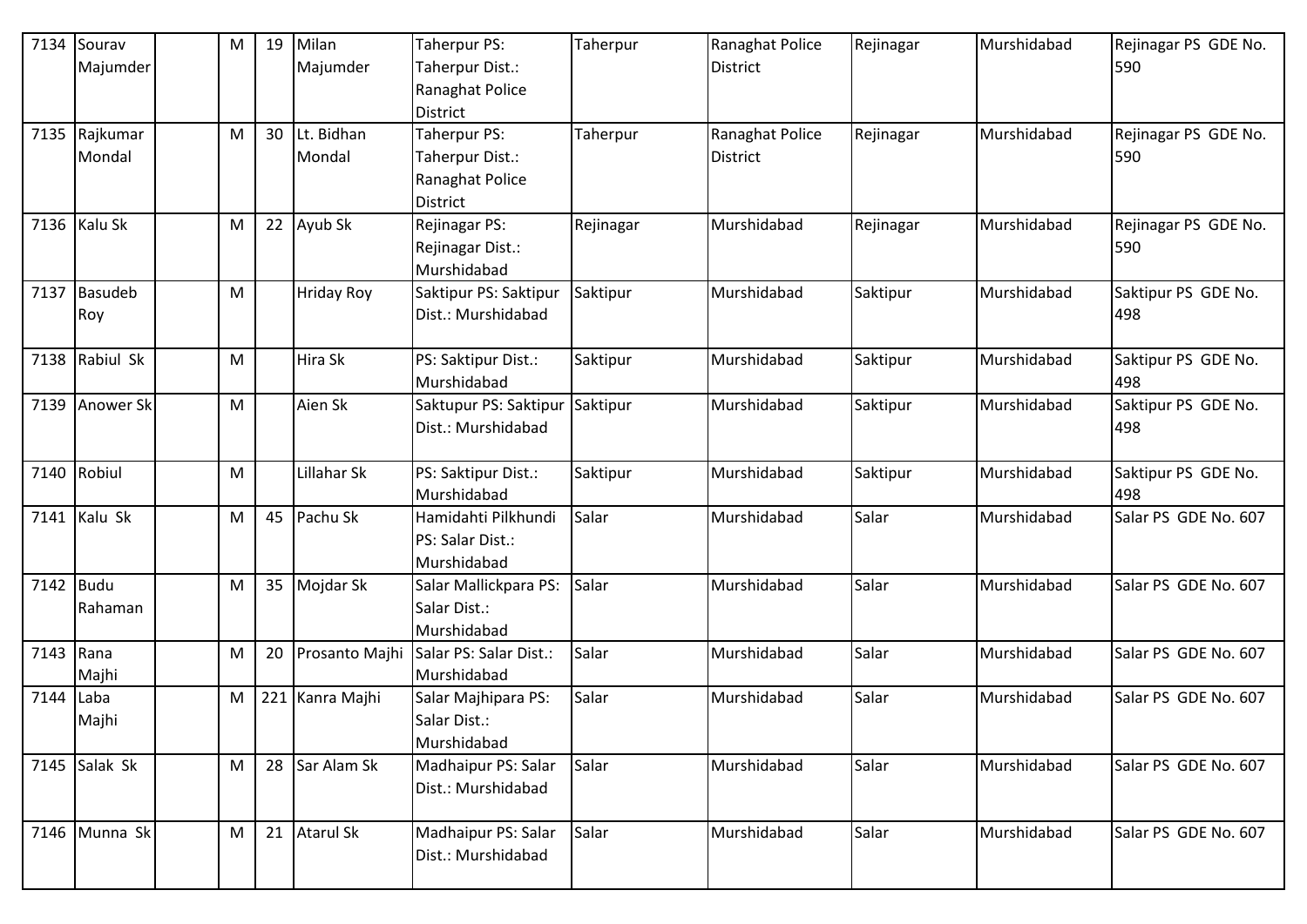| 7147 | Injamul<br>Sk          | M | 22              | Badsha Sk        | Madhaipur PS: Salar<br>Dist.: Murshidabad                  | Salar       | Murshidabad          | Salar       | Murshidabad          | Salar PS GDE No. 607          |
|------|------------------------|---|-----------------|------------------|------------------------------------------------------------|-------------|----------------------|-------------|----------------------|-------------------------------|
| 7148 | Hossain<br>Sk          | M | 32 <sup>2</sup> | <b>Asrof Sk</b>  | Punashi PS: Salar<br>Dist.: Murshidabad                    | Salar       | Murshidabad          | Salar       | Murshidabad          | Salar PS GDE No. 607          |
| 7149 | Azad Sk                | M | 25              | Hira Sk          | Punashi PS: Salar<br>Dist.: Murshidabad                    | Salar       | Murshidabad          | Salar       | Murshidabad          | Salar PS GDE No. 607          |
| 7150 | Suvankar<br>Panda      | M | 28              | Lt. Arup Panda   | PS: Anandapur Dist.:<br>Paschim Mednipore                  | Anandapur   | Paschim<br>Mednipore | Anandapur   | Paschim<br>Mednipore | Anandapur PS GDE No.<br>550   |
| 7151 | Subrata<br>Jana        | M | 24              | Narayan Jana     | PURUSHOTTAMPUR<br>PS: Belda Dist.:<br>Paschim Mednipore    | Belda       | Paschim<br>Mednipore | Belda       | Paschim<br>Mednipore | Belda PS GDE No. 523          |
| 7152 | Swapan<br>Maity        | M | 48              | Lt.kedar Maity   | PANIARA PS: Belda<br>Dist.: Paschim<br>Mednipore           | Belda       | Paschim<br>Mednipore | Belda       | Paschim<br>Mednipore | Belda PS GDE No. 523          |
| 7153 | Susanta<br><b>Bera</b> | M | 40              | Lt Narahari Bera | <b>MUSTAFAPUR PS:</b><br>Belda Dist.: Paschim<br>Mednipore | Belda       | Paschim<br>Mednipore | Belda       | Paschim<br>Mednipore | Belda PS GDE No. 523          |
| 7154 | Sanjit Roy             | M | 42              | Mrinal           | Radhanagar PS:<br>Chandrakona Dist.:<br>Paschim Mednipore  | Chandrakona | Paschim<br>Mednipore | Chandrakona | Paschim<br>Mednipore | Chandrakona PS GDE<br>No. 793 |
|      | 7155 Ajit Dolai        | M |                 | 42 Ramlal        | Kuapur PS:<br>Chandrakona Dist.:<br>Paschim Mednipore      | Chandrakona | Paschim<br>Mednipore | Chandrakona | Paschim<br>Mednipore | Chandrakona PS GDE<br>No. 793 |
| 7156 | Manoj<br>Roy           | M | 29              | Abhijit          | Railya PS:<br>Chandrakona Dist.:<br>Paschim Mednipore      | Chandrakona | Paschim<br>Mednipore | Chandrakona | Paschim<br>Mednipore | Chandrakona PS GDE<br>No. 793 |
| 7157 | Dhananjo<br>y Ghosh    | M |                 | 51 Rampada       | Dhanyajhati PS:<br>Chandrakona Dist.:<br>Paschim Mednipore | Chandrakona | Paschim<br>Mednipore | Chandrakona | Paschim<br>Mednipore | Chandrakona PS GDE<br>No. 793 |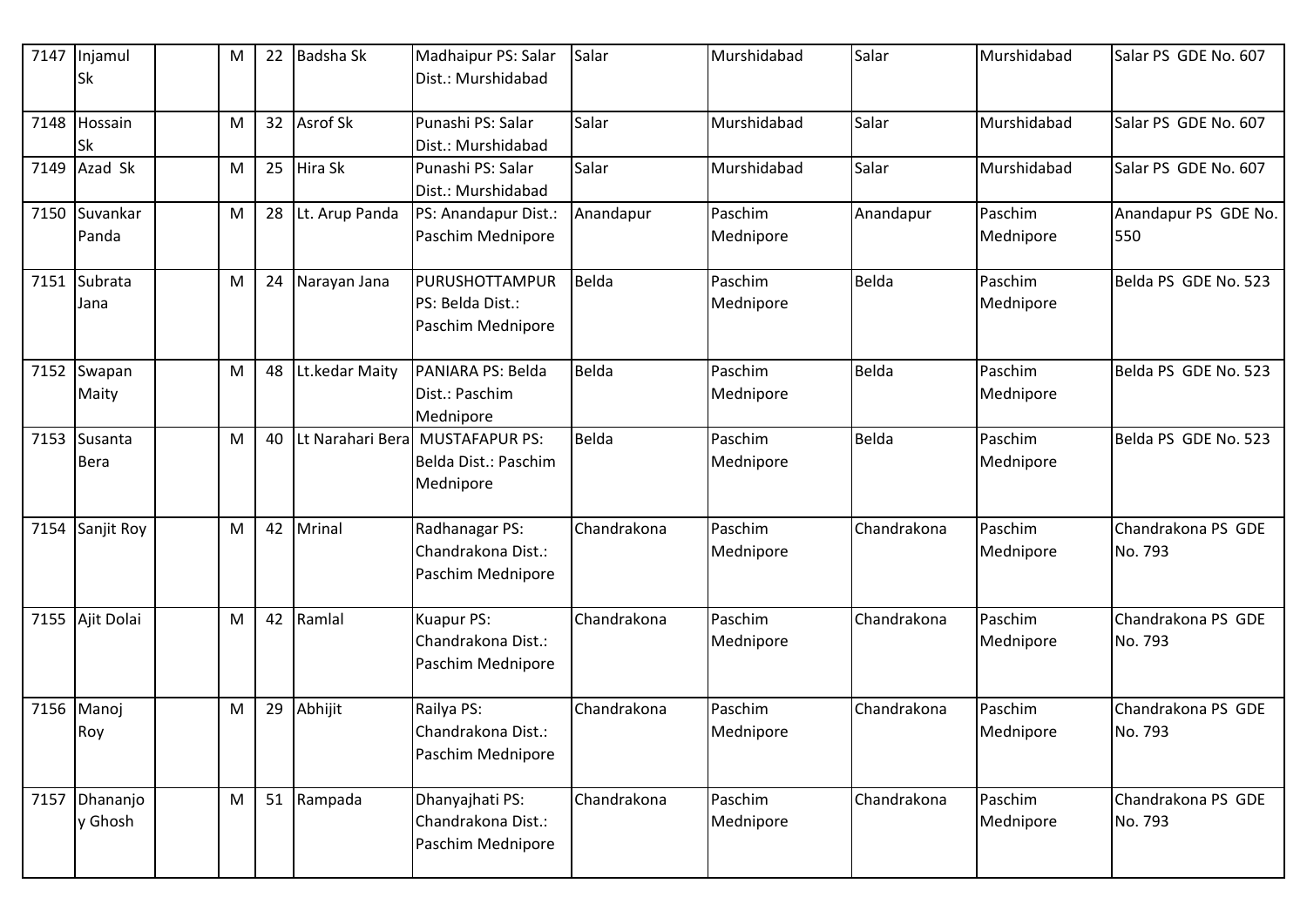| 7158 | Raju Dolai                 | M | 26 | Asit                      | Kuapur PS:<br>Chandrakona Dist.:<br>Paschim Mednipore        | Chandrakona | Paschim<br>Mednipore | Chandrakona | Paschim<br>Mednipore | Chandrakona PS GDE<br>No. 793                            |
|------|----------------------------|---|----|---------------------------|--------------------------------------------------------------|-------------|----------------------|-------------|----------------------|----------------------------------------------------------|
| 7159 | Srimanta<br>Digar          | M |    | 37 Durlav                 | Kuapur PS:<br>Chandrakona Dist.:<br>Paschim Mednipore        | Chandrakona | Paschim<br>Mednipore | Chandrakona | Paschim<br>Mednipore | Chandrakona PS GDE<br>No. 793                            |
| 7160 | Laltu<br>Khamrui           | м | 22 | Asish                     | Radhabalavpur PS:<br>Chandrakona Dist.:<br>Paschim Mednipore | Chandrakona | Paschim<br>Mednipore | Chandrakona | Paschim<br>Mednipore | Chandrakona PS GDE<br>No. 793                            |
| 7161 | Laltu<br>Khamrui           | M | 32 | Asish                     | Radhabalavpur PS:<br>Chandrakona Dist.:<br>Paschim Mednipore | Chandrakona | Paschim<br>Mednipore | Chandrakona | Paschim<br>Mednipore | Chandrakona PS GDE<br>No. 793                            |
| 7162 | Samar<br>Das               | м |    | Kalipada                  | Radhabalavpur PS:<br>Chandrakona Dist.:<br>Paschim Mednipore | Chandrakona | Paschim<br>Mednipore | Chandrakona | Paschim<br>Mednipore | Chandrakona PS GDE<br>No. 793                            |
| 7163 | Manas<br>Ghosh             | M | 49 | Manas Ghosh               | Dakshibazar PS:<br>Chandrakona Dist.:<br>Paschim Mednipore   | Chandrakona | Paschim<br>Mednipore | Chandrakona | Paschim<br>Mednipore | Chandrakona PS GDE<br>No. 793                            |
| 7164 | Subhajit<br>Pathak         | M | 27 | <b>Kalidas Pathak</b>     | Ranimadhabpur PS:<br>Chandrakona Dist.:<br>Paschim Mednipore | Chandrakona | Paschim<br>Mednipore | Chandrakona | Paschim<br>Mednipore | Chandrakona PS<br>Outpost Ramjibanpur<br>TOP GDE No. 455 |
|      | 7165 Nirmal<br>Ruidas      | м |    | Lt. Laxmikanta            | Paikmajita PS:<br>Chandrakona Dist.:<br>Paschim Mednipore    | Chandrakona | Paschim<br>Mednipore | Chandrakona | Paschim<br>Mednipore | Chandrakona PS<br>Outpost Ramjibanpur<br>TOP GDE No. 455 |
|      | 7166 Ajaduddin<br>Chowdhur | M |    | 34 Chowdhury<br>Foujuddin | Narayanchak PS:<br>Chandrakona Dist.:<br>Paschim Mednipore   | Chandrakona | Paschim<br>Mednipore | Chandrakona | Paschim<br>Mednipore | Chandrakona PS<br>Outpost Ramjibanpur<br>TOP GDE No. 455 |
| 7167 | Goutam<br>Ruidas           | M |    | Kanai                     | Laxmipur PS:<br>Chandrakona Dist.:<br>Paschim Mednipore      | Chandrakona | Paschim<br>Mednipore | Chandrakona | Paschim<br>Mednipore | Chandrakona PS<br>Outpost Ramjibanpur<br>TOP GDE No. 455 |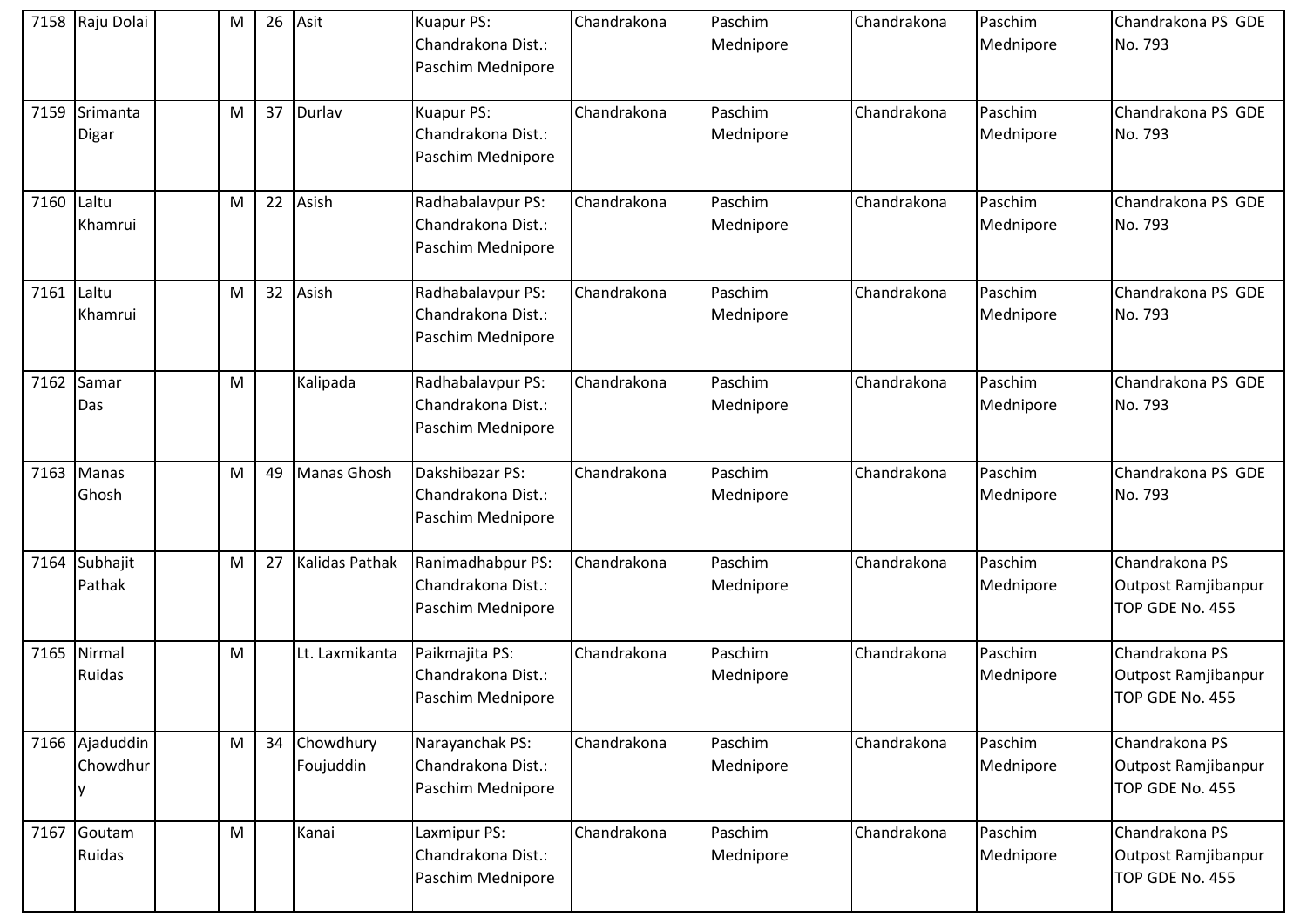| 7168        | <b>Dipak</b><br>Ghosh | M |    | 45 Narayan            | Hizli PS: Chandrakona Chandrakona<br>Dist.: Paschim<br>Mednipore |        | Paschim<br>Mednipore | Chandrakona | Paschim<br>Mednipore | Chandrakona PS GDE<br>No. 407 |
|-------------|-----------------------|---|----|-----------------------|------------------------------------------------------------------|--------|----------------------|-------------|----------------------|-------------------------------|
| 7169        | Sukumar<br>Mandal     | M |    | Raghunath             | Hizli PS: Chandrakona Chandrakona<br>Dist.: Paschim<br>Mednipore |        | Paschim<br>Mednipore | Chandrakona | Paschim<br>Mednipore | Chandrakona PS GDE<br>No. 407 |
| 7170        | Manik<br>Dolai        | M |    | 37 Haranath           | Hixli PS: Chandrakona Chandrakona<br>Dist.: Paschim<br>Mednipore |        | Paschim<br>Mednipore | Chandrakona | Paschim<br>Mednipore | Chandrakona PS GDE<br>No. 407 |
| 7171        | Uttam<br>Sahoo        | M | 28 | Saktipada<br>Sahoo    | <b>PANCHRUL PS:</b><br>Dantan Dist.: Paschim<br>Mednipore        | Dantan | Paschim<br>Mednipore | Dantan      | Paschim<br>Mednipore | Dantan PS GDE No.<br>1394     |
| 7172 Avijit | Sahoo                 | M |    | 27 Bijoy Sahoo        | <b>PANCHRUL PS:</b><br>Dantan Dist.: Paschim<br>Mednipore        | Dantan | Paschim<br>Mednipore | Dantan      | Paschim<br>Mednipore | Dantan PS GDE No.<br>1394     |
| 7173        | Kabi<br><b>Bhunia</b> | M |    | 32 Badal Bhunia       | JOYPURA PS: Dantan<br>Dist.: Paschim<br>Mednipore                | Dantan | Paschim<br>Mednipore | Dantan      | Paschim<br>Mednipore | Dantan PS GDE No.<br>1394     |
| 7174        | Sarbaswer<br>Das      | M |    | 50 Ananta Das         | <b>DHANHELIA PS:</b><br>Dantan Dist.: Paschim<br>Mednipore       | Dantan | Paschim<br>Mednipore | Dantan      | Paschim<br>Mednipore | Dantan PS GDE No.<br>1394     |
| 7175        | Suvankar<br>Pramanik  | M | 26 | Sudhanshu<br>Pramanik | <b>JAMUAPATI PS:</b><br>Dantan Dist.: Paschim<br>Mednipore       | Dantan | Paschim<br>Mednipore | Dantan      | Paschim<br>Mednipore | Dantan PS GDE No.<br>1394     |
| 7176        | Tapan<br><b>Bera</b>  | M |    | 45 Babu Bera          | PANSOLA PS: Dantan<br>Dist.: Paschim<br>Mednipore                | Dantan | Paschim<br>Mednipore | Dantan      | Paschim<br>Mednipore | Dantan PS GDE No.<br>1394     |
| 7177 Paltu  | Debnath               | M |    | 31 Gour Debnath       | <b>GARADPUR PS:</b><br>Dantan Dist.: Paschim<br>Mednipore        | Dantan | Paschim<br>Mednipore | Dantan      | Paschim<br>Mednipore | Dantan PS GDE No.<br>1394     |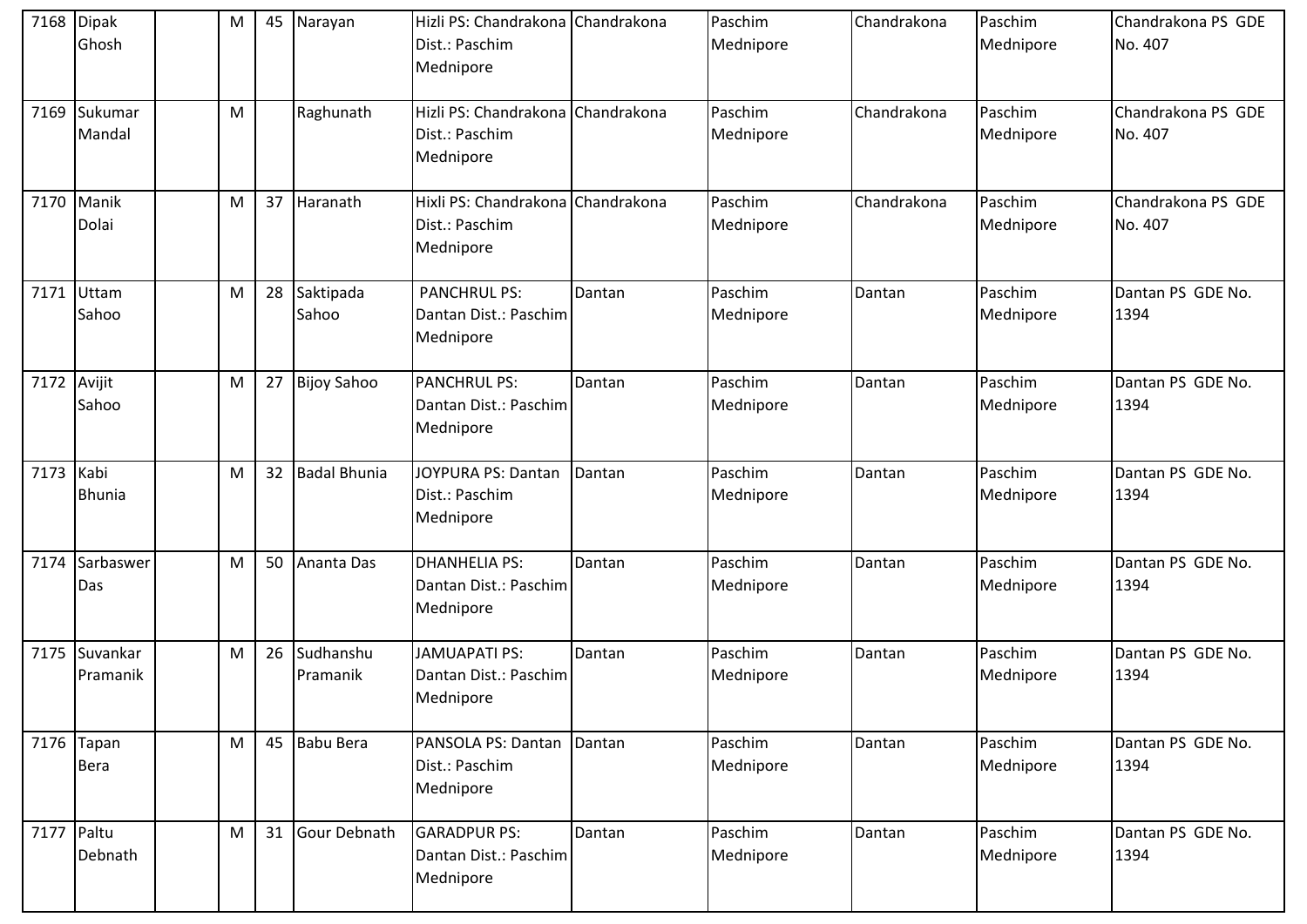| 7178      | Amit                               | M | 46 Banaswer                   | <b>SARASANKA PS:</b>                                                   | Dantan | Paschim         | Dantan | Paschim              | Dantan PS GDE No.     |
|-----------|------------------------------------|---|-------------------------------|------------------------------------------------------------------------|--------|-----------------|--------|----------------------|-----------------------|
|           | Acherjee                           |   | Acherjee                      | Dantan Dist.: Paschim<br>Mednipore                                     |        | Mednipore       |        | Mednipore            | 1394                  |
|           | 7179 Vaskar                        |   | S/o Lt. Gourhari OF DAKSHIN   |                                                                        |        | <b>Basirhat</b> | Daspur | Paschim              | Daspur PS GDE No. 753 |
|           | Jana (40)                          |   | Jana                          | DHANKHAL, PS –<br>DASPUR, DIST. â€"<br><b>PASCHIM</b>                  |        |                 |        | Mednipore            |                       |
|           | 7180 Pritam<br>Dolai (28)          |   | S/o Nitai Dolai               | <b>OF</b><br>PURUSOTTOMPUR,<br>PS â€" DASPUR, DIST.<br>â€" PASCHIM MED |        | <b>Basirhat</b> | Daspur | Paschim<br>Mednipore | Daspur PS GDE No. 753 |
|           | $7181$ Sayan<br>Mukherje<br>e (32) |   | S/o Asish<br>Mukherjee        | <b>OF</b><br>SHYAMSUNDARPUR,<br>PS â€" DASPUR, DIST.<br>– PASCHIM M    |        | <b>Basirhat</b> | Daspur | Paschim<br>Mednipore | Daspur PS GDE No. 753 |
| 7182 Amit | Samanta<br>(19)                    |   | S/o Shyamal<br>Samanta        | OF PRATAPPUR, PS<br>â€" GHATAL, DIST.<br>– PASCHIM<br><b>MEDINIP</b>   |        | <b>Basirhat</b> | Daspur | Paschim<br>Mednipore | Daspur PS GDE No. 753 |
| 7183      | Sourav<br>Dutta (22)               |   | S/o- Sital Dutta              | OF ALIPUR, PS-<br>DASPUR, DIST-<br>PASCHIM MEDINIPUR                   |        | Basirhat        | Daspur | Paschim<br>Mednipore | Daspur PS GDE No. 753 |
| 7184      | Pradip<br>Adak (40)                |   | $S/O-$<br>krishnapada<br>Adak | OF NAHALA CHAIPAT,<br>PS-DASPUR, DIST-<br><b>PASCHIM MEDINIP</b>       |        | <b>Basirhat</b> | Daspur | Paschim<br>Mednipore | Daspur PS GDE No. 753 |
| 7185 Arup | Manna<br>(32)                      |   | S/o-Amit<br>Manna             | OF PAIRASHI<br>CHAIPAT, PS-DASPUR,<br>DIST-PASCHIM MEDI                |        | <b>Basirhat</b> | Daspur | Paschim<br>Mednipore | Daspur PS GDE No. 753 |
|           | 7186 Bapan<br>Mallik (25)          |   | S/o-Bablu<br><b>Mallik</b>    | OF PAIRASHI<br>CHAIPAT, PS-DASPUR,<br>DIST-PASCHIM<br><b>MEDIN</b>     |        | <b>Basirhat</b> | Daspur | Paschim<br>Mednipore | Daspur PS GDE No. 753 |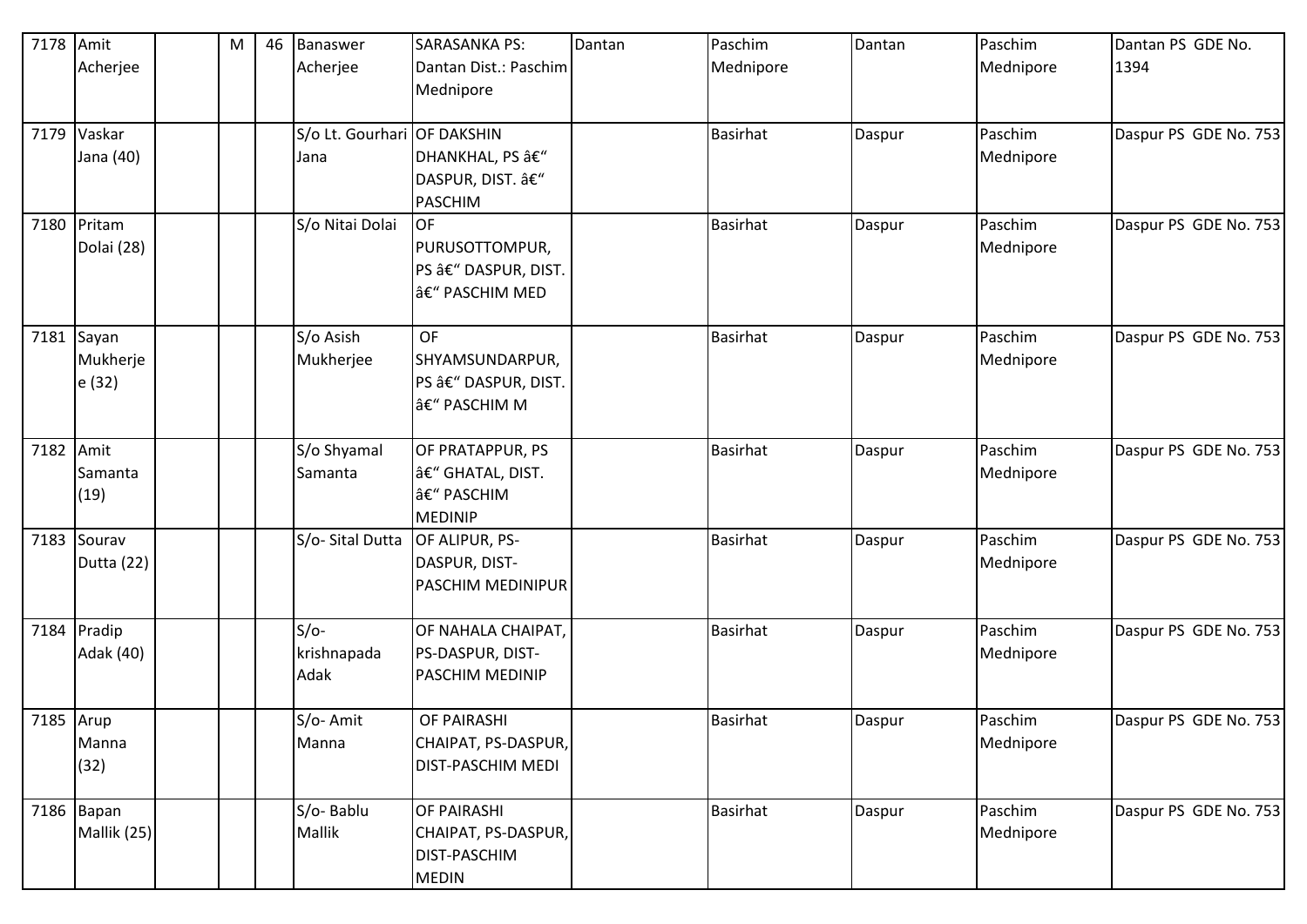| 7187      | <b>Tapas</b><br>Bera (30)         | <b>Bera</b>               | S/o- Panchanan OF ADAMPUR, PS-<br>DASPUR, DIST-<br>PASCHIM MEDINIPUR       | Basirhat        | Daspur | Paschim<br>Mednipore | Daspur PS GDE No. 753 |
|-----------|-----------------------------------|---------------------------|----------------------------------------------------------------------------|-----------------|--------|----------------------|-----------------------|
|           | 7188 Sukanta<br>Samanta<br>(52)   | S/o-Kalachand<br>Samanta  | OF DEWANCHAK, PS-<br><b>GHATAL, DIST-</b><br><b>PASCHIM MEIDNIPUR</b>      | <b>Basirhat</b> | Daspur | Paschim<br>Mednipore | Daspur PS GDE No. 753 |
| 7189      | Dipankar<br>Mandal<br>(21)        | S/o- Prasad<br>Mondal     | OF PANCHHGECHHIA,<br>PS-DASPUR, DIST-<br><b>PASCHIM MEDINIPU</b>           | <b>Basirhat</b> | Daspur | Paschim<br>Mednipore | Daspur PS GDE No. 753 |
| 7190 Raja | Bardolai<br>(20)                  | S/o-Santi<br>Bardolai     | OF PARULIA, PO-<br>SHIRISHA, PS-<br>ANANDAPUR, DIST-<br><b>PASCH</b>       | <b>Basirhat</b> | Daspur | Paschim<br>Mednipore | Daspur PS GDE No. 753 |
|           | 7191 Atanu<br>Samanta<br>(28)     | S/o-Sudhir<br>Samanta     | OF JAYRAMCHAK, PS-<br>DASPUR, DIST-<br><b>PASCHCIM</b><br><b>MEDINIPUR</b> | <b>Basirhat</b> | Daspur | Paschim<br>Mednipore | Daspur PS GDE No. 753 |
|           | 7192 Subrata<br>Goswami<br>(19)   | S/o-ranjit<br>Goswami     | OF SEKENDARY, PS-<br>DASPUR, DIST-<br><b>PASCHIM MEDINIPUR</b>             | <b>Basirhat</b> | Daspur | Paschim<br>Mednipore | Daspur PS GDE No. 753 |
|           | 7193 Rafick<br>Mallik (29)        | S/o-Nur<br>Mahammad       | OF DIMARIHAT, PS-<br>TAMLUK, DIST-PURBA<br><b>MEDINIPUR</b>                | <b>Basirhat</b> | Daspur | Paschim<br>Mednipore | Daspur PS GDE No. 753 |
|           | 7194 Santosh<br>Bagra (38)        | S/o-Kulen<br><b>Bagra</b> | OF DANIKOLA, PS-<br>DASPUR, DIST-<br><b>PASCHIM EMDINIPUR</b>              | <b>Basirhat</b> | Daspur | Paschim<br>Mednipore | Daspur PS GDE No. 753 |
|           | 7195 Kalipada<br>Ruidas<br>(30)   | S/o- Prahllad<br>Ruidas   | OF KISHOREPUR, PS-<br>DASPUR, DIST-<br><b>PASCHIM MEDINIPUR</b>            | <b>Basirhat</b> | Daspur | Paschim<br>Mednipore | Daspur PS GDE No. 753 |
|           | 7196 Sk. Halim<br>Hossain<br>(26) | S/o-Jakir<br>Hossain      | OF SAHACHAK, PS-<br>DASPUR, DIST-<br><b>PASCHIM MEDINIPUR</b>              | <b>Basirhat</b> | Daspur | Paschim<br>Mednipore | Daspur PS GDE No. 753 |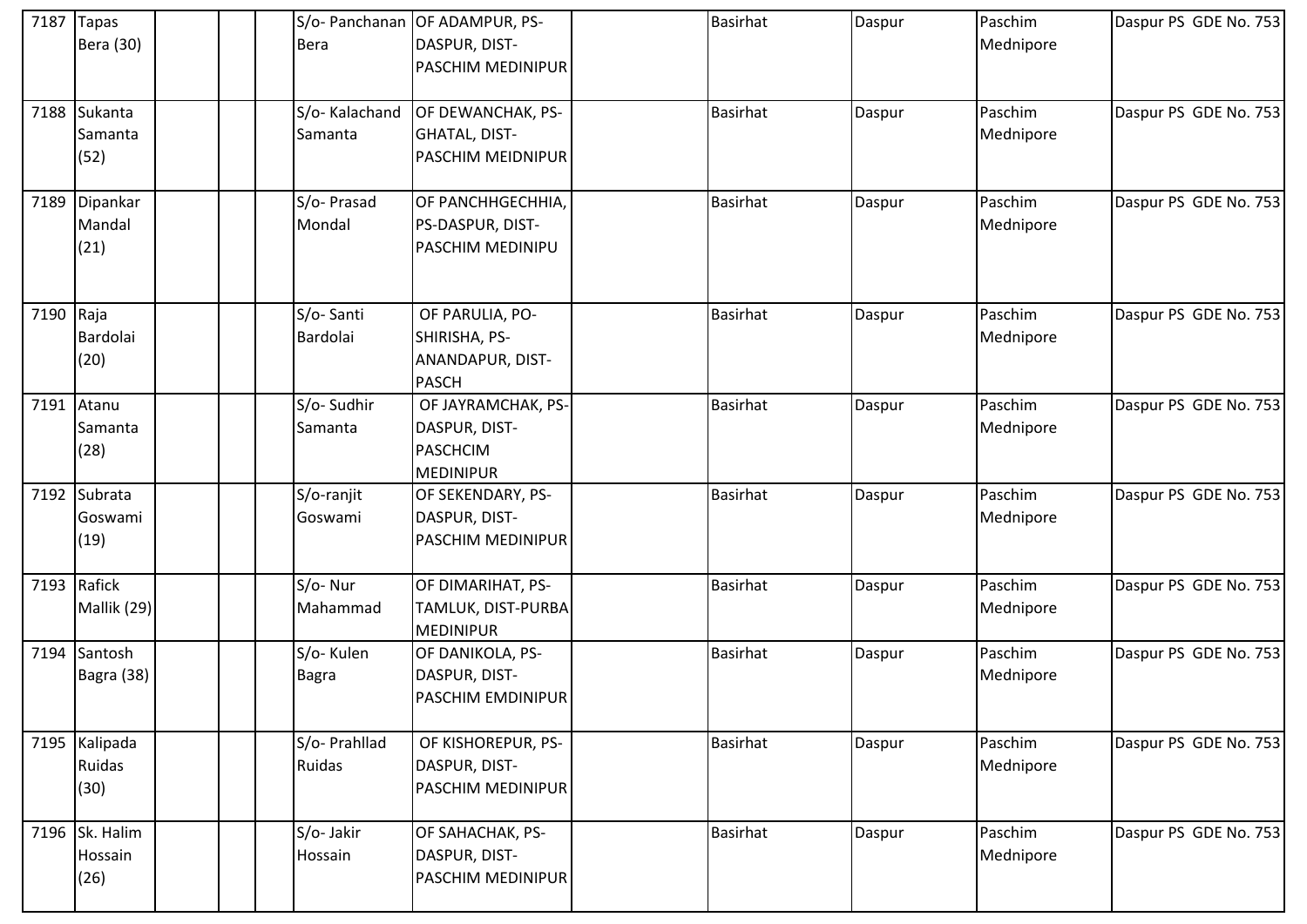|      | 7197 Asit Dolai<br>(33)       | S/o- Kanai Dolai       | OF BASUDEBPUR, PS-<br>DASPUR, DIST-<br>PASCHIM MEDINIPUR             | <b>Basirhat</b> | Daspur | Paschim<br>Mednipore | Daspur PS GDE No. 753 |
|------|-------------------------------|------------------------|----------------------------------------------------------------------|-----------------|--------|----------------------|-----------------------|
|      | 7198 Sk. Rafik<br>(26)        | $S/O-Sk.$<br>Rahamat   | OF CHANDPUR, PS-<br>DASPUR, DIST-<br><b>APSCHIM MEDINIPUR</b>        | <b>Basirhat</b> | Daspur | Paschim<br>Mednipore | Daspur PS GDE No. 753 |
|      | 7199 Akash<br>Ghanti<br>(36)  | S/o-Rabi<br>Ghanti     | <b>OF</b><br>RADHAKANTAPUR, PS-<br>DASPUR, DIST-<br>PASCHIM MEDINIPU | <b>Basirhat</b> | Daspur | Paschim<br>Mednipore | Daspur PS GDE No. 753 |
|      | 7200 Tuhin<br>Rakshit<br>(27) | S/o-Kishori<br>Rakshit | OF CHANDPUR, PS-<br>DASPUR, DIST-<br>PASCHIM MEDINIPUR               | <b>Basirhat</b> | Daspur | Paschim<br>Mednipore | Daspur PS GDE No. 753 |
|      | 7201 Rahul<br>Dolai (31)      | S/o-Madan<br>Dolai     | <b>OF</b><br>RADHAKANTAPUR, PS-<br>DASPUR, DIST-<br>PASCHIM MEDINIPU | <b>Basirhat</b> | Daspur | Paschim<br>Mednipore | Daspur PS GDE No. 753 |
| 7202 | <b>Samir Das</b><br>(23)      | S/o- Bilas Das         | OF SINGHACHAK, PO-<br>PALASHPAI, PS-<br>DASPUR, DIST-PASCH           | <b>Basirhat</b> | Daspur | Paschim<br>Mednipore | Daspur PS GDE No. 753 |
| 7203 | Chiranjit<br><b>Khan (28)</b> | S/o-Baidya<br>Khan     | OF BELTALA, PS-<br>DASPUR, DIST-<br>PASCHIM MEDINIPUR                | <b>Basirhat</b> | Daspur | Paschim<br>Mednipore | Daspur PS GDE No. 753 |
|      | 7204 Asish Das<br>(24)        | S/o-Ashok Das          | OF PIRSURI, PS-<br>PINGLA, DIST-<br>PASCHIM MEDINIPUR                | <b>Basirhat</b> | Daspur | Paschim<br>Mednipore | Daspur PS GDE No. 753 |
|      | 7205 Samrat<br>Karak (20)     | S/o-Sanatan<br>Karak   | OF MANOHARPUR,<br>PS-GHATAL, DIST-<br>PASCHIM MEDINIPUR              | <b>Basirhat</b> | Daspur | Paschim<br>Mednipore | Daspur PS GDE No. 753 |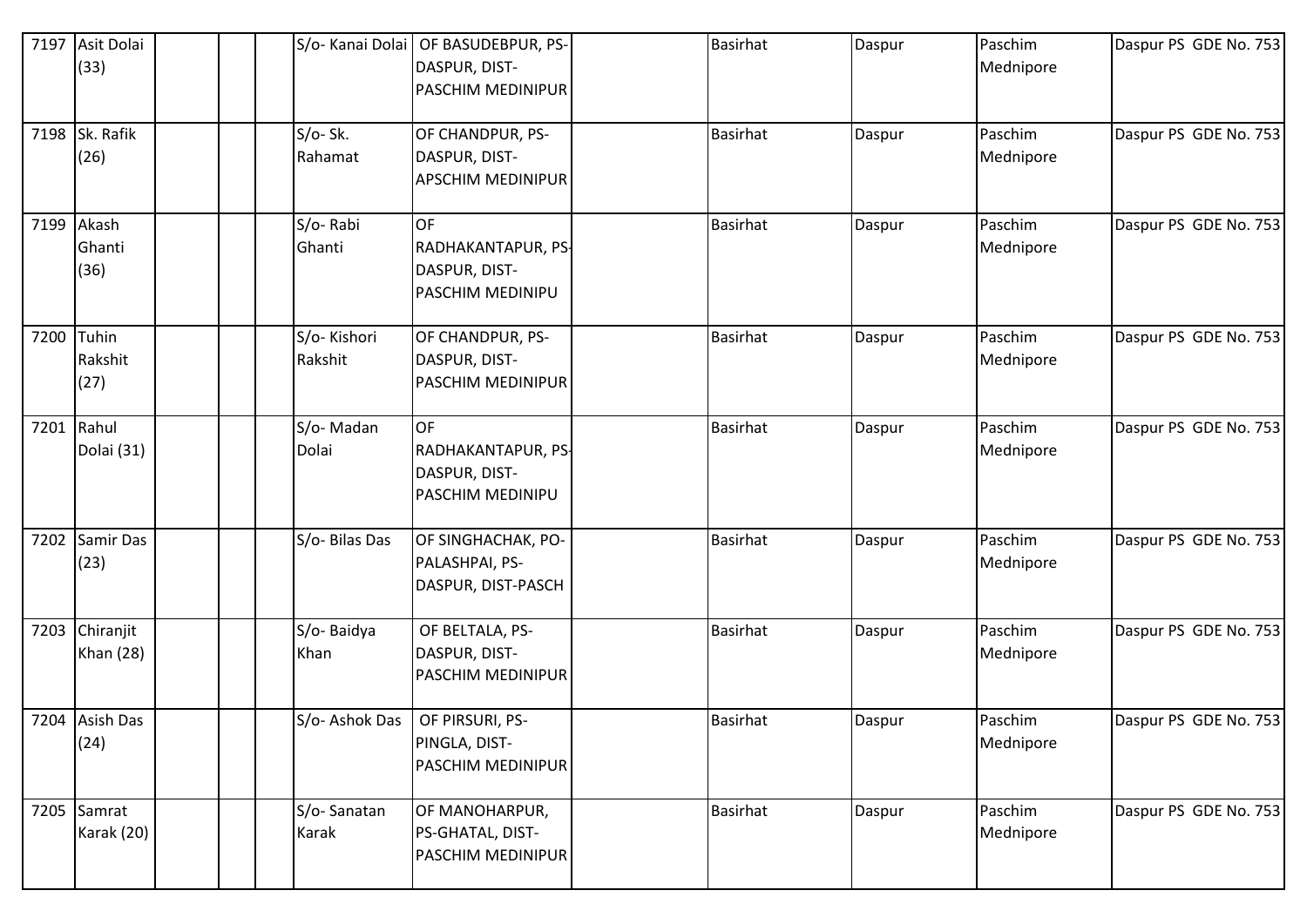| 7206 | <b>Bhaskar</b><br>Chakrabor |  | S/o-Naba<br>Kumar          | OF SAMAT, PS-<br>DASPUR, DIST-                                         | <b>Basirhat</b> | Daspur | Paschim<br>Mednipore | Daspur PS GDE No. 753 |
|------|-----------------------------|--|----------------------------|------------------------------------------------------------------------|-----------------|--------|----------------------|-----------------------|
|      | ty (23)                     |  | Chakraborty                | <b>PASCHIM MEDINIPUR</b>                                               |                 |        |                      |                       |
|      | 7207 Alauddin<br>Sk (19)    |  |                            | S/o- Ali Hossain OF HARUA, PS-SUTI,<br>DIST-MURSHIDABAD                | <b>Basirhat</b> | Daspur | Paschim<br>Mednipore | Daspur PS GDE No. 753 |
| 7208 | Kartik<br>Khatua<br>(28)    |  | S/o Probad<br>Khatua       | OF VILL. –<br>DALUICHAK, PS â€"<br>PANSKURA, DIST. –<br><b>PURBA</b>   | <b>Basirhat</b> | Daspur | Paschim<br>Mednipore | Daspur PS GDE No. 753 |
| 7209 | Jhantu<br>Dolui (35)        |  | S/o Lt Nanda<br>Dolui      | OF VILL. –<br>PRASADCHAK, PS –<br>GHATAL, DIST. â€"<br><b>PASCH</b>    | <b>Basirhat</b> | Daspur | Paschim<br>Mednipore | Daspur PS GDE No. 753 |
| 7210 | Nirmal<br>Maity (29)        |  | S/o Sunil Maity            | OF VILL. –<br>PARBATIPUR, PS â€"<br>DASPUR, DIST. â€"<br><b>PASCH</b>  | <b>Basirhat</b> | Daspur | Paschim<br>Mednipore | Daspur PS GDE No. 753 |
|      | 7211 Palas<br>Poria (36)    |  | S/o Nemai Poria OF VILL. – | HINDALBAR, PS â€"<br>ANANDAPUR, DIST.<br>– PASC                        | <b>Basirhat</b> | Daspur | Paschim<br>Mednipore | Daspur PS GDE No. 753 |
| 7212 | Kartik<br>Samanta<br>(35)   |  | S/o Bansi<br>Samanta       | OF VILL. –<br>BALITORA, PS â€"<br>DASPUR, DIST. â€"<br><b>PASCHIM</b>  | <b>Basirhat</b> | Daspur | Paschim<br>Mednipore | Daspur PS GDE No. 753 |
| 7213 | <b>Amit Das</b><br>(21)     |  | S/o Asim Das               | OF RAMKRISHNAPUR,<br>PS â€" DASPUR, DIST.<br>– PASCHIM MED             | <b>Basirhat</b> | Daspur | Paschim<br>Mednipore | Daspur PS GDE No. 741 |
|      | 7214 Umar<br>Khan (36)      |  | S/o Mansur<br>Khan         | OF ANANDAPUR, PS<br>â€" ANANDAPUR,<br>DIST. â€" PASCHIM<br><b>MEDI</b> | <b>Basirhat</b> | Daspur | Paschim<br>Mednipore | Daspur PS GDE No. 741 |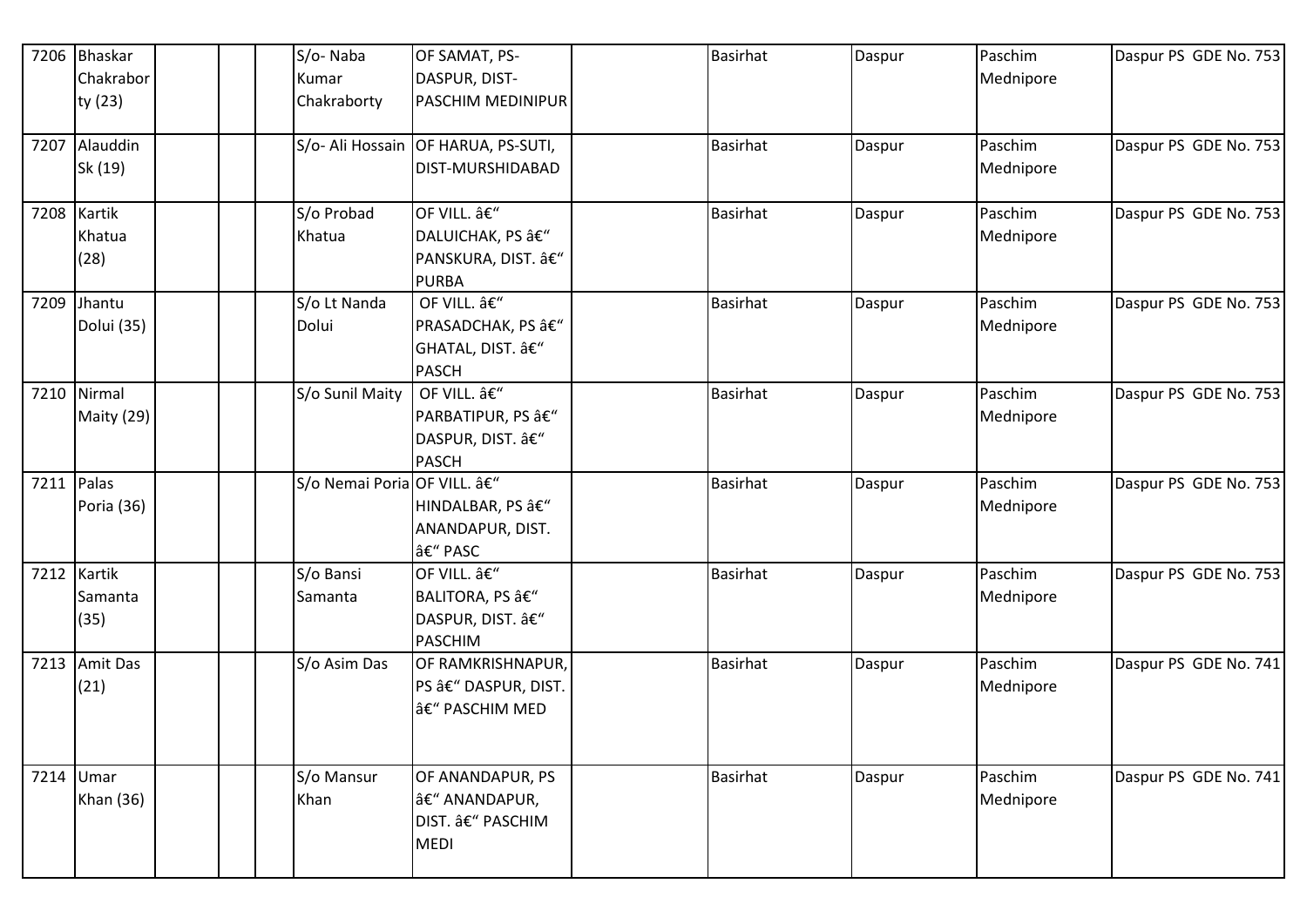|      | 7215 Ramesh<br>Dalbera<br>(27)       |  | S/o Ranjit<br>Dalbera        | OF NARAJOLE, PS â€"<br>DASPUR, DIST. â€"<br>PASCHIM MEDINIP                | <b>Basirhat</b> | Daspur | Paschim<br>Mednipore | Daspur PS GDE No. 760 |
|------|--------------------------------------|--|------------------------------|----------------------------------------------------------------------------|-----------------|--------|----------------------|-----------------------|
|      | 7216 Aakash<br>Poriya<br>(24)        |  | S/o Srimanta<br>Poriya       | OF NARAJOLE, PS –<br>DASPUR, DIST. –<br>PASCHIM MEDINIPU                   | <b>Basirhat</b> | Daspur | Paschim<br>Mednipore | Daspur PS GDE No. 760 |
|      | 7217 Chandan<br>Chakrabor<br>ty (26) |  | S/o Panchanan<br>Chakraborty | OF NARAJOLE, PS –<br>DASPUR, DIST. â€"<br>PASCHIM MEDINIPU                 | <b>Basirhat</b> | Daspur | Paschim<br>Mednipore | Daspur PS GDE No. 760 |
|      | 7218 Prosenjit<br>Dolai (28)         |  | S/o Subhash<br>Dolai         | OF BACHRA KUNDU,<br>PS â€" DASPUR, DIST.<br>â€" PASCHIM MEDI               | <b>Basirhat</b> | Daspur | Paschim<br>Mednipore | Daspur PS GDE No. 760 |
| 7219 | <b>Bhaskar</b><br>Dey (26)           |  | S/o Susanta Dey              | OF NARAJOL, PS â€"<br>DASPUR, DIST. –<br>PASCHIM MEDINIPUR                 | <b>Basirhat</b> | Daspur | Paschim<br>Mednipore | Daspur PS GDE No. 760 |
| 7220 | Rajdev Bar<br>(28)                   |  | S/o Basudev<br>Bar           | OF BALIPOTA, PS â€"<br>DASPUR, DIST. â€"<br><b>PASCHIM MEDINIP</b>         | <b>Basirhat</b> | Daspur | Paschim<br>Mednipore | Daspur PS GDE No. 760 |
|      | 7221 Sanjiban<br>Patra (21)          |  | S/o Samar Patra              | OF JADAVPUR, PS<br>â€" CHANDRAKONA,<br>DIST. â€" PASCHIM<br><b>ME</b>      | <b>Basirhat</b> | Daspur | Paschim<br>Mednipore | Daspur PS GDE No. 760 |
| 7222 | Brindaban<br>Mandal<br>(41)          |  |                              | S/o Anil Mandal OF SAHAPUR, PS â€"<br>DASPUR, DIST. –<br>PASCHIM MEDINIPUR | <b>Basirhat</b> | Daspur | Paschim<br>Mednipore | Daspur PS GDE No. 760 |
| 7223 | Swapan<br>Pal (40)                   |  | S/o Ranjan Pal               | OF KAIJURI, PS â€"<br>DASPUR, DIST. –<br>PASCHIM MEDINIPU                  | <b>Basirhat</b> | Daspur | Paschim<br>Mednipore | Daspur PS GDE No. 759 |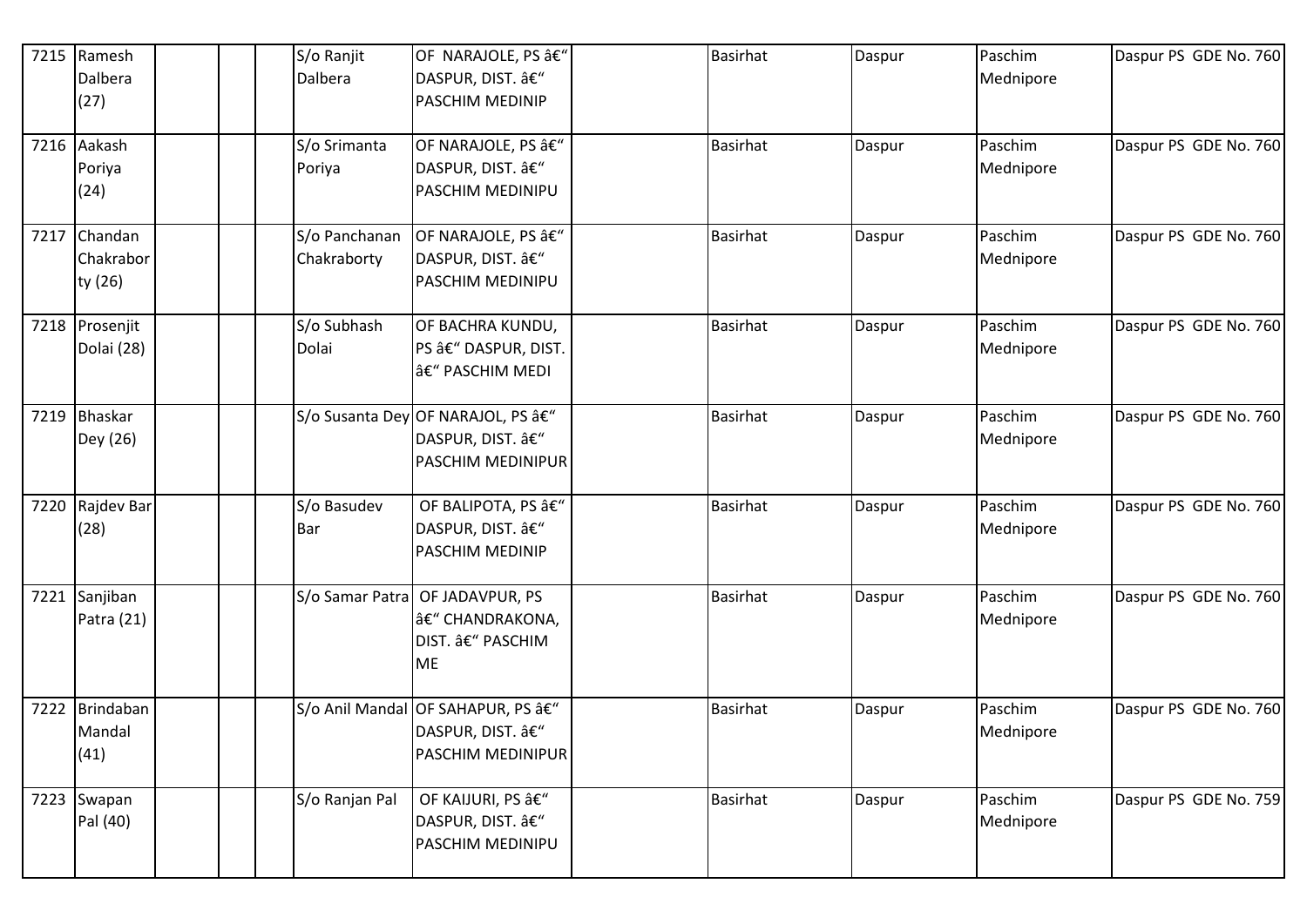| 7224 | Ujwal<br>Fadikar<br>(30)        | S/o Nimai<br>Fadikar       | OF KAIJURI, PS –<br>DASPUR, DIST. â€"<br><b>PASCHIM MEDINIPU</b>                    | <b>Basirhat</b> | Daspur | Paschim<br>Mednipore | Daspur PS GDE No. 759 |
|------|---------------------------------|----------------------------|-------------------------------------------------------------------------------------|-----------------|--------|----------------------|-----------------------|
|      | 7225 Samir<br>Shaw (40)         | S/o Gunadhar<br>Shaw       | OF NABINSIMLA, PS<br>â€" DASPUR, DIST.<br><b>â€</b> " PASCHIM MEDINI                | <b>Basirhat</b> | Daspur | Paschim<br>Mednipore | Daspur PS GDE No. 759 |
| 7226 | Hiru Bera<br>(31)               | S/o Laksman<br><b>Bera</b> | OF SAGAR PS â€"<br>DASPUR, DIST. â€"<br><b>PASCHIM MEDINIPUR</b>                    | <b>Basirhat</b> | Daspur | Paschim<br>Mednipore | Daspur PS GDE No. 759 |
| 7227 | Sasanka<br>Roy (31)             | S/o Salil Roy              | OF GURLI, PS â€"<br>DASPUR, DIST. â€"<br><b>PASCHIM MEDINIPUR</b>                   | <b>Basirhat</b> | Daspur | Paschim<br>Mednipore | Daspur PS GDE No. 759 |
|      | 7228 Sishir<br>Shaw (36)        | S/o Gunadhar<br>Shaw       | OF NABINSIMLA, PS<br>â€" DASPUR, DIST.<br><b>a€</b> " PASCHIM MEDIN                 | <b>Basirhat</b> | Daspur | Paschim<br>Mednipore | Daspur PS GDE No. 759 |
| 7229 | <b>Tapas</b><br>Mandal<br>(55)  | S/o Lt. Prafulla<br>Mandal | OF KAIJURI, PS â€"<br>DASPUR, DIST. â€"<br><b>PASCHIM MEDINIPU</b>                  | <b>Basirhat</b> | Daspur | Paschim<br>Mednipore | Daspur PS GDE No. 759 |
|      | 7230 Goutam<br>Maity (47)       | S/o Lt.                    | OF KAIJURI, PS –<br>Brajendra Maity DASPUR, DIST. â€"<br><b>PASCHIM MEDINIPUR</b>   | <b>Basirhat</b> | Daspur | Paschim<br>Mednipore | Daspur PS GDE No. 759 |
|      | 7231 Susanta<br>Sardar (<br>35) |                            | S/o Rubu Sardar OF JALALPUR, PS â€"<br>DASPUR, DIST. –<br><b>PASCHIM MEDINIPU</b>   | <b>Basirhat</b> | Daspur | Paschim<br>Mednipore | Daspur PS GDE No. 759 |
|      | 7232 Ratan<br>Mandi (<br>31)    |                            | S/o Laltu Mandi OF SURATPUR, PS â€"<br>DASPUR, DIST. â€"<br><b>PASCHIM MEDINIPU</b> | <b>Basirhat</b> | Daspur | Paschim<br>Mednipore | Daspur PS GDE No. 759 |
|      | 7233 Bikash Das<br>(33)         | S/o Tufan Das              | OF GURLI, PS â€"<br>DASPUR, DIST. â€"<br><b>PASCHIM MEDINIPUR</b>                   | <b>Basirhat</b> | Daspur | Paschim<br>Mednipore | Daspur PS GDE No. 746 |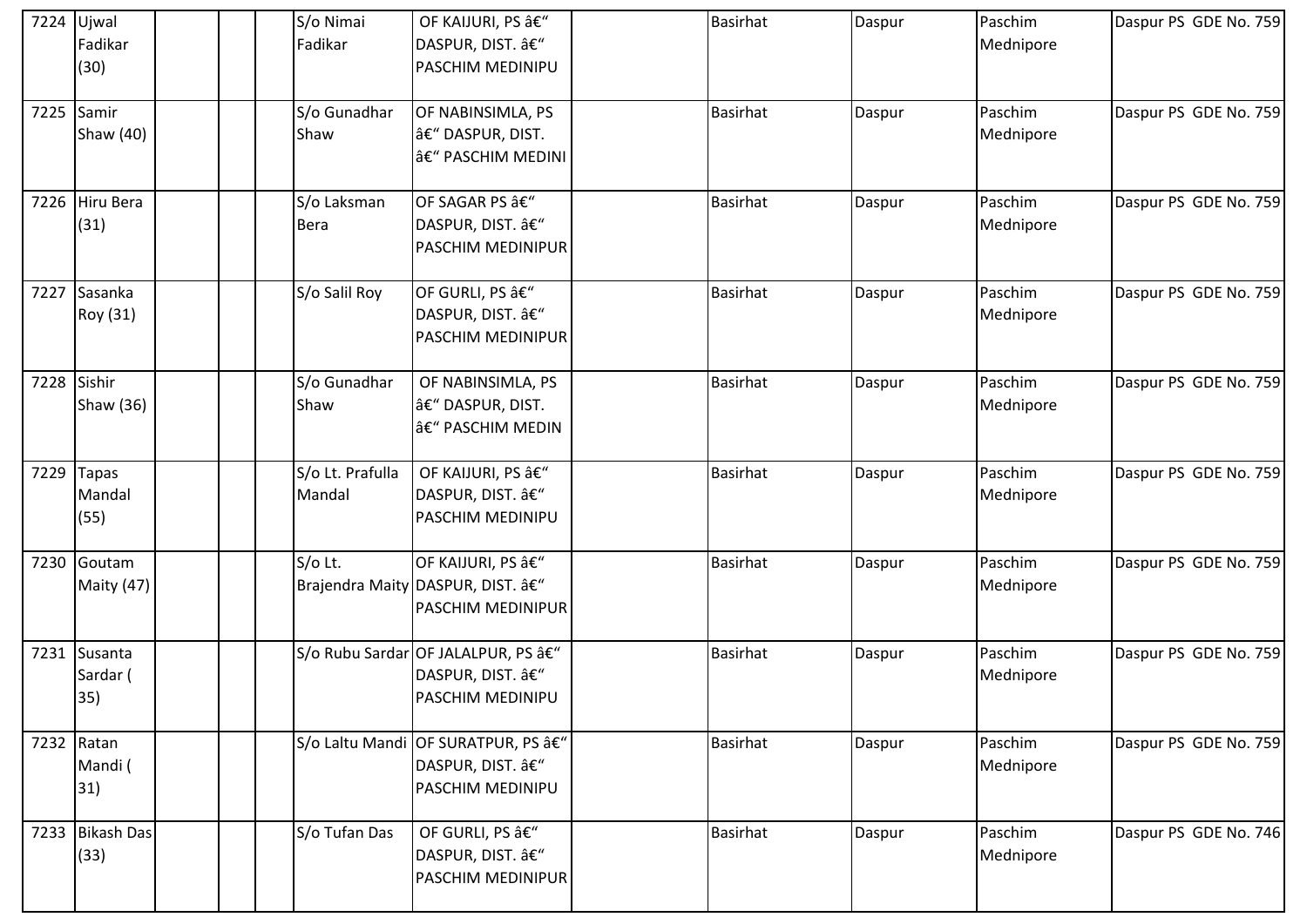| 7234 | Rajib Das<br>(28)             |  | S/o Toton Das                | OF DIHICHETUA, PS<br>â€" DASPUR, DIST.<br>– PASCHIM MEDINI           | <b>Basirhat</b> | Daspur | Paschim<br>Mednipore | Daspur PS GDE No. 746 |
|------|-------------------------------|--|------------------------------|----------------------------------------------------------------------|-----------------|--------|----------------------|-----------------------|
| 7235 | Tarun Rai<br>(26)             |  | S/o Sudhir Rai               | OF GURLI, PS â€"<br>DASPUR, DIST. â€"<br><b>PASCHIM MEDINIPUR</b>    | <b>Basirhat</b> | Daspur | Paschim<br>Mednipore | Daspur PS GDE No. 746 |
|      | 7236 Tushar<br>Paul (31)      |  | S/o Kamal Paul               | <b>OF SURATPUR, PS â€"</b><br>DASPUR, DIST. â€"<br>PASCHIM MEDINIPU  | <b>Basirhat</b> | Daspur | Paschim<br>Mednipore | Daspur PS GDE No. 746 |
| 7237 | Barun<br>Shaw (37)            |  | S/o Ratan Shaw               | OF RAJNAGAR, PS<br>â€" DASPUR, DIST.<br>– PASCHIM<br><b>MEDINIP</b>  | <b>Basirhat</b> | Daspur | Paschim<br>Mednipore | Daspur PS GDE No. 746 |
| 7238 | Biswanath<br>Hembram<br>(30)  |  | S/o Binod<br>Hembram         | OF BARJALALPUR, PS<br>â€" DASPUR, DIST.<br>– PASCHIM MEDIN           | <b>Basirhat</b> | Daspur | Paschim<br>Mednipore | Daspur PS GDE No. 746 |
|      | 7239 Prabir<br>Mondal<br>(44) |  | S/O<br>Shyamsundar<br>Mondal | <b>OF</b><br>BHAGAHAWANCHAK,<br>PS â€" DASPUR, DIST.<br>– PASCHIM ME | <b>Basirhat</b> | Daspur | Paschim<br>Mednipore | Daspur PS GDE No. 746 |
|      | 7240 Sishir<br>Shaw (33)      |  | S/o Gunadhar<br>Shaw         | OF NABINSIMLA, PS<br>â€" DASPUR, DIST.<br>â€" PASCHIM MEDINI         | <b>Basirhat</b> | Daspur | Paschim<br>Mednipore | Daspur PS GDE No. 746 |
| 7241 | Rahul Das<br>(31)             |  | S/o Nitai Das                | OF RAMCHAK, PS –<br>DASPUR, DIST. –<br>PASCHIM MEDINIPU              | <b>Basirhat</b> | Daspur | Paschim<br>Mednipore | Daspur PS GDE No. 746 |
|      | 7242 Santi<br>Manna<br>(21)   |  | S/o Susil Manna              | OF JADUPUR, PS –<br>DASPUR, DIST. –<br>PASCHIM MEDINIPU              | <b>Basirhat</b> | Daspur | Paschim<br>Mednipore | Daspur PS GDE No. 746 |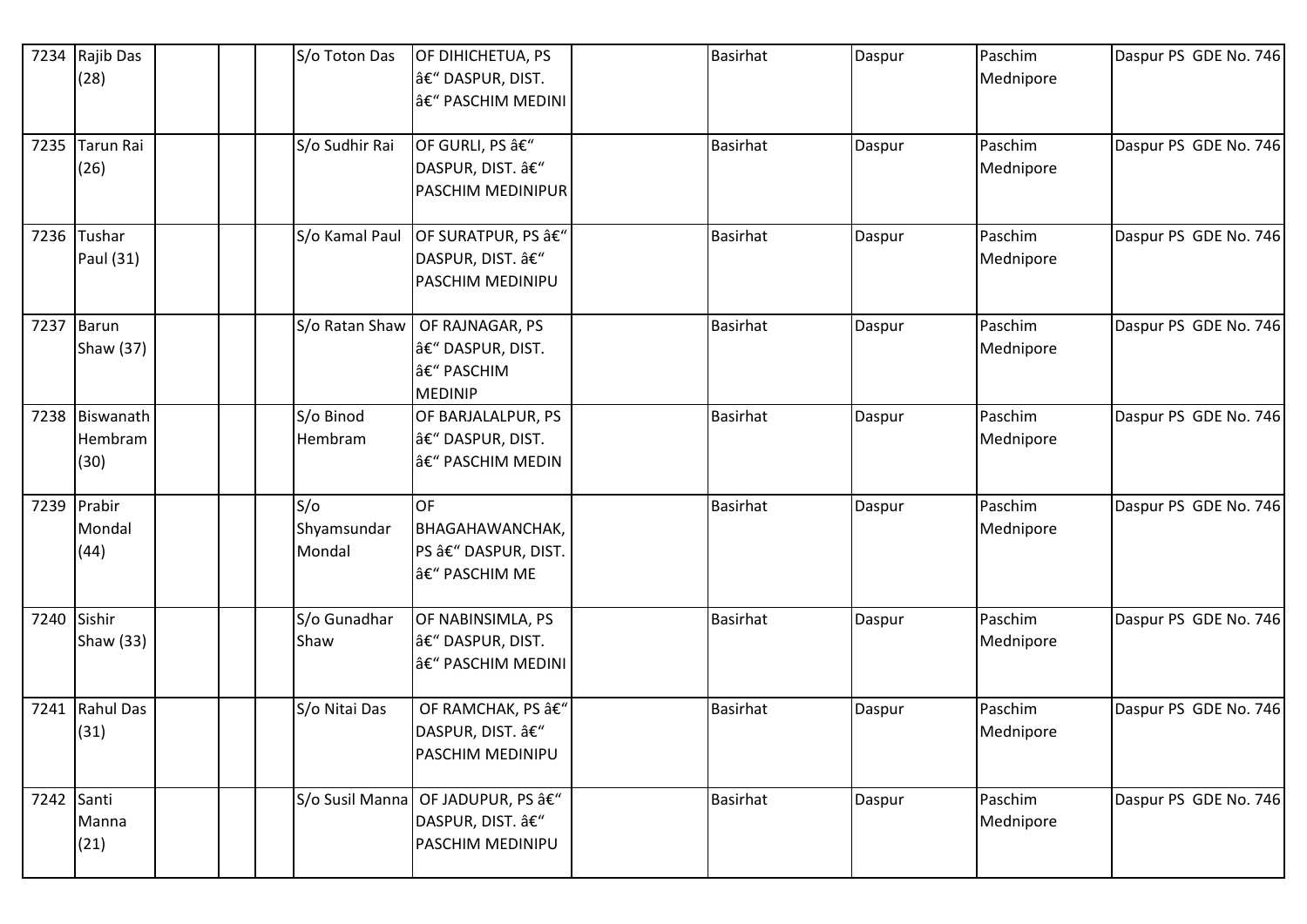|             | 7243 Krishna   |  | S/o Lt. Subal Ch. | OF MAMUDPUR, PS                    | Basirhat        | Daspur | Paschim   | Daspur PS GDE No. 761 |
|-------------|----------------|--|-------------------|------------------------------------|-----------------|--------|-----------|-----------------------|
|             | Ch. Dolai      |  | Dolai             | â€" DASPUR, DIST.                  |                 |        | Mednipore |                       |
|             | (65)           |  |                   | – PASCHIM                          |                 |        |           |                       |
|             |                |  |                   | <b>MEDINIP</b>                     |                 |        |           |                       |
| $7244$ Bapi |                |  | S/o Subal         | OF BASUDEVPUR, PS                  | <b>Basirhat</b> | Daspur | Paschim   | Daspur PS GDE No. 761 |
|             | Mandi          |  | Mandi             | â€" DASPUR, DIST.                  |                 |        | Mednipore |                       |
|             | (42)           |  |                   | â€" PASCHIM MEDINI                 |                 |        |           |                       |
|             | 7245 Ramkrishn |  | S/o Lt. Panchu    | OF KULTIKRI, PS â€"                | <b>Basirhat</b> | Daspur | Paschim   | Daspur PS GDE No. 761 |
|             | a Dolai        |  | Gopal Dolai       | DASPUR, DIST. â€"                  |                 |        | Mednipore |                       |
|             | (38)           |  |                   | PASCHIM MEDINIPU                   |                 |        |           |                       |
| 7246        | Jharu Darji    |  | S/o Jagannath     | OF MAMUDPUR, PS                    | <b>Basirhat</b> | Daspur | Paschim   | Daspur PS GDE No. 761 |
|             | (45)           |  | Darji             | â€" DASPUR, DIST.                  |                 |        | Mednipore |                       |
|             |                |  |                   | – PASCHIM                          |                 |        |           |                       |
|             |                |  |                   | <b>MEDINIPU</b>                    |                 |        |           |                       |
| 7247        | Subrata        |  | S/o Lalu Ray      | OF MAMUDPUR, PS                    | <b>Basirhat</b> | Daspur | Paschim   | Daspur PS GDE No. 734 |
|             | Ray (30)       |  |                   | â€" DASPUR, DIST.                  |                 |        | Mednipore |                       |
|             |                |  |                   | – PASCHIM                          |                 |        |           |                       |
|             |                |  |                   | <b>MEDINIP</b>                     |                 |        |           |                       |
| 7248        | Amit Dolai     |  |                   | S/o Rabin Dolai OF JHUMJHUMI, PS   | <b>Basirhat</b> | Daspur | Paschim   | Daspur PS GDE No. 734 |
|             | (26)           |  |                   | â€" DASPUR, DIST.                  |                 |        | Mednipore |                       |
|             |                |  |                   | – PASCHIM                          |                 |        |           |                       |
|             | 7249 Tarun     |  | S/o Rahul         | <b>MEDINIP</b><br>OF GURLI, PS â€" | <b>Basirhat</b> |        | Paschim   | Daspur PS GDE No. 734 |
|             | Manna          |  | Manna             | DASPUR, DIST. â€"                  |                 | Daspur | Mednipore |                       |
|             | (24)           |  |                   | PASCHIM MEDINIPUR                  |                 |        |           |                       |
|             |                |  |                   |                                    |                 |        |           |                       |
| 7250        | Pritam         |  |                   | S/o Tarun Dutta OF MAMUDPUR, PS    | <b>Basirhat</b> | Daspur | Paschim   | Daspur PS GDE No. 734 |
|             | Dutta (26)     |  |                   | â€" DASPUR, DIST.                  |                 |        | Mednipore |                       |
|             |                |  |                   | â€" PASCHIM                        |                 |        |           |                       |
|             |                |  |                   | MEDINIPU                           |                 |        |           |                       |
|             | 7251 Radhashy  |  |                   | S/o Lt. Volanath   OF ANANDAGARH,  | <b>Basirhat</b> | Daspur | Paschim   | Daspur PS GDE No. 755 |
|             | am             |  | Dandopath         | PS â€" DASPUR, DIST.               |                 |        | Mednipore |                       |
|             | Dandopat       |  |                   | – PASCHIM MEDIN                    |                 |        |           |                       |
|             | h(50)          |  |                   |                                    |                 |        |           |                       |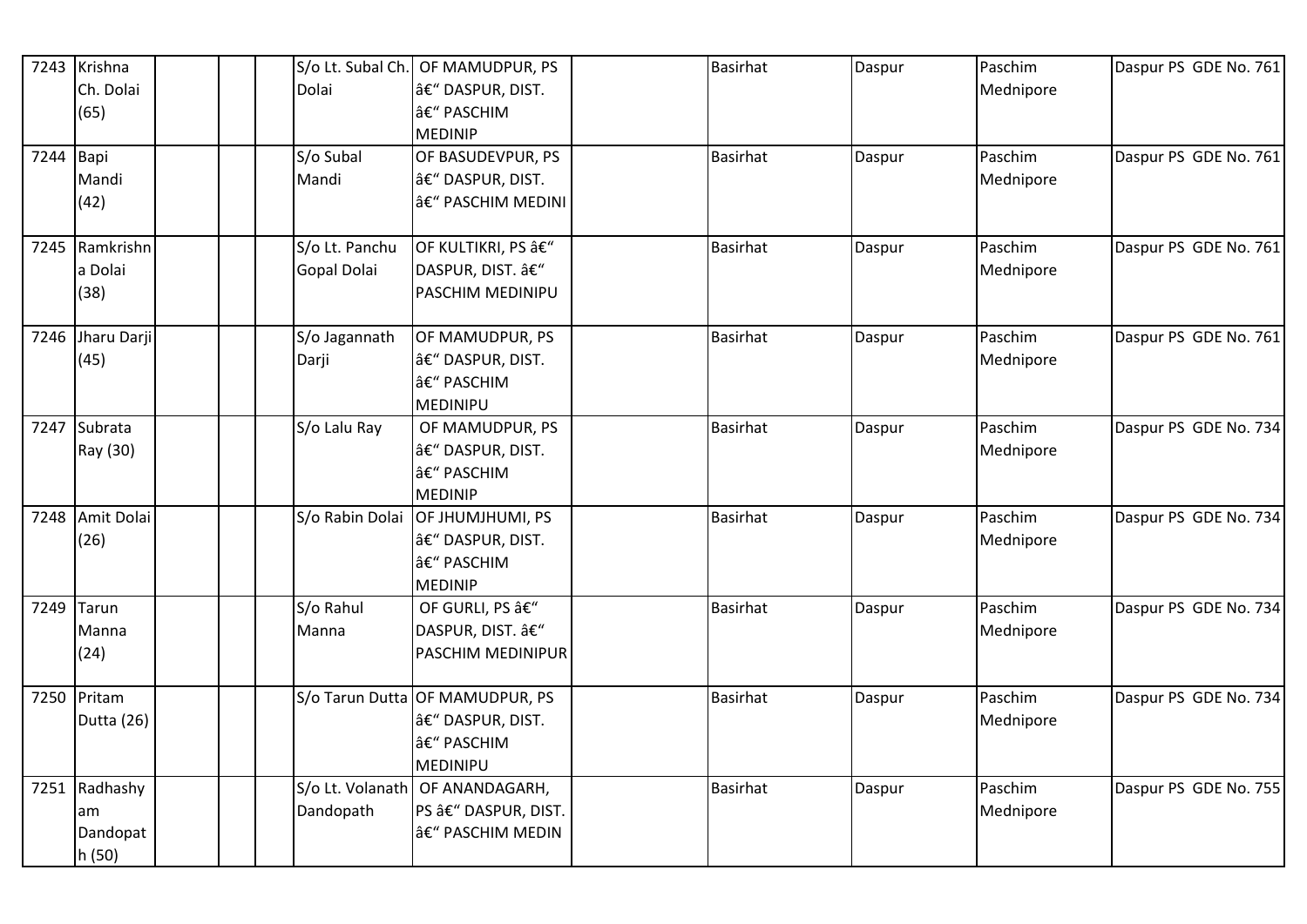|      | 7252 Gopal<br>Manna<br>(50)  |           |    | S/o Lt. Diran<br>Manna   | OF JOYKRISHNAPUR,<br>PS â€" DASPUR, DIST.<br>– PASCHIM MED              |       | <b>Basirhat</b>      | Daspur | Paschim<br>Mednipore | Daspur PS GDE No. 755 |
|------|------------------------------|-----------|----|--------------------------|-------------------------------------------------------------------------|-------|----------------------|--------|----------------------|-----------------------|
| 7253 | Biswanath<br>Mondal<br>(55)  |           |    | S/o Lt. Ananda<br>Mondal | OF JODHUPUR, PS<br> â€" DASPUR, DIST.<br>â€" PASCHIM<br><b>MEDINIPU</b> |       | <b>Basirhat</b>      | Daspur | Paschim<br>Mednipore | Daspur PS GDE No. 755 |
| 7254 | Ajit Santra<br>(28)          |           |    | S/o Swapan<br>Santra     | OF RANICHAK, PS â€"<br>DASPUR, DIST. â€"<br><b>PASCHIM MEDINIPU</b>     |       | <b>Basirhat</b>      | Daspur | Paschim<br>Mednipore | Daspur PS GDE No. 746 |
| 7255 | <b>Bimal Maji</b><br>(26)    |           |    | S/o Tapas Maji           | OF RANICHAK, PS â€"<br>DASPUR, DIST. â€"<br><b>PASCHIM MEDINIPU</b>     |       | <b>Basirhat</b>      | Daspur | Paschim<br>Mednipore | Daspur PS GDE No. 746 |
| 7256 | Laltu Doali<br>(24)          |           |    | S/o Nepal Dolai          | OF RANICHAK, PS â€"<br>DASPUR, DIST. â€"<br><b>PASCHIM MEDINIP</b>      |       | <b>Basirhat</b>      | Daspur | Paschim<br>Mednipore | Daspur PS GDE No. 746 |
|      | 7257 Amar<br>Pakhira<br>(34) |           |    | S/o Asit Pakhira         | OF BHUTA, PS â€"<br>DASPUR, DIST. â€"<br><b>PASCHIM MEDINIPUR</b>       |       | <b>Basirhat</b>      | Daspur | Paschim<br>Mednipore | Daspur PS GDE No. 761 |
| 7258 | Hemanta<br>Sing (32)         |           |    | S/o Biswajit<br>Sing     | OF BHUTA, PS â€"<br>DASPUR, DIST. â€"<br><b>PASCHIM MEDINIPUR</b>       |       | <b>Basirhat</b>      | Daspur | Paschim<br>Mednipore | Daspur PS GDE No. 761 |
| 7259 | Kalipada<br>Shee (30)        |           |    | S/o Biten Shee           | OF BHUTA, PS â€"<br>DASPUR, DIST. â€"<br>PASCHIM MEDINIPUR              |       | <b>Basirhat</b>      | Daspur | Paschim<br>Mednipore | Daspur PS GDE No. 761 |
|      | 7260 Krishna<br>Nonia (18)   |           |    | S/o Sankar<br>Nonia      | OF RADHANAGAR, PS-<br>KULTI, DIT- PASCHIM<br><b>BARDWAN</b>             |       | <b>Basirhat</b>      | Daspur | Paschim<br>Mednipore | Daspur PS GDE No. 755 |
|      | 7261 Pradip<br>Katari        | ${\sf M}$ | 38 | Narayan Katari           | Ashutya PS: Debra<br>Dist.: Paschim<br>Mednipore                        | Debra | Paschim<br>Mednipore | Debra  | Paschim<br>Mednipore | Debra PS GDE No. 457  |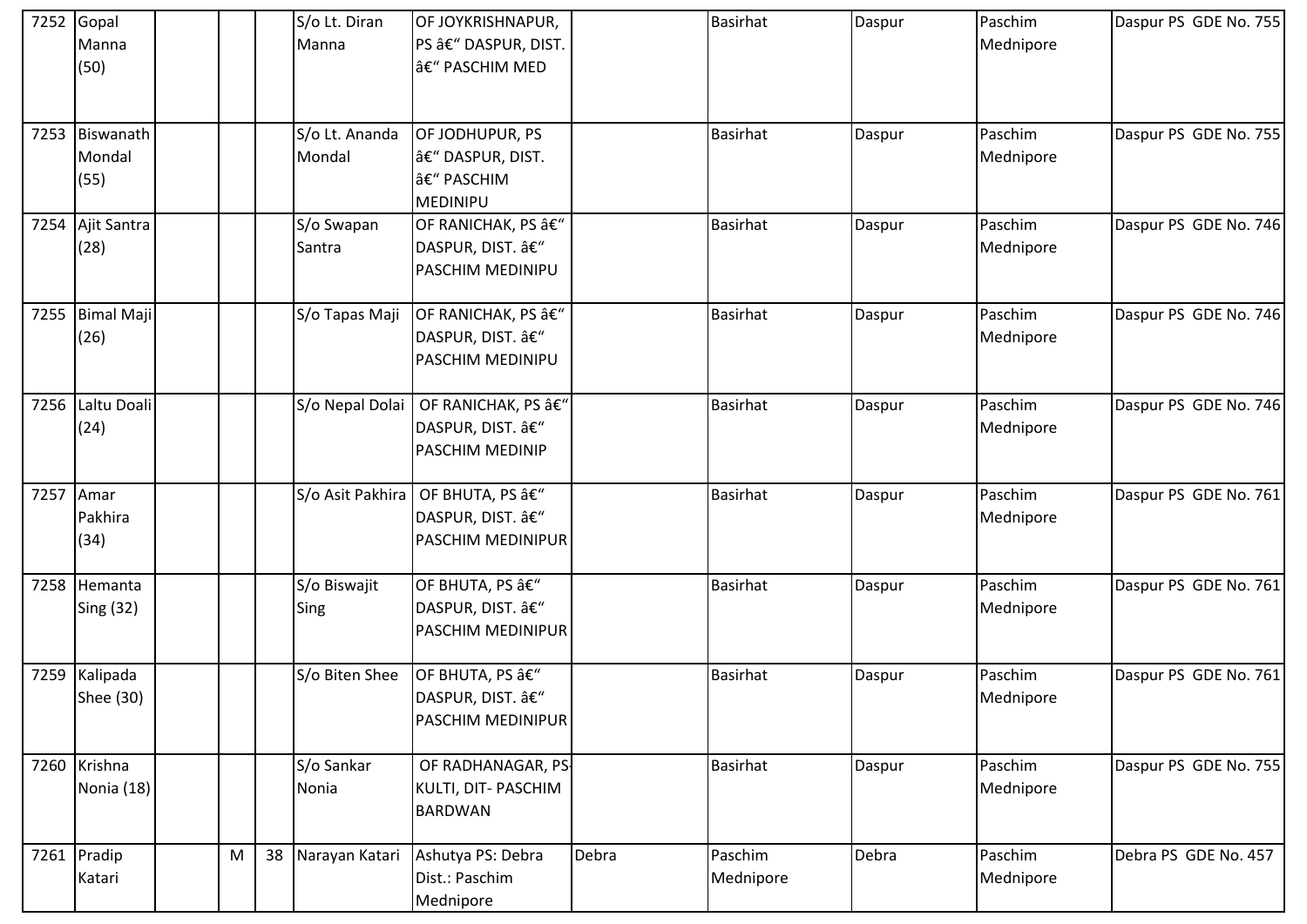| 7262 | Ranjit<br>Nayek                  | M | 24 | Lt. Nemai<br>Nayek  | Naihati PS: Debra<br>Dist.: Paschim                        | Debra   | Paschim<br>Mednipore | Debra   | Paschim<br>Mednipore | Debra PS GDE No. 458      |
|------|----------------------------------|---|----|---------------------|------------------------------------------------------------|---------|----------------------|---------|----------------------|---------------------------|
|      |                                  |   |    |                     | Mednipore                                                  |         |                      |         |                      |                           |
| 7263 | Sk. Abtab<br>Raja                | M | 20 | Sk. Israil          | <b>Bahadurpur PS:</b><br>Debra Dist.: Paschim<br>Mednipore | Debra   | Paschim<br>Mednipore | Debra   | Paschim<br>Mednipore | Debra PS GDE No. 459      |
| 7264 | Biswajit<br>Mondal               | M | 47 | Lt. Rasik<br>Mondal | Bhabanipur PS: Debra Debra<br>Dist.: Paschim<br>Mednipore  |         | Paschim<br>Mednipore | Debra   | Paschim<br>Mednipore | Debra PS GDE No. 459      |
| 7265 | Manasa<br>Laru                   | M | 45 | Manoranjan<br>Laru  | Magra PS: Debra<br>Dist.: Paschim<br>Mednipore             | Debra   | Paschim<br>Mednipore | Debra   | Paschim<br>Mednipore | Debra PS GDE No. 460      |
| 7266 | Sk. Rafik                        | M | 28 | Sk. Jabad           | Suranankar PS: Debra Debra<br>Dist.: Paschim<br>Mednipore  |         | Paschim<br>Mednipore | Debra   | Paschim<br>Mednipore | Debra PS GDE No. 462      |
| 7267 | Dhanjoy<br>Shit                  | M | 26 | Sambhu Shit         | Kanuram PS: Debra<br>Dist.: Paschim<br>Mednipore           | Debra   | Paschim<br>Mednipore | Debra   | Paschim<br>Mednipore | Debra PS GDE No. 463      |
| 7268 | Sambhu<br>Shit                   | M | 60 | Lt. Ganesh Shit     | Kanuram PS: Debra<br>Dist.: Paschim<br>Mednipore           | Debra   | Paschim<br>Mednipore | Debra   | Paschim<br>Mednipore | Debra PS GDE No. 464      |
| 7269 | Sunil<br>Tudu                    | M | 21 | Lt. Lalu Tudu       | Ramchandrapur PS:<br>Debra Dist.: Paschim<br>Mednipore     | Debra   | Paschim<br>Mednipore | Debra   | Paschim<br>Mednipore | Debra PS GDE No. 465      |
|      | 7270 Prasan<br>Dolai             | M |    | <b>Tilak Dolai</b>  | Sandhipur PS:<br>Garbeta Dist.:<br>Paschim Mednipore       | Garbeta | Paschim<br>Mednipore | Garbeta | Paschim<br>Mednipore | Garbeta PS GDE No.<br>638 |
|      | $7271$ Shyam<br>Sundar<br>Sardar | M |    | Balai Sarda         | Sandhipur PS:<br>Garbeta Dist.:<br>Paschim Mednipore       | Garbeta | Paschim<br>Mednipore | Garbeta | Paschim<br>Mednipore | Garbeta PS GDE No.<br>638 |
|      | 7272 Gobinda<br>Das              | M |    | <b>Tapas Das</b>    | Sandhipur PS:<br>Garbeta Dist.:<br>Paschim Mednipore       | Garbeta | Paschim<br>Mednipore | Garbeta | Paschim<br>Mednipore | Garbeta PS GDE No.<br>638 |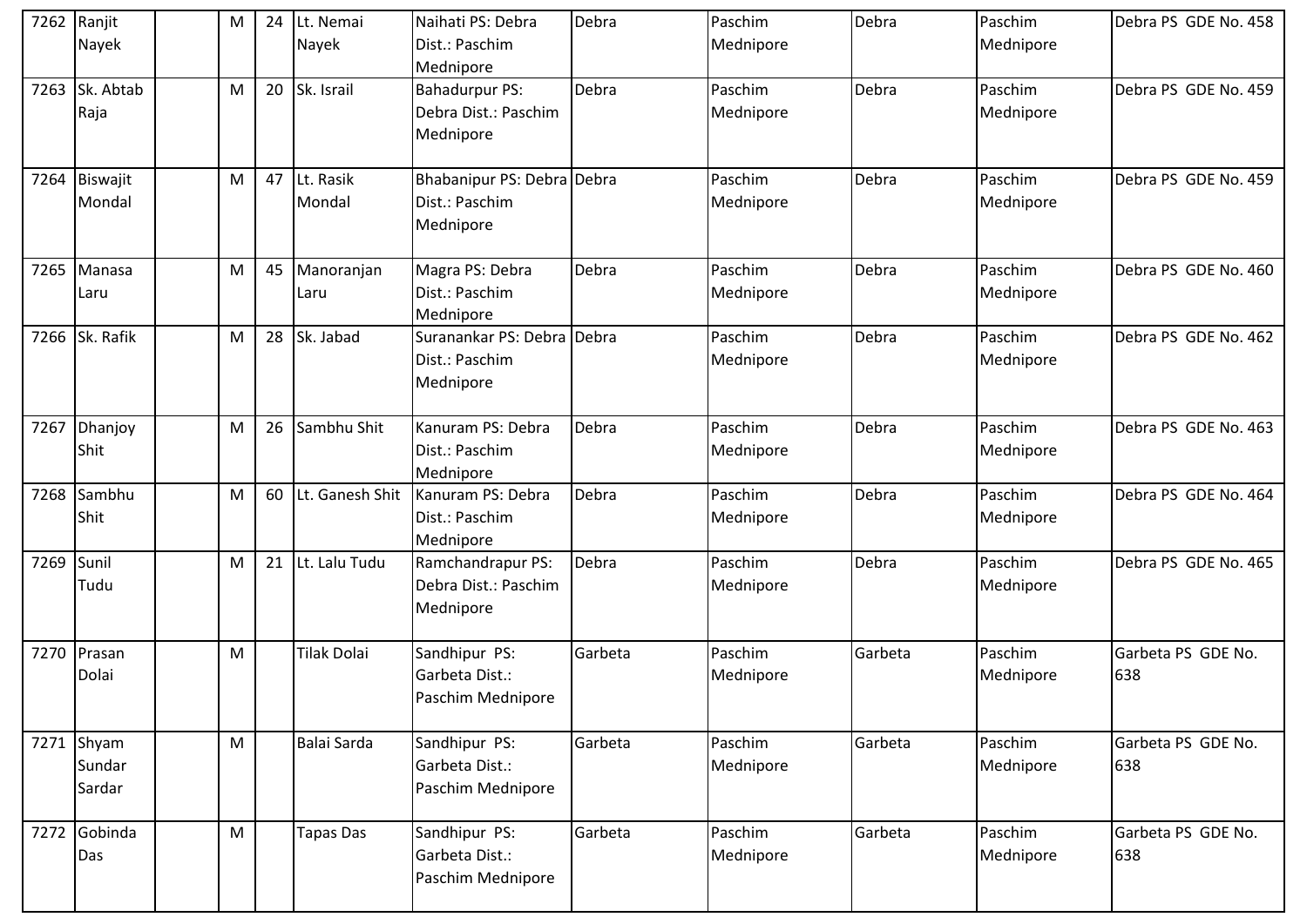| 7273      | Ariya             | M | Lt.                  | Chandmura PS:                                                       | Garbeta | Paschim              | Garbeta | Paschim              | Garbeta PS Outpost                                               |
|-----------|-------------------|---|----------------------|---------------------------------------------------------------------|---------|----------------------|---------|----------------------|------------------------------------------------------------------|
|           | Ghosh             |   | Madhusudhan<br>Ghosh | Garbeta Dist.:<br>Paschim Mednipore                                 |         | Mednipore            |         | Mednipore            | Chandrakona Road Bith<br>House GDE No. 419                       |
| 7274      | Alok              | M |                      | Susanta Mondal Arabari PS: Garbeta                                  | Garbeta | Paschim              | Garbeta | Paschim              | Garbeta PS Outpost                                               |
|           | Mondal            |   |                      | Dist.: Paschim<br>Mednipore                                         |         | Mednipore            |         | Mednipore            | Chandrakona Road Bith<br>House GDE No. 420                       |
| 7275      | Suradip<br>Mondal | M |                      | Lt. Dilip Mondal Arabari PS: Garbeta<br>Dist.: Paschim<br>Mednipore | Garbeta | Paschim<br>Mednipore | Garbeta | Paschim<br>Mednipore | Garbeta PS Outpost<br>Chandrakona Road Bith<br>House GDE No. 421 |
| 7276      | Arjun             | M | Joydev Mondal        | Nayabasat PS:                                                       | Garbeta | Paschim              | Garbeta | Paschim              | Garbeta PS Outpost                                               |
|           | Kalindi           |   |                      | Garbeta Dist.:<br>Paschim Mednipore                                 |         | Mednipore            |         | Mednipore            | Chandrakona Road Bith<br>House GDE No. 422                       |
| 7277      | Susanta           | M | Swapan Mallick       | Nayabasat PS:                                                       | Garbeta | Paschim              | Garbeta | Paschim              | Garbeta PS Outpost                                               |
|           | Mallick           |   |                      | Garbeta Dist.:<br>Paschim Mednipore                                 |         | Mednipore            |         | Mednipore            | Chandrakona Road Bith<br>House GDE No. 423                       |
| 7278      | Patal             | M | Pareshnath           | Dhadika PS: Garbeta                                                 | Garbeta | Paschim              | Garbeta | Paschim              | Garbeta PS GDE No.                                               |
|           | <b>Duley</b>      |   | Duley                | Dist.: Paschim<br>Mednipore                                         |         | Mednipore            |         | Mednipore            | 701                                                              |
| 7279      | Sujit             | M | Nimai Pandit         | Dhadika PS: Garbeta                                                 | Garbeta | Paschim              | Garbeta | Paschim              | Garbeta PS GDE No.                                               |
|           | Pandit            |   |                      | Dist.: Paschim<br>Mednipore                                         |         | Mednipore            |         | Mednipore            | 701                                                              |
| 7280      | Bhanu<br>Pandit   | M | Shaktipada<br>Pandit | Dhadika PS: Garbeta<br>Dist.: Paschim                               | Garbeta | Paschim<br>Mednipore | Garbeta | Paschim<br>Mednipore | Garbeta PS GDE No.<br>701                                        |
|           |                   |   |                      | Mednipore                                                           |         |                      |         |                      |                                                                  |
|           | 7281 Santu        | M | Aswini Pandit        | Dhadika PS: Garbeta                                                 | Garbeta | Paschim              | Garbeta | Paschim              | Garbeta PS GDE No.                                               |
|           | Pandit            |   |                      | Dist.: Paschim<br>Mednipore                                         |         | Mednipore            |         | Mednipore            | 701                                                              |
| 7282 Lalu |                   | M | Kartick Lohar        | Radhanagar PS:                                                      | Garbeta | Paschim              | Garbeta | Paschim              | Garbeta PS GDE No.                                               |
|           | Lohar             |   |                      | Garbeta Dist.:<br>Paschim Mednipore                                 |         | Mednipore            |         | Mednipore            | 701                                                              |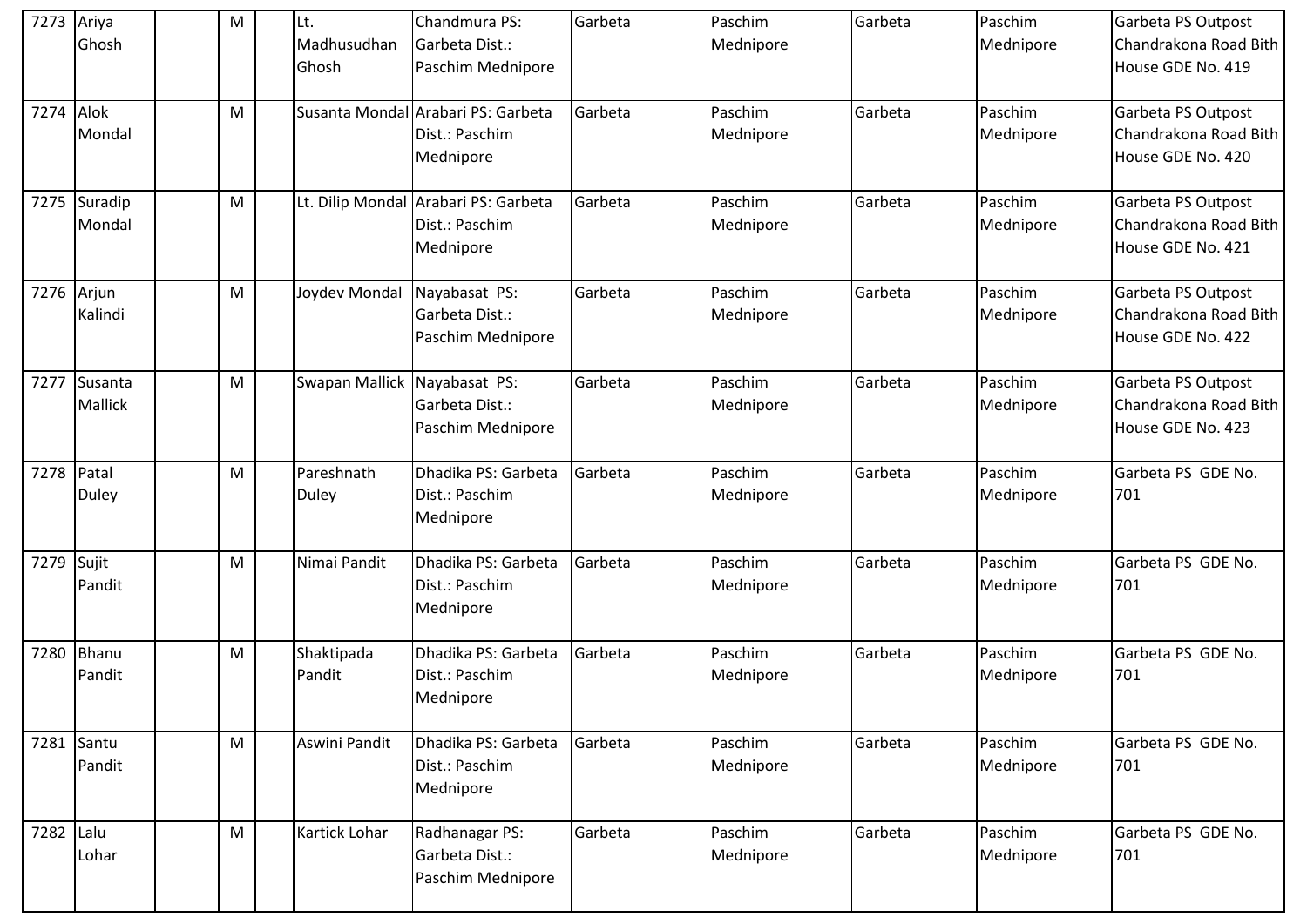| 7283      | <b>Tarak</b><br>Saha        | M         | Sadhan Saha                | Radhanagar PS:<br>Garbeta Dist.:<br>Paschim Mednipore       | Garbeta | Paschim<br>Mednipore | Garbeta | Paschim<br>Mednipore | Garbeta PS GDE No.<br>701 |
|-----------|-----------------------------|-----------|----------------------------|-------------------------------------------------------------|---------|----------------------|---------|----------------------|---------------------------|
| 7284      | Swapan<br><b>Duley</b>      | M         | Ananda Duley               | Radhanagar PS:<br>Garbeta Dist.:<br>Paschim Mednipore       | Garbeta | Paschim<br>Mednipore | Garbeta | Paschim<br>Mednipore | Garbeta PS GDE No.<br>701 |
| 7285      | Anadi<br>Patra              | ${\sf M}$ | Chandi Charan<br>Patra     | Amlagora PS: Garbeta Garbeta<br>Dist.: Paschim<br>Mednipore |         | Paschim<br>Mednipore | Garbeta | Paschim<br>Mednipore | Garbeta PS GDE No.<br>701 |
| 7286      | Amal Das                    | M         | Kishari Mohan<br>Das       | Amlagora PS: Garbeta Garbeta<br>Dist.: Paschim<br>Mednipore |         | Paschim<br>Mednipore | Garbeta | Paschim<br>Mednipore | Garbeta PS GDE No.<br>701 |
| 7287      | Tapas Pan                   | M         | <b>Bhim Pan</b>            | Amlagora PS: Garbeta Garbeta<br>Dist.: Paschim<br>Mednipore |         | Paschim<br>Mednipore | Garbeta | Paschim<br>Mednipore | Garbeta PS GDE No.<br>701 |
| 7288      | Sanjay<br>Singh             | ${\sf M}$ | Gour Singh                 | Moldanga PS:<br>Garbeta Dist.:<br>Paschim Mednipore         | Garbeta | Paschim<br>Mednipore | Garbeta | Paschim<br>Mednipore | Garbeta PS GDE No.<br>702 |
| 7289      | Asish<br>Dandapat           | M         | Fulchand<br>Dandapat       | Ganakbandi PS:<br>Garbeta Dist.:<br>Paschim Mednipore       | Garbeta | Paschim<br>Mednipore | Garbeta | Paschim<br>Mednipore | Garbeta PS GDE No.<br>702 |
| 7290 Bhim | Santra                      | M         | Mangal Santra              | Lapuria PS: Garbeta<br>Dist.: Paschim<br>Mednipore          | Garbeta | Paschim<br>Mednipore | Garbeta | Paschim<br>Mednipore | Garbeta PS GDE No.<br>702 |
|           | 7291 Mongal<br><b>Duley</b> | M         | Harisadhan<br><b>Duley</b> | Karpardanga PS:<br>Garbeta Dist.:<br>Paschim Mednipore      | Garbeta | Paschim<br>Mednipore | Garbeta | Paschim<br>Mednipore | Garbeta PS GDE No.<br>702 |
|           | 7292 Kamal<br>Mistri        | M         | Janrdan Mistri             | Taldangra PS:<br>Garbeta Dist.:<br>Paschim Mednipore        | Garbeta | Paschim<br>Mednipore | Garbeta | Paschim<br>Mednipore | Garbeta PS GDE No.<br>702 |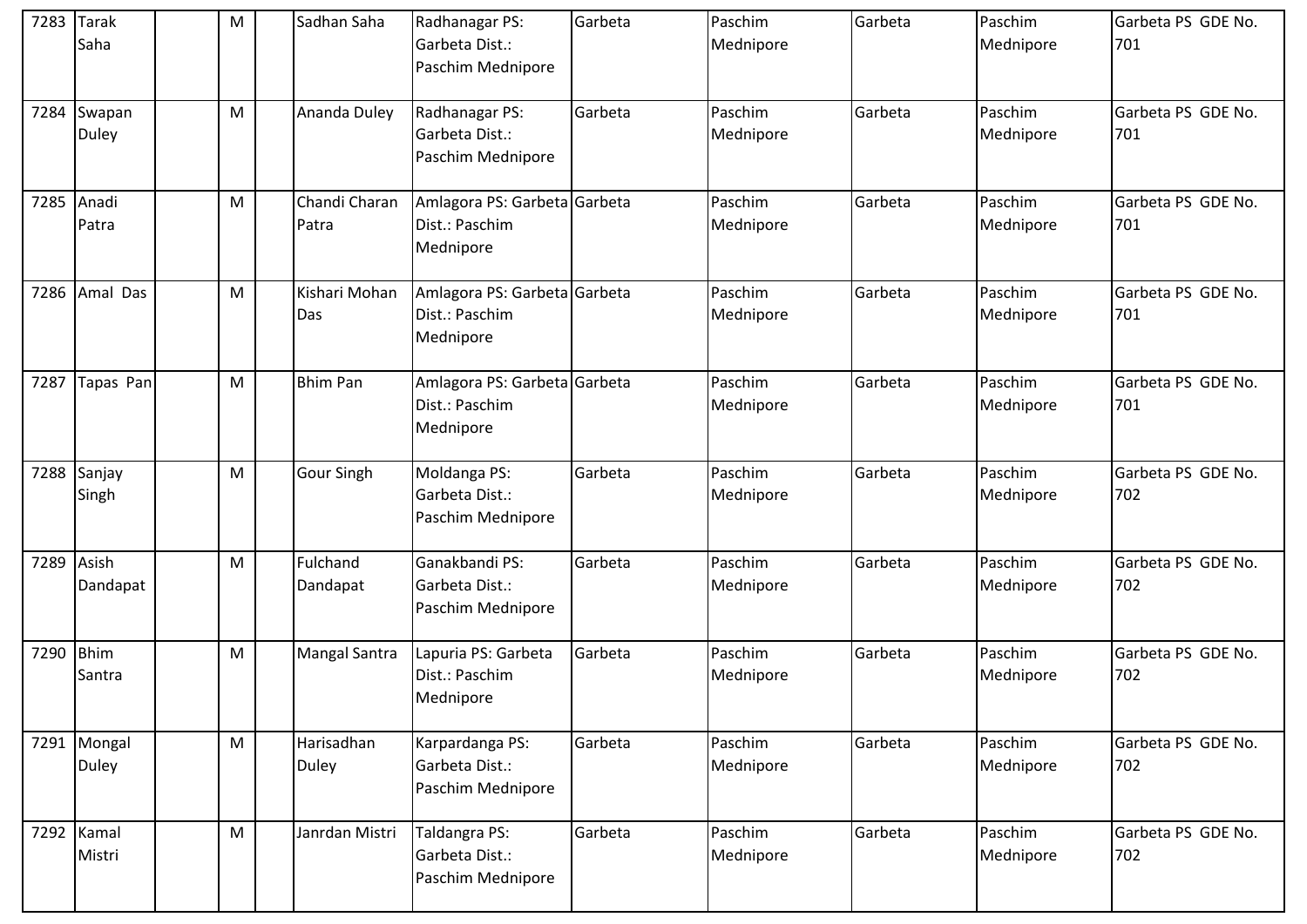| 7293 | Kamal<br><b>Bag</b> | M         | <b>Kishor Bag</b>    | Kumarbagam PS:<br>Garbeta Dist.:<br>Paschim Mednipore                                           | Garbeta   | Paschim<br>Mednipore | Garbeta | Paschim<br>Mednipore | Garbeta PS GDE No.<br>702 |
|------|---------------------|-----------|----------------------|-------------------------------------------------------------------------------------------------|-----------|----------------------|---------|----------------------|---------------------------|
| 7294 | Lulka<br>Dolui      | M         | Sital Dolui          | Kumarbagam PS:<br>Garbeta Dist.:<br>Paschim Mednipore                                           | Garbeta   | Paschim<br>Mednipore | Garbeta | Paschim<br>Mednipore | Garbeta PS GDE No.<br>702 |
| 7295 | Ananda<br>Soren     | ${\sf M}$ | Krishna Soren        | Shyamnagar PS:<br>Garbeta Dist.:<br>Paschim Mednipore                                           | Garbeta   | Paschim<br>Mednipore | Garbeta | Paschim<br>Mednipore | Garbeta PS GDE No.<br>702 |
| 7296 | Panu<br>Saren       | M         | <b>Bhairab Saren</b> | Shyamnagar PS:<br>Garbeta Dist.:<br>Paschim Mednipore                                           | Garbeta   | Paschim<br>Mednipore | Garbeta | Paschim<br>Mednipore | Garbeta PS GDE No.<br>702 |
| 7297 | Rabi<br>Santra      | M         | <b>Bablu Santra</b>  | Shyamnagar PS:<br>Garbeta Dist.:<br>Paschim Mednipore                                           | Garbeta   | Paschim<br>Mednipore | Garbeta | Paschim<br>Mednipore | Garbeta PS GDE No.<br>702 |
| 7298 | Bhaktadas<br>Mudi   | M         | Santinath Mudi       | Derapur PS: Goaltore<br>Dist.: Paschim<br>Mednipore                                             | Goaltore  | Paschim<br>Mednipore | Garbeta | Paschim<br>Mednipore | Garbeta PS GDE No.<br>713 |
| 7299 | <b>Manas</b><br>Dey | M         | <b>Uttam Dey</b>     | Makli PS: Goaltore<br>Dist.: Paschim<br>Mednipore                                               | Goaltore  | Paschim<br>Mednipore | Garbeta | Paschim<br>Mednipore | Garbeta PS GDE No.<br>713 |
| 7300 | Narajit<br>Kundu    | ${\sf M}$ | Saroj Kundu          | Kharkhari PS:<br>Taldangra Dist.:<br><b>Bankura</b>                                             | Taldangra | <b>Bankura</b>       | Garbeta | Paschim<br>Mednipore | Garbeta PS GDE No.<br>713 |
|      | 7301 Ranjan<br>Dey  | M         | <b>Bikash Dey</b>    | Natungram PS:<br>Taldangra Dist.:<br>Bankura                                                    | Taldangra | <b>Bankura</b>       | Garbeta | Paschim<br>Mednipore | Garbeta PS GDE No.<br>713 |
|      | 7302 Shibu<br>Sing  | M         | 27 Kartick           | Krishnanagar, PS<br>Ghatal, Dist Paschim<br>Medinipur PS: Ghatal<br>Dist.: Paschim<br>Mednipore | Ghatal    | Paschim<br>Mednipore | Ghatal  | Paschim<br>Mednipore | Ghatal PS GDE No. 780     |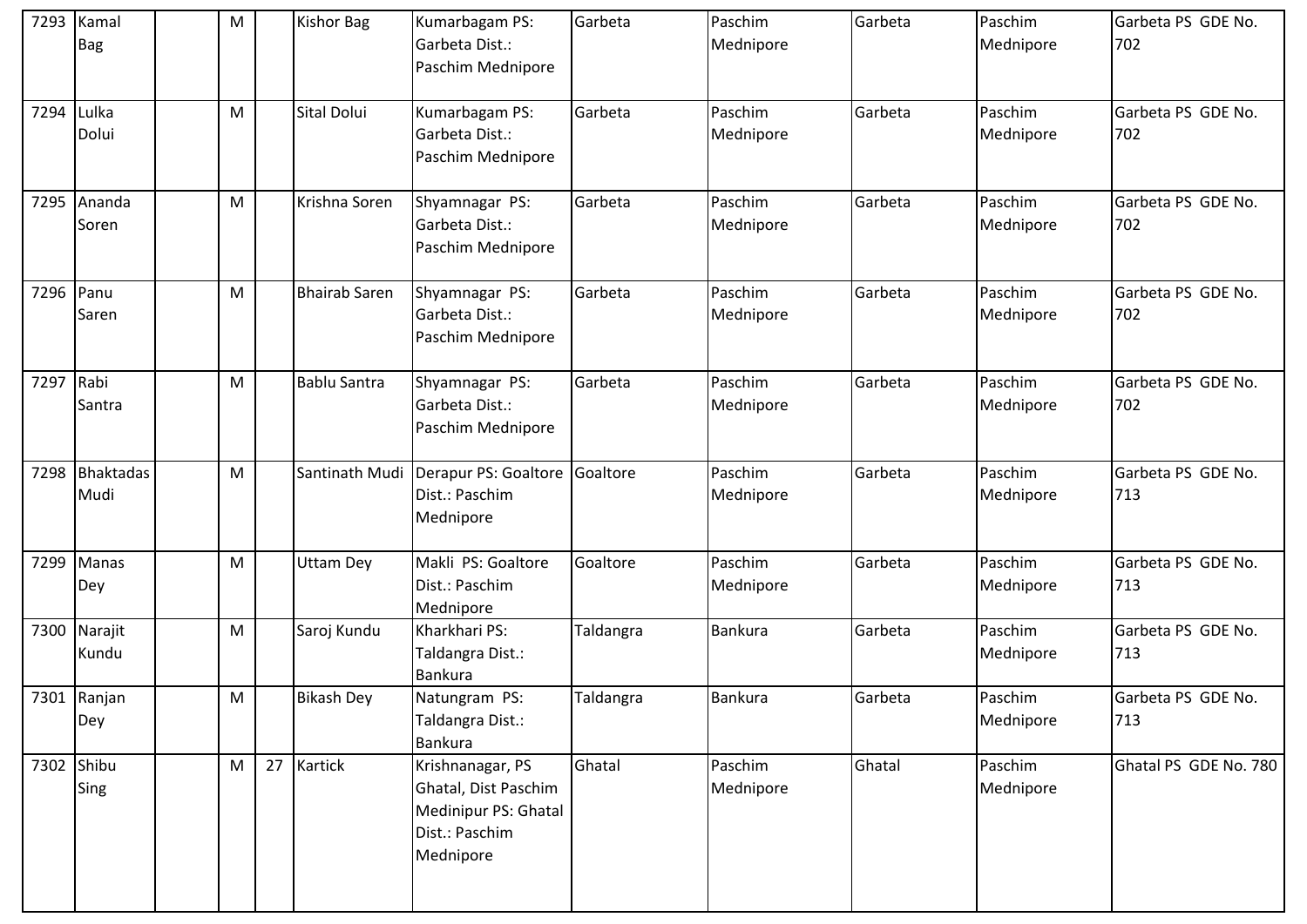| 7303 | Haragobin<br>da<br>Samanta | M | 43 Anukul       | Garhpratapnagar, PS<br>Ghatal, Dist Paschim<br>Medinipur PS: Ghatal<br>Dist.: Paschim<br>Mednipore | Ghatal | Paschim<br>Mednipore | Ghatal | Paschim<br>Mednipore | Ghatal PS GDE No. 780 |
|------|----------------------------|---|-----------------|----------------------------------------------------------------------------------------------------|--------|----------------------|--------|----------------------|-----------------------|
| 7304 | <b>Tarak</b><br>Malik      | M | 22 Kalu         | Krishnanagar, PS<br>Ghatal, Dist Paschim<br>Medinipur PS: Ghatal<br>Dist.: Paschim<br>Mednipore    | Ghatal | Paschim<br>Mednipore | Ghatal | Paschim<br>Mednipore | Ghatal PS GDE No. 780 |
| 7305 | Ananda<br>Manna            | M | 39 Lt. Gopal    | Nischindipur, PS<br>Ghatal, Dist Paschim<br>Medinipur PS: Ghatal<br>Dist.: Paschim<br>Mednipore    | Ghatal | Paschim<br>Mednipore | Ghatal | Paschim<br>Mednipore | Ghatal PS GDE No. 780 |
|      | 7306 Shyamal<br>Das        | M | 45 Lt. Lalmohan | PS: Ghatal Dist.:<br>Paschim Mednipore                                                             | Ghatal | Paschim<br>Mednipore | Ghatal | Paschim<br>Mednipore | Ghatal PS GDE No. 780 |
|      | 7307 Uttam<br>Karmakar     | M | 36 Biswanath    | Konnagar, PS Ghatal,<br>Dist Paschim<br>Medinipur PS: Ghatal<br>Dist.: Paschim<br>Mednipore        | Ghatal | Paschim<br>Mednipore | Ghatal | Paschim<br>Mednipore | Ghatal PS GDE No. 780 |
|      | 7308 Dharmend<br>ra Jana   | M | 30 Biswanath    | Konnagar, PS Ghatal,<br>Dist Paschim<br>Medinipur PS: Ghatal<br>Dist.: Paschim<br>Mednipore        | Ghatal | Paschim<br>Mednipore | Ghatal | Paschim<br>Mednipore | Ghatal PS GDE No. 780 |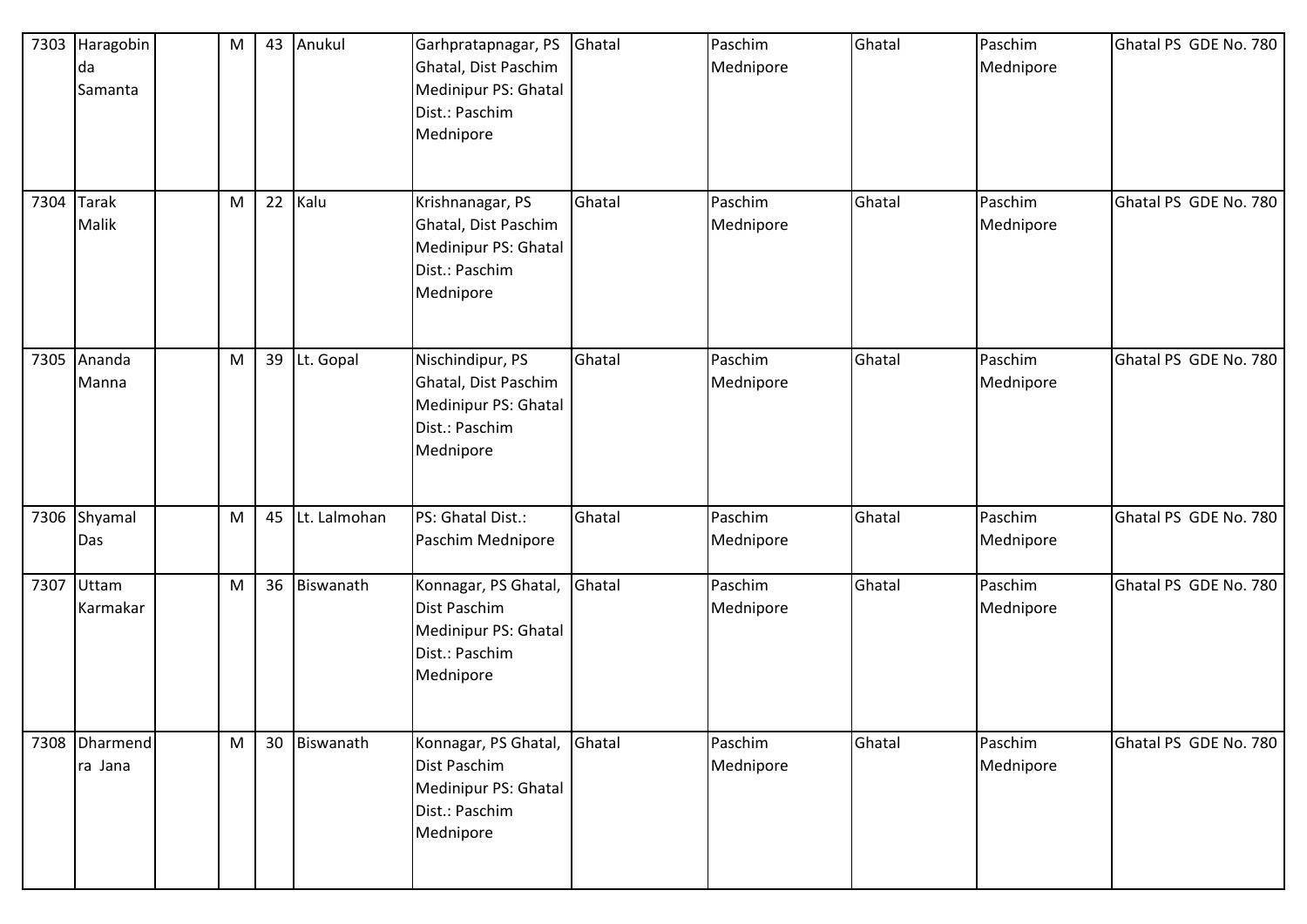| 7309 | Gouranga<br>Duari       | M         | 25              | Madan            | Sitalpur, PS Ghatal,<br>Dist Paschim<br>Medinipur PS: Ghatal<br>Dist.: Paschim<br>Mednipore  | Ghatal | Paschim<br>Mednipore | Ghatal | Paschim<br>Mednipore | Ghatal PS GDE No. 780 |
|------|-------------------------|-----------|-----------------|------------------|----------------------------------------------------------------------------------------------|--------|----------------------|--------|----------------------|-----------------------|
|      | 7310 Sudipta<br>Guin    | M         |                 | 22 Bikram        | Nimtola, PS Ghatal,<br>Dist Paschim<br>Medinipur PS: Ghatal<br>Dist.: Paschim<br>Mednipore   | Ghatal | Paschim<br>Mednipore | Ghatal | Paschim<br>Mednipore | Ghatal PS GDE No. 780 |
| 7311 | Bholanath<br>Dolui      | M         | 45              | Lt. Kunja Behari | Ajabnagar, PS Ghatal,<br>Dist Paschim<br>Medinipur PS: Ghatal<br>Dist.: Paschim<br>Mednipore | Ghatal | Paschim<br>Mednipore | Ghatal | Paschim<br>Mednipore | Ghatal PS GDE No. 780 |
|      | 7312 Biswanath<br>Dolui | M         |                 | 44 Rakhal        | Raghunathchak PS:<br><b>Ghatal Dist.: Paschim</b><br>Mednipore                               | Ghatal | Paschim<br>Mednipore | Ghatal | Paschim<br>Mednipore | Ghatal PS GDE No. 780 |
|      | 7313 Joydeb<br>Malik    | ${\sf M}$ |                 | Harekrishna      | Krishnanagar PS:<br>Ghatal Dist.: Paschim<br>Mednipore                                       | Ghatal | Paschim<br>Mednipore | Ghatal | Paschim<br>Mednipore | Ghatal PS GDE No. 780 |
|      | 7314 Arup Das           | M         | 30 <sup>°</sup> | Alok             | Krishnanagar PS:<br>Ghatal Dist.: Paschim<br>Mednipore                                       | Ghatal | Paschim<br>Mednipore | Ghatal | Paschim<br>Mednipore | Ghatal PS GDE No. 780 |
|      | 7315 Subrata<br>Dinda   | M         | 48              | Sunil            | Konnagar PS: Ghatal<br>Dist.: Paschim<br>Mednipore                                           | Ghatal | Paschim<br>Mednipore | Ghatal | Paschim<br>Mednipore | Ghatal PS GDE No. 780 |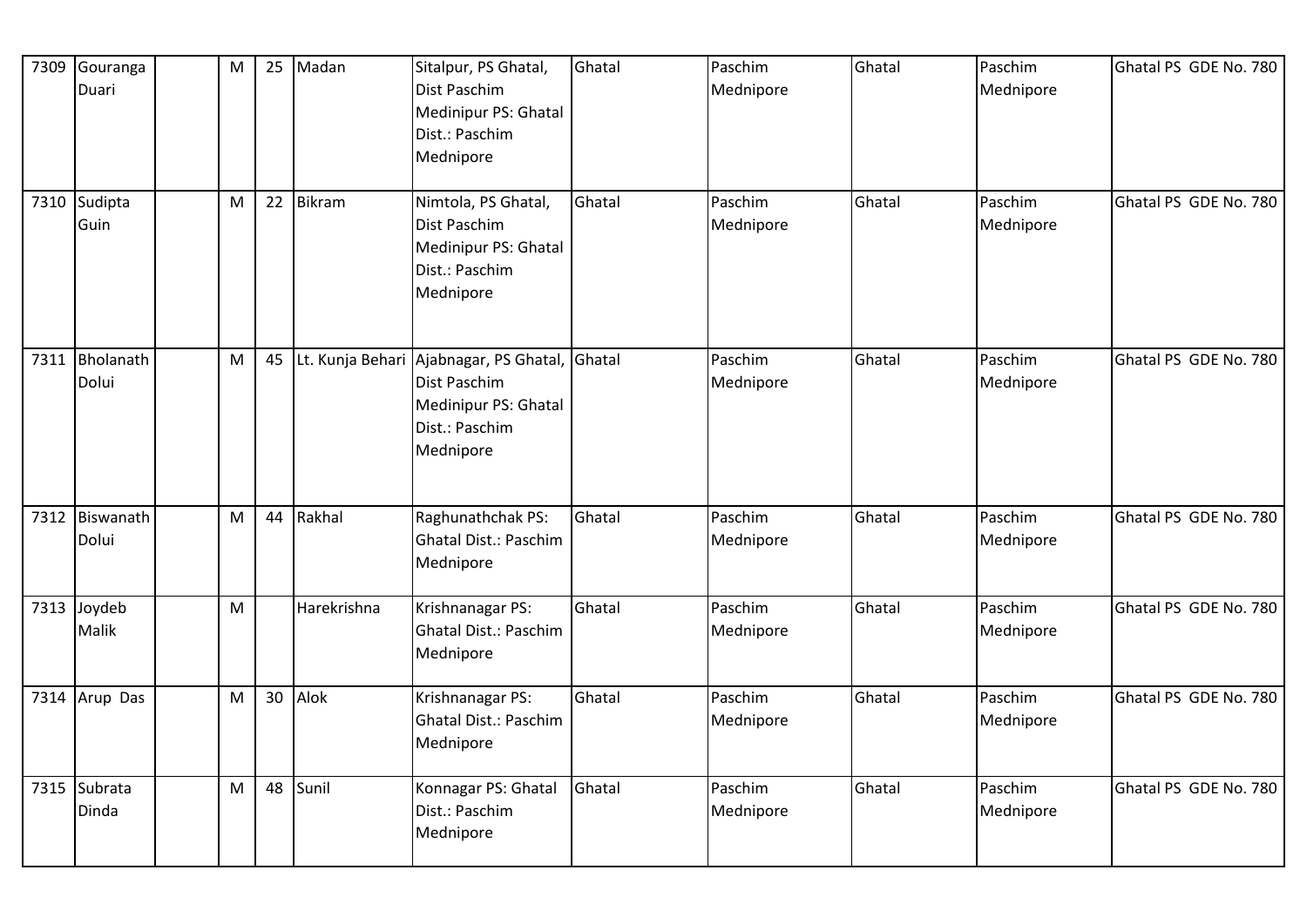| 7316 Kartik |              | M | 31 | Lalu              | Argorah, PS Ghatal,                      | Ghatal | Paschim   | Ghatal | Paschim   | Ghatal PS GDE No. 780 |
|-------------|--------------|---|----|-------------------|------------------------------------------|--------|-----------|--------|-----------|-----------------------|
|             | Mondal       |   |    |                   | Dist Paschim                             |        | Mednipore |        | Mednipore |                       |
|             |              |   |    |                   | Medinipur PS: Ghatal<br>Dist.: Paschim   |        |           |        |           |                       |
|             |              |   |    |                   | Mednipore                                |        |           |        |           |                       |
|             |              |   |    |                   |                                          |        |           |        |           |                       |
|             | 7317 Sonstan | M | 60 | Lt. Mahadeb       | Vill-                                    | Ghatal | Paschim   | Ghatal | Paschim   | Ghatal PS GDE No. 133 |
|             | Roy          |   |    | Roy               | Udayganj, Kharar, War                    |        | Mednipore |        | Mednipore |                       |
|             |              |   |    |                   | d no10 PS: Ghatal                        |        |           |        |           |                       |
|             |              |   |    |                   | Dist.: Paschim                           |        |           |        |           |                       |
|             |              |   | 50 | Lt. Kishori Patra | Mednipore                                | Ghatal | Paschim   | Ghatal | Paschim   | Ghatal PS GDE No. 133 |
| 7318 Bapi   | Patra        | M |    |                   | Paramanikpati, P.O-<br>Kharar PS: Ghatal |        | Mednipore |        | Mednipore |                       |
|             |              |   |    |                   | Dist.: Paschim                           |        |           |        |           |                       |
|             |              |   |    |                   | Mednipore                                |        |           |        |           |                       |
| 7319 Ram    |              | M | 42 | Sambhu            | Akabpur, PS Ghatal                       | Ghatal | Paschim   | Ghatal | Paschim   | Ghatal PS GDE No. 791 |
|             | Saren        |   |    |                   | PS: Ghatal Dist.:                        |        | Mednipore |        | Mednipore |                       |
|             |              |   |    |                   | Paschim Mednipore                        |        |           |        |           |                       |
|             |              |   |    |                   |                                          |        |           |        |           |                       |
| 7320        | Taraknath    | M | 38 | Nemai             | Ajabnagar PS: Ghatal                     | Ghatal | Paschim   | Ghatal | Paschim   | Ghatal PS GDE No. 791 |
|             | <b>Bera</b>  |   |    |                   | Dist.: Paschim                           |        | Mednipore |        | Mednipore |                       |
|             |              |   |    |                   | Mednipore                                |        |           |        |           |                       |
| 7321 Amar   |              | M | 41 | Subal             | Gholsai PS: Ghatal                       | Ghatal | Paschim   | Ghatal | Paschim   | Ghatal PS GDE No. 791 |
|             | Singha       |   |    |                   | Dist.: Paschim                           |        | Mednipore |        | Mednipore |                       |
|             |              |   |    |                   | Mednipore                                |        |           |        |           |                       |
| 7322        | Santanu      | M |    | Trilochan         | Sripur PS: Ghatal                        | Ghatal | Paschim   | Ghatal | Paschim   | Ghatal PS GDE No. 791 |
|             | <b>Bera</b>  |   |    |                   | Dist.: Paschim                           |        | Mednipore |        | Mednipore |                       |
|             |              |   |    |                   | Mednipore                                |        |           |        |           |                       |
|             | 7323 Charu   | M | 42 | Gunadhar          | Raghunathchak PS:                        | Ghatal | Paschim   | Ghatal | Paschim   | Ghatal PS GDE No. 781 |
|             | Chandra      |   |    |                   | Ghatal Dist.: Paschim                    |        | Mednipore |        | Mednipore |                       |
|             | Ghorai       |   |    |                   | Mednipore                                |        |           |        |           |                       |
|             | 7324 Sankar  | M |    | 56 Lt. Kenaram    | Raghunathchak PS:                        | Ghatal | Paschim   | Ghatal | Paschim   | Ghatal PS GDE No. 781 |
|             | Samanta      |   |    |                   | Ghatal Dist.: Paschim                    |        | Mednipore |        | Mednipore |                       |
|             |              |   |    |                   | Mednipore                                |        |           |        |           |                       |
|             |              |   |    |                   |                                          |        |           |        |           |                       |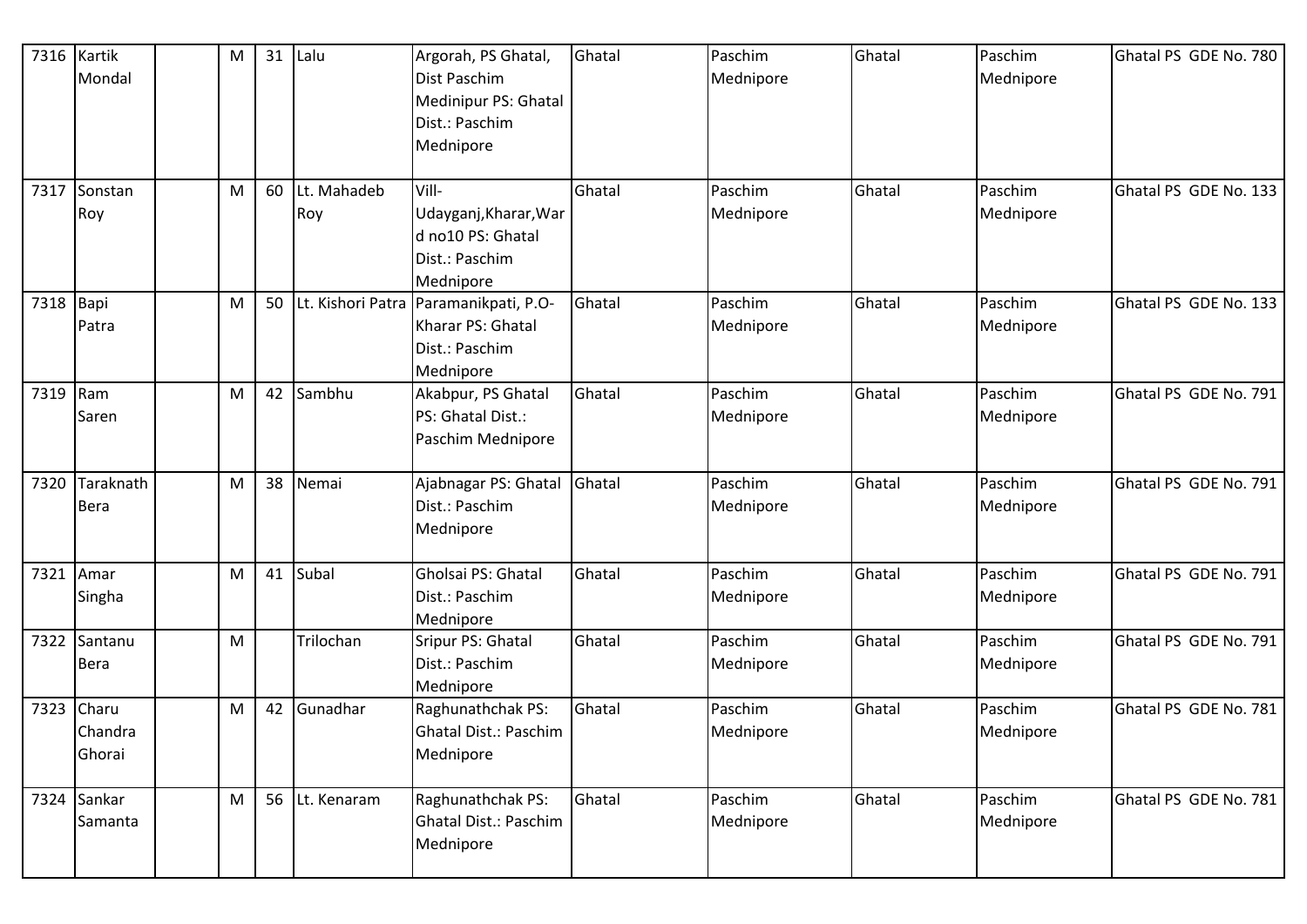| 7325 | Biswanath<br>Maity      | M | 45 | Harekrishna       | Khargambhirnagar<br>PS: Ghatal Dist.:<br>Paschim Mednipore     | Ghatal | Paschim<br>Mednipore | Ghatal | Paschim<br>Mednipore | Ghatal PS GDE No. 781 |
|------|-------------------------|---|----|-------------------|----------------------------------------------------------------|--------|----------------------|--------|----------------------|-----------------------|
| 7326 | Sk Tohid                | M | 18 | Idrish            | Gambhirnagar PS:<br>Ghatal Dist.: Paschim<br>Mednipore         | Ghatal | Paschim<br>Mednipore | Ghatal | Paschim<br>Mednipore | Ghatal PS GDE No. 781 |
| 7327 | Sk Saheb                | M | 20 | Sk.moti           | Gambhirnagar PS:<br>Ghatal Dist.: Paschim<br>Mednipore         | Ghatal | Paschim<br>Mednipore | Ghatal | Paschim<br>Mednipore | Ghatal PS GDE No. 781 |
| 7328 | Tarapada<br>Santra      | M |    | 50 Lt. Mohan      | Sukchandrapur PS:<br>Ghatal Dist.: Paschim<br>Mednipore        | Ghatal | Paschim<br>Mednipore | Ghatal | Paschim<br>Mednipore | Ghatal PS GDE No. 781 |
| 7329 | Raj Kumar<br>Ghanti     | M |    | 30 Samir          | Ajabnagar, PS Ghatal<br>PS: Ghatal Dist.:<br>Paschim Mednipore | Ghatal | Paschim<br>Mednipore | Ghatal | Paschim<br>Mednipore | Ghatal PS GDE No. 781 |
|      | 7330 Surajit<br>Guchait | M |    | 21 Pratap         | Chowli PS: Ghatal<br>Dist.: Paschim<br>Mednipore               | Ghatal | Paschim<br>Mednipore | Ghatal | Paschim<br>Mednipore | Ghatal PS GDE No. 781 |
| 7331 | Sambhuna<br>th Dey      | M |    | 34 Bankeswar      | Gambhirnagar PS:<br>Ghatal Dist.: Paschim<br>Mednipore         | Ghatal | Paschim<br>Mednipore | Ghatal | Paschim<br>Mednipore | Ghatal PS GDE No. 781 |
| 7332 | Dipak Roy               | M |    | 32 Arabinda       | PS: Ghatal Dist.:<br>Paschim Mednipore                         | Ghatal | Paschim<br>Mednipore | Ghatal | Paschim<br>Mednipore | Ghatal PS GDE No. 781 |
|      | 7333 Santu<br>Jana      | M |    | 30 Ajoy           | Kushpata PS: Ghatal<br>Dist.: Paschim<br>Mednipore             | Ghatal | Paschim<br>Mednipore | Ghatal | Paschim<br>Mednipore | Ghatal PS GDE No. 781 |
|      | 7334 Raj Kumar<br>Manna | M |    | 31 Ajit Kr. Manna | Argora PS: Ghatal<br>Dist.: Paschim<br>Mednipore               | Ghatal | Paschim<br>Mednipore | Ghatal | Paschim<br>Mednipore | Ghatal PS GDE No. 781 |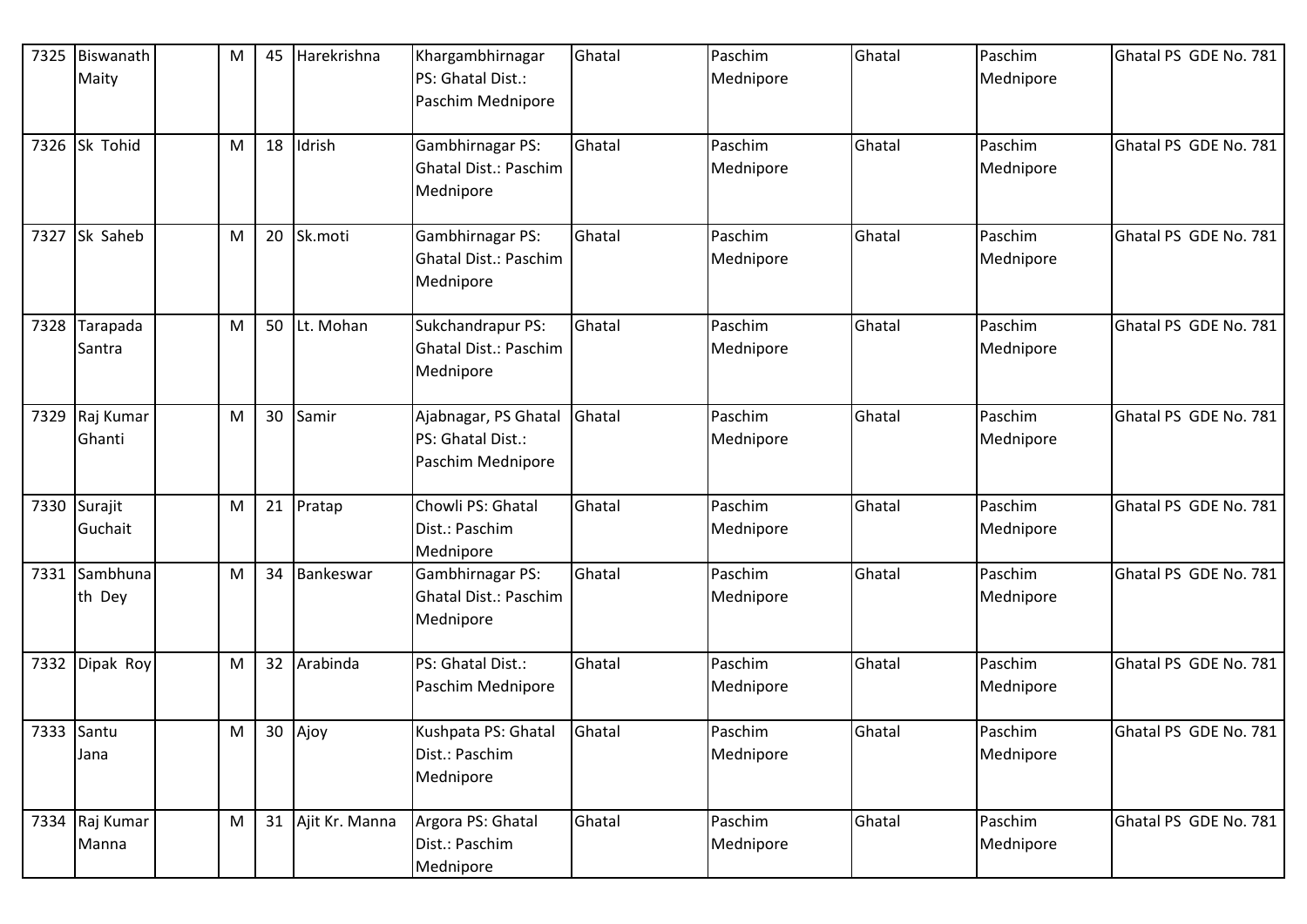| 7335 Amit  | Mondal                        | M | 42              | Manmath      | Konnagar PS: Ghatal<br>Dist.: Paschim<br>Mednipore      | Ghatal | Paschim<br>Mednipore | Ghatal | Paschim<br>Mednipore | Ghatal PS GDE No. 781 |
|------------|-------------------------------|---|-----------------|--------------|---------------------------------------------------------|--------|----------------------|--------|----------------------|-----------------------|
| 7336 Gour  | Dolui                         | M |                 | 32 Kalipada  | Kushpata PS: Ghatal<br>Dist.: Paschim<br>Mednipore      | Ghatal | Paschim<br>Mednipore | Ghatal | Paschim<br>Mednipore | Ghatal PS GDE No. 781 |
| 7337       | Sanjib<br>Kumar<br>Samanta    | M | 35 <sub>1</sub> | Tarapada     | Kushpata PS: Ghatal<br>Dist.: Paschim<br>Mednipore      | Ghatal | Paschim<br>Mednipore | Ghatal | Paschim<br>Mednipore | Ghatal PS GDE No. 781 |
|            | 7338 Dipankar<br>Samanta      | M | 34              | Lt. Gourhari | Harisingpur PS:<br>Ghatal Dist.: Paschim<br>Mednipore   | Ghatal | Paschim<br>Mednipore | Ghatal | Paschim<br>Mednipore | Ghatal PS GDE No. 781 |
| 7339 Sudip | Sanki                         | M | 28              | Pareshnath   | Nischindipur PS:<br>Ghatal Dist.: Paschim<br>Mednipore  | Ghatal | Paschim<br>Mednipore | Ghatal | Paschim<br>Mednipore | Ghatal PS GDE No. 781 |
|            | 7340 Joy Bera                 | M | 33              | Anil         | Argorah PS: Ghatal<br>Dist.: Paschim<br>Mednipore       | Ghatal | Paschim<br>Mednipore | Ghatal | Paschim<br>Mednipore | Ghatal PS GDE No. 781 |
|            | 7341 Sagar<br>Rana            | M | 21              | Sankar       | Konnagar PS: Ghatal<br>Dist.: Paschim<br>Mednipore      | Ghatal | Paschim<br>Mednipore | Ghatal | Paschim<br>Mednipore | Ghatal PS GDE No. 781 |
| 7342       | Aditya<br>Kotal               | M | 30              | Goutam       | Konnagar PS: Ghatal<br>Dist.: Paschim<br>Mednipore      | Ghatal | Paschim<br>Mednipore | Ghatal | Paschim<br>Mednipore | Ghatal PS GDE No. 781 |
|            | 7343 Akhay<br>Chandra<br>Shee | M |                 | 19 Narayan   | Belpukur PS: Ghatal<br>Dist.: Paschim<br>Mednipore      | Ghatal | Paschim<br>Mednipore | Ghatal | Paschim<br>Mednipore | Ghatal PS GDE No. 781 |
|            | 7344 Saikat<br>Adak           | M |                 | 21 Rajtilak  | Harisinghapur PS:<br>Ghatal Dist.: Paschim<br>Mednipore | Ghatal | Paschim<br>Mednipore | Ghatal | Paschim<br>Mednipore | Ghatal PS GDE No. 781 |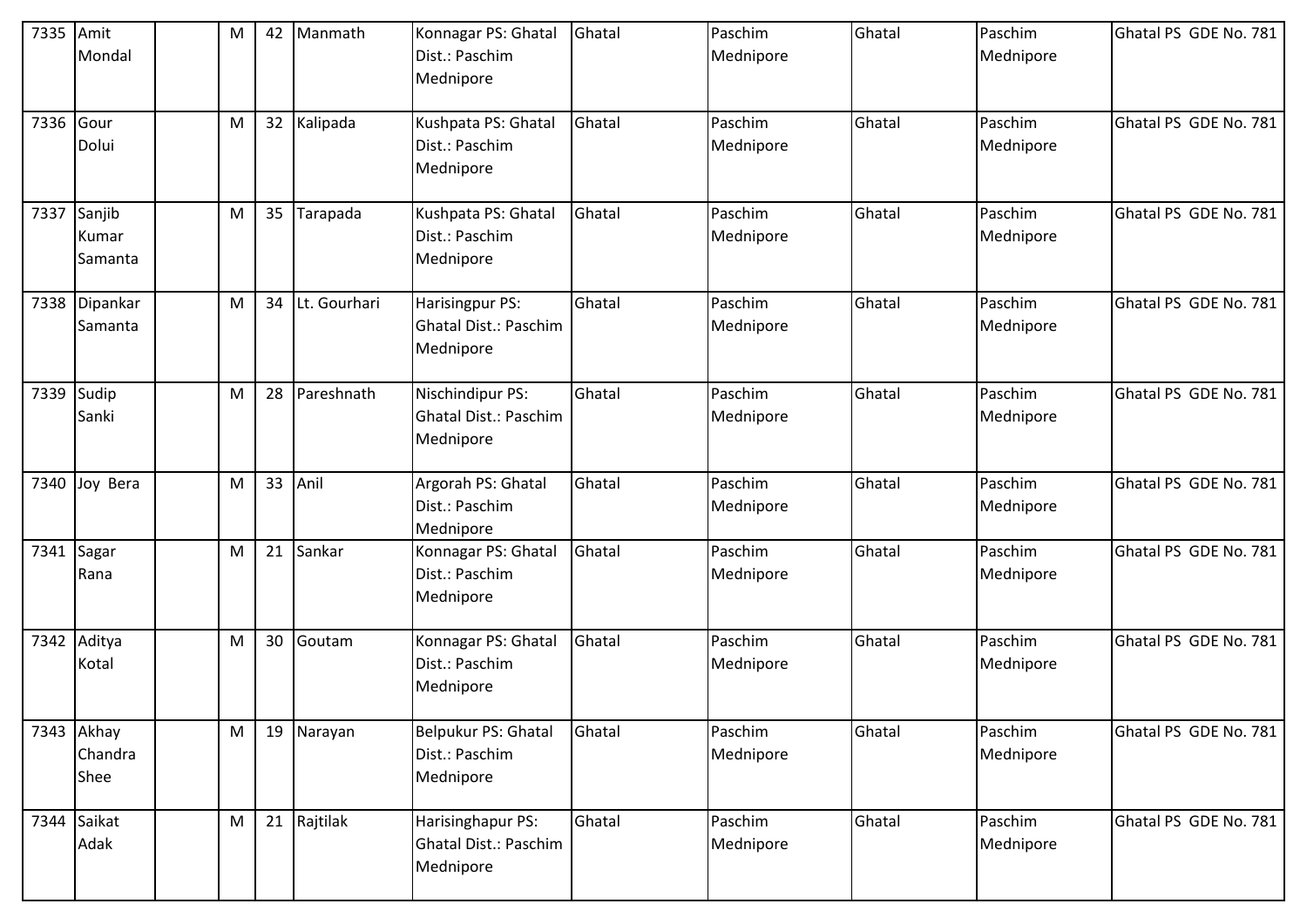| 7345      | Anindra<br>Sundar<br>Jana | M | 22 | Gour         | Harisinghapur PS:<br><b>Ghatal Dist.: Paschim</b><br>Mednipore  | Ghatal | Paschim<br>Mednipore | Ghatal | Paschim<br>Mednipore | Ghatal PS GDE No. 781 |
|-----------|---------------------------|---|----|--------------|-----------------------------------------------------------------|--------|----------------------|--------|----------------------|-----------------------|
|           | 7346 Biswajit<br>Manna    | M | 34 | Uttam        | Harishapur PS: Ghatal Ghatal<br>Dist.: Paschim<br>Mednipore     |        | Paschim<br>Mednipore | Ghatal | Paschim<br>Mednipore | Ghatal PS GDE No. 781 |
| 7347      | Shyamsun<br>dar Jana      | M | 28 | Lt. Nikhil   | Sahebganj, PS Ghatal,<br>PS: Ghatal Dist.:<br>Paschim Mednipore | Ghatal | Paschim<br>Mednipore | Ghatal | Paschim<br>Mednipore | Ghatal PS GDE No. 781 |
| 7348      | Gurudas<br>Ghorai         | M | 45 | Lt. Kishori  | Nischindipur PS:<br><b>Ghatal Dist.: Paschim</b><br>Mednipore   | Ghatal | Paschim<br>Mednipore | Ghatal | Paschim<br>Mednipore | Ghatal PS GDE No. 781 |
| 7349 Raju | Ruidas                    | M | 25 | Lt. Uttam    | Konnagar, PS Ghatal<br>PS: Ghatal Dist.:<br>Paschim Mednipore   | Ghatal | Paschim<br>Mednipore | Ghatal | Paschim<br>Mednipore | Ghatal PS GDE No. 781 |
| 7350      | <b>Bimal</b><br>Hembram   | M |    | 27 Badal     | Jayantipur PS: Ghatal<br>Dist.: Paschim<br>Mednipore            | Ghatal | Paschim<br>Mednipore | Ghatal | Paschim<br>Mednipore | Ghatal PS GDE No. 781 |
|           | 7351 Mantu<br>Dhara       | M |    | 45 Jagannath | Kharar PS: Ghatal<br>Dist.: Paschim<br>Mednipore                | Ghatal | Paschim<br>Mednipore | Ghatal | Paschim<br>Mednipore | Ghatal PS GDE No. 781 |
| 7352      | Samar<br>Hazra            | M | 28 | Tarapada     | Sultanpur PS: Ghatal<br>Dist.: Paschim<br>Mednipore             | Ghatal | Paschim<br>Mednipore | Ghatal | Paschim<br>Mednipore | Ghatal PS GDE No. 781 |
|           | 7353 Subrata<br>Mallick   | M |    | 61 Lt. Nanda | Nischindipur PS:<br>Ghatal Dist.: Paschim<br>Mednipore          | Ghatal | Paschim<br>Mednipore | Ghatal | Paschim<br>Mednipore | Ghatal PS GDE No. 782 |
|           | 7354 Pradip<br>Dolui      | M |    | 25 Jagannath | Nischindipur PS:<br>Ghatal Dist.: Paschim<br>Mednipore          | Ghatal | Paschim<br>Mednipore | Ghatal | Paschim<br>Mednipore | Ghatal PS GDE No. 782 |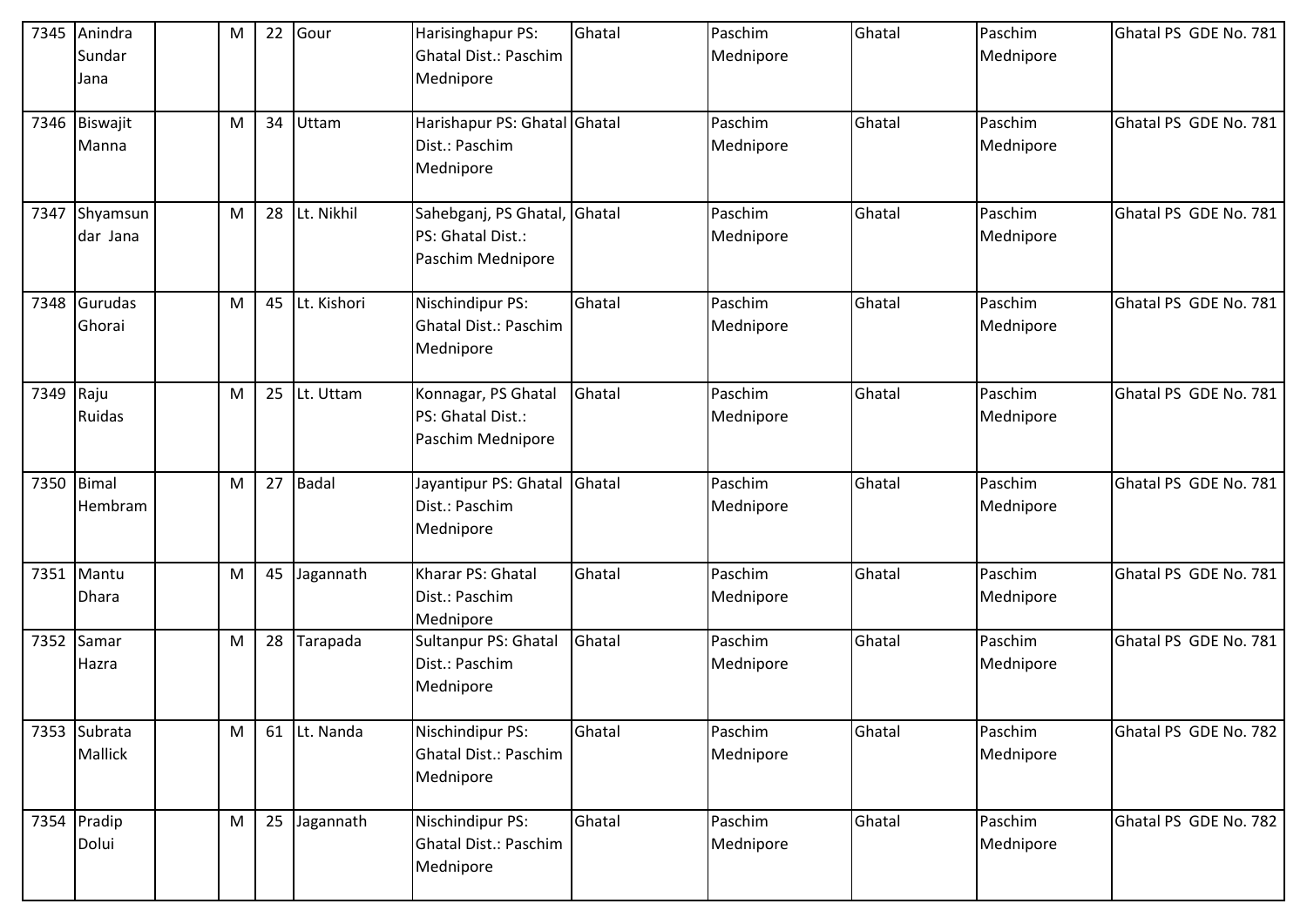|           | 7355 Ashoke<br>Santra  |      | M | 40 | Banamli                           | Nischindipur PS:<br>Ghatal Dist.: Paschim<br>Mednipore                                                       | Ghatal     | Paschim<br>Mednipore | Ghatal     | Paschim<br>Mednipore | Ghatal PS GDE No. 782        |
|-----------|------------------------|------|---|----|-----------------------------------|--------------------------------------------------------------------------------------------------------------|------------|----------------------|------------|----------------------|------------------------------|
| 7356 Rabi | Kundu                  |      | M | 32 | Lt. Subhash<br>Kundu              | Of Vill- Bandi. P.O+PS-Goaltore<br>Goaltore, Dist-<br>Paschim Me PS:<br>Goaltore Dist.:<br>Paschim Mednipore |            | Paschim<br>Mednipore | Goaltore   | Paschim<br>Mednipore | Goaltore PS GDE No.<br>667   |
| 7357      | Prasanta<br>Singh      |      | M | 32 | Santosh Singh                     | Vill- Bandi. P.O+PS-<br>Goaltore, Dist-<br>Paschim Medini PS:<br>Goaltore Dist.:<br>Paschim Mednipore        | Goaltore   | Paschim<br>Mednipore | Goaltore   | Paschim<br>Mednipore | Goaltore PS GDE No.<br>667   |
|           | 7358 Dhani<br>Murmu    |      | F |    | 18 Lt. Charan<br>Murmu            | Vill- Godamouli. P.O-<br>Modhupur, PS-<br>Salbani, Dist-P PS:<br>Goaltore Dist.:<br>Paschim Mednipore        | Goaltore   | Paschim<br>Mednipore | Goaltore   | Paschim<br>Mednipore | Goaltore PS GDE No.<br>675   |
| 7359      | Nabin<br>Hembram       |      | F | 26 | Jiten Hembram                     | Vill- Keshia. P.O-<br>Keshia, PS- Goaltore<br>PS: Goaltore Dist.:<br>Paschim Mednipore                       | Goaltore   | Paschim<br>Mednipore | Goaltore   | Paschim<br>Mednipore | Goaltore PS GDE No.<br>675   |
| 7360      | Banamali<br>Mal        |      | M |    | 46 Lt. Amullya Mal Kundalboni PS: | Gurguripal Dist.:<br>Paschim Mednipore                                                                       | Gurguripal | Paschim<br>Mednipore | Gurguripal | Paschim<br>Mednipore | Gurguripal PS GDE No.<br>531 |
|           | 7361 Swrup<br>Majhi    |      | M | 23 | Janaki Majhi                      | Nepura PS:<br>Gurguripal Dist.:<br>Paschim Mednipore                                                         | Gurguripal | Paschim<br>Mednipore | Gurguripal | Paschim<br>Mednipore | Gurguripal PS GDE No.<br>561 |
|           | 7362 Babusona<br>Bisui | Geba | M | 30 | Sadananda Bisui Dherua PS:        | Gurguripal Dist.:<br>Paschim Mednipore                                                                       | Gurguripal | Paschim<br>Mednipore | Gurguripal | Paschim<br>Mednipore | Gurguripal PS GDE No.<br>561 |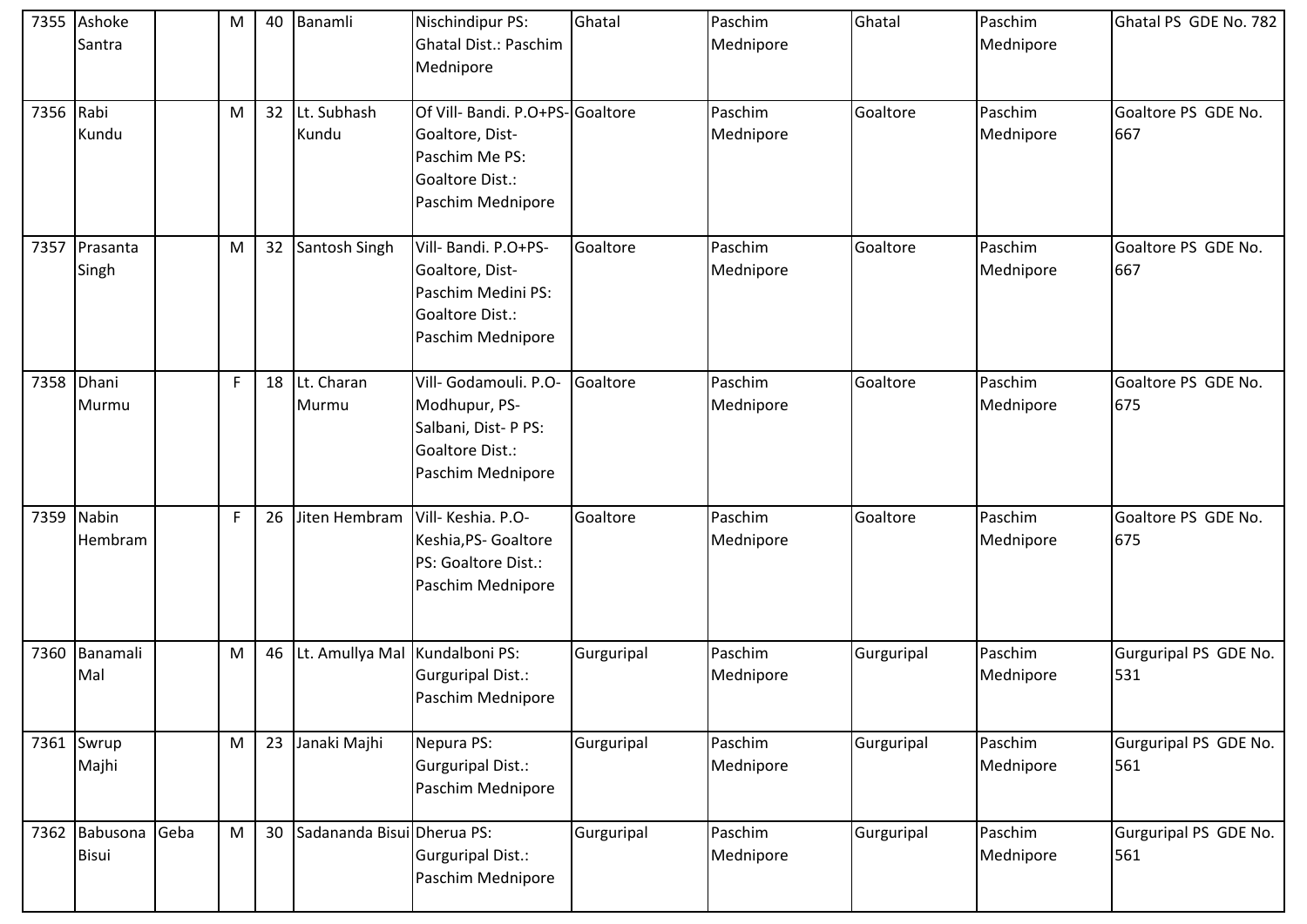| 7363 | Narendra<br>Nath<br>Misra | M |    | 42 Jagadish Misra  | Dherua PS:<br><b>Gurguripal Dist.:</b><br>Paschim Mednipore                                                  | Gurguripal | Paschim<br>Mednipore | Gurguripal | Paschim<br>Mednipore | Gurguripal PS GDE No.<br>561 |
|------|---------------------------|---|----|--------------------|--------------------------------------------------------------------------------------------------------------|------------|----------------------|------------|----------------------|------------------------------|
|      | 7364 Aloke<br>Maji        | M |    | 50 Lt. Janaki Maji | PS: Gurguripal Dist.:<br>Paschim Mednipore                                                                   | Gurguripal | Paschim<br>Mednipore | Gurguripal | Paschim<br>Mednipore | Gurguripal PS GDE No.<br>560 |
|      | 7365 Bakul<br>Maji        | M |    | 35 Uttam Maji      | Nepura PS:<br><b>Gurguripal Dist.:</b><br>Paschim Mednipore                                                  | Gurguripal | Paschim<br>Mednipore | Gurguripal | Paschim<br>Mednipore | Gurguripal PS GDE No.<br>560 |
| 7366 | Sanjay<br>Patra           | M |    | 31 Bijay Patra     | Vill – Bhasra, P.S<br>– Keshiary, Dist –<br>Paschim Medi PS:<br>Keshiary Dist.:<br>Paschim Mednipore         | Keshiary   | Paschim<br>Mednipore | Keshiary   | Paschim<br>Mednipore | Keshiary PS GDE No.<br>877   |
| 7367 | Bachhu<br>Sing            | M | 29 | Lt. Naru Sing      | Vill – Gobrageria,<br>P.O. â€"Singai<br>Jamuna, P.S â€" Ke<br>PS: Keshiary Dist.:<br>Paschim Mednipore       | Keshiary   | Paschim<br>Mednipore | Keshiary   | Paschim<br>Mednipore | Keshiary PS GDE No.<br>877   |
| 7368 | Sukumar<br>Sing           | M |    | 23 Suren Sing      | Hasimpur, P.S –<br>Keshiary, Dist –<br>Paschim Medinipu<br>PS: Keshiary Dist.:<br>Paschim Mednipore          | Keshiary   | Paschim<br>Mednipore | Keshiary   | Paschim<br>Mednipore | Keshiary PS GDE No.<br>877   |
| 7369 | Gopal<br>Sing             | M |    | 26 Maheswar Sing   | Vill – Hasimpur P.S Keshiary<br>– Keshiary, Dist –<br>Paschim Me PS:<br>Keshiary Dist.:<br>Paschim Mednipore |            | Paschim<br>Mednipore | Keshiary   | Paschim<br>Mednipore | Keshiary PS GDE No.<br>877   |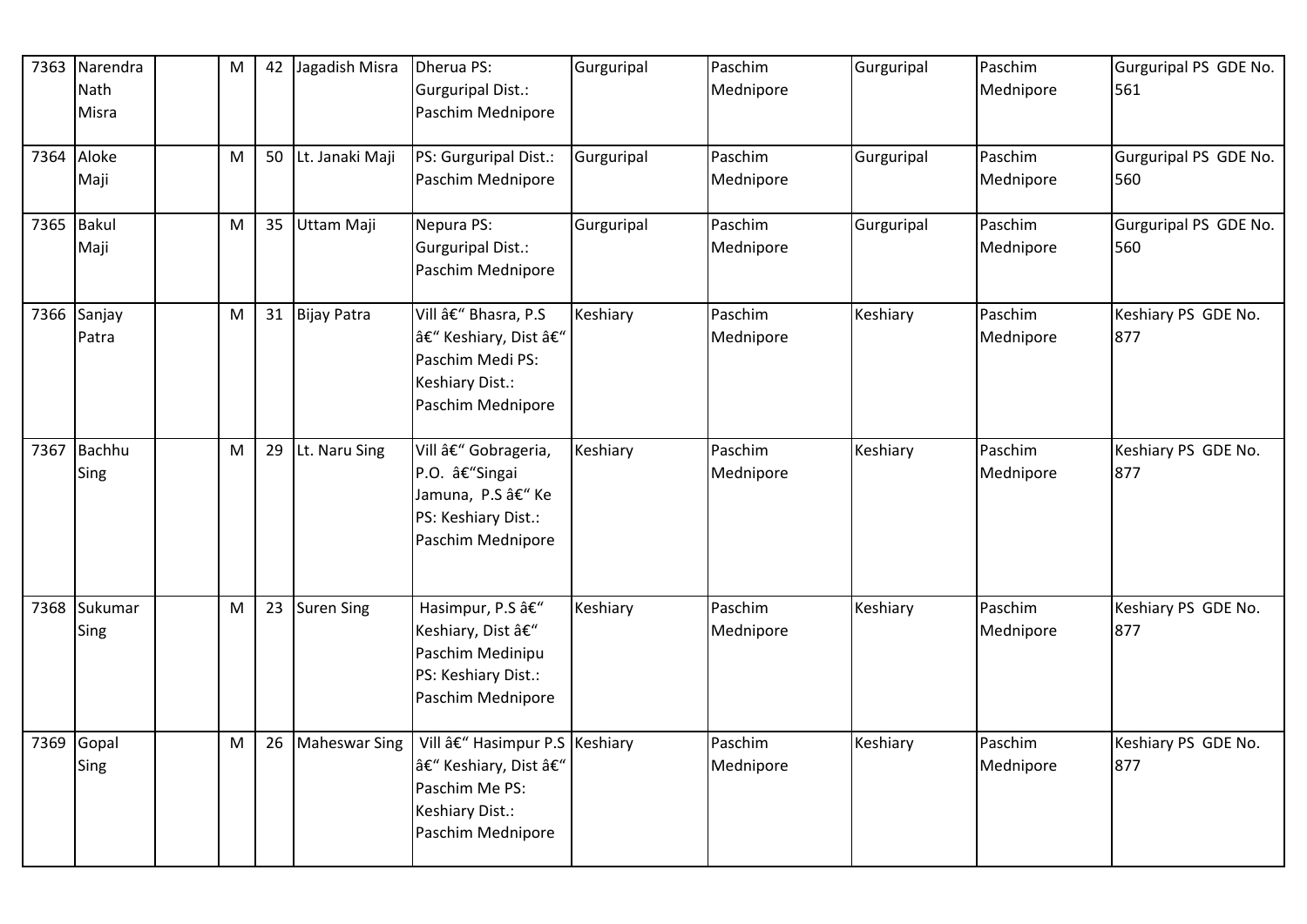| 7370     | Harekrish<br>na Das<br>7371 Kalipada | M<br>M | 25<br>35 | Haripada Das<br>Sadhu Charan  | Basudevberia P.S –<br>Bhupati Nagar Dist<br>– Purba Medi PS:<br>Keshiary Dist.:<br>Paschim Mednipore<br>Vill – Lengamara, | Keshiary<br>Keshiary | Paschim<br>Mednipore<br>Paschim | Keshiary<br>Keshiary | Paschim<br>Mednipore<br>Paschim | Keshiary PS GDE No.<br>876<br>Keshiary PS GDE No. |
|----------|--------------------------------------|--------|----------|-------------------------------|---------------------------------------------------------------------------------------------------------------------------|----------------------|---------------------------------|----------------------|---------------------------------|---------------------------------------------------|
|          | Giri                                 |        |          | Giri                          | P.S â€" Keshairy, Dist<br>– Paschim M PS:<br>Keshiary Dist.:<br>Paschim Mednipore                                         |                      | Mednipore                       |                      | Mednipore                       | 876                                               |
| 7372     | Sadhuchar<br>an Giri                 | M      | 35       | Lt. Subodh<br>Chandra Giri    | Vill – Lengamara,<br>P.S â€" Keshairy, Dist<br>– Paschim PS:<br>Keshiary Dist.:<br>Paschim Mednipore                      | Keshiary             | Paschim<br>Mednipore            | Keshiary             | Paschim<br>Mednipore            | Keshiary PS GDE No.<br>876                        |
| 7373     | Sujit<br>Dutta                       | M      | 24       | Samir Dutta                   | Vill – Kulaseni, P.O.<br>â€"Santrapur PS:<br>Keshiary Dist.:<br>Paschim Mednipore                                         | Keshiary             | Paschim<br>Mednipore            | Keshiary             | Paschim<br>Mednipore            | Keshiary PS GDE No.<br>876                        |
| 7374     | Samir<br>Dutta                       | M      |          | 40 Lt. Laxmi<br>Narayan Dutta | Vill – Kulaseni, P.O.<br>â€" Santrapur PS:<br>Keshiary Dist.:<br>Paschim Mednipore                                        | Keshiary             | Paschim<br>Mednipore            | Keshiary             | Paschim<br>Mednipore            | Keshiary PS GDE No.<br>876                        |
| 7375     | Samir<br><b>Bhunia</b>               | M      | 30       | <b>Binod Bhunia</b>           | Vill – Dhalbelun,<br>P.O. – Dhalbelun all<br>of PS – Kes PS:<br>Keshiary Dist.:<br>Paschim Mednipore                      | Keshiary             | Paschim<br>Mednipore            | Keshiary             | Paschim<br>Mednipore            | Keshiary PS GDE No.<br>876                        |
| 7376 Mir | Mansur<br>Ali                        | M      |          | 32 Lt Mir Fakir<br>Mahammad   | Khejurboni PS:<br>Keshpur Dist.:<br>Paschim Mednipore                                                                     | Keshpur              | Paschim<br>Mednipore            | Keshpur              | Paschim<br>Mednipore            | Keshpur PS GDE No.<br>718                         |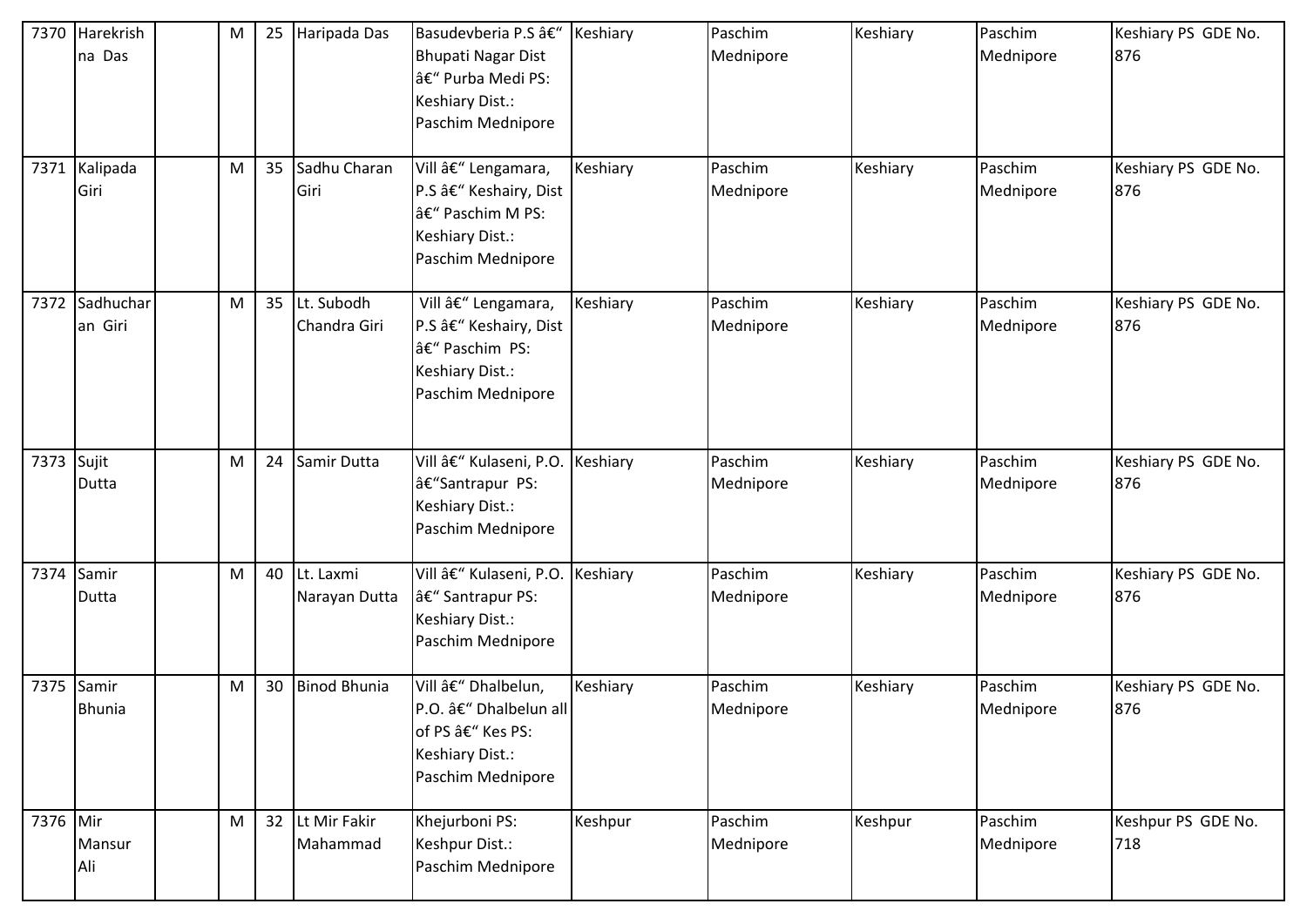| 7377 Sk  | Habibur<br>Rahaman           | M | 23              | Sk Abdul<br>Mannan | Khejurboni PS:<br>Keshpur Dist.:<br>Paschim Mednipore     | Keshpur     | Paschim<br>Mednipore | Keshpur | Paschim<br>Mednipore | Keshpur PS GDE No.<br>718 |
|----------|------------------------------|---|-----------------|--------------------|-----------------------------------------------------------|-------------|----------------------|---------|----------------------|---------------------------|
| 7378 Mir | Serijul<br>Islam             | M |                 | 32 Mir Sajed Ali   | Khejurboni PS:<br>Keshpur Dist.:<br>Paschim Mednipore     | Keshpur     | Paschim<br>Mednipore | Keshpur | Paschim<br>Mednipore | Keshpur PS GDE No.<br>718 |
| 7379     | Goutam<br>Ghosh              | M | 42              | Sujit Ghosh        | Mohisda PS: Keshpur<br>Dist.: Paschim<br>Mednipore        | Keshpur     | Paschim<br>Mednipore | Keshpur | Paschim<br>Mednipore | Keshpur PS GDE No.<br>721 |
| 7380     | Soumen<br>Sau                | M | 30              | Gobinda Sau        | Kajibar PS: Keshpur<br>Dist.: Paschim<br>Mednipore        | Keshpur     | Paschim<br>Mednipore | Keshpur | Paschim<br>Mednipore | Keshpur PS GDE No.<br>721 |
|          | 7381 Ramesh<br>Routh         | M |                 | <b>Milan Routh</b> | Jhentla PS: Keshpur<br>Dist.: Paschim<br>Mednipore        | Keshpur     | Paschim<br>Mednipore | Keshpur | Paschim<br>Mednipore | Keshpur PS GDE No.<br>718 |
| 7382     | Md Hanif                     | M | 19              | <b>Nurul Basar</b> | Dubrajpur PS: Daspur<br>Dist.: Paschim<br>Mednipore       | Daspur      | Paschim<br>Mednipore | Keshpur | Paschim<br>Mednipore | Keshpur PS GDE No.<br>720 |
| 7383     | Sanatan<br>Saren             | M | 30 <sub>2</sub> | Chandra Saren      | Manaharpur PS:<br>Chandrakona Dist.:<br>Paschim Mednipore | Chandrakona | Paschim<br>Mednipore | Keshpur | Paschim<br>Mednipore | Keshpur PS GDE No.<br>720 |
| 7384     | Sunil<br>Tudu                | M | 29              | <b>Bhoya Tudu</b>  | Elni PS: Keshpur Dist.: Keshpur<br>Paschim Mednipore      |             | Paschim<br>Mednipore | Keshpur | Paschim<br>Mednipore | Keshpur PS GDE No.<br>717 |
|          | 7385 Sanjoy<br><b>Bhunia</b> | M |                 | 28 Bijoy Bhunia    | Birmohanpur PS:<br>Ghatal Dist.: Paschim<br>Mednipore     | Ghatal      | Paschim<br>Mednipore | Keshpur | Paschim<br>Mednipore | Keshpur PS GDE No.<br>718 |
|          | 7386 Dipankar<br>Sing        | M |                 | 42 Jhantu Sing     | Dhalhara PS: Ghatal<br>Dist.: Paschim<br>Mednipore        | Ghatal      | Paschim<br>Mednipore | Keshpur | Paschim<br>Mednipore | Keshpur PS GDE No.<br>722 |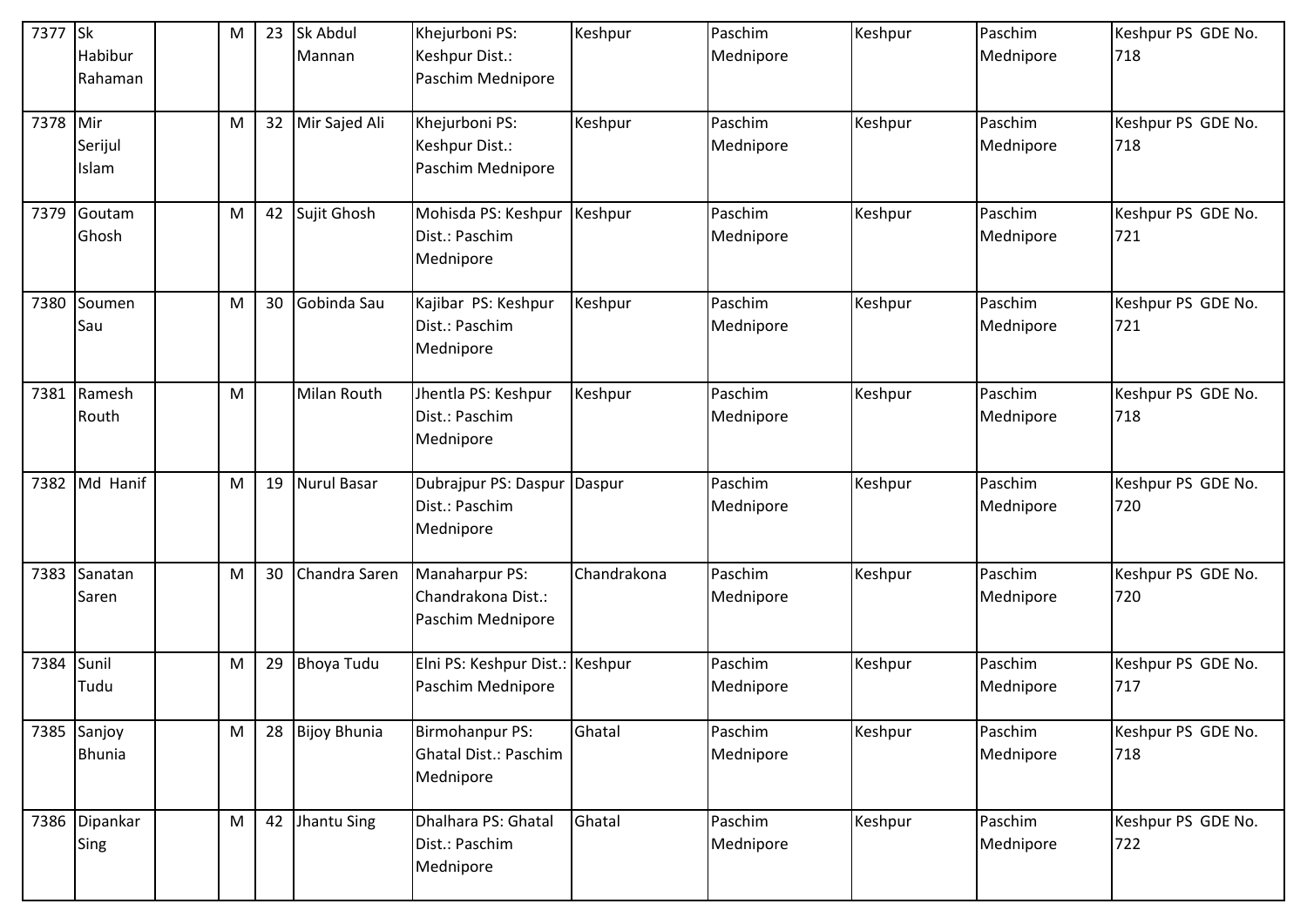| 7387 | Nirupam<br>Bagra      | M | 21 | Joydeb Bagra       | Dhalhara PS: Keshpur<br>Dist.: Paschim<br>Mednipore                                  | Keshpur         | Paschim<br>Mednipore | Keshpur            | Paschim<br>Mednipore | Keshpur PS GDE No.<br>722                |
|------|-----------------------|---|----|--------------------|--------------------------------------------------------------------------------------|-----------------|----------------------|--------------------|----------------------|------------------------------------------|
| 7388 | Sk Abul<br>Kalam      | M | 38 | Kamrul Haque       | Jhatiara PS:<br>Anandapur Dist.:<br>Paschim Mednipore                                | Anandapur       | Paschim<br>Mednipore | Keshpur            | Paschim<br>Mednipore | Keshpur PS GDE No.<br>722                |
| 7389 | Sk Toyeb<br>Ali       | M |    | 45 Sk. Asraf Ali   | Jhatiara PS:<br>Anandapur Dist.:<br>Paschim Mednipore                                | Anandapur       | Paschim<br>Mednipore | Keshpur            | Paschim<br>Mednipore | Keshpur PS GDE No.<br>722                |
|      | 7390 P. Jogesh        | M |    | 18 P. Narsingh Rao | of Kali Nagar                                                                        |                 | <b>Basirhat</b>      | Kharagpore<br>town | Paschim<br>Mednipore | Kharagpore town PS<br>GDE No. 787        |
| 7391 | Sk. Babu              | M |    | 18 Sk. Namaji      | of Bus Stand                                                                         |                 | <b>Basirhat</b>      | Kharagpore<br>town | Paschim<br>Mednipore | Kharagpore town PS<br>GDE No. 787        |
|      | 7392 Satya Rao        | M | 47 | Yarakul Rao        | of Bus Stand                                                                         |                 | <b>Basirhat</b>      | Kharagpore<br>town | Paschim<br>Mednipore | Kharagpore town PS<br>GDE No. 787        |
| 7393 | Arun<br>Singh         | M |    | 28 Shyam Singh     | of Debalpur                                                                          |                 | <b>Basirhat</b>      | Kharagpore<br>town | Paschim<br>Mednipore | Kharagpore town PS<br><b>GDE No. 787</b> |
| 7394 | Jotin Sahu            | M |    | 18 Dipak Sahu      | of 36 Para                                                                           |                 | <b>Basirhat</b>      | Kharagpore<br>town | Paschim<br>Mednipore | Kharagpore town PS<br>GDE No. 787        |
|      | 7395 Sk. Sonu         | M |    | 22 Sk. Monu        | of New Bus Stand                                                                     |                 | <b>Basirhat</b>      | Kharagpore<br>town | Paschim<br>Mednipore | Kharagpore town PS<br>GDE No. 787        |
| 7396 | Anupam<br>Das         | M |    | 30 Anup Kr. Das    | Of Sankowa PS:<br>Kharagpur local Dist.:<br>Paschim Mednipore                        | Kharagpur local | Paschim<br>Mednipore | Kharagpore<br>town | Paschim<br>Mednipore | Kharagpore town PS<br>GDE No. 787        |
|      | 7397 Prakssh<br>Kumar | M | 29 | Lalit Kumar        | of 36 para PS:<br>Kharagpur local Dist.:<br>Paschim Mednipore                        | Kharagpur local | Paschim<br>Mednipore | Kharagpore<br>town | Paschim<br>Mednipore | Kharagpore town PS<br><b>GDE No. 787</b> |
|      | 7398 Pritam<br>Sankar | M |    |                    | 32 Lt. Gulab Sankar of Gole Bazar PS:<br>Kharagpur local Dist.:<br>Paschim Mednipore | Kharagpur local | Paschim<br>Mednipore | Kharagpore<br>town | Paschim<br>Mednipore | Kharagpore town PS<br>GDE No. 787        |
| 7399 | Sandip<br>Nayek       | M |    | 27 Sonu Nayek      | of Patar Khuli PS:<br>Kharagpore town<br>Dist.: Paschim<br>Mednipore                 | Kharagpore town | Paschim<br>Mednipore | Kharagpore<br>town | Paschim<br>Mednipore | Kharagpore town PS<br>GDE No. 787        |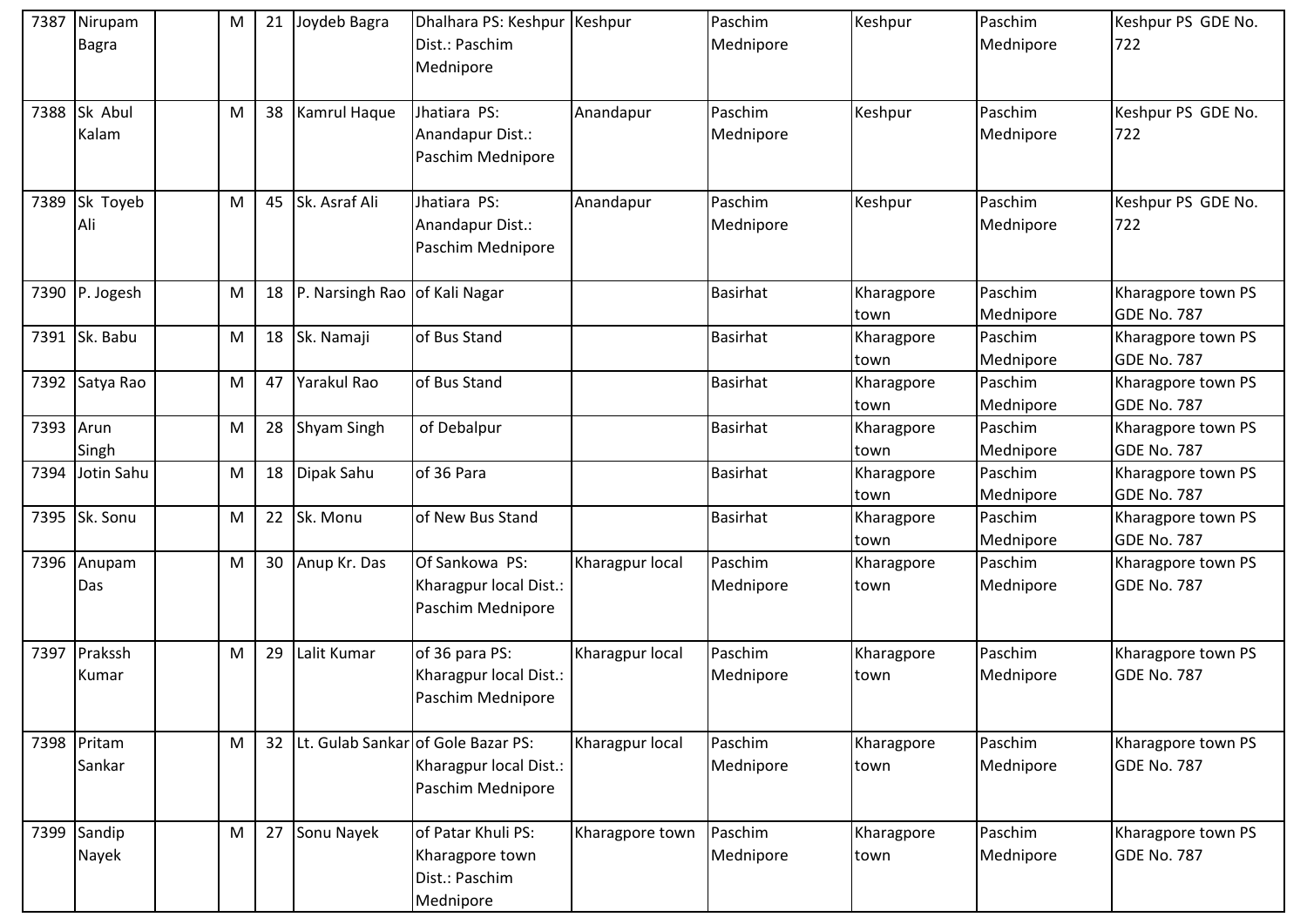| 7400     | Sk.              | M | 32 <sup>2</sup> | Sk. Raisuddin        | of Rahamat Nagar,                                           | Kharagpore town | Paschim   | Kharagpore | Paschim   | Kharagpore town PS |
|----------|------------------|---|-----------------|----------------------|-------------------------------------------------------------|-----------------|-----------|------------|-----------|--------------------|
|          | Motiuddin        |   |                 |                      | <b>Balu Basti PS:</b>                                       |                 | Mednipore | town       | Mednipore | <b>GDE No. 787</b> |
|          | @ Matlab         |   |                 |                      | Kharagpore town                                             |                 |           |            |           |                    |
|          |                  |   |                 |                      | Dist.: Paschim                                              |                 |           |            |           |                    |
|          |                  |   |                 |                      | Mednipore                                                   |                 |           |            |           |                    |
| 7401     | N. Akash-        | M |                 | 21 N.b.s Prasad      | of Puri gate PS:                                            | Kharagpore town | Paschim   | Kharagpore | Paschim   | Kharagpore town PS |
|          |                  |   |                 |                      | Kharagpore town                                             |                 | Mednipore | town       | Mednipore | <b>GDE No. 787</b> |
|          |                  |   |                 |                      | Dist.: Paschim                                              |                 |           |            |           |                    |
|          |                  |   |                 |                      | Mednipore                                                   |                 |           |            |           |                    |
| 7402     | Wilsan           | M |                 | 23 Rajin Ghosh       | of Purigate, B.R. Gate Kharagpore town                      |                 | Paschim   | Kharagpore | Paschim   | Kharagpore town PS |
|          | Ghosh            |   |                 |                      | PS: Kharagpore town                                         |                 | Mednipore | town       | Mednipore | <b>GDE No. 787</b> |
|          |                  |   |                 |                      | Dist.: Paschim                                              |                 |           |            |           |                    |
|          |                  |   |                 |                      | Mednipore                                                   |                 |           |            |           |                    |
|          |                  |   |                 |                      |                                                             |                 |           |            |           |                    |
| 7403 Sk. |                  | M |                 | 33 Sk. Hafijuddin    | of Bhabanipur PS:                                           | Kharagpore town | Paschim   | Kharagpore | Paschim   | Kharagpore town PS |
|          | Sarfuddin        |   |                 |                      | Kharagpore town                                             |                 | Mednipore | town       | Mednipore | <b>GDE No. 787</b> |
|          |                  |   |                 |                      | Dist.: Paschim                                              |                 |           |            |           |                    |
|          |                  |   |                 |                      | Mednipore                                                   |                 |           |            |           |                    |
| 7404     | Jakir            | M | 49              | <b>Nooir Hussain</b> | of Bhabanipur PS:                                           | Kharagpore town | Paschim   | Kharagpore | Paschim   | Kharagpore town PS |
|          | Hussain          |   |                 |                      | Kharagpore town                                             |                 | Mednipore | town       | Mednipore | <b>GDE No. 787</b> |
|          |                  |   |                 |                      | Dist.: Paschim                                              |                 |           |            |           |                    |
|          |                  |   |                 |                      | Mednipore                                                   |                 |           |            |           |                    |
| 7405 P.  |                  | M |                 |                      | 45 Lt. P. Jagga Rao   of Deblopment Dhobi   Kharagpore town |                 | Paschim   | Kharagpore | Paschim   | Kharagpore town PS |
|          | Chandra          |   |                 |                      | Ghat PS: Kharagpore                                         |                 | Mednipore | town       | Mednipore | <b>GDE No. 787</b> |
|          | Sekhar (         |   |                 |                      | town Dist.: Paschim                                         |                 |           |            |           |                    |
|          |                  |   |                 |                      | Mednipore                                                   |                 |           |            |           |                    |
| 7406 Eep |                  | M | 25              | Pradip Jaiswal       | of Kharida                                                  | Kharagpore town | Paschim   | Kharagpore | Paschim   | Kharagpore town PS |
|          | Jaiswal          |   |                 |                      | <b>Gurudwara PS:</b>                                        |                 | Mednipore | town       | Mednipore | <b>GDE No. 787</b> |
|          |                  |   |                 |                      | Kharagpore town                                             |                 |           |            |           |                    |
|          |                  |   |                 |                      | Dist.: Paschim                                              |                 |           |            |           |                    |
|          |                  |   |                 |                      | Mednipore                                                   |                 |           |            |           |                    |
|          | 7407 K. Srinivas | M |                 | 40 Appa Rao          | of Vijaywada A.P PS:                                        | Kharagpore town | Paschim   | Kharagpore | Paschim   | Kharagpore town PS |
|          | Rao              |   |                 |                      | Kharagpore town                                             |                 | Mednipore | town       | Mednipore | <b>GDE No. 787</b> |
|          |                  |   |                 |                      | Dist.: Paschim                                              |                 |           |            |           |                    |
|          |                  |   |                 |                      | Mednipore                                                   |                 |           |            |           |                    |
|          |                  |   |                 |                      |                                                             |                 |           |            |           |                    |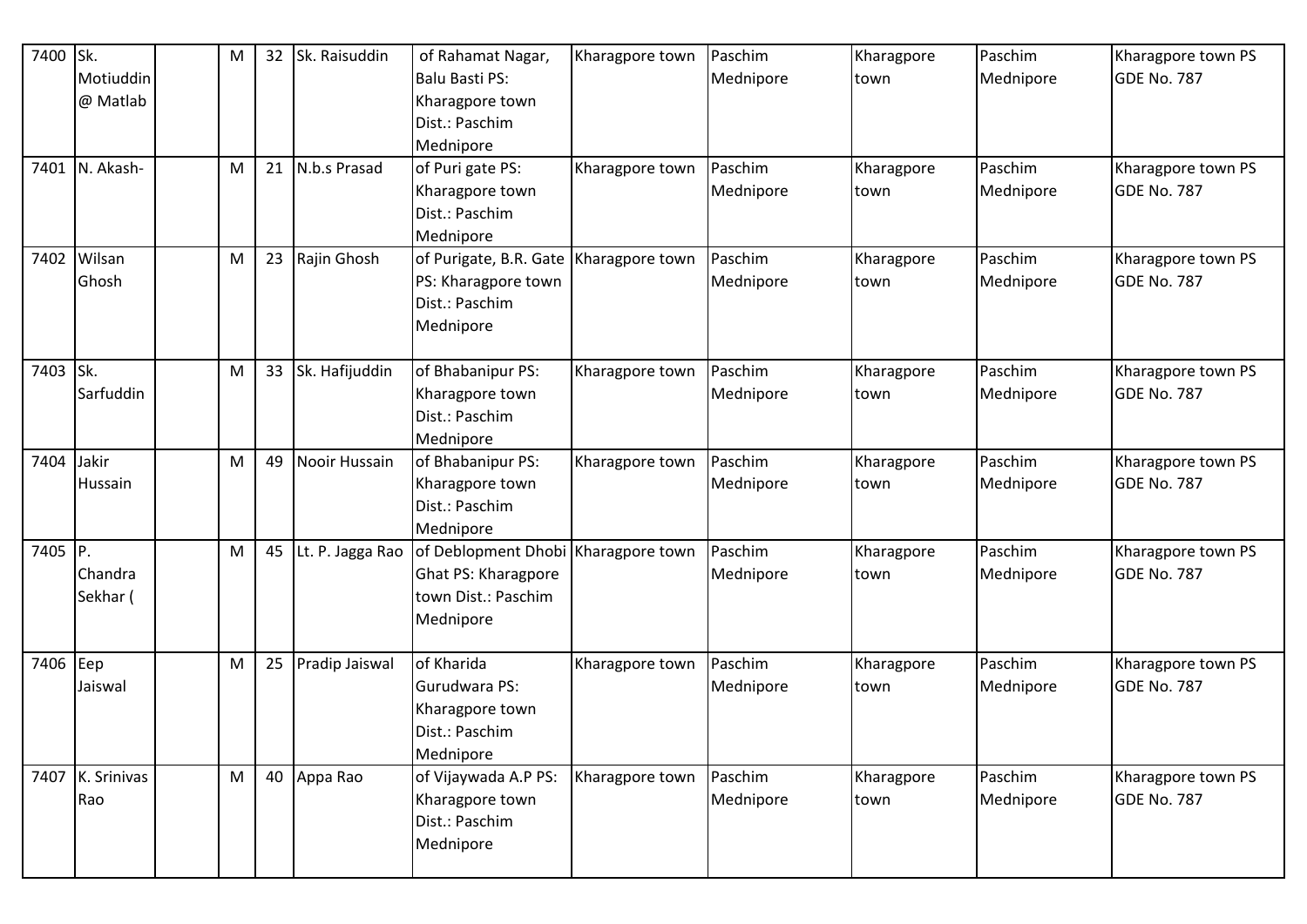| 7408     | D. Barma               | M |    | 31 Sanyas Rao      | of Vijaywada A.P PS:                                                                    | Kharagpore town | Paschim              | Kharagpore         | Paschim              | Kharagpore town PS                       |
|----------|------------------------|---|----|--------------------|-----------------------------------------------------------------------------------------|-----------------|----------------------|--------------------|----------------------|------------------------------------------|
|          |                        |   |    |                    | Kharagpore town<br>Dist.: Paschim<br>Mednipore                                          |                 | Mednipore            | town               | Mednipore            | GDE No. 787                              |
| 7409     | Ramaya<br>Aul          | M |    | 35 Appa Rao        | of Vijaywada A.P PS:<br>Kharagpore town<br>Dist.: Paschim<br>Mednipore                  | Kharagpore town | Paschim<br>Mednipore | Kharagpore<br>town | Paschim<br>Mednipore | Kharagpore town PS<br>GDE No. 787        |
| 7410     | S. Ratnam              | M |    | 31 Krishna Rao     | of Vijaywada A.P PS:<br>Kharagpore town<br>Dist.: Paschim<br>Mednipore                  | Kharagpore town | Paschim<br>Mednipore | Kharagpore<br>town | Paschim<br>Mednipore | Kharagpore town PS<br><b>GDE No. 787</b> |
| 7411     | Golu Das               | M | 30 | Laxman Das         | Of Gokulpur PS:<br>Kharagpore town<br>Dist.: Paschim<br>Mednipore                       | Kharagpore town | Paschim<br>Mednipore | Kharagpore<br>town | Paschim<br>Mednipore | Kharagpore town PS<br><b>GDE No. 744</b> |
| 7412 Sk. | Makbul<br>Islam        | M |    | 20 Sk. Bhudu       | of Panchberia, Balu<br>Basti PS: Kharagpore<br>town Dist.: Paschim<br>Mednipore         | Kharagpore town | Paschim<br>Mednipore | Kharagpore<br>town | Paschim<br>Mednipore | Kharagpore town PS<br>GDE No. 744        |
| 7413     | Santanu<br>Das         | M | 24 | Karam Chand<br>Das | Of Kalaikunda PS:<br>Kharagpore town<br>Dist.: Paschim<br>Mednipore                     | Kharagpore town | Paschim<br>Mednipore | Kharagpore<br>town | Paschim<br>Mednipore | Kharagpore town PS<br><b>GDE No. 744</b> |
|          | 7414 Sk. Arbaj         | M |    | 21 Sk. Jahangir    | of Panchberia PS:<br>Kharagpore town<br>Dist.: Paschim<br>Mednipore                     | Kharagpore town | Paschim<br>Mednipore | Kharagpore<br>town | Paschim<br>Mednipore | Kharagpore town PS<br>GDE No. 744        |
|          | 7415 P. Durga<br>Rao P | M | 43 | Venkat Rao         | of South Side, Dizal<br>loco Shed PS:<br>Kharagpore town<br>Dist.: Paschim<br>Mednipore | Kharagpore town | Paschim<br>Mednipore | Kharagpore<br>town | Paschim<br>Mednipore | Kharagpore town PS<br><b>GDE No. 744</b> |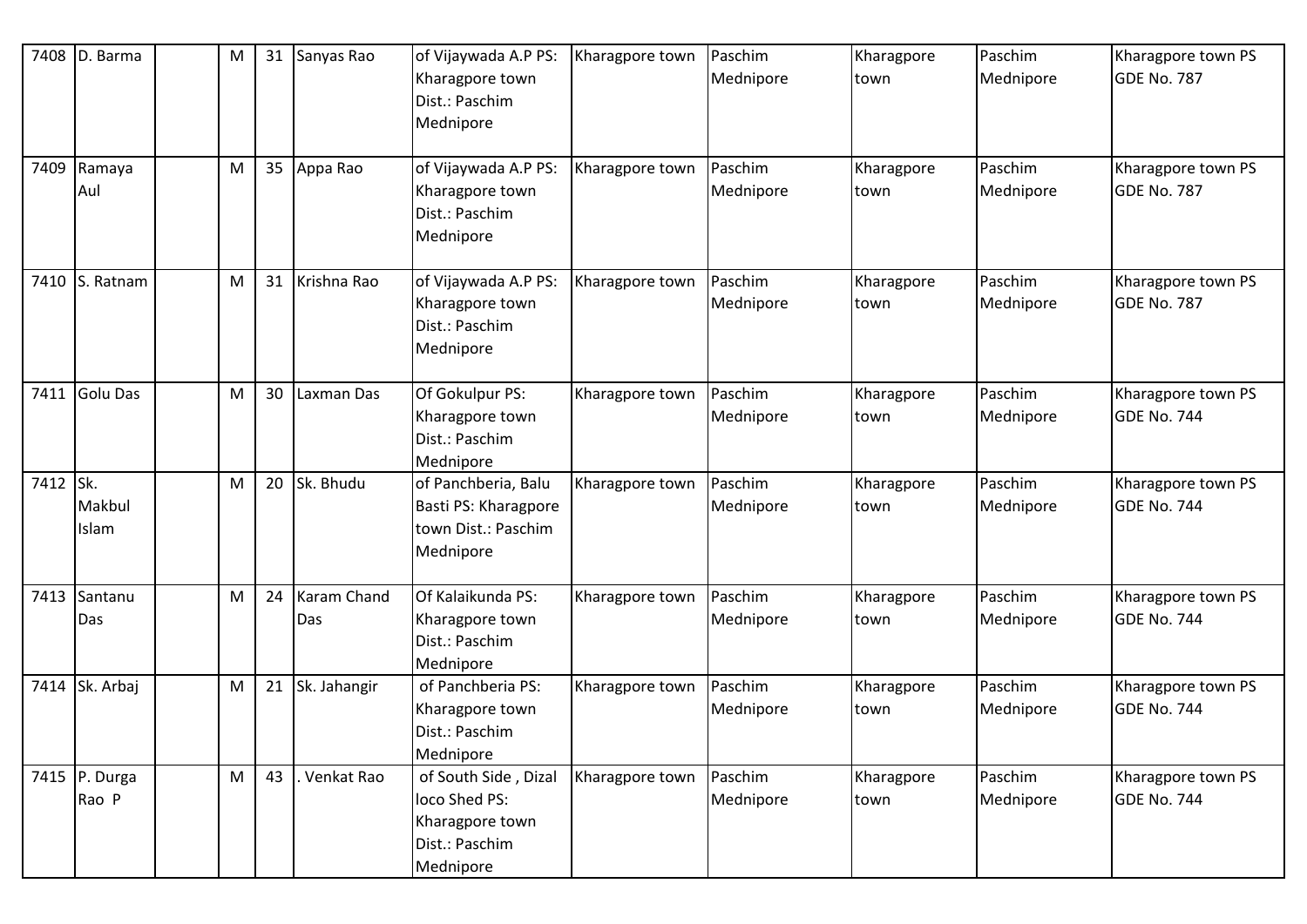| 7416 | Sumit<br>Saktel | M |                 | <b>Mahash Saktel</b> | of Naidu Bilding Back<br>Side PS: Kharagpore<br>town Dist.: Paschim<br>Mednipore         | Kharagpore town | Paschim<br>Mednipore | Kharagpore<br>town | Paschim<br>Mednipore | Kharagpore town PS<br>GDE No. 744        |
|------|-----------------|---|-----------------|----------------------|------------------------------------------------------------------------------------------|-----------------|----------------------|--------------------|----------------------|------------------------------------------|
| 7417 | Noushad<br>Khan | M | 28              | Jumban Khan          | of Panchberia, Balu<br>basti PS: Kharagpore<br>town Dist.: Paschim<br>Mednipore          | Kharagpore town | Paschim<br>Mednipore | Kharagpore<br>town | Paschim<br>Mednipore | Kharagpore town PS<br>GDE No. 744        |
| 7418 | Suren<br>Nayek  | M | 40              | Hari Nayek           | of Pravat Colony,<br>South Side PS:<br>Kharagpore town<br>Dist.: Paschim<br>Mednipore    | Kharagpore town | Paschim<br>Mednipore | Kharagpore<br>town | Paschim<br>Mednipore | Kharagpore town PS<br><b>GDE No. 744</b> |
| 7419 | Kamal<br>Nayek  | M | 50              | Hari Nayek           | of New Devlopment<br>PS: Kharagpore town<br>Dist.: Paschim<br>Mednipore                  | Kharagpore town | Paschim<br>Mednipore | Kharagpore<br>town | Paschim<br>Mednipore | Kharagpore town PS<br><b>GDE No. 744</b> |
| 7420 | Goutam<br>Roy   | M | 59              | Lt. Ashit Roy        | of Malancha, Lal<br><b>Banglow PS:</b><br>Kharagpore town<br>Dist.: Paschim<br>Mednipore | Kharagpore town | Paschim<br>Mednipore | Kharagpore<br>town | Paschim<br>Mednipore | Kharagpore town PS<br><b>GDE No. 352</b> |
| 7421 | Rabi Rao        | M | 35 <sub>2</sub> | Venkat               | of Gole Bazar, near<br>Masjid PS:<br>Kharagpore town<br>Dist.: Paschim<br>Mednipore      | Kharagpore town | Paschim<br>Mednipore | Kharagpore<br>town | Paschim<br>Mednipore | Kharagpore town PS<br><b>GDE No. 352</b> |
|      | 7422 B. Srinu   | M |                 | 23 $B.b.$ Babu       | of dankani Mandir,<br>Guru Dwara PS:<br>Kharagpore town<br>Dist.: Paschim<br>Mednipore   | Kharagpore town | Paschim<br>Mednipore | Kharagpore<br>town | Paschim<br>Mednipore | Kharagpore town PS<br><b>GDE No. 352</b> |
|      | 7423 A. Ramu    | M |                 | 64 K. Swami          | of Kharida<br>Gurudwara PS:<br>Kharagpore town<br>Dist.: Paschim<br>Mednipore            | Kharagpore town | Paschim<br>Mednipore | Kharagpore<br>town | Paschim<br>Mednipore | Kharagpore town PS<br>GDE No. 352        |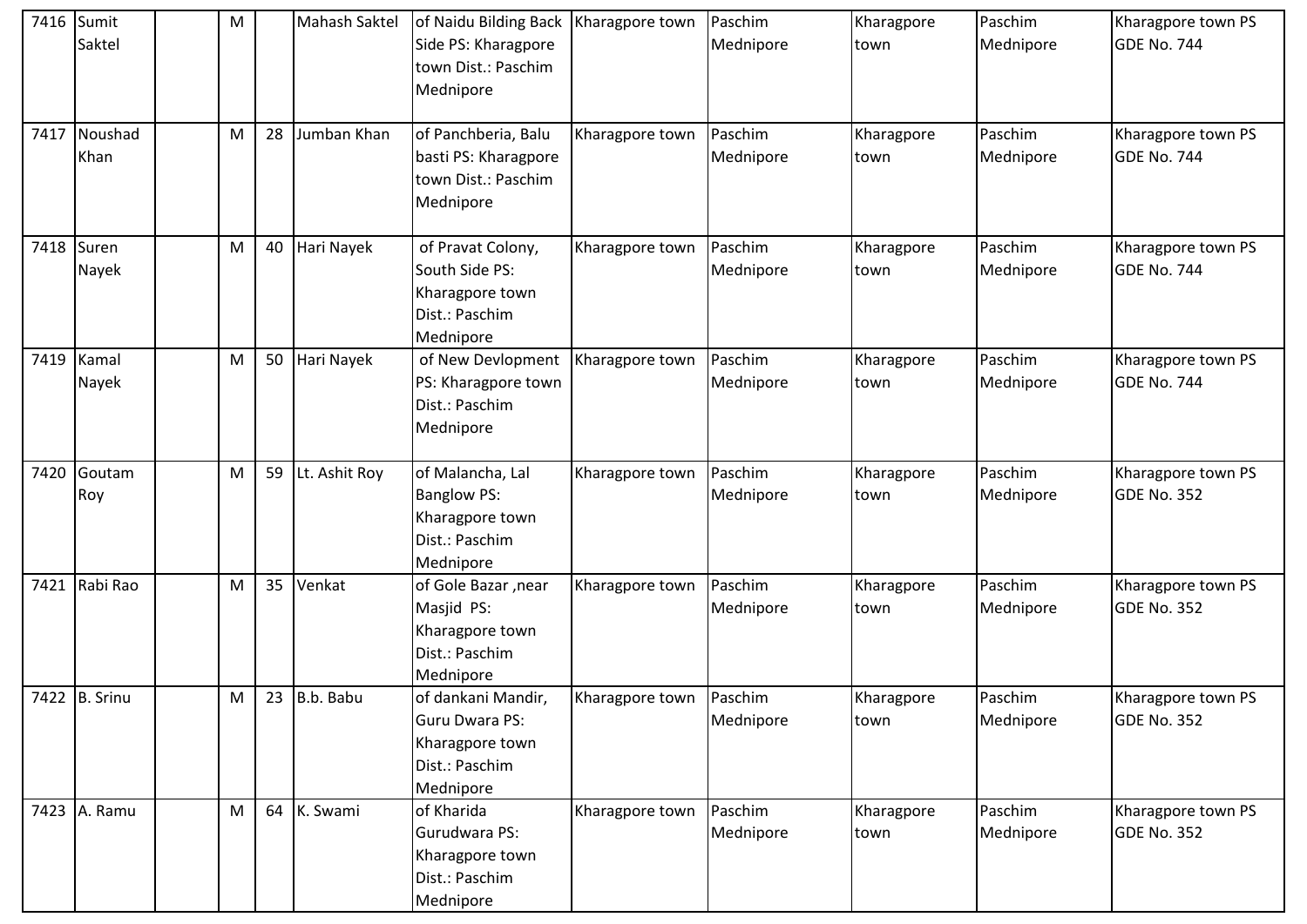| 7424 | <b>Babu Giri</b> | М | 32 | Swapan Giri        | of Gate Bazar PS:    | Kharagpore town | Paschim   | Kharagpore | Paschim   | Kharagpore town PS           |
|------|------------------|---|----|--------------------|----------------------|-----------------|-----------|------------|-----------|------------------------------|
|      |                  |   |    |                    | Kharagpore town      |                 | Mednipore | town       | Mednipore | <b>GDE No. 352</b>           |
|      |                  |   |    |                    | Dist.: Paschim       |                 |           |            |           |                              |
|      |                  |   |    |                    | Mednipore            |                 |           |            |           |                              |
|      | 7425 Mayukh      | M | 26 | Jayanta Bhadr      | Of-Puratanbazar,     | Kharagpore town | Paschim   | Kharagpore | Paschim   | Kharagpore town PS           |
|      | <b>Bhadra</b>    |   |    |                    | Ward No-24, PS:      |                 | Mednipore | town       | Mednipore | Outpost Hizli TOP GDE        |
|      |                  |   |    |                    | Kharagpore town      |                 |           |            |           | No. 374                      |
|      |                  |   |    |                    | Dist.: Paschim       |                 |           |            |           |                              |
|      |                  |   |    |                    | Mednipore            |                 |           |            |           |                              |
| 7426 | Srinajay         | M | 27 | Arindam Roy        | Of- Inda, Ward No-01 | Kharagpore town | Paschim   | Kharagpore | Paschim   | Kharagpore town PS           |
|      | Roy              |   |    |                    | PS: Kharagpore town  |                 | Mednipore | town       | Mednipore | Outpost Hizli TOP GDE        |
|      |                  |   |    |                    | Dist.: Paschim       |                 |           |            |           | No. 374                      |
|      |                  |   |    |                    | Mednipore            |                 |           |            |           |                              |
|      |                  |   |    |                    |                      |                 |           |            |           |                              |
| 7427 | Dayal Shit       | M | 49 | Shayampada         | Balrampur, PS:       | Kharagpore town | Paschim   | Kharagpore | Paschim   | Kharagpore town PS           |
|      |                  |   |    |                    | Kharagpore town      |                 | Mednipore | town       | Mednipore | Outpost Hizli TOP GDE        |
|      |                  |   |    |                    | Dist.: Paschim       |                 |           |            |           | No. 374                      |
|      |                  |   |    |                    | Mednipore            |                 |           |            |           |                              |
| 7428 | Biswanath        | M | 55 | Lt Shivnath        | Of-Bhwanipur PS:     | Kharagpore town | Paschim   | Kharagpore | Paschim   | Kharagpore town PS           |
|      | Haldar           |   |    | Haldar             | Kharagpore town      |                 | Mednipore | town       | Mednipore | <b>Outpost Hizli TOP GDE</b> |
|      |                  |   |    |                    | Dist.: Paschim       |                 |           |            |           | No. 374                      |
|      |                  |   |    |                    | Mednipore            |                 |           |            |           |                              |
| 7429 | Susanta          | M | 38 | <b>Binod Bej</b>   | of Nimpura PS:       | Kharagpore town | Paschim   | Kharagpore | Paschim   | Kharagpore town PS           |
|      | Bej              |   |    |                    | Kharagpore town      |                 | Mednipore | town       | Mednipore | <b>Outpost Nimpura TOP</b>   |
|      |                  |   |    |                    | Dist.: Paschim       |                 |           |            |           | <b>GDE No. 141</b>           |
|      |                  |   |    |                    | Mednipore            |                 |           |            |           |                              |
| 7430 | Raghab           | M | 21 | <b>Binod Singh</b> | of Bhagwanpur PS:    | Kharagpore town | Paschim   | Kharagpore | Paschim   | Kharagpore town PS           |
|      | Singh            |   |    |                    | Kharagpore town      |                 | Mednipore | town       | Mednipore | <b>Outpost Nimpura TOP</b>   |
|      |                  |   |    |                    | Dist.: Paschim       |                 |           |            |           | <b>GDE No. 141</b>           |
|      |                  |   |    |                    | Mednipore            |                 |           |            |           |                              |
|      | 7431 Rajesh      | M | 28 | Lt. Dipankar       | of Majhipara, PS:    | Kharagpore town | Paschim   | Kharagpore | Paschim   | Kharagpore town PS           |
|      | Ramtek           |   |    | Ramtek             | Kharagpore town      |                 | Mednipore | town       | Mednipore | <b>Outpost Nimpura TOP</b>   |
|      |                  |   |    |                    | Dist.: Paschim       |                 |           |            |           | <b>GDE No. 141</b>           |
|      |                  |   |    |                    | Mednipore            |                 |           |            |           |                              |
|      | 7432 Chhotu      | M | 25 | Dilip Sharma       | of Bhagbanpur PS:    | Kharagpore town | Paschim   | Kharagpore | Paschim   | Kharagpore town PS           |
|      | Sharma           |   |    |                    | Kharagpore town      |                 | Mednipore | town       | Mednipore | Outpost Nimpura TOP          |
|      |                  |   |    |                    | Dist.: Paschim       |                 |           |            |           | <b>GDE No. 141</b>           |
|      |                  |   |    |                    | Mednipore            |                 |           |            |           |                              |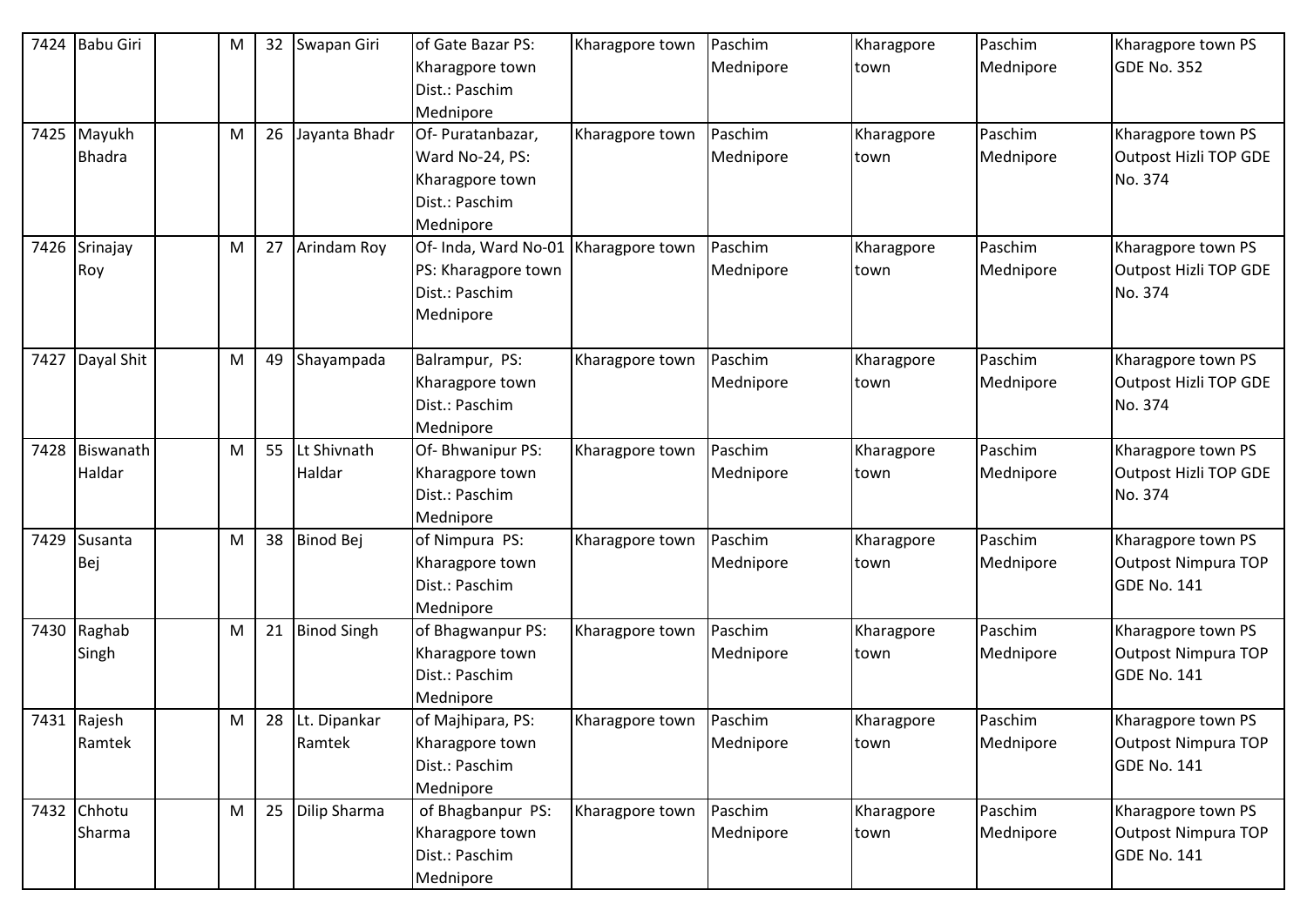| 7433 | Subham                | M |    | 24 Lt. Krishna     | Of Majhi Para, PS:                                                                                       | Kharagpore town | Paschim              | Kharagpore         | Paschim              | Kharagpore town PS                               |
|------|-----------------------|---|----|--------------------|----------------------------------------------------------------------------------------------------------|-----------------|----------------------|--------------------|----------------------|--------------------------------------------------|
|      | Sharma                |   |    | Sharma             | Kharagpore town<br>Dist.: Paschim                                                                        |                 | Mednipore            | town               | Mednipore            | <b>Outpost Nimpura TOP</b><br><b>GDE No. 141</b> |
|      |                       |   |    |                    | Mednipore                                                                                                |                 |                      |                    |                      |                                                  |
|      | 7434 Sk. Guliyar      | M |    | 21 Sk. Anwar       | of Bus Strand Gandhi Kharagpore town<br>nagar PS: Kharagpore<br>town Dist.: Paschim<br>Mednipore         |                 | Paschim<br>Mednipore | Kharagpore<br>town | Paschim<br>Mednipore | Kharagpore town PS<br><b>GDE No. 787</b>         |
|      | 7435 Sk. Kalu         | M | 20 | Lt. Sk. Lolo       | of Bus Strand Gandhi<br>nagar PS: Kharagpore<br>town Dist.: Paschim<br>Mednipore                         | Kharagpore town | Paschim<br>Mednipore | Kharagpore<br>town | Paschim<br>Mednipore | Kharagpore town PS<br><b>GDE No. 787</b>         |
| 7436 | K. Sankar<br>Rao      | M | 29 | Lt. K. Appa Rao    | of New Settelment<br>PS: Kharagpore town<br>Dist.: Paschim<br>Mednipore                                  | Kharagpore town | Paschim<br>Mednipore | Kharagpore<br>town | Paschim<br>Mednipore | Kharagpore town PS<br><b>GDE No. 787</b>         |
|      | 7437 S. Subba<br>Rao  | М |    |                    | 50 Lt. S. Kanka Rao of Jain Nagar New<br>Mata PS: Kharagpore<br>town Dist.: Paschim<br>Mednipore         | Kharagpore town | Paschim<br>Mednipore | Kharagpore<br>town | Paschim<br>Mednipore | Kharagpore town PS<br><b>GDE No. 787</b>         |
| 7438 | Sabham<br>Roy         | M |    | Kartik             | Rakhalgeria, PS-<br>KGP(L), Dist- MDP(W)<br>PS: Kharagpur local<br>Dist.: Paschim<br>Mednipore           | Kharagpur local | Paschim<br>Mednipore | Kharagpur local    | Paschim<br>Mednipore | Kharagpur local PS GDE<br>No. 709                |
|      | 7439 Bipin Ch.<br>Dey | M |    | <b>Bmamali Dey</b> | Ghagra, PO- Peram<br>Bazar PS-KGP(L), Dist-<br>MDP(W) PS:<br>Kharagpur local Dist.:<br>Paschim Mednipore | Kharagpur local | Paschim<br>Mednipore | Kharagpur local    | Paschim<br>Mednipore | Kharagpur local PS GDE<br>No. 709                |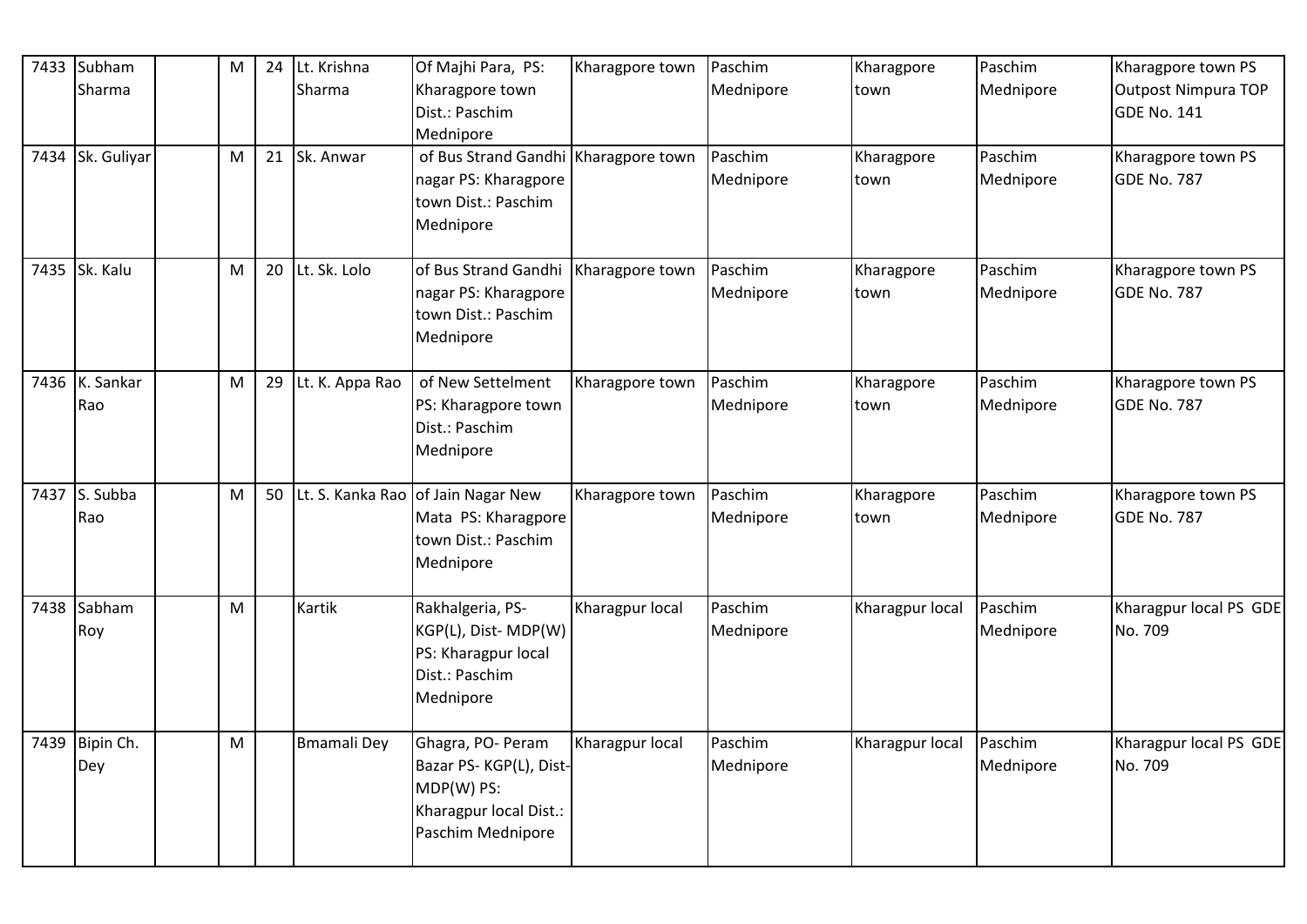| 7440 | Swapan<br>Dey            | M | Nabin Dey                    | Ghagra, PO- Peram<br>Bazar PS-KGP(L), Dist-<br>MDP(W) PS:<br>Kharagpur local Dist.:<br>Paschim Mednipore      | Kharagpur local | Paschim<br>Mednipore | Kharagpur local | Paschim<br>Mednipore | Kharagpur local PS GDE<br>No. 709 |
|------|--------------------------|---|------------------------------|---------------------------------------------------------------------------------------------------------------|-----------------|----------------------|-----------------|----------------------|-----------------------------------|
|      | 7441 Jaydev<br>Dey       | M | Lt. Ranjit Dey               | Rakhalgeria, PS-<br>KGP(L), Dist-MDP(W)<br>PS: Kharagpur local<br>Dist.: Paschim<br>Mednipore                 | Kharagpur local | Paschim<br>Mednipore | Kharagpur local | Paschim<br>Mednipore | Kharagpur local PS GDE<br>No. 709 |
| 7442 | Suman<br>Pandit          | M | Swapan Pandit                | Palbari, Near Sitala<br>Mandir, Ward No-18<br>PS-Kotwa PS:<br>Kharagpur local Dist.:<br>Paschim Mednipore     | Kharagpur local | Paschim<br>Mednipore | Kharagpur local | Paschim<br>Mednipore | Kharagpur local PS GDE<br>No. 709 |
| 7443 | Sumit Sen                | M | Ashok Sen                    | Mahatabpur, PO<br>Medinipur, PS-<br>Kotwali, Dist-MDP(<br>PS: Kharagpur local<br>Dist.: Paschim<br>Mednipore  | Kharagpur local | Paschim<br>Mednipore | Kharagpur local | Paschim<br>Mednipore | Kharagpur local PS GDE<br>No. 709 |
|      | 7444 Jaydeep<br>Mahapatr | M | <b>Timir Mahata</b><br>Patra | Balarampur PS-<br>KGP(L), Dist-MDP(W)<br>PS: Kharagpur local<br>Dist.: Paschim<br>Mednipore                   | Kharagpur local | Paschim<br>Mednipore | Kharagpur local | Paschim<br>Mednipore | Kharagpur local PS GDE<br>No. 709 |
|      | 7445 Asish Des           | M | Sankar Das                   | Talbagicha,<br>Dineshnagar, W No-<br>33 PS-KGP(L), Dist<br>PS: Kharagpur local<br>Dist.: Paschim<br>Mednipore | Kharagpur local | Paschim<br>Mednipore | Kharagpur local | Paschim<br>Mednipore | Kharagpur local PS GDE<br>No. 712 |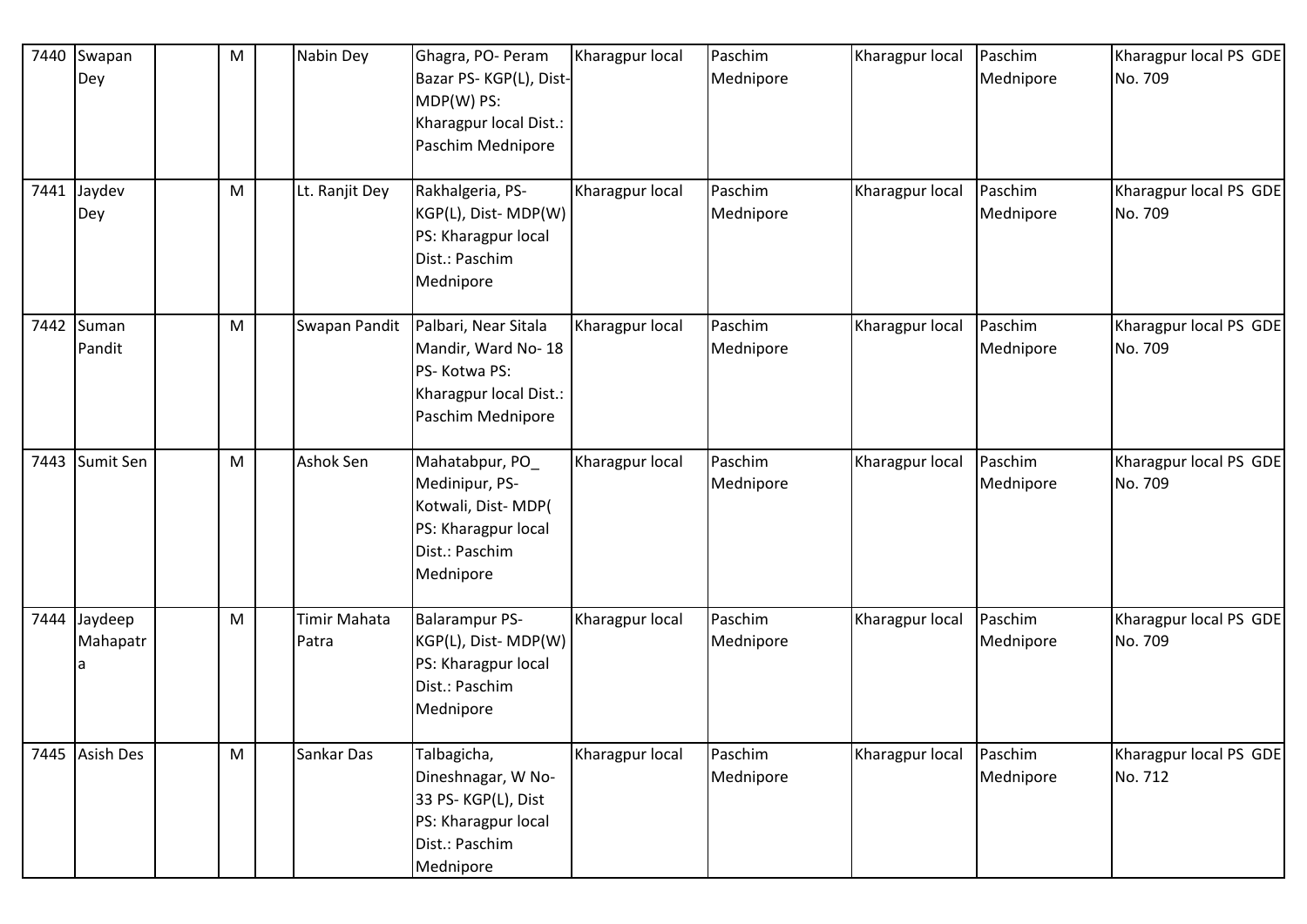| 7446       | Rabi<br>Samuel     | M         | Lt. Budhew<br>Samuel | Rabindrapally, W<br>Noâ€"34 PS-KGP(L),<br>Dist-MDP(W) PS:<br>Kharagpur local Dist.:<br>Paschim Mednipore   | Kharagpur local | Paschim<br>Mednipore | Kharagpur local | Paschim<br>Mednipore | Kharagpur local PS GDE<br>No. 712 |
|------------|--------------------|-----------|----------------------|------------------------------------------------------------------------------------------------------------|-----------------|----------------------|-----------------|----------------------|-----------------------------------|
| 7447       | Premnath<br>Mahata | M         | Amrit Mahata         | Dhamantang PO-<br>Shashakata PS- Gola,<br>Dist-Ramgar, PS:<br>Kharagpur local Dist.:<br>Paschim Mednipore  | Kharagpur local | Paschim<br>Mednipore | Kharagpur local | Paschim<br>Mednipore | Kharagpur local PS GDE<br>No. 541 |
| 7448 Bijay | Munda              | M         | Surja Munda          | Signi, PO- Signi<br>Ramjaprajack, PS-<br>Rampar, Dist-R PS:<br>Kharagpur local Dist.:<br>Paschim Mednipore | Kharagpur local | Paschim<br>Mednipore | Kharagpur local | Paschim<br>Mednipore | Kharagpur local PS GDE<br>No. 541 |
| 7449 Sk    | Sumjudali          | M         | 20 Sk Sarabali       | Dharagariya, PO-<br>Nehariya, PS-<br>Jharghami PS:<br>Kharagpur local Dist.:<br>Paschim Mednipore          | Kharagpur local | Paschim<br>Mednipore | Kharagpur local | Paschim<br>Mednipore | Kharagpur local PS GDE<br>No. 541 |
| 7450       | Sk Jakhir          | M         | 18 Ramadtwel         | Dharagariya, PO-<br>Nehariya, PS-<br>Jharghami PS:<br>Kharagpur local Dist.:<br>Paschim Mednipore          | Kharagpur local | Paschim<br>Mednipore | Kharagpur local | Paschim<br>Mednipore | Kharagpur local PS GDE<br>No. 541 |
| 7451       | Sk Sujat<br>Ali    | ${\sf M}$ | Sk Muktar            | Dharagariya, PO-<br>Nehariya, PS-<br>Jharghami PS:<br>Kharagpur local Dist.:<br>Paschim Mednipore          | Kharagpur local | Paschim<br>Mednipore | Kharagpur local | Paschim<br>Mednipore | Kharagpur local PS GDE<br>No. 541 |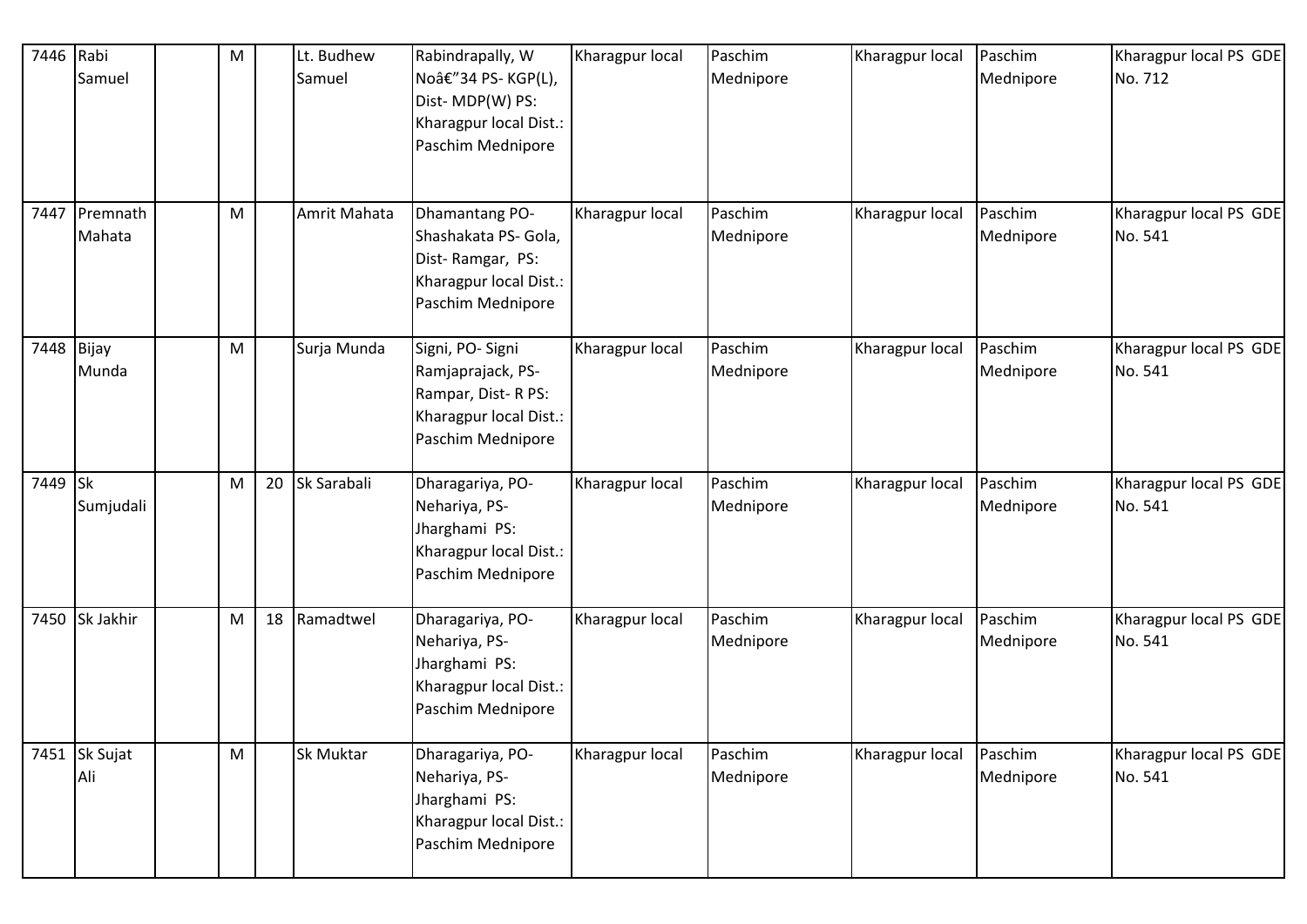|         | 7452 Sk Saha<br>Alam     | M |                 | Sk Manghr<br>Rahaman    | Ramchandrapur, PS-<br>KGP(L) PS: Kharagpur<br>local Dist.: Paschim<br>Mednipore                      | Kharagpur local | Paschim<br>Mednipore | Kharagpur local    | Paschim<br>Mednipore | Kharagpur local PS<br>Outpost Kalaikunda<br>bith House GDE No.<br>425 |
|---------|--------------------------|---|-----------------|-------------------------|------------------------------------------------------------------------------------------------------|-----------------|----------------------|--------------------|----------------------|-----------------------------------------------------------------------|
|         | 7453 Sk Abdul<br>Rahamim | M |                 | Sk Golam<br>Musatafa    | Ramchandrapur, PS-<br>KGP(L) PS: Kharagpur<br>local Dist.: Paschim<br>Mednipore                      | Kharagpur local | Paschim<br>Mednipore | Kharagpur local    | Paschim<br>Mednipore | Kharagpur local PS<br>Outpost Kalaikunda<br>bith House GDE No.<br>425 |
| 7454    | Joy Gula<br>Majumder     | M | 32 <sub>2</sub> |                         | Lt. Dibakar Gula Kadua, PS-KGP(L),<br>Dist-MDP(W) PS:<br>Kharagpur local Dist.:<br>Paschim Mednipore | Kharagpur local | Paschim<br>Mednipore | Kharagpur local    | Paschim<br>Mednipore | Kharagpur local PS<br>Outpost Kalaikunda<br>bith House GDE No.<br>425 |
|         | 7455 Santosh<br>Kumar    | M | 30              | B. Mahan Rao            | Kadua PS-KGP(L) PS:<br>Kharagpur local Dist.:<br>Paschim Mednipore                                   | Kharagpur local | Paschim<br>Mednipore | Kharagpur local    | Paschim<br>Mednipore | Kharagpur local PS<br>Outpost Kalaikunda<br>bith House GDE No.<br>425 |
|         | 7456 Sanjay<br>Sharma    | M |                 | Krishna Sharma          | Gurudwara PS:<br>Kharagpore town<br>Dist.: Paschim<br>Mednipore                                      | Kharagpore town | Paschim<br>Mednipore | Kharagpur<br>women | Paschim<br>Mednipore | Kharagpur women PS<br><b>GDE No. 184</b>                              |
| 7457 K. | Venkates<br>war          | M | 33              | K. Rama Rao             | Old Settlment PS:<br>Kharagpore town<br>Dist.: Paschim<br>Mednipore                                  | Kharagpore town | Paschim<br>Mednipore | Kharagpur<br>women | Paschim<br>Mednipore | Kharagpur women PS<br><b>GDE No. 184</b>                              |
|         | 7458 Pappu<br>Sonkar     | M | 57              | Kishanlal<br>Sonkar     | Gole bazaar,<br>Tatarpara PS:<br>Kharagpore town<br>Dist.: Paschim<br>Mednipore                      | Kharagpore town | Paschim<br>Mednipore | Kharagpur<br>women | Paschim<br>Mednipore | Kharagpur women PS<br><b>GDE No. 184</b>                              |
|         | 7459 Bikash<br>Gupta     | M |                 | 18 Manoj Kumar<br>Gupta | Gate Bazar, PS:<br>Kharagpore town<br>Dist.: Paschim<br>Mednipore                                    | Kharagpore town | Paschim<br>Mednipore | Kharagpur<br>women | Paschim<br>Mednipore | Kharagpur women PS<br><b>GDE No. 184</b>                              |
|         | 7460 Rahul Lal           | M |                 | Galu Lal                | Gate Bazar PS:<br>Kharagpore town<br>Dist.: Paschim<br>Mednipore                                     | Kharagpore town | Paschim<br>Mednipore | Kharagpur<br>women | Paschim<br>Mednipore | Kharagpur women PS<br><b>GDE No. 184</b>                              |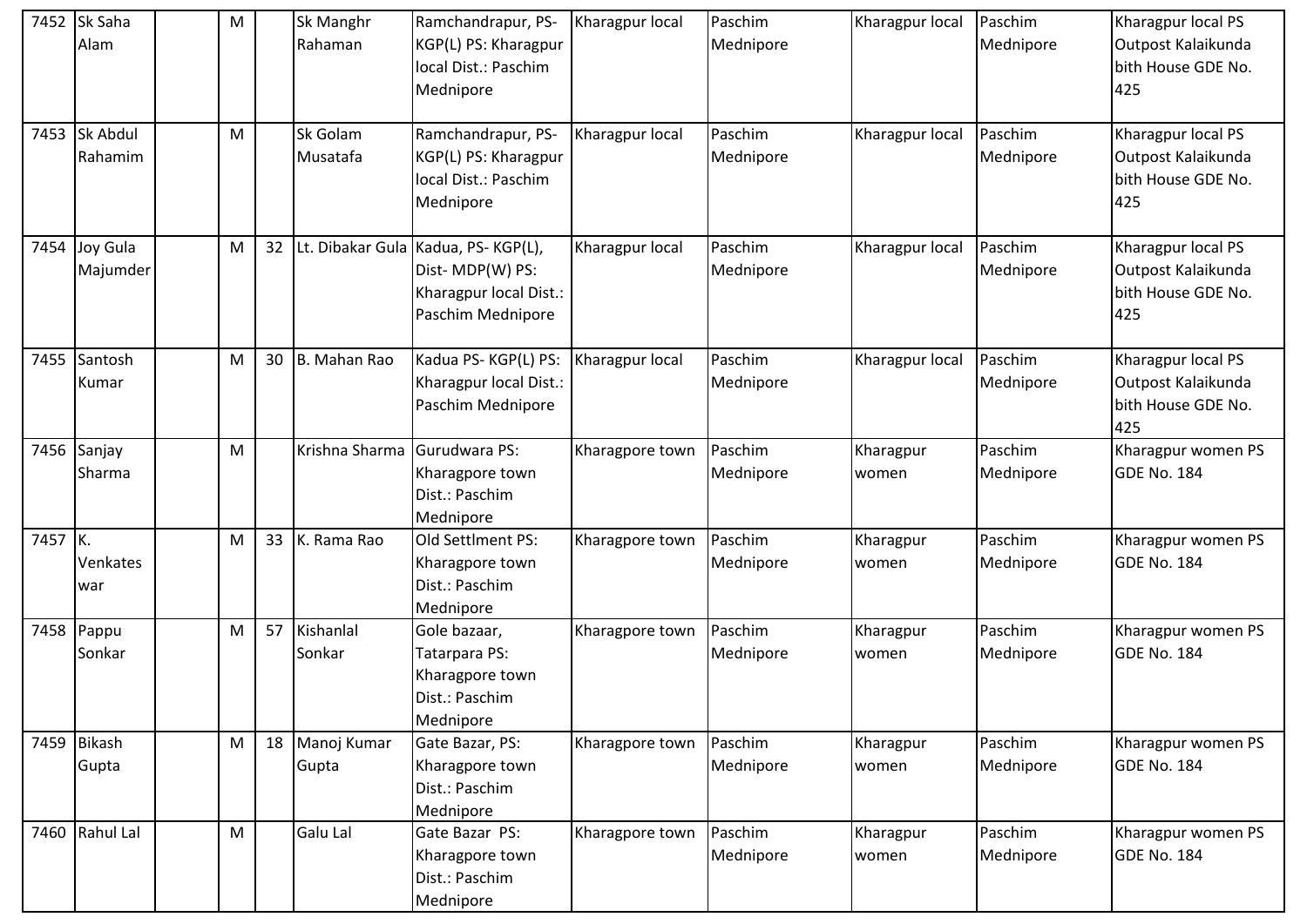| 7461 | Jagannath Nayan<br>Saren | M | 21 |                     | Haradhan Saren Dharma Cannel Parh,<br>PS- Kotwali PS:<br>Midnapore Dist.:<br>Paschim Mednipore | Midnapore | Paschim<br>Mednipore | Midnapore | Paschim<br>Mednipore | Midnapore PS GDE No.<br>1011 |
|------|--------------------------|---|----|---------------------|------------------------------------------------------------------------------------------------|-----------|----------------------|-----------|----------------------|------------------------------|
|      | 7462 Sanu Das            | M | 28 | Lt Sudarshan<br>Das | Harshandighi, PS-<br>Kotwali PS:<br>Midnapore Dist.:<br>Paschim Mednipore                      | Midnapore | Paschim<br>Mednipore | Midnapore | Paschim<br>Mednipore | Midnapore PS GDE No.<br>1054 |
| 7463 | Ramchand Ramu<br>ra Rath | M | 45 | Lt Saroj Rath       | Manikpur,<br>Chhetarpara, PS-<br>Kotwali PS:<br>Midnapore Dist.:<br>Paschim Mednipore          | Midnapore | Paschim<br>Mednipore | Midnapore | Paschim<br>Mednipore | Midnapore PS GDE No.<br>1054 |
| 7464 | <b>Bhola</b><br>Singh    | M | 25 | Lt Nemai Singh      | Battalachak,<br>Singhpara, PS-<br>Kotwali PS:<br>Midnapore Dist.:<br>Paschim Mednipore         | Midnapore | Paschim<br>Mednipore | Midnapore | Paschim<br>Mednipore | Midnapore PS GDE No.<br>1054 |
| 7465 | Sk Suraj                 | M | 18 | Sk Santu            | Momin Mahalla, PS-<br>Kotwali PS:<br>Midnapore Dist.:<br>Paschim Mednipore                     | Midnapore | Paschim<br>Mednipore | Midnapore | Paschim<br>Mednipore | Midnapore PS GDE No.<br>1054 |
|      | 7466 Sk Sultan           | M | 18 | Sk Munna            | Momin Mahalla, PS-<br>Kotwali PS:<br>Midnapore Dist.:<br>Paschim Mednipore                     | Midnapore | Paschim<br>Mednipore | Midnapore | Paschim<br>Mednipore | Midnapore PS GDE No.<br>1054 |
|      | 7467 Sk Anowar           | M | 18 | Sk Abdul Kalam      | Momin Mahalla, PS-<br>Kotwali PS:<br>Midnapore Dist.:<br>Paschim Mednipore                     | Midnapore | Paschim<br>Mednipore | Midnapore | Paschim<br>Mednipore | Midnapore PS GDE No.<br>1054 |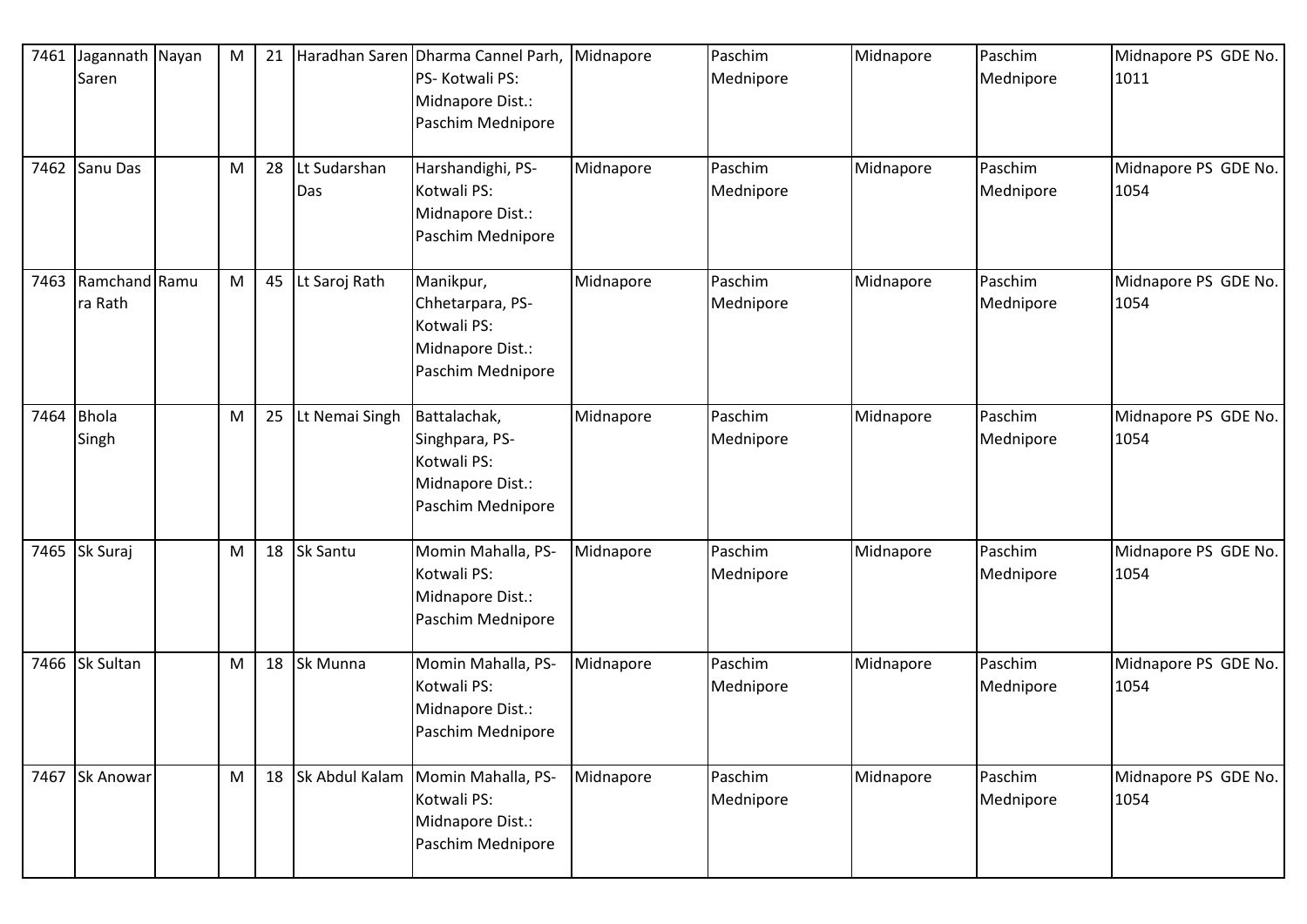| 7468<br>7469 | Swapan<br>Pandit<br>Sanatan  | M<br>M | 36 | Shibaram<br>Pandit<br>42 Swapan Chanda | Dharma, Laldighi, PS-<br>Kotwali PS:<br>Midnapore Dist.:<br>Paschim Mednipore<br>Colonelgola, PS- | Midnapore<br>Midnapore | Paschim<br>Mednipore<br>Paschim | Midnapore<br>Midnapore | Paschim<br>Mednipore<br>Paschim | Midnapore PS GDE No.<br>1054<br>Midnapore PS GDE No. |
|--------------|------------------------------|--------|----|----------------------------------------|---------------------------------------------------------------------------------------------------|------------------------|---------------------------------|------------------------|---------------------------------|------------------------------------------------------|
|              | Chanda                       |        |    |                                        | Kotwali PS:<br>Midnapore Dist.:<br>Paschim Mednipore                                              |                        | Mednipore                       |                        | Mednipore                       | 1054                                                 |
| 7470         | Sumanta<br><b>Bhaduri</b>    | M      |    | 47 Lt Salil Bhaduri                    | Chhotobazar PS-<br>Kotwali PS:<br>Midnapore Dist.:<br>Paschim Mednipore                           | Midnapore              | Paschim<br>Mednipore            | Midnapore              | Paschim<br>Mednipore            | Midnapore PS GDE No.<br>1054                         |
| 7471         | Goutam<br>Rana               | M      |    | 42 Lt Khandu Rana                      | Rangamati,<br>Indirapally, PS-<br>Kotwali PS:<br>Midnapore Dist.:<br>Paschim Mednipore            | Midnapore              | Paschim<br>Mednipore            | Midnapore              | Paschim<br>Mednipore            | Midnapore PS GDE No.<br>1054                         |
| 7472         | Swapan<br>Pan                | M      | 55 |                                        | Lt Manik Ch Pan Kotebazar, Kamarara,<br>PS-Kotwali PS:<br>Midnapore Dist.:<br>Paschim Mednipore   | Midnapore              | Paschim<br>Mednipore            | Midnapore              | Paschim<br>Mednipore            | Midnapore PS GDE No.<br>1054                         |
| 7473         | Rakesh<br><b>Bhunia</b>      | M      | 21 | Monoranjan<br><b>Bhunia</b>            | Gandhighat,<br>Patharghata, PS-<br>Kotwali PS:<br>Midnapore Dist.:<br>Paschim Mednipore           | Midnapore              | Paschim<br>Mednipore            | Midnapore              | Paschim<br>Mednipore            | Midnapore PS GDE No.<br>1054                         |
|              | 7474 Souvik<br>Mukherje<br>e | M      |    | 26 Jaharlal<br>Mukherjee               | Jagannath Mandir, PS-Midnapore<br>Kotwali PS:<br>Midnapore Dist.:<br>Paschim Mednipore            |                        | Paschim<br>Mednipore            | Midnapore              | Paschim<br>Mednipore            | Midnapore PS GDE No.<br>1054                         |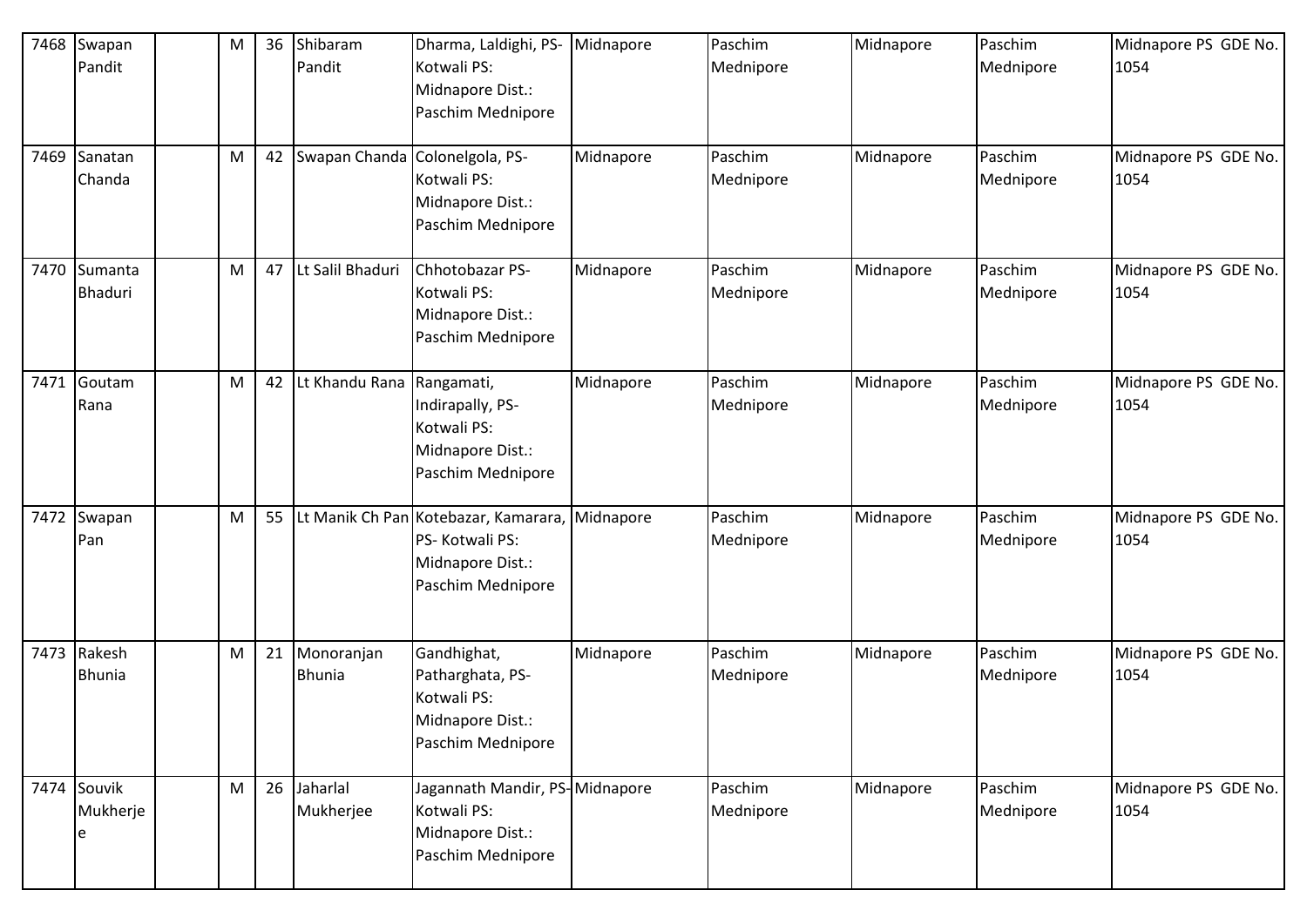| 7475 Sujit | Ghorai                   | M | 23 | Somnath<br>Ghorai            | Mirjabazar,<br>Bandipara, PS-<br>Kotwali PS:<br>Midnapore Dist.:                                | Midnapore       | Paschim<br>Mednipore | Midnapore | Paschim<br>Mednipore | Midnapore PS GDE No.<br>1054 |
|------------|--------------------------|---|----|------------------------------|-------------------------------------------------------------------------------------------------|-----------------|----------------------|-----------|----------------------|------------------------------|
|            |                          |   |    |                              | Paschim Mednipore                                                                               |                 |                      |           |                      |                              |
|            | 7476 Bikram<br>Rana      | M | 21 | Swapan Rana                  | Mirjabazar,<br>Kamarpara, PS-<br>Kotwali PS:<br>Midnapore Dist.:<br>Paschim Mednipore           | Midnapore       | Paschim<br>Mednipore | Midnapore | Paschim<br>Mednipore | Midnapore PS GDE No.<br>1054 |
| 7477       | Subhadip<br>Dandapat     | M | 25 | Nisith Dandapat Gamaria, PS- | Anandapur PS:<br>Anandapur Dist.:<br>Paschim Mednipore                                          | Anandapur       | Paschim<br>Mednipore | Midnapore | Paschim<br>Mednipore | Midnapore PS GDE No.<br>1054 |
|            | 7478 Parthha<br>Bhandari | M | 25 | Biswanath<br>Bhandari        | Aushgeria, PS-<br>Anandapur PS:<br>Anandapur Dist.:<br>Paschim Mednipore                        | Anandapur       | Paschim<br>Mednipore | Midnapore | Paschim<br>Mednipore | Midnapore PS GDE No.<br>1054 |
| 7479       | Gour Dolai               | M | 25 | <b>Bimal Dolai</b>           | Rajnagar, PS-Dantan<br>PS: Dantan Dist.:<br>Paschim Mednipore                                   | Dantan          | Paschim<br>Mednipore | Midnapore | Paschim<br>Mednipore | Midnapore PS GDE No.<br>1054 |
| 7480       | Atanu<br>Mishra          | M | 29 | Aswani Mishra                | Palasia, PS-<br><b>Gurguripal PS:</b><br><b>Gurguripal Dist.:</b><br>Paschim Mednipore          | Gurguripal      | Paschim<br>Mednipore | Midnapore | Paschim<br>Mednipore | Midnapore PS GDE No.<br>1054 |
|            | 7481 Rahul Pal           | M | 26 | <b>Kamal Pal</b>             | Maheshpur,<br>Gokulpur, PS-<br>Kharagpur (L) PS:<br>Kharagpur local Dist.:<br>Paschim Mednipore | Kharagpur local | Paschim<br>Mednipore | Midnapore | Paschim<br>Mednipore | Midnapore PS GDE No.<br>1054 |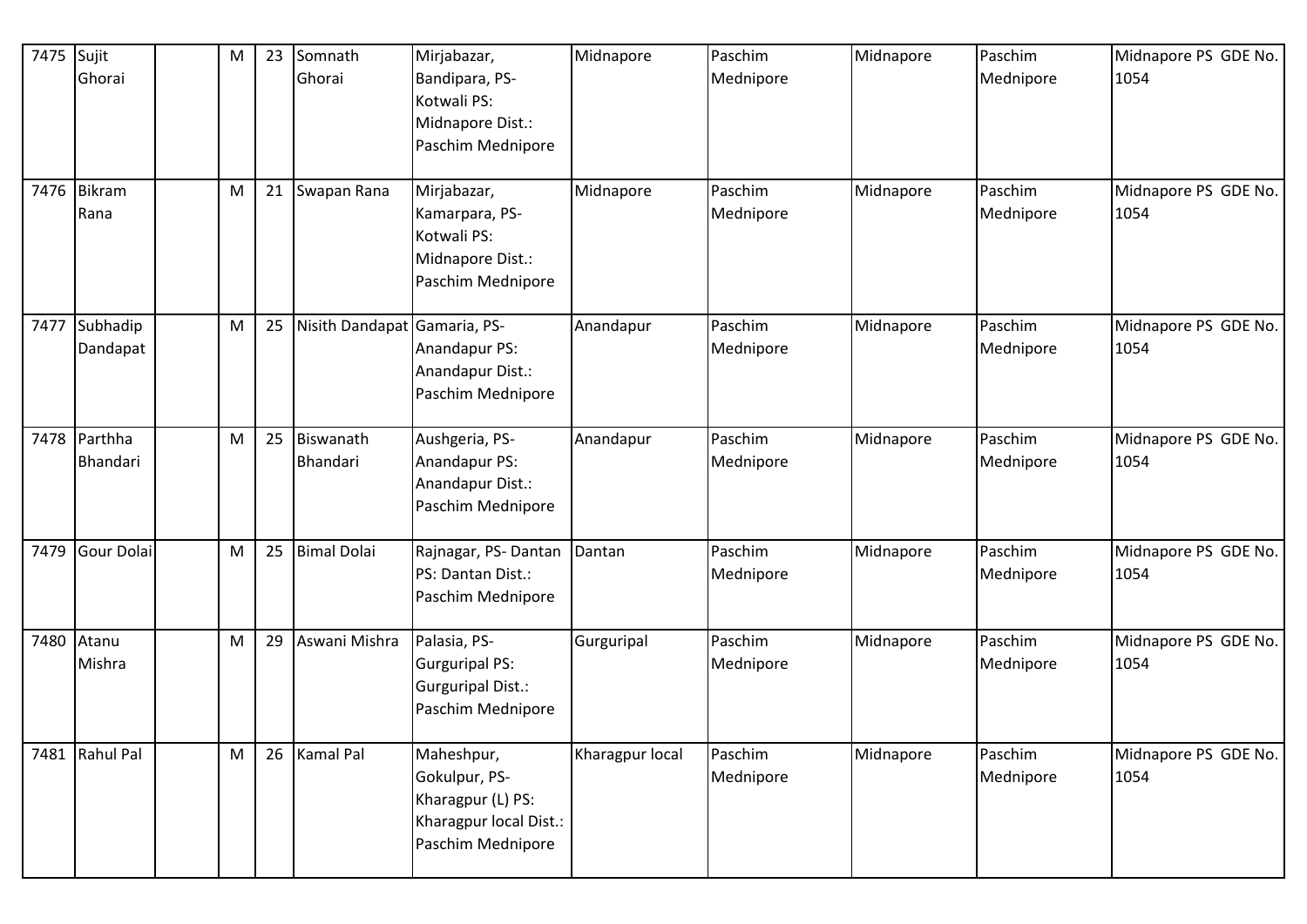| 7482 | Prakash<br><b>Bera</b>     | M | 21 | Ranjit Kr Bera                 | Beluria, PS- Pingla PS:<br>Pingla Dist.: Paschim<br>Mednipore                             | Pingla    | Paschim<br>Mednipore | Midnapore | Paschim<br>Mednipore | Midnapore PS GDE No.<br>1054 |
|------|----------------------------|---|----|--------------------------------|-------------------------------------------------------------------------------------------|-----------|----------------------|-----------|----------------------|------------------------------|
|      | 7483 Priyabrata<br>Khaskel | M | 21 | Netai Ch<br>Khaskel            | Naratha, PS- Pingla<br>PS: Pingla Dist.:<br>Paschim Mednipore                             | Pingla    | Paschim<br>Mednipore | Midnapore | Paschim<br>Mednipore | Midnapore PS GDE No.<br>1054 |
| 7484 | Khokan<br><b>Behara</b>    | M | 52 | Gokul Behara                   | Kuikota,<br>Bibekanandapally, PS-<br>Kotwali PS:<br>Midnapore Dist.:<br>Paschim Mednipore | Midnapore | Paschim<br>Mednipore | Midnapore | Paschim<br>Mednipore | Midnapore PS GDE No.<br>1054 |
| 7485 | <b>Tarak</b><br>Nandi      | M | 38 | Swapan Nandi                   | Kuikota, Barishal<br>Colony, PS- Kotwali<br>PS: Midnapore Dist.:<br>Paschim Mednipore     | Midnapore | Paschim<br>Mednipore | Midnapore | Paschim<br>Mednipore | Midnapore PS GDE No.<br>1054 |
| 7486 | Santu<br>Ruidas            | M | 30 | <b>Dulal Ruidas</b>            | Kuikota, Barishal<br>Colony, PS- Kotwali<br>PS: Midnapore Dist.:<br>Paschim Mednipore     | Midnapore | Paschim<br>Mednipore | Midnapore | Paschim<br>Mednipore | Midnapore PS GDE No.<br>1054 |
| 7487 | Tarak Kr.<br><b>Bisai</b>  | M | 53 | Madhusudan<br><b>Bisai</b>     | Vill+PO+PS-<br>Mohanpur Dist.:<br>Paschim Mednipore                                       |           | Paschim<br>Mednipore | Mohanpur  | Paschim<br>Mednipore | Mohanpur PS GDE No.<br>568   |
|      | 7488 Sanjay<br>Maity       | M |    | 35 Lt. Khagendra<br>Nath Maity | Vill-Daskhin<br>Srirampur PS:<br>Mohanpur Dist.:<br>Paschim Mednipore                     | Mohanpur  | Paschim<br>Mednipore | Mohanpur  | Paschim<br>Mednipore | Mohanpur PS GDE No.<br>568   |
|      | 7489 Ganesh<br>Sahoo       | M |    | 55 Lt. Bankim Ch.<br>Sahoo     | Vill-Rampura PS:<br>Mohanpur Dist.:<br>Paschim Mednipore                                  | Mohanpur  | Paschim<br>Mednipore | Mohanpur  | Paschim<br>Mednipore | Mohanpur PS GDE No.<br>568   |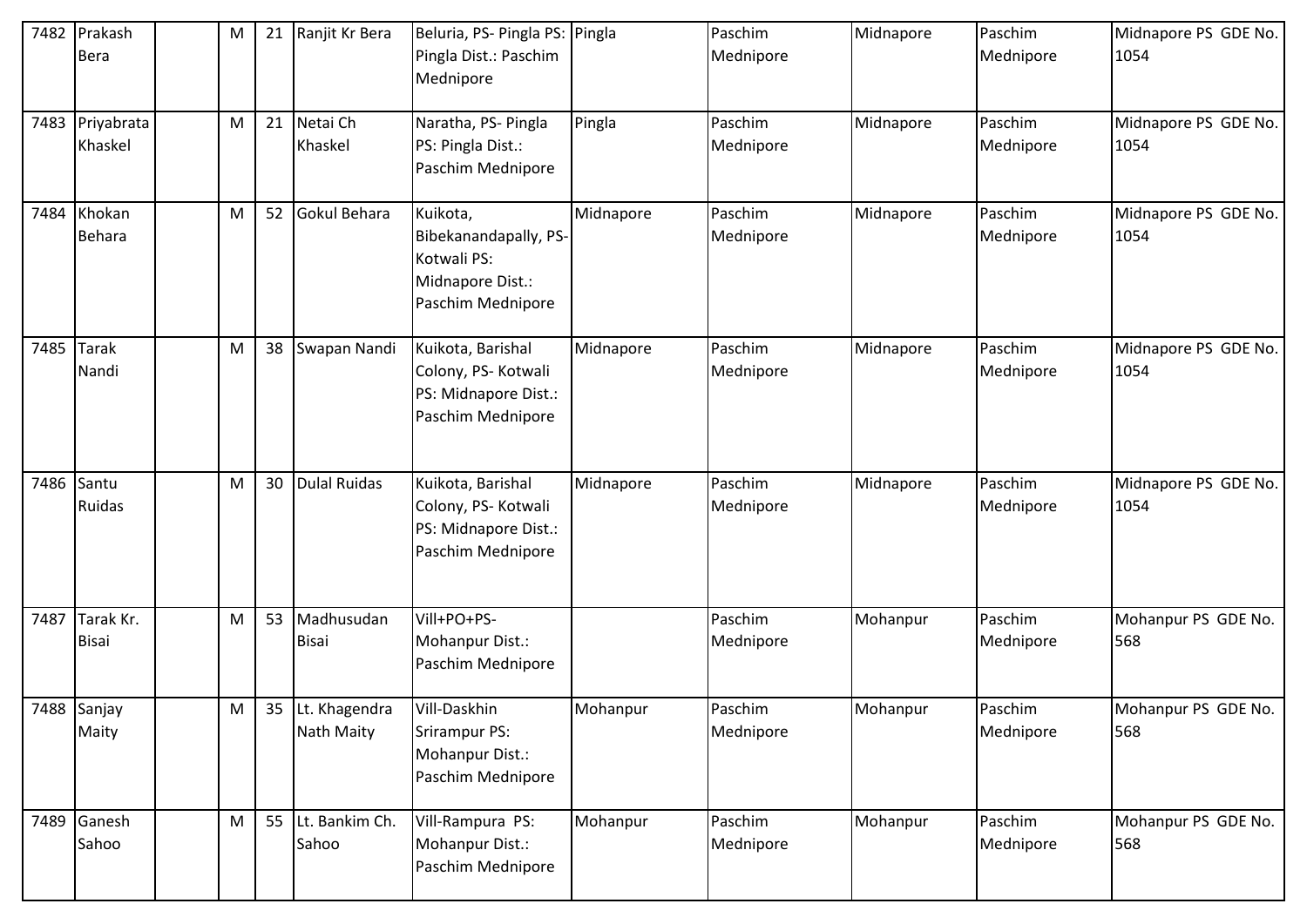| 7490 | Manoranj<br>an Das | M | 39     | Ashutosh Das        | Bagda PS: Mohanpur<br>Dist.: Paschim         | Mohanpur | Paschim<br>Mednipore | Mohanpur | Paschim<br>Mednipore | Mohanpur PS GDE No.<br>568 |
|------|--------------------|---|--------|---------------------|----------------------------------------------|----------|----------------------|----------|----------------------|----------------------------|
|      |                    |   |        |                     | Mednipore                                    |          |                      |          |                      |                            |
| 7491 | Prahalad           | M |        | 42 Narayan Ch.      | Bagda PS: Mohanpur                           | Mohanpur | Paschim              | Mohanpur | Paschim              | Mohanpur PS GDE No.        |
|      | Das                |   |        | Das                 | Dist.: Paschim<br>Mednipore                  |          | Mednipore            |          | Mednipore            | 568                        |
| 7492 | Gouranga           | M | 24     | Laxmikanta          | Vill-Santoshpur, PS-                         |          | <b>Basirhat</b>      | Mohanpur | Paschim              | Mohanpur PS GDE No.        |
|      | Mahali             |   |        | Mahali              | Basta, Dist-Balasore,<br>Odisha              |          |                      |          | Mednipore            | 568                        |
|      | 7493 Raju Das      | M |        | 36 Ram Das          | Vill-Dalua, PS-                              |          | <b>Basirhat</b>      | Mohanpur | Paschim              | Mohanpur PS GDE No.        |
|      |                    |   |        |                     | Baliapal, Dist-<br>Balasore, Odisha          |          |                      |          | Mednipore            | 568                        |
| 7494 | Sachindra          | M | 28     | Narendra            | Vill-Sahadevkhantu,                          |          | <b>Basirhat</b>      | Mohanpur | Paschim              | Mohanpur PS GDE No.        |
|      | Mahalik [          |   |        | <b>Mahalik</b>      | PS-Balasore, Dist-                           |          |                      |          | Mednipore            | 568                        |
|      |                    |   |        |                     | Balasore, Od                                 |          |                      |          |                      |                            |
| 7495 | Atul               | M | 64 Lt. |                     | Vill Balim, PS-                              |          | <b>Basirhat</b>      | Mohanpur | Paschim              | Mohanpur PS GDE No.        |
|      | Chandra            |   |        | Shyamsundar         | Kamarda, Dist-                               |          |                      |          | Mednipore            | 568                        |
|      | Pradhan            |   |        | Pradhan             | Balasore, Odisha                             |          |                      |          |                      |                            |
| 7496 | Sanjay             | M | 31     | <b>Bhupen Khila</b> | Jerthan PS: Egra                             | Egra     | Purba Mednipore      | Mohanpur | Paschim              | Mohanpur PS GDE No.        |
|      | Khila              |   |        |                     | Dist.: Purba                                 |          |                      |          | Mednipore            | 568                        |
|      |                    |   |        |                     | Mednipore                                    |          |                      |          |                      |                            |
| 7497 | Uttam              | M |        | Ranjan Dinda        | Alangirin PS: Egra                           | Egra     | Purba Mednipore      | Mohanpur | Paschim              | Mohanpur PS GDE No.        |
|      | Dinda              |   |        |                     | Dist.: Purba<br>Mednipore                    |          |                      |          | Mednipore            | 568                        |
|      | 7498 Arjun Rath    | M |        | 45 Biren Rath       | Alangiri PS: Egra Dist.: Egra                |          | Purba Mednipore      | Mohanpur | Paschim              | Mohanpur PS GDE No.        |
|      |                    |   |        |                     | Purba Mednipore                              |          |                      |          | Mednipore            | 568                        |
|      | 7499 Sri Asit Sar  | M |        |                     | 58 Lt. Niranjan Sar   Vill+PO- Rajnagar, PS- |          | <b>Basirhat</b>      | Mohanpur | Paschim              | Mohanpur PS GDE No.        |
|      |                    |   |        |                     | Mohanpur, Dist-                              |          |                      |          | Mednipore            | 566                        |
|      |                    |   |        |                     | Paschim Medi                                 |          |                      |          |                      |                            |
| 7500 | Tapan Kr           | M |        | 22 Subal Karan      | Vill- Gopimohanpur,                          |          | <b>Basirhat</b>      | Mohanpur | Paschim              | Mohanpur PS GDE No.        |
|      | Karan              |   |        |                     | PS- Jaleswar, Dist-                          |          |                      |          | Mednipore            | 566                        |
|      |                    |   |        |                     | <b>Balasore</b>                              |          |                      |          |                      |                            |
|      |                    |   |        |                     |                                              |          |                      |          |                      |                            |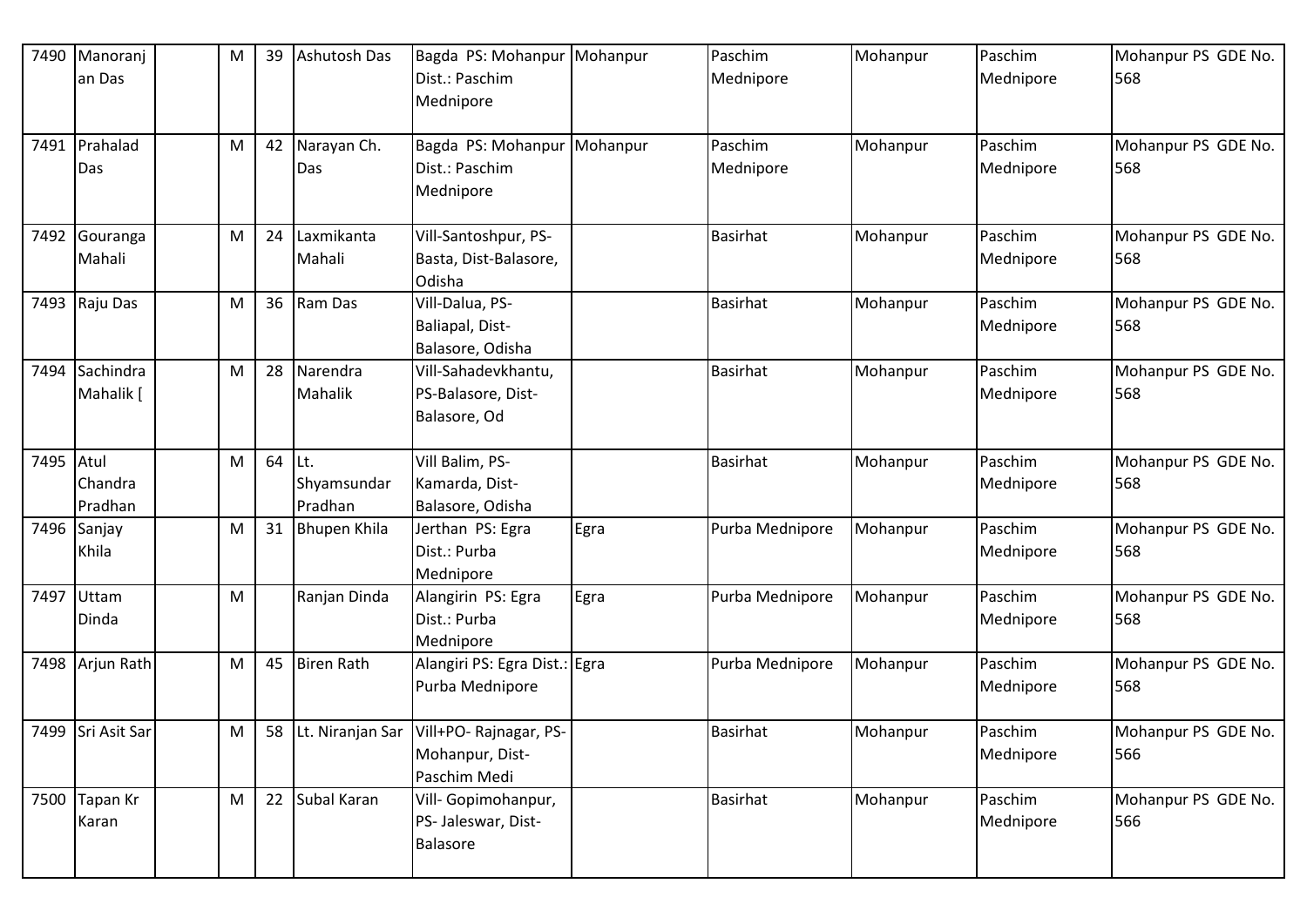| 7501 | Nandan<br><b>Barik</b>  | М | 19 | <b>Chandan Barik</b>      | Vill-Palasia, PS-<br>Mohanpur, Dist-<br>Paschim Medinipur       |             | <b>Basirhat</b>      | Mohanpur    | Paschim<br>Mednipore | Mohanpur PS GDE No.<br>554    |
|------|-------------------------|---|----|---------------------------|-----------------------------------------------------------------|-------------|----------------------|-------------|----------------------|-------------------------------|
| 7502 | Chandan<br><b>Barik</b> | M | 43 | Lt. Bijoy Barik           | Vill-Palasia, PS-<br>Mohanpur, Dist-<br>Paschim Medinipur       |             | <b>Basirhat</b>      | Mohanpur    | Paschim<br>Mednipore | Mohanpur PS GDE No.<br>554    |
| 7503 | Sukumar<br>Sing         | M | 35 | Lt. Manu Sing             | Abhirampur PS:<br>Narayangarh Dist.:<br>Paschim Mednipore       | Narayangarh | Paschim<br>Mednipore | Narayangarh | Paschim<br>Mednipore | Narayangarh PS GDE<br>No. 700 |
| 7504 | Anup<br>Maity           | M | 22 | <b>Bhanu Maity</b>        | <b>Makrampur PS:</b><br>Narayangarh Dist.:<br>Paschim Mednipore | Narayangarh | Paschim<br>Mednipore | Narayangarh | Paschim<br>Mednipore | Narayangarh PS GDE<br>No. 700 |
| 7505 | Sukchand<br>Sing        | M | 52 | Lt. Gunadhar<br>Sing      | Immampatna PS:<br>Narayangarh Dist.:<br>Paschim Mednipore       | Narayangarh | Paschim<br>Mednipore | Narayangarh | Paschim<br>Mednipore | Narayangarh PS GDE<br>No. 700 |
| 7506 | Ashis<br>Rana           | M | 50 | Lt. Bhaskar<br>Rana       | Jamuna PS:<br>Narayangarh Dist.:<br>Paschim Mednipore           | Narayangarh | Paschim<br>Mednipore | Narayangarh | Paschim<br>Mednipore | Narayangarh PS GDE<br>No. 700 |
| 7507 | Ramakant<br>a Pradhan   | M | 45 | Lt. Sridhar<br>Pradhan    | Daharpur PS:<br>Narayangarh Dist.:<br>Paschim Mednipore         | Narayangarh | Paschim<br>Mednipore | Narayangarh | Paschim<br>Mednipore | Narayangarh PS GDE<br>No. 704 |
| 7508 | Joydeb<br>Manna         | M | 28 | Jayanta Manna             | Chirkunia PS:<br>Narayangarh Dist.:<br>Paschim Mednipore        | Narayangarh | Paschim<br>Mednipore | Narayangarh | Paschim<br>Mednipore | Narayangarh PS GDE<br>No. 704 |
| 7509 | Subhajit<br>Kuila       | M | 30 | Nityananda<br>Kuila       | Ukunmari PS:<br>Narayangarh Dist.:<br>Paschim Mednipore         | Narayangarh | Paschim<br>Mednipore | Narayangarh | Paschim<br>Mednipore | Narayangarh PS GDE<br>No. 704 |
| 7510 | Sandip<br>Das           | M | 26 | Ramkrishna Das Jamuna PS: | Narayangarh Dist.:<br>Paschim Mednipore                         | Narayangarh | Paschim<br>Mednipore | Narayangarh | Paschim<br>Mednipore | Narayangarh PS GDE<br>No. 704 |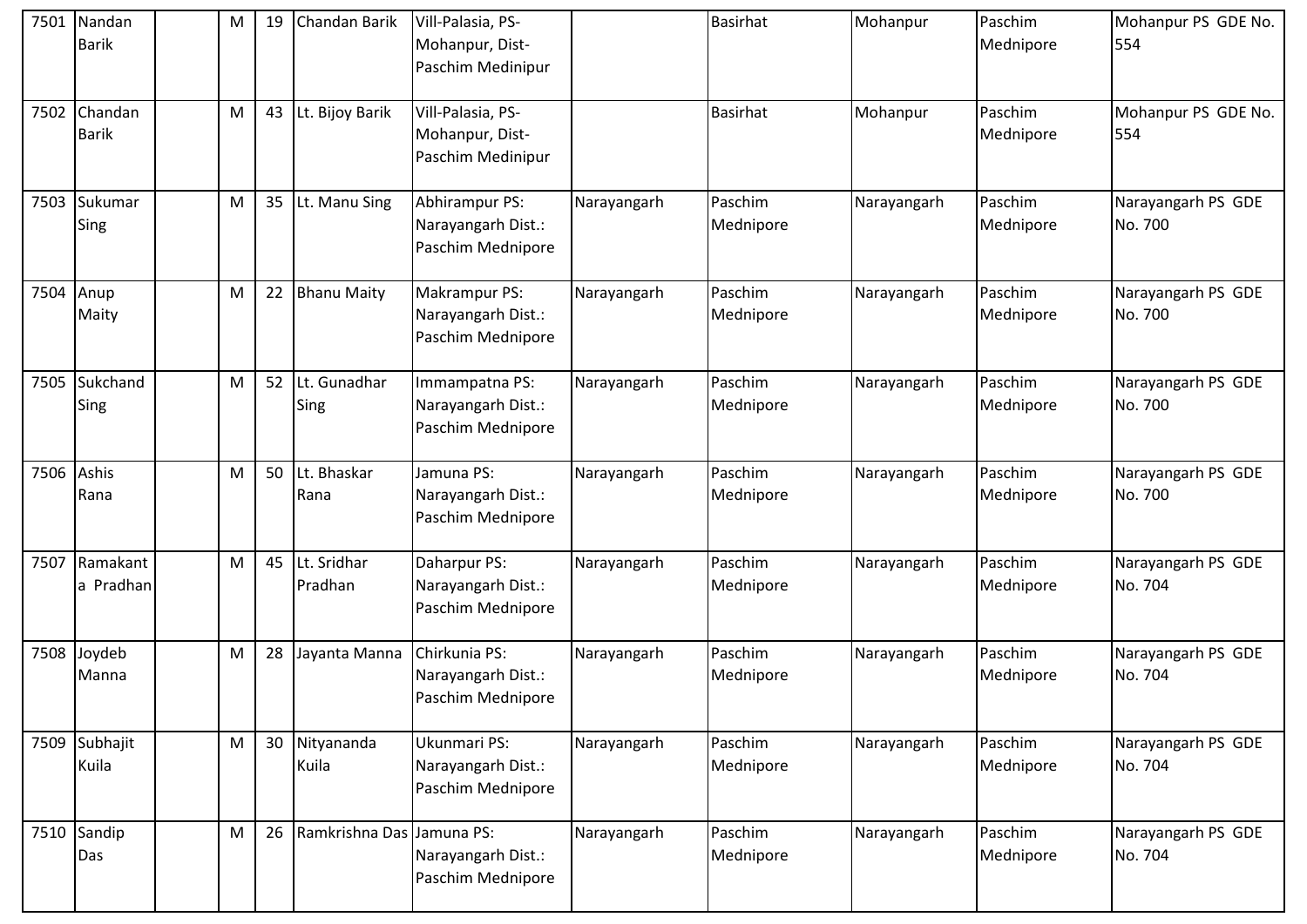| 7511      | Sanjoy<br>Mondal   | M | 25 | <b>Biren Mondal</b>     | Chak Makrampur PS:<br>Narayangarh Dist.:<br>Paschim Mednipore            | Narayangarh | Paschim<br>Mednipore | Narayangarh                  | Paschim<br>Mednipore | Narayangarh PS GDE<br>No. 704               |
|-----------|--------------------|---|----|-------------------------|--------------------------------------------------------------------------|-------------|----------------------|------------------------------|----------------------|---------------------------------------------|
| 7512      | Sahadeb<br>Das     | M | 47 | <b>Mihir Das</b>        | <b>Basudevpur PS:</b><br>Narayangarh Dist.:<br>Paschim Mednipore         | Narayangarh | Paschim<br>Mednipore | Narayangarh                  | Paschim<br>Mednipore | Narayangarh PS GDE<br>No. 705               |
| 7513 Arun | Manna              | M |    | Lt. Dhiren<br>Manna     | Of-Gopegarh PS:<br>Gurguripal Dist.:<br>Paschim Mednipore                | Gurguripal  | Paschim<br>Mednipore | Pachim<br>medinipur<br>women | Paschim<br>Mednipore | Pachim medinipur<br>women PS GDE No.<br>200 |
| 7514      | Avayjit<br>Kundu   | M |    | Manu Kundu              | Of-Rangamati,<br>Santinagar PS:<br>Midnapore Dist.:<br>Paschim Mednipore | Midnapore   | Paschim<br>Mednipore | Pachim<br>medinipur<br>women | Paschim<br>Mednipore | Pachim medinipur<br>women PS GDE No.<br>200 |
| 7515      | Amrit<br>Bera      | M |    | Joyram Bera             | Of-Rangamati PS:<br>Midnapore Dist.:<br>Paschim Mednipore                | Midnapore   | Paschim<br>Mednipore | Pachim<br>medinipur<br>women | Paschim<br>Mednipore | Pachim medinipur<br>women PS GDE No.<br>200 |
| 7516      | Lakshman<br>Mandi  | M | 26 | Lt Rabi Mandi           | Barkhelna, PS Pingla<br>PS: Pingla Dist.:<br>Paschim Mednipore           | Pingla      | Paschim<br>Mednipore | Pingla                       | Paschim<br>Mednipore | Pingla PS GDE No. 733                       |
| 7517      | Rabin<br>Ghosh     | M | 36 | Ajit Kr. Ghosh          | Maligram, PS Pingla,<br>PS: Pingla Dist.:<br>Paschim Mednipore           | Pingla      | Paschim<br>Mednipore | Pingla                       | Paschim<br>Mednipore | Pingla PS GDE No. 733                       |
| 7518      | Goutam<br>Kr. Jana | M | 53 | Lt Bishnupada<br>Jana   | Dakhin Barh, PS<br>Sabang PS: Sabang<br>Dist.: Paschim<br>Mednipore      | Sabang      | Paschim<br>Mednipore | Pingla                       | Paschim<br>Mednipore | Pingla PS GDE No. 733                       |
|           | 7519 Santu Shit    | M |    | 35 Shiba Prasad<br>Shit | Chakbadalpur, PS<br>Sabang PS: Sabang<br>Dist.: Paschim<br>Mednipore     | Sabang      | Paschim<br>Mednipore | Pingla                       | Paschim<br>Mednipore | Pingla PS GDE No. 733                       |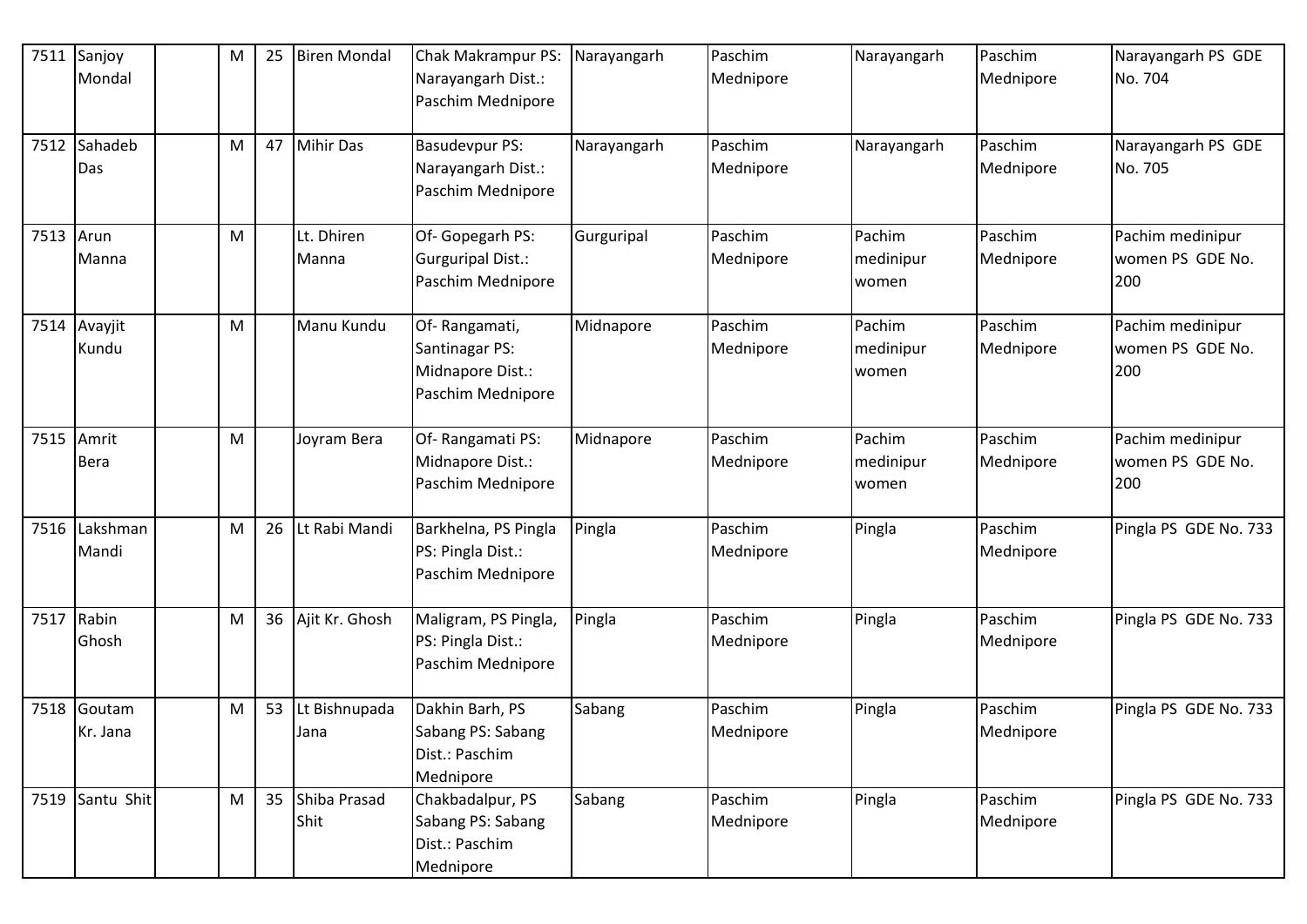| 7520       | Saroj<br>Karan                | M | 29 | Lt Kalipada<br>Karan     | Banhola, PS Sabang<br>PS: Sabang Dist.:<br>Paschim Mednipore | Sabang | Paschim<br>Mednipore | Pingla | Paschim<br>Mednipore | Pingla PS GDE No. 733 |
|------------|-------------------------------|---|----|--------------------------|--------------------------------------------------------------|--------|----------------------|--------|----------------------|-----------------------|
| 7521       | Anup<br>Jana                  | M | 40 | Lt Bishnupada<br>Jana    | Bhemua, PS Sabang<br>PS: Sabang Dist.:<br>Paschim Mednipore  | Sabang | Paschim<br>Mednipore | Pingla | Paschim<br>Mednipore | Pingla PS GDE No. 733 |
| 7522       | Swapan<br>Nayek               | M |    | 24 Manoranjan<br>Nayek   | Bajpur, PS Pingla PS:<br>Pingla Dist.: Paschim<br>Mednipore  | Pingla | Paschim<br>Mednipore | Pingla | Paschim<br>Mednipore | Pingla PS GDE No. 733 |
| 7523       | Lakshman<br>Nayek             | M |    | 28 Sudhir Nayek          | Dhamai, PS Sabang<br>PS: Pingla Dist.:<br>Paschim Mednipore  | Pingla | Paschim<br>Mednipore | Pingla | Paschim<br>Mednipore | Pingla PS GDE No. 733 |
| 7524       | Sanjay<br>Mal                 | M | 28 | Nisikanta Mal            | Dhamai, PS Sabang<br>PS: Sabang Dist.:<br>Paschim Mednipore  | Sabang | Paschim<br>Mednipore | Pingla | Paschim<br>Mednipore | Pingla PS GDE No. 733 |
|            | 7525 Koushik<br>Samanta       | M | 24 | Dhananjoy<br>Samanta     | Khorai PS: Sabang<br>Dist.: Paschim<br>Mednipore             | Sabang | Paschim<br>Mednipore | Sabang | Paschim<br>Mednipore | Sabang PS GDE No. 688 |
| 7526       | Srikanta<br>Maity             | M |    | 37 Gosta Bihari<br>Maity | <b>Gopalpur PS: Sabang</b><br>Dist.: Paschim<br>Mednipore    | Sabang | Paschim<br>Mednipore | Sabang | Paschim<br>Mednipore | Sabang PS GDE No. 688 |
|            | 7527 Shyam<br>Sundar<br>Paria | M |    | 73 Lt. Kalipada<br>Paria | Shyamsundarpur PS:<br>Sabang Dist.: Paschim<br>Mednipore     | Sabang | Paschim<br>Mednipore | Sabang | Paschim<br>Mednipore | Sabang PS GDE No. 688 |
| 7528 Pintu | Pattanaye                     | M |    | 47 Lt. Sripati           | Fatechak PS: Sabang<br>Dist.: Paschim<br>Mednipore           | Sabang | Paschim<br>Mednipore | Sabang | Paschim<br>Mednipore | Sabang PS GDE No. 688 |
| 7529       | Anup<br>Pradhan               | M |    | 28 Sanatan<br>Pradhan    | Amda PS: Sabang<br>Dist.: Paschim<br>Mednipore               | Sabang | Paschim<br>Mednipore | Sabang | Paschim<br>Mednipore | Sabang PS GDE No. 690 |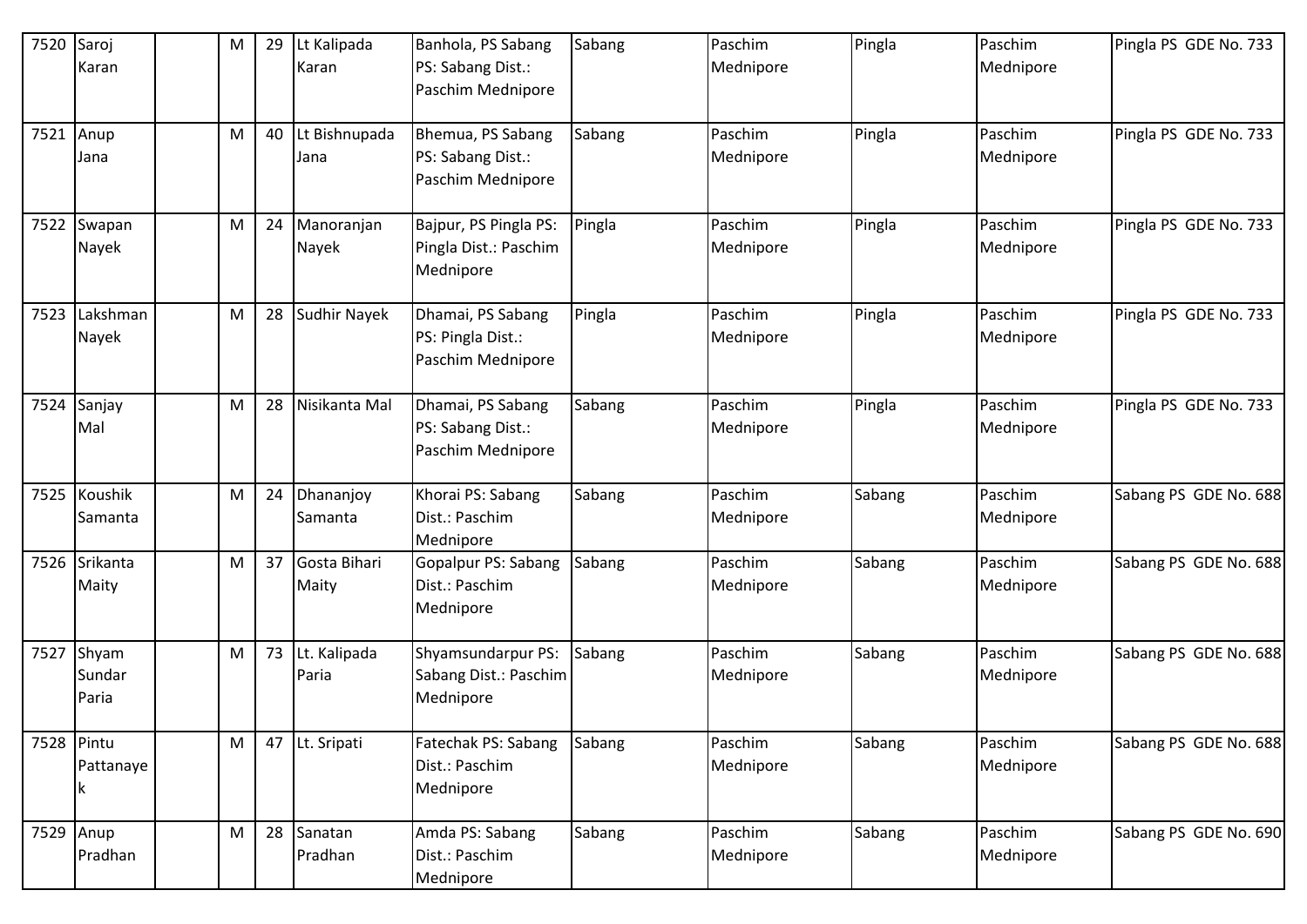|      | 7530 Susanta<br>Nayek       | M | 36 | Lt. Ekadashi<br>Nayek   | Kundra PS: Sabang<br>Dist.: Paschim<br>Mednipore              | Sabang    | Paschim<br>Mednipore | Sabang  | Paschim<br>Mednipore | Sabang PS GDE No. 690  |
|------|-----------------------------|---|----|-------------------------|---------------------------------------------------------------|-----------|----------------------|---------|----------------------|------------------------|
|      | 7531 Manas<br>Manna         | M | 23 | <b>Bankim Manna</b>     | Badalpur PS: Sabang<br>Dist.: Paschim<br>Mednipore            | Sabang    | Paschim<br>Mednipore | Sabang  | Paschim<br>Mednipore | Sabang PS GDE No. 690  |
| 7532 | Santu<br>Khan               | M |    | 31 Atibur Khan          | Kharkushma PS:<br>Garbeta Dist.:<br>Paschim Mednipore         | Garbeta   | Paschim<br>Mednipore | Salbani | Paschim<br>Mednipore | Salbani PS GDE No. 675 |
| 7533 | Dhananjo<br>y Mahata        | M |    | 50 Bishnupada<br>Mahata | Koima PS: Salbani<br>Dist.: Paschim<br>Mednipore              | Salbani   | Paschim<br>Mednipore | Salbani | Paschim<br>Mednipore | Salbani PS GDE No. 675 |
| 7534 | Santu<br>Ghosh              | M | 44 | Ananta Ghosh            | Chaktarini PS: Salbani Salbani<br>Dist.: Paschim<br>Mednipore |           | Paschim<br>Mednipore | Salbani | Paschim<br>Mednipore | Salbani PS GDE No. 675 |
|      | 7535 Kartick<br>Roy         | M |    | 25 Swapan Roy           | Chaktarini PS: Salbani Salbani<br>Dist.: Paschim<br>Mednipore |           | Paschim<br>Mednipore | Salbani | Paschim<br>Mednipore | Salbani PS GDE No. 675 |
|      | 7536 Biswajit<br>Dolai      | M | 19 | Gurupada Dolai          | Harishpur PS:<br>Midnapore Dist.:<br>Paschim Mednipore        | Midnapore | Paschim<br>Mednipore | Salbani | Paschim<br>Mednipore | Salbani PS GDE No. 641 |
| 7537 | Khagendr<br>anath<br>Mahata | M | 56 | Iswarchandra<br>Mahata  | Chaktarini PS: Salbani Salbani<br>Dist.: Paschim<br>Mednipore |           | Paschim<br>Mednipore | Salbani | Paschim<br>Mednipore | Salbani PS GDE No. 641 |
|      | 7538 Ankush<br>Choudhar     | M |    | 24 Tapas<br>Choudhary   | Salboni PS: Salbani<br>Dist.: Paschim<br>Mednipore            | Salbani   | Paschim<br>Mednipore | Salbani | Paschim<br>Mednipore | Salbani PS GDE No. 641 |
|      | 7539 Mofijul<br>Mallick     | M | 24 | Jabbar Mallick          | Bankata PS:<br>Anandapur Dist.:<br>Paschim Mednipore          | Anandapur | Paschim<br>Mednipore | Salbani | Paschim<br>Mednipore | Salbani PS GDE No. 641 |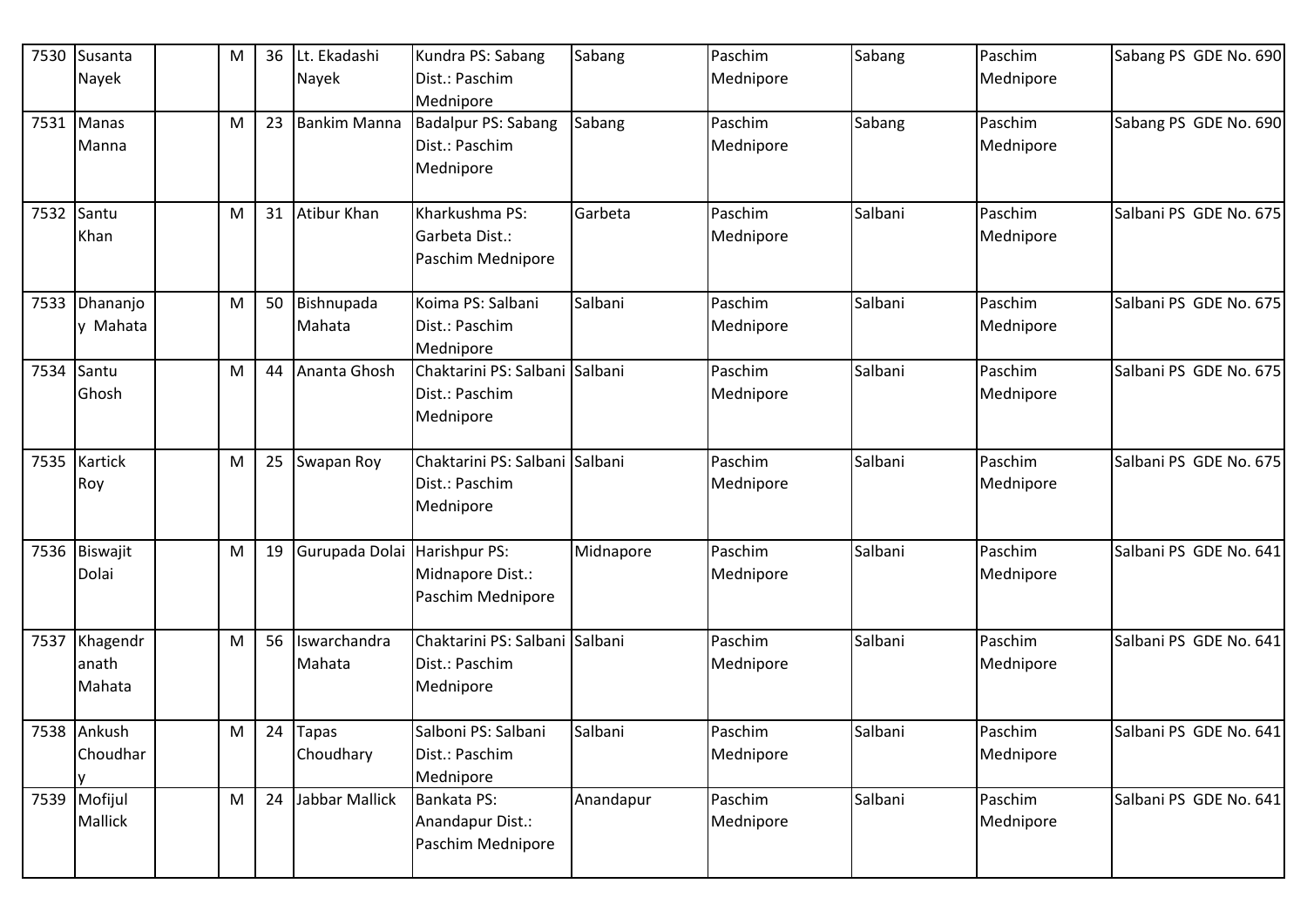| 7540       | Gurupada<br>Saren           | M | 21              | <b>Badan Saren</b>                | Mayrakata PS:<br>Garbeta Dist.:<br>Paschim Mednipore         | Garbeta   | Paschim<br>Mednipore | Salbani | Paschim<br>Mednipore | Salbani PS GDE No. 641                           |
|------------|-----------------------------|---|-----------------|-----------------------------------|--------------------------------------------------------------|-----------|----------------------|---------|----------------------|--------------------------------------------------|
| 7541       | Sanatan<br>Bhandari         | M | 33              | Shaktipada<br>Bhandari            | Akmura PS:<br>Anandapur Dist.:<br>Paschim Mednipore          | Anandapur | Paschim<br>Mednipore | Salbani | Paschim<br>Mednipore | Salbani PS GDE No. 641                           |
| 7542       | Hojrat Ali<br><b>Bhunia</b> | M | 29              | <b>Babar Ali</b><br><b>Bhunia</b> | Madanahari PS:<br>Garbeta Dist.:<br>Paschim Mednipore        | Garbeta   | Paschim<br>Mednipore | Salbani | Paschim<br>Mednipore | Salbani PS GDE No. 641                           |
| 7543       | Sukumar<br>Sing             | M | 25              | <b>Akshay Sing</b>                | Kuchakala PS: Salbani Salbani<br>Dist.: Paschim<br>Mednipore |           | Paschim<br>Mednipore | Salbani | Paschim<br>Mednipore | Salbani PS GDE No. 653                           |
| 7544       | Sujan<br>Mahata             | M | 25              | Ranjan Mahata                     | Kashijora PS: Salbani<br>Dist.: Paschim<br>Mednipore         | Salbani   | Paschim<br>Mednipore | Salbani | Paschim<br>Mednipore | Salbani PS GDE No. 653                           |
| 7545       | Subash<br>Karmakar          | M | 32              | Lakshmikanta<br>Karmakar          | Deuli PS: Salbani<br>Dist.: Paschim<br>Mednipore             | Salbani   | Paschim<br>Mednipore | Salbani | Paschim<br>Mednipore | Salbani PS GDE No. 653                           |
| 7546       | Jagadish<br>Mandal          | M | 28              | Jagendranath<br>Mandal            | Sarberia PS: Salbani<br>Dist.: Paschim<br>Mednipore          | Salbani   | Paschim<br>Mednipore | Salbani | Paschim<br>Mednipore | Salbani PS GDE No. 679                           |
| 7547       | Chandan<br>Ghosh            | M | 30 <sub>2</sub> | Lt. Asit Ghosh                    | Pirakata PS: Salbani<br>Dist.: Paschim<br>Mednipore          | Salbani   | Paschim<br>Mednipore | Salbani | Paschim<br>Mednipore | Salbani PS GDE No. 679                           |
| 7548 Sakti | Patra                       | M |                 | 22 Sayan Patra                    | Salboni PS: Salbani<br>Dist.: Paschim<br>Mednipore           | Salbani   | Paschim<br>Mednipore | Salbani | Paschim<br>Mednipore | Salbani PS GDE No. 679                           |
|            | 7549 Aparesh<br>Giri        | M |                 | 28 Taisit Giri                    | Lalgarh PS: Lalgarh<br>Dist.: Jhargram                       | Lalgarh   | Jhargram             | Salbani | Paschim<br>Mednipore | Salbani PS Outpost<br>Birakata PP GDE No.<br>412 |
| 7550 Sunil | Mahata                      | M | 24              | Tarani Mahata                     | Andharia PS: Lalgarh<br>Dist.: Jhargram                      | Lalgarh   | Jhargram             | Salbani | Paschim<br>Mednipore | Salbani PS Outpost<br>Birakata PP GDE No.<br>412 |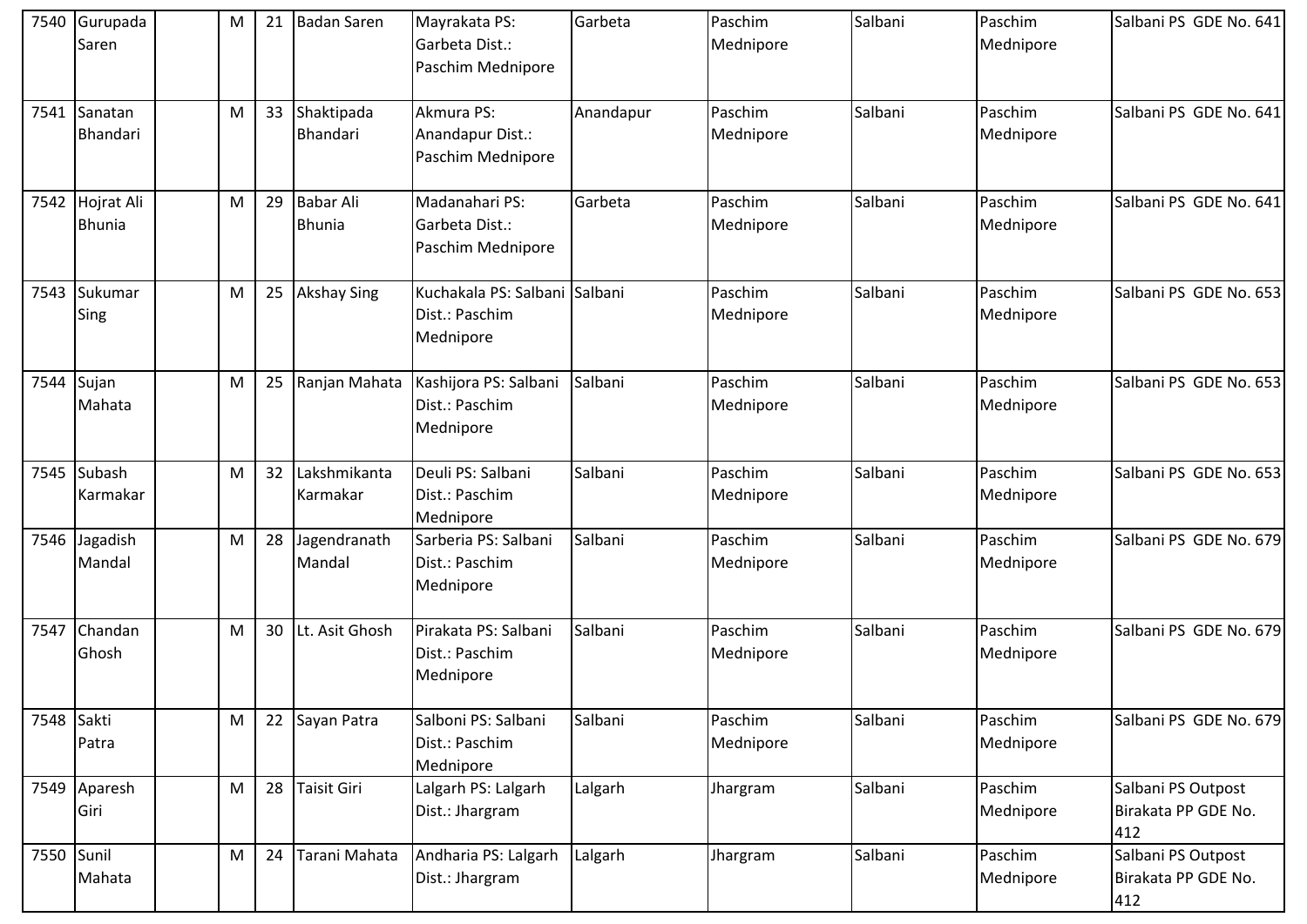| 7551      | Swapan        | M | 34 | Keshab Mahata                  | Belasole PS: Salbani                    | Salbani   | Paschim         | Salbani    | Paschim         | Salbani PS Outpost     |
|-----------|---------------|---|----|--------------------------------|-----------------------------------------|-----------|-----------------|------------|-----------------|------------------------|
|           | Mahata        |   |    |                                | Dist.: Paschim                          |           | Mednipore       |            | Mednipore       | Birakata PP GDE No.    |
|           |               |   |    |                                | Mednipore                               |           |                 |            |                 | 412                    |
|           |               |   |    |                                |                                         |           |                 |            |                 |                        |
| 7552      | Samir Sen     | M | 46 | Mohini Sen                     | <b>Balarampur PS:</b>                   | Salbani   | Paschim         | Salbani    | Paschim         | Salbani PS Outpost     |
|           |               |   |    |                                | Salbani Dist.: Paschim                  |           | Mednipore       |            | Mednipore       | Birakata PP GDE No.    |
|           |               |   |    |                                | Mednipore                               |           |                 |            |                 | 412                    |
|           |               |   |    |                                |                                         |           |                 |            |                 |                        |
| 7553      | <b>Bhim</b>   | M |    | 48 Balaram Sardar              | <b>Irrigation Collony PS:</b>           | Midnapore | Paschim         | Salbani    | Paschim         | Salbani PS Outpost     |
|           | Chandra       |   |    |                                | Midnapore Dist.:                        |           | Mednipore       |            | Mednipore       | Birakata PP GDE No.    |
|           | Sardar        |   |    |                                | Paschim Mednipore                       |           |                 |            |                 | 412                    |
|           |               |   |    |                                |                                         |           |                 |            |                 |                        |
| 7554      | Ashok         | M |    | 45 Motilal Sing                | Beuncha PS: Salbani                     | Salbani   | Paschim         | Salbani    | Paschim         | Salbani PS Outpost     |
|           | Sing          |   |    |                                | Dist.: Paschim                          |           | Mednipore       |            | Mednipore       | Birakata PP GDE No.    |
|           |               |   |    |                                | Mednipore                               |           |                 |            |                 | 412                    |
|           |               |   |    |                                |                                         |           |                 |            |                 |                        |
| 7555      | Kinkar        | M | 21 | Mahanta Porya                  | Bansbandi PS: Salbani                   | Salbani   | Paschim         | Salbani    | Paschim         | Salbani PS GDE No. 653 |
|           | Porya         |   |    |                                | Dist.: Paschim                          |           | Mednipore       |            | Mednipore       |                        |
|           |               |   |    |                                | Mednipore                               |           |                 |            |                 |                        |
|           |               |   |    |                                |                                         |           |                 |            |                 |                        |
| 7556 Bapi |               | M | 26 | <b>Manik Mahata</b>            | Chaipur PS: Salbani                     | Salbani   | Paschim         | Salbani    | Paschim         | Salbani PS GDE No. 653 |
|           | Mahata        |   |    |                                | Dist.: Paschim                          |           | Mednipore       |            | Mednipore       |                        |
|           |               |   |    |                                | Mednipore                               |           |                 |            |                 |                        |
| 7557      | Sanjoy        | M |    | 35 Lt. Kalipada                | Benachapra PS:                          | Salbani   | Paschim         | Salbani    | Paschim         | Salbani PS GDE No. 653 |
|           | Dolai         |   |    | Dolai                          | Salbani Dist.: Paschim                  |           | Mednipore       |            | Mednipore       |                        |
|           |               |   |    |                                | Mednipore                               |           |                 |            |                 |                        |
|           |               |   |    | 26 Sakti Pan                   |                                         |           | Paschim         | Salbani    | Paschim         |                        |
| 7558      | Asish Pan     | M |    |                                | Kashijora PS: Salbani<br>Dist.: Paschim | Salbani   |                 |            |                 | Salbani PS GDE No. 653 |
|           |               |   |    |                                | Mednipore                               |           | Mednipore       |            | Mednipore       |                        |
|           |               |   |    |                                |                                         |           |                 |            |                 |                        |
|           | 7559 Subhajit | M |    | S/o. Kanai                     | of Kamarda PS-                          |           | Basirhat        | Bhabanipur | Purba Mednipore | Bhabanipur PS GDE No.  |
|           | <b>Brhama</b> |   |    |                                | Khejuri Dist- Purba                     |           |                 |            |                 | 742                    |
|           | (22)          |   |    |                                | Medinipur                               |           |                 |            |                 |                        |
| 7560 Sk.  |               | M |    | S/o. Lt. Sk. Noor Of Dhannagar |                                         |           | <b>Basirhat</b> | Bhabanipur | Purba Mednipore | Bhabanipur PS GDE No.  |
|           | Ashadul       |   |    | Mahammed                       | Shyamsudarpur PS-                       |           |                 |            |                 | 742                    |
|           | (18)          |   |    |                                | Nandakumar Dist- Pu                     |           |                 |            |                 |                        |
|           |               |   |    |                                |                                         |           |                 |            |                 |                        |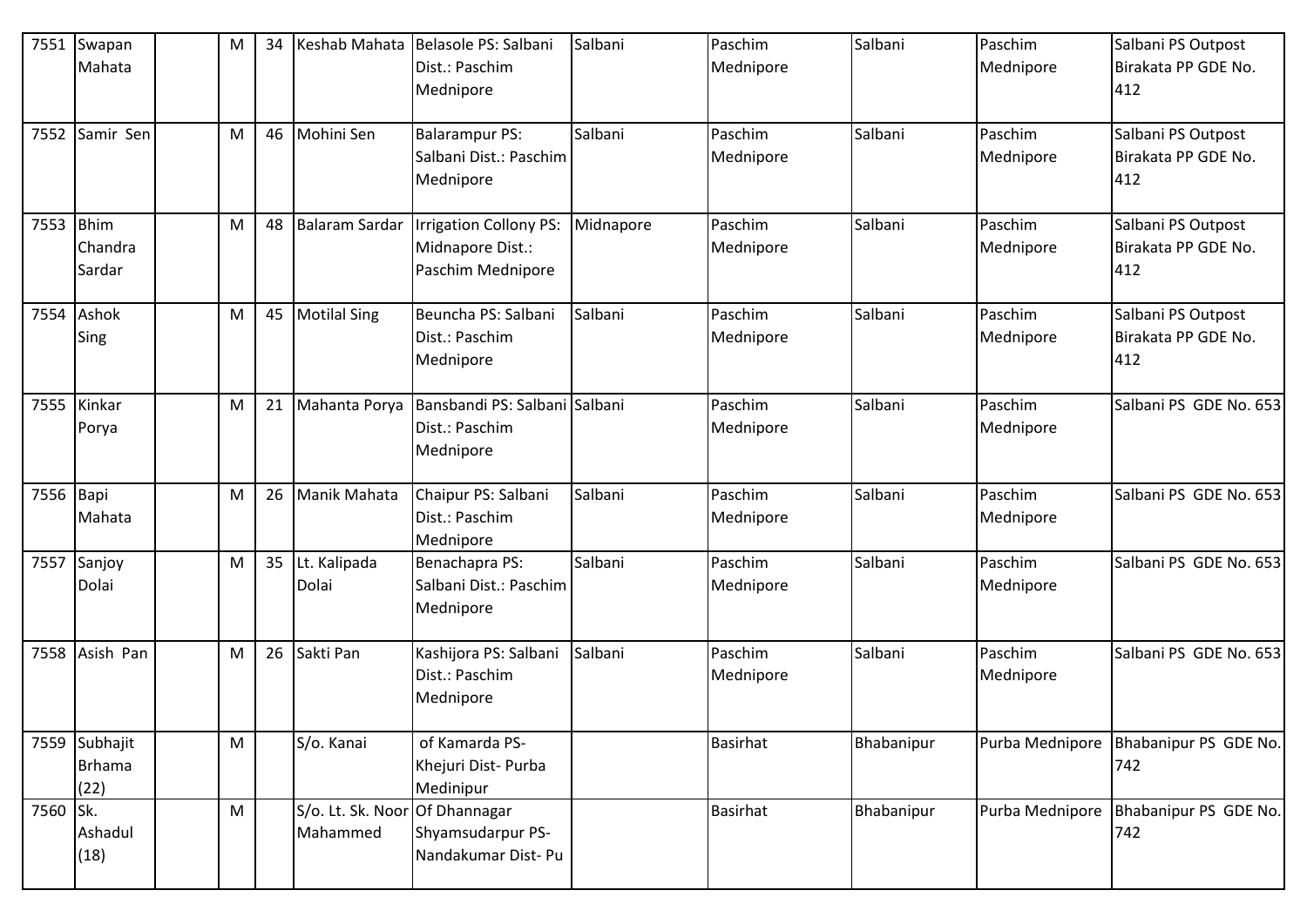| 7561       | Sk. Amirul<br>(18)                | M | S/o. Farid            | Of Dighashipur PS-<br><b>Bhabanipur Dist-</b><br>Purba Medinipu                 | <b>Basirhat</b> | Bhabanipur | Purba Mednipore | Bhabanipur PS GDE No.<br>742 |
|------------|-----------------------------------|---|-----------------------|---------------------------------------------------------------------------------|-----------------|------------|-----------------|------------------------------|
| 7562 Sk.   | Hasanur<br>Badsa (31)             | M |                       | S/o. Jahab Khan Of Dighashipur PS-<br><b>Bhabanipur Dist-</b><br>Purba Medinipu | <b>Basirhat</b> | Bhabanipur | Purba Mednipore | Bhabanipur PS GDE No.<br>742 |
| 7563       | Sk. Ali (21)                      | M | S/o. Sk. Noorul       | of Brajalalchak PS-<br><b>Bhabanipur Dist-</b><br>Purba Medini                  | <b>Basirhat</b> | Bhabanipur | Purba Mednipore | Bhabanipur PS GDE No.<br>742 |
| 7564       | Sk. Jamal<br>(31)                 | M | S/o. Sk. Ali          | Of Dighashipur PS-<br><b>Bhabanipur Dist-</b><br>Purba Medinipu                 | <b>Basirhat</b> | Bhabanipur | Purba Mednipore | Bhabanipur PS GDE No.<br>757 |
|            | 7565 Amal Das<br>(26)             | M | S/o. Anil             | Of Brajalalchak PS-<br><b>Bhabanipur Dist-</b><br>Purba Medinip                 | <b>Basirhat</b> | Bhabanipur | Purba Mednipore | Bhabanipur PS GDE No.<br>757 |
| 7566       | Susanta<br>Manna<br>(36)          | M | S/o. Manmath<br>Manna | Of Barbajitpur PS-<br><b>Bhabanipur Dist-</b><br>Purba Medinipu                 | <b>Basirhat</b> | Bhabanipur | Purba Mednipore | Bhabanipur PS GDE No.<br>749 |
| 7567       | <b>Babu Das</b><br>(45)           | M | S/o. Rabindra         | Of Barabari PS-<br><b>Bhabanipur Dist-</b><br>Purba Medinipur                   | <b>Basirhat</b> | Bhabanipur | Purba Mednipore | Bhabanipur PS GDE No.<br>749 |
|            | 7568 Swapan<br>Das (34)           | M | S/o. Dilip            | Of Dighashipur PS-<br><b>Bhabanipur Dist-</b><br>Purba Medinipu                 | <b>Basirhat</b> | Bhabanipur | Purba Mednipore | Bhabanipur PS GDE No.<br>749 |
| 7569 Dilip | Naskar<br>(41)                    | M | S/o. Apurba<br>Naskar | Of Dighashipur PS-<br><b>Bhabanipur Dist-</b><br>Purba Medinipu                 | <b>Basirhat</b> | Bhabanipur | Purba Mednipore | Bhabanipur PS GDE No.<br>749 |
| 7570       | Patit<br>Paban<br>Samanta<br>(39) | M | S/o. Lt. Laxman       | Of Banskhana Jalpai<br>PS- Bhabanipur Dist-<br>Purba Med                        | <b>Basirhat</b> | Bhabanipur | Purba Mednipore | Bhabanipur PS GDE No.<br>749 |
| 7571       | Shyamal<br>Maity (20)             | M | S/o. Dipak            | Of Hatiberia PS-<br>Haldia Dist-Purba<br>Medinipur                              | <b>Basirhat</b> | Bhabanipur | Purba Mednipore | Bhabanipur PS GDE No.<br>749 |
|            | 7572 Milan<br>Maity (24)          | M | S/o. Dipak            | Of Hatiberia PS-<br>Haldia Dist- Purba<br>Medinipur                             | <b>Basirhat</b> | Bhabanipur | Purba Mednipore | Bhabanipur PS GDE No.<br>749 |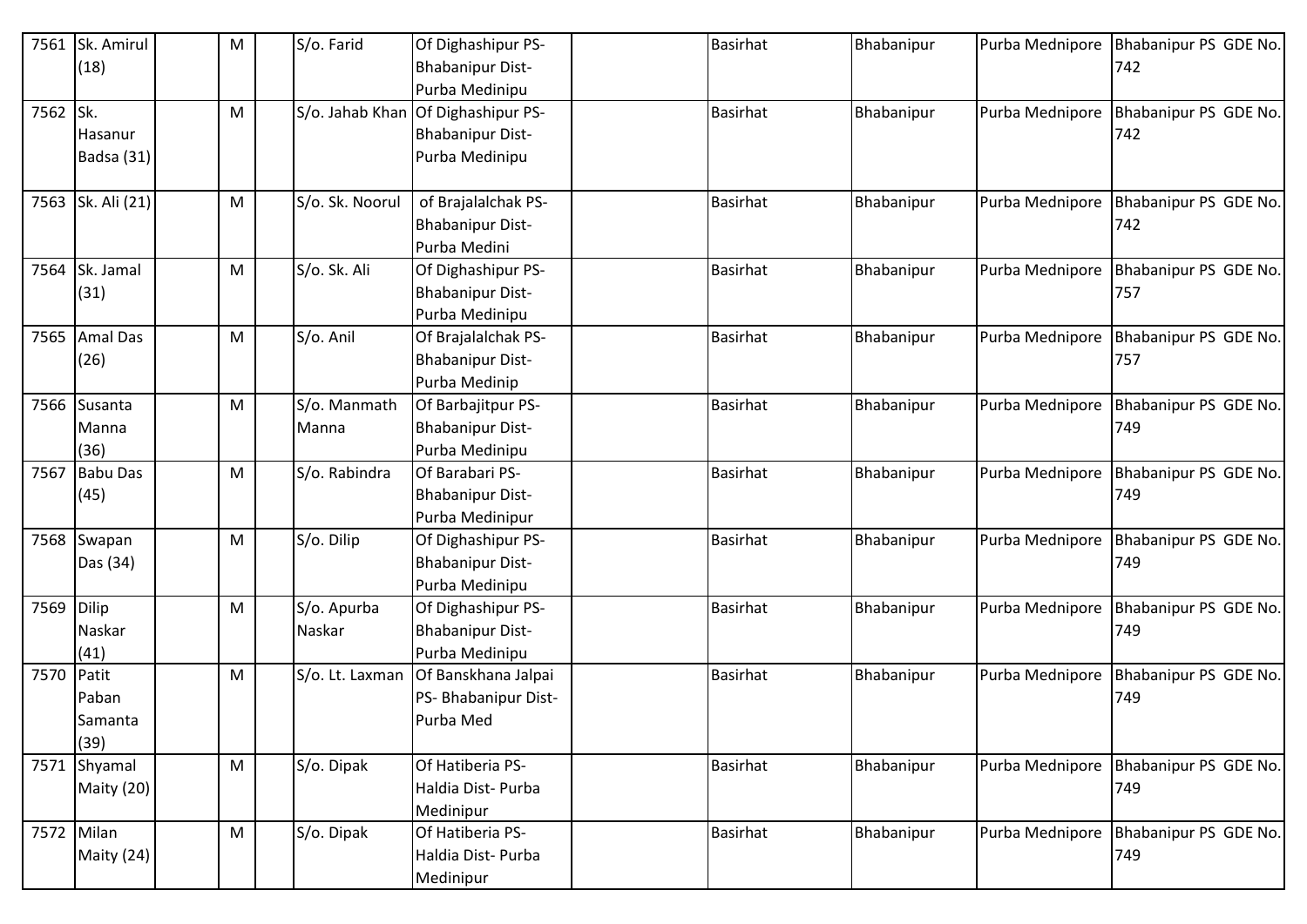| 7573 | Rajib Jana        | M | S/o. Rabindra   | Of Brajalalchak PS-     |             | <b>Basirhat</b> | Bhabanipur  | Purba Mednipore | Bhabanipur PS GDE No.                |
|------|-------------------|---|-----------------|-------------------------|-------------|-----------------|-------------|-----------------|--------------------------------------|
|      | (36)              |   |                 | <b>Bhabanipur Dist-</b> |             |                 |             |                 | 750                                  |
|      |                   |   |                 | Purba Medinip           |             |                 |             |                 |                                      |
| 7574 | Shib              | M | S/o. Milan      | Of Brajalalchak PS-     |             | <b>Basirhat</b> | Bhabanipur  | Purba Mednipore | Bhabanipur PS GDE No.                |
|      | Sankar            |   |                 | <b>Bhabanipur Dist-</b> |             |                 |             |                 | 750                                  |
|      | Jana (45)         |   |                 | Purba Medinip           |             |                 |             |                 |                                      |
| 7575 | Sk. Nur           | м | S/o. Sk. Abdul  | Of Dighashipur PS-      |             | <b>Basirhat</b> | Bhabanipur  | Purba Mednipore | Bhabanipur PS GDE No.                |
|      | (36)              |   |                 | <b>Bhabanipur Dist-</b> |             |                 |             |                 | 750                                  |
|      |                   |   |                 | Purba Medinipu          |             |                 |             |                 |                                      |
| 7576 | <b>Utpal Jana</b> | M | S/o. Kanan      | Of Brajalalchak PS-     |             | <b>Basirhat</b> | Bhabanipur  | Purba Mednipore | Bhabanipur PS GDE No.                |
|      | (36)              |   |                 | <b>Bhabanipur Dist-</b> |             |                 |             |                 | 750                                  |
|      |                   |   |                 | Purba Medinip           |             |                 |             |                 |                                      |
| 7577 | Tapan             | M | S/o. Kanai      | of Brajalalchak PS-     |             | <b>Basirhat</b> | Bhabanipur  | Purba Mednipore | Bhabanipur PS GDE No.                |
|      | Jana (36)         |   |                 | <b>Bhabanipur Dist-</b> |             |                 |             |                 | 750                                  |
|      |                   |   |                 | Purba Medini            |             |                 |             |                 |                                      |
| 7578 | Kalipa Das        | M | S/o. Manik      | Of Barabari PS-         |             | <b>Basirhat</b> | Bhabanipur  | Purba Mednipore | Bhabanipur PS GDE No.                |
|      | (36)              |   |                 | <b>Bhabanipur Dist-</b> |             |                 |             |                 | 750                                  |
|      |                   |   |                 | Purba Medinipur         |             |                 |             |                 |                                      |
| 7579 | <b>Tapas</b>      | M | S/o. Paresh     | Of Khoshberia PS-       |             | <b>Basirhat</b> | Bhabanipur  | Purba Mednipore | Bhabanipur PS GDE No.                |
|      | Jana (36)         |   |                 | <b>Bhabanipur Dist-</b> |             |                 |             |                 | 750                                  |
|      |                   |   |                 | Purba Medinipur         |             |                 |             |                 |                                      |
| 7580 | Aklish            | M | S/o. Ajay Yadav | of Debhog PS-           |             | <b>Basirhat</b> | Bhabanipur  | Purba Mednipore | Bhabanipur PS GDE No.                |
|      | Yadav (30)        |   |                 | <b>Bhabanipur Dist-</b> |             |                 |             |                 | 750                                  |
|      |                   |   |                 | Purba Medinipur         |             |                 |             |                 |                                      |
| 7581 | Ubrata            | м | S/o. Kanai Jana | Of Brajalalchak PS-     |             | <b>Basirhat</b> | Bhabanipur  | Purba Mednipore | Bhabanipur PS GDE No.                |
|      | Jana (27)         |   |                 | <b>Bhabanipur Dist-</b> |             |                 |             |                 | 748                                  |
|      |                   |   |                 | Purba Medinip           |             |                 |             |                 |                                      |
| 7582 | Sk. Jamal         | M | S/o. Sk. Kadar  | Of Dighashipur PS-      |             | <b>Basirhat</b> | Bhabanipur  | Purba Mednipore | Bhabanipur PS GDE No.                |
|      | (31)              |   |                 | <b>Bhabanipur Dist-</b> |             |                 |             |                 | 748                                  |
|      |                   |   |                 | Purba Medinipu          |             |                 |             |                 |                                      |
|      | 7583 Sagar        | M | Bhaskar Jana    | PS: Bhagawanpur         | Bhagawanpur | Purba Mednipore | Bhagawanpur |                 | Purba Mednipore   Bhagawanpur PS GDE |
|      | Jana              |   |                 | Dist.: Purba            |             |                 |             |                 | No. 596                              |
|      |                   |   |                 | Mednipore               |             |                 |             |                 |                                      |
| 7584 | Sukanta           | M | Makhan Bal      | PS: Bhagawanpur         | Bhagawanpur | Purba Mednipore | Bhagawanpur | Purba Mednipore | Bhagawanpur PS GDE                   |
|      | Bal               |   |                 | Dist.: Purba            |             |                 |             |                 | No. 596                              |
|      |                   |   |                 | Mednipore               |             |                 |             |                 |                                      |
| 7585 | Prasenjit         | M | Ganesh Bera     | PS: Bhagawanpur         | Bhagawanpur | Purba Mednipore | Bhagawanpur | Purba Mednipore | Bhagawanpur PS GDE                   |
|      | Bera              |   |                 | Dist.: Purba            |             |                 |             |                 | No. 596                              |
|      |                   |   |                 | Mednipore               |             |                 |             |                 |                                      |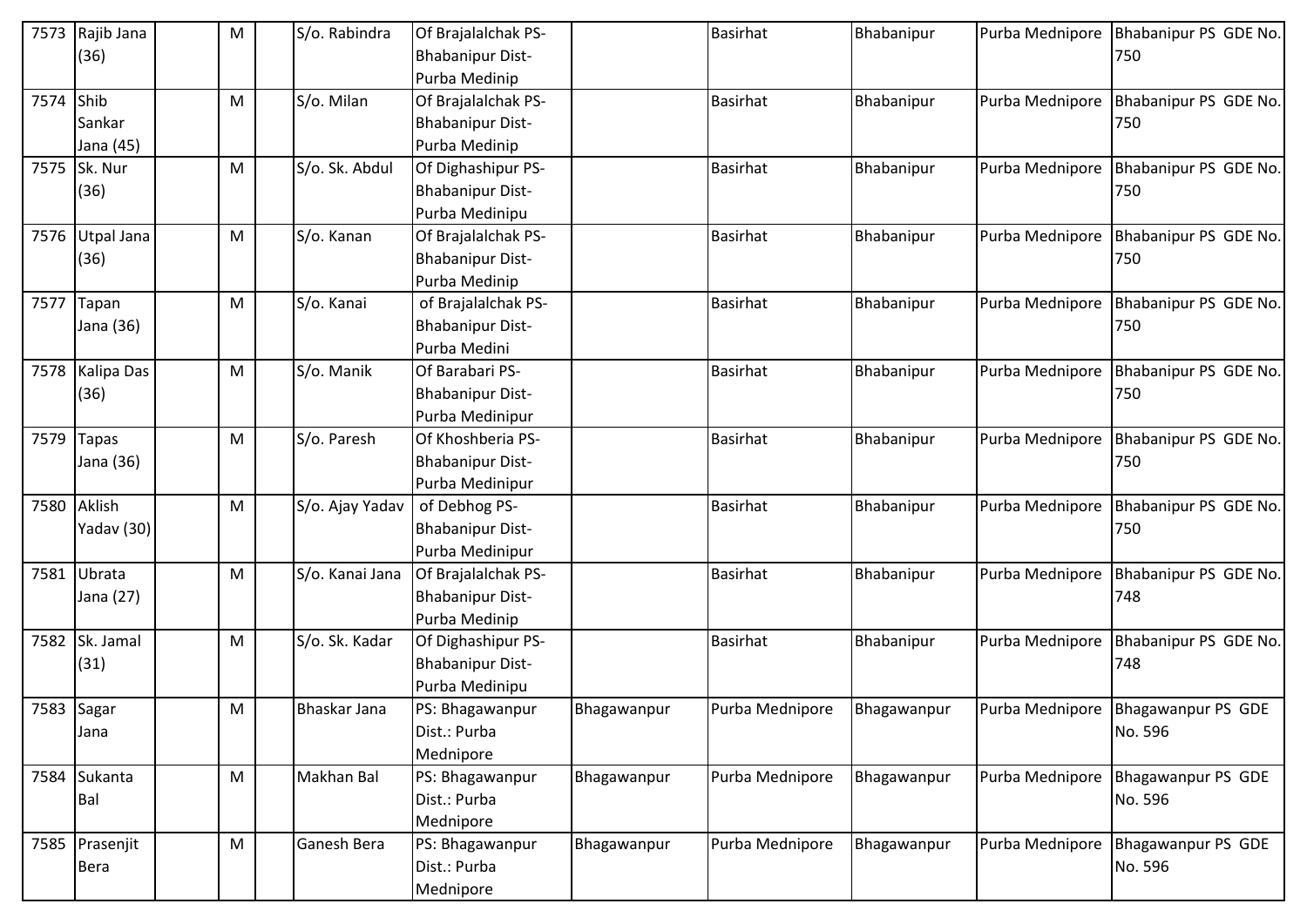| 7586    | Adwaita<br>Bal               | M | <b>Dulal Bal</b>             | Garbhera PS:<br>Bhagawanpur Dist.:<br>Purba Mednipore       | Bhagawanpur | Purba Mednipore | Bhagawanpur | Purba Mednipore | <b>Bhagawanpur PS GDE</b><br>No. 596 |
|---------|------------------------------|---|------------------------------|-------------------------------------------------------------|-------------|-----------------|-------------|-----------------|--------------------------------------|
|         | 7587 Nimai<br>Dolai          | м | Rampada Dolai                | PS: Bhagawanpur<br>Dist.: Purba<br>Mednipore                | Bhagawanpur | Purba Mednipore | Bhagawanpur | Purba Mednipore | Bhagawanpur PS GDE<br>No. 596        |
| 7588    | Brajagopal<br>Dolai          | м | Rampada Dolai                | PS: Bhagawanpur<br>Dist.: Purba<br>Mednipore                | Bhagawanpur | Purba Mednipore | Bhagawanpur | Purba Mednipore | Bhagawanpur PS GDE<br>No. 596        |
|         | 7589 Mohan<br>Bhuniya        | M | Late Durgapada<br>Bhuniya    | PS: Bhagawanpur<br>Dist.: Purba<br>Mednipore                | Bhagawanpur | Purba Mednipore | Bhagawanpur | Purba Mednipore | Bhagawanpur PS GDE<br>No. 596        |
| 7590    | Pradip<br><b>Bag</b>         | M | <b>Kamal Bag</b>             | PS: Bhagawanpur<br>Dist.: Purba<br>Mednipore                | Bhagawanpur | Purba Mednipore | Bhagawanpur | Purba Mednipore | <b>Bhagawanpur PS GDE</b><br>No. 596 |
|         | 7591 Susanta<br>Dinda        | м | Purna Ch Dinda               | PS: Bhagawanpur<br>Dist.: Purba<br>Mednipore                | Bhagawanpur | Purba Mednipore | Bhagawanpur | Purba Mednipore | <b>Bhagawanpur PS GDE</b><br>No. 596 |
| 7592    | Shibsanka<br>Majhi           | M | Radha Krishna<br>Majhi       | PS: Bhagawanpur<br>Dist.: Purba<br>Mednipore                | Bhagawanpur | Purba Mednipore | Bhagawanpur | Purba Mednipore | Bhagawanpur PS GDE<br>No. 596        |
| 7593    | Saktipada<br>Dinda           | M | <b>Bhaku Charan</b><br>Dinda | PS: Bhagawanpur<br>Dist.: Purba<br>Mednipore                | Bhagawanpur | Purba Mednipore | Bhagawanpur | Purba Mednipore | Bhagawanpur PS GDE<br>No. 596        |
| 7594    | Laltu<br>Saha                | м | Late Paltu Saha              | PS: Bhagawanpur<br>Dist.: Purba<br>Mednipore                | Bhagawanpur | Purba Mednipore | Bhagawanpur | Purba Mednipore | Bhagawanpur PS GDE<br>No. 596        |
|         | 7595 Sanjoy<br>Kumar<br>Das  | M | Ratan Das                    | PS: Bhagawanpur<br>Dist.: Purba<br>Mednipore                | Bhagawanpur | Purba Mednipore | Bhagawanpur | Purba Mednipore | <b>Bhagawanpur PS GDE</b><br>No. 596 |
|         | 7596 Ranjit Kar              | M | Late Jiten Kar               | PS: Bhagawanpur<br>Dist.: Purba<br>Mednipore                | Bhagawanpur | Purba Mednipore | Bhagawanpur | Purba Mednipore | <b>Bhagawanpur PS GDE</b><br>No. 596 |
|         | 7597 Biswajit<br><b>Bera</b> | M |                              | Panchanan Bera PS: Bhagawanpur<br>Dist.: Purba<br>Mednipore | Bhagawanpur | Purba Mednipore | Bhagawanpur | Purba Mednipore | <b>Bhagawanpur PS GDE</b><br>No. 596 |
| 7598 Sk | Safiudin                     | M | Late Abdul<br>Majid          | PS: Bhagawanpur<br>Dist.: Purba<br>Mednipore                | Bhagawanpur | Purba Mednipore | Bhagawanpur | Purba Mednipore | Bhagawanpur PS GDE<br>No. 596        |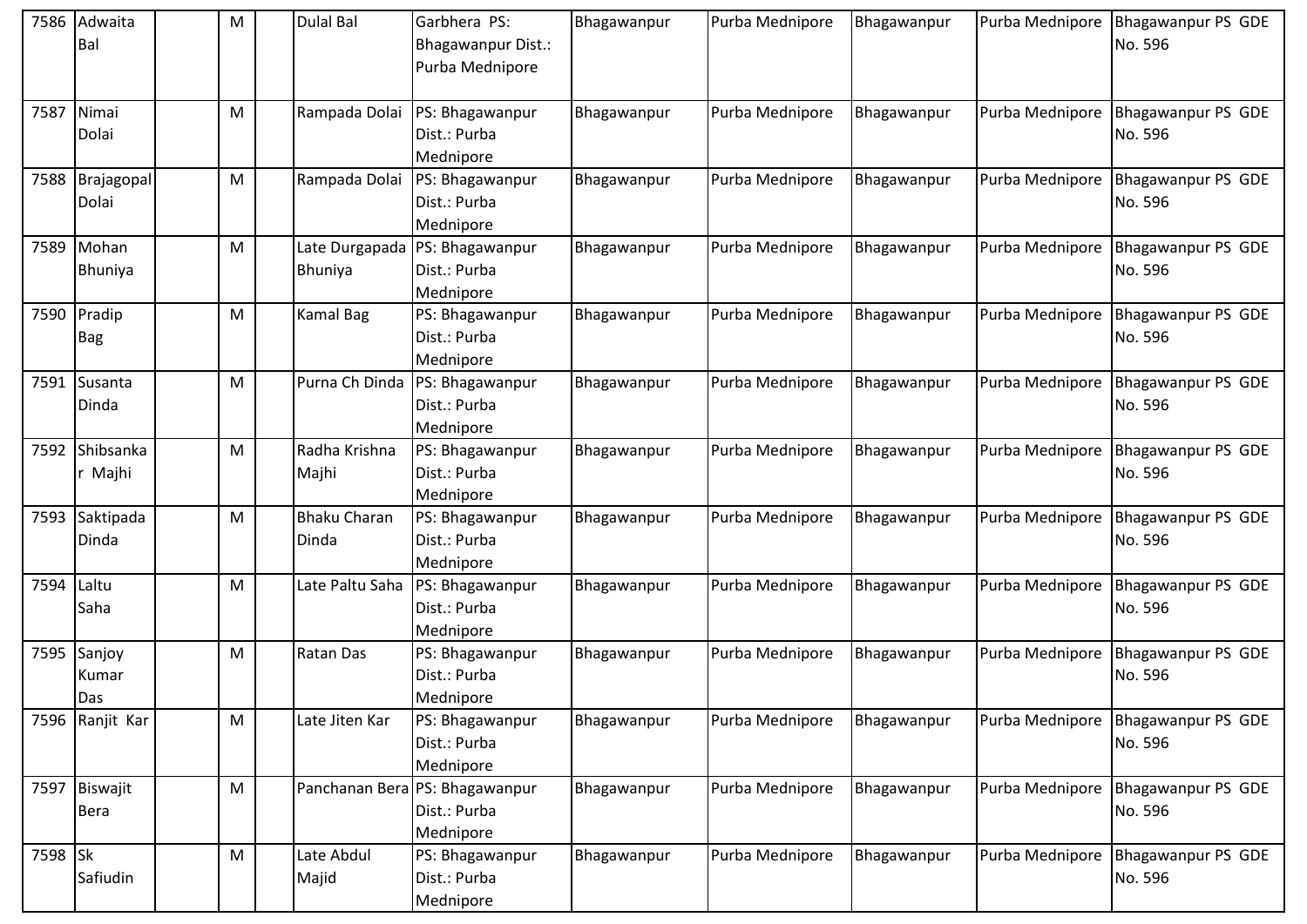| 7599 | Sonu<br>Dinda     | M         | Dipak Dinda          | PS: Bhagawanpur<br>Dist.: Purba | Bhagawanpur | Purba Mednipore | Bhagawanpur | Purba Mednipore | Bhagawanpur PS GDE<br>No. 596        |
|------|-------------------|-----------|----------------------|---------------------------------|-------------|-----------------|-------------|-----------------|--------------------------------------|
|      |                   |           |                      | Mednipore                       |             |                 |             |                 |                                      |
| 7600 | Swarup            | M         | Nandadulal           | PS: Bhagawanpur                 | Bhagawanpur | Purba Mednipore | Bhagawanpur | Purba Mednipore | <b>Bhagawanpur PS GDE</b>            |
|      | Bera              |           | <b>Bera</b>          | Dist.: Purba                    |             |                 |             |                 | No. 596                              |
|      |                   |           |                      | Mednipore                       |             |                 |             |                 |                                      |
| 7601 | <b>Subhas</b>     | M         | Ajit Kr Rauth        | PS: Bhagawanpur                 | Bhagawanpur | Purba Mednipore | Bhagawanpur | Purba Mednipore | Bhagawanpur PS GDE                   |
|      | Ch Routh          |           |                      | Dist.: Purba                    |             |                 |             |                 | No. 596                              |
|      |                   |           |                      | Mednipore                       |             |                 |             |                 |                                      |
| 7602 | Indrajit          | M         | Rampada Paria        | PS: Bhagawanpur                 | Bhagawanpur | Purba Mednipore | Bhagawanpur | Purba Mednipore | Bhagawanpur PS GDE                   |
|      | Paria             |           |                      | Dist.: Purba                    |             |                 |             |                 | No. 596                              |
|      |                   |           |                      | Mednipore                       |             |                 |             |                 |                                      |
| 7603 | Kanailal          | M         | Sontash Kr           | PS: Bhagawanpur                 | Bhagawanpur | Purba Mednipore | Bhagawanpur | Purba Mednipore | Bhagawanpur PS GDE                   |
|      | Ghorai            |           | Ghorai               | Dist.: Purba                    |             |                 |             |                 | No. 596                              |
|      |                   |           |                      | Mednipore                       |             |                 |             |                 |                                      |
| 7604 | Shib              | M         | <b>Baltu Pradhan</b> | PS: Bhagawanpur<br>Dist.: Purba | Bhagawanpur | Purba Mednipore | Bhagawanpur | Purba Mednipore | Bhagawanpur PS GDE                   |
|      | Sankar<br>Pradhan |           |                      | Mednipore                       |             |                 |             |                 | No. 596                              |
| 7605 | Santu             | M         | Arabinda             | PS: Bhagawanpur                 | Bhagawanpur | Purba Mednipore | Bhagawanpur | Purba Mednipore | Bhagawanpur PS GDE                   |
|      | Ghorai            |           | Ghorai               | Dist.: Purba                    |             |                 |             |                 | No. 596                              |
|      |                   |           |                      | Mednipore                       |             |                 |             |                 |                                      |
| 7606 | Rajkrishna Pal    | M         | Abinash Pal          | PS: Bhagawanpur                 | Bhagawanpur | Purba Mednipore | Bhagawanpur | Purba Mednipore | Bhagawanpur PS GDE                   |
|      |                   |           |                      | Dist.: Purba                    |             |                 |             |                 | No. 596                              |
|      |                   |           |                      | Mednipore                       |             |                 |             |                 |                                      |
| 7607 | Arun              | M         | Sasankasekhar        | PS: Bhagawanpur                 | Bhagawanpur | Purba Mednipore | Bhagawanpur | Purba Mednipore | Bhagawanpur PS GDE                   |
|      | Mishra            |           |                      | Dist.: Purba                    |             |                 |             |                 | No. 596                              |
|      |                   |           |                      | Mednipore                       |             |                 |             |                 |                                      |
| 7608 | Mangal            | M         | Chittaranjan         | PS: Bhagawanpur                 | Bhagawanpur | Purba Mednipore | Bhagawanpur | Purba Mednipore | <b>Bhagawanpur PS GDE</b>            |
|      | Bera              |           | <b>Bera</b>          | Dist.: Purba                    |             |                 |             |                 | No. 596                              |
|      |                   |           |                      | Mednipore                       |             |                 |             |                 |                                      |
|      | 7609 Bimal Bag    | ${\sf M}$ | Borendra Nath        | PS: Bhagawanpur                 | Bhagawanpur | Purba Mednipore | Bhagawanpur |                 | Purba Mednipore   Bhagawanpur PS GDE |
|      |                   |           | <b>Bag</b>           | Dist.: Purba                    |             |                 |             |                 | No. 596                              |
|      |                   |           |                      | Mednipore                       |             |                 |             |                 |                                      |
| 7610 | Manik             | M         | Lt. Binod Jana       | PS: Bhagawanpur                 | Bhagawanpur | Purba Mednipore | Bhagawanpur | Purba Mednipore | Bhagawanpur PS GDE                   |
|      | Jana              |           |                      | Dist.: Purba                    |             |                 |             |                 | No. 596                              |
|      |                   |           |                      | Mednipore                       |             |                 |             |                 |                                      |
| 7611 | Tohit             | M         | 22 Badhuraja Khan    | Darua, PS- Contai,              |             | <b>Basirhat</b> | Contai      | Purba Mednipore | Contai PS GDE No.                    |
|      | Khan              |           |                      | Dist.- Purba                    |             |                 |             |                 | 1025                                 |
|      |                   |           |                      | Medinipur                       |             |                 |             |                 |                                      |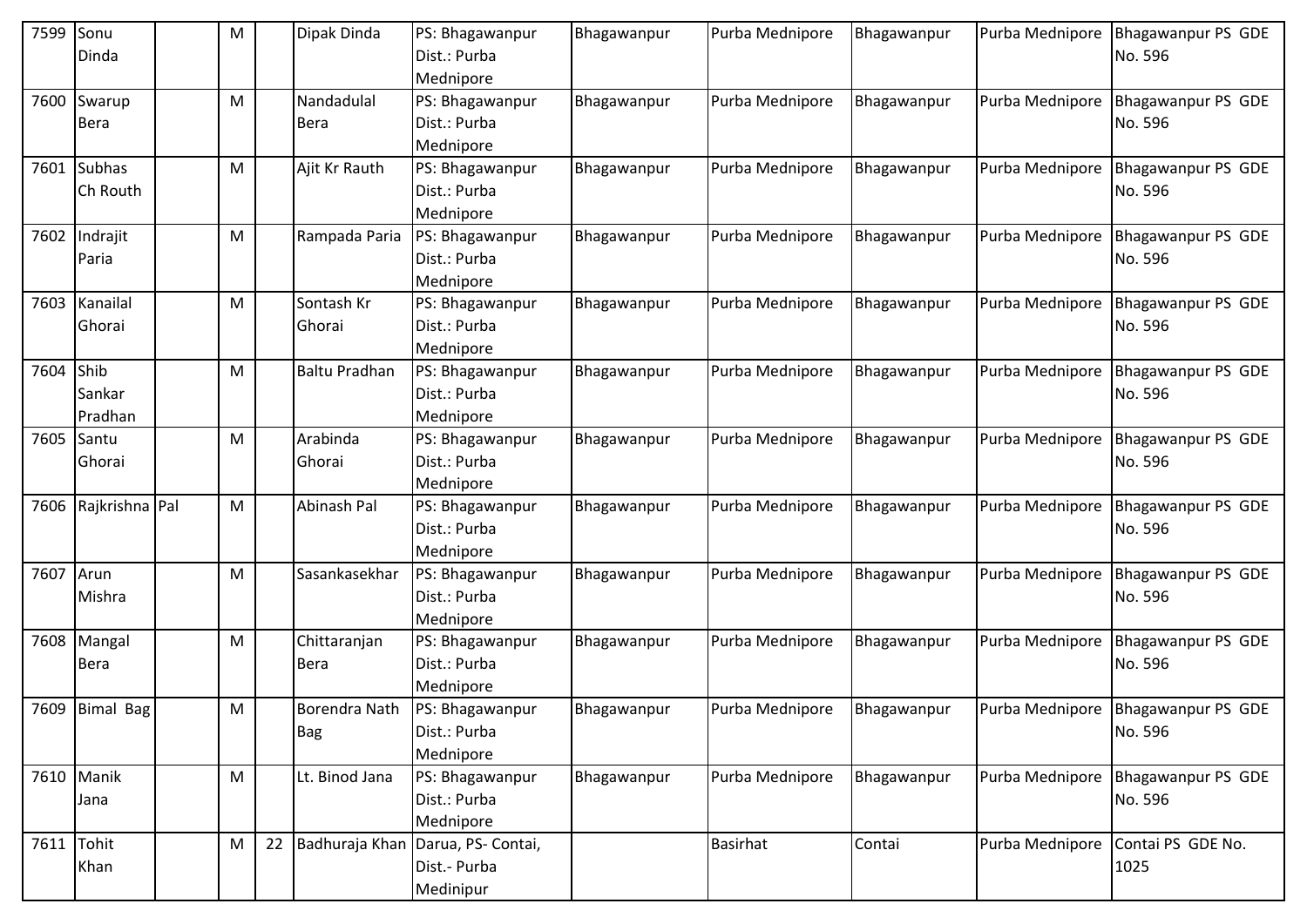|          | 7612 Sk Imran   | M |    | 25 Sk Insan         | Darua, PS- Contai,    | Basirhat        | Contai | Purba Mednipore | Contai PS GDE No.                 |
|----------|-----------------|---|----|---------------------|-----------------------|-----------------|--------|-----------------|-----------------------------------|
|          |                 |   |    |                     | Dist.- Purba          |                 |        |                 | 1025                              |
|          |                 |   |    |                     | Medinipur             |                 |        |                 |                                   |
| 7613     | Budhadeb        | M | 31 | Tapan Patra         | Tedubi, PS- Contai,   | <b>Basirhat</b> | Contai | Purba Mednipore | Contai PS GDE No.                 |
|          | Patra           |   |    |                     | Dist.- Purba          |                 |        |                 | 1025                              |
|          |                 |   |    |                     | Medinipur             |                 |        |                 |                                   |
| 7614     | Shibram         | M |    | 27 Gourhari Das     | Sapui, PS- Contai,    | <b>Basirhat</b> | Contai | Purba Mednipore | Contai PS GDE No.                 |
|          | Das             |   |    |                     | Dist.- Purba          |                 |        |                 | 1025                              |
|          |                 |   |    |                     | Medinipur             |                 |        |                 |                                   |
|          | 7615 Tapan      | M |    | 24 Mohan Gopal      | Mangalpur, PS-        | <b>Basirhat</b> | Contai | Purba Mednipore | Contai PS GDE No.                 |
|          | <b>Barik</b>    |   |    | <b>Barik</b>        | Ramnagar, Dist.       |                 |        |                 | 1027                              |
|          |                 |   |    |                     | Purba Medinipur       |                 |        |                 |                                   |
|          | 7616 Bapan Pal  | M |    | 25 Asit Pal         | Chandpur, PS- Contai, | <b>Basirhat</b> | Contai | Purba Mednipore | Contai PS GDE No.                 |
|          |                 |   |    |                     | Dist. Purba Medinipur |                 |        |                 | 1027                              |
|          |                 |   |    |                     |                       |                 |        |                 |                                   |
|          | 7617 Nimai Shit | M |    | 30 Biren Shit       | Sarsha, PS- Junput    | <b>Basirhat</b> | Contai | Purba Mednipore | Contai PS GDE No.                 |
|          |                 |   |    |                     | Coastal, Dist. Purba  |                 |        |                 | 1027                              |
|          |                 |   |    |                     | Medinipur             |                 |        |                 |                                   |
|          | 7618 Ajay Patra | M |    | 33 Sarat Patra      | Raghurampur, PS-      | <b>Basirhat</b> | Contai | Purba Mednipore | Contai PS GDE No.                 |
|          |                 |   |    |                     | Contai, Dist. Purba   |                 |        |                 | 1027                              |
|          |                 |   |    |                     | Medinipur             |                 |        |                 |                                   |
|          | 7619 Ajay Patra | M |    | 33 Sarat Patra.     | Raghurampur, PS-      | <b>Basirhat</b> | Contai | Purba Mednipore | Contai PS GDE No.                 |
|          |                 |   |    |                     | Contai, Dist. Purba   |                 |        |                 | 1027                              |
|          |                 |   |    |                     | Medinipur             |                 |        |                 |                                   |
| 7620 Ram |                 | M | 28 | <b>Dinesh Sahoo</b> | Rampur, PS-           | <b>Basirhat</b> | Contai | Purba Mednipore | Contai PS GDE No.                 |
|          | Sahoo           |   |    |                     | Ramnagar, Dist.       |                 |        |                 | 1027                              |
|          |                 |   |    |                     | Purba Medinipur       |                 |        |                 |                                   |
| 7621     | Sourav          | M |    | 22 Arun Mondal      | Tajpur, PS- Contai,   | <b>Basirhat</b> | Contai | Purba Mednipore | Contai PS GDE No.                 |
|          | Mondal          |   |    |                     | Dist. Purba Medinipur |                 |        |                 | 1027                              |
|          |                 |   |    |                     |                       |                 |        |                 |                                   |
|          | 7622 Haripad    | M |    | 25 Ramesh Dhara     | Mandar, PS-           | <b>Basirhat</b> | Contai |                 | Purba Mednipore Contai PS GDE No. |
|          | <b>Dhara</b>    |   |    |                     | Ramnagar, Dist.       |                 |        |                 | 1027                              |
|          |                 |   |    |                     | Purba Medinipur       |                 |        |                 |                                   |
|          | 7623 Rajkumar   | M |    | 22 Ajit Patra       | Rampur, PS-           | <b>Basirhat</b> | Contai | Purba Mednipore | Contai PS GDE No.                 |
|          | Patra           |   |    |                     | Ramnagar, Dist.       |                 |        |                 | 1027                              |
|          |                 |   |    |                     | Purba Medinipur       |                 |        |                 |                                   |
|          | 7624 Gopal      | M |    | 35 Sambhu Patra     | Kumarpur, PS- Contai, | Basirhat        | Contai | Purba Mednipore | Contai PS GDE No.                 |
|          | Patra           |   |    |                     | Dist. Purba Medinipur |                 |        |                 | 1027                              |
|          |                 |   |    |                     |                       |                 |        |                 |                                   |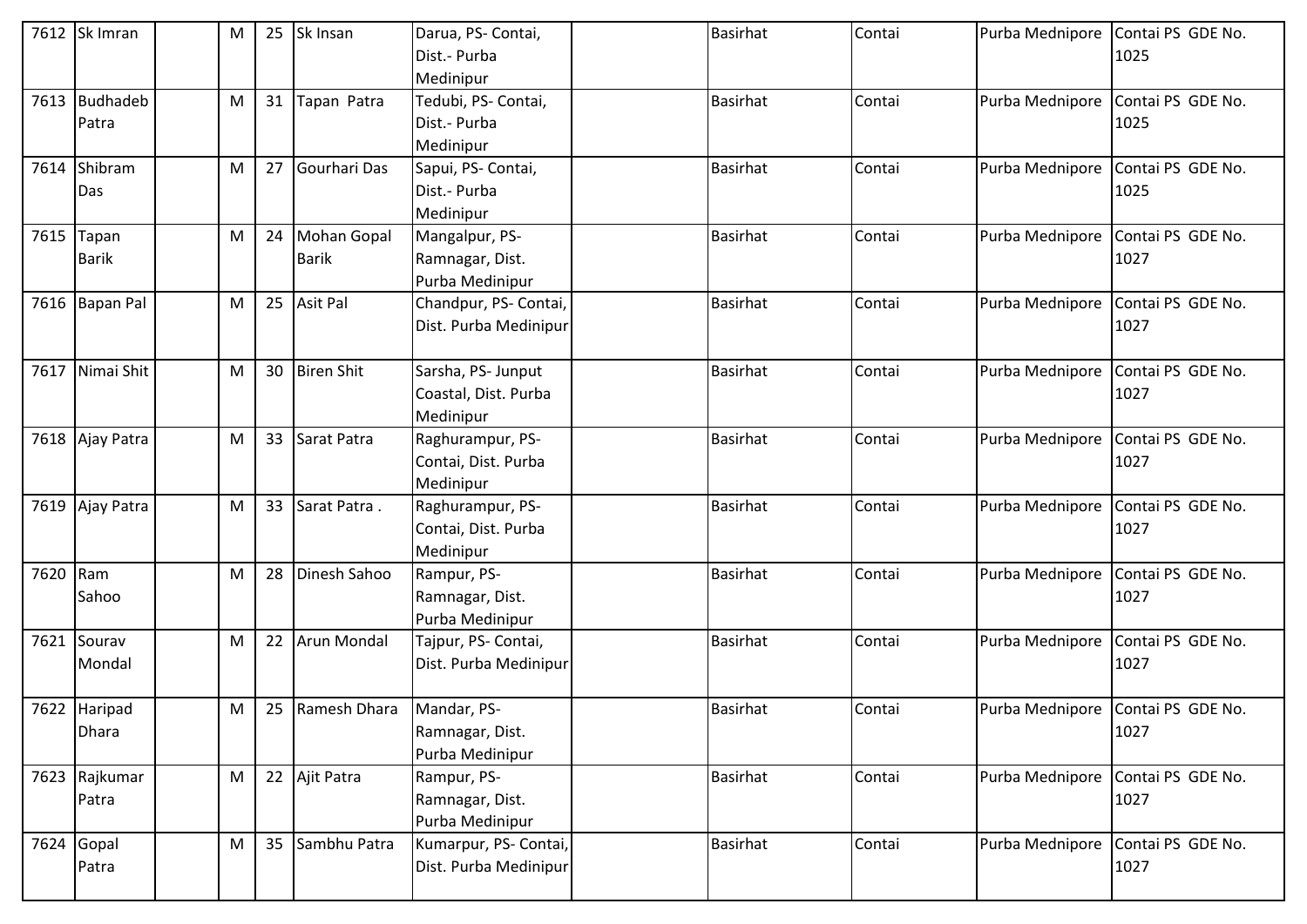| 7625       | Soumen<br>Das               | M | 35 | Muktipada Das               | Balisai, PS-Ramnagar,<br>Dist. Purba Medinipur               | <b>Basirhat</b> | Contai | Purba Mednipore | Contai PS GDE No.<br>1027                 |
|------------|-----------------------------|---|----|-----------------------------|--------------------------------------------------------------|-----------------|--------|-----------------|-------------------------------------------|
| 7626       | Sukdeb<br>Jana              | M | 38 | Purna Chandra<br>Jana       | Balisai, PS-Ramnagar,<br>Dist. Purba Medinipur               | <b>Basirhat</b> | Contai | Purba Mednipore | Contai PS GDE No.<br>1027                 |
| 7627 Bimal | Maity                       | M | 25 | <b>Basudev Maity</b>        | Kumarpur, PS- Contai,<br>Dist. Purba Medinipur               | <b>Basirhat</b> | Contai | Purba Mednipore | Contai PS GDE No.<br>1027                 |
| 7628       | <b>Buddhade</b><br>b Barman | M |    | 36 Sunirmal<br>Barman       | Kumarpur, PS- Contai,<br>Dist. Purba Medinipur               | <b>Basirhat</b> | Contai | Purba Mednipore | Contai PS GDE No.<br>1027                 |
| 7629       | Sukti<br>Pramanik           | M | 46 | Lt. Janmenjoy<br>Pramanik   | Athilagori, PS- Contai,<br>Dist. Purba Medinipur             | Basirhat        | Contai | Purba Mednipore | Contai PS GDE No.<br>1027                 |
| 7630       | Brindaban<br>Das            | M | 24 | <b>Bimal Chandra</b><br>Das | Athilagori, PS- Contai,<br>Dist. Purba Medinipur             | <b>Basirhat</b> | Contai | Purba Mednipore | Contai PS GDE No.<br>1027                 |
|            | 7631 Kousik<br>Das          | M | 26 |                             | Kamal Kanti Das Serpur, PS- Contai,<br>Dist. Purba Medinipur | <b>Basirhat</b> | Contai | Purba Mednipore | Contai PS GDE No.<br>1028                 |
| 7632       | Sushanta<br>Maity           | M | 38 | Purna Chandra<br>Maity      | Serpur, PS- Contai,<br>Dist. Purba Medinipur                 | <b>Basirhat</b> | Contai | Purba Mednipore | Contai PS GDE No.<br>1028                 |
|            | 7633 Rishi Sen              | M | 23 | Debasish Sen                | Serpur, PS- Contai,<br>Dist. Purba Medinipur                 | Basirhat        | Contai | Purba Mednipore | Contai PS GDE No.<br>1028                 |
| 7634       | Jishu<br><b>Bhunia</b>      | M | 30 |                             | Gopal Bhunia O Serpur, PS- Contai,<br>Dist. Purba Medinipur  | <b>Basirhat</b> | Contai | Purba Mednipore | Contai PS GDE No.<br>1028                 |
|            | 7635 Biswajit<br>Bhunia     | M |    | 32 Ratan Bhunia             | Serpur, PS- Contai,<br>Dist. Purba Medinipur                 | <b>Basirhat</b> | Contai |                 | Purba Mednipore Contai PS GDE No.<br>1028 |
|            | 7636 Asim Giri              | M |    | 29 Khokan Giri              | Athilagori, PS- Contai,<br>Dist. Purba Medinipur             | Basirhat        | Contai | Purba Mednipore | Contai PS GDE No.<br>1028                 |
|            | 7637 Sib Sankar<br>Mali     | M | 24 | Tapan Mali                  | Haipur, PS- Contai,<br>Dist. Purba Medinipur                 | Basirhat        | Contai | Purba Mednipore | Contai PS GDE No.<br>1028                 |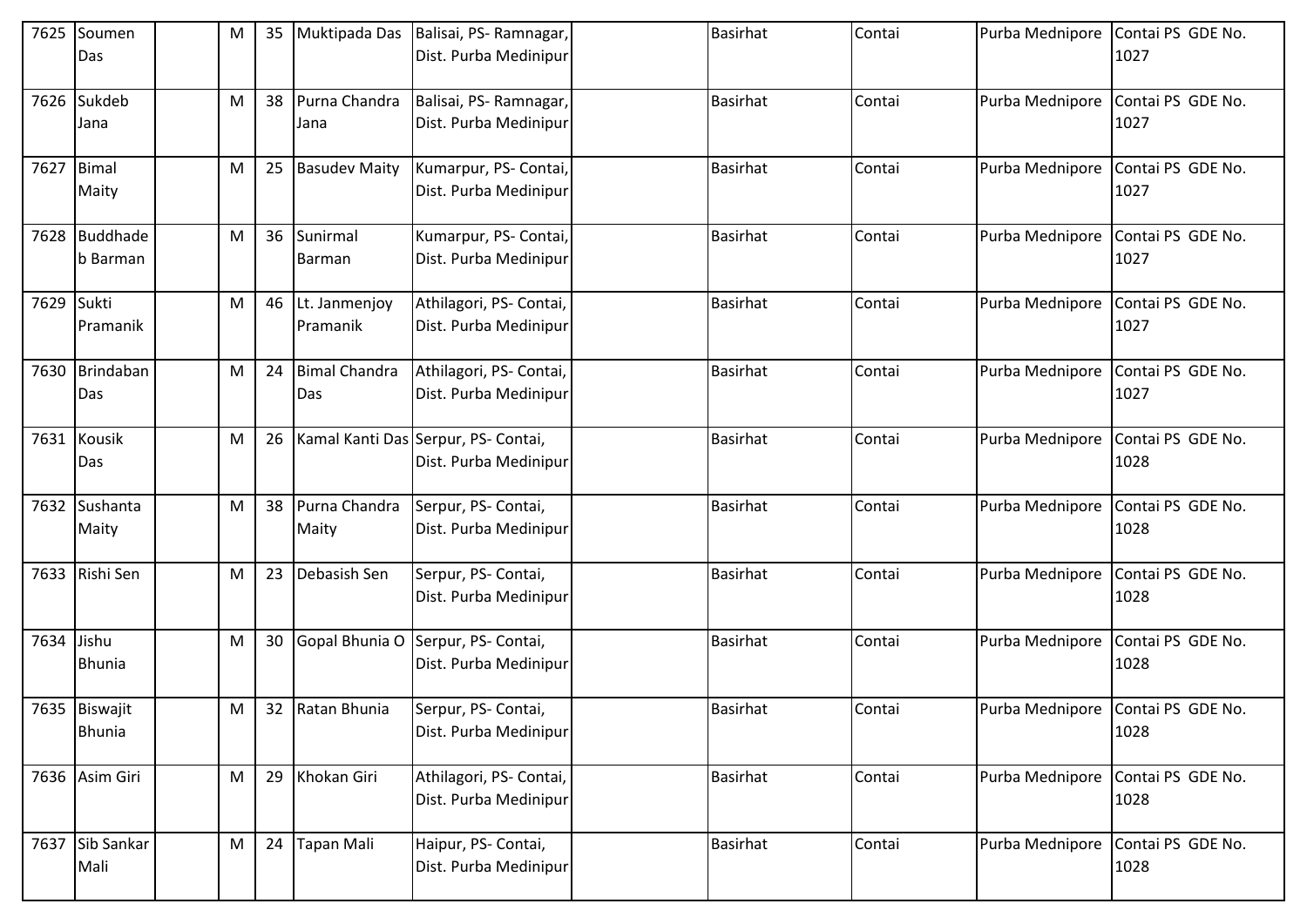| 7638 | 23) Chitta     | M | 26 | Chandra Das      | Haipur, PS- Contai,   | <b>Basirhat</b> | Contai | Purba Mednipore | Contai PS GDE No. |
|------|----------------|---|----|------------------|-----------------------|-----------------|--------|-----------------|-------------------|
|      | Ranjan         |   |    | Adhikary         | Dist. Purba Medinipur |                 |        |                 | 1028              |
|      | Das            |   |    |                  |                       |                 |        |                 |                   |
|      | Adhikary       |   |    |                  |                       |                 |        |                 |                   |
|      |                |   |    |                  |                       |                 |        |                 |                   |
|      | 7639 Biswajit  | M | 29 | Tapan Pradhan    | Amratalia, PS-        | <b>Basirhat</b> | Contai | Purba Mednipore | Contai PS GDE No. |
|      | Pradhan        |   |    |                  | Marishda, Dist. Purba |                 |        |                 | 1028              |
|      |                |   |    |                  | Medinipur             |                 |        |                 |                   |
| 7640 | Manas          | M |    | 27 Subrata Das   | Marishda, PS-         | <b>Basirhat</b> | Contai | Purba Mednipore | Contai PS GDE No. |
|      | Das            |   |    |                  | Marishda, Dist. Purba |                 |        |                 | 1028              |
|      |                |   |    |                  | Medinipur             |                 |        |                 |                   |
| 7641 | Gorachan       | M |    | 41 Baidyanath    | Dhandighi, PS-        | <b>Basirhat</b> | Contai | Purba Mednipore | Contai PS GDE No. |
|      | d Murmu        |   |    | Murmu            | Contai, Dist. Purba   |                 |        |                 | 1028              |
|      |                |   |    |                  | Medinipur             |                 |        |                 |                   |
| 7642 | Bishnupad      | M |    | 35 Lt. Prafulla  | Hmirpur, PS-          | <b>Basirhat</b> | Contai | Purba Mednipore | Contai PS GDE No. |
|      | a Panda        |   |    | Panda            | Bhagwanpur, Dist.     |                 |        |                 | 1028              |
|      |                |   |    |                  | Purba Medinipur       |                 |        |                 |                   |
| 7643 | Sk.            | M |    | 19 Sk. Bakkar    | Basantia, PS- Contai, | <b>Basirhat</b> | Contai | Purba Mednipore | Contai PS GDE No. |
|      | Mubarak        |   |    | Uddin            | Dist. Purba Medinipur |                 |        |                 | 1028              |
|      | Uddin          |   |    |                  |                       |                 |        |                 |                   |
| 7644 | Swadesh        | M | 40 | Amiya Jana       | Padmapukuria, PS-     | <b>Basirhat</b> | Contai | Purba Mednipore | Contai PS GDE No. |
|      | Jana           |   |    |                  | Contai, Dist. Purba   |                 |        |                 | 1028              |
|      |                |   |    |                  | Medinipur             |                 |        |                 |                   |
| 7645 | Arindam        | M | 39 | Amulla Manna     | Jalalkhanbar, PS-     | <b>Basirhat</b> | Contai | Purba Mednipore | Contai PS GDE No. |
|      | Manna          |   |    |                  | Contai, Dist. Purba   |                 |        |                 | 1028              |
|      |                |   |    |                  | Medinipur             |                 |        |                 |                   |
|      | 7646 Ayan Bera | M |    | 35 Lt. Santimoy  | Jalalkhanbar, PS-     | <b>Basirhat</b> | Contai | Purba Mednipore | Contai PS GDE No. |
|      |                |   |    | <b>Bera</b>      | Contai, Dist. Purba   |                 |        |                 | 1030              |
|      |                |   |    |                  | Medinipur             |                 |        |                 |                   |
| 7647 | Sk. Islam      | M |    | 19 Sk. Kasim     | Payradeep, PS-        | <b>Basirhat</b> | Contai | Purba Mednipore | Contai PS GDE No. |
|      |                |   |    |                  | Contai, Dist. Purba   |                 |        |                 | 1030              |
|      |                |   |    |                  | Medinipur             |                 |        |                 |                   |
|      | 7648 Bapi Jana | M |    | 39 Jiban Jana    | Lalbazar, PS- Egra,   | <b>Basirhat</b> | Contai | Purba Mednipore | Contai PS GDE No. |
|      |                |   |    |                  | Dist. Purba Medinipur |                 |        |                 | 1030              |
|      |                |   |    |                  |                       |                 |        |                 |                   |
| 7649 | Gunadhar       | M |    | 50 Lt. Chaitanya | Kudi, PS- Egra, Dist. | <b>Basirhat</b> | Contai | Purba Mednipore | Contai PS GDE No. |
|      | Das            |   |    | Charan Das       | Purba Medinipur       |                 |        |                 | 1030              |
|      |                |   |    |                  |                       |                 |        |                 |                   |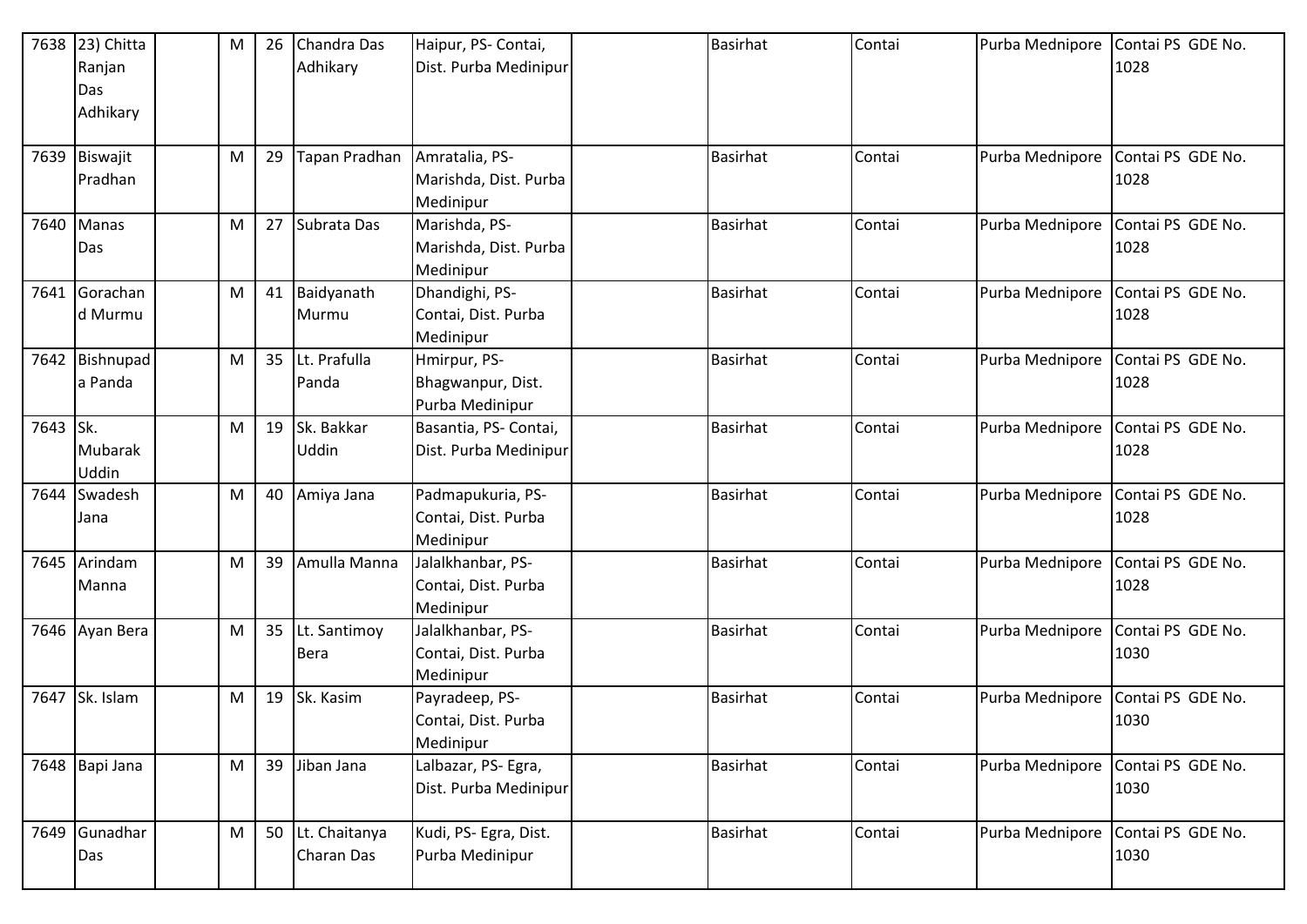| 7650        | Ranjan<br>Giri                 | M         | 32 | Sushil Chandra<br>Giri  | Rashan, PS- Egra,<br>Dist. Purba Medinipur               |        | <b>Basirhat</b> | Contai       | Purba Mednipore | Contai PS GDE No.<br>1030      |
|-------------|--------------------------------|-----------|----|-------------------------|----------------------------------------------------------|--------|-----------------|--------------|-----------------|--------------------------------|
| 7651        | Jhantu<br>Das                  | M         | 42 | Khudu Das               | Gantapur, PS-Egra,<br>Dist. Purba Medinipur              |        | <b>Basirhat</b> | Contai       | Purba Mednipore | Contai PS GDE No.<br>1030      |
|             | 7652 Biju Maity                | M         | 24 | <b>Susanta Maity</b>    | Bhandubasan, PS-<br>Junput Coastal, Dist.<br>Purba Medin |        | <b>Basirhat</b> | Contai       | Purba Mednipore | Contai PS GDE No.<br>1030      |
| 7653        | Debasish<br>Maity              | M         | 22 | <b>Sunil Maity</b>      | Bhandubasan, PS-<br>Junput Coastal, Dist.<br>Purba Medin |        | <b>Basirhat</b> | Contai       | Purba Mednipore | Contai PS GDE No.<br>1030      |
| 7654        | Santanu<br>Maity               | M         | 27 | <b>Bikash Maity</b>     | Bhandubasan, PS-<br>Junput Coastal, Dist.<br>Purba Medin |        | Basirhat        | Contai       | Purba Mednipore | Contai PS GDE No.<br>1030      |
|             | 7655 Budhadeb<br>Payra         | M         | 24 | Jhantu Payra            | Kumarpur, PS- Contai,<br>Dist. Purba Medinipur           |        | <b>Basirhat</b> | Contai       | Purba Mednipore | Contai PS GDE No.<br>1030      |
| 7656 Laltu  | Pradhan                        | M         | 24 | Sukumar<br>Pradhan      | Fulbani, PS- Contai,<br>Dist. Purba Medinipur            |        | <b>Basirhat</b> | Contai       | Purba Mednipore | Contai PS GDE No.<br>1030      |
|             | 7657 Ajahar<br>Khan            | M         | 20 | Lt. Harun Rasid<br>Khan | Uttar Durmuth, PS-<br>Contai, Dist. Purba<br>Medinipur   |        | <b>Basirhat</b> | Contai       | Purba Mednipore | Contai PS GDE No.<br>1030      |
|             | 7658 Sk. Golam<br>Mohamm<br>el | M         | 19 | Sk. Rahaman<br>Uddin    | Uttar Durmuth, PS-<br>Contai, Dist. Purba<br>Medinipur   |        | <b>Basirhat</b> | Contai       | Purba Mednipore | Contai PS GDE No.<br>1030      |
| 7659        | Rahaman<br>Ali Khan            | M         | 21 | Hadu Ali Khan           | Gotsauri, PS- Contai,<br>Dist. Purba Medinipur           |        | <b>Basirhat</b> | Contai       | Purba Mednipore | Contai PS GDE No.<br>1030      |
| 7660 Bapi   | Sahoo                          | M         | 30 | Ranjit Sahoo            | Shilibari, PS- Contai,<br>Dist.- Purba<br>Medinipur      |        | Basirhat        | Contai       | Purba Mednipore | Contai PS GDE No.<br>1030      |
| 7661 Ajay   | Maity                          | M         |    | 35 #NAME?               | Karkuli, PS- Contai,<br>Dist.- Purba<br>Medinipur        |        | Basirhat        | Contai       | Purba Mednipore | Contai PS GDE No.<br>1030      |
| 7662 Avijit | Samanta                        | ${\sf M}$ | 35 | Sahadeb<br>Samanta      | PS: Contai Dist.:<br>Purba Mednipore                     | Contai | Purba Mednipore | Contai women | Purba Mednipore | Contai women PS GDE<br>No. 252 |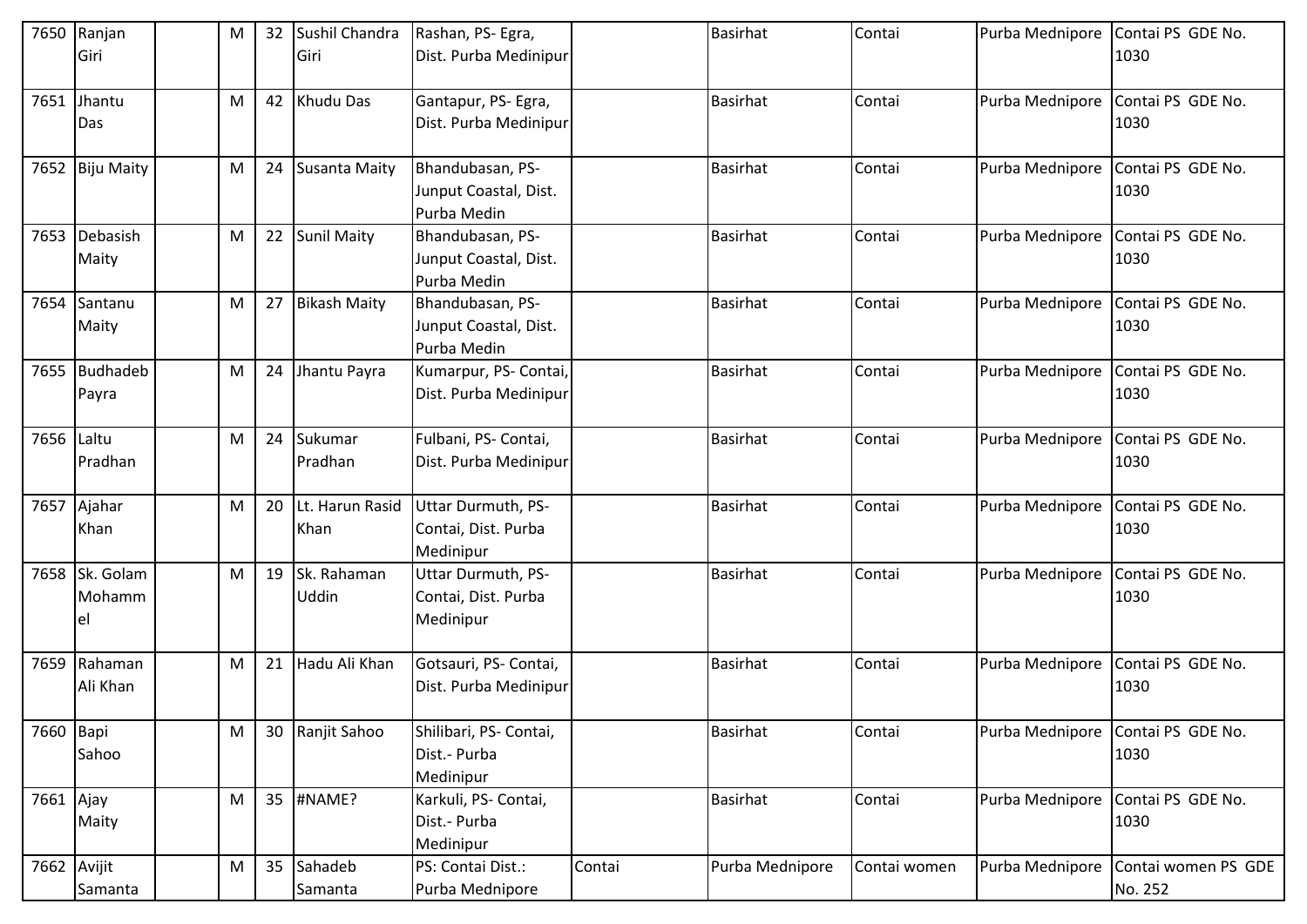| 7663       | Amitava    | M |    | 33 Bairagi Das      | PS: Ramnagar Dist.:   | Ramnagar | Purba Mednipore | Contai women | Purba Mednipore | Contai women PS GDE  |
|------------|------------|---|----|---------------------|-----------------------|----------|-----------------|--------------|-----------------|----------------------|
|            | Das        |   |    |                     | Purba Mednipore       |          |                 |              |                 | No. 252              |
| 7664       | Pravat     | M | 45 | Panchanan Bera      | PS: Contai Dist.:     | Contai   | Purba Mednipore | Contai women | Purba Mednipore | Contai women PS GDE  |
|            | Bera       |   |    |                     | Purba Mednipore       |          |                 |              |                 | No. 252              |
| 7665       | Kalipada   | M | 45 | Late Narayan        | PS: Contai Dist.:     | Contai   | Purba Mednipore | Contai women | Purba Mednipore | Contai women PS GDE  |
|            | Das        |   |    | Das                 | Purba Mednipore       |          |                 |              |                 | No. 252              |
| 7666       | Goutam     | M | 52 | Late Sudhir         | PS: Contai Dist.:     | Contai   | Purba Mednipore | Contai women | Purba Mednipore | Contai women PS GDE  |
|            | Mondal     |   |    | Chandra             | Purba Mednipore       |          |                 |              |                 | No. 259              |
|            |            |   |    | Mondal              |                       |          |                 |              |                 |                      |
| 7667       | Suman      | M | 22 | <b>Bimal Thapa</b>  | PS: Contai Dist.:     | Contai   | Purba Mednipore | Contai women | Purba Mednipore | Contai women PS GDE  |
|            | Thapa      |   |    |                     | Purba Mednipore       |          |                 |              |                 | No. 259              |
| 7668       | Debasis    | M | 32 | Aswini Jana         | PS: Contai Dist.:     | Contai   | Purba Mednipore | Contai women | Purba Mednipore | Contai women PS GDE  |
|            | Jana       |   |    |                     | Purba Mednipore       |          |                 |              |                 | No. 260              |
| 7669       | Madhusud   | M | 34 | Late Raychand       | PS: Contai Dist.:     | Contai   | Purba Mednipore | Contai women | Purba Mednipore | Contai women PS GDE  |
|            | an Jana    |   |    | Jana                | Purba Mednipore       |          |                 |              |                 | No. 260              |
|            |            |   |    |                     |                       |          |                 |              |                 |                      |
| 7670       | Miltan     | M | 33 | Kuntal              | PS: Contai Dist.:     | Contai   | Purba Mednipore | Contai women | Purba Mednipore | Contai women PS GDE  |
|            | Mazumda    |   |    | Mazumdar            | Purba Mednipore       |          |                 |              |                 | No. 260              |
|            |            |   |    |                     |                       |          |                 |              |                 |                      |
| 7671       | Tusarkanti | M | 30 | Biswambarnaya       |                       |          | <b>Basirhat</b> | Digha        | Purba Mednipore | Digha PS GDE No. 452 |
|            | Nayak      |   |    | k                   |                       |          |                 |              |                 |                      |
| 7672       | Jyotiranja | M | 29 | Ajay Kumar          | Basudevpur, PS-       |          | <b>Basirhat</b> | Digha        | Purba Mednipore | Digha PS GDE No. 452 |
|            | n Nayak    |   |    | Nayak               | Patkura, Dist.        |          |                 |              |                 |                      |
|            |            |   |    |                     | Kendrabura (Odisha).  |          |                 |              |                 |                      |
|            |            |   |    |                     |                       |          |                 |              |                 |                      |
| 7673       | Saurav     | M | 26 | Sudarsanpanigr      | BranbhapurGanjam,     |          | <b>Basirhat</b> | Digha        | Purba Mednipore | Digha PS GDE No. 452 |
|            | Panigrahi  |   |    | lahi                | PS-Sadar, Dist.       |          |                 |              |                 |                      |
|            |            |   |    |                     | Ganjam (Odisha).      |          |                 |              |                 |                      |
| 7674       | Pradip Kr. | M | 27 | Animunnyamah        | Atto, PS-Sabarang,    |          | <b>Basirhat</b> | Digha        | Purba Mednipore | Digha PS GDE No. 452 |
|            | Mahapatr   |   |    | apatra              | Dist. Bhodrak         |          |                 |              |                 |                      |
|            | a          |   |    |                     | (Odisha).             |          |                 |              |                 |                      |
|            |            |   |    |                     |                       |          |                 |              |                 |                      |
| 7675 Sk.   |            | M |    | 24 Sk. Saifulishlam | Panihati, PS-         |          | <b>Basirhat</b> | Digha        | Purba Mednipore | Digha PS GDE No. 452 |
|            | Asfaque    |   |    |                     | Panskura, Dist. Purba |          |                 |              |                 |                      |
|            |            |   |    |                     | Medinipur.            |          |                 |              |                 |                      |
| 7676 Sital |            | M |    | 34 Lt. Nanda        | Jafuli, PS-Kolaghat,  |          | Basirhat        | Digha        | Purba Mednipore | Digha PS GDE No. 452 |
|            | Senapati   |   |    | Senapati            | Dist. Purba           |          |                 |              |                 |                      |
|            |            |   |    |                     | Medinipur.            |          |                 |              |                 |                      |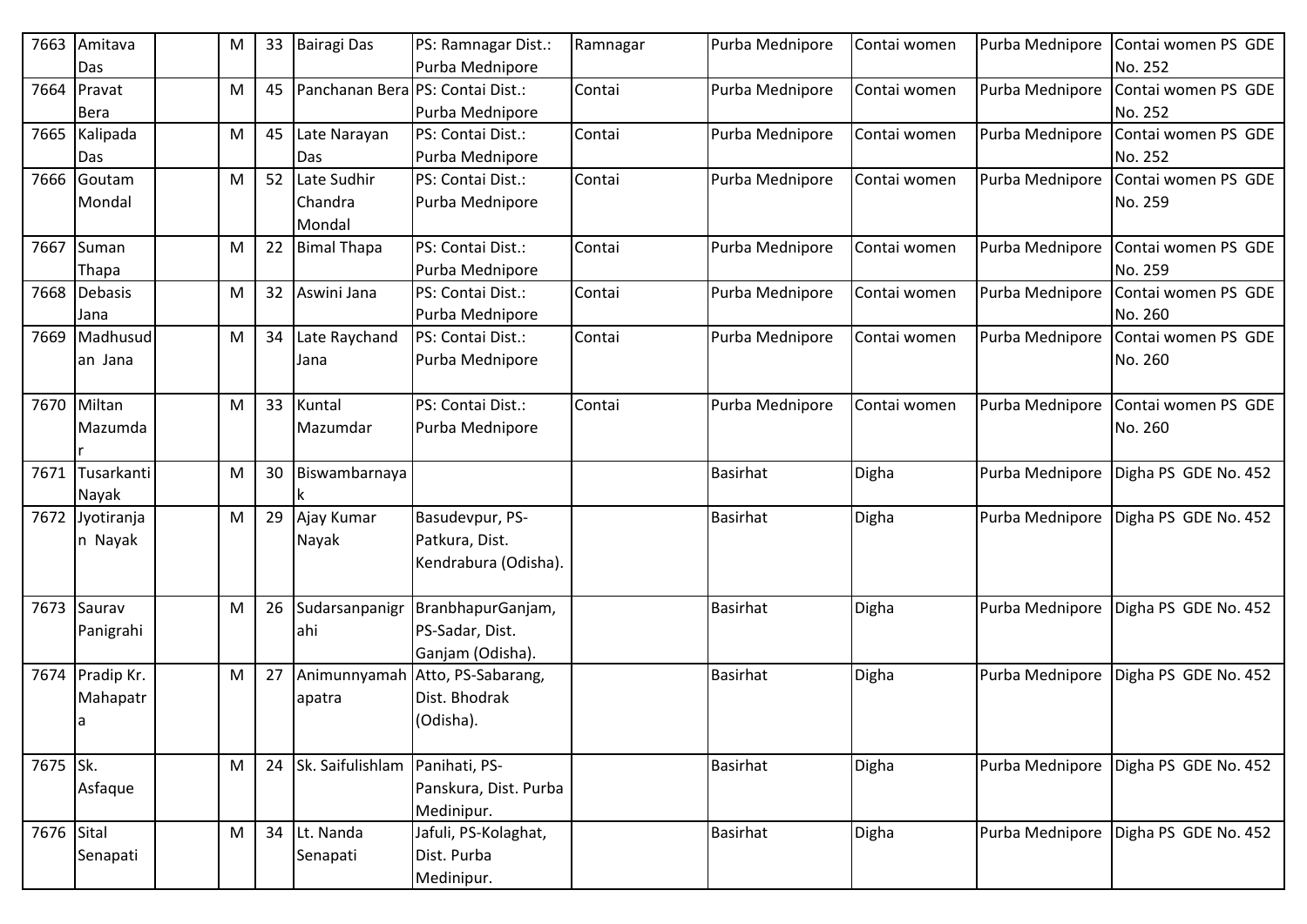| 7677       | Sk. Majed      | M |                 | 28 Sk. Maidul               | Durgapur, PS-<br>Ramnagar, Dist.    | <b>Basirhat</b> | Digha | Purba Mednipore | Digha PS GDE No. 455 |
|------------|----------------|---|-----------------|-----------------------------|-------------------------------------|-----------------|-------|-----------------|----------------------|
|            |                |   |                 |                             | Purba Medinipur.                    |                 |       |                 |                      |
| 7678       | Sankar         | M |                 | Shambhu Jana                | Mirjapur, PS-Digha,                 | <b>Basirhat</b> | Digha | Purba Mednipore | Digha PS GDE No. 455 |
|            | Jana           |   |                 |                             | Dist. Purba                         |                 |       |                 |                      |
|            |                |   |                 |                             | Medinipur.                          |                 |       |                 |                      |
|            | 7679 Milan     | M |                 | 25 Balaimondal              | KhadalGobra, PS-                    | <b>Basirhat</b> | Digha | Purba Mednipore | Digha PS GDE No. 455 |
|            | Mondal         |   |                 |                             | D.M.C, Dist. Purba                  |                 |       |                 |                      |
|            |                |   |                 |                             | Medinipur.                          |                 |       |                 |                      |
| 7680       | Chandan        | M | 21              | Jibankrishanasu             | Uttar Khadalgobra, PS-              | <b>Basirhat</b> | Digha | Purba Mednipore | Digha PS GDE No. 455 |
|            | Suin           |   |                 | In                          | DMC, Dist. Purba                    |                 |       |                 |                      |
|            |                |   |                 |                             | Medinipur.                          |                 |       |                 |                      |
| 7681       | Abhijit        | M | 28 Lt.          |                             | Padima, PS-Digha,                   | <b>Basirhat</b> | Digha | Purba Mednipore | Digha PS GDE No. 455 |
|            | Panja          |   |                 | Sudhangshusek   Dist. Purba |                                     |                 |       |                 |                      |
|            |                |   |                 | harpanja                    | Medinipur.                          |                 |       |                 |                      |
| 7682       | Jetandra       | M | 30 <sup>°</sup> |                             | Mahaswarmukh 14 Nitai Mukherjee     | <b>Basirhat</b> | Digha | Purba Mednipore | Digha PS GDE No. 456 |
|            | Mukiya         |   |                 | liye                        | Road, PS-Howrah,                    |                 |       |                 |                      |
|            | 7683 Banty Kr. | M | 24              | Sunil Kr. Sahoo             | Dist. Howrah.<br>PS-Jagaddal, Dist. | <b>Basirhat</b> | Digha | Purba Mednipore | Digha PS GDE No. 456 |
|            | Sahoo          |   |                 |                             | South 24 Pgs.                       |                 |       |                 |                      |
| 7684       | Swastika       | M |                 | 27 Sambhusaha               | Gandhipally,                        | <b>Basirhat</b> | Digha | Purba Mednipore | Digha PS GDE No. 456 |
|            | Saha           |   |                 |                             | Udayrapur, North 24                 |                 |       |                 |                      |
|            |                |   |                 |                             | Pgs.                                |                 |       |                 |                      |
| 7685       | Sanjit Das     | M |                 | 24 Lt. Ananta Das           | Jagirchak, PS-Mayna,                | <b>Basirhat</b> | Digha | Purba Mednipore | Digha PS GDE No. 452 |
|            |                |   |                 |                             | Dist. Paurba                        |                 |       |                 |                      |
|            |                |   |                 |                             | Medinipur.                          |                 |       |                 |                      |
| 7686       | Akshy          | M |                 | 24 Swapan                   | Mayna, PS-Do, Dist.                 | <b>Basirhat</b> | Digha | Purba Mednipore | Digha PS GDE No. 452 |
|            | Manna          |   |                 |                             | Purba Medinipur                     |                 |       |                 |                      |
|            |                |   |                 |                             |                                     |                 |       |                 |                      |
| 7687       | Saidul         | M | 18              | Mahaful                     | Nager, PS-Khergrwm,                 | <b>Basirhat</b> | Digha | Purba Mednipore | Digha PS GDE No. 452 |
|            | Rahaman        |   |                 | Rahaman                     | Dist. Murshidabad.                  |                 |       |                 |                      |
|            |                |   |                 |                             |                                     |                 |       |                 |                      |
|            | 7688 Sk. Rafik | M |                 | 29 Sk. Jaffar               | Joychak, PS-Pingla,                 | <b>Basirhat</b> | Digha | Purba Mednipore | Digha PS GDE No. 452 |
|            |                |   |                 |                             | Dist. Paschim                       |                 |       |                 |                      |
|            |                |   |                 |                             | Medinipur.                          |                 |       |                 |                      |
| 7689 Salil |                | M |                 | 21 Aftar Ali                | Metyapally, PS-                     | <b>Basirhat</b> | Digha | Purba Mednipore | Digha PS GDE No. 452 |
|            | Mondal         |   |                 | Mondal                      | Rajabazar, Kolkata-18               |                 |       |                 |                      |
|            |                |   |                 |                             |                                     |                 |       |                 |                      |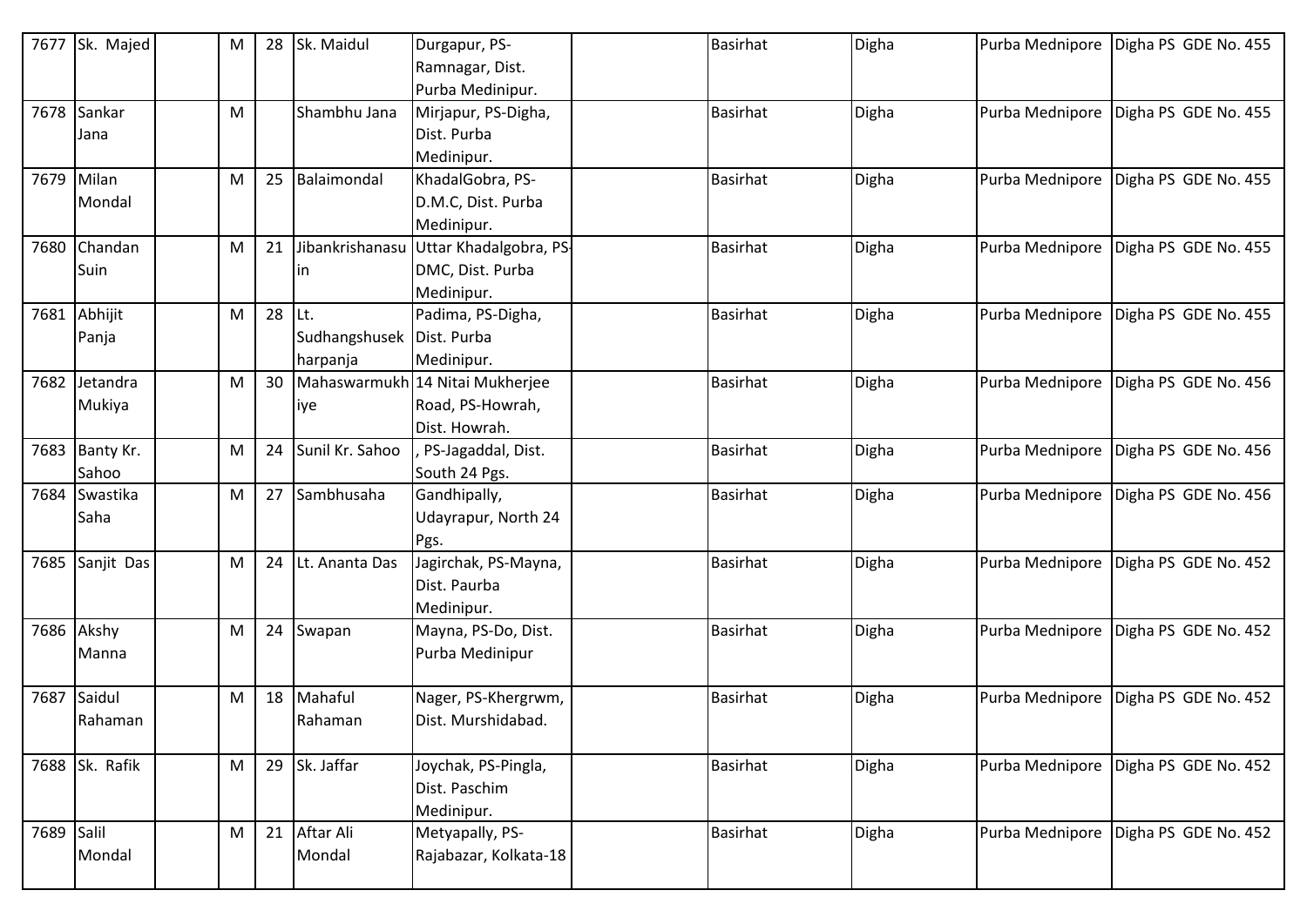| 7690      | Ramkrishn     | M | 36 | Lt. Jablab Karan     | Mukberiya, PS-               |        | <b>Basirhat</b>                 | Digha        | Purba Mednipore | Digha PS GDE No. 455                 |
|-----------|---------------|---|----|----------------------|------------------------------|--------|---------------------------------|--------------|-----------------|--------------------------------------|
|           | a Karan       |   |    |                      | Bhupatinagar, Dist.          |        |                                 |              |                 |                                      |
|           |               |   |    |                      | Purba Medinipur.             |        |                                 |              |                 |                                      |
| 7691      | Chinmay       | M |    | 21 Subal Das         | Chattabari, PS-Contai,       |        | <b>Basirhat</b>                 | Digha        | Purba Mednipore | Digha PS GDE No. 455                 |
|           | Das           |   |    |                      | Dist. Purba                  |        |                                 |              |                 |                                      |
|           |               |   |    |                      | Medinipur.                   |        |                                 |              |                 |                                      |
| 7692      | Ranjit        | M | 28 | Parimalpramani       | Padima, PS-Digha,            |        | <b>Basirhat</b>                 | Digha        | Purba Mednipore | Digha PS GDE No. 455                 |
|           | Pramanik      |   |    | Ιk                   | Dist. Purba                  |        |                                 |              |                 |                                      |
|           |               |   |    |                      | Medinipur.                   |        |                                 |              |                 |                                      |
|           | 7693 Piku Das | M | 21 | Simanta Das          | Saripur, PS-Digha,           |        | <b>Basirhat</b>                 | Digha        | Purba Mednipore | Digha PS GDE No. 455                 |
|           |               |   |    |                      | Dist. Purba                  |        |                                 |              |                 |                                      |
|           |               |   |    |                      | Medinipur.                   |        |                                 |              |                 |                                      |
| 7694      | Amal          | M |    | <b>Ratan Maity</b>   | Jalalkharbarh PS:            | Contai | Purba Mednipore                 | Digha mohana | Purba Mednipore | Digha mohana coastal                 |
|           | Maity         |   |    |                      | Contai Dist.: Purba          |        |                                 | coastal      |                 | PS GDE No. 400                       |
|           |               |   |    |                      | Mednipore                    |        |                                 |              |                 |                                      |
| 7695      | Tarun         | M |    | Ranit Jana           | Jalalkharbarh PS:            | Contai | Purba Mednipore                 | Digha mohana | Purba Mednipore | Digha mohana coastal                 |
|           | Jana          |   |    |                      | Contai Dist.: Purba          |        |                                 | coastal      |                 | PS GDE No. 400                       |
|           |               |   |    |                      | Mednipore                    |        |                                 |              |                 |                                      |
|           | 7696 Sandip   | M |    | 31 Gopal Barik       | Jalalkharbarh PS:            | Contai | Purba Mednipore                 | Digha mohana | Purba Mednipore | Digha mohana coastal                 |
|           | <b>Barik</b>  |   |    |                      | Contai Dist.: Purba          |        |                                 | coastal      |                 | PS GDE No. 400                       |
|           |               |   |    |                      | Mednipore                    |        |                                 |              |                 |                                      |
| 7697      | Debasish      | M | 37 | <b>Bharat Sarkar</b> | Jalalkharbarh PS:            | Contai | Purba Mednipore                 | Digha mohana | Purba Mednipore | Digha mohana coastal                 |
|           | Sarkar        |   |    |                      | Contai Dist.: Purba          |        |                                 | coastal      |                 | PS GDE No. 400                       |
|           |               |   |    |                      | Mednipore                    |        |                                 |              |                 |                                      |
| 7698 Ajit |               | M |    | 37 Ranjan Khatua     | Jalalkharbarh PS:            | Contai | Purba Mednipore                 | Digha mohana | Purba Mednipore | Digha mohana coastal                 |
|           | Khatua        |   |    |                      | Contai Dist.: Purba          |        |                                 | coastal      |                 | PS GDE No. 400                       |
|           |               |   |    |                      | Mednipore                    |        |                                 |              |                 |                                      |
|           | 7699 Anil Das | M | 24 | <b>Dilip Das</b>     | Jalalkharbarh PS:            | Contai | Purba Mednipore                 | Digha mohana | Purba Mednipore | Digha mohana coastal                 |
|           |               |   |    |                      | Contai Dist.: Purba          |        |                                 | coastal      |                 | PS GDE No. 400                       |
|           |               |   |    |                      | Mednipore                    |        |                                 |              |                 |                                      |
|           | 7700 Binay    | M |    | 30 K.p.mishra        | Vibekananda Park PS: Khardah |        | Barrackpore Police Digha mohana |              |                 | Purba Mednipore Digha mohana coastal |
|           | Mishra        |   |    |                      | Khardah Dist.:               |        | Commissionerate                 | coastal      |                 | PS GDE No. 397                       |
|           |               |   |    |                      | <b>Barrackpore Police</b>    |        |                                 |              |                 |                                      |
|           |               |   |    |                      | Commissionerate              |        |                                 |              |                 |                                      |
|           | 7701  ) Fazan | M |    | 20 Pappu Khan        | Vibekananda Park PS: Khardah |        | <b>Barrackpore Police</b>       | Digha mohana | Purba Mednipore | Digha mohana coastal                 |
|           | Khan          |   |    |                      | Khardah Dist.:               |        | Commissionerate                 | coastal      |                 | PS GDE No. 397                       |
|           |               |   |    |                      | <b>Barrackpore Police</b>    |        |                                 |              |                 |                                      |
|           |               |   |    |                      | Commissionerate              |        |                                 |              |                 |                                      |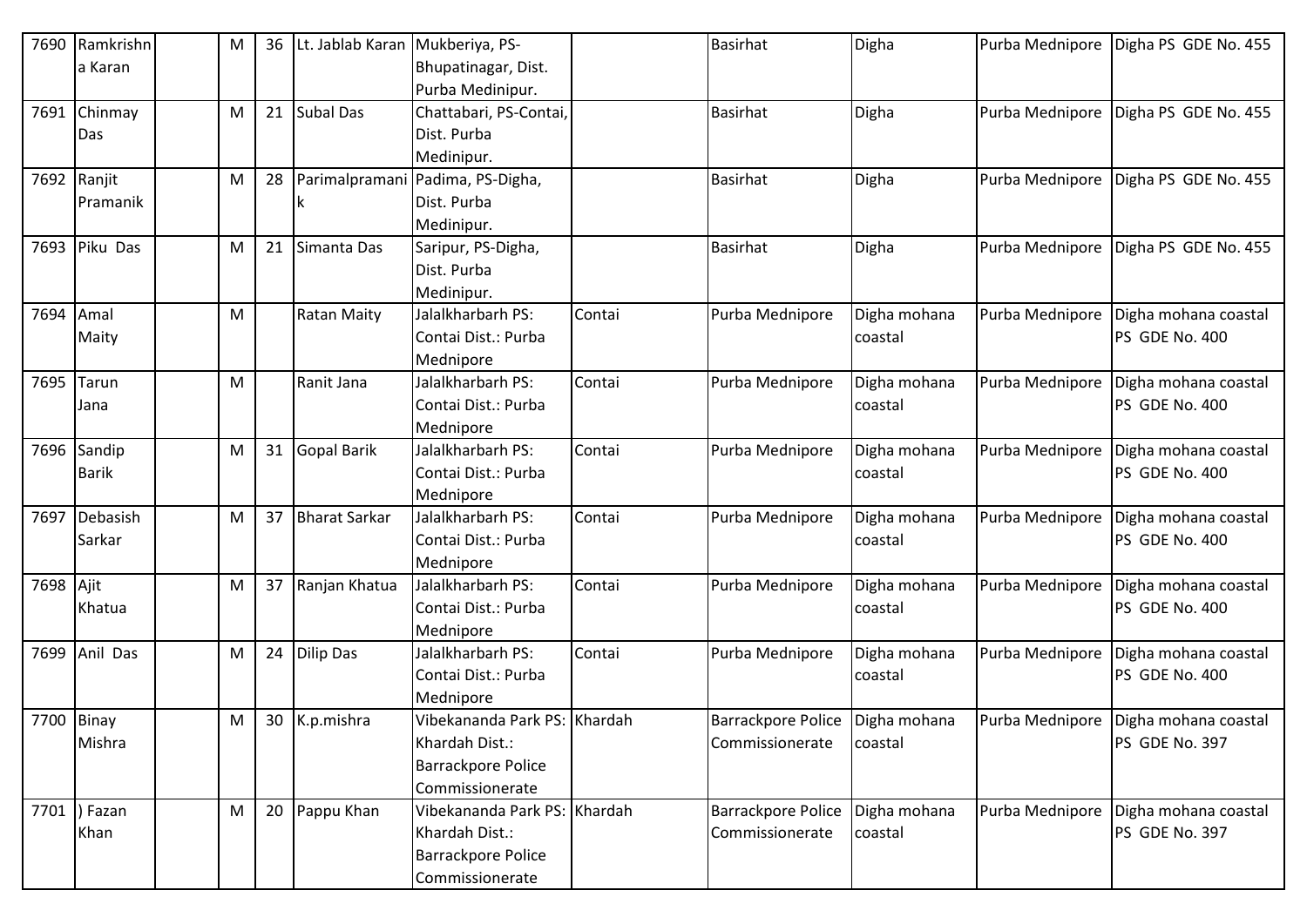| 7702       | Kamal         | M | 20              | Alaudin Khan    | Vibekananda Park PS: Khardah |              | <b>Barrackpore Police</b> | Digha mohana | Purba Mednipore | Digha mohana coastal |
|------------|---------------|---|-----------------|-----------------|------------------------------|--------------|---------------------------|--------------|-----------------|----------------------|
|            | Khan          |   |                 |                 | Khardah Dist.:               |              | Commissionerate           | coastal      |                 | PS GDE No. 397       |
|            |               |   |                 |                 | <b>Barrackpore Police</b>    |              |                           |              |                 |                      |
|            |               |   |                 |                 | Commissionerate              |              |                           |              |                 |                      |
| 7703       | Akash         | M | 32 <sup>2</sup> | Lt Umesh        | Vibekananda Park PS: Khardah |              | <b>Barrackpore Police</b> | Digha mohana | Purba Mednipore | Digha mohana coastal |
|            | Sing          |   |                 | Kumar           | Khardah Dist.:               |              | Commissionerate           | coastal      |                 | PS GDE No. 397       |
|            |               |   |                 |                 | <b>Barrackpore Police</b>    |              |                           |              |                 |                      |
|            |               |   |                 |                 | Commissionerate              |              |                           |              |                 |                      |
| 7704 Anjan |               | M |                 | 30 Lt. Niranjan | Khadalgobra PS:              | Digha mohana | Purba Mednipore           | Digha mohana | Purba Mednipore | Digha mohana coastal |
|            | Maity         |   |                 | Maity           | Digha mohana                 | coastal      |                           | coastal      |                 | PS GDE No. 397       |
|            |               |   |                 |                 | coastal Dist.: Purba         |              |                           |              |                 |                      |
|            |               |   |                 |                 | Mednipore                    |              |                           |              |                 |                      |
| 7705       | Sagar Roy     | M | 35              | Joyprasad Roy   | PS: Kotulpur Dist.:          | Kotulpur     | Bankura                   | Digha mohana | Purba Mednipore | Digha mohana coastal |
|            |               |   |                 |                 | <b>Bankura</b>               |              |                           | coastal      |                 | PS GDE No. 397       |
|            |               |   |                 |                 |                              |              |                           |              |                 |                      |
|            | 7706 Saiyed   | M | 42              | Yea Khan        | Haripur PS: Kotulpur         | Kotulpur     | Bankura                   | Digha mohana | Purba Mednipore | Digha mohana coastal |
|            | Khan          |   |                 |                 | Dist.: Bankura               |              |                           | coastal      |                 | PS GDE No. 397       |
|            |               |   |                 |                 |                              |              |                           |              |                 |                      |
|            | 7707 Srikanta | M | 34              | Lt. Bhadu       | Haripur PS: Kotulpur         | Kotulpur     | Bankura                   | Digha mohana | Purba Mednipore | Digha mohana coastal |
|            | Mondal        |   |                 | Mondal          | Dist.: Bankura               |              |                           | coastal      |                 | PS GDE No. 397       |
|            |               |   |                 |                 |                              |              |                           |              |                 |                      |
| 7708       | Hemkalya      | M | 29              | Gopikrishna     | Haripur PS: Kotulpur         | Kotulpur     | Bankura                   | Digha mohana | Purba Mednipore | Digha mohana coastal |
|            | n Ballam      |   |                 |                 | Dist.: Bankura               |              |                           | coastal      |                 | PS GDE No. 397       |
|            |               |   |                 |                 |                              |              |                           |              |                 |                      |
| 7709       | Nitai         | M |                 | Lt. Saroj       | Gobindabasan PS:             | Digha mohana | Purba Mednipore           | Digha mohana | Purba Mednipore | Digha mohana coastal |
|            | Mondal        |   |                 | Mondal          | Digha mohana                 | coastal      |                           | coastal      |                 | PS GDE No. 397       |
|            |               |   |                 |                 | coastal Dist.: Purba         |              |                           |              |                 |                      |
|            |               |   |                 |                 | Mednipore                    |              |                           |              |                 |                      |
| 7710       | Souvik        | M |                 | Tapan Bhunia    | Murakata PS:                 | Keshiary     | Paschim                   | Digha mohana | Purba Mednipore | Digha mohana coastal |
|            | <b>Bhunia</b> |   |                 |                 | Keshiary Dist.:              |              | Mednipore                 | coastal      |                 | PS GDE No. 397       |
|            |               |   |                 |                 | Paschim Mednipore            |              |                           |              |                 |                      |
|            | 7711 Ramanand | M |                 | Arup Kr. Das    | Asanpur PS: Debra            | Debra        | Paschim                   | Digha mohana | Purba Mednipore | Digha mohana coastal |
|            |               |   |                 |                 |                              |              |                           |              |                 | PS GDE No. 397       |
|            | а             |   |                 |                 | Dist.: Paschim<br>Mednipore  |              | Mednipore                 | coastal      |                 |                      |
|            | 7712 Monaj    | M |                 | Goshtha         | Doulatchak PS: Debra Debra   |              | Paschim                   | Digha mohana | Purba Mednipore | Digha mohana coastal |
|            | Pramanik      |   |                 | Pramanik        | Dist.: Paschim               |              | Mednipore                 | coastal      |                 | PS GDE No. 397       |
|            |               |   |                 |                 | Mednipore                    |              |                           |              |                 |                      |
|            |               |   |                 |                 |                              |              |                           |              |                 |                      |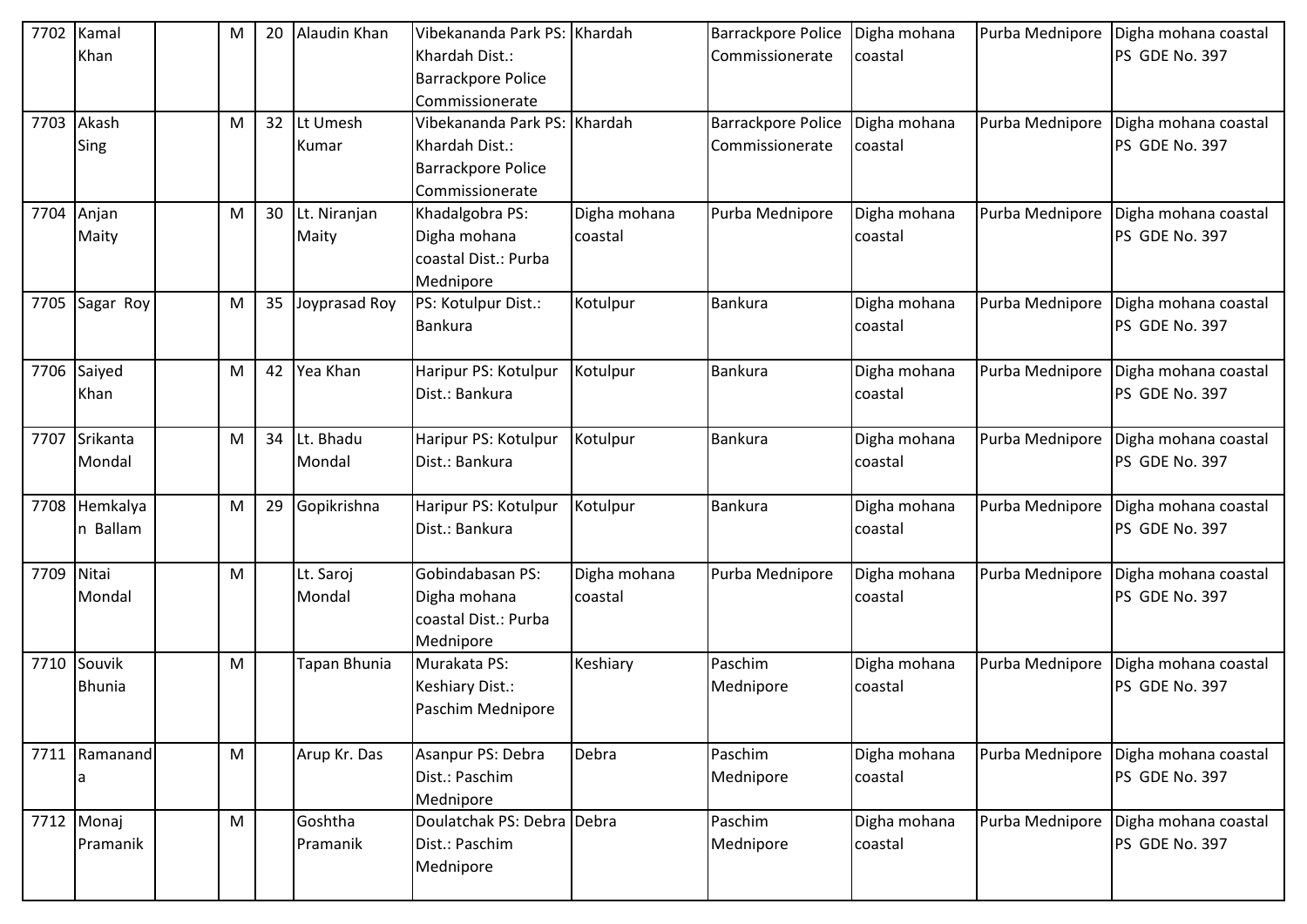| 7713 | Suman          | M | Sunil Khatua         | Jhuriya PS: Pataspur                     | Pataspur     | Purba Mednipore           | Digha mohana | Purba Mednipore | Digha mohana coastal |
|------|----------------|---|----------------------|------------------------------------------|--------------|---------------------------|--------------|-----------------|----------------------|
|      | Khatua         |   |                      | Dist.: Purba                             |              |                           | coastal      |                 | PS GDE No. 397       |
|      |                |   |                      | Mednipore                                |              |                           |              |                 |                      |
| 7714 | Santigopal     | M | Dilip Panda          | Purbamukundapur                          | Digha mohana | Purba Mednipore           | Digha mohana | Purba Mednipore | Digha mohana coastal |
|      | Panda          |   |                      | PS: Digha mohana<br>coastal Dist.: Purba | coastal      |                           | coastal      |                 | PS GDE No. 397       |
|      |                |   |                      | Mednipore                                |              |                           |              |                 |                      |
| 7715 | Amit Roy       | M | <b>Ashok Roy</b>     | Gouranga                                 | New town     | <b>Bidhannagar Police</b> | Digha mohana | Purba Mednipore | Digha mohana coastal |
|      |                |   |                      | nagar, rajarhut PS:                      |              | Commissionerate           | coastal      |                 | PS GDE No. 423       |
|      |                |   |                      | New town Dist.:                          |              |                           |              |                 |                      |
|      |                |   |                      | Bidhannagar Police                       |              |                           |              |                 |                      |
|      |                |   |                      | Commissionerate                          |              |                           |              |                 |                      |
| 7716 | Sagar          | M | <b>Amal Paik</b>     | Gouranga                                 | New town     | <b>Bidhannagar Police</b> | Digha mohana | Purba Mednipore | Digha mohana coastal |
|      | Paik           |   |                      | nagar, rajarhut PS:                      |              | Commissionerate           | coastal      |                 | PS GDE No. 423       |
|      |                |   |                      | New town Dist.:                          |              |                           |              |                 |                      |
|      |                |   |                      | <b>Bidhannagar Police</b>                |              |                           |              |                 |                      |
|      |                |   |                      | Commissionerate                          |              |                           |              |                 |                      |
| 7717 | Debashis       | M | Nivedor Gayen        | Pathar Pratima PS:                       | Dholahat     | Sundarban Police          | Digha mohana | Purba Mednipore | Digha mohana coastal |
|      | Gayen          |   |                      | Dholahat Dist.:                          |              | <b>District</b>           | coastal      |                 | PS GDE No. 423       |
|      |                |   |                      | Sundarban Police                         |              |                           |              |                 |                      |
| 7718 | Nilmadha       |   | <b>Goutam Sautia</b> | <b>District</b><br>Shibpur PS: Shibpur   |              | <b>Howrah Police</b>      | Digha mohana |                 | Digha mohana coastal |
|      | b Sautia       | M |                      | Dist.: Howrah Police                     | Shibpur      | Commissionerate           | coastal      | Purba Mednipore | PS GDE No. 423       |
|      |                |   |                      | Commissionerate                          |              |                           |              |                 |                      |
|      |                |   |                      |                                          |              |                           |              |                 |                      |
|      | 7719 Sk Saiful | M | <b>Sk Atian</b>      | <b>Bakreswar PS:</b>                     | Dadpur       | <b>Hooghly Rural</b>      | Digha mohana | Purba Mednipore | Digha mohana coastal |
|      | Rahaman        |   | Rahaman              | Dadpur Dist.: Hooghly                    |              |                           | coastal      |                 | PS GDE No. 423       |
|      |                |   |                      | Rural                                    |              |                           |              |                 |                      |
| 7720 | Sahajul        | M | Lt-numbagt           | Rameswarpur PS:                          | Dadpur       | <b>Hooghly Rural</b>      | Digha mohana | Purba Mednipore | Digha mohana coastal |
|      | Halder         |   | Halder               | Dadpur Dist.: Hooghly                    |              |                           | coastal      |                 | PS GDE No. 423       |
|      |                |   |                      | Rural                                    |              |                           |              |                 |                      |
|      | 7721 Krishandu | M | Lt-sujit             | Saturi, PS: Santari                      | Santari      | Purulia                   | Digha mohana | Purba Mednipore | Digha mohana coastal |
|      | Shantikani     |   | Shantikani           | Dist.: Purulia                           |              |                           | coastal      |                 | PS GDE No. 423       |
|      |                |   |                      |                                          |              |                           |              |                 |                      |
|      | 7722 Hiralal   | M | <b>Biran Tudu</b>    |                                          |              | <b>Basirhat</b>           | Digha mohana | Purba Mednipore | Digha mohana coastal |
|      | Tudu           |   |                      |                                          |              |                           | coastal      |                 | PS GDE No. 423       |
|      |                |   |                      |                                          |              |                           |              |                 |                      |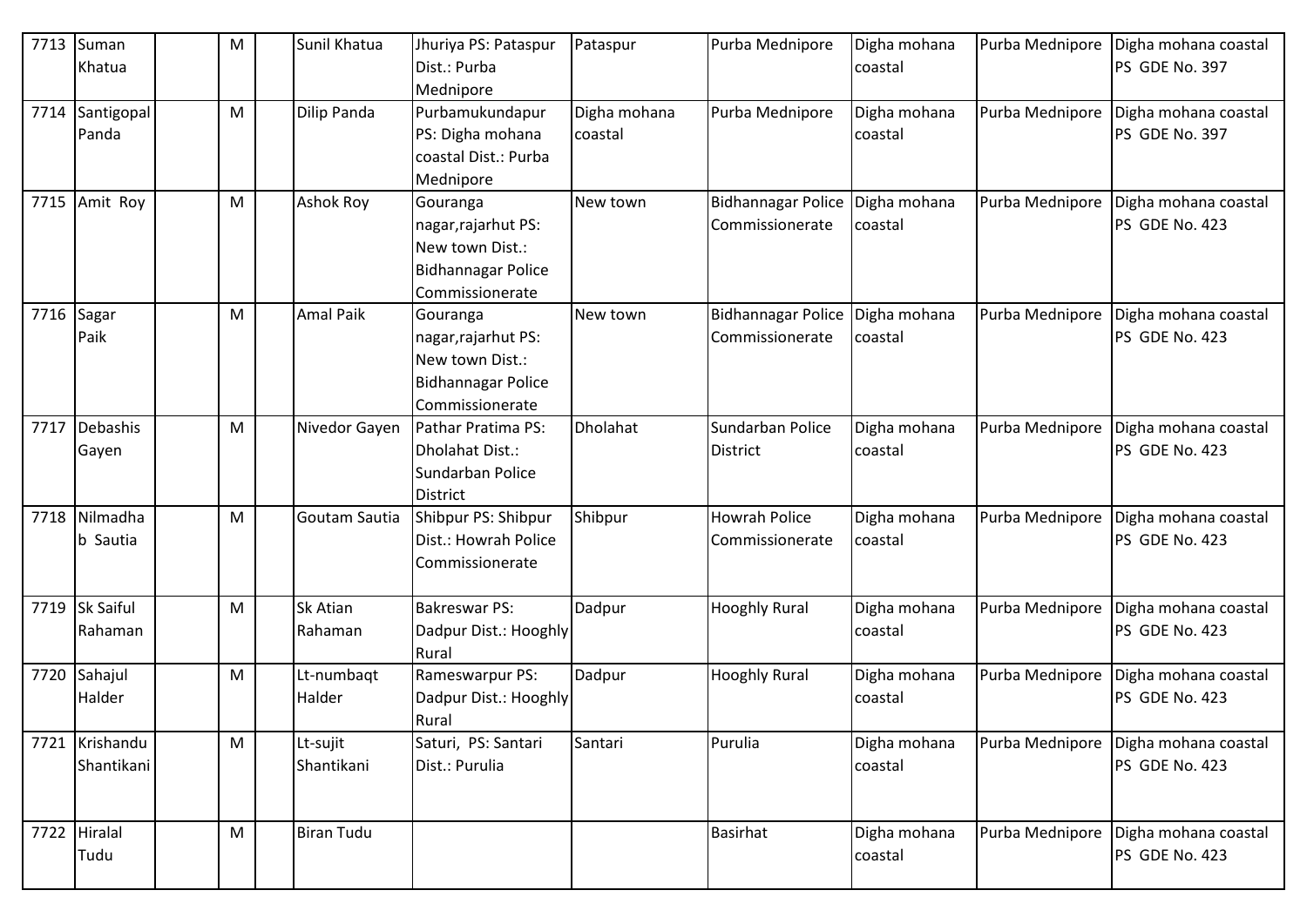| 7723       | Sunip<br>Murmur              | M | Dorjan Murmu             | Vill-Amrapara                                                         |                         | Basirhat        | Digha mohana<br>coastal | Purba Mednipore | Digha mohana coastal<br>PS GDE No. 423                 |
|------------|------------------------------|---|--------------------------|-----------------------------------------------------------------------|-------------------------|-----------------|-------------------------|-----------------|--------------------------------------------------------|
|            | 7724 Manoy<br>Kumar<br>Kisku | М | Harun Kisku              | Panargora                                                             |                         | <b>Basirhat</b> | Digha mohana<br>coastal | Purba Mednipore | Digha mohana coastal<br>PS GDE No. 423                 |
|            | 7725 Debasis<br>Halder       | M | <b>Tarak Halder</b>      | Shiv Durga Colony PS: Lalgola<br>Lalgola Dist.:<br>Murshidabad        |                         | Murshidabad     | Digha mohana<br>coastal | Purba Mednipore | Digha mohana coastal<br>PS GDE No. 423                 |
| 7726 Satya | Sukla                        | M | Srikant Sukla            | <b>Vill-Paradip Port</b>                                              |                         | <b>Basirhat</b> | Digha mohana<br>coastal | Purba Mednipore | Digha mohana coastal<br>PS GDE No. 423                 |
|            | 7727 Pradip<br>Pattanaya     | M | Prasan Kr<br>Pattanayak  | Kujang Sandhapur                                                      |                         | <b>Basirhat</b> | Digha mohana<br>coastal | Purba Mednipore | Digha mohana coastal<br>PS GDE No. 423                 |
|            | 7728 Bun Swin                | м | Sudarshan Swin Anandpur, |                                                                       |                         | <b>Basirhat</b> | Digha mohana<br>coastal | Purba Mednipore | Digha mohana coastal<br>PS GDE No. 423                 |
| 7729       | Tarun<br>Singha              | M | Ranjit Singha            |                                                                       |                         | <b>Basirhat</b> | Digha mohana<br>coastal | Purba Mednipore | Digha mohana coastal<br>PS GDE No. 423                 |
| 7730       | Supravat<br>Das              | Μ | Sanjib Das               | <b>Uttar Setpur PS:</b><br>Marishda Dist.: Purba<br>Mednipore         | Marishda                | Purba Mednipore | Digha mohana<br>coastal | Purba Mednipore | Digha mohana coastal<br>PS GDE No. 423                 |
| 7731       | Mahadev<br>Das               | M | Ganesh Das               | <b>Uttar Setpur PS:</b><br>Marishda Dist.: Purba<br>Mednipore         | Marishda                | Purba Mednipore | Digha mohana<br>coastal | Purba Mednipore | Digha mohana coastal<br>PS GDE No. 423                 |
|            | 7732 Sanu Sk.                | м | Tata Sk                  | <b>Uttar Setpur PS:</b><br>Marishda Dist.: Purba<br>Mednipore         | Marishda                | Purba Mednipore | Digha mohana<br>coastal | Purba Mednipore | Digha mohana coastal<br>PS GDE No. 423                 |
|            | 7733 Amit Das                | M | Sagar Das                | Gangadharpur PS:<br>Digha mohana<br>coastal Dist.: Purba<br>Mednipore | Digha mohana<br>coastal | Purba Mednipore | Digha mohana<br>coastal |                 | Purba Mednipore Digha mohana coastal<br>PS GDE No. 423 |
|            | 7734 Swapan<br>Pramanik      | M | Dinesh<br>Pramanik       | Haropur PS: Digha<br>mohana coastal Dist.:<br>Purba Mednipore         | Digha mohana<br>coastal | Purba Mednipore | Digha mohana<br>coastal | Purba Mednipore | Digha mohana coastal<br>PS GDE No. 423                 |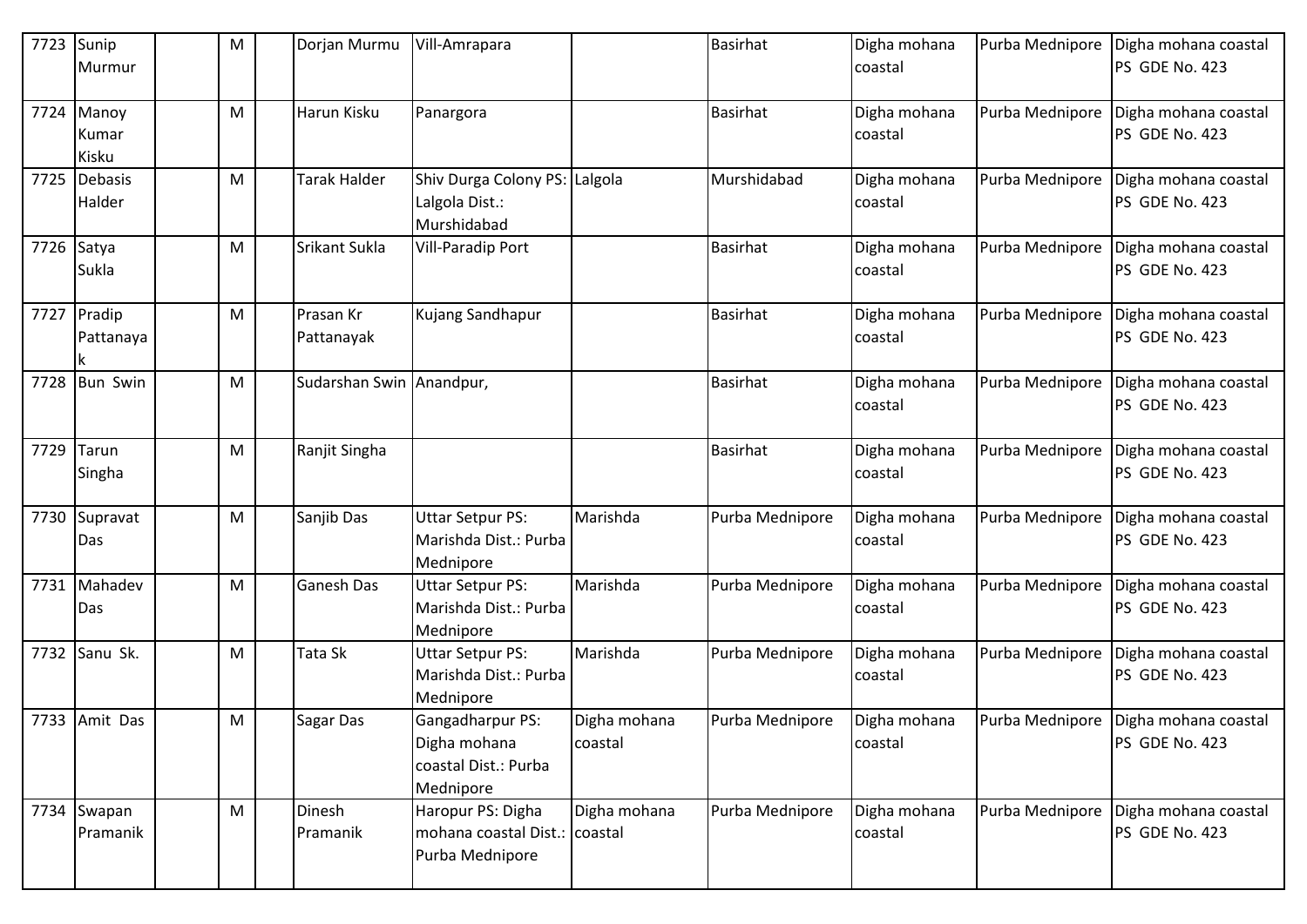| 7735      | <b>Bimal Das</b> | M |    | Gajendra Das          | Ghersai PS: Digha                   | Digha mohana | Purba Mednipore | Digha mohana | Purba Mednipore | Digha mohana coastal |
|-----------|------------------|---|----|-----------------------|-------------------------------------|--------------|-----------------|--------------|-----------------|----------------------|
|           |                  |   |    |                       | mohana coastal Dist.: coastal       |              |                 | coastal      |                 | PS GDE No. 423       |
|           |                  |   |    |                       | Purba Mednipore                     |              |                 |              |                 |                      |
| 7736      | Sanjay           | M | 56 | Lt-makhan             | Gangadharpur PS:                    | Digha mohana | Purba Mednipore | Digha mohana | Purba Mednipore | Digha mohana coastal |
|           | <b>Bhunia</b>    |   |    | <b>Bhunia</b>         | Digha mohana                        | coastal      |                 | coastal      |                 | PS GDE No. 423       |
|           |                  |   |    |                       | coastal Dist.: Purba                |              |                 |              |                 |                      |
|           |                  |   |    |                       | Mednipore                           |              |                 |              |                 |                      |
| 7737      | Sasanka          | M |    | 43 Lt- Anil Tarai     | Gangadharpur PS:                    | Digha mohana | Purba Mednipore | Digha mohana | Purba Mednipore | Digha mohana coastal |
|           | Tarai            |   |    |                       | Digha mohana                        | coastal      |                 | coastal      |                 | PS GDE No. 423       |
|           |                  |   |    |                       | coastal Dist.: Purba                |              |                 |              |                 |                      |
|           |                  |   |    |                       | Mednipore                           |              |                 |              |                 |                      |
| 7738      | Uttam            | M | 30 | Gopal Gangui          | Gangadharpur PS:                    | Digha mohana | Purba Mednipore | Digha mohana | Purba Mednipore | Digha mohana coastal |
|           | Gangui           |   |    |                       | Digha mohana                        | coastal      |                 | coastal      |                 | PS GDE No. 423       |
|           |                  |   |    |                       | coastal Dist.: Purba                |              |                 |              |                 |                      |
|           |                  |   |    |                       | Mednipore                           |              |                 |              |                 |                      |
| 7739      | Goutam           | M |    | #NAME?                | Gangadharpur PS:                    | Digha mohana | Purba Mednipore | Digha mohana | Purba Mednipore | Digha mohana coastal |
|           | Gangui           |   |    |                       | Digha mohana                        | coastal      |                 | coastal      |                 | PS GDE No. 423       |
|           |                  |   |    |                       | coastal Dist.: Purba                |              |                 |              |                 |                      |
|           |                  |   |    |                       | Mednipore                           |              |                 |              |                 |                      |
| 7740      | Sk. Safiulla     | M |    | 29 Sk. Bodir          | Chanpi PS: Durgachak Durgachak      |              | Purba Mednipore | Durgachak    | Purba Mednipore | Durgachak PS GDE No. |
|           |                  |   |    |                       | Dist.: Purba                        |              |                 |              |                 | 452                  |
|           |                  |   |    |                       | Mednipore                           |              |                 |              |                 |                      |
| 7741 Asit |                  | M | 29 | Sidharta Bhunia       | Joynagar PS:                        | Durgachak    | Purba Mednipore | Durgachak    | Purba Mednipore | Durgachak PS GDE No. |
|           | <b>Bhunia</b>    |   |    |                       | Durgachak Dist.:<br>Purba Mednipore |              |                 |              |                 | 452                  |
| 7742 Sk.  |                  | M |    | 25 Sk. Ismail         | Chanpi PS: Durgachak Durgachak      |              | Purba Mednipore | Durgachak    | Purba Mednipore | Durgachak PS GDE No. |
|           | Tahidul          |   |    |                       | Dist.: Purba                        |              |                 |              |                 | 452                  |
|           |                  |   |    |                       | Mednipore                           |              |                 |              |                 |                      |
| 7743      | Anour            | M | 22 | <b>Hassan Mallick</b> | Salukhali PS: Sutahata Sutahata     |              | Purba Mednipore | Durgachak    | Purba Mednipore | Durgachak PS GDE No. |
|           | <b>Mallick</b>   |   |    |                       | Dist.: Purba                        |              |                 |              |                 | 452                  |
|           |                  |   |    |                       | Mednipore                           |              |                 |              |                 |                      |
|           | 7744 Sukumar     | M |    | 26 Daman Khilari      | Kusmashol PS:                       | Beliabera    | Jhargram        | Durgachak    | Purba Mednipore | Durgachak PS GDE No. |
|           | Khilari(         |   |    |                       | Beliabera Dist.:                    |              |                 |              |                 | 460                  |
|           |                  |   |    |                       | Jhargram                            |              |                 |              |                 |                      |
|           | 7745 Buddhade    | M |    | 18 Dulal Khilari      | Kusmashol PS:                       | Beliabera    | Jhargram        | Durgachak    | Purba Mednipore | Durgachak PS GDE No. |
|           | b Khilari        |   |    |                       | Beliabera Dist.:                    |              |                 |              |                 | 460                  |
|           |                  |   |    |                       | Jhargram                            |              |                 |              |                 |                      |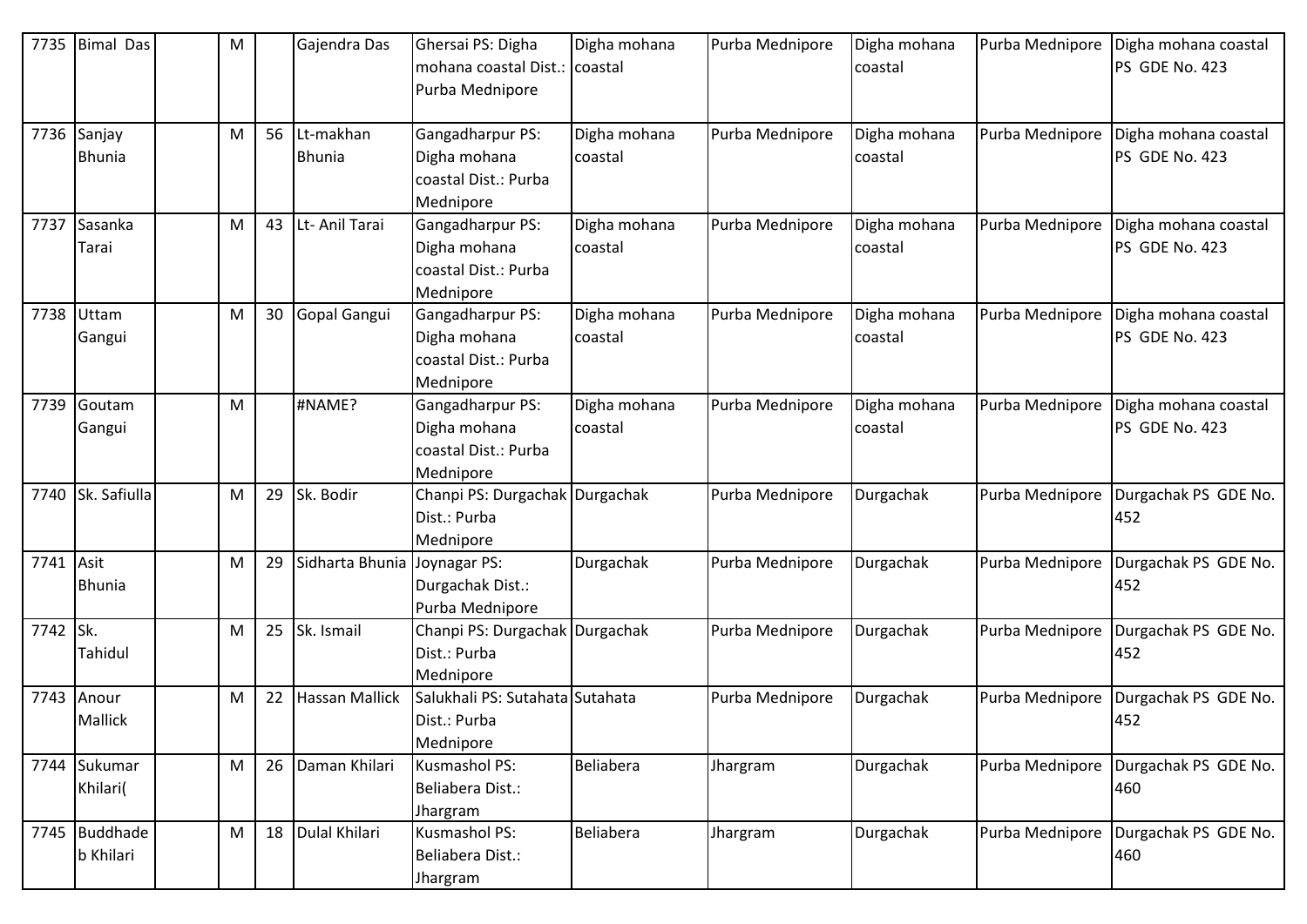| 7746       | Anshuman       | M | 46              | Vivekananda                      | Bhinkatha PS:                 | Nandigram | Purba Mednipore | Durgachak | Purba Mednipore | Durgachak PS GDE No.                 |
|------------|----------------|---|-----------------|----------------------------------|-------------------------------|-----------|-----------------|-----------|-----------------|--------------------------------------|
|            | Pradhan        |   |                 | Pradhan                          | Nandigram Dist.:              |           |                 |           |                 | 460                                  |
|            |                |   |                 |                                  | Purba Mednipore               |           |                 |           |                 |                                      |
| 7747       | Surajit        | M | 21              | Chandan Bera                     | Purba Raghunathchak Durgachak |           | Purba Mednipore | Durgachak | Purba Mednipore | Durgachak PS GDE No.                 |
|            | <b>Bera</b>    |   |                 |                                  | PS: Durgachak Dist.:          |           |                 |           |                 | 460                                  |
|            |                |   |                 |                                  | Purba Mednipore               |           |                 |           |                 |                                      |
|            |                |   |                 |                                  |                               |           |                 |           |                 |                                      |
| 7748       | Kartik         | M | 23              | <b>Gopal Das</b>                 | Deshibramnager PS:            | Sutahata  | Purba Mednipore | Durgachak | Purba Mednipore | Durgachak PS GDE No.                 |
|            | Das(           |   |                 |                                  | Sutahata Dist.: Purba         |           |                 |           |                 | 457                                  |
|            |                |   |                 |                                  | Mednipore                     |           |                 |           |                 |                                      |
| 7749       | Pulak          | M | 38              | Kashinath Maity Kumarchak PS:    |                               | Durgachak | Purba Mednipore | Durgachak | Purba Mednipore | Durgachak PS GDE No.                 |
|            | Maity          |   |                 |                                  | Durgachak Dist.:              |           |                 |           |                 | 457                                  |
|            |                |   |                 |                                  | Purba Mednipore               |           |                 |           |                 |                                      |
| 7750 Sakti |                | M | 37              | Lt. Sanatan                      | Ramnagar PS:                  | Durgachak | Purba Mednipore | Durgachak | Purba Mednipore | Durgachak PS GDE No.                 |
|            | Naskar         |   |                 | Naskar                           | Durgachak Dist.:              |           |                 |           |                 | 459                                  |
|            |                |   |                 |                                  | Purba Mednipore               |           |                 |           |                 |                                      |
| 7751       | Musiar         | M | 32              | Alauddin Sarder New Colony PS:   |                               | Durgachak | Purba Mednipore | Durgachak | Purba Mednipore | Durgachak PS GDE No.                 |
|            | Sardar         |   |                 |                                  | Durgachak Dist.:              |           |                 |           |                 | 459                                  |
|            |                |   |                 |                                  | Purba Mednipore               |           |                 |           |                 |                                      |
|            | 7752 Siraj Ali | M | 29              | Mahiuddin                        | New Colony PS:                | Durgachak | Purba Mednipore | Durgachak | Purba Mednipore | Durgachak PS GDE No.                 |
|            |                |   |                 |                                  | Durgachak Dist.:              |           |                 |           |                 | 459                                  |
|            |                |   |                 |                                  | Purba Mednipore               |           |                 |           |                 |                                      |
| 7753       | Moynuddi       | M | 28              | <b>Abdul Rased</b>               | New Colony PS:                | Durgachak | Purba Mednipore | Durgachak | Purba Mednipore | Durgachak PS GDE No.                 |
|            | n Mallick      |   |                 | Mallick                          | Durgachak Dist.:              |           |                 |           |                 | 459                                  |
|            |                |   |                 |                                  | Purba Mednipore               |           |                 |           |                 |                                      |
| 7754       | Sahadul        | M | 23              | Josimuddin                       | Joynagar PS:                  | Durgachak | Purba Mednipore | Durgachak | Purba Mednipore | Durgachak PS GDE No.                 |
|            | Khan           |   |                 |                                  | Durgachak Dist.:              |           |                 |           |                 | 459                                  |
|            |                |   |                 |                                  | Purba Mednipore               |           |                 |           |                 |                                      |
|            | 7755 Krishna   | M | 32 <sup>2</sup> | <b>Subas Das</b>                 | Ramnagar, PS:                 | Durgachak | Purba Mednipore | Durgachak | Purba Mednipore | Durgachak PS GDE No.                 |
|            | Prasad         |   |                 |                                  | Durgachak Dist.:              |           |                 |           |                 | 459                                  |
|            | Das            |   |                 |                                  | Purba Mednipore               |           |                 |           |                 |                                      |
| 7756 Sk.   |                | M |                 | 26 Sk. Yanal Ali                 | Joynagar PS:                  | Durgachak | Purba Mednipore | Durgachak | Purba Mednipore | Durgachak PS GDE No.                 |
|            | Hamidul        |   |                 |                                  | Durgachak Dist.:              |           |                 |           |                 | 459                                  |
|            |                |   |                 |                                  | Purba Mednipore               |           |                 |           |                 |                                      |
|            | 7757 Romjan    | M |                 | 32 Lt. Rahul Mallik Joynagar PS: |                               | Durgachak | Purba Mednipore | Durgachak |                 | Purba Mednipore Durgachak PS GDE No. |
|            | Mollik         |   |                 |                                  | Durgachak Dist.:              |           |                 |           |                 | 459                                  |
|            |                |   |                 |                                  | Purba Mednipore               |           |                 |           |                 |                                      |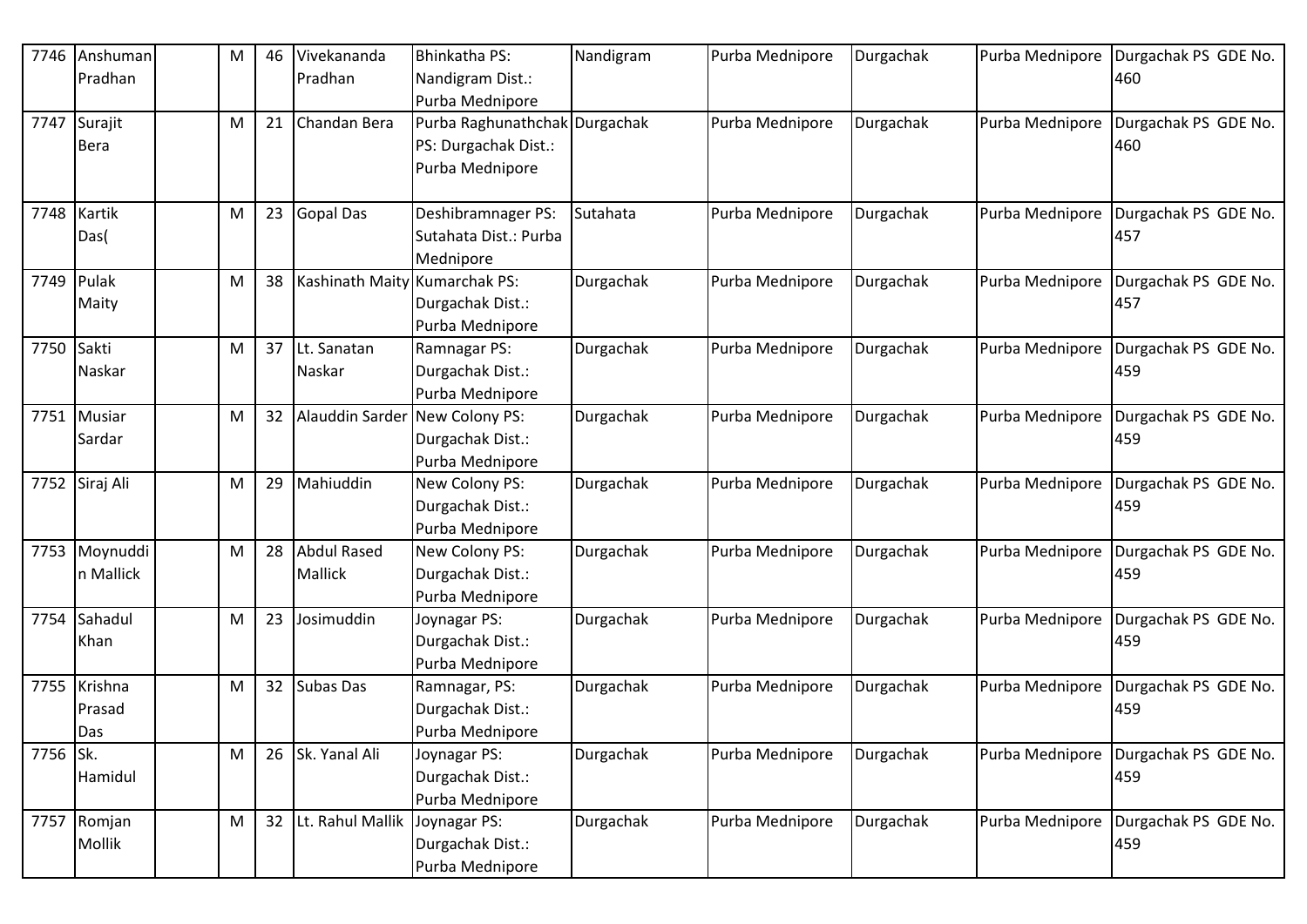| 7758      | Md. Akbar                      | M | 25 | Alinabi                   | Bhagyabantapur PS:<br>Durgachak Dist.:<br>Purba Mednipore                  | Durgachak | Purba Mednipore | Durgachak | Purba Mednipore | Durgachak PS GDE No.<br>459         |
|-----------|--------------------------------|---|----|---------------------------|----------------------------------------------------------------------------|-----------|-----------------|-----------|-----------------|-------------------------------------|
|           | 7759 Uttam<br>Pramanik         | M | 28 | Lt. Biswanath<br>Pramanik | Kumarchak, PS:<br>Durgachak Dist.:<br>Purba Mednipore                      | Durgachak | Purba Mednipore | Durgachak | Purba Mednipore | Durgachak PS GDE No.<br>456         |
| 7760      | Akash<br>Dube                  | М |    | 20 Kashi Dube             | Durgachak'D'<br>Block, PS: Durgachak<br>Dist.: Purba<br>Mednipore          | Durgachak | Purba Mednipore | Durgachak | Purba Mednipore | Durgachak PS GDE No.<br>456         |
|           | 7761 Surya<br>Singh            | м | 27 | Ghanashyam<br>Singh       | Rajarampur, PS:<br>Sutahata Dist.: Purba<br>Mednipore                      | Sutahata  | Purba Mednipore | Durgachak | Purba Mednipore | Durgachak PS GDE No.<br>457         |
|           | 7762 Mahim<br>Uddin<br>Mallick | M |    | 32 Rashid Mallick         | Durgachak New<br>Colony PS: Durgachak<br>Dist.: Purba<br>Mednipore         | Durgachak | Purba Mednipore | Durgachak | Purba Mednipore | Durgachak PS GDE No.<br>457         |
| 7763      | Radhakant<br>a Bala            | M |    | 26 Modan Bala             | Raghunathchak PS:<br>Durgachak Dist.:<br>Purba Mednipore                   | Durgachak | Purba Mednipore | Durgachak | Purba Mednipore | Durgachak PS GDE No.<br>457         |
| 7764      | Swapan<br>Mistri               |   |    | 35 Naru Gopal<br>Mistri   | Durgachak â€~C'<br><b>Block PS: Durgachak</b><br>Dist.: Purba<br>Mednipore | Durgachak | Purba Mednipore | Durgachak | Purba Mednipore | Durgachak PS GDE No.<br>457         |
| 7765      | Santu Bar                      | M |    | Khagen                    | Naskarpur PS: Egra<br>Dist.: Purba<br>Mednipore                            | Egra      | Purba Mednipore | Egra      | Purba Mednipore | Egra PS GDE No. 608                 |
|           | 7766 Manotosh<br>Chatial       | М |    | Madhab                    | Naskarpur PS: Egra<br>Dist.: Purba<br>Mednipore                            | Egra      | Purba Mednipore | Egra      | Purba Mednipore | Egra PS GDE No. 608                 |
| 7767      | Satyajit<br><b>Bar</b>         | M |    | Haripada                  | Naskarpur PS: Egra<br>Dist.: Purba<br>Mednipore                            | Egra      | Purba Mednipore | Egra      | Purba Mednipore | Egra PS GDE No. 607                 |
| 7768      | <b>Tinku Das</b>               | M |    | Sadhan                    | Dubda PS: Egra Dist.:<br>Purba Mednipore                                   | Egra      | Purba Mednipore | Egra      | Purba Mednipore | Egra PS GDE No. 607                 |
| 7769 Raju | Patra                          | M |    | <b>Bachu</b>              | Dubda PS: Egra Dist.:<br>Purba Mednipore                                   | Egra      | Purba Mednipore | Egra      |                 | Purba Mednipore Egra PS GDE No. 607 |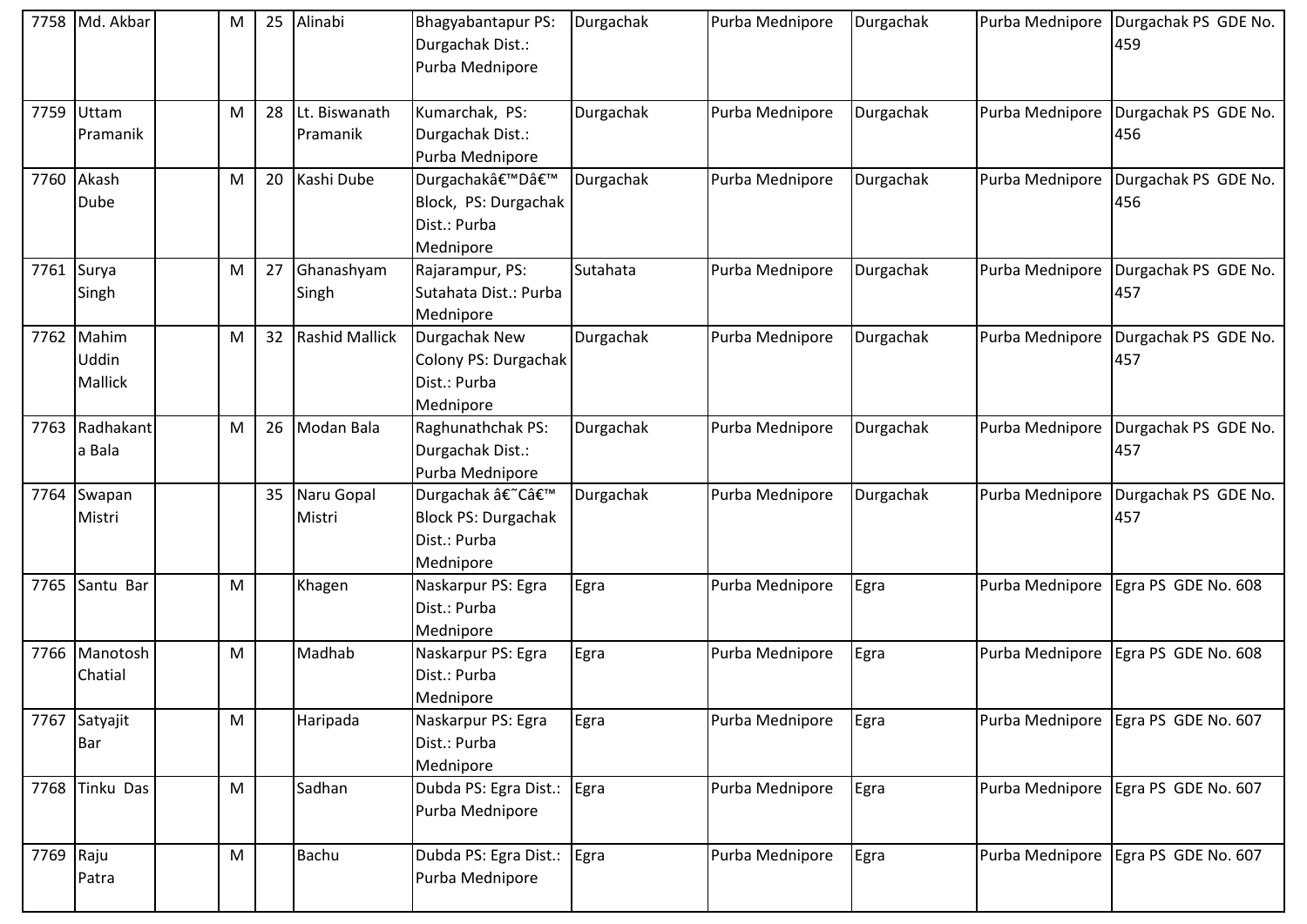| 7770      | Gobinda        | M         | Saktipada      | Dubda PS: Egra Dist.: | Egra    | Purba Mednipore | Egra | Purba Mednipore | Egra PS GDE No. 607                 |
|-----------|----------------|-----------|----------------|-----------------------|---------|-----------------|------|-----------------|-------------------------------------|
|           | Manna          |           |                | Purba Mednipore       |         |                 |      |                 |                                     |
|           |                |           |                |                       |         |                 |      |                 |                                     |
| 7771      | Sk Kalu        | M         | Sk Khurban     | Purusottampur PS:     | Egra    | Purba Mednipore | Egra | Purba Mednipore | Egra PS GDE No. 612                 |
|           |                |           |                | Egra Dist.: Purba     |         |                 |      |                 |                                     |
|           |                |           |                | Mednipore             |         |                 |      |                 |                                     |
|           | 7772 Rabi Jana | M         | Amullya        | Aklabad PS: Egra      | Egra    | Purba Mednipore | Egra | Purba Mednipore | Egra PS GDE No. 612                 |
|           |                |           |                | Dist.: Purba          |         |                 |      |                 |                                     |
|           |                |           |                | Mednipore             |         |                 |      |                 |                                     |
| 7773      | <b>Dipak</b>   | M         | Bhanu          | Kasba Egra PS: Egra   | Egra    | Purba Mednipore | Egra | Purba Mednipore | Egra PS GDE No. 612                 |
|           | Sasmal         |           |                | Dist.: Purba          |         |                 |      |                 |                                     |
|           |                |           |                | Mednipore             |         |                 |      |                 |                                     |
| 7774      | Somnath        | M         | Sasanka        | Mahisali PS: Egra     | Egra    | Purba Mednipore | Egra | Purba Mednipore | Egra PS GDE No. 612                 |
|           | Patra          |           |                | Dist.: Purba          |         |                 |      |                 |                                     |
|           |                |           |                | Mednipore             |         |                 |      |                 |                                     |
| 7775      | Chittaranj     | M         | Srimanta       | Khurutia PS: Egra     | Egra    | Purba Mednipore | Egra |                 | Purba Mednipore Egra PS GDE No. 612 |
|           | an Sasmal      |           |                | Dist.: Purba          |         |                 |      |                 |                                     |
|           |                |           |                | Mednipore             |         |                 |      |                 |                                     |
| 7776      | Srimanta       | M         | Lt. Ganesh     | Garia PS: Egra Dist.: | Egra    | Purba Mednipore | Egra | Purba Mednipore | Egra PS GDE No. 611                 |
|           | Giri           |           |                | Purba Mednipore       |         |                 |      |                 |                                     |
| 7777 Bitu |                | M         | <b>Kartick</b> | Paniparul PS: Egra    | Egra    | Purba Mednipore | Egra | Purba Mednipore | Egra PS GDE No. 611                 |
|           | Payra          |           |                | Dist.: Purba          |         |                 |      |                 |                                     |
|           |                |           |                | Mednipore             |         |                 |      |                 |                                     |
| 7778      | Janardan       | M         | <b>Baren</b>   | Garia PS: Egra Dist.: | Egra    | Purba Mednipore | Egra | Purba Mednipore | Egra PS GDE No. 611                 |
|           | <b>Bag</b>     |           |                | Purba Mednipore       |         |                 |      |                 |                                     |
|           | 7779 Debu      | M         | Gobardhan      | Garia PS: Egra Dist.: | Egra    | Purba Mednipore | Egra | Purba Mednipore | Egra PS GDE No. 611                 |
|           | Jana           |           |                | Purba Mednipore       |         |                 |      |                 |                                     |
| 7780      | Narayan        | M         | Kanailal       | Garia PS: Egra Dist.: | Egra    | Purba Mednipore | Egra | Purba Mednipore | Egra PS GDE No. 611                 |
|           | Jana           |           |                | Purba Mednipore       |         |                 |      |                 |                                     |
| 7781      | Raju Saha      | M         | Nuriman Saha   | Basudebpur PS: Egra   | Egra    | Purba Mednipore | Egra | Purba Mednipore | Egra PS GDE No. 611                 |
|           |                |           |                | Dist.: Purba          |         |                 |      |                 |                                     |
|           |                |           |                | Mednipore             |         |                 |      |                 |                                     |
|           | 7782 Sattar    | ${\sf M}$ | Jadna Saha     | Basudebpur PS: Egra   | Egra    | Purba Mednipore | Egra | Purba Mednipore | Egra PS GDE No. 611                 |
|           | Saha           |           |                | Dist.: Purba          |         |                 |      |                 |                                     |
|           |                |           |                | Mednipore             |         |                 |      |                 |                                     |
|           | 7783 Kinshuk   | M         | Lt. Nikhil     | Arinchi PS: Khejuri   | Khejuri | Purba Mednipore | Egra | Purba Mednipore | Egra PS GDE No. 611                 |
|           | Bera           |           |                | Dist.: Purba          |         |                 |      |                 |                                     |
|           |                |           |                | Mednipore             |         |                 |      |                 |                                     |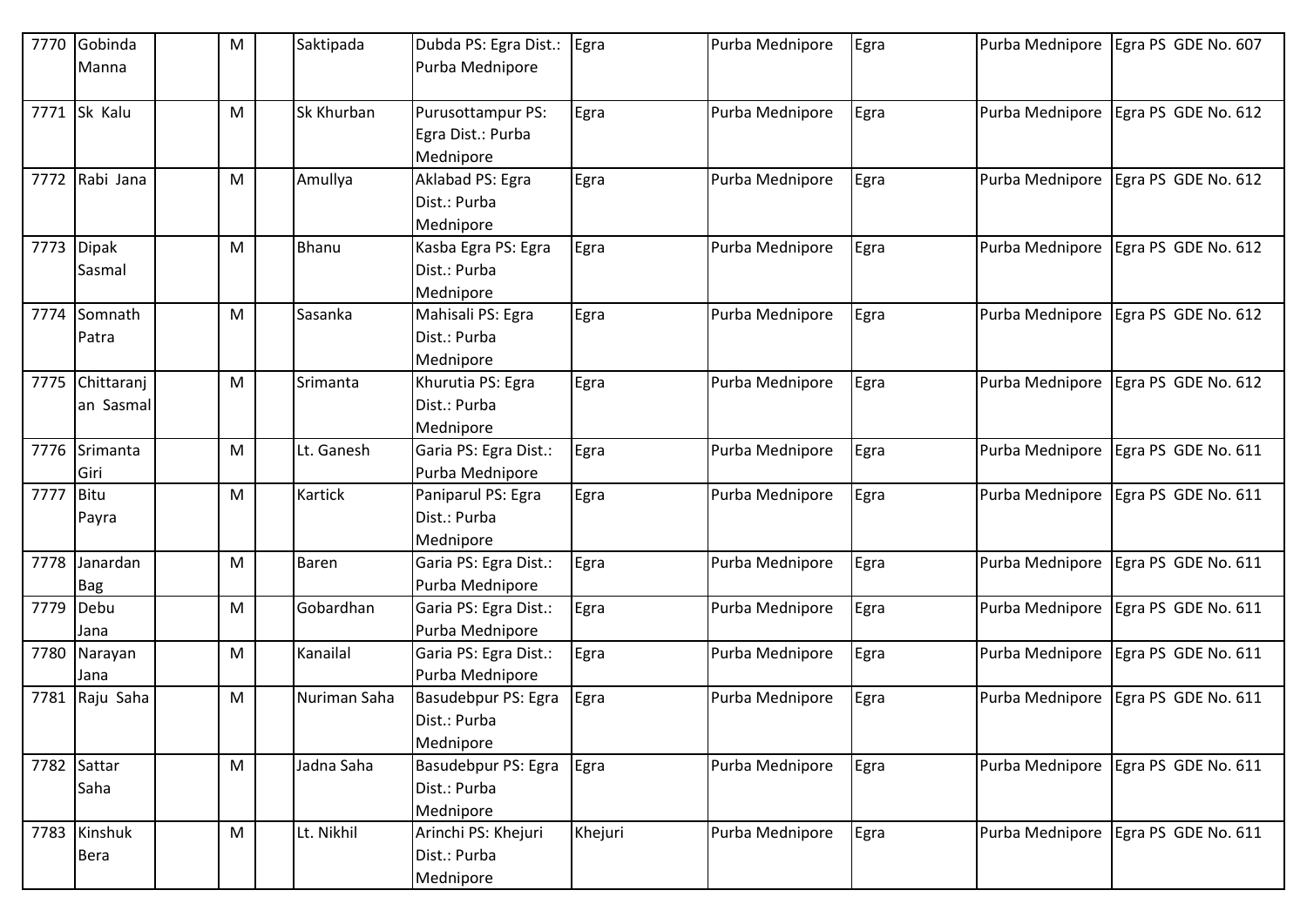| 7784 | Subrata        | M | Sukanta       | Hanubhunia PS:                | Nandigram | Purba Mednipore | Egra | Purba Mednipore | Egra PS GDE No. 611                 |
|------|----------------|---|---------------|-------------------------------|-----------|-----------------|------|-----------------|-------------------------------------|
|      | Pradhan        |   |               | Nandigram Dist.:              |           |                 |      |                 |                                     |
|      |                |   |               | Purba Mednipore               |           |                 |      |                 |                                     |
| 7785 | Sankar         | M | <b>Subhas</b> | Chorpalia PS: Egra            | Egra      | Purba Mednipore | Egra | Purba Mednipore | Egra PS GDE No. 611                 |
|      | Rana           |   |               | Dist.: Purba                  |           |                 |      |                 |                                     |
|      |                |   |               | Mednipore                     |           |                 |      |                 |                                     |
|      | 7786 Ajoy Jana | M | Panchanan     | Chorpalia PS: Egra            | Egra      | Purba Mednipore | Egra | Purba Mednipore | Egra PS GDE No. 610                 |
|      |                |   |               | Dist.: Purba                  |           |                 |      |                 |                                     |
|      |                |   |               | Mednipore                     |           |                 |      |                 |                                     |
|      | 7787 Sanjoy    | M | Sanjib        | Maheshpur PS: Egra            | Egra      | Purba Mednipore | Egra | Purba Mednipore | Egra PS GDE No. 610                 |
|      | Pradhan        |   |               | Dist.: Purba                  |           |                 |      |                 |                                     |
|      |                |   |               | Mednipore                     |           |                 |      |                 |                                     |
| 7788 | Pravat         | M | Barendranath  | Kasba Egra PS: Egra           | Egra      | Purba Mednipore | Egra | Purba Mednipore | Egra PS GDE No. 610                 |
|      | Sau            |   |               | Dist.: Purba                  |           |                 |      |                 |                                     |
|      |                |   |               | Mednipore                     |           |                 |      |                 |                                     |
| 7789 | Tapan Bar      | M | Ananta        | Gholdubda PS: Egra            | Egra      | Purba Mednipore | Egra | Purba Mednipore | Egra PS GDE No. 610                 |
|      |                |   |               | Dist.: Purba                  |           |                 |      |                 |                                     |
|      |                |   |               | Mednipore                     |           |                 |      |                 |                                     |
| 7790 | Manijit        | M | Satya         | Gholdubda PS: Egra            | Egra      | Purba Mednipore | Egra | Purba Mednipore | Egra PS GDE No. 610                 |
|      | Garu           |   |               | Dist.: Purba                  |           |                 |      |                 |                                     |
|      |                |   |               | Mednipore                     |           |                 |      |                 |                                     |
| 7791 | Sumit          | M | Manoranjan    | Naskarpur PS: Egra            | Egra      | Purba Mednipore | Egra | Purba Mednipore | Egra PS GDE No. 610                 |
|      | Maity          |   |               | Dist.: Purba                  |           |                 |      |                 |                                     |
|      |                |   |               | Mednipore                     |           |                 |      |                 |                                     |
| 7792 | Tapan          | M | <b>Bankim</b> | <b>Gnandapur PS: Egra</b>     | Egra      | Purba Mednipore | Egra | Purba Mednipore | Egra PS GDE No. 610                 |
|      | Pandit         |   |               | Dist.: Purba                  |           |                 |      |                 |                                     |
|      |                |   |               | Mednipore                     |           |                 |      |                 |                                     |
|      | 7793 Pijush    | M | Gurupada      | Tajpur PS: Egra Dist.:        | Egra      | Purba Mednipore | Egra | Purba Mednipore | Egra PS GDE No. 610                 |
|      | Rana           |   |               | Purba Mednipore               |           |                 |      |                 |                                     |
|      |                |   |               |                               |           |                 |      |                 |                                     |
|      | 7794 Samar     | M | Amullya       | Tajpur PS: Egra Dist.:   Egra |           | Purba Mednipore | Egra |                 | Purba Mednipore Egra PS GDE No. 610 |
|      | Manna          |   |               | Purba Mednipore               |           |                 |      |                 |                                     |
|      |                |   |               |                               |           |                 |      |                 |                                     |
|      | 7795 Chandan   | M | Gunadhar      | Tajpur PS: Egra Dist.:        | Egra      | Purba Mednipore | Egra | Purba Mednipore | Egra PS GDE No. 610                 |
|      | Pal            |   |               | Purba Mednipore               |           |                 |      |                 |                                     |
|      |                |   |               |                               |           |                 |      |                 |                                     |
|      | 7796 Gopal Das | M | Bishnupada    | Shyamharibarh PS:             | Egra      | Purba Mednipore | Egra | Purba Mednipore | Egra PS GDE No. 155                 |
|      |                |   |               | Egra Dist.: Purba             |           |                 |      |                 |                                     |
|      |                |   |               | Mednipore                     |           |                 |      |                 |                                     |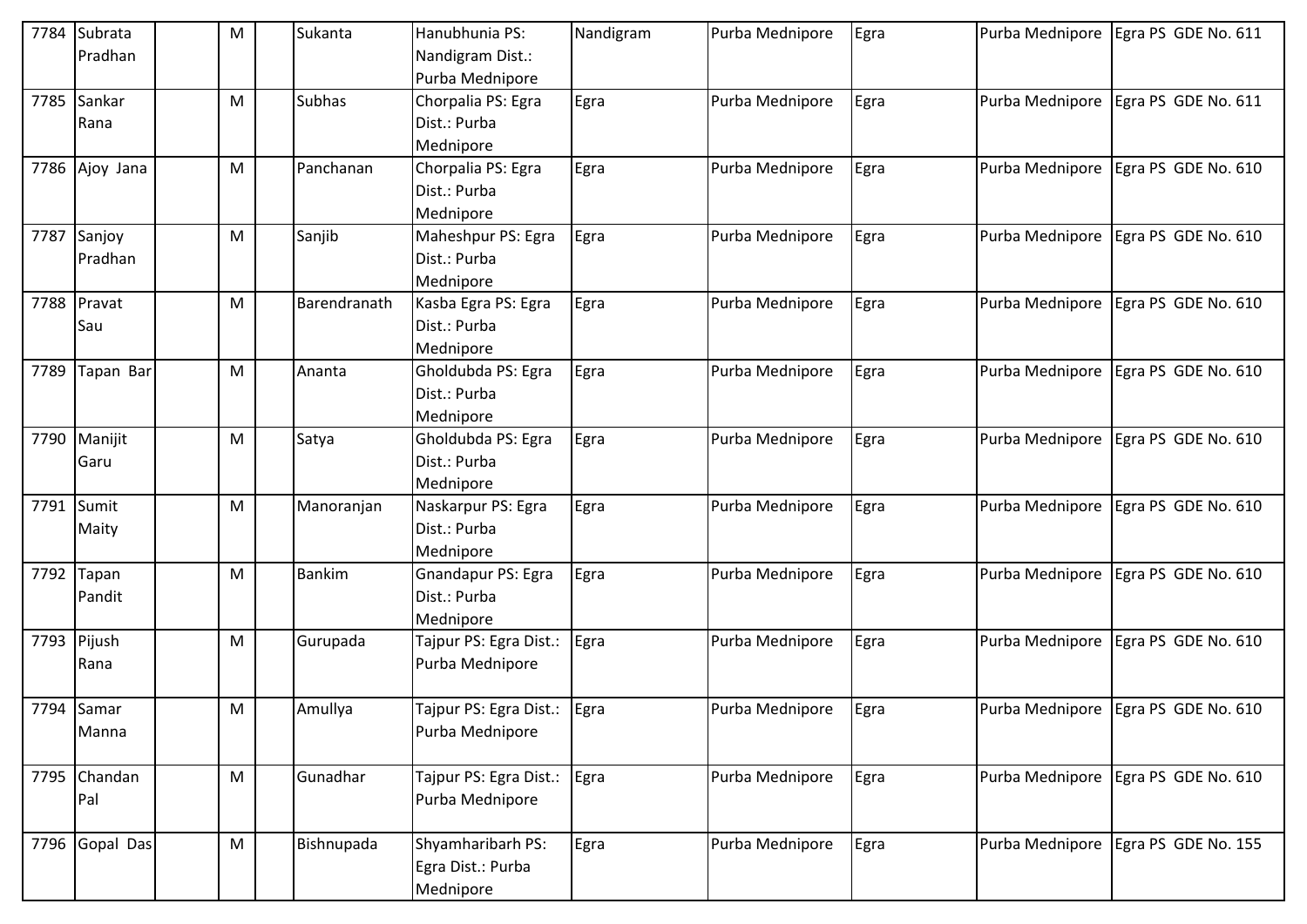| 7797       | Sagar         | M | Lt. Dhanu       | Mirzapur PS: Egra                             | Egra       | Purba Mednipore | Egra         | Purba Mednipore | Egra PS GDE No. 155               |
|------------|---------------|---|-----------------|-----------------------------------------------|------------|-----------------|--------------|-----------------|-----------------------------------|
|            | Murmu         |   |                 | Dist.: Purba                                  |            |                 |              |                 |                                   |
|            |               |   |                 | Mednipore                                     |            |                 |              |                 |                                   |
| 7798       | Souvik        | M |                 | Ramkrishna Das Di-Sibaramnagar PS:            | Sutahata   | Purba Mednipore | Haldia women | Purba Mednipore | Haldia women PS GDE               |
|            | Das           |   |                 | Sutahata Dist.: Purba                         |            |                 |              |                 | No. 163                           |
|            |               |   |                 | Mednipore                                     |            |                 |              |                 |                                   |
| 7799 Arjun |               | M |                 | Tarapada Khara Di-Sibaramnagar PS:            | Sutahata   | Purba Mednipore | Haldia women | Purba Mednipore | Haldia women PS GDE               |
|            | Khara         |   |                 | Sutahata Dist.: Purba                         |            |                 |              |                 | No. 163                           |
|            |               |   |                 | Mednipore                                     |            |                 |              |                 |                                   |
| 7800       | Sk Asraf      | M | S/o Sk Goujar   | Garkamalpur PS:                               | Mahishadal | Purba Mednipore | Mahishadal   | Purba Mednipore | Mahishadal PS GDE                 |
|            | (32)          |   | <b>Of</b>       | Mahishadal Dist.:                             |            |                 |              |                 | No. 602                           |
|            |               |   |                 | Purba Mednipore                               |            |                 |              |                 |                                   |
| 7801       | Rakesh        | м | S/o Mote Khan   | Rambag PS:                                    | Mahishadal | Purba Mednipore | Mahishadal   | Purba Mednipore | Mahishadal PS GDE                 |
|            | Khan (18)     |   |                 | Mahishadal Dist.:                             |            |                 |              |                 | No. 602                           |
|            |               |   |                 | Purba Mednipore                               |            |                 |              |                 |                                   |
| 7802       | Rabin         | M | S\o Tapan       | Madhyahingly PS:                              | Mahishadal | Purba Mednipore | Mahishadal   | Purba Mednipore | Mahishadal PS GDE                 |
|            | Maity (25)    |   | Maity           | Mahishadal Dist.:                             |            |                 |              |                 | No. 606                           |
|            |               |   |                 | Purba Mednipore                               |            |                 |              |                 |                                   |
| 7803       | Chandan       | M | S/o Biren Roy   | Garhkamalpur PS:                              | Mahishadal | Purba Mednipore | Mahishadal   | Purba Mednipore | Mahishadal PS GDE                 |
|            | Roy (32)      |   |                 | Mahishadal Dist.:                             |            |                 |              |                 | No. 606                           |
|            |               |   |                 | Purba Mednipore                               |            |                 |              |                 |                                   |
| 7804       | Subhadip      | M | S/o Basudeb     | <b>Ektarpur PS:</b>                           | Mahishadal | Purba Mednipore | Mahishadal   | Purba Mednipore | Mahishadal PS GDE                 |
|            | Patra (29)    |   | Patra           | Mahishadal Dist.:                             |            |                 |              |                 | No. 606                           |
|            |               |   |                 | Purba Mednipore                               |            |                 |              |                 |                                   |
| 7805       | Kartik        | M | S/o Nikhil      | Garhkamalpur PS:                              | Mahishadal | Purba Mednipore | Mahishadal   | Purba Mednipore | Mahishadal PS GDE                 |
|            | <b>Bhunia</b> |   | <b>Bhunia</b>   | Mahishadal Dist.:                             |            |                 |              |                 | No. 610                           |
|            | (24)          |   |                 | Purba Mednipore                               |            |                 |              |                 |                                   |
| 7806       | Asif Ifran    | M | S/o Jiyaul Khan | Rambag PS:                                    | Mahishadal | Purba Mednipore | Mahishadal   | Purba Mednipore | Mahishadal PS GDE                 |
|            | Khan (19)     |   |                 | Mahishadal Dist.:                             |            |                 |              |                 | No. 610                           |
|            |               |   |                 | Purba Mednipore                               |            |                 |              |                 |                                   |
|            | 7807 Soumen   | M |                 | S/o Apurba Maji Babupur PS: Sutahata Sutahata |            | Purba Mednipore | Mahishadal   |                 | Purba Mednipore Mahishadal PS GDE |
|            | Maji (29)     |   |                 | Dist.: Purba                                  |            |                 |              |                 | No. 615                           |
|            |               |   |                 | Mednipore                                     |            |                 |              |                 |                                   |
|            | 7808 Sumanta  | M | S/O             | Kukrahati PS:                                 | Sutahata   | Purba Mednipore | Mahishadal   | Purba Mednipore | Mahishadal PS GDE                 |
|            | Khatuya       |   | Sambhunath      | Sutahata Dist.: Purba                         |            |                 |              |                 | No. 615                           |
|            | (28)          |   | Khatuya         | Mednipore                                     |            |                 |              |                 |                                   |
| 7809       | Gopal Das     | M | S/o Ratikanta   | Kukrahati PS:                                 | Sutahata   | Purba Mednipore | Mahishadal   | Purba Mednipore | Mahishadal PS GDE                 |
|            | (29)          |   | Das             | Sutahata Dist.: Purba                         |            |                 |              |                 | No. 615                           |
|            |               |   |                 | Mednipore                                     |            |                 |              |                 |                                   |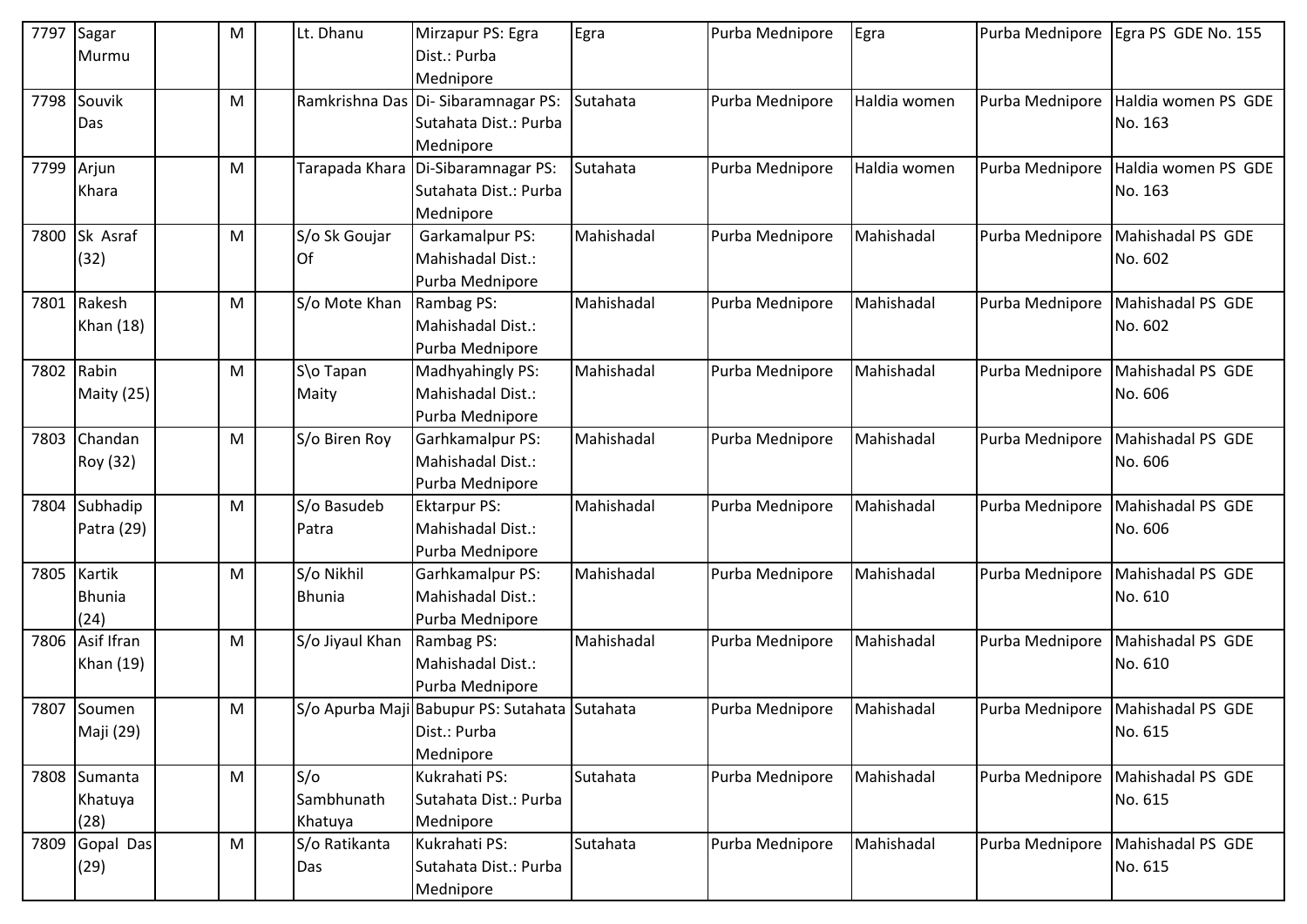| 7810    | Ananda            | M  |    | S/o Shayamal                | Kukrahati PS:                          | Sutahata    | Purba Mednipore | Mahishadal | Purba Mednipore | Mahishadal PS GDE                 |
|---------|-------------------|----|----|-----------------------------|----------------------------------------|-------------|-----------------|------------|-----------------|-----------------------------------|
|         | Das (27)          |    |    | Das                         | Sutahata Dist.: Purba                  |             |                 |            |                 | No. 615                           |
| 7811 Sk |                   | M  |    | S/o Sk Aminun               | Mednipore<br>Lakshya PS:               | Mahishadal  | Purba Mednipore | Mahishadal |                 | Purba Mednipore Mahishadal PS GDE |
|         | Sahabaj           |    |    | Islam                       | Mahishadal Dist.:                      |             |                 |            |                 | No. 622                           |
|         | (18)              |    |    |                             | Purba Mednipore                        |             |                 |            |                 |                                   |
| 7812    | Sk Rajes          | M  |    | S/o Sk Ayub Ali             | Lakshya PS:                            | Mahishadal  | Purba Mednipore | Mahishadal | Purba Mednipore | Mahishadal PS GDE                 |
|         | (18)              |    |    |                             | Mahishadal Dist.:                      |             |                 |            |                 | No. 622                           |
|         |                   |    |    |                             | Purba Mednipore                        |             |                 |            |                 |                                   |
|         | 7813 Sayeb        | M  |    | S/o Anisur Islam Rambag PS: |                                        | Mahishadal  | Purba Mednipore | Mahishadal | Purba Mednipore | Mahishadal PS GDE                 |
|         | <b>Aktar (19)</b> |    |    |                             | Mahishadal Dist.:                      |             |                 |            |                 | No. 622                           |
|         |                   |    |    |                             | Purba Mednipore                        |             |                 |            |                 |                                   |
| 7814    | Kaberi            | F. | 35 | Jitendra Kandar             | Nilpur PS: Marishda                    | Marishda    | Purba Mednipore | Marishda   | Purba Mednipore | Marishda PS GDE No.               |
|         | Kandar            |    |    |                             | Dist.: Purba                           |             |                 |            |                 | 535                               |
|         |                   |    |    |                             | Mednipore                              |             |                 |            |                 |                                   |
|         | 7815 Sanjoy       | M  | 24 | Tapan Bar                   | Nilpur PS: Marishda                    | Marishda    | Purba Mednipore | Marishda   | Purba Mednipore | Marishda PS GDE No.               |
|         | Bar               |    |    |                             | Dist.: Purba                           |             |                 |            |                 | 535                               |
|         |                   |    |    |                             | Mednipore                              |             |                 |            |                 |                                   |
|         | 7816 Krishna      | M  | 48 | Lt. Kanailal                | Panbhui PS: Marishda Marishda          |             | Purba Mednipore | Marishda   | Purba Mednipore | Marishda PS GDE No.               |
|         | Prasad            |    |    | Maity                       | Dist.: Purba                           |             |                 |            |                 | 535                               |
| 7817    | Maity<br>Manoranj | M  | 38 | Ashoke Dey                  | Mednipore<br>Gopalpur PS:              | Bhagawanpur | Purba Mednipore | Marishda   | Purba Mednipore | Marishda PS GDE No.               |
|         | an Dey            |    |    |                             | <b>Bhagawanpur Dist.:</b>              |             |                 |            |                 | 534                               |
|         |                   |    |    |                             | Purba Mednipore                        |             |                 |            |                 |                                   |
|         |                   |    |    |                             |                                        |             |                 |            |                 |                                   |
| 7818    | Abhisek           | M  | 23 | <b>Anukul Sasmal</b>        | Janubasan PS: Contai                   | Contai      | Purba Mednipore | Marishda   | Purba Mednipore | Marishda PS GDE No.               |
|         | Sasmal            |    |    |                             | Dist.: Purba                           |             |                 |            |                 | 534                               |
|         |                   |    |    |                             | Mednipore                              |             |                 |            |                 |                                   |
| 7819    | Santu             | M  |    | 30 Subrata                  | Belgharia Dist.:                       |             | Kolkata         | Marishda   | Purba Mednipore | Marishda PS GDE No.               |
|         | Karmakar          |    |    | Karmakar                    | Kolkata                                |             |                 |            |                 | 534                               |
|         |                   |    |    |                             |                                        |             |                 |            |                 |                                   |
| 7820    | Rathin            | M  |    | 52 Rabindranath             | Kumirda PS:                            | Marishda    | Purba Mednipore | Marishda   | Purba Mednipore | Marishda PS GDE No.               |
|         | Santra            |    |    | Santra                      | Marishda Dist.: Purba                  |             |                 |            |                 | 534                               |
|         |                   |    |    |                             | Mednipore                              |             |                 |            |                 |                                   |
|         | 7821 Bapi Jana    | M  |    |                             | 38   Lt. Prafulla Jana Gopinathpur PS: | Bhagawanpur | Purba Mednipore | Marishda   | Purba Mednipore | Marishda PS GDE No.               |
|         |                   |    |    |                             | Bhagawanpur Dist.:                     |             |                 |            |                 | 530                               |
|         |                   |    |    |                             | Purba Mednipore                        |             |                 |            |                 |                                   |
|         |                   |    |    |                             |                                        |             |                 |            |                 |                                   |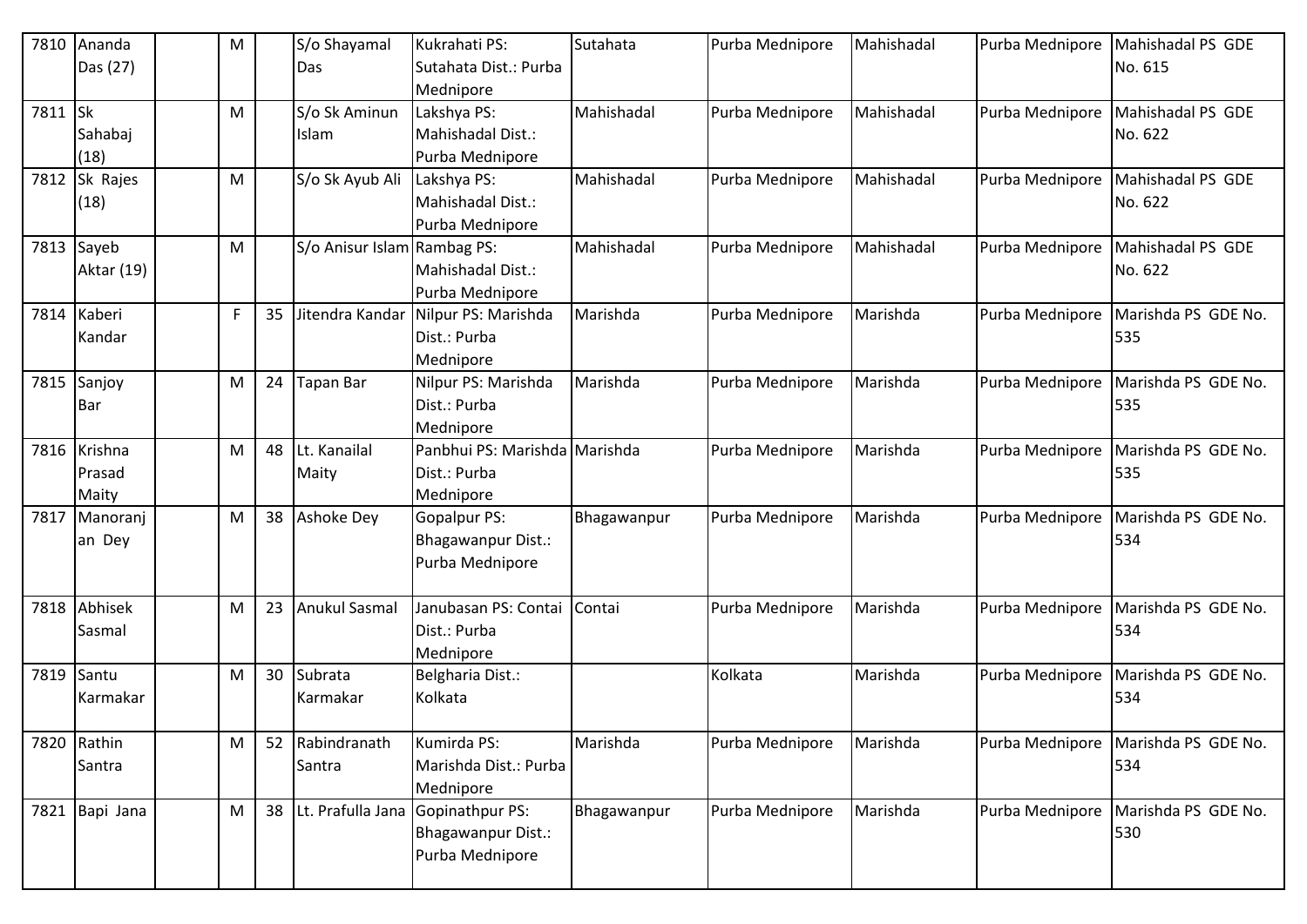| 7822 | <b>Rintu Kr</b> | M | 30 | Chittaranjan      | Gopalpur PS:                                    | Bhagawanpur    | Purba Mednipore | Marishda | Purba Mednipore | Marishda PS GDE No.  |
|------|-----------------|---|----|-------------------|-------------------------------------------------|----------------|-----------------|----------|-----------------|----------------------|
|      | Sahoo           |   |    | Sahoo             | Bhagawanpur Dist.:                              |                |                 |          |                 | 530                  |
|      |                 |   |    |                   | Purba Mednipore                                 |                |                 |          |                 |                      |
|      |                 |   |    |                   |                                                 |                |                 |          |                 |                      |
| 7823 | Panchana        | M | 27 | Srimanta Das      | Kanaidighi PS:                                  | Marishda       | Purba Mednipore | Marishda | Purba Mednipore | Marishda PS GDE No.  |
|      | n Das           |   |    |                   | Marishda Dist.: Purba                           |                |                 |          |                 | 530                  |
|      |                 |   |    |                   | Mednipore                                       |                |                 |          |                 |                      |
| 7824 | Rampada         | M | 53 | Lt. Bhimcharan    | Nachinda PS:                                    | Marishda       | Purba Mednipore | Marishda | Purba Mednipore | Marishda PS GDE No.  |
|      | Maity           |   |    | Maity             | Marishda Dist.: Purba                           |                |                 |          |                 | 529                  |
|      |                 |   |    |                   | Mednipore                                       |                |                 |          |                 |                      |
| 7825 | Prasun          | M |    | 25 Ram Das        | Durmuth PS:                                     | Marishda       | Purba Mednipore | Marishda | Purba Mednipore | Marishda PS GDE No.  |
|      | Das             |   |    |                   | Marishda Dist.: Purba                           |                |                 |          |                 | 529                  |
|      |                 |   |    |                   | Mednipore                                       |                |                 |          |                 |                      |
| 7826 | Sankar          | M | 27 | Mohon Sahoo       | Sillibari PS: Marishda                          | Marishda       | Purba Mednipore | Marishda | Purba Mednipore | Marishda PS GDE No.  |
|      | Sahoo           |   |    |                   | Dist.: Purba                                    |                |                 |          |                 | 529                  |
|      |                 |   |    |                   | Mednipore                                       |                |                 |          |                 |                      |
| 7827 | Ranjan          | M | 53 | Nilkantha Das     | <b>Ghoratalia PS:</b>                           | Marishda       | Purba Mednipore | Marishda | Purba Mednipore | Marishda PS GDE No.  |
|      | Das             |   |    |                   | Marishda Dist.: Purba                           |                |                 |          |                 | 513                  |
|      |                 |   |    |                   | Mednipore                                       |                |                 |          |                 |                      |
| 7828 | Basudev         | M | 25 | Prasanta Dalua    | Jaganathpur PS:                                 | Junput coastal | Purba Mednipore | Marishda | Purba Mednipore | Marishda PS GDE No.  |
|      | Dalua           |   |    |                   | Junput coastal Dist.:                           |                |                 |          |                 | 513                  |
|      |                 |   |    |                   | Purba Mednipore                                 |                |                 |          |                 |                      |
|      |                 |   |    |                   |                                                 |                |                 |          |                 |                      |
| 7829 | Sanbhu          | M | 19 | Ananta Das        | Janubasan PS: Contai                            | Contai         | Purba Mednipore | Marishda | Purba Mednipore | Marishda PS GDE No.  |
|      | Das             |   |    |                   | Dist.: Purba                                    |                |                 |          |                 | 513                  |
|      |                 |   |    |                   | Mednipore                                       |                |                 |          |                 |                      |
| 7830 | Kush Das        | M | 20 | Rajen Das         | Dakshin Moyna PS:                               | Moyna          | Purba Mednipore | Moyna    | Purba Mednipore | Moyna PS GDE No. 464 |
|      |                 |   |    |                   | Moyna Dist.: Purba                              |                |                 |          |                 |                      |
|      |                 |   |    |                   | Mednipore                                       |                |                 |          |                 |                      |
| 7831 | Sayan           | M | 22 | Sukumar Jana      | Masamchak PS:                                   | Moyna          | Purba Mednipore | Moyna    | Purba Mednipore | Moyna PS GDE No. 464 |
|      | Jana            |   |    |                   | Moyna Dist.: Purba                              |                |                 |          |                 |                      |
|      |                 |   |    |                   | Mednipore                                       |                |                 |          |                 |                      |
|      | 7832 Biswajit   | M |    | 24 Buddhadev Giri | Kishorchak PS:                                  | Moyna          | Purba Mednipore | Moyna    | Purba Mednipore | Moyna PS GDE No. 464 |
|      | Giri            |   |    |                   | Moyna Dist.: Purba                              |                |                 |          |                 |                      |
|      |                 |   |    |                   | Mednipore                                       |                |                 |          |                 |                      |
|      | 7833 Susanta    | M |    |                   | 45   Mantulal Singha Laluageria PS: Moyna Moyna |                | Purba Mednipore | Moyna    | Purba Mednipore | Moyna PS GDE No. 464 |
|      | Singha          |   |    |                   | Dist.: Purba                                    |                |                 |          |                 |                      |
|      |                 |   |    |                   | Mednipore                                       |                |                 |          |                 |                      |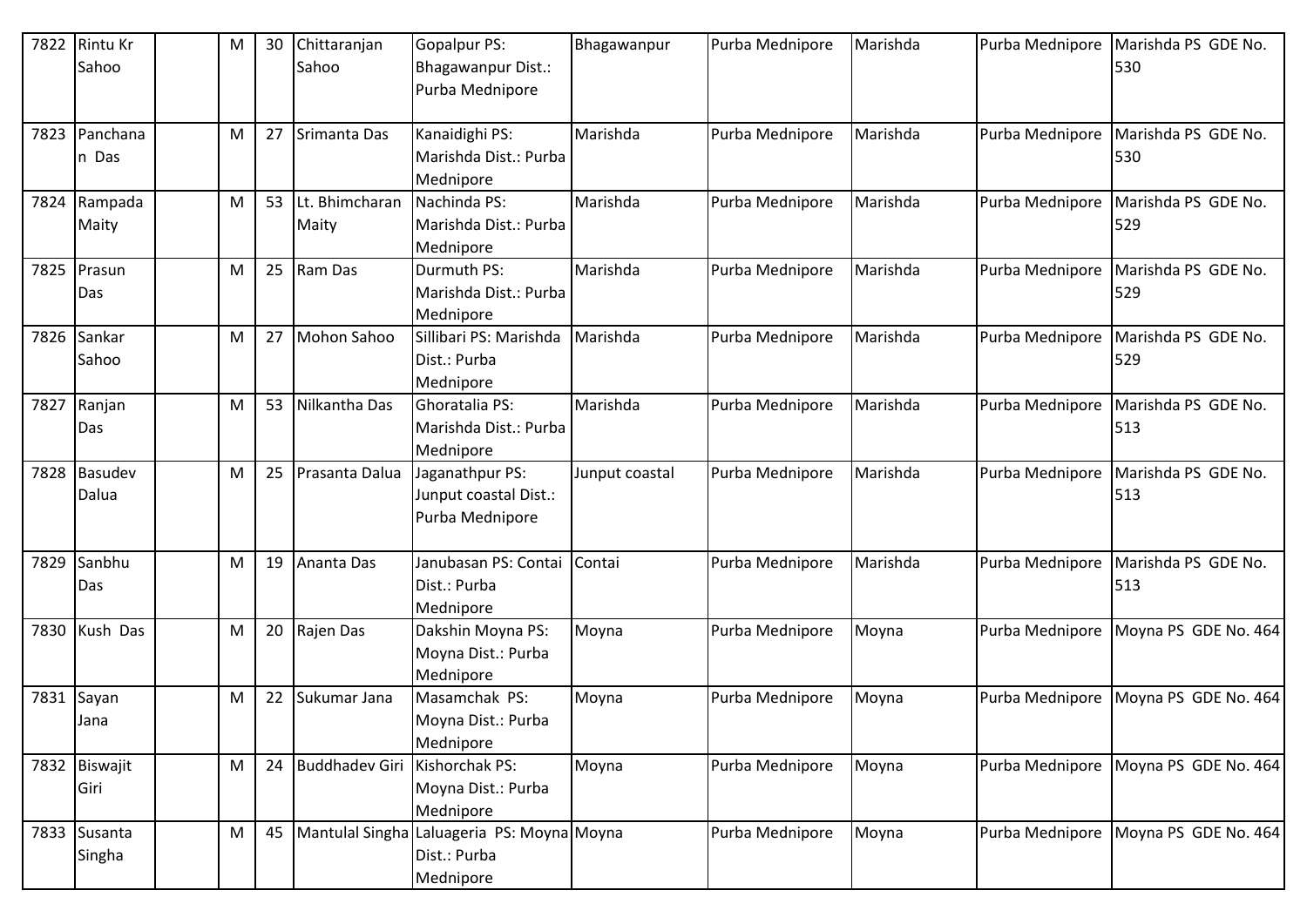| 7834 | Baneswar        | M | 35 | Durgapada     | Anandapur PS:             | Moyna | Purba Mednipore | Moyna      | Purba Mednipore | Moyna PS GDE No. 464 |
|------|-----------------|---|----|---------------|---------------------------|-------|-----------------|------------|-----------------|----------------------|
|      | Maity           |   |    | Maity         | Moyna Dist.: Purba        |       |                 |            |                 |                      |
|      |                 |   |    |               | Mednipore                 |       |                 |            |                 |                      |
| 7835 | Rabindran       | M | 28 | Pulin Das     | Gobradan PS: Moyna Moyna  |       | Purba Mednipore | Moyna      | Purba Mednipore | Moyna PS GDE No. 464 |
|      | ath Das         |   |    |               | Dist.: Purba              |       |                 |            |                 |                      |
|      |                 |   |    |               | Mednipore                 |       |                 |            |                 |                      |
|      | 7836 Madan      | M | 50 | Binanda       | Bakcha PS: Moyna          | Moyna | Purba Mednipore | Moyna      | Purba Mednipore | Moyna PS GDE No. 464 |
|      | <b>Barman</b>   |   |    | Barman        | Dist.: Purba              |       |                 |            |                 |                      |
|      |                 |   |    |               | Mednipore                 |       |                 |            |                 |                      |
| 7837 | Satyajit        | M | 22 | Biswajit      | Masamchak PS:             | Moyna | Purba Mednipore | Moyna      | Purba Mednipore | Moyna PS GDE No. 464 |
|      | Pradhan         |   |    | Pradhan       | Moyna Dist.: Purba        |       |                 |            |                 |                      |
|      |                 |   |    |               | Mednipore                 |       |                 |            |                 |                      |
| 7838 | Bata            | M | 24 | Kanai Kuila   | Dakshin Changrachak Moyna |       | Purba Mednipore | Moyna      | Purba Mednipore | Moyna PS GDE No. 464 |
|      | Krishna         |   |    |               | PS: Moyna Dist.:          |       |                 |            |                 |                      |
|      | Kuila           |   |    |               | Purba Mednipore           |       |                 |            |                 |                      |
|      |                 |   |    |               |                           |       |                 |            |                 |                      |
| 7839 | Milan           | M | 30 | Nirmal Jana   | Pairachak PS: Moyna Moyna |       | Purba Mednipore | Moyna      | Purba Mednipore | Moyna PS GDE No. 464 |
|      | Jana            |   |    |               | Dist.: Purba              |       |                 |            |                 |                      |
|      |                 |   |    |               | Mednipore                 |       |                 |            |                 |                      |
| 7840 | Sourav          |   | 34 | Rabindranath  | Khanjanchak               |       | Basirhat        | Nandakumar | Purba Mednipore | Nandakumar PS GDE    |
|      | Matia           |   |    |               | Durgachak                 |       |                 |            |                 | No. 1677             |
| 7841 | Susovan         |   | 28 | Kamal         | Volsara MDL               |       | <b>Basirhat</b> | Nandakumar | Purba Mednipore | Nandakumar PS GDE    |
|      | <b>Betal</b>    |   |    |               |                           |       |                 |            |                 | No. 1677             |
| 7842 | Sandip          |   | 24 | Alak          | Khudiram HLD              |       | <b>Basirhat</b> | Nandakumar | Purba Mednipore | Nandakumar PS GDE    |
|      | Jana            |   |    |               |                           |       |                 |            |                 | No. 1677             |
| 7843 | Susanta         |   | 21 | Ramesh        | Barsundra                 |       | <b>Basirhat</b> | Nandakumar | Purba Mednipore | Nandakumar PS GDE    |
|      | Mandal          |   |    |               | Bhabanipur                |       |                 |            |                 | No. 1677             |
| 7844 | Sk. Rinku       |   | 22 | Sk. Rafik     | Sridharpur NDK            |       | <b>Basirhat</b> | Nandakumar | Purba Mednipore | Nandakumar PS GDE    |
|      |                 |   |    |               |                           |       |                 |            |                 | No. 1677             |
| 7845 | <b>Budhadeb</b> |   | 35 | Tarapada      | Chapi MDL                 |       | <b>Basirhat</b> | Nandakumar | Purba Mednipore | Nandakumar PS GDE    |
|      | Jana            |   |    |               |                           |       |                 |            |                 | No. 1678             |
|      | 7846 Gobinda    |   | 45 | Bishnupada    | Rangametya                |       | <b>Basirhat</b> | Nandakumar | Purba Mednipore | Nandakumar PS GDE    |
|      | <b>Bhunia</b>   |   |    |               |                           |       |                 |            |                 | No. 1696             |
|      | 7847 Tarun      |   | 30 | Ramakrishna   | Girirchak                 |       | Basirhat        | Nandakumar | Purba Mednipore | Nandakumar PS GDE    |
|      | Hazra           |   |    |               |                           |       |                 |            |                 | No. 1696             |
|      | 7848 Rajani     |   | 52 | Purna Chandra | Santerchak NDK            |       | <b>Basirhat</b> | Nandakumar | Purba Mednipore | Nandakumar PS GDE    |
|      | Maity           |   |    |               |                           |       |                 |            |                 | No. 1696             |
|      | 7849 Sasanka    |   | 47 | Lt. Mukunda   | Santerchak ndk            |       | <b>Basirhat</b> | Nandakumar | Purba Mednipore | Nandakumar PS GDE    |
|      | Santra          |   |    |               |                           |       |                 |            |                 | No. 1696             |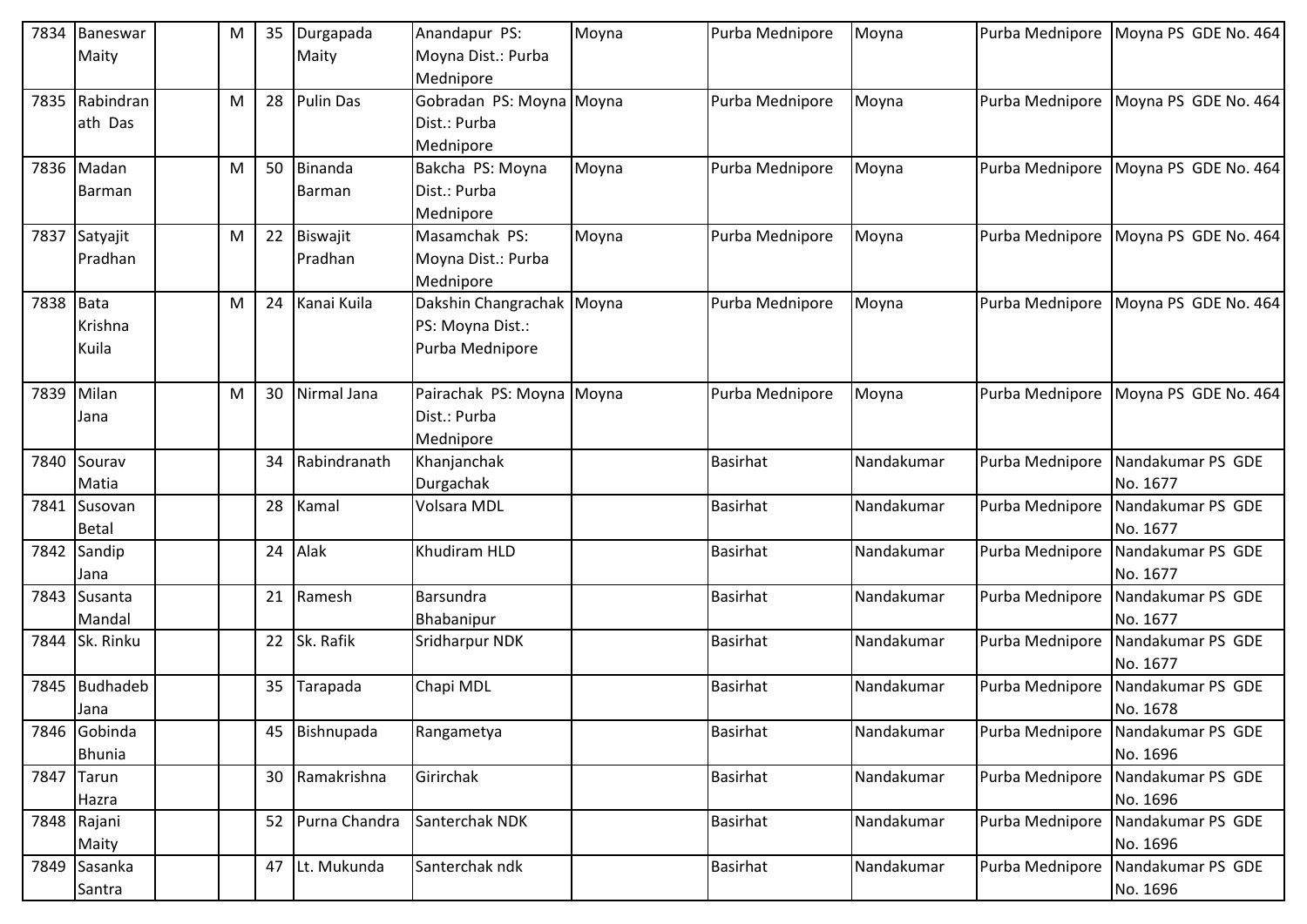|      | 7850 Pradip<br>Dey            | 26 | Ashok                         | Ranisagar DK                     | <b>Basirhat</b> | Nandakumar |                 | Purba Mednipore Nandakumar PS GDE<br>No. 1693 |
|------|-------------------------------|----|-------------------------------|----------------------------------|-----------------|------------|-----------------|-----------------------------------------------|
| 7851 | Sk. Samad                     | 32 | Sk. Sulaman                   | Paramahangsapur<br><b>NDK</b>    | <b>Basirhat</b> | Nandakumar | Purba Mednipore | Nandakumar PS GDE<br>No. 1693                 |
|      | 7852 Sk Aynal                 |    | 35 Sk. Yakub                  | Sridharpur                       | <b>Basirhat</b> | Nandakumar |                 | Purba Mednipore Nandakumar PS GDE<br>No. 1693 |
| 7853 | <b>Bhim</b><br>Charan<br>Tung |    | 31 Lt. Mahadeb                | Dhariyapur<br>Nandakumar         | <b>Basirhat</b> | Nandakumar | Purba Mednipore | Nandakumar PS GDE<br>No. 1694                 |
| 7854 | Sukumar<br>Adak               | 37 | Chittaranjan                  | Fatepur Nandakuma r              | <b>Basirhat</b> | Nandakumar | Purba Mednipore | Nandakumar PS GDE<br>No. 1694                 |
| 7855 | Chandan<br>Adak               | 29 | Goutam                        | Mahammadpur NDK                  | <b>Basirhat</b> | Nandakumar | Purba Mednipore | Nandakumar PS GDE<br>No. 1694                 |
| 7856 | Sudip<br>Mandal               | 22 | Kanu                          | Uttar Bara basi CDP              | <b>Basirhat</b> | Nandakumar | Purba Mednipore | Nandakumar PS GDE<br>No. 1695                 |
| 7857 | Kanai<br>Mondal               | 22 | Subal                         | Uttar Bara basi CDP              | <b>Basirhat</b> | Nandakumar | Purba Mednipore | Nandakumar PS GDE<br>No. 1695                 |
| 7858 | Rabindra<br>Manik             | 30 | Santosh                       | Padmapukuria Contai              | <b>Basirhat</b> | Nandakumar | Purba Mednipore | Nandakumar PS GDE<br>No. 1702                 |
| 7859 | Gopal<br>Manik                | 28 | Shadas                        | Padmapukuria Contai              | <b>Basirhat</b> | Nandakumar | Purba Mednipore | Nandakumar PS GDE<br>No. 1702                 |
| 7860 | Ranjit<br>Midya               |    | 50 Lt. Paresh                 | Purba Gumai NDK                  | <b>Basirhat</b> | Nandakumar | Purba Mednipore | Nandakumar PS GDE<br>No. 1702                 |
| 7861 | Ranjit<br>Bahadur             | 42 | Lt. Min Bahadur Girirchak NDK |                                  | <b>Basirhat</b> | Nandakumar |                 | Purba Mednipore Nandakumar PS GDE<br>No. 1702 |
| 7862 | Paban Giri                    |    | 47 Lt. Suboth                 | Kayalchak NDK                    | <b>Basirhat</b> | Nandakumar | Purba Mednipore | Nandakumar PS GDE<br>No. 1702                 |
| 7863 | Bholanath<br>Bera             | 37 | <b>Dulal Bera</b>             | Sridharpur NDK                   | <b>Basirhat</b> | Nandakumar | Purba Mednipore | Nandakumar PS GDE<br>No. 1702                 |
| 7864 | <b>Dilip</b><br>Khatua        |    | 50 Nikunja                    | Karak NDK                        | <b>Basirhat</b> | Nandakumar | Purba Mednipore | Nandakumar PS GDE<br>No. 1698                 |
|      | 7865 Sk. Safik                |    | 26 Sk. Mahalam                | <b>Sitalpur NDK</b>              | <b>Basirhat</b> | Nandakumar |                 | Purba Mednipore Nandakumar PS GDE<br>No. 1698 |
|      | 7866 Prasanta<br>Manna        |    | 27 Arun                       | Bhabanipur NDK                   | <b>Basirhat</b> | Nandakumar |                 | Purba Mednipore Nandakumar PS GDE<br>No. 1698 |
|      | 7867 Buddhade<br>b Nayek      |    | 24 Khagen                     | Natsal Balaramchak<br><b>MDL</b> | <b>Basirhat</b> | Nandakumar |                 | Purba Mednipore Nandakumar PS GDE<br>No. 1698 |
|      | 7868 Paras Bera               |    | 26 Ananda                     | Mahammadpur NDK                  | <b>Basirhat</b> | Nandakumar | Purba Mednipore | Nandakumar PS GDE<br>No. 1698                 |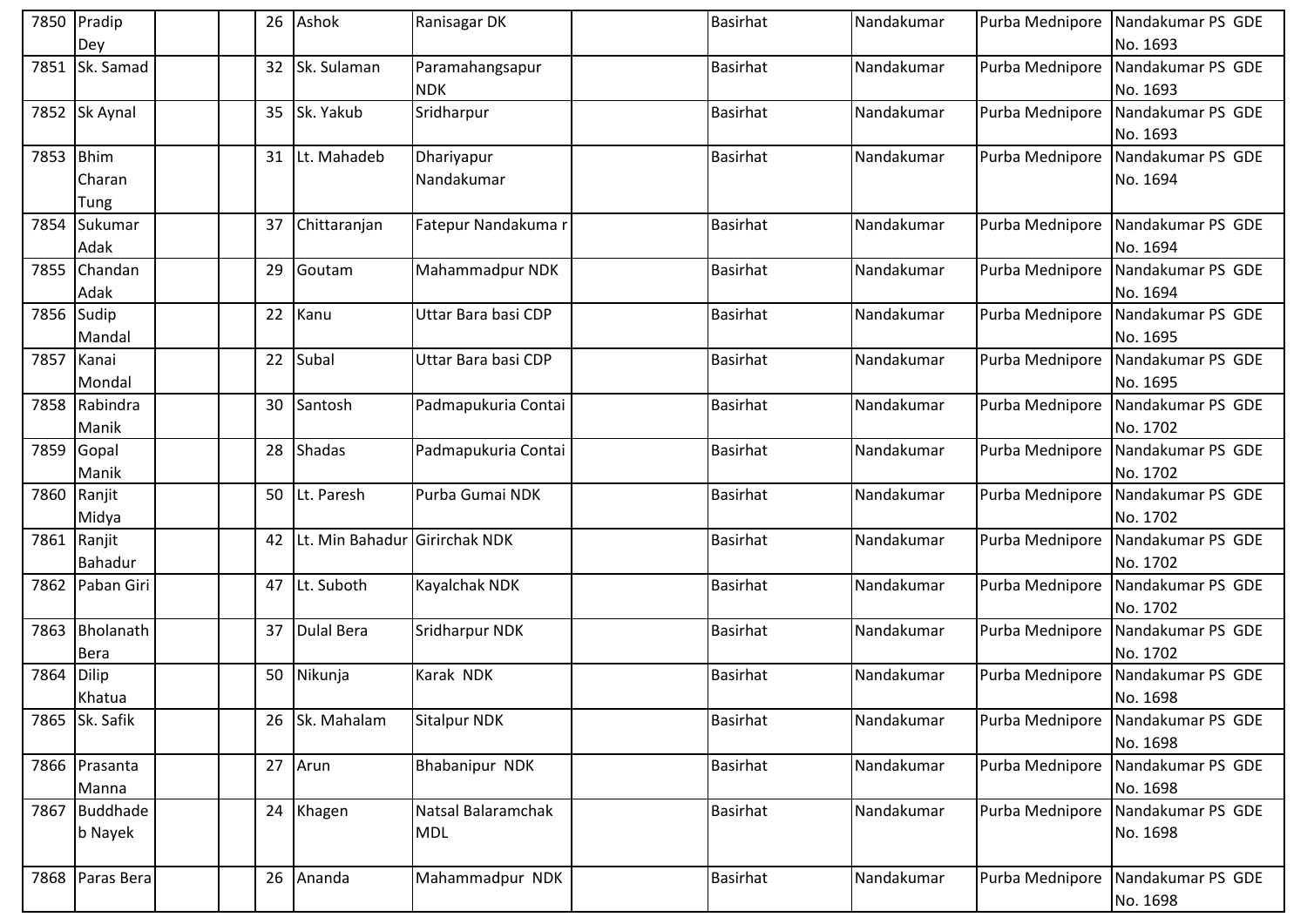| 7869       | Rajesh      |   |    | 33 Narayan        | Kumarara NDK                         |          | <b>Basirhat</b>        | Nandakumar | Purba Mednipore        | Nandakumar PS GDE                   |
|------------|-------------|---|----|-------------------|--------------------------------------|----------|------------------------|------------|------------------------|-------------------------------------|
|            | Pradhan     |   |    | Chandra           |                                      |          |                        |            |                        | No. 1698                            |
|            | 7870 Nabab  | M | 31 | lLt.              | Noorpur Majherpara                   | Ramnagar | <b>Diamond Harbour</b> | Ramnagar   | Diamond Harbour        | Ramnagar PS GDE No.                 |
|            | Molick      |   |    | Shyamsuddin       | PS: Ramnagar Dist.:                  |          | <b>Police District</b> |            | <b>Police District</b> | 555                                 |
|            |             |   |    | Mollick           | Diamond Harbour                      |          |                        |            |                        |                                     |
|            |             |   |    |                   | <b>Police District</b>               |          |                        |            |                        |                                     |
|            |             |   |    |                   |                                      |          |                        |            |                        |                                     |
| 7871       | Sajjat      | M | 33 | Lt. Jalal Mollick | Noorpur Majherpara                   | Ramnagar | <b>Diamond Harbour</b> | Ramnagar   | Diamond Harbour        | Ramnagar PS GDE No.                 |
|            | Mollick     |   |    |                   | PS: Ramnagar Dist.:                  |          | <b>Police District</b> |            | <b>Police District</b> | 555                                 |
|            |             |   |    |                   | Diamond Harbour                      |          |                        |            |                        |                                     |
|            |             |   |    |                   | <b>Police District</b>               |          |                        |            |                        |                                     |
|            |             |   |    |                   |                                      |          |                        |            |                        |                                     |
| 7872       | Ibranuddi   | M |    | 24 Rasid Molla    | Paschim Durgapur PS: Ramnagar        |          | <b>Diamond Harbour</b> | Ramnagar   | Diamond Harbour        | Ramnagar PS GDE No.                 |
|            | n Molla     |   |    |                   | Ramnagar Dist.:                      |          | <b>Police District</b> |            | <b>Police District</b> | 555                                 |
|            |             |   |    |                   | Diamond Harbour                      |          |                        |            |                        |                                     |
|            |             |   |    |                   | <b>Police District</b>               |          |                        |            |                        |                                     |
|            | 7873 Karna  | M |    | 60 Karna Halder   | Kalatala Hat PS:                     | Ramnagar | <b>Diamond Harbour</b> | Ramnagar   | <b>Diamond Harbour</b> | Ramnagar PS GDE No.                 |
|            | Halder      |   |    |                   | Ramnagar Dist.:                      |          | <b>Police District</b> |            | <b>Police District</b> | 555                                 |
|            |             |   |    |                   | Diamond Harbour                      |          |                        |            |                        |                                     |
|            |             |   |    |                   | <b>Police District</b>               |          |                        |            |                        |                                     |
| 7874       | Uttam       | M |    | 40 Bidu Dalui     | Karaghata PS:                        | Ramnagar | Diamond Harbour        | Ramnagar   | Diamond Harbour        | Ramnagar PS GDE No.                 |
|            | Dalui       |   |    |                   | Ramnagar Dist.:                      |          | <b>Police District</b> |            | <b>Police District</b> | 555                                 |
|            |             |   |    |                   | Diamond Harbour                      |          |                        |            |                        |                                     |
|            |             |   |    |                   | <b>Police District</b>               |          |                        |            |                        |                                     |
| 7875 Asish |             | M | 19 | Goutam            | Nila PS: Ramnagar                    | Ramnagar | <b>Diamond Harbour</b> | Ramnagar   | Diamond Harbour        | Ramnagar PS GDE No.                 |
|            | Pramanik    |   |    | Pramanik          | Dist.: Diamond                       |          | <b>Police District</b> |            | <b>Police District</b> | 574                                 |
|            |             |   |    |                   | <b>Harbour Police</b>                |          |                        |            |                        |                                     |
|            |             |   |    |                   | District                             |          |                        |            |                        |                                     |
|            | 7876 Pulack | M |    | 18 Soumen         | Nila PS: Ramnagar                    | Ramnagar | <b>Diamond Harbour</b> | Ramnagar   | Diamond Harbour        | Ramnagar PS GDE No.                 |
|            | Pramanik    |   |    | Pramanik          | Dist.: Diamond                       |          | <b>Police District</b> |            | <b>Police District</b> | 574                                 |
|            |             |   |    |                   | <b>Harbour Police</b>                |          |                        |            |                        |                                     |
|            |             |   |    |                   | District                             |          |                        |            |                        |                                     |
|            | 7877 Souvik | M |    |                   | 19 Ranjit Pramanik Nila PS: Ramnagar | Ramnagar | <b>Diamond Harbour</b> | Ramnagar   |                        | Diamond Harbour Ramnagar PS GDE No. |
|            | Pramanik    |   |    |                   | Dist.: Diamond                       |          | <b>Police District</b> |            | <b>Police District</b> | 574                                 |
|            |             |   |    |                   | <b>Harbour Police</b>                |          |                        |            |                        |                                     |
|            |             |   |    |                   | <b>District</b>                      |          |                        |            |                        |                                     |
|            | 7878 Tushar | M |    | 38 Sukdeb Paik    | Awasberia PS:                        | Ramnagar | <b>Diamond Harbour</b> | Ramnagar   | Diamond Harbour        | Ramnagar PS GDE No.                 |
|            | Paik        |   |    |                   | Ramnagar Dist.:                      |          | <b>Police District</b> |            | <b>Police District</b> | 577                                 |
|            |             |   |    |                   | Diamond Harbour                      |          |                        |            |                        |                                     |
|            |             |   |    |                   | <b>Police District</b>               |          |                        |            |                        |                                     |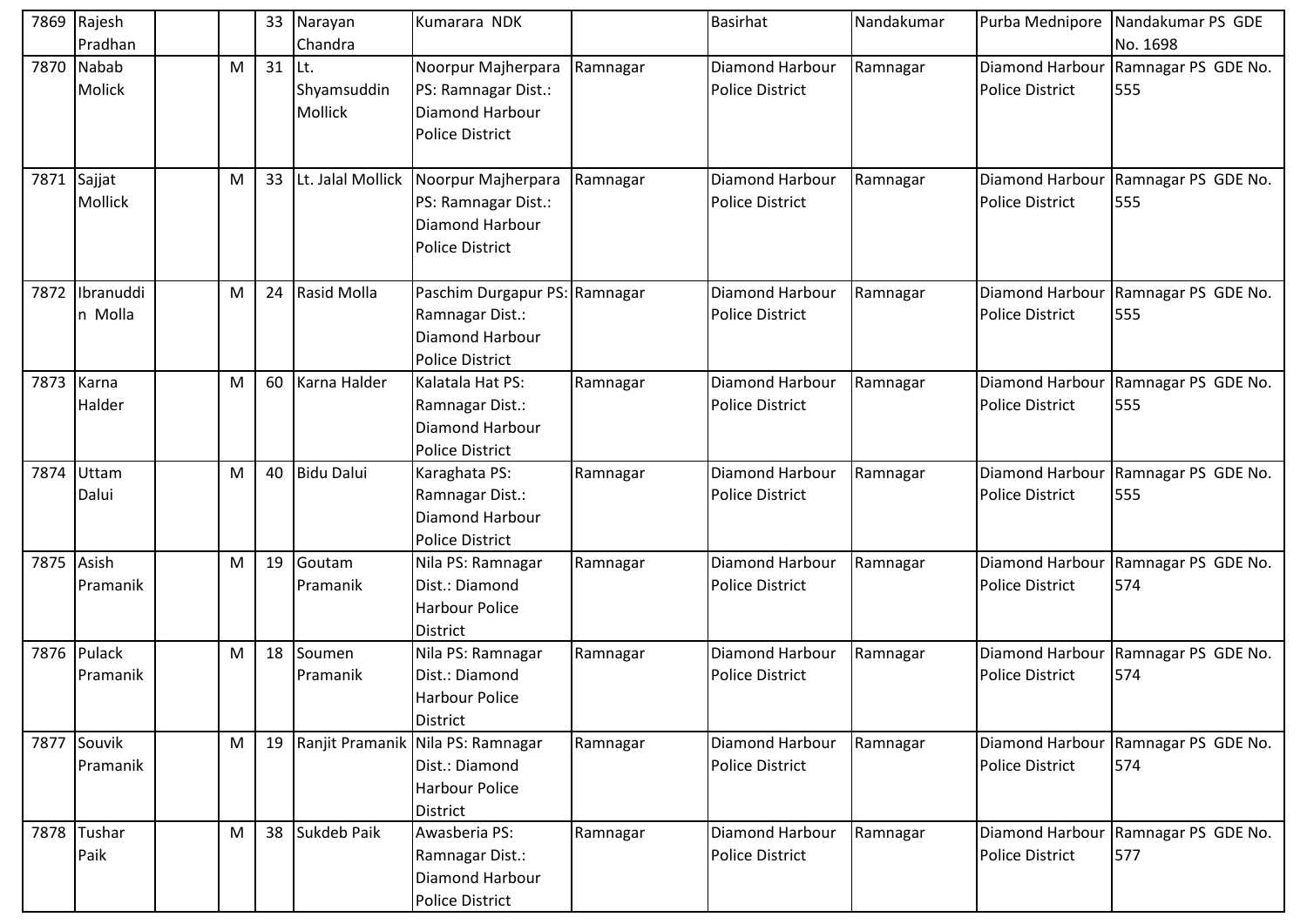| 7879 | Sathi Paik        | M | 54 | Lt. Nakul Ch.   | Awasberia PS:                        | Ramnagar  | Diamond Harbour        | Ramnagar | Diamond Harbour        | Ramnagar PS GDE No. |
|------|-------------------|---|----|-----------------|--------------------------------------|-----------|------------------------|----------|------------------------|---------------------|
|      |                   |   |    | Paik            | Ramnagar Dist.:                      |           | <b>Police District</b> |          | <b>Police District</b> | 577                 |
|      |                   |   |    |                 | Diamond Harbour                      |           |                        |          |                        |                     |
|      |                   |   |    |                 | <b>Police District</b>               |           |                        |          |                        |                     |
| 7880 | Anirudha          | M | 38 | Lt. Bechuram    | Nainan PS: Ramnagar                  | Ramnagar  | Diamond Harbour        | Ramnagar | Diamond Harbour        | Ramnagar PS GDE No. |
|      | Bar               |   |    | <b>Bar</b>      | Dist.: Diamond                       |           | <b>Police District</b> |          | <b>Police District</b> | 577                 |
|      |                   |   |    |                 | <b>Harbour Police</b>                |           |                        |          |                        |                     |
|      |                   |   |    |                 | District                             |           |                        |          |                        |                     |
| 7881 | Prasanta          | M |    | 49 Profulla     | 115 Das Para road PS: Haridevpur     |           | Kolkata                | Sutahata | Purba Mednipore        | Sutahata PS GDE No. |
|      | Howlder           |   |    | Narayan         | Haridevpur Dist.:                    |           |                        |          |                        | 573                 |
|      |                   |   |    | Howlder         | Kolkata                              |           |                        |          |                        |                     |
|      | 7882 Pratap       | M | 42 | Kanai Mondal    | Atafala PS: Sutahata                 | Sutahata  | Purba Mednipore        | Sutahata | Purba Mednipore        | Sutahata PS GDE No. |
|      | Monadal           |   |    |                 | Dist.: Purba                         |           |                        |          |                        | 628                 |
|      |                   |   |    |                 | Mednipore                            |           |                        |          |                        |                     |
| 7883 | <b>Kartik Das</b> | M |    | 30 Sibu Das     | Kalipur PS: Sutahata                 | Sutahata  | Purba Mednipore        | Sutahata | Purba Mednipore        | Sutahata PS GDE No. |
|      |                   |   |    |                 | Dist.: Purba                         |           |                        |          |                        | 628                 |
|      |                   |   |    |                 | Mednipore                            |           |                        |          |                        |                     |
| 7884 | Sital             | M | 28 |                 | Kalipada Kandar Atafala PS: Sutahata | Sutahata  | Purba Mednipore        | Sutahata | Purba Mednipore        | Sutahata PS GDE No. |
|      | Kandar            |   |    |                 | Dist.: Purba                         |           |                        |          |                        | 628                 |
|      |                   |   |    |                 | Mednipore                            |           |                        |          |                        |                     |
|      | 7885 Manas        | M |    | 37 Kokil Mondal | Joynagar PS: Sutahata Sutahata       |           | Purba Mednipore        | Sutahata | Purba Mednipore        | Sutahata PS GDE No. |
|      | Mondal            |   |    |                 | Dist.: Purba                         |           |                        |          |                        | 628                 |
|      |                   |   |    |                 | Mednipore                            |           |                        |          |                        |                     |
| 7886 | Bipul             | M | 20 | Naru Bhowmik    | Bachalu PS: Sutahata                 | Sutahata  | Purba Mednipore        | Sutahata | Purba Mednipore        | Sutahata PS GDE No. |
|      | Bhowmik           |   |    |                 | Dist.: Purba                         |           |                        |          |                        | 628                 |
|      |                   |   |    |                 | Mednipore                            |           |                        |          |                        |                     |
| 7887 | Lilu Kalsa        | M | 31 | Saibal Kalsa    | Bahardav, PS:                        | Sutahata  | Purba Mednipore        | Sutahata | Purba Mednipore        | Sutahata PS GDE No. |
|      |                   |   |    |                 | Sutahata Dist.: Purba                |           |                        |          |                        | 628                 |
|      |                   |   |    |                 | Mednipore                            |           |                        |          |                        |                     |
| 7888 | Partha            | M |    | 22 Subrata Das  | <b>Baneswarchak PS:</b>              | Durgachak | Purba Mednipore        | Sutahata | Purba Mednipore        | Sutahata PS GDE No. |
|      | Das               |   |    |                 | Durgachak Dist.:                     |           |                        |          |                        | 623                 |
|      |                   |   |    |                 | Purba Mednipore                      |           |                        |          |                        |                     |
|      | 7889 Arnab        | M |    | 18 Samaresh     | Sutahata PS: Sutahata Sutahata       |           | Purba Mednipore        | Sutahata | Purba Mednipore        | Sutahata PS GDE No. |
|      | Bennerjee         |   |    | Benarjee        | Dist.: Purba                         |           |                        |          |                        | 623                 |
|      |                   |   |    |                 | Mednipore                            |           |                        |          |                        |                     |
| 7890 | Mrinmoy           | M | 22 | Chittaranjan    | <b>Baneswarchak PS:</b>              | Durgachak | Purba Mednipore        | Sutahata | Purba Mednipore        | Sutahata PS GDE No. |
|      | Das               |   |    | Das             | Durgachak Dist.:                     |           |                        |          |                        | 623                 |
|      |                   |   |    |                 | Purba Mednipore                      |           |                        |          |                        |                     |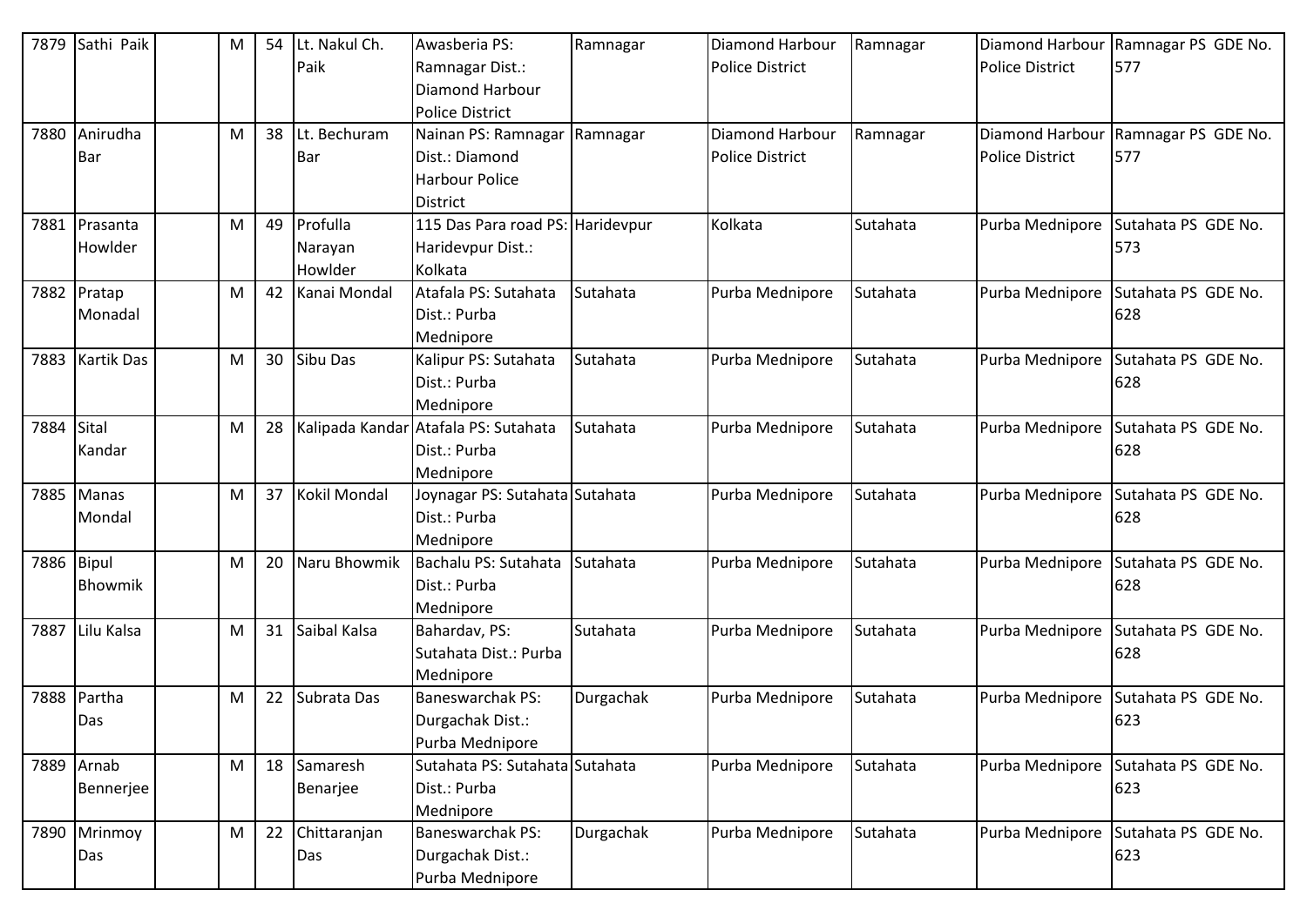| 7891       | Suman         | M         | 29              | <b>Mohan Das</b> | <b>Baneswarchak PS:</b>          | Durgachak        | Purba Mednipore | Sutahata | Purba Mednipore | Sutahata PS GDE No.  |
|------------|---------------|-----------|-----------------|------------------|----------------------------------|------------------|-----------------|----------|-----------------|----------------------|
|            | Das           |           |                 |                  | Durgachak Dist.:                 |                  |                 |          |                 | 623                  |
|            |               |           |                 |                  | Purba Mednipore                  |                  |                 |          |                 |                      |
| 7892       | Badal         | ${\sf M}$ |                 | Lt.sadhan        | Ranguni PS: Adra                 | Adra             | Purulia         | Adra     | Purulia         | Adra PS GDE No. 552  |
|            | Mahato        |           |                 | Mahato           | Dist.: Purulia                   |                  |                 |          |                 |                      |
| 7893       | Kirtan        | M         |                 | Chutu Bouri      | Ranguni PS: Adra                 | Adra             | Purulia         | Adra     | Purulia         | Adra PS GDE No. 553  |
|            | <b>Bouri</b>  |           |                 |                  | Dist.: Purulia                   |                  |                 |          |                 |                      |
| 7894       | Utpal         | M         |                 | Lt.mona Nandi    | Ranguni PS: Adra                 | Adra             | Purulia         | Adra     | Purulia         | Adra PS GDE No. 552  |
|            | Nandi         |           |                 |                  | Dist.: Purulia                   |                  |                 |          |                 |                      |
| 7895       | Jhantu        | M         |                 | Mantu Bouri      | Ranguni PS: Adra                 | Adra             | Purulia         | Adra     | Purulia         | Adra PS GDE No. 552  |
|            | Bouri         |           |                 |                  | Dist.: Purulia                   |                  |                 |          |                 |                      |
|            | 7896 Chantu   | M         |                 | Sajal Bouri      | Ranguni PS: Adra                 | Adra             | Purulia         | Adra     | Purulia         | Adra PS GDE No. 552  |
|            | <b>Bouri</b>  |           |                 |                  | Dist.: Purulia                   |                  |                 |          |                 |                      |
| 7897       | Binod         | M         |                 | Suhir Bouri      | Ranguni PS: Adra                 | Adra             | Purulia         | Adra     | Purulia         | Adra PS GDE No. 552  |
|            | <b>Bouri</b>  |           |                 |                  | Dist.: Purulia                   |                  |                 |          |                 |                      |
| 7898 Sital |               | M         |                 | Chutu Bouri      | PS: Adra Dist.: Purulia          | Adra             | Purulia         | Adra     | Purulia         | Adra PS GDE No. 552  |
|            | <b>Bouri</b>  |           |                 |                  |                                  |                  |                 |          |                 |                      |
| 7899       | Dhona         | M         |                 | Lt.madan Bouri   | Ranguni PS: Adra                 | Adra             | Purulia         | Adra     | Purulia         | Adra PS GDE No. 554  |
|            | <b>Bouri</b>  |           |                 |                  | Dist.: Purulia                   |                  |                 |          |                 |                      |
| 7900       | Fulbabu       | M         |                 | Lt.kirtan        | Ranguni PS: Adra                 | Adra             | Purulia         | Adra     | Purulia         | Adra PS GDE No. 554  |
|            | Mondal        |           |                 | Mondal           | Dist.: Purulia                   |                  |                 |          |                 |                      |
| 7901       | Avijit        | M         |                 | Biswanath        | Ranguni PS: Adra                 | Adra             | Purulia         | Adra     | Purulia         | Adra PS GDE No. 554  |
|            | Mahato        |           |                 | Mahato           | Dist.: Purulia                   |                  |                 |          |                 |                      |
|            | 7902 Haripada | M         | 42              | Dipak Sahis      | Aharrah PS: Arsha                | Arsha            | Purulia         | Arsha    | Purulia         | Arsha PS GDE No. 497 |
|            | Sahis         |           |                 |                  | Dist.: Purulia                   |                  |                 |          |                 |                      |
| 7903       | Rahin         | M         | 45              | Sahadeb Sahis    | Aharrah PS: Arsha                | Arsha            | Purulia         | Arsha    | Purulia         | Arsha PS GDE No. 497 |
|            | Sahis         |           |                 |                  | Dist.: Purulia                   |                  |                 |          |                 |                      |
| 7904       | Idrish        | M         | 43              | Lt. Lukman       | Pattanr PS: Arsha                | Arsha            | Purulia         | Arsha    | Purulia         | Arsha PS GDE No. 497 |
|            | Ansary        |           |                 | Ansary           | Dist.: Purulia                   |                  |                 |          |                 |                      |
| 7905 Sk.   |               | M         | 32 <sub>2</sub> | Sk. Amin         | Bhursha PS: Arsha                | Arsha            | Purulia         | Arsha    | Purulia         | Arsha PS GDE No. 497 |
|            | Rabban        |           |                 |                  | Dist.: Purulia                   |                  |                 |          |                 |                      |
| 7906       | Intaj Khan    | M         | 33              | Dulu Khan        | Tentlo PS: Purulia               | Purulia mufassil | Purulia         | Arsha    | Purulia         | Arsha PS GDE No. 497 |
|            |               |           |                 |                  | mufassil Dist.: Purulia          |                  |                 |          |                 |                      |
|            |               |           |                 |                  |                                  |                  |                 |          |                 |                      |
|            | 7907 Najim    | M         |                 | 35 Dulu Khan     | Tentlo PS: Purulia               | Purulia mufassil | Purulia         | Arsha    | Purulia         | Arsha PS GDE No. 497 |
|            | Khan          |           |                 |                  | mufassil Dist.: Purulia          |                  |                 |          |                 |                      |
|            |               |           |                 |                  |                                  |                  |                 |          |                 |                      |
| 7908 Dilip |               | M         | 31              |                  | Ananda Mahato Kashidih PS: Arsha | Arsha            | Purulia         | Arsha    | Purulia         | Arsha PS GDE No. 497 |
|            | Mahato        |           |                 |                  | Dist.: Purulia                   |                  |                 |          |                 |                      |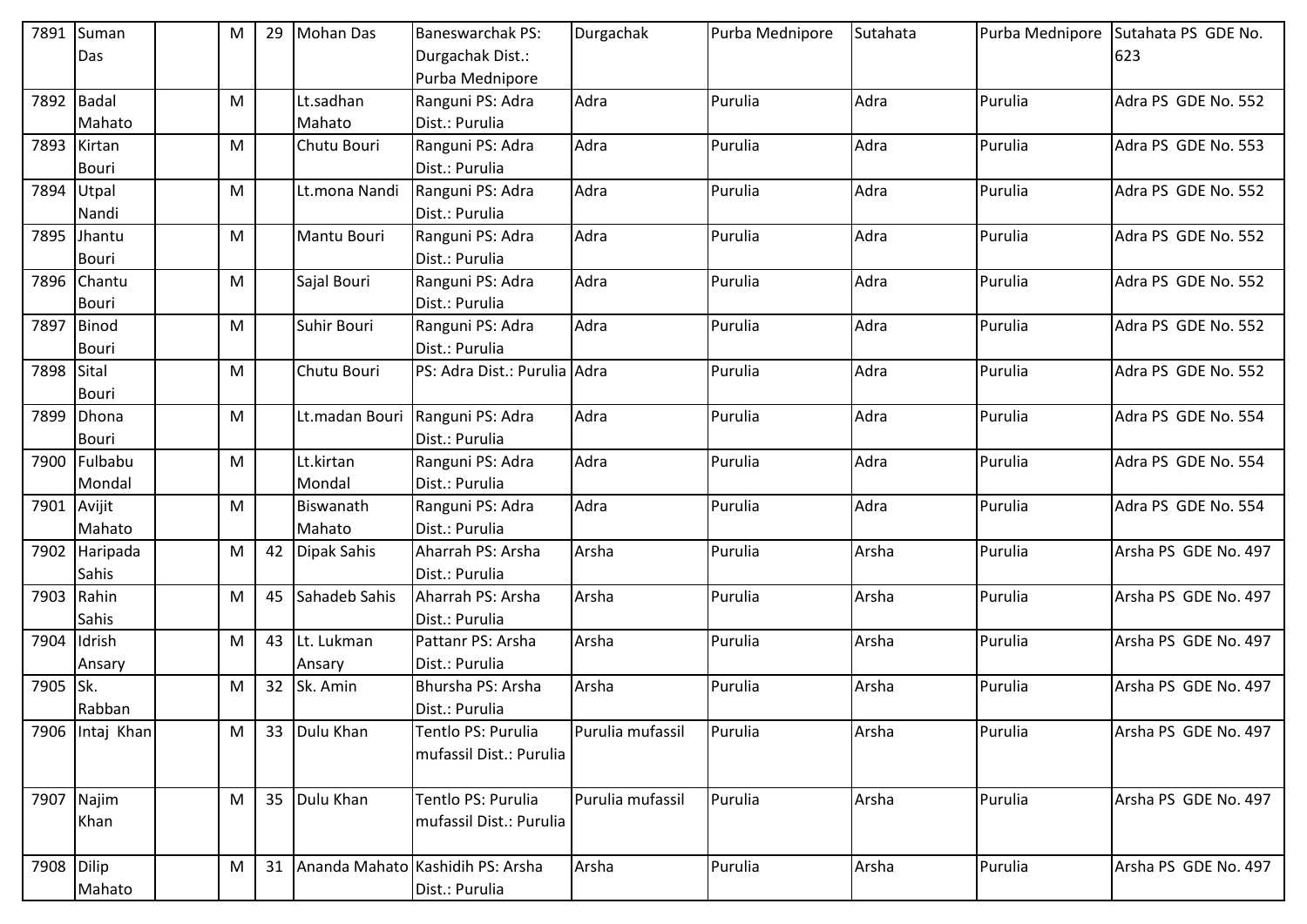| 7909       | <b>Baghu</b><br>Mahali | м | 43 | <b>Thelu Mahali</b>  | Jaratanr PS: Arsha<br>Dist.: Purulia            | Arsha    | Purulia | Arsha    | Purulia | Arsha PS GDE No. 497       |
|------------|------------------------|---|----|----------------------|-------------------------------------------------|----------|---------|----------|---------|----------------------------|
| 7910       | Ganesh                 | м | 35 | Lt. Niranjan         | Satra PS: Arsha Dist.:                          | Arsha    | Purulia | Arsha    | Purulia | Arsha PS GDE No. 509       |
|            | Sahis                  |   |    | Sahis                | Purulia                                         |          |         |          |         |                            |
| 7911 Amit  |                        | М | 23 | Gadhu Gope           | Kararia PS: Arsha                               | Arsha    | Purulia | Arsha    | Purulia | Arsha PS GDE No. 509       |
|            | Gope                   |   |    |                      | Dist.: Purulia                                  |          |         |          |         |                            |
| 7912 Bijoy |                        | M | 36 | Ganesh               | Mudali PS: Arsha                                | Arsha    | Purulia | Arsha    | Purulia | Arsha PS GDE No. 509       |
|            | Machuar                |   |    | Machuar              | Dist.: Purulia                                  |          |         |          |         |                            |
| 7913       | Lalmohon               | M | 33 | <b>Budhu Kalindi</b> | Arsha PS: Arsha Dist.: Arsha                    |          | Purulia | Arsha    | Purulia | Arsha PS GDE No. 509       |
|            | Kalindi                |   |    |                      | Purulia                                         |          |         |          |         |                            |
| 7914       | Santosh                | м | 28 | <b>Anil Sahis</b>    | Satra PS: Arsha Dist.:                          | Arsha    | Purulia | Arsha    | Purulia | Arsha PS GDE No. 509       |
|            | Sahis                  |   |    |                      | Purulia                                         |          |         |          |         |                            |
|            | 7915 Angad             | M | 33 | Lt. Arun Bouri       | Puara PS: Arsha Dist.: Arsha                    |          | Purulia | Arsha    | Purulia | Arsha PS GDE No. 509       |
|            | <b>Bouri</b>           |   |    |                      | Purulia                                         |          |         |          |         |                            |
|            | 7916 Jaychand          | м | 30 | Sakra Mahato         | Haridih PS: Bagmundi Bagmundi                   |          | Purulia | Bagmundi | Purulia | Bagmundi PS GDE No.        |
|            | Mahato                 |   |    |                      | Dist.: Purulia                                  |          |         |          |         | 920                        |
|            |                        |   |    |                      |                                                 |          |         |          |         |                            |
| 7917       | Purna                  | м | 36 | Jogeswar             | Haridih PS: Bagmundi Bagmundi                   |          | Purulia | Bagmundi | Purulia | Bagmundi PS GDE No.        |
|            | Chandra                |   |    | Mahato               | Dist.: Purulia                                  |          |         |          |         | 920                        |
|            | Mahato                 |   |    |                      |                                                 |          |         |          | Purulia |                            |
| 7918 Bimal |                        | м | 36 | Dwijapada<br>Mahato  | Baredih PS: Bagmundi Bagmundi<br>Dist.: Purulia |          | Purulia | Bagmundi |         | Bagmundi PS GDE No.<br>920 |
|            | Mahato                 |   |    |                      |                                                 |          |         |          |         |                            |
| 7919       | Kalebar                | M | 45 | Sripada Mura         | Dava PS: Bagmundi                               | Bagmundi | Purulia | Bagmundi | Purulia | Bagmundi PS GDE No.        |
|            | Mura                   |   |    |                      | Dist.: Purulia                                  |          |         |          |         | 920                        |
|            | 7920 Kamal             | M | 36 | Bijay Kalindi        | Charida PS: Bagmundi Bagmundi                   |          | Purulia | Bagmundi | Purulia | Bagmundi PS GDE No.        |
|            | Kalindi                |   |    |                      | Dist.: Purulia                                  |          |         |          |         | 920                        |
|            |                        |   |    |                      |                                                 |          |         |          |         |                            |
| 7921       | Ramjiban               | м | 36 | Shakti Mahato        | Birgram PS:                                     | Bagmundi | Purulia | Bagmundi | Purulia | Bagmundi PS GDE No.        |
|            | Mahato                 |   |    |                      | Bagmundi Dist.:                                 |          |         |          |         | 920                        |
|            |                        |   |    |                      | Purulia                                         |          |         |          |         |                            |
|            | 7922 Hiralal           | M |    | 22 Makhan            | <b>Birgram PS:</b>                              | Bagmundi | Purulia | Bagmundi | Purulia | Bagmundi PS GDE No.        |
|            | Mahato                 |   |    | Mahato               | Bagmundi Dist.:                                 |          |         |          |         | 920                        |
|            |                        |   |    |                      | Purulia                                         |          |         |          |         |                            |
|            | 7923 Susanta           | M | 43 | Lt-lambodhar         | Ghorabndha PS:                                  | Bagmundi | Purulia | Bagmundi | Purulia | Bagmundi PS GDE No.        |
|            | Mahato                 |   |    | Mahato               | Bagmundi Dist.:                                 |          |         |          |         | 921                        |
|            |                        |   |    |                      | Purulia                                         |          |         |          |         |                            |
|            | 7924 Pradip            | м | 38 | Lt-khullu            | Sindri PS: Bagmundi                             | Bagmundi | Purulia | Bagmundi | Purulia | Bagmundi PS GDE No.        |
|            | Mahatio                |   |    | Mahato               | Dist.: Purulia                                  |          |         |          |         | 921                        |
|            |                        |   |    |                      |                                                 |          |         |          |         |                            |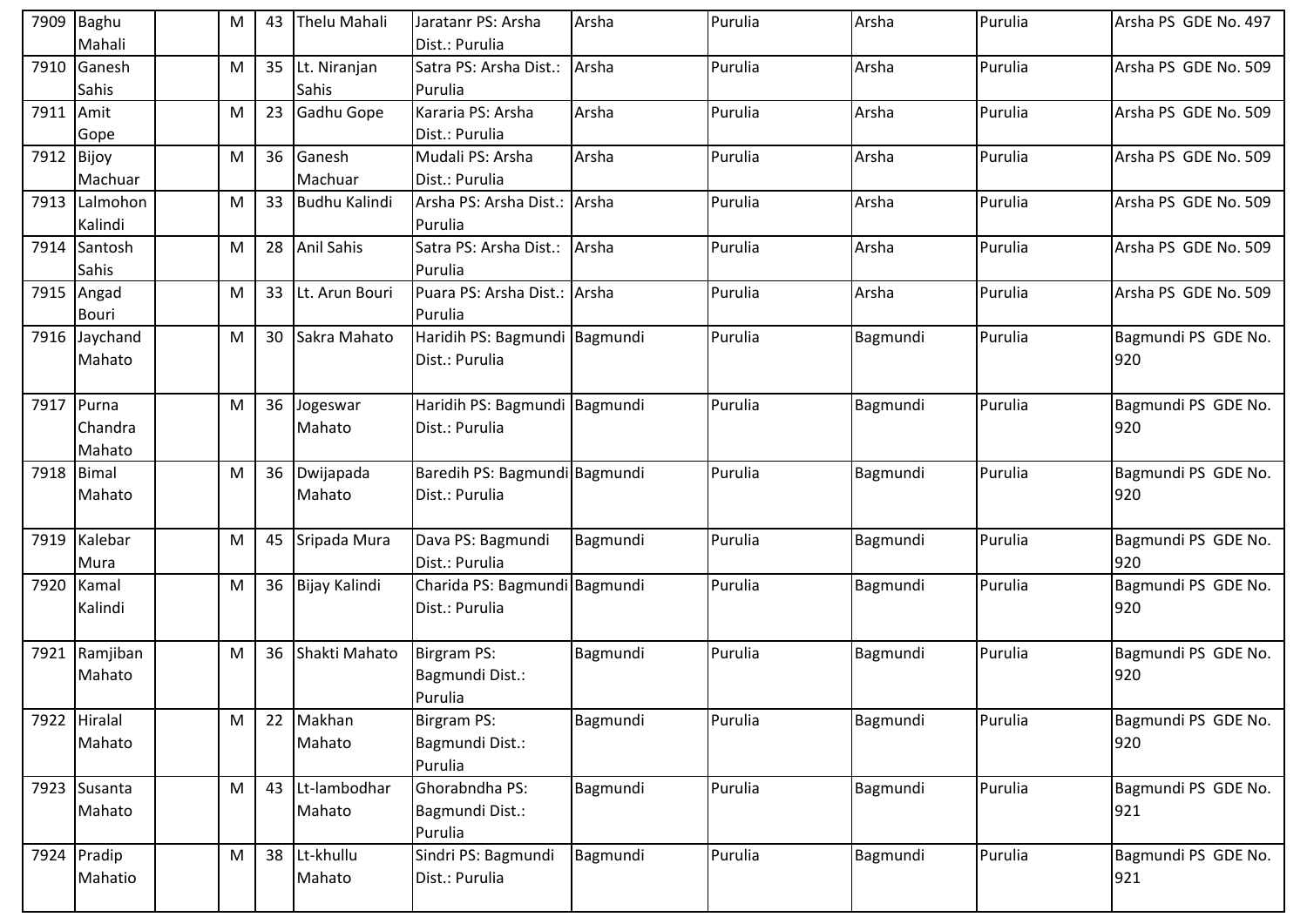| 7925       | Delaram<br>Mahato         | M | 52              | Lt-bakreswar<br>Mahato      | Sindri PS: Bagmundi<br>Dist.: Purulia                        | Bagmundi   | Purulia | Bagmundi   | Purulia | Bagmundi PS GDE No.<br>921                         |
|------------|---------------------------|---|-----------------|-----------------------------|--------------------------------------------------------------|------------|---------|------------|---------|----------------------------------------------------|
| 7926       | Sunil<br>Mahato           | M | 32 <sup>2</sup> | Haridas<br>Mahatio          | Jilling PS: Bagmundi<br>Dist.: Purulia                       | Bagmundi   | Purulia | Bagmundi   | Purulia | Bagmundi PS GDE No.<br>921                         |
| 7927 Astik | Kumar                     | M |                 | 33 Nikunja Kumar            | <b>Birgram PS:</b><br>Bagmundi Dist.:<br>Purulia             | Bagmundi   | Purulia | Bagmundi   | Purulia | Bagmundi PS GDE No.<br>921                         |
|            | 7928 Paresh<br>Mahato     | M |                 | 26 Rabindra<br>Mahato       | Haridih PS: Bagmundi Bagmundi<br>Dist.: Purulia              |            | Purulia | Bagmundi   | Purulia | Bagmundi PS GDE No.<br>921                         |
| 7929       | Lalmohan<br>Karjee        | M |                 | 30 Sanjay Karjee            | Kalimati PS:<br>Bagmundi Dist.:<br>Purulia                   | Bagmundi   | Purulia | Bagmundi   | Purulia | Bagmundi PS GDE No.<br>921                         |
| 7930       | Bhagaban<br>Choudhur      | M |                 | 27 Balaram<br>Choudhury     | Kotshila PS: Kotshila<br>Dist.: Purulia                      | Kotshila   | Purulia | Bagmundi   | Purulia | Bagmundi PS Outpost<br>Suisa OP GDE No. 317        |
| 7931       | Sashibhus<br>an<br>Mahato | M |                 | 33 Haladhar<br>Mahato       | Atna PS: Kotshila<br>Dist.: Purulia                          | Kotshila   | Purulia | Bagmundi   | Purulia | Bagmundi PS Outpost<br>Suisa OP GDE No. 317        |
|            | 7932 Bikash<br>Mahato     | M |                 | 34 Sasanka Sekhar<br>Mahato | <b>Bhurshu PS:</b><br>Bagmundi Dist.:<br>Purulia             | Bagmundi   | Purulia | Bagmundi   | Purulia | Bagmundi PS Outpost<br>Suisa OP GDE No. 317        |
|            | 7933 Premchan<br>d Kumar  | M |                 | 40 Phatan Kumar             | Madla PS: Bagmundi<br>Dist.: Purulia                         | Bagmundi   | Purulia | Bagmundi   | Purulia | Bagmundi PS Outpost<br>Suisa OP GDE No. 317        |
| 7934       | Shibapras<br>ad Saw       | M |                 | 59 Jagadish Saw             | Sindri PS: Bagmundi<br>Dist.: Purulia                        | Bagmundi   | Purulia | Bagmundi   | Purulia | Bagmundi PS Outpost<br>Suisa OP GDE No. 317        |
|            | 7935 Nira Sing<br>Mura    | M |                 | 26 Lt-gayasur Sing<br>Mura  | Suisa PS: Bagmundi<br>Dist.: Purulia                         | Bagmundi   | Purulia | Bagmundi   | Purulia | <b>Bagmundi PS Outpost</b><br>Suisa OP GDE No. 318 |
|            | 7936 Goutam<br>Kuiry      | M |                 | 40 Laxmi Kuiry              | Suisa PS: Bagmundi<br>Dist.: Purulia                         | Bagmundi   | Purulia | Bagmundi   | Purulia | Bagmundi PS Outpost<br>Suisa OP GDE No. 318        |
|            | 7937 Ananda<br>Paramanik  | M |                 | Anil Paramanik              | <b>Shyamnagar PS:</b><br><b>Balarampur Dist.:</b><br>Purulia | Balarampur | Purulia | Balarampur | Purulia | <b>Balarampur PS GDE</b><br>No. 585                |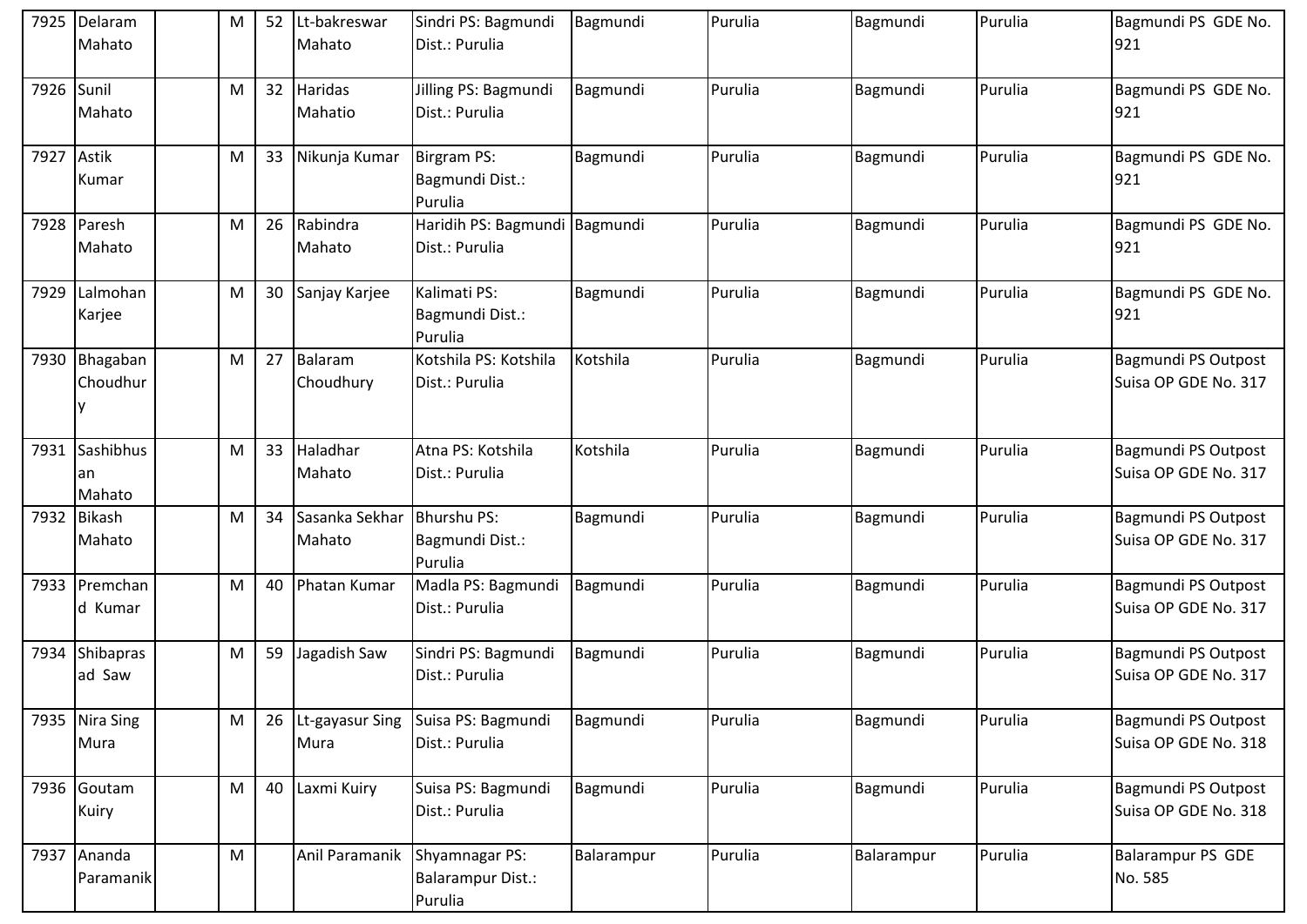| 7938     | Akhil<br>Singh          | M | Amit Singh              | Dhebridih PS:<br><b>Balarampur Dist.:</b><br>Purulia         | Balarampur | Purulia | Balarampur | Purulia | Balarampur PS GDE<br>No. 585        |
|----------|-------------------------|---|-------------------------|--------------------------------------------------------------|------------|---------|------------|---------|-------------------------------------|
| 7939     | Manahar<br>Mahato       | M | Lt. Naru<br>Mahato      | Dhebridih PS:<br><b>Balarampur Dist.:</b><br>Purulia         | Balarampur | Purulia | Balarampur | Purulia | Balarampur PS GDE<br>No. 585        |
| 7940     | Abinash<br>Singh        | M | <b>Bishnu Singh</b>     | Dhebridih PS:<br><b>Balarampur Dist.:</b><br>Purulia         | Balarampur | Purulia | Balarampur | Purulia | <b>Balarampur PS GDE</b><br>No. 585 |
| 7941     | Rajib<br>Sahis          | M | Lt. Labkush<br>Sahis    | Malti PS: Balarampur<br>Dist.: Purulia                       | Balarampur | Purulia | Balarampur | Purulia | <b>Balarampur PS GDE</b><br>No. 585 |
| 7942     | Ranjit<br>Mahato        | M | Lt. Suchand<br>Mahato   | Shyamnagar PS:<br><b>Balarampur Dist.:</b><br>Purulia        | Balarampur | Purulia | Balarampur | Purulia | Balarampur PS GDE<br>No. 592        |
|          | 7943 Banku<br>Mahato    | M | Lt. Hari Mahato         | Hanspur PS:<br><b>Balarampur Dist.:</b><br>Purulia           | Balarampur | Purulia | Balarampur | Purulia | Balarampur PS GDE<br>No. 592        |
| 7944     | Gurupada<br>Sahis       | M | <b>Bijay Sahis</b>      | Malti PS: Balarampur<br>Dist.: Purulia                       | Balarampur | Purulia | Balarampur | Purulia | <b>Balarampur PS GDE</b><br>No. 592 |
| 7945     | Binoy<br>Mandal         | M | Lt. Kashinath<br>Mondal | Hetyadih PS:<br><b>Balarampur Dist.:</b><br>Purulia          | Balarampur | Purulia | Balarampur | Purulia | <b>Balarampur PS GDE</b><br>No. 592 |
| 7946     | Ghaltu<br>Kumar         | M | Lt. Ranjit Kumar        | Tentlow PS:<br><b>Balarampur Dist.:</b><br>Purulia           | Balarampur | Purulia | Balarampur | Purulia | <b>Balarampur PS GDE</b><br>No. 592 |
|          | 7947 Ashok<br>Mudi      | M | Lt. Kalipada<br>Mudi    | <b>Shyamnagar PS:</b><br><b>Balarampur Dist.:</b><br>Purulia | Balarampur | Purulia | Balarampur | Purulia | <b>Balarampur PS GDE</b><br>No. 595 |
| 7948 Apu | Dutta                   | M | Lt. Gopal Dutta         | PS: Balarampur Dist.: Balarampur<br>Purulia                  |            | Purulia | Balarampur | Purulia | <b>Balarampur PS GDE</b><br>No. 595 |
|          | 7949 Bibhison<br>Mahato | M | <b>Nakul Mahato</b>     | Shyamnagar PS:<br><b>Balarampur Dist.:</b><br>Purulia        | Balarampur | Purulia | Balarampur | Purulia | <b>Balarampur PS GDE</b><br>No. 595 |
| 7950     | Madhu<br>Kumar          | M | Ramesh Kumar            | Tentlow PS:<br>Balarampur Dist.:<br>Purulia                  | Balarampur | Purulia | Balarampur | Purulia | Balarampur PS GDE<br>No. 595        |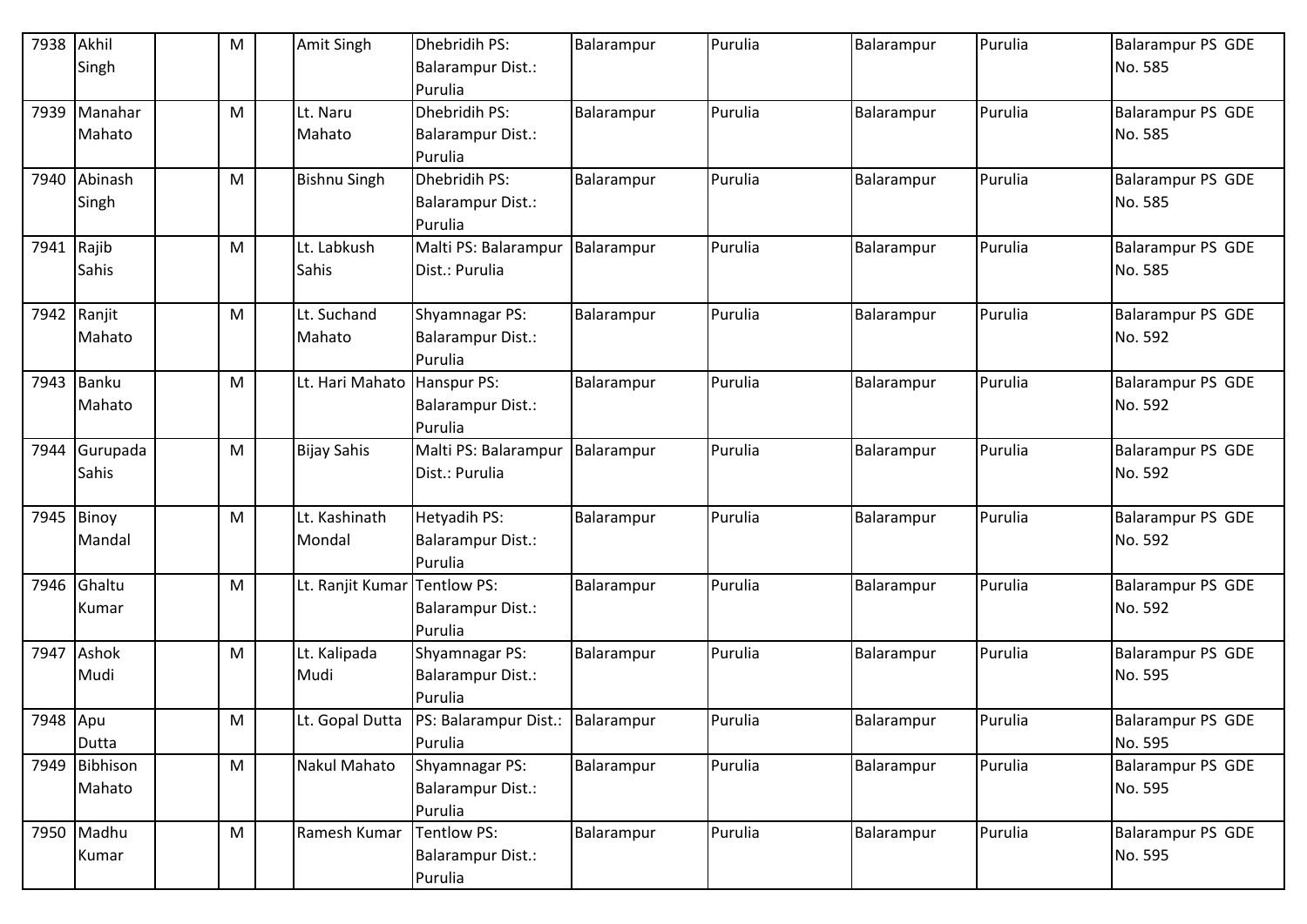|            | 7951 Swapan<br>Kumar    | ${\sf M}$ | Madan Kumar                | Tentlow PS:<br>Balarampur Dist.: | Balarampur | Purulia | Balarampur | Purulia | Balarampur PS GDE<br>No. 595        |
|------------|-------------------------|-----------|----------------------------|----------------------------------|------------|---------|------------|---------|-------------------------------------|
|            |                         |           |                            | Purulia                          |            |         |            |         |                                     |
|            | 7952 Dipak              | M         | Sitaram Mahato Tentlow PS: |                                  | Balarampur | Purulia | Balarampur | Purulia | <b>Balarampur PS GDE</b>            |
|            | Mahato                  |           |                            | Balarampur Dist.:                |            |         |            |         | No. 595                             |
|            |                         |           |                            | Purulia                          |            |         |            |         |                                     |
|            | 7953 Dinesh             | M         | Lt. Pintu                  | Namsole PS:                      | Balarampur | Purulia | Balarampur | Purulia | <b>Balarampur PS GDE</b>            |
|            | Mahato                  |           | Mahato                     | <b>Balarampur Dist.:</b>         |            |         |            |         | No. 599                             |
|            |                         |           |                            | Purulia                          |            |         |            |         |                                     |
|            | 7954 Madan<br>Paramanik | M         | Nilkamal                   | Chotourma PS:                    | Balarampur | Purulia | Balarampur | Purulia | <b>Balarampur PS GDE</b><br>No. 599 |
|            |                         |           | Paramanik                  | Balarampur Dist.:<br>Purulia     |            |         |            |         |                                     |
| 7955       | Dipak                   | M         | Mariram                    | Chotourma PS:                    | Balarampur | Purulia | Balarampur | Purulia | <b>Balarampur PS GDE</b>            |
|            | Mahato                  |           | Mahato                     | Balarampur Dist.:                |            |         |            |         | No. 599                             |
|            |                         |           |                            | Purulia                          |            |         |            |         |                                     |
|            | 7956 Bikash             | M         | Chutulal                   | Urma PS: Balarampur              | Balarampur | Purulia | Balarampur | Purulia | <b>Balarampur PS GDE</b>            |
|            | Mahato                  |           | Mahato                     | Dist.: Purulia                   |            |         |            |         | No. 599                             |
|            |                         |           |                            |                                  |            |         |            |         |                                     |
|            | 7957 Manik              | M         | Lt. Ananda                 | Namsole PS:                      | Balarampur | Purulia | Balarampur | Purulia | <b>Balarampur PS GDE</b>            |
|            | Mahato                  |           | Mahato                     | Balarampur Dist.:                |            |         |            |         | No. 599                             |
|            |                         |           |                            | Purulia                          |            |         |            |         |                                     |
|            | 7958 Sanjoy             | M         | Mohan Tudu                 | Majhidih PS:                     | Balarampur | Purulia | Balarampur | Purulia | <b>Balarampur PS GDE</b>            |
|            | Tudu                    |           |                            | Balarampur Dist.:                |            |         |            |         | No. 608                             |
|            | 7959 Mahendra           | M         | Ladu Majhi                 | Purulia<br>Majhidih PS:          | Balarampur | Purulia | Balarampur | Purulia | Balarampur PS GDE                   |
|            | Majhi                   |           |                            | Balarampur Dist.:                |            |         |            |         | No. 608                             |
|            |                         |           |                            | Purulia                          |            |         |            |         |                                     |
|            | 7960 Bikash             | M         | Nikantha                   | Namsole PS:                      | Balarampur | Purulia | Balarampur | Purulia | Balarampur PS GDE                   |
|            | Paramanik               |           | Paramanik                  | Balarampur Dist.:                |            |         |            |         | No. 608                             |
|            |                         |           |                            | Purulia                          |            |         |            |         |                                     |
| 7961 Atul  |                         | M         | Manohar                    | Chotourma PS:                    | Balarampur | Purulia | Balarampur | Purulia | <b>Balarampur PS GDE</b>            |
|            | Mahato                  |           | Mahato                     | Balarampur Dist.:                |            |         |            |         | No. 608                             |
|            |                         |           |                            | Purulia                          |            |         |            |         |                                     |
|            | 7962 Akash              | M         | Madan Mahato               | Shyamnagar PS:                   | Balarampur | Purulia | Balarampur | Purulia | Balarampur PS GDE                   |
|            | Mahato                  |           |                            | Balarampur Dist.:                |            |         |            |         | No. 608                             |
|            |                         |           |                            | Purulia                          |            |         |            |         |                                     |
| 7963 Pintu |                         | M         | Pandab                     | Shyamnagar PS:                   | Balarampur | Purulia | Balarampur | Purulia | Balarampur PS GDE                   |
|            | Paramanik               |           | Paramanik                  | Balarampur Dist.:                |            |         |            |         | No. 602                             |
|            |                         |           |                            | Purulia                          |            |         |            |         |                                     |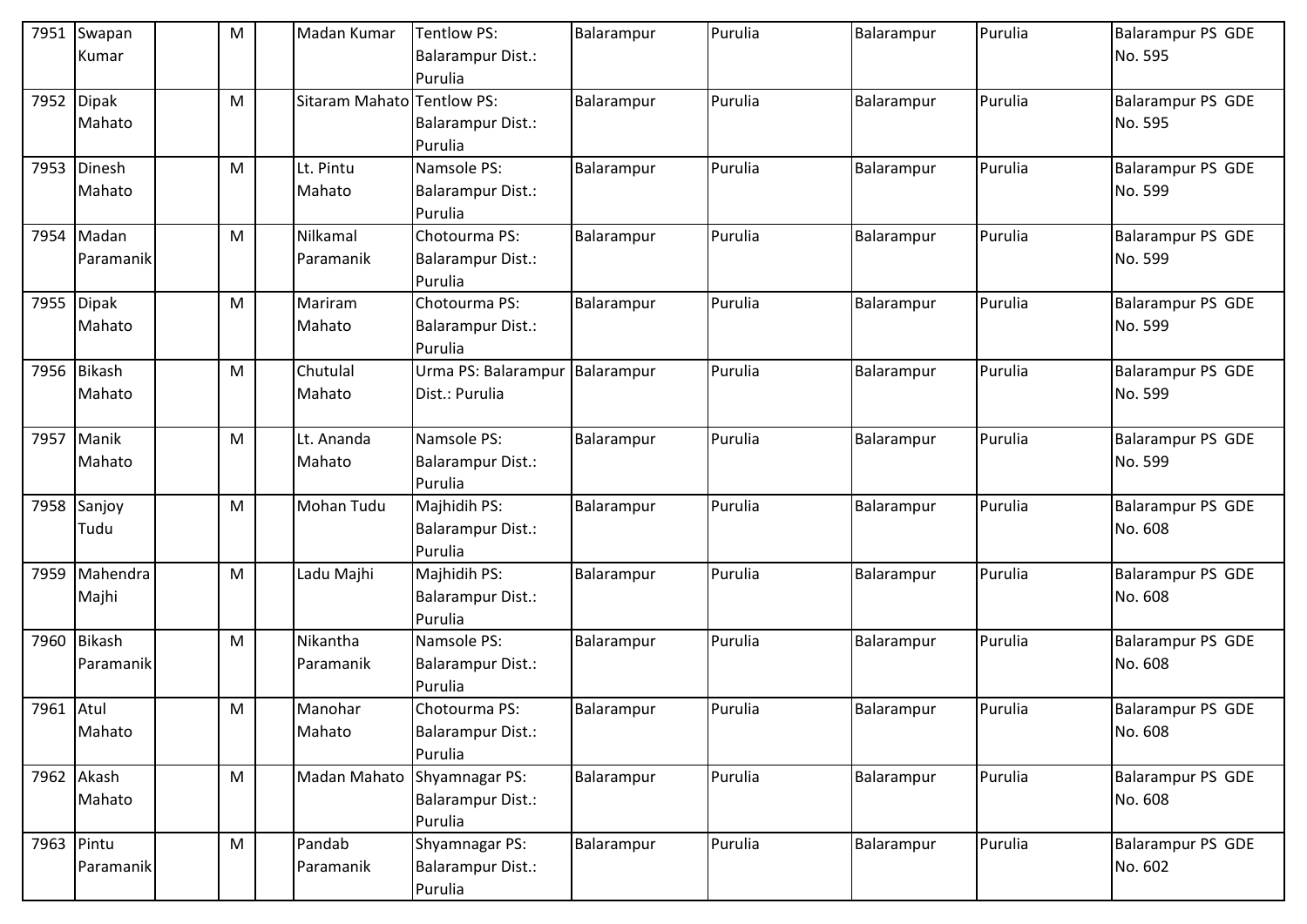| 7964        | Shakti<br>Paramanik      | M |                       | Arup Paramanik Shyamnagar PS:<br>Balarampur Dist.:                    | Balarampur | Purulia | Balarampur | Purulia | <b>Balarampur PS GDE</b><br>No. 602 |
|-------------|--------------------------|---|-----------------------|-----------------------------------------------------------------------|------------|---------|------------|---------|-------------------------------------|
|             |                          |   |                       | Purulia                                                               |            |         |            |         |                                     |
| 7965        | Karna<br>Singh<br>Sardar | M | Asit Singh<br>Sardar  | <b>Shyamnagar PS:</b><br><b>Balarampur Dist.:</b><br>Purulia          | Balarampur | Purulia | Balarampur | Purulia | <b>Balarampur PS GDE</b><br>No. 602 |
| 7966 Lalit  | Mahato                   | M | <b>Dhiren Mahato</b>  | Shyamnagar PS:<br><b>Balarampur Dist.:</b><br>Purulia                 | Balarampur | Purulia | Balarampur | Purulia | <b>Balarampur PS GDE</b><br>No. 602 |
| 7967 Santi  | Singh<br>Sardar          | M | Ratan Singh<br>Sardar | <b>Shyamnagar PS:</b><br>Balarampur Dist.:<br>Purulia                 | Balarampur | Purulia | Balarampur | Purulia | <b>Balarampur PS GDE</b><br>No. 606 |
| 7968 Kiriti | l Paramanik              | M | Santosh<br>Paramanik  | <b>Shyamnagar PS:</b><br>Balarampur Dist.:<br>Purulia                 | Balarampur | Purulia | Balarampur | Purulia | <b>Balarampur PS GDE</b><br>No. 606 |
|             | 7969 Niranjan<br>Mahato  | M | Rajesh Mahato         | Balarampur PS:<br><b>Balarampur Dist.:</b><br>Purulia                 | Balarampur | Purulia | Balarampur | Purulia | <b>Balarampur PS GDE</b><br>No. 606 |
| 7970        | Kashinath<br>Mahato      | M | Mantu Mahato          | <b>Balarampur PS:</b><br><b>Balarampur Dist.:</b><br>Purulia          | Balarampur | Purulia | Balarampur | Purulia | <b>Balarampur PS GDE</b><br>No. 606 |
| 7971        | Anil Tudu                | M | Prabir Tudu           | Majhidih PS:<br>Balarampur Dist.:<br>Purulia                          | Balarampur | Purulia | Balarampur | Purulia | <b>Balarampur PS GDE</b><br>No. 606 |
| 7972        | Paban<br>Kaiborta        | M | Tarani Kaibarta       | Kalitola Kaiborta Para Balarampur<br>PS: Balarampur Dist.:<br>Purulia |            | Purulia | Balarampur | Purulia | <b>Balarampur PS GDE</b><br>No. 606 |
|             | 7973 Methar<br>Kaiborta  | M | Subodh<br>Kaiborta    | Kalitola Kaiborta Para Balarampur<br>PS: Balarampur Dist.:<br>Purulia |            | Purulia | Balarampur | Purulia | <b>Balarampur PS GDE</b><br>No. 600 |
|             | 7974 Swapan<br>Mahato    | M | Lt. Avoy<br>Mahato    | PS: Balarampur Dist.: Balarampur<br>Purulia                           |            | Purulia | Balarampur | Purulia | <b>Balarampur PS GDE</b><br>No. 600 |
|             | 7975 Sibeswar<br>Mahato  | M | Joytilal Mahato       | Darberia PS:<br>Balarampur Dist.:<br>Purulia                          | Balarampur | Purulia | Balarampur | Purulia | <b>Balarampur PS GDE</b><br>No. 600 |
|             | 7976 Rabi Das            | M | Lt. Gourab Das        | Namsole PS:<br>Balarampur Dist.:<br>Purulia                           | Balarampur | Purulia | Balarampur | Purulia | Balarampur PS GDE<br>No. 600        |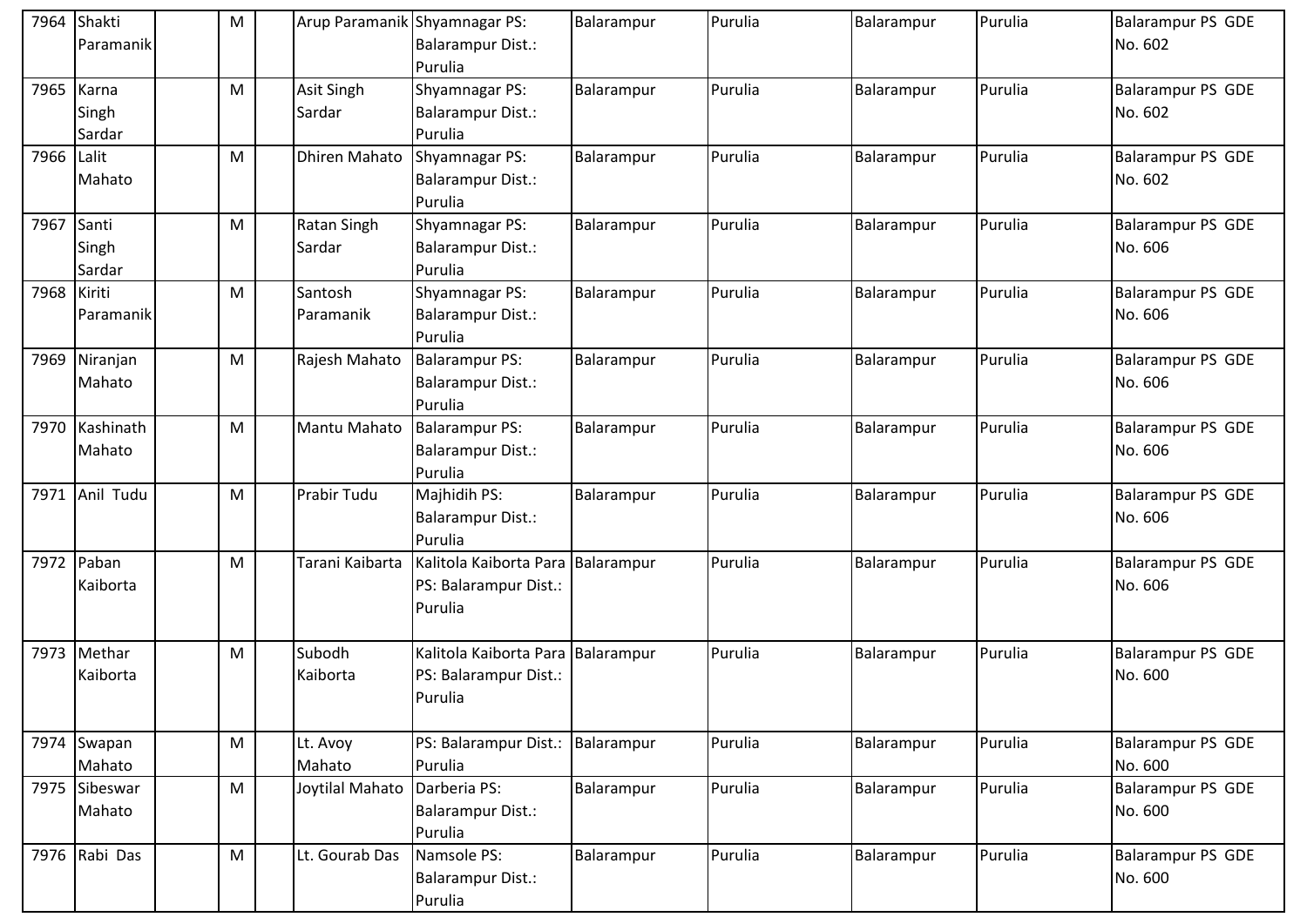|             | 7977 Sridam<br>Mahato    | M |    | <b>Tapan Mahato</b>           | PS: Balarampur Dist.:<br>Purulia                        | Balarampur | Purulia         | Balarampur | Purulia | <b>Balarampur PS GDE</b><br>No. 600 |
|-------------|--------------------------|---|----|-------------------------------|---------------------------------------------------------|------------|-----------------|------------|---------|-------------------------------------|
|             | 7978 Atul Gope           | M |    | <b>Bahgbat Gope</b>           | PS: Balarampur Dist.:<br>Purulia                        | Balarampur | Purulia         | Balarampur | Purulia | <b>Balarampur PS GDE</b><br>No. 608 |
|             | 7979 Mithun<br>Paramanik | M |    | Arun Paramanik Shyamnagar PS: | <b>Balarampur Dist.:</b><br>Purulia                     | Balarampur | Purulia         | Balarampur | Purulia | <b>Balarampur PS GDE</b><br>No. 608 |
| 7980        | Dipu<br>Kaibarta         | M | 23 | <b>Bhim Kaibarta</b>          | Bandwan Kaibarta<br>Para PS: Bandowan<br>Dist.: Purulia | Bandowan   | Purulia         | Bandowan   | Purulia | Bandowan PS GDE No.<br>524          |
| 7981        | Hemcham<br>pa<br>Hembram | M |    | 30 Shyam<br>Hembram           | Vill- Oria Layadih<br>Chirudih, P.S-<br>Kamalpur, Dis   |            | <b>Basirhat</b> | Bandowan   | Purulia | Bandowan PS GDE No.<br>524          |
| 7982        | Asit<br>Mahato           | M |    | 18 Santosh<br>Mahato          | Gangamanna PS:<br><b>Bandowan Dist.:</b><br>Purulia     | Bandowan   | Purulia         | Bandowan   | Purulia | Bandowan PS GDE No.<br>524          |
| 7983        | Manik<br>Kisku           | M | 27 | Tarapada Kisku                | Bara mamro PS: Bora Bora<br>Dist.: Purulia              |            | Purulia         | Bandowan   | Purulia | Bandowan PS GDE No.<br>524          |
| 7984        | Amitab<br>Kumar          | M | 21 | Nagendra Nath<br>Kumar        | Vill-Bandih, P.S-<br>Kamalpur, Dist-East<br>Singhbhu    |            | Basirhat        | Bandowan   | Purulia | Bandowan PS GDE No.<br>524          |
| 7985        | Salabat<br>Mahato        | M |    | 40 Lt-Niranjan<br>Mahato      | Madhuban PS:<br>Bandowan Dist.:<br>Purulia              | Bandowan   | Purulia         | Bandowan   | Purulia | Bandowan PS GDE No.<br>528          |
|             | 7986 Musai<br>Kisku      | M |    | 27 Lt- Gopal Kisku            | Vill- Meghadaha, P.S-<br>Patamda, Dist-East<br>Singhb   |            | <b>Basirhat</b> | Bandowan   | Purulia | Bandowan PS GDE No.<br>528          |
| 7987 Rabi   | Singh                    | M |    | 34 Jagu Singh                 | Patkita PS:<br>Bandowan Dist.:<br>Purulia               | Bandowan   | Purulia         | Bandowan   | Purulia | Bandowan PS GDE No.<br>528          |
| 7988 Dilip  | Kumar<br>Mura            | M |    | 32 Lt-Sukumar<br>Mura         | Sirigaru PS:<br>Bandowan Dist.:<br>Purulia              | Bandowan   | Purulia         | Bandowan   | Purulia | Bandowan PS GDE No.<br>528          |
|             | 7989 Manik<br>Singh      | M |    | 25 Buddheswar<br>Singh        | Kuirapara PS:<br>Bandowan Dist.:<br>Purulia             | Bandowan   | Purulia         | Bandowan   | Purulia | Bandowan PS GDE No.<br>528          |
| 7990 Sishir | Orang                    | M |    | 32 Ranglal Orang              | Dhabani PS:<br><b>Bandowan Dist.:</b><br>Purulia        | Bandowan   | Purulia         | Bandowan   | Purulia | Bandowan PS GDE No.<br>532          |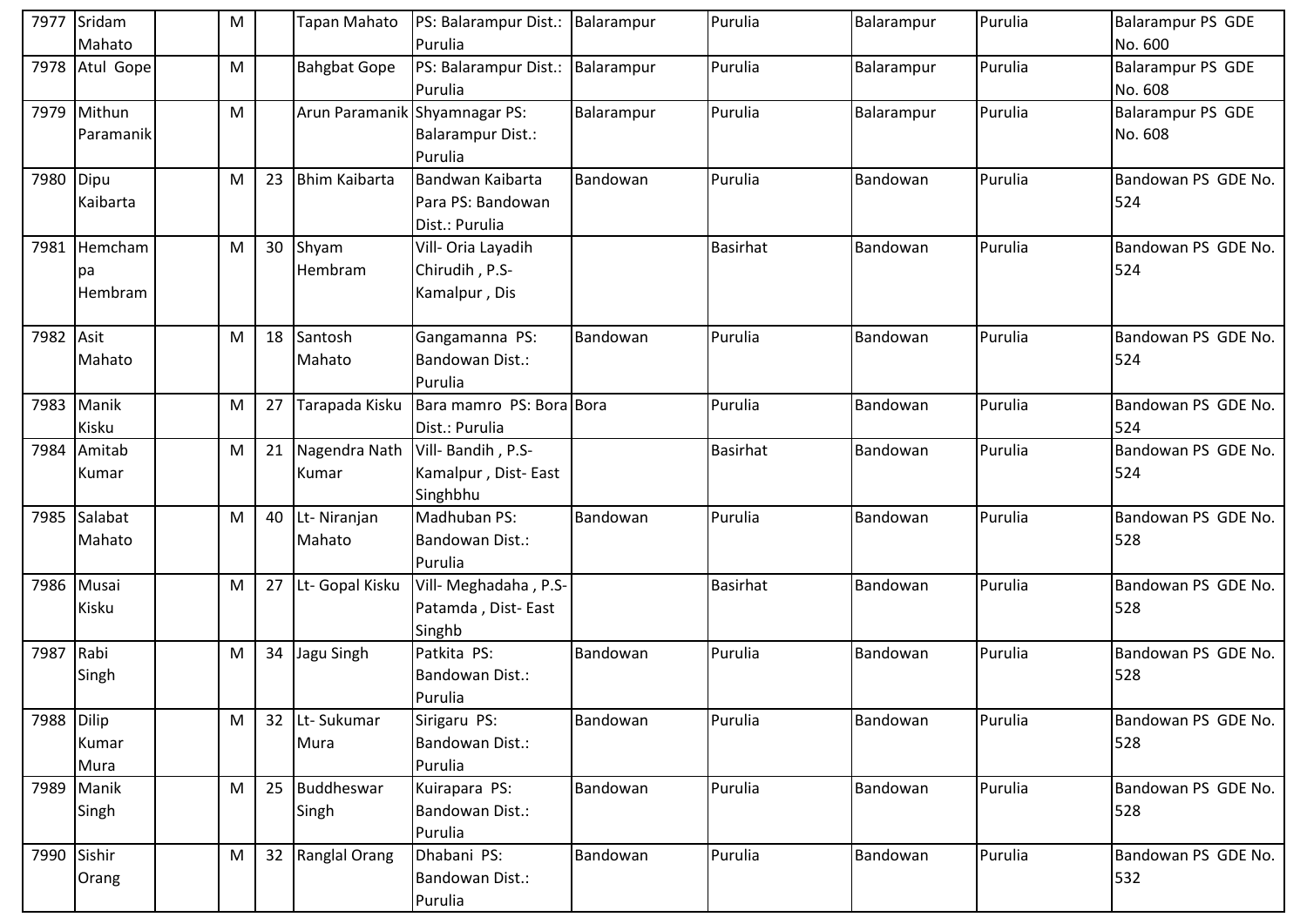|            | 7991 Purna      | M | 27 | Sagar Hembram Sagasupururi PS: |                                                 | Bandowan | Purulia | Bandowan    | Purulia | Bandowan PS GDE No. |
|------------|-----------------|---|----|--------------------------------|-------------------------------------------------|----------|---------|-------------|---------|---------------------|
|            | Chandra         |   |    |                                | Bandowan Dist.:                                 |          |         |             |         | 532                 |
|            | Hembram         |   |    |                                | Purulia                                         |          |         |             |         |                     |
|            |                 |   |    |                                |                                                 |          |         |             |         |                     |
|            | 7992 Sahadev    |   |    | Lakshmi Kanta                  | PS: Bora Dist.: Purulia Bora                    |          | Purulia | Bora        | Purulia | Bora PS GDE No. 490 |
|            | Mahata          |   |    | Mahata                         |                                                 |          |         |             |         |                     |
|            | 7993 Kamala     | M |    | Charu Ch.                      | PS: Bora Dist.: Purulia Bora                    |          | Purulia | <b>Bora</b> | Purulia | Bora PS GDE No. 490 |
|            | Kanta           |   |    | Mahata                         |                                                 |          |         |             |         |                     |
|            | Mahata          |   |    |                                |                                                 |          |         |             |         |                     |
| 7994       | Ramjiban        | M |    | Siddheswar                     | PS: Bora Dist.: Purulia Bora                    |          | Purulia | <b>Bora</b> | Purulia | Bora PS GDE No. 490 |
|            | Mandal          |   |    | Mandal                         |                                                 |          |         |             |         |                     |
|            | 7995 Uddhav     | M |    | Nayantara                      | PS: Bora Dist.: Purulia Bora                    |          | Purulia | <b>Bora</b> | Purulia | Bora PS GDE No. 490 |
|            | Ch.             |   |    | Mahato                         |                                                 |          |         |             |         |                     |
|            | Mahato          |   |    |                                |                                                 |          |         |             |         |                     |
|            | 7996 Dharanidh  | M |    | Bhakta Ranjan                  | PS: Bora Dist.: Purulia Bora                    |          | Purulia | <b>Bora</b> | Purulia | Bora PS GDE No. 490 |
|            | ar Mahata       |   |    | Mahata                         |                                                 |          |         |             |         |                     |
|            |                 |   |    |                                |                                                 |          |         |             |         |                     |
| 7997       | Sanatan         | M |    |                                | Lt. Haru Murmu PS: Bora Dist.: Purulia Bora     |          | Purulia | <b>Bora</b> | Purulia | Bora PS GDE No. 491 |
|            | Murmu           |   |    |                                |                                                 |          |         |             |         |                     |
|            | 7998 Raju Bauri | M |    | Subodh Bauri                   | PS: Bora Dist.: Purulia Bora                    |          | Purulia | <b>Bora</b> | Purulia | Bora PS GDE No. 491 |
|            |                 |   |    |                                |                                                 |          |         |             |         |                     |
|            | 7999 Nilkamal   | M |    | <b>Badal Mahatao</b>           | PS: Bora Dist.: Purulia Bora                    |          | Purulia | Bora        | Purulia | Bora PS GDE No. 491 |
|            | Mahato          |   |    |                                |                                                 |          |         |             |         |                     |
| 8000 Utpal |                 | M |    |                                | Bidhan Mahato   PS: Bora Dist.: Purulia   Bora  |          | Purulia | <b>Bora</b> | Purulia | Bora PS GDE No. 491 |
|            | Mahato          |   |    |                                |                                                 |          |         |             |         |                     |
|            | 8001 Goutam     | M |    | Rakhal Mahato                  | PS: Bora Dist.: Purulia Bora                    |          | Purulia | <b>Bora</b> | Purulia | Bora PS GDE No. 491 |
|            | Mahato          |   |    |                                |                                                 |          |         |             |         |                     |
| 8002 Sunil |                 | M |    | Subal Hansda                   | PS: Bora Dist.: Purulia Bora                    |          | Purulia | <b>Bora</b> | Purulia | Bora PS GDE No. 504 |
|            | Hansda          |   |    |                                |                                                 |          |         |             |         |                     |
|            | 8003 Mihir Kr.  | M |    |                                | Srikanta Murmu PS: Bora Dist.: Purulia Bora     |          | Purulia | <b>Bora</b> | Purulia | Bora PS GDE No. 504 |
|            | Murmu           |   |    |                                |                                                 |          |         |             |         |                     |
|            | 8004 Samir      | M |    |                                | Lt. Nagen Tudu   PS: Bora Dist.: Purulia   Bora |          | Purulia | <b>Bora</b> | Purulia | Bora PS GDE No. 504 |
|            | Tudu            |   |    |                                |                                                 |          |         |             |         |                     |
|            | 8005 Pradip     | M |    | Khakon Mandi                   | PS: Bora Dist.: Purulia Bora                    |          | Purulia | <b>Bora</b> | Purulia | Bora PS GDE No. 506 |
|            | Mandi           |   |    |                                |                                                 |          |         |             |         |                     |
|            | 8006 Rabin      | M |    | <b>Mohit Mandal</b>            | PS: Bora Dist.: Purulia Bora                    |          | Purulia | <b>Bora</b> | Purulia | Bora PS GDE No. 506 |
|            | Mandal          |   |    |                                |                                                 |          |         |             |         |                     |
|            | 8007 Amar       | M |    | Surendra                       | PS: Bora Dist.: Purulia Bora                    |          | Purulia | <b>Bora</b> | Purulia | Bora PS GDE No. 506 |
|            | Mandi           |   |    | Mandal                         |                                                 |          |         |             |         |                     |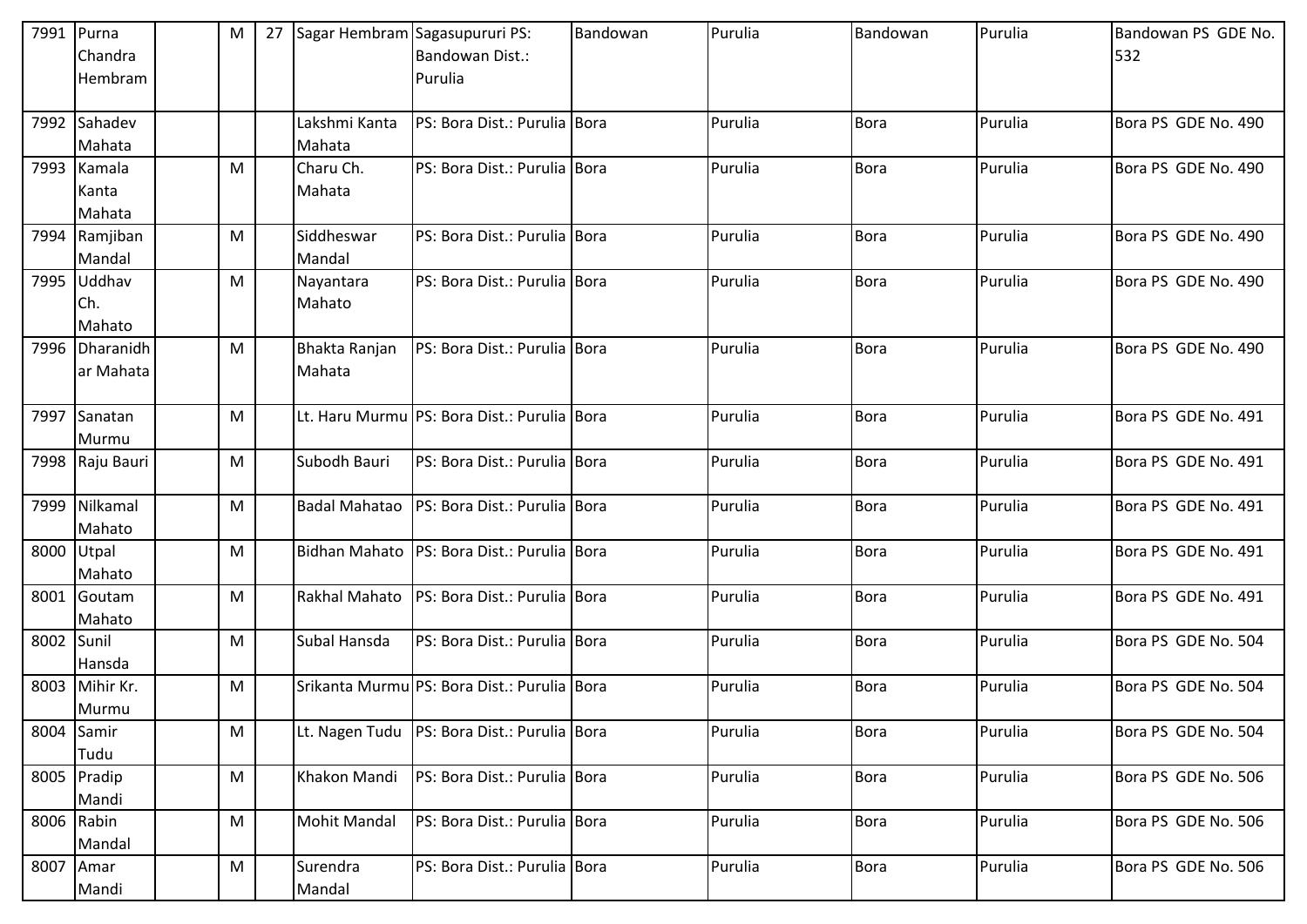| 8008       | Sudip<br>Mandal             | M |    | Surajit Mandi                  | PS: Bora Dist.: Purulia Bora                 |      | Purulia | <b>Bora</b> | Purulia | Bora PS GDE No. 506                                  |
|------------|-----------------------------|---|----|--------------------------------|----------------------------------------------|------|---------|-------------|---------|------------------------------------------------------|
| 8009       | Sankar<br>Mahato            | M |    | Jharu Mahato                   | PS: Bora Dist.: Purulia Bora                 |      | Purulia | <b>Bora</b> | Purulia | Bora PS GDE No. 506                                  |
|            | 8010 Nirmal<br><b>Besra</b> | м |    |                                | Lakhindar Besra PS: Bora Dist.: Purulia Bora |      | Purulia | <b>Bora</b> | Purulia | <b>Bora PS Outpost</b><br>Jamtolia OP GDE No.<br>315 |
| 8011       | Bishwajit<br>Hansda         | M |    | Kamalakanta<br>Hansda          | PS: Bora Dist.: Purulia Bora                 |      | Purulia | <b>Bora</b> | Purulia | Bora PS Outpost<br>Jamtolia OP GDE No.<br>315        |
| 8012       | Narupada<br><b>Baskey</b>   | M |    | Kailash Baskey                 | PS: Bora Dist.: Purulia Bora                 |      | Purulia | <b>Bora</b> | Purulia | <b>Bora PS Outpost</b><br>Jamtolia OP GDE No.<br>315 |
| 8013       | Marshal<br>Murmu            | M |    | Jyoti Murmu                    | PS: Bora Dist.: Purulia Bora                 |      | Purulia | <b>Bora</b> | Purulia | <b>Bora PS Outpost</b><br>Jamtolia OP GDE No.<br>315 |
| 8014       | Srikanta<br>Tudu            | M |    | Srimanta Tudu                  | PS: Bora Dist.: Purulia Bora                 |      | Purulia | <b>Bora</b> | Purulia | <b>Bora PS Outpost</b><br>Jamtolia OP GDE No.<br>315 |
| 8015       | Prasenjit<br>Mandi          | M |    | Chakradhar<br>Mandi            | PS: Bora Dist.: Purulia Bora                 |      | Purulia | <b>Bora</b> | Purulia | <b>Bora PS Outpost</b><br>Jamtolia OP GDE No.<br>315 |
| 8016       | Akash<br><b>Bhuiya</b>      | M |    | Surendra Nath<br><b>Bhuiya</b> | PS: Bora Dist.: Purulia Bora                 |      | Purulia | <b>Bora</b> | Purulia | <b>Bora PS Outpost</b><br>Jamtolia OP GDE No.<br>315 |
|            | 8017 Kartik<br><b>Bouri</b> | M | 29 | Raman Bouri                    | Bouridih PS: Hura<br>Dist.: Purulia          | Hura | Purulia | Hura        | Purulia | Hura PS GDE No. 548                                  |
| 8018       | Mantu<br><b>Bouri</b>       | M | 31 | Lusu Bouri                     | Bouridih PS: Hura<br>Dist.: Purulia          | Hura | Purulia | Hura        | Purulia | Hura PS GDE No. 548                                  |
| 8019       | Akas<br>Majhi               | M | 43 | Sanjoy Majhi                   | Ladhurka PS: Hura<br>Dist.: Purulia          | Hura | Purulia | Hura        | Purulia | Hura PS GDE No. 548                                  |
|            | 8020 Chitta<br>Kumbhaka     | M |    | 41 Sanat<br>Kumbhakar          | Ladhurka PS: Hura<br>Dist.: Purulia          | Hura | Purulia | Hura        | Purulia | Hura PS GDE No. 548                                  |
|            | 8021 Miren<br>Layek         | M |    | 24 Hapan Layek                 | Lakhanpur PS: Hura<br>Dist.: Purulia         | Hura | Purulia | Hura        | Purulia | Hura PS GDE No. 548                                  |
| 8022 Jiten | Thakur                      | M |    | 28 Somnath<br>Thakur           | Lakhanpur PS: Hura<br>Dist.: Purulia         | Hura | Purulia | Hura        | Purulia | Hura PS GDE No. 548                                  |
| 8023 Biltu | Mahato                      | M | 31 | <b>Ghaltu Mahato</b>           | Kumardih PS: Hura<br>Dist.: Purulia          | Hura | Purulia | Hura        | Purulia | Hura PS GDE No. 558                                  |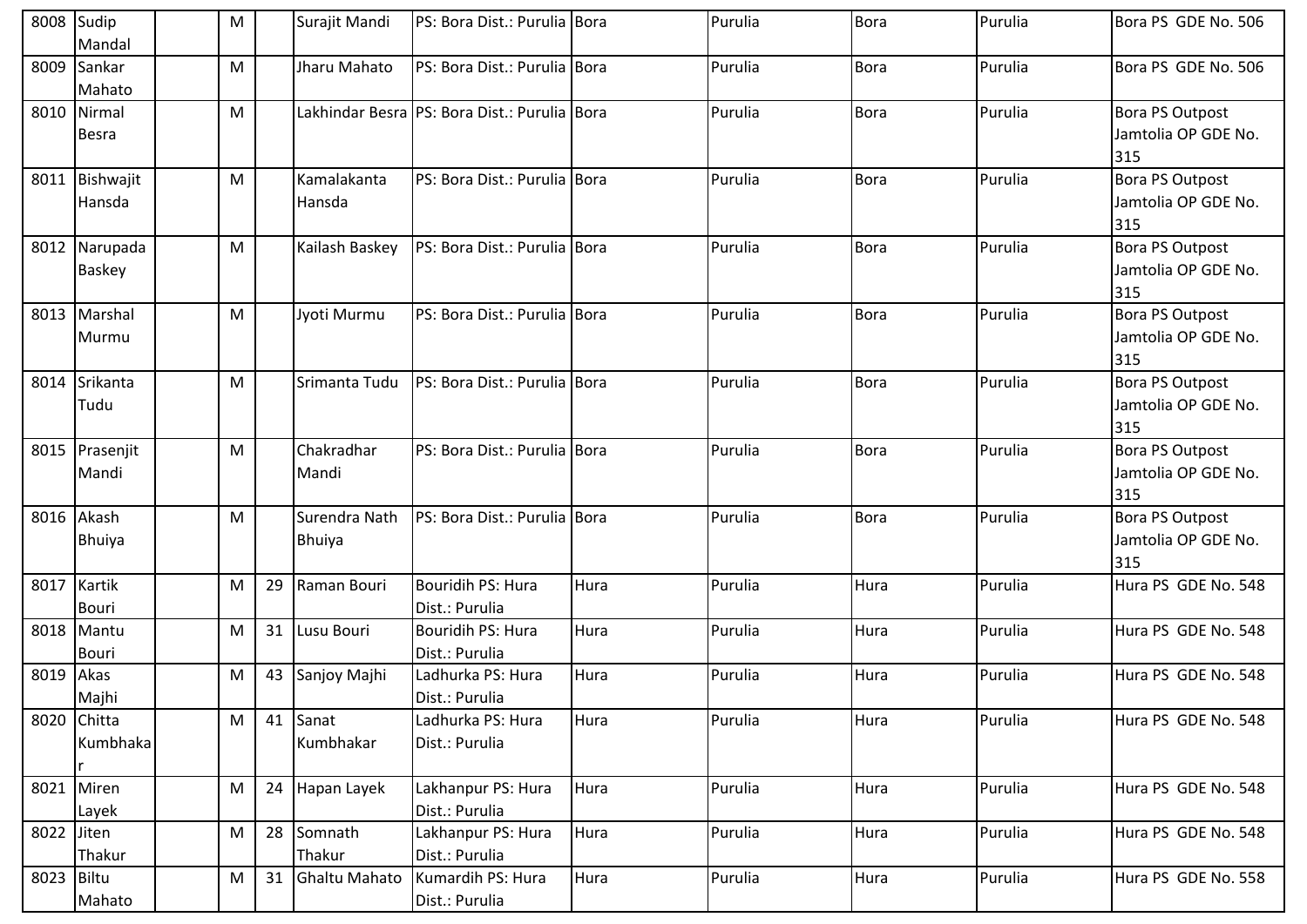|             | 8024 Kankha     | M | 27 | Khepu Majhi          | Kumardih PS: Hura              | Hura             | Purulia | Hura   | Purulia | Hura PS GDE No. 558   |
|-------------|-----------------|---|----|----------------------|--------------------------------|------------------|---------|--------|---------|-----------------------|
|             | Majhi           |   |    |                      | Dist.: Purulia                 |                  |         |        |         |                       |
| 8025 Samir  |                 | M | 34 | Sahadeb              | Baragram PS: Hura              | Hura             | Purulia | Hura   | Purulia | Hura PS GDE No. 558   |
|             | Mahato          |   |    | Mahato               | Dist.: Purulia                 |                  |         |        |         |                       |
|             | 8026 Sanjit Dan | M |    | 38 Swapan Dan        | Baragram PS: Hura              | Hura             | Purulia | Hura   | Purulia | Hura PS GDE No. 558   |
|             |                 |   |    |                      | Dist.: Purulia                 |                  |         |        |         |                       |
| 8027 Ratan  |                 | M |    | 35 Dilip Baskey      | Ledadih PS: Hura               | Hura             | Purulia | Hura   | Purulia | Hura PS GDE No. 558   |
|             | <b>Baskey</b>   |   |    |                      | Dist.: Purulia                 |                  |         |        |         |                       |
| 8028 Chand  |                 | M |    | 32 Sufal Majhi       | Ledadih PS: Hura               | Hura             | Purulia | Hura   | Purulia | Hura PS GDE No. 558   |
|             | Majhi           |   |    |                      | Dist.: Purulia                 |                  |         |        |         |                       |
|             | 8029 Shibnath   | M |    | Mihir Ch Kumar       | Belyadih PS: Kotshila Kotshila |                  | Purulia | Jhalda | Purulia | Jhalda PS GDE No. 585 |
|             | Kumar           |   |    |                      | Dist.: Purulia                 |                  |         |        |         |                       |
|             |                 |   |    |                      |                                |                  |         |        |         |                       |
|             | 8030 Sk Rajibul | M |    | <b>Sk Asrul</b>      | Hussendih PS: Jhalda           | Jhalda           | Purulia | Jhalda | Purulia | Jhalda PS GDE No. 585 |
|             |                 |   |    |                      | Dist.: Purulia                 |                  |         |        |         |                       |
|             |                 |   |    |                      |                                |                  |         |        |         |                       |
|             | 8031 Birendran  | M |    | Subodh Kumar         | Bengo, Tulin PS:               | Jhalda           | Purulia | Jhalda | Purulia | Jhalda PS GDE No. 585 |
|             | lath            |   |    |                      | Jhalda Dist.: Purulia          |                  |         |        |         |                       |
|             | Kumar           |   |    |                      |                                |                  |         |        |         |                       |
| 8032 Paita  |                 | M |    | Paglu Mahato         | Mosina PS: Jhalda              | Jhalda           | Purulia | Jhalda | Purulia | Jhalda PS GDE No. 585 |
|             | Mahato          |   |    |                      | Dist.: Purulia                 |                  |         |        |         |                       |
|             | 8033 Khitish    | M |    | <b>Bengal Mahato</b> | Changali PS: Purulia           | Purulia mufassil | Purulia | Jhalda | Purulia | Jhalda PS GDE No. 585 |
|             | Mahato          |   |    |                      | mufassil Dist.: Purulia        |                  |         |        |         |                       |
|             |                 |   |    |                      |                                |                  |         |        |         |                       |
| 8034 Kunja  |                 | M |    | Radhu Mahato         | Hetjargo PS: Jhalda            | Jhalda           | Purulia | Jhalda | Purulia | Jhalda PS GDE No. 585 |
|             | Mahato          |   |    |                      | Dist.: Purulia                 |                  |         |        |         |                       |
|             |                 |   |    |                      |                                |                  |         |        |         |                       |
| 8035 Raju   |                 | M |    | Lt Buku Kumar        | Mosina PS: Jhalda              | Jhalda           | Purulia | Jhalda | Purulia | Jhalda PS GDE No. 585 |
|             | Kumar           |   |    |                      | Dist.: Purulia                 |                  |         |        |         |                       |
|             | 8036 Prabhat    | M |    | Kalimati             | PS: Bagmundi Dist.:            | Bagmundi         | Purulia | Jhalda | Purulia | Jhalda PS GDE No. 585 |
|             | Ranjan          |   |    |                      | Purulia                        |                  |         |        |         |                       |
|             | Mahato          |   |    |                      |                                |                  |         |        |         |                       |
|             | 8037 Kalu Kaji  | M |    | Muktar Kaji          | Hussendih PS: Jhalda           | Jhalda           | Purulia | Jhalda | Purulia | Jhalda PS GDE No. 585 |
|             |                 |   |    |                      | Dist.: Purulia                 |                  |         |        |         |                       |
|             |                 |   |    |                      |                                |                  |         |        |         |                       |
| 8038 Khirod |                 | M |    | Subhash              | Mosina PS: Jhalda              | Jhalda           | Purulia | Jhalda | Purulia | Jhalda PS GDE No. 585 |
|             | Mahato          |   |    | Mahato               | Dist.: Purulia                 |                  |         |        |         |                       |
|             | 8039 Sukram     | M |    | <b>Bir Kisku</b>     | Dimu PS: Kotshila              | Kotshila         | Purulia | Jhalda | Purulia | Jhalda PS GDE No. 590 |
| Kisku       |                 |   |    |                      |                                |                  |         |        |         |                       |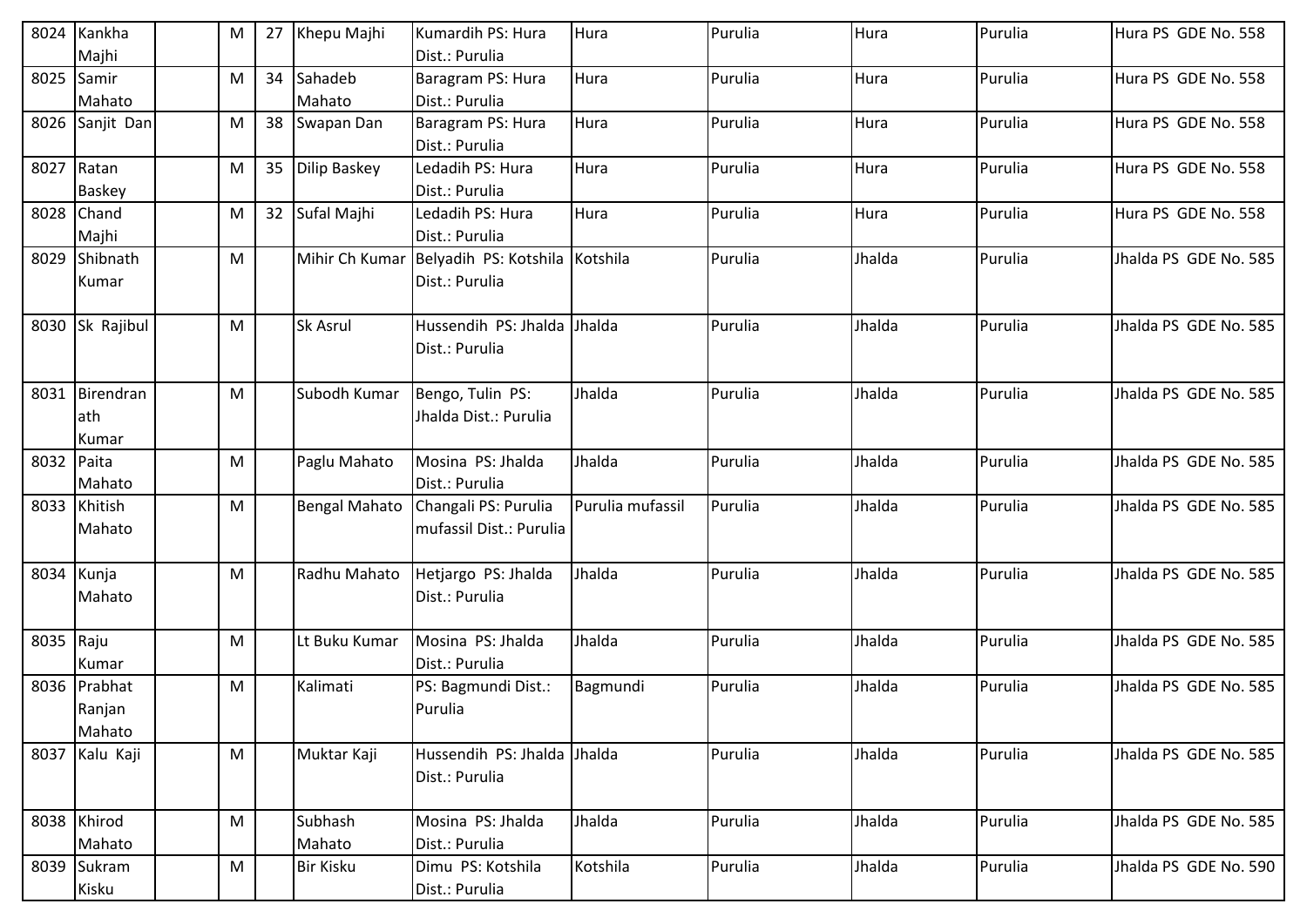| 8040        | Amaresh<br>Mahato             | ${\sf M}$ | Abani Mahato               | Bengo PS: Jhalda<br>Dist.: Purulia                  | Jhalda   | Purulia | Jhalda | Purulia | Jhalda PS GDE No. 590 |
|-------------|-------------------------------|-----------|----------------------------|-----------------------------------------------------|----------|---------|--------|---------|-----------------------|
| 8041        | Dilip<br>Kumar                | M         | Dharani Kumar              | Khamar PS: Jhalda<br>Dist.: Purulia                 | Jhalda   | Purulia | Jhalda | Purulia | Jhalda PS GDE No. 590 |
|             | 8042 Sudhir<br>Mahatio        | ${\sf M}$ | Amal Mahato                | Chotobakad PS:<br>Jhalda Dist.: Purulia             | Jhalda   | Purulia | Jhalda | Purulia | Jhalda PS GDE No. 590 |
| 8043 Kiriti | Kumar                         | M         | Baburam Kumar Kandudih PS: | Kotshila Dist.: Purulia                             | Kotshila | Purulia | Jhalda | Purulia | Jhalda PS GDE No. 590 |
| 8044        | Rahul<br>Kumar                | M         | <b>Bhabani Kumar</b>       | Rigid PS: Kotshila<br>Dist.: Purulia                | Kotshila | Purulia | Jhalda | Purulia | Jhalda PS GDE No. 594 |
| 8045        | Ranjit<br>Mahato              | M         | Lt Upendu<br>Mahato        | Badgram PS: Jhalda<br>Dist.: Purulia                | Jhalda   | Purulia | Jhalda | Purulia | Jhalda PS GDE No. 594 |
|             | 8046 Shankar<br>Singh<br>Mura | M         | Nimai Sing<br>Mura         | Chandai PS: Jhalda<br>Dist.: Purulia                | Jhalda   | Purulia | Jhalda | Purulia | Jhalda PS GDE No. 594 |
| 8047        | Dumpal<br>Mahato              | ${\sf M}$ | Haladhar<br>Mahato         | Mahadebpur PS:<br>Jhalda Dist.: Purulia             | Jhalda   | Purulia | Jhalda | Purulia | Jhalda PS GDE No. 594 |
| 8048        | Joddha<br>Singh<br>Mura       | M         | Lt Diulip Sing<br>Mura     | Jargo PS: Jhalda Dist.: Jhalda<br>Purulia           |          | Purulia | Jhalda | Purulia | Jhalda PS GDE No. 594 |
| 8049        | Pintu<br>Mahato               | ${\sf M}$ | Tikaram<br>Mahato          | Kuki PS: Jhalda Dist.:<br>Purulia                   | Jhalda   | Purulia | Jhalda | Purulia | Jhalda PS GDE No. 594 |
|             | 8050 Ganesh<br>Kuiry          | M         | <b>Budhu Kuiry</b>         | Jargo PS: Jhalda Dist.: Jhalda<br>Purulia           |          | Purulia | Jhalda | Purulia | Jhalda PS GDE No. 594 |
| 8051        | Dhaniram<br>Mahato            | ${\sf M}$ | Lt. Mohan<br>Mahato        | Ghutiya PS: Jhalda<br>Dist.: Purulia                | Jhalda   | Purulia | Jhalda | Purulia | Jhalda PS GDE No. 594 |
| 8052 Upen   | Majhi                         | M         | Jhagruram<br>Majhi         | Goria PS: Jhalda<br>Dist.: Purulia                  | Jhalda   | Purulia | Jhalda | Purulia | Jhalda PS GDE No. 594 |
|             | 8053 Subodh<br>Rajak          | ${\sf M}$ |                            | Gunadhar Rajak Guridih PS: Jhalda<br>Dist.: Purulia | Jhalda   | Purulia | Jhalda | Purulia | Jhalda PS GDE No. 594 |
|             | 8054 Dinesh<br>Mahato         | ${\sf M}$ | Parikshit<br>Mahato        | Tulin PS: Jhalda Dist.: Jhalda<br>Purulia           |          | Purulia | Jhalda | Purulia | Jhalda PS GDE No. 594 |
|             | 8055 Bikash<br>Gorain         | M         | Matichand<br>Gorain        | Kairi PS: Kotshila<br>Dist.: Purulia                | Kotshila | Purulia | Jhalda | Purulia | Jhalda PS GDE No. 594 |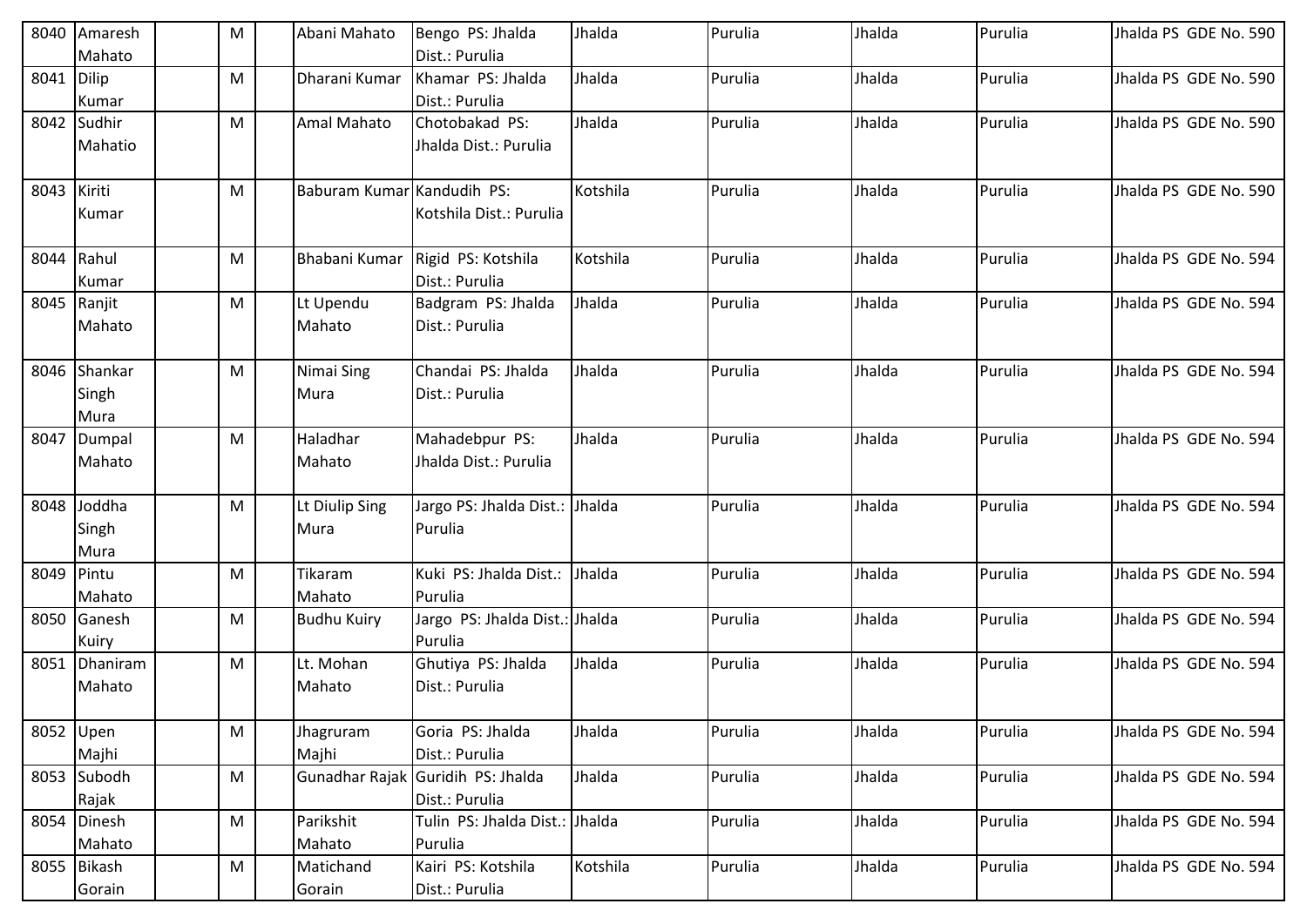|            | 8056 Hariram  | M | Lt. Digam      | Bamandih PS:                            | Barabazar | Purulia | Jhalda | Purulia | Jhalda PS GDE No. 594   |
|------------|---------------|---|----------------|-----------------------------------------|-----------|---------|--------|---------|-------------------------|
|            | Murmu         |   | Murmu          | Barabazar Dist.:                        |           |         |        |         |                         |
|            |               |   |                | Purulia                                 |           |         |        |         |                         |
| 8057       | Chinibas      | M | Purna Chandra  | Rangagora PS:                           | Barabazar | Purulia | Jhalda | Purulia | Jhalda PS GDE No. 594   |
|            | Mahato        |   | Mahato         | Barabazar Dist.:                        |           |         |        |         |                         |
|            |               |   |                | Purulia                                 |           |         |        |         |                         |
| 8058 Dinu  |               | M | Chutu Kalindi  | Ichag PS: Jhalda Dist.: Jhalda          |           | Purulia | Jhalda | Purulia | Jhalda PS GDE No. 594   |
|            | Kalindi       |   |                | Purulia                                 |           |         |        |         |                         |
| 8059 Sisir |               | M | Lt. Samir      | Jajahatu PS: Jhalda                     | Jhalda    | Purulia | Jhalda | Purulia | Jhalda PS GDE No. 604   |
|            | Mahato        |   | Mahato         | Dist.: Purulia                          |           |         |        |         |                         |
|            | 8060 Krishna  | M | Lt. Sisir Gope | Darda PS: Jhalda                        | Jhalda    | Purulia | Jhalda | Purulia | Jhalda PS GDE No. 604   |
|            | Gope          |   |                | Dist.: Purulia                          |           |         |        |         |                         |
|            | 8061 Janmenjo | м |                | Sitaram Mahato Mosina PS: Jhalda        | Jhalda    | Purulia | Jhalda | Purulia | Jhalda PS GDE No. 604   |
|            | y Mahato      |   |                | Dist.: Purulia                          |           |         |        |         |                         |
|            |               |   |                |                                         |           |         |        |         |                         |
|            | 8062 Kinkar   | M | Kajal Mahato   | Tulin PS: Jhalda Dist.: Jhalda          |           | Purulia | Jhalda | Purulia | Jhalda PS GDE No. 604   |
|            | Mahato        |   |                | Purulia                                 |           |         |        |         |                         |
|            | 8063 Tanbir   | M | Amzad Khan     | Kantadih PS: Jhalda                     | Jhalda    | Purulia | Jhalda | Purulia | Jhalda PS GDE No. 604   |
|            | Khan          |   |                | Dist.: Purulia                          |           |         |        |         |                         |
|            |               |   |                |                                         |           |         |        |         |                         |
|            | 8064 Sanjay   | M | Lt. Badal      | Ichag PS: Jhalda Dist.: Jhalda          |           | Purulia | Jhalda | Purulia | Jhalda PS GDE No. 604   |
|            | Mahato        |   | Mahato         | Purulia                                 |           |         |        |         |                         |
|            | 8065 Kishor   | M |                | Lt. Jiten Mahato Kuki PS: Jhalda Dist.: | Jhalda    | Purulia | Jhalda | Purulia | Jhalda PS GDE No. 604   |
|            | Mahato        |   |                | Purulia                                 |           |         |        |         |                         |
|            | 8066 Sandip   | M | Abhay Mahato   | Kiribera PS: Jhalda                     | Jhalda    | Purulia | Jhalda | Purulia | Jhalda PS GDE No. 604   |
|            | Mahato        |   |                | Dist.: Purulia                          |           |         |        |         |                         |
| 8067 Lakhi |               | M | Kenaram        | Kalma PS: Jhalda                        | Jhalda    | Purulia | Jhalda | Purulia | Jhalda PS GDE No. 604   |
|            | Mahato        |   | Mahato         | Dist.: Purulia                          |           |         |        |         |                         |
|            | 8068 Dinesh   | M | Sudhir Gope    | Darda PS: Jhalda                        | Jhalda    | Purulia | Jhalda | Purulia | Jhalda PS GDE No. 604   |
|            | Gope          |   |                | Dist.: Purulia                          |           |         |        |         |                         |
|            | 8069 Sanjay   | M | Jaharu Kumar   | Barghutua PS: Jhalda Jhalda             |           | Purulia | Jhalda | Purulia | Jhalda PS Outpost Tulin |
|            | Kumar         |   |                | Dist.: Purulia                          |           |         |        |         | OP GDE No. 384          |
|            |               |   |                |                                         |           |         |        |         |                         |
|            | 8070 Kartik   | M | Prabhat Rajak  | Chamardag PS:                           | Jhalda    | Purulia | Jhalda | Purulia | Jhalda PS Outpost Tulin |
|            | Rajak         |   |                | Jhalda Dist.: Purulia                   |           |         |        |         | OP GDE No. 384          |
|            |               |   |                |                                         |           |         |        |         |                         |
|            | 8071 Rahul    | M | Gangadhar      | Barghutua PS: Jhalda Jhalda             |           | Purulia | Jhalda | Purulia | Jhalda PS Outpost Tulin |
|            | Kalindi       |   | Kalindi        | Dist.: Purulia                          |           |         |        |         | OP GDE No. 384          |
|            |               |   |                |                                         |           |         |        |         |                         |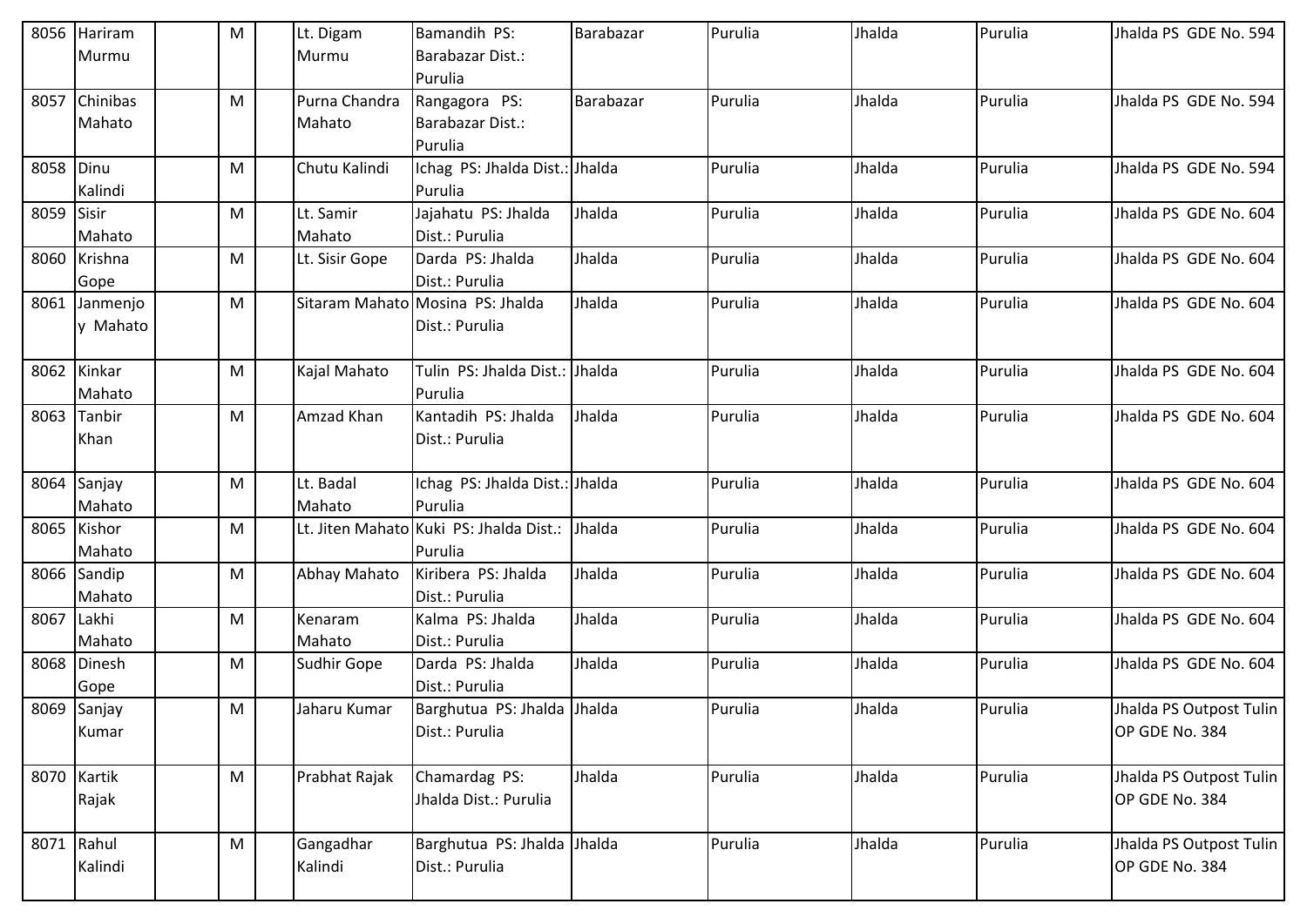| 8072      | <b>Dhiren</b><br>Kalindi | M |    | Gopal Kalindi            | Barghutua PS: Jhalda<br>Dist.: Purulia                  | Jhalda | Purulia             | Jhalda | Purulia             | Jhalda PS Outpost Tulin<br>OP GDE No. 384 |
|-----------|--------------------------|---|----|--------------------------|---------------------------------------------------------|--------|---------------------|--------|---------------------|-------------------------------------------|
| 8073      | Subhash<br>Mahato        | M |    | Lt. Rakha Hari<br>Mahato | Maru PS: Jhalda<br>Dist.: Purulia                       | Jhalda | Purulia             | Jhalda | Purulia             | Jhalda PS Outpost Tulin<br>OP GDE No. 384 |
| 8074      | Nabin<br>Mahato          | M |    | Pradip Mahato            | Bengo PS: Jhalda<br>Dist.: Purulia                      | Jhalda | Purulia             | Jhalda | Purulia             | Jhalda PS Outpost Tulin<br>OP GDE No. 393 |
| 8075      | Saraj<br>Mahato          | M |    | Ambuj Mahato             | Bengo PS: Jhalda<br>Dist.: Purulia                      | Jhalda | Purulia             | Jhalda | Purulia             | Jhalda PS Outpost Tulin<br>OP GDE No. 393 |
| 8076      | Sahadeb<br>Mahato        | M |    | Lt. Murulidhar<br>Mahato | Choupad PS: Jhalda<br>Dist.: Purulia                    | Jhalda | Purulia             | Jhalda | Purulia             | Jhalda PS Outpost Tulin<br>OP GDE No. 393 |
| 8077      | Gokulesw<br>ar<br>Mahato | M |    | Khoka Mahato             | Ankura PS: Jhalda<br>Dist.: Purulia                     | Jhalda | Purulia             | Jhalda | Purulia             | Jhalda PS Outpost Tulin<br>OP GDE No. 393 |
|           | 8078 Bhutnath<br>Mahato  | M |    | Gangadhar<br>Mahato      | Chopad PS: Jhalda<br>Dist.: Purulia                     | Jhalda | Purulia             | Jhalda | Purulia             | Jhalda PS Outpost Tulin<br>OP GDE No. 393 |
| 8079      | Ramij<br>Mallick         | M |    | <b>Faruk Mallick</b>     | Vill- Amoragori PS:<br>Joypur Dist.: Howrah<br>Rural    | Joypur | Howrah Rural        | Joypur | <b>Howrah Rural</b> | Joypur PS GDE No. 508                     |
|           | 8080 Rajesh<br>Mallick   | M | 20 | Mojaffar<br>Mallick      | Do PS: Joypur Dist.:<br><b>Howrah Rural</b>             | Joypur | <b>Howrah Rural</b> | Joypur | <b>Howrah Rural</b> | Joypur PS GDE No. 508                     |
| 8081      | Sahadat<br>Mallick       | M |    | 25 Mohammad<br>Mallick   | Doi PS: Joypur Dist.:<br><b>Howrah Rural</b>            | Joypur | <b>Howrah Rural</b> | Joypur | <b>Howrah Rural</b> | Joypur PS GDE No. 508                     |
|           | 8082 Mohan<br>Mallick    | M | 24 | Lalmohammad<br>Mallick   | Do PS: Joypur Dist.:<br><b>Howrah Rural</b>             | Joypur | <b>Howrah Rural</b> | Joypur | <b>Howrah Rural</b> | Joypur PS GDE No. 508                     |
| 8083      | Bivas Kar                | M | 25 | Santosh Kar              | Vill- Nischintapur PS:<br>Joypur Dist.: Howrah<br>Rural | Joypur | <b>Howrah Rural</b> | Joypur | <b>Howrah Rural</b> | Joypur PS GDE No. 498                     |
| 8084      | Rabin<br><b>Bera</b>     | M |    | 45 Gunadhar Bera         | Vill- Kamargoria PS:<br>Joypur Dist.: Howrah<br>Rural   | Joypur | <b>Howrah Rural</b> | Joypur | <b>Howrah Rural</b> | Joypur PS GDE No. 498                     |
|           | 8085 Chintu<br>Maity     | M |    | 27 Harisadhan<br>Maity   | Vill- Kamargoria PS:<br>Joypur Dist.: Howrah<br>Rural   | Joypur | <b>Howrah Rural</b> | Joypur | <b>Howrah Rural</b> | Joypur PS GDE No. 498                     |
| 8086 Raju | Malik                    | M |    | 30  Lt Haru Malik        | Kamargoria PS:<br>Joypur Dist.: Howrah<br>Rural         | Joypur | <b>Howrah Rural</b> | Joypur | Howrah Rural        | Joypur PS GDE No. 498                     |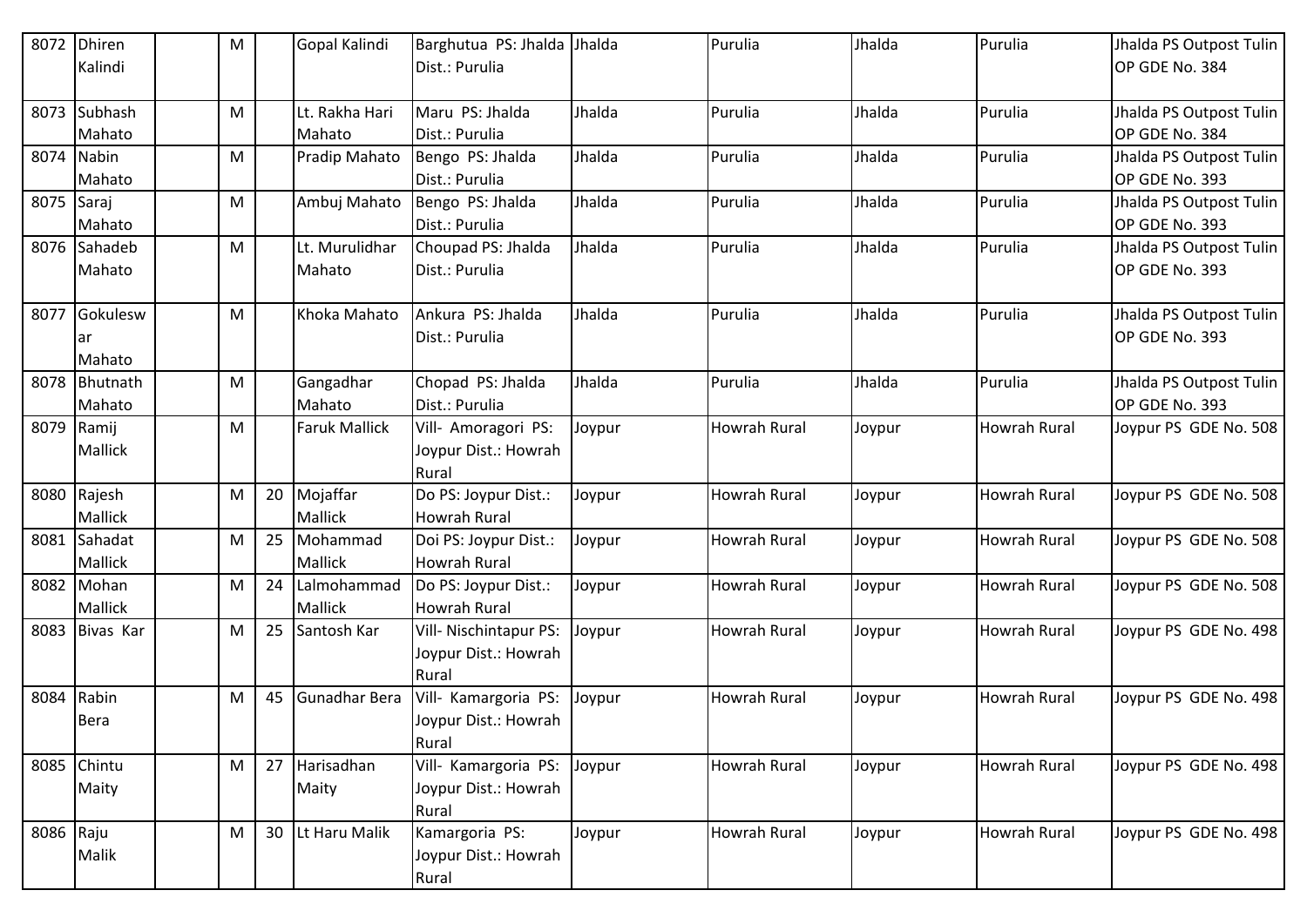| 8087       | Mafaj                    | M | 20 | Chiabul Mondal                | Dhainpur PS-Joypur                                       | Joypur   | <b>Howrah Rural</b> | Joypur | <b>Howrah Rural</b> | Joypur PS GDE No. 498 |
|------------|--------------------------|---|----|-------------------------------|----------------------------------------------------------|----------|---------------------|--------|---------------------|-----------------------|
|            | Mondal                   |   |    |                               | Howrah PS: Joypur<br>Dist.: Howrah Rural                 |          |                     |        |                     |                       |
|            | 8088 Suman               | M | 22 | <b>Tarun Roy</b>              | Vill-Amoragori PS:                                       | Joypur   | <b>Howrah Rural</b> | Joypur | <b>Howrah Rural</b> | Joypur PS GDE No. 495 |
|            | Roy                      |   |    |                               | Joypur Dist.: Howrah<br>Rural                            |          |                     |        |                     |                       |
| 8089       | Sagar<br>Koley           | M | 19 | <b>Gurudas Koley</b>          | Do PS: Joypur Dist.:<br>Howrah Rural                     | Joypur   | <b>Howrah Rural</b> | Joypur | Howrah Rural        | Joypur PS GDE No. 495 |
|            | 8090 Kalu Sekh           | M | 19 | <b>Kismot Sk</b>              | Vill- Dhaipur PS:<br>Joypur Dist.: Howrah<br>Rural       | Joypur   | Howrah Rural        | Joypur | <b>Howrah Rural</b> | Joypur PS GDE No. 495 |
|            | 8091 Wasim<br>Khan       | M | 27 | Nasir Khan                    | Vill-Bahargram PS:<br>Panskura Dist.: Purba<br>Mednipore | Panskura | Purba Mednipore     | Joypur | <b>Howrah Rural</b> | Joypur PS GDE No. 327 |
| 8092 Ajoy  | Nayak                    | M | 20 | ILt.<br>Lakshmikanta<br>Nayak | Vill-Keshiari PS:<br>Panskura Dist.: Purba<br>Mednipore  | Panskura | Purba Mednipore     | Joypur | <b>Howrah Rural</b> | Joypur PS GDE No. 327 |
|            | 8093 Bacchan<br>Majhi    | M | 28 | Habal Majhi                   | Rajagram PS: Joypur<br>Dist.: Bankura                    | Joypur   | <b>Bankura</b>      | Joypur | <b>Bankura</b>      | Joypur PS GDE No. 710 |
| 8094       | Ujjwal<br>Batabyal       | M | 25 | <b>Bipad Bhanjan</b>          | Salda PS: Joypur<br>Dist.: Bankura                       | Joypur   | <b>Bankura</b>      | Joypur | Bankura             | Joypur PS GDE No. 710 |
| 8095 Ajoy  | Lohar                    | M | 19 | Chandan                       | Namosalda PS:<br>Joypur Dist.: Bankura                   | Joypur   | <b>Bankura</b>      | Joypur | <b>Bankura</b>      | Joypur PS GDE No. 710 |
|            | 8096 Mahadeb<br>Achariya | M | 22 | Haru Achariya                 | Routhkhanda PS:<br>Joypur Dist.: Bankura                 | Joypur   | <b>Bankura</b>      | Joypur | Bankura             | Joypur PS GDE No. 710 |
| 8097       | Chotan<br>Majhi          | M | 29 | Makar Majhi                   | Rajagram PS: Joypur<br>Dist.: Bankura                    | Joypur   | <b>Bankura</b>      | Joypur | Bankura             | Joypur PS GDE No. 711 |
| 8098 Saroj | Batabyal                 | M | 25 |                               | Uttam Batabyal Routhkhnada PS:<br>Joypur Dist.: Bankura  | Joypur   | <b>Bankura</b>      | Joypur | <b>Bankura</b>      | Joypur PS GDE No. 711 |
|            | 8099 Ashok<br>Gorai      | M | 22 | Lt. Guiram<br>Gorai           | Digpar PS: Joypur<br>Dist.: Bankura                      | Joypur   | <b>Bankura</b>      | Joypur | <b>Bankura</b>      | Joypur PS GDE No. 711 |
| 8100 Amit  | Nandi                    | M | 22 | Ajit Nandi                    | Gelia PS: Joypur<br>Dist.: Bankura                       | Joypur   | <b>Bankura</b>      | Joypur | <b>Bankura</b>      | Joypur PS GDE No. 711 |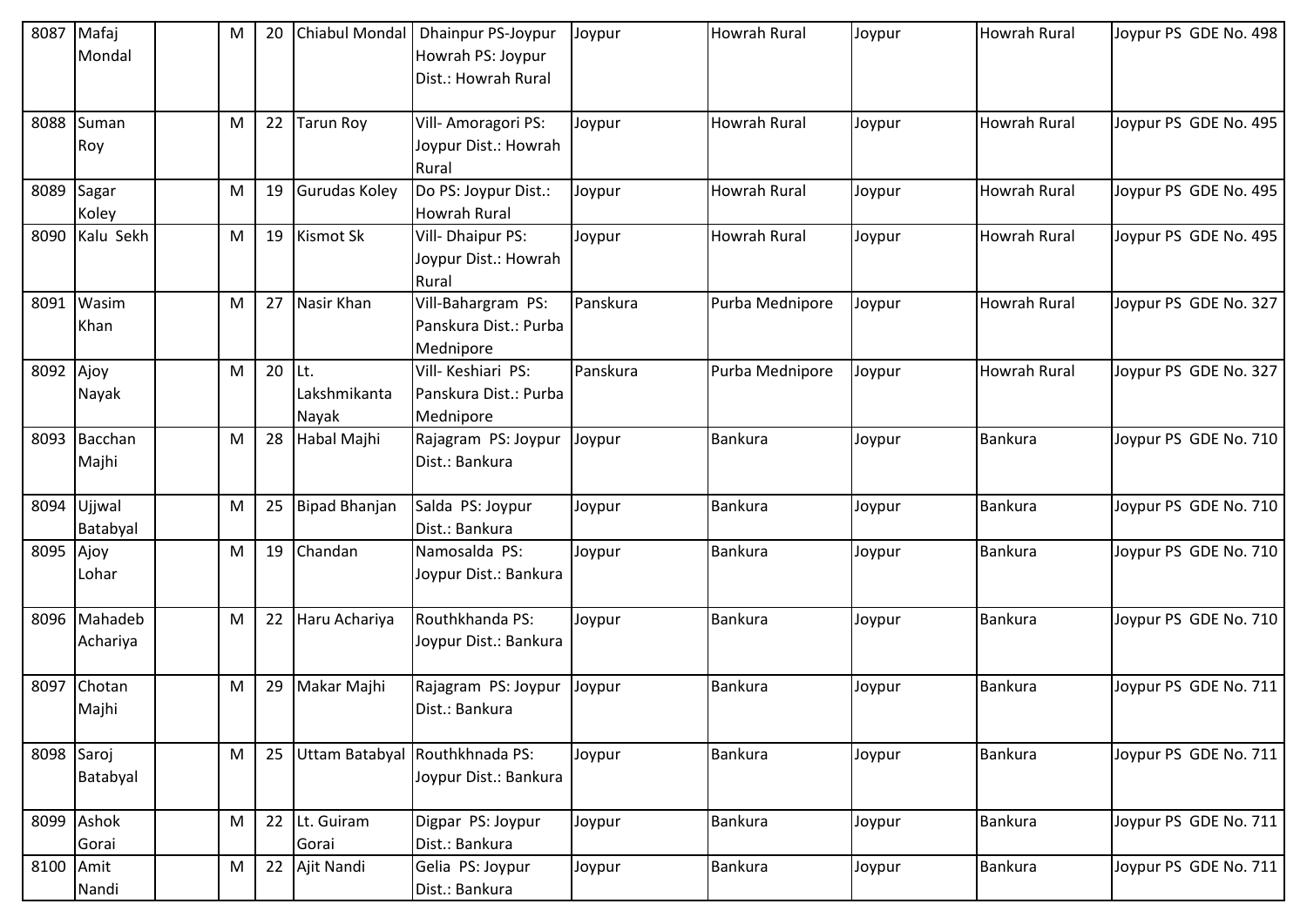|            | 8101 Bappa<br>Bhandari        | M | 19 | Jhantu                | Brindabanpur PS:<br>Joypur Dist.: Bankura      | Joypur | <b>Bankura</b> | Joypur | Bankura        | Joypur PS GDE No. 712 |
|------------|-------------------------------|---|----|-----------------------|------------------------------------------------|--------|----------------|--------|----------------|-----------------------|
|            | 8102 Goutam<br>Mondal         | M |    | 54 Lt. Pramatha       | Bramhangram PS:<br>Joypur Dist.: Bankura       | Joypur | Bankura        | Joypur | <b>Bankura</b> | Joypur PS GDE No. 712 |
|            | 8103 Sanjoy<br>Singha         | M |    | 23 Lt. Bholanath      | Tondighi PS: Joypur<br>Dist.: Bankura          | Joypur | Bankura        | Joypur | <b>Bankura</b> | Joypur PS GDE No. 724 |
| 8104 Samir | Mahato                        |   | 28 | Gadadhar<br>Mahato    | Shasi More PS: Joypur Joypur<br>Dist.: Purulia |        | Purulia        | Joypur | Purulia        | Joypur PS GDE No. 656 |
| 8105 Dilip | Mahato                        | M |    | 30 Gadadhar<br>Mahato | Shasi More PS: Joypur Joypur<br>Dist.: Purulia |        | Purulia        | Joypur | Purulia        | Joypur PS GDE No. 656 |
|            | 8106 Chandi<br>Mahato         | M |    | <b>Gopal Mahato</b>   | Shasi More PS: Joypur Joypur<br>Dist.: Purulia |        | Purulia        | Joypur | Purulia        | Joypur PS GDE No. 656 |
|            | 8107 Manik<br>Kumar<br>Mahato | M | 23 | Lalu Mahato           | Shasi More PS: Joypur Joypur<br>Dist.: Purulia |        | Purulia        | Joypur | Purulia        | Joypur PS GDE No. 656 |
|            | 8108 Biswanath<br>Mahato      | M | 20 | Sasadhar<br>Mahato    | Shasi More PS: Joypur Joypur<br>Dist.: Purulia |        | Purulia        | Joypur | Purulia        | Joypur PS GDE No. 656 |
| 8109 Ujjal | Kaibartya                     | M | 25 | Sitaram<br>Kaibartya  | Shasi More PS: Joypur Joypur<br>Dist.: Purulia |        | Purulia        | Joypur | Purulia        | Joypur PS GDE No. 656 |
|            | 8110 Brindaban<br>Kumar       | M |    | 32 Ruhidas Kumar      | Shasi More PS: Joypur Joypur<br>Dist.: Purulia |        | Purulia        | Joypur | Purulia        | Joypur PS GDE No. 656 |
| 8111 Bipin | Mahato                        | M |    | 40 Manuram<br>Mahato  | Shasi More PS: Joypur Joypur<br>Dist.: Purulia |        | Purulia        | Joypur | Purulia        | Joypur PS GDE No. 656 |
|            | 8112 Sourav<br>Karmakar       | M |    | 19 Ashok<br>Karmakar  | Shasi More PS: Joypur Joypur<br>Dist.: Purulia |        | Purulia        | Joypur | Purulia        | Joypur PS GDE No. 656 |
| 8113 Nitai | Rajwar                        | M |    | 22 Sunil Rajwar       | Shasi More PS: Joypur Joypur<br>Dist.: Purulia |        | Purulia        | Joypur | Purulia        | Joypur PS GDE No. 656 |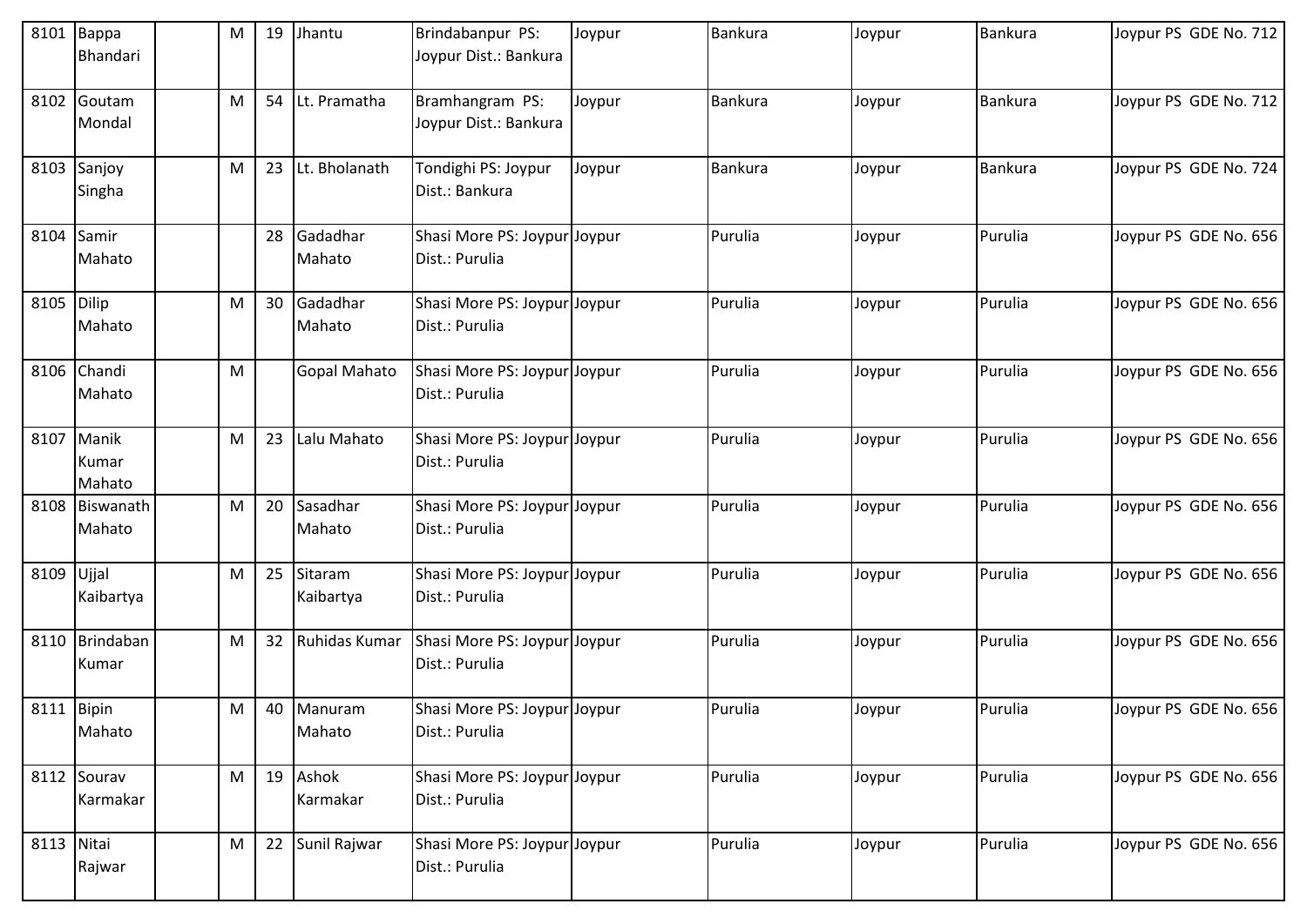| 8114       | Rabindra<br>Kandu               | M |    | 19 Madhusudan<br>Kandu    | Shasi More PS: Joypur Joypur<br>Dist.: Purulia    |        | Purulia | Joypur | Purulia | Joypur PS GDE No. 656 |
|------------|---------------------------------|---|----|---------------------------|---------------------------------------------------|--------|---------|--------|---------|-----------------------|
| 8115       | Giridhari<br>Mahato             | M |    | 33 Dayal Ch,<br>Mahato    | Shasi More PS: Joypur Joypur<br>Dist.: Purulia    |        | Purulia | Joypur | Purulia | Joypur PS GDE No. 656 |
|            | 8116 Manindra<br>nath<br>Mahato | M |    | 28 Kashinath<br>Mahato    | Agharpur More PS:<br>Joypur Dist.: Purulia        | Joypur | Purulia | Joypur | Purulia | Joypur PS GDE No. 678 |
| 8117 Anil  | Mahato                          | M | 44 | Lt. Basinath<br>Mahato    | Agharpur More PS:<br>Joypur Dist.: Purulia        | Joypur | Purulia | Joypur | Purulia | Joypur PS GDE No. 678 |
| 8118       | Anup<br>Mahato                  | M |    | 21 Ramnath<br>Mahato      | Agharpur More PS:<br>Joypur Dist.: Purulia        | Joypur | Purulia | Joypur | Purulia | Joypur PS GDE No. 678 |
|            | 8119 Bikash<br>Mahato           | M | 40 | Dubraj Mahato             | <b>Agharpur More PS:</b><br>Joypur Dist.: Purulia | Joypur | Purulia | Joypur | Purulia | Joypur PS GDE No. 678 |
| 8120       | Mansara<br>m<br>Mahato          | M |    | 29 Santosh<br>Mahato      | Agharpur More PS:<br>Joypur Dist.: Purulia        | Joypur | Purulia | Joypur | Purulia | Joypur PS GDE No. 678 |
| 8121       | <b>Dipak</b><br>Majhi           | M | 25 | <b>Bhusan Majhi</b>       | Agharpur More PS:<br>Joypur Dist.: Purulia        | Joypur | Purulia | Joypur | Purulia | Joypur PS GDE No. 678 |
| 8122 Rajib | Mahato                          | M |    | 26 Kashinath<br>Mahato    | Agharpur More PS:<br>Joypur Dist.: Purulia        | Joypur | Purulia | Joypur | Purulia | Joypur PS GDE No. 678 |
| 8123       | Raju Sahis                      | M |    | 29 Ranjit Sahis           | Agharpur More PS:<br>Joypur Dist.: Purulia        | Joypur | Purulia | Joypur | Purulia | Joypur PS GDE No. 678 |
|            | 8124 Fuleswar<br>Mahato         | M |    | 26 Jogendranath<br>Mahato | Dumurdih More PS:<br>Joypur Dist.: Purulia        | Joypur | Purulia | Joypur | Purulia | Joypur PS GDE No. 676 |
|            | 8125 Madhu<br>Sardar            | M |    | 22 Hiralal Sardar         | Dumurdih More PS:<br>Joypur Dist.: Purulia        | Joypur | Purulia | Joypur | Purulia | Joypur PS GDE No. 676 |
|            | 8126 Krishnapa<br>da<br>Mahato  | M |    | 30 Laxmipada<br>Mahato    | Dumurdih More PS:<br>Joypur Dist.: Purulia        | Joypur | Purulia | Joypur | Purulia | Joypur PS GDE No. 676 |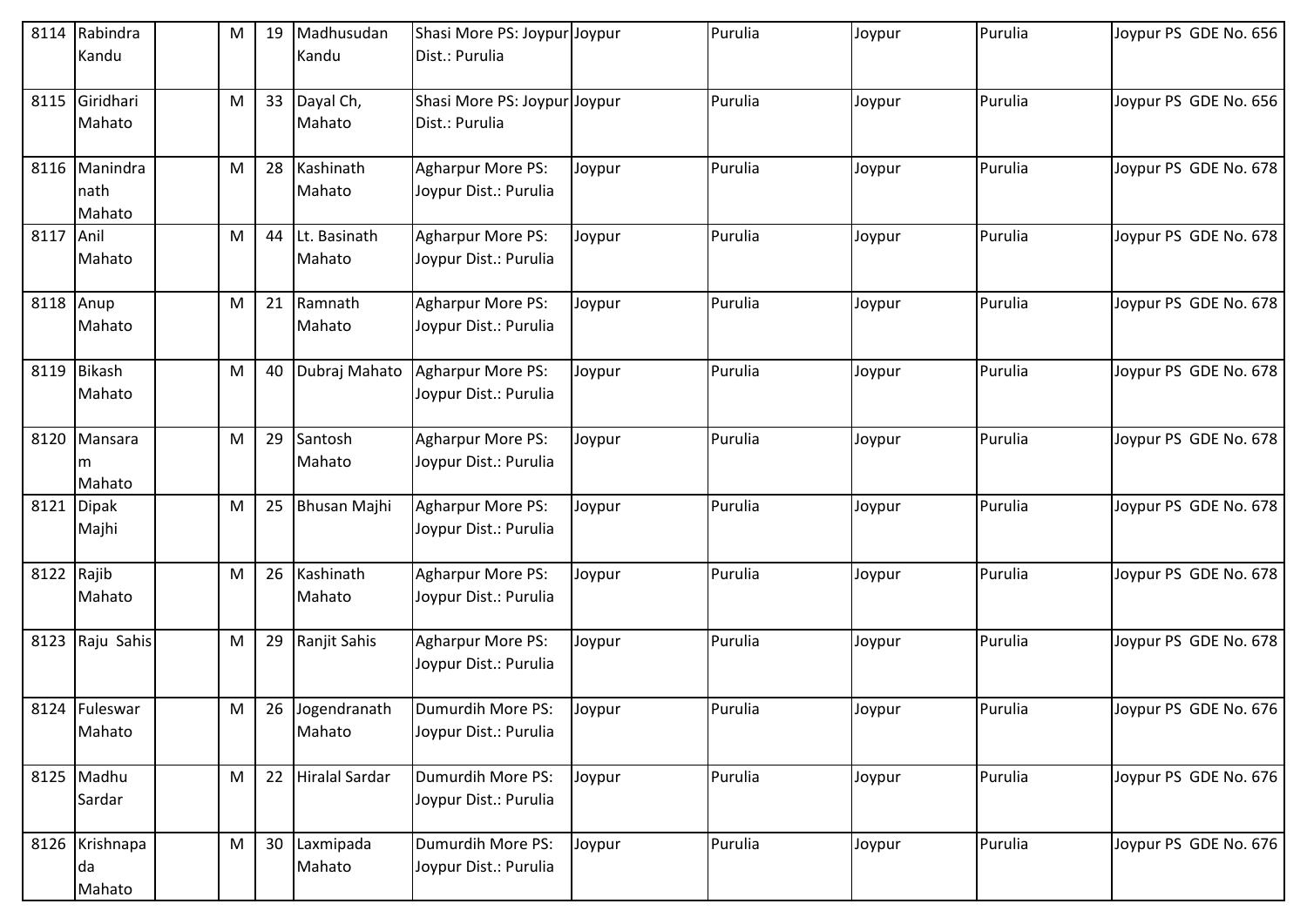| 8127       | Ramdas                  | M | 26 | Thakurdas             | Dumurdih More PS:                                                                | Joypur | Purulia | Joypur | Purulia | Joypur PS GDE No. 676 |
|------------|-------------------------|---|----|-----------------------|----------------------------------------------------------------------------------|--------|---------|--------|---------|-----------------------|
|            | Mahato                  |   |    | Mahato                | Joypur Dist.: Purulia                                                            |        |         |        |         |                       |
| 8128       | Dushad<br>Kumar         | M | 40 |                       | Chandan Kumar Dumurdih More PS:<br>Joypur Dist.: Purulia                         | Joypur | Purulia | Joypur | Purulia | Joypur PS GDE No. 676 |
|            | 8129 Bidyut<br>Mahato   | M | 28 | <b>Dilip Mahato</b>   | Dumurdih More PS:<br>Joypur Dist.: Purulia                                       | Joypur | Purulia | Joypur | Purulia | Joypur PS GDE No. 676 |
| 8130       | Ganapati<br>Mahato      | M |    |                       | 33 Babulal Mahato Dumurdih More PS:<br>Joypur Dist.: Purulia                     | Joypur | Purulia | Joypur | Purulia | Joypur PS GDE No. 676 |
|            | 8131 Kanchan<br>Kumar   | M | 36 | Madhusudan<br>Kumar   | Forest More PS:<br>Joypur Dist.: Purulia                                         | Joypur | Purulia | Joypur | Purulia | Joypur PS GDE No. 661 |
|            | 8132 Bhairav<br>Kumar   | M | 21 | Biswanath<br>Kumar    | Forest More PS:<br>Joypur Dist.: Purulia                                         | Joypur | Purulia | Joypur | Purulia | Joypur PS GDE No. 661 |
| 8133 Biren | Mahato                  | M | 25 | Anil Mahato           | Forest More PS:<br>Joypur Dist.: Purulia                                         | Joypur | Purulia | Joypur | Purulia | Joypur PS GDE No. 661 |
| 8134       | <b>Sk Samim</b>         | M | 21 | <b>Sk Kamal</b>       | Forest More PS:<br>Joypur Dist.: Purulia                                         | Joypur | Purulia | Joypur | Purulia | Joypur PS GDE No. 661 |
|            | 8135 Suklal<br>Mahato   | M |    | 30 Kalipada<br>Mahato | Forest More PS:<br>Joypur Dist.: Purulia                                         | Joypur | Purulia | Joypur | Purulia | Joypur PS GDE No. 661 |
| 8136       | Tapan<br>Mahato         | M | 27 | <b>Binoy Mahato</b>   | Forest More PS:<br>Joypur Dist.: Purulia                                         | Joypur | Purulia | Joypur | Purulia | Joypur PS GDE No. 661 |
|            | 8137 Mehetab<br>Hussain | M | 26 | Mehebub<br>Ansary     | Forest More PS:<br>Joypur Dist.: Purulia                                         | Joypur | Purulia | Joypur | Purulia | Joypur PS GDE No. 661 |
|            | 8138 Kalyan<br>Kumar    | M |    | 34 Harendra<br>Kumar  | Forest More PS:<br>Joypur Dist.: Purulia                                         | Joypur | Purulia | Joypur | Purulia | Joypur PS GDE No. 661 |
|            | 8139 Rejaul<br>Ansary   | M |    | 26 Sajid Ansary       | Near R.B.B High<br><b>School Football</b><br>Ground PS: Joypur<br>Dist.: Purulia | Joypur | Purulia | Joypur | Purulia | Joypur PS GDE No. 661 |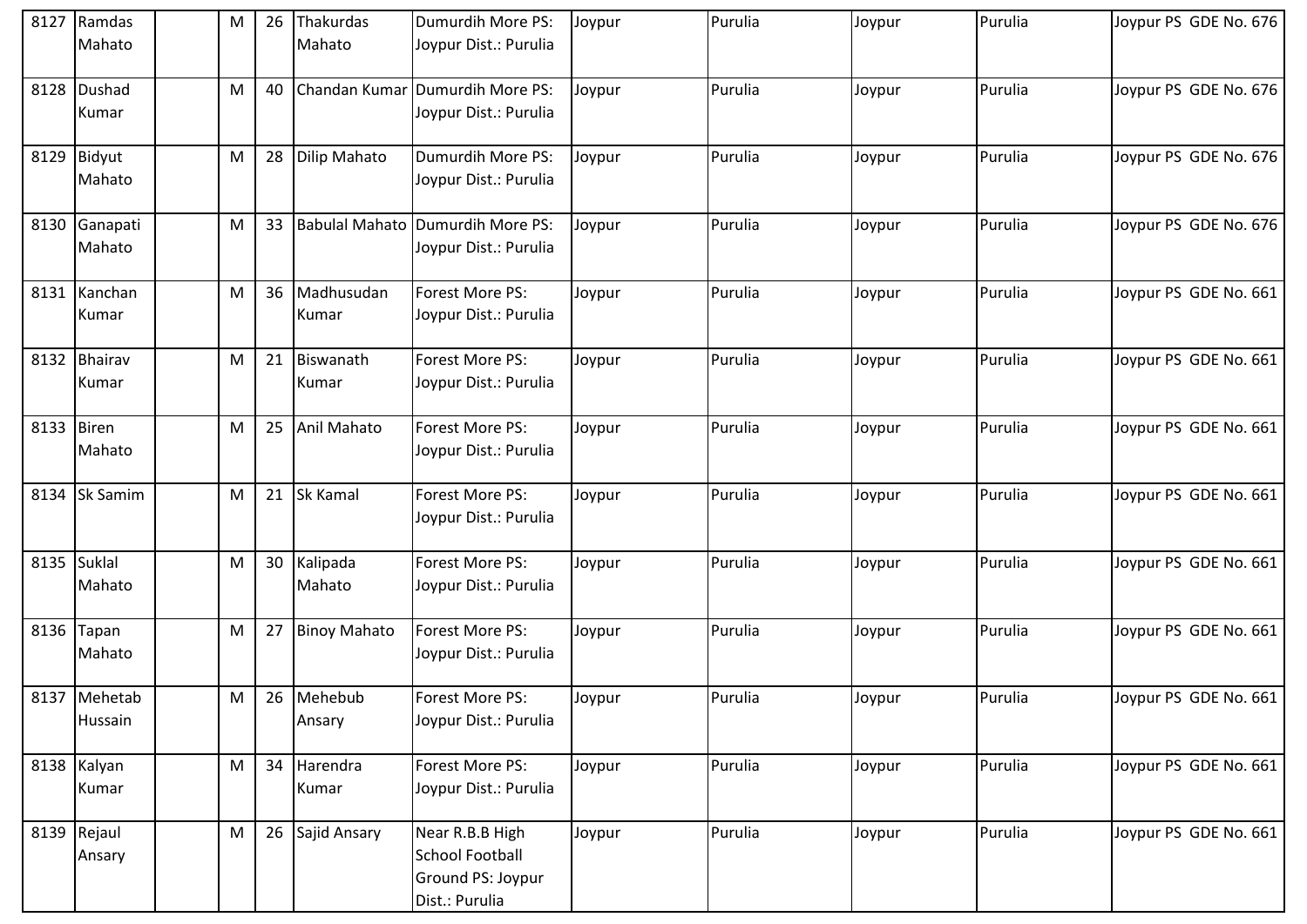|            | 8140 Padma<br>Mahato     | M | 30              | <b>Dhiren Mahato</b>        | Near R.B.B High<br><b>School Football</b><br>Ground PS: Joypur<br>Dist.: Purulia | Joypur | Purulia | Joypur | Purulia | Joypur PS GDE No. 661 |
|------------|--------------------------|---|-----------------|-----------------------------|----------------------------------------------------------------------------------|--------|---------|--------|---------|-----------------------|
|            | 8141 Amulya<br>Mahato    | М | 34              | Lt. Makam<br>Mahato         | <b>Bartard Hat PS:</b><br>Joypur Dist.: Purulia                                  | Joypur | Purulia | Joypur | Purulia | Joypur PS GDE No. 669 |
| 8142       | Binenda<br>Paramanik     | M | 47              | Lt. Baidyanath<br>Paramanik | <b>Bartard Hat PS:</b><br>Joypur Dist.: Purulia                                  | Joypur | Purulia | Joypur | Purulia | Joypur PS GDE No. 669 |
| 8143       | Alim<br>Ansary           | M | 26              | Siddik Ansary               | <b>Bartard Hat PS:</b><br>Joypur Dist.: Purulia                                  | Joypur | Purulia | Joypur | Purulia | Joypur PS GDE No. 669 |
| 8144       | Mintu<br>Dey             | M | 32 <sup>2</sup> | Lt. Ramani Dey              | <b>Bartard Hat PS:</b><br>Joypur Dist.: Purulia                                  | Joypur | Purulia | Joypur | Purulia | Joypur PS GDE No. 669 |
|            | 8145 Ananda<br>Mahato    | M | 48              | Ashutosh<br>Mahato          | <b>Bartard Hat PS:</b><br>Joypur Dist.: Purulia                                  | Joypur | Purulia | Joypur | Purulia | Joypur PS GDE No. 669 |
|            | 8146 Bhaskar<br>Kumar    | M | 23              | Dinabandhu<br>Kumar         | <b>Bartard Hat PS:</b><br>Joypur Dist.: Purulia                                  | Joypur | Purulia | Joypur | Purulia | Joypur PS GDE No. 669 |
|            | 8147 Minaj<br>Ansary     | M | 25              | Saktar Ansary               | Forest More PS:<br>Joypur Dist.: Purulia                                         | Joypur | Purulia | Joypur | Purulia | Joypur PS GDE No. 669 |
| 8148 Tarit | Mahato                   | M | 21              | Santosh<br>Mahato           | Forest More PS:<br>Joypur Dist.: Purulia                                         | Joypur | Purulia | Joypur | Purulia | Joypur PS GDE No. 669 |
| 8149       | Hariram<br>Majhi         | M | 55              | Lt. Ganesh<br>Majhi         | Ropo More PS:<br>Joypur Dist.: Purulia                                           | Joypur | Purulia | Joypur | Purulia | Joypur PS GDE No. 379 |
|            | 8150 Dayal<br>Majhi      | M | 37              | Sridam Majhi                | Ropo More PS:<br>Joypur Dist.: Purulia                                           | Joypur | Purulia | Joypur | Purulia | Joypur PS GDE No. 379 |
|            | 8151 Pashupati<br>Mahato | M | 42              | Lalu Mahato                 | Koshangi More PS:<br>Joypur Dist.: Purulia                                       | Joypur | Purulia | Joypur | Purulia | Joypur PS GDE No. 376 |
|            | 8152 Amrit<br>Mahato     | M | 29              | Lt. Lakhikanta<br>Mahato    | Koshangi More PS:<br>Joypur Dist.: Purulia                                       | Joypur | Purulia | Joypur | Purulia | Joypur PS GDE No. 376 |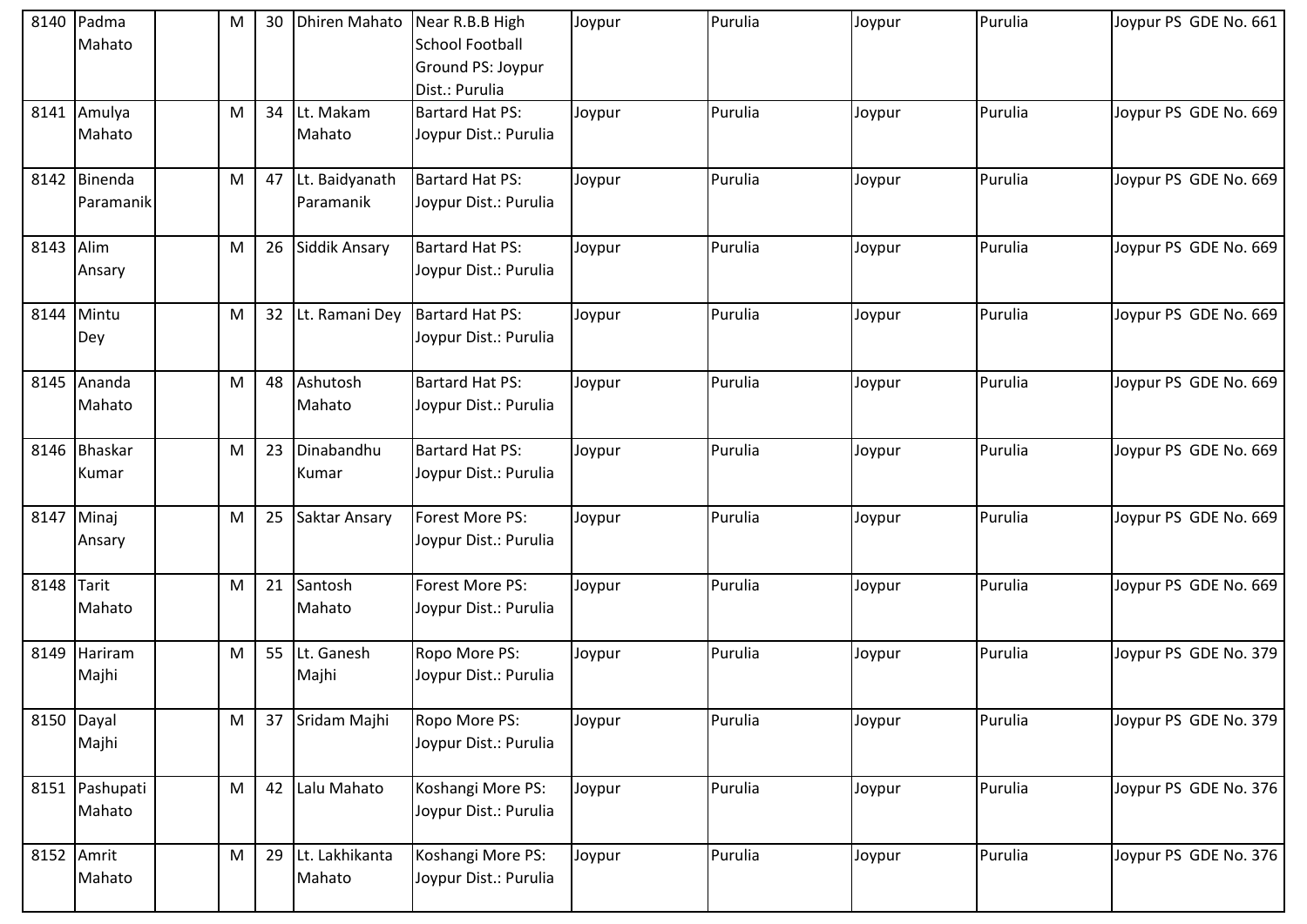| 8153      | Chandi         | M | 46 | Lt. Shambhu       | Koshangi More PS:                            | Joypur           | Purulia          | Joypur   | Purulia | Joypur PS GDE No. 376 |
|-----------|----------------|---|----|-------------------|----------------------------------------------|------------------|------------------|----------|---------|-----------------------|
|           | Charan         |   |    | Mahato            | Joypur Dist.: Purulia                        |                  |                  |          |         |                       |
|           | Mahato         |   |    |                   |                                              |                  |                  |          |         |                       |
|           | 8154 Lakhikant | M | 42 | Lt. Lalu Soren    | Pundag Bazar PS:                             | Joypur           | Purulia          | Joypur   | Purulia | Joypur PS GDE No. 374 |
|           | a Soren        |   |    |                   | Joypur Dist.: Purulia                        |                  |                  |          |         |                       |
|           |                |   |    |                   |                                              |                  |                  |          |         |                       |
|           | 8155 Sahadeb   | M | 35 | Joy Mahato        | Pundag Bazar PS:                             | Joypur           | Purulia          | Joypur   | Purulia | Joypur PS GDE No. 374 |
|           | Mahato         |   |    |                   | Joypur Dist.: Purulia                        |                  |                  |          |         |                       |
|           |                |   |    |                   |                                              |                  |                  |          |         |                       |
|           | 8156 Birendran | M | 42 | Manpuran          | Pundag Bazar PS:                             | Joypur           | Purulia          | Joypur   | Purulia | Joypur PS GDE No. 374 |
|           | ath            |   |    | Gorain            | Joypur Dist.: Purulia                        |                  |                  |          |         |                       |
|           | Gorain         |   |    |                   |                                              |                  |                  |          |         |                       |
| 8157      | Goutam         | M | 21 |                   | Gurupada Sabar Rambani PS: Kashipur Kashipur |                  | Purulia          | Kashipur | Purulia | Kashipur PS GDE No.   |
|           | Sabar          |   |    |                   | Dist.: Purulia                               |                  |                  |          |         | 558                   |
|           |                |   |    |                   |                                              |                  |                  |          |         |                       |
|           | 8158 Madhab    | M |    | Gobinda           | Klenduyh PS:                                 | Salanpur         | Asansol Durgapur | Kashipur | Purulia | Kashipur PS GDE No.   |
|           | Mahato         |   |    | Mahato            | Salanpur Dist.:                              |                  | Police           |          |         | 558                   |
|           |                |   |    |                   | Asansol Durgapur                             |                  | Commissionerate  |          |         |                       |
|           |                |   |    |                   | Police                                       |                  |                  |          |         |                       |
|           |                |   |    |                   | Commissionerate                              |                  |                  |          |         |                       |
|           | 8159 Sk Ejahar | M | 49 | Lt Akbar          | Kustuka PS: Purulia                          | Purulia mufassil | Purulia          | Kashipur | Purulia | Kashipur PS GDE No.   |
|           |                |   |    |                   | mufassil Dist.: Purulia                      |                  |                  |          |         | 558                   |
|           |                |   |    |                   |                                              |                  |                  |          |         |                       |
|           | 8160 Bidyut    | M |    | <b>Badal Ch</b>   | Jadurdih PS: Kashipur Kashipur               |                  | Purulia          | Kashipur | Purulia | Kashipur PS GDE No.   |
|           | Kumar          |   |    | Mahato            | Dist.: Purulia                               |                  |                  |          |         | 558                   |
|           | Mahato         |   |    |                   |                                              |                  |                  |          |         |                       |
|           | 8161 Tarapada  | M | 24 | Naran Bouri       | Guniara PS: Kashipur                         | Kashipur         | Purulia          | Kashipur | Purulia | Kashipur PS GDE No.   |
|           | <b>Bouri</b>   |   |    |                   | Dist.: Purulia                               |                  |                  |          |         | 558                   |
|           |                |   |    |                   |                                              |                  |                  |          |         |                       |
| 8162      | Bandhu         | M | 29 | <b>Udam Soren</b> | Pirrah PS: Hura Dist.:                       | Hura             | Purulia          | Kashipur | Purulia | Kashipur PS GDE No.   |
|           | Soren          |   |    |                   | Purulia                                      |                  |                  |          |         | 558                   |
|           | 8163 Bipan     | M | 24 | Safal Bouri       | Madandih PS: Neturia Neturia                 |                  | Purulia          | Kashipur | Purulia | Kashipur PS GDE No.   |
|           | Bouri          |   |    |                   | Dist.: Purulia                               |                  |                  |          |         | 558                   |
|           |                |   |    |                   |                                              |                  |                  |          |         |                       |
|           | 8164 Sanjib    | M |    | Naran Murmu       | Kuldih Pachagora PS:                         | Kashipur         | Purulia          | Kashipur | Purulia | Kashipur PS GDE No.   |
|           | Murmu          |   |    |                   | Kashipur Dist.: Purulia                      |                  |                  |          |         | 558                   |
|           |                |   |    |                   |                                              |                  |                  |          |         |                       |
| 8165 Jitu |                | M | 39 | Dharani           | Ichar PS: Santaldih                          | Santaldih        | Purulia          | Kashipur | Purulia | Kashipur PS GDE No.   |
|           | Kumbhaka       |   |    | Kumbhakar         | Dist.: Purulia                               |                  |                  |          |         | 558                   |
|           |                |   |    |                   |                                              |                  |                  |          |         |                       |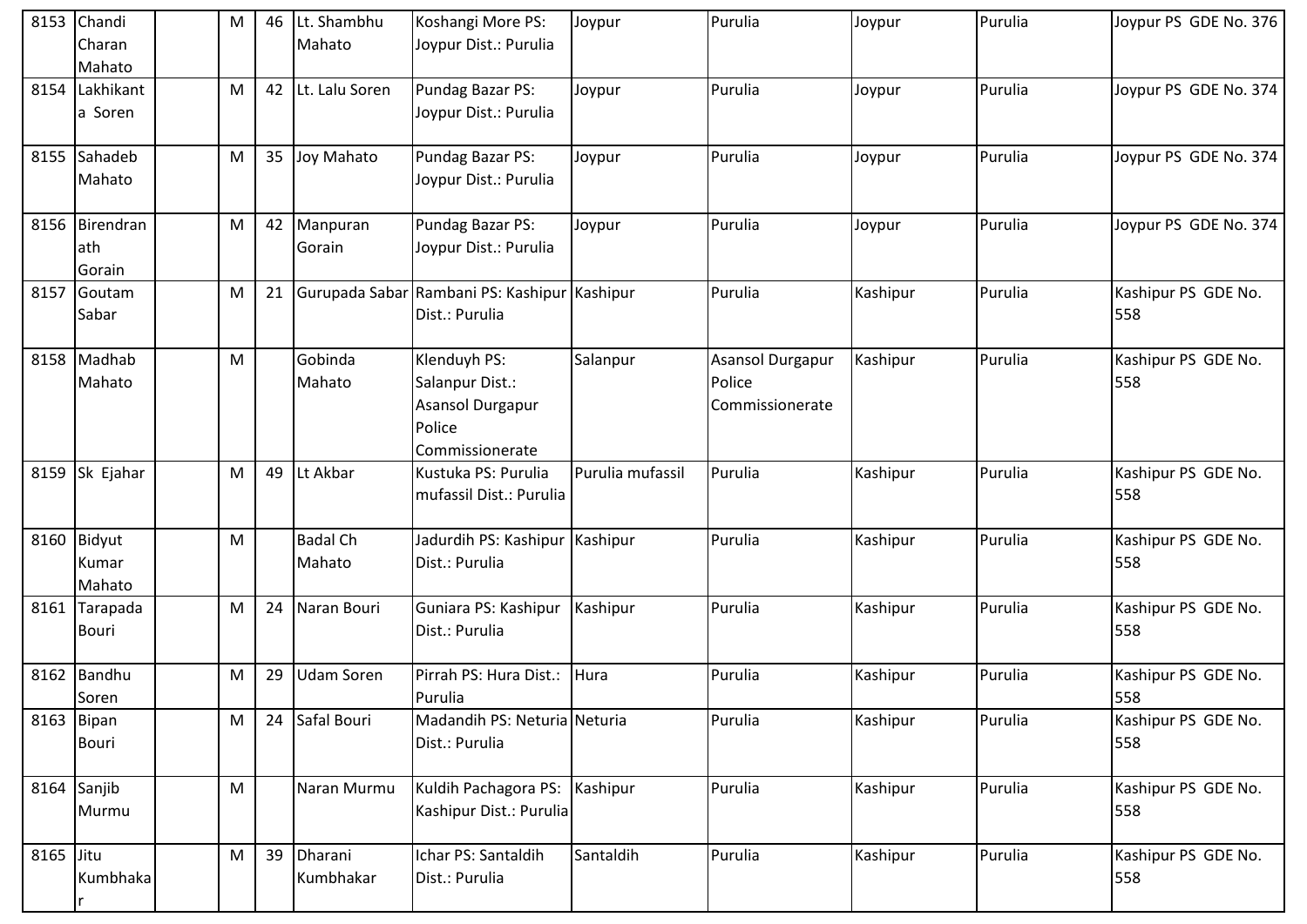|            | 8166 Prasanjit | M | 30 | Lt Ranjit           | Adra PS: Adra Dist.:              | Adra     | Purulia | Kashipur | Purulia | Kashipur PS GDE No. |
|------------|----------------|---|----|---------------------|-----------------------------------|----------|---------|----------|---------|---------------------|
|            | Banerjee       |   |    | Banerjee            | Purulia                           |          |         |          |         | 558                 |
|            | 8167 Sankim    | M |    | 25 Mangal Bouri     | Bankati PS: Kashipur              | Kashipur | Purulia | Kashipur | Purulia | Kashipur PS GDE No. |
|            | <b>Bouri</b>   |   |    |                     | Dist.: Purulia                    |          |         |          |         | 558                 |
|            |                |   |    |                     |                                   |          |         |          |         |                     |
|            | 8168 Gurupada  | M |    | Lt Khapu            | Kroshjuri PS: Kashipur Kashipur   |          | Purulia | Kashipur | Purulia | Kashipur PS GDE No. |
|            | Mandal         |   |    | Mandal              | Dist.: Purulia                    |          |         |          |         | 571                 |
|            |                |   |    | Madhu               | Sonathali PS:                     | Kashipur | Purulia |          | Purulia |                     |
|            | 8169 Dipak     | M |    |                     |                                   |          |         | Kashipur |         | Kashipur PS GDE No. |
|            | Paramanik      |   |    | Paramanik           | Kashipur Dist.: Purulia           |          |         |          |         | 571                 |
|            | 8170 Somnath   | М |    | <b>Ashok Mandal</b> | Lara PS: Kashipur                 | Kashipur | Purulia | Kashipur | Purulia | Kashipur PS GDE No. |
|            | Mandal         |   |    |                     | Dist.: Purulia                    |          |         |          |         | 571                 |
|            | 8171 Jagannath | M |    | Lt Adalath          | Chatambari PS:                    | Kotshila | Purulia | Kotshila | Purulia | Kotshila PS GDE No. |
|            | Mahato         |   |    | Mahato              | Kotshila Dist.: Purulia           |          |         |          |         | 507                 |
|            |                |   |    |                     |                                   |          |         |          |         |                     |
|            | 8172 Ranjit    | М |    | Premchand           | Rigid PS: Kotshila                | Kotshila | Purulia | Kotshila | Purulia | Kotshila PS GDE No. |
|            | Gorain         |   |    | Gorain              | Dist.: Purulia                    |          |         |          |         | 507                 |
| 8173       | Bishanu        | M |    | Nagesar             | Chitorpur PS: Kotshila Kotshila   |          | Purulia | Kotshila | Purulia | Kotshila PS GDE No. |
|            | Mahato         |   |    | Mahato              | Dist.: Purulia                    |          |         |          |         | 507                 |
|            |                |   |    |                     |                                   |          |         |          |         |                     |
|            | 8174 Mritunjay | M |    |                     | Shyamlal Kumar Bhatdih PS: Joypur | Joypur   | Purulia | Kotshila | Purulia | Kotshila PS GDE No. |
|            | Kumar          |   |    |                     | Dist.: Purulia                    |          |         |          |         | 507                 |
|            | 8175 Ashok     | M |    | Lt. Gashiram        | Chatambari PS:                    | Kotshila | Purulia | Kotshila | Purulia | Kotshila PS GDE No. |
|            | Mahato         |   |    | Mahato              | Kotshila Dist.: Purulia           |          |         |          |         | 507                 |
|            |                |   |    |                     |                                   |          |         |          |         |                     |
| 8176 Binay |                | M |    | Gashiram            | Chatambari PS:                    | Kotshila | Purulia | Kotshila | Purulia | Kotshila PS GDE No. |
|            | Mahato         |   |    | Mahato              | Kotshila Dist.: Purulia           |          |         |          |         | 507                 |
|            |                |   |    |                     |                                   |          |         |          |         |                     |
| 8177       | Pravash        | M |    | Premchand           | Rigid PS: Kotshila                | Kotshila | Purulia | Kotshila | Purulia | Kotshila PS GDE No. |
|            | Gorain         |   |    | Gorain              | Dist.: Purulia                    |          |         |          |         | 507                 |
|            | 8178 Ambirish  | M |    | Lt. Mantulal        | Chekya PS: Kotshila               | Kotshila | Purulia | Kotshila | Purulia | Kotshila PS GDE No. |
|            | Kumrar         |   |    | Kumar               | Dist.: Purulia                    |          |         |          |         | 507                 |
|            |                |   |    |                     |                                   |          |         |          |         |                     |
|            | 8179 Daktar    | M |    | Lt. Lakhi           | Mahultard PS:                     | Kotshila | Purulia | Kotshila | Purulia | Kotshila PS GDE No. |
|            | Karmakar       |   |    | Karmakar            | Kotshila Dist.: Purulia           |          |         |          |         | 507                 |
|            |                |   |    |                     |                                   |          |         |          |         |                     |
|            | 8180 Rajkishor | M |    | Aghanu Kalindi      | Mahultard PS:                     | Kotshila | Purulia | Kotshila | Purulia | Kotshila PS GDE No. |
|            | Kalindi        |   |    |                     | Kotshila Dist.: Purulia           |          |         |          |         | 507                 |
|            |                |   |    |                     |                                   |          |         |          |         |                     |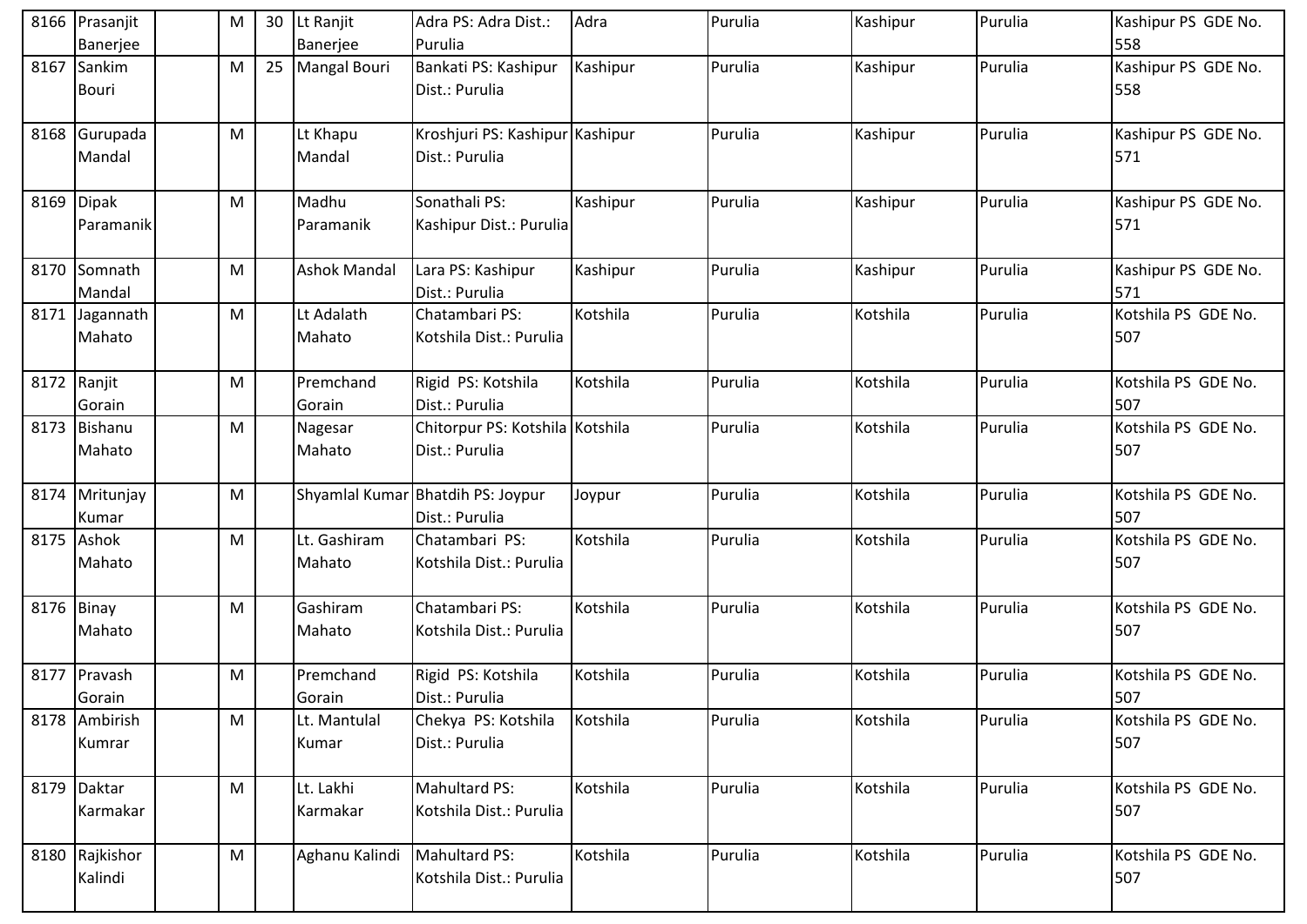|            | 8181 Magaram<br>Mahato    | M         | Lt Bhatka<br>Mahato   | Harbaha PS: Kotshila<br>Dist.: Purulia           | Kotshila | Purulia | Kotshila | Purulia | Kotshila PS GDE No.<br>507 |
|------------|---------------------------|-----------|-----------------------|--------------------------------------------------|----------|---------|----------|---------|----------------------------|
| 8182 Buku  | Gorain                    | M         | <b>Bijay Gorain</b>   | Parultard PS: Arsha<br>Dist.: Purulia            | Arsha    | Purulia | Kotshila | Purulia | Kotshila PS GDE No.<br>507 |
| 8183 Jiban | Kumar                     | M         | Prafulya Kumar        | Parultard PS: Arsha<br>Dist.: Purulia            | Arsha    | Purulia | Kotshila | Purulia | Kotshila PS GDE No.<br>507 |
| 8184 Atul  | Ansary                    | M         | <b>Samsul Ansary</b>  | Arkali PS: Kotshila<br>Dist.: Purulia            | Kotshila | Purulia | Kotshila | Purulia | Kotshila PS GDE No.<br>507 |
|            | 8185 Ramesh<br>Kalindi    | M         | Surjakanta<br>Kalindi | Chotohankal PS:<br>Kotshila Dist.: Purulia       | Kotshila | Purulia | Kotshila | Purulia | Kotshila PS GDE No.<br>507 |
| 8186 Sunil | Kalaindi                  | M         | Gabardhan<br>Kalindi  | Chito Hankal PS:<br>Kotshila Dist.: Purulia      | Kotshila | Purulia | Kotshila | Purulia | Kotshila PS GDE No.<br>507 |
|            | 8187 Ashok<br>Kalindi     | M         | Shambhu<br>Kalindi    | Chotohankal PS:<br>Kotshila Dist.: Purulia       | Kotshila | Purulia | Kotshila | Purulia | Kotshila PS GDE No.<br>507 |
|            | 8188 Rakesh<br>Mahato     | M         | Mantu Mahato          | Jiudaru PS: Kotshila<br>Dist.: Purulia           | Kotshila | Purulia | Kotshila | Purulia | Kotshila PS GDE No.<br>514 |
| 8189 Aklu  | Kumar                     | M         | Rakhahari<br>Kumar    | Baobenda PS:<br>Kotshila Dist.: Purulia          | Kotshila | Purulia | Kotshila | Purulia | Kotshila PS GDE No.<br>514 |
|            | 8190 Bholanaat<br>h Kumar | M         | Lt. Manku<br>Kumar    | Khedadih PS: Kotshila Kotshila<br>Dist.: Purulia |          | Purulia | Kotshila | Purulia | Kotshila PS GDE No.<br>514 |
|            | 8191 Prabik<br>Klaindi    | M         | S/o-Sohan<br>Kalindi  | Shyampur PS:<br>Kotshila Dist.: Purulia          | Kotshila | Purulia | Kotshila | Purulia | Kotshila PS GDE No.<br>514 |
| 8192 Raju  | Kumar                     | M         | Lt. Tarapada<br>Kumar | Chayadih PS: Kotshila Kotshila<br>Dist.: Purulia |          | Purulia | Kotshila | Purulia | Kotshila PS GDE No.<br>514 |
| 8193 Dhadi | Gope                      | M         | Lt.barun Gope         | Lupungdih PS:<br>Kotshila Dist.: Purulia         | Kotshila | Purulia | Kotshila | Purulia | Kotshila PS GDE No.<br>514 |
|            | 8194 Anabi<br>Mandal      | ${\sf M}$ | Gobinda<br>Mandal     | Dangal PS: Kotshila<br>Dist.: Purulia            | Kotshila | Purulia | Kotshila | Purulia | Kotshila PS GDE No.<br>514 |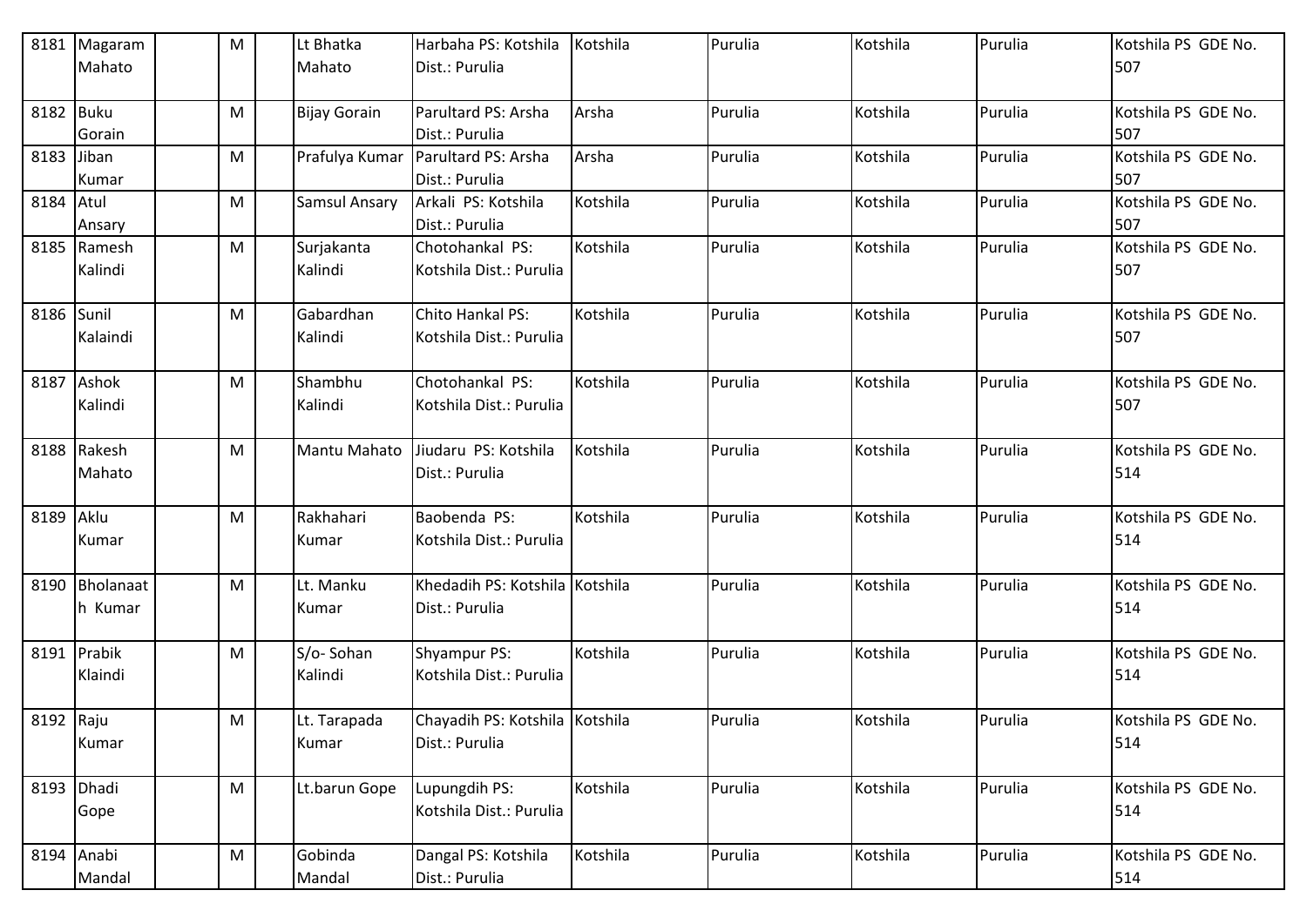| 8195       | Asish<br><b>Kumar S</b>      | M |    | Prafulya Kumar                 | Barahankal PS:<br>Kotshila Dist.: Purulia      | Kotshila | Purulia | Kotshila | Purulia | Kotshila PS GDE No.<br>514 |
|------------|------------------------------|---|----|--------------------------------|------------------------------------------------|----------|---------|----------|---------|----------------------------|
| 8196       | Shymal<br>Soren              | M | 28 | Bhaktaram<br>Soren             | Gundluvita PS:<br>Neturia Dist.: Purulia       | Neturia  | Purulia | Neturia  | Purulia | Neturia PS GDE No.<br>626  |
|            | 8197 Amit Sahis              | M |    | 27 Ajoy Sahis                  | Inanpur PS: Neturia<br>Dist.: Purulia          | Neturia  | Purulia | Neturia  | Purulia | Neturia PS GDE No.<br>626  |
|            | 8198 Amit Roy                | M | 28 | Kamal Kanta<br>Roy             | Parbatpur PS:<br>Neturia Dist.: Purulia        | Neturia  | Purulia | Neturia  | Purulia | Neturia PS GDE No.<br>626  |
| 8199       | Ganesh<br>Murmu              | M | 45 | Lakhiram<br>Murmu              | Gobag PS: Neturia<br>Dist.: Purulia            | Neturia  | Purulia | Neturia  | Purulia | Neturia PS GDE No.<br>626  |
| 8200       | Ramdulal<br><b>Bouri</b>     | M | 62 | Dubai Bouri                    | Gobag PS: Neturia<br>Dist.: Purulia            | Neturia  | Purulia | Neturia  | Purulia | Neturia PS GDE No.<br>626  |
| 8201       | Manbodh<br>Mallick           | M |    | 60 Lt. Rupai<br><b>Mallick</b> | Gundluvita PS:<br>Neturia Dist.: Purulia       | Neturia  | Purulia | Neturia  | Purulia | Neturia PS GDE No.<br>636  |
|            | 8202 Goutam<br><b>Bouri</b>  | M | 27 | Abinash Bouri                  | Madandih PS:<br>Neturia Dist.: Purulia         | Neturia  | Purulia | Neturia  | Purulia | Neturia PS GDE No.<br>636  |
| 8203       | Bhalanath<br>Rajwar          | M |    | 42 Phani Rajwar                | Deoli PS: Neturia<br>Dist.: Purulia            | Neturia  | Purulia | Neturia  | Purulia | Neturia PS GDE No.<br>636  |
| 8204 Patit | Kumbhaka                     | M |    | 58 Sanu<br>Kumbhakar           | Baghardanga PS:<br>Neturia Dist.: Purulia      | Neturia  | Purulia | Neturia  | Purulia | Neturia PS GDE No.<br>636  |
| 8205       | Dhanu<br>Chowdhur            | M |    | 52 Baldeb<br>Chowdhury         | Raghudih PS: Neturia Neturia<br>Dist.: Purulia |          | Purulia | Neturia  | Purulia | Neturia PS GDE No.<br>636  |
| 8206 Bibek | Bouri                        | M |    | 27 Gopal Bouri                 | Gowaladih PS:<br>Neturia Dist.: Purulia        | Neturia  | Purulia | Neturia  | Purulia | Neturia PS GDE No.<br>629  |
|            | 8207 Mrityunjo<br>y Adhikari | M |    | 31 Sibaji Adhikari             | Bartoria PS: Neturia<br>Dist.: Purulia         | Neturia  | Purulia | Neturia  | Purulia | Neturia PS GDE No.<br>629  |
|            | 8208 Kanchan<br>Mondal       | M |    | 38 Mantu Mondal                | Bartoria PS: Neturia<br>Dist.: Purulia         | Neturia  | Purulia | Neturia  | Purulia | Neturia PS GDE No.<br>622  |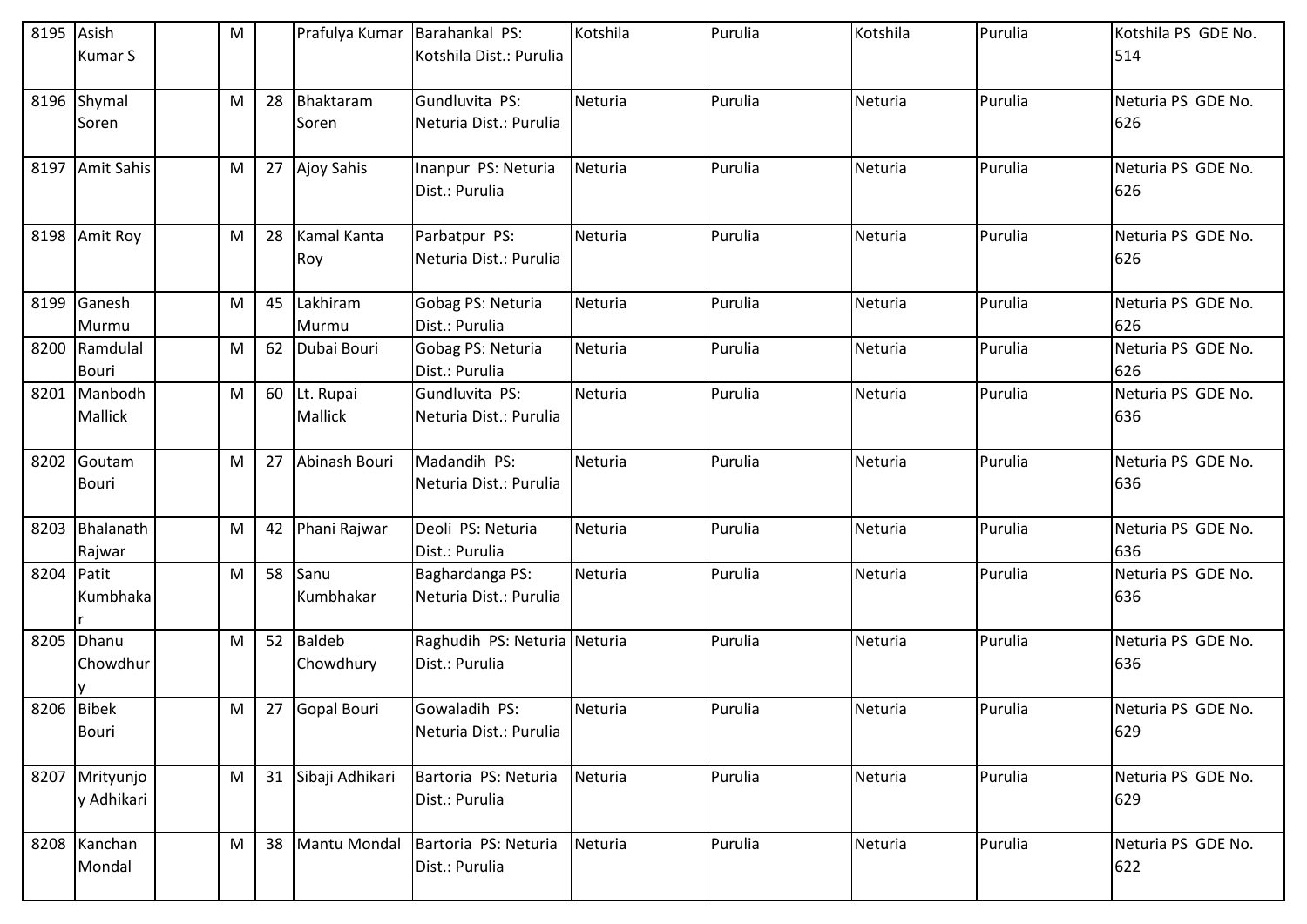|            | 8209 Raju Majhi | M |    | 36 Kajal Majhi      | Bartoria PS: Neturia  | Neturia | Purulia         | Neturia | Purulia | Neturia PS GDE No.  |
|------------|-----------------|---|----|---------------------|-----------------------|---------|-----------------|---------|---------|---------------------|
|            |                 |   |    |                     | Dist.: Purulia        |         |                 |         |         | 622                 |
|            |                 |   |    |                     |                       |         |                 |         |         |                     |
|            | 8210 Bhakti     |   |    | 25 Lt- Jayanta      | Raherdih PS: Para     | Para    | Purulia         | Para    | Purulia | Para PS GDE No. 537 |
|            | Mahato          |   |    | Mahato              | Dist.: Purulia        |         |                 |         |         |                     |
|            | 8211 Durjadhan  | M | 30 | <b>Makar Mahato</b> | Raherdih PS: Para     | Para    | Purulia         | Para    | Purulia | Para PS GDE No. 537 |
|            | Mahato          |   |    |                     | Dist.: Purulia        |         |                 |         |         |                     |
|            |                 |   |    |                     |                       |         |                 |         |         |                     |
| 8212 Sunil |                 | M | 24 | <b>Birbal Besra</b> | Mapuidih PS: Para     | Para    | Purulia         | Para    | Purulia | Para PS GDE No. 169 |
|            | <b>Besra</b>    |   |    |                     | Dist.: Purulia        |         |                 |         |         |                     |
|            | 8213 Madhab     | M | 25 | Lalmohan            | Anara PS: Para Dist.: | Para    | Purulia         | Para    | Purulia | Para PS GDE No. 169 |
|            | Gorain          |   |    | Gorain              | Purulia               |         |                 |         |         |                     |
|            | 8214 Ranjit     | M | 29 | Bhagat Bagdi        | Anara PS: Para Dist.: | Para    | Purulia         | Para    | Purulia | Para PS GDE No. 169 |
|            | <b>Bagdi</b>    |   |    |                     | Purulia               |         |                 |         |         |                     |
|            | 8215 Nayan      | M |    | 28 Lt-pasupati      | Anara PS: Para Dist.: | Para    | Purulia         | Para    | Purulia | Para PS GDE No. 169 |
|            | <b>Bagdi</b>    |   |    | Bagdi               | Purulia               |         |                 |         |         |                     |
|            | 8216 Uttam      | M | 25 | Dasarat Bauri       | Dubra PS: Para Dist.: | Para    | Purulia         | Para    | Purulia | Para PS GDE No. 537 |
|            | <b>Bauri</b>    |   |    |                     | Purulia               |         |                 |         |         |                     |
|            | 8217 Madan      | M |    | 30 Binod Bauri      | Dubra PS: Para Dist.: | Para    | Purulia         | Para    | Purulia | Para PS GDE No. 169 |
|            | Mohan           |   |    |                     | Purulia               |         |                 |         |         |                     |
|            | <b>Bauri</b>    |   |    |                     |                       |         |                 |         |         |                     |
| 8218 Jagat |                 | M |    | Sahadeb             |                       |         | <b>Basirhat</b> | Puncha  | Purulia | Puncha PS GDE No.   |
|            | Mahato          |   |    | Mahato              |                       |         |                 |         |         | 604                 |
|            | 8219 Madhusud   | M |    | Lt. Gopal Ch.       |                       |         | <b>Basirhat</b> | Puncha  | Purulia | Puncha PS GDE No.   |
|            | an Panda        |   |    | Panda               |                       |         |                 |         |         | 604                 |
|            |                 |   |    |                     |                       |         |                 |         |         |                     |
|            | 8220 Anil Baran | M |    | Joynarayan          |                       |         | <b>Basirhat</b> | Puncha  | Purulia | Puncha PS GDE No.   |
|            | Panda           |   |    | Panda               |                       |         |                 |         |         | 604                 |
|            |                 |   |    |                     |                       |         |                 |         |         |                     |
|            | 8221 Madai      | M |    | Nazir Mudi          |                       |         | <b>Basirhat</b> | Puncha  | Purulia | Puncha PS GDE No.   |
|            | Mudi            |   |    |                     |                       |         |                 |         |         | 604                 |
|            | 8222 Ganesh     | M |    | <b>Bangsi Mudi</b>  |                       |         | Basirhat        | Puncha  | Purulia | Puncha PS GDE No.   |
|            | Mudi            |   |    |                     |                       |         |                 |         |         | 604                 |
|            | 8223 Panchana   | M |    | Aswini Sing         |                       |         | <b>Basirhat</b> | Puncha  | Purulia | Puncha PS GDE No.   |
|            | Sing            |   |    |                     |                       |         |                 |         |         | 604                 |
|            | 8224 Ganesh     | M |    | Mantu Bauri         |                       |         | <b>Basirhat</b> | Puncha  | Purulia | Puncha PS GDE No.   |
|            | Bauri           |   |    |                     |                       |         |                 |         |         | 605                 |
|            | 8225 Amar       | M |    | Niranjan Duri       |                       |         | Basirhat        | Puncha  | Purulia | Puncha PS GDE No.   |
|            | Duary           |   |    |                     |                       |         |                 |         |         | 604                 |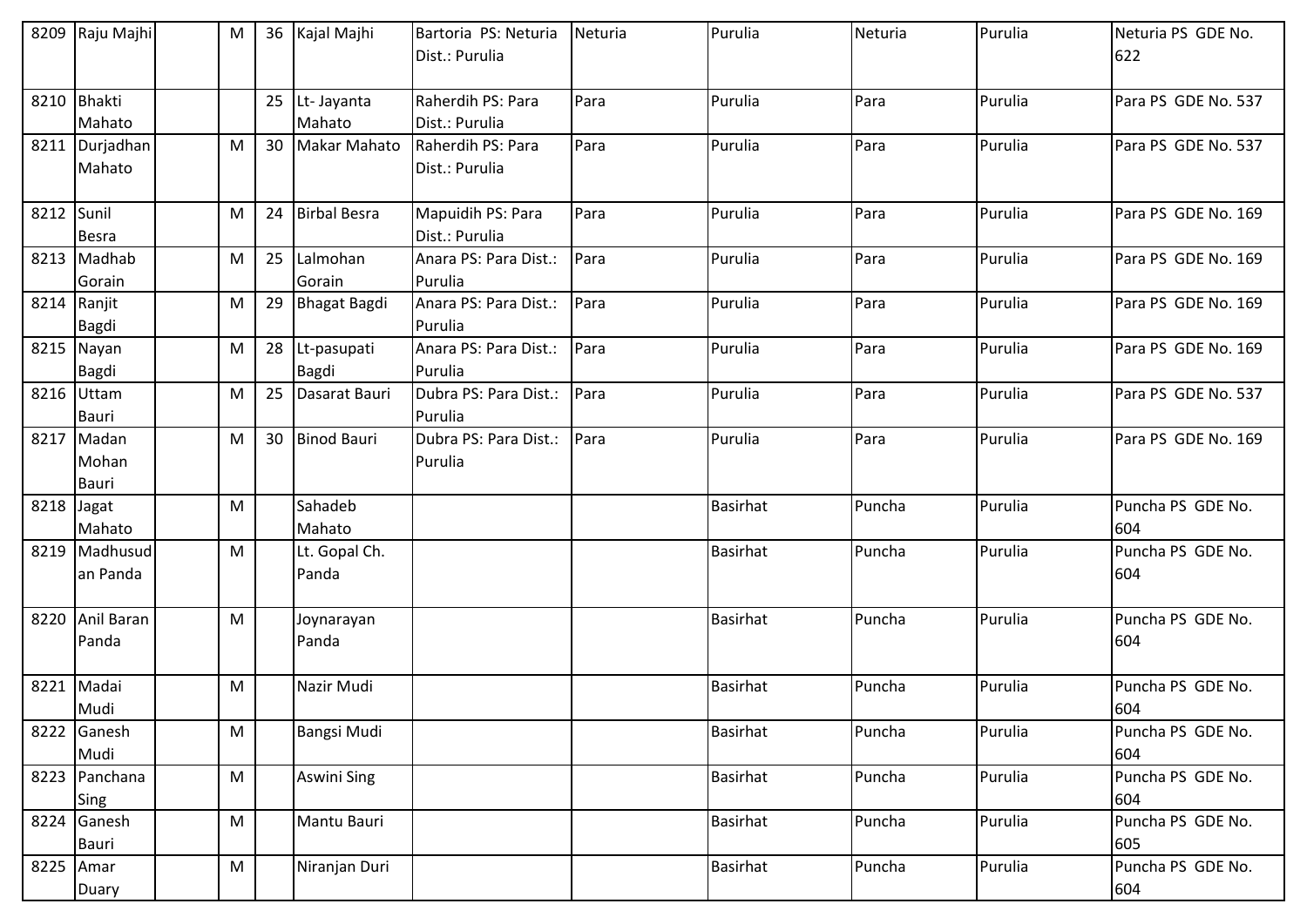|           | 8226 Sk Rahil                   |                          |    | 28 Sk. Hussain           | Digudipara, W-08 PS:<br>Purulia town Dist.:<br>Purulia                                         | Purulia town     | Purulia | Purulia town | Purulia | Purulia town PS GDE<br>No. 739 |
|-----------|---------------------------------|--------------------------|----|--------------------------|------------------------------------------------------------------------------------------------|------------------|---------|--------------|---------|--------------------------------|
| 8227      | Rahul<br>Ruhidas                |                          |    | 23 Prem Chand<br>Ruhidas | Dulmi Bhuiya Para, W-Purulia town<br>07 PS: Purulia town<br>Dist.: Purulia                     |                  | Purulia | Purulia town | Purulia | Purulia town PS GDE<br>No. 739 |
|           | 8228 Prakash<br>Rajwar          |                          |    |                          | 30 Lt. Ganu Rajwar Vill-Raghabpur, D-<br>Para PS: Purulia<br>mufassil Dist.: Purulia           | Purulia mufassil | Purulia | Purulia town | Purulia | Purulia town PS GDE<br>No. 739 |
| 8229 Rabi | Goswami                         |                          |    | 32 Ramesh<br>Goswami     | Dulmi Bhuiya Para, W-Purulia town<br>07 PS: Purulia town<br>Dist.: Purulia                     |                  | Purulia | Purulia town | Purulia | Purulia town PS GDE<br>No. 739 |
|           | 8230 Sk Firoj                   |                          |    | 40 Sk. Saju              | Nadiha, Chirabari,<br>Nakkata Kalimandir,<br>W-07 PS: Purulia<br>town Dist.: Purulia           | Purulia town     | Purulia | Purulia town | Purulia | Purulia town PS GDE<br>No. 739 |
|           | 8231 Sourav<br>Chakrabor<br>Ity |                          |    | 26 Ashim<br>Chakraborty  | Huchuk Para Hara<br>Gouri Abhasan, W-05<br>PS: Purulia town<br>Dist.: Purulia                  | Purulia town     | Purulia | Purulia town | Purulia | Purulia town PS GDE<br>No. 739 |
| 8232      | Shiba<br><b>Dhibar</b>          |                          | 29 | Tarun Dhibar             | Bhagabandh Para<br>Mansha Mandir Goli,<br>W-14 PS: Purulia<br>town Dist.: Purulia              | Purulia town     | Purulia | Purulia town | Purulia | Purulia town PS GDE<br>No. 739 |
| 8233      | Munna<br>Kaji                   | Akkuna<br>gannad<br>Kaji |    | 20 Kadam Ali Kaji        | Vill-Bhursa beldih, Po-Arsha<br>Beldih PS: Arsha Dist.:<br>Purulia                             |                  | Purulia | Purulia town | Purulia | Purulia town PS GDE<br>No. 739 |
|           | 8234 Pallab<br>Sahani           |                          |    | 39 Tapan Kumar<br>Sahani | Ranchi Road Surya<br>Sen Pally, Near Water<br>Tank, W-03 PS:<br>Purulia town Dist.:<br>Purulia | Purulia town     | Purulia | Purulia town | Purulia | Purulia town PS GDE<br>No. 739 |
|           | 8235 Piyush<br>Sao              |                          |    | 19 Dharmendra<br>Sao     | Katin Near Sonu<br>Group Flat, W-09 PS:<br>Purulia town Dist.:<br>Purulia                      | Purulia town     | Purulia | Purulia town | Purulia | Purulia town PS GDE<br>No. 739 |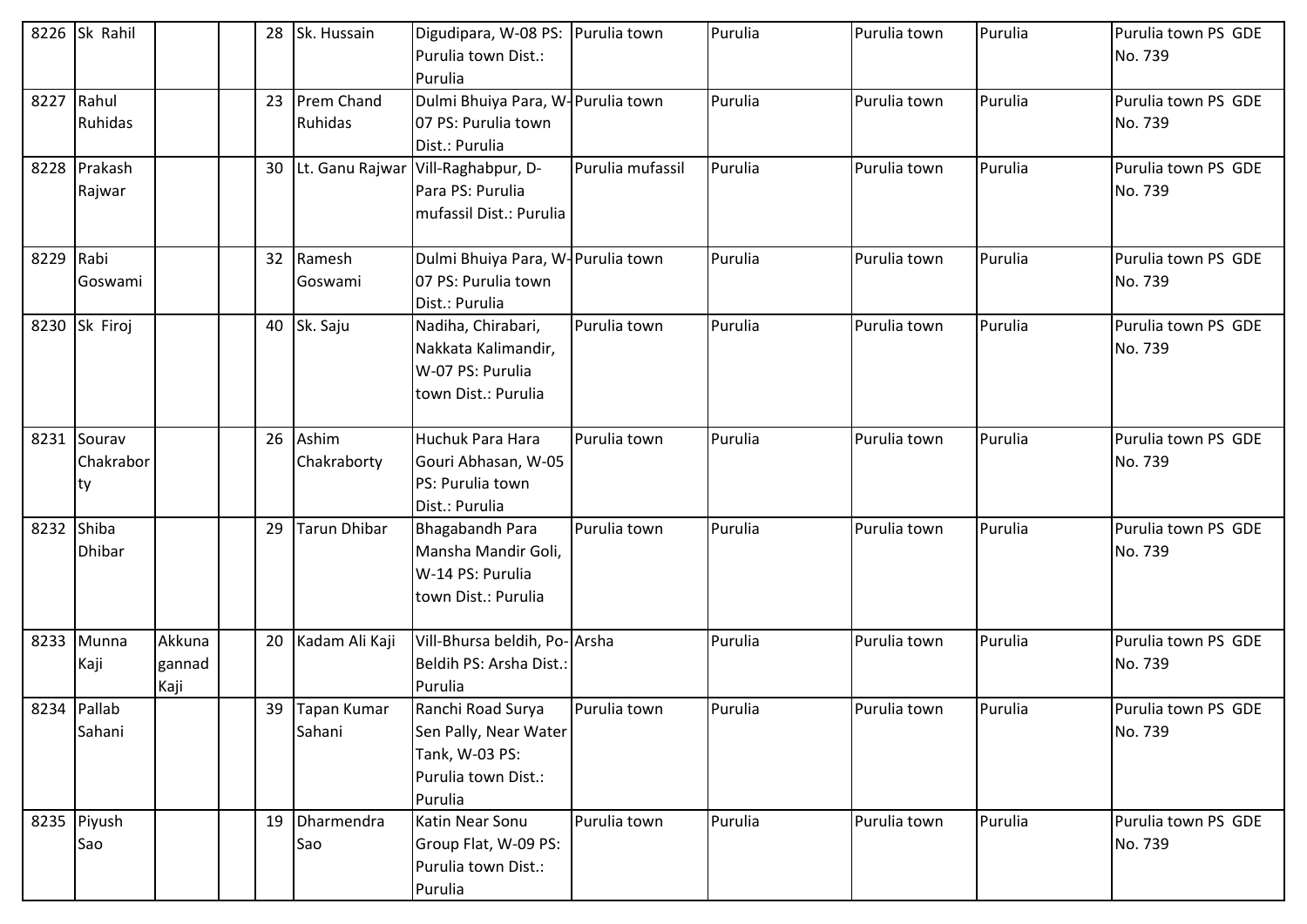| 8236 Shan | Adhikary               |   |    | 20 Lt. Dipak<br>Ashikary | Dulmi Nadiha, Royel<br>Enfild Show Room, W-<br>06 PS: Purulia town<br>Dist.: Purulia          | Purulia town     | Purulia         | Purulia town | Purulia | Purulia town PS GDE<br>No. 739 |
|-----------|------------------------|---|----|--------------------------|-----------------------------------------------------------------------------------------------|------------------|-----------------|--------------|---------|--------------------------------|
|           | 8237 Monaj<br>Mahato   |   |    | 19 Murulia<br>Mahato     | Ketika wsairpara, W-<br>09, Near Manasa<br>Mandir, PS: Purulia<br>town Dist.: Purulia         | Purulia town     | Purulia         | Purulia town | Purulia | Purulia town PS GDE<br>No. 739 |
|           | 8238 Hemanta<br>Mahato |   |    | 25 Pramananda<br>Mahato  | Vill-Jabgadih, Po-<br>Charka, PS: Purulia<br>town Dist.: Purulia                              | Purulia town     | Purulia         | Purulia town | Purulia | Purulia town PS GDE<br>No. 746 |
| 8239      | Jiban<br>Pandey        |   | 21 | <b>Ganesh Pandey</b>     | Vill-Sarafkuri, Po-<br>Adrakhan, Ps-<br>Bokaro, Dist- Bok PS:<br>Baduria Dist.:<br>Alipurduar | Baduria          | Alipurduar      | Purulia town | Purulia | Purulia town PS GDE<br>No. 746 |
| 8240      | Tapan<br>Pandey        | M |    | 27 Sadhan Pandey         | Vill-Sarfkuri, Po-<br>Adrakhand, Ps-<br>Bokaro, Dist-Bok                                      |                  | <b>Basirhat</b> | Purulia town | Purulia | Purulia town PS GDE<br>No. 746 |
|           | 8241 Pradip<br>Kumar   | M | 25 | Lakhan Kumar             | Vill-Bhul PS: Purulia<br>mufassil Dist.: Purulia                                              | Purulia mufassil | Purulia         | Purulia town | Purulia | Purulia town PS GDE<br>No. 746 |
|           | 8242 Achinta<br>Mahato | M |    | 32 Thakur Das<br>Mahato  | Vill-Sonaijuri, Po-<br>Baligara PS: Tamna<br>Dist.: Purulia                                   | Tamna            | Purulia         | Purulia town | Purulia | Purulia town PS GDE<br>No. 746 |
|           | 8243 Sudip<br>Mahato   | M |    | 23 Rubam Ch.<br>Mahato   | Vill-Mahara,<br>Pathardih, Po-<br>Banbahal PS: Purulia<br>mufassil Dist.: Purulia             | Purulia mufassil | Purulia         | Purulia town | Purulia | Purulia town PS GDE<br>No. 746 |
|           | 8244 Hapan<br>Mahato   | M |    | 21 Dharam<br>Mahato      | Vill-Ghagarjuri PS:<br>Purulia mufassil Dist.:<br>Purulia                                     | Purulia mufassil | Purulia         | Purulia town | Purulia | Purulia town PS GDE<br>No. 746 |
|           | 8245 Ganesh<br>Mahato  | M |    | 19 Santanu<br>Mahato     | Vill-Uparkahan, Po-<br>Upar Kahan PS:<br>Joypur Dist.: Purulia                                | Joypur           | Purulia         | Purulia town | Purulia | Purulia town PS GDE<br>No. 746 |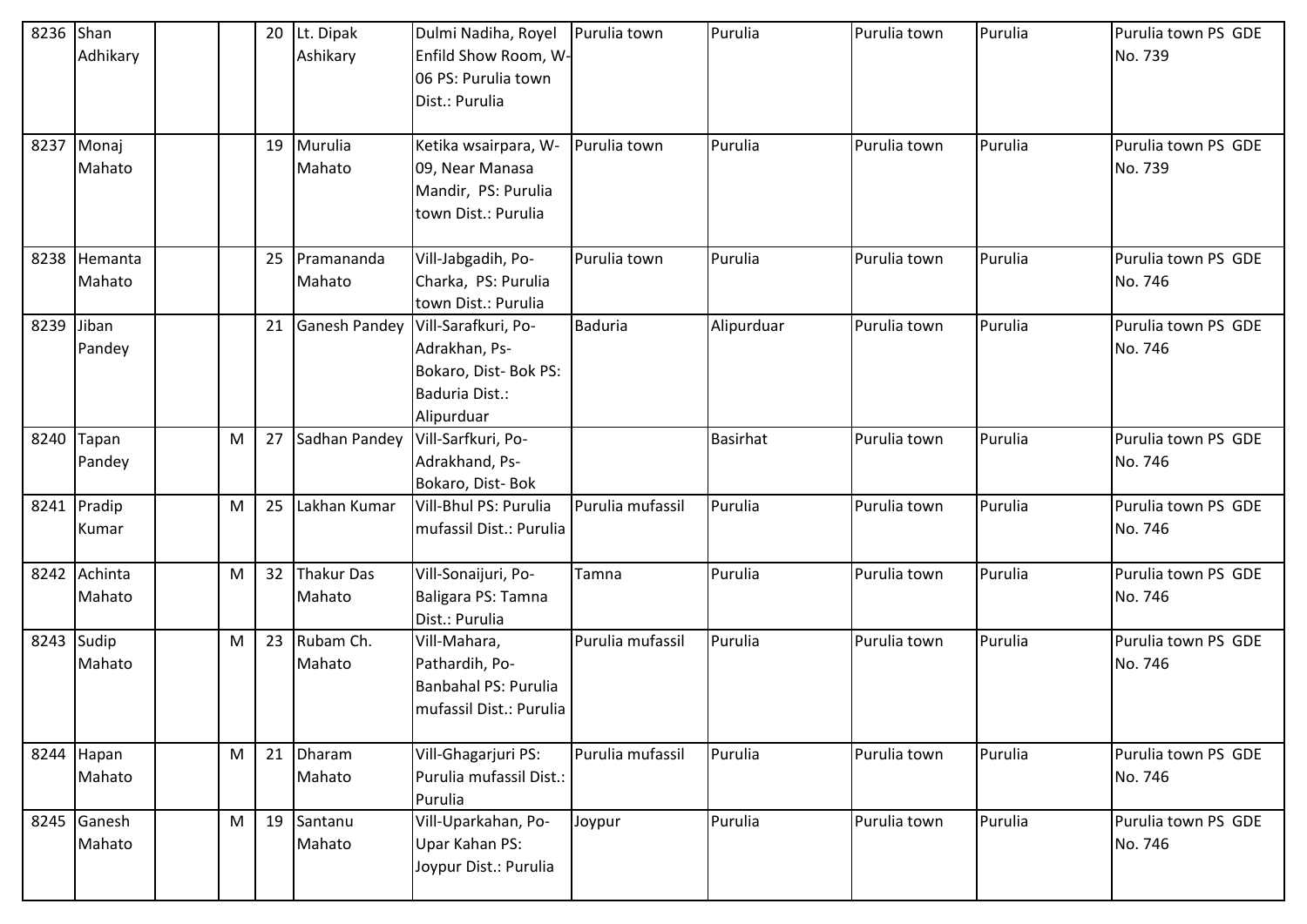|            | 8246 Subhajit<br>Mahato      |              | М |    | 21 Bablu Mahato           | Ketika Sairpara Near<br>Manasa Mandir, W-<br>09 PS: Purulia town<br>Dist.: Purulia                            | Purulia town     | Purulia | Purulia town | Purulia | Purulia town PS GDE<br>No. 746 |
|------------|------------------------------|--------------|---|----|---------------------------|---------------------------------------------------------------------------------------------------------------|------------------|---------|--------------|---------|--------------------------------|
| 8247       | Santu<br>Mahato              |              | M |    | 23 Muniram<br>Mahato      | Ketika Sairpara Near<br>Mansa Mandir, W-09<br>PS: Purulia town<br>Dist.: Purulia                              | Purulia town     | Purulia | Purulia town | Purulia | Purulia town PS GDE<br>No. 749 |
|            | 8248 Sk Sabed                |              | M |    | 19 Sk. Islam              | Saudagar bandh Para   Purulia town<br>J.K. College Road<br>Near Kaila G PS:<br>Purulia town Dist.:<br>Purulia |                  | Purulia | Purulia town | Purulia | Purulia town PS GDE<br>No. 749 |
|            | 8249 Sk Raj                  |              | M |    | 18 Sk. Edu                | Saudagarbandh Para<br>J.K. College Road<br>Near Kaila Go PS:<br>Purulia town Dist.:<br>Purulia                | Purulia town     | Purulia | Purulia town | Purulia | Purulia town PS GDE<br>No. 749 |
| 8250       | Suman<br><b>Bauri</b>        |              | M | 22 | <b>Helalal Bauri</b>      | Dhabgahta Near<br>durga Mandir, W-18<br>PS: Purulia town<br>Dist.: Purulia                                    | Purulia town     | Purulia | Purulia town | Purulia | Purulia town PS GDE<br>No. 749 |
|            | 8251 Heralal<br><b>Bauri</b> |              | M |    | 52 Lt. Aghnu Bauri        | Dhabghata Near Dura Purulia town<br>Mandir, W-18 PS:<br>Purulia town Dist.:<br>Purulia                        |                  | Purulia | Purulia town | Purulia | Purulia town PS GDE<br>No. 749 |
|            | 8252 Manas<br>Majhi          | <b>Baban</b> | M |    | 19 Ashis Majhi            | 40 Quarter Das Para,<br>W-06 PS: Purulia<br>town Dist.: Purulia                                               | Purulia town     | Purulia | Purulia town | Purulia | Purulia town PS GDE<br>No. 749 |
|            | 8253 Swarup<br>Chatterjee    |              | M | 27 | Sovan Kumar<br>Chatterjee | Dulmi Nadiha, K.P.<br>Lane, W-07 PS:<br>Purulia town Dist.:<br>Purulia                                        | Purulia town     | Purulia | Purulia town | Purulia | Purulia town PS GDE<br>No. 749 |
| 8254 Dulal | Mahato                       |              | M | 53 | Lt. Hari Mahato           | Vill-Narundih, Po-<br>Ketika PS: Purulia<br>mufassil Dist.: Purulia                                           | Purulia mufassil | Purulia | Purulia town | Purulia | Purulia town PS GDE<br>No. 749 |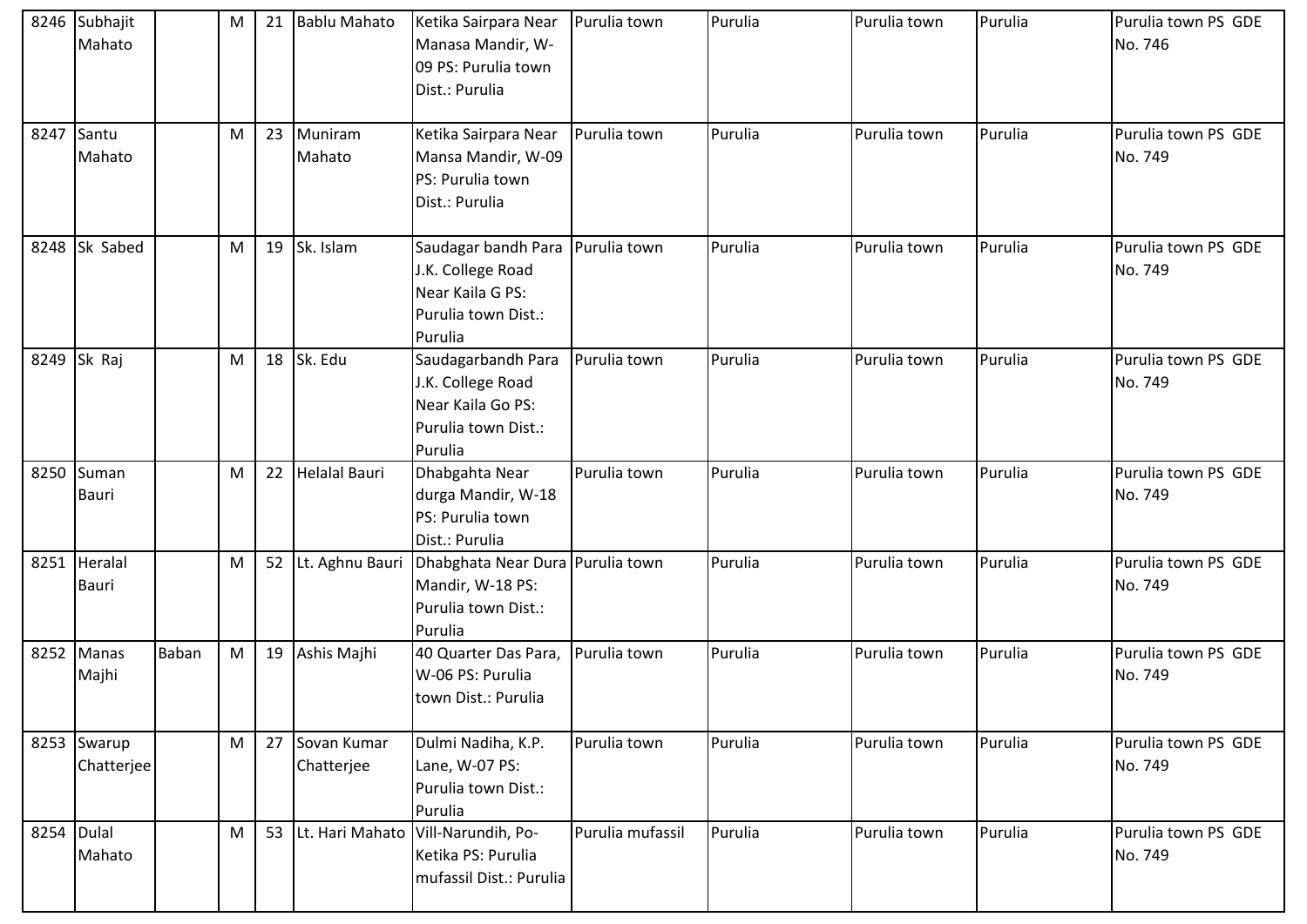| 8255       | Suresh        |        | M | 28              | Lt. Methra                       | Dulmi Nadiha Bhuiya                | Purulia town | Purulia | Purulia town  | Purulia | Purulia town PS GDE  |
|------------|---------------|--------|---|-----------------|----------------------------------|------------------------------------|--------------|---------|---------------|---------|----------------------|
|            | <b>Bhuiya</b> |        |   |                 | <b>Bhuiya</b>                    | Para, W-07 PS:                     |              |         |               |         | No. 749              |
|            |               |        |   |                 |                                  | Purulia town Dist.:                |              |         |               |         |                      |
|            |               |        |   |                 |                                  | Purulia                            |              |         |               |         |                      |
| 8256       | Raju          |        | M |                 | 25 Shyamapada                    | Dhabghata Bauri                    | Purulia town | Purulia | Purulia town  | Purulia | Purulia town PS GDE  |
|            | Bauri         |        |   |                 | <b>Bauri</b>                     | Para, W-18 PS:                     |              |         |               |         | No. 749              |
|            |               |        |   |                 |                                  | Purulia town Dist.:                |              |         |               |         |                      |
|            |               |        |   |                 |                                  | Purulia                            |              |         |               |         |                      |
| 8257 Sk    |               | Sappu  | M |                 | 38 Sk. Maiuddin                  | Digudipara, W-08 PS:               | Purulia town | Purulia | Purulia town  | Purulia | Purulia town PS GDE  |
|            | Sarfuddin     |        |   |                 |                                  | Purulia town Dist.:                |              |         |               |         | No. 746              |
|            |               |        |   |                 |                                  | Purulia                            |              |         |               |         |                      |
| 8258       | Sk Fajlu      | Chhata | M |                 | 34 Sk. Ahmad                     | Digudipara, W-08 PS:               | Purulia town | Purulia | Purulia town  | Purulia | Purulia town PS GDE  |
|            | Rahaman       |        |   |                 | Hussain                          | Purulia town Dist.:                |              |         |               |         | No. 746              |
|            |               |        |   |                 |                                  | Purulia                            |              |         |               |         |                      |
| 8259       | Chutu         |        | M |                 | 24 Bana Bauri                    | Polabandh Para, W-                 | Purulia town | Purulia | Purulia town  | Purulia | Purulia town PS GDE  |
|            | Bauri         |        |   |                 |                                  | 19 PS: Purulia town                |              |         |               |         | No. 749              |
|            |               |        |   |                 |                                  | Dist.: Purulia                     |              |         |               |         |                      |
| 8260       | Pankaj        |        | M | 32 <sup>2</sup> | Lt. Bikash Bauri                 | Sinderpatty, W-10 PS: Purulia town |              | Purulia | Purulia town  | Purulia | Purulia town PS GDE  |
|            | Bauri         |        |   |                 |                                  | Purulia town Dist.:                |              |         |               |         | No. 749              |
|            |               |        |   |                 |                                  | Purulia                            |              |         |               |         |                      |
| 8261 Sujit |               |        | M |                 | Biswanath Bauri PS: Purulia town |                                    | Purulia town | Purulia | Purulia women | Purulia | Purulia women PS GDE |
|            | Bauri         |        |   |                 |                                  | Dist.: Purulia                     |              |         |               |         | No. 292              |
| 8262       | Asit Bauri    |        | M |                 | <b>Bharat Bauri</b>              | PS: Purulia town                   | Purulia town | Purulia | Purulia women | Purulia | Purulia women PS GDE |
|            |               |        |   |                 |                                  | Dist.: Purulia                     |              |         |               |         | No. 292              |
| 8263       | Chandi        |        | M |                 | 24 Budhan Majee                  | Senara PS:                         | Raghunathpur | Purulia | Raghunathpur  | Purulia | Raghunathpur PS GDE  |
|            | Majee         |        |   |                 |                                  | Raghunathpur Dist.:                |              |         |               |         | No. 664              |
|            | 8264 Dibakar  |        | M |                 | 30 Kinkar Majee                  | Purulia<br>Senera PS:              | Raghunathpur | Purulia | Raghunathpur  | Purulia | Raghunathpur PS GDE  |
|            |               |        |   |                 |                                  |                                    |              |         |               |         | No. 664              |
|            | Majee         |        |   |                 |                                  | Raghunathpur Dist.:<br>Purulia     |              |         |               |         |                      |
|            | 8265 Bibek    |        | M |                 | 33 Haru                          | Senara PS:                         | Raghunathpur | Purulia | Raghunathpur  | Purulia | Raghunathpur PS GDE  |
|            | Kumbhaka      |        |   |                 | Kumbhakar                        | Raghunathpur Dist.:                |              |         |               |         | No. 664              |
|            |               |        |   |                 |                                  | Purulia                            |              |         |               |         |                      |
|            | 8266 Manab    |        | M |                 | 31 Rajesh Mandal                 | Bero PS:                           | Raghunathpur | Purulia | Raghunathpur  | Purulia | Raghunathpur PS GDE  |
|            | Mandal        |        |   |                 |                                  | Raghunathpur Dist.:                |              |         |               |         | No. 664              |
|            |               |        |   |                 |                                  | Purulia                            |              |         |               |         |                      |
|            | 8267 Satyajit |        | M |                 | 29 Lt. Joydeb                    | Bero PS:                           | Raghunathpur | Purulia | Raghunathpur  | Purulia | Raghunathpur PS GDE  |
|            | Mandal        |        |   |                 | Mandal                           | Raghunathpur Dist.:                |              |         |               |         | No. 664              |
|            |               |        |   |                 |                                  | Purulia                            |              |         |               |         |                      |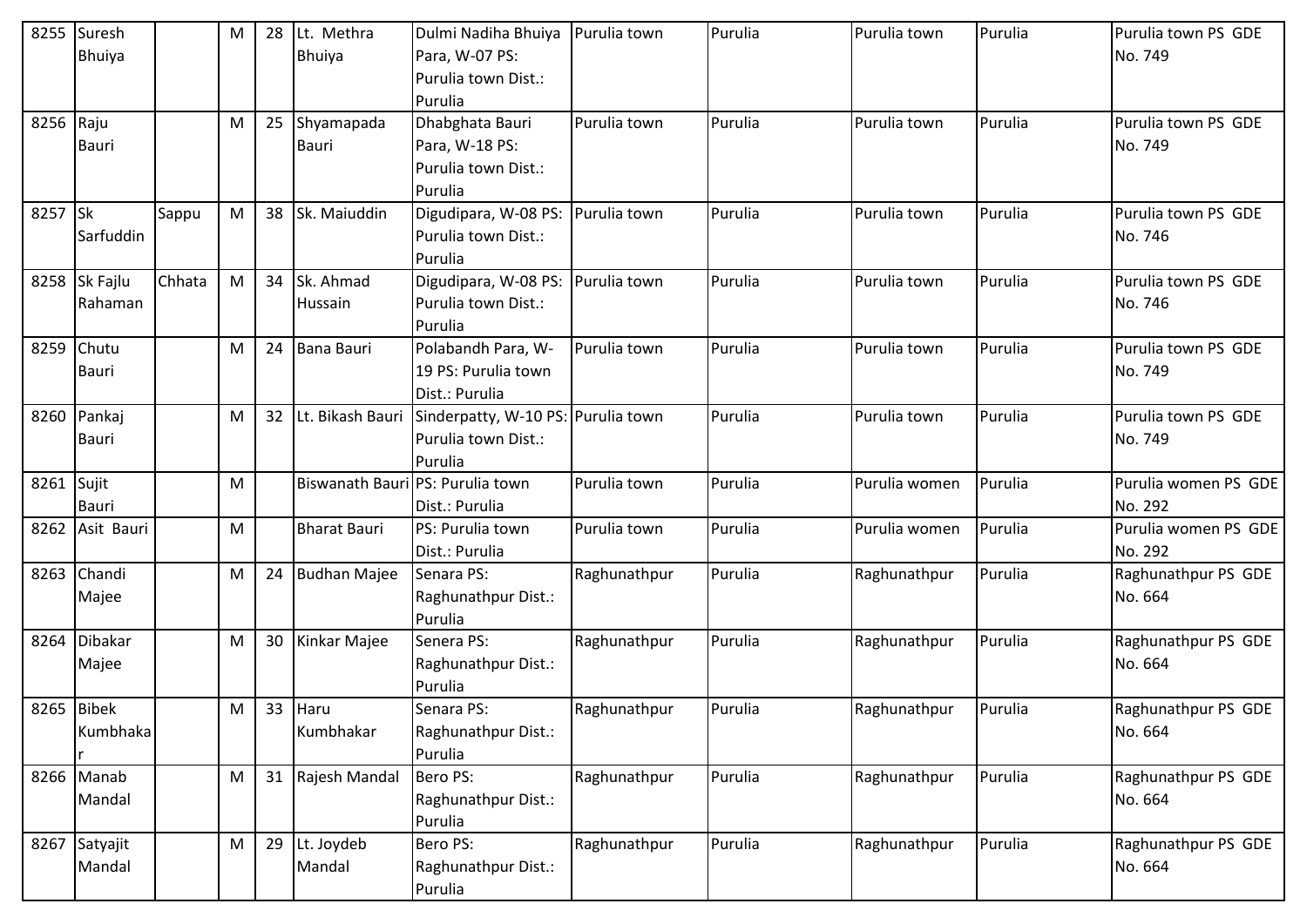| 8268      | Dulal        | M | 23 | Sudhansu                | Lohat PS: Kashipur   | Kashipur     | Purulia | Raghunathpur | Purulia | Raghunathpur PS GDE |
|-----------|--------------|---|----|-------------------------|----------------------|--------------|---------|--------------|---------|---------------------|
|           | Modal        |   |    | Mondal                  | Dist.: Purulia       |              |         |              |         | No. 645             |
| 8269      | Insaf        | м | 19 | Montaz Ansari           | Hodla PS:            | Raghunathpur | Purulia | Raghunathpur | Purulia | Raghunathpur PS GDE |
|           | Ansari       |   |    |                         | Raghunathpur Dist.:  |              |         |              |         | No. 645             |
|           |              |   |    |                         | Purulia              |              |         |              |         |                     |
| 8270      | Jahiruddin   | M | 19 | Sarifuddin              | Hodla PS:            | Raghunathpur | Purulia | Raghunathpur | Purulia | Raghunathpur PS GDE |
|           | Ansari       |   |    | Ansari                  | Raghunathpur Dist.:  |              |         |              |         | No. 645             |
|           |              |   |    |                         | Purulia              |              |         |              |         |                     |
| 8271      | Purnachan    | M | 45 | Lt. Barun Bauri         | Khajura PS:          | Raghunathpur | Purulia | Raghunathpur | Purulia | Raghunathpur PS GDE |
|           | dra Bauri    |   |    |                         | Raghunathpur Dist.:  |              |         |              |         | No. 645             |
|           |              |   |    |                         | Purulia              |              |         |              |         |                     |
| 8272      | Hablu Das    | M |    | 32 Lt. Bhutu Das        | Jhandapara, Ward     | Raghunathpur | Purulia | Raghunathpur | Purulia | Raghunathpur PS GDE |
|           |              |   |    |                         | No. 06 PS:           |              |         |              |         | No. 645             |
|           |              |   |    |                         | Raghunathpur Dist.:  |              |         |              |         |                     |
|           |              |   |    |                         | Purulia              |              |         |              |         |                     |
| 8273      | Bijoy        | M | 33 | Tarapada Gorai          | Managram PS:         | Raghunathpur | Purulia | Raghunathpur | Purulia | Raghunathpur PS GDE |
|           | Gorai        |   |    |                         | Raghunathpur Dist.:  |              |         |              |         | No. 662             |
|           |              |   |    |                         | Purulia              |              |         |              |         |                     |
| 8274      | Jaydeb       | M | 21 | Mansaram                | Tarabari PS: Santari | Santari      | Purulia | Raghunathpur | Purulia | Raghunathpur PS GDE |
|           | Hansda       |   |    | Hansda                  | Dist.: Purulia       |              |         |              |         | No. 662             |
|           | 8275 Shyamal | M | 29 | Ashok Majhi             | Baragoria PS:        | Raghunathpur | Purulia | Raghunathpur | Purulia | Raghunathpur PS GDE |
|           | Majhi        |   |    |                         | Raghunathpur Dist.:  |              |         |              |         | No. 662             |
|           |              |   |    |                         | Purulia              |              |         |              |         |                     |
|           | 8276 Barun   | M | 32 | Chandan Majee Sanka PS: |                      | Raghunathpur | Purulia | Raghunathpur | Purulia | Raghunathpur PS GDE |
|           | Majee        |   |    |                         | Raghunathpur Dist.:  |              |         |              |         | No. 662             |
|           |              |   |    |                         | Purulia              |              |         |              |         |                     |
| 8277      | Sujoy        | M | 29 | Ananda Majee            | Sanka PS:            | Raghunathpur | Purulia | Raghunathpur | Purulia | Raghunathpur PS GDE |
|           | Majee        |   |    |                         | Raghunathpur Dist.:  |              |         |              |         | No. 662             |
|           |              |   |    |                         | Purulia              |              |         |              |         |                     |
| 8278      | Chinmoy      | M | 19 | Kanai Bauri             | Nanduara, Ward No.   | Raghunathpur | Purulia | Raghunathpur | Purulia | Raghunathpur PS GDE |
|           | <b>Bauri</b> |   |    |                         | 11 PS: Raghunathpur  |              |         |              |         | No. 662             |
|           |              |   |    |                         | Dist.: Purulia       |              |         |              |         |                     |
|           |              |   |    |                         |                      |              |         |              |         |                     |
| 8279 Sanu |              | M | 28 | Jaganath Bauri          | Sundrabad PS:        | Raghunathpur | Purulia | Raghunathpur | Purulia | Raghunathpur PS GDE |
|           | Bauri        |   |    |                         | Raghunathpur Dist.:  |              |         |              |         | No. 647             |
|           |              |   |    |                         | Purulia              |              |         |              |         |                     |
|           | 8280 Bikash  | M |    | 35 Rasbihari Rajak      | Kulsora PS:          | Raghunathpur | Purulia | Raghunathpur | Purulia | Raghunathpur PS GDE |
|           | Rajak        |   |    |                         | Raghunathpur Dist.:  |              |         |              |         | No. 647             |
|           |              |   |    |                         | Purulia              |              |         |              |         |                     |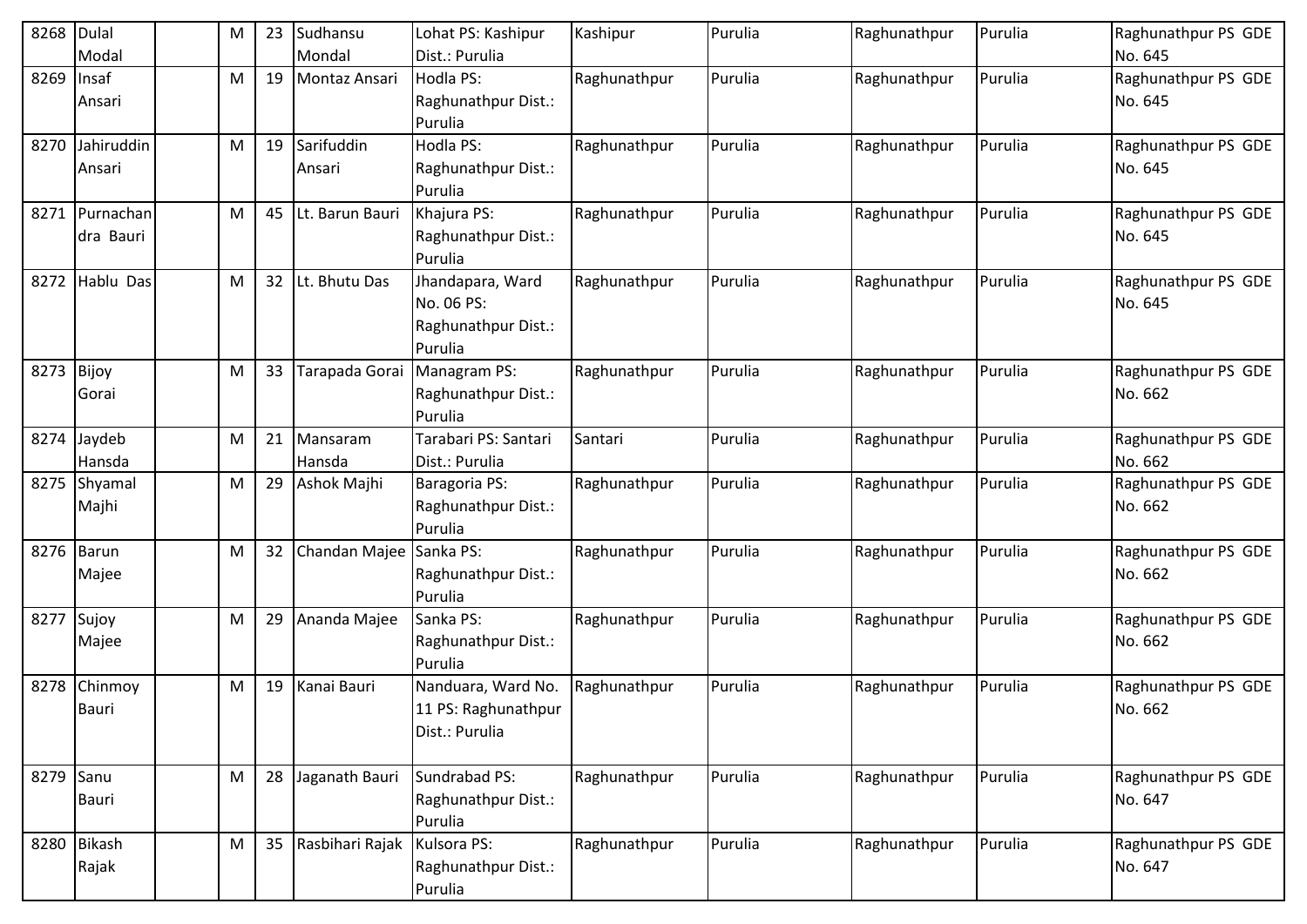| 8281 | Bidyut<br>Mahato        | м | 27              | Nirod Mahato             | Tentulhiti PS: Para<br>Dist.: Purulia                              | Para         | Purulia  | Raghunathpur | Purulia | Raghunathpur PS GDE<br>No. 647 |
|------|-------------------------|---|-----------------|--------------------------|--------------------------------------------------------------------|--------------|----------|--------------|---------|--------------------------------|
| 8282 | Sabir<br>Ansary         | м | 21              | Latif Ansary             | Teltulhiti PS: Para<br>Dist.: Purulia                              | Para         | Purulia  | Raghunathpur | Purulia | Raghunathpur PS GDE<br>No. 647 |
| 8283 | Ashok<br>Kumar<br>Bauri | M | 40              | Mahadeb Bauri            | Dhulabad PS: Para<br>Dist.: Purulia                                | Para         | Purulia  | Raghunathpur | Purulia | Raghunathpur PS GDE<br>No. 647 |
| 8284 | Sajal<br><b>Bouri</b>   | м | 29              | Ajit Bouri               | Rakhshatpur PS:<br>Raghunathpur Dist.:<br>Purulia                  | Raghunathpur | Purulia  | Raghunathpur | Purulia | Raghunathpur PS GDE<br>No. 657 |
|      | 8285 Nayan<br>Mal       | M | 32 <sup>2</sup> | Mahadeb Mal              | Rakhshatpur PS:<br>Raghunathpur Dist.:<br>Purulia                  | Raghunathpur | Purulia  | Raghunathpur | Purulia | Raghunathpur PS GDE<br>No. 657 |
|      | 8286 Bidyut<br>Bauri    | м | 22              | Chanchal Bauri           | Nanduara, Ward No.<br>11 PS: Raghunathpur<br>Dist.: Purulia        | Raghunathpur | Purulia  | Raghunathpur | Purulia | Raghunathpur PS GDE<br>No. 653 |
| 8287 | Kalipada<br>Bauri       | M | 32              | Narayan Bauri            | Nanduara, Ward No.<br>11 PS: Raghunathpur<br>Dist.: Purulia        | Raghunathpur | Purulia  | Raghunathpur | Purulia | Raghunathpur PS GDE<br>No. 653 |
| 8288 | Laltu<br><b>Bauri</b>   | M | 28              | <b>Motilal Bauri</b>     | Nanduara, Ward No.<br>11 PS: Raghunathpur<br>Dist.: Purulia        | Raghunathpur | Purulia  | Raghunathpur | Purulia | Raghunathpur PS GDE<br>No. 653 |
| 8289 | Dhananjo<br>y Das       | Μ | 22              |                          | Lt.gouranga Das Ushir PS: Santaldih<br>Dist.: Purulia              | Santaldih    | Purulia  | Santaldih    | Purulia | Santaldih PS GDE No.<br>156    |
| 8290 | Swapan<br>Paramanik     | M | 35              |                          | Sathi Paramanik Parasiya PS: Santaldih Santaldih<br>Dist.: Purulia |              | Purulia  | Santaldih    | Purulia | Santaldih PS GDE No.<br>156    |
|      | 8291 Naran<br>Bouri     | M |                 | 30 Dijapada Bouri        | Upardih PS: Santaldih Santaldih<br>Dist.: Purulia                  |              | Purulia  | Santaldih    | Purulia | Santaldih PS GDE No.<br>30     |
|      | 8292 Karan<br>Paramanik | M |                 | 22 Lalmohan<br>Paramanik | Aluara, PS- Siyaljuri,<br>Dist-Bokaro,<br>Jharkhand                |              | Basirhat | Santaldih    | Purulia | Santaldih PS GDE No.<br>156    |
|      | 8293 Dhumbal<br>Modak   | M |                 | 52 Bhutnath<br>Modak     | Kanki Bazar PS:<br>Santaldih Dist.:<br>Purulia                     | Santaldih    | Purulia  | Santaldih    | Purulia | Santaldih PS GDE No.<br>557    |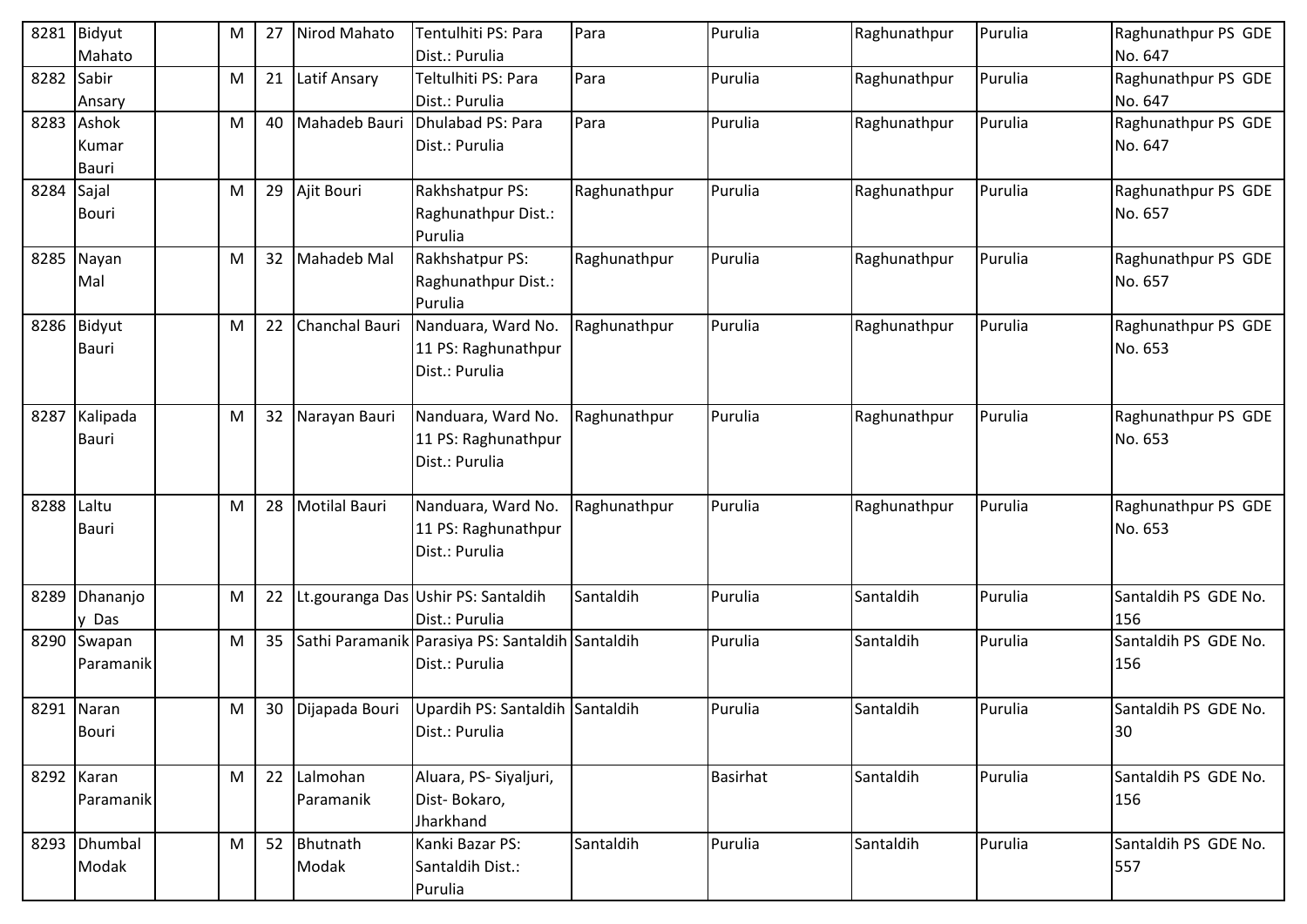| 8294      | Niramal      |           | M | 36 | Jaleswar           | Anantapur PS:                         | Santaldih    | Purulia | Santaldih | Purulia | Santaldih PS GDE No.   |
|-----------|--------------|-----------|---|----|--------------------|---------------------------------------|--------------|---------|-----------|---------|------------------------|
|           | Mahato       |           |   |    | Mahato             | Santaldih Dist.:                      |              |         |           |         | 557                    |
|           |              |           |   |    |                    | Purulia                               |              |         |           |         |                        |
| 8295      | Akul Ch      |           | M |    | 56 Satish Modak    | Kanki Bazar PS:                       | Santaldih    | Purulia | Santaldih | Purulia | Santaldih PS GDE No.   |
|           | Modak        |           |   |    |                    | Santaldih Dist.:                      |              |         |           |         | 557                    |
|           |              |           |   |    |                    | Purulia                               |              |         |           |         |                        |
| 8296      | Taru         | Tarapad M |   |    | Lt.sripati Bauri   | Deoli PS: Santaldih                   | Santaldih    | Purulia | Santaldih | Purulia | Santaldih PS GDE No.   |
|           | Bauri        | a Bauri   |   |    |                    | Dist.: Purulia                        |              |         |           |         | 557                    |
|           |              |           |   |    |                    |                                       |              |         |           |         |                        |
| 8297      | Hiralal      |           | M | 58 |                    | Lt.duyari Rajwar Gohira PS: Santaldih | Santaldih    | Purulia | Santaldih | Purulia | Santaldih PS GDE No.   |
|           | Rajwar       |           |   |    |                    | Dist.: Purulia                        |              |         |           |         | 562                    |
|           |              |           |   |    |                    |                                       |              |         |           |         |                        |
| 8298      | Sunil        |           | M | 46 | Lt.motilal Hazra   | Gohira PS: Santaldih                  | Santaldih    | Purulia | Santaldih | Purulia | Santaldih PS GDE No.   |
|           | Hazra        |           |   |    |                    | Dist.: Purulia                        |              |         |           |         | 562                    |
| 8299      | Choton       | Nitai     | M |    | 40 Lt.rampada      | Deoli PS: Santaldih                   | Santaldih    | Purulia | Santaldih | Purulia | Santaldih PS GDE No.   |
|           | Singh        | Sahaba    |   |    | Sahababu           | Dist.: Purulia                        |              |         |           |         | 562                    |
|           |              | bu        |   |    |                    |                                       |              |         |           |         |                        |
|           | 8300 Moyur   |           | M | 55 | Lt.shyam Sahis     | Deoli PS: Santaldih                   | Santaldih    | Purulia | Santaldih | Purulia | Santaldih PS GDE No.   |
|           | Sahis        |           |   |    |                    | Dist.: Purulia                        |              |         |           |         | 562                    |
| 8301 Rabi |              |           | M |    | 42 Lt.lal Bahadur  | STPS Township F 2/A                   | Santaldih    | Purulia | Santaldih | Purulia | Santaldih PS GDE No.   |
|           | Tamang       |           |   |    | Tamang             | PS: Santaldih Dist.:                  |              |         |           |         | 562                    |
|           |              |           |   |    |                    | Purulia                               |              |         |           |         |                        |
| 8302      | Rati Kanta   |           | M |    | 43 Rakhahari Rajak | Gurudih, Baarrah PS:                  | Raghunathpur | Purulia | Santaldih | Purulia | Santaldih PS GDE No.   |
|           | Rajak        |           |   |    |                    | Raghunathpur Dist.:                   |              |         |           |         | 562                    |
|           |              |           |   |    |                    | Purulia                               |              |         |           |         |                        |
| 8303      | Jhantu       |           | M | 26 | Tarun Kalindi      | Gangpur PS: Santari                   | Santari      | Purulia | Santari   | Purulia | Santari PS GDE No. 445 |
|           | Kalindi      |           |   |    |                    | Dist.: Purulia                        |              |         |           |         |                        |
|           |              |           |   |    |                    |                                       |              |         |           |         |                        |
| 8304      | Bikash       |           | M |    | 25 Susuil Kalindi  | Gangpur PS: Santari                   | Santari      | Purulia | Santari   | Purulia | Santari PS GDE No. 445 |
|           | Kalindi      |           |   |    |                    | Dist.: Purulia                        |              |         |           |         |                        |
|           |              |           |   |    |                    |                                       |              |         |           |         |                        |
|           | 8305 Akash   |           | M |    | 30 Manoj Paul      | Gangpur PS: Santari                   | Santari      | Purulia | Santari   | Purulia | Santari PS GDE No. 445 |
|           | Paul         |           |   |    |                    | Dist.: Purulia                        |              |         |           |         |                        |
|           |              |           |   |    |                    |                                       |              |         |           |         |                        |
|           | 8306 Dibakar |           | M |    | 35 Dulal Paul      | Gangpur PS: Santari                   | Santari      | Purulia | Santari   | Purulia | Santari PS GDE No. 445 |
|           | Paul         |           |   |    |                    | Dist.: Purulia                        |              |         |           |         |                        |
|           |              |           |   |    |                    |                                       |              |         |           |         |                        |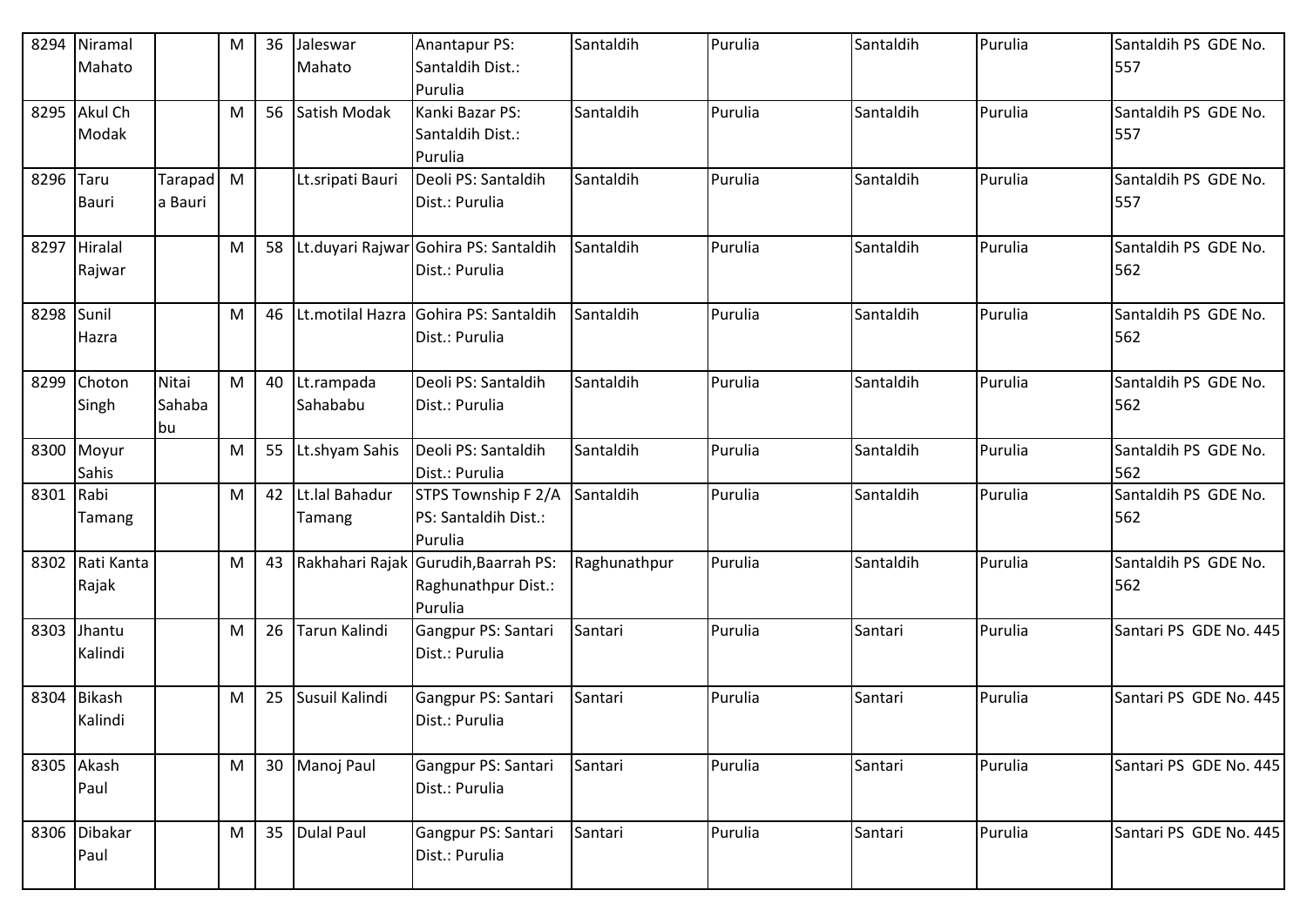| 8307       | Babulal<br>Dhibar              | M | 31 | Upananda<br><b>Dhibar</b> | Gangpur PS: Santari<br>Dist.: Purulia             | Santari | Purulia | Santari | Purulia | Santari PS GDE No. 462 |
|------------|--------------------------------|---|----|---------------------------|---------------------------------------------------|---------|---------|---------|---------|------------------------|
| 8308 Raja  | Chatterjee                     | M |    | 26 Bidyut<br>Chatterjee   | Muradih PS: Santari<br>Dist.: Purulia             | Santari | Purulia | Santari | Purulia | Santari PS GDE No. 462 |
|            | 8309 Kalipada<br>Mukherje<br>e | M |    | 23 Paban<br>Mukherjee     | Muradih PS: Santari<br>Dist.: Purulia             | Santari | Purulia | Santari | Purulia | Santari PS GDE No. 462 |
| 8310       | Nimai<br>Mahato                | M | 34 | Gobinda<br>Mahato         | Hansdima PS: Santari<br>Dist.: Purulia            | Santari | Purulia | Santari | Purulia | Santari PS GDE No. 464 |
| 8311       | Goutam<br>Mahato               | M | 28 | Prafulla Mahato           | Hansdima PS: Santari<br>Dist.: Purulia            | Santari | Purulia | Santari | Purulia | Santari PS GDE No. 464 |
|            | 8312 Suren<br>Mahato           | M |    | 35 Jagannath<br>Mahato    | Hansdima PS: Santari<br>Dist.: Purulia            | Santari | Purulia | Santari | Purulia | Santari PS GDE No. 464 |
|            | 8313 Tarun<br>Mahato           | M |    | 36 Prakash<br>Mahato      | Hansdima PS: Santari<br>Dist.: Purulia            | Santari | Purulia | Santari | Purulia | Santari PS GDE No. 464 |
| 8314       | Balaram<br>Bauri               | M | 37 | Prasanta Bauri            | Hansdima PS: Santari<br>Dist.: Purulia            | Santari | Purulia | Santari | Purulia | Santari PS GDE No. 464 |
|            | 8315 Sk. Saiful                | M | 25 | Yasin Ali                 | Vetti PS: Santari Dist.:<br>Purulia               | Santari | Purulia | Santari | Purulia | Santari PS GDE No. 464 |
|            | 8316 Md. Raja                  | M | 24 | Tahir Khan                | Vetti PS: Santari Dist.: Santari<br>Purulia       |         | Purulia | Santari | Purulia | Santari PS GDE No. 464 |
| 8317       | Chiranjit<br>Bauri             | M |    | 32 Bhaktipada<br>Bauri    | Durku PS: Tamna<br>Dist.: Purulia                 | Tamna   | Purulia | Tamna   | Purulia | Tamna PS GDE No. 563   |
|            | 8318 Haradhan<br>Bauri         | M |    | 28 Nityananda<br>Bauri    | Durku PS: Tamna<br>Dist.: Purulia                 | Tamna   | Purulia | Tamna   | Purulia | Tamna PS GDE No. 563   |
|            | 8319 Sumit<br>Gorain           | M | 34 |                           | Pasupati Gorain Durku PS: Tamna<br>Dist.: Purulia | Tamna   | Purulia | Tamna   | Purulia | Tamna PS GDE No. 563   |
|            | 8320 Naran<br>Rajwar           | M |    | 24 Sunil Rajwar           | Durku PS: Tamna<br>Dist.: Purulia                 | Tamna   | Purulia | Tamna   | Purulia | Tamna PS GDE No. 563   |
| 8321 Jahar | Rajwar                         | M |    | 33 Kanai Rajwar           | Durku PS: Tamna<br>Dist.: Purulia                 | Tamna   | Purulia | Tamna   | Purulia | Tamna PS GDE No. 563   |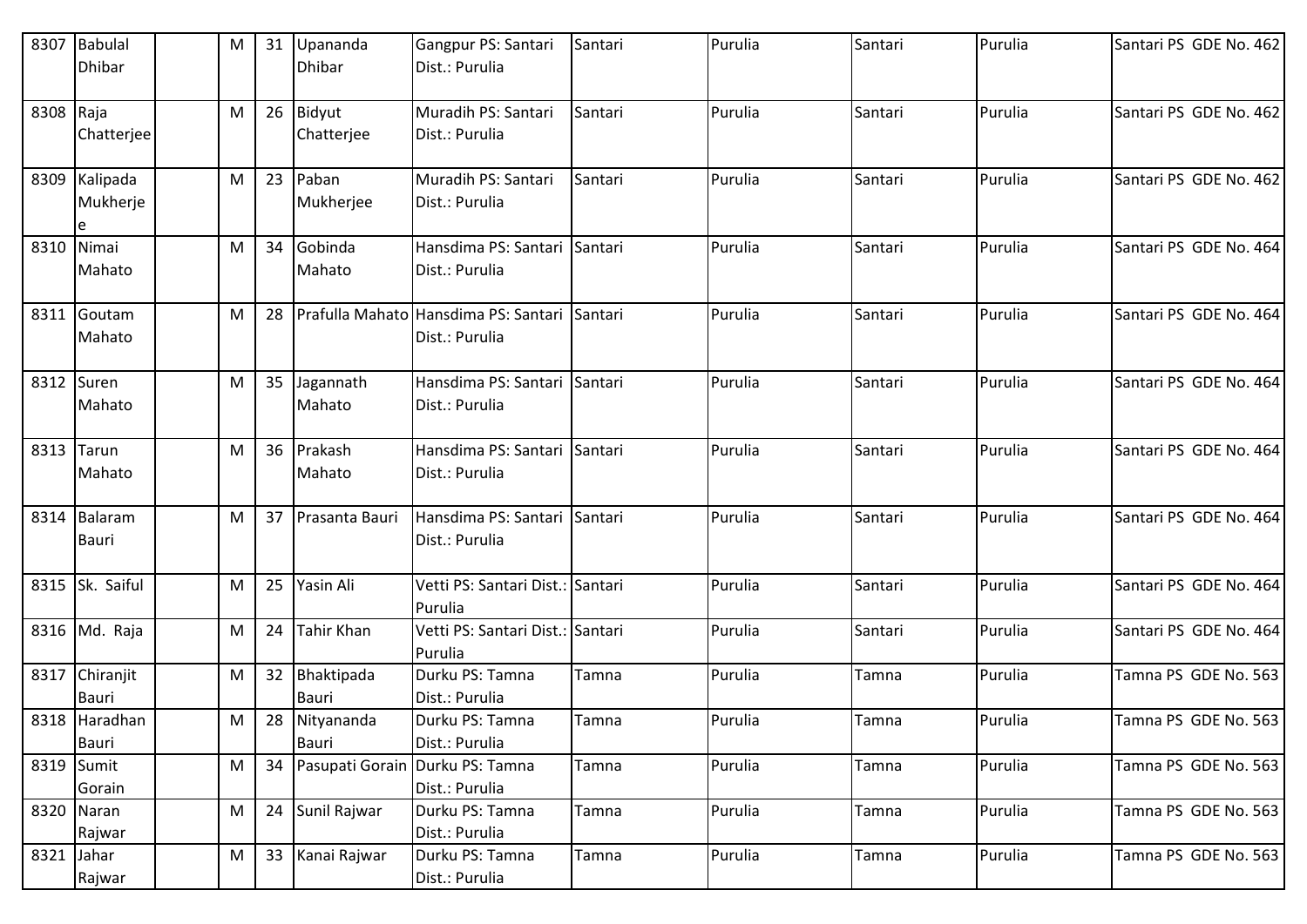| Gope<br>Tamna Dist.: Purulia<br>Gope<br>8323 Susil<br>39<br>Purulia<br>M<br>Dasarath Gope<br>Chandradih PS:<br>Tamna<br>Purulia<br>Tamna PS GDE No. 564<br>Tamna<br>Tamna Dist.: Purulia<br>Gope<br>Purulia<br>Purulia<br>8324 Kingshuk<br>24<br><b>Pradip Gope</b><br>Chandradih PS:<br>Tamna PS GDE No. 564<br>M<br>Tamna<br>Tamna<br>Tamna Dist.: Purulia<br>Gope<br>31 Amiya Mahato<br>Purulia<br>Purulia<br>8325 Banamali<br>M<br>Chandradih PS:<br>Tamna PS GDE No. 564<br>Tamna<br>Tamna<br>Mahato<br>Tamna Dist.: Purulia<br>8326 Ganesh<br>32<br><b>Uttam Mahato</b><br>Chandradih PS:<br>Purulia<br>Purulia<br>Tamna PS GDE No. 564<br>M<br>Tamna<br>Tamna<br>Mahato<br>Tamna Dist.: Purulia<br>8327 Amit<br>Jiban Mahato<br>Purulia<br>Purulia<br>Tamna PS GDE No. 570<br>M<br>24<br>Simulia PS: Tamna<br>Tamna<br>Tamna<br>Dist.: Purulia<br>Mahato<br>Purulia<br>8328 Sarat<br>M<br>24<br>Paran Mahato<br>Simulia PS: Tamna<br>Purulia<br>Tamna PS GDE No. 570<br>Tamna<br>Tamna<br>Dist.: Purulia<br>Mahato<br>8329 Biplab<br>Yudhistir Kalindi Simulia PS: Tamna<br>31<br>Purulia<br>Purulia<br>Tamna PS GDE No. 570<br>M<br>Tamna<br>Tamna<br>Kalindi<br>Dist.: Purulia<br>Purulia<br>Tamna PS GDE No. 570<br>8330<br>M<br>36<br>Sanjoy Kalindi<br>Purulia<br>Tarun<br>Simulia PS: Tamna<br>Tamna<br>Tamna<br>Kalindi<br>Dist.: Purulia<br>8331 Ranjit<br>Purulia<br>Purulia<br>M<br>27<br>Paresh Mahato<br>Simulia PS: Tamna<br>Tamna PS GDE No. 570<br>Tamna<br>Tamna<br>Mahato<br>Dist.: Purulia<br>8332 Subhas<br><b>Binod Sahis</b><br>Purulia<br>Purulia<br>Tamna PS GDE No. 573<br>34<br>Manara PS: Tamna<br>M<br>Tamna<br>Tamna<br>Sahis<br>Dist.: Purulia<br>8333 Fatik<br>Dasarath Sahis<br>Purulia<br>Purulia<br>M<br>37<br>Manara PS: Tamna<br>Tamna<br>Tamna PS GDE No. 573<br>Tamna<br>Sahis<br>Dist.: Purulia<br>Purulia<br>Purulia<br>8334<br>Chunaram<br>M<br>41<br>Charan Mahato<br>Gobindapur PS:<br>Tamna<br>Tamna PS GDE No. 573<br>Tamna<br>Tamna Dist.: Purulia<br>Mahato<br>Purulia<br>Purulia<br>8335 Laltu<br>Gobindapur PS:<br>M<br>32 Parasuram<br>Tamna PS GDE No. 573<br>Tamna<br>Tamna<br>Mahato<br>Mahato<br>Tamna Dist.: Purulia<br>30 Binodlal<br>Purulia<br>Purulia<br>8336 Uttam<br>M<br>Manara PS: Tamna<br>Tamna PS GDE No. 573<br>Tamna<br>Tamna<br>Mahato<br>Mahato<br>Dist.: Purulia<br>Purulia<br>Purulia<br>8337 Barun<br><b>Iswar Mahato</b><br>Chipida PS: Tamna<br>Tamna PS GDE No. 579<br>M<br>23<br>Tamna<br>Tamna<br>Mahato | 8322 Basudeb | M | 35 | Muktipada | Chandradih PS: | Tamna | Purulia | Tamna | Purulia | Tamna PS GDE No. 564 |
|----------------------------------------------------------------------------------------------------------------------------------------------------------------------------------------------------------------------------------------------------------------------------------------------------------------------------------------------------------------------------------------------------------------------------------------------------------------------------------------------------------------------------------------------------------------------------------------------------------------------------------------------------------------------------------------------------------------------------------------------------------------------------------------------------------------------------------------------------------------------------------------------------------------------------------------------------------------------------------------------------------------------------------------------------------------------------------------------------------------------------------------------------------------------------------------------------------------------------------------------------------------------------------------------------------------------------------------------------------------------------------------------------------------------------------------------------------------------------------------------------------------------------------------------------------------------------------------------------------------------------------------------------------------------------------------------------------------------------------------------------------------------------------------------------------------------------------------------------------------------------------------------------------------------------------------------------------------------------------------------------------------------------------------------------------------------------------------------------------------------------------------------------------------------------------------------------------------------------------------------------------------------------------------------------------------------------------------------------------------------------------------------------------------------------------------------------------------------------------------------|--------------|---|----|-----------|----------------|-------|---------|-------|---------|----------------------|
|                                                                                                                                                                                                                                                                                                                                                                                                                                                                                                                                                                                                                                                                                                                                                                                                                                                                                                                                                                                                                                                                                                                                                                                                                                                                                                                                                                                                                                                                                                                                                                                                                                                                                                                                                                                                                                                                                                                                                                                                                                                                                                                                                                                                                                                                                                                                                                                                                                                                                              |              |   |    |           |                |       |         |       |         |                      |
|                                                                                                                                                                                                                                                                                                                                                                                                                                                                                                                                                                                                                                                                                                                                                                                                                                                                                                                                                                                                                                                                                                                                                                                                                                                                                                                                                                                                                                                                                                                                                                                                                                                                                                                                                                                                                                                                                                                                                                                                                                                                                                                                                                                                                                                                                                                                                                                                                                                                                              |              |   |    |           |                |       |         |       |         |                      |
|                                                                                                                                                                                                                                                                                                                                                                                                                                                                                                                                                                                                                                                                                                                                                                                                                                                                                                                                                                                                                                                                                                                                                                                                                                                                                                                                                                                                                                                                                                                                                                                                                                                                                                                                                                                                                                                                                                                                                                                                                                                                                                                                                                                                                                                                                                                                                                                                                                                                                              |              |   |    |           |                |       |         |       |         |                      |
|                                                                                                                                                                                                                                                                                                                                                                                                                                                                                                                                                                                                                                                                                                                                                                                                                                                                                                                                                                                                                                                                                                                                                                                                                                                                                                                                                                                                                                                                                                                                                                                                                                                                                                                                                                                                                                                                                                                                                                                                                                                                                                                                                                                                                                                                                                                                                                                                                                                                                              |              |   |    |           |                |       |         |       |         |                      |
|                                                                                                                                                                                                                                                                                                                                                                                                                                                                                                                                                                                                                                                                                                                                                                                                                                                                                                                                                                                                                                                                                                                                                                                                                                                                                                                                                                                                                                                                                                                                                                                                                                                                                                                                                                                                                                                                                                                                                                                                                                                                                                                                                                                                                                                                                                                                                                                                                                                                                              |              |   |    |           |                |       |         |       |         |                      |
|                                                                                                                                                                                                                                                                                                                                                                                                                                                                                                                                                                                                                                                                                                                                                                                                                                                                                                                                                                                                                                                                                                                                                                                                                                                                                                                                                                                                                                                                                                                                                                                                                                                                                                                                                                                                                                                                                                                                                                                                                                                                                                                                                                                                                                                                                                                                                                                                                                                                                              |              |   |    |           |                |       |         |       |         |                      |
|                                                                                                                                                                                                                                                                                                                                                                                                                                                                                                                                                                                                                                                                                                                                                                                                                                                                                                                                                                                                                                                                                                                                                                                                                                                                                                                                                                                                                                                                                                                                                                                                                                                                                                                                                                                                                                                                                                                                                                                                                                                                                                                                                                                                                                                                                                                                                                                                                                                                                              |              |   |    |           |                |       |         |       |         |                      |
|                                                                                                                                                                                                                                                                                                                                                                                                                                                                                                                                                                                                                                                                                                                                                                                                                                                                                                                                                                                                                                                                                                                                                                                                                                                                                                                                                                                                                                                                                                                                                                                                                                                                                                                                                                                                                                                                                                                                                                                                                                                                                                                                                                                                                                                                                                                                                                                                                                                                                              |              |   |    |           |                |       |         |       |         |                      |
|                                                                                                                                                                                                                                                                                                                                                                                                                                                                                                                                                                                                                                                                                                                                                                                                                                                                                                                                                                                                                                                                                                                                                                                                                                                                                                                                                                                                                                                                                                                                                                                                                                                                                                                                                                                                                                                                                                                                                                                                                                                                                                                                                                                                                                                                                                                                                                                                                                                                                              |              |   |    |           |                |       |         |       |         |                      |
|                                                                                                                                                                                                                                                                                                                                                                                                                                                                                                                                                                                                                                                                                                                                                                                                                                                                                                                                                                                                                                                                                                                                                                                                                                                                                                                                                                                                                                                                                                                                                                                                                                                                                                                                                                                                                                                                                                                                                                                                                                                                                                                                                                                                                                                                                                                                                                                                                                                                                              |              |   |    |           |                |       |         |       |         |                      |
|                                                                                                                                                                                                                                                                                                                                                                                                                                                                                                                                                                                                                                                                                                                                                                                                                                                                                                                                                                                                                                                                                                                                                                                                                                                                                                                                                                                                                                                                                                                                                                                                                                                                                                                                                                                                                                                                                                                                                                                                                                                                                                                                                                                                                                                                                                                                                                                                                                                                                              |              |   |    |           |                |       |         |       |         |                      |
|                                                                                                                                                                                                                                                                                                                                                                                                                                                                                                                                                                                                                                                                                                                                                                                                                                                                                                                                                                                                                                                                                                                                                                                                                                                                                                                                                                                                                                                                                                                                                                                                                                                                                                                                                                                                                                                                                                                                                                                                                                                                                                                                                                                                                                                                                                                                                                                                                                                                                              |              |   |    |           |                |       |         |       |         |                      |
|                                                                                                                                                                                                                                                                                                                                                                                                                                                                                                                                                                                                                                                                                                                                                                                                                                                                                                                                                                                                                                                                                                                                                                                                                                                                                                                                                                                                                                                                                                                                                                                                                                                                                                                                                                                                                                                                                                                                                                                                                                                                                                                                                                                                                                                                                                                                                                                                                                                                                              |              |   |    |           |                |       |         |       |         |                      |
|                                                                                                                                                                                                                                                                                                                                                                                                                                                                                                                                                                                                                                                                                                                                                                                                                                                                                                                                                                                                                                                                                                                                                                                                                                                                                                                                                                                                                                                                                                                                                                                                                                                                                                                                                                                                                                                                                                                                                                                                                                                                                                                                                                                                                                                                                                                                                                                                                                                                                              |              |   |    |           |                |       |         |       |         |                      |
|                                                                                                                                                                                                                                                                                                                                                                                                                                                                                                                                                                                                                                                                                                                                                                                                                                                                                                                                                                                                                                                                                                                                                                                                                                                                                                                                                                                                                                                                                                                                                                                                                                                                                                                                                                                                                                                                                                                                                                                                                                                                                                                                                                                                                                                                                                                                                                                                                                                                                              |              |   |    |           |                |       |         |       |         |                      |
|                                                                                                                                                                                                                                                                                                                                                                                                                                                                                                                                                                                                                                                                                                                                                                                                                                                                                                                                                                                                                                                                                                                                                                                                                                                                                                                                                                                                                                                                                                                                                                                                                                                                                                                                                                                                                                                                                                                                                                                                                                                                                                                                                                                                                                                                                                                                                                                                                                                                                              |              |   |    |           |                |       |         |       |         |                      |
|                                                                                                                                                                                                                                                                                                                                                                                                                                                                                                                                                                                                                                                                                                                                                                                                                                                                                                                                                                                                                                                                                                                                                                                                                                                                                                                                                                                                                                                                                                                                                                                                                                                                                                                                                                                                                                                                                                                                                                                                                                                                                                                                                                                                                                                                                                                                                                                                                                                                                              |              |   |    |           |                |       |         |       |         |                      |
|                                                                                                                                                                                                                                                                                                                                                                                                                                                                                                                                                                                                                                                                                                                                                                                                                                                                                                                                                                                                                                                                                                                                                                                                                                                                                                                                                                                                                                                                                                                                                                                                                                                                                                                                                                                                                                                                                                                                                                                                                                                                                                                                                                                                                                                                                                                                                                                                                                                                                              |              |   |    |           |                |       |         |       |         |                      |
|                                                                                                                                                                                                                                                                                                                                                                                                                                                                                                                                                                                                                                                                                                                                                                                                                                                                                                                                                                                                                                                                                                                                                                                                                                                                                                                                                                                                                                                                                                                                                                                                                                                                                                                                                                                                                                                                                                                                                                                                                                                                                                                                                                                                                                                                                                                                                                                                                                                                                              |              |   |    |           |                |       |         |       |         |                      |
|                                                                                                                                                                                                                                                                                                                                                                                                                                                                                                                                                                                                                                                                                                                                                                                                                                                                                                                                                                                                                                                                                                                                                                                                                                                                                                                                                                                                                                                                                                                                                                                                                                                                                                                                                                                                                                                                                                                                                                                                                                                                                                                                                                                                                                                                                                                                                                                                                                                                                              |              |   |    |           |                |       |         |       |         |                      |
|                                                                                                                                                                                                                                                                                                                                                                                                                                                                                                                                                                                                                                                                                                                                                                                                                                                                                                                                                                                                                                                                                                                                                                                                                                                                                                                                                                                                                                                                                                                                                                                                                                                                                                                                                                                                                                                                                                                                                                                                                                                                                                                                                                                                                                                                                                                                                                                                                                                                                              |              |   |    |           |                |       |         |       |         |                      |
|                                                                                                                                                                                                                                                                                                                                                                                                                                                                                                                                                                                                                                                                                                                                                                                                                                                                                                                                                                                                                                                                                                                                                                                                                                                                                                                                                                                                                                                                                                                                                                                                                                                                                                                                                                                                                                                                                                                                                                                                                                                                                                                                                                                                                                                                                                                                                                                                                                                                                              |              |   |    |           |                |       |         |       |         |                      |
|                                                                                                                                                                                                                                                                                                                                                                                                                                                                                                                                                                                                                                                                                                                                                                                                                                                                                                                                                                                                                                                                                                                                                                                                                                                                                                                                                                                                                                                                                                                                                                                                                                                                                                                                                                                                                                                                                                                                                                                                                                                                                                                                                                                                                                                                                                                                                                                                                                                                                              |              |   |    |           |                |       |         |       |         |                      |
|                                                                                                                                                                                                                                                                                                                                                                                                                                                                                                                                                                                                                                                                                                                                                                                                                                                                                                                                                                                                                                                                                                                                                                                                                                                                                                                                                                                                                                                                                                                                                                                                                                                                                                                                                                                                                                                                                                                                                                                                                                                                                                                                                                                                                                                                                                                                                                                                                                                                                              |              |   |    |           |                |       |         |       |         |                      |
|                                                                                                                                                                                                                                                                                                                                                                                                                                                                                                                                                                                                                                                                                                                                                                                                                                                                                                                                                                                                                                                                                                                                                                                                                                                                                                                                                                                                                                                                                                                                                                                                                                                                                                                                                                                                                                                                                                                                                                                                                                                                                                                                                                                                                                                                                                                                                                                                                                                                                              |              |   |    |           |                |       |         |       |         |                      |
|                                                                                                                                                                                                                                                                                                                                                                                                                                                                                                                                                                                                                                                                                                                                                                                                                                                                                                                                                                                                                                                                                                                                                                                                                                                                                                                                                                                                                                                                                                                                                                                                                                                                                                                                                                                                                                                                                                                                                                                                                                                                                                                                                                                                                                                                                                                                                                                                                                                                                              |              |   |    |           |                |       |         |       |         |                      |
|                                                                                                                                                                                                                                                                                                                                                                                                                                                                                                                                                                                                                                                                                                                                                                                                                                                                                                                                                                                                                                                                                                                                                                                                                                                                                                                                                                                                                                                                                                                                                                                                                                                                                                                                                                                                                                                                                                                                                                                                                                                                                                                                                                                                                                                                                                                                                                                                                                                                                              |              |   |    |           |                |       |         |       |         |                      |
|                                                                                                                                                                                                                                                                                                                                                                                                                                                                                                                                                                                                                                                                                                                                                                                                                                                                                                                                                                                                                                                                                                                                                                                                                                                                                                                                                                                                                                                                                                                                                                                                                                                                                                                                                                                                                                                                                                                                                                                                                                                                                                                                                                                                                                                                                                                                                                                                                                                                                              |              |   |    |           |                |       |         |       |         |                      |
|                                                                                                                                                                                                                                                                                                                                                                                                                                                                                                                                                                                                                                                                                                                                                                                                                                                                                                                                                                                                                                                                                                                                                                                                                                                                                                                                                                                                                                                                                                                                                                                                                                                                                                                                                                                                                                                                                                                                                                                                                                                                                                                                                                                                                                                                                                                                                                                                                                                                                              |              |   |    |           |                |       |         |       |         |                      |
|                                                                                                                                                                                                                                                                                                                                                                                                                                                                                                                                                                                                                                                                                                                                                                                                                                                                                                                                                                                                                                                                                                                                                                                                                                                                                                                                                                                                                                                                                                                                                                                                                                                                                                                                                                                                                                                                                                                                                                                                                                                                                                                                                                                                                                                                                                                                                                                                                                                                                              |              |   |    |           |                |       |         |       |         |                      |
|                                                                                                                                                                                                                                                                                                                                                                                                                                                                                                                                                                                                                                                                                                                                                                                                                                                                                                                                                                                                                                                                                                                                                                                                                                                                                                                                                                                                                                                                                                                                                                                                                                                                                                                                                                                                                                                                                                                                                                                                                                                                                                                                                                                                                                                                                                                                                                                                                                                                                              |              |   |    |           |                |       |         |       |         |                      |
|                                                                                                                                                                                                                                                                                                                                                                                                                                                                                                                                                                                                                                                                                                                                                                                                                                                                                                                                                                                                                                                                                                                                                                                                                                                                                                                                                                                                                                                                                                                                                                                                                                                                                                                                                                                                                                                                                                                                                                                                                                                                                                                                                                                                                                                                                                                                                                                                                                                                                              |              |   |    |           |                |       |         |       |         |                      |
|                                                                                                                                                                                                                                                                                                                                                                                                                                                                                                                                                                                                                                                                                                                                                                                                                                                                                                                                                                                                                                                                                                                                                                                                                                                                                                                                                                                                                                                                                                                                                                                                                                                                                                                                                                                                                                                                                                                                                                                                                                                                                                                                                                                                                                                                                                                                                                                                                                                                                              |              |   |    |           |                |       |         |       |         |                      |
|                                                                                                                                                                                                                                                                                                                                                                                                                                                                                                                                                                                                                                                                                                                                                                                                                                                                                                                                                                                                                                                                                                                                                                                                                                                                                                                                                                                                                                                                                                                                                                                                                                                                                                                                                                                                                                                                                                                                                                                                                                                                                                                                                                                                                                                                                                                                                                                                                                                                                              |              |   |    |           |                |       |         |       |         |                      |
|                                                                                                                                                                                                                                                                                                                                                                                                                                                                                                                                                                                                                                                                                                                                                                                                                                                                                                                                                                                                                                                                                                                                                                                                                                                                                                                                                                                                                                                                                                                                                                                                                                                                                                                                                                                                                                                                                                                                                                                                                                                                                                                                                                                                                                                                                                                                                                                                                                                                                              |              |   |    |           |                |       |         |       |         |                      |
|                                                                                                                                                                                                                                                                                                                                                                                                                                                                                                                                                                                                                                                                                                                                                                                                                                                                                                                                                                                                                                                                                                                                                                                                                                                                                                                                                                                                                                                                                                                                                                                                                                                                                                                                                                                                                                                                                                                                                                                                                                                                                                                                                                                                                                                                                                                                                                                                                                                                                              |              |   |    |           | Dist.: Purulia |       |         |       |         |                      |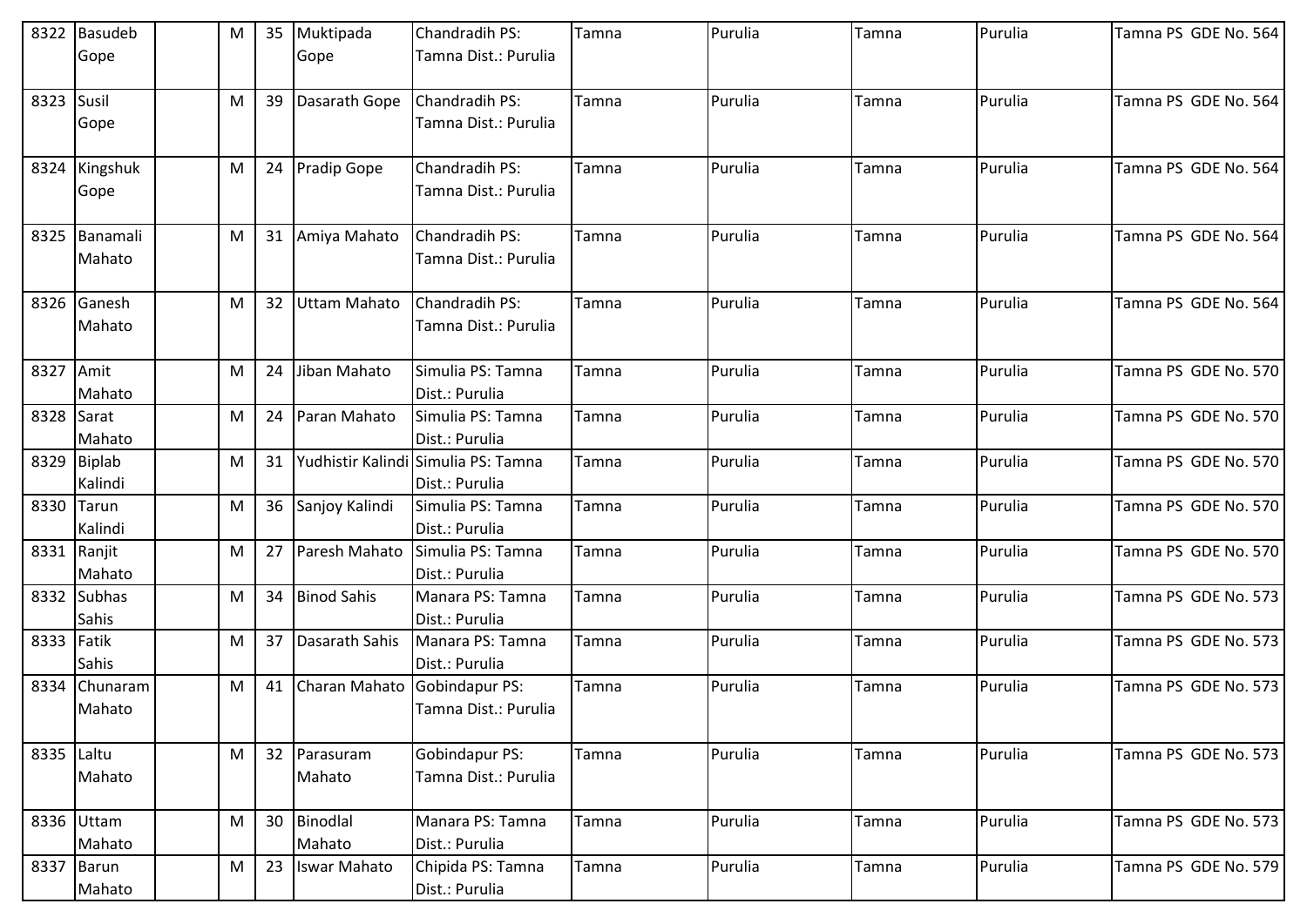|            | 8338 Fanibhusa | M |    | 34 Gouranga Bauri | Chipida PS: Tamna         | Tamna | Purulia         | Tamna    | Purulia         | Tamna PS GDE No. 579 |
|------------|----------------|---|----|-------------------|---------------------------|-------|-----------------|----------|-----------------|----------------------|
|            | n Bauri        |   |    |                   | Dist.: Purulia            |       |                 |          |                 |                      |
| 8339 Jiten |                | M |    | 25 Kalipada       | Chipida PS: Tamna         | Tamna | Purulia         | Tamna    | Purulia         | Tamna PS GDE No. 579 |
|            | Mahato         |   |    | Mahato            | Dist.: Purulia            |       |                 |          |                 |                      |
|            | 8340 Ashit     | M | 30 | Umapada           | Dumursole PS: Tamna Tamna |       | Purulia         | Tamna    | Purulia         | Tamna PS GDE No. 579 |
|            | Mahato         |   |    | Mahato            | Dist.: Purulia            |       |                 |          |                 |                      |
|            |                |   |    |                   |                           |       |                 |          |                 |                      |
|            | 8341 Pradip    | M |    | 36 Nripen Mahato  | Dumursole PS: Tamna Tamna |       | Purulia         | Tamna    | Purulia         | Tamna PS GDE No. 579 |
|            | Mahato         |   |    |                   | Dist.: Purulia            |       |                 |          |                 |                      |
|            | 8342 Kangsha   | M |    | 48 Lt. Kripasindu | Manguria PS: Tamna        | Tamna | Purulia         | Tamna    | Purulia         | Tamna PS GDE No. 563 |
|            | Bauri          |   |    | Bauri             | Dist.: Purulia            |       |                 |          |                 |                      |
|            |                |   |    |                   |                           |       |                 |          |                 |                      |
|            | 8343 Nityanand | M | 39 | Sasanka Bauri     | Manguria PS: Tamna        | Tamna | Purulia         | Tamna    | Purulia         | Tamna PS GDE No. 563 |
|            | a Bauri        |   |    |                   | Dist.: Purulia            |       |                 |          |                 |                      |
|            | 8344 Bhanu     |   |    | 51 Lt. Pasupati   | Tara PS: Tamna Dist.:     |       | Purulia         |          | Purulia         | Tamna PS GDE No. 564 |
|            | Mudi           | M |    | Mudi              | Purulia                   | Tamna |                 | Tamna    |                 |                      |
|            | 8345 Kalipada  | M | 37 | Narahari Mudi     | Tara PS: Tamna Dist.:     | Tamna | Purulia         | Tamna    | Purulia         | Tamna PS GDE No. 564 |
|            | Mudi           |   |    |                   | Purulia                   |       |                 |          |                 |                      |
|            | 8346 Mani      |   |    | Lt. Ananda        |                           |       | <b>Basirhat</b> | Hemtabad | Raiganj Police  | Hemtabad PS GDE No.  |
|            | Barman         |   |    | Barman            |                           |       |                 |          | <b>District</b> | 532                  |
| 8347       | Sanaton        |   |    | Lt. Amulla        |                           |       | <b>Basirhat</b> | Hemtabad | Raiganj Police  | Hemtabad PS GDE No.  |
|            | Sarkar         |   |    | Sarkar            |                           |       |                 |          | <b>District</b> | 532                  |
|            | 8348 Rinku     |   |    | Dipchan Gupta     |                           |       | <b>Basirhat</b> | Hemtabad | Raiganj Police  | Hemtabad PS GDE No.  |
|            | Gupta          |   |    |                   |                           |       |                 |          | <b>District</b> | 532                  |
| 8349       | Jaydeb         |   |    | Lt.               |                           |       | <b>Basirhat</b> | Hemtabad | Raiganj Police  | Hemtabad PS GDE No.  |
|            | Roy            |   |    | Bhupendranath     |                           |       |                 |          | <b>District</b> | 532                  |
|            |                |   |    | Roy               |                           |       |                 |          |                 |                      |
| 8350       | Sukswar        |   |    | Lt. Parbaru       |                           |       | <b>Basirhat</b> | Hemtabad | Raiganj Police  | Hemtabad PS GDE No.  |
|            | Rajbanshi      |   |    | Rajbanshi         |                           |       |                 |          | <b>District</b> | 532                  |
|            | 8351 Bakul     |   |    | Gahanu            |                           |       | <b>Basirhat</b> | Hemtabad | Raiganj Police  | Hemtabad PS GDE No.  |
|            | Nagbanshi      |   |    | Rajbanshi         |                           |       |                 |          | <b>District</b> | 532                  |
|            |                |   |    |                   |                           |       |                 |          |                 |                      |
|            | 8352 Budhu     |   |    | Lt. Baisagu       |                           |       | <b>Basirhat</b> | Hemtabad | Raiganj Police  | Hemtabad PS GDE No.  |
|            | Rajbanshi      |   |    | Nagbanshi         |                           |       |                 |          | <b>District</b> | 532                  |
|            | 8353 Mithun    |   |    | Lt. Budhu Kanta   |                           |       | <b>Basirhat</b> | Hemtabad | Raiganj Police  | Hemtabad PS GDE No.  |
|            | Sarkar         |   |    | Madak             |                           |       |                 |          | District        | 532                  |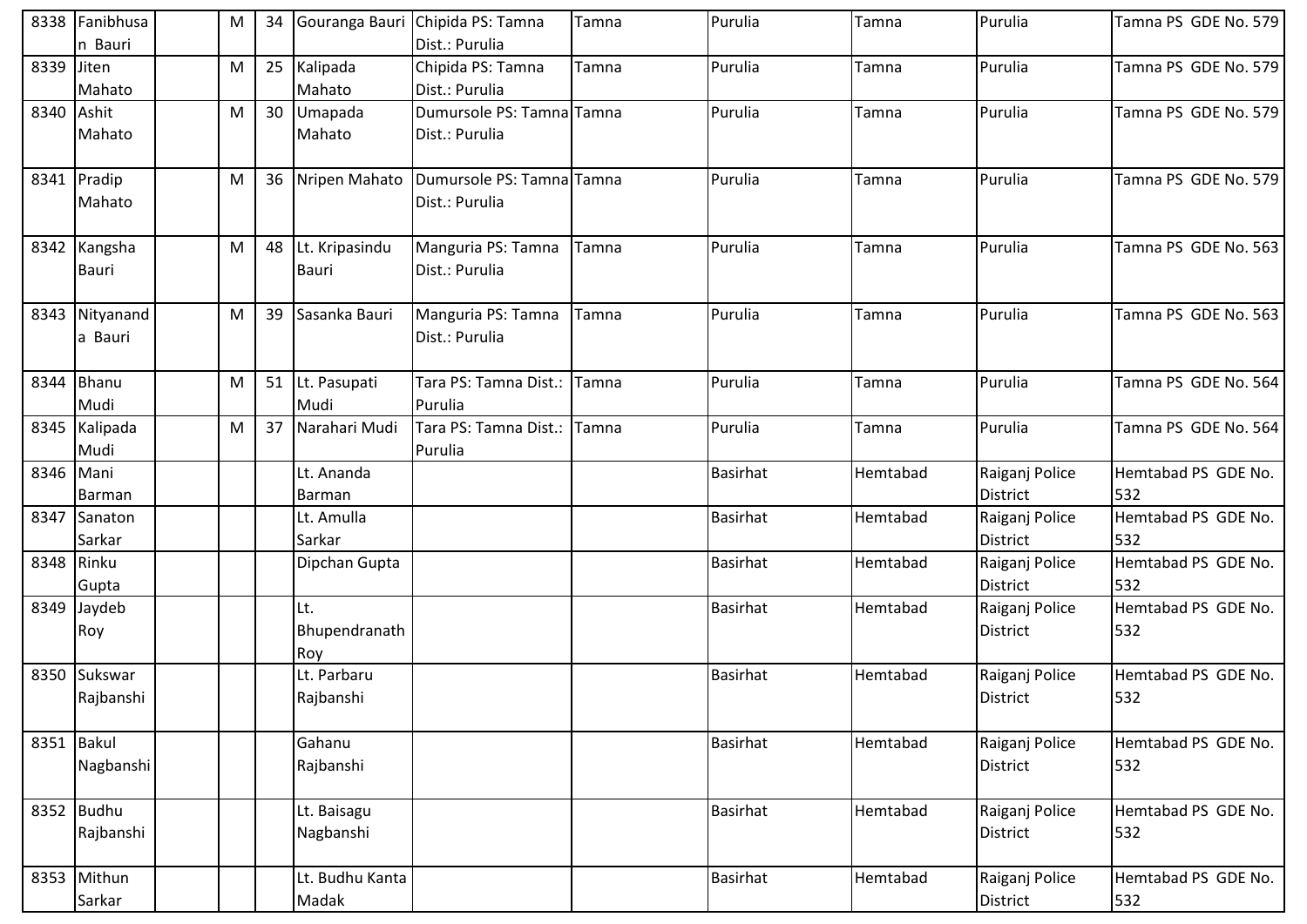|      | 8354 Biplab<br>Chowdhur      |   |    | <b>Badal</b><br>Chowdhury |                                                                    |           | Basirhat                          | Hemtabad  | Raiganj Police<br><b>District</b> | Hemtabad PS GDE No.<br>532  |
|------|------------------------------|---|----|---------------------------|--------------------------------------------------------------------|-----------|-----------------------------------|-----------|-----------------------------------|-----------------------------|
|      | 8355 Biplab<br>Sarkar        |   |    | Lt. Manaranjan<br>Sarkar  |                                                                    |           | <b>Basirhat</b>                   | Hemtabad  | Raiganj Police<br><b>District</b> | Hemtabad PS GDE No.<br>532  |
|      | 8356 Ranjit<br><b>Barman</b> |   |    | Lt. Atasnu<br>Barman      |                                                                    |           | <b>Basirhat</b>                   | Hemtabad  | Raiganj Police<br><b>District</b> | Hemtabad PS GDE No.<br>532  |
|      | 8357 Mokbul<br>Hossain       |   |    | Mosaraf Ali               |                                                                    |           | <b>Basirhat</b>                   | Hemtabad  | Raiganj Police<br><b>District</b> | Hemtabad PS GDE No.<br>547  |
|      | 8358 Meherab<br>Ali          |   |    | Ayub Ali                  |                                                                    |           | <b>Basirhat</b>                   | Hemtabad  | Raiganj Police<br><b>District</b> | Hemtabad PS GDE No.<br>547  |
| 8359 | Abul<br>Kalam<br>Azad        |   |    | Mafijur<br>Rahaman        |                                                                    |           | Basirhat                          | Hemtabad  | Raiganj Police<br><b>District</b> | Hemtabad PS GDE No.<br>547  |
|      | 8360 Saidur<br>Rahaman       |   |    | Rabitulla Sarkar          |                                                                    |           | <b>Basirhat</b>                   | Hemtabad  | Raiganj Police<br><b>District</b> | Hemtabad PS GDE No.<br>533  |
|      | 8361 Chandan<br>Das          | M | 33 | Purna Das                 | PS: Kaliaganj Dist.:<br>Raiganj Police District                    | Kaliaganj | Raiganj Police<br>District        | Kaliaganj | Raiganj Police<br><b>District</b> | Kaliaganj PS GDE No.<br>522 |
|      | 8362 Biswajit<br>Barman      | M | 34 | Nishikanta<br>Barman      | PS: Kaliaganj Dist.:<br>Raiganj Police District                    | Kaliaganj | Raiganj Police<br><b>District</b> | Kaliaganj | Raiganj Police<br><b>District</b> | Kaliaganj PS GDE No.<br>522 |
| 8363 | Mahadeb<br>Saha              | M |    | <b>Biren Saha</b>         | PS: Kaliaganj Dist.:<br>Raiganj Police District                    | Kaliaganj | Raiganj Police<br><b>District</b> | Kaliaganj | Raiganj Police<br><b>District</b> | Kaliaganj PS GDE No.<br>522 |
| 8364 | Sunil<br>Kundu               | M | 35 |                           | Lt. Ranjit Kundu   PS: Kaliaganj Dist.:<br>Raiganj Police District | Kaliaganj | Raiganj Police<br><b>District</b> | Kaliaganj | Raiganj Police<br><b>District</b> | Kaliaganj PS GDE No.<br>522 |
| 8365 | Shambhu<br>Roy               | M | 45 | Lt. Dakdu Roy             | PS: Kaliaganj Dist.:<br>Raiganj Police District                    | Kaliaganj | Raiganj Police<br>District        | Kaliaganj | Raiganj Police<br><b>District</b> | Kaliaganj PS GDE No.<br>522 |
|      | 8366 Meyoma<br>Debsharm<br>a | M |    | 21 Mantu<br>Debsharma     | PS: Kaliaganj Dist.:<br>Raiganj Police District                    | Kaliaganj | Raiganj Police<br><b>District</b> | Kaliaganj | Raiganj Police<br><b>District</b> | Kaliaganj PS GDE No.<br>522 |
|      | 8367 Biplab<br>Baishya       | M |    | 35 Santiya Baishya        | PS: Kaliaganj Dist.:<br>Raiganj Police District                    | Kaliaganj | Raiganj Police<br>District        | Kaliaganj | Raiganj Police<br>District        | Kaliaganj PS GDE No.<br>522 |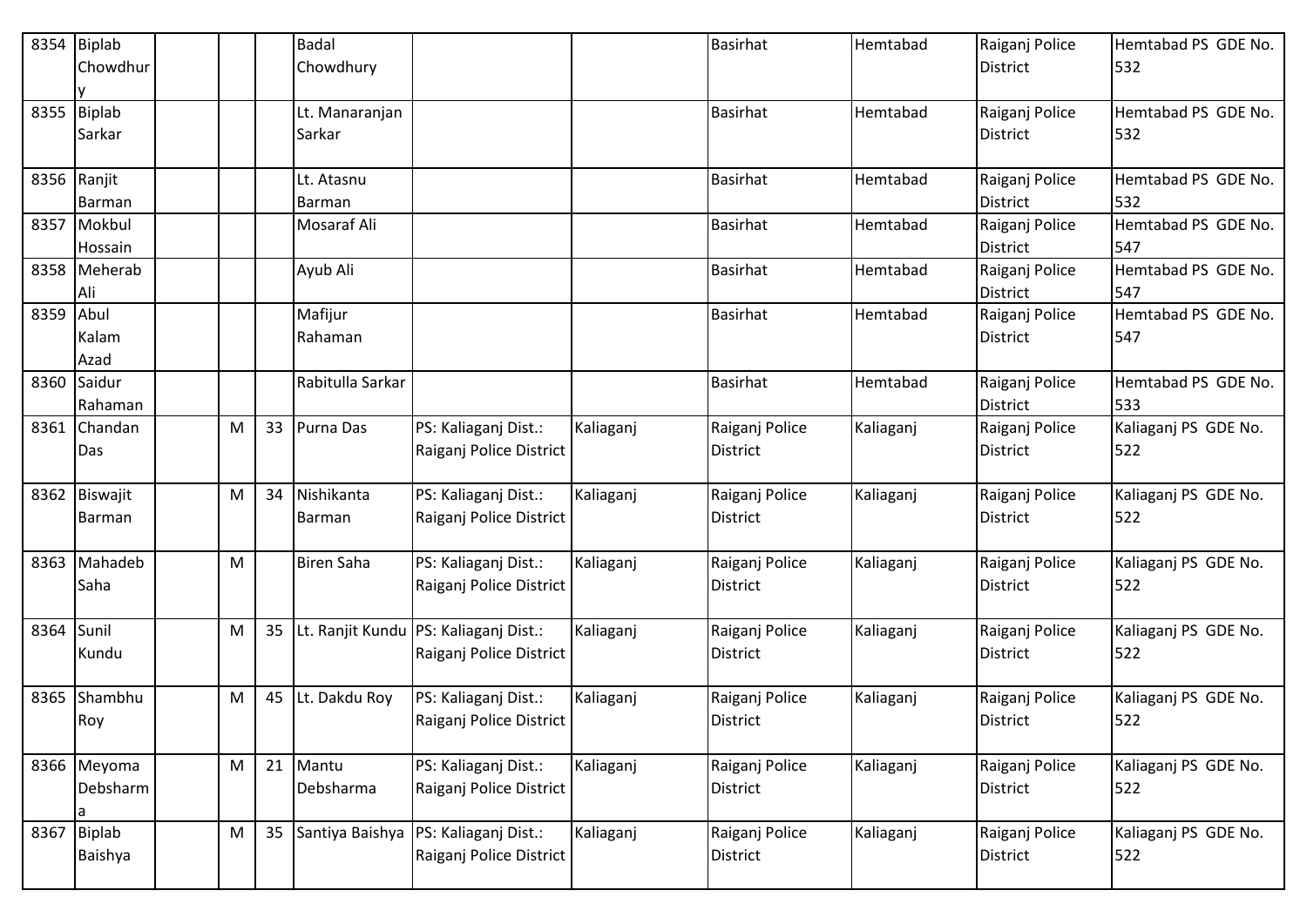| 8368 | Abdul<br>Kalam<br>Azad        | M | 52 | ILt. Samsuddin                     | PS: Kushmandi Dist.:<br>Dakshin Dinajpur        | Kushmandi  | Dakshin Dinajpur                  | Kaliaganj  | Raiganj Police<br><b>District</b> | Kaliaganj PS GDE No.<br>522  |
|------|-------------------------------|---|----|------------------------------------|-------------------------------------------------|------------|-----------------------------------|------------|-----------------------------------|------------------------------|
| 8369 | Paritosh<br><b>Biswas</b>     | M | 33 | Ramen Biswas                       | PS: Kaliaganj Dist.:<br>Raiganj Police District | Kaliaganj  | Raiganj Police<br>District        | Kaliaganj  | Raiganj Police<br><b>District</b> | Kaliaganj PS GDE No.<br>522  |
|      | 8370 Abhijit<br><b>Barman</b> | M | 18 | Amar Barman                        | PS: Kaliaganj Dist.:<br>Raiganj Police District | Kaliaganj  | Raiganj Police<br><b>District</b> | Kaliaganj  | Raiganj Police<br><b>District</b> | Kaliaganj PS GDE No.<br>522  |
|      | 8371 Minarul<br>Islam         | M | 23 | Rajjak Hussain                     | PS: Harirampur Dist.:<br>Dakshin Dinajpur       | Harirampur | Dakshin Dinajpur                  | Kaliaganj  | Raiganj Police<br><b>District</b> | Kaliaganj PS GDE No.<br>522  |
| 8372 | Nitai<br><b>Barman</b>        | M | 35 | Lt. Sambhu<br>Barman               | PS: Kaliaganj Dist.:<br>Raiganj Police District | Kaliaganj  | Raiganj Police<br>District        | Kaliaganj  | Raiganj Police<br><b>District</b> | Kaliaganj PS GDE No.<br>522  |
|      | 8373 Sahajan<br>Ali           | M | 23 | Sabrul Ali                         | PS: Kaliaganj Dist.:<br>Raiganj Police District | Kaliaganj  | Raiganj Police<br>District        | Kaliaganj  | Raiganj Police<br><b>District</b> | Kaliaganj PS GDE No.<br>522  |
| 8374 | Jotish Roy                    | M | 34 | Jogenswar Roy                      | PS: Kaliaganj Dist.:<br>Raiganj Police District | Kaliaganj  | Raiganj Police<br><b>District</b> | Kaliaganj  | Raiganj Police<br><b>District</b> | Kaliaganj PS GDE No.<br>522  |
| 8375 | Dulen<br>Roy                  | M | 21 | Pathiram Roy                       | PS: Kaliaganj Dist.:<br>Raiganj Police District | Kaliaganj  | Raiganj Police<br><b>District</b> | Kaliaganj  | Raiganj Police<br><b>District</b> | Kaliaganj PS GDE No.<br>522  |
| 8376 | Sankar<br>Sarkar              | M |    | 28 Lt. Paresh<br>Sarkar            | PS: Kaliaganj Dist.:<br>Raiganj Police District | Kaliaganj  | Raiganj Police<br>District        | Kaliaganj  | Raiganj Police<br><b>District</b> | Kaliaganj PS GDE No.<br>522  |
| 8377 | Bubenesh<br>war Das           | M |    | 42 Lt Shashi<br><b>Bhushan Das</b> | Bishodighi                                      |            | <b>Basirhat</b>                   | Karandighi | Raiganj Police<br>District        | Karandighi PS GDE No.<br>575 |
|      | 8378 Ashok Kr<br>Pramanik     | M |    | 35 Lt Jogendar<br>Pramanik         | Mohishal                                        |            | <b>Basirhat</b>                   | Karandighi | Raiganj Police<br><b>District</b> | Karandighi PS GDE No.<br>575 |
|      | 8379 Sulab Kr<br>Das          | M |    | 52 Khageswar<br>Pada Das           | Mohisal                                         |            | <b>Basirhat</b>                   | Karandighi | Raiganj Police<br>District        | Karandighi PS GDE No.<br>575 |
| 8380 | Jogen<br>Prasad<br>Singha     | M | 40 | Bideshi Singha                     | Mohishal                                        |            | <b>Basirhat</b>                   | Karandighi | Raiganj Police<br>District        | Karandighi PS GDE No.<br>575 |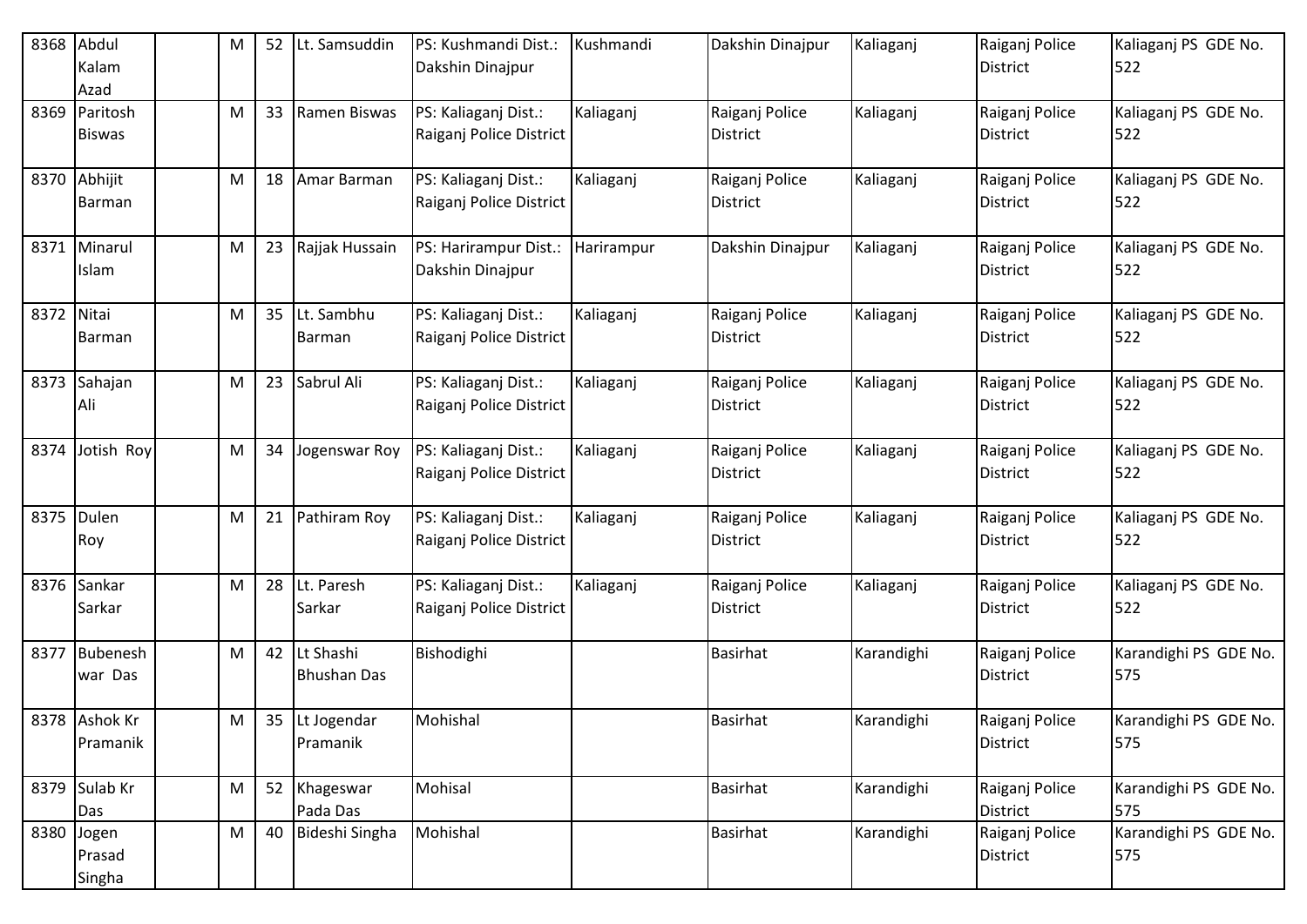| 8381 | Sanjoy<br>Sharma           | M | 46 | Lt Domalal<br>Sharma                  | Baliadighi PS:<br>Karandighi Dist.:<br>Raiganj Police District               | Karandighi | Raiganj Police<br><b>District</b> | Karandighi | Raiganj Police<br><b>District</b> | Karandighi PS GDE No.<br>575 |
|------|----------------------------|---|----|---------------------------------------|------------------------------------------------------------------------------|------------|-----------------------------------|------------|-----------------------------------|------------------------------|
| 8382 | Rabi<br>Mahaldar           | M |    | 32 Palia Mahaldar                     | Bhakulia PS:<br>Karandighi Dist.:<br>Raiganj Police District                 | Karandighi | Raiganj Police<br><b>District</b> | Karandighi | Raiganj Police<br><b>District</b> | Karandighi PS GDE No.<br>575 |
| 8383 | Dhiman<br>Ch Das           | M | 26 | Dhirendra Nath Khikhirtola PS:<br>Das | Karandighi Dist.:<br>Raiganj Police District                                 | Karandighi | Raiganj Police<br><b>District</b> | Karandighi | Raiganj Police<br><b>District</b> | Karandighi PS GDE No.<br>575 |
| 8384 | Bikash<br>Singha           | M | 21 | Dwijen Singha                         | Mohanpur PS:<br>Karandighi Dist.:<br>Raiganj Police District                 | Karandighi | Raiganj Police<br><b>District</b> | Karandighi | Raiganj Police<br><b>District</b> | Karandighi PS GDE No.<br>575 |
| 8385 | Hara<br>Ranjan<br>Sinha    | M | 29 | Dharani Sinha                         | Simaltola PS:<br>Karandighi Dist.:<br>Raiganj Police District                | Karandighi | Raiganj Police<br><b>District</b> | Karandighi | Raiganj Police<br><b>District</b> | Karandighi PS GDE No.<br>575 |
| 8386 | Dhanidhar<br>Singha        | M |    | 28 Pocha Singha                       | Belgachi PS:<br>Karandighi Dist.:<br>Raiganj Police District                 | Karandighi | Raiganj Police<br><b>District</b> | Karandighi | Raiganj Police<br><b>District</b> | Karandighi PS GDE No.<br>575 |
| 8387 | Thakur<br>Prasad<br>Singha | M |    | 29 Manasu Ch.<br>Singha               | Dwarin PS: Karandighi Karandighi<br>Dist.: Raiganj Police<br><b>District</b> |            | Raiganj Police<br><b>District</b> | Karandighi | Raiganj Police<br><b>District</b> | Karandighi PS GDE No.<br>575 |
| 8388 | Kamal<br>Sinha             | M | 40 | Harendra Nath<br>Singha               | Dhanpara PS:<br>Karandighi Dist.:<br>Raiganj Police District                 | Karandighi | Raiganj Police<br><b>District</b> | Karandighi | Raiganj Police<br><b>District</b> | Karandighi PS GDE No.<br>575 |
|      | 8389 Md Sabir              | M |    | 25 Najrul                             | Asthatoli PS:<br>Karandighi Dist.:<br>Raiganj Police District                | Karandighi | Raiganj Police<br><b>District</b> | Karandighi | Raiganj Police<br><b>District</b> | Karandighi PS GDE No.<br>574 |
|      | 8390 Md Ajim               | M | 48 | Lt Sk<br>Tomiruddin                   | Asthatoli                                                                    |            | <b>Basirhat</b>                   | Karandighi | Raiganj Police<br>District        | Karandighi PS GDE No.<br>574 |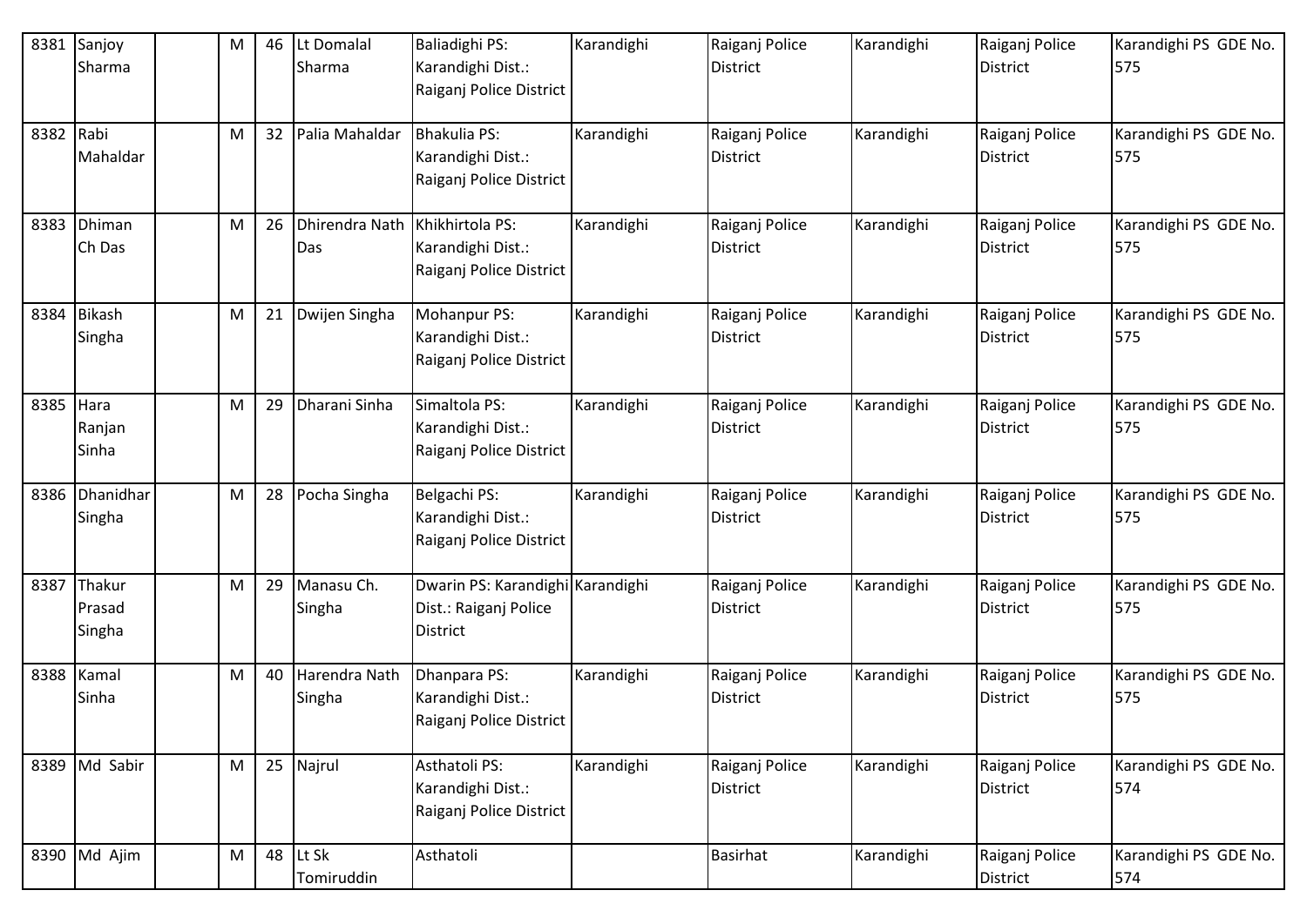| 8391      | Subodh<br>Sarkar       | M |    | Lt Purna Sarkar       | Sonapur PS:<br>Karandighi Dist.:<br>Raiganj Police District           | Karandighi    | Raiganj Police<br><b>District</b> | Karandighi    | Raiganj Police<br><b>District</b> | Karandighi PS GDE No.<br>574    |
|-----------|------------------------|---|----|-----------------------|-----------------------------------------------------------------------|---------------|-----------------------------------|---------------|-----------------------------------|---------------------------------|
| 8392      | Khursid<br>Alam        | M | 45 | Juned Alam            | Sahapur PS:<br>Karandighi Dist.:<br>Raiganj Police District           | Karandighi    | Raiganj Police<br><b>District</b> | Karandighi    | Raiganj Police<br><b>District</b> | Karandighi PS GDE No.<br>574    |
|           | 8393 Atul Kr<br>Yadav  | M | 45 | Lt Rameshwar<br>Yadav | Balarampur                                                            |               | <b>Basirhat</b>                   | Karandighi    | Raiganj Police<br><b>District</b> | Karandighi PS GDE No.<br>574    |
| 8394 Md   | Rejuddin               | M |    | 46 Lt Md Rafik        | Dangal                                                                |               | <b>Basirhat</b>                   | Karandighi    | Raiganj Police<br><b>District</b> | Karandighi PS GDE No.<br>574    |
| 8395      | Nur Islam              | M |    | 25 Mojibur<br>Rahaman | Moheshpur PS:<br>Karandighi Dist.:<br>Raiganj Police District         | Karandighi    | Raiganj Police<br>District        | Karandighi    | Raiganj Police<br><b>District</b> | Karandighi PS GDE No.<br>574    |
| 8396      | Sultan Ali             | M |    | 19 Sofikul Hoque      | Moheshpur PS:<br>Karandighi Dist.:<br>Raiganj Police District         | Karandighi    | Raiganj Police<br>District        | Karandighi    | Raiganj Police<br><b>District</b> | Karandighi PS GDE No.<br>574    |
| 8397 Amal | Haldar                 | M |    | Sukamal Haldar        | PS: Raiganj women<br>Dist.: Raiganj Police<br><b>District</b>         | Raiganj women | Raiganj Police<br>District        | Raiganj women | Raiganj Police<br><b>District</b> | Raiganj women PS GDE<br>No. 253 |
| 8398      | Animesh<br>Karmakar    | M |    | Pranab<br>Karmakar    | PS: Raiganj women<br>Dist.: Raiganj Police<br>District                | Raiganj women | Raiganj Police<br><b>District</b> | Raiganj women | Raiganj Police<br><b>District</b> | Raiganj women PS GDE<br>No. 253 |
| 8399      | Suman<br>Haldar        |   |    | 35 Satyan Haldar      | <b>BAMUHA PS:</b><br>Raigunje Dist.:<br>Raiganj Police District       | Raigunje      | Raiganj Police<br><b>District</b> | Raigunje      | Raiganj Police<br><b>District</b> | Raigunje PS GDE No.<br>836      |
|           | 8400 Poma Roy          |   |    | 30 Bimal Roy          | POKRA PS: Raigunje<br>Dist.: Raiganj Police<br>District               | Raigunje      | Raiganj Police<br><b>District</b> | Raigunje      | Raiganj Police<br><b>District</b> | Raigunje PS GDE No.<br>836      |
|           | 8401 Binayak<br>Sarkar | M |    | 30 Bimal Sarkar       | <b>MAHARAJA HAT PS:</b><br>Raigunje Dist.:<br>Raiganj Police District | Raigunje      | Raiganj Police<br>District        | Raigunje      | Raiganj Police<br>District        | Raigunje PS GDE No.<br>836      |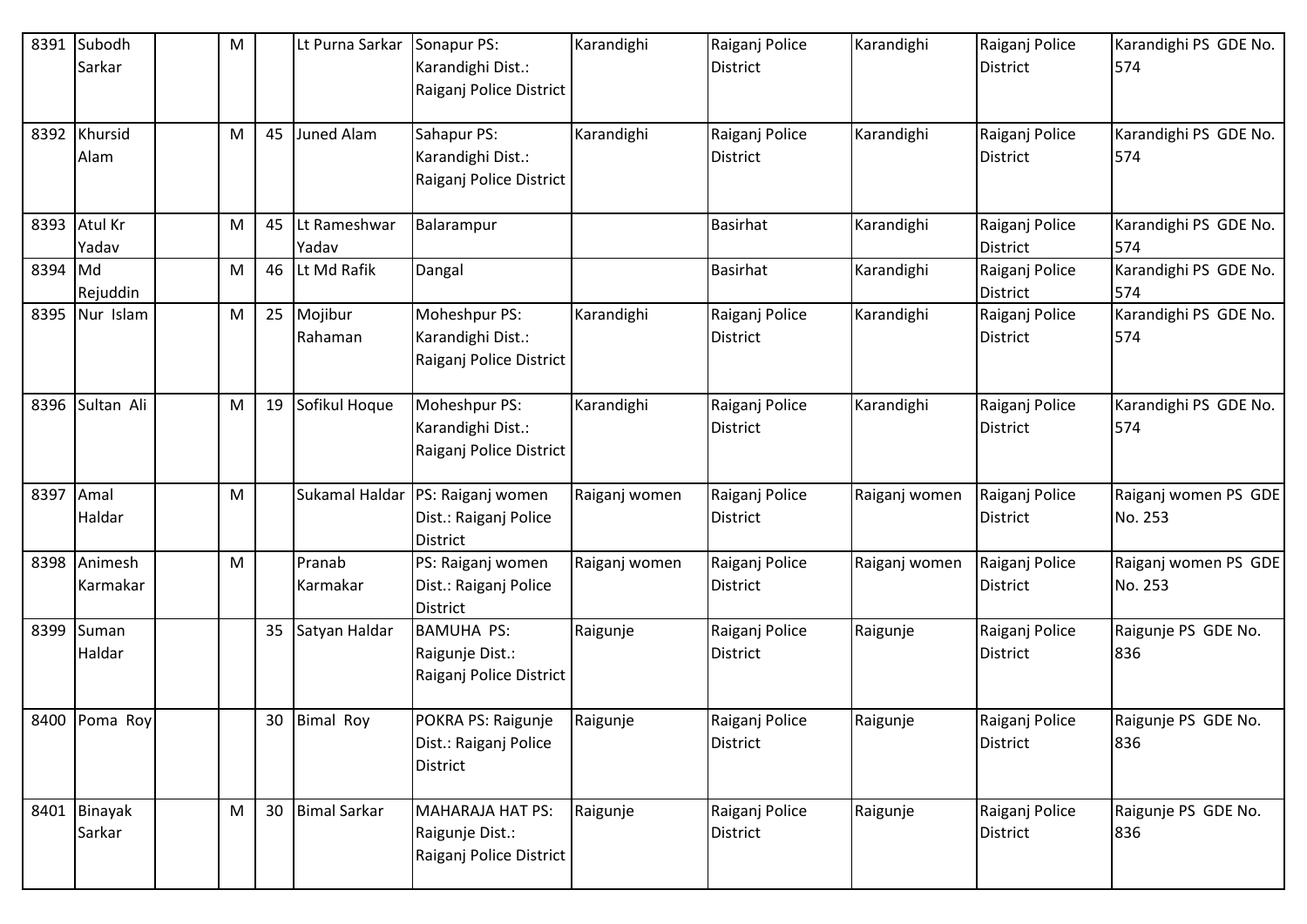| 8402       | <b>Bishu</b><br>Mandal | M | 33 | <b>Gakul Mandal</b>    | <b>CHATRAPUR PS:</b><br>Raigunje Dist.:<br>Raiganj Police District    | Raigunje  | Raiganj Police<br><b>District</b> | Raigunje | Raiganj Police<br><b>District</b> | Raigunje PS GDE No.<br>836 |
|------------|------------------------|---|----|------------------------|-----------------------------------------------------------------------|-----------|-----------------------------------|----------|-----------------------------------|----------------------------|
| 8403       | Prafullya<br>Barman    | M | 35 | Jatiya Barman          | <b>KASHIBATI PS:</b><br>Raigunje Dist.:<br>Raiganj Police District    | Raigunje  | Raiganj Police<br><b>District</b> | Raigunje | Raiganj Police<br><b>District</b> | Raigunje PS GDE No.<br>836 |
| 8404       | Kartik<br>Barman       | M | 32 | Adhiram<br>Barman      | <b>KASHIBATI PS:</b><br>Raigunje Dist.:<br>Raiganj Police District    | Raigunje  | Raiganj Police<br><b>District</b> | Raigunje | Raiganj Police<br><b>District</b> | Raigunje PS GDE No.<br>836 |
| 8405       | Sarajit<br>Roy         | M | 26 | Sahadeb Roy            | <b>BENGALBARI PS:</b><br>Raigunje Dist.:<br>Raiganj Police District   | Raigunje  | Raiganj Police<br><b>District</b> | Raigunje | Raiganj Police<br><b>District</b> | Raigunje PS GDE No.<br>836 |
| 8406       | Dhiman<br>Kr. Das      | M | 27 | Jiban Kr. Das          | <b>BENGALBARI PS:</b><br>Raigunje Dist.:<br>Raiganj Police District   | Raigunje  | Raiganj Police<br><b>District</b> | Raigunje | Raiganj Police<br><b>District</b> | Raigunje PS GDE No.<br>836 |
| 8407       | Abhijit<br>Chatri      | M | 28 | Nantu Chatri           | <b>BENGALBARI PS:</b><br>Hemtabad Dist.:<br>Raiganj Police District   | Hemtabad  | Raiganj Police<br><b>District</b> | Raigunje | Raiganj Police<br><b>District</b> | Raigunje PS GDE No.<br>836 |
| 8408       | Nirmal<br>Das          | M | 21 | <b>Biren Das</b>       | <b>KASHIMPUR PS:</b><br>Hemtabad Dist.:<br>Raiganj Police District    | Hemtabad  | Raiganj Police<br><b>District</b> | Raigunje | Raiganj Police<br><b>District</b> | Raigunje PS GDE No.<br>836 |
| 8409       | Sanatan<br>Das         | М | 22 | Sudha Das              | <b>KASBA MAHASO PS:</b><br>Hemtabad Dist.:<br>Raiganj Police District | Hemtabad  | Raiganj Police<br><b>District</b> | Raigunje | Raiganj Police<br><b>District</b> | Raigunje PS GDE No.<br>836 |
|            | 8410 Ajay Roy          | M | 26 | <b>Brojen Roy</b>      | <b>RAINAGAR PS:</b><br>Kaliaganj Dist.:<br>Raiganj Police District    | Kaliaganj | Raiganj Police<br><b>District</b> | Raigunje | Raiganj Police<br>District        | Raigunje PS GDE No.<br>836 |
| 8411 Sunil | Madak                  | M |    | 28 Lt. Sribas<br>Modak | MILANPARA PS:<br>Raigunje Dist.:<br>Raiganj Police District           | Raigunje  | Raiganj Police<br><b>District</b> | Raigunje | Raiganj Police<br><b>District</b> | Raigunje PS GDE No.<br>836 |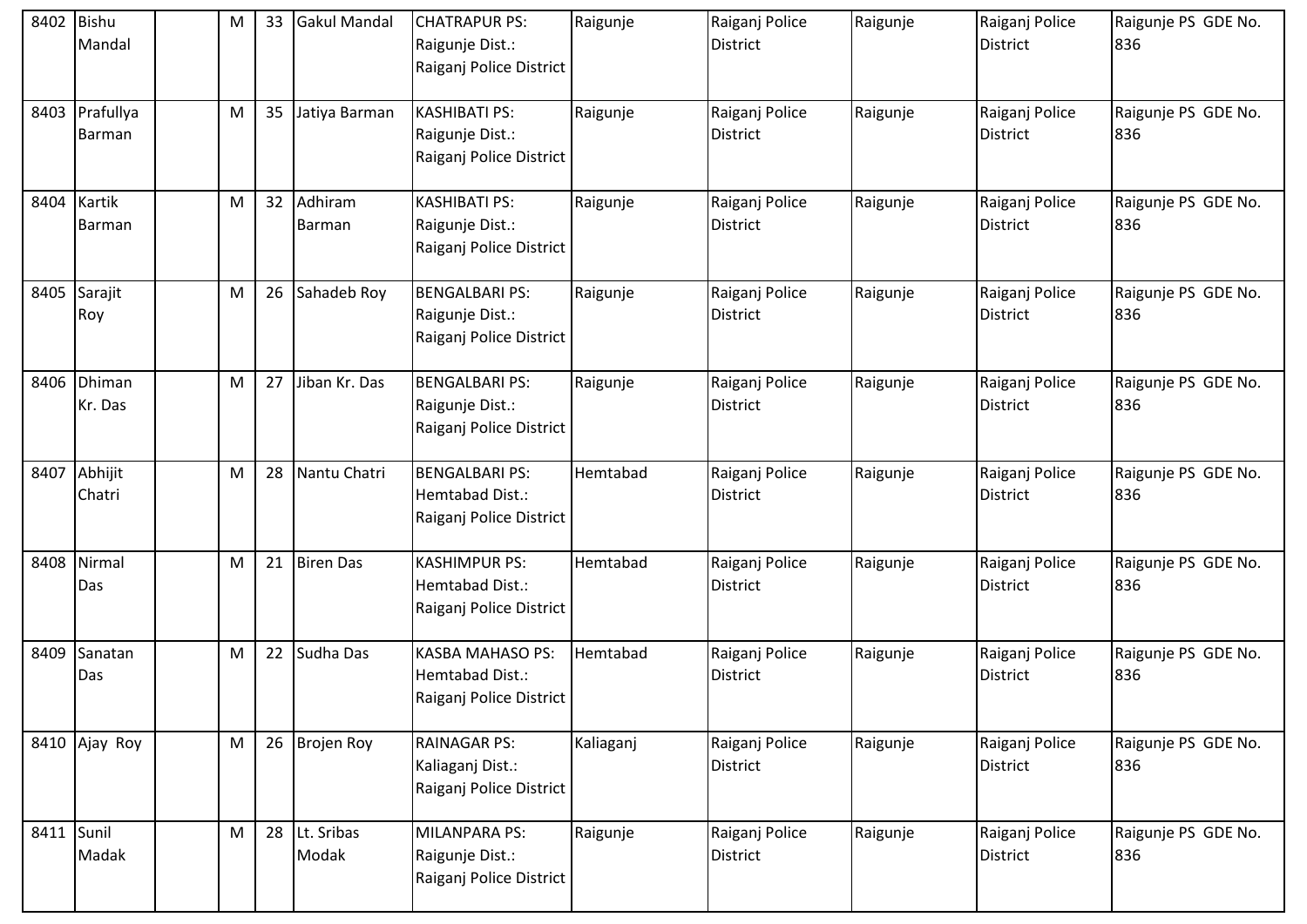| 8412 | Nayan<br>Sarkar         | M | 18 | Nepal Sarkar                     | TAPAN PS: Tapan<br>Dist.: Dakshin<br>Dinajpur                                        | Tapan    | Dakshin Dinajpur                  | Raigunje | Raiganj Police<br><b>District</b> | Raigunje PS GDE No.<br>836 |
|------|-------------------------|---|----|----------------------------------|--------------------------------------------------------------------------------------|----------|-----------------------------------|----------|-----------------------------------|----------------------------|
| 8413 | Sachin<br>Barman        | M |    | 24 Lt. Jogen<br>Barman           | <b>MARAIKURA PS:</b><br>Raigunje Dist.:<br>Raiganj Police District                   | Raigunje | Raiganj Police<br>District        | Raigunje | Raiganj Police<br><b>District</b> | Raigunje PS GDE No.<br>836 |
| 8414 | Sahadeb<br>Debsharm     | M |    | 45 Lt. Bhabesh<br>Debsharma      | <b>MARAIKURA PS:</b><br>Raigunje Dist.:<br>Raiganj Police District                   | Raigunje | Raiganj Police<br><b>District</b> | Raigunje | Raiganj Police<br><b>District</b> | Raigunje PS GDE No.<br>836 |
| 8415 | Samrat<br>Barman        | M |    | 50 Lt. Mahendra<br>Barman        | <b>DURGAPUR PS:</b><br>Raigunje Dist.:<br>Raiganj Police District                    | Raigunje | Raiganj Police<br><b>District</b> | Raigunje | Raiganj Police<br><b>District</b> | Raigunje PS GDE No.<br>836 |
| 8416 | Madhab<br>Barman        | M |    | 38 Lt. Gando<br>Barman           | <b>DEKHANDA PS:</b><br>Raigunje Dist.:<br>Raiganj Police District                    | Raigunje | Raiganj Police<br>District        | Raigunje | Raiganj Police<br><b>District</b> | Raigunje PS GDE No.<br>836 |
| 8417 | Hablu<br>Barman         | M |    | 46 Lt. Pashuram<br>Barman        | PASCHIM GOAL<br><b>GOAN PS: Raigunje</b><br>Dist.: Raiganj Police<br><b>District</b> | Raigunje | Raiganj Police<br><b>District</b> | Raigunje | Raiganj Police<br><b>District</b> | Raigunje PS GDE No.<br>836 |
|      | 8418 Naren<br>Debsharm  | M |    | 50 Gour Mohan<br>Debsharma       | <b>SOUTH KASBA PS:</b><br>Raigunje Dist.:<br>Raiganj Police District                 | Raigunje | Raiganj Police<br><b>District</b> | Raigunje | Raiganj Police<br><b>District</b> | Raigunje PS GDE No.<br>836 |
| 8419 | Tinkuri<br><b>Basak</b> | M |    | 52 Lt. Goiyanath<br><b>Basak</b> | <b>SANKARPUR PS:</b><br>Raigunje Dist.:<br>Raiganj Police District                   | Raigunje | Raiganj Police<br>District        | Raigunje | Raiganj Police<br><b>District</b> | Raigunje PS GDE No.<br>836 |
| 8420 | Parimal<br>Barman       | M |    | 55 Lt Lebru<br>Barman            | MAHADEBPUR PS:<br>Raigunje Dist.:<br>Raiganj Police District                         | Raigunje | Raiganj Police<br>District        | Raigunje | Raiganj Police<br><b>District</b> | Raigunje PS GDE No.<br>836 |
|      | 8421 Ranjit<br>Barman   | M |    | 30 Romon Barman                  | <b>DEKHANDA PS:</b><br>Raigunje Dist.:<br>Raiganj Police District                    | Raigunje | Raiganj Police<br><b>District</b> | Raigunje | Raiganj Police<br><b>District</b> | Raigunje PS GDE No.<br>836 |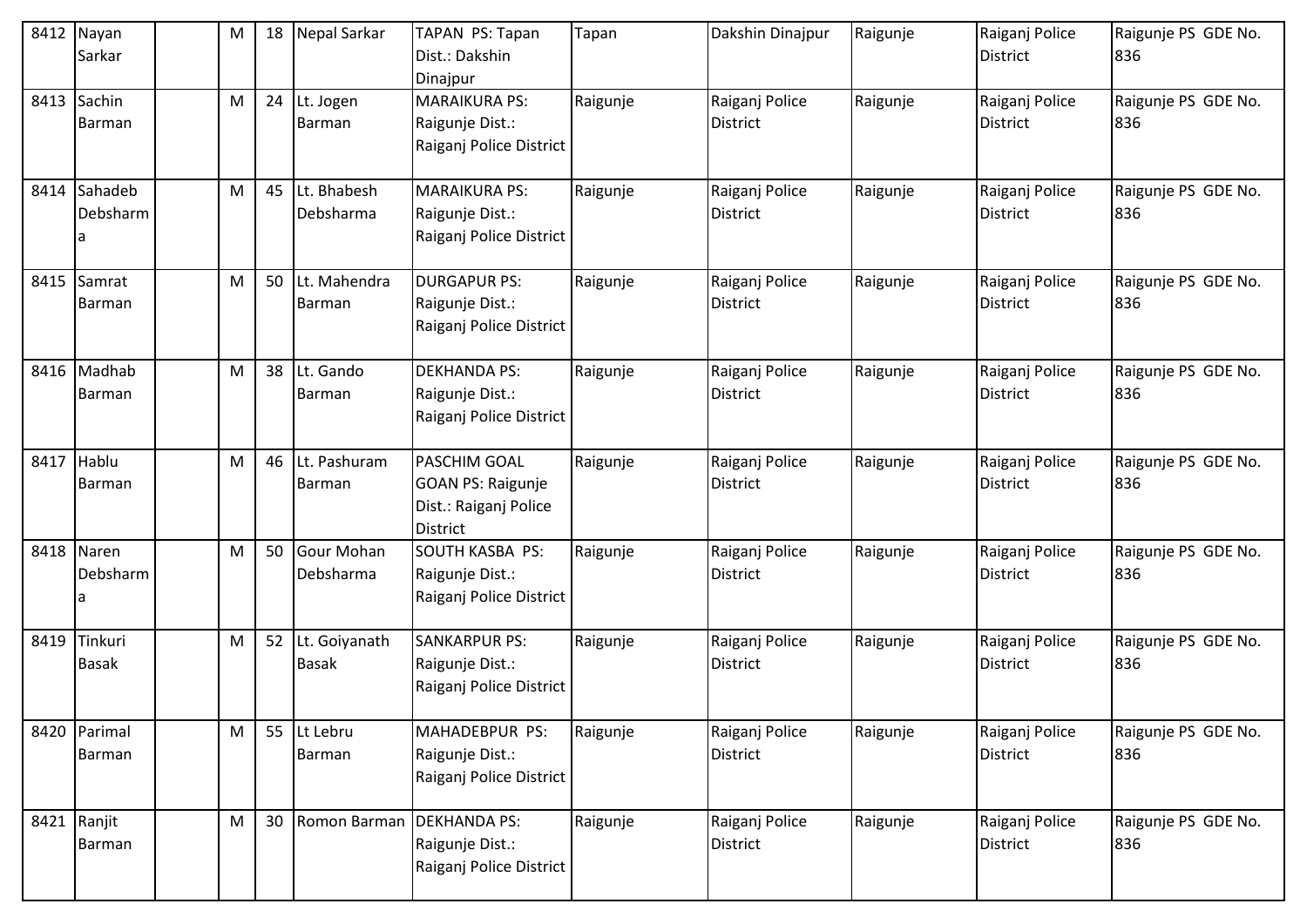| 8422       | Paresh<br>Debsharm    | M |    | 30 Lt. Khatish<br>Debsharma | <b>GOALGOAN PS:</b><br>Raigunje Dist.:<br>Raiganj Police District            | Raigunje     | Raiganj Police<br><b>District</b> | Raigunje               | Raiganj Police<br><b>District</b> | Raigunje PS GDE No.<br>836                   |
|------------|-----------------------|---|----|-----------------------------|------------------------------------------------------------------------------|--------------|-----------------------------------|------------------------|-----------------------------------|----------------------------------------------|
| 8423 Bano  | Debsharm              | M |    | 30 Budhu<br>Debsharma       | <b>BALUL PS: Itahar</b><br>Dist.: Raiganj Police<br>District                 | Itahar       | Raiganj Police<br><b>District</b> | Raigunje               | Raiganj Police<br><b>District</b> | Raigunje PS GDE No.<br>836                   |
| 8424       | Samerash<br>Roy       | M |    | 30 Naresh Roy               | PIPLAN PS: Raigunje<br>Dist.: Raiganj Police<br><b>District</b>              | Raigunje     | Raiganj Police<br><b>District</b> | Raigunje               | Raiganj Police<br><b>District</b> | Raigunje PS GDE No.<br>836                   |
| 8425 Bokul | Barman                | M |    | 40 Nipen Barman             | <b>TEHERPUR PS:</b><br>Raigunje Dist.:<br>Raiganj Police District            | Raigunje     | Raiganj Police<br>District        | Raigunje               | Raiganj Police<br><b>District</b> | Raigunje PS GDE No.<br>836                   |
| 8426       | Pashuram<br>Barman    | M |    | 35 Lt. Naresh<br>Barman     | <b>BIRGHAI PS: Raigunje</b><br>Dist.: Raiganj Police<br>District             | Raigunje     | Raiganj Police<br><b>District</b> | Raigunje               | Raiganj Police<br><b>District</b> | Raigunje PS GDE No.<br>836                   |
| 8427       | Debasish<br>Sarkar    | M |    | 36 Lt. Kartik Sarkar        | <b>KALITALA PS:</b><br>Raigunje Dist.:<br>Raiganj Police District            | Raigunje     | Raiganj Police<br><b>District</b> | Raigunje               | Raiganj Police<br><b>District</b> | Raigunje PS GDE No.<br>836                   |
| 8428       | Ganesh<br>Barman      | M | 36 | Niren Barman                | <b>RAMPUR PS:</b><br>Raigunje Dist.:<br>Raiganj Police District              | Raigunje     | Raiganj Police<br><b>District</b> | Raigunje               | Raiganj Police<br><b>District</b> | Raigunje PS GDE No.<br>836                   |
| 8429       | Niranjan<br>Barman    | M | 38 | Ramani Kanta<br>Barman      | RAMPUR PS:<br>Raigunje Dist.:<br>Raiganj Police District                     | Raigunje     | Raiganj Police<br>District        | Raigunje               | Raiganj Police<br><b>District</b> | Raigunje PS GDE No.<br>836                   |
| 8430       | Biren<br>Barman       | M |    | 41 Upen Barman              | <b>RAMPUR PS:</b><br>Raigunje Dist.:<br>Raiganj Police District              | Raigunje     | Raiganj Police<br><b>District</b> | Raigunje               | Raiganj Police<br><b>District</b> | Raigunje PS GDE No.<br>836                   |
|            | 8431 Sk Haidar<br>Ali | M |    | Sk Jumman                   | Garden Reach<br>Shyamdar Lane, Kol-<br>24 PS: Garden reach<br>Dist.: Kolkata | Garden reach | Kolkata                           | Ballygunge<br>g.r.p.s. | Sealdah G.R.P.                    | Ballygunge g.r.p.s. PS<br><b>GDE No. 479</b> |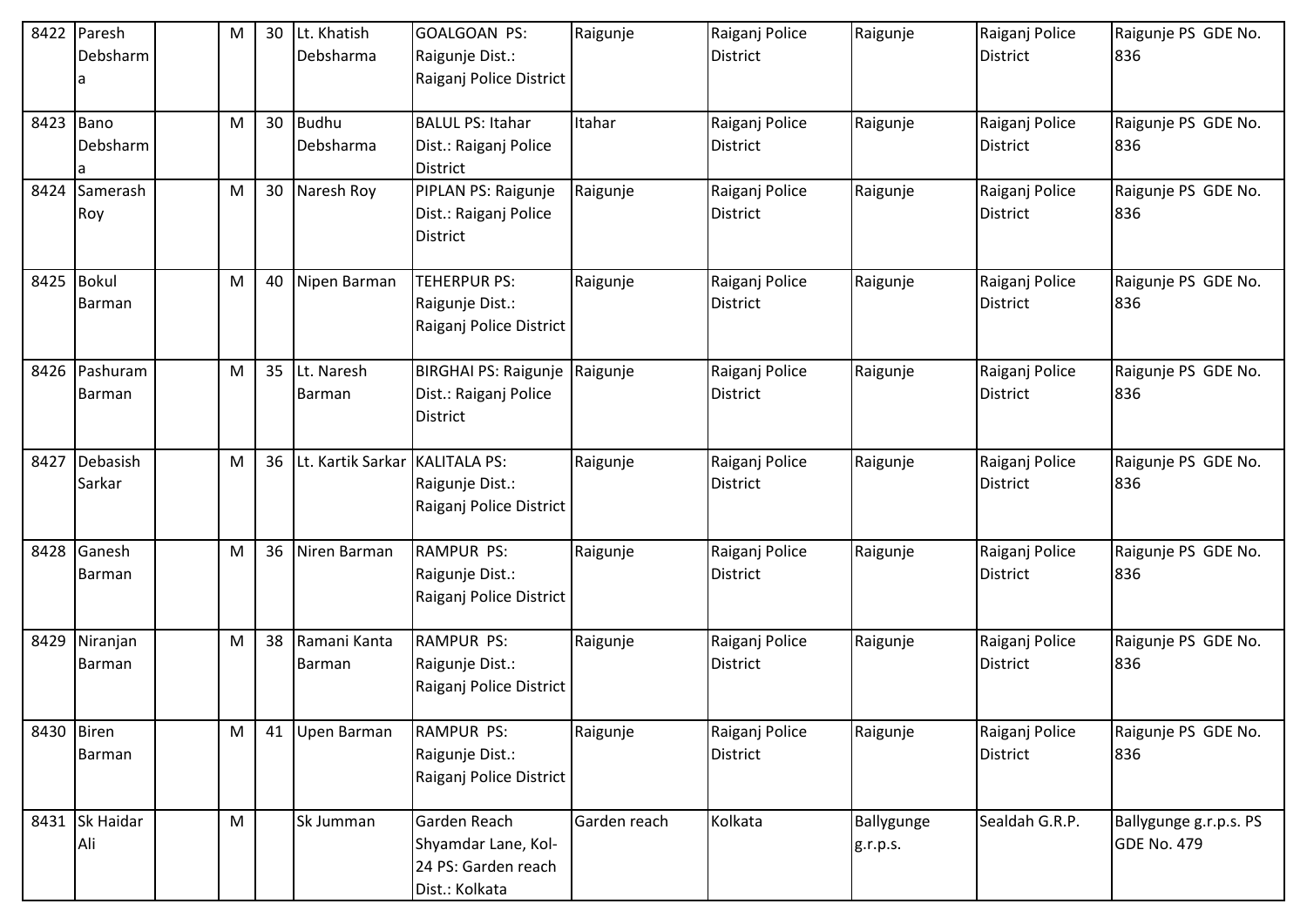|           | 8432 Md Ujaif        | M |    | 22 Mahamud             | Garden Reach<br>Shyamdar Lane, Kol<br>24 PS: Garden reach<br>Dist.: Kolkata      | Garden reach | Kolkata                                   | Ballygunge<br>g.r.p.s. | Sealdah G.R.P. | Ballygunge g.r.p.s. PS<br>GDE No. 479        |
|-----------|----------------------|---|----|------------------------|----------------------------------------------------------------------------------|--------------|-------------------------------------------|------------------------|----------------|----------------------------------------------|
|           | 8433 Sk Mirajul      | M | 22 | Nizam Uddin            | Garden Reach<br>Shyamdar Lane, Kol-<br>24 PS: Garden reach<br>Dist.: Kolkata     | Garden reach | Kolkata                                   | Ballygunge<br>g.r.p.s. | Sealdah G.R.P. | Ballygunge g.r.p.s. PS<br><b>GDE No. 479</b> |
| 8434      | Samim Sk             | M |    | Abdul Karim            | Garden Reach<br>Shyamdar Lane, Kol-<br>24 PS: Garden reach<br>Dist.: Kolkata     | Garden reach | Kolkata                                   | Ballygunge<br>g.r.p.s. | Sealdah G.R.P. | Ballygunge g.r.p.s. PS<br><b>GDE No. 479</b> |
| 8435      | Surojit<br>Das       | M |    | 26 Monvola Das         | 97 Netaji Subhas<br>Nagar Coloni, Kol-39<br>PS: Anandapur Dist.:<br>Kolkata      | Anandapur    | Kolkata                                   | Ballygunge<br>g.r.p.s. | Sealdah G.R.P. | Ballygunge g.r.p.s. PS<br><b>GDE No. 509</b> |
|           | 8436 Sourav<br>Das   | M |    | 26 Subal Das           | 5/16 Pum Saha Road,<br>Kol-25 PS: Jadavpore<br>Dist.: Kolkata                    | Jadavpore    | Kolkata                                   | Ballygunge<br>g.r.p.s. | Sealdah G.R.P. | Ballygunge g.r.p.s. PS<br>GDE No. 509        |
| 8437 Rais | Molla                | M |    | 30 Ammad Molla         | Milan Bazar PS:<br>Jibantala Dist.:<br><b>Baruipur Police</b><br><b>District</b> | Jibantala    | <b>Baruipur Police</b><br><b>District</b> | Ballygunge<br>g.r.p.s. | Sealdah G.R.P. | Ballygunge g.r.p.s. PS<br><b>GDE No. 509</b> |
|           | 8438 Dipak<br>Mondal | M |    | 51 Lt Amulla<br>Mondal | Taldi PS: Canning<br>Dist.: Baruipur Police<br><b>District</b>                   | Canning      | <b>Baruipur Police</b><br><b>District</b> | Ballygunge<br>g.r.p.s. | Sealdah G.R.P. | Ballygunge g.r.p.s. PS<br><b>GDE No. 509</b> |
| 8439      | Goutam<br>Mondal     | M |    | 22 Tapan Mondal        | 59 Parnarshee Pally,<br>Kol- 60 PS:<br>Parnashree Dist.:<br>Kolkata              | Parnashree   | Kolkata                                   | Ballygunge<br>g.r.p.s. | Sealdah G.R.P. | Ballygunge g.r.p.s. PS<br><b>GDE No. 509</b> |
|           | 8440 Prasen<br>Dhali | M |    | 19 Arun Dhali          | Bhadra Para PS:<br>Raidighi Dist.:<br>Sundarban Police<br><b>District</b>        | Raidighi     | Sundarban Police<br><b>District</b>       | Ballygunge<br>g.r.p.s. | Sealdah G.R.P. | Ballygunge g.r.p.s. PS<br>GDE No. 509        |
|           | 8441 Rup Kr.<br>Das  | M |    | 40 Netai Das           | Nagarukra PS:<br>Haringhata Dist.:<br>Ranaghat Police<br>District                | Haringhata   | Ranaghat Police<br><b>District</b>        | Barasat g.r.p.s.       | Sealdah G.R.P. | Barasat g.r.p.s. PS GDE<br>No. 172           |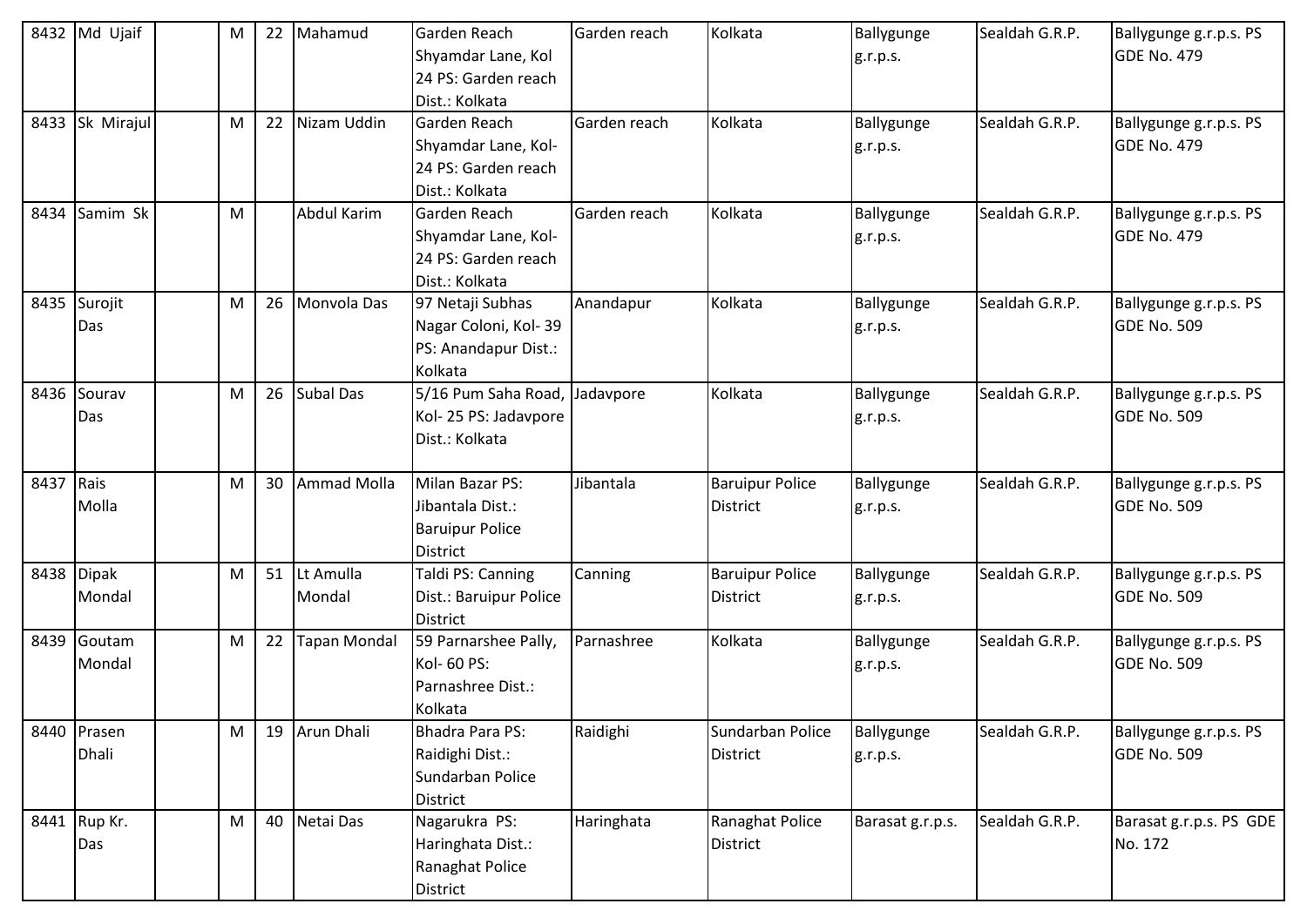| 8442     | Tapash<br>Ghosh          | M | 28              |                             | Prasanta Ghosh Ichapur PS: Habra<br>Dist.: Barasat                                                       | Habra            | Barasat                                      | Barasat g.r.p.s. | Sealdah G.R.P. | Barasat g.r.p.s. PS GDE<br>No. 172 |
|----------|--------------------------|---|-----------------|-----------------------------|----------------------------------------------------------------------------------------------------------|------------------|----------------------------------------------|------------------|----------------|------------------------------------|
| 8443     | Sumit Das                | M |                 | 23 Sudhangsu Das            | <b>Mandir Para PS:</b><br>Nimta Dist.:<br>Barrackpore Police<br>Commissionerate                          | Nimta            | <b>Barrackpore Police</b><br>Commissionerate | Barasat g.r.p.s. | Sealdah G.R.P. | Barasat g.r.p.s. PS GDE<br>No. 172 |
|          | 8444 Prakash<br>Dey      | M |                 | 27 Pravash Dey              | Khalisha Kota PS:<br>Nimta Dist.:<br><b>Barrackpore Police</b><br>Commissionerate                        | Nimta            | <b>Barrackpore Police</b><br>Commissionerate | Barasat g.r.p.s. | Sealdah G.R.P. | Barasat g.r.p.s. PS GDE<br>No. 172 |
|          | 8445 Pankaj<br>Mondal    | M |                 | 23 Panchanan<br>Mondal      | Debinagar PS: Nimta<br>Dist.: Barrackpore<br>Police<br>Commissionerate                                   | Nimta            | <b>Barrackpore Police</b><br>Commissionerate | Barasat g.r.p.s. | Sealdah G.R.P. | Barasat g.r.p.s. PS GDE<br>No. 172 |
| 8446     | Debasish<br>Paul         | м |                 | 38 Sukumar Paul             | Baluigachi PS: Habra<br>Dist.: Barasat                                                                   | Habra            | <b>Barasat</b>                               | Barasat g.r.p.s. | Sealdah G.R.P. | Barasat g.r.p.s. PS GDE<br>No. 174 |
| 8447     | Pradip<br>Mallick        | M |                 | 52 Lt. Atul Mallick         | West Nabanagar PS:<br>Nimta Dist.:<br><b>Barrackpore Police</b><br>Commissionerate                       | Nimta            | <b>Barrackpore Police</b><br>Commissionerate | Barasat g.r.p.s. | Sealdah G.R.P. | Barasat g.r.p.s. PS GDE<br>No. 174 |
| 8448     | Snehasis<br>Das          | M |                 | 45 Lt. Sudhir<br>Ranjan Das | Goalbari PS: Habra<br>Dist.: Barasat                                                                     | Habra            | Barasat                                      | Barasat g.r.p.s. | Sealdah G.R.P. | Barasat g.r.p.s. PS GDE<br>No. 174 |
| 8449     | Ramchand<br>ra Naik      | м | 48              |                             | Nirmal Ch. Naik Chand Nagar, PO<br>Srinagar PS: Nimta<br>Dist.: Barrackpore<br>Police<br>Commissionerate | Nimta            | <b>Barrackpore Police</b><br>Commissionerate | Barasat g.r.p.s. | Sealdah G.R.P. | Barasat g.r.p.s. PS GDE<br>No. 191 |
|          | 8450 Sandip<br>Dey       | M |                 | 40 Lt. Barun Dey            | Vill+PO Shibhati PS:<br><b>Bashirhat Dist.:</b><br><b>Basirhat</b>                                       | <b>Bashirhat</b> | <b>Basirhat</b>                              | Barasat g.r.p.s. | Sealdah G.R.P. | Barasat g.r.p.s. PS GDE<br>No. 191 |
|          | 8451   Din Islam<br>Gazi | M | 25 <sub>1</sub> | <b>Tarikul Gazi</b>         | Vill+PO Kothur PS:<br><b>Bashirhat Dist.:</b><br>Basirhat                                                | <b>Bashirhat</b> | <b>Basirhat</b>                              | Barasat g.r.p.s. | Sealdah G.R.P. | Barasat g.r.p.s. PS GDE<br>No. 191 |
| 8452 Md. | Manirhasa<br>n           | M |                 | 46 Lt. Belat Ali<br>Mondal  | Vill - Abjanagar PS:<br>Deganga Dist.:<br>Barasat                                                        | Deganga          | Barasat                                      | Barasat g.r.p.s. | Sealdah G.R.P. | Barasat g.r.p.s. PS GDE<br>No. 191 |
|          | 8453 Samiul<br>Ata       | M |                 | 19 Jiarul Ata               | Kalipota PS:<br>Ashoknagar Dist.:<br><b>Barasat</b>                                                      | Ashoknagar       | Barasat                                      | Barasat g.r.p.s. | Sealdah G.R.P. | Barasat g.r.p.s. PS GDE<br>No. 157 |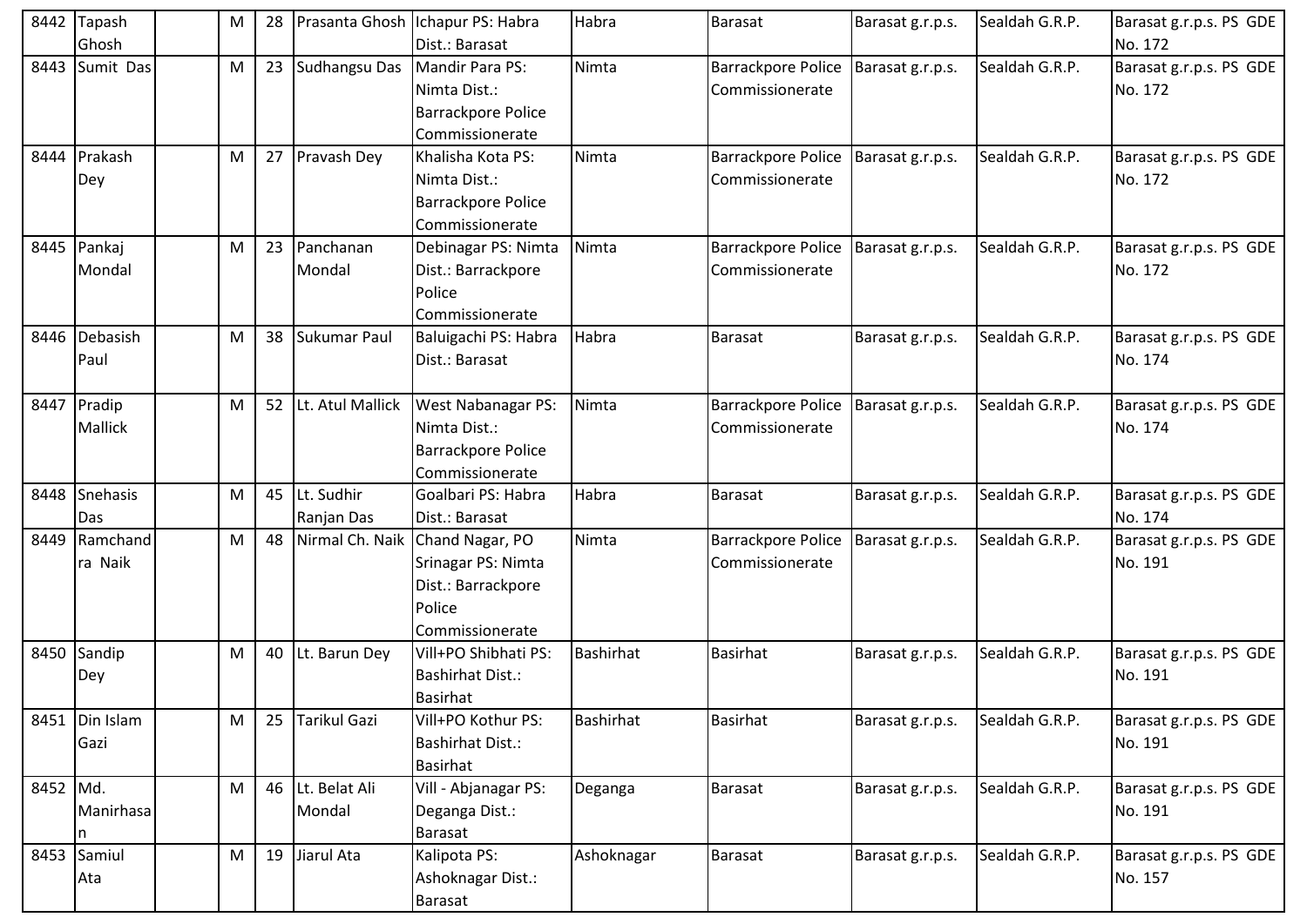| 8454 | Raihan<br>Gazi                    | M | 35              | Sirajul Gazi                       | Rameswarpur PS:<br>Hasnabad Dist.:<br><b>Basirhat</b>                                                   | Hasnabad       | <b>Basirhat</b>                              | Barasat g.r.p.s.  | Sealdah G.R.P. | Barasat g.r.p.s. PS GDE<br>No. 157         |
|------|-----------------------------------|---|-----------------|------------------------------------|---------------------------------------------------------------------------------------------------------|----------------|----------------------------------------------|-------------------|----------------|--------------------------------------------|
| 8455 | Soma<br>Saha                      | F | 30 <sup>°</sup> | Bapi Saha                          | <b>Aswini Pally PS:</b><br>Barasat Dist.: Barasat                                                       | <b>Barasat</b> | Barasat                                      | Barasat g.r.p.s.  | Sealdah G.R.P. | Barasat g.r.p.s. PS GDE<br>No. 450         |
|      | 8456 Mofazzel<br><b>Biswas</b>    | M | 28              | Mostafa<br>Mondal                  | Amudia PS:<br>Swarupnagar Dist.:<br><b>Basirhat</b>                                                     | Swarupnagar    | <b>Basirhat</b>                              | Barasat g.r.p.s.  | Sealdah G.R.P. | Barasat g.r.p.s. PS GDE<br>No. 454         |
|      | 8457 Md. Akter<br>Hossain<br>Gazi | M | 24              | Sirajul Islam<br>Gazi              | Kothra PS: Bashirhat<br>Dist.: Basirhat                                                                 | Bashirhat      | <b>Basirhat</b>                              | Barasat g.r.p.s.  | Sealdah G.R.P. | Barasat g.r.p.s. PS GDE<br>No. 454         |
| 8458 | Souman<br>Ghosh                   | M | 33              | <b>Gokul Ghosh</b>                 | Setpur PS: Deganga<br>Dist.: Barasat                                                                    | Deganga        | <b>Barasat</b>                               | Barasat g.r.p.s.  | Sealdah G.R.P. | Barasat g.r.p.s. PS GDE<br>No. 454         |
|      | 8459 Achyut<br>Chakrabor<br>ty    | M | 60              | Lt. Bihari<br>Mohan<br>Chakraborty | Agarpara PS: Khardah Khardah<br>Dist.: Barrackpore<br>Police<br>Commissionerate                         |                | <b>Barrackpore Police</b><br>Commissionerate | Barasat g.r.p.s.  | Sealdah G.R.P. | Barasat g.r.p.s. PS GDE<br>No. 457         |
| 8460 | Bapi<br><b>Biswas</b>             | M | 55              | Shyamapada<br><b>Biswas</b>        | Peyari Mohan Sur<br>Garden Lake PS:<br>Belghoria Dist.:<br><b>Barrackpore Police</b><br>Commissionerate | Belghoria      | <b>Barrackpore Police</b><br>Commissionerate | Barasat g.r.p.s.  | Sealdah G.R.P. | Barasat g.r.p.s. PS GDE<br>No. 457         |
|      | 8461 Azizul<br>Mondal             | M | 50              |                                    | Anar Ali Mondal Mena PS: Ashoknagar Ashoknagar<br>Dist.: Barasat                                        |                | Barasat                                      | Barasat g.r.p.s.  | Sealdah G.R.P. | Barasat g.r.p.s. PS GDE<br>No. 457         |
|      | 8462 Sayed<br>Hosssain            | M | 30              | Lt Sayeed<br>Golam                 | Purandarpur PS:<br><b>Baruipur Dist.:</b><br><b>Baruipur Police</b><br><b>District</b>                  | Baruipur       | <b>Baruipur Police</b><br><b>District</b>    | Baruipur g.r.p.s. | Sealdah G.R.P. | Baruipur g.r.p.s. PS<br><b>GDE No. 474</b> |
|      | 8463 Rashid Ali<br>Purkait        | M | 27              | Saukat Purkait                     | Gholadoltola PS:<br><b>Baruipur Dist.:</b><br><b>Baruipur Police</b><br><b>District</b>                 | Baruipur       | <b>Baruipur Police</b><br><b>District</b>    | Baruipur g.r.p.s. | Sealdah G.R.P. | Baruipur g.r.p.s. PS<br><b>GDE No. 474</b> |
| 8464 | Bapi<br>Naskar                    | M | 30 <sup>°</sup> | Satya Naskar                       | Roynagar PS:<br>Joynagar Dist.:<br><b>Baruipur Police</b><br>District                                   | Joynagar       | <b>Baruipur Police</b><br><b>District</b>    | Baruipur g.r.p.s. | Sealdah G.R.P. | Baruipur g.r.p.s. PS<br><b>GDE No. 461</b> |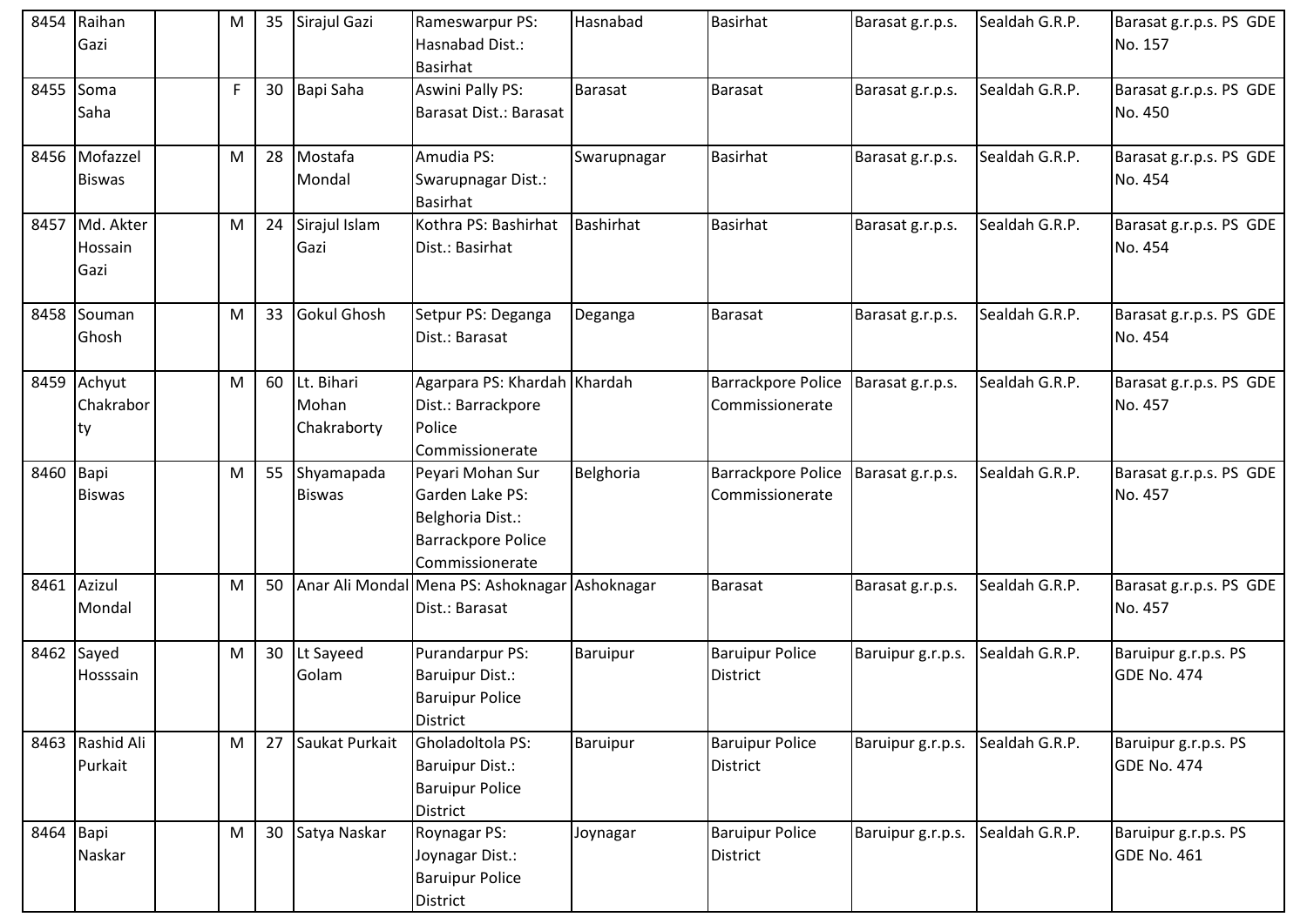|            | 8465 Sujit Das         | M |    | 40 Arun Das                | Madhabpur, PO-<br>Purbachandpur PS:<br>Mandirbazar Dist.:<br>Sundarban Police<br><b>District</b> | Mandirbazar | Sundarban Police<br><b>District</b>               | Baruipur g.r.p.s.      | Sealdah G.R.P. | Baruipur g.r.p.s. PS<br>GDE No. 461          |
|------------|------------------------|---|----|----------------------------|--------------------------------------------------------------------------------------------------|-------------|---------------------------------------------------|------------------------|----------------|----------------------------------------------|
|            | 8466 Sahajan<br>Mollla | M | 45 | Lt Ahamed<br>Molla         | Purbapanchgachiya<br>PS: Baruipur Dist.:<br><b>Baruipur Police</b><br><b>District</b>            | Baruipur    | <b>Baruipur Police</b><br><b>District</b>         | Baruipur g.r.p.s.      | Sealdah G.R.P. | Baruipur g.r.p.s. PS<br><b>GDE No. 476</b>   |
| 8467       | <b>Nasir</b><br>Molla  | M | 55 | Lt Nochim<br>Molla         | Neutala PS: Joynagar<br>Dist.: Baruipur Police<br><b>District</b>                                | Joynagar    | <b>Baruipur Police</b><br>District                | Baruipur g.r.p.s.      | Sealdah G.R.P. | Baruipur g.r.p.s. PS<br>GDE No. 476          |
| 8468       | Swapan<br>Naskar       | M | 40 | Subhas Naskar              | Muldia PS:<br>Mandirbazar Dist.:<br>Sundarban Police<br><b>District</b>                          | Mandirbazar | Sundarban Police<br><b>District</b>               | Baruipur g.r.p.s.      | Sealdah G.R.P. | Baruipur g.r.p.s. PS<br><b>GDE No. 476</b>   |
| 8469       | Babusona<br>Das        | M |    | 21 Putul Das               | Hasenpur PS:<br>Mandirbazar Dist.:<br>Sundarban Police<br><b>District</b>                        | Mandirbazar | Sundarban Police<br><b>District</b>               | Baruipur g.r.p.s.      | Sealdah G.R.P. | Baruipur g.r.p.s. PS<br><b>GDE No. 476</b>   |
|            | 8470 Hakim<br>Sikder   | M |    | 21 Raushil Sikder          | Gopalpur PS: Barasat   Barasat<br>Dist.: Barasat                                                 |             | <b>Barasat</b>                                    | Berhampore<br>g.r.p.s. | Sealdah G.R.P. | Berhampore g.r.p.s. PS<br>GDE No. 391        |
| 8471 Rana  | Sarkar                 | M | 25 | Ganesh Sarkar              | Jiaganj, Sadhanbag<br>PS: Jiaganj Dist.:<br>Murshidabad                                          | Jiaganj     | Murshidabad                                       | Berhampore<br>g.r.p.s. | Sealdah G.R.P. | Berhampore g.r.p.s. PS<br>GDE No. 391        |
| 8472       | Sukhen<br>Sarkar       | M | 42 |                            | Ashutosh Sarkar Balu, Chaspara PS:<br>Tehatta Dist.:<br>Krishnanagar Police<br>District          | Tehatta     | Krishnanagar Police Berhampore<br><b>District</b> | g.r.p.s.               | Sealdah G.R.P. | Berhampore g.r.p.s. PS<br><b>GDE No. 391</b> |
| 8473 Pintu | Ghosh                  | M | 38 | Baburam Ghosh Gopalpur PS: | Rejinagar Dist.:<br>Murshidabad                                                                  | Rejinagar   | Murshidabad                                       | Berhampore<br>g.r.p.s. | Sealdah G.R.P. | Berhampore g.r.p.s. PS<br><b>GDE No. 407</b> |
|            | 8474 Subhash<br>Mondal | M |    | 48 Lt. Bindaban<br>Mondal  | Sarbangapur PS:<br>Nawda Dist.:<br>Murshidabad                                                   | Nawda       | Murshidabad                                       | Berhampore<br>g.r.p.s. | Sealdah G.R.P. | Berhampore g.r.p.s. PS<br><b>GDE No. 407</b> |
|            | 8475 Abdul<br>Goffar   | M |    | 28 Abdul Khalek            | Trimahani PS: Nawda<br>Dist.: Murshidabad                                                        | Nawda       | Murshidabad                                       | Berhampore<br>g.r.p.s. | Sealdah G.R.P. | Berhampore g.r.p.s. PS<br><b>GDE No. 407</b> |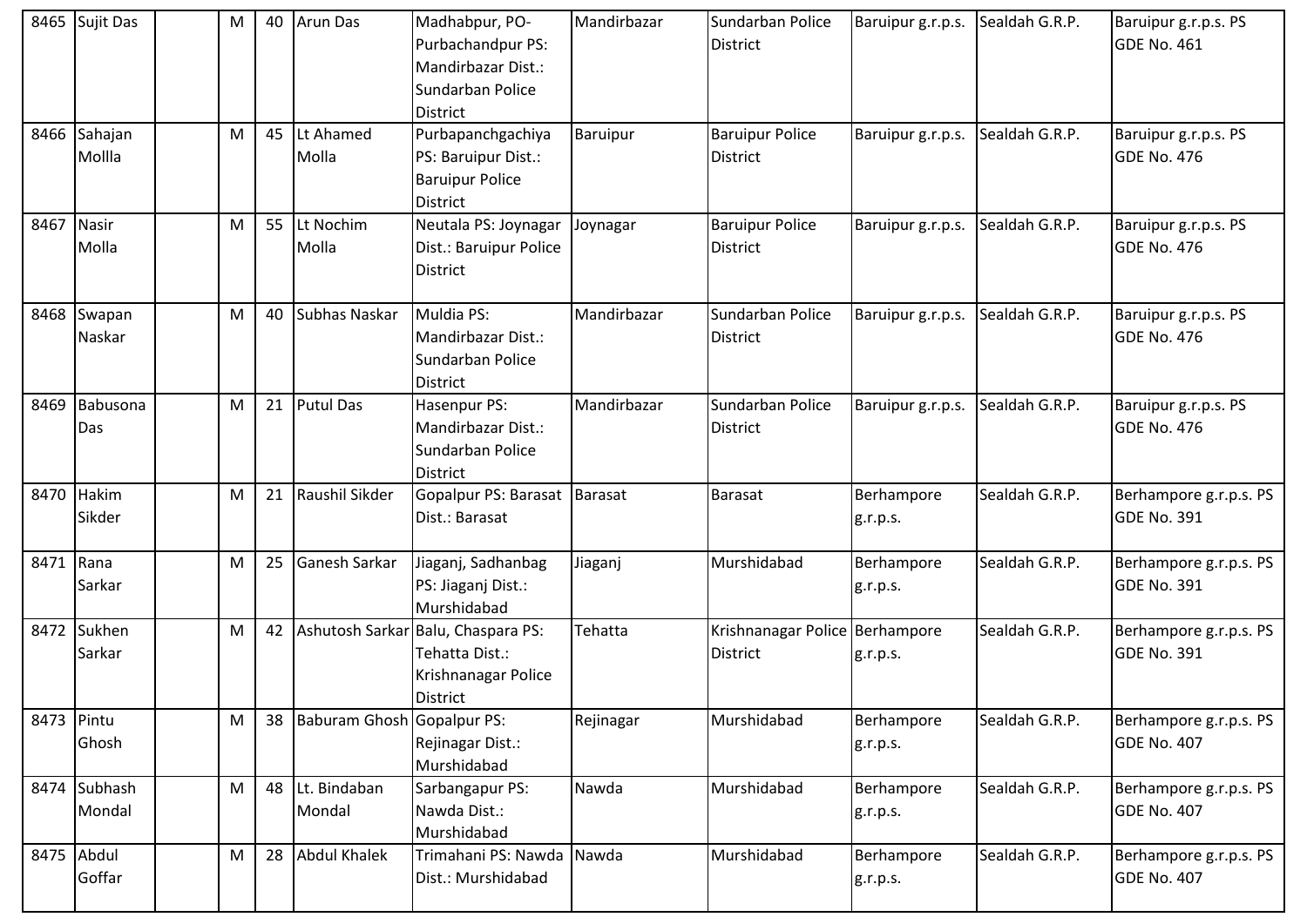| 8476 | Suraj<br>Majumder        | M |    | 21 Pijus Majumder         | Mahalandi Colony PS: Kandi<br>Kandi Dist.:<br>Murshidabad                                   |             | Murshidabad    | Berhampore<br>g.r.p.s. | Sealdah G.R.P. | Berhampore g.r.p.s. PS<br>GDE No. 413        |
|------|--------------------------|---|----|---------------------------|---------------------------------------------------------------------------------------------|-------------|----------------|------------------------|----------------|----------------------------------------------|
|      | 8477 Alamgir<br>Mondal   | M |    | 40 Lt. Hakman             | Harekrishnapur PS:<br>Jalangi Dist.:<br>Murshidabad                                         | Jalangi     | Murshidabad    | Berhampore<br>g.r.p.s. | Sealdah G.R.P. | Berhampore g.r.p.s. PS<br><b>GDE No. 413</b> |
| 8478 | Asish<br>Mondal          | M |    | 30 Prasad Kr.<br>Mondal   | Sannyashidanga PS:<br>Murshidabad Dist.:<br>Murshidabad                                     | Murshidabad | Murshidabad    | Berhampore<br>g.r.p.s. | Sealdah G.R.P. | Berhampore g.r.p.s. PS<br>GDE No. 413        |
| 8479 | Sudhir<br>Barai          | M |    | 42 Rajendra Barai         | Vill-Purbachar, PO-<br>Duttapukur PS:<br>Duttapukur Dist.:<br><b>Barasat</b>                | Duttapukur  | Barasat        | Bongaon g.r.p.s.       | Sealdah G.R.P. | Bongaon g.r.p.s. PS<br>GDE No. 490           |
| 8480 | Swapan<br>Das            | M | 58 | Lt. Gouranga<br>Das       | Vill-Chaltaberia, PO-<br>Duttapukur PS:<br>Duttapukur Dist.:<br>Barasat                     | Duttapukur  | <b>Barasat</b> | Bongaon g.r.p.s.       | Sealdah G.R.P. | Bongaon g.r.p.s. PS<br><b>GDE No. 490</b>    |
| 8481 | Shiben<br>Halder         | M |    |                           | 40 Niranjan Halder Vill-+PO-Joypur PS:<br>Duttapukur Dist.:<br><b>Barasat</b>               | Duttapukur  | <b>Barasat</b> | Bongaon g.r.p.s.       | Sealdah G.R.P. | Bongaon g.r.p.s. PS<br>GDE No. 490           |
|      | 8482 Bappa<br>Chatterjee | M |    | 44 Lt. Ajit<br>Chatterjee | Duttapukur Nibedita<br>School Para PS:<br>Duttapukur Dist.:<br>Barasat                      | Duttapukur  | <b>Barasat</b> | Bongaon g.r.p.s.       | Sealdah G.R.P. | Bongaon g.r.p.s. PS<br>GDE No. 498           |
| 8483 | Dulal<br>Halder          | M | 50 | Lt. Balaram<br>Halder     | Duttapukur Nibedita<br>School Para PS:<br>Duttapukur Dist.:<br>Barasat                      | Duttapukur  | <b>Barasat</b> | Bongaon g.r.p.s.       | Sealdah G.R.P. | Bongaon g.r.p.s. PS<br>GDE No. 498           |
|      | 8484 Pintu Dey           | M |    | 48 Baidhyanath<br>Dey     | Duttapukur 3 No. Rail Duttapukur<br>gat Dalaipur PS:<br>Duttapukur Dist.:<br><b>Barasat</b> |             | Barasat        | Bongaon g.r.p.s.       | Sealdah G.R.P. | Bongaon g.r.p.s. PS<br>GDE No. 498           |
|      | 8485 Dipankar<br>Roy     | M |    | 35 Lt. Tarapada<br>Roty   | Netajinagar Saha Para Gobardanga<br>PS: Gobardanga Dist.:<br><b>Barasat</b>                 |             | <b>Barasat</b> | Bongaon g.r.p.s.       | Sealdah G.R.P. | Bongaon g.r.p.s. PS<br><b>GDE No. 505</b>    |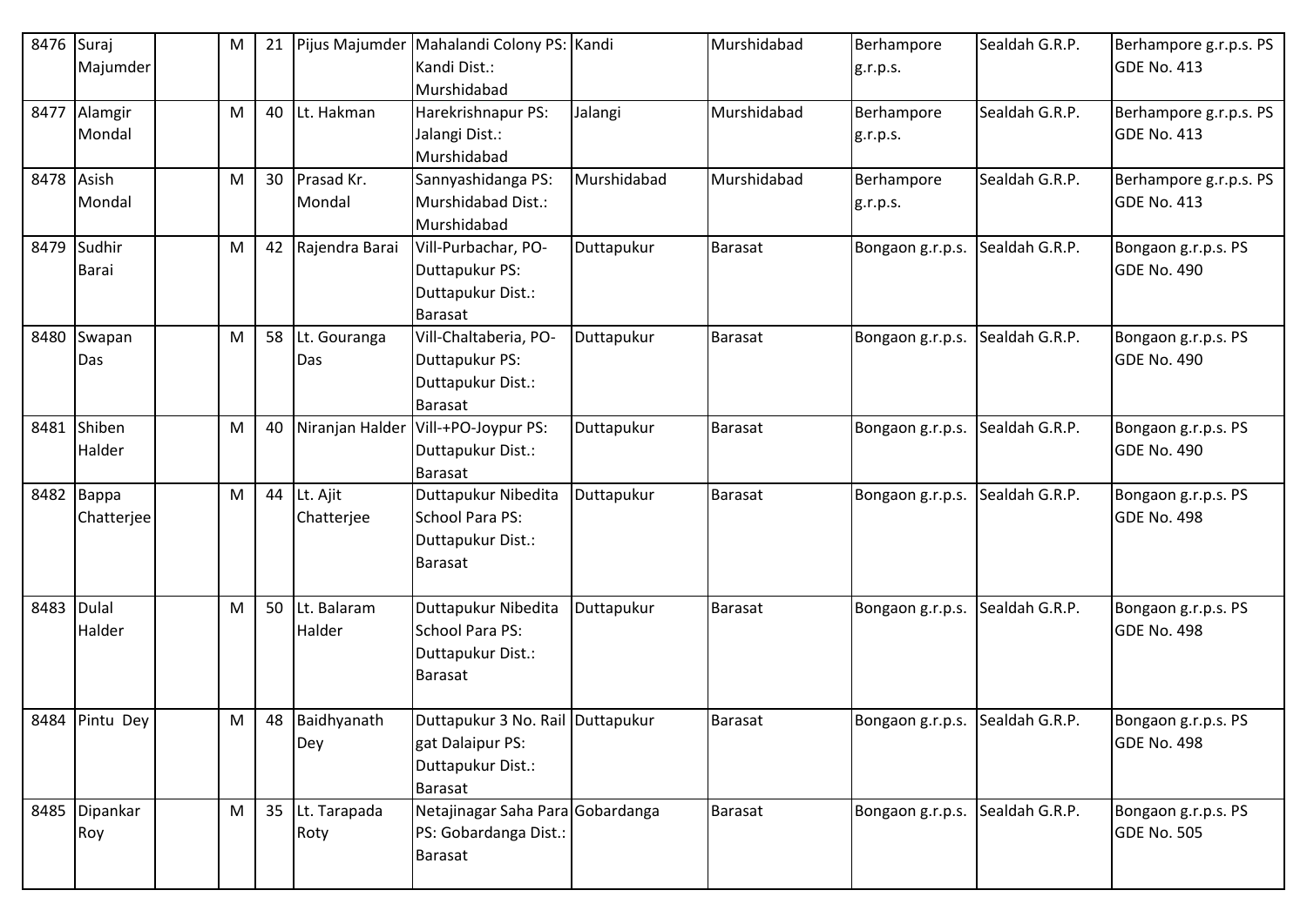|           | 8486 Shyamal<br>Sarkar  | M | 50 | Lt. Haran Sarkar Pallysree PS: | Bongaon Dist.:<br><b>Bongaon Police</b><br><b>District</b>                                                                                  | Bongaon      | <b>Bongaon Police</b><br><b>District</b> | Bongaon g.r.p.s. | Sealdah G.R.P. | Bongaon g.r.p.s. PS<br><b>GDE No. 505</b> |
|-----------|-------------------------|---|----|--------------------------------|---------------------------------------------------------------------------------------------------------------------------------------------|--------------|------------------------------------------|------------------|----------------|-------------------------------------------|
|           | 8487 Sankar<br>Paul     | M |    | 25 Bijoy Paul                  | Khairamari PS:<br>Bongaon Dist.:<br><b>Bongaon Police</b><br><b>District</b>                                                                | Bongaon      | Bongaon Police<br><b>District</b>        | Bongaon g.r.p.s. | Sealdah G.R.P. | Bongaon g.r.p.s. PS<br><b>GDE No. 505</b> |
| 8488      | Sujit<br><b>Biswas</b>  | M |    |                                | 19 Lt. Sujoy Biswas Vill-Thakurnagar, PO-<br>Thakurnagar<br>Khristanpara PS:<br>Gaighata Dist.:<br><b>Bongaon Police</b><br><b>District</b> | Gaighata     | <b>Bongaon Police</b><br><b>District</b> | Bongaon g.r.p.s. | Sealdah G.R.P. | Bongaon g.r.p.s. PS<br><b>GDE No. 195</b> |
| 8489      | Rajdip<br><b>Biswas</b> | M | 18 |                                | Basudeb Biswas Vill-Thakurnagar, PO-<br>Thakurnagar<br>Khristanpara PS:<br>Gaighata Dist.:<br><b>Bongaon Police</b><br><b>District</b>      | Gaighata     | <b>Bongaon Police</b><br><b>District</b> | Bongaon g.r.p.s. | Sealdah G.R.P. | Bongaon g.r.p.s. PS<br><b>GDE No. 195</b> |
| 8490      | Karna Das               | M |    | 50 Dulal Das                   | Bamunia PS: Nazat<br>Dist.: Basirhat                                                                                                        | Nazat        | <b>Basirhat</b>                          | Chitpur g.r.p.s. | Sealdah G.R.P. | Chitpur g.r.p.s. PS GDE<br>No. 505        |
| 8491      | Deb<br>Sharma           | M |    | 26 Arjun Sharma                | 17/1B Jorabagan<br>Street PS: Jorabagan<br>Dist.: Kolkata                                                                                   | Jorabagan    | Kolkata                                  | Chitpur g.r.p.s. | Sealdah G.R.P. | Chitpur g.r.p.s. PS GDE<br>No. 505        |
| 8492      | Isham<br>Gupta          | M | 27 | <b>Pradip Gupta</b>            | 5/H/3 Baishnab Sheth Jorabagan<br>Street PS: Jorabagan<br>Dist.: Kolkata                                                                    |              | Kolkata                                  | Chitpur g.r.p.s. | Sealdah G.R.P. | Chitpur g.r.p.s. PS GDE<br>No. 505        |
| 8493 Ajoy | Singh                   | M |    | 23 Rajesh Singh                | 23/1 Cossipore Rd.<br>PS: Cossipore Dist.:<br>Kolkata                                                                                       | Cossipore    | Kolkata                                  | Chitpur g.r.p.s. | Sealdah G.R.P. | Chitpur g.r.p.s. PS GDE<br>No. 505        |
|           | 8494 Pankoj<br>Sahani   | M |    | 21 Munshi Sahani               | 7/1 Golib Street PS:<br>Shympukur Dist.:<br>Kolkata                                                                                         | Shympukur    | Kolkata                                  | Chitpur g.r.p.s. | Sealdah G.R.P. | Chitpur g.r.p.s. PS GDE<br>No. 507        |
| 8495 Haru | Manna                   | M |    | 25 Sanat Manna                 | Atapur Taltala Ghat<br>PS: Sandeshkhali<br>Dist.: Basirhat                                                                                  | Sandeshkhali | Basirhat                                 | Chitpur g.r.p.s. | Sealdah G.R.P. | Chitpur g.r.p.s. PS GDE<br>No. 507        |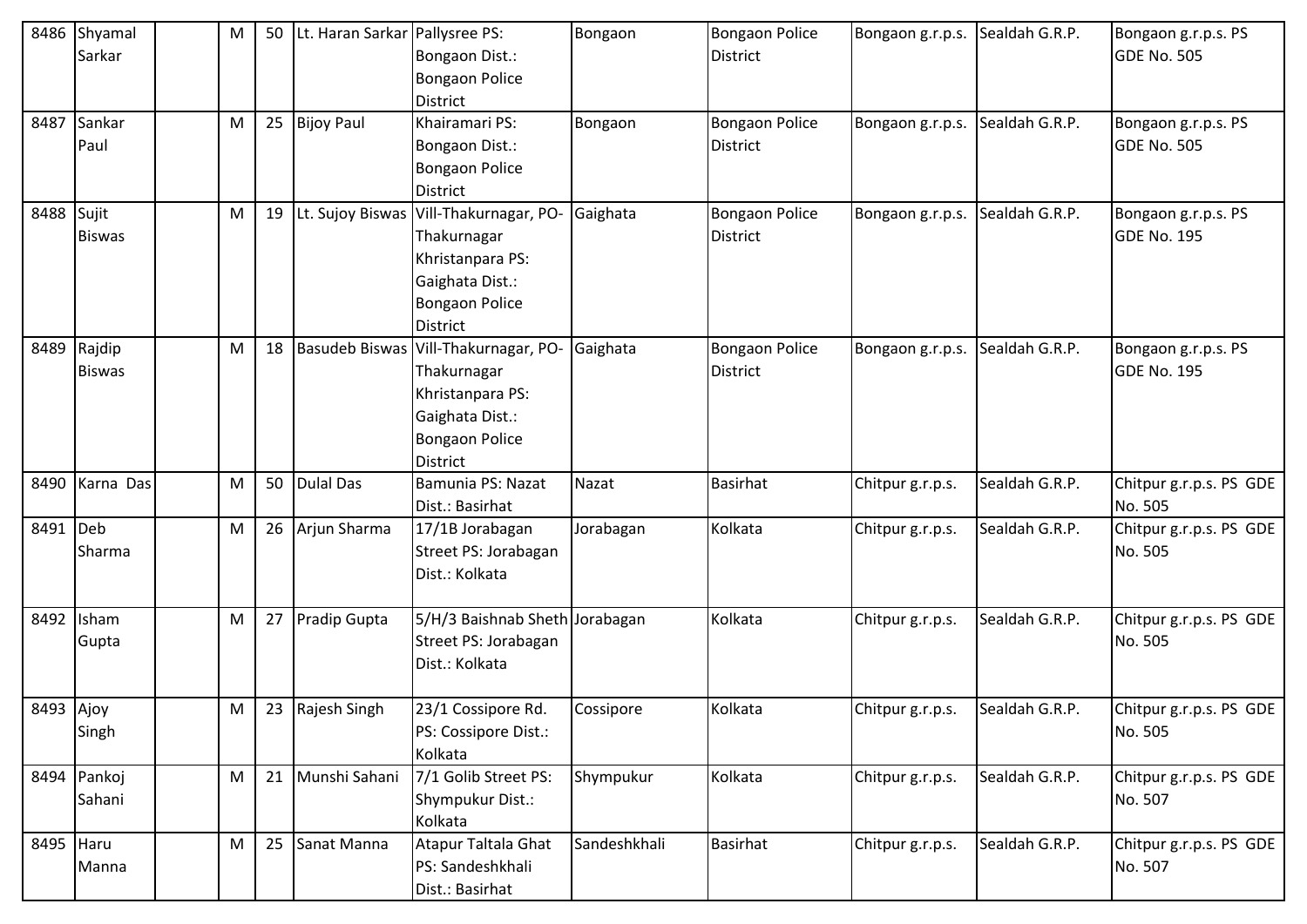| 8496 Ayan | Shaw                     | M | 27 | <b>Binod Shaw</b>         | 1/10 Ghosh Bagan<br>Lane PS: Chitpur<br>Dist.: Kolkata                                     | Chitpur    | Kolkata                                      | Chitpur g.r.p.s. | Sealdah G.R.P. | Chitpur g.r.p.s. PS GDE<br>No. 507 |
|-----------|--------------------------|---|----|---------------------------|--------------------------------------------------------------------------------------------|------------|----------------------------------------------|------------------|----------------|------------------------------------|
| 8497      | Amit<br>Shaw             | M | 20 | Netai Shaw                | 1/16 Ghosh Bagan<br>Lane PS: Chitpur<br>Dist.: Kolkata                                     | Chitpur    | Kolkata                                      | Chitpur g.r.p.s. | Sealdah G.R.P. | Chitpur g.r.p.s. PS GDE<br>No. 507 |
|           | 8498 Ankan<br>Adhikary   | M | 19 |                           | Maloy Adhikary 4/2/1E Krishna Ram<br><b>Bose Street PS:</b><br>Chitpur Dist.: Kolkata      | Chitpur    | Kolkata                                      | Chitpur g.r.p.s. | Sealdah G.R.P. | Chitpur g.r.p.s. PS GDE<br>No. 507 |
| 8499 Rabi | Tarafdar                 | M |    | 21 Sukumar<br>Tarafdar    | 16 No. Uma Charan<br>Lane PS: Shympukur<br>Dist.: Kolkata                                  | Shympukur  | Kolkata                                      | Chitpur g.r.p.s. | Sealdah G.R.P. | Chitpur g.r.p.s. PS GDE<br>No. 507 |
| 8500      | Dipu<br>Ghosh            | M |    | 27 Dilip Ghosh            | 1/1 Jagannath<br>Temple Rd. PS:<br>Chitpur Dist.: Kolkata                                  | Chitpur    | Kolkata                                      | Chitpur g.r.p.s. | Sealdah G.R.P. | Chitpur g.r.p.s. PS GDE<br>No. 507 |
|           | 8501 Sidharta<br>Bhaduri | M |    | <b>Bhaduri</b>            | 49 Lt. Dijendranath Rahora PS: Khardah<br>Dist.: Barrackpore<br>Police<br>Commissionerate  | Khardah    | <b>Barrackpore Police</b><br>Commissionerate | Chitpur g.r.p.s. | Sealdah G.R.P. | Chitpur g.r.p.s. PS GDE<br>No. 526 |
| 8502      | Bhakta Kr.<br>Patra      | M |    | 55 Lt. Akhil Ch.<br>Patra | Rahora PS: Khardah<br>Dist.: Barrackpore<br>Police<br>Commissionerate                      | Khardah    | Barrackpore Police<br>Commissionerate        | Chitpur g.r.p.s. | Sealdah G.R.P. | Chitpur g.r.p.s. PS GDE<br>No. 526 |
| 8503      | Sankar Kr.<br>Saha Roy   | M |    |                           | 55 Lt. Ajit Saha Roy Rahora PS: Khardah<br>Dist.: Barrackpore<br>Police<br>Commissionerate | Khardah    | <b>Barrackpore Police</b><br>Commissionerate | Chitpur g.r.p.s. | Sealdah G.R.P. | Chitpur g.r.p.s. PS GDE<br>No. 526 |
|           | 8504 Ayus Saha           | M |    | 36 Kamal Saha             | Ashoknagar PS:<br>Ashoknagar Dist.:<br><b>Barasat</b>                                      | Ashoknagar | Barasat                                      | Chitpur g.r.p.s. | Sealdah G.R.P. | Chitpur g.r.p.s. PS GDE<br>No. 526 |
|           | 8505 Pankaj<br>Debnath   | M |    | 27 Dilip Debnath          | Dakhin Bedpur PS:<br>Habra Dist.: Barasat                                                  | Habra      | Barasat                                      | Chitpur g.r.p.s. | Sealdah G.R.P. | Chitpur g.r.p.s. PS GDE<br>No. 528 |
|           | 8506 Debraj<br>Barui     | M |    | 49 Lt. Daniel Barui       | Bamondanga PS:<br>Habra Dist.: Barasat                                                     | Habra      | Barasat                                      | Chitpur g.r.p.s. | Sealdah G.R.P. | Chitpur g.r.p.s. PS GDE<br>No. 528 |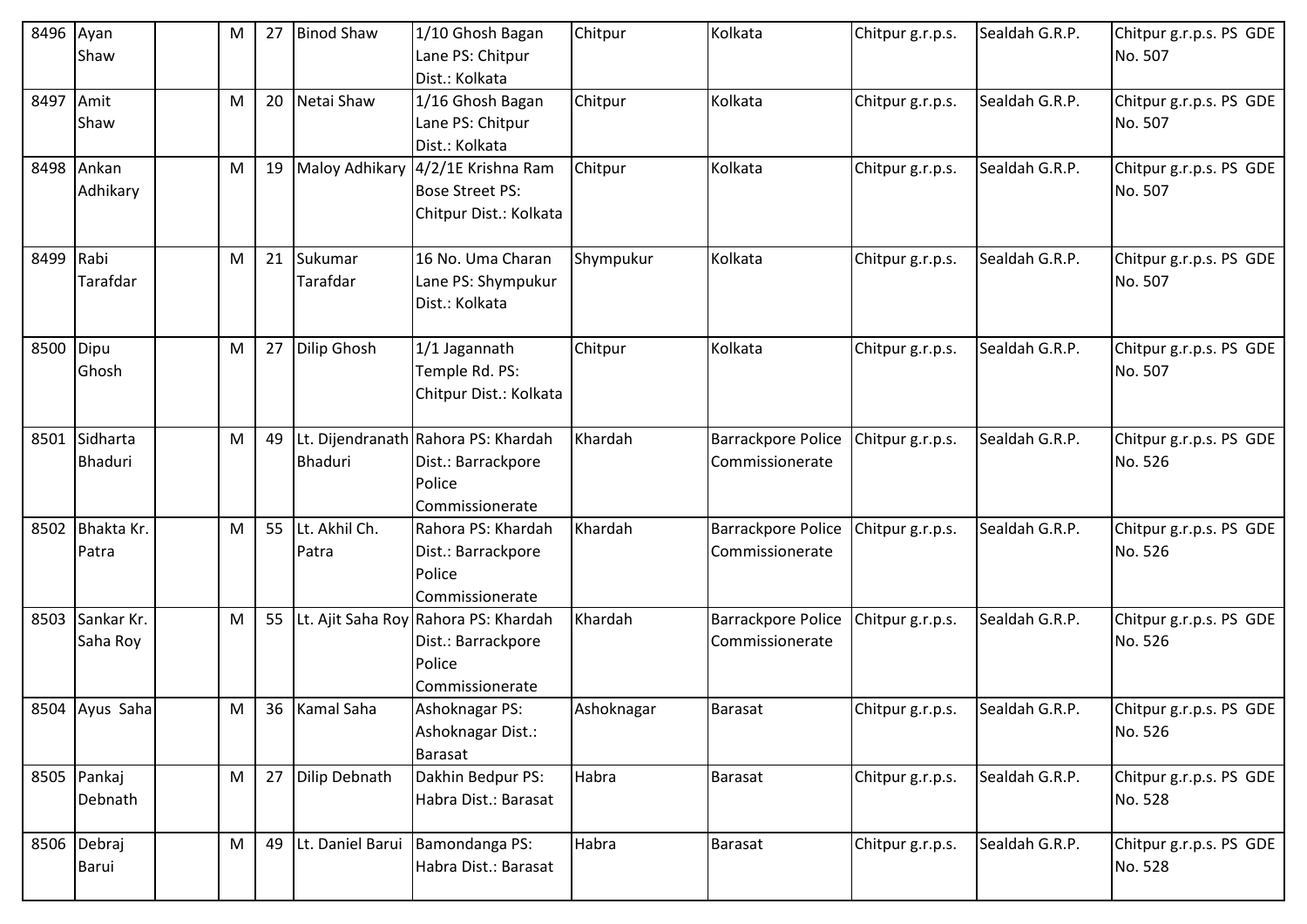| 8507      | Sudip       | M |    | 49 Jiten Haldar     | Tarapukur                 | Khardah  | Barrackpore Police        | Chitpur g.r.p.s. | Sealdah G.R.P. | Chitpur g.r.p.s. PS GDE |
|-----------|-------------|---|----|---------------------|---------------------------|----------|---------------------------|------------------|----------------|-------------------------|
|           | Haldar      |   |    |                     | Paschimpally PS:          |          | Commissionerate           |                  |                | No. 528                 |
|           |             |   |    |                     | Khardah Dist.:            |          |                           |                  |                |                         |
|           |             |   |    |                     | <b>Barrackpore Police</b> |          |                           |                  |                |                         |
|           |             |   |    |                     | Commissionerate           |          |                           |                  |                |                         |
| 8508 Raju |             | M |    | 33 Ramu Manna       | North Street Rd. PS:      | Khardah  | <b>Barrackpore Police</b> | Chitpur g.r.p.s. | Sealdah G.R.P. | Chitpur g.r.p.s. PS GDE |
|           | Manna       |   |    |                     | Khardah Dist.:            |          | Commissionerate           |                  |                | No. 528                 |
|           |             |   |    |                     | Barrackpore Police        |          |                           |                  |                |                         |
|           |             |   |    |                     | Commissionerate           |          |                           |                  |                |                         |
| 8509      | Sudipta     | M |    | 19 Khagendranath    | Birinchibari PS:          | Basanti  | <b>Baruipur Police</b>    | Diamond          | Sealdah G.R.P. | Diamond harbour         |
|           | Mondal      |   |    | Mondal              | Basanti Dist.:            |          | <b>District</b>           | harbour g.r.p.s. |                | g.r.p.s. PS GDE No. 454 |
|           |             |   |    |                     | <b>Baruipur Police</b>    |          |                           |                  |                |                         |
|           |             |   |    |                     | District                  |          |                           |                  |                |                         |
|           | 8510 Haran  | M |    | 36 Sankar Gayen     | Durgapur PS:              | Baruipur | <b>Baruipur Police</b>    | Diamond          | Sealdah G.R.P. | Diamond harbour         |
|           | Gayen       |   |    |                     | Baruipur Dist.:           |          | <b>District</b>           | harbour g.r.p.s. |                | g.r.p.s. PS GDE No. 454 |
|           |             |   |    |                     | <b>Baruipur Police</b>    |          |                           |                  |                |                         |
|           |             |   |    |                     | District                  |          |                           |                  |                |                         |
| 8511      | Gobinda     | M |    | 58 Lt. Pran Krishna | Chandrapukur PS:          | Baruipur | <b>Baruipur Police</b>    | Diamond          | Sealdah G.R.P. | Diamond harbour         |
|           | Mondal      |   |    | Mondal              | Baruipur Dist.:           |          | District                  | harbour g.r.p.s. |                | g.r.p.s. PS GDE No. 454 |
|           |             |   |    |                     | <b>Baruipur Police</b>    |          |                           |                  |                |                         |
|           |             |   |    |                     | District                  |          |                           |                  |                |                         |
| 8512      | Shymal      | M |    | 41 Lt. Anil Ch Das  | Chandrapukur PS:          | Baruipur | <b>Baruipur Police</b>    | Diamond          | Sealdah G.R.P. | Diamond harbour         |
|           | Das         |   |    |                     | Baruipur Dist.:           |          | <b>District</b>           | harbour g.r.p.s. |                | g.r.p.s. PS GDE No. 454 |
|           |             |   |    |                     | <b>Baruipur Police</b>    |          |                           |                  |                |                         |
|           |             |   |    |                     | <b>District</b>           |          |                           |                  |                |                         |
|           | 8513 Esmail | M |    | 23 Nur Islam        | Subudhipur PS:            | Baruipur | <b>Baruipur Police</b>    | Diamond          | Sealdah G.R.P. | Diamond harbour         |
|           | Sardar      |   |    | Sardar              | Baruipur Dist.:           |          | <b>District</b>           | harbour g.r.p.s. |                | g.r.p.s. PS GDE No. 464 |
|           |             |   |    |                     | <b>Baruipur Police</b>    |          |                           |                  |                |                         |
|           |             |   |    |                     | <b>District</b>           |          |                           |                  |                |                         |
| 8514      | Saddam      | M | 21 | Jalil Mondal        | Dhamua PS:                | Mograhat | Diamond Harbour           | <b>Diamond</b>   | Sealdah G.R.P. | Diamond harbour         |
|           | Mondal      |   |    |                     | Mograhat Dist.:           |          | <b>Police District</b>    | harbour g.r.p.s. |                | g.r.p.s. PS GDE No. 464 |
|           |             |   |    |                     | Diamond Harbour           |          |                           |                  |                |                         |
|           |             |   |    |                     | <b>Police District</b>    |          |                           |                  |                |                         |
|           | 8515 Manjur | M |    | 20 Amanulla         | Dhamua PS:                | Mograhat | Diamond Harbour           | Diamond          | Sealdah G.R.P. | Diamond harbour         |
|           | Alam        |   |    | Mondal              | Mograhat Dist.:           |          | <b>Police District</b>    | harbour g.r.p.s. |                | g.r.p.s. PS GDE No. 464 |
|           | Mondal      |   |    |                     | Diamond Harbour           |          |                           |                  |                |                         |
|           |             |   |    |                     | Police District           |          |                           |                  |                |                         |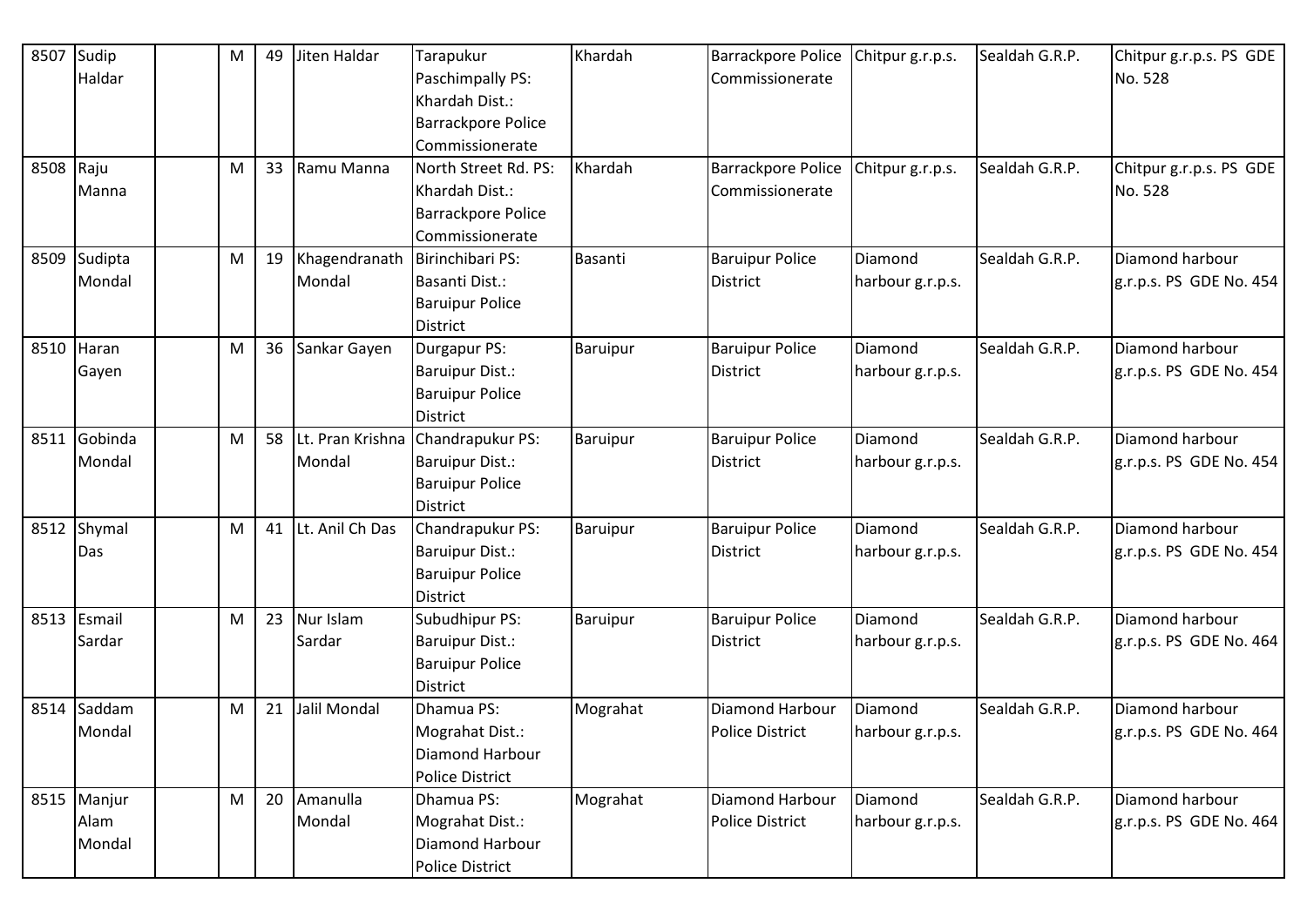| 8516 | Rakesh          | M | 22 | Eyat Ali Molla     | Hotar PS: Mograhat        | Mograhat | Diamond Harbour           | Diamond                        | Sealdah G.R.P. | Diamond harbour         |
|------|-----------------|---|----|--------------------|---------------------------|----------|---------------------------|--------------------------------|----------------|-------------------------|
|      | Molla           |   |    |                    | Dist.: Diamond            |          | <b>Police District</b>    | harbour g.r.p.s.               |                | g.r.p.s. PS GDE No. 464 |
|      |                 |   |    |                    | <b>Harbour Police</b>     |          |                           |                                |                |                         |
|      |                 |   |    |                    | <b>District</b>           |          |                           |                                |                |                         |
|      | 8517 Sukdeb     | M |    | 22 Sanjay Bayen    | Paromunuraj PS:           | Mograhat | <b>Diamond Harbour</b>    | Diamond                        | Sealdah G.R.P. | Diamond harbour         |
|      | Bayen           |   |    |                    | Mograhat Dist.:           |          | <b>Police District</b>    | harbour g.r.p.s.               |                | g.r.p.s. PS GDE No. 470 |
|      |                 |   |    |                    | Diamond Harbour           |          |                           |                                |                |                         |
|      |                 |   |    |                    | <b>Police District</b>    |          |                           |                                |                |                         |
| 8518 | Emadul          | M |    | 18 Jakir Molla     | <b>Uttar Kalash</b>       | Mograhat | <b>Diamond Harbour</b>    | Diamond                        | Sealdah G.R.P. | Diamond harbour         |
|      | Molla           |   |    |                    | Mollapara PS:             |          | <b>Police District</b>    | harbour g.r.p.s.               |                | g.r.p.s. PS GDE No. 470 |
|      |                 |   |    |                    | Mograhat Dist.:           |          |                           |                                |                |                         |
|      |                 |   |    |                    | <b>Diamond Harbour</b>    |          |                           |                                |                |                         |
|      |                 |   |    |                    | <b>Police District</b>    |          |                           |                                |                |                         |
| 8519 | Joydeb          | M |    | 32 Jagannath       | Kankinara, Madral,        | Jagaddal | Barrackpore Police        | Dumdum g.r.p.s. Sealdah G.R.P. |                | Dumdum g.r.p.s. PS      |
|      | Kundu           |   |    | Kundu              | Shanpukur, P.O-           |          | Commissionerate           |                                |                | <b>GDE No. 459</b>      |
|      |                 |   |    |                    | Madral PS: Jagaddal       |          |                           |                                |                |                         |
|      |                 |   |    |                    | Dist.: Barrackpore        |          |                           |                                |                |                         |
|      |                 |   |    |                    | Police                    |          |                           |                                |                |                         |
|      |                 |   |    |                    | Commissionerate           |          |                           |                                |                |                         |
| 8520 | Dipankar        | M | 42 | Gobinda Das        | 2 No Rabindra Pally,      | Jagaddal | <b>Barrackpore Police</b> | Dumdum g.r.p.s.                | Sealdah G.R.P. | Dumdum g.r.p.s. PS      |
|      | Das             |   |    |                    | P.O Madral, PS:           |          | Commissionerate           |                                |                | <b>GDE No. 459</b>      |
|      |                 |   |    |                    | Jagaddal Dist.:           |          |                           |                                |                |                         |
|      |                 |   |    |                    | <b>Barrackpore Police</b> |          |                           |                                |                |                         |
|      |                 |   |    |                    | Commissionerate           |          |                           |                                |                |                         |
|      | 8521 Anil Patra | M |    | 51 Lt. Dayal Patra | Rathtala, Fingapara       | Jagaddal | <b>Barrackpore Police</b> | Dumdum g.r.p.s.                | Sealdah G.R.P. | Dumdum g.r.p.s. PS      |
|      |                 |   |    |                    | PS: Jagaddal Dist.:       |          | Commissionerate           |                                |                | <b>GDE No. 459</b>      |
|      |                 |   |    |                    | <b>Barrackpore Police</b> |          |                           |                                |                |                         |
|      |                 |   |    |                    | Commissionerate           |          |                           |                                |                |                         |
| 8522 | Bablu Dey       | M |    | 49 Lt Braja Hari   | Kankinara, Madral,        | Jagaddal | <b>Barrackpore Police</b> | Dumdum g.r.p.s.                | Sealdah G.R.P. | Dumdum g.r.p.s. PS      |
|      |                 |   |    | Dey                | P.O Madral, PS:           |          | Commissionerate           |                                |                | <b>GDE No. 459</b>      |
|      |                 |   |    |                    | Jagaddal Dist.:           |          |                           |                                |                |                         |
|      |                 |   |    |                    | <b>Barrackpore Police</b> |          |                           |                                |                |                         |
|      |                 |   |    |                    | Commissionerate           |          |                           |                                |                |                         |
|      | 8523 Soumen     | M |    | 30 Sadhan Dey      | Kankinara, Madral,        | Jagaddal | <b>Barrackpore Police</b> | Dumdum g.r.p.s. Sealdah G.R.P. |                | Dumdum g.r.p.s. PS      |
|      | Dey             |   |    |                    | Palermath, P.O            |          | Commissionerate           |                                |                | <b>GDE No. 459</b>      |
|      |                 |   |    |                    | Fingapara PS:             |          |                           |                                |                |                         |
|      |                 |   |    |                    | Jagaddal Dist.:           |          |                           |                                |                |                         |
|      |                 |   |    |                    | <b>Barrackpore Police</b> |          |                           |                                |                |                         |
|      |                 |   |    |                    | Commissionerate           |          |                           |                                |                |                         |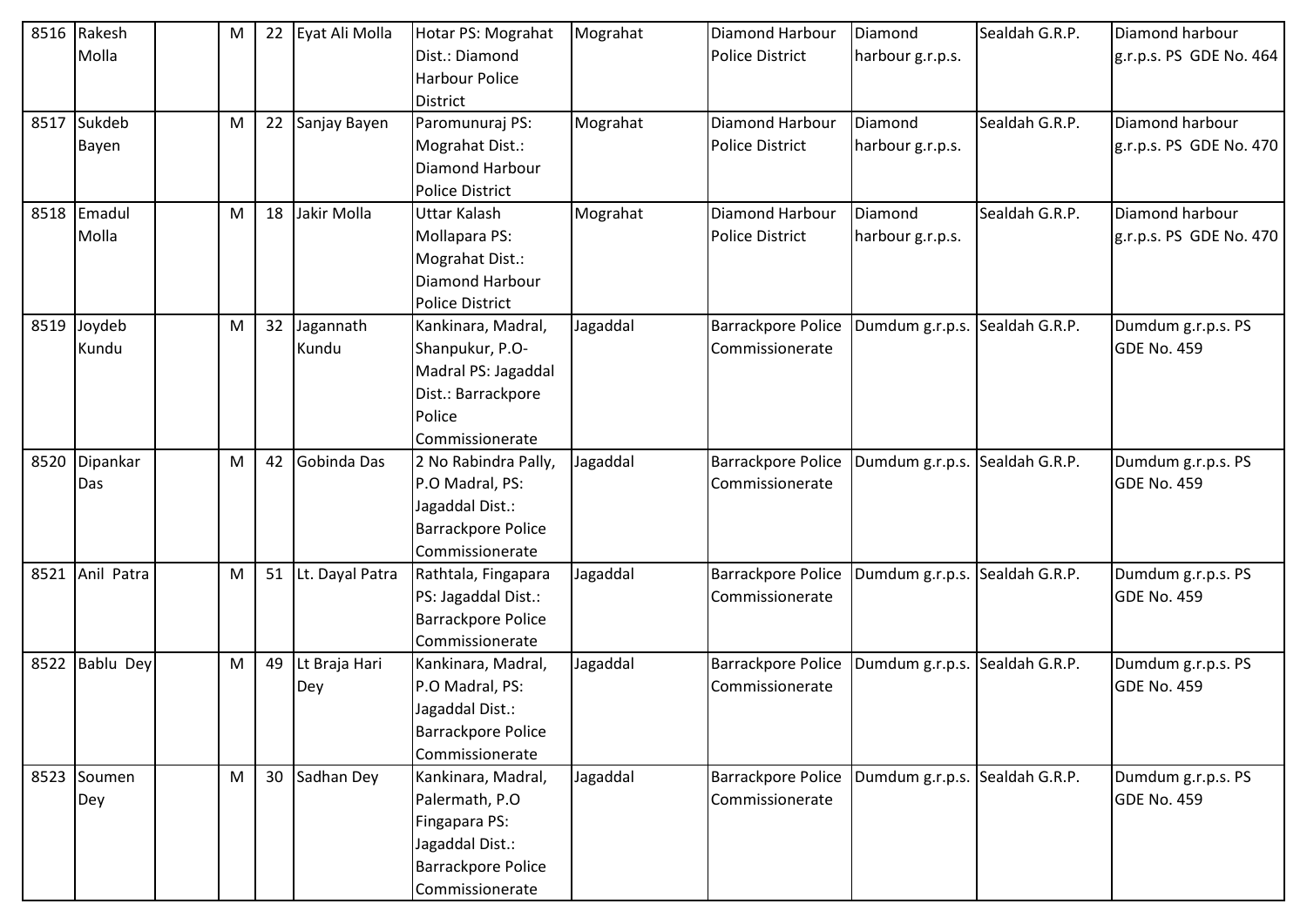| 8524 | Sunil         | M | 42 | Chhottu Pandit   | AB Road, Rathtala,                | Jagaddal        | <b>Barrackpore Police</b> | Dumdum g.r.p.s.                | Sealdah G.R.P. | Dumdum g.r.p.s. PS |
|------|---------------|---|----|------------------|-----------------------------------|-----------------|---------------------------|--------------------------------|----------------|--------------------|
|      | Pandit        |   |    |                  | P.O Fingapara, PS:                |                 | Commissionerate           |                                |                | <b>GDE No. 459</b> |
|      |               |   |    |                  | Jagaddal Dist.:                   |                 |                           |                                |                |                    |
|      |               |   |    |                  | <b>Barrackpore Police</b>         |                 |                           |                                |                |                    |
|      |               |   |    |                  | Commissionerate                   |                 |                           |                                |                |                    |
|      | 8525 Mithun   | M |    | 35 Madan Shaw    | Kankinara,                        | Jagaddal        | Barrackpore Police        | Dumdum g.r.p.s. Sealdah G.R.P. |                | Dumdum g.r.p.s. PS |
|      | Shaw          |   |    |                  | Manikpara, P.O                    |                 | Commissionerate           |                                |                | <b>GDE No. 459</b> |
|      |               |   |    |                  | Kankinara PS:                     |                 |                           |                                |                |                    |
|      |               |   |    |                  | Jagaddal Dist.:                   |                 |                           |                                |                |                    |
|      |               |   |    |                  | <b>Barrackpore Police</b>         |                 |                           |                                |                |                    |
|      |               |   |    |                  | Commissionerate                   |                 |                           |                                |                |                    |
| 8526 | Susanta       | M | 47 |                  | Lt Hemanta Das Kankinara, Madral, | Jagaddal        | <b>Barrackpore Police</b> | Dumdum g.r.p.s.                | Sealdah G.R.P. | Dumdum g.r.p.s. PS |
|      | Das           |   |    |                  | P.O Madral, PS:                   |                 | Commissionerate           |                                |                | <b>GDE No. 459</b> |
|      |               |   |    |                  | Jagaddal Dist.:                   |                 |                           |                                |                |                    |
|      |               |   |    |                  | <b>Barrackpore Police</b>         |                 |                           |                                |                |                    |
|      |               |   |    |                  | Commissionerate                   |                 |                           |                                |                |                    |
| 8527 | Akshay        | M |    | 26 Sasti Roy     | Paritahat PS: Tapan               | Tapan           | Dakshin Dinajpur          | Dumdum g.r.p.s.                | Sealdah G.R.P. | Dumdum g.r.p.s. PS |
|      | Roy           |   |    |                  | Dist.: Dakshin                    |                 |                           |                                |                | <b>GDE No. 472</b> |
|      |               |   |    |                  | Dinajpur                          |                 |                           |                                |                |                    |
| 8528 | <b>Tapas</b>  | M |    | 30 Ram Chandra   | <b>Uttar Birampur PS:</b>         | Dholahat        | Sundarban Police          | Dumdum g.r.p.s.                | Sealdah G.R.P. | Dumdum g.r.p.s. PS |
|      | Halder        |   |    | Halder           | Dholahat Dist.:                   |                 | <b>District</b>           |                                |                | <b>GDE No. 472</b> |
|      |               |   |    |                  | Sundarban Police                  |                 |                           |                                |                |                    |
|      |               |   |    |                  | <b>District</b>                   |                 |                           |                                |                |                    |
| 8529 | Babu Sen      | M |    | 59 Mahik Lal Sen | Mahik Lal Sen PS:                 | Dumdum          | <b>Barrackpore Police</b> | Dumdum g.r.p.s.                | Sealdah G.R.P. | Dumdum g.r.p.s. PS |
|      |               |   |    |                  | Dumdum Dist.:                     |                 | Commissionerate           |                                |                | <b>GDE No. 472</b> |
|      |               |   |    |                  | <b>Barrackpore Police</b>         |                 |                           |                                |                |                    |
|      |               |   |    |                  | Commissionerate                   |                 |                           |                                |                |                    |
|      | 8530 Sukanta  | M |    | 43 Ram Karmakar  | Guma, Narendra Pally Ashoknagar   |                 | Barasat                   | Dumdum g.r.p.s. Sealdah G.R.P. |                | Dumdum g.r.p.s. PS |
|      | Karmakar      |   |    |                  | PS: Ashoknagar Dist.:             |                 |                           |                                |                | <b>GDE No. 472</b> |
|      |               |   |    |                  | Barasat                           |                 |                           |                                |                |                    |
|      |               |   |    |                  |                                   |                 |                           |                                |                |                    |
|      | 8531 Manas    | M |    | 54 Nanda Gopal   | 60 Main Road East                 | New barrackpore | Barrackpore Police        | Dumdum g.r.p.s.                | Sealdah G.R.P. | Dumdum g.r.p.s. PS |
|      | Bhattacha     |   |    | Bhattacharjee    | PS: New barrackpore               |                 | Commissionerate           |                                |                | <b>GDE No. 472</b> |
|      | rjee          |   |    |                  | Dist.: Barrackpore                |                 |                           |                                |                |                    |
|      |               |   |    |                  | Police                            |                 |                           |                                |                |                    |
|      |               |   |    |                  | Commissionerate                   |                 |                           |                                |                |                    |
|      | 8532 Dipankar | M |    | 37 Madhai Das    | Taki PS: Hasnabad                 | Hasnabad        | <b>Basirhat</b>           | Dumdum g.r.p.s.                | Sealdah G.R.P. | Dumdum g.r.p.s. PS |
|      | Das           |   |    |                  | Dist.: Basirhat                   |                 |                           |                                |                | <b>GDE No. 472</b> |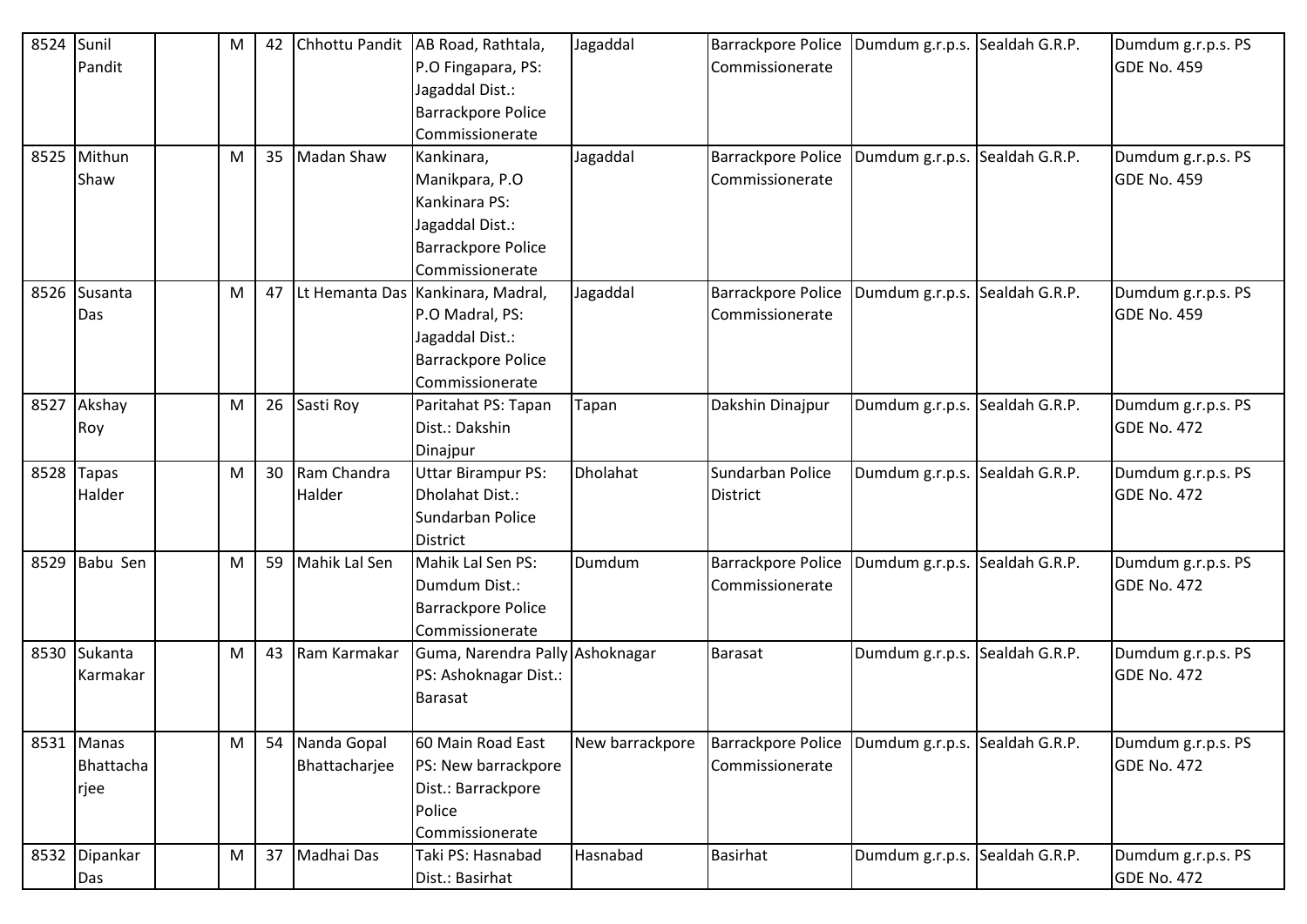| 8533       | Sripati     | M | 59 | Pulin Bihari Giri | Bardhan Para PS:                  | Nimta     | <b>Barrackpore Police</b> | Dumdum g.r.p.s. | Sealdah G.R.P. | Dumdum g.r.p.s. PS    |
|------------|-------------|---|----|-------------------|-----------------------------------|-----------|---------------------------|-----------------|----------------|-----------------------|
|            | Giri        |   |    |                   | Nimta Dist.:                      |           | Commissionerate           |                 |                | GDE No. 478           |
|            |             |   |    |                   | <b>Barrackpore Police</b>         |           |                           |                 |                |                       |
|            |             |   |    |                   | Commissionerate                   |           |                           |                 |                |                       |
| 8534       | Sayan       | M | 18 | Manaranjan        | 31 No Sitala tala                 | Belghoria | <b>Barrackpore Police</b> | Dumdum g.r.p.s. | Sealdah G.R.P. | Dumdum g.r.p.s. PS    |
|            | Santra      |   |    | Santra            | Street, Belgachia, PS:            |           | Commissionerate           |                 |                | Outpost Belgharia OP  |
|            |             |   |    |                   | Belghoria Dist.:                  |           |                           |                 |                | GDE No. 263           |
|            |             |   |    |                   | <b>Barrackpore Police</b>         |           |                           |                 |                |                       |
|            |             |   |    |                   | Commissionerate                   |           |                           |                 |                |                       |
| 8535 Bijay |             | M | 21 | P Goswami         | Gosaihat, Agarpara,               | Ghola     | <b>Barrackpore Police</b> | Dumdum g.r.p.s. | Sealdah G.R.P. | Dumdum g.r.p.s. PS    |
|            | Goswami     |   |    |                   | Kadamtala PS: Ghola               |           | Commissionerate           |                 |                | Outpost Belgharia OP  |
|            |             |   |    |                   | Dist.: Barrackpore                |           |                           |                 |                | GDE No. 263           |
|            |             |   |    |                   | Police                            |           |                           |                 |                |                       |
|            |             |   |    |                   | Commissionerate                   |           |                           |                 |                |                       |
| 8536       | Sudip       | M | 29 |                   | Pradip Banerjee Dum Dum Kadamtala | Dumdum    | <b>Barrackpore Police</b> | Dumdum g.r.p.s. | Sealdah G.R.P. | Dumdum g.r.p.s. PS    |
|            | Banerjee    |   |    |                   | PS: Dumdum Dist.:                 |           | Commissionerate           |                 |                | Outpost Belgharia OP  |
|            |             |   |    |                   | <b>Barrackpore Police</b>         |           |                           |                 |                | <b>GDE No. 263</b>    |
|            |             |   |    |                   | Commissionerate                   |           |                           |                 |                |                       |
|            |             |   |    |                   |                                   |           |                           |                 |                |                       |
| 8537       | Ganesh      | M | 31 | Kanai Durlav      | Fulia, Belghoria,                 | Shantipur | Ranaghat Police           | Dumdum g.r.p.s. | Sealdah G.R.P. | Dumdum g.r.p.s. PS    |
|            | Durlav      |   |    |                   | Bayra PS: Shantipur               |           | <b>District</b>           |                 |                | Outpost Belgharia OP  |
|            |             |   |    |                   | Dist.: Ranaghat Police            |           |                           |                 |                | <b>GDE No. 263</b>    |
|            |             |   |    |                   | <b>District</b>                   |           |                           |                 |                |                       |
|            |             |   |    |                   |                                   |           |                           |                 |                |                       |
|            | 8538 Pronay | M | 27 | Haripada          | Radhanagar PS:                    | Mograhat  | <b>Diamond Harbour</b>    | Jadavpore       | Sealdah G.R.P. | Jadavpore g.r.p.s. PS |
|            | Mondal      |   |    | Mondal            | Mograhat Dist.:                   |           | <b>Police District</b>    | g.r.p.s.        |                | GDE No. 422           |
|            |             |   |    |                   | Diamond Harbour                   |           |                           |                 |                |                       |
|            |             |   |    |                   | <b>Police District</b>            |           |                           |                 |                |                       |
| 8539       | Suvankar    | M | 27 | Amar Mondal       | Hatbaria Kulpi PS:                | Kulpi     | Sundarban Police          | Jadavpore       | Sealdah G.R.P. | Jadavpore g.r.p.s. PS |
|            | Mondal      |   |    |                   | Kulpi Dist.: Sundarban            |           | District                  | g.r.p.s.        |                | <b>GDE No. 422</b>    |
|            |             |   |    |                   | Police District                   |           |                           |                 |                |                       |
| 8540       | Prosanta    | M | 32 | Basudeb Sanfui    | Radhanagar PS:                    | Mograhat  | Diamond Harbour           | Jadavpore       | Sealdah G.R.P. | Jadavpore g.r.p.s. PS |
|            | Sanfui      |   |    |                   | Mograhat Dist.:                   |           | <b>Police District</b>    | g.r.p.s.        |                | <b>GDE No. 422</b>    |
|            |             |   |    |                   | Diamond Harbour                   |           |                           |                 |                |                       |
|            |             |   |    |                   | <b>Police District</b>            |           |                           |                 |                |                       |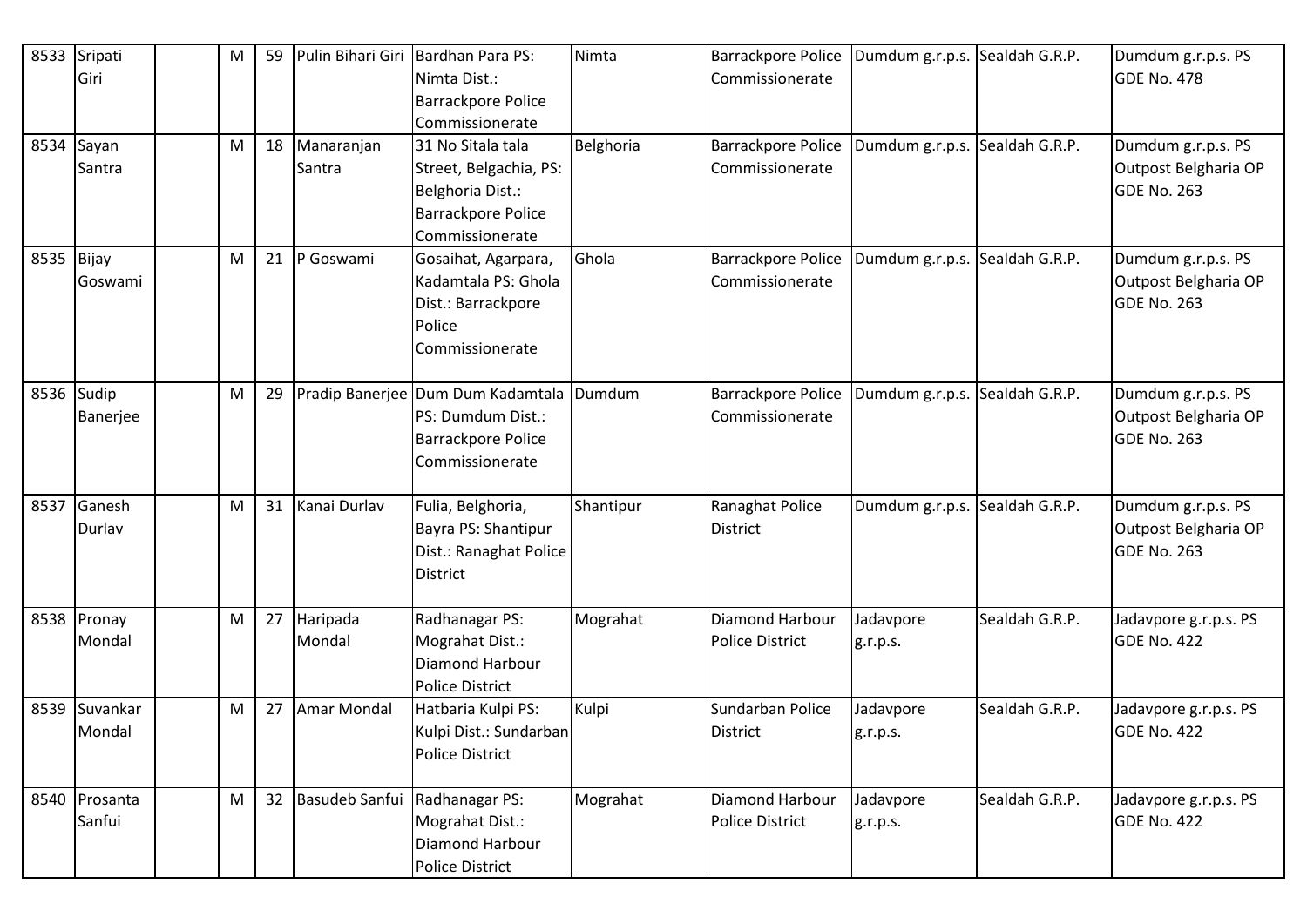| 8541 | <b>Bikash</b>                 | M | 32 | Dipankar Sardar D/Barasat PS: |                                                                                      | Joynagar    | <b>Baruipur Police</b>                              | Jadavpore                | Sealdah G.R.P. | Jadavpore g.r.p.s. PS                       |
|------|-------------------------------|---|----|-------------------------------|--------------------------------------------------------------------------------------|-------------|-----------------------------------------------------|--------------------------|----------------|---------------------------------------------|
|      | Sardar                        |   |    |                               | Joynagar Dist.:<br><b>Baruipur Police</b><br><b>District</b>                         |             | <b>District</b>                                     | g.r.p.s.                 |                | GDE No. 422                                 |
| 8542 | <b>Dipak</b><br>Naskar        | M | 20 | Koushik Naskar                | Kalyanpur PS:<br><b>Baruipur Dist.:</b><br><b>Baruipur Police</b><br><b>District</b> | Baruipur    | <b>Baruipur Police</b><br><b>District</b>           | Jadavpore<br>g.r.p.s.    | Sealdah G.R.P. | Jadavpore g.r.p.s. PS<br>GDE No. 422        |
| 8543 | Chandan<br>Pramanick          | M | 23 | Nirmal<br><b>Pramanick</b>    | Kakdwip Sita Rampur<br>PS: Kakdwip Dist.:<br>Sundarban Police<br><b>District</b>     | Kakdwip     | Sundarban Police<br><b>District</b>                 | Jadavpore<br>g.r.p.s.    | Sealdah G.R.P. | Jadavpore g.r.p.s. PS<br><b>GDE No. 437</b> |
|      | 8544 Pappu<br><b>Bhowmick</b> | M | 28 | Subhasis<br><b>Bhowmick</b>   | Debra PS: Debra<br>Dist.: Paschim<br>Mednipore                                       | Debra       | Paschim<br>Mednipore                                | Jadavpore<br>g.r.p.s.    | Sealdah G.R.P. | Jadavpore g.r.p.s. PS<br><b>GDE No. 437</b> |
| 8545 | Buddinsw<br>ar Mondal         | M | 26 | Kalipada<br>Mondal            | Dariahat PS: Canning<br>Dist.: Baruipur Police<br><b>District</b>                    | Canning     | <b>Baruipur Police</b><br><b>District</b>           | Jadavpore<br>g.r.p.s.    | Sealdah G.R.P. | Jadavpore g.r.p.s. PS<br>GDE No. 437        |
|      | 8546 Dilip Saha               | M |    | 22 Lt. Nagendra<br>Saha       | Garia PS:<br>Narendrapur Dist.:<br><b>Baruipur Police</b><br><b>District</b>         | Narendrapur | <b>Baruipur Police</b><br><b>District</b>           | Jadavpore<br>g.r.p.s.    | Sealdah G.R.P. | Jadavpore g.r.p.s. PS<br><b>GDE No. 437</b> |
| 8547 | Marirul<br>Laskar             | M |    | 27 Safulla Laskar             | Bedbaria Ghola PS:<br>Canning Dist.:<br><b>Baruipur Police</b><br><b>District</b>    | Canning     | <b>Baruipur Police</b><br><b>District</b>           | Jadavpore<br>g.r.p.s.    | Sealdah G.R.P. | Jadavpore g.r.p.s. PS<br>GDE No. 441        |
|      | 8548 Maraj<br>Aktar           | M | 30 | Javed Aktar                   | Raja bazar PS:<br>Narkeldanga Dist.:<br>Kolkata                                      | Narkeldanga | Kolkata                                             | Jadavpore<br>g.r.p.s.    | Sealdah G.R.P. | Jadavpore g.r.p.s. PS<br>GDE No. 411        |
|      | 8549 Injaul<br>Haque          | M |    | 25 Abdul Ali<br>Mondal        | Nagadi PS:<br>Nakashipara Dist.:<br>Krishnanagar Police<br><b>District</b>           | Nakashipara | Krishnanagar Police Krishnanagar<br><b>District</b> | g.r.p.s.                 | Sealdah G.R.P. | Krishnanagar g.r.p.s. PS<br>GDE No. 423     |
|      | 8550 Maynak<br>Paramanik      | M |    | 19 Maytes<br>Paramanik        | Dangapara PS:<br>Saktipur Dist.:<br>Murshidabad                                      | Saktipur    | Murshidabad                                         | Krishnanagar<br>g.r.p.s. | Sealdah G.R.P. | Krishnanagar g.r.p.s. PS<br>GDE No. 423     |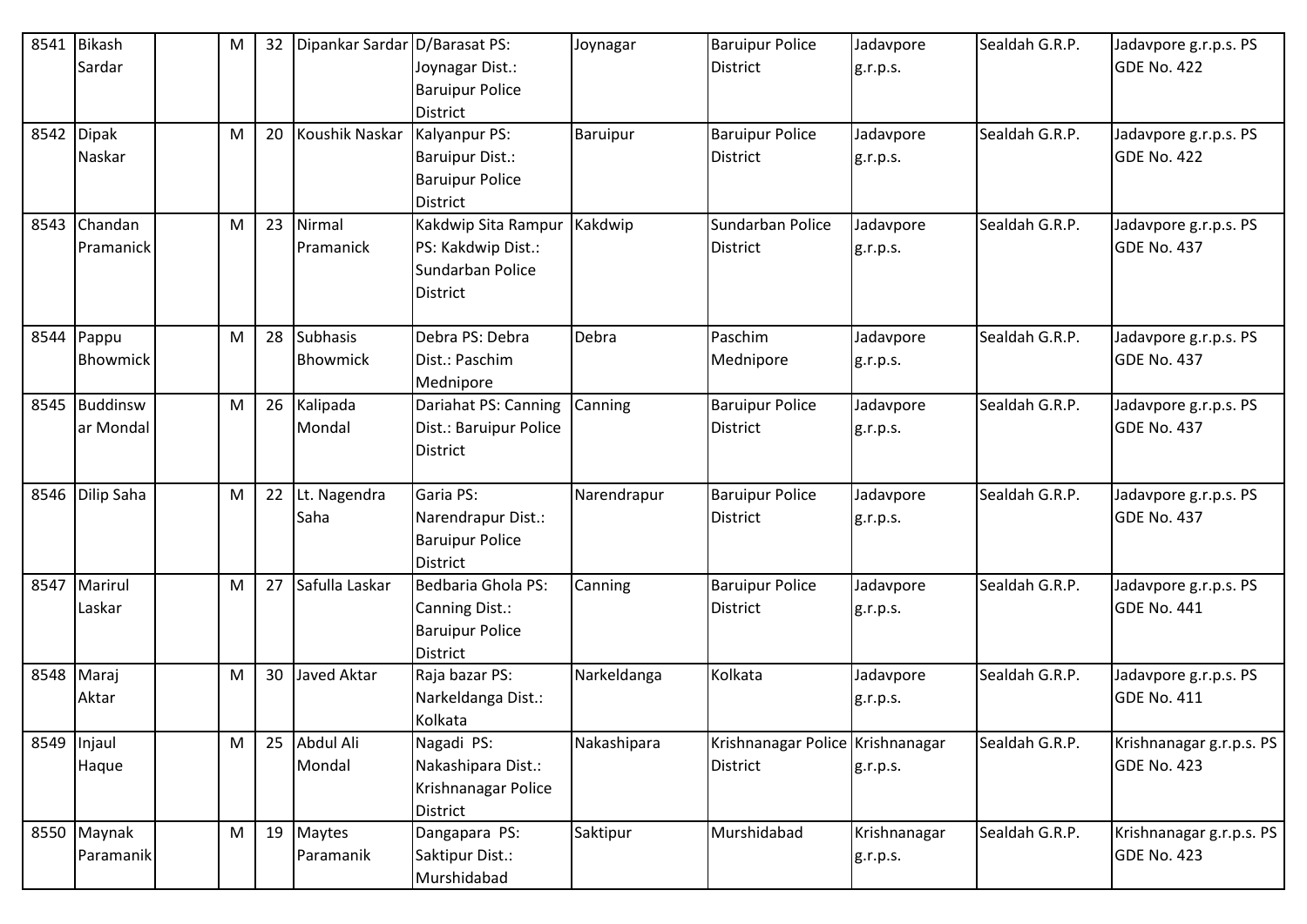| 8551    | Suraj<br>Mondal        | M | 25 | Sankar Mondal   | Mahammadpur PS:<br>Bhagawangola Dist.:<br>Murshidabad                                                                          | Bhagawangola | Murshidabad                                         | Krishnanagar<br>g.r.p.s. | Sealdah G.R.P. | Krishnanagar g.r.p.s. PS<br>GDE No. 423        |
|---------|------------------------|---|----|-----------------|--------------------------------------------------------------------------------------------------------------------------------|--------------|-----------------------------------------------------|--------------------------|----------------|------------------------------------------------|
| 8552    | Babu Sk                | M |    | 26 Kadam Sk     | Mirjapur PS:<br>Beldanga Dist.:<br>Murshidabad                                                                                 | Beldanga     | Murshidabad                                         | Krishnanagar<br>g.r.p.s. | Sealdah G.R.P. | Krishnanagar g.r.p.s. PS<br>GDE No. 423        |
| 8553    | Hiraman<br><b>Bala</b> | M | 21 | Uttam Bala      | Dhubulia Kathalbagan Dhubulia<br>PS: Dhubulia Dist.:<br>Krishnanagar Police<br><b>District</b>                                 |              | Krishnanagar Police Krishnanagar<br><b>District</b> | g.r.p.s.                 | Sealdah G.R.P. | Krishnanagar g.r.p.s. PS<br>GDE No. 423        |
| 8554    | Saijuddin<br>Sk        | M |    | 30 Hafej Sk     | Dadpur PS:<br>Nakashipara Dist.:<br>Krishnanagar Police<br><b>District</b>                                                     | Nakashipara  | Krishnanagar Police Krishnanagar<br><b>District</b> | g.r.p.s.                 | Sealdah G.R.P. | Krishnanagar g.r.p.s. PS<br><b>GDE No. 425</b> |
|         | 8555 Jiyarul Sk        | M |    | 32 Rajtulla Sk  | Udaychandpur PS:<br>Berhampore Dist.:<br>Murshidabad                                                                           | Berhampore   | Murshidabad                                         | Krishnanagar<br>g.r.p.s. | Sealdah G.R.P. | Krishnanagar g.r.p.s. PS<br>GDE No. 425        |
|         | 8556 Basidul<br>Molla  | M |    | 35 Rajjak Molla | Khairmari PS:<br>Sagarpara Dist.:<br>Murshidabad                                                                               | Sagarpara    | Murshidabad                                         | Krishnanagar<br>g.r.p.s. | Sealdah G.R.P. | Krishnanagar g.r.p.s. PS<br><b>GDE No. 421</b> |
| 8557    | Dildar Ali             | M |    | 35 Bekkar Ali   | Narsinghapur PS:<br>Sagarpara Dist.:<br>Murshidabad                                                                            | Sagarpara    | Murshidabad                                         | Krishnanagar<br>g.r.p.s. | Sealdah G.R.P. | Krishnanagar g.r.p.s. PS<br>GDE No. 421        |
| 8558    | Nursalim<br>Sk         | M |    | 23 Kadam Sk     | Rajapur Bethuadahari Nakashipara<br>PS: Nakashipara Dist.:<br>Krishnanagar Police<br>District                                  |              | Krishnanagar Police Krishnanagar<br><b>District</b> | g.r.p.s.                 | Sealdah G.R.P. | Krishnanagar g.r.p.s. PS<br><b>GDE No. 421</b> |
| 8559    | Sahaalam<br><b>Sk</b>  | M | 25 | Aiter Rahaman   | <b>Plassey Station Para</b><br>PS: Kaligunj Dist.:<br>Krishnanagar Police<br><b>District</b>                                   | Kaligunj     | Krishnanagar Police Krishnanagar<br>District        | g.r.p.s.                 | Sealdah G.R.P. | Krishnanagar g.r.p.s. PS<br><b>GDE No. 164</b> |
| 8560 Md | Nasim                  | M |    | 36 S/o Md Akbar | Of Garulia Satya<br>Dayal Bye Lane, P.O +<br>PS- Noapara PS:<br>Noapara Dist.:<br><b>Barrackpore Police</b><br>Commissionerate | Noapara      | <b>Barrackpore Police</b><br>Commissionerate        | Naihati g.r.p.s.         | Sealdah G.R.P. | Naihati g.r.p.s. PS GDE<br>No. 424             |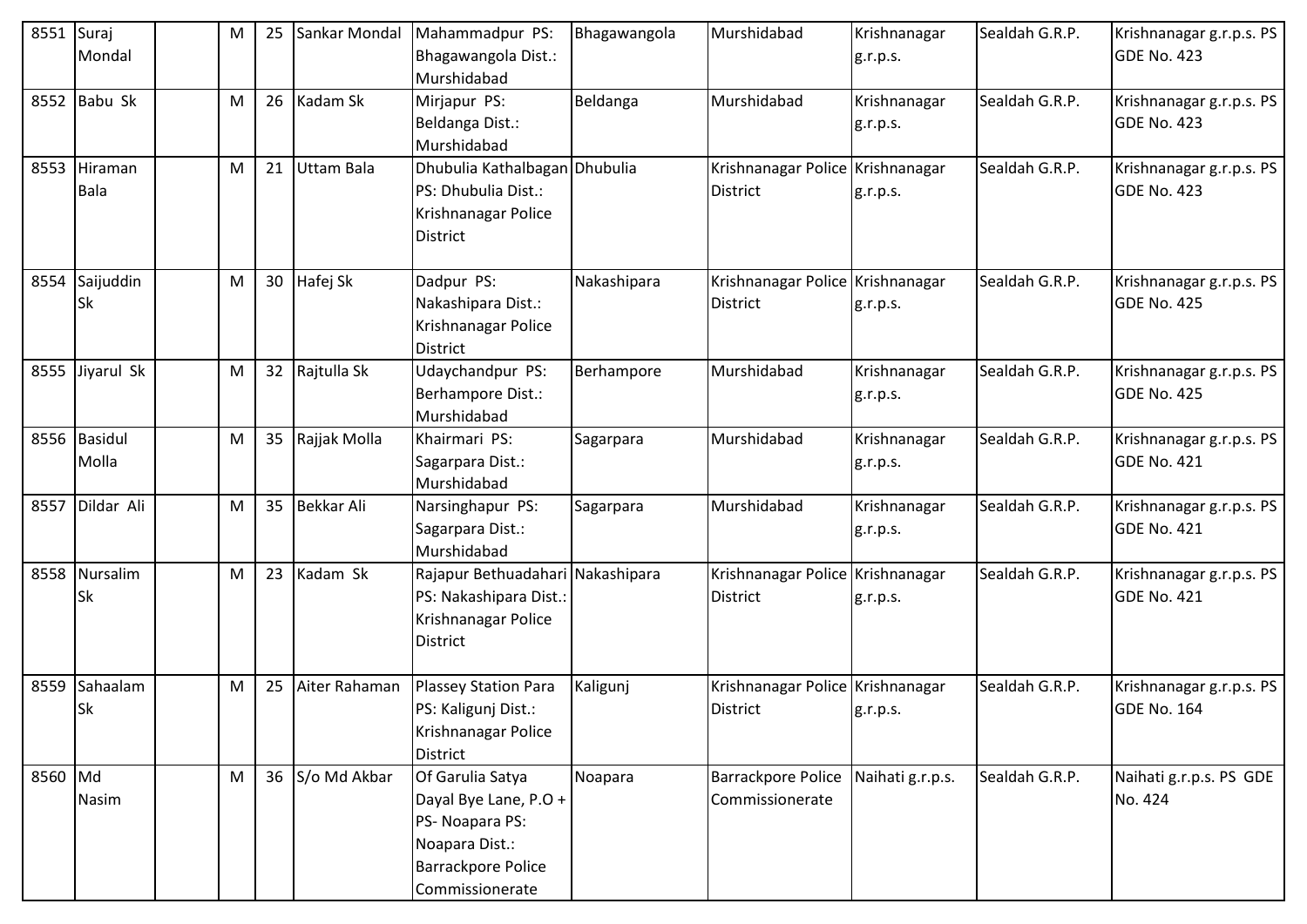| 8561 | Ankit      | M | 20 | Lt Debabroto    | Ichhapur Doltala                          | Noapara    | Barrackpore Police        | Naihati g.r.p.s. | Sealdah G.R.P. | Naihati g.r.p.s. PS GDE            |
|------|------------|---|----|-----------------|-------------------------------------------|------------|---------------------------|------------------|----------------|------------------------------------|
|      | Goswamai   |   |    | Goswami         | <b>Bbidhan Pally P.S</b>                  |            | Commissionerate           |                  |                | No. 443                            |
|      |            |   |    |                 | Noapara PS: Noapara<br>Dist.: Barrackpore |            |                           |                  |                |                                    |
|      |            |   |    |                 | Police                                    |            |                           |                  |                |                                    |
|      |            |   |    |                 | Commissionerate                           |            |                           |                  |                |                                    |
|      | 8562 Akash | M |    | 23 Arun Barman  | Kewta Bandel P.s                          | Chinsurah  | Chandannagar              | Naihati g.r.p.s. | Sealdah G.R.P. | Naihati g.r.p.s. PS GDE            |
|      | Barman     |   |    |                 | Chinsurah PS:                             |            | Police                    |                  |                | No. 443                            |
|      |            |   |    |                 | Chinsurah Dist.:                          |            | Commissionerate           |                  |                |                                    |
|      |            |   |    |                 | Chandannagar Police                       |            |                           |                  |                |                                    |
|      |            |   |    |                 | Commissionerate                           |            |                           |                  |                |                                    |
| 8563 | Md Miraz   | M |    | 20 Lt Safuddin  | Hazinagar P.S Naihati                     | Naihati    | <b>Barrackpore Police</b> | Naihati g.r.p.s. | Sealdah G.R.P. | Naihati g.r.p.s. PS GDE            |
|      |            |   |    |                 | PS: Naihati Dist.:                        |            | Commissionerate           |                  |                | No. 443                            |
|      |            |   |    |                 | Barrackpore Police                        |            |                           |                  |                |                                    |
|      |            |   |    |                 | Commissionerate                           |            |                           |                  |                |                                    |
| 8564 | Sujoy Dey  | M |    | 42 Lt Gopal     | Gangapur P.S                              | Duttapukur | <b>Barasat</b>            | Naihati g.r.p.s. | Sealdah G.R.P. | Naihati g.r.p.s. PS GDE            |
|      |            |   |    | Chandra Dey     | Duttapukur PS:                            |            |                           |                  |                | No. 443                            |
|      |            |   |    |                 | Duttapukur Dist.:                         |            |                           |                  |                |                                    |
|      |            |   |    |                 | Barasat                                   |            |                           |                  |                |                                    |
| 8565 | Safiur     | M |    | 25 Md Ali       | Khardah P.S Khardah                       | Khardah    | <b>Barrackpore Police</b> | Naihati g.r.p.s. | Sealdah G.R.P. | Naihati g.r.p.s. PS GDE<br>No. 443 |
|      | Rahaman    |   |    | Rahaman         | PS: Khardah Dist.:<br>Barrackpore Police  |            | Commissionerate           |                  |                |                                    |
|      |            |   |    |                 | Commissionerate                           |            |                           |                  |                |                                    |
|      |            |   |    |                 |                                           |            |                           |                  |                |                                    |
| 8566 | Purnendu   | M | 44 | Haripada        | Chinsurah Karbala                         | Chinsurah  | Chandannagar              | Naihati g.r.p.s. | Sealdah G.R.P. | Naihati g.r.p.s. PS GDE            |
|      | Ganguly    |   |    | Ganguly         | more P.S Chinsurah                        |            | Police                    |                  |                | No. 443                            |
|      |            |   |    |                 | PS: Chinsurah Dist.:                      |            | Commissionerate           |                  |                |                                    |
|      |            |   |    |                 | Chandannagar Police                       |            |                           |                  |                |                                    |
|      |            |   |    |                 | Commissionerate                           |            |                           |                  |                |                                    |
|      |            |   |    |                 |                                           |            |                           |                  |                |                                    |
|      | 8567 Bhanu | M |    | 25 Sanjib Kumar | Manirampur P.S                            | Titagarh   | <b>Barrackpore Police</b> | Naihati g.r.p.s. | Sealdah G.R.P. | Naihati g.r.p.s. PS GDE            |
|      | Protap     |   |    | Singh           | Titagarh PS: Titagarh                     |            | Commissionerate           |                  |                | No. 443                            |
|      | Singh      |   |    |                 | Dist.: Barrackpore                        |            |                           |                  |                |                                    |
|      |            |   |    |                 | Police                                    |            |                           |                  |                |                                    |
|      |            |   |    |                 | Commissionerate                           |            |                           |                  |                |                                    |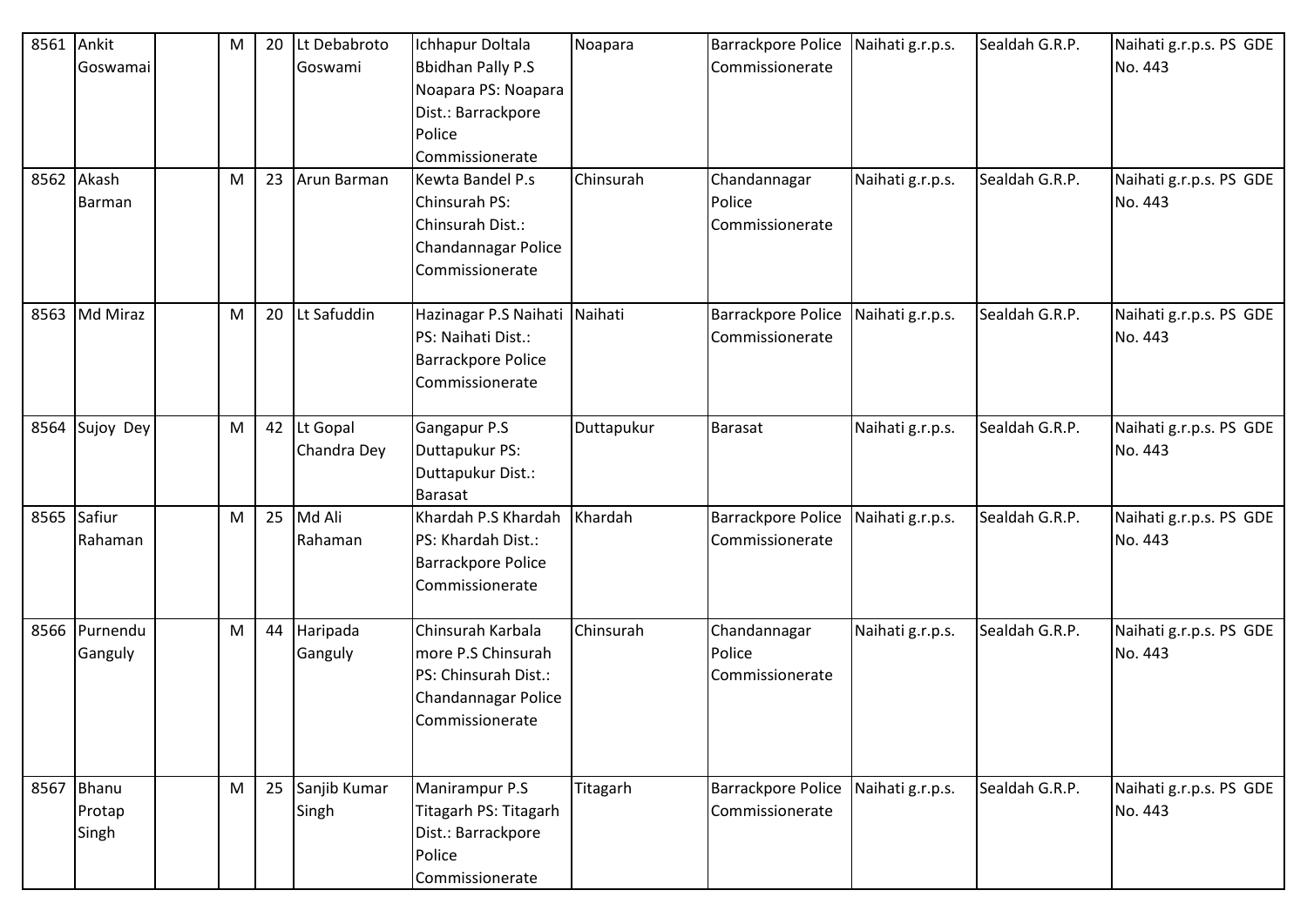| 8568        | Subrata          | M | 28 | <b>Balaram Ghosh</b> | Penga P.S Nanur PS:                  | Nanoor    | Birbhum                              | Naihati g.r.p.s. | Sealdah G.R.P. | Naihati g.r.p.s. PS GDE |
|-------------|------------------|---|----|----------------------|--------------------------------------|-----------|--------------------------------------|------------------|----------------|-------------------------|
|             | Ghosh            |   |    |                      | Nanoor Dist.:                        |           |                                      |                  |                | No. 443                 |
|             |                  |   |    |                      | Birbhum                              |           |                                      |                  |                |                         |
| 8569        | Reja Saraj       | M | 29 | Muarari Saraj        | Naihati RBC Road P.S                 | Naihati   | <b>Barrackpore Police</b>            | Naihati g.r.p.s. | Sealdah G.R.P. | Naihati g.r.p.s. PS GDE |
|             |                  |   |    |                      | Naihati PS: Naihati                  |           | Commissionerate                      |                  |                | No. 443                 |
|             |                  |   |    |                      | Dist.: Barrackpore                   |           |                                      |                  |                |                         |
|             |                  |   |    |                      | Police                               |           |                                      |                  |                |                         |
|             |                  |   |    |                      | Commissionerate                      |           |                                      |                  |                |                         |
| 8570 Srirup |                  | м |    | 36 Lt Sukdeb Roy     | Gourpara                             | Chakdah   | Ranaghat Police                      | Naihati g.r.p.s. | Sealdah G.R.P. | Naihati g.r.p.s. PS GDE |
|             | Roy              |   |    |                      | Radhakrishnamandir                   |           | District                             |                  |                | No. 448                 |
|             |                  |   |    |                      | P.S Chakdah PS:                      |           |                                      |                  |                |                         |
|             |                  |   |    |                      | Chakdah Dist.:                       |           |                                      |                  |                |                         |
|             |                  |   |    |                      | Ranaghat Police                      |           |                                      |                  |                |                         |
|             |                  |   |    |                      | <b>District</b>                      |           |                                      |                  |                |                         |
| 8571 Ajoy   |                  | M |    | 40   Matilal Sur     | Madanpur                             | Chakdah   | Ranaghat Police                      | Naihati g.r.p.s. | Sealdah G.R.P. | Naihati g.r.p.s. PS GDE |
|             | <b>Kumar Sur</b> |   |    |                      | Gangulipara P.S                      |           | <b>District</b>                      |                  |                | No. 448                 |
|             |                  |   |    |                      | Chakdah PS: Chakdah                  |           |                                      |                  |                |                         |
|             |                  |   |    |                      | Dist.: Ranaghat Police               |           |                                      |                  |                |                         |
|             |                  |   |    |                      | <b>District</b>                      |           |                                      |                  |                |                         |
|             |                  |   |    |                      |                                      |           |                                      |                  |                |                         |
|             | 8572 Subrata     | M | 36 |                      | Nemai Adhikary Jatishpur P.S Basanti | Basanti   | <b>Baruipur Police</b>               | Naihati g.r.p.s. | Sealdah G.R.P. | Naihati g.r.p.s. PS GDE |
|             | Adhikary         |   |    |                      | PS: Basanti Dist.:                   |           | District                             |                  |                | No. 448                 |
|             |                  |   |    |                      | <b>Baruipur Police</b>               |           |                                      |                  |                |                         |
|             |                  |   |    |                      | <b>District</b>                      |           |                                      |                  |                |                         |
| 8573 Sagar  |                  | M | 19 | Laxman Mistri        | <b>Hatar South</b>                   | Mograhat  | Diamond Harbour                      | Naihati g.r.p.s. | Sealdah G.R.P. | Naihati g.r.p.s. PS GDE |
|             | Mistri           |   |    |                      | Mohanpur P.S                         |           | <b>Police District</b>               |                  |                | No. 448                 |
|             |                  |   |    |                      | Magrahat PS:                         |           |                                      |                  |                |                         |
|             |                  |   |    |                      | Mograhat Dist.:                      |           |                                      |                  |                |                         |
|             |                  |   |    |                      | Diamond Harbour                      |           |                                      |                  |                |                         |
|             |                  |   |    |                      | <b>Police District</b>               |           |                                      |                  |                |                         |
|             | 8574 Mrigen      | M |    | Lt Nabakumar         | Nota P.S Karimpur PS: Karimpore      |           | Krishnanagar Police Naihati g.r.p.s. |                  | Sealdah G.R.P. | Naihati g.r.p.s. PS GDE |
|             | Das              |   |    | Das                  | Karimpore Dist.:                     |           | <b>District</b>                      |                  |                | No. 448                 |
|             |                  |   |    |                      | Krishnanagar Police                  |           |                                      |                  |                |                         |
|             |                  |   |    |                      | <b>District</b>                      |           |                                      |                  |                |                         |
|             | 8575 Israfil Sk  | M |    | 30 Akram Sk          | Tokia P.S Thanapara                  | Thanapara | Krishnanagar Police Naihati g.r.p.s. |                  | Sealdah G.R.P. | Naihati g.r.p.s. PS GDE |
|             |                  |   |    |                      | PS: Thanapara Dist.:                 |           | District                             |                  |                | No. 448                 |
|             |                  |   |    |                      | Krishnanagar Police                  |           |                                      |                  |                |                         |
|             |                  |   |    |                      | District                             |           |                                      |                  |                |                         |
|             |                  |   |    |                      |                                      |           |                                      |                  |                |                         |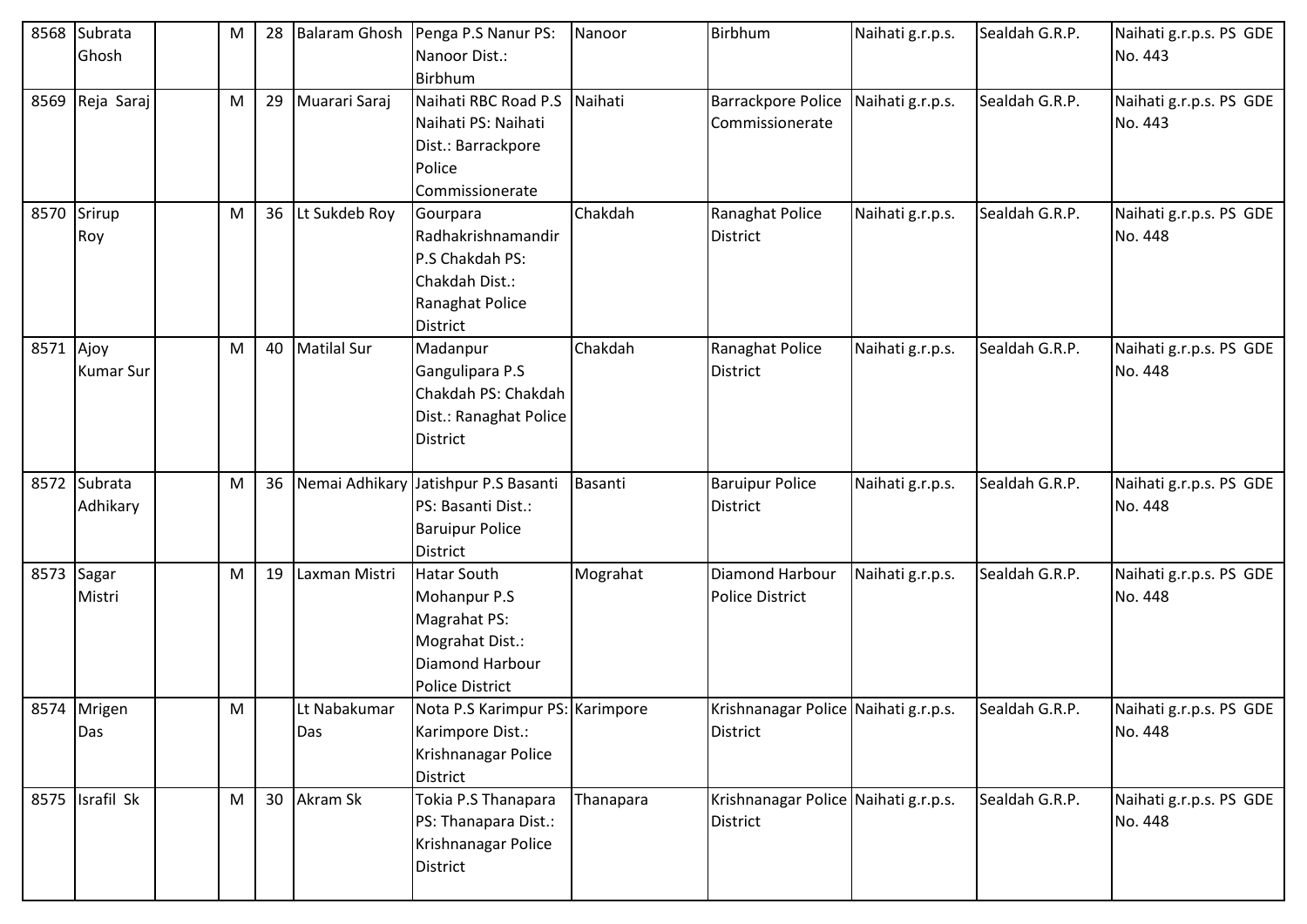|           | 8576 Krishna<br>Yadav             | M | 36 | Lt Bhagaban<br>Yadav              | <b>Bendel South</b><br>Noldanga P.S<br><b>Chinsurah PS:</b><br>Chinsurah Dist.:<br>Chandannagar Police<br>Commissionerate | Chinsurah    | Chandannagar<br>Police<br>Commissionerate               | Naihati g.r.p.s.                 | Sealdah G.R.P. | Naihati g.r.p.s. PS GDE<br>No. 450         |
|-----------|-----------------------------------|---|----|-----------------------------------|---------------------------------------------------------------------------------------------------------------------------|--------------|---------------------------------------------------------|----------------------------------|----------------|--------------------------------------------|
| 8577      | Suman<br>Halder                   | M | 38 | Lt Pronab<br>Halder               | Nabadip Bidhnanagar<br>P.S Nabadip PS:<br>Nabadwip Dist.:<br>Krishnanagar Police<br><b>District</b>                       | Nabadwip     | Krishnanagar Police Naihati g.r.p.s.<br><b>District</b> |                                  | Sealdah G.R.P. | Naihati g.r.p.s. PS GDE<br>No. 450         |
|           | 8578 Suman<br>Debtari             | M | 26 | Mahabul<br>Debtari                | Durgapur P.S Kotwali<br>PS: Krishnanagar<br>Dist.: Krishnanagar<br>Police District                                        | Krishnanagar | Krishnanagar Police Naihati g.r.p.s.<br><b>District</b> |                                  | Sealdah G.R.P. | Naihati g.r.p.s. PS GDE<br>No. 450         |
| 8579      | Gouranga<br>Halder                | M |    |                                   | 19 Lt Ashok Halder Hazinagar P.S Naihati<br>PS: Naihati Dist.:<br>Barrackpore Police<br>Commissionerate                   | Naihati      | <b>Barrackpore Police</b><br>Commissionerate            | Naihati g.r.p.s.                 | Sealdah G.R.P. | Naihati g.r.p.s. PS GDE<br>No. 450         |
| 8580      | Roham<br>Kumar<br>Barman          | M |    | 19 Lt Ashok<br>Barman             | Hazinagar P.S Naihati<br>PS: Naihati Dist.:<br>Barrackpore Police<br>Commissionerate                                      | Naihati      | <b>Barrackpore Police</b><br>Commissionerate            | Naihati g.r.p.s.                 | Sealdah G.R.P. | Naihati g.r.p.s. PS GDE<br>No. 450         |
| 8581 Asit | Chatterjee                        | M |    | 25 Bijoy Chatterjee Maniktala PS: | Maniktala Dist.:<br>Kolkata                                                                                               | Maniktala    | Kolkata                                                 | Ranaghat g.r.p.s. Sealdah G.R.P. |                | Ranaghat g.r.p.s. PS<br><b>GDE No. 469</b> |
| 8582      | Selion<br>Shaikh                  | M |    | 37 Sayeb Ali Shaikh Sutraghar PS: | Shantipur Dist.:<br>Ranaghat Police<br>District                                                                           | Shantipur    | Ranaghat Police<br><b>District</b>                      | Ranaghat g.r.p.s. Sealdah G.R.P. |                | Ranaghat g.r.p.s. PS<br>GDE No. 469        |
|           | 8583 Hafijur<br>Rahaman<br>Mondal | M |    | 54 Lt. Desoruddin<br>Mondal       | Sundarpur PS:<br>Gopalnagar Dist.:<br><b>Bongaon Police</b><br>District                                                   | Gopalnagar   | <b>Bongaon Police</b><br><b>District</b>                | Ranaghat g.r.p.s. Sealdah G.R.P. |                | Ranaghat g.r.p.s. PS<br>GDE No. 469        |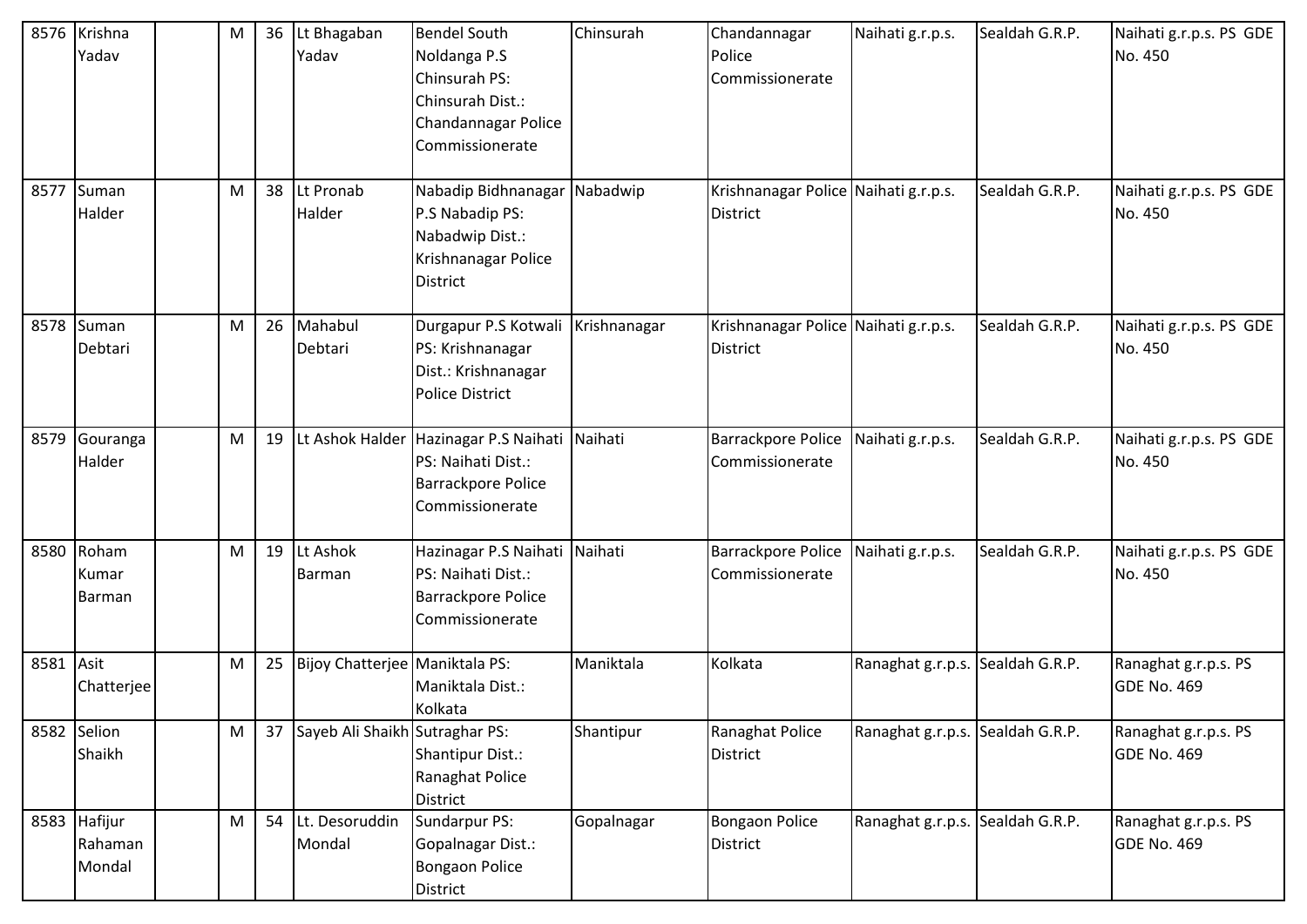| 8584       | Mongal<br><b>Biswas</b>        | M | 54 Lt. Monoranjan<br><b>Biswas</b> | Kalopur PS: Bongaon<br>Dist.: Bongaon Police<br>District                          | Bongaon    | <b>Bongaon Police</b><br><b>District</b>     | Ranaghat g.r.p.s. Sealdah G.R.P. |                | Ranaghat g.r.p.s. PS<br><b>GDE No. 469</b>                       |
|------------|--------------------------------|---|------------------------------------|-----------------------------------------------------------------------------------|------------|----------------------------------------------|----------------------------------|----------------|------------------------------------------------------------------|
| 8585 Surja | Mondal                         | M | 30 Din Mondal                      | Manasapur PS:<br>Chakdah Dist.:<br>Ranaghat Police<br>District                    | Chakdah    | Ranaghat Police<br><b>District</b>           | Ranaghat g.r.p.s.                | Sealdah G.R.P. | Ranaghat g.r.p.s. PS<br>GDE No. 482                              |
|            | 8586 Rabi Das                  | M | 37 Sadhan Das                      | Shyamnagar PS:<br>Jagaddal Dist.:<br><b>Barrackpore Police</b><br>Commissionerate | Jagaddal   | <b>Barrackpore Police</b><br>Commissionerate | Ranaghat g.r.p.s.                | Sealdah G.R.P. | Ranaghat g.r.p.s. PS<br><b>GDE No. 482</b>                       |
| 8587       | <b>Dilip</b><br>Addha<br>Addha | M | 40 Lt. Tarapada<br>Addha           | Similtala PS: Bongaon Bongaon<br>Dist.: Bongaon Police<br>District                |            | <b>Bongaon Police</b><br><b>District</b>     | Ranaghat g.r.p.s.                | Sealdah G.R.P. | Ranaghat g.r.p.s. PS<br><b>GDE No. 482</b>                       |
| 8588       | Dipu<br><b>Biswas</b>          | M | 27 Nitai Biswas                    | Sankarpur PS:<br>Dhantala Dist.:<br>Ranaghat Police<br>District                   | Dhantala   | Ranaghat Police<br><b>District</b>           | Ranaghat g.r.p.s.                | Sealdah G.R.P. | Ranaghat g.r.p.s. PS<br><b>GDE No. 482</b>                       |
|            | 8589 Ratan<br>Mridha           | M | 47 Lt. Rakhal<br>Mridha            | Srishnagar PS:<br>Gangnapur Dist.:<br>Ranaghat Police<br><b>District</b>          | Gangnapur  | Ranaghat Police<br><b>District</b>           | Ranaghat g.r.p.s.                | Sealdah G.R.P. | Ranaghat g.r.p.s. PS<br>Outpost Chakdah OP<br>GDE No. 188        |
| 8590       | Mintu<br>Debnath               | M | 31 Jayanta<br>Debnath              | Aistala PS: Ranaghat<br>Dist.: Ranaghat Police<br>District                        | Ranaghat   | Ranaghat Police<br><b>District</b>           | Ranaghat g.r.p.s.                | Sealdah G.R.P. | Ranaghat g.r.p.s. PS<br>Outpost Chakdah OP<br><b>GDE No. 188</b> |
|            | 8591 Sahajahan<br>Mondal       | M | 48 Anarul Mondal                   | PS: Gopalnagar Dist.:<br><b>Bongaon Police</b><br>District                        | Gopalnagar | <b>Bongaon Police</b><br><b>District</b>     | Ranaghat g.r.p.s.                | Sealdah G.R.P. | Ranaghat g.r.p.s. PS<br>Outpost Chakdah OP<br><b>GDE No. 188</b> |
|            | 8592 Manash<br><b>Biswas</b>   | M | 49 Chandi Biswas                   | Majharpara PS:<br>Noapara Dist.:<br><b>Barrackpore Police</b><br>Commissionerate  | Noapara    | Barrackpore Police<br>Commissionerate        | Ranaghat g.r.p.s. Sealdah G.R.P. |                | Ranaghat g.r.p.s. PS<br>Outpost Chakdah OP<br><b>GDE No. 188</b> |
|            | 8593 Dipak<br>Saha             | M | 47 Dulal Saha                      | Salua PS: Dhantala<br>Dist.: Ranaghat Police<br>District                          | Dhantala   | Ranaghat Police<br>District                  | Ranaghat g.r.p.s.                | Sealdah G.R.P. | Ranaghat g.r.p.s. PS<br>Outpost Chakdah OP<br><b>GDE No. 190</b> |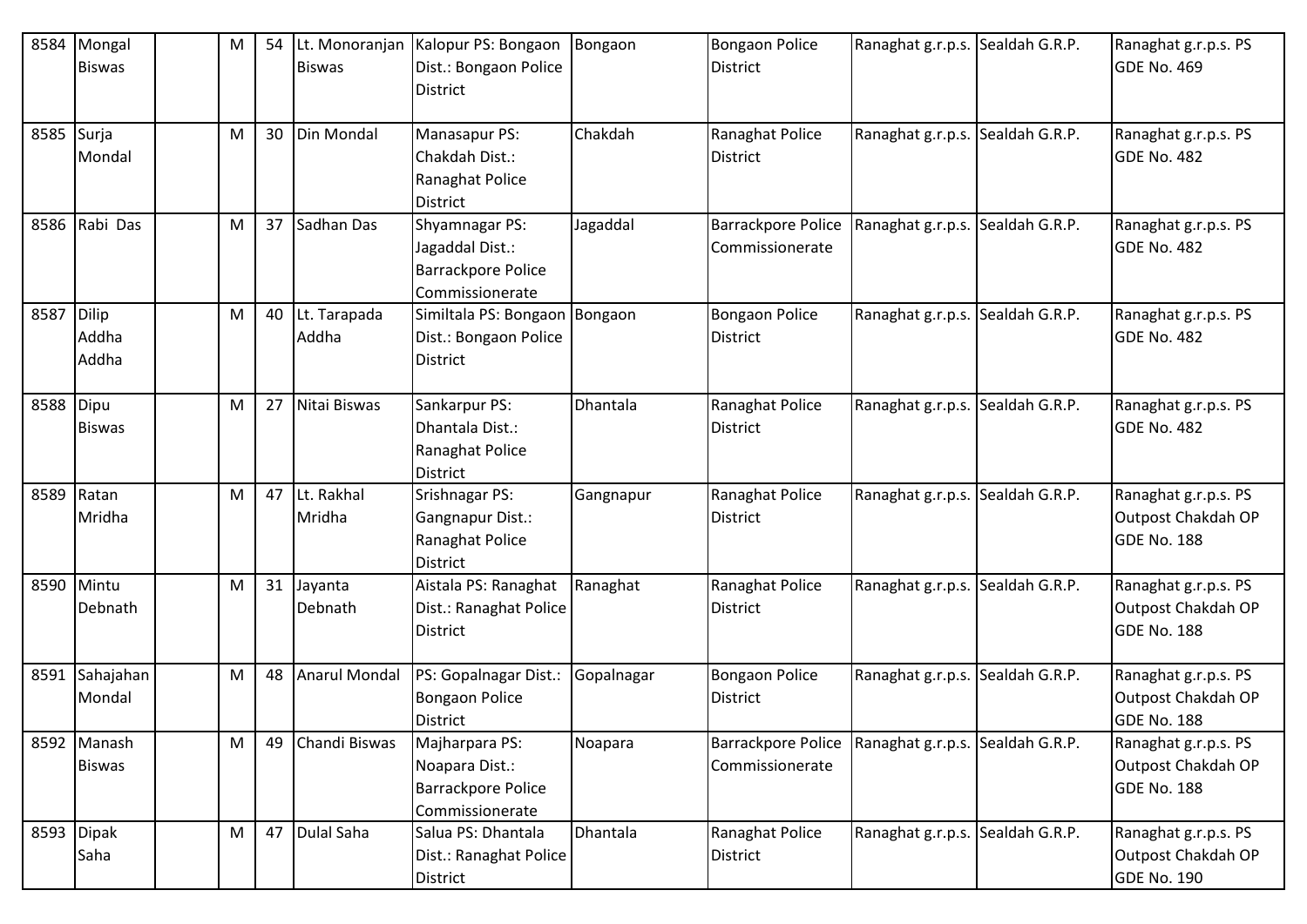| 8594       | Binay<br><b>Basak</b>       | M | 51 | Lt. Paresh Basak Buichapara PS: | <b>Shantipur Dist.:</b><br>Ranaghat Police                                                        | Shantipur    | Ranaghat Police<br><b>District</b>                | Ranaghat g.r.p.s. Sealdah G.R.P. |                | Ranaghat g.r.p.s. PS<br>Outpost Chakdah OP<br><b>GDE No. 190</b> |
|------------|-----------------------------|---|----|---------------------------------|---------------------------------------------------------------------------------------------------|--------------|---------------------------------------------------|----------------------------------|----------------|------------------------------------------------------------------|
|            | 8595 Raju Das               | м |    | 42 Lt. Samir Das                | <b>District</b><br><b>KBM Chakdah PS:</b><br>Chakdah Dist.:<br>Ranaghat Police<br><b>District</b> | Chakdah      | Ranaghat Police<br><b>District</b>                | Ranaghat g.r.p.s. Sealdah G.R.P. |                | Ranaghat g.r.p.s. PS<br>Outpost Chakdah OP<br><b>GDE No. 190</b> |
|            | 8596 Sankar<br><b>Barai</b> | M |    | 34 Lt. Haripada<br>Barai        | R.N. Colony PS:<br>Kalyani Dist.:<br>Ranaghat Police<br><b>District</b>                           | Kalyani      | Ranaghat Police<br>District                       | Ranaghat g.r.p.s. Sealdah G.R.P. |                | Ranaghat g.r.p.s. PS<br>Outpost Kalyani OP<br><b>GDE No. 232</b> |
| 8597       | Surajit<br>Sarkar           | M |    | 20 Shakti Sarkar                | <b>Habibpur PS:</b><br>Ranaghat Dist.:<br>Ranaghat Police<br><b>District</b>                      | Ranaghat     | Ranaghat Police<br>District                       | Ranaghat g.r.p.s.                | Sealdah G.R.P. | Ranaghat g.r.p.s. PS<br>Outpost Kalyani OP<br><b>GDE No. 232</b> |
|            | 8598 Prabir<br>Ghosh        | M |    | 42 Prafulla Ghosh               | Jasor Road PS:<br>Dumdum Dist.:<br><b>Barrackpore Police</b><br>Commissionerate                   | Dumdum       | Barrackpore Police<br>Commissionerate             | Ranaghat g.r.p.s.                | Sealdah G.R.P. | Ranaghat g.r.p.s. PS<br><b>GDE No. 487</b>                       |
| 8599 Ajay  | Mondal                      | м |    | 32 Lt. Anil Mondal              | Krishnanagar PS:<br>Krishnanagar Dist.:<br>Krishnanagar Police<br>District                        | Krishnanagar | Krishnanagar Police Ranaghat g.r.p.s.<br>District |                                  | Sealdah G.R.P. | Ranaghat g.r.p.s. PS<br><b>GDE No. 487</b>                       |
| 8600       | Sibu Das                    | M |    | 32 Balaram Das                  | Hasipara Kakdwip 24<br>pgs (S)                                                                    |              | <b>Basirhat</b>                                   | Sealdah g.r.p.s.                 | Sealdah G.R.P. | Sealdah g.r.p.s. PS GDE<br>No. 563                               |
| 8601       | <b>Ashis Das</b>            | M | 32 | <b>Dilip Das</b>                | Hasipara Kakdwip 24<br>pgs (S)                                                                    |              | <b>Basirhat</b>                                   | Sealdah g.r.p.s.                 | Sealdah G.R.P. | Sealdah g.r.p.s. PS GDE<br>No. 563                               |
| 8602       | Salam<br>Mallick            | M | 32 | <b>Abdul Khelek</b><br>Molla    | Salak pur Baruipur 24<br>pgs (S)                                                                  |              | <b>Basirhat</b>                                   | Sealdah g.r.p.s.                 | Sealdah G.R.P. | Sealdah g.r.p.s. PS GDE<br>No. 563                               |
|            | 8603 Tukun<br>Dhali         | м |    | 32 Keshob Lal<br>Dhali          | Kashipur Habra 24<br>pgs (N)                                                                      |              | <b>Basirhat</b>                                   | Sealdah g.r.p.s.                 | Sealdah G.R.P. | Sealdah g.r.p.s. PS<br>Outpost Bidhannagar<br>OP GDE No. 218     |
| 8604 Aftab | Alam                        | M |    | 28 Lt Shan<br>Mahammad          | I.B. Road Kankinara<br>Bhatpara 24 pgs (N)                                                        |              | <b>Basirhat</b>                                   | Sealdah g.r.p.s.                 | Sealdah G.R.P. | Sealdah g.r.p.s. PS<br>Outpost Bidhannagar<br>OP GDE No. 218     |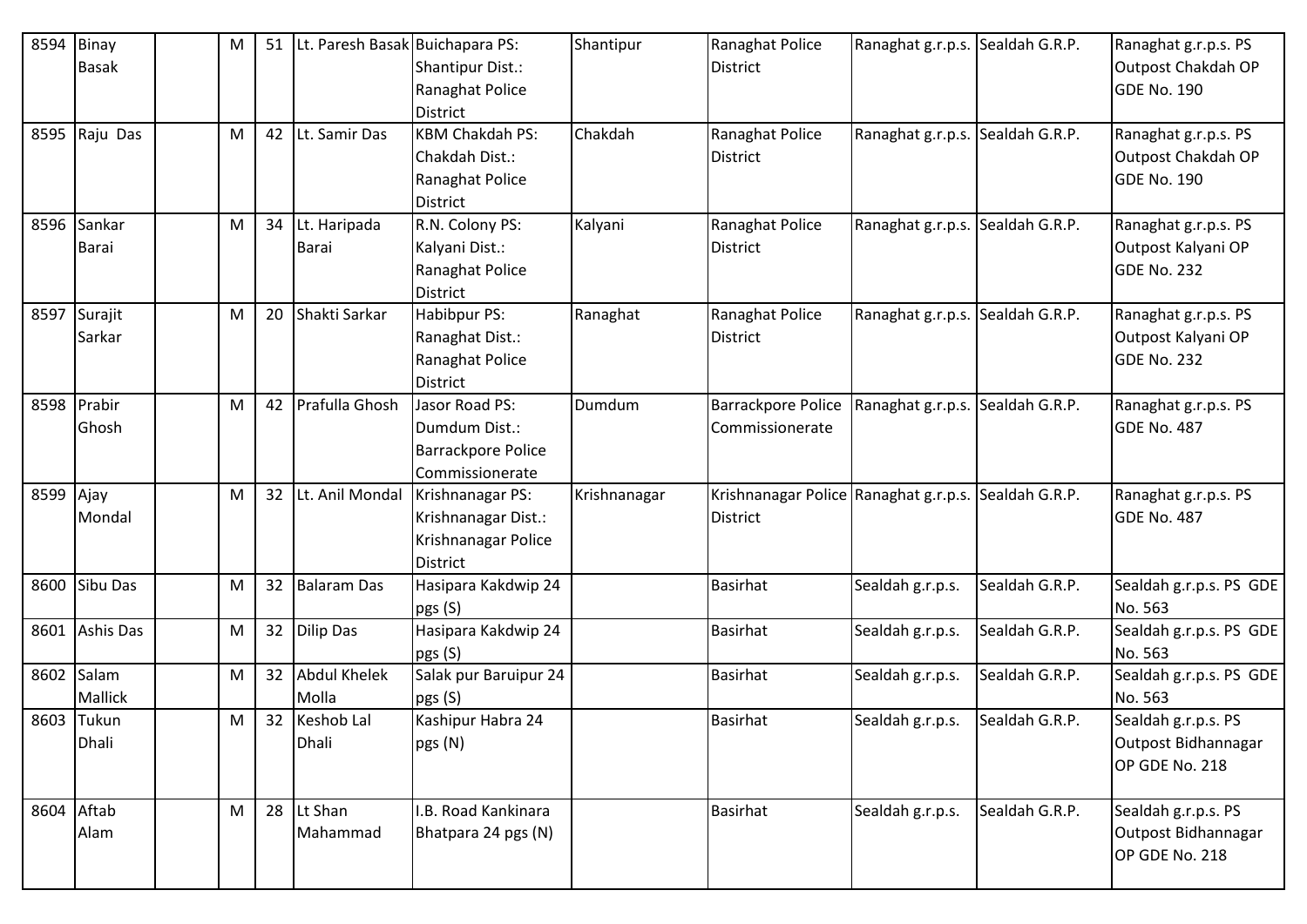| 8605 | Mukhtar       | М | 48 | Lt Md Hafiz        | I.B. Road Kankinara    |                 | <b>Basirhat</b>        | Sealdah g.r.p.s.                 | Sealdah G.R.P. | Sealdah g.r.p.s. PS  |
|------|---------------|---|----|--------------------|------------------------|-----------------|------------------------|----------------------------------|----------------|----------------------|
|      | Ahamad        |   |    |                    | Bhatpara 24 pgs (N)    |                 |                        |                                  |                | Outpost Bidhannagar  |
|      |               |   |    |                    |                        |                 |                        |                                  |                | OP GDE No. 218       |
|      |               |   |    |                    |                        |                 |                        |                                  |                |                      |
|      | 8606 Nirmal   | M |    | 49 Lt Jotish       | Vill+PO Chand khali    | Canning         | <b>Baruipur Police</b> | Sonarpur g.r.p.s.                | Sealdah G.R.P. | Sonarpur g.r.p.s. PS |
|      | Mondal        |   |    | Mondal             | PS: Canning Dist.:     |                 | <b>District</b>        |                                  |                | <b>GDE No. 172</b>   |
|      |               |   |    |                    | <b>Baruipur Police</b> |                 |                        |                                  |                |                      |
|      |               |   |    |                    | <b>District</b>        |                 |                        |                                  |                |                      |
| 8607 | <b>Bidesh</b> | M | 44 | Lt Madan Naiya     | Vill+PO Taldi PS:      | Canning         | <b>Baruipur Police</b> | Sonarpur g.r.p.s.                | Sealdah G.R.P. | Sonarpur g.r.p.s. PS |
|      | Naiya         |   |    |                    | Canning Dist.:         |                 | <b>District</b>        |                                  |                | <b>GDE No. 172</b>   |
|      |               |   |    |                    | <b>Baruipur Police</b> |                 |                        |                                  |                |                      |
|      |               |   |    |                    | <b>District</b>        |                 |                        |                                  |                |                      |
| 8608 | Renupada      | M | 59 | Lt Manmatha        | Vill+PO Taldi PS:      | Canning         | <b>Baruipur Police</b> | Sonarpur g.r.p.s.                | Sealdah G.R.P. | Sonarpur g.r.p.s. PS |
|      | Mondal        |   |    | Mondal             | Canning Dist.:         |                 | <b>District</b>        |                                  |                | <b>GDE No. 172</b>   |
|      |               |   |    |                    | <b>Baruipur Police</b> |                 |                        |                                  |                |                      |
|      |               |   |    |                    | <b>District</b>        |                 |                        |                                  |                |                      |
| 8609 | Saddam        | M | 21 | Anawar Molla       | Santoshpur Gunin       | Rabindranagar   | Diamond Harbour        | Sonarpur g.r.p.s.                | Sealdah G.R.P. | Sonarpur g.r.p.s. PS |
|      | Molla         |   |    |                    | math Po Fatak PS:      |                 | <b>Police District</b> |                                  |                | <b>GDE No. 172</b>   |
|      |               |   |    |                    | Rabindranagar Dist.:   |                 |                        |                                  |                |                      |
|      |               |   |    |                    | Diamond Harbour        |                 |                        |                                  |                |                      |
|      |               |   |    |                    | <b>Police District</b> |                 |                        |                                  |                |                      |
|      |               |   |    |                    |                        |                 |                        |                                  |                |                      |
| 8610 | Sudipta       | M | 28 | Lt Kunduram        | Gocharan PS:           | Joynagar        | <b>Baruipur Police</b> | Sonarpur g.r.p.s.                | Sealdah G.R.P. | Sonarpur g.r.p.s. PS |
|      | Naskar        |   |    | Naskar             | Joynagar Dist.:        |                 | <b>District</b>        |                                  |                | <b>GDE No. 494</b>   |
|      |               |   |    |                    | <b>Baruipur Police</b> |                 |                        |                                  |                |                      |
|      |               |   |    |                    | <b>District</b>        |                 |                        |                                  |                |                      |
| 8611 | Sukhendu      | M | 22 | <b>Bairan Mali</b> | Dakshin Barasat PS:    | Joynagar        | <b>Baruipur Police</b> | Sonarpur g.r.p.s.                | Sealdah G.R.P. | Sonarpur g.r.p.s. PS |
|      | Mali          |   |    |                    | Joynagar Dist.:        |                 | <b>District</b>        |                                  |                | GDE No. 494          |
|      |               |   |    |                    | <b>Baruipur Police</b> |                 |                        |                                  |                |                      |
|      |               |   |    |                    | <b>District</b>        |                 |                        |                                  |                |                      |
|      | 8612 Sudhir   | M |    | 30 Dilip Bar       | Kalyanpur PS:          | <b>Baruipur</b> | <b>Baruipur Police</b> | Sonarpur g.r.p.s. Sealdah G.R.P. |                | Sonarpur g.r.p.s. PS |
|      | <b>Bar</b>    |   |    |                    | <b>Baruipur Dist.:</b> |                 | <b>District</b>        |                                  |                | <b>GDE No. 494</b>   |
|      |               |   |    |                    | <b>Baruipur Police</b> |                 |                        |                                  |                |                      |
|      |               |   |    |                    | <b>District</b>        |                 |                        |                                  |                |                      |
|      | 8613 Abdul    | M |    | 22 Yakub Rasid     | <b>Iswaripur PS:</b>   | Jibantala       | <b>Baruipur Police</b> | Sonarpur g.r.p.s.                | Sealdah G.R.P. | Sonarpur g.r.p.s. PS |
|      | Rasid         |   |    |                    | Jibantala Dist.:       |                 | <b>District</b>        |                                  |                | <b>GDE No. 494</b>   |
|      |               |   |    |                    | <b>Baruipur Police</b> |                 |                        |                                  |                |                      |
|      |               |   |    |                    | District               |                 |                        |                                  |                |                      |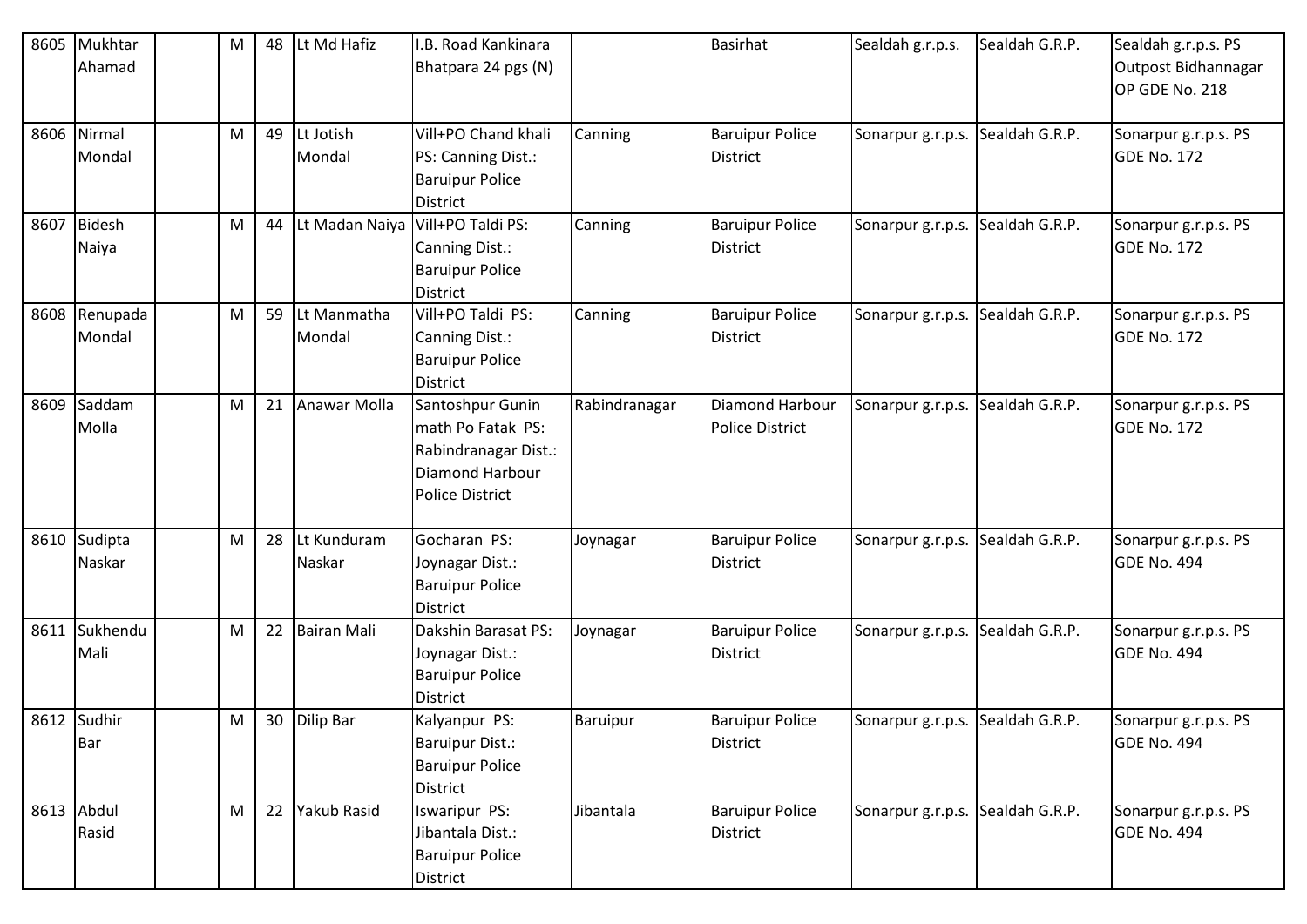|      | 8614 Sanjib<br>Halder                  | M | 22 | Bapi Halder                             | Chandpur PS:<br>Narendrapur Dist.:<br><b>Baruipur Police</b><br>District                | Narendrapur | <b>Baruipur Police</b><br><b>District</b> | Sonarpur g.r.p.s. Sealdah G.R.P. |                 | Sonarpur g.r.p.s. PS<br><b>GDE No. 494</b>   |
|------|----------------------------------------|---|----|-----------------------------------------|-----------------------------------------------------------------------------------------|-------------|-------------------------------------------|----------------------------------|-----------------|----------------------------------------------|
| 8615 | Sk Nadir                               | M | 18 | Lt Sk Jamal                             | Bidyadharpur<br>Nayapattan PS:<br>Sonarpur Dist.:<br><b>Baruipur Police</b><br>District | Sonarpur    | <b>Baruipur Police</b><br>District        | Sonarpur g.r.p.s.                | Sealdah G.R.P.  | Sonarpur g.r.p.s. PS<br><b>GDE No. 521</b>   |
|      | 8616 Tapan<br>Sanfui                   | M | 34 | Gobinda Sanfui                          | Subhasgram<br>Chanditala PS:<br>Sonarpur Dist.:<br><b>Baruipur Police</b><br>District   | Sonarpur    | <b>Baruipur Police</b><br>District        | Sonarpur g.r.p.s.                | Sealdah G.R.P.  | Sonarpur g.r.p.s. PS<br><b>GDE No. 521</b>   |
|      | 8617 Bilash<br>Haldar                  | M | 37 | Lt Manimohan<br>Halder                  | Subhasgram Kodalia<br>PS: Sonarpur Dist.:<br><b>Baruipur Police</b><br>District         | Sonarpur    | <b>Baruipur Police</b><br><b>District</b> | Sonarpur g.r.p.s.                | Sealdah G.R.P.  | Sonarpur g.r.p.s. PS<br><b>GDE No. 521</b>   |
|      | 8618 Mohit<br>Oraon                    | M | 20 | Babli Oraon                             | PS: Kalchini Dist.:<br>Alipurduar                                                       | Kalchini    | Alipurduar                                | Alipurduar<br>g.r.p.s.           | SILIGURI G.R.P. | Alipurduar g.r.p.s. PS<br><b>GDE No. 315</b> |
|      | 8619 Devid<br>Kachhap                  | M | 19 | Amit Kachhap                            | PS: Kalchini Dist.:<br>Alipurduar                                                       | Kalchini    | Alipurduar                                | Alipurduar<br>g.r.p.s.           | SILIGURI G.R.P. | Alipurduar g.r.p.s. PS<br><b>GDE No. 315</b> |
| 8620 | Akham<br>Anandeba<br>Singh             | M | 46 | Akham Lngo                              | PS: Kalchini Dist.:<br>Alipurduar                                                       | Kalchini    | Alipurduar                                | Alipurduar<br>g.r.p.s.           | SILIGURI G.R.P. | Alipurduar g.r.p.s. PS<br><b>GDE No. 315</b> |
|      | 8621 Nomgtho<br>mbam<br>Suraj<br>Singh | M | 26 | Nomgthombam PS: Kalchini<br>Nanda Singh |                                                                                         | Kalchini    | <b>Basirhat</b>                           | Alipurduar<br>g.r.p.s.           | SILIGURI G.R.P. | Alipurduar g.r.p.s. PS<br><b>GDE No. 315</b> |
|      | 8622 Yumkhaib<br>am<br>Debem<br>Meitei | M | 46 | Yumkhaibam<br>Mohari Meitei             | PS: Kalchini                                                                            | Kalchini    | Basirhat                                  | Alipurduar<br>g.r.p.s.           | SILIGURI G.R.P. | Alipurduar g.r.p.s. PS<br><b>GDE No. 315</b> |
|      | 8623 Gobind<br>Prosad<br>Sahu          | M | 53 | Ramchandra<br>Prosad Sahu               |                                                                                         |             | <b>Basirhat</b>                           | Alipurduar<br>g.r.p.s.           | SILIGURI G.R.P. | Alipurduar g.r.p.s. PS<br><b>GDE No. 315</b> |
|      | 8624 Mollikarju<br>n Pujari            | M | 60 | Lt. Nagappa                             |                                                                                         |             | <b>Basirhat</b>                           | Alipurduar<br>g.r.p.s.           | SILIGURI G.R.P. | Alipurduar g.r.p.s. PS<br><b>GDE No. 315</b> |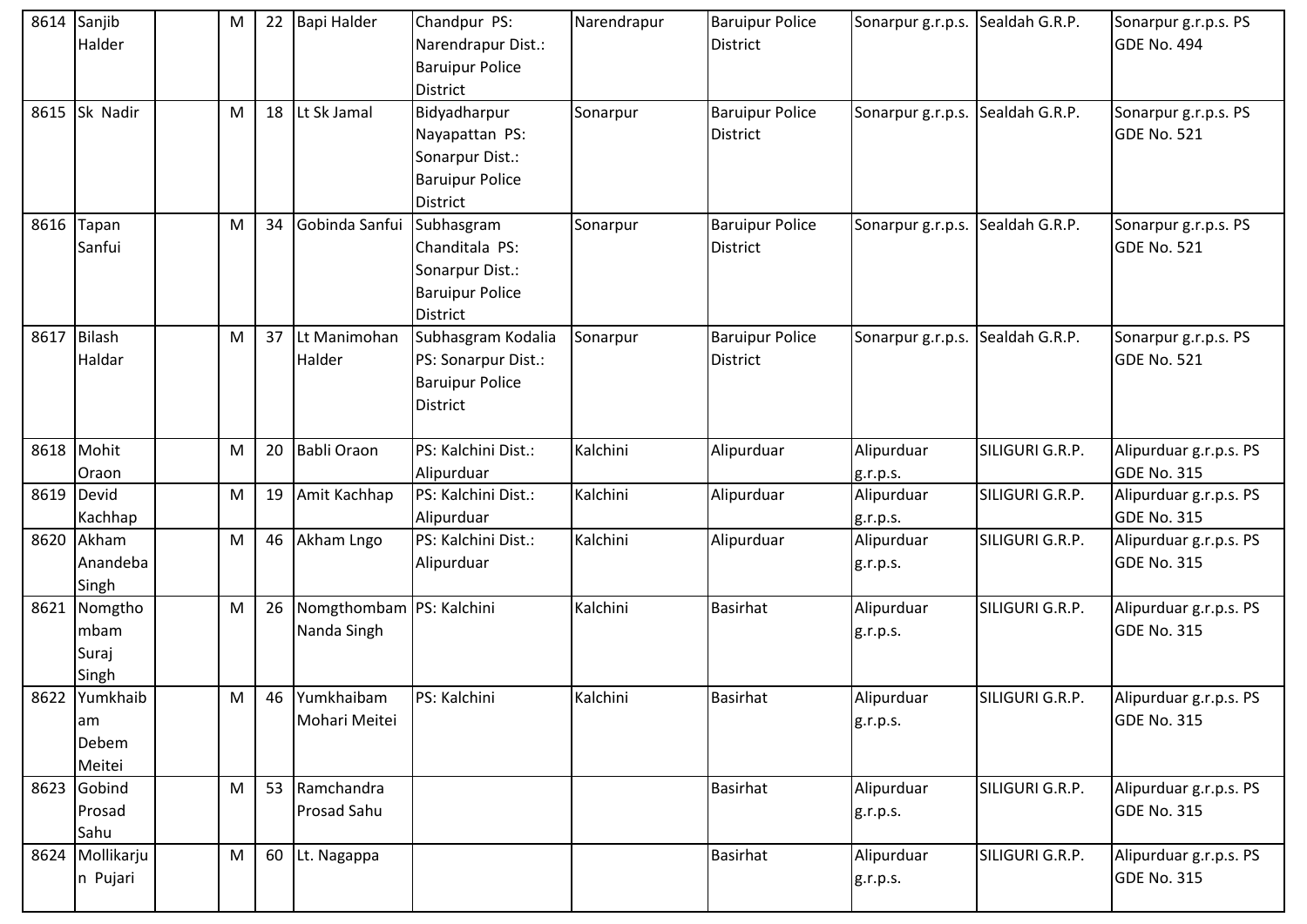| 8625 | Sharan      | M | 47 | Lt. Jayguru Rabi  |                         |           | <b>Basirhat</b>  | Alipurduar        | SILIGURI G.R.P. | Alipurduar g.r.p.s. PS |
|------|-------------|---|----|-------------------|-------------------------|-----------|------------------|-------------------|-----------------|------------------------|
|      | Das         |   |    | Das               |                         |           |                  | g.r.p.s.          |                 | <b>GDE No. 390</b>     |
| 8626 | Vijay       | M | 24 | Mumeswar          |                         |           | <b>Basirhat</b>  | Alipurduar        | SILIGURI G.R.P. | Alipurduar g.r.p.s. PS |
|      | Kumar       |   |    | Gupta             |                         |           |                  | g.r.p.s.          |                 | <b>GDE No. 390</b>     |
| 8627 | Radheswa    | M |    | 19 Ganga Biswas   | PS: Dinhata Dist.:      | Dinhata   | Coochbehar       | Alipurduar        | SILIGURI G.R.P. | Alipurduar g.r.p.s. PS |
|      | r Biswas    |   |    |                   | Coochbehar              |           |                  | g.r.p.s.          |                 | <b>GDE No. 390</b>     |
|      |             |   |    |                   |                         |           |                  |                   |                 |                        |
| 8628 | Krishna     | M | 34 | Manoj Saha        | Dist.: Darjeeling       |           | Darjeeling       | Alipurduar        | SILIGURI G.R.P. | Alipurduar g.r.p.s. PS |
|      | Saha        |   |    |                   |                         |           |                  | g.r.p.s.          |                 | <b>GDE No. 390</b>     |
| 8629 | Salen       | M |    | 31 Philip Kujur   | PS: Birpara Dist.:      | Birpara   | Alipurduar       | Alipurduar        | SILIGURI G.R.P. | Alipurduar g.r.p.s. PS |
|      | Kujur       |   |    |                   | Alipurduar              |           |                  | g.r.p.s.          |                 | <b>GDE No. 390</b>     |
| 8630 | Santosh     | M |    | 40 Sabila Saw     | <b>BONGAIGAON,</b>      |           | <b>Basirhat</b>  | Alipurduar        | SILIGURI G.R.P. | Alipurduar g.r.p.s. PS |
|      | Kumar       |   |    |                   |                         |           |                  | g.r.p.s.          |                 | <b>GDE No. 414</b>     |
|      | Aaw         |   |    |                   |                         |           |                  |                   |                 |                        |
| 8631 | Rajuna      | M | 29 | Nur Aahmed        | OF LANKA, PS-LANKA,     |           | <b>Basirhat</b>  | Alipurduar        | SILIGURI G.R.P. | Alipurduar g.r.p.s. PS |
|      | Hossain     |   |    |                   | <b>DIST, HOJAI</b>      |           |                  | g.r.p.s.          |                 | <b>GDE No. 414</b>     |
|      |             |   |    |                   |                         |           |                  |                   |                 |                        |
| 8632 | Ram         | M |    | 31 Mahendar       | OF ALANI, PO-           |           | <b>Basirhat</b>  | Alipurduar        | SILIGURI G.R.P. | Alipurduar g.r.p.s. PS |
|      | Sahani      |   |    | Sahani            | SALKHUIA, PS-           |           |                  | g.r.p.s.          |                 | <b>GDE No. 414</b>     |
|      |             |   |    |                   | SALKHUIA, DIST-         |           |                  |                   |                 |                        |
|      |             |   |    |                   | <b>SHRSHA</b>           |           |                  |                   |                 |                        |
| 8633 | Ranjan      | M | 35 | Niresh Roy        | <b>BALURGHAT R/S</b>    | Bansihari | Dakshin Dinajpur | Balurghat g.r.p.s | SILIGURI G.R.P. | Balurghat g.r.p.s PS   |
|      | Roy         |   |    |                   | PLATFORM AREA PS:       |           |                  |                   |                 | <b>GDE No. 334</b>     |
|      |             |   |    |                   | Bansihari Dist.:        |           |                  |                   |                 |                        |
|      |             |   |    |                   | Dakshin Dinajpur        |           |                  |                   |                 |                        |
|      | 8634 Nepal  | M |    | 40 Krishna Mahali | <b>BALURGHAT R/S</b>    | Balurghat | Dakshin Dinajpur | Balurghat g.r.p.s | SILIGURI G.R.P. | Balurghat g.r.p.s PS   |
|      | Mahali      |   |    |                   | PLATFORM AREA PS:       |           |                  |                   |                 | <b>GDE No. 334</b>     |
|      |             |   |    |                   | <b>Balurghat Dist.:</b> |           |                  |                   |                 |                        |
|      |             |   |    |                   | Dakshin Dinajpur        |           |                  |                   |                 |                        |
| 8635 | Bijan       | M | 29 | Swapan Sarkar     | <b>BUNIADPUR R/S</b>    | Bansihari | Dakshin Dinajpur | Balurghat g.r.p.s | SILIGURI G.R.P. | Balurghat g.r.p.s PS   |
|      | Sarkar      |   |    |                   | PLATFORM AREA PS:       |           |                  |                   |                 | <b>GDE No. 177</b>     |
|      |             |   |    |                   | Bansihari Dist.:        |           |                  |                   |                 |                        |
|      |             |   |    |                   | Dakshin Dinajpur        |           |                  |                   |                 |                        |
|      | 8636 Ramesh | M |    | 38 Lt. Sainath    | <b>BALURGHAT R/S</b>    | Balurghat | Dakshin Dinajpur | Balurghat g.r.p.s | SILIGURI G.R.P. | Balurghat g.r.p.s PS   |
|      | Singha      |   |    | Singha            | PLATFORM AREA PS:       |           |                  |                   |                 | <b>GDE No. 346</b>     |
|      |             |   |    |                   | <b>Balurghat Dist.:</b> |           |                  |                   |                 |                        |
|      |             |   |    |                   | Dakshin Dinajpur        |           |                  |                   |                 |                        |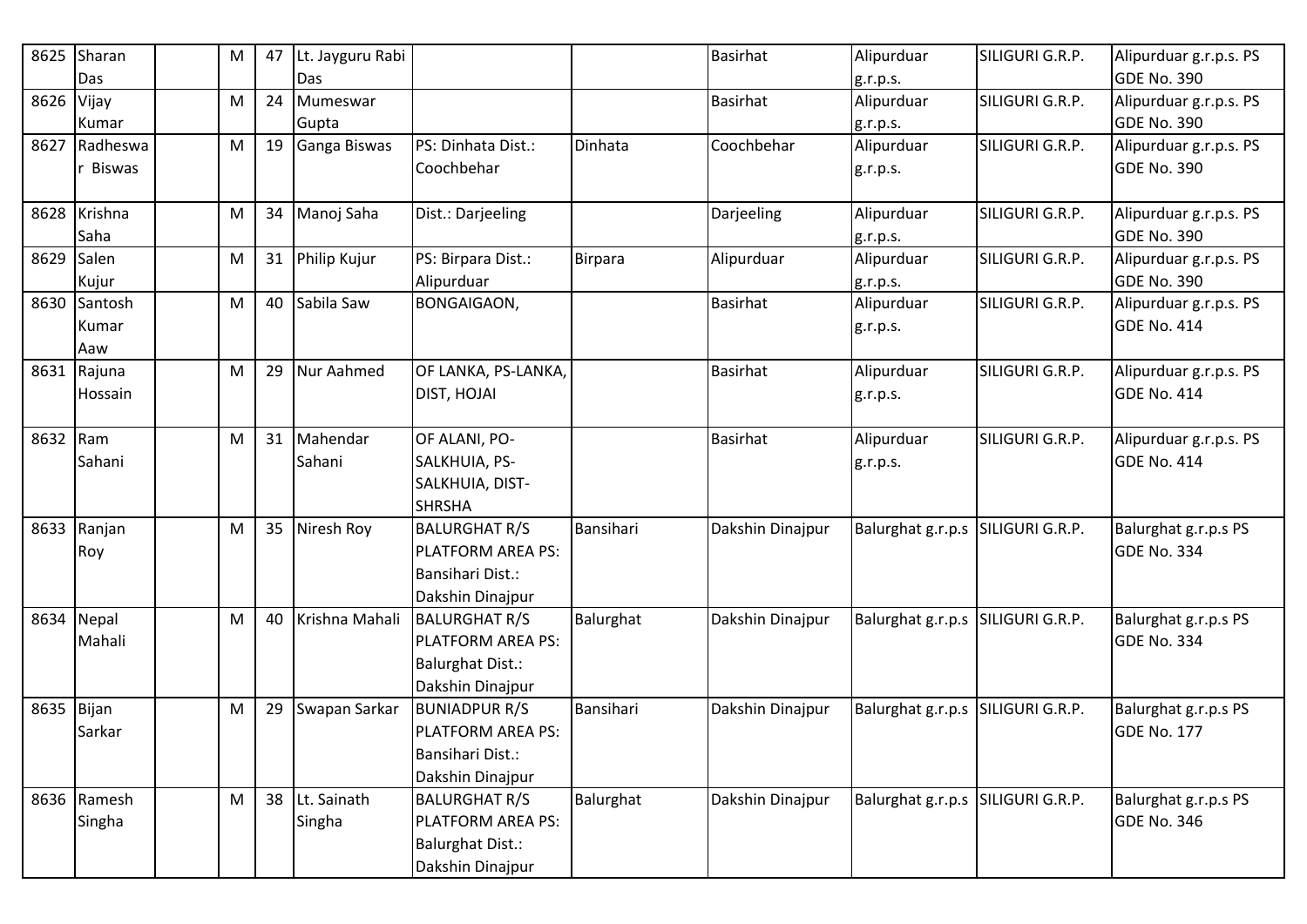| 8637      | Paresh<br>Shil        | M | 35 | Lt.khagendra<br>Shil   | <b>BALURGHAT R/S</b><br>PLATFORM AREA PS:<br><b>Balurghat Dist.:</b><br>Dakshin Dinajpur   | Balurghat  | Dakshin Dinajpur                  | Balurghat g.r.p.s | SILIGURI G.R.P. | Balurghat g.r.p.s PS<br><b>GDE No. 346</b> |
|-----------|-----------------------|---|----|------------------------|--------------------------------------------------------------------------------------------|------------|-----------------------------------|-------------------|-----------------|--------------------------------------------|
|           | 8638 Samice<br>Mardi  | M | 27 | S/o-khudiram<br>Mardi  | Vill+P.O- Lakshnia PS: Raigunje<br>Raigunje Dist.:<br>Raiganj Police District              |            | Raiganj Police<br>District        | Dalkhola g.r.p.s. | SILIGURI G.R.P. | Dalkhola g.r.p.s. PS<br><b>GDE No. 379</b> |
|           | 8639 Asit Singh       | M | 19 |                        | S/o- Bakul Singh PS: Raigunje Dist.:<br>Raiganj Police District                            | Raigunje   | Raiganj Police<br>District        | Dalkhola g.r.p.s. | SILIGURI G.R.P. | Dalkhola g.r.p.s. PS<br><b>GDE No. 382</b> |
| 8640 Ajoy | Hembram               | M | 20 | S/o-Krishna<br>Hambram | Nanipur PS: Itahar<br>Dist.: Raiganj Police<br><b>District</b>                             | Itahar     | Raiganj Police<br>District        | Dalkhola g.r.p.s. | SILIGURI G.R.P. | Dalkhola g.r.p.s. PS<br><b>GDE No. 382</b> |
|           | 8641 Nural Md         | M | 22 | S/o-Sajibal<br>Haque   | Krishnamari, P.O-<br>Paniashala hat PS:<br>Itahar Dist.: Raiganj<br><b>Police District</b> | Itahar     | Raiganj Police<br><b>District</b> | Dalkhola g.r.p.s. | SILIGURI G.R.P. | Dalkhola g.r.p.s. PS<br><b>GDE No. 425</b> |
|           | 8642 Shaeusha<br>Sekh | M | 19 | S/o-Md<br>Mustafa      | Vill+P.O- vitahar PS:<br>Raigunje Dist.:<br>Raiganj Police District                        | Raigunje   | Raiganj Police<br><b>District</b> | Dalkhola g.r.p.s. | SILIGURI G.R.P. | Dalkhola g.r.p.s. PS<br><b>GDE No. 405</b> |
|           | 8643 Parbej<br>Alam   | M | 18 | S/o- Abdul<br>Matin    | Kathalbari Mahani<br>P.S-Batauna Dist-<br>Purnia Bihar PS:<br>Raigunje                     | Raigunje   | <b>Basirhat</b>                   | Dalkhola g.r.p.s. | SILIGURI G.R.P. | Dalkhola g.r.p.s. PS<br><b>GDE No. 312</b> |
|           | 8644 Md Fijal         | M | 30 | S/o-Harsanda           | Harsanda Bazargaon<br>PS: Karandighi Dist.:<br>Raiganj Police District                     | Karandighi | Raiganj Police<br>District        | Dalkhola g.r.p.s. | SILIGURI G.R.P. | Dalkhola g.r.p.s. PS<br><b>GDE No. 312</b> |
|           | 8645 Pradip<br>Roy    | M |    | 22 S/o-Santu Roy       | Arajipanisala PS:<br>Kushmandi Dist.:<br>Dakshin Dinajpur                                  | Kushmandi  | Dakshin Dinajpur                  | Dalkhola g.r.p.s. | SILIGURI G.R.P. | Dalkhola g.r.p.s. PS<br><b>GDE No. 187</b> |
|           | 8646 Biswanath<br>Roy | M | 38 | S/o-Dhaanjay<br>Roy    | Dakbunglow Road<br>Ward No.12 PS:<br>Kaliaganj Dist.:<br>Raiganj Police District           | Kaliaganj  | Raiganj Police<br><b>District</b> | Dalkhola g.r.p.s. | SILIGURI G.R.P. | Dalkhola g.r.p.s. PS<br><b>GDE No. 190</b> |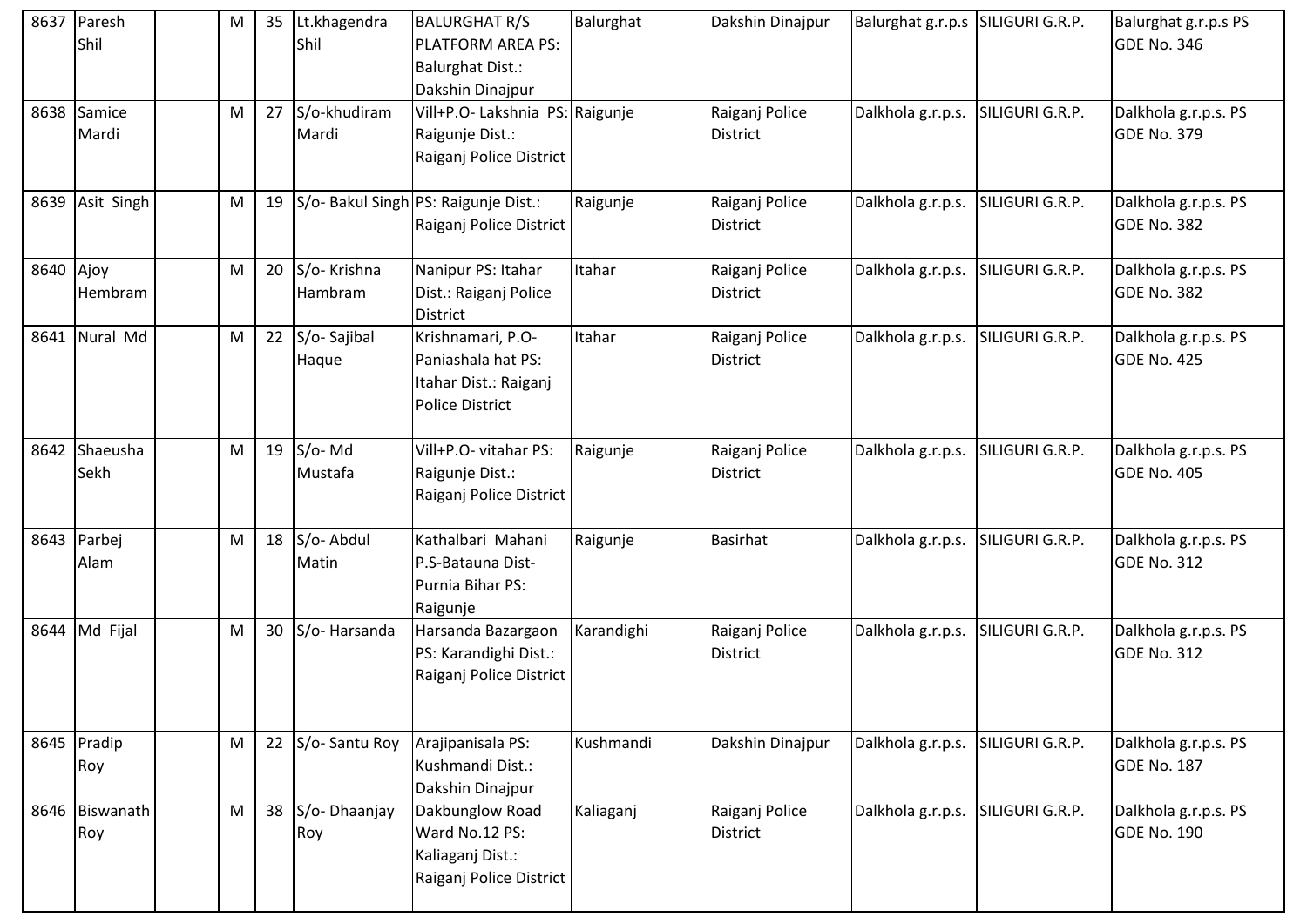| 8647 | Saifur<br>Rahaman          | M | 34 S/o-Taslem Ali                       | Uttar Karanji, P.O-<br>Betahar PS: Kaliaganj<br>Dist.: Raiganj Police<br>District  | Kaliaganj | Raiganj Police<br>District         | Dalkhola g.r.p.s. | SILIGURI G.R.P. | Dalkhola g.r.p.s. PS<br>GDE No. 152        |
|------|----------------------------|---|-----------------------------------------|------------------------------------------------------------------------------------|-----------|------------------------------------|-------------------|-----------------|--------------------------------------------|
|      | 8648 Dipankar<br>Das       | M | 21 S/o- Pradip Das                      | Paddapnkar, P.O-<br>Debinagar PS:<br>Raigunje Dist.:<br>Raiganj Police District    | Raigunje  | Raiganj Police<br>District         | Dalkhola g.r.p.s. | SILIGURI G.R.P. | Dalkhola g.r.p.s. PS<br><b>GDE No. 410</b> |
| 8649 | Gopal<br>Mandal            | M | 27 S/o- Brindaban<br>Mandal             | Durgapur, P.O-<br>Bhapalpur PS: Itahar<br>Dist.: Raiganj Police<br><b>District</b> | Itahar    | Raiganj Police<br><b>District</b>  | Dalkhola g.r.p.s. | SILIGURI G.R.P. | Dalkhola g.r.p.s. PS<br><b>GDE No. 410</b> |
| 8650 | Subhajit<br>Roy            | M | 24 S/o- Swapan Kr. Kornojara PS:<br>Roy | Raigunje Dist.:<br>Raiganj Police District                                         | Raigunje  | Raiganj Police<br><b>District</b>  | Dalkhola g.r.p.s. | SILIGURI G.R.P. | Dalkhola g.r.p.s. PS<br>GDE No. 410        |
|      | 8651 Nijamuddi<br>n        | M | 27 S/o-Tajijul                          | Sonakhnda PS:<br>Islampore Dist.:<br><b>Islampur Police</b><br><b>District</b>     | Islampore | <b>Islampur Police</b><br>District | Dalkhola g.r.p.s. | SILIGURI G.R.P. | Dalkhola g.r.p.s. PS<br><b>GDE No. 187</b> |
|      | 8652 Abdul<br>Malek        | M | 26 S/o-Mansur<br>Rahaman                | Matikunda PS:<br>Islampore Dist.:<br><b>Islampur Police</b><br>District            | Islampore | <b>Islampur Police</b><br>District | Dalkhola g.r.p.s. | SILIGURI G.R.P. | Dalkhola g.r.p.s. PS<br><b>GDE No. 187</b> |
| 8653 | Anand<br>Sha               | M | 45 S/o Lt.<br>Biswanath<br>Singh        | Kumar Patty PS:<br>Malbazar Dist.:<br>Jalpaiguri                                   | Malbazar  | Jalpaiguri                         | Malg.r.p.s.       | SILIGURI G.R.P. | Mal g.r.p.s. PS GDE No.<br>370             |
|      | 8654 Anand<br><b>Barik</b> | М | 21 S/o Lt. Kamal<br><b>Barik</b>        | Bhandaguri, Gudam<br>Line, PO= Bodaganj,<br>PS- Kotwali Dist.:<br>Jalpaiguri       |           | Jalpaiguri                         | Malg.r.p.s.       | SILIGURI G.R.P. | Mal g.r.p.s. PS GDE No.<br>370             |
|      | 8655 Rabin<br>Oraon        | M | 23 $S$ /o Lt. Hom<br>Oraon              | Nepachapur T.G., PO- Malbazar<br>Borodighi PS:<br>Malbazar Dist.:<br>Jalpaiguri    |           | Jalpaiguri                         | Malg.r.p.s.       | SILIGURI G.R.P. | Mal g.r.p.s. PS GDE No.<br>378             |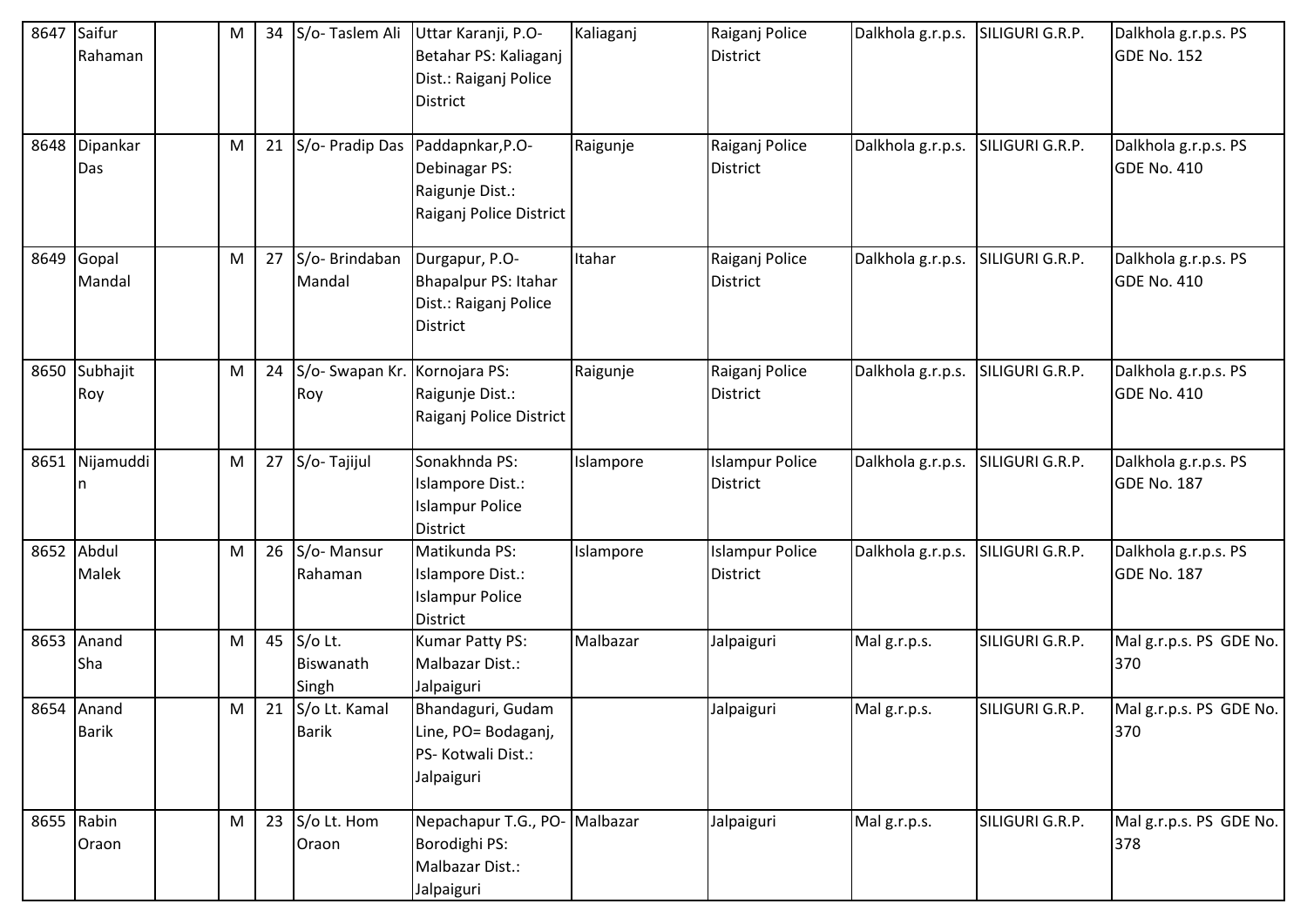|         | 8656 Bishal   | M | 27 | S/o Lt. Lal Babu        | Nepachapur T.G., PO-                  | Malbazar  | Jalpaiguri  | Malg.r.p.s.    | SILIGURI G.R.P. | Mal g.r.p.s. PS GDE No. |
|---------|---------------|---|----|-------------------------|---------------------------------------|-----------|-------------|----------------|-----------------|-------------------------|
|         | Mahali        |   |    | Mahali                  | Barodighi PS:                         |           |             |                |                 | 378                     |
|         |               |   |    |                         | Malbazar Dist.:                       |           |             |                |                 |                         |
|         | 8657 Amish    |   |    |                         | Jalpaiguri                            | Malbazar  |             |                | SILIGURI G.R.P. | Mal g.r.p.s. PS GDE No. |
|         | Munda         | M |    | $28$ S/o Josep<br>Munda | Nepachapur T.G., PO-<br>Barodighi PS: |           | Jalpaiguri  | Malg.r.p.s.    |                 | 378                     |
|         |               |   |    |                         | Malbazar Dist.:                       |           |             |                |                 |                         |
|         |               |   |    |                         |                                       |           |             |                |                 |                         |
|         | 8658 Narayan  | M |    | 25 S/o Lt. Laxman       | Jalpaiguri<br>R. Depo, PO-            | Banarhat  | Jalpaiguri  | Malg.r.p.s.    | SILIGURI G.R.P. | Mal g.r.p.s. PS GDE No. |
|         | Sha           |   |    | Sha                     | <b>Banarhat PS:</b>                   |           |             |                |                 | 125                     |
|         |               |   |    |                         | <b>Banarhat Dist.:</b>                |           |             |                |                 |                         |
|         |               |   |    |                         | Jalpaiguri                            |           |             |                |                 |                         |
| 8659    | Washim        | M |    | 24 S/o-Muksadur         | Katikandar PS: Gajole                 | Gajole    | Malda       | Malda g.r.p.s. | SILIGURI G.R.P. | Malda g.r.p.s. PS GDE   |
|         | Aktar         |   |    | Rahaman                 | Dist.: Malda                          |           |             |                |                 | No. 689                 |
|         |               |   |    |                         |                                       |           |             |                |                 |                         |
| 8660    | Jamini        | M |    | 36 S/o-Tarini           | Dinakati PS: Habibpur Habibpur        |           | Malda       | Malda g.r.p.s. | SILIGURI G.R.P. | Malda g.r.p.s. PS GDE   |
|         | Barman        |   |    | Barman                  | Dist.: Malda                          |           |             |                |                 | No. 686                 |
|         |               |   |    |                         |                                       |           |             |                |                 |                         |
|         | 8661 Nikhil   | M |    | 33 S/o-Naresh           | Bina Kaiya PS:                        | Habibpur  | Malda       | Malda g.r.p.s. | SILIGURI G.R.P. | Malda g.r.p.s. PS GDE   |
|         | Barman        |   |    | Barman                  | Habibpur Dist.: Malda                 |           |             |                |                 | No. 686                 |
|         |               |   |    |                         |                                       |           |             |                |                 |                         |
| 8662 Md |               | M |    | 55 $S/0$ - Lt.          | Katta Mari PS:                        | Pukhuria  | Malda       | Malda g.r.p.s. | SILIGURI G.R.P. | Malda g.r.p.s. PS GDE   |
|         | Hanjala       |   |    | Aboullah                | Pukhuria Dist.: Malda                 |           |             |                |                 | No. 123                 |
|         |               |   |    |                         |                                       |           |             |                |                 |                         |
| 8663    | Sk Rahul      | M |    | 24 S/o-Belaluddin       | Uttar Saha pur PS:                    | Ratua     | Malda       | Malda g.r.p.s. | SILIGURI G.R.P. | Malda g.r.p.s. PS GDE   |
|         |               |   |    |                         | Ratua Dist.: Malda                    |           |             |                |                 | No. 130                 |
| 8664    | Moni          | M |    | 21 S/o-Sumanta          | Khiripara PS:                         | Bamangola | Malda       | Malda g.r.p.s. | SILIGURI G.R.P. | Malda g.r.p.s. PS GDE   |
|         | Gopal         |   |    | Mandal                  | Bamangola Dist.:                      |           |             |                |                 | No. 292                 |
|         | Mandal        |   |    |                         | Malda                                 |           |             |                |                 |                         |
|         | 8665 Abdul    | M |    | 32 S/o- Yakub           | Chhat bara Matia PS:                  | Sitai     | Coochbehar  | Malda g.r.p.s. | SILIGURI G.R.P. | Malda g.r.p.s. PS GDE   |
|         | Khaleque      |   |    | Miah                    | Sitai Dist.:                          |           |             |                |                 | No. 292                 |
|         |               |   |    |                         | Coochbehar                            |           |             |                |                 |                         |
|         | 8666 Maha Fij | M |    | 20 S/o-Saubul           | Sikdarpur, PS:                        |           | Murshidabad | Malda g.r.p.s. | SILIGURI G.R.P. | Malda g.r.p.s. PS GDE   |
|         | Alam          |   |    | Islam                   | Samsherganj Dist.:                    |           |             |                |                 | No. 327                 |
|         |               |   |    |                         | Murshidabad                           |           |             |                |                 |                         |
|         | 8667 Sanaul   | M |    | 31 S/o-Majibur          | Sahebnagar, PS:                       |           | Murshidabad | Malda g.r.p.s. | SILIGURI G.R.P. | Malda g.r.p.s. PS GDE   |
|         | Khan          |   |    | Khan                    | Samsherganj Dist.:                    |           |             |                |                 | No. 327                 |
|         |               |   |    |                         | Murshidabad                           |           |             |                |                 |                         |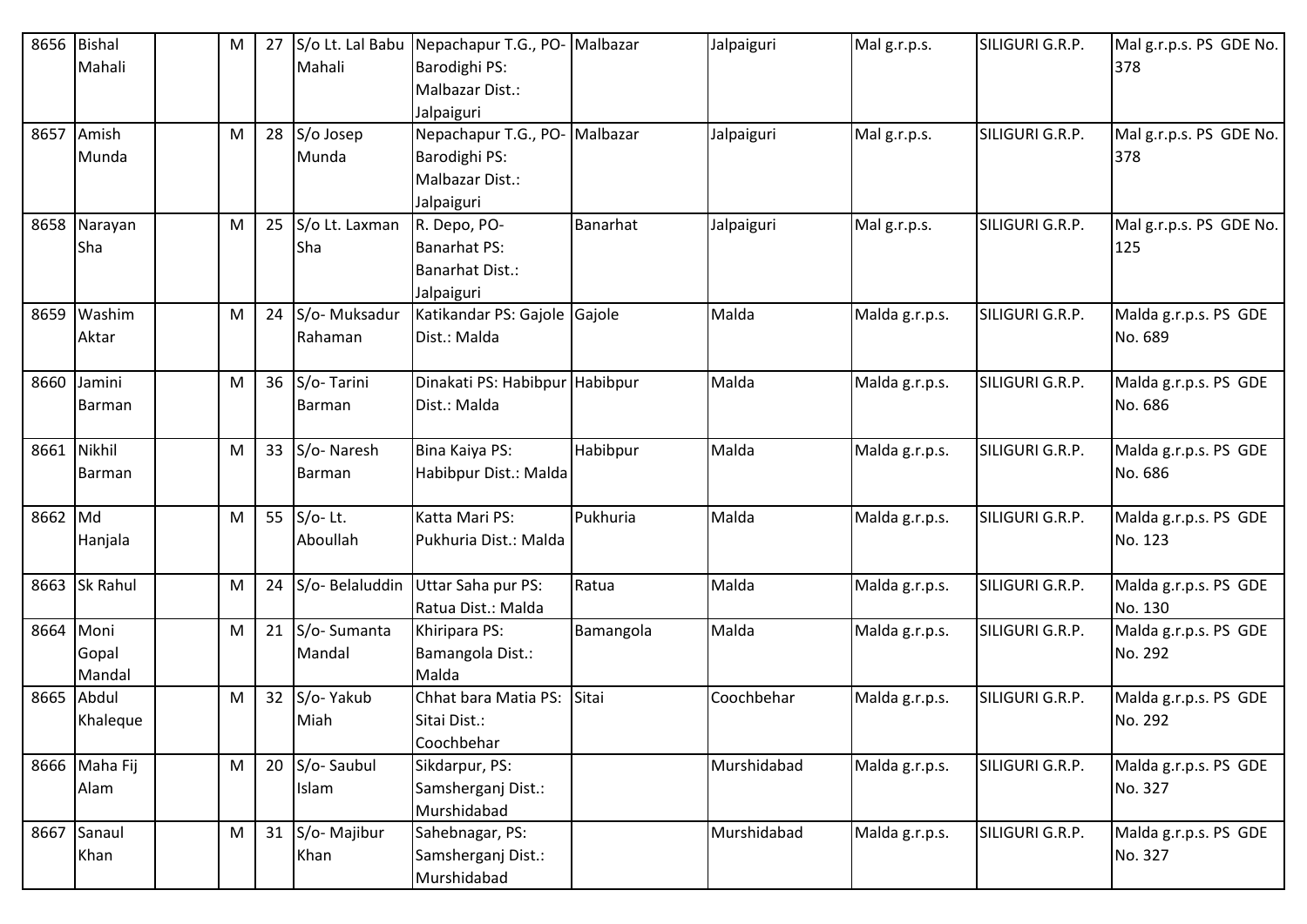| 8668      | Chotan<br>Ghosh           | М | 27 | S/o- Pradip<br>Ghosh              | Aridanga PS: Pukhuria Pukhuria<br>Dist.: Malda                        |               | Malda            | Malda g.r.p.s. | SILIGURI G.R.P. | Malda g.r.p.s. PS GDE<br>No. 725 |
|-----------|---------------------------|---|----|-----------------------------------|-----------------------------------------------------------------------|---------------|------------------|----------------|-----------------|----------------------------------|
| 8669      | Bhanu<br>Mardi            | M | 28 | S/o-Lt. Bishu<br>Mardi            | Sampur PS: Tapan<br>Dist.: Dakshin<br>Dinajpur                        | Tapan         | Dakshin Dinajpur | Malda g.r.p.s. | SILIGURI G.R.P. | Malda g.r.p.s. PS GDE<br>No. 725 |
|           | 8670 Sudhir<br>Singha     | M | 45 | $S/O-$ Lt.<br>Biswanath<br>Singha | Gurail PS: Tapan<br>Dist.: Dakshin<br>Dinajpur                        | Tapan         | Dakshin Dinajpur | Malda g.r.p.s. | SILIGURI G.R.P. | Malda g.r.p.s. PS GDE<br>No. 725 |
|           | 8671 Faruk Sk             | M | 38 |                                   | S/o- Lt. Riyaj Sk   Baharal Baikuntapur<br>PS: Ratua Dist.:<br>Malda  | Ratua         | Malda            | Malda g.r.p.s. | SILIGURI G.R.P. | Malda g.r.p.s. PS GDE<br>No. 725 |
| 8672      | Salek<br>Miya             | M | 20 | $S/O-$ Lt.                        | Chera Bharaban pur<br>Mohammad Sk   PS: Baishnabnagar<br>Dist.: Malda | Baishnabnagar | Malda            | Malda g.r.p.s. | SILIGURI G.R.P. | Malda g.r.p.s. PS GDE<br>No. 327 |
|           | 8673 Akbar Ali            | M | 29 | S/o- Maimul Sk Pratapganj, PS:    | Samsherganj Dist.:<br>Murshidabad                                     |               | Murshidabad      | Malda g.r.p.s. | SILIGURI G.R.P. | Malda g.r.p.s. PS GDE<br>No. 327 |
|           | 8674 Monirul<br><b>Sk</b> | M | 18 | S/o-Maimul Sk                     | Pratapganj, PS;<br>Samsherganj Dist.:<br>Murshidabad                  |               | Murshidabad      | Malda g.r.p.s. | SILIGURI G.R.P. | Malda g.r.p.s. PS GDE<br>No. 327 |
| 8675      | Mithu                     | M | 38 | S/o-Rahul Sk                      | Najirpur PS: Kaliachak Kaliachak<br>Dist.: Malda                      |               | Malda            | Malda g.r.p.s. | SILIGURI G.R.P. | Malda g.r.p.s. PS GDE<br>No. 333 |
|           | 8676 Nur Hasan            | M | 21 |                                   | S/o- Emamul Sk  Kahala PS: Mothabari  Mothabari<br>Dist.: Malda       |               | Malda            | Malda g.r.p.s. | SILIGURI G.R.P. | Malda g.r.p.s. PS GDE<br>No. 333 |
|           | 8677 Sahabuddi<br>n       | M | 35 | S/o-Sahur<br>Mahammad             | Mohidipur PS:<br>Chanchal Dist.: Malda                                | Chanchal      | Malda            | Malda g.r.p.s. | SILIGURI G.R.P. | Malda g.r.p.s. PS GDE<br>No. 135 |
|           | 8678 Chinmoy<br>Mahanta   | M |    | 22 $S$ /o-Amal<br>Mahanta         | New Goyesh pur PS:<br>English bazar Dist.:<br>Malda                   | English bazar | Malda            | Malda g.r.p.s. | SILIGURI G.R.P. | Malda g.r.p.s. PS GDE<br>No. 742 |
| 8679 Rana | Sarkar                    | M | 22 | S/o- Chandan<br>Sarkar            | New Goyesh pur PS:<br>English bazar Dist.:<br>Malda                   | English bazar | Malda            | Malda g.r.p.s. | SILIGURI G.R.P. | Malda g.r.p.s. PS GDE<br>No. 742 |
|           | 8680 Subhankar<br>Sarkar  | M | 21 | S/o-Uttam<br>Sarkar               | New Goyesh pur PS:<br>English bazar Dist.:<br>Malda                   | English bazar | Malda            | Malda g.r.p.s. | SILIGURI G.R.P. | Malda g.r.p.s. PS GDE<br>No. 742 |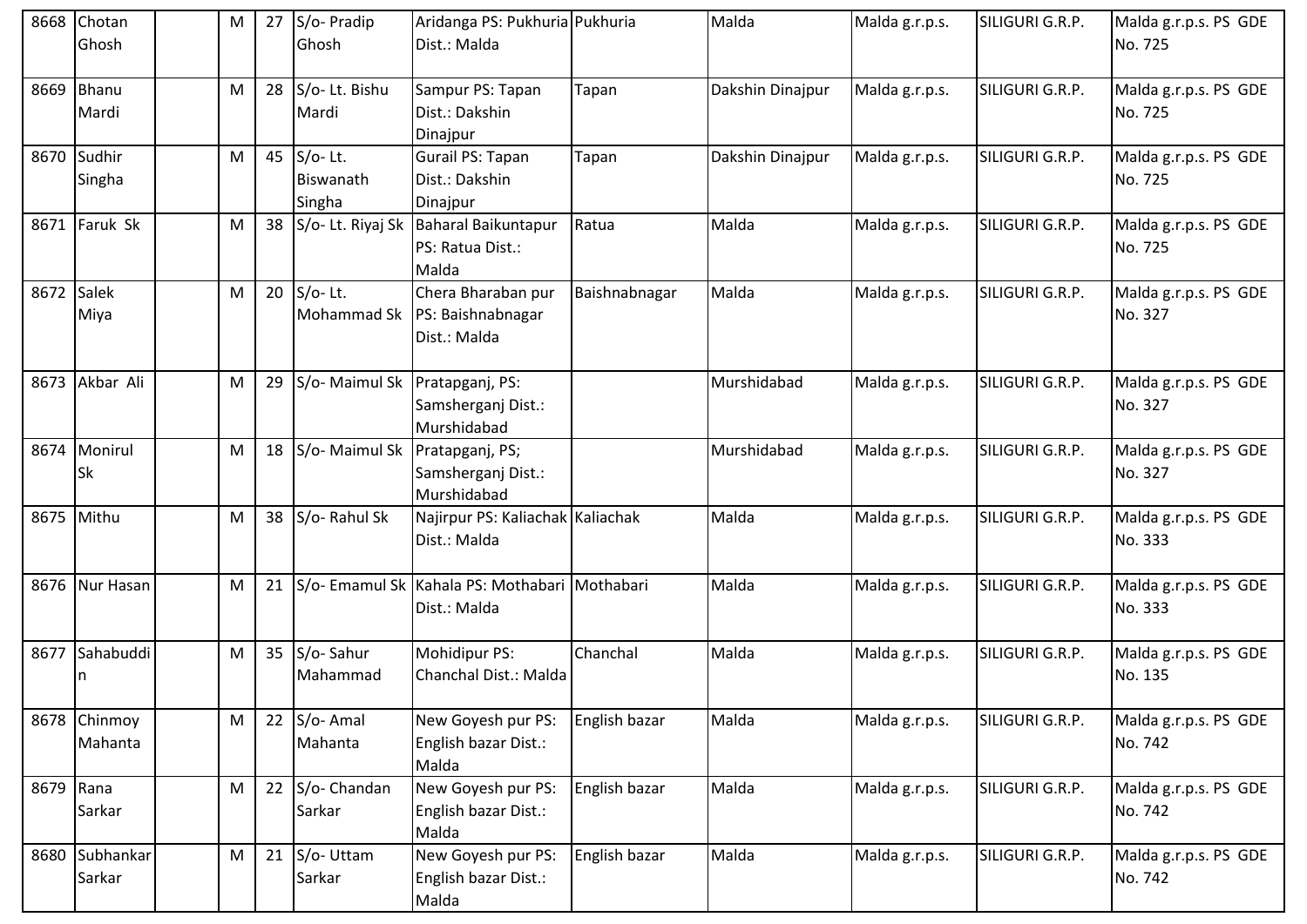| 8681 | Mrinal<br>Roy             | M | 25 | Manmatha Roy                | Of 94 Fulkadari PS:<br>Mekhliganj Dist.:<br>Coochbehar                                                     | Mekhliganj  | Coochbehar      | Moynaguri<br>g.r.p.s.                      | SILIGURI G.R.P. | Moynaguri g.r.p.s. PS<br><b>GDE No. 360</b> |
|------|---------------------------|---|----|-----------------------------|------------------------------------------------------------------------------------------------------------|-------------|-----------------|--------------------------------------------|-----------------|---------------------------------------------|
| 8682 | Vaijanath<br>Paswan       | M |    | 30 Sahadeb<br>Paswan        | Of Chandannagar,<br>P.O- Sonali, Dist-<br>Katihar                                                          |             | <b>Basirhat</b> | Moynaguri<br>g.r.p.s.                      | SILIGURI G.R.P. | Moynaguri g.r.p.s. PS<br><b>GDE No. 360</b> |
|      | 8683 Asit Das             | M |    | 30 Ramesh Das               | 118 Jigabari PS:<br>Kuchlibari Dist.:<br>Coochbehar                                                        | Kuchlibari  | Coochbehar      | Moynaguri<br>g.r.p.s.                      | SILIGURI G.R.P. | Moynaguri g.r.p.s. PS<br><b>GDE No. 214</b> |
| 8684 | Sirajul<br>Haque          | M |    | 41 Lt-Habibas<br>Rahaman    | Changmaritari PS:<br>Falakata Dist.:<br>Alipurduar                                                         | Falakata    | Alipurduar      | Moynaguri<br>g.r.p.s.                      | SILIGURI G.R.P. | Moynaguri g.r.p.s. PS<br><b>GDE No. 214</b> |
| 8685 | Aiful<br>Alam             | M |    | 27 Majibar<br>Rahaman       | Purba Altagram PS:<br>Dhubguri Dist.:<br>Jalpaiguri                                                        | Dhubguri    | Jalpaiguri      | Moynaguri<br>g.r.p.s.                      | SILIGURI G.R.P. | Moynaguri g.r.p.s. PS<br><b>GDE No. 214</b> |
|      | 8686 Biswadip<br>Majumdar | M |    | 28 Krishna<br>Majumdar      | PS: Dhubguri Dist.:<br>Jalpaiguri                                                                          | Dhubguri    | Jalpaiguri      | Moynaguri<br>g.r.p.s.                      | SILIGURI G.R.P. | Moynaguri g.r.p.s. PS<br><b>GDE No. 223</b> |
| 8687 | Sukkur<br>Islam           | M |    | 24   Fazlem Islam           | 141 Kamat<br>Changrabandha PS:<br>Mekhliganj Dist.:<br>Coochbehar                                          | Mekhliganj  | Coochbehar      | Moynaguri<br>g.r.p.s.                      | SILIGURI G.R.P. | Moynaguri g.r.p.s. PS<br><b>GDE No. 224</b> |
| 8688 | Ratan Roy                 | M | 26 | Dudhkamal Roy Bogribari PS: | Dhubguri Dist.:<br>Jalpaiguri                                                                              | Dhubguri    | Jalpaiguri      | Moynaguri<br>g.r.p.s.                      | SILIGURI G.R.P. | Moynaguri g.r.p.s. PS<br><b>GDE No. 383</b> |
| 8689 | Fatik<br>Sardar           | M |    | 30 Lt-Ananda<br>Sardar      | Bogribari PS:<br>Dhubguri Dist.:<br>Jalpaiguri                                                             | Dhubguri    | Jalpaiguri      | Moynaguri<br>g.r.p.s.                      | SILIGURI G.R.P. | Moynaguri g.r.p.s. PS<br><b>GDE No. 383</b> |
| 8690 | Sdipta<br><b>Biswas</b>   | M | 19 | Samiran Biswas              | OF PURBA CHAKIAR<br>CHHARA, PO-<br>NISHIGANJ, PS-<br><b>MATHAB PS:</b><br>Mathabhanga Dist.:<br>Coochbehar | Mathabhanga | Coochbehar      | New coochbehar SILIGURI G.R.P.<br>g.r.p.s. |                 | New coochbehar<br>g.r.p.s. PS GDE No. 549   |
|      | 8691 Mritunjoy<br>Sarkar  | M |    | 21 Milan Sarkar             | OF KOKUABARI, PO-<br>THANESHWAR, PS-<br>PUNDIBARI, DIST- PS:<br>Pundibari Dist.:<br>Coochbehar             | Pundibari   | Coochbehar      | New coochbehar SILIGURI G.R.P.<br>g.r.p.s. |                 | New coochbehar<br>g.r.p.s. PS GDE No. 549   |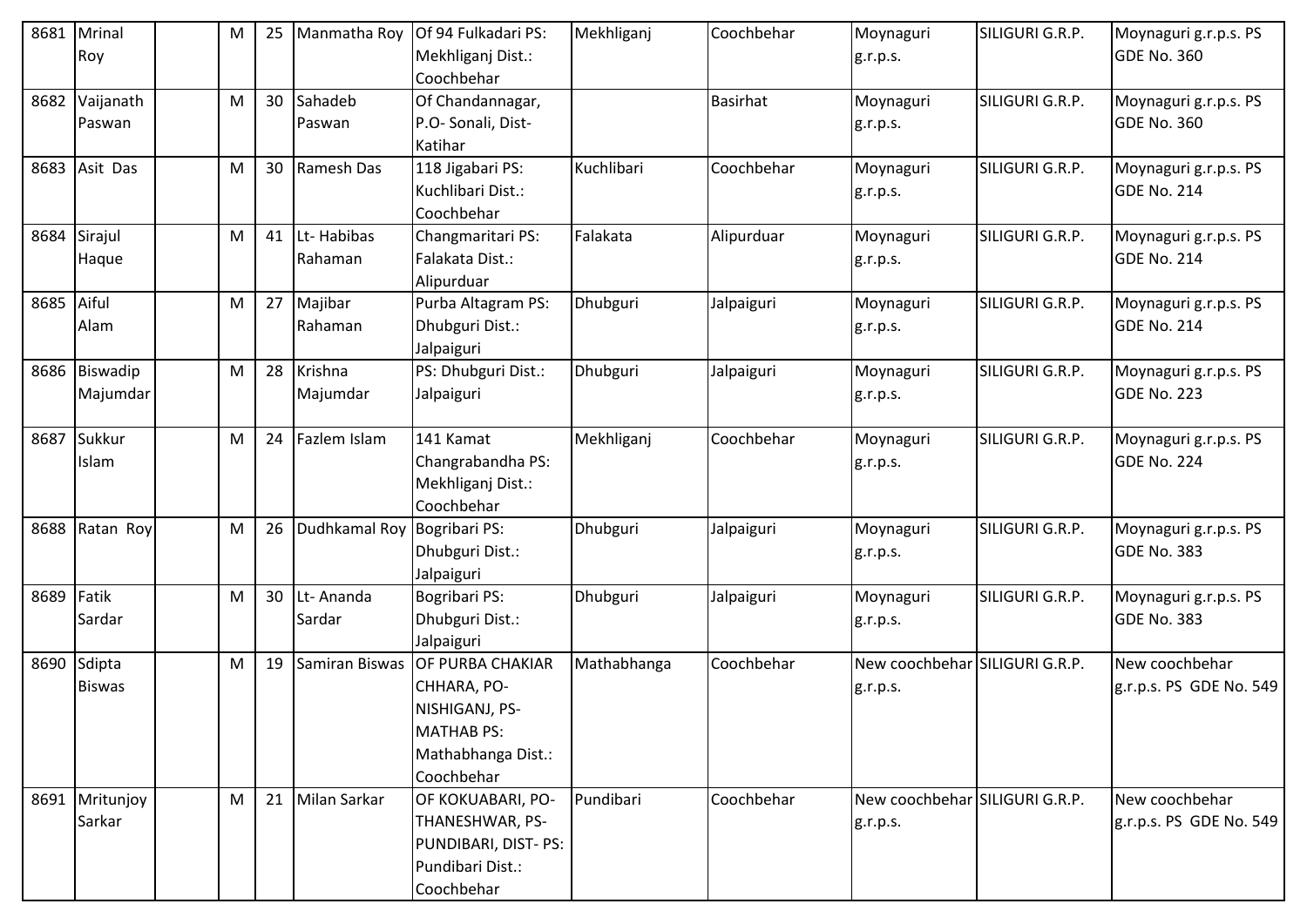|      | 8692 Nabiul    | M | 45 Lt Mafij Sekh | <b>OF CHHATO GAROL</b>               | Sahebganj | Coochbehar      | New coochbehar SILIGURI G.R.P. | New coochbehar          |
|------|----------------|---|------------------|--------------------------------------|-----------|-----------------|--------------------------------|-------------------------|
|      | Sekh           |   |                  | <b>JHARA NORTH</b>                   |           |                 | g.r.p.s.                       | g.r.p.s. PS GDE No. 549 |
|      |                |   |                  | NAJIRHAT, PO-                        |           |                 |                                |                         |
|      |                |   |                  | <b>DIGALTAR PS:</b>                  |           |                 |                                |                         |
|      |                |   |                  | Sahebganj Dist.:                     |           |                 |                                |                         |
|      |                |   |                  | Coochbehar                           |           |                 |                                |                         |
|      | 8693 Saidul    | M | 19 Tarachan Miya | OF NAMA SERSO,                       |           | <b>Basirhat</b> | New coochbehar SILIGURI G.R.P. | New coochbehar          |
|      | Islam          |   |                  | PO+PS- FAKIRGANJ,                    |           |                 | g.r.p.s.                       | g.r.p.s. PS GDE No. 549 |
|      |                |   |                  | <b>DIST- DHUBRI(ASSA</b>             |           |                 |                                |                         |
|      | 8694 Unus Ali  | M | 19 Jamat Ali     | OF NAMA SERSO,                       |           | <b>Basirhat</b> | New coochbehar SILIGURI G.R.P. | New coochbehar          |
|      |                |   |                  | PO+PS- FAKIRGANJ,                    |           |                 | g.r.p.s.                       | g.r.p.s. PS GDE No. 549 |
|      |                |   |                  | DIST-DHUBRI(ASSA                     |           |                 |                                |                         |
|      | 8695 Shajamal  | M | 27 Hajarat Ali   | OF BALAJANI                          |           | <b>Basirhat</b> | New coochbehar SILIGURI G.R.P. | New coochbehar          |
|      | Ali            |   |                  | CHHECHA PANI, PO-                    |           |                 | g.r.p.s.                       | g.r.p.s. PS GDE No. 549 |
|      |                |   |                  | SIDAL SUTI, PS+DIST-                 |           |                 |                                |                         |
|      | 8696 Kadam Ali | M |                  | 29 Rashid Pramick OF KHAYRABARI, PO- |           | <b>Basirhat</b> | New coochbehar SILIGURI G.R.P. | New coochbehar          |
|      |                |   |                  | DO, PS- BARPETA                      |           |                 | g.r.p.s.                       | g.r.p.s. PS GDE No. 557 |
|      |                |   |                  | ROAD, DIST-BAR                       |           |                 |                                |                         |
|      | 8697 Alamin    | M | 18 Anowar Akand  | OF VILL+PO-                          |           | <b>Basirhat</b> | New coochbehar SILIGURI G.R.P. | New coochbehar          |
|      | Akand          |   |                  | KHAYRABARI, PS-                      |           |                 | g.r.p.s.                       | g.r.p.s. PS GDE No. 557 |
|      |                |   |                  | <b>BARPETA ROAD, DIST-</b>           |           |                 |                                |                         |
|      |                |   |                  | ΙB                                   |           |                 |                                |                         |
| 8698 | Hasem Ali      | M | 21 Baher Ali,    | OF DOMAKI, PO-                       |           | <b>Basirhat</b> | New coochbehar SILIGURI G.R.P. | New coochbehar          |
|      |                |   |                  | KHAYRABARI, PS-                      |           |                 | g.r.p.s.                       | g.r.p.s. PS GDE No. 557 |
|      |                |   |                  | <b>BARPETA ROAD, DIST</b>            |           |                 |                                |                         |
|      | 8699 Aynal     | M | 35 Lt Amar Ali   | OF DOMAKI, PO-                       |           | <b>Basirhat</b> | New coochbehar SILIGURI G.R.P. | New coochbehar          |
|      | Haque          |   |                  | KHAYRABARI, PS-                      |           |                 | g.r.p.s.                       | g.r.p.s. PS GDE No. 557 |
|      |                |   |                  | <b>BARPETA ROAD, DIST</b>            |           |                 |                                |                         |
|      | 8700 Majibar   | M | 29 Hamed Munsi   | OF BROSHI BANDA                      | Baduria   | <b>Basirhat</b> | New coochbehar SILIGURI G.R.P. | New coochbehar          |
|      | Rahaman        |   |                  | <b>WEST GARO HILL, PS-</b>           |           |                 | g.r.p.s.                       | g.r.p.s. PS GDE No. 558 |
|      |                |   |                  | <b>FULBARI, DIST-PS:</b>             |           |                 |                                |                         |
|      |                |   |                  | Baduria                              |           |                 |                                |                         |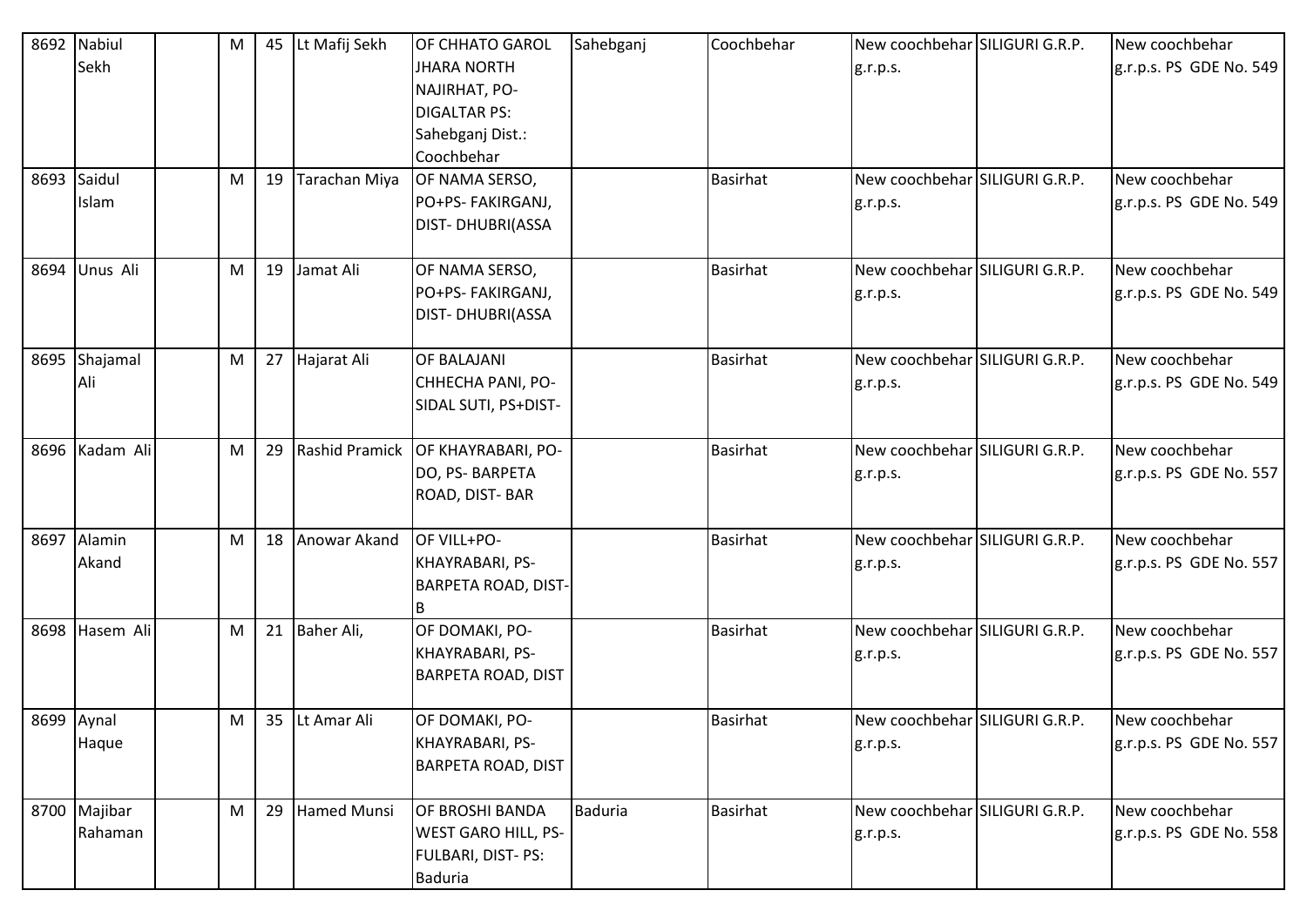| 8701 | Chindra        | M |    | 21 Khagendra      | OF ASSAM PURA RAJ           |            | <b>Basirhat</b> | New coochbehar SILIGURI G.R.P. | New coochbehar          |
|------|----------------|---|----|-------------------|-----------------------------|------------|-----------------|--------------------------------|-------------------------|
|      | Tripur         |   |    | Tripur            | PURA, PS-SALIMA,            |            |                 | g.r.p.s.                       | g.r.p.s. PS GDE No. 558 |
|      |                |   |    |                   | <b>DIST-DHALAI(T</b>        |            |                 |                                |                         |
|      |                |   |    |                   |                             |            |                 |                                |                         |
|      | 8702 Monjirw   | M |    | 19 Ekramul Haque  | OF TAKAGACH, PS-            | Pundibari  | Coochbehar      | New coochbehar SILIGURI G.R.P. | New coochbehar          |
|      | Haque          |   |    |                   | PUNDIBARI, DIST-            |            |                 | g.r.p.s.                       | g.r.p.s. PS GDE No. 558 |
|      |                |   |    |                   | <b>COOCH BEHAR PS:</b>      |            |                 |                                |                         |
|      |                |   |    |                   | Pundibari Dist.:            |            |                 |                                |                         |
|      |                |   |    |                   | Coochbehar                  |            |                 |                                |                         |
|      | 8703 Karan     | M | 21 | Amrit Chowhan,    | OF NEW                      |            | <b>Basirhat</b> | New coochbehar SILIGURI G.R.P. | New coochbehar          |
|      | Chowhan        |   |    |                   | <b>BANGAIGAON NEAR</b>      |            |                 | g.r.p.s.                       | g.r.p.s. PS GDE No. 575 |
|      |                |   |    |                   | PANCHAYT OFFICE,            |            |                 |                                |                         |
|      |                |   |    |                   | PO+PS-BA                    |            |                 |                                |                         |
| 8704 | Ukil           | M |    | 33 Kali Mohan     | <b>VILL-PASCHIM</b>         | Alipurduar | Alipurduar      | New coochbehar SILIGURI G.R.P. | New coochbehar          |
|      | Barman         |   |    | Barman,           | KATHALBARI, PO-             |            |                 | g.r.p.s.                       | g.r.p.s. PS GDE No. 572 |
|      |                |   |    |                   | <b>SHIL BARIHAT, PS+DIS</b> |            |                 |                                |                         |
|      |                |   |    |                   | PS: Alipurduar Dist.:       |            |                 |                                |                         |
|      |                |   |    |                   | Alipurduar                  |            |                 |                                |                         |
|      |                |   |    |                   |                             |            |                 |                                |                         |
|      | 8705 Subhankar | M |    | 34 Badal Ch.      | OF VILL+PO- NATUN           | Sitai      | Coochbehar      | New coochbehar SILIGURI G.R.P. | New coochbehar          |
|      | Sarkar         |   |    | Sarkar,           | BOSH, PS- SITAI, DIST-      |            |                 | g.r.p.s.                       | g.r.p.s. PS GDE No. 581 |
|      |                |   |    |                   | <b>COOCH BEH PS: Sitai</b>  |            |                 |                                |                         |
|      |                |   |    |                   | Dist.: Coochbehar           |            |                 |                                |                         |
|      |                |   |    |                   |                             |            |                 |                                |                         |
|      | 8706 Krishna   | M |    | 25 Kuipanath Roy  | OF VILL- PURBA              |            | <b>Basirhat</b> | New coochbehar SILIGURI G.R.P. | New coochbehar          |
|      | Kanta Roy      |   |    |                   | GAIKHAWA PART-I,            |            |                 | g.r.p.s.                       | g.r.p.s. PS GDE No. 581 |
|      |                |   |    |                   | PO+PS+DIST-DHUBRI           |            |                 |                                |                         |
|      |                |   |    |                   |                             |            |                 |                                |                         |
| 8707 | Biswajit       | M |    | 38 Lt. Manoranjan | <b>VILL- PURBA</b>          |            | <b>Basirhat</b> | New coochbehar SILIGURI G.R.P. | New coochbehar          |
|      | <b>Biswas</b>  |   |    | Biswas,           | GAIKHAWA PART-I,            |            |                 | g.r.p.s.                       | g.r.p.s. PS GDE No. 581 |
|      |                |   |    |                   | PO+PS+DIST-                 |            |                 |                                |                         |
|      |                |   |    |                   | DHUBRI(A                    |            |                 |                                |                         |
|      | 8708 Khokan    | M |    | 43 Lt. Sanjay     | VILL+PO-                    | Tufanganj  | Coochbehar      | New coochbehar SILIGURI G.R.P. | New coochbehar          |
|      | Barman         |   |    | Barman            | DEWCHARAI, PS-              |            |                 | g.r.p.s.                       | g.r.p.s. PS GDE No. 581 |
|      |                |   |    |                   | TUFANGANJ, DIST-            |            |                 |                                |                         |
|      |                |   |    |                   | <b>COOCH BEH PS:</b>        |            |                 |                                |                         |
|      |                |   |    |                   | Tufanganj Dist.:            |            |                 |                                |                         |
|      |                |   |    |                   | Coochbehar                  |            |                 |                                |                         |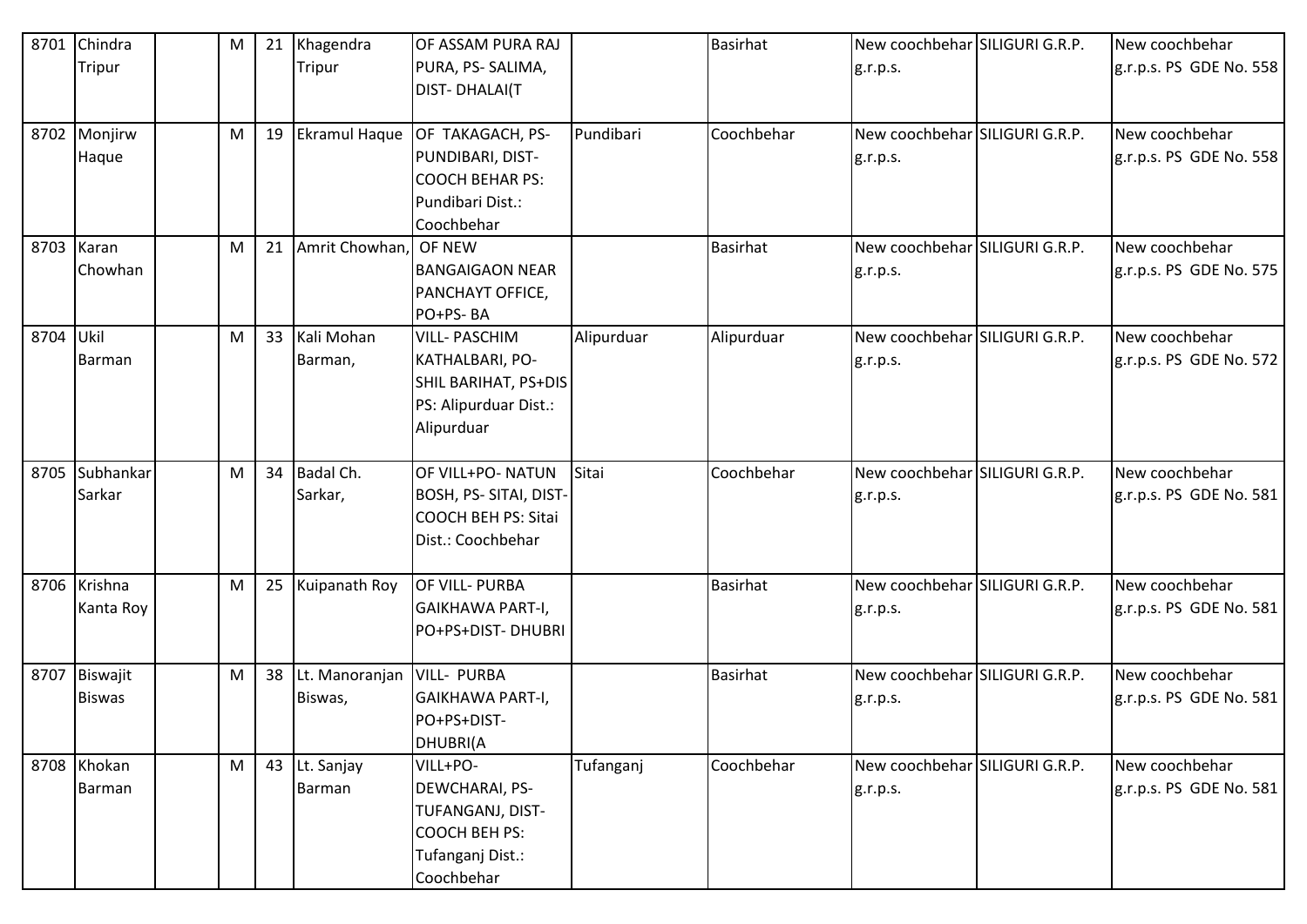|      | 8709 Biplab<br>Barman      | M | 43 | Ganesh<br>Barman,                   | <b>VILL- NAGKATI, PS-</b><br>TUFANGANJ, DIST-<br><b>COOCH BEHAR. PS:</b><br>Tufanganj Dist.:<br>Coochbehar | Tufanganj | Coochbehar           | New coochbehar SILIGURI G.R.P.<br>g.r.p.s. |                 | New coochbehar<br>g.r.p.s. PS GDE No. 581 |
|------|----------------------------|---|----|-------------------------------------|------------------------------------------------------------------------------------------------------------|-----------|----------------------|--------------------------------------------|-----------------|-------------------------------------------|
|      | 8710 Md Nazir<br>Hossain   | M | 19 | Rafiqul Islam,                      | OF THAKURBARI, PS-<br><b>MANKER CHAR DIST-</b><br>DHUBRI(ASSAM)                                            |           | <b>Basirhat</b>      | New coochbehar SILIGURI G.R.P.<br>g.r.p.s. |                 | New coochbehar<br>g.r.p.s. PS GDE No. 584 |
|      | 8711 Ramjan<br>Ali         | M | 19 | Saiful Sheikh,                      | OF MANKER CHAR<br>PS+DIST-<br>DHUBRI(ASSAM).                                                               |           | <b>Basirhat</b>      | New coochbehar SILIGURI G.R.P.<br>g.r.p.s. |                 | New coochbehar<br>g.r.p.s. PS GDE No. 584 |
|      | 8712 Mansur<br>Ali         | M | 19 |                                     | Anowar Hossail OF RANGAPANI, PS-<br>MANKA CHAR, DIST-<br>DHUBRI(ASSAM).                                    |           | <b>Basirhat</b>      | New coochbehar SILIGURI G.R.P.<br>g.r.p.s. |                 | New coochbehar<br>g.r.p.s. PS GDE No. 584 |
|      | 8713 Manowar<br>Ali Sheikh | M | 24 | Anowar Ali<br>Sheikh                | OF BARAIBARI, PS-<br><b>GOURIPUR, DIST-</b><br>DHUBRI(ASSAM).                                              |           | <b>Basirhat</b>      | New coochbehar SILIGURI G.R.P.<br>g.r.p.s. |                 | New coochbehar<br>g.r.p.s. PS GDE No. 584 |
|      | 8714 Akhilesh<br>Kumar     | M | 25 | <b>Bharat Mahto</b>                 | <b>OF RAMKRISHNA</b><br>PUBIYAHI, PS+DIST-<br>MUZAFFARPUR(BIHA<br>R                                        |           | <b>Basirhat</b>      | New coochbehar SILIGURI G.R.P.<br>g.r.p.s. |                 | New coochbehar<br>g.r.p.s. PS GDE No. 596 |
| 8715 | Sudip<br>Sarkar            | M | 27 | Panchanan<br>Sarkar                 | Of Kaijuri, Dobila, PS.<br>Swarupnagar, Dist.<br>North24                                                   |           | <b>Basirhat</b>      | New jalpaiguri<br>g.r.p.s.                 | SILIGURI G.R.P. | New jalpaiguri g.r.p.s.<br>PS GDE No. 898 |
|      | 8716 Tapan<br>Paul         | M | 26 | Subhas Paul                         | Of Mankundu<br>Palpara, PS.<br>Bhadreswar Dist.:<br><b>Hooghly Rural</b>                                   |           | <b>Hooghly Rural</b> | New jalpaiguri<br>g.r.p.s.                 | SILIGURI G.R.P. | New jalpaiguri g.r.p.s.<br>PS GDE No. 898 |
|      | 8717 Mahmood<br>Raja       | M | 19 | Saud                                | Of Rupali, Ward No.3,<br>PS.Palashi, Dist.<br>Araria                                                       |           | <b>Basirhat</b>      | New jalpaiguri<br>g.r.p.s.                 | SILIGURI G.R.P. | New jalpaiguri g.r.p.s.<br>PS GDE No. 898 |
|      | 8718 Subhomoy<br>Samardde  | M |    | 50 Late Santi<br>Ranjan<br>Samadder | Of D-184 Patuli<br>Towership, PS. Patuli,<br>Kolkata                                                       |           | <b>Basirhat</b>      | New jalpaiguri<br>g.r.p.s.                 | SILIGURI G.R.P. | New jalpaiguri g.r.p.s.<br>PS GDE No. 898 |
|      | 8719 Kadir                 | M | 20 | Nabi Hasan                          | Of Bhupi, Ward No.2,<br>PS. Palashi, Dist.<br>Araria                                                       |           | <b>Basirhat</b>      | New jalpaiguri<br>g.r.p.s.                 | SILIGURI G.R.P. | New jalpaiguri g.r.p.s.<br>PS GDE No. 898 |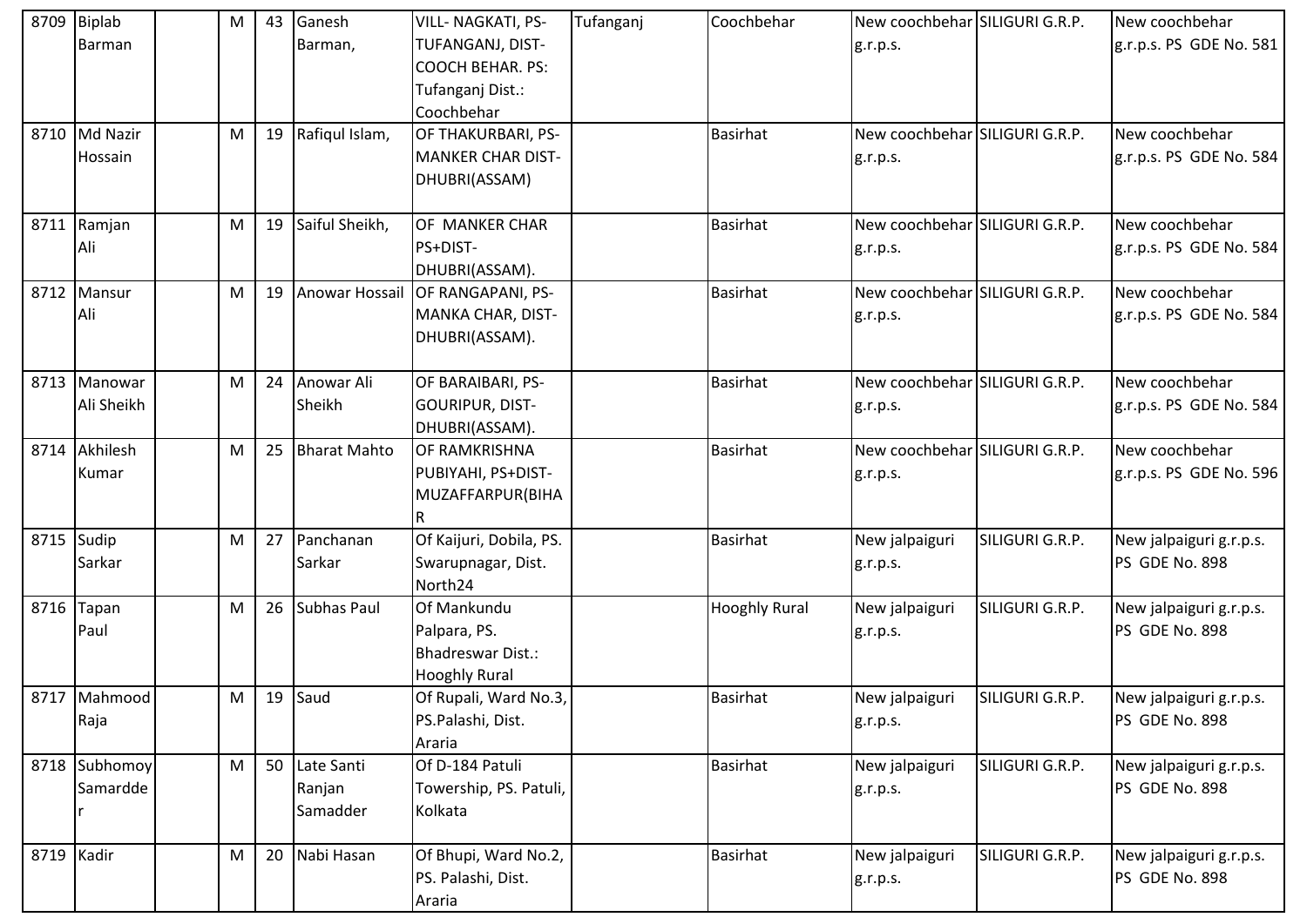| 8720 Md | Murshid                  | M | 32 <sup>2</sup> | Md. Sahiuddin                                  | Of Madhal Rupel, PS.<br>Palashi, Dist. Araria               | <b>Basirhat</b> |            | New jalpaiguri<br>g.r.p.s. | SILIGURI G.R.P. | New jalpaiguri g.r.p.s.<br>PS GDE No. 898 |
|---------|--------------------------|---|-----------------|------------------------------------------------|-------------------------------------------------------------|-----------------|------------|----------------------------|-----------------|-------------------------------------------|
| 8721    | Arun<br>Koruwa           | M |                 | 20 Pogu Koruwa                                 | Of Hugrajuli 22 No.<br>line, PS. Rokoshmari,<br>Dist. So    | <b>Basirhat</b> |            | New jalpaiguri<br>g.r.p.s. | SILIGURI G.R.P. | New jalpaiguri g.r.p.s.<br>PS GDE No. 898 |
| 8722    | Roman<br>Rai             | M |                 | 32 Sukam Rai                                   | Of Devlopment area,<br>PS.Sadar, PS.Gangtok,<br>Dist. Ea    | <b>Basirhat</b> |            | New jalpaiguri<br>g.r.p.s. | SILIGURI G.R.P. | New jalpaiguri g.r.p.s.<br>PS GDE No. 898 |
|         | 8723 Subrata<br>Ghosh    | M |                 | 32 Samir Ghosh                                 | Of 1661<br>No.Bijaynagar,<br>PS.Naihati, Dist.<br>norrth 24 | <b>Basirhat</b> |            | New jalpaiguri<br>g.r.p.s. | SILIGURI G.R.P. | New jalpaiguri g.r.p.s.<br>PS GDE No. 898 |
|         | 8724 Manit<br>Limboo     | M |                 | 26 Baley Limboo                                | Of Sonada Bazar, PS.<br>Sonada, Dist.:<br>Darjeeling        |                 | Darjeeling | New jalpaiguri<br>g.r.p.s. | SILIGURI G.R.P. | New jalpaiguri g.r.p.s.<br>PS GDE No. 900 |
|         | 8725 Sonia<br>Lepcha     | M |                 | 23 Nimga Lepcha                                | Of Gouri Sankar, PS.<br>Kurseong, Dist.:<br>Darjeeling      |                 | Darjeeling | New jalpaiguri<br>g.r.p.s. | SILIGURI G.R.P. | New jalpaiguri g.r.p.s.<br>PS GDE No. 900 |
| 8726    | Laxman<br>Pradhan        | M |                 | 24 Jewan Lal<br>Prodhan                        | Of Suntali Sumnuk,<br>Meli Bazar, South<br>Sikkim           | <b>Basirhat</b> |            | New jalpaiguri<br>g.r.p.s. | SILIGURI G.R.P. | New jalpaiguri g.r.p.s.<br>PS GDE No. 900 |
|         | 8727 Sengrik<br>Sangma   | M |                 | 22 S. Marak                                    | Of Upper Bagan, Harli<br>Bagan, PS. Byrnihat,<br>Meghala    | <b>Basirhat</b> |            | New jalpaiguri<br>g.r.p.s. | SILIGURI G.R.P. | New jalpaiguri g.r.p.s.<br>PS GDE No. 900 |
| 8728    | Shubhank<br>ar<br>Barman | M |                 | 19 Sajen Barman                                | Of Burabari,<br>Coochbehar                                  | <b>Basirhat</b> |            | New jalpaiguri<br>g.r.p.s. | SILIGURI G.R.P. | New jalpaiguri g.r.p.s.<br>PS GDE No. 910 |
|         | 8729 Mithun<br>Barman    | M |                 | 19 Harsadra Nath<br>Barman                     | Of Burabari,<br>Coochbehar                                  | <b>Basirhat</b> |            | New jalpaiguri<br>g.r.p.s. | SILIGURI G.R.P. | New jalpaiguri g.r.p.s.<br>PS GDE No. 910 |
|         | 8730 Nabin<br>Gholey     | M |                 | 26 Late Kul<br>Bahadur Gholey Dousi Bazar, PS. | Of Durgabasti, Po.<br>Kalimpong, Dis                        | <b>Basirhat</b> |            | New jalpaiguri<br>g.r.p.s. | SILIGURI G.R.P. | New jalpaiguri g.r.p.s.<br>PS GDE No. 920 |
|         | 8731 Rahul<br>Saha       | M |                 | <b>Bablu Saha</b>                              | Of Howrahghat,<br>PO.+PS.Howrahghat,<br>Dist. Anglong       | <b>Basirhat</b> |            | New jalpaiguri<br>g.r.p.s. | SILIGURI G.R.P. | New jalpaiguri g.r.p.s.<br>PS GDE No. 920 |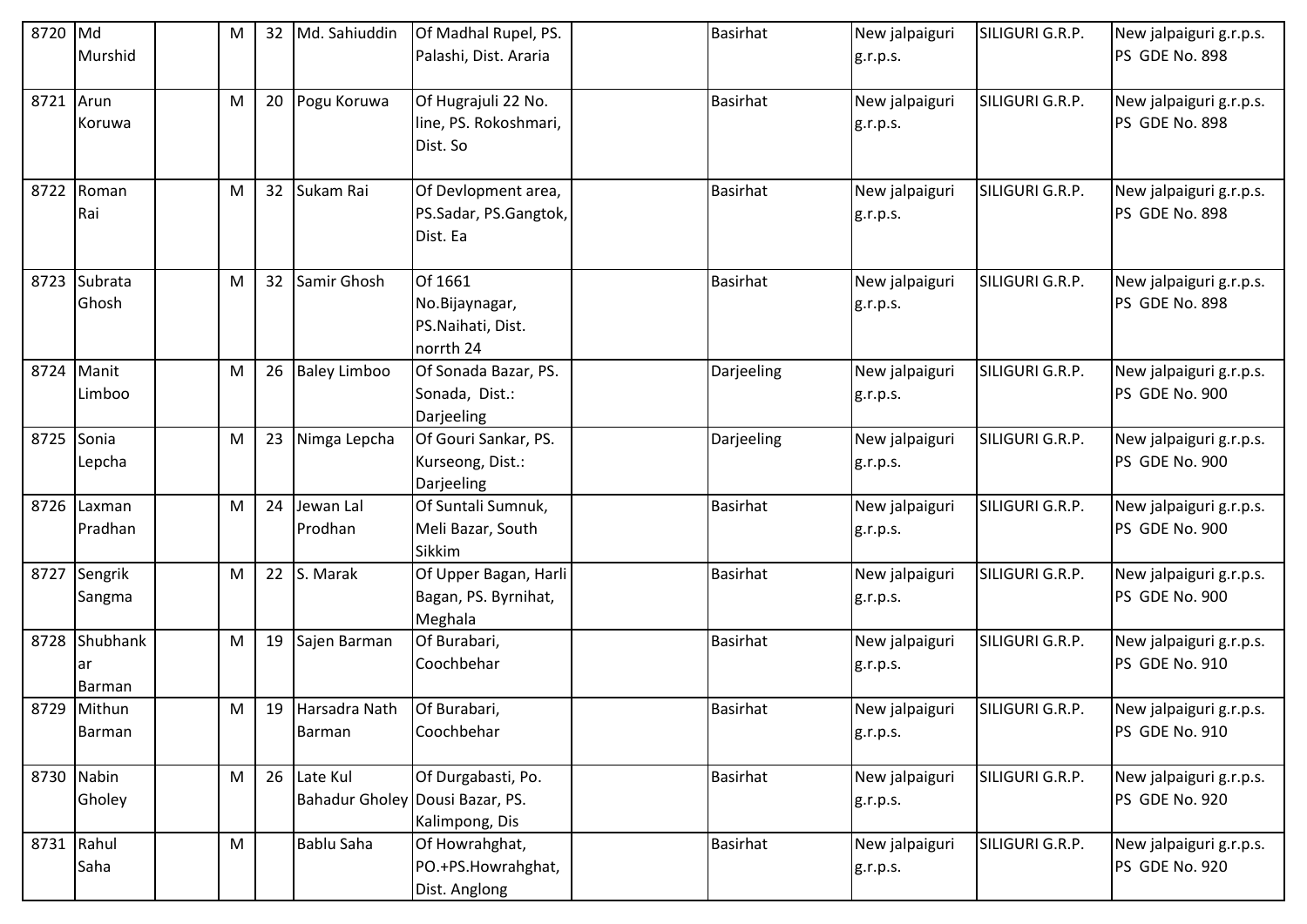| 8732 | Samir         |        | M | 25 | Suresh Barman                     | Of Kauardara, PS.               |            | Coochbehar      | New jalpaiguri | SILIGURI G.R.P. | New jalpaiguri g.r.p.s.                   |
|------|---------------|--------|---|----|-----------------------------------|---------------------------------|------------|-----------------|----------------|-----------------|-------------------------------------------|
|      | Barman        |        |   |    |                                   | Pundibari Dist.:                |            |                 | g.r.p.s.       |                 | PS GDE No. 920                            |
|      |               |        |   |    |                                   | Coochbehar                      |            |                 |                |                 |                                           |
| 8733 | Chayan        |        | M |    | 22 Arun Sahani                    | Of Chandra Station              |            | Alipurduar      | New jalpaiguri | SILIGURI G.R.P. | New jalpaiguri g.r.p.s.                   |
|      | Sahani        |        |   |    |                                   | Road, Alipurduar                |            |                 | g.r.p.s.       |                 | PS GDE No. 920                            |
|      |               |        |   |    |                                   | Dist.: Alipurduar               |            |                 |                |                 |                                           |
|      | 8734 Rohit    | Sharma | M |    | 23 Balbon Koushiki Of Asalwar,    |                                 |            | <b>Basirhat</b> | New jalpaiguri | SILIGURI G.R.P. | New jalpaiguri g.r.p.s.                   |
|      | Koushiki      |        |   |    |                                   | PO.Dubion, PS.                  |            |                 | g.r.p.s.       |                 | <b>PS GDE No. 9117</b>                    |
|      |               |        |   |    |                                   | Bhimoni, Dist. Dubion           |            |                 |                |                 |                                           |
|      |               |        |   |    |                                   |                                 |            |                 |                |                 |                                           |
|      | 8735 Kala Das |        | M |    | 35 Ram Das                        | Of Ramnagar Colony,             |            | Jalpaiguri      | New jalpaiguri | SILIGURI G.R.P. | New jalpaiguri g.r.p.s.                   |
|      |               |        |   |    |                                   | PO.Bhaktinagar, PS.             |            |                 | g.r.p.s.       |                 | PS GDE No. 917                            |
|      |               |        |   |    |                                   | NJP Dist.: Jalpaiguri           |            |                 |                |                 |                                           |
|      |               |        |   |    |                                   |                                 |            |                 |                |                 |                                           |
|      |               |        |   |    |                                   |                                 |            |                 |                |                 |                                           |
| 8736 | Sidhu         |        | M |    | Sonaton Ghosh                     | Of Sonakhali,                   |            | Jalpaiguri      | New jalpaiguri | SILIGURI G.R.P. | New jalpaiguri g.r.p.s.                   |
|      | Ghosh         |        |   |    |                                   | PO.Sonakhali, PS.               |            |                 | g.r.p.s.       |                 | PS GDE No. 920                            |
|      |               |        |   |    |                                   | Daspur, Dist. Pasc              |            |                 |                |                 |                                           |
|      |               |        |   |    |                                   | Dist.: Jalpaiguri               |            |                 |                |                 |                                           |
|      | 8737 Kishan   |        | M |    | Lt. Ghasiys                       | Of Falkon Jote Raja             | Malbazar   | Jalpaiguri      | New jalpaiguri | SILIGURI G.R.P. | New jalpaiguri g.r.p.s.                   |
|      | Oraon         |        |   |    | Oraon                             | Tea Estate. PS:                 |            |                 | g.r.p.s.       |                 | PS GDE No. 920                            |
|      |               |        |   |    |                                   | Malbazar Dist.:                 |            |                 |                |                 |                                           |
|      |               |        |   |    |                                   | Jalpaiguri                      |            |                 |                |                 |                                           |
|      | 8738 Bishal   |        | M | 22 | Lt. Kishon Kujur                  | Of New lond Tea                 | Malbazar   | Jalpaiguri      | New jalpaiguri | SILIGURI G.R.P. | New jalpaiguri g.r.p.s.                   |
|      | Kujur         |        |   |    |                                   | Gardeen PS:                     |            |                 | g.r.p.s.       |                 | PS GDE No. 920                            |
|      |               |        |   |    |                                   | Malbazar Dist.:                 |            |                 |                |                 |                                           |
|      | Gudhisthe     |        |   |    |                                   | Jalpaiguri                      |            |                 |                |                 |                                           |
| 8739 |               |        | M |    | 42 Pavesh Das                     | Of Saha Para PS:                | Moynaguri  | Jalpaiguri      | New jalpaiguri | SILIGURI G.R.P. | New jalpaiguri g.r.p.s.                   |
|      | n Das         |        |   |    |                                   | Moynaguri Dist.:                |            |                 | g.r.p.s.       |                 | PS GDE No. 927                            |
|      | 8740 Rakesh   |        |   |    | 45 Anut Das                       | Jalpaiguri<br>Of Pandapara PS:  |            | Jalpaiguri      |                | SILIGURI G.R.P. |                                           |
|      | Das           |        | M |    |                                   |                                 | Jalpaiguri |                 | New jalpaiguri |                 | New jalpaiguri g.r.p.s.<br>PS GDE No. 927 |
|      |               |        |   |    |                                   | Jalpaiguri Dist.:<br>Jalpaiguri |            |                 | g.r.p.s.       |                 |                                           |
|      | 8741 Sagar    |        | M |    | 22 Dineesh                        | Of Tikiya Para, PS.             |            | Jalpaiguri      | New jalpaiguri | SILIGURI G.R.P. | New jalpaiguri g.r.p.s.                   |
|      | Paswan        |        |   |    | Paswan                            | NJP Dist.: Jalpaiguri           |            |                 |                |                 | PS GDE No. 927                            |
|      |               |        |   |    |                                   |                                 |            |                 | g.r.p.s.       |                 |                                           |
|      | 8742 Pawan    |        | M |    | 20 Rameshwar Sha Of xliranjanpur, |                                 |            | <b>Basirhat</b> | New jalpaiguri | SILIGURI G.R.P. | New jalpaiguri g.r.p.s.                   |
|      | Kumar         |        |   |    |                                   | PPS.Karath, Dist.               |            |                 | g.r.p.s.       |                 | PS GDE No. 927                            |
|      |               |        |   |    |                                   | Bhokpur                         |            |                 |                |                 |                                           |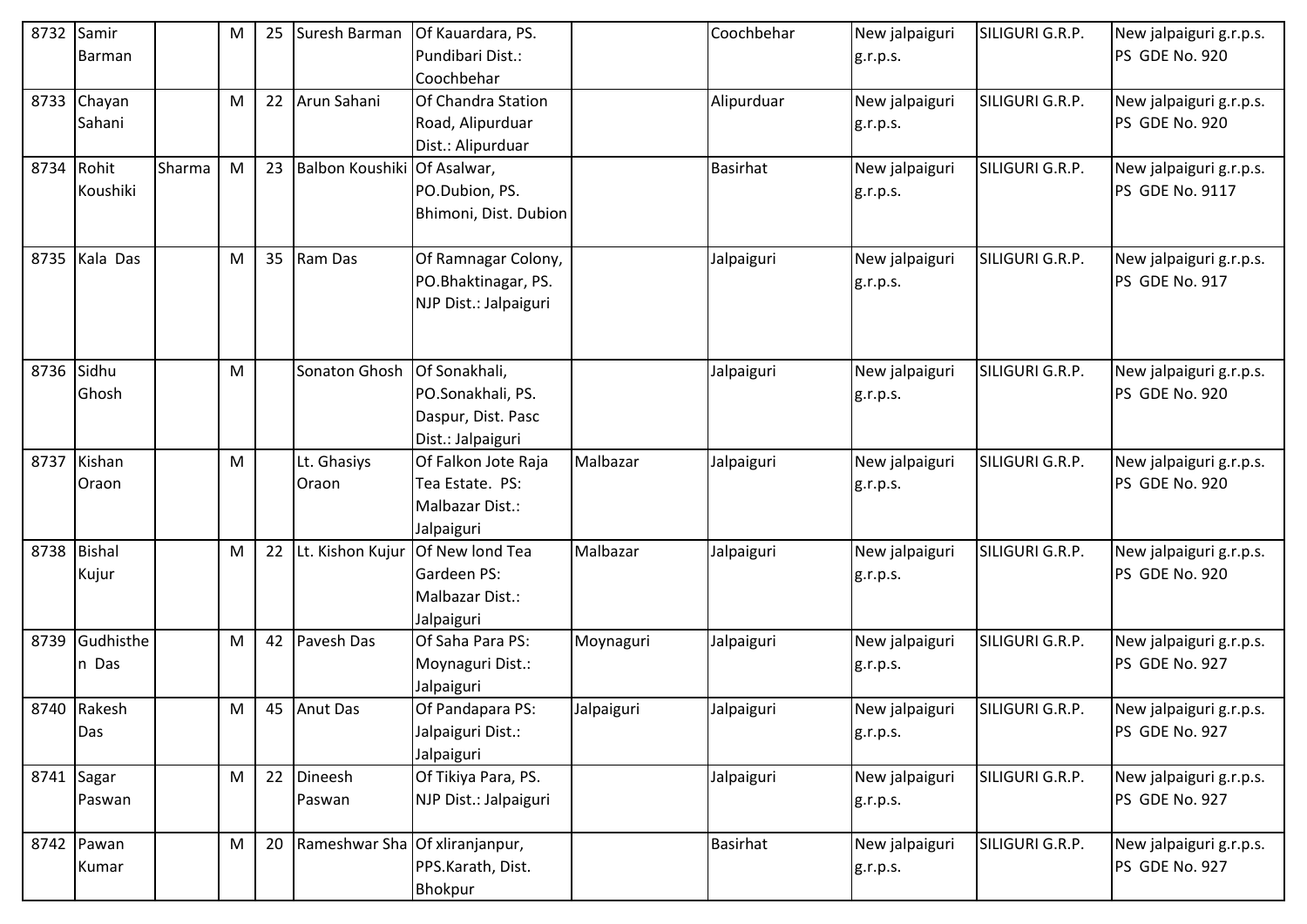| 8743       | Rintu Das     | M | 26 | Jhantu Das      | Of Patiram, PS.<br>Patiram, Dist. Dakshin |           | <b>Basirhat</b>  | New jalpaiguri<br>g.r.p.s. | SILIGURI G.R.P. | New jalpaiguri g.r.p.s.<br>PS GDE No. 176 |
|------------|---------------|---|----|-----------------|-------------------------------------------|-----------|------------------|----------------------------|-----------------|-------------------------------------------|
|            |               |   |    |                 | Dinajpur                                  |           |                  |                            |                 |                                           |
| 8744       | Arun          | M |    | 20 Lt. Gobinda  | Of Sada Nanda Pally,                      |           | Coochbehar       | New jalpaiguri             | SILIGURI G.R.P. | New jalpaiguri g.r.p.s.                   |
|            | Kumdu         |   |    | Kundu           | Falakata Dist.:                           |           |                  | g.r.p.s.                   |                 | PS GDE No. 932                            |
|            |               |   |    |                 | Coochbehar                                |           |                  |                            |                 |                                           |
|            | 8745 Biki Roy | M |    | 21 Sagar Roy    | Of Saktigarh, Ward                        |           | Darjeeling       | New jalpaiguri             | SILIGURI G.R.P. | New jalpaiguri g.r.p.s.                   |
|            |               |   |    |                 | No.31 Dist.:                              |           |                  | g.r.p.s.                   |                 | PS GDE No. 936                            |
|            |               |   |    |                 | Darjeeling                                |           |                  |                            |                 |                                           |
|            | 8746 Krishna  | M |    | 22 Satya Barman | Kamalpur, PO-                             | Balurghat | Dakshin Dinajpur | Siliguri g.r.p.s.          | SILIGURI G.R.P. | Siliguri g.r.p.s. PS GDE                  |
|            | Kanta         |   |    |                 | Thakurpura PS:                            |           |                  |                            |                 | No. 470                                   |
|            | <b>Barman</b> |   |    |                 | <b>Balurghat Dist.:</b>                   |           |                  |                            |                 |                                           |
|            |               |   |    |                 | Dakshin Dinajpur                          |           |                  |                            |                 |                                           |
| 8747       | Rabindra      | M | 25 | Soma Tigga      | Kazibhagi PS: Tapan                       | Tapan     | Dakshin Dinajpur | Siliguri g.r.p.s.          | SILIGURI G.R.P. | Siliguri g.r.p.s. PS GDE                  |
|            | Tigga         |   |    |                 | Dist.: Dakshin                            |           |                  |                            |                 | No. 470                                   |
|            |               |   |    |                 | Dinajpur                                  |           |                  |                            |                 |                                           |
| 8748       | Soumawjit     | M | 24 | Goutam Dhar     | Telipara Tea State PS: Banarhat           |           | Jalpaiguri       | Siliguri g.r.p.s.          | SILIGURI G.R.P. | Siliguri g.r.p.s. PS GDE                  |
|            | Dhar          |   |    |                 | <b>Banarhat Dist.:</b>                    |           |                  |                            |                 | No. 474                                   |
|            |               |   |    |                 | Jalpaiguri                                |           |                  |                            |                 |                                           |
| 8749       | <b>Binod</b>  | M |    | 32 Ramjanam     | Hemanta Basu                              | Siliguri  | Siliguri Police  | Siliguri g.r.p.s.          | SILIGURI G.R.P. | Siliguri g.r.p.s. PS GDE                  |
|            | Kumar         |   |    | Gupta           | Colony, Siliguri Bazar                    |           | Commissionerate  |                            |                 | No. 474                                   |
|            | Gupta         |   |    |                 | PS: Siliguri Dist.:                       |           |                  |                            |                 |                                           |
|            |               |   |    |                 | Siliguri Police                           |           |                  |                            |                 |                                           |
|            |               |   |    |                 | Commissionerate                           |           |                  |                            |                 |                                           |
| 8750       | Sony          | M |    | 20 Dilip Ray    | Uttarpari, ward no.                       |           | <b>Basirhat</b>  | Siliguri g.r.p.s.          | SILIGURI G.R.P. | Siliguri g.r.p.s. PS GDE                  |
|            | Kumar         |   |    |                 | 01, PO-                                   |           |                  |                            |                 | No. 489                                   |
|            |               |   |    |                 | Mohiuddinpur, PS-                         |           |                  |                            |                 |                                           |
|            |               |   |    |                 | <b>Kish</b>                               |           |                  |                            |                 |                                           |
|            | 8751 Sanyog   | M | 22 | Lal Chand Yadav | Kharibari basti                           |           | <b>Basirhat</b>  | Siliguri g.r.p.s.          | SILIGURI G.R.P. | Siliguri g.r.p.s. PS GDE                  |
|            | Kumar         |   |    |                 | (Andhnakd) PS-                            |           |                  |                            |                 | No. 489                                   |
|            |               |   |    |                 | Kishanganj, Dist-K                        |           |                  |                            |                 |                                           |
| 8752 Lalit |               | M | 48 | Tukudar Sarkar  | Tikiyapara, w/no-28                       | Siliguri  | Siliguri Police  | Siliguri g.r.p.s.          | SILIGURI G.R.P. | Siliguri g.r.p.s. PS GDE                  |
|            | Sarkar        |   |    |                 | PS: Siliguri Dist.:                       |           | Commissionerate  |                            |                 | No. 159                                   |
|            |               |   |    |                 | Siliguri Police                           |           |                  |                            |                 |                                           |
|            |               |   |    |                 | Commissionerate                           |           |                  |                            |                 |                                           |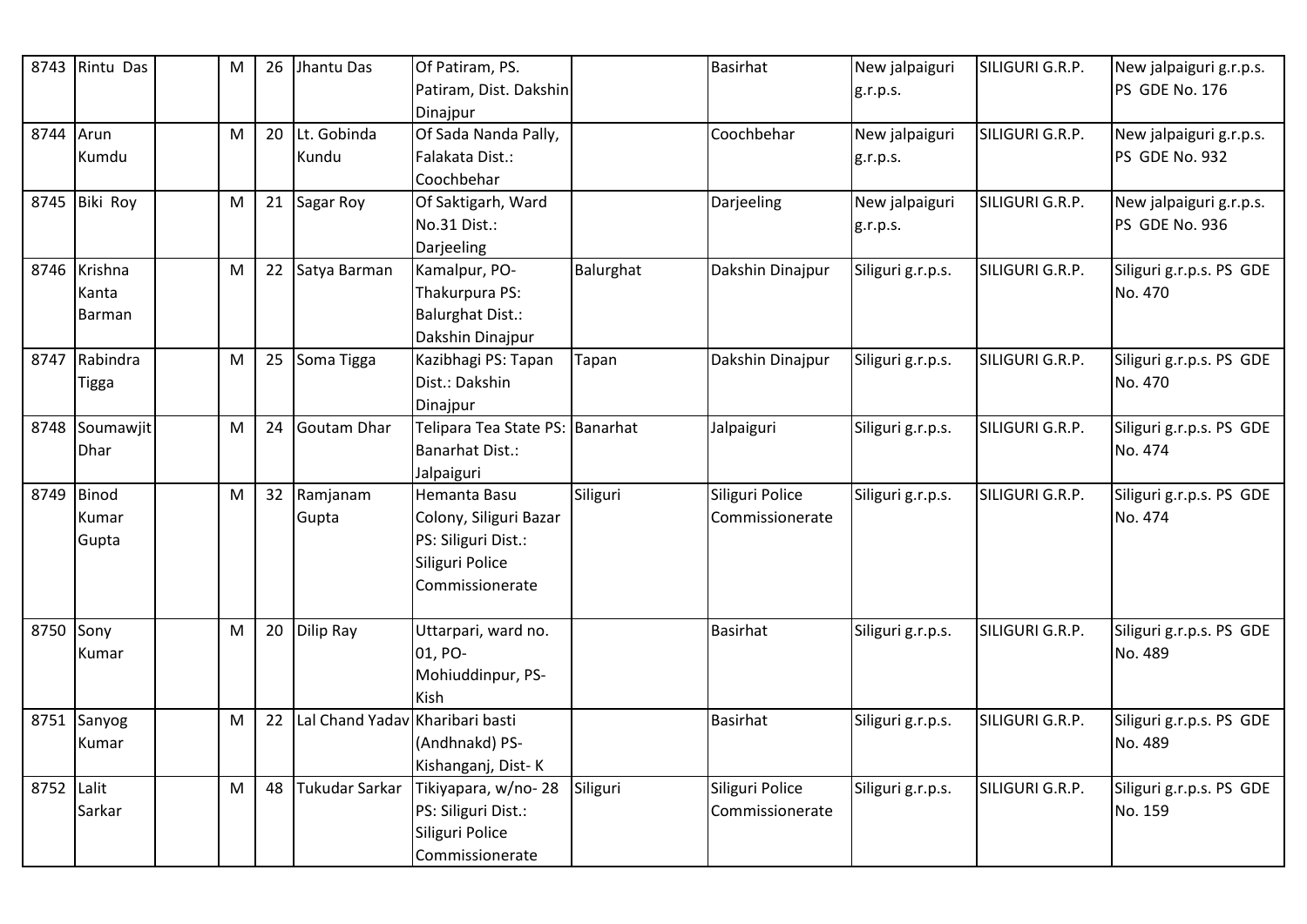| 8753 | Ranesh<br>Mahali      | M | 38 | Lt. Bijhoo<br>Mahali | Chawchhariw More,<br>PO- Nagrakata PS:<br>Nagrakata Dist.:<br>Jalpaiguri                             | Nagrakata      | Jalpaiguri                         | Siliguri g.r.p.s. | SILIGURI G.R.P.                            | Siliguri g.r.p.s. PS GDE<br>No. 159                              |
|------|-----------------------|---|----|----------------------|------------------------------------------------------------------------------------------------------|----------------|------------------------------------|-------------------|--------------------------------------------|------------------------------------------------------------------|
| 8754 | <b>Babu</b><br>Mandal | M | 24 | Lt. Madhab<br>Mandal | Tikiyapara, W/no-28<br>PS: Siliguri Dist.:<br>Siliguri Police<br>Commissionerate                     | Siliguri       | Siliguri Police<br>Commissionerate | Siliguri g.r.p.s. | SILIGURI G.R.P.                            | Siliguri g.r.p.s. PS GDE<br>No. 159                              |
|      | 8755 Akash<br>Barman  | M | 20 | Anikul Barman        | Farabari<br>Adarshapally, P.S-<br>NJP, Dist- JPG                                                     |                | <b>Basirhat</b>                    | New jalpaiguri    | Siliguri Police<br>Commissionerate         | New jalpaiguri PS<br>Outpost Ambari OP<br><b>GDE No. 493</b>     |
| 8756 | Samir<br>Barman       | M | 18 | Jyotish Barman       | Kamatpara, P.S-NJP,<br>Dist-JPG                                                                      |                | <b>Basirhat</b>                    | New jalpaiguri    | Siliguri Police<br>Commissionerate         | New jalpaiguri PS<br>Outpost Ambari OP<br>GDE No. 493            |
| 8757 | Upen Roy              | M | 48 | Lt Budhu Roy         | Ambari, P.S-NJP,<br>Dist-JPG                                                                         |                | <b>Basirhat</b>                    | New jalpaiguri    | Siliguri Police<br>Commissionerate         | New jalpaiguri PS<br>Outpost Miranpalli OP<br><b>GDE No. 375</b> |
| 8758 | Gobindo<br>Oraon      | M | 32 | Lt Ratan Oraon       | Champasari PS:<br>Pradhannagar Dist.:<br>Siliguri Police<br>Commissionerate                          | Pradhannagar   | Siliguri Police<br>Commissionerate | New jalpaiguri    | Siliguri Police<br>Commissionerate         | New jalpaiguri PS<br>Outpost Miranpalli OP<br><b>GDE No. 375</b> |
| 8759 | Ashok<br>Oraon        | M | 32 | Manglu Oraon         | Champasari PS:<br>Pradhannagar Dist.:<br>Siliguri Police<br>Commissionerate                          | Pradhannagar   | Siliguri Police<br>Commissionerate | New jalpaiguri    | Siliguri Police<br>Commissionerate         | New jalpaiguri PS<br>Outpost Miranpalli OP<br><b>GDE No. 375</b> |
|      | 8760 Mithun<br>Roy    | M | 29 | <b>Bhabesh Roy</b>   | Champasari PS:<br>Pradhannagar Dist.:<br>Siliguri Police<br>Commissionerate                          | Pradhannagar   | Siliguri Police<br>Commissionerate | New jalpaiguri    | Siliguri Police<br>Commissionerate         | New jalpaiguri PS<br>Outpost Miranpalli OP<br><b>GDE No. 375</b> |
|      | 8761 Soumitra<br>Sur  | M |    | Ashok Kumar<br>Sur   | Uttarkanya, P.S-NJP,<br>Dist- JPG PS: New<br>jalpaiguri Dist.:<br>Siliguri Police<br>Commissionerate | New jalpaiguri | Siliguri Police<br>Commissionerate | New jalpaiguri    | Siliguri Police<br>Commissionerate No. 646 | New jalpaiguri PS GDE                                            |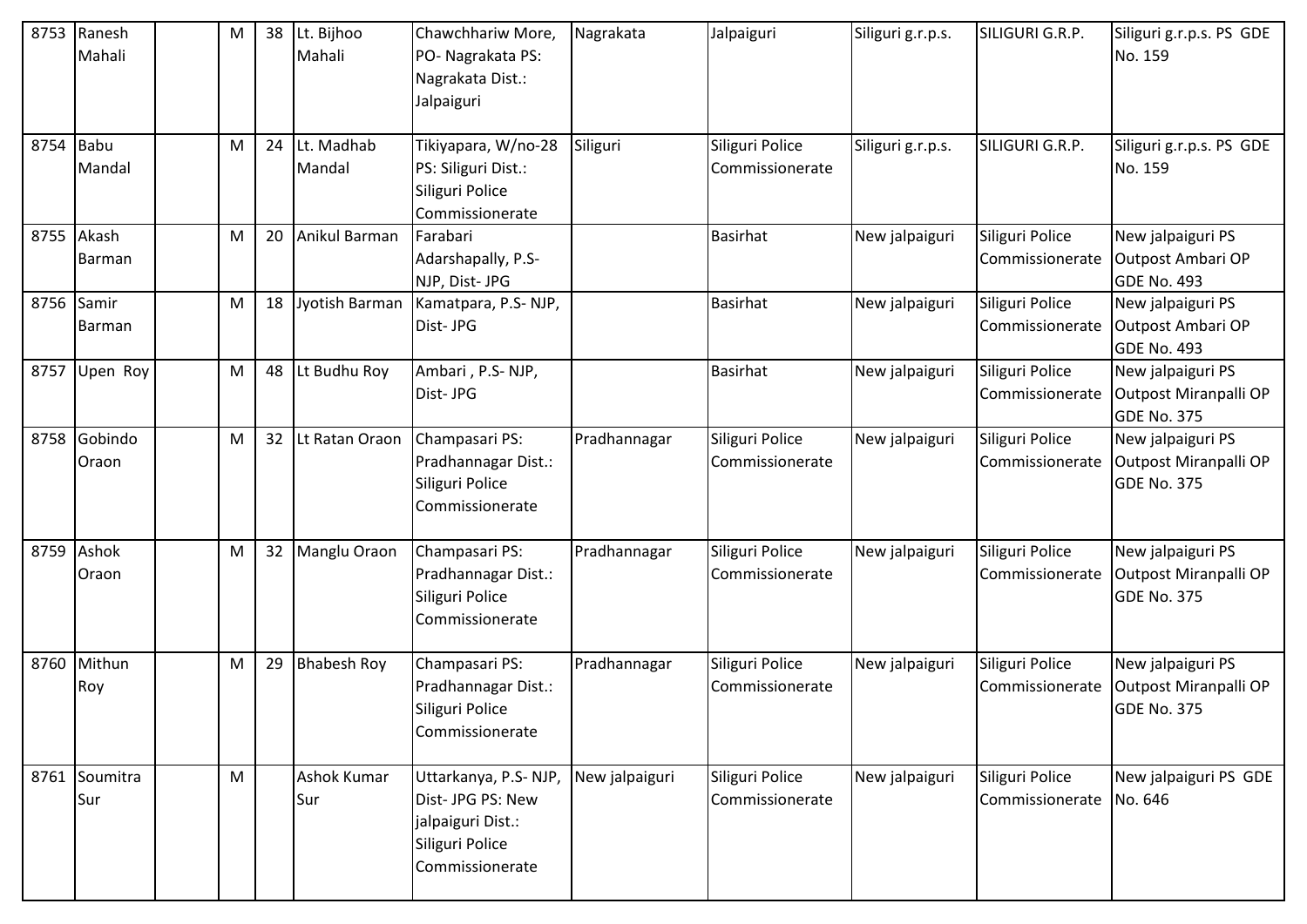| 8762 | Bijoy<br>Mondal             | M | Nipen Mondal          | Uttarkanya, P.S-NJP,<br>Dist- JPG PS: New<br>jalpaiguri Dist.:<br>Siliguri Police<br>Commissionerate                           | New jalpaiguri | Siliguri Police<br>Commissionerate | New jalpaiguri | Siliguri Police<br>Commissionerate   No. 646 | New jalpaiguri PS GDE            |
|------|-----------------------------|---|-----------------------|--------------------------------------------------------------------------------------------------------------------------------|----------------|------------------------------------|----------------|----------------------------------------------|----------------------------------|
| 8763 | Rousan<br>Kumar             | M | <b>Muktar Das</b>     | Rajib Para, P.S-NJP,<br>Dist- JPG PS: New<br>jalpaiguri Dist.:<br>Siliguri Police<br>Commissionerate                           | New jalpaiguri | Siliguri Police<br>Commissionerate | New jalpaiguri | Siliguri Police<br>Commissionerate           | New jalpaiguri PS GDE<br>No. 646 |
| 8764 | Ajit<br>Kumar<br>Das        | M | Lt Ashok Das          | Rajibpara, P.S-NJP,<br>Dist- JPG PS: New<br>jalpaiguri Dist.:<br>Siliguri Police<br>Commissionerate                            | New jalpaiguri | Siliguri Police<br>Commissionerate | New jalpaiguri | Siliguri Police<br>Commissionerate No. 646   | New jalpaiguri PS GDE            |
| 8765 | Biswajit<br>Saha            | M | Haripada Saha         | D S Colony, P.S-NJP,<br>Dist- JPG PS: New<br>jalpaiguri Dist.:<br>Siliguri Police<br>Commissionerate                           | New jalpaiguri | Siliguri Police<br>Commissionerate | New jalpaiguri | Siliguri Police<br>Commissionerate           | New jalpaiguri PS GDE<br>No. 646 |
| 8766 | Nirmal<br>Dey               | M | Lt Gopal Dey          | Sahid Colony PS: New New jalpaiguri<br>jalpaiguri Dist.:<br>Siliguri Police<br>Commissionerate                                 |                | Siliguri Police<br>Commissionerate | New jalpaiguri | Siliguri Police<br>Commissionerate           | New jalpaiguri PS GDE<br>No. 646 |
| 8767 | Bipul<br>Mandal             | M | Lt Dasarath<br>Mandal | Bhaktinagar Ward No-New jalpaiguri<br>35, P.S-NJP, Dist-JPG<br>PS: New jalpaiguri<br>Dist.: Siliguri Police<br>Commissionerate |                | Siliguri Police<br>Commissionerate | New jalpaiguri | Siliguri Police<br>Commissionerate No. 646   | New jalpaiguri PS GDE            |
|      | 8768 Dipen<br><b>Biswas</b> | M | Sankar Biswas         | Bhaktinagar Ward No-New jalpaiguri<br>35 PS: New jalpaiguri<br>Dist.: Siliguri Police<br>Commissionerate                       |                | Siliguri Police<br>Commissionerate | New jalpaiguri | Siliguri Police<br>Commissionerate No. 646   | New jalpaiguri PS GDE            |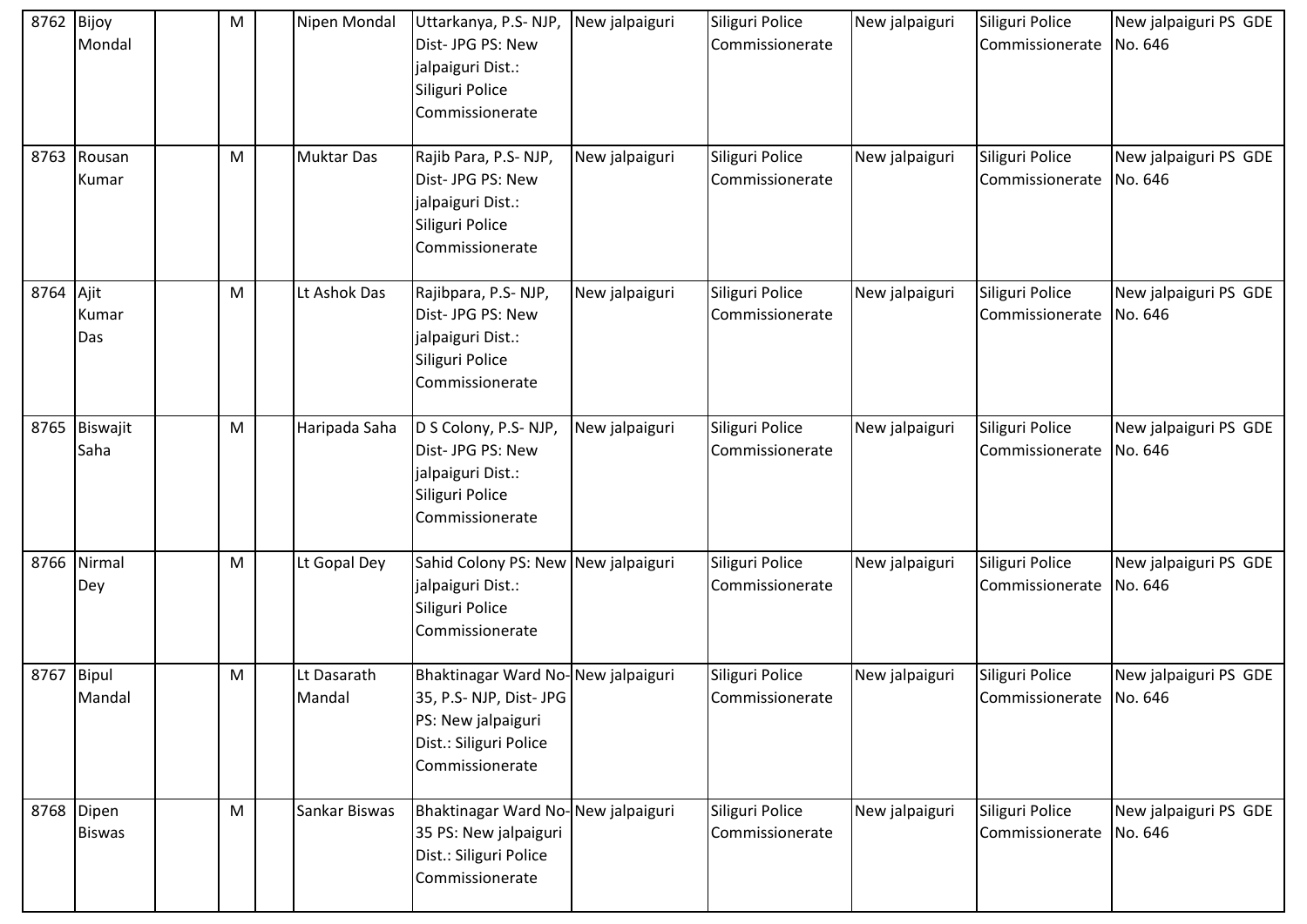| 8769 | Dipankar<br>Das        | M         | Suvash Das              | Surya Sen Colony<br>Block C, P.S- N JP, Dist-<br>JPG PS: New<br>jalpaiguri Dist.:<br>Siliguri Police<br>Commissionerate   | New jalpaiguri | Siliguri Police<br>Commissionerate | New jalpaiguri | Siliguri Police<br>Commissionerate           | New jalpaiguri PS GDE<br>No. 620 |
|------|------------------------|-----------|-------------------------|---------------------------------------------------------------------------------------------------------------------------|----------------|------------------------------------|----------------|----------------------------------------------|----------------------------------|
|      | 8770 Biswarup<br>`saha | ${\sf M}$ | Ram Saha                | Haiderpara, P.S- BKN<br>Dist- JPG PS:<br><b>Bhaktinagar Dist.:</b><br>Siliguri Police<br>Commissionerate                  | Bhaktinagar    | Siliguri Police<br>Commissionerate | New jalpaiguri | Siliguri Police<br>Commissionerate           | New jalpaiguri PS GDE<br>No. 620 |
| 8771 | Subhankar<br>Saha      | M         | Dilip Saha              | Surya Sen Colony, P.S-New jalpaiguri<br>NJP, Dist- JPG PS:<br>New jalpaiguri Dist.:<br>Siliguri Police<br>Commissionerate |                | Siliguri Police<br>Commissionerate | New jalpaiguri | Siliguri Police<br>Commissionerate           | New jalpaiguri PS GDE<br>No. 620 |
| 8772 | Sanjit Roy             | M         | Baikuntha Roy           | Rajib para, P.S-NJP,<br>Dist- JPG PS: New<br>jalpaiguri Dist.:<br>Siliguri Police<br>Commissionerate                      | New jalpaiguri | Siliguri Police<br>Commissionerate | New jalpaiguri | Siliguri Police<br>Commissionerate   No. 647 | New jalpaiguri PS GDE            |
| 8773 | Subodh<br>Roy          | M         | Pabitra Roy             | Rajibpara, P.S-NJP,<br>Dist-JPG PS: New<br>jalpaiguri Dist.:<br>Siliguri Police<br>Commissionerate                        | New jalpaiguri | Siliguri Police<br>Commissionerate | New jalpaiguri | Siliguri Police<br>Commissionerate           | New jalpaiguri PS GDE<br>No. 647 |
| 8774 | Dayal Roy              | M         | Ranjit Roy              | Rajibpara, P.S-NJP,<br>Dist- JPG PS: New<br>jalpaiguri Dist.:<br>Siliguri Police<br>Commissionerate                       | New jalpaiguri | Siliguri Police<br>Commissionerate | New jalpaiguri | Siliguri Police<br>Commissionerate No. 647   | New jalpaiguri PS GDE            |
|      | 8775 Ramukil<br>Sahani | M         | Lt Parmeshwar<br>Sahani | Rajaholi, P.S-NJP,<br>Dist- JPG PS: New<br>jalpaiguri Dist.:<br>Siliguri Police<br>Commissionerate                        | New jalpaiguri | Siliguri Police<br>Commissionerate | New jalpaiguri | Siliguri Police<br>Commissionerate No. 647   | New jalpaiguri PS GDE            |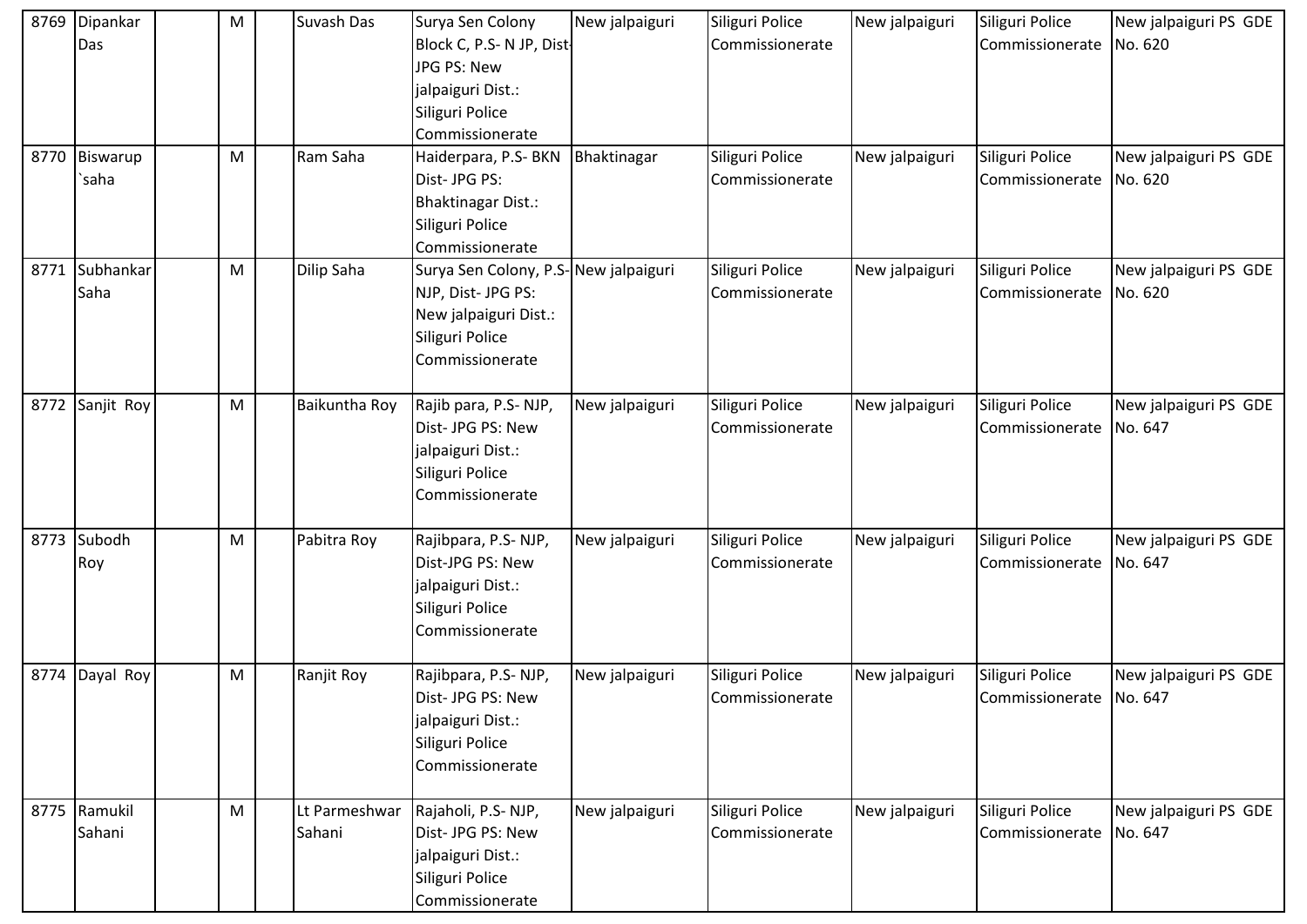|           | 8776 Laddu       | M |    | Lt Biswanath    | Rajaholi, P.s- NJP,                | New jalpaiguri | Siliguri Police | New jalpaiguri | Siliguri Police         | New jalpaiguri PS GDE   |
|-----------|------------------|---|----|-----------------|------------------------------------|----------------|-----------------|----------------|-------------------------|-------------------------|
|           | Sahani           |   |    | Sahani          | Dist-JPG PS: New                   |                | Commissionerate |                | Commissionerate No. 647 |                         |
|           |                  |   |    |                 | jalpaiguri Dist.:                  |                |                 |                |                         |                         |
|           |                  |   |    |                 | Siliguri Police                    |                |                 |                |                         |                         |
|           |                  |   |    |                 | Commissionerate                    |                |                 |                |                         |                         |
|           | 8777 Sujit Das   | M |    | Lt Dilip Das    | Bhaktinagar Ward No-New jalpaiguri |                | Siliguri Police | New jalpaiguri | Siliguri Police         | New jalpaiguri PS GDE   |
|           |                  |   |    |                 | 35, P.S-NJP, Dist-JPG              |                | Commissionerate |                | Commissionerate No. 647 |                         |
|           |                  |   |    |                 | PS: New jalpaiguri                 |                |                 |                |                         |                         |
|           |                  |   |    |                 | Dist.: Siliguri Police             |                |                 |                |                         |                         |
|           |                  |   |    |                 | Commissionerate                    |                |                 |                |                         |                         |
|           |                  |   |    |                 |                                    |                |                 |                |                         |                         |
|           | 8778 Ashish      | M |    | Awadesh         | SAMAR NAGAR,                       |                | <b>Basirhat</b> | Pradhannagar   | Siliguri Police         | Pradhannagar PS GDE     |
|           |                  |   |    | Kashyap         | <b>BATTALA, PS</b>                 |                |                 |                | Commissionerate         | No. 909                 |
|           |                  |   |    |                 | PRADHAN NAGAR                      |                |                 |                |                         |                         |
|           | 8779 Dinesh Kr   | M |    | Lt Shib         | MILAN PALLY, PS                    |                | <b>Basirhat</b> | Pradhannagar   | Siliguri Police         | Pradhannagar PS GDE     |
|           | Soni             |   |    | Bhagwan Soni    | SILIGURI, DARJEELING               |                |                 |                | Commissionerate No. 909 |                         |
| 8780      | Swapan           | M | 50 | Lt Nagen Das    | <b>BHARAT NAGAR, PS</b>            |                | <b>Basirhat</b> | Pradhannagar   | Siliguri Police         | Pradhannagar PS GDE     |
|           | Das              |   |    |                 | SILIGURI, DARJEELING               |                |                 |                | Commissionerate No. 909 |                         |
|           |                  |   |    |                 |                                    |                |                 |                |                         |                         |
| 8781 Biki |                  |   |    | Lt. Jagindra    | <b>BAGRAKOTE SRABAN</b>            |                | <b>Basirhat</b> | Siliguri       | Siliguri Police         | Siliguri PS GDE No. 760 |
|           | Mallick          |   |    | Mallick         | NAGAR W/NO-20                      |                |                 |                | Commissionerate         |                         |
|           |                  |   |    |                 |                                    |                |                 |                |                         |                         |
|           | 8782 Ashok       |   |    | Rambabu         | <b>BAGRAKOTE SRABAN</b>            |                | <b>Basirhat</b> | Siliguri       | Siliguri Police         | Siliguri PS GDE No. 760 |
|           | Mahato           |   |    | Mahato          | NAGAR W/NO-20                      |                |                 |                | Commissionerate         |                         |
|           |                  |   |    |                 |                                    |                |                 |                |                         |                         |
| 8783      | Jayanta          | M |    | Mahadeb         | <b>FULESWARI BAZAR</b>             |                | <b>Basirhat</b> | Siliguri       | Siliguri Police         | Siliguri PS GDE No. 760 |
|           | Kundu            |   |    | Kundu           | W/NO-39                            |                |                 |                | Commissionerate         |                         |
|           |                  |   |    |                 |                                    |                |                 |                |                         |                         |
| 8784      | Sayantan         | M |    | Asit Ghatak     | <b>BHARAT NAGAR</b>                |                | <b>Basirhat</b> | Siliguri       | Siliguri Police         | Siliguri PS GDE No. 760 |
|           | Ghatak           |   |    |                 |                                    |                |                 |                | Commissionerate         |                         |
|           | 8785 Bijit Dutta | M |    | Lt. Bimal Dutta | <b>HAKIMPARA NEAR</b>              |                | <b>Basirhat</b> | Siliguri       | Siliguri Police         | Siliguri PS GDE No. 771 |
|           |                  |   |    |                 | <b>VIVEKANANDA</b>                 |                |                 |                | Commissionerate         |                         |
|           |                  |   |    |                 | <b>SCHOOL</b>                      |                |                 |                |                         |                         |
|           | 8786 Avijit Das  | M |    | Lt. Abinash Das | <b>DABGRAM MAHILA</b>              |                | <b>Basirhat</b> | Siliguri       | Siliguri Police         | Siliguri PS GDE No. 771 |
|           |                  |   |    |                 | COLLEGE, W/NO-23                   |                |                 |                | Commissionerate         |                         |
|           |                  |   |    |                 |                                    |                |                 |                |                         |                         |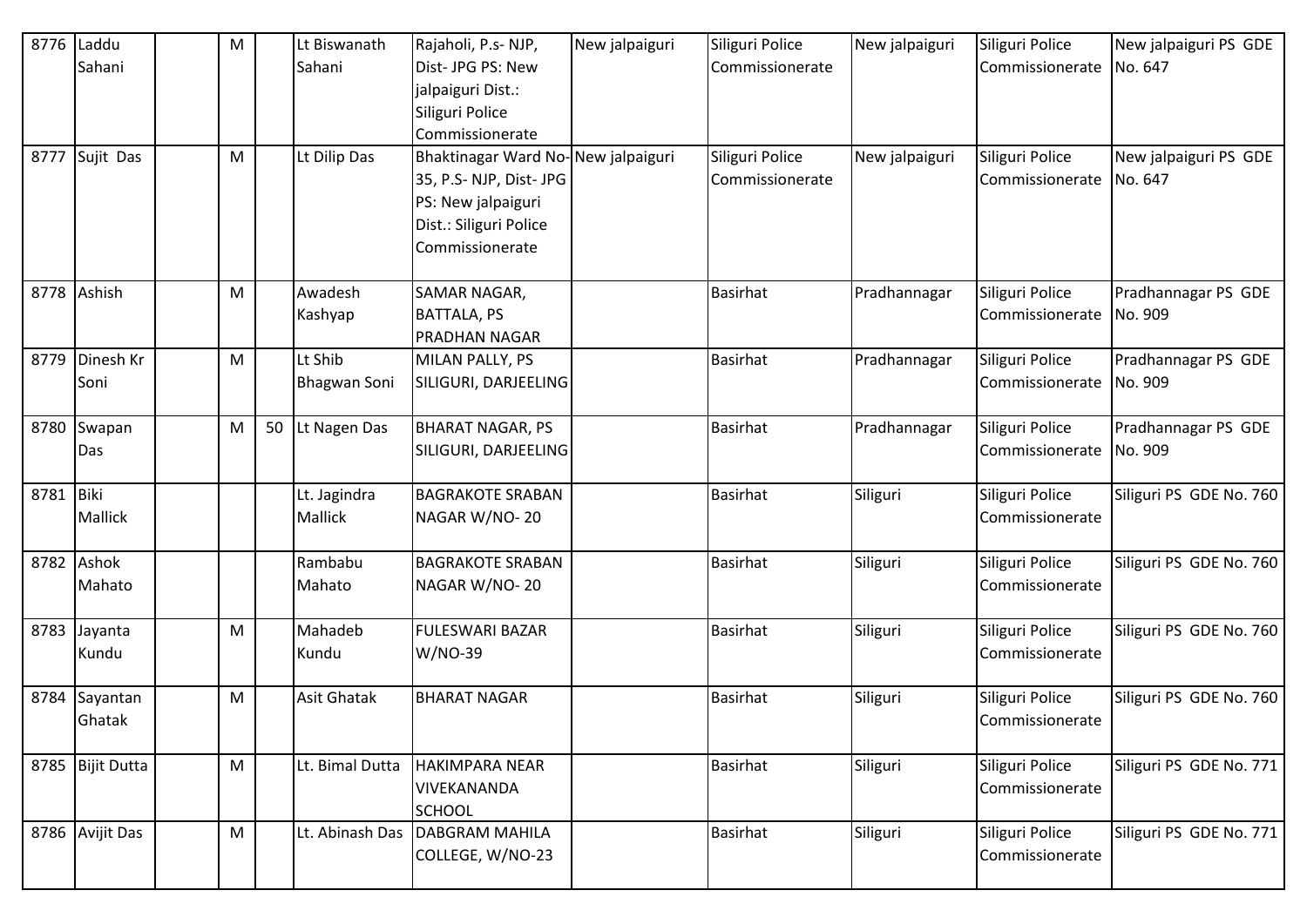| 8787 | Depak<br>Mahato                                                | ${\sf M}$ | Mohan Mahato                     | <b>SANTOSHI NAGAR</b><br><b>KHATU SHYAM</b><br><b>MANDIR</b>               | <b>Basirhat</b> | Siliguri | Siliguri Police<br>Commissionerate | Siliguri PS GDE No. 771                            |
|------|----------------------------------------------------------------|-----------|----------------------------------|----------------------------------------------------------------------------|-----------------|----------|------------------------------------|----------------------------------------------------|
|      | 8788 Ranjit Paul                                               | M         | S/o-Sadhan<br>Paul               | HATIADANGA, PO-<br>SAHUDANGI, PS-<br><b>BHAKTINAGAR, DIST-</b>             | <b>Basirhat</b> | Siliguri | Siliguri Police<br>Commissionerate | Siliguri PS GDE No. 305                            |
| 8789 | S/o-Sri<br>Ram<br>Mandal                                       | M         | Dals/o- Sri Ram<br>Man           | <b>UPER MAHINAGAR,</b><br><b>FATEJANGPUR DIAR</b><br>(P), MUSHIDABAD A     | <b>Basirhat</b> | Siliguri | Siliguri Police<br>Commissionerate | Siliguri PS GDE No. 305                            |
| 8790 | Jahur<br>Alam                                                  | M         | S/o-Lt. Md<br>Hanif              | <b>ISKAN MANDIR ROAD</b>                                                   | <b>Basirhat</b> | Siliguri | Siliguri Police<br>Commissionerate | Siliguri PS GDE No. 306                            |
| 8791 | Rajesh<br>Saha                                                 | M         | S/o-Badyanath<br>Saha            | C/O- ANIL SAHA,<br>DURGA DAS COLONY,<br>WARD NO. 20                        | <b>Basirhat</b> | Siliguri | Siliguri Police<br>Commissionerate | Siliguri PS GDE No. 306                            |
| 8792 | Washim<br>Aktar                                                | M         |                                  | S/o- Md. Nashir PURATAN PALLY                                              | <b>Basirhat</b> | Siliguri | Siliguri Police<br>Commissionerate | Siliguri PS GDE No. 300                            |
| 8793 | Puratan<br>Pally                                               | M         | S/o- Jahidul<br>Rahaman          | <b>SUDHARSHAN GANJ,</b><br>PO- CHOPRA                                      | <b>Basirhat</b> | Siliguri | Siliguri Police<br>Commissionerate | Siliguri PS GDE No. 300                            |
| 8794 | Sourav<br>Dutta                                                | M         | S/o-Lakshman<br>Dutta            | <b>GADAM KATHAPARA,</b><br><b>OPPOSITE HOSPITAL,</b><br><b>PO-DHUPGURI</b> | <b>Basirhat</b> | Siliguri | Siliguri Police<br>Commissionerate | Siliguri PS GDE No. 300                            |
| 8795 | Gadam<br>Kathapara<br>Opposite<br>Hospital,<br>Po-<br>Dhupguri | M         | S/o-Lt. Sankar<br>Yadav          | DANGIPARA, BEHIND<br>TYRE COMPANY, PO-<br>SILIGURI                         | <b>Basirhat</b> | Siliguri | Siliguri Police<br>Commissionerate | Siliguri PS GDE No. 290                            |
|      | 8796 Rashan<br>Biswakar<br>ma                                  | M         | S/o-Tej<br>Bahadur<br>Biswakarma | 10TH MILE, TIRPAI<br>BAZAR, PO-<br><b>TOPKHANA</b>                         | <b>Basirhat</b> | Siliguri | Siliguri Police<br>Commissionerate | Siliguri PS Outpost<br>Panitanki OP GDE No.<br>290 |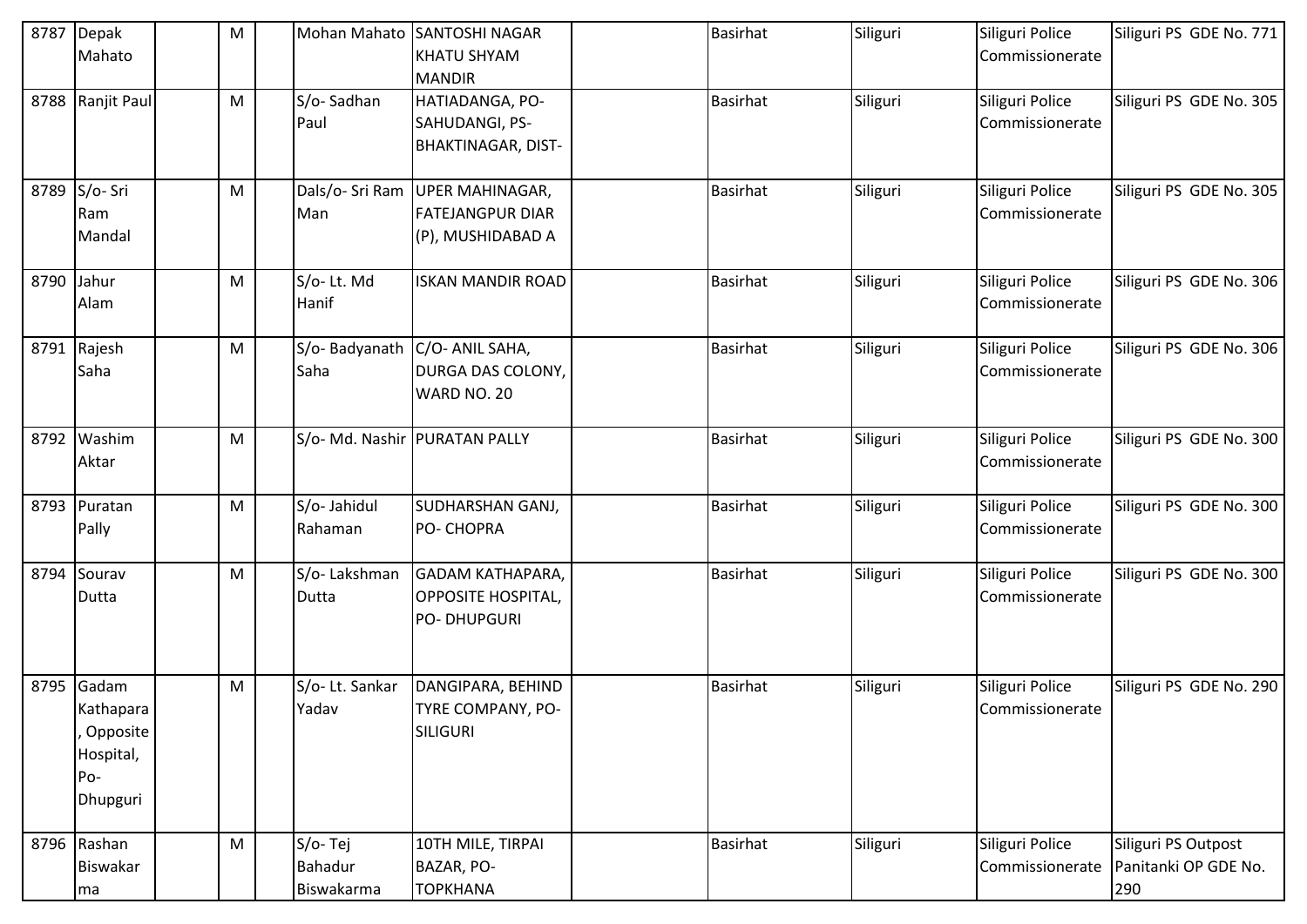|            | 8797 Ali Sarkar               | M         |    | S/o-Khalilul<br>Sarkar                    | NATUNPARA,<br>JALPAIMORE, WARD<br><b>NO.05</b>                                                                                             |              | <b>Basirhat</b>                    | Siliguri       | Siliguri Police<br>Commissionerate           | Siliguri PS Outpost<br>Panitanki OP GDE No.<br>308 |
|------------|-------------------------------|-----------|----|-------------------------------------------|--------------------------------------------------------------------------------------------------------------------------------------------|--------------|------------------------------------|----------------|----------------------------------------------|----------------------------------------------------|
|            | 8798 Rakesh<br>Saha           | ${\sf M}$ |    | S/o- Lt. Ramani BIDYACHAKRA<br>Kanta Saha | COLONY, WARD NO.<br>44, SEVOKE ROAD                                                                                                        |              | <b>Basirhat</b>                    | Siliguri       | Siliguri Police<br>Commissionerate           | Siliguri PS Outpost<br>Panitanki OP GDE No.<br>308 |
| 8799 Dulal | Barman                        | M         |    | Barman                                    | S/o- Harimohan HYDERPARA, WARD<br>NO. 40, PO- SEVOKE<br>ROAD,                                                                              |              | <b>Basirhat</b>                    | Siliguri       | Siliguri Police<br>Commissionerate           | Siliguri PS Outpost<br>Panitanki OP GDE No.<br>308 |
|            | 8800 Pratik Kr.<br>Chhetri    | M         |    | Lt. Ramesh Kr.<br>Chhetri                 | LT. RAMESH KR.<br><b>CHHETRI</b>                                                                                                           |              | <b>Basirhat</b>                    | Siliguri       | Siliguri Police<br>Commissionerate           | Siliguri PS GDE No. 772                            |
|            | 8801 Surersh<br>Ch.<br>Chohan | M         |    | Jagadish Ch.<br>Chohan                    | <b>AMBIKA NAGAR</b>                                                                                                                        |              | <b>Basirhat</b>                    | Siliguri       | Siliguri Police<br>Commissionerate           | Siliguri PS GDE No. 772                            |
|            | 8802 Apu Das                  | ${\sf M}$ |    | <b>Gopu Das</b>                           | <b>SOUTH BHARAT</b><br><b>NAGAR</b>                                                                                                        |              | <b>Basirhat</b>                    | Siliguri       | Siliguri Police<br>Commissionerate           | Siliguri PS GDE No. 772                            |
|            | 8803 Babai Das                | M         |    | <b>Biren Das</b>                          | <b>SOUTH BHARAT</b><br><b>NAGAR</b>                                                                                                        |              | <b>Basirhat</b>                    | Siliguri       | Siliguri Police<br>Commissionerate           | Siliguri PS GDE No. 772                            |
|            | 8804 Bajrang<br>Sahani        | M         | 30 | Sahani                                    | Late Ramashish Rajendra Nagar,<br>Coolipara, Ward No-<br>1, PO-Pradhan Na PS:<br>Pradhannagar Dist.:<br>Siliguri Police<br>Commissionerate | Pradhannagar | Siliguri Police<br>Commissionerate | Siliguri women | Siliguri Police<br>Commissionerate           | Siliguri women PS GDE<br>No. 356                   |
| 8805 Ravi  | Paswan                        | M         | 29 | Late Kamal<br>Paswan                      | Rajendra Nagar,<br>Coolipara, Ward No-<br>1, PO-Pradhan Na PS:<br>Pradhannagar Dist.:<br>Siliguri Police<br>Commissionerate                | Pradhannagar | Siliguri Police<br>Commissionerate | Siliguri women | Siliguri Police<br>Commissionerate   No. 356 | Siliguri women PS GDE                              |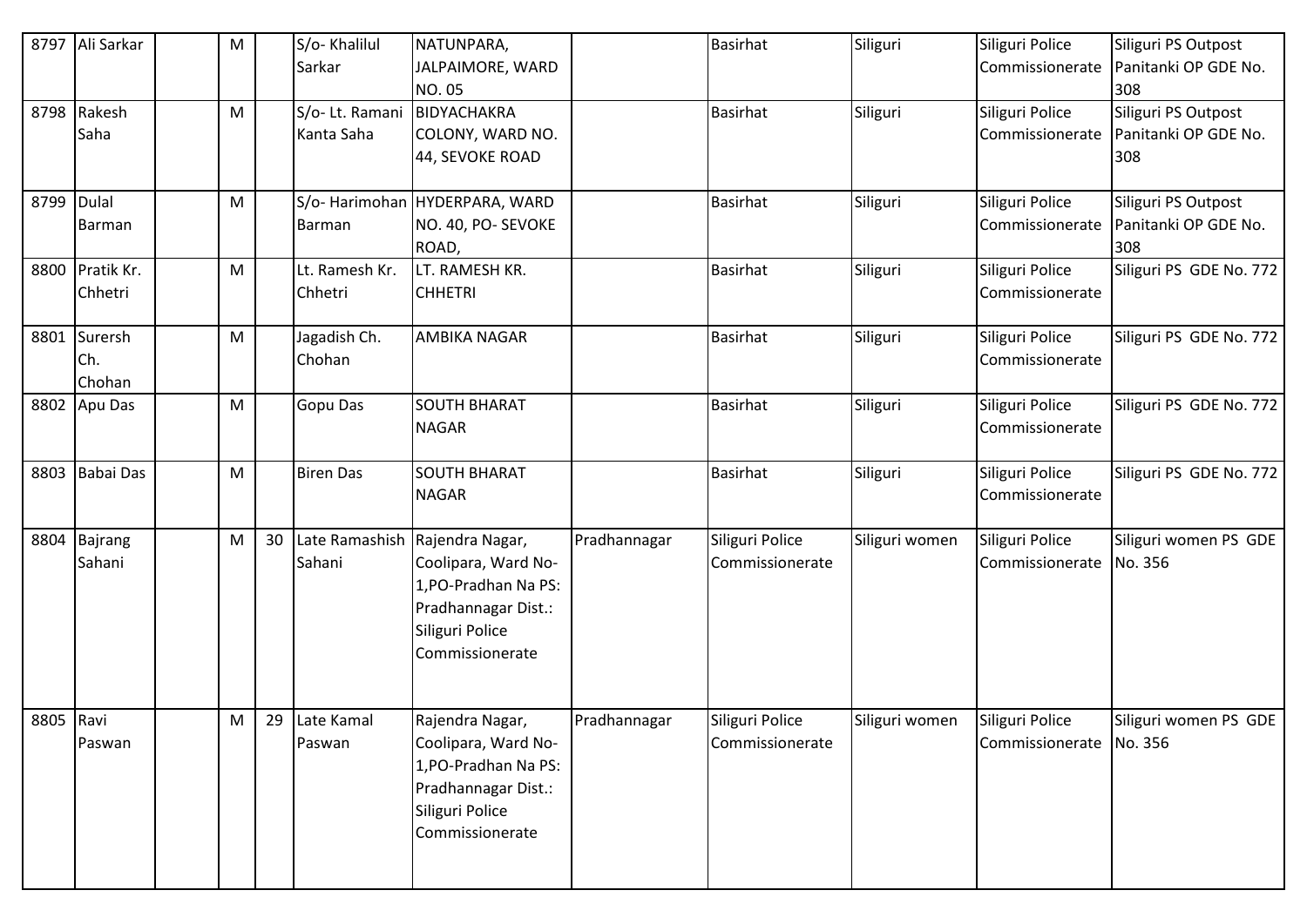| 8806      | Sujoy Dey                    | M | 42 | Sushil Chandra<br>Dey      | 01 No-Panchanan<br>Colony, PS-Pradhan<br>Nagar, Dist-Darje PS:<br>Pradhannagar Dist.:<br>Siliguri Police<br>Commissionerate | Pradhannagar  | Siliguri Police<br>Commissionerate  | Siliguri women | Siliguri Police<br>Commissionerate  | Siliguri women PS GDE<br>No. 356 |
|-----------|------------------------------|---|----|----------------------------|-----------------------------------------------------------------------------------------------------------------------------|---------------|-------------------------------------|----------------|-------------------------------------|----------------------------------|
| 8807      | Sanjaoy<br>Chouhan           | M | 48 | Khadaon<br>Chaouhan        | 01 No-Panchanan<br>Colony, PS-Pradhan<br>Nagar, Dist-Darje PS:<br>Pradhannagar Dist.:<br>Siliguri Police<br>Commissionerate | Pradhannagar  | Siliguri Police<br>Commissionerate  | Siliguri women | Siliguri Police<br>Commissionerate  | Siliguri women PS GDE<br>No. 356 |
| 8808      | Hasibur<br>Rahaman<br>Laskar |   | 40 | S/o Subid Ali<br>Laskar    | Vill.- Andharmanik<br>PS: Dholahat Dist.:<br>Sundarban Police<br><b>District</b>                                            | Dholahat      | Sundarban Police<br><b>District</b> | Dholahat       | Sundarban Police<br><b>District</b> | Dholahat PS GDE No.<br>682       |
| 8809      | Julfikar<br>Laskar           | M |    | 34 S/o Rahim<br>Laskar     | Vill.- Andharmanik<br>PS: Dholahat Dist.:<br>Sundarban Police<br><b>District</b>                                            | Dholahat      | Sundarban Police<br><b>District</b> | Dholahat       | Sundarban Police<br>District        | Dholahat PS GDE No.<br>682       |
| 8810      | Fayjul<br>Laskar             | M |    | 45 S/o Jane Alom<br>Laskar | Vill.- Andharmanik<br>PS: Dholahat Dist.:<br>Sundarban Police<br><b>District</b>                                            | Dholahat      | Sundarban Police<br><b>District</b> | Dholahat       | Sundarban Police<br><b>District</b> | Dholahat PS GDE No.<br>682       |
| 8811      | Anath<br>Bandhu<br>Halder    | M |    | 39 S/o Paritash<br>Halder  | Vill.-Shib Nagar PS:<br>Dholahat Dist.:<br>Sundarban Police<br><b>District</b>                                              | Dholahat      | Sundarban Police<br><b>District</b> | Dholahat       | Sundarban Police<br><b>District</b> | Dholahat PS GDE No.<br>705       |
| 8812 Raju | Kasari                       | M |    | 30 S/o Gour Nath<br>Kasari | Vill.-Shib Nagar PS:<br>Dholahat Dist.:<br>Sundarban Police<br><b>District</b>                                              | Dholahat      | Sundarban Police<br><b>District</b> | Dholahat       | Sundarban Police<br>District        | Dholahat PS GDE No.<br>705       |
|           | 8813 Kartick<br>Halder       | M |    | 45 S/o Lt. Kanai<br>Halder | Vill.- Gasaba PS:<br>Patharpratima Dist.:<br>Sundarban Police<br>District                                                   | Patharpratima | Sundarban Police<br><b>District</b> | Dholahat       | Sundarban Police<br><b>District</b> | Dholahat PS GDE No.<br>705       |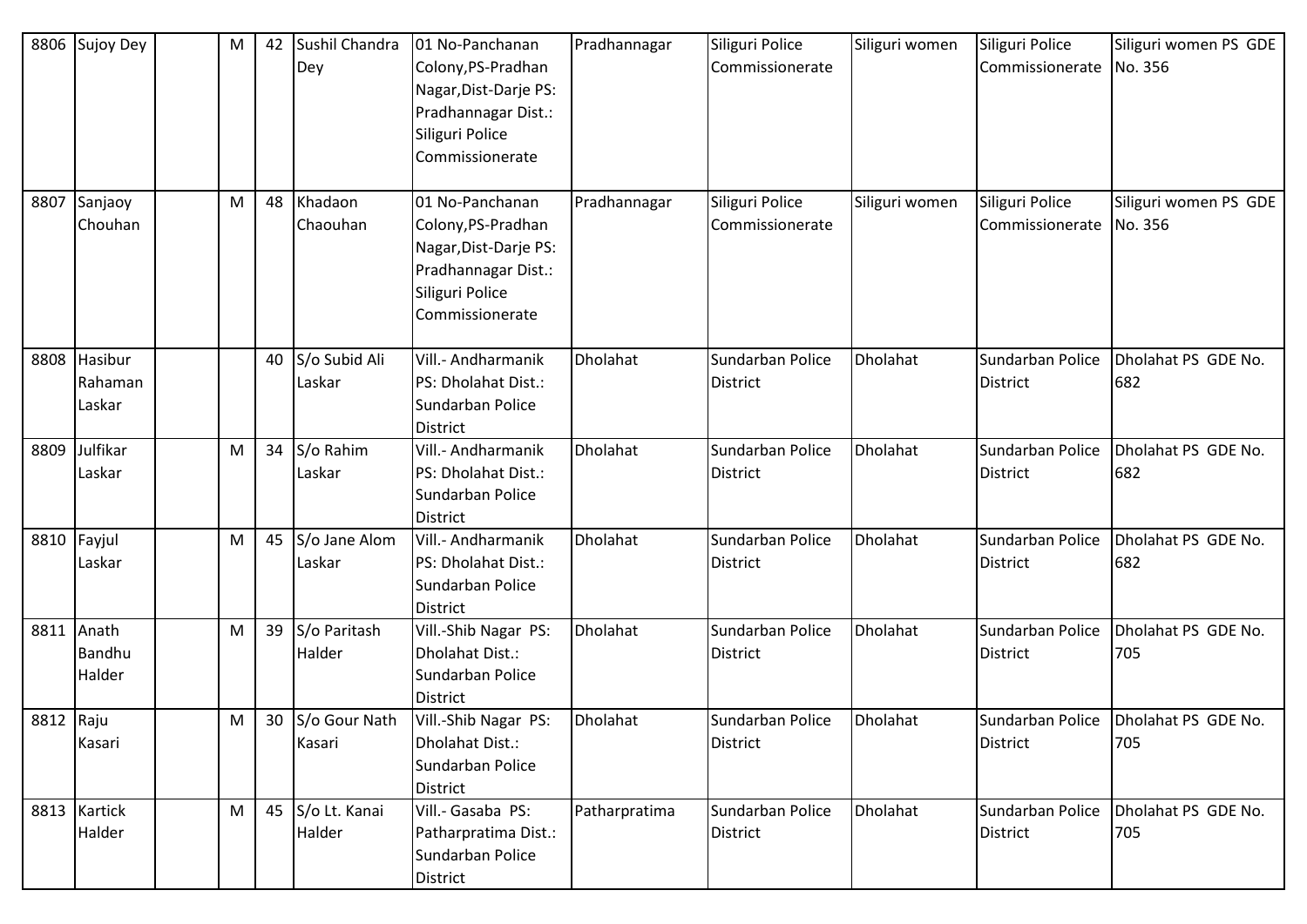| 8814 Pintu |                | M | 28 | S/o Bablu Naiya Vill.- Basar PS: |                                          | Patharpratima | Sundarban Police | Dholahat        | Sundarban Police | Dholahat PS GDE No.    |
|------------|----------------|---|----|----------------------------------|------------------------------------------|---------------|------------------|-----------------|------------------|------------------------|
|            | Naiya          |   |    |                                  | Patharpratima Dist.:                     |               | <b>District</b>  |                 | <b>District</b>  | 705                    |
|            |                |   |    |                                  | Sundarban Police                         |               |                  |                 |                  |                        |
|            |                |   |    |                                  | <b>District</b>                          |               |                  |                 |                  |                        |
|            | 8815 Bindaban  | M |    | 32 S/o Amulla                    | 702 PS: Dholahat                         | Dholahat      | Sundarban Police | Dholahat        | Sundarban Police | Dholahat PS GDE No.    |
|            | Taptari        |   |    | Daptari                          | Dist.: Sundarban                         |               | <b>District</b>  |                 | <b>District</b>  | 702                    |
|            |                |   |    |                                  | <b>Police District</b>                   |               |                  |                 |                  |                        |
| 8816 Sunil |                | M |    | 38 S/o Niranjan                  | Vill.- Ramdebpur PS:                     | Dholahat      | Sundarban Police | <b>Dholahat</b> | Sundarban Police | Dholahat PS GDE No.    |
|            | Halder         |   |    | Halder                           | Dholahat Dist.:                          |               | <b>District</b>  |                 | <b>District</b>  | 702                    |
|            |                |   |    |                                  | Sundarban Police                         |               |                  |                 |                  |                        |
|            |                |   |    |                                  | <b>District</b>                          |               |                  |                 |                  |                        |
|            | 8817 Uttam     | M |    | 45 S/o Jhanturam                 | Vill .- Basar PS:                        | Dholahat      | Sundarban Police | Dholahat        | Sundarban Police | Dholahat PS GDE No.    |
|            | Ghorui         |   |    | Ghouri                           | Dholahat Dist.:                          |               | <b>District</b>  |                 | <b>District</b>  | 702                    |
|            |                |   |    |                                  | Sundarban Police                         |               |                  |                 |                  |                        |
|            |                |   |    |                                  | <b>District</b>                          |               |                  |                 |                  |                        |
| 8818 Pintu |                | M |    | S/O                              | Vill.- Gabinda pur PS: Dholahat          |               | Sundarban Police | Dholahat        | Sundarban Police | Dholahat PS GDE No.    |
|            | Tikatadr       |   |    | Chandicharn                      | Dholahat Dist.:                          |               | <b>District</b>  |                 | <b>District</b>  | 705                    |
|            |                |   |    | Tikadaer                         | Sundarban Police                         |               |                  |                 |                  |                        |
|            |                |   |    |                                  | <b>District</b>                          |               |                  |                 |                  |                        |
| 8819 Ashis |                | M |    | S/o Shibdas                      | Vill.- Gabinda pur PS: Dholahat          |               | Sundarban Police | Dholahat        | Sundarban Police | Dholahat PS GDE No.    |
|            | Tikader        |   |    | Tikader                          | Dholahat Dist.:                          |               | <b>District</b>  |                 | <b>District</b>  | 705                    |
|            |                |   |    |                                  | Sundarban Police                         |               |                  |                 |                  |                        |
|            |                |   |    |                                  | <b>District</b>                          |               |                  |                 |                  |                        |
|            | 8820 Bapan     | M |    | 20 S/o Bhola                     | Vill .- Gabinda pur PS: Dholahat         |               | Sundarban Police | Dholahat        | Sundarban Police | Dholahat PS GDE No.    |
|            | Tikader        |   |    | Tikader                          | Dholahat Dist.:                          |               | <b>District</b>  |                 | <b>District</b>  | 705                    |
|            |                |   |    |                                  | Sundarban Police                         |               |                  |                 |                  |                        |
|            |                |   |    |                                  | <b>District</b>                          |               |                  |                 |                  |                        |
|            | 8821 Bhabna    | M |    | 36 S/o Nabakumar                 | Vill.- Gabinda pur PS: Dholahat          |               | Sundarban Police | Dholahat        | Sundarban Police | Dholahat PS GDE No.    |
|            | Tikadar        |   |    | Tikader                          | Dholahat Dist.:                          |               | <b>District</b>  |                 | <b>District</b>  | 705                    |
|            |                |   |    |                                  | Sundarban Police                         |               |                  |                 |                  |                        |
|            |                |   |    |                                  | <b>District</b>                          |               |                  |                 |                  |                        |
| 8822 Paltu |                | M |    |                                  | 21 Niranjan Purkait Vill.- Harishpur PS: | Dholahat      | Sundarban Police | Dholahat        | Sundarban Police | Dholahat PS GDE No.    |
|            | Prukait        |   |    |                                  | Dholahat Dist.:                          |               | <b>District</b>  |                 | <b>District</b>  | 705                    |
|            |                |   |    |                                  | Sundarban Police                         |               |                  |                 |                  |                        |
|            |                |   |    |                                  | <b>District</b>                          |               |                  |                 |                  |                        |
|            | 8823 Subhankar | M |    | 35 Sunil                         | PS: Ganga sagar                          | Ganga sagar   | Sundarban Police | Ganga sagar     | Sundarban Police | Ganga sagar coastal PS |
|            | Pramanik       |   |    |                                  | coastal Dist.:                           | coastal       | <b>District</b>  | coastal         | <b>District</b>  | <b>GDE No. 352</b>     |
|            |                |   |    |                                  | Sundarban Police                         |               |                  |                 |                  |                        |
|            |                |   |    |                                  | District                                 |               |                  |                 |                  |                        |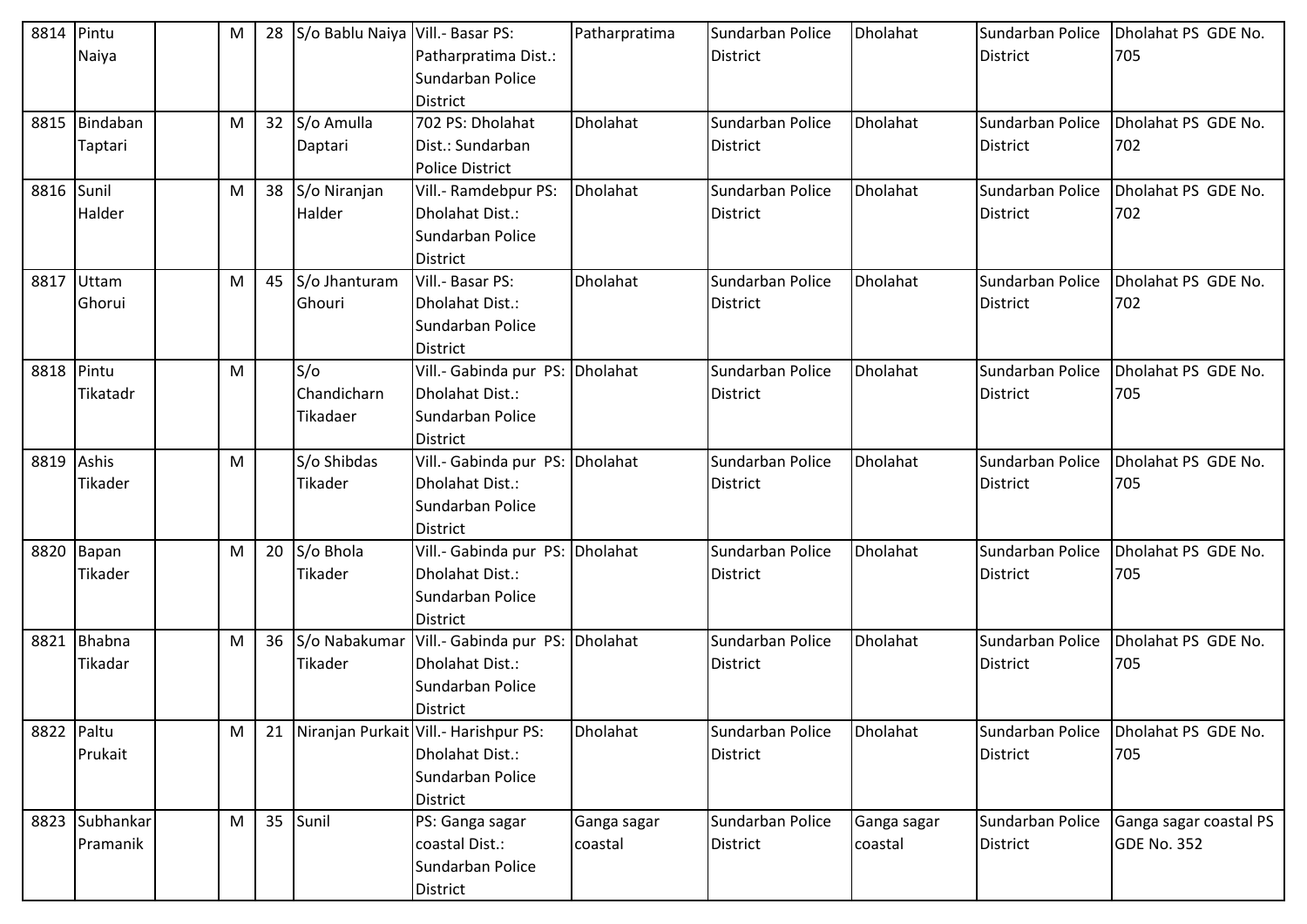| 8824       | Joydeb        | M | 35              | Gobinda           | PS: Ganga sagar        | Ganga sagar  | Sundarban Police       | Ganga sagar   | Sundarban Police | Ganga sagar coastal PS |
|------------|---------------|---|-----------------|-------------------|------------------------|--------------|------------------------|---------------|------------------|------------------------|
|            | Das           |   |                 |                   | coastal Dist.:         | coastal      | <b>District</b>        | coastal       | <b>District</b>  | <b>GDE No. 352</b>     |
|            |               |   |                 |                   | Sundarban Police       |              |                        |               |                  |                        |
|            |               |   |                 |                   | <b>District</b>        |              |                        |               |                  |                        |
| 8825       | Shishir       | M |                 | 40 Lt Panchanan   | PS: Ganga sagar        | Ganga sagar  | Sundarban Police       | Ganga sagar   | Sundarban Police | Ganga sagar coastal PS |
|            | Das           |   |                 |                   | coastal Dist.:         | coastal      | <b>District</b>        | coastal       | <b>District</b>  | <b>GDE No. 352</b>     |
|            |               |   |                 |                   | Sundarban Police       |              |                        |               |                  |                        |
|            |               |   |                 |                   | District               |              |                        |               |                  |                        |
|            | 8826 Buddhade | M |                 | 20 Sukdeb         | <b>INDRAPUR PS:</b>    | Gobardhanpur | Sundarban Police       | Gobardhanpur  | Sundarban Police | Gobardhanpur coastal   |
|            | b Mondal      |   |                 |                   | Gobardhanpur           | coastal      | <b>District</b>        | coastal       | <b>District</b>  | PS GDE No. 336         |
|            |               |   |                 |                   | coastal Dist.:         |              |                        |               |                  |                        |
|            |               |   |                 |                   | Sundarban Police       |              |                        |               |                  |                        |
|            |               |   |                 |                   | <b>District</b>        |              |                        |               |                  |                        |
|            | 8827 Pradip   | M |                 | Lt. Ashis Das     |                        |              | <b>Basirhat</b>        | Harwood point | Sundarban Police | Harwood point coastal  |
|            | Das           |   |                 |                   |                        |              |                        | coastal       | <b>District</b>  | PS GDE No. 591         |
|            |               |   |                 |                   |                        |              |                        |               |                  |                        |
| 8828       | Ali Saheb     | M |                 | Iliyas Laskar     |                        |              | <b>Basirhat</b>        | Harwood point | Sundarban Police | Harwood point coastal  |
|            |               |   |                 |                   |                        |              |                        | coastal       | <b>District</b>  | PS GDE No. 591         |
|            |               |   |                 |                   |                        |              |                        |               |                  |                        |
| 8829       | Anarul        | M |                 | Lt. Amir Chand    |                        |              | <b>Basirhat</b>        | Harwood point | Sundarban Police | Harwood point coastal  |
|            | Molla         |   |                 | Molla             |                        |              |                        | coastal       | <b>District</b>  | PS GDE No. 591         |
|            |               |   |                 |                   |                        |              |                        |               |                  |                        |
|            | 8830 Pranab   | M |                 | Nimai Jana        |                        |              | Basirhat               | Harwood point | Sundarban Police | Harwood point coastal  |
|            | Jana          |   |                 |                   |                        |              |                        | coastal       | <b>District</b>  | PS GDE No. 951         |
|            |               |   |                 |                   |                        |              |                        |               |                  |                        |
|            | 8831 Mohibul  | M |                 | 27 Saidulla Molla | Morishwar PS:          | Bakultala    | <b>Baruipur Police</b> | Mandirbazar   | Sundarban Police | Mandirbazar PS GDE     |
|            | Molla         |   |                 |                   | Bakultala Dist.:       |              | <b>District</b>        |               | <b>District</b>  | No. 774                |
|            |               |   |                 |                   | <b>Baruipur Police</b> |              |                        |               |                  |                        |
|            |               |   |                 |                   | <b>District</b>        |              |                        |               |                  |                        |
| 8832 Ali   |               | M | 32 <sup>2</sup> | Aftabuddin        | Morishwar PS:          | Joynagar     | <b>Baruipur Police</b> | Mandirbazar   | Sundarban Police | Mandirbazar PS GDE     |
|            | Hossian       |   |                 | Laskar            | Joynagar Dist.:        |              | <b>District</b>        |               | District         | No. 774                |
|            | Laskar        |   |                 |                   | <b>Baruipur Police</b> |              |                        |               |                  |                        |
|            |               |   |                 |                   | <b>District</b>        |              |                        |               |                  |                        |
| 8833 Ranit |               | M |                 | 18 Sukhen Halder  | Kashinagar PS:         | Raidighi     | Sundarban Police       | Mathurapur    | Sundarban Police | Mathurapur PS GDE      |
|            | Halder        |   |                 |                   | Raidighi Dist.:        |              | <b>District</b>        |               | <b>District</b>  | No. 559                |
|            |               |   |                 |                   | Sundarban Police       |              |                        |               |                  |                        |
|            |               |   |                 |                   | District               |              |                        |               |                  |                        |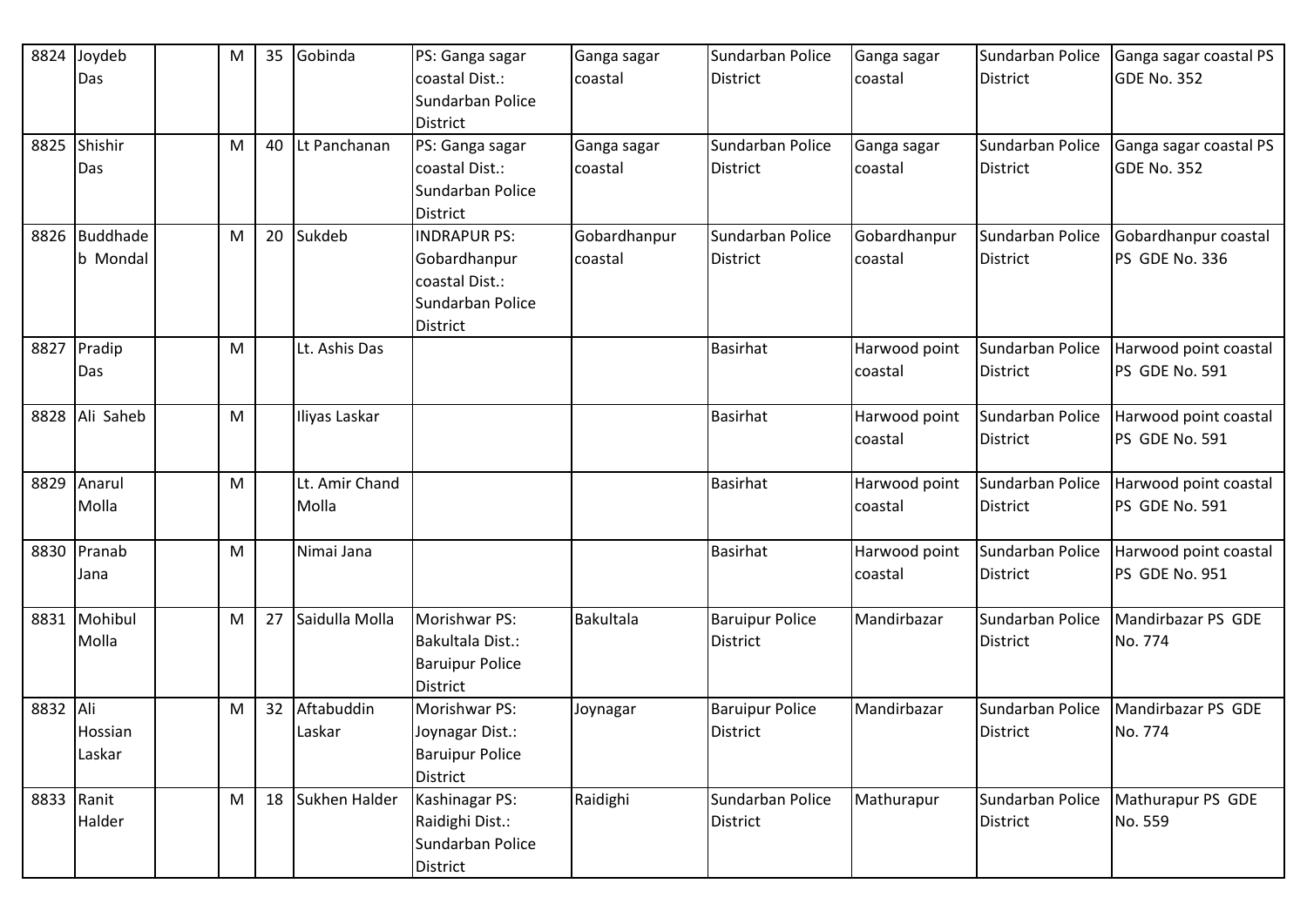| 8834 | Sandip<br>Arang          | М | 34              | Lt. Sankar Arang Uttar | Lakshminarayanpur<br>PS: Mathurapur Dist.:<br>Sundarban Police<br><b>District</b>             | Mathurapur | Sundarban Police<br><b>District</b> | Mathurapur | Sundarban Police<br><b>District</b> | Mathurapur PS GDE<br>No. 531 |
|------|--------------------------|---|-----------------|------------------------|-----------------------------------------------------------------------------------------------|------------|-------------------------------------|------------|-------------------------------------|------------------------------|
| 8835 | Tusher<br>Halder         | M | 18              | Balaram Halder         | Uttar<br>Lakshminarayanpur<br>PS: Mathurapur Dist.:<br>Sundarban Police<br><b>District</b>    | Mathurapur | Sundarban Police<br><b>District</b> | Mathurapur | Sundarban Police<br><b>District</b> | Mathurapur PS GDE<br>No. 530 |
| 8836 | Tuhin<br>Halder          | M | 18              | Balaram Halder         | Uttar<br>Lakshminarayanpur<br>PS: Mathurapur Dist.:<br>Sundarban Police<br><b>District</b>    | Mathurapur | Sundarban Police<br><b>District</b> | Mathurapur | Sundarban Police<br><b>District</b> | Mathurapur PS GDE<br>No. 531 |
| 8837 | Samar<br>Mondal          | M | 45              | Mongal Mondal Uttar    | Lakshminarayanpur<br>PS: Mathurapur Dist.:<br>Sundarban Police<br><b>District</b>             | Mathurapur | Sundarban Police<br><b>District</b> | Mathurapur | Sundarban Police<br><b>District</b> | Mathurapur PS GDE<br>No. 531 |
| 8838 | Sakir<br>Hossion<br>Paik | M | 32              | Paik                   | Lt. Anip Hossion Santoshnagar PS:<br>Mathurapur Dist.:<br>Sundarban Police<br><b>District</b> | Mathurapur | Sundarban Police<br><b>District</b> | Mathurapur | Sundarban Police<br><b>District</b> | Mathurapur PS GDE<br>No. 565 |
| 8839 | Abdulham<br>id Paik      | M | 24              | <b>Nou Paik</b>        | Santoshnagar PS:<br>Mathurapur Dist.:<br>Sundarban Police<br><b>District</b>                  | Mathurapur | Sundarban Police<br><b>District</b> | Mathurapur | Sundarban Police<br><b>District</b> | Mathurapur PS GDE<br>No. 565 |
| 8840 | Ramjan<br>Gazi           | M | 30              | Lt. Rashid Gazi        | Lalpur PS:<br>Mathurapur Dist.:<br>Sundarban Police<br><b>District</b>                        | Mathurapur | Sundarban Police<br>District        | Mathurapur | Sundarban Police<br><b>District</b> | Mathurapur PS GDE<br>No. 564 |
|      | 8841 Rauf Ali Sk         | M | 30 <sup>1</sup> | Abed Ali Sk            | Santoshnagar PS:<br>Mathurapur Dist.:<br>Sundarban Police<br><b>District</b>                  | Mathurapur | Sundarban Police<br><b>District</b> | Mathurapur | Sundarban Police<br>District        | Mathurapur PS GDE<br>No. 565 |
|      | 8842 Dipankar<br>Patra   | M | 47              | Late Bhuban<br>Patra   | Nandakumarpur PS:<br>Raidighi Dist.:<br>Sundarban Police<br><b>District</b>                   | Raidighi   | Sundarban Police<br><b>District</b> | Raidighi   | Sundarban Police<br>District        | Raidighi PS GDE No.<br>730   |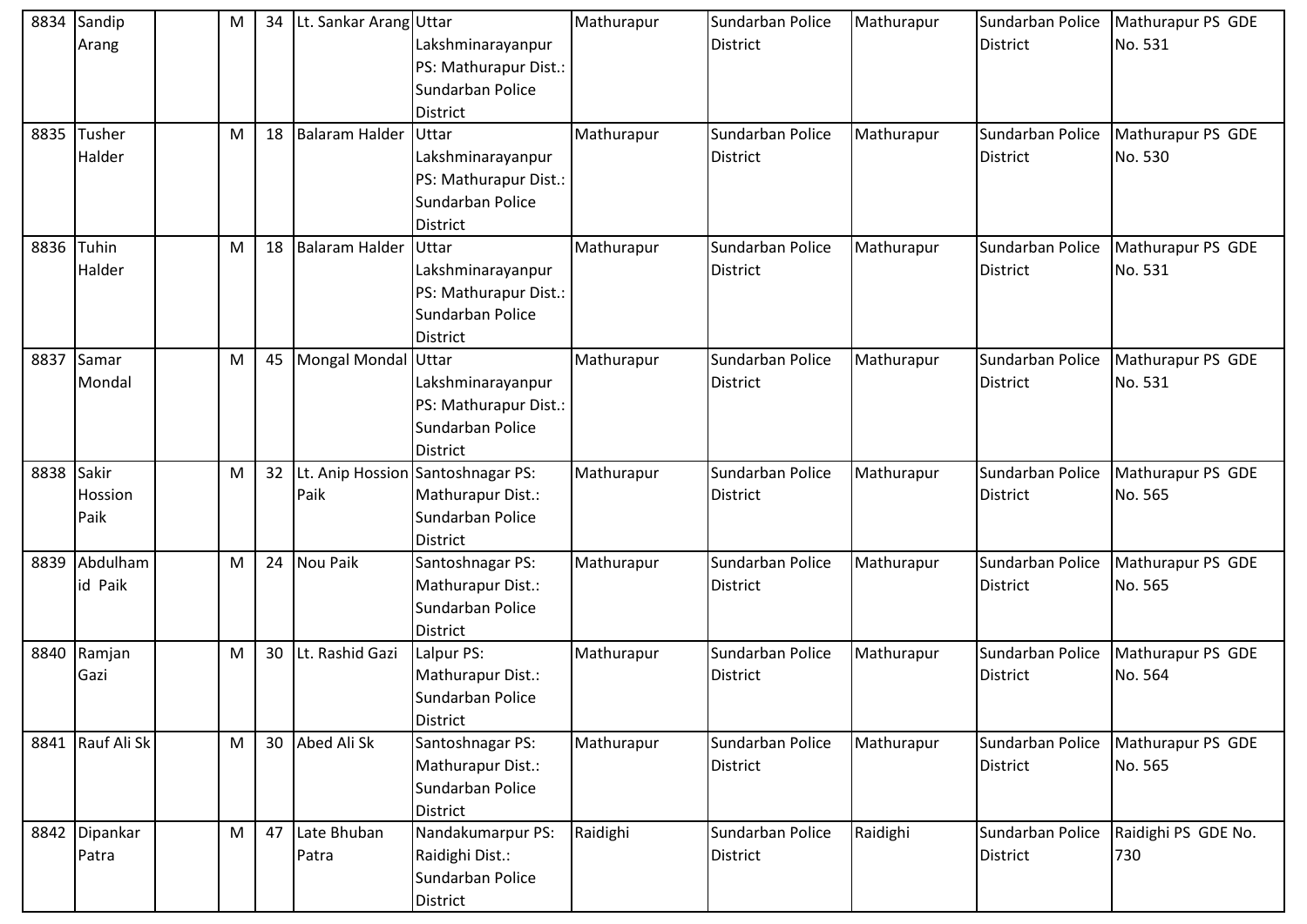| 8843 | Biswajit<br>Mahara      | M | 22              | <b>Bhanu Mahara</b>  | Nandakumarpur PS:<br>Raidighi Dist.:<br>Sundarban Police<br><b>District</b>   | Raidighi | Sundarban Police<br><b>District</b> | Raidighi | Sundarban Police<br><b>District</b> | Raidighi PS GDE No.<br>730 |
|------|-------------------------|---|-----------------|----------------------|-------------------------------------------------------------------------------|----------|-------------------------------------|----------|-------------------------------------|----------------------------|
| 8844 | Kumar<br>Ghorui         | M | 25              | Sidhyeswar<br>Ghorui | Nandakumarpur PS:<br>Raidighi Dist.:<br>Sundarban Police<br><b>District</b>   | Raidighi | Sundarban Police<br><b>District</b> | Raidighi | Sundarban Police<br><b>District</b> | Raidighi PS GDE No.<br>730 |
| 8845 | Tarun<br>Mahara         | M | 22              | Panchu Mahara        | Nandakumarpur PS:<br>Raidighi Dist.:<br>Sundarban Police<br><b>District</b>   | Raidighi | Sundarban Police<br><b>District</b> | Raidighi | Sundarban Police<br><b>District</b> | Raidighi PS GDE No.<br>730 |
| 8846 | Bappa<br>Sikari         | M | 32 <sup>2</sup> | Shibu Shikari        | Raidighi PS: Raidighi<br>Dist.: Sundarban<br><b>Police District</b>           | Raidighi | Sundarban Police<br><b>District</b> | Raidighi | Sundarban Police<br><b>District</b> | Raidighi PS GDE No.<br>741 |
| 8847 | <b>Tapas</b><br>Mondal  | M | 39              | <b>Binas Mondal</b>  | Singher Ghery PS:<br>Raidighi Dist.:<br>Sundarban Police<br><b>District</b>   | Raidighi | Sundarban Police<br><b>District</b> | Raidighi | Sundarban Police<br><b>District</b> | Raidighi PS GDE No.<br>741 |
| 8848 | Moidul<br>Baidya        | M | 26              | Giyasuddin<br>Baidya | 27 No Lat PS: Raidighi Raidighi<br>Dist.: Sundarban<br><b>Police District</b> |          | Sundarban Police<br><b>District</b> | Raidighi | Sundarban Police<br><b>District</b> | Raidighi PS GDE No.<br>774 |
| 8849 | Anish<br>Baidya         | M | 28              | Piyasali Baidya      | 27 No Lat PS: Raidighi Raidighi<br>Dist.: Sundarban<br><b>Police District</b> |          | Sundarban Police<br><b>District</b> | Raidighi | Sundarban Police<br><b>District</b> | Raidighi PS GDE No.<br>774 |
| 8850 | Hemangsh<br>u Das       | M | 62              | Usha Charan<br>Das   | 27 No Lat PS: Raidighi Raidighi<br>Dist.: Sundarban<br><b>Police District</b> |          | Sundarban Police<br><b>District</b> | Raidighi | Sundarban Police<br><b>District</b> | Raidighi PS GDE No.<br>774 |
|      | 8851 Gobinda<br>Das     | M | 52              | Usha Charan<br>Das   | 27 No Lat PS: Raidighi Raidighi<br>Dist.: Sundarban<br><b>Police District</b> |          | Sundarban Police<br>District        | Raidighi | Sundarban Police<br><b>District</b> | Raidighi PS GDE No.<br>774 |
|      | 8852 Sanatan<br>Purkait | M | 46              | <b>Mohan Purkait</b> | Paschim Kultali PS:<br>Raidighi Dist.:<br>Sundarban Police<br><b>District</b> | Raidighi | Sundarban Police<br><b>District</b> | Raidighi | Sundarban Police<br><b>District</b> | Raidighi PS GDE No.<br>774 |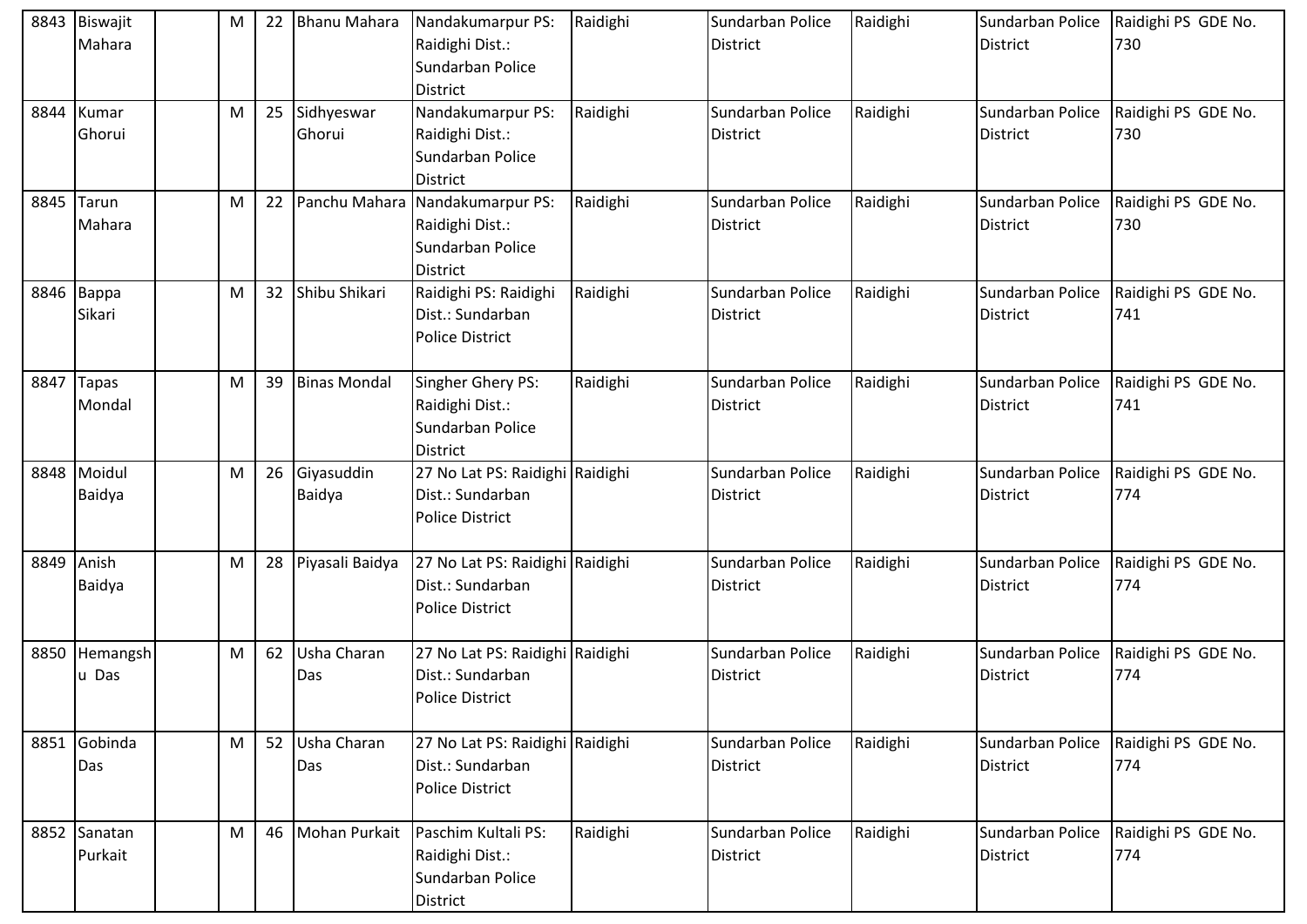| 8853       | Gobinda<br>Purkait    | M | 43 | Narendranath<br>Purkait | Paschim Kultali PS:<br>Raidighi Dist.:<br>Sundarban Police<br><b>District</b>  | Raidighi | Sundarban Police<br><b>District</b> | Raidighi | Sundarban Police<br><b>District</b> | Raidighi PS GDE No.<br>774 |
|------------|-----------------------|---|----|-------------------------|--------------------------------------------------------------------------------|----------|-------------------------------------|----------|-------------------------------------|----------------------------|
| 8854       | Kanai<br>Singh        | м |    | 34 Chitu Singh          | Gilarchat PS: Raidighi<br>Dist.: Sundarban<br><b>Police District</b>           | Raidighi | Sundarban Police<br><b>District</b> | Raidighi | Sundarban Police<br><b>District</b> | Raidighi PS GDE No.<br>774 |
| 8855       | <b>Dipak</b><br>Shaw  | M |    | 44 Subal Shaw           | 23 No Lat PS: Raidighi Raidighi<br>Dist.: Sundarban<br><b>Police District</b>  |          | Sundarban Police<br><b>District</b> | Raidighi | Sundarban Police<br><b>District</b> | Raidighi PS GDE No.<br>774 |
| 8856       | Rajeswar<br>Mondal    | M | 36 | Late Paban<br>Mondal    | Purba Sridharpur PS:<br>Raidighi Dist.:<br>Sundarban Police<br><b>District</b> | Raidighi | Sundarban Police<br><b>District</b> | Raidighi | Sundarban Police<br><b>District</b> | Raidighi PS GDE No.<br>791 |
|            | 8857 Sanjib<br>Sarkar | M | 41 | Late Paban<br>Mondal    | Purba Sridharpur PS:<br>Raidighi Dist.:<br>Sundarban Police<br><b>District</b> | Raidighi | Sundarban Police<br><b>District</b> | Raidighi | Sundarban Police<br><b>District</b> | Raidighi PS GDE No.<br>791 |
| 8858       | Dipankar<br>Halder    | M | 25 | Lalmohan<br>Halder      | 01 No 14 Rashi PS:<br>Raidighi Dist.:<br>Sundarban Police<br><b>District</b>   | Raidighi | Sundarban Police<br>District        | Raidighi | Sundarban Police<br><b>District</b> | Raidighi PS GDE No.<br>794 |
| 8859       | Subhankar<br>Halder   | M | 22 | Lalmohan<br>Halder      | 01 No 14 Rashi PS:<br>Raidighi Dist.:<br>Sundarban Police<br><b>District</b>   | Raidighi | Sundarban Police<br><b>District</b> | Raidighi | Sundarban Police<br><b>District</b> | Raidighi PS GDE No.<br>794 |
| 8860 Dilip | Mandal                | M | 28 | Panchanan               | Mrityunjoynagar PS:<br>Sagar Dist.:<br>Sundarban Police<br><b>District</b>     | Sagar    | Sundarban Police<br>District        | Sagar    | Sundarban Police<br><b>District</b> | Sagar PS GDE No. 550       |
|            | 8861 Rajkumar<br>Das  | M |    | 22 Mantu                | Kachuberia PS: Sagar<br>Dist.: Sundarban<br><b>Police District</b>             | Sagar    | Sundarban Police<br>District        | Sagar    | Sundarban Police<br><b>District</b> | Sagar PS GDE No. 550       |
| 8862 Babu  | Pradhan               | М |    | 26 Lt. Srikanta         | Chakfuldubi PS: Sagar Sagar<br>Dist.: Sundarban<br><b>Police District</b>      |          | Sundarban Police<br><b>District</b> | Sagar    | Sundarban Police<br><b>District</b> | Sagar PS GDE No. 550       |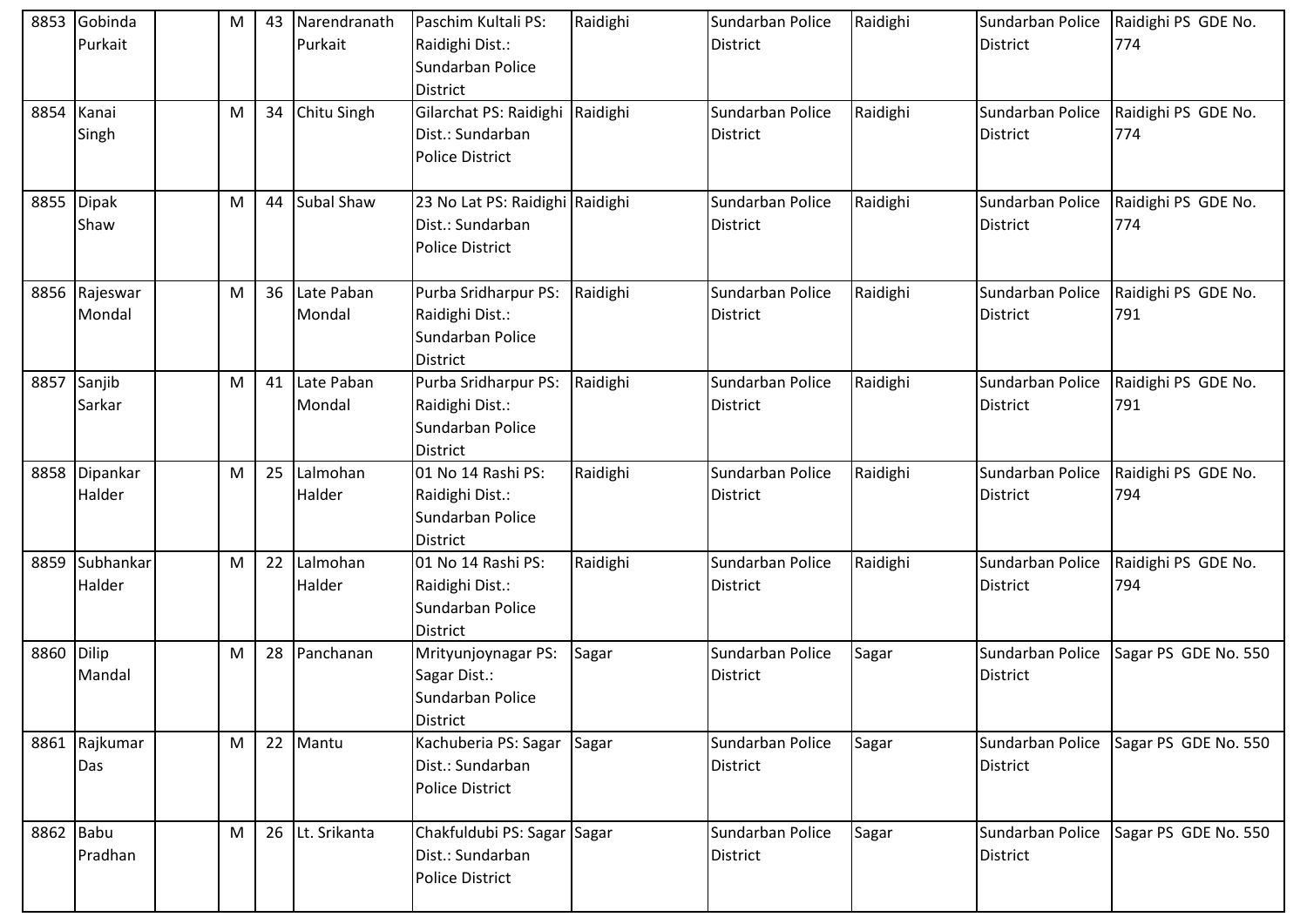| 8863 | Sunil Das                       | M |    | 32 Lt. Manoranjan<br>Das | Shilpara PS: Sagar<br>Dist.: Sundarban<br><b>Police District</b>                     | Sagar | Sundarban Police<br><b>District</b> | Sagar | Sundarban Police<br><b>District</b> | Sagar PS GDE No. 550 |
|------|---------------------------------|---|----|--------------------------|--------------------------------------------------------------------------------------|-------|-------------------------------------|-------|-------------------------------------|----------------------|
| 8864 | Debdulal<br>Pradhan             | м |    | 32 Birendranath          | Kachuberia PS: Sagar<br>Dist.: Sundarban<br><b>Police District</b>                   | Sagar | Sundarban Police<br><b>District</b> | Sagar | Sundarban Police<br><b>District</b> | Sagar PS GDE No. 550 |
| 8865 | Sanjoy<br>Sahoo                 | M | 25 | Mantu                    | Kastala PS: Sagar<br>Dist.: Sundarban<br><b>Police District</b>                      | Sagar | Sundarban Police<br><b>District</b> | Sagar | Sundarban Police<br><b>District</b> | Sagar PS GDE No. 550 |
|      | 8866 Kartick<br>Jana            | м |    | 30 Ram Jana              | Champatala PS: Sagar Sagar<br>Dist.: Sundarban<br><b>Police District</b>             |       | Sundarban Police<br><b>District</b> | Sagar | Sundarban Police<br><b>District</b> | Sagar PS GDE No. 550 |
|      | 8867 Prabir<br>Mandal           | м |    | 34 Khudiram              | Dakshin Haradhanpur Sagar<br>PS: Sagar Dist.:<br>Sundarban Police<br><b>District</b> |       | Sundarban Police<br><b>District</b> | Sagar | Sundarban Police<br><b>District</b> | Sagar PS GDE No. 547 |
| 8868 | Bholanath<br>Pramanik           | M | 28 | Jhareswar                | Dakshin Haradhanpur Sagar<br>PS: Sagar Dist.:<br>Sundarban Police<br><b>District</b> |       | Sundarban Police<br><b>District</b> | Sagar | Sundarban Police<br><b>District</b> | Sagar PS GDE No. 547 |
| 8869 | <b>Subhas</b><br>Das            | M |    | 60 Lt. Bulashyam<br>Das  | Gobindapur PS: Sagar<br>Dist.: Sundarban<br><b>Police District</b>                   | Sagar | Sundarban Police<br><b>District</b> | Sagar | Sundarban Police<br><b>District</b> | Sagar PS GDE No. 547 |
|      | 8870 Monikanc<br>han<br>Debnath | M |    | 22 Lt. Ramkrishna        | Mandirtala PS: Sagar<br>Dist.: Sundarban<br><b>Police District</b>                   | Sagar | Sundarban Police<br>District        | Sagar | Sundarban Police<br><b>District</b> | Sagar PS GDE No. 547 |
|      | 8871 Soumen<br>Das              | M |    | 22 Sukumar               | Chakfuldubi PS: Sagar Sagar<br>Dist.: Sundarban<br><b>Police District</b>            |       | Sundarban Police<br><b>District</b> | Sagar | Sundarban Police<br><b>District</b> | Sagar PS GDE No. 547 |
|      | 8872 Sankar<br>Mandal           | M |    | 25 Amar                  | Chakfuldubi PS: Sagar Sagar<br>Dist.: Sundarban<br><b>Police District</b>            |       | Sundarban Police<br><b>District</b> | Sagar | Sundarban Police<br><b>District</b> | Sagar PS GDE No. 547 |